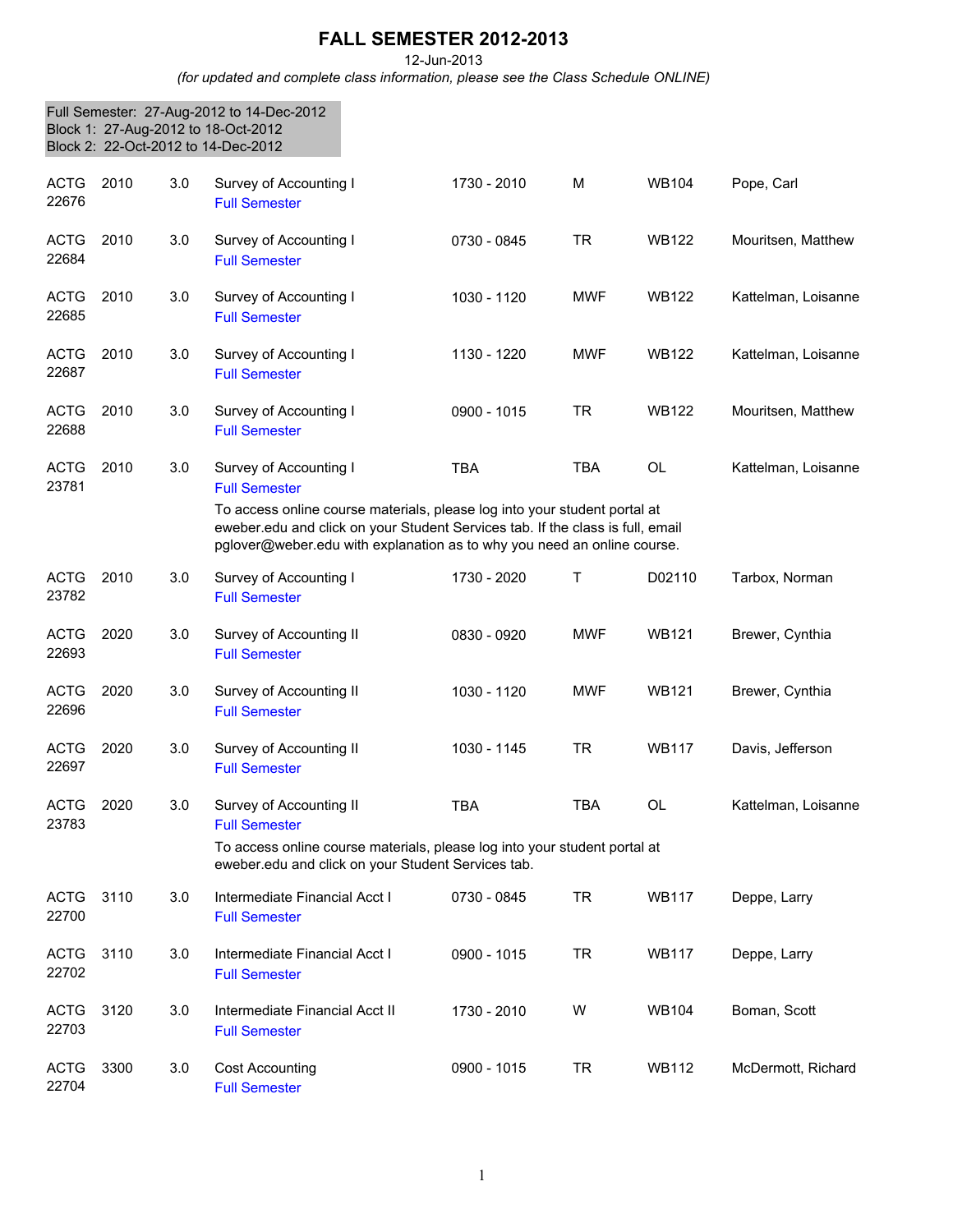| <b>ACTG</b><br>22705 | 3300 | 3.0 | <b>Cost Accounting</b><br><b>Full Semester</b>                                                                                                         | 1730 - 2010 | T          | <b>WB112</b> | McDermott, Richard |
|----------------------|------|-----|--------------------------------------------------------------------------------------------------------------------------------------------------------|-------------|------------|--------------|--------------------|
| <b>ACTG</b><br>22707 | 3400 | 3.0 | <b>Taxation of Individuals</b><br><b>Full Semester</b>                                                                                                 | 1130 - 1220 | <b>MWF</b> | <b>WB104</b> | Smith, Eric        |
| <b>ACTG</b><br>22708 | 3400 | 3.0 | <b>Taxation of Individuals</b><br><b>Full Semester</b>                                                                                                 | 1730 - 2010 | R          | <b>WB104</b> | Smith, Eric        |
| <b>ACTG</b><br>23784 | 3750 | 3.0 | Accounting & Info Systems<br><b>Full Semester</b>                                                                                                      | <b>TBA</b>  | <b>TBA</b> | OL           | Davis, Jefferson   |
|                      |      |     | To access online course materials, please log into your student portal at<br>eweber.edu and click on your Student Services tab.<br>Course Fee: \$60.00 |             |            |              |                    |
| <b>ACTG</b><br>22711 | 4510 | 3.0 | Auditing<br><b>Full Semester</b>                                                                                                                       | 0900 - 1015 | <b>TR</b>  | <b>WB110</b> | Davis, Jefferson   |
| <b>ACTG</b><br>24236 | 4803 | 3.0 | Individual Study<br><b>Full Semester</b>                                                                                                               |             |            |              |                    |
| <b>ACTG</b><br>22715 | 5140 | 3.0 | Global and Complex Entities<br><b>Full Semester</b>                                                                                                    | 1730 - 2010 | M          | <b>WB110</b> | Malone, John       |
| <b>ACTG</b><br>22722 | 5440 | 3.0 | <b>Taxation of Business Entities</b><br><b>Full Semester</b>                                                                                           | 0830 - 0920 | <b>MWF</b> | <b>WB113</b> | Pace, Ryan         |
| <b>ACTG</b><br>22723 | 5440 | 3.0 | <b>Taxation of Business Entities</b><br><b>Full Semester</b>                                                                                           | 1730 - 2010 | Τ          | <b>WB113</b> | Pace, Ryan         |
| AERO<br>21753        | 1010 | 1.0 | Foundations of USAF I<br><b>Full Semester</b>                                                                                                          | 1410 - 1510 | R          |              | Hawkins, Michael   |
| <b>AERO</b><br>21759 | 1110 | 1.0 | Gen Military Leadership Lab I<br><b>Full Semester</b>                                                                                                  | 1530 - 1630 | R          |              | Luczak, Daniel     |
| <b>AERO</b><br>21761 | 2010 | 1.0 | Airpower History I<br><b>Full Semester</b>                                                                                                             | 1310 - 1410 | R          |              | Hawkins, Michael   |
| <b>AERO</b><br>21762 | 2110 | 1.0 | Gen Military Leadrship Lab III<br><b>Full Semester</b>                                                                                                 | 1530 - 1630 | R          |              | Luczak, Daniel     |
| AERO<br>21763        | 2830 | 1.0 | <b>Directed Studies</b><br><b>Full Semester</b>                                                                                                        | <b>TBA</b>  | TBA        |              | Eliason, Michael   |
| <b>AERO</b><br>21767 | 2830 | 2.0 | <b>Directed Studies</b><br><b>Full Semester</b>                                                                                                        | <b>TBA</b>  | <b>TBA</b> |              | Eliason, Michael   |
| <b>AERO</b><br>21769 | 2830 | 3.0 | <b>Directed Studies</b><br><b>Full Semester</b>                                                                                                        | <b>TBA</b>  | <b>TBA</b> |              | Eliason, Michael   |
| <b>AERO</b><br>21772 | 3000 | 1.0 | <b>Field Training</b><br><b>Full Semester</b>                                                                                                          | <b>TBA</b>  | <b>TBA</b> |              | Luczak, Daniel     |
| <b>AERO</b><br>21773 | 3000 | 2.0 | <b>Field Training</b><br><b>Full Semester</b>                                                                                                          | <b>TBA</b>  | <b>TBA</b> |              | Luczak, Daniel     |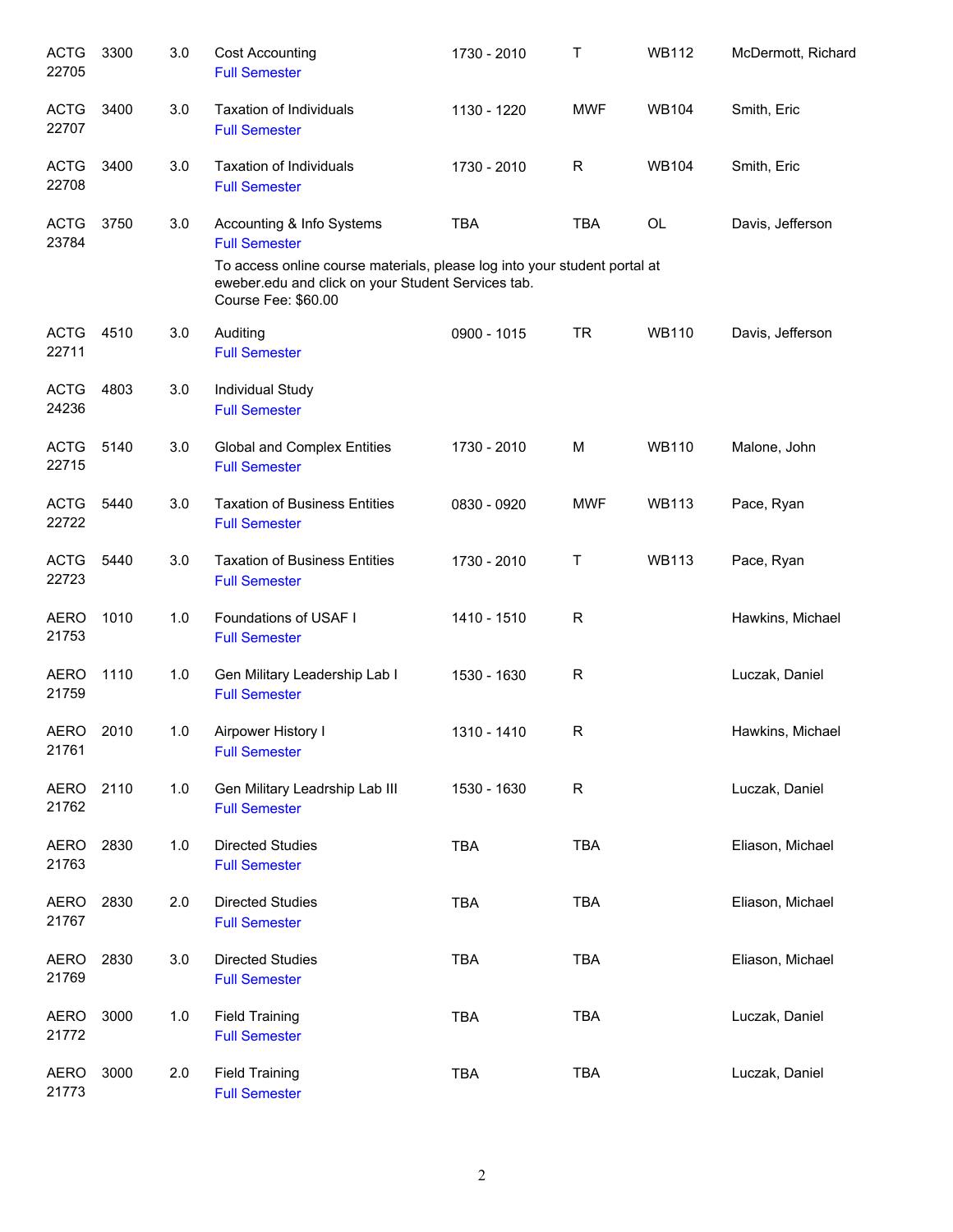| <b>AERO</b><br>21775 | 3000 | 3.0   | <b>Field Training</b><br><b>Full Semester</b>                                                                                                                                        | <b>TBA</b>  | <b>TBA</b>  |        | Luczak, Daniel        |
|----------------------|------|-------|--------------------------------------------------------------------------------------------------------------------------------------------------------------------------------------|-------------|-------------|--------|-----------------------|
| <b>AERO</b><br>21777 | 3000 | 4.0   | <b>Field Training</b><br><b>Full Semester</b>                                                                                                                                        | <b>TBA</b>  | <b>TBA</b>  |        | Luczak, Daniel        |
| <b>AERO</b><br>21778 | 3010 | 3.0   | Leadership Studies I<br><b>Full Semester</b>                                                                                                                                         | 1230 - 1530 | R           |        | Eliason, Michael      |
| AERO<br>21779        | 3110 | 1.0   | Leadership Lab I<br><b>Full Semester</b>                                                                                                                                             | 1530 - 1630 | $\mathsf R$ |        | Luczak, Daniel        |
| AERO<br>21782        | 4010 | 3.0   | Security Affairs I<br><b>Full Semester</b>                                                                                                                                           | 0900 - 1200 | $\mathsf R$ |        | Luczak, Daniel        |
| <b>AERO</b><br>21786 | 4110 | 1.0   | Leadership Lab III<br><b>Full Semester</b>                                                                                                                                           | 1530 - 1630 | $\mathsf R$ |        | Luczak, Daniel        |
| <b>AERO</b><br>21787 | 4830 | 1.0   | <b>Directed Studies</b><br><b>Full Semester</b>                                                                                                                                      | <b>TBA</b>  | TBA         |        | Eliason, Michael      |
| <b>AERO</b><br>21789 | 4830 | 2.0   | <b>Directed Studies</b><br><b>Full Semester</b>                                                                                                                                      | <b>TBA</b>  | <b>TBA</b>  |        | Eliason, Michael      |
| <b>AERO</b><br>21791 | 4830 | 3.0   | <b>Directed Studies</b><br><b>Full Semester</b>                                                                                                                                      | <b>TBA</b>  | <b>TBA</b>  |        | Eliason, Michael      |
| <b>AERO</b><br>21793 | 4830 | 4.0   | <b>Directed Studies</b><br><b>Full Semester</b>                                                                                                                                      | <b>TBA</b>  | <b>TBA</b>  |        | Eliason, Michael      |
| <b>AERO</b><br>21794 | 4830 | $5.0$ | <b>Directed Studies</b><br><b>Full Semester</b>                                                                                                                                      | <b>TBA</b>  | <b>TBA</b>  |        | Eliason, Michael      |
| <b>ANTH</b><br>21011 | 1000 | 3.0   | SS/DV Intro to Anthropology<br><b>Full Semester</b>                                                                                                                                  | 0930 - 1020 | <b>MWF</b>  | SS103  | Holt, Ronald          |
| <b>ANTH</b><br>21012 | 1000 | 3.0   | SS/DV Intro to Anthropology<br><b>Full Semester</b>                                                                                                                                  | 1030 - 1120 | MWF         | SS103  | Eaton, Linda          |
| ANTH<br>21927        | 1000 | 3.0   | SS/DV Intro to Anthropology<br><b>Full Semester</b>                                                                                                                                  | 0900 - 1015 | <b>TR</b>   | SS103  | Eaton, Linda          |
| ANTH<br>21967        | 1000 | 3.0   | SS/DV Intro to Anthropology<br><b>Full Semester</b>                                                                                                                                  | 1730 - 2010 | Т           | SS103  | Davies, Legrande      |
| <b>ANTH</b><br>23896 | 1000 | 3.0   | SS/DV Intro to Anthropology<br><b>Full Semester</b><br>To access online course materials, please log in to your student portal at<br>weber.edu and select your student services tab. | <b>TBA</b>  | <b>TBA</b>  | OL     | McManama-Kearin, Lisa |
| <b>ANTH</b><br>23897 | 1000 | 3.0   | SS/DV Intro to Anthropology<br><b>Full Semester</b><br>To access online course materials, please log in to your student portal at<br>weber.edu and select your student services tab. | <b>TBA</b>  | TBA         | OL     | McManama-Kearin, Lisa |
| <b>ANTH</b><br>24169 | 1000 | 3.0   | SS/DV Intro to Anthropology<br><b>Full Semester</b>                                                                                                                                  | 1200 - 1315 | <b>TR</b>   | D02113 | Young, Susan          |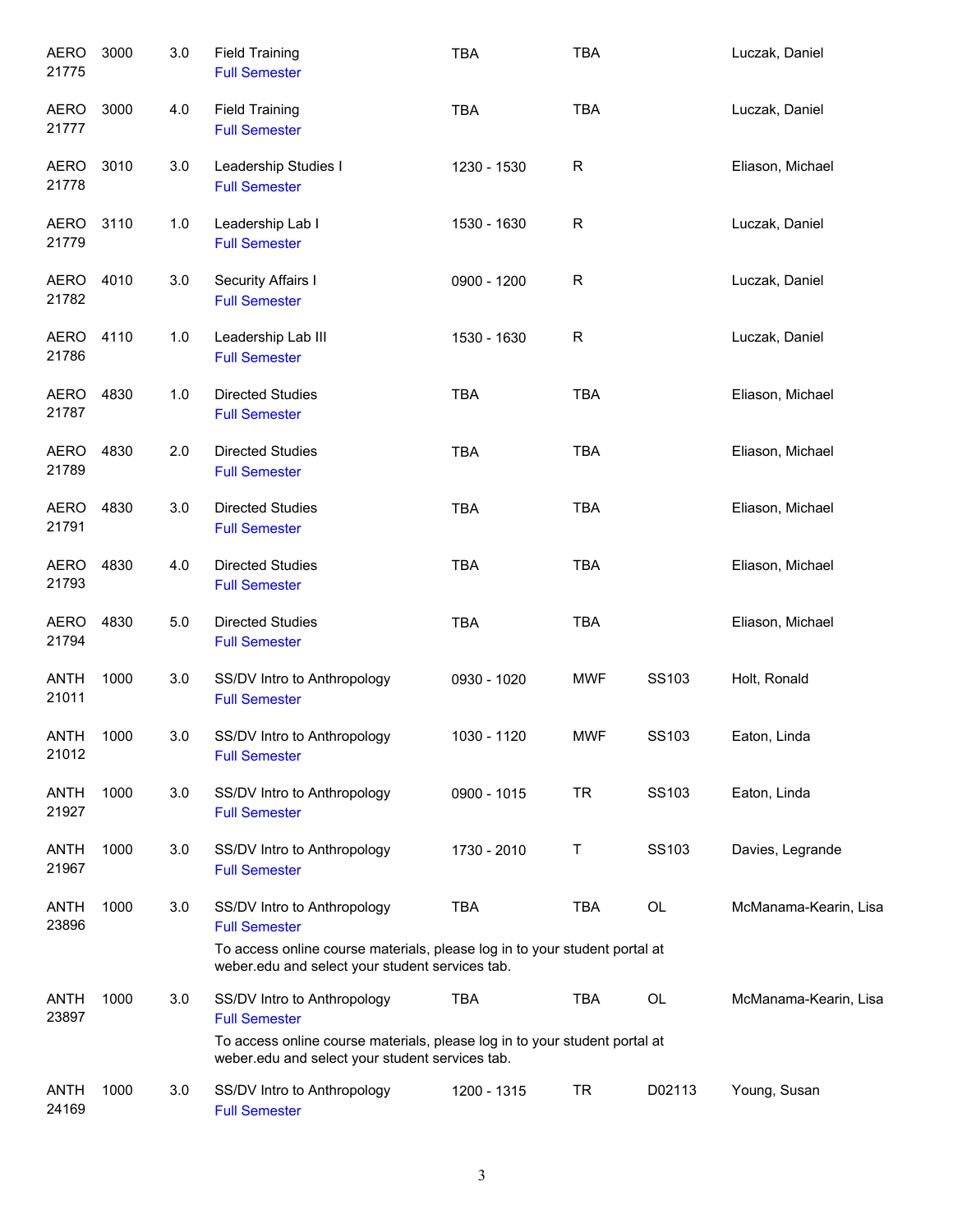| <b>ANTH</b><br>21953 | 1020 | 3.0 | LS/DV Biological Anthropology<br><b>Full Semester</b>                                                                         | 1030 - 1145 | <b>TR</b>   | <b>SS28</b> | Conover, Rosemary    |
|----------------------|------|-----|-------------------------------------------------------------------------------------------------------------------------------|-------------|-------------|-------------|----------------------|
| ANTH<br>21956        | 1020 | 3.0 | LS/DV Biological Anthropology<br><b>Full Semester</b>                                                                         | 1200 - 1315 | <b>TR</b>   | <b>SS28</b> | Conover, Rosemary    |
| <b>ANTH</b><br>23894 | 1020 | 3.0 | LS/DV Biological Anthropology<br><b>Full Semester</b>                                                                         | 1730 - 2010 | W           | D02320      | Niedzwiecki, Stephen |
| <b>ANTH</b><br>23895 | 1020 | 3.0 | LS/DV Biological Anthropology<br><b>Full Semester</b>                                                                         | 1730 - 2010 | R           | D02103      | Niedzwiecki, Stephen |
| <b>ANTH</b><br>21010 | 1040 | 3.0 | HU/DV Language and Culture<br><b>Full Semester</b>                                                                            | 0830 - 0920 | <b>MWF</b>  | SS103       | Conover, Rosemary    |
| <b>ANTH</b><br>21016 | 1040 | 3.0 | HU/DV Language and Culture<br><b>Full Semester</b>                                                                            | 1030 - 1120 | MWF         | <b>SS26</b> | Conover, Rosemary    |
| <b>ANTH</b><br>21013 | 2010 | 3.0 | SS/DV Peoples & Cultures World<br><b>Full Semester</b>                                                                        | 1130 - 1220 | <b>MWF</b>  | SS103       | Holt, Ronald         |
| <b>ANTH</b><br>21929 | 2010 | 3.0 | SS/DV Peoples & Cultures World<br><b>Full Semester</b>                                                                        | 1030 - 1145 | TR.         | SS103       | Holt, Ronald         |
| <b>ANTH</b><br>21969 | 2010 | 3.0 | SS/DV Peoples & Cultures World<br><b>Full Semester</b>                                                                        | 1730 - 2010 | $\mathsf R$ | SS103       | Young, Susan         |
| <b>ANTH</b><br>23898 | 2010 | 3.0 | SS/DV Peoples & Cultures World<br><b>Full Semester</b>                                                                        | <b>TBA</b>  | <b>TBA</b>  | OL          | Stevenson, Mark      |
|                      |      |     | To access online course materials, please log in to your student portal at<br>weber.edu and select your student services tab. |             |             |             |                      |
| <b>ANTH</b><br>24170 | 2010 | 3.0 | SS/DV Peoples & Cultures World<br><b>Full Semester</b>                                                                        | 0930 - 1020 | MWF         | D02106      | Young, Susan         |
| <b>ANTH</b><br>21014 | 2030 | 3.0 | SS Principles of Archaeology<br><b>Full Semester</b>                                                                          | 0930 - 1020 | <b>MWF</b>  | <b>SS28</b> | Arkush, Brooke       |
| <b>ANTH</b><br>21942 | 2990 | 3.0 | Sp Topic: Old World Prehistory<br><b>Full Semester</b>                                                                        | 0900 - 1015 | <b>TR</b>   | <b>SS28</b> | Harrold, Francis     |
| <b>ANTH</b><br>21963 | 3400 | 3.0 | Archaeological Lab Techniques<br><b>Full Semester</b>                                                                         | 1200 - 1430 | <b>TR</b>   | <b>SS24</b> | Arkush, Brooke       |
| <b>ANTH</b><br>21959 | 3600 | 3.0 | DV Cult Area St: US Southwest<br><b>Full Semester</b>                                                                         | 1030 - 1145 | <b>TR</b>   | <b>SS26</b> | Eaton, Linda         |
| ANTH<br>21937        | 3900 | 3.0 | DV Magic, Shamanism & Religion<br><b>Full Semester</b>                                                                        | 1200 - 1315 | <b>TR</b>   | SS103       | Holt, Ronald         |
| ANTH<br>21015        | 4200 | 3.0 | Anthropological Theory<br><b>Full Semester</b>                                                                                | 0930 - 1020 | <b>MWF</b>  | <b>SS26</b> | Eaton, Linda         |
| ANTH<br>22047        | 4830 | 1.0 | Readings and/or Projects<br><b>Full Semester</b>                                                                              | TBA         | <b>TBA</b>  |             | Eaton, Linda         |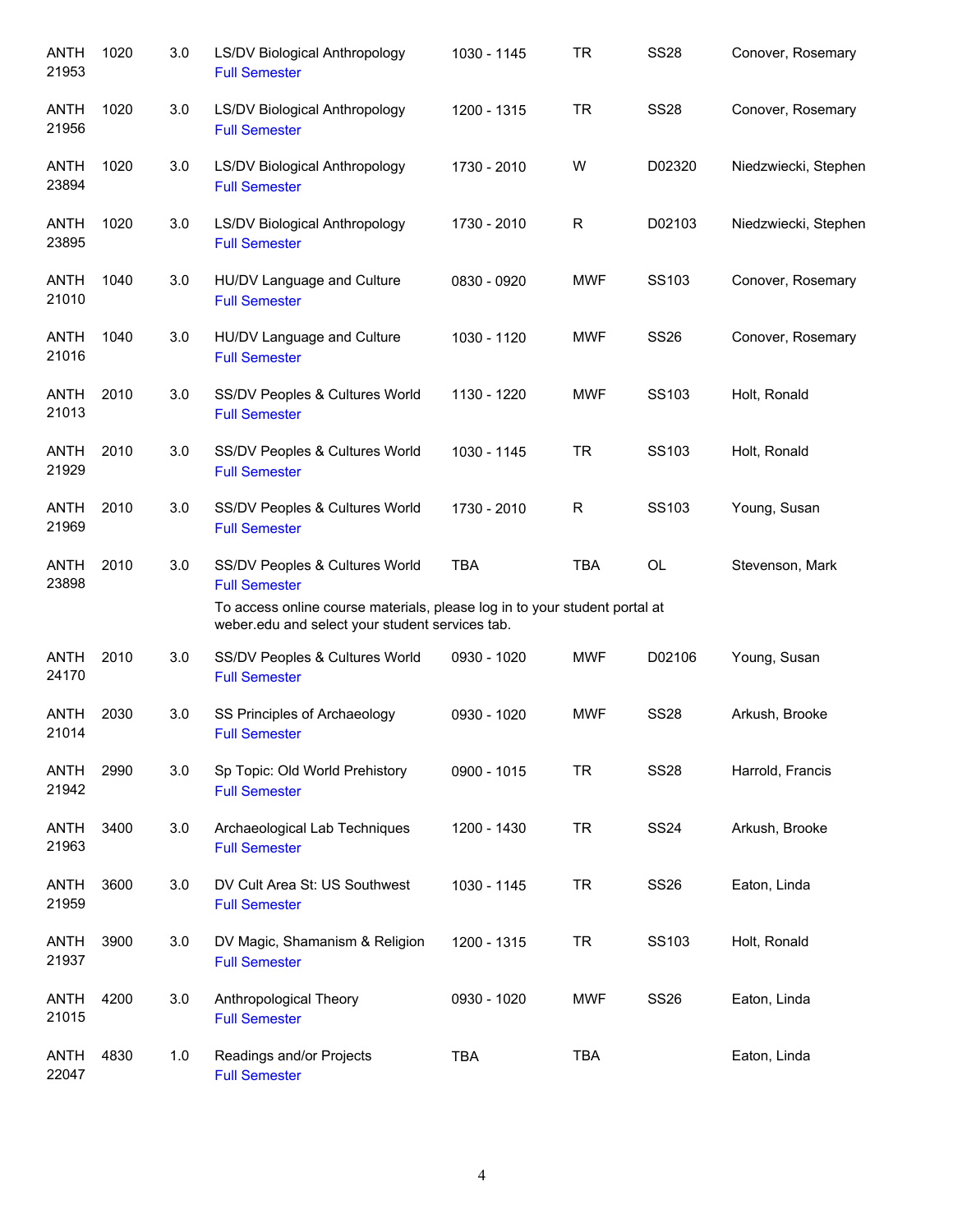| <b>ANTH</b><br>22051 | 4830 | 2.0 | Readings and/or Projects<br><b>Full Semester</b>                                                                                                                      | <b>TBA</b>  | <b>TBA</b> |             | Eaton, Linda     |
|----------------------|------|-----|-----------------------------------------------------------------------------------------------------------------------------------------------------------------------|-------------|------------|-------------|------------------|
| <b>ANTH</b><br>22057 | 4830 | 3.0 | Readings and/or Projects<br><b>Full Semester</b>                                                                                                                      | <b>TBA</b>  | <b>TBA</b> |             | Eaton, Linda     |
| <b>ANTH</b><br>22179 | 4890 | 1.0 | Internship in Anthropology<br><b>Full Semester</b>                                                                                                                    | <b>TBA</b>  | <b>TBA</b> |             | Eaton, Linda     |
| ANTH<br>22412        | 4890 | 2.0 | Internship in Anthropology<br><b>Full Semester</b>                                                                                                                    | <b>TBA</b>  | <b>TBA</b> |             | Eaton, Linda     |
| ANTH<br>22413        | 4890 | 3.0 | Internship in Anthropology<br><b>Full Semester</b>                                                                                                                    | <b>TBA</b>  | <b>TBA</b> |             | Eaton, Linda     |
| ANTH<br>21943        | 4990 | 3.0 | Seminar: Old World Prehistory<br><b>Full Semester</b>                                                                                                                 | 0900 - 1015 | TR         | <b>SS28</b> | Harrold, Francis |
| ART<br>21675         | 1010 | 3.0 | CA Introduction to Visual Arts<br><b>Full Semester</b>                                                                                                                | <b>TBA</b>  | <b>TBA</b> | OL          | Stecklein, Brian |
|                      |      |     | To access online course materials, please log on through the<br>student portal (eWeber) at http://weber.edu and select:<br>"Current Students".<br>Course Fee: \$10.00 |             |            |             |                  |
| <b>ART</b><br>21676  | 1010 | 3.0 | CA Introduction to Visual Arts<br><b>Full Semester</b>                                                                                                                | <b>TBA</b>  | <b>TBA</b> | OL          | Adams, Amy       |
|                      |      |     | To access online course materials, please log on through the<br>student portal (eWeber) at http://weber.edu and select:<br>"Current Students".<br>Course Fee: \$10.00 |             |            |             |                  |
| <b>ART</b><br>21677  | 1010 | 3.0 | CA Introduction to Visual Arts<br><b>Full Semester</b>                                                                                                                | <b>TBA</b>  | <b>TBA</b> | OL          | Crum, Andrew     |
|                      |      |     | To access online course materials, please log on through the<br>student portal (eWeber) at http://weber.edu and select:<br>"Current Students".<br>Course Fee: \$10.00 |             |            |             |                  |
| <b>ART</b><br>21678  | 1010 | 3.0 | CA Introduction to Visual Arts<br><b>Full Semester</b>                                                                                                                | <b>TBA</b>  | <b>TBA</b> | OL.         | Stott, Jeremy    |
|                      |      |     | To access online course materials, please log on through the<br>student portal (eWeber) at http://weber.edu and select:<br>"Current Students".<br>Course Fee: \$10.00 |             |            |             |                  |
| <b>ART</b><br>21680  | 1010 | 3.0 | CA Introduction to Visual Arts<br><b>Full Semester</b>                                                                                                                | <b>TBA</b>  | <b>TBA</b> | OL          | Titus, Sarah     |
|                      |      |     | To access online course materials, please log on through the<br>student portal (eWeber) at http://weber.edu and select:<br>"Current Students".<br>Course Fee: \$10.00 |             |            |             |                  |
| ART<br>21682         | 1010 | 3.0 | CA Introduction to Visual Arts<br><b>Full Semester</b>                                                                                                                | <b>TBA</b>  | <b>TBA</b> | <b>OL</b>   | Titus, Sarah     |
|                      |      |     | To access online course materials, please log on through the<br>student portal (eWeber) at http://weber.edu and select:<br>"Current Students".<br>Course Fee: \$10.00 |             |            |             |                  |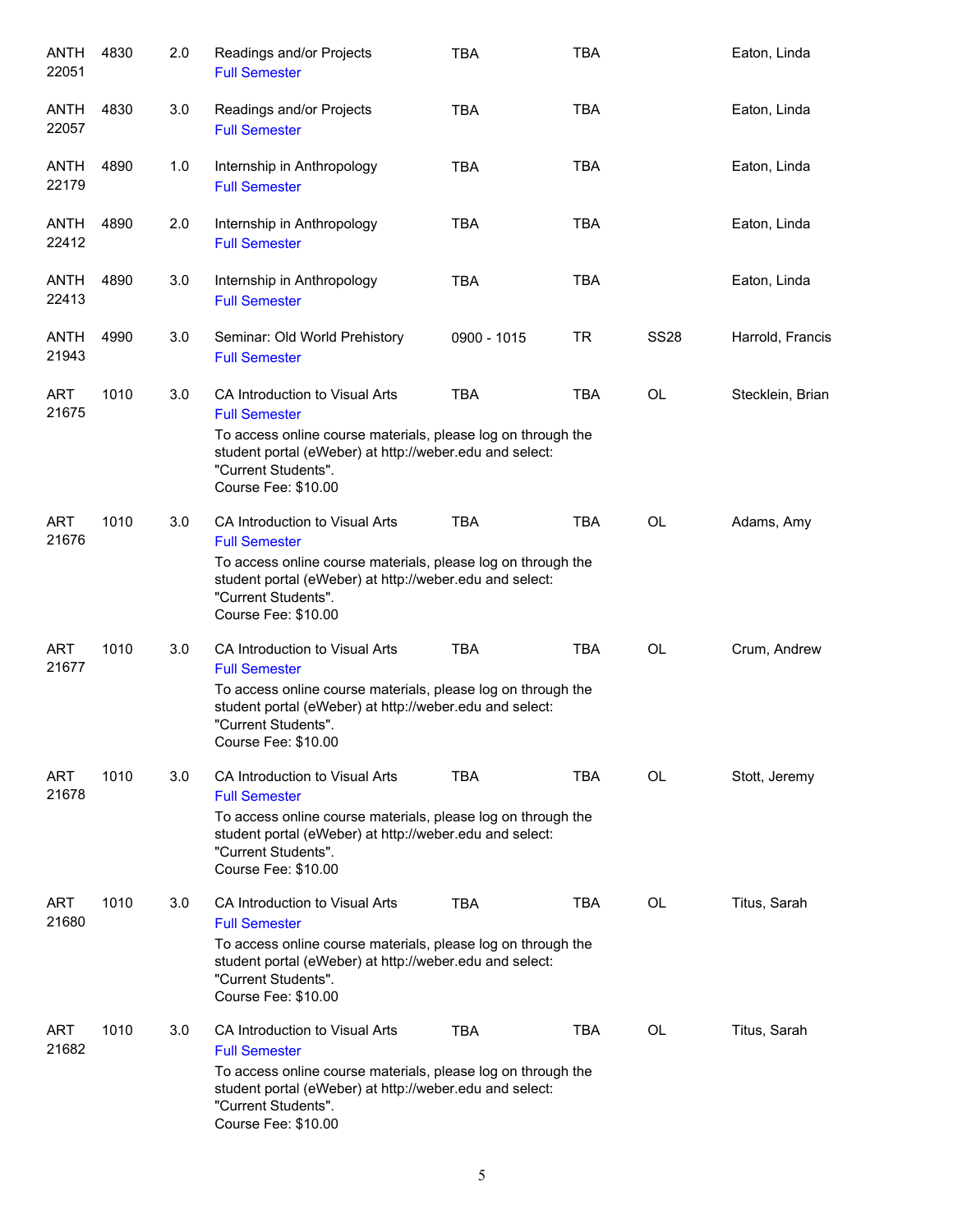| <b>ART</b><br>21683 | 1010 | 3.0 | CA Introduction to Visual Arts<br><b>Full Semester</b>                                                                                                                                                                                   | <b>TBA</b>  | TBA        | OL        | Gilson, Franklin   |
|---------------------|------|-----|------------------------------------------------------------------------------------------------------------------------------------------------------------------------------------------------------------------------------------------|-------------|------------|-----------|--------------------|
|                     |      |     | To access online course materials, please log on through the<br>student portal (eWeber) at http://weber.edu and select:<br>"Current Students".<br>Course Fee: \$10.00                                                                    |             |            |           |                    |
| <b>ART</b><br>21684 | 1010 | 3.0 | CA Introduction to Visual Arts<br><b>Full Semester</b>                                                                                                                                                                                   | <b>TBA</b>  | <b>TBA</b> | <b>OL</b> | Reynolds, Gretchen |
|                     |      |     | To access online course materials, please log on through the<br>student portal (eWeber) at http://weber.edu and select:<br>"Current Students".<br>Course Fee: \$10.00                                                                    |             |            |           |                    |
| ART<br>21685        | 1010 | 3.0 | CA Introduction to Visual Arts                                                                                                                                                                                                           | <b>TBA</b>  | <b>TBA</b> | OL        | Adams, Amy         |
|                     |      |     | <b>Full Semester</b><br>To access online course materials, please log on through the<br>student portal (eWeber) at http://weber.edu and select:<br>"Current Students".<br>Course Fee: \$10.00                                            |             |            |           |                    |
| <b>ART</b><br>21693 | 1010 | 3.0 | CA Introduction to Visual Arts<br><b>Full Semester</b>                                                                                                                                                                                   | <b>TBA</b>  | <b>TBA</b> | <b>OL</b> | Lenzi, Kristina    |
|                     |      |     | To access online course materials, please log on through the<br>student portal (eWeber) at http://weber.edu and select:<br>"Current Students".<br>Course Fee: \$10.00                                                                    |             |            |           |                    |
| <b>ART</b><br>21694 | 1010 | 3.0 | CA Introduction to Visual Arts<br><b>Full Semester</b><br>To access online course materials, please log on through the                                                                                                                   | <b>TBA</b>  | <b>TBA</b> | OL        | Reynolds, Gretchen |
|                     |      |     | student portal (eWeber) at http://weber.edu and select:<br>"Current Students".<br>Course Fee: \$10.00                                                                                                                                    |             |            |           |                    |
| <b>ART</b><br>21698 | 1010 | 3.0 | CA Introduction to Visual Arts<br><b>Full Semester</b><br>Course Fee: \$10.00                                                                                                                                                            | 1030 - 1145 | TR         | D02104    | Dolberg, Daniel    |
| <b>ART</b><br>21702 | 1010 | 3.0 | CA Introduction to Visual Arts<br><b>Full Semester</b><br>Course Fee: \$10.00                                                                                                                                                            | 1730 - 2010 | R          | D02104    | Dolberg, Daniel    |
| ART<br>21703        | 1010 | 3.0 | CA Introduction to Visual Arts<br><b>Full Semester</b><br>Course Fee: \$10.00                                                                                                                                                            | 1330 - 1445 | <b>TR</b>  | D02113    | Lenzi, Kristina    |
| ART<br>21800        | 1010 | 3.0 | CA Introduction to Visual Arts<br><b>Block 1</b><br>This is a 8 week hybrid class that meets part of the time<br>and the rest of the class is done on the internet.<br>Runs from August 27 thru October 18, 2012.<br>Course Fee: \$10.00 | 1730 - 2030 | W          | KA120     | Stones, Steve      |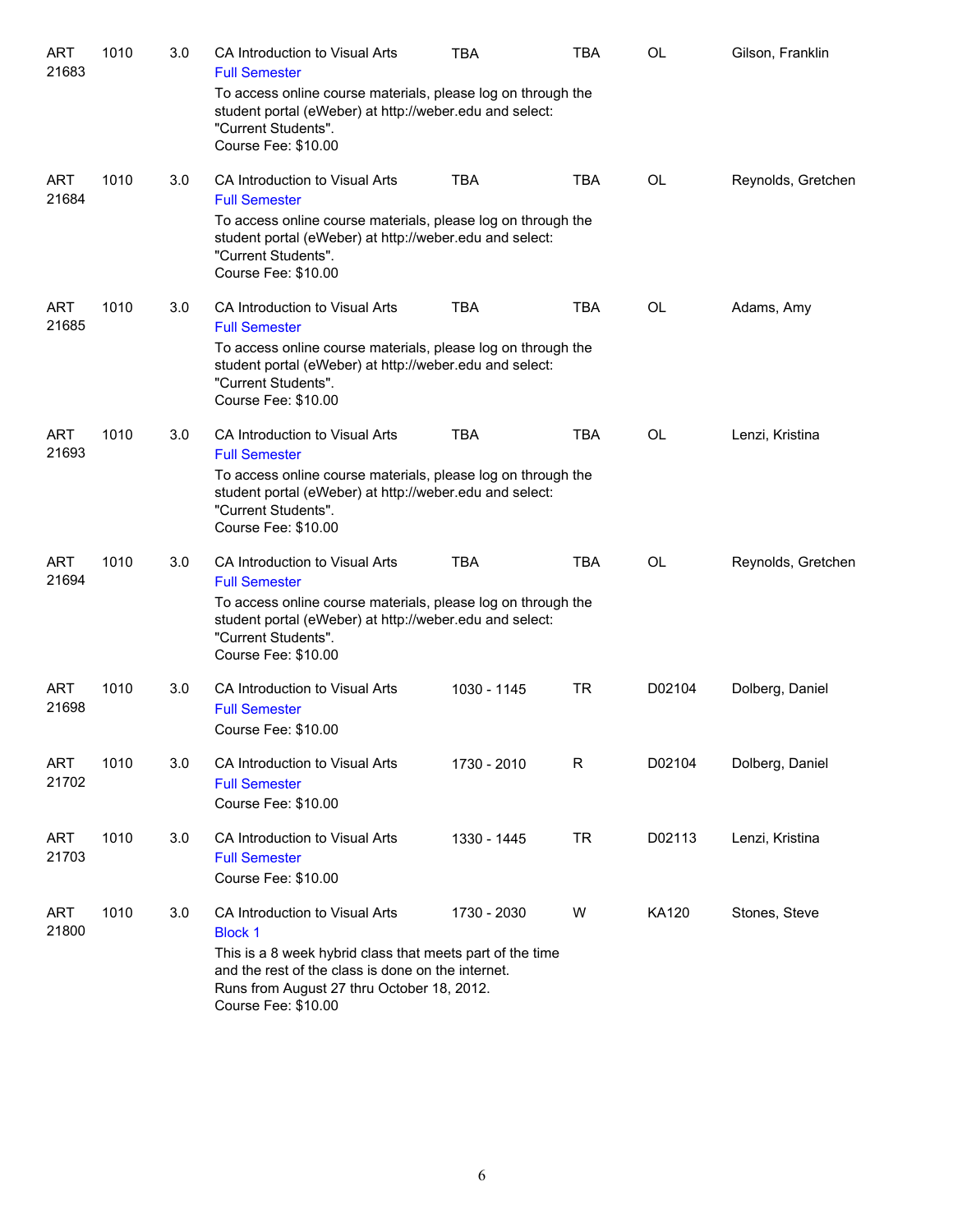| <b>ART</b><br>21803 | 1010 | 3.0 | CA Introduction to Visual Arts<br><b>Block 2</b><br>This is a 8 week hybrid class that meets part of the time<br>and the rest of the class is done on the internet.<br>Runs from October 22 thru December 14, 2012.<br>Course Fee: \$10.00 | 1730 - 2030 | W            | <b>KA120</b> | Stones, Steve          |
|---------------------|------|-----|--------------------------------------------------------------------------------------------------------------------------------------------------------------------------------------------------------------------------------------------|-------------|--------------|--------------|------------------------|
| <b>ART</b><br>21805 | 1010 | 3.0 | CA Introduction to Visual Arts<br><b>Full Semester</b><br>Course Fee: \$10.00                                                                                                                                                              | 1400 - 1522 | <b>MW</b>    | <b>KA143</b> | Banerji, Naseem        |
| <b>ART</b><br>21807 | 1010 | 3.0 | CA Introduction to Visual Arts<br><b>Full Semester</b><br>Course Fee: \$10.00                                                                                                                                                              | 1300 - 1422 | <b>TR</b>    | <b>KA120</b> | Dolberg, Daniel        |
| <b>ART</b><br>21811 | 1010 | 3.0 | CA Introduction to Visual Arts<br><b>Full Semester</b><br>Course Fee: \$10.00                                                                                                                                                              | 0900 - 1145 | $\mathbf S$  | <b>KA120</b> | Stones, Steve          |
| <b>ART</b><br>21695 | 1030 | 3.0 | CA Studio Art for NonArt Major<br><b>Full Semester</b><br>To access online course materials, please log on through the<br>student portal (eWeber) at http://weber.edu and select:<br>"Current Students".<br>Course Fee: \$15.00            | <b>TBA</b>  | <b>TBA</b>   | <b>OL</b>    | Stones, Steve          |
| <b>ART</b><br>21705 | 1030 | 3.0 | CA Studio Art for NonArt Major<br><b>Full Semester</b><br>Course Fee: \$15.00                                                                                                                                                              | 1030 - 1230 | <b>TR</b>    | D02301       | Lenzi, Kristina        |
| <b>ART</b><br>21706 | 1030 | 3.0 | CA Studio Art for NonArt Major<br><b>Full Semester</b><br>Course Fee: \$15.00                                                                                                                                                              | 1730 - 2130 | M            | D02301       | Ebberts Cate, Tiffany  |
| <b>ART</b><br>21708 | 1030 | 3.0 | CA Studio Art for NonArt Major<br><b>Full Semester</b><br>Course Fee: \$15.00                                                                                                                                                              | 1730 - 2130 | $\mathsf{R}$ | D02301       | Ebberts Cate, Tiffany  |
| <b>ART</b><br>21711 | 1030 | 3.0 | CA Studio Art for NonArt Major<br><b>Full Semester</b><br>Course Fee: \$15.00                                                                                                                                                              | 1200 - 1400 | <b>MW</b>    | <b>WW108</b> | Reynolds, Gretchen     |
| <b>ART</b><br>21712 | 1030 | 3.0 | CA Studio Art for NonArt Major<br><b>Full Semester</b><br>Course Fee: \$15.00                                                                                                                                                              | 1430 - 1620 | <b>TR</b>    | WW108        | Reynolds, Gretchen     |
| <b>ART</b><br>21827 | 1030 | 3.0 | CA Studio Art for NonArt Major<br><b>Full Semester</b><br>Course Fee: \$15.00                                                                                                                                                              | 1300 - 1700 | $\mathsf F$  | KA307        | Emerich, William       |
| <b>ART</b><br>21830 | 1030 | 3.0 | CA Studio Art for NonArt Major<br><b>Full Semester</b><br>Course Fee: \$15.00                                                                                                                                                              | 1400 - 1600 | MW           | KA306        | Reimschussel, Margaret |
| <b>ART</b><br>21831 | 1030 | 3.0 | CA Studio Art for NonArt Major<br><b>Full Semester</b><br>Course Fee: \$15.00                                                                                                                                                              | 1700 - 1900 | MW           | KA306        | Reimschussel, Margaret |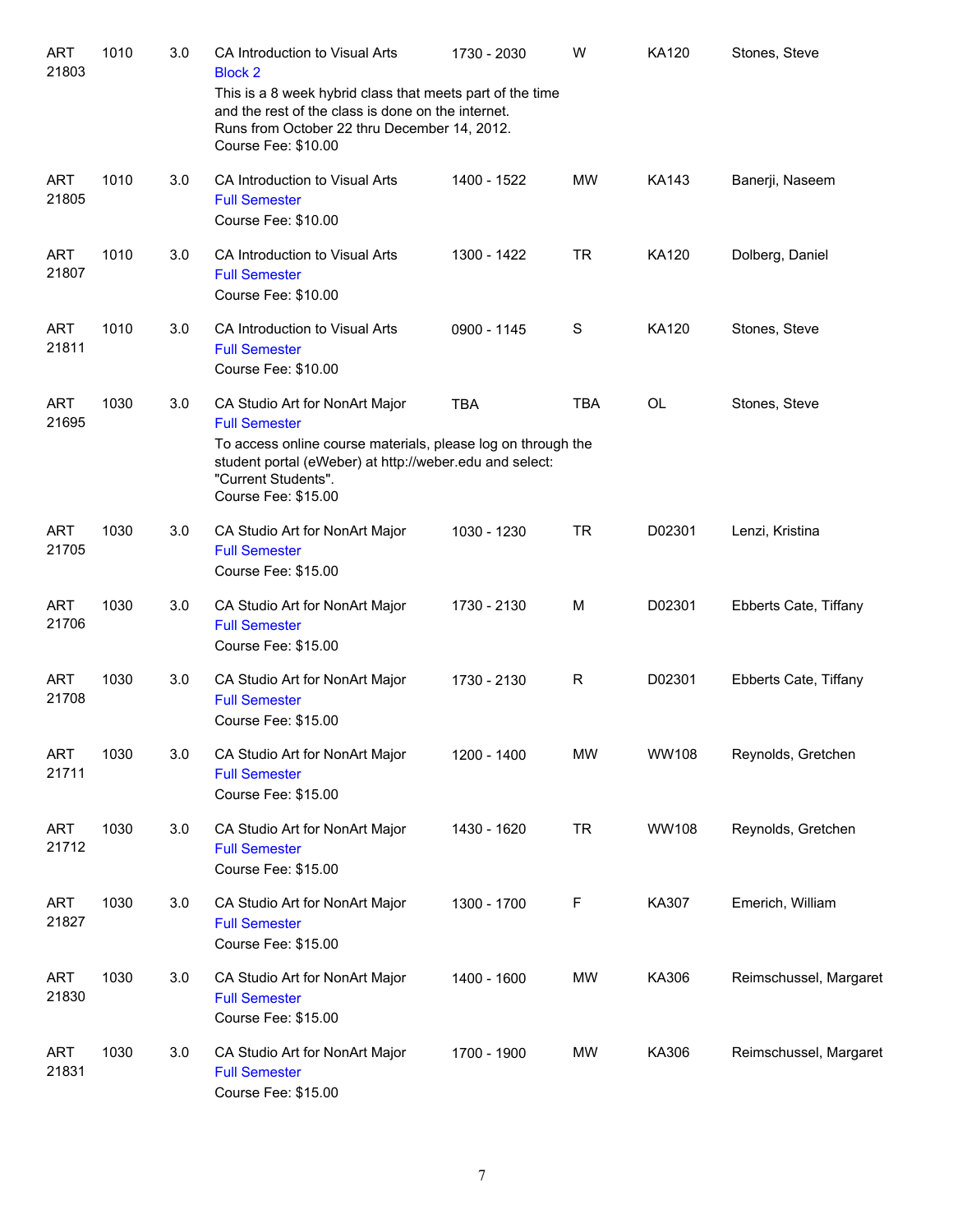| <b>ART</b><br>21833 | 1030 | 3.0 | CA Studio Art for NonArt Major<br><b>Full Semester</b><br>Course Fee: \$15.00 | 1730 - 1930 | <b>TR</b> | KA306        | Gravis, Lydia       |
|---------------------|------|-----|-------------------------------------------------------------------------------|-------------|-----------|--------------|---------------------|
| <b>ART</b><br>21849 | 1040 | 3.0 | Orientation to Visual Studies<br><b>Full Semester</b><br>Course Fee: \$23.00  | 1730 - 2015 | <b>TR</b> | KA106        | Adams, Amy          |
| <b>ART</b><br>23430 | 1040 | 3.0 | Orientation to Visual Studies<br><b>Full Semester</b><br>Course Fee: \$23.00  | 1400 - 1645 | <b>MW</b> | KA106        | Jacobs, James       |
| <b>ART</b><br>24501 | 1040 | 3.0 | Orientation to Visual Studies<br><b>Full Semester</b><br>Course Fee \$23.00   | 0800 - 1045 | <b>MW</b> | KA150        | Koven, Mark         |
| <b>ART</b><br>21853 | 1110 | 3.0 | Drawing I<br><b>Full Semester</b><br>Course Fee: \$23.00                      | 1100 - 1345 | <b>MW</b> | KA305        | King, Emily         |
| <b>ART</b><br>21864 | 1110 | 3.0 | Drawing I<br><b>Full Semester</b><br>Course Fee: \$23.00                      | 1130 - 1415 | <b>TR</b> | KA305        | Emerich, William    |
| <b>ART</b><br>22087 | 1110 | 3.0 | Drawing I<br><b>Full Semester</b><br>Course Fee: \$23.00                      | 1730 - 2015 | <b>TR</b> | KA305        | Clark, Jared        |
| <b>ART</b><br>22089 | 1110 | 3.0 | Drawing I<br><b>Full Semester</b><br>Course Fee: \$23.00                      | 1400 - 1645 | <b>MW</b> | KA305        | Stevenson, Kathleen |
| <b>ART</b><br>24507 | 1110 | 3.0 | Drawing I<br><b>Full Semester</b><br>Course Fee \$23.00                       | 0830 - 1115 | <b>TR</b> | KA305        | Kennedy, Ann        |
| ART<br>22092        | 1120 | 3.0 | Design: 2D<br><b>Full Semester</b><br>Course Fee: \$23.00                     | 0830 - 1115 | <b>TR</b> | KA307        | Reynolds, Gretchen  |
| <b>ART</b><br>22095 | 1120 | 3.0 | Design: 2D<br><b>Full Semester</b><br>Course Fee: \$23.00                     | 1430 - 1715 | TR        | KA306        | Clark, Jared        |
| <b>ART</b><br>22099 | 1120 | 3.0 | Design: 2D<br><b>Full Semester</b><br>Course Fee: \$23.00                     | 1400 - 1645 | MW        | <b>KA220</b> | Biddle, Mark        |
| <b>ART</b><br>24506 | 1120 | 3.0 | Design: 2D<br><b>Full Semester</b><br>Course Fee \$23.00                      | 0800 - 1045 | MW        | KA306        | King, Emily         |
| <b>ART</b><br>22100 | 1130 | 3.0 | Design: 3D<br><b>Full Semester</b><br>Course Fee: \$123.00                    | 1100 - 1345 | MW        | KA165        | Manley, Jason       |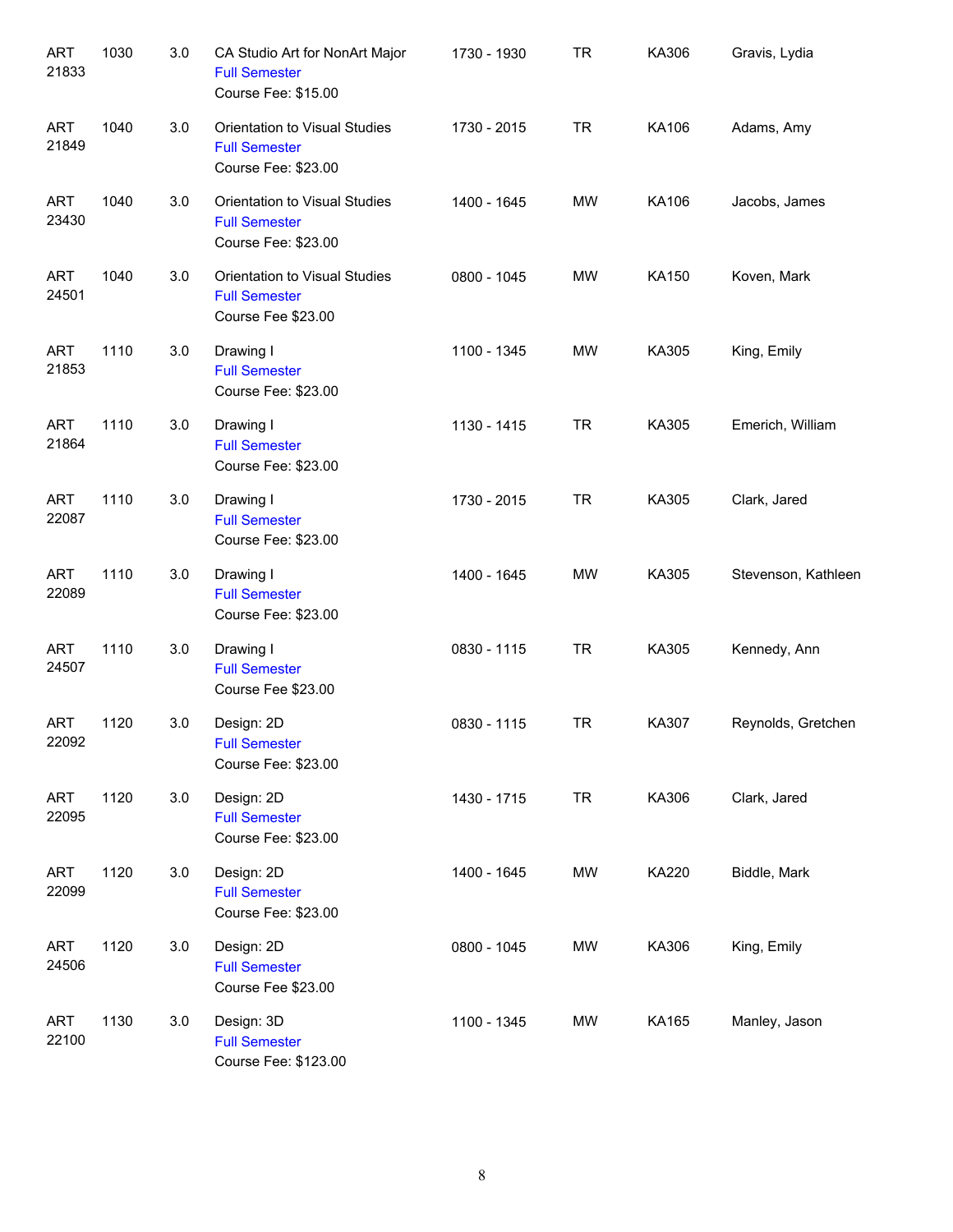| <b>ART</b><br>22101 | 1130 | 3.0 | Design: 3D<br><b>Full Semester</b><br>Course Fee: \$123.00                     | 1730 - 2015 | <b>TR</b> | KA165        | Kennedy, Ann            |
|---------------------|------|-----|--------------------------------------------------------------------------------|-------------|-----------|--------------|-------------------------|
| <b>ART</b><br>24500 | 1130 | 3.0 | Design: 3D<br><b>Full Semester</b><br>Course Fee \$123.00                      | 1130 - 1415 | <b>TR</b> | KA165        | Koven, Mark             |
| <b>ART</b><br>22104 | 1140 | 3.0 | Color Theory<br><b>Full Semester</b><br>Course Fee: \$23.00                    | 1430 - 1715 | <b>TR</b> | KA307        | Dolberg, Daniel         |
| <b>ART</b><br>22106 | 1140 | 3.0 | Color Theory<br><b>Full Semester</b><br>Course Fee: \$23.00                    | 1130 - 1415 | <b>TR</b> | KA306        | Stott, Jeremy           |
| <b>ART</b><br>24510 | 1140 | 3.0 | Color Theory<br><b>Full Semester</b><br>Course Fee \$23.00                     | 1000 - 1530 | F         | KA220        | Adams, Amy              |
| <b>ART</b><br>22114 | 2200 | 3.0 | Intro to Printmaking<br><b>Full Semester</b><br>Course Fee: \$150.00           | 1100 - 1345 | <b>MW</b> | <b>KA251</b> | Makov, Susan            |
| <b>ART</b><br>22122 | 2250 | 3.0 | Photgraphy: Black White/Analog<br><b>Full Semester</b><br>Course Fee: \$118.00 | 0800 - 1045 | <b>MW</b> | KA223        | Suppha-Atthasitt, Tyler |
| <b>ART</b><br>22123 | 2250 | 3.0 | Photgraphy: Black White/Analog<br><b>Full Semester</b><br>Course Fee: \$118.00 | 0830 - 1115 | <b>TR</b> | KA223        | Suppha-Atthasitt, Tyler |
| <b>ART</b><br>22125 | 2310 | 3.0 | Intro to Ceramic Art<br><b>Full Semester</b><br>Course Fee: \$100.00           | 0800 - 1045 | MW        | KA130        | Wolochowicz, Stephen    |
| ART<br>22127        | 2310 | 3.0 | Intro to Ceramic Art<br><b>Full Semester</b><br>Course Fee: \$100.00           | 1400 - 1645 | MW        | KA130        | Wolochowicz, Stephen    |
| <b>ART</b><br>22130 | 2350 | 3.0 | Small Metals/Jewelry I<br><b>Full Semester</b><br>Course Fee: \$123.00         | 1700 - 1945 | MW        | KA168        | Venegas, Rene           |
| <b>ART</b><br>22131 | 2450 | 3.0 | Photography: Color/Digital<br><b>Full Semester</b><br>Course Fee: \$148.00     | 1130 - 1415 | <b>TR</b> | KA211        | Ripplinger, Kent        |
| ART<br>22132        | 2450 | 3.0 | Photography: Color/Digital<br><b>Full Semester</b><br>Course Fee: \$148.00     | 0830 - 1115 | <b>TR</b> | KA211        | Crow, Paul              |
| ART<br>22136        | 2450 | 3.0 | Photography: Color/Digital<br><b>Full Semester</b><br>Course Fee: \$148.00     | 0900 - 1430 | S         | KA211        | Ripplinger, Kent        |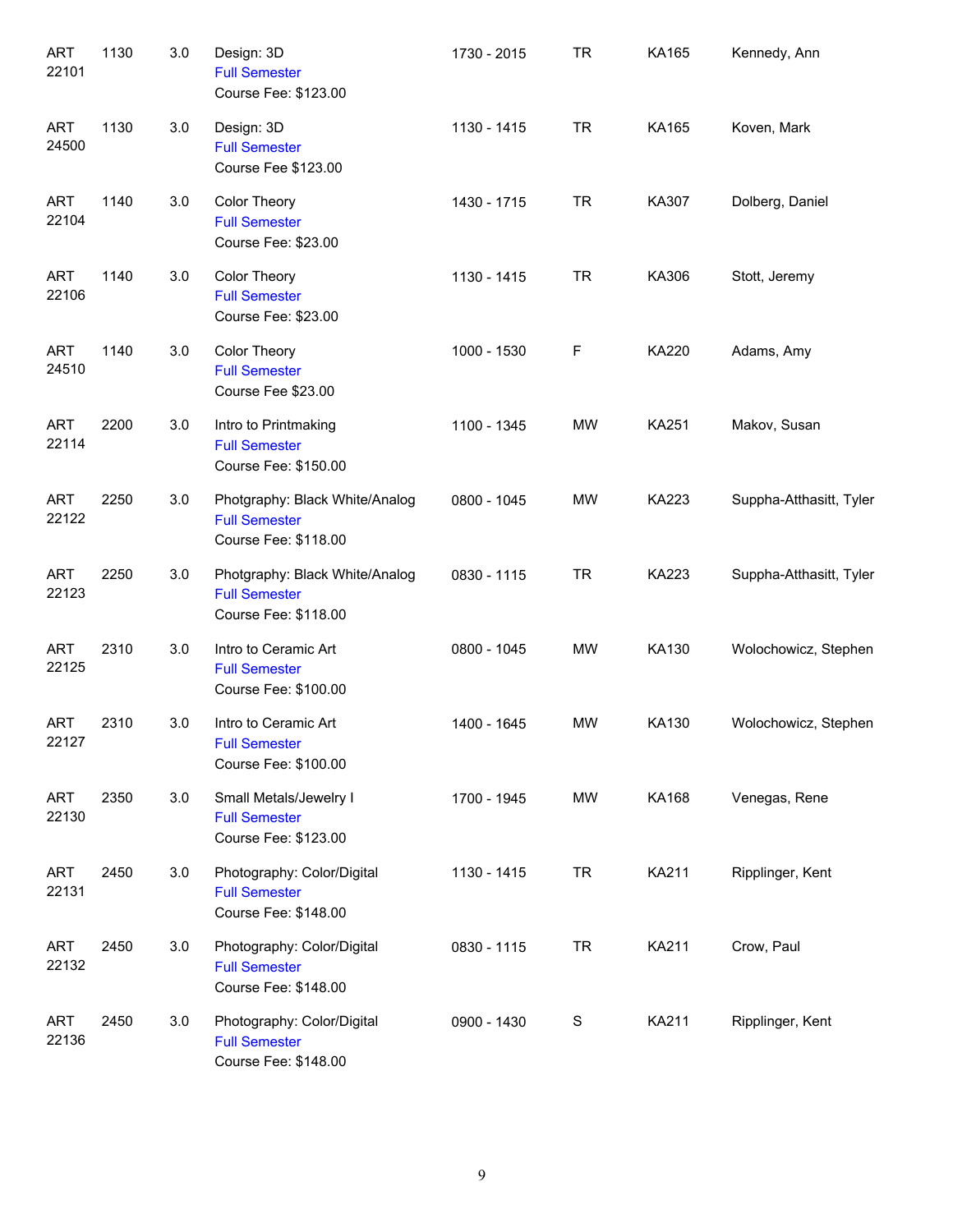| <b>ART</b><br>22141 | 2600  | 3.0 | Painting I<br><b>Full Semester</b><br>Course Fee: \$78.00                                                       | 1100 - 1345 | <b>MW</b> | KA309        | Ludwig, Allan        |
|---------------------|-------|-----|-----------------------------------------------------------------------------------------------------------------|-------------|-----------|--------------|----------------------|
| <b>ART</b><br>22143 | 2700  | 3.0 | Sculpture I<br><b>Full Semester</b><br>Course Fee: \$123.00                                                     | 0900 - 1430 | F         | KA165        | Manley, Jason        |
| <b>ART</b><br>22616 | 2750  | 3.0 | Foundations of Video Art<br><b>Full Semester</b>                                                                | 1730 - 2015 | <b>TR</b> | KA215        | Crow, Paul           |
| <b>ART</b><br>22144 | 3120  | 3.0 | <b>Figure Drawing</b><br><b>Full Semester</b><br>Course Fee: \$105.00                                           | 1430 - 1715 | <b>TR</b> | KA305        | Stevenson, Kathleen  |
| <b>ART</b><br>22145 | 3150  | 3.0 | Photography Seminar<br><b>Full Semester</b><br>Course Fee: \$130.00                                             | 1100 - 1345 | MW        | KA223        | Winegar, Joshua      |
| <b>ART</b><br>22148 | 3200  | 3.0 | Intermediate Printmaking<br><b>Full Semester</b><br>Course Fee: \$150.00                                        | 1400 - 1645 | MW        | <b>KA251</b> | Makov, Susan         |
| <b>ART</b><br>22152 | 3310  | 3.0 | Intermed Handbuilt Ceramics<br><b>Full Semester</b><br>Course Fee: \$100.00                                     | 1700 - 1945 | <b>MW</b> | KA130        | Wolochowicz, Stephen |
| <b>ART</b><br>22279 | 3320  | 3.0 | Intermed Wheelthrown Ceramics<br><b>Full Semester</b><br>Course Fee: \$100.00                                   | 1700 - 1945 | <b>MW</b> | KA130        | Wolochowicz, Stephen |
| <b>ART</b><br>23428 | 3350  | 3.0 | Small Metals/Jewelry II<br><b>Full Semester</b><br>Course Fee: \$123.00                                         | 1700 - 1945 | MW        | KA168        | Venegas, Rene        |
| <b>ART</b><br>22335 | 3420B | 1.0 | Vector Drawing<br><b>Block 1</b><br>5-week class, runs from 08/27/12-9/28/12.<br>Course Fee: \$23.00            | 0830 - 1115 | <b>TR</b> | KA215        | Stott, Jeremy        |
| <b>ART</b><br>22339 | 3420C | 1.0 | Digital Page Composition<br><b>Block 1</b><br>5-week class, runs from 10/01/12-11/02/12.<br>Course Fee: \$23.00 | 0830 - 1115 | <b>TR</b> | KA215        | Stott, Jeremy        |
| <b>ART</b><br>22343 | 3420D | 1.0 | Design for the Internet<br><b>Block 2</b><br>5-week class, runs from 11/05/12-12/07/12.<br>Course Fee: \$23.00  | 0830 - 1115 | TR        | KA215        | Stott, Jeremy        |
| <b>ART</b><br>22281 | 3430  | 3.0 | Typography/Publication Design<br><b>Full Semester</b><br>Course Fee: \$68.00                                    | 1100 - 1345 | MW        | KA220        | Zahabi, Liese        |
| <b>ART</b><br>22283 | 3435  | 3.0 | <b>Experimental Typography</b><br><b>Full Semester</b><br>Course Fee: \$68.00                                   | 0830 - 1115 | <b>TR</b> | KA220        | Clarkson, Larry      |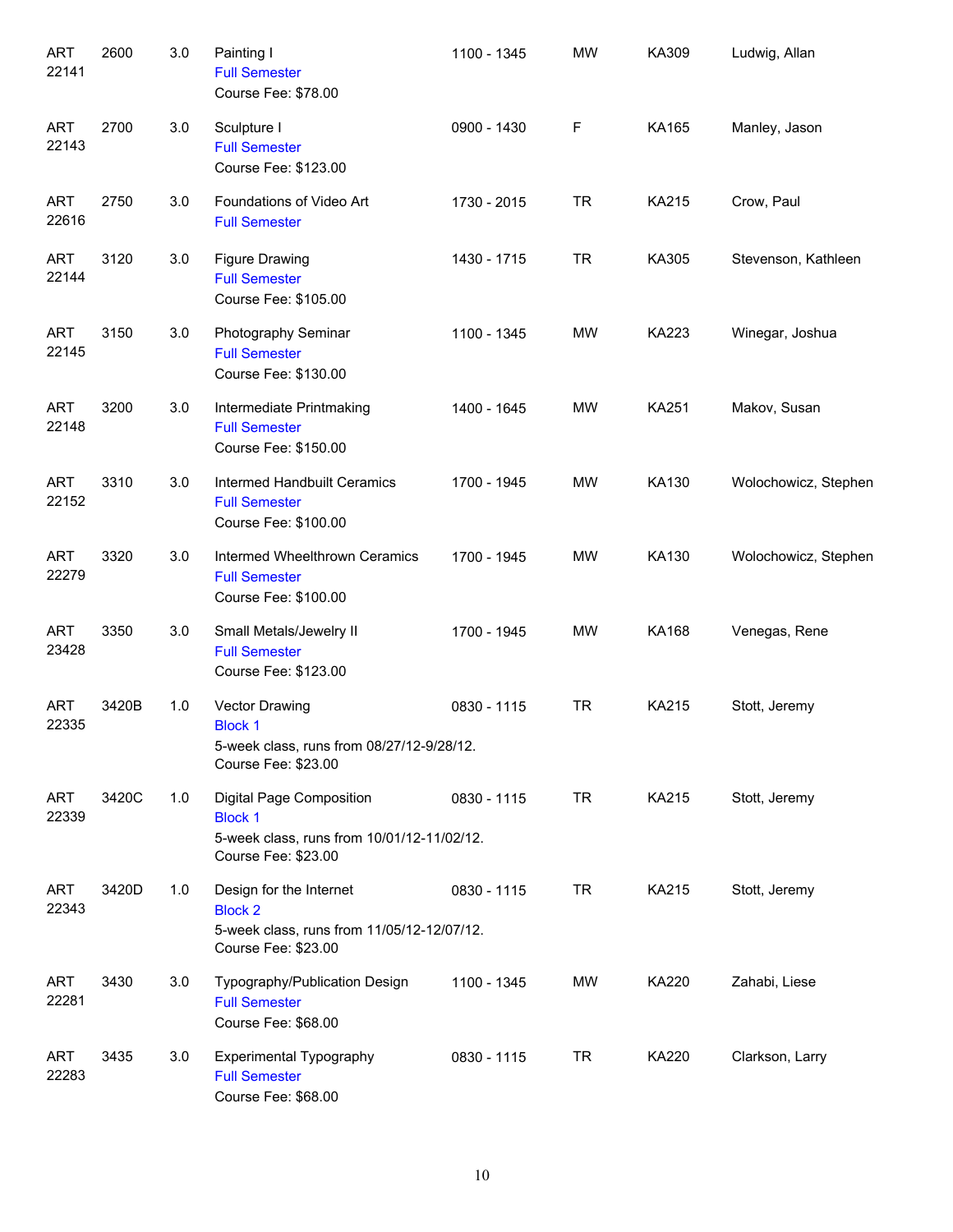| <b>ART</b><br>22287 | 3440 | 3.0 | Visual Communication<br><b>Full Semester</b><br>Course Fee: \$68.00                | 1700 - 1945 | <b>MW</b> | KA220        | Biddle, Mark         |
|---------------------|------|-----|------------------------------------------------------------------------------------|-------------|-----------|--------------|----------------------|
| <b>ART</b><br>22288 | 3450 | 3.0 | Design History and Theory<br><b>Full Semester</b><br>Course Fee: \$93.00           | 1430 - 1715 | <b>TR</b> | KA220        | Clarkson, Larry      |
| <b>ART</b><br>22290 | 3515 | 3.0 | Art Methods I<br><b>Full Semester</b><br>Course Fee: \$118.00                      | 1730 - 2015 | <b>TR</b> | KA307        | Stevenson, Kathleen  |
| <b>ART</b><br>22295 | 3700 | 3.0 | Sculpture II<br><b>Full Semester</b><br>Course Fee: \$123.00                       | 0830 - 1115 | <b>TR</b> | KA165        | Manley, Jason        |
| <b>ART</b><br>22297 | 3810 | 3.0 | Critical Issues in Art<br><b>Full Semester</b><br>Course Fee: \$118.00             | 1400 - 1522 | MW        | KA150        | Choberka, Matthew    |
| <b>ART</b><br>22329 | 3810 | 3.0 | Painting as Objects<br><b>Full Semester</b><br>Course Fee: \$118.00                | 1430 - 1715 | <b>TR</b> | KA308        | Jacobs, James        |
| <b>ART</b><br>22300 | 3995 | 3.0 | <b>BFA Seminar</b><br><b>Full Semester</b><br>Course Fee: \$118.00                 | 1700 - 1945 | MW        | KA106        | Winegar, Joshua      |
| <b>ART</b><br>22302 | 4120 | 3.0 | <b>Advanced Figure Drawing</b><br><b>Full Semester</b><br>Course Fee: \$105.00     | 1430 - 1715 | <b>TR</b> | KA305        | Stevenson, Kathleen  |
| <b>ART</b><br>22303 | 4200 | 3.0 | <b>Advanced Printmaking</b><br><b>Full Semester</b><br>Course Fee: \$150.00        | 1400 - 1645 | MW        | <b>KA251</b> | Makov, Susan         |
| <b>ART</b><br>22304 | 4310 | 3.0 | <b>Advanced Handbuilt Ceramics</b><br><b>Full Semester</b><br>Course Fee: \$100.00 | 1700 - 1945 | <b>MW</b> | KA130        | Wolochowicz, Stephen |
| ART<br>22305        | 4320 | 3.0 | Adv Wheelthrown Ceramics<br><b>Full Semester</b><br>Course Fee: \$100.00           | 1700 - 1945 | MW        | KA130        | Wolochowicz, Stephen |
| ART<br>23429        | 4350 | 3.0 | Small Metals/Jewelry III<br><b>Full Semester</b><br>Course Fee: \$123.00           | 1700 - 1945 | MW        | KA168        | Venegas, Rene        |
| ART<br>22307        | 4400 | 3.0 | Adv Graphic Design<br><b>Full Semester</b><br>Course Fee: \$93.00                  | 0800 - 1045 | MW        | KA220        | Biddle, Mark         |
| ART<br>22308        | 4410 | 3.0 | Design Seminar<br><b>Full Semester</b><br>Course Fee: \$93.00                      | 1730 - 2015 | <b>TR</b> | KA220        | Clarkson, Larry      |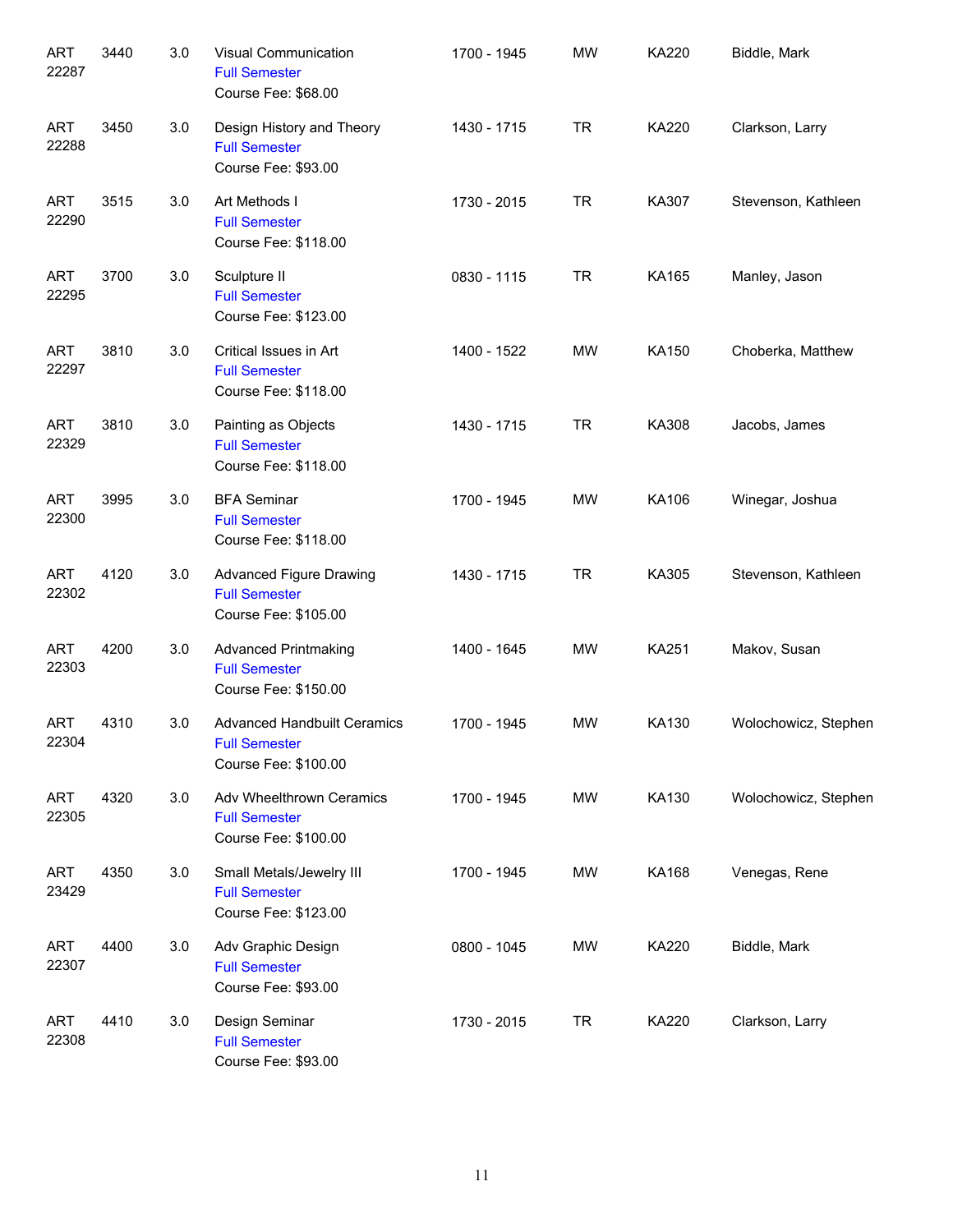| <b>ART</b><br>22310 | 4440 | 3.0 | Interactive Media<br><b>Full Semester</b><br>Course Fee: \$68.00                | 1400 - 1645 | <b>MW</b>  | KA215        | Zahabi, Liese        |
|---------------------|------|-----|---------------------------------------------------------------------------------|-------------|------------|--------------|----------------------|
| <b>ART</b><br>22312 | 4700 | 3.0 | Sculpture III<br><b>Full Semester</b><br>Course Fee: \$123.00                   | 0830 - 1115 | <b>TR</b>  | KA165        | Manley, Jason        |
| <b>ART</b><br>22313 | 4750 | 3.0 | <b>Experimental Photography</b><br><b>Full Semester</b><br>Course Fee: \$148.00 | 1400 - 1645 | <b>MW</b>  | <b>KA223</b> | Winegar, Joshua      |
| <b>ART</b><br>22315 | 4810 | 3.0 | <b>Motion Design</b><br><b>Full Semester</b>                                    | 1430 - 1715 | <b>TR</b>  | KA215        | Zahabi, Liese        |
| <b>ART</b><br>25071 | 4890 | 1.0 | Coop Work Experience<br><b>Full Semester</b>                                    | <b>TBA</b>  | <b>TBA</b> |              | Wolochowicz, Stephen |
| <b>ART</b><br>25152 | 4890 | 2.0 | Coop Work Experience<br><b>Full Semester</b>                                    | <b>TBA</b>  | <b>TBA</b> |              | Clarkson, Larry      |
| <b>ART</b><br>25156 | 4890 | 2.0 | Coop Work Experience<br><b>Full Semester</b>                                    | <b>TBA</b>  | <b>TBA</b> |              | Makov, Susan         |
| <b>ART</b><br>24360 | 4900 | 1.0 | <b>Individual Studies</b><br><b>Full Semester</b><br>Course Fee \$18.00         | <b>TBA</b>  | <b>TBA</b> | <b>KA251</b> | Makov, Susan         |
| <b>ART</b><br>24472 | 4900 | 3.0 | <b>Individual Studies</b><br><b>Full Semester</b><br>Course Fee \$18.00         | <b>TBA</b>  | <b>TBA</b> |              | Makov, Susan         |
| <b>ART</b><br>24473 | 4900 | 1.0 | <b>Individual Studies</b><br><b>Full Semester</b><br>Course Fee \$18.00         | <b>TBA</b>  | <b>TBA</b> |              | Crow, Paul           |
| <b>ART</b><br>24475 | 4900 | 3.0 | <b>Individual Studies</b><br><b>Full Semester</b><br>Course Fee \$18.00         | <b>TBA</b>  | <b>TBA</b> |              | Clarkson, Larry      |
| <b>ART</b><br>24643 | 4900 | 3.0 | <b>Individual Studies</b><br><b>Full Semester</b><br>Course Fee \$18.00         | <b>TBA</b>  | <b>TBA</b> |              | Zahabi, Liese        |
| <b>ART</b><br>24661 | 4900 | 3.0 | <b>Individual Studies</b><br><b>Full Semester</b><br>Course Fee \$18.00         | <b>TBA</b>  | <b>TBA</b> |              | Clarkson, Larry      |
| <b>ART</b><br>24883 | 4900 | 2.0 | <b>Individual Studies</b><br><b>Full Semester</b><br>Course Fee \$18.00         | <b>TBA</b>  | <b>TBA</b> |              | Biddle, Mark         |
| <b>ART</b><br>25005 | 4900 | 3.0 | <b>Individual Studies</b><br><b>Full Semester</b><br>Course Fee \$18.00         | <b>TBA</b>  | <b>TBA</b> |              | Choberka, Matthew    |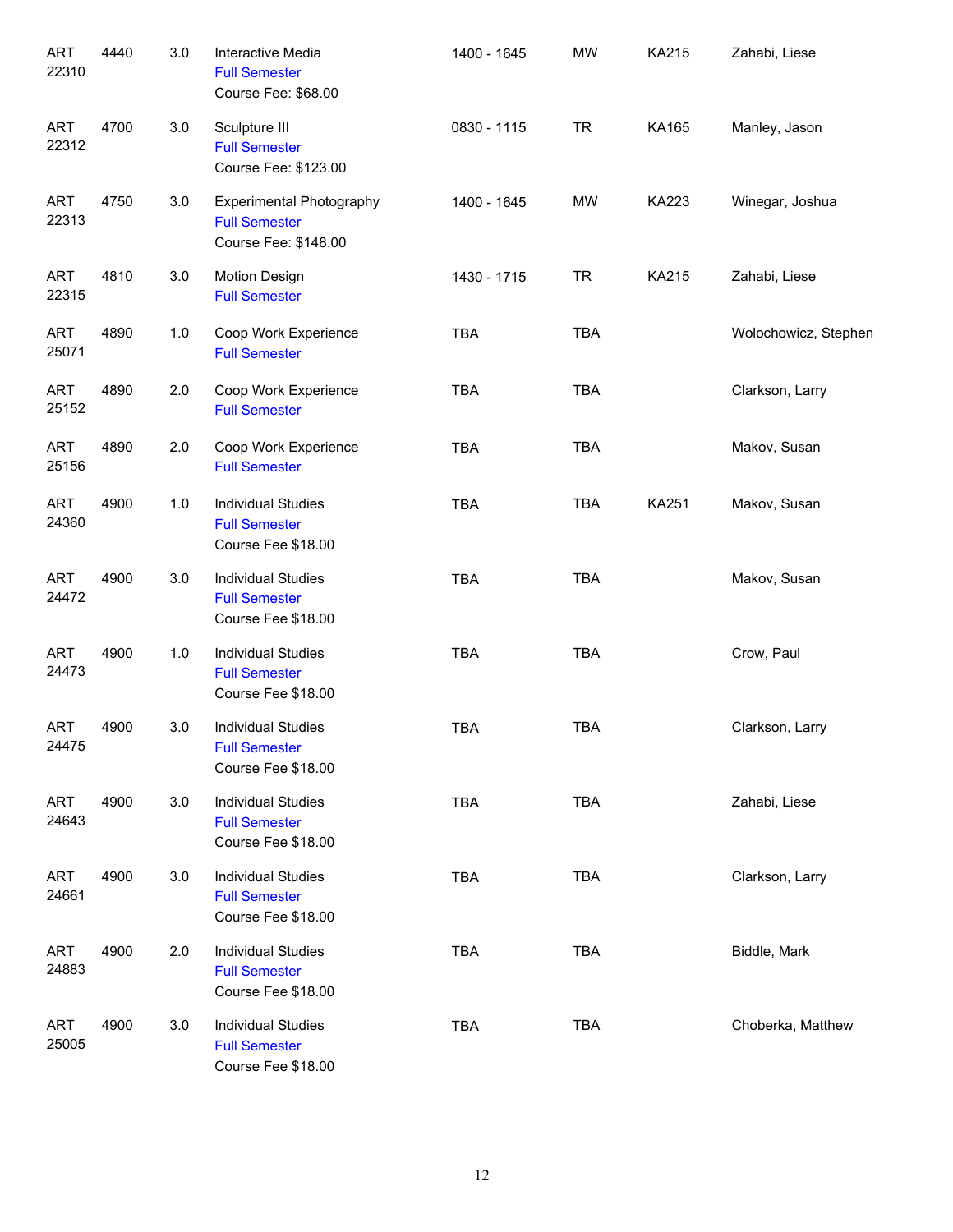| <b>ART</b><br>25006  | 4900 | 2.0 | <b>Individual Studies</b><br><b>Full Semester</b><br>Course Fee \$18.00      | <b>TBA</b>  | <b>TBA</b> |              | Choberka, Matthew    |
|----------------------|------|-----|------------------------------------------------------------------------------|-------------|------------|--------------|----------------------|
| <b>ART</b><br>25010  | 4900 | 3.0 | <b>Individual Studies</b><br><b>Full Semester</b><br>Course Fee \$18.00      | <b>TBA</b>  | <b>TBA</b> |              | Choberka, Matthew    |
| <b>ART</b><br>25112  | 4900 | 3.0 | <b>Individual Studies</b><br><b>Full Semester</b><br>Course Fee \$18.00      | <b>TBA</b>  | <b>TBA</b> |              | Crow, Paul           |
| <b>ART</b><br>25125  | 4900 | 1.0 | <b>Individual Studies</b><br><b>Full Semester</b><br>Course Fee \$18.00      | <b>TBA</b>  | <b>TBA</b> |              | Wolochowicz, Stephen |
| <b>ART</b><br>24346  | 4930 | 2.0 | <b>Teaching Assistantship Experie</b><br><b>Full Semester</b>                | 1730 - 2015 | <b>TR</b>  | KA           | Crow, Paul           |
| <b>ART</b><br>24359  | 4930 | 2.0 | Teaching Assistantship Experie<br><b>Full Semester</b>                       | <b>TBA</b>  | <b>TBA</b> | KA251        | Makov, Susan         |
| <b>ART</b><br>25120  | 4930 | 2.0 | Teaching Assistantship Experie<br><b>Full Semester</b>                       | <b>TBA</b>  | <b>TBA</b> |              | Pagel, Angelika      |
| <b>ART</b><br>25121  | 4930 | 2.0 | Teaching Assistantship Experie<br><b>Full Semester</b>                       | <b>TBA</b>  | <b>TBA</b> |              | Pagel, Angelika      |
| <b>ART</b><br>22320  | 4990 | 3.0 | <b>BFA Thesis</b><br><b>Full Semester</b><br>Course Fee: \$23.00             | 1700 - 1945 | <b>MW</b>  | KA106        | Jacobs, James        |
| <b>ARTH</b><br>22348 | 1090 | 4.0 | CA Art/Arch: Paleolith-AD1000<br><b>Full Semester</b><br>Course Fee: \$30.00 | 0930 - 1115 | <b>TR</b>  | <b>KA143</b> | Pagel, Angelika      |
| <b>ARTH</b><br>22349 | 2040 | 4.0 | Art and Architecture of Asia<br><b>Full Semester</b><br>Course Fee: \$29.00  | 1430 - 1615 | <b>TR</b>  | <b>KA143</b> | Banerji, Naseem      |
| <b>ARTH</b><br>22352 | 3030 | 4.0 | Native American Art Southwest<br><b>Full Semester</b><br>Course Fee: \$30.00 | 1100 - 1245 | MW         | <b>KA143</b> | Pagel, Angelika      |
| <b>ARTH</b><br>22355 | 3040 | 4.0 | Modern Art<br><b>Full Semester</b><br>Course Fee: \$30.00                    | 0900 - 1045 | MW         | <b>KA143</b> | Pagel, Angelika      |
| <b>ARTH</b><br>22360 | 3080 | 4.0 | Art & Architecture of Japan<br><b>Full Semester</b><br>Course Fee: \$30.00   | 1700 - 1845 | MW         | <b>KA143</b> | Banerji, Naseem      |
| ASL<br>21017         | 1010 | 3.0 | First Year Sign<br><b>Full Semester</b><br>Course Fee: \$6.00                | 1730 - 1845 | MW         | EH115        | Harrop, Robb         |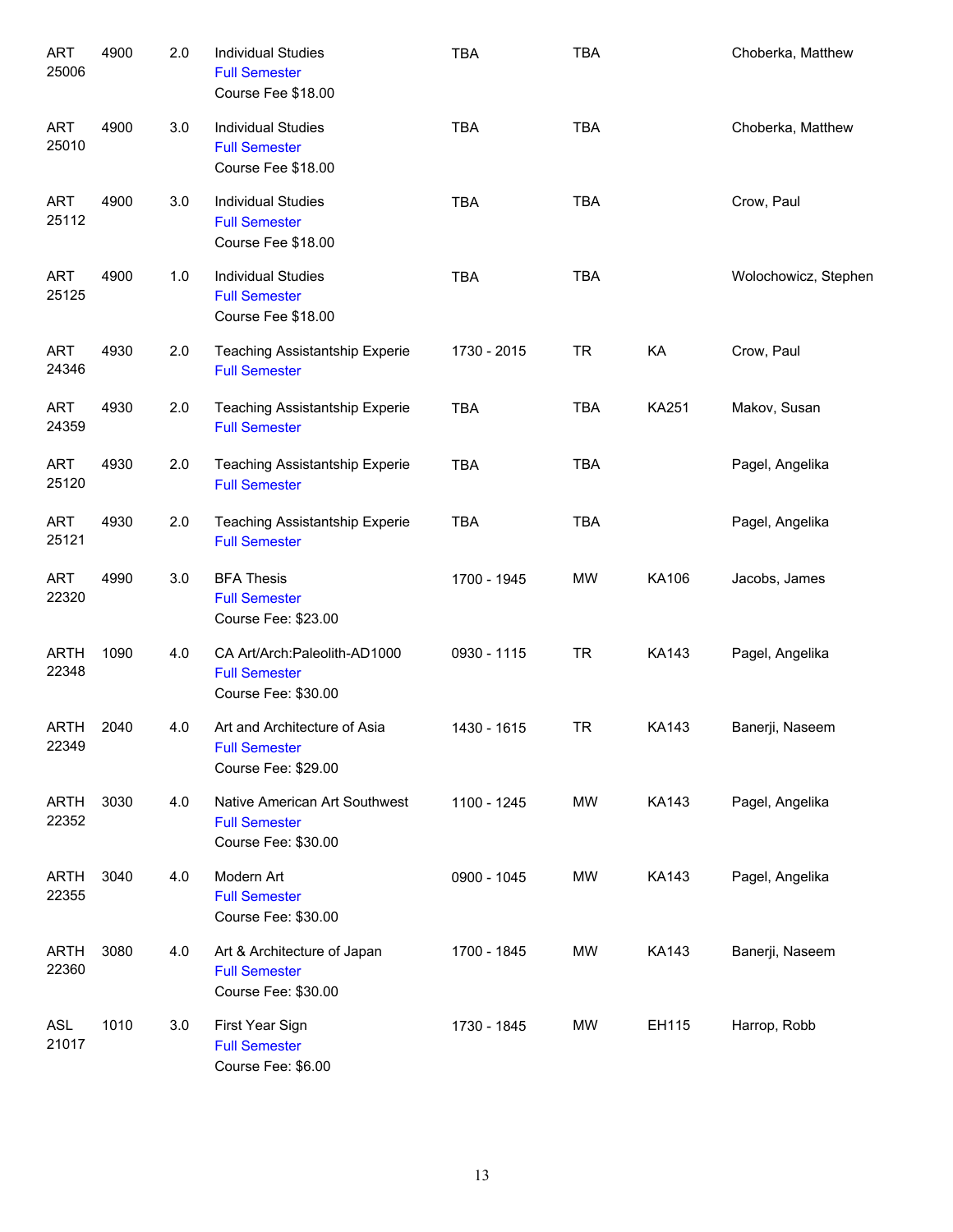| <b>ASL</b><br>21018  | 1010 | 3.0 | First Year Sign<br><b>Full Semester</b><br>Course Fee: \$6.00                                                                                                                                                                                                                                                                                                    | 1730 - 1845 | <b>TR</b>  | EH104        | Harrop, Scott       |
|----------------------|------|-----|------------------------------------------------------------------------------------------------------------------------------------------------------------------------------------------------------------------------------------------------------------------------------------------------------------------------------------------------------------------|-------------|------------|--------------|---------------------|
| <b>ASL</b><br>21019  | 2010 | 3.0 | Second Year Sign Language I<br><b>Full Semester</b><br>Course Fee: \$6.00                                                                                                                                                                                                                                                                                        | 1730 - 1845 | <b>MW</b>  | EH104        | Montgomery, Gregory |
| <b>ASL</b><br>21020  | 2010 | 3.0 | Second Year Sign Language I<br><b>Full Semester</b><br>Course Fee: \$6.00                                                                                                                                                                                                                                                                                        | 1900 - 2015 | <b>MW</b>  | EH104        | Montgomery, Gregory |
| <b>ASTR</b><br>22996 | 1040 | 3.0 | PS/SI Elementary Astronomy<br><b>Full Semester</b><br>Course Fee: \$10.00                                                                                                                                                                                                                                                                                        | 0930 - 1020 | <b>MWF</b> | LL203        | Armstrong, John     |
| <b>ASTR</b><br>22998 | 1040 | 3.0 | PS/SI Elementary Astronomy<br><b>Full Semester</b><br>Course Fee: \$10.00                                                                                                                                                                                                                                                                                        | 1030 - 1145 | <b>TR</b>  | LL203        | Sohl, John          |
| <b>ASTR</b><br>23000 | 1040 | 3.0 | PS/SI Elementary Astronomy<br><b>Full Semester</b><br>Course Fee: \$10.00                                                                                                                                                                                                                                                                                        | 0900 - 1015 | <b>TR</b>  | LL203        | Sohl, John          |
| <b>ASTR</b><br>23001 | 1040 | 3.0 | PS/SI Elementary Astronomy<br><b>Full Semester</b><br>Course Fee: \$10.00                                                                                                                                                                                                                                                                                        | 1330 - 1445 | <b>TR</b>  | LL203        | Hole, Karen         |
| <b>ASTR</b><br>23003 | 1040 | 3.0 | PS/SI Elementary Astronomy<br><b>Full Semester</b><br>Course Fee: \$10.00                                                                                                                                                                                                                                                                                        | 1730 - 2020 | M          | LL203        | Kaur, Simranjit     |
| <b>ASTR</b><br>23167 | 2040 | 3.0 | Prin of Observational Astronom<br><b>Full Semester</b>                                                                                                                                                                                                                                                                                                           | 1130 - 1220 | <b>MWF</b> | <b>SL220</b> | Palen, Stacy        |
| AT<br>23431          | 1300 | 2.0 | First Aid: Resp to Emergencies<br><b>Full Semester</b><br>Class meets 9/8 and 9/22 only<br>Course Fee: \$32.00                                                                                                                                                                                                                                                   | 0815 - 1700 | S          | <b>SW68</b>  | Stone, Lester       |
| AT<br>23443          | 1500 | 2.0 | Intro to Athletic Training<br><b>Full Semester</b><br>Course Fee: \$10.00                                                                                                                                                                                                                                                                                        | 1600 - 1650 | MW         | <b>SW34</b>  | Ostrowski, Jennifer |
| AT<br>23444          | 1501 | 1.0 | CBL-Clinical Applctn. of AT I<br><b>Full Semester</b><br>Course Fee: \$50.00<br>CBL stands for Community-Based Learning which means that students engage<br>in meaningful community service that is connected to specific course objectives.<br>See http://www.weber.edu/CommunityInvolvement/CBL_Designation.html for a<br>full list of CBL designated courses. | 1800 - 2000 | R          | <b>SW68</b>  | Bugnet, Paul        |
| AT<br>23445          | 2300 | 3.0 | <b>Emergency Response</b><br><b>Full Semester</b><br>Course Fee: \$50.00                                                                                                                                                                                                                                                                                         | 1800 - 2050 | M          | <b>SW68</b>  | Bugnet, Paul        |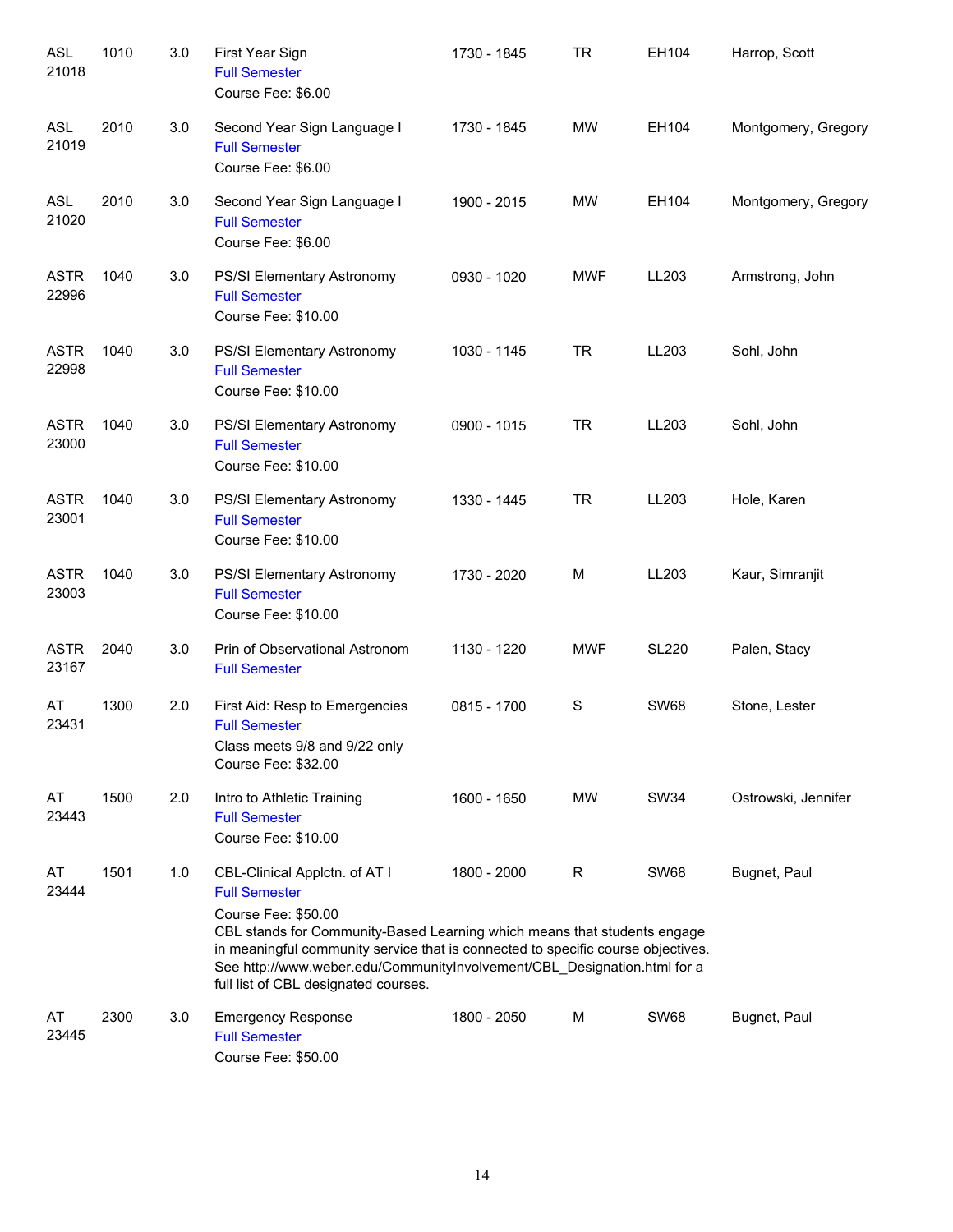| AT<br>23458 | 2300 | 3.0 | <b>Emergency Response</b><br><b>Full Semester</b><br>Course Fee: \$50.00                                                                                                                                                                                                                                                                                          | 1730 - 2020 | Т          | <b>SW68</b>  | Stone, Lester          |
|-------------|------|-----|-------------------------------------------------------------------------------------------------------------------------------------------------------------------------------------------------------------------------------------------------------------------------------------------------------------------------------------------------------------------|-------------|------------|--------------|------------------------|
| AT<br>23461 | 2300 | 3.0 | <b>Emergency Response</b><br><b>Full Semester</b><br>Course Fee: \$50.00                                                                                                                                                                                                                                                                                          | 1800 - 2050 | W          | <b>SW68</b>  | Bugnet, Paul           |
| AT<br>23463 | 2300 | 3.0 | <b>Emergency Response</b><br><b>Full Semester</b><br>Course Fee: \$50.00                                                                                                                                                                                                                                                                                          | 0730 - 0850 | <b>TR</b>  | <b>SW68</b>  | Bass, Joel             |
| AT<br>24460 | 2431 | 1.0 | Taping, Bracing, and Splinting<br><b>Full Semester</b><br>Course Fee \$40.00                                                                                                                                                                                                                                                                                      | 1800 - 1945 | W          | <b>SG117</b> | Perkins, Marie         |
| AT<br>23465 | 3301 | 3.0 | Eval & Care/Upper Extremity<br><b>Full Semester</b>                                                                                                                                                                                                                                                                                                               | 1330 - 1445 | <b>TR</b>  | <b>SW117</b> | Hamson-Utley, Jennifer |
| AT<br>23466 | 3600 | 2.0 | Ergonomics for Health/Safety<br><b>Full Semester</b>                                                                                                                                                                                                                                                                                                              | 1230 - 1320 | <b>TR</b>  | <b>SB12</b>  | Smith, Molly           |
| AT<br>23467 | 4100 | 3.0 | <b>Basic Therapeutic Modalities</b><br><b>Full Semester</b><br>Course Fee: \$20.00                                                                                                                                                                                                                                                                                | 0800 - 0920 | <b>MW</b>  | <b>SW117</b> | Donahue, Matthew       |
| AT<br>23482 | 4100 | 3.0 | <b>Basic Therapeutic Modalities</b><br><b>Full Semester</b><br>Course Fee: \$20.00                                                                                                                                                                                                                                                                                | 0900 - 1020 | <b>TR</b>  | <b>SW117</b> | Ostrowski, Jennifer    |
| AT<br>23483 | 4200 | 3.0 | Basic Rehab of Muscul Injuries<br><b>Full Semester</b><br>Course Fee: \$15.00                                                                                                                                                                                                                                                                                     | 1230 - 1320 | <b>MWF</b> | <b>SW117</b> | Ostrowski, Jennifer    |
| AT<br>23485 | 4500 | 3.0 | CBL-Clinical Applctn. of AT VI<br><b>Full Semester</b><br>Course Fee: \$15.00<br>CBL stands for Community-Based Learning which means that students engage<br>in meaningful community service that is connected to specific course objectives.<br>See http://www.weber.edu/CommunityInvolvement/CBL_Designation.html for a<br>full list of CBL designated courses. | 0930 - 1020 | <b>MWF</b> | SW117        | Donahue, Matthew       |
| AT<br>23486 | 4550 | 3.0 | General Medical Cond/Adv AT<br><b>Full Semester</b><br>Course Fee: \$15.00                                                                                                                                                                                                                                                                                        | 0930 - 1020 | <b>MWF</b> | <b>SW68</b>  | Weir, Nancy            |
| AT<br>23487 | 4600 | 3.0 | Administration & Mangmnt in AT<br><b>Full Semester</b>                                                                                                                                                                                                                                                                                                            | 0900 - 1020 | <b>TR</b>  | <b>SW68</b>  | Herzog, Valerie        |
| AT<br>23489 | 4700 | 1.0 | Intro to Rad for Ath Train Pro<br><b>Full Semester</b>                                                                                                                                                                                                                                                                                                            | 1200 - 1250 | Т          | MH351        | Walker, Robert         |
| AT<br>23570 | 4800 | 1.0 | Individual Projects<br><b>Full Semester</b>                                                                                                                                                                                                                                                                                                                       | <b>TBA</b>  | <b>TBA</b> |              | Hamson-Utley, Jennifer |
| AT<br>23571 | 4800 | 2.0 | Individual Projects<br><b>Full Semester</b>                                                                                                                                                                                                                                                                                                                       | <b>TBA</b>  | <b>TBA</b> |              | Hamson-Utley, Jennifer |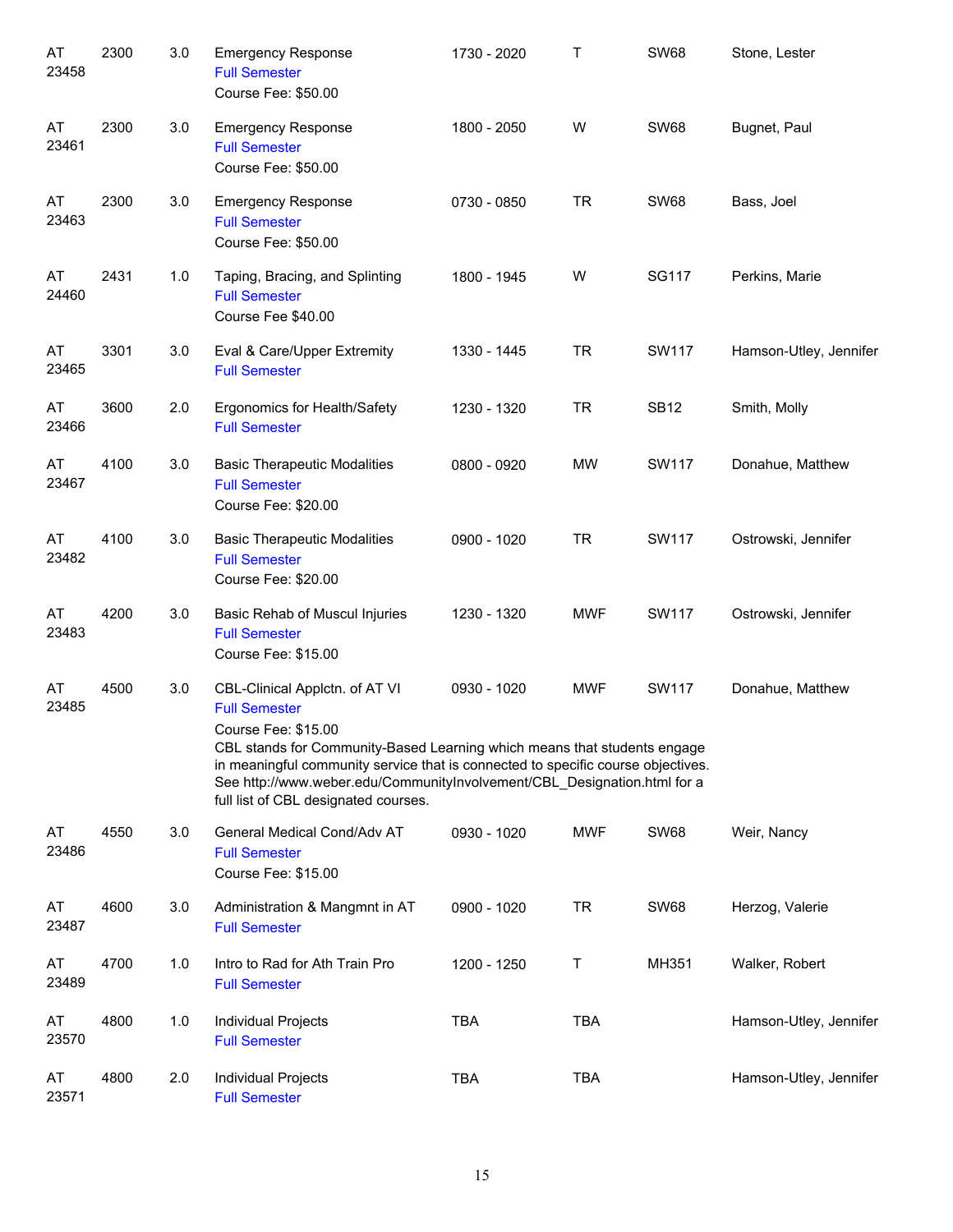| AT<br>23572          | 4800 | 3.0   | Individual Projects<br><b>Full Semester</b>                                | <b>TBA</b>  | <b>TBA</b>   |              | Hamson-Utley, Jennifer |
|----------------------|------|-------|----------------------------------------------------------------------------|-------------|--------------|--------------|------------------------|
| AT<br>24463          | 4800 | $1.0$ | Individual Projects<br><b>Full Semester</b>                                | <b>TBA</b>  | <b>TBA</b>   |              | Herzog, Valerie        |
| AT<br>24464          | 4800 | 2.0   | Individual Projects<br><b>Full Semester</b>                                | <b>TBA</b>  | <b>TBA</b>   |              | Herzog, Valerie        |
| AT<br>24465          | 4800 | 3.0   | Individual Projects<br><b>Full Semester</b>                                | <b>TBA</b>  | <b>TBA</b>   |              | Herzog, Valerie        |
| AT<br>23491          | 4990 | 1.0   | Senior Seminar<br><b>Full Semester</b>                                     | 0830 - 0920 | W            | <b>SW80</b>  | Smith, Molly           |
| AT<br>23492          | 4998 | $1.0$ | <b>BOC Exam Preparation</b><br><b>Full Semester</b>                        | 1030 - 1120 | $\sf T$      | <b>SW68</b>  | Herzog, Valerie        |
| AT<br>23493          | 4999 | 1.0   | Musculoskeletal Injury Managmt<br><b>Full Semester</b>                     | 1030 - 1120 | R            | <b>SW68</b>  | Hamson-Utley, Jennifer |
| <b>ATHL</b><br>23688 | 1510 | 1.0   | Varsity Volleyball<br><b>Full Semester</b>                                 | 1500 - 1700 | <b>MTWRF</b> | SW           | Peterson, Tom          |
| <b>ATHL</b><br>23689 | 1520 | 1.0   | <b>Varsity Soccer</b><br><b>Full Semester</b>                              | 1500 - 1700 | <b>MTWRF</b> | SB           | Crompton, Peter        |
| <b>ATHL</b><br>23690 | 1570 | 1.0   | Varsity Basketball<br><b>Full Semester</b>                                 | 1300 - 1500 | <b>MTWRF</b> | DC           | Ord, Bethann           |
| <b>ATHL</b><br>23691 | 1570 | $1.0$ | Varsity Basketball<br><b>Full Semester</b>                                 | 1501 - 1700 | <b>MTWRF</b> | DC           | Rahe, Randy            |
| <b>ATHL</b><br>23704 | 1575 | $1.0$ | Rodeo I<br><b>Full Semester</b><br>Club Rodeo Members.                     | <b>TBA</b>  | <b>TBA</b>   |              | Montgomery, Dennis     |
| <b>ATHL</b><br>23693 | 1580 | 1.0   | <b>Varsity Cross Country</b><br><b>Full Semester</b>                       | <b>TBA</b>  | <b>MTWRF</b> | SK           | Pilkington, Paul       |
| <b>ATHL</b><br>23696 | 1590 | $1.0$ | Varsity Football<br><b>Full Semester</b>                                   | 1500 - 1700 | <b>MTWRF</b> | SK           | Sears, Jody            |
| ATHL<br>23703        | 1630 | 1.0   | Varsity Tennis<br><b>Full Semester</b>                                     | 1400 - 1600 | <b>MTWRF</b> | SW           | Ferreira, Bradley      |
| <b>ATHL</b><br>23705 | 1760 | 1.0   | Varsity Cheer/Dance<br><b>Full Semester</b><br>Spirit/Cheer Squad members. | <b>TBA</b>  | <b>MWF</b>   | SB           | Willis, Summer         |
| <b>ATTC</b><br>21856 | 3000 | 1.0   | Intro to Auto Technology<br><b>Full Semester</b><br>Course Fee: \$5.00     | 1230 - 1315 | Τ            | <b>TE214</b> | Kelly, John            |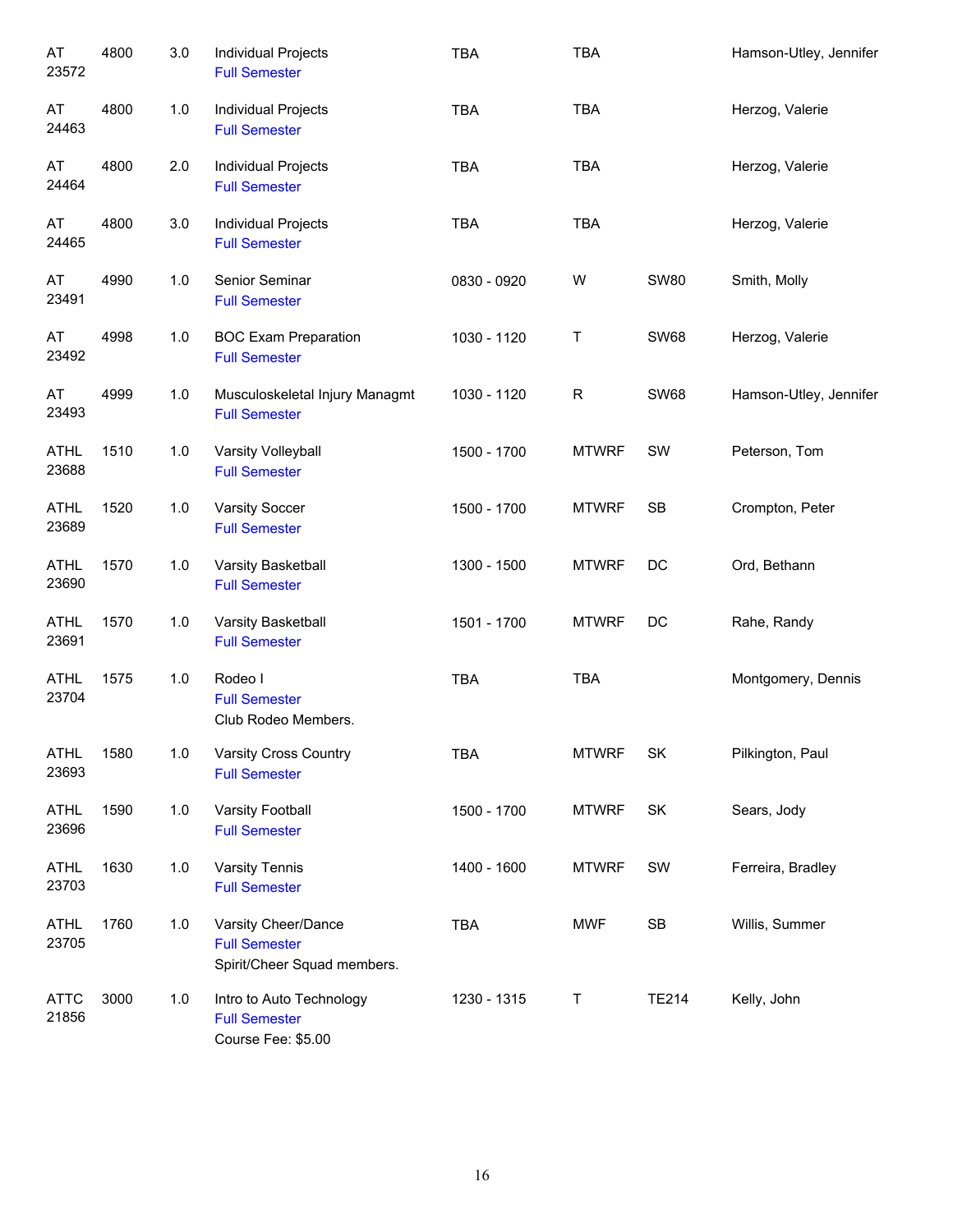| <b>ATTC</b><br>23929 | 3000 | 1.0 | Intro to Auto Technology<br><b>Full Semester</b>                                                                                                                                      | TBA         | <b>TBA</b>   | <b>OL</b>     | Kelly, John      |
|----------------------|------|-----|---------------------------------------------------------------------------------------------------------------------------------------------------------------------------------------|-------------|--------------|---------------|------------------|
|                      |      |     | To access online course materials, please log in to your student portal at<br>weber.edu and select your Student Services tab.                                                         |             |              |               |                  |
| <b>ATTC</b><br>21796 | 3260 | 3.0 | <b>Advanced Electrical Systems</b><br><b>Full Semester</b><br>Course Fee: \$45.00                                                                                                     | 1330 - 1610 | W            | <b>TE214</b>  | Kelly, John      |
| <b>ATTC</b><br>22040 | 3280 | 3.0 | Adv. Painting and Refinishing<br><b>Block 2</b><br>Course Fee: \$30.00                                                                                                                | <b>TBA</b>  | <b>TBA</b>   |               | Tate, Justin     |
| <b>ATTC</b><br>23930 | 3520 | 3.0 | Fleet Management<br><b>Full Semester</b><br>To access online course materials, please log in to your student portal at<br>weber.edu and select your Student Services tab.             | <b>TBA</b>  | <b>TBA</b>   | <b>OL</b>     | Kelly, John      |
| <b>ATTC</b><br>21857 | 3760 | 3.0 | Adv. Automotive Technologies<br><b>Full Semester</b><br>Course Fee: \$10.00                                                                                                           | 1330 - 1610 | Т            | <b>TE214</b>  | Kelly, John      |
| <b>ATTC</b><br>23931 | 3760 | 3.0 | Adv. Automotive Technologies<br><b>Full Semester</b><br>To access online course materials, please log in to your student portal at<br>weber.edu and select your Student Services tab. | <b>TBA</b>  | <b>TBA</b>   | <b>OL</b>     | Kelly, John      |
| <b>ATTC</b><br>22037 | 4380 | 3.0 | Adv Non-Struct and Damage Rep<br><b>Block 1</b><br>Course Fee: \$30.00                                                                                                                | <b>TBA</b>  | MF           | <b>TE219R</b> | Tate, Justin     |
| <b>ATTC</b><br>21852 | 4560 | 3.0 | <b>Advanced Propulsion Systems</b><br><b>Full Semester</b><br>Course Fee: \$15.00                                                                                                     | 1330 - 1610 | R            | <b>TE214</b>  | Kelly, John      |
| <b>ATTC</b><br>22086 | 4830 | 1.0 | <b>Directed Readings</b><br><b>Full Semester</b>                                                                                                                                      | <b>TBA</b>  | <b>TBA</b>   |               |                  |
| <b>ATTC</b><br>23932 | 4830 | 3.0 | Directed Readings<br><b>Full Semester</b><br>To access online course materials, please log in to your student portal at<br>weber.edu and select your Student Services tab.            | <b>TBA</b>  | TBA          | <b>OL</b>     | Kelly, John      |
| <b>AUSV</b><br>21858 | 1000 | 3.0 | Intro to Automotive Service<br><b>Block 1</b><br>For GM Students                                                                                                                      | 0730 - 1200 | <b>MTWRF</b> | <b>TE215H</b> | Grundvig, Joseph |
| <b>AUSV</b><br>21874 | 1000 | 3.0 | Intro to Automotive Service<br><b>Block 1</b><br>For Toyota TTEN Students                                                                                                             | 1430 - 1610 | <b>MTWRF</b> | <b>TE202D</b> | Roner, Kevin     |
| <b>AUSV</b><br>21879 | 1000 | 3.0 | Intro to Automotive Service<br><b>Block 1</b><br>For Chrysler CAP Students                                                                                                            | 1630 - 2120 | <b>MTWRF</b> | <b>TE217C</b> | Hadzik, Scott    |
| <b>AUSV</b><br>21895 | 1000 | 3.0 | Intro to Automotive Service<br><b>Block 1</b><br>This Class For ATEP Students                                                                                                         | 1630 - 2120 | <b>MTWRF</b> | <b>TE214</b>  | Hipwell, Tyrone  |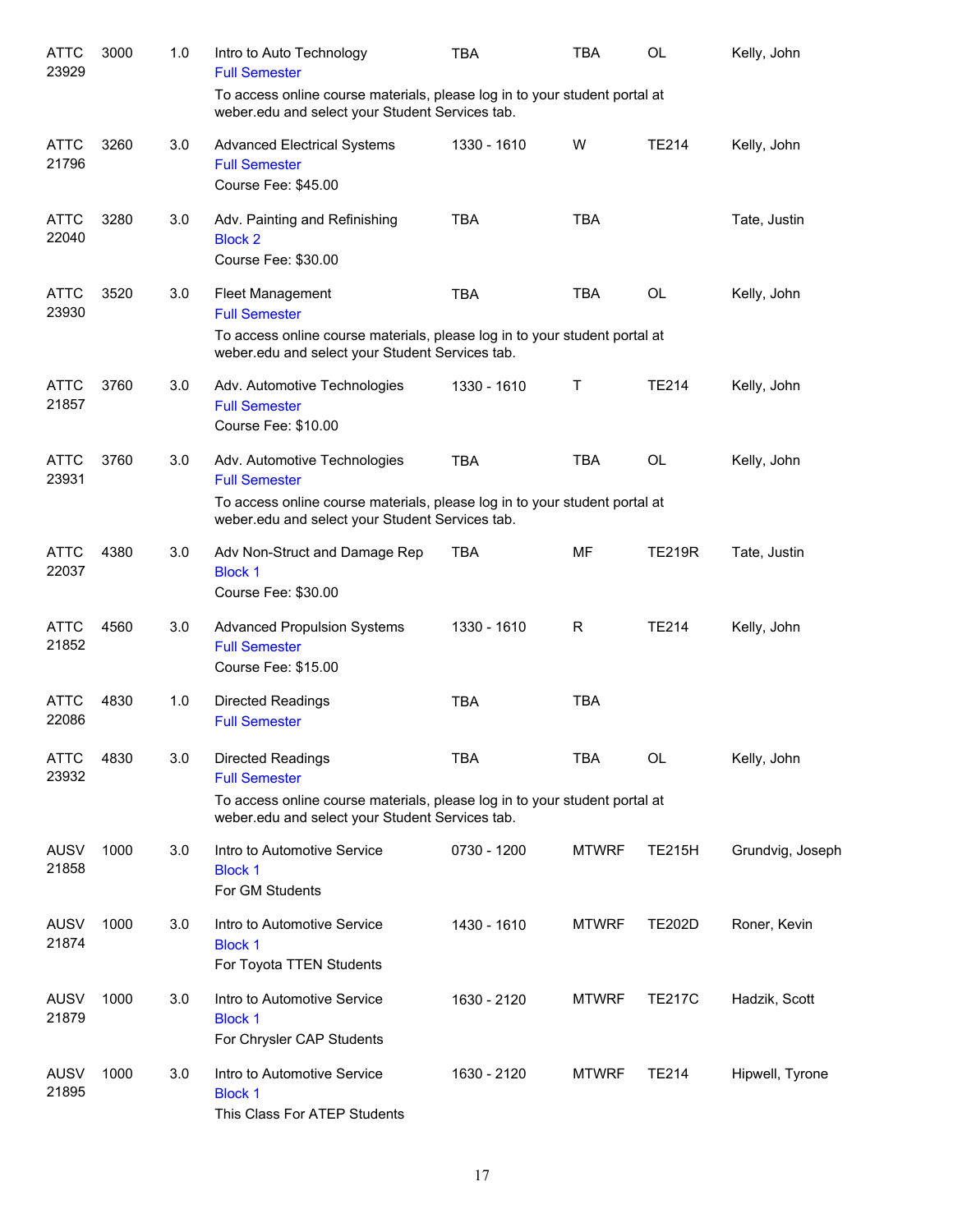| <b>AUSV</b><br>21911 | 1000 | 3.0 | Intro to Automotive Service<br><b>Block 1</b><br>This Class For ATEP Students                          | 1630 - 2120 | <b>MTWRF</b> | <b>TE215</b>  | Speigle, William |
|----------------------|------|-----|--------------------------------------------------------------------------------------------------------|-------------|--------------|---------------|------------------|
| <b>AUSV</b><br>22041 | 1001 | 2.0 | <b>Collision Repair Fund/Estimtng</b><br><b>Full Semester</b><br>Course Fee: \$112.40                  | 1830 - 2020 | M            | <b>TE219</b>  | Tate, Justin     |
| <b>AUSV</b><br>22036 | 1080 | 4.0 | Non-Structural I<br><b>Block 2</b><br>Course Fee: \$162.40                                             | 0730 - 1200 | <b>TWR</b>   | <b>TE219R</b> | Tate, Justin     |
| AUSV<br>22033        | 1085 | 4.0 | Painting and Refinishing I<br><b>Block 1</b><br>Course Fee: \$162.40                                   | 0730 - 1200 | <b>TWR</b>   | <b>TE219R</b> | Tate, Justin     |
| AUSV<br>21884        | 1120 | 3.0 | <b>Automotive Engines</b><br><b>Block 2</b><br>Course Fee: \$81.00                                     | 1630 - 2120 | <b>MTWRF</b> | <b>TE217C</b> | Hadzik, Scott    |
| AUSV<br>21885        | 1150 | 3.0 | DaimlerChrysler Engines<br><b>Block 2</b><br>Course Fee: \$81.00                                       | 1630 - 2120 | <b>MTWRF</b> | <b>TE217C</b> | Hadzik, Scott    |
| AUSV<br>21869        | 1160 | 4.0 | <b>Toyota Engines</b><br><b>Block 1</b><br>Course Fee: \$81.00                                         | 0730 - 1220 | <b>MTWRF</b> | <b>TE215H</b> | Grundvig, Joseph |
| AUSV<br>21850        | 1220 | 3.0 | Automotive Manual Drivetrain<br><b>Block 1</b><br>Course Fee: \$81.00                                  | 1630 - 2120 | <b>TWR</b>   | <b>TE202D</b> | Kelly, John      |
| AUSV<br>21851        | 1240 | 3.0 | <b>GM Manual Drivetrain Systems</b><br><b>Block 1</b><br>Course Fee: \$81.00                           | 0730 - 1200 | <b>MTWRF</b> | <b>TE214</b>  | Kelly, John      |
| <b>AUSV</b><br>21892 | 1300 | 3.0 | <b>Technical Mathematics</b><br><b>Block 2</b>                                                         | 1330 - 1610 | TR           | <b>TE217C</b> | Hadzik, Scott    |
| AUSV<br>21915        | 1300 | 3.0 | <b>Technical Mathematics</b><br><b>Block 1</b>                                                         | 1330 - 1610 | <b>TR</b>    | <b>TE217C</b> | Speigle, William |
| <b>AUSV</b><br>21900 | 1320 | 4.0 | <b>Automotive Electronics</b><br><b>Block 1</b><br>This Class For ATEP Students<br>Course Fee: \$91.00 | 1630 - 2120 | <b>MTWRF</b> | <b>TE214</b>  | Hipwell, Tyrone  |
| <b>AUSV</b><br>21924 | 1320 | 4.0 | <b>Automotive Electronics</b><br><b>Block 1</b><br>Course Fee: \$91.00                                 | 1630 - 2120 | <b>MTWRF</b> | <b>TE215H</b> | Speigle, William |
| <b>AUSV</b><br>21859 | 1340 | 4.0 | <b>GM Automotive Electronics</b><br><b>Block 2</b><br>Course Fee: \$91.00                              | 0730 - 1200 | <b>MTWRF</b> | <b>TE215H</b> | Grundvig, Joseph |
| <b>AUSV</b><br>21881 | 1350 | 4.0 | <b>Chrysler Automotive Electronic</b><br><b>Block 1</b><br>Course Fee: \$91.00                         | 1630 - 2120 | <b>MTWRF</b> | <b>TE217C</b> | Hadzik, Scott    |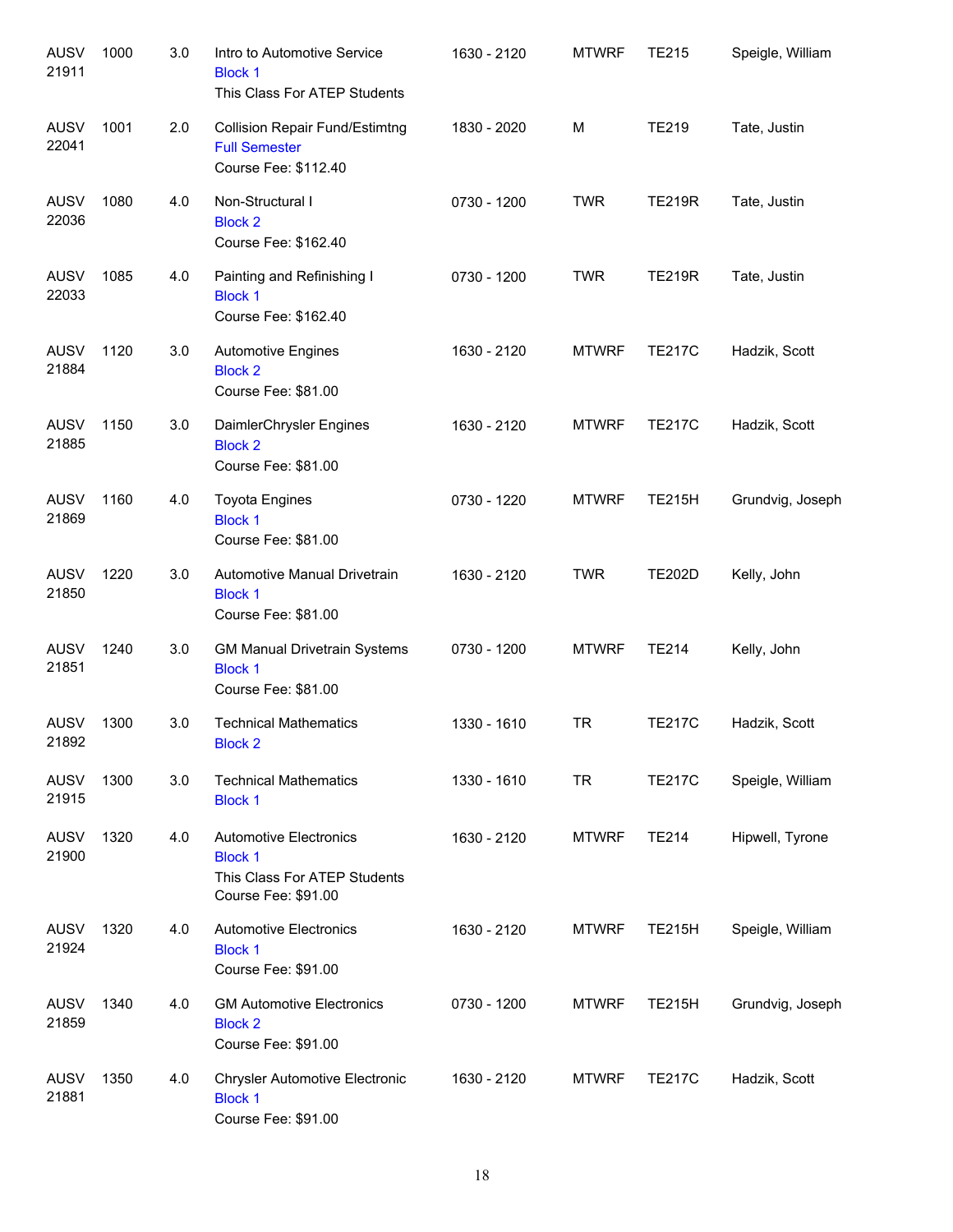| <b>AUSV</b><br>21871 | 1360 | 4.0 | <b>Toyota Automotive Electronics</b><br><b>Block 1</b><br>Course Fee: \$91.00                                                                                                                     | 0730 - 1420 | <b>MTWRF</b> | <b>TE202D</b> | Roner, Kevin     |
|----------------------|------|-----|---------------------------------------------------------------------------------------------------------------------------------------------------------------------------------------------------|-------------|--------------|---------------|------------------|
| <b>AUSV</b><br>22030 | 2020 | 3.0 | <b>Engine Control Systems</b><br><b>Block 2</b><br>Course Fee: \$81.00                                                                                                                            | 1630 - 2120 | <b>MTWRF</b> | <b>TE215H</b> | Speigle, William |
| <b>AUSV</b><br>22032 | 2050 | 3.0 | Chrysler Engine Control System<br><b>Block 2</b><br>Course Fee: \$81.00                                                                                                                           | 1630 - 2120 | <b>MTWRF</b> | <b>TE215H</b> | Speigle, William |
| <b>AUSV</b><br>21877 | 2060 | 6.0 | Toyota Engine Control Systems<br><b>Block 2</b><br>Course Fee: \$81.00                                                                                                                            | 0730 - 1320 | <b>MTWRF</b> | <b>TE202D</b> | Roner, Kevin     |
| <b>AUSV</b><br>21906 | 2120 | 3.0 | Auto Elect/Body Control System<br><b>Block 1</b><br>This Class For ATEP Students                                                                                                                  | 1630 - 2120 | <b>MTWRF</b> | <b>TE214</b>  | Hipwell, Tyrone  |
| <b>AUSV</b><br>21926 | 2120 | 3.0 | Auto Elect/Body Control System<br><b>Block 1</b>                                                                                                                                                  |             |              |               |                  |
| <b>AUSV</b><br>22028 | 2120 | 3.0 | Auto Elect/Body Control System<br><b>Block 1</b>                                                                                                                                                  | 1630 - 2120 | <b>MTWRF</b> | <b>TE215H</b> | Speigle, William |
| <b>AUSV</b><br>21860 | 2140 | 3.0 | <b>GM Electr/Body Control Systems</b><br><b>Block 2</b>                                                                                                                                           | 0730 - 1200 | <b>MTWRF</b> | <b>TE215H</b> | Grundvig, Joseph |
| <b>AUSV</b><br>21882 | 2150 | 3.0 | Chrysler Elect/Body Control Sy<br><b>Block 1</b>                                                                                                                                                  | 1630 - 2120 | <b>MTWRF</b> | <b>TE217C</b> | Hadzik, Scott    |
| <b>AUSV</b><br>21875 | 2160 | 3.0 | Toyota Electr/Body Control Sys<br><b>Block 1</b>                                                                                                                                                  | 0730 - 1410 | <b>MTWRF</b> | <b>TE202D</b> | Roner, Kevin     |
| <b>AUSV</b><br>22034 | 2180 | 3.0 | Structural Analysis II<br><b>Block 1</b><br>Course Fee: \$75.00                                                                                                                                   | 1330 - 1610 | <b>TWR</b>   | <b>TE219R</b> | Tate, Justin     |
| <b>AUSV</b><br>21854 | 2540 | 4.0 | <b>GM Automatic Transmissions</b><br><b>Block 1</b><br>Course Fee: \$91.00                                                                                                                        | 0730 - 1200 | <b>MTWRF</b> | <b>TE214</b>  | Kelly, John      |
| <b>AUSV</b><br>21867 | 2880 | 3.0 | Cooperative Practicum<br><b>Block 2</b>                                                                                                                                                           | <b>TBA</b>  | <b>TBA</b>   |               | Grundvig, Joseph |
| <b>BIS</b><br>23593  | 3800 | 2.0 | BIS Capstone & Grad Prep<br><b>Full Semester</b><br>To register for this class, please contact the BIS office at (801) 626-7713 or<br>bis@weber.edu to obtain permission to get into the class.   | <b>TBA</b>  | TBA          | <b>OL</b>     | Clayton, Marie   |
| <b>BIS</b><br>23594  | 4800 | 3.0 | <b>BIS Senior Capstone</b><br><b>Full Semester</b><br>To register for this class, please contact the BIS office at (801) 626-7713 or<br>bis@weber.edu to obtain permission to get into the class. | <b>TBA</b>  | <b>TBA</b>   | OL            | Cena, Michael    |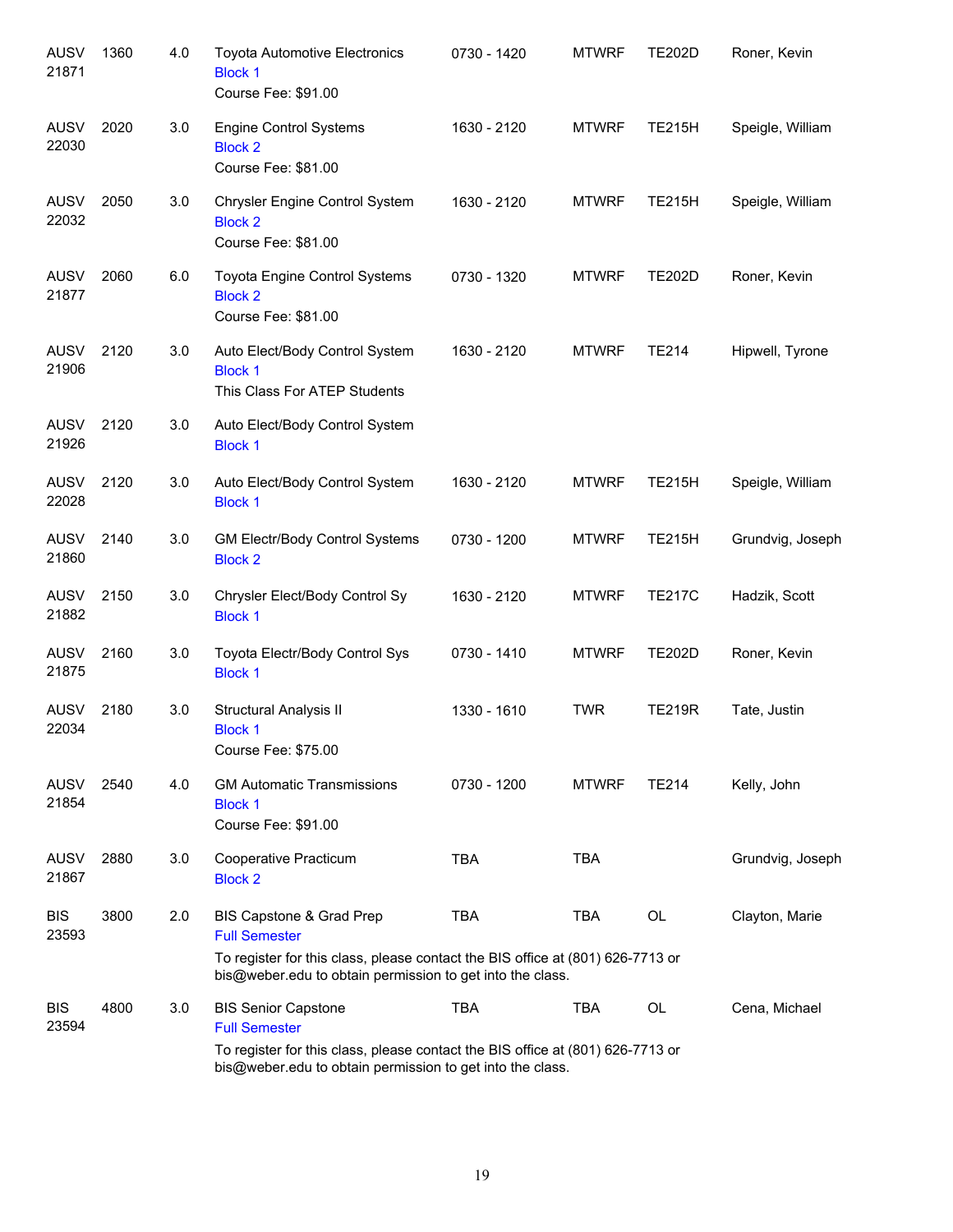| <b>BSAD</b><br>23989 | 1010 | 3.0 | Introduction To Business<br><b>Full Semester</b>                                                                                     | TBA         | <b>TBA</b> | OL           | Davis, Brian    |
|----------------------|------|-----|--------------------------------------------------------------------------------------------------------------------------------------|-------------|------------|--------------|-----------------|
|                      |      |     | To access online course materials, please log in to your student portal at<br>weber.edu and select your Student Services tab.        |             |            |              |                 |
| <b>BSAD</b><br>23990 | 1010 | 3.0 | <b>Introduction To Business</b><br><b>Full Semester</b>                                                                              | <b>TBA</b>  | <b>TBA</b> | <b>OL</b>    | Davis, Brian    |
|                      |      |     | To access online course materials, please log in to your student portal at<br>weber.edu and select your Student Services tab.        |             |            |              |                 |
| <b>BSAD</b><br>23812 | 2704 | 1.0 | TD Info Resource in Bus Discip<br><b>Block 1</b>                                                                                     | <b>TBA</b>  | <b>TBA</b> | <b>OL</b>    | Hahn, Edward    |
|                      |      |     | To access online course materials, please log in to your student portal at<br>weber.edu and select your student services tab.        |             |            |              |                 |
| <b>BSAD</b><br>23814 | 2704 | 1.0 | TD Info Resource in Bus Discip<br><b>Block 2</b>                                                                                     | <b>TBA</b>  | <b>TBA</b> | OL           | Hahn, Edward    |
|                      |      |     | To access online course materials, please log in to your student portal at<br>weber.edu and select your student services tab.        |             |            |              |                 |
| <b>BSAD</b><br>24329 | 2899 | 0.0 | <b>Business Foundations Assessmnt</b><br><b>Full Semester</b>                                                                        | <b>TBA</b>  | <b>TBA</b> | OL           | Sikkink, Mara   |
|                      |      |     | To access course materials, please log on through the student portal (eWeber)<br>at http://weber.edu and select: "Current Students". |             |            |              |                 |
| <b>BSAD</b><br>23529 | 3000 | 3.0 | Small Business Management<br><b>Full Semester</b>                                                                                    | <b>TBA</b>  | <b>TBA</b> | OL           | Morgan, James   |
|                      |      |     | To access online course materials, please log in to your student portal at<br>weber.edu and select your student services tab.        |             |            |              |                 |
| <b>BSAD</b><br>23290 | 3200 | 3.0 | <b>Legal Environment of Business</b><br><b>Full Semester</b>                                                                         | 1730 - 2010 | W          | <b>WB116</b> | Read, David     |
| <b>BSAD</b><br>23308 | 3200 | 3.0 | <b>Legal Environment of Business</b><br><b>Full Semester</b>                                                                         | 0830 - 0920 | <b>MWF</b> | <b>WB122</b> | Read, David     |
| <b>BSAD</b><br>23535 | 3200 | 3.0 | <b>Legal Environment of Business</b><br><b>Full Semester</b>                                                                         | <b>TBA</b>  | <b>TBA</b> | OL           | Junk, Michael   |
|                      |      |     | To access online course materials, please log in to your student portal at<br>weber.edu and select your student services tab.        |             |            |              |                 |
| <b>BSAD</b><br>24612 | 3200 | 3.0 | <b>Legal Environment of Business</b><br><b>Full Semester</b>                                                                         | 0900 - 1015 | TR         | <b>WB103</b> | Kaiser, Charles |
| <b>BSAD</b><br>23310 | 3330 | 3.0 | <b>Bus Ethics &amp; Environ Respons</b><br><b>Full Semester</b>                                                                      | <b>TBA</b>  | <b>TBA</b> | <b>OL</b>    | Hansen, Shaun   |
|                      |      |     | To access online course materials, please log in to your student portal at<br>weber.edu and select your student services tab.        |             |            |              |                 |
| <b>BSAD</b><br>23311 | 3330 | 3.0 | <b>Bus Ethics &amp; Environ Respons</b><br><b>Full Semester</b>                                                                      | <b>TBA</b>  | <b>TBA</b> | <b>OL</b>    | Hansen, Shaun   |
|                      |      |     | To access online course materials, please log in to your student portal at<br>weber.edu and select your student services tab.        |             |            |              |                 |
| <b>BSAD</b><br>23312 | 3330 | 3.0 | <b>Bus Ethics &amp; Environ Respons</b><br><b>Full Semester</b>                                                                      | 1730 - 2010 | R          | <b>WB117</b> | Stark, David    |
| <b>BSAD</b><br>24614 | 3330 | 3.0 | <b>Bus Ethics &amp; Environ Respons</b><br><b>Full Semester</b>                                                                      | 0730 - 0820 | <b>MWF</b> | <b>WB103</b> | Kaiser, Charles |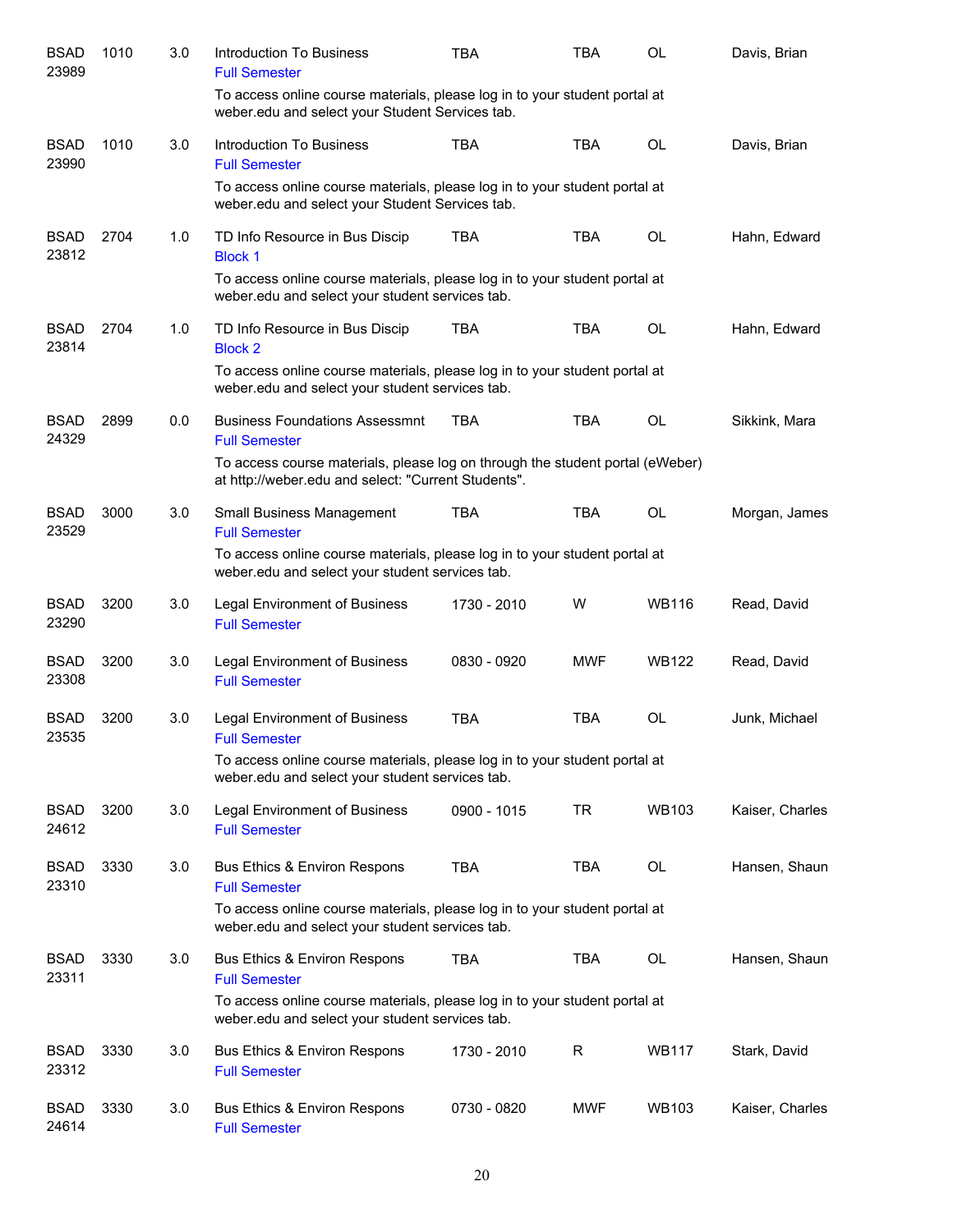| <b>BSAD</b><br>23935 | 3500 | 3.0 | Intro to Business Research<br><b>Full Semester</b>                                                                                                                                      | 1730 - 2010 | Т          | D02106       | Valentin, Erhard  |
|----------------------|------|-----|-----------------------------------------------------------------------------------------------------------------------------------------------------------------------------------------|-------------|------------|--------------|-------------------|
| <b>BSAD</b><br>25141 | 3600 | 3.0 | Business & Society-China<br><b>Full Semester</b><br>This is a study abroad class in Shanghai                                                                                            | <b>TBA</b>  | <b>TBA</b> |              | Nowell, Clifford  |
| <b>BSAD</b><br>23313 | 4210 | 3.0 | Survey of Business Law<br><b>Full Semester</b>                                                                                                                                          | 0930 - 1020 | <b>MWF</b> | <b>WB103</b> | Kaiser, Charles   |
| <b>BSAD</b><br>23314 | 4210 | 3.0 | Survey of Business Law<br><b>Full Semester</b>                                                                                                                                          | 0730 - 0845 | <b>TR</b>  | <b>WB104</b> | Dove, Kenyon      |
| <b>BSAD</b><br>24611 | 4210 | 3.0 | Survey of Business Law<br><b>Full Semester</b>                                                                                                                                          | 1730 - 2010 | R          | <b>WB115</b> | Kaiser, Charles   |
| <b>BSAD</b><br>23315 | 4620 | 1.0 | <b>Executive Lectures</b><br><b>Full Semester</b>                                                                                                                                       | 1200 - 1315 | R          | <b>WB207</b> | Kaiser, Charles   |
| <b>BSAD</b><br>23536 | 4620 | 1.0 | <b>Executive Lectures</b><br><b>Full Semester</b>                                                                                                                                       | 1730 - 1830 | M          | D02110       | Davis, Bruce      |
| <b>BSAD</b><br>23538 | 4620 | 1.0 | <b>Executive Lectures</b><br><b>Full Semester</b><br>To access online course materials, please log in to your student portal at<br>weber.edu and select your student services tab.      | <b>TBA</b>  | <b>TBA</b> | OL           | Steagall, Jeffrey |
| <b>BSAD</b><br>23316 | 4780 | 3.0 | Strategic Management<br><b>Full Semester</b>                                                                                                                                            | 1030 - 1145 | <b>TR</b>  | <b>WB121</b> | Suiter, Jeremy    |
| <b>BSAD</b><br>23993 | 4780 | 3.0 | <b>Strategic Management</b><br><b>Full Semester</b><br>To access online course materials, please log in to your student portal at<br>weber.edu and select your student services tab.    | <b>TBA</b>  | <b>TBA</b> | <b>OL</b>    | Valentin, Erhard  |
| <b>BTNY</b><br>21752 | 1203 | 3.0 | LS Plant Biology<br><b>Full Semester</b>                                                                                                                                                | 0930 - 1020 | <b>MWF</b> | LL129        | Deckert, Ron      |
| <b>BTNY</b><br>23587 | 1203 | 3.0 | LS Plant Biology<br><b>Full Semester</b><br>To access the online course materials, please log in to your student portal at<br>weber.edu and select your Student Services tab.           | <b>TBA</b>  | <b>TBA</b> | OL           | Harley, Suzanne   |
| <b>BTNY</b><br>23586 | 1303 | 3.0 | LS Plants in Human Affairs<br><b>Full Semester</b>                                                                                                                                      | 1130 - 1220 | <b>MWF</b> | WW116        | Young, Susan      |
| <b>BTNY</b><br>23591 | 1303 | 3.0 | LS Plants in Human Affairs<br><b>Full Semester</b><br>To access the online course materials, please log in to your student portal at<br>weber.edu and select your Student Services tab. | <b>TBA</b>  | <b>TBA</b> | OL           | Deckert, Ron      |
| <b>BTNY</b><br>21754 | 1403 | 3.0 | LS Environment Appreciation<br><b>Full Semester</b>                                                                                                                                     | 0930 - 1020 | <b>MWF</b> | LL126        | Wachocki, Barbara |
| <b>BTNY</b><br>21755 | 1403 | 4.0 | LS Environment Appreciation<br><b>Full Semester</b><br>Requires approval of instructor.                                                                                                 | 0930 - 1020 | <b>MWF</b> | LL126        | Wachocki, Barbara |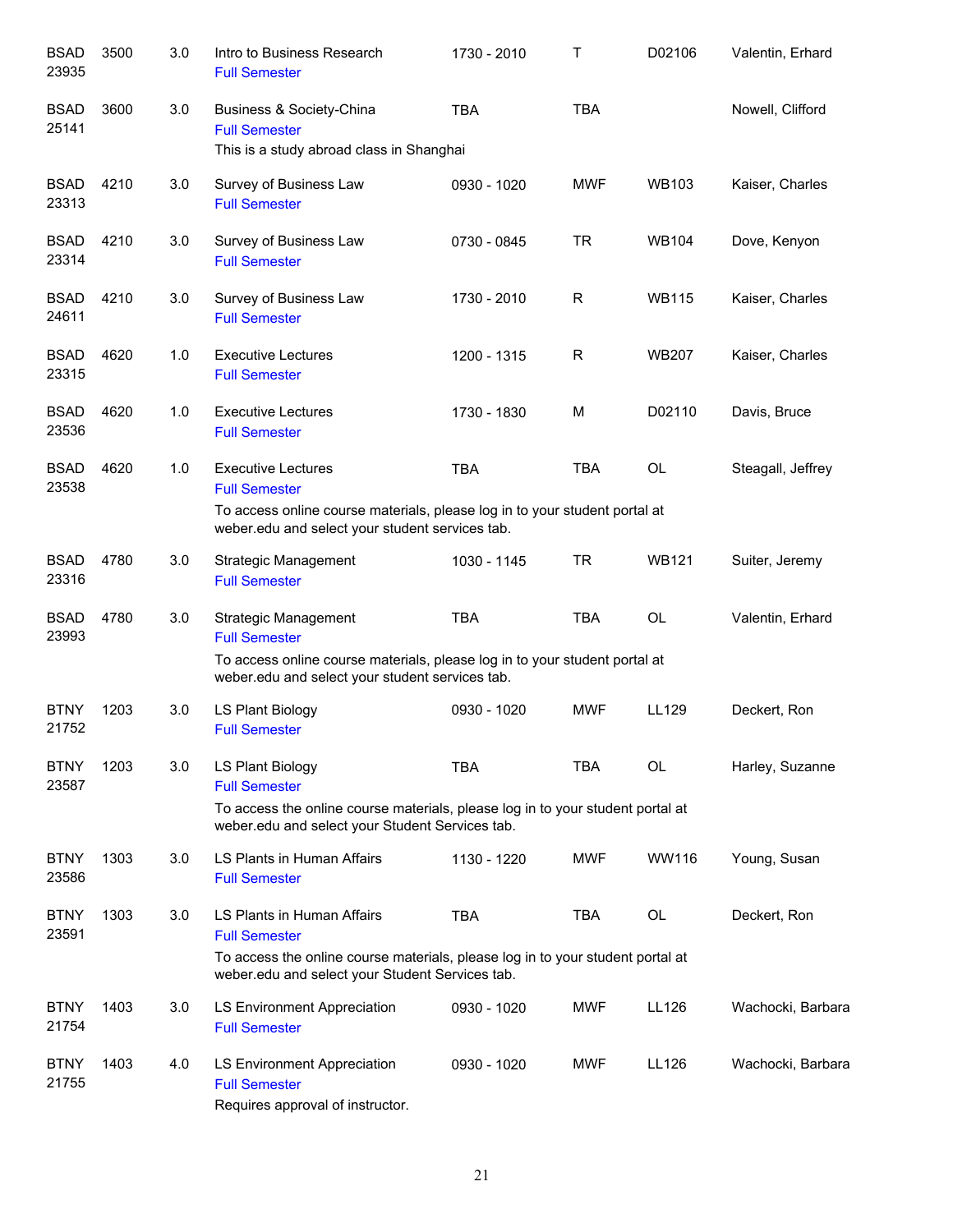| <b>BTNY</b><br>21756 | 1403 | 3.0 | LS Environment Appreciation<br><b>Full Semester</b>                                                                                                                                               | 1200 - 1315                | <b>TR</b>              | LL126                        | Wachocki, Barbara |
|----------------------|------|-----|---------------------------------------------------------------------------------------------------------------------------------------------------------------------------------------------------|----------------------------|------------------------|------------------------------|-------------------|
| <b>BTNY</b><br>21757 | 1403 | 4.0 | LS Environment Appreciation<br><b>Full Semester</b><br>Requires instructor approval.                                                                                                              | 1200 - 1315                | <b>TR</b>              | LL126                        | Wachocki, Barbara |
| <b>BTNY</b><br>21758 | 1403 | 3.0 | LS Environment Appreciation<br><b>Full Semester</b>                                                                                                                                               | 1730 - 2010                | W                      | LL129                        | Wachocki, Barbara |
| <b>BTNY</b><br>23595 | 1403 | 3.0 | LS Environment Appreciation<br><b>Full Semester</b>                                                                                                                                               | 1730 - 2010                | R                      | D02111                       | Davis, David      |
| <b>BTNY</b><br>21760 | 2104 | 4.0 | Plant Form and Function<br><b>Full Semester</b><br>Lab: Wednesdays and Fridays from 10:30 - 12:20 pm.<br>Course Fee: \$20.00                                                                      | 1030 - 1220<br>1030 - 1220 | М<br>WF                | <b>SL421</b><br><b>SL421</b> | Harley, Suzanne   |
| <b>BTNY</b><br>21764 | 2114 | 4.0 | Evolutionary Survey of Plants<br><b>Full Semester</b><br>Lab: Wednesdays and Fridays from 12:30 - 2:20 pm.<br>Course Fee: \$20.00                                                                 | 1230 - 1420<br>1230 - 1420 | M<br>WF                | <b>SL421</b><br><b>SL421</b> | Deckert, Ron      |
| <b>BTNY</b><br>21765 | 2121 | 1.0 | <b>Career Planning for Botanists</b><br><b>Full Semester</b>                                                                                                                                      | 1230 - 1320                | W                      | <b>SL424</b>                 | Wachocki, Barbara |
| <b>BTNY</b><br>21770 | 2600 | 1.0 | Laboratory Safety<br><b>Full Semester</b>                                                                                                                                                         | 1230 - 1320                | M                      | LL129                        | Wachocki, Barbara |
| <b>BTNY</b><br>21776 | 2830 | 1.0 | Readings In Botany<br><b>Full Semester</b>                                                                                                                                                        | <b>TBA</b>                 | <b>TBA</b>             |                              | Wachocki, Barbara |
| <b>BTNY</b><br>21780 | 3105 | 5.0 | Anatomy/Morphology Vasc Plants<br><b>Full Semester</b><br>Prereq: Botany SI2104.<br>Course Fee: \$20.00                                                                                           | 1200 - 1315<br>1330 - 1520 | <b>TR</b><br><b>TR</b> | <b>SL424</b><br><b>SL424</b> | Deckert, Ron      |
| <b>BTNY</b><br>22701 | 3214 | 4.0 | Soils<br><b>Full Semester</b><br>Prereq: Botany SI2114, or Geosci PS/SI1110 and Chem PS/SI<br>1110 or Chem PS/SI1210. Lab: Mondays from 12:30 - 3:20 pm.<br>Course Fee: \$20.00                   | 1130 - 1220<br>1230 - 1520 | <b>MWF</b><br>M        | <b>SL424</b><br><b>SL424</b> | Welsh, Sonya      |
| <b>BTNY</b><br>22227 | 3303 | 3.0 | <b>Plant Genetics</b><br><b>Full Semester</b><br>Prereq: Botany SI2104 or Micro LS/SI2054 and Chem PS/SI1050<br>or Chem SI2310 and Math QL1050 or QL1080.<br>Lab: Thursdays from 8:30 - 10:20 am. | 0830 - 1020<br>0830 - 1020 | Τ<br>R                 | <b>SL421</b><br><b>SL421</b> | Harley, Suzanne   |
| <b>BTNY</b><br>22291 | 3403 | 3.0 | <b>Environment Appreciation</b><br><b>Full Semester</b><br>Prereq: Botany SI2104 or SI2114                                                                                                        | 0930 - 1020                | <b>MWF</b>             | LL126                        | Wachocki, Barbara |
| <b>BTNY</b><br>22292 | 3403 | 3.0 | <b>Environment Appreciation</b><br><b>Full Semester</b><br>Prereq: Botany SI2104 or SI2114                                                                                                        | 1200 - 1315                | TR                     | LL126                        | Wachocki, Barbara |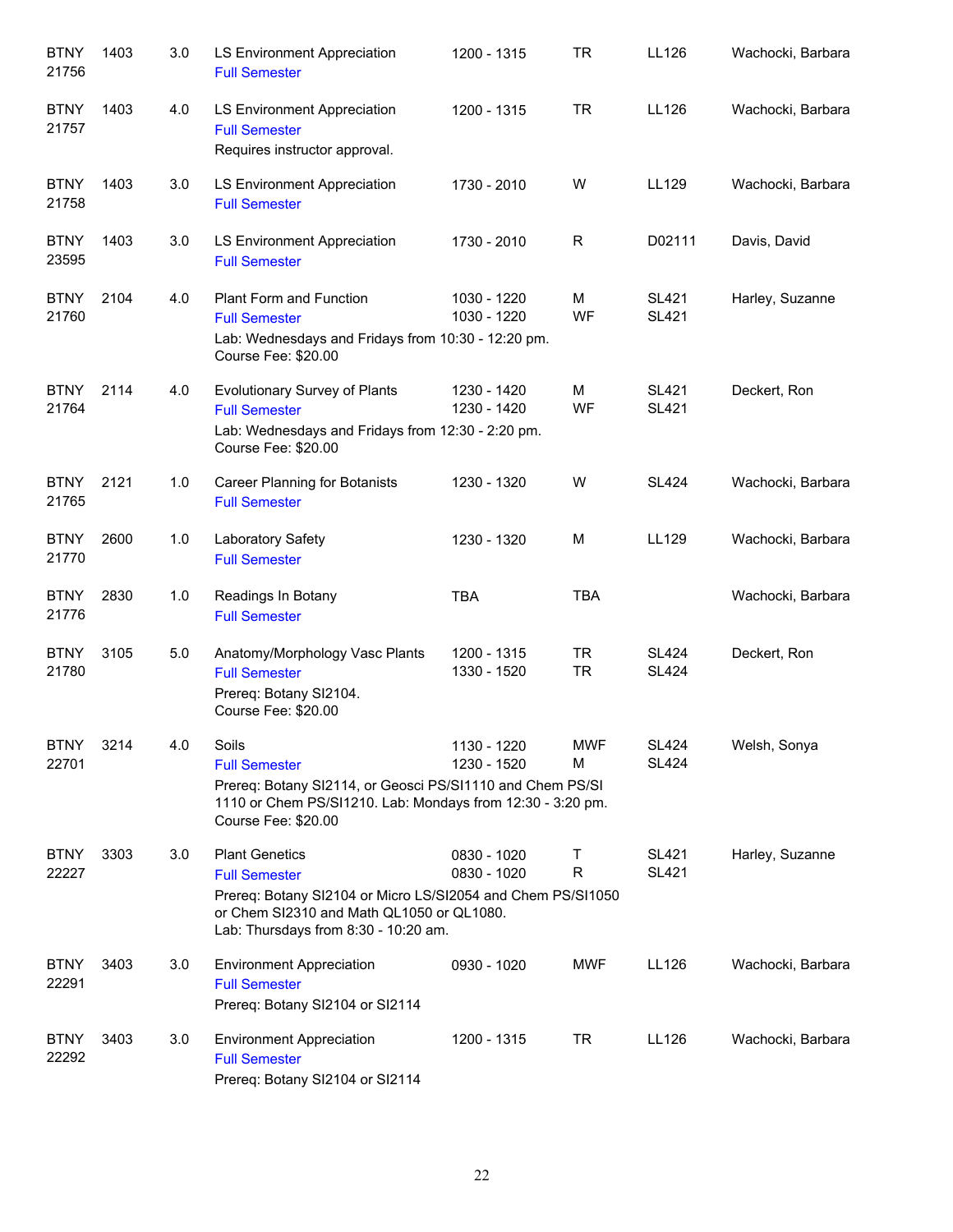| <b>BTNY</b><br>22293 | 3403 | 3.0 | <b>Environment Appreciation</b><br><b>Full Semester</b><br>Prereq: Botany SI2104 or SI2114                                            | 1730 - 2010                | W               | LL129                        | Wachocki, Barbara |
|----------------------|------|-----|---------------------------------------------------------------------------------------------------------------------------------------|----------------------------|-----------------|------------------------------|-------------------|
| <b>BTNY</b><br>22694 | 3454 | 4.0 | <b>Plant Ecology</b><br><b>Full Semester</b><br>Prereq: Botany SI2114 and Math QL1050 or QL1080.<br>Lab: Fridays from 1:30 - 4:20 pm. | 0830 - 0920<br>1330 - 1620 | <b>MWF</b><br>F | <b>SL424</b><br><b>SL424</b> | Wachocki, Barbara |
| <b>BTNY</b><br>22699 | 4570 | 3.0 | Sec Science Teaching Methods<br><b>Full Semester</b>                                                                                  | 1630 - 1920                | W               | LL230                        | Johnston, Adam    |
| <b>BTNY</b><br>20966 | 4800 | 2.0 | Individual Research<br><b>Full Semester</b>                                                                                           | <b>TBA</b>                 | <b>TBA</b>      |                              | Wachocki, Barbara |
| <b>BTNY</b><br>20967 | 4800 | 2.0 | Individual Research<br><b>Full Semester</b>                                                                                           | <b>TBA</b>                 | <b>TBA</b>      |                              | Deckert, Ron      |
| <b>BTNY</b><br>20968 | 4800 | 2.0 | Individual Research<br><b>Full Semester</b>                                                                                           | <b>TBA</b>                 | <b>TBA</b>      |                              | Harley, Suzanne   |
| <b>BTNY</b><br>21024 | 4830 | 2.0 | Readings In Botany<br><b>Full Semester</b>                                                                                            | <b>TBA</b>                 | <b>TBA</b>      |                              | Harley, Suzanne   |
| <b>BTNY</b><br>21044 | 4830 | 2.0 | Readings In Botany<br><b>Full Semester</b>                                                                                            | <b>TBA</b>                 | <b>TBA</b>      |                              | Deckert, Ron      |
| <b>BTNY</b><br>21064 | 4830 | 2.0 | Readings In Botany<br><b>Full Semester</b>                                                                                            | <b>TBA</b>                 | <b>TBA</b>      |                              | Wachocki, Barbara |
| <b>BTNY</b><br>21068 | 4840 | 2.0 | <b>Thesis Readings</b><br><b>Full Semester</b>                                                                                        | <b>TBA</b>                 | <b>TBA</b>      |                              | Harley, Suzanne   |
| <b>BTNY</b><br>21072 | 4840 | 2.0 | <b>Thesis Readings</b><br><b>Full Semester</b>                                                                                        | <b>TBA</b>                 | <b>TBA</b>      |                              | Deckert, Ron      |
| <b>BTNY</b><br>21073 | 4840 | 2.0 | <b>Thesis Readings</b><br><b>Full Semester</b>                                                                                        | <b>TBA</b>                 | <b>TBA</b>      |                              | Wachocki, Barbara |
| <b>BTNY</b><br>21106 | 4850 | 2.0 | Thesis Research<br><b>Full Semester</b>                                                                                               | <b>TBA</b>                 | <b>TBA</b>      |                              | Harley, Suzanne   |
| <b>BTNY</b><br>21107 | 4850 | 2.0 | Thesis Research<br><b>Full Semester</b>                                                                                               | <b>TBA</b>                 | <b>TBA</b>      |                              | Deckert, Ron      |
| <b>BTNY</b><br>21120 | 4850 | 2.0 | Thesis Research<br><b>Full Semester</b>                                                                                               | <b>TBA</b>                 | <b>TBA</b>      |                              | Wachocki, Barbara |
| <b>BTNY</b><br>21216 | 4890 | 1.0 | Co-op Work Experience<br><b>Full Semester</b>                                                                                         | <b>TBA</b>                 | <b>TBA</b>      |                              | Wachocki, Barbara |
| <b>BTNY</b><br>21217 | 4890 | 2.0 | Co-op Work Experience<br><b>Full Semester</b>                                                                                         | <b>TBA</b>                 | <b>TBA</b>      |                              | Wachocki, Barbara |
| <b>BTNY</b><br>21225 | 4890 | 3.0 | Co-op Work Experience<br><b>Full Semester</b>                                                                                         | <b>TBA</b>                 | TBA             |                              | Wachocki, Barbara |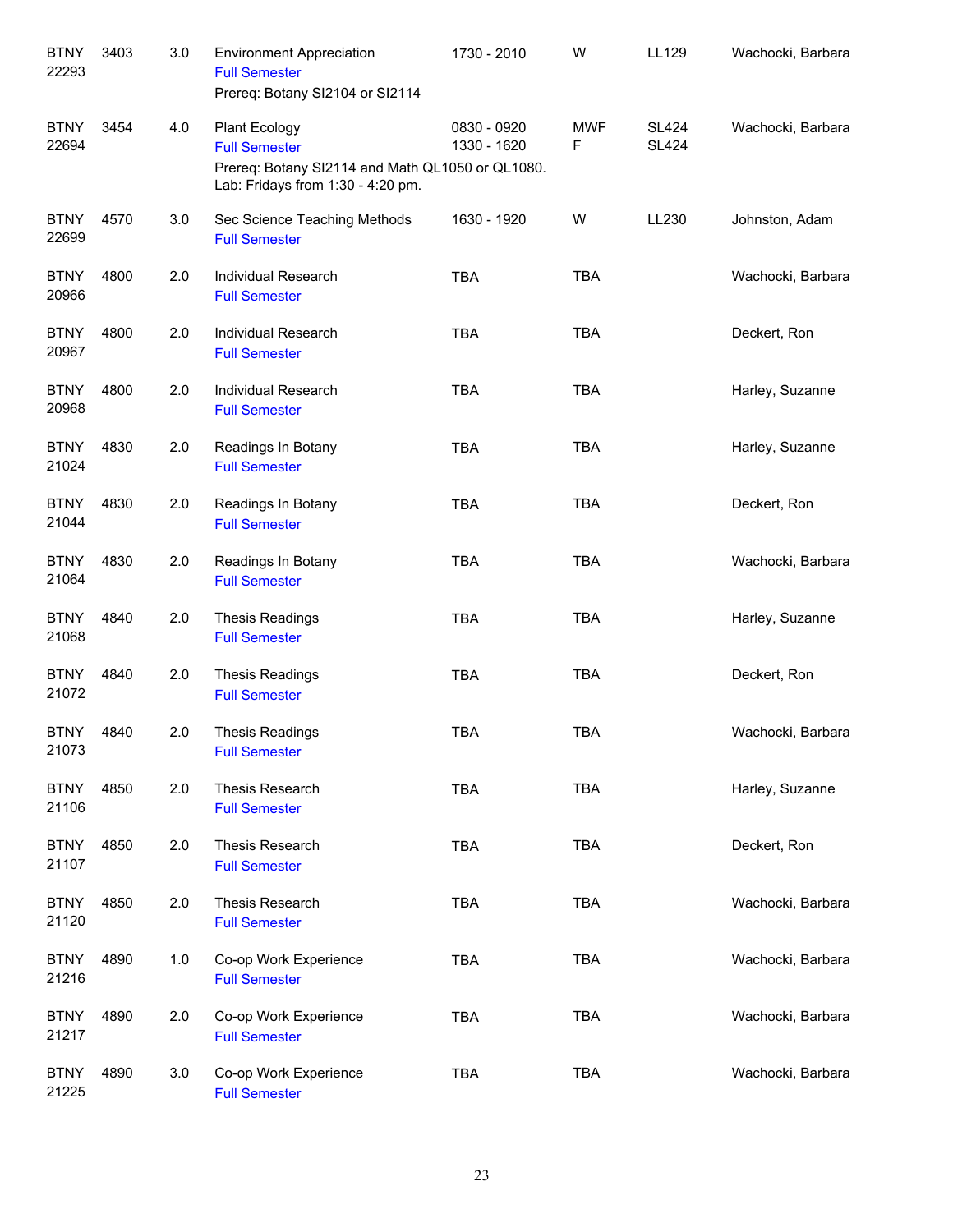| <b>BTNY</b><br>21229 | 4890 | 4.0   | Co-op Work Experience<br><b>Full Semester</b>                                 | <b>TBA</b>                 | <b>TBA</b>             |                | Wachocki, Barbara |
|----------------------|------|-------|-------------------------------------------------------------------------------|----------------------------|------------------------|----------------|-------------------|
| <b>BTNY</b><br>21237 | 4890 | 5.0   | Co-op Work Experience<br><b>Full Semester</b>                                 | <b>TBA</b>                 | <b>TBA</b>             |                | Wachocki, Barbara |
| <b>BTNY</b><br>21243 | 4970 | 2.0   | <b>Botany Thesis</b><br><b>Full Semester</b>                                  | <b>TBA</b>                 | <b>TBA</b>             |                | Harley, Suzanne   |
| <b>BTNY</b><br>21245 | 4970 | 2.0   | <b>Botany Thesis</b><br><b>Full Semester</b>                                  | <b>TBA</b>                 | <b>TBA</b>             |                | Deckert, Ron      |
| <b>BTNY</b><br>21246 | 4970 | 2.0   | <b>Botany Thesis</b><br><b>Full Semester</b>                                  | <b>TBA</b>                 | <b>TBA</b>             |                | Wachocki, Barbara |
| <b>BTNY</b><br>22710 | 4980 | 3.0   | <b>Portfolio Summative Assess</b><br><b>Full Semester</b>                     | 1200 - 1440                | Τ                      | <b>SL421</b>   | Harley, Suzanne   |
| <b>BTNY</b><br>22712 | 4990 | $1.0$ | Seminar in Botany<br><b>Full Semester</b>                                     | 1200 - 1250                | R                      | <b>SL421</b>   | Harley, Suzanne   |
| <b>CEET</b><br>20493 | 1110 | 2.0   | <b>Basic Electronics</b><br><b>Full Semester</b><br>Course Fee: \$20.00       | 1430 - 1620                | W                      | B4401          | Ballard, Michael  |
| <b>CEET</b><br>20646 | 1110 | 2.0   | <b>Basic Electronics</b><br><b>Full Semester</b><br>Course Fee: \$20.00       | 1730 - 1920                | W                      | B4401          | Ballard, Michael  |
| <b>CEET</b><br>20495 | 1130 | 4.0   | <b>Digital Systems</b><br><b>Full Semester</b><br>Course Fee: \$30.00         | 0830 - 1020                | <b>TR</b>              | B4401          | Hearn, Christian  |
| <b>CEET</b><br>20505 | 2110 | 4.0   | <b>Semiconductor Circuits</b><br><b>Full Semester</b><br>Course Fee: \$30.00  | 1030 - 1220<br>1030 - 1220 | <b>TR</b><br><b>TR</b> | B4401<br>B4418 | Hearn, Christian  |
| <b>CEET</b><br>20506 | 2120 | 4.0   | Power and Motors<br><b>Full Semester</b><br>Course Fee: \$30.00               | 1730 - 1920                | <b>TR</b>              | B4417          | Palmer, Mark      |
| <b>CEET</b><br>20507 | 2170 | 3.0   | <b>Industrial Controls</b><br><b>Full Semester</b><br>Course Fee: \$30.00     | 1030 - 1150                | <b>MW</b>              | B4411          | McCulley, Julanne |
| <b>CEET</b><br>20508 | 3010 | 4.0   | <b>Circuit Analysis</b><br><b>Full Semester</b><br>Course Fee: \$30.00        | 1030 - 1220<br>1030 - 1220 | <b>TR</b><br><b>TR</b> | B4417<br>B4418 | Jackson, Justin   |
| <b>CEET</b><br>20509 | 3040 | 4.0   | Instrumentation and Measuremen<br><b>Full Semester</b><br>Course Fee: \$30.00 | 0830 - 1020                | <b>TR</b>              | B4411          | McCulley, Julanne |
| <b>CEET</b><br>20512 | 4010 | 2.0   | Senior Project I<br><b>Full Semester</b><br>Course Fee: \$20.00               | 1230 - 1320                | R                      | B4417          | Hearn, Christian  |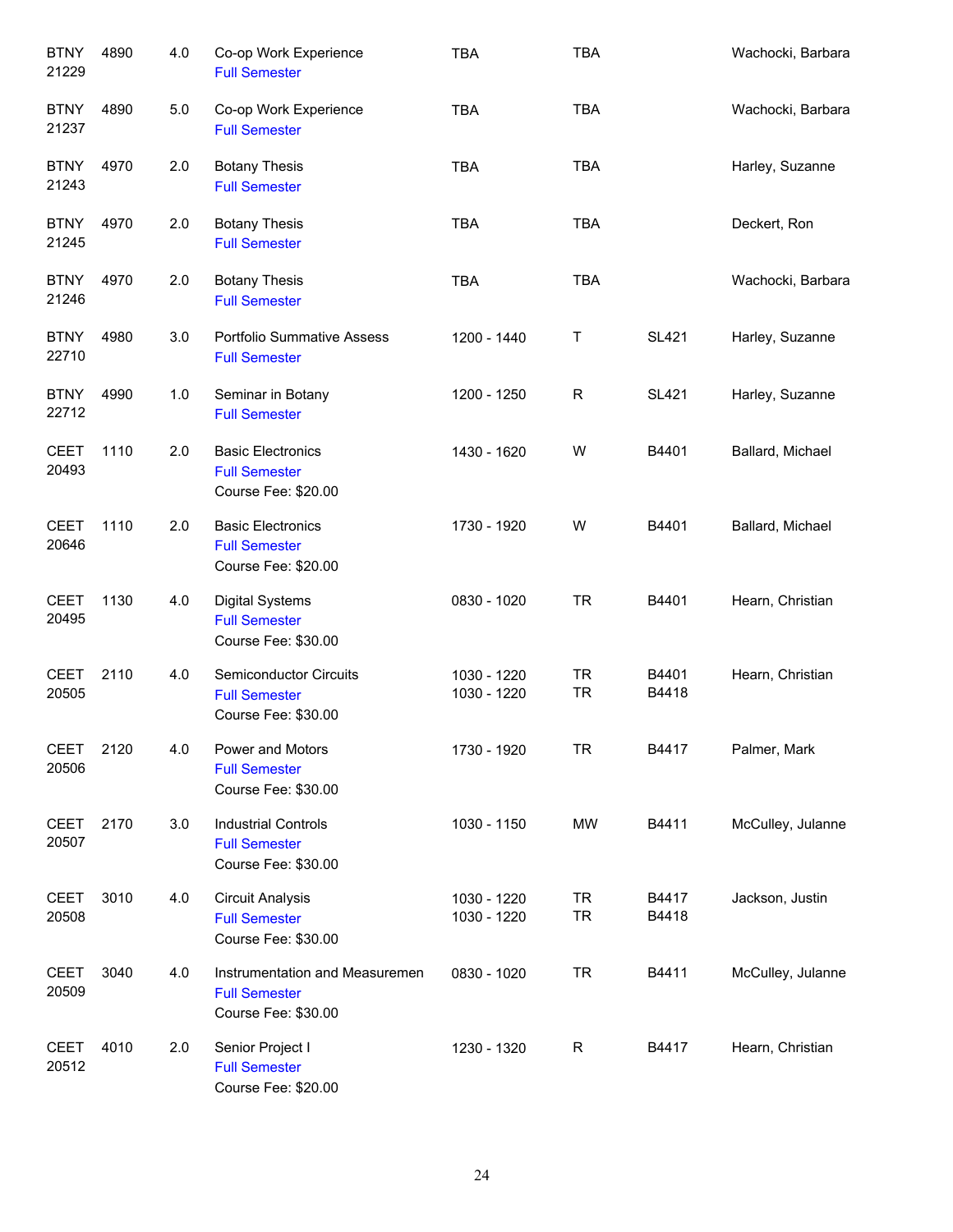| <b>CEET</b><br>20513 | 4020 | 2.0 | Senior Project II<br><b>Full Semester</b><br>Course Fee: \$20.00                                                                                                                                     | 1330 - 1420                | $\mathsf{R}$    | B4417          | Hearn, Christian       |
|----------------------|------|-----|------------------------------------------------------------------------------------------------------------------------------------------------------------------------------------------------------|----------------------------|-----------------|----------------|------------------------|
| <b>CEET</b><br>20514 | 4030 | 4.0 | Controls and Systems<br><b>Full Semester</b><br>Course Fee: \$30.00                                                                                                                                  | 1030 - 1220<br>1030 - 1220 | MW<br><b>MW</b> | B4420<br>B4401 | Ward, Jeffrey          |
| <b>CEET</b><br>20787 | 4090 | 3.0 | Systems Design and Engineering<br><b>Full Semester</b><br>Course Fee: \$30.00                                                                                                                        | 0830 - 0950                | MW              | B4411          | Hearn, Christian       |
| <b>CEET</b><br>20515 | 4890 | 2.0 | Co-op Work Experience<br><b>Full Semester</b>                                                                                                                                                        | 1230 - 1320                | Τ               | B4421          | Jackson, Justin        |
| <b>CEET</b><br>20516 | 4900 | 4.0 | <b>Special Topics</b><br><b>Full Semester</b><br>Course Fee: \$5.00 per credit hour                                                                                                                  | <b>TBA</b>                 | <b>TBA</b>      |                | McCulley, Julanne      |
| <b>CHEM</b><br>21311 | 1010 | 3.0 | PS Introductory Chemistry<br><b>Full Semester</b>                                                                                                                                                    | 1440 - 1720                | M               | D02301         | Davidson, Charles      |
| <b>CHEM</b><br>21312 | 1010 | 3.0 | PS Introductory Chemistry<br><b>Full Semester</b>                                                                                                                                                    | 1730 - 2010                | W               | D02301         | Albrecht, Brian        |
| <b>CHEM</b><br>21313 | 1010 | 3.0 | PS Introductory Chemistry<br><b>Full Semester</b>                                                                                                                                                    | 0930 - 1020                | <b>MWF</b>      | EH229          | Johnson, Todd          |
| <b>CHEM</b><br>21658 | 1010 | 3.0 | PS Introductory Chemistry<br><b>Full Semester</b>                                                                                                                                                    | 1800 - 2050                | $\mathsf{R}$    | LL123          | Campbell, Carol        |
| <b>CHEM</b><br>23456 | 1010 | 3.0 | PS Introductory Chemistry<br><b>Full Semester</b>                                                                                                                                                    | 0900 - 1015                | <b>TR</b>       | <b>HC014</b>   | Hartman, Laird         |
| <b>CHEM</b><br>23457 | 1010 | 3.0 | PS Introductory Chemistry<br><b>Full Semester</b>                                                                                                                                                    | 0900 - 1015                | <b>TR</b>       | WW102          | Hartman, Laird         |
| <b>CHEM</b><br>23459 | 1010 | 3.0 | PS Introductory Chemistry<br><b>Full Semester</b>                                                                                                                                                    | 0900 - 1015                | TR              | <b>MW</b>      | Hartman, Laird         |
| <b>CHEM</b><br>23474 | 1010 | 3.0 | PS Introductory Chemistry<br><b>Full Semester</b>                                                                                                                                                    | <b>TBA</b>                 | <b>TBA</b>      | OL             | Paustenbaugh, Michelle |
|                      |      |     | To access the online course materials, please log in to your student portal<br>at weber.edu and select your Student Services tab.<br>This class is team taught by Dr. Paustenbaugh and Dr. Berghout. |                            |                 |                |                        |
| CHEM<br>23475        | 1010 | 3.0 | PS Introductory Chemistry<br><b>Full Semester</b>                                                                                                                                                    | <b>TBA</b>                 | TBA             | OL             | Davidson, Charles      |
|                      |      |     | To access the online course materials, please log in to your student portal<br>at weber.edu and select your Student Services tab.<br>This class is team taught by Dr. Davidson and Dr. Davidson.     |                            |                 |                |                        |
| <b>CHEM</b><br>23495 | 1010 | 3.0 | PS Introductory Chemistry<br><b>Full Semester</b>                                                                                                                                                    | <b>TBA</b>                 | TBA             | OL             | Davidson, Charles      |
|                      |      |     | To access the online course materials, please log in to your student portal<br>at weber.edu and select your Student Services tab.<br>This class is team taught by Dr. Davidson and Dr. Davidson.     |                            |                 |                |                        |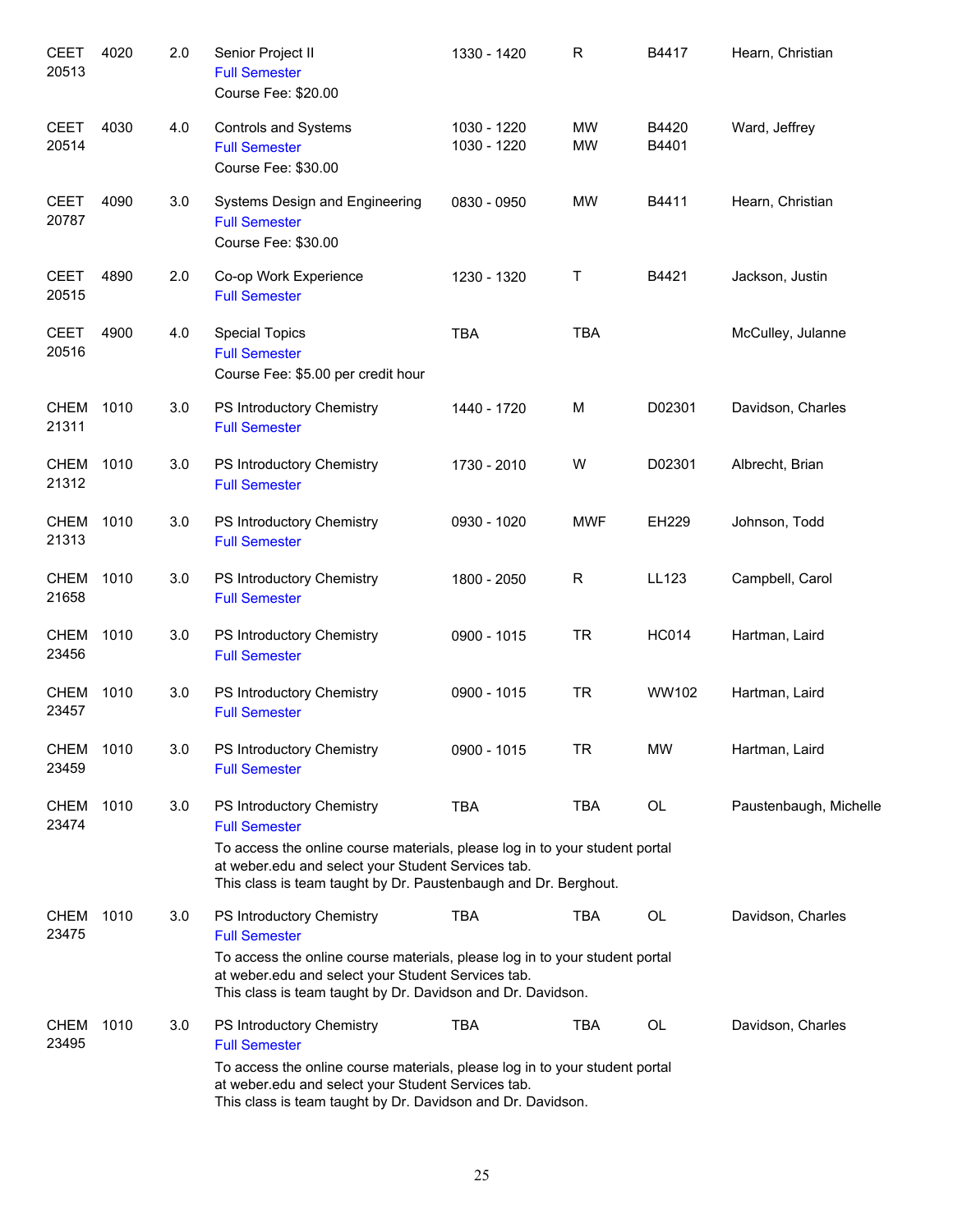| <b>CHEM</b><br>21316 | 1050  | 5.0 | PS Intro Gen, Organic, & Bio<br><b>Full Semester</b><br>You MUST register for a Lab with this class.                                                                                                                                                                                                            | 1030 - 1120 | <b>MTWF</b> | LL122        | Seager, Spencer |
|----------------------|-------|-----|-----------------------------------------------------------------------------------------------------------------------------------------------------------------------------------------------------------------------------------------------------------------------------------------------------------------|-------------|-------------|--------------|-----------------|
| <b>CHEM</b><br>23476 | 1050  | 5.0 | PS Intro Gen, Organic, & Bio<br><b>Full Semester</b>                                                                                                                                                                                                                                                            | <b>TBA</b>  | <b>TBA</b>  | <b>OL</b>    | Seager, Spencer |
|                      |       |     | To access the online course materials, please log in to your student portal<br>at weber.edu and select your Student Services tab.<br>You MUST register for a Lab with CRN 23477.<br>This class is team taught by Dr. Seager, Dr. Slabaugh, and Dr. Francis.<br>Course Fee: \$30.00                              |             |             |              |                 |
| <b>CHEM</b><br>21319 | 1050L | 0.0 | Lab<br><b>Full Semester</b>                                                                                                                                                                                                                                                                                     | 0900 - 1150 | R           | <b>SL526</b> | Walker, Edward  |
| CHEM<br>21322        | 1050L | 0.0 | Lab<br><b>Full Semester</b>                                                                                                                                                                                                                                                                                     | 0900 - 1150 | R           | <b>SL527</b> | Walker, Edward  |
| CHEM<br>23477        | 1050L | 0.0 | Lab<br><b>Full Semester</b>                                                                                                                                                                                                                                                                                     | <b>TBA</b>  | <b>TBA</b>  | OL           | Seager, Spencer |
|                      |       |     | To access the online course materials, please log in to your student portal<br>at weber.edu and select your Student Services tab.<br>This lab is team taught by Dr. Seager, Dr. Slabaugh and Dr. Francis.<br>This Lab is ONLY for those students taking CHEM 1050 class CRN 23476.                              |             |             |              |                 |
| CHEM<br>21329        | 1110  | 5.0 | PS Elementary Chemistry<br><b>Full Semester</b><br>You must register for a Lab with this class.                                                                                                                                                                                                                 | 0930 - 1020 | <b>MWRF</b> | LL123        | Seager, Spencer |
| <b>CHEM</b><br>23478 | 1110  | 5.0 | PS Elementary Chemistry<br><b>Full Semester</b>                                                                                                                                                                                                                                                                 | <b>TBA</b>  | <b>TBA</b>  | <b>OL</b>    | Seager, Spencer |
|                      |       |     | To access the online course materials, please log in to your student portal<br>at weber.edu and select your Student Services tab.<br>This class is team taught by Dr. Seager, Dr. Slabaugh and Dr. Francis.<br>You MUST register for Lab CRN 23479 with this class.<br>Course Fee: \$30.00                      |             |             |              |                 |
| <b>CHEM</b><br>23484 | 1110  | 5.0 | PS Elementary Chemistry<br><b>Full Semester</b>                                                                                                                                                                                                                                                                 | <b>TBA</b>  | <b>TBA</b>  | <b>OL</b>    | Johnson, Todd   |
|                      |       |     | To access the online course materials, please log in to your student portal<br>at weber.edu and select your Student Services tab. There is a \$30.00<br>course fee.<br>This class is team taught by Dr. Johnson and Dr. Lippert.<br>You MUST register for Lab CRN 23488 with this class.<br>Course Fee: \$30.00 |             |             |              |                 |
| CHEM<br>21336        | 1110L | 0.0 | Lab<br><b>Full Semester</b>                                                                                                                                                                                                                                                                                     | 0900 - 1150 | Τ           | <b>SL526</b> | Johnson, Todd   |
| CHEM<br>21338        | 1110L | 0.0 | Lab<br><b>Full Semester</b>                                                                                                                                                                                                                                                                                     | 0900 - 1150 | Τ           | <b>SL527</b> | Johnson, Todd   |
| <b>CHEM</b><br>21633 | 1110L | 0.0 | Lab<br><b>Full Semester</b>                                                                                                                                                                                                                                                                                     | 1330 - 1620 | W           | <b>SL526</b> | Seager, Spencer |
| <b>CHEM</b><br>21634 | 1110L | 0.0 | Lab<br><b>Full Semester</b>                                                                                                                                                                                                                                                                                     | 1330 - 1620 | W           | <b>SL527</b> | Seager, Spencer |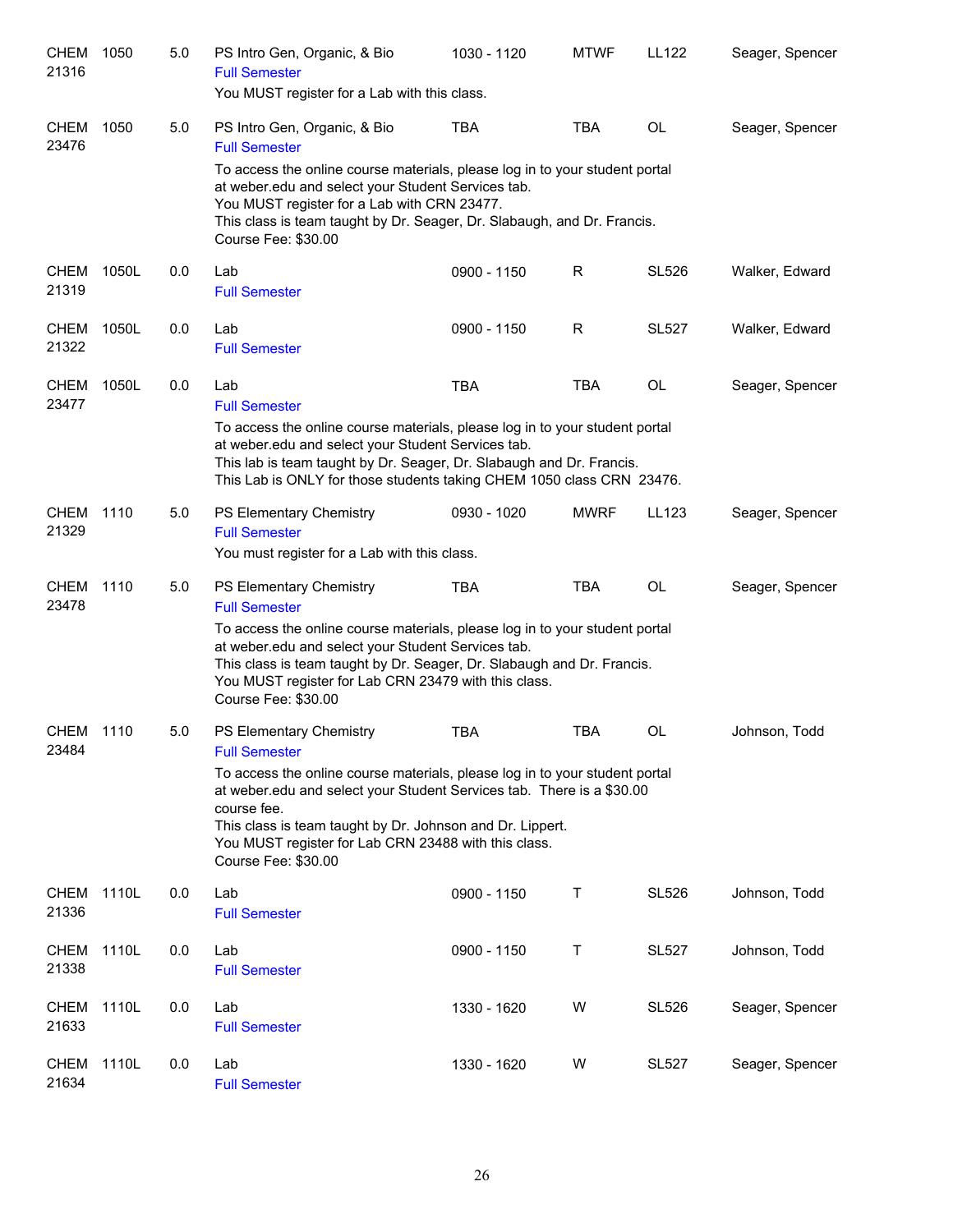| <b>CHEM</b><br>23479 | 1110L | 0.0 | Lab<br><b>Full Semester</b>                                                                                                                                                                                                                                                         | <b>TBA</b>                 | <b>TBA</b>        | <b>OL</b>                    | Seager, Spencer   |
|----------------------|-------|-----|-------------------------------------------------------------------------------------------------------------------------------------------------------------------------------------------------------------------------------------------------------------------------------------|----------------------------|-------------------|------------------------------|-------------------|
|                      |       |     | To access the online course materials, please log in to your student portal<br>at weber.edu and select your Student Services tab.<br>This Lab is team taught by Dr. Seager, Dr. Slabaugh, and Dr. Francis.<br>This Lab is ONLY for those students taking CHEM 1110 class CRN 23478. |                            |                   |                              |                   |
| CHEM<br>23488        | 1110L | 0.0 | Lab<br><b>Full Semester</b>                                                                                                                                                                                                                                                         | <b>TBA</b>                 | <b>TBA</b>        | OL                           | Johnson, Todd     |
|                      |       |     | To access the online course materials, please log in to your student portal<br>at weber.edu and select your Student Services tab.<br>This lab is team taught by Dr. Johnson and Dr. Lippert.<br>This Lab is ONLY for those students taking CHEM 1110 class CRN 23484.               |                            |                   |                              |                   |
| <b>CHEM</b><br>23480 | 1120  | 5.0 | Elem Organic Bio-Chemistry<br><b>Full Semester</b>                                                                                                                                                                                                                                  | TBA                        | <b>TBA</b>        | OL                           | Seager, Spencer   |
|                      |       |     | To access the online course materials, please log in to your student portal<br>at weber.edu and select your Student Services tab.<br>You MUST register for a Lab with this class.<br>This class is team taught by Dr. Seager, Dr. Slabaugh and Dr. Francis.<br>Course Fee: \$30.00  |                            |                   |                              |                   |
| CHEM<br>23481        | 1120L | 0.0 | Lab<br><b>Full Semester</b>                                                                                                                                                                                                                                                         | <b>TBA</b>                 | <b>TBA</b>        | <b>OL</b>                    | Seager, Spencer   |
|                      |       |     | To access the online course materials, please log in to your student portal<br>at weber.edu and select your Student Services tab.<br>This lab is taught by Dr. Seager, Dr. Slabaugh and Dr. Francis.                                                                                |                            |                   |                              |                   |
| <b>CHEM</b><br>23607 | 1125  | 1.0 | Elemen Organic Bio-Chem Lab<br><b>Full Semester</b><br>Registration will be allowed ONLY by special permission from the department<br>chair.                                                                                                                                        | <b>TBA</b>                 | <b>TBA</b>        |                              | Seager, Spencer   |
| <b>CHEM</b><br>21345 | 1200  | 3.0 | Preparation for College Chem<br><b>Full Semester</b>                                                                                                                                                                                                                                | 0830 - 0920                | <b>MWF</b>        | LL123                        | Berghout, Henry   |
| CHEM<br>21348        | 1200  | 3.0 | Preparation for College Chem<br><b>Full Semester</b>                                                                                                                                                                                                                                | 0900 - 1015                | TR                | LL125                        | Herzog, Timothy   |
| <b>CHEM</b><br>21686 | 1200  | 3.0 | Preparation for College Chem<br><b>Full Semester</b>                                                                                                                                                                                                                                | 1730 - 2020                | R                 | <b>SL540</b>                 | Lippert, J        |
| <b>CHEM</b><br>23490 | 1200  | 3.0 | Preparation for College Chem<br><b>Full Semester</b>                                                                                                                                                                                                                                | <b>TBA</b>                 | <b>TBA</b>        | OL                           | Johnson, Todd     |
|                      |       |     | To access the online course materials, please log in to your student portal<br>at weber.edu and select your Student Services tab.<br>This class is team taught by Dr. Johnson and Dr. Lippert.                                                                                      |                            |                   |                              |                   |
| <b>CHEM</b><br>21350 | 1210  | 5.0 | PS Principles of Chemistry I<br><b>Full Semester</b><br>You MUST register for a Lab with this class.                                                                                                                                                                                | 0730 - 0820                | <b>MWRF</b>       | LL126                        | Davidson, Charles |
| CHEM<br>21354        | 1210  | 5.0 | PS Principles of Chemistry I<br><b>Full Semester</b><br>You MUST register for a Lab with this class.                                                                                                                                                                                | 1230 - 1320                | <b>MWRF</b>       | EH229                        | Herzog, Timothy   |
| CHEM<br>21632        | 1210  | 5.0 | PS Principles of Chemistry I<br><b>Full Semester</b><br>You MUST register for a Lab with this class.                                                                                                                                                                                | 1800 - 2050<br>1800 - 1850 | Т<br>$\mathsf{R}$ | <b>LL122</b><br><b>LL122</b> | Russell, Geoffrey |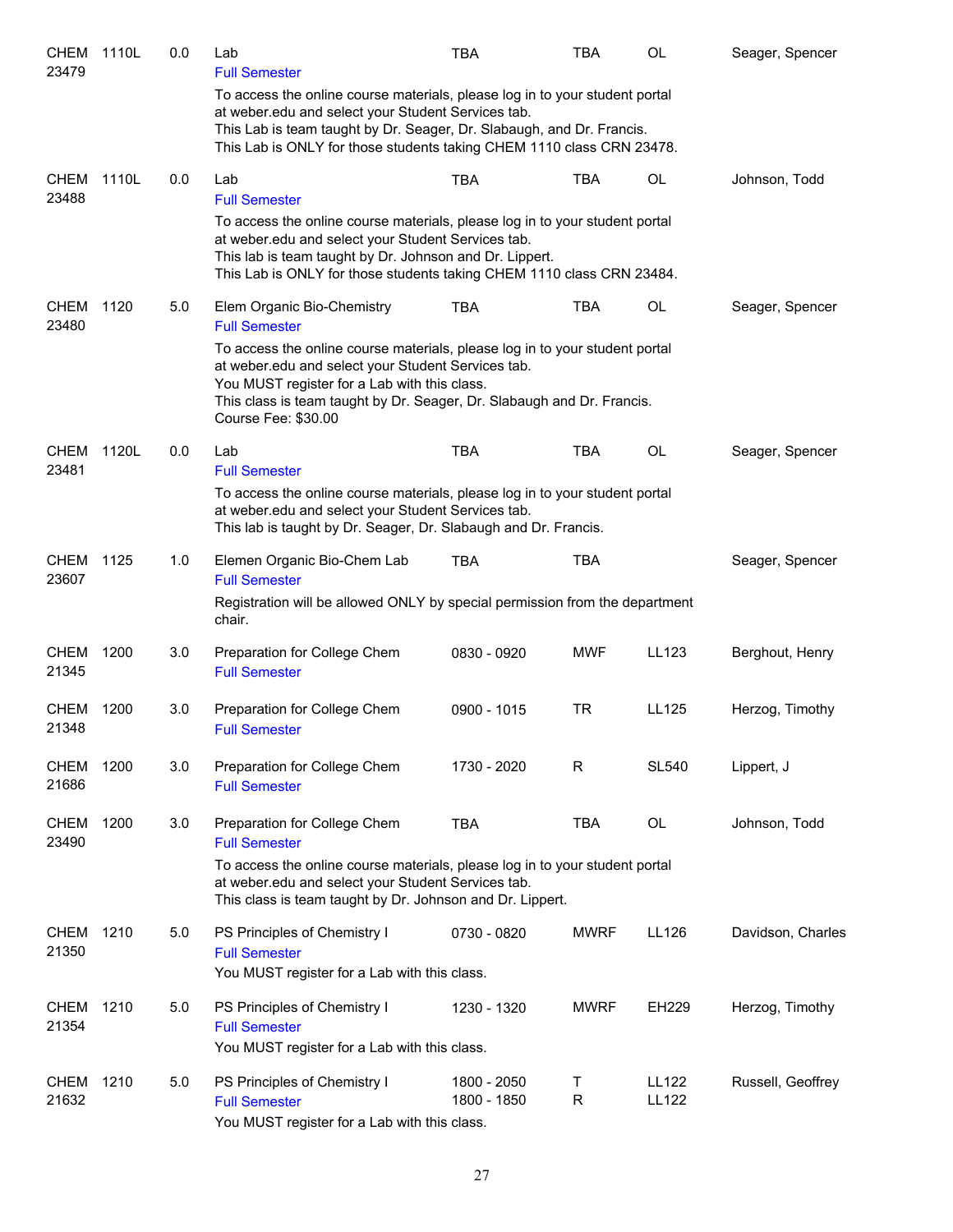| <b>CHEM</b><br>21358 | 1210L | 0.0 | Lab<br><b>Full Semester</b>                                                                                                                                                                                                                                                       | 1330 - 1620 | $\mathsf T$  | <b>SL531</b> | Seager, Spencer        |
|----------------------|-------|-----|-----------------------------------------------------------------------------------------------------------------------------------------------------------------------------------------------------------------------------------------------------------------------------------|-------------|--------------|--------------|------------------------|
| <b>CHEM</b><br>21360 | 1210L | 0.0 | Lab<br><b>Full Semester</b>                                                                                                                                                                                                                                                       | 1330 - 1620 | Τ            | <b>SL532</b> | Seager, Spencer        |
| CHEM<br>21362        | 1210L | 0.0 | Lab<br><b>Full Semester</b>                                                                                                                                                                                                                                                       | 1330 - 1620 | $\mathsf{R}$ | <b>SL532</b> | Davidson, Charles      |
| CHEM<br>21364        | 1210L | 0.0 | Lab<br><b>Full Semester</b>                                                                                                                                                                                                                                                       | 1330 - 1620 | $\mathsf{R}$ | <b>SL531</b> | Davidson, Charles      |
| CHEM<br>21365        | 1210L | 0.0 | Lab<br><b>Full Semester</b>                                                                                                                                                                                                                                                       | 1330 - 1620 | $\mathsf F$  | <b>SL531</b> | Herzog, Timothy        |
| <b>CHEM</b><br>21366 | 1210L | 0.0 | Lab<br><b>Full Semester</b>                                                                                                                                                                                                                                                       | 1330 - 1620 | $\mathsf F$  | <b>SL532</b> | Herzog, Timothy        |
| <b>CHEM</b><br>21368 | 1210L | 0.0 | Lab<br><b>Full Semester</b>                                                                                                                                                                                                                                                       | 1900 - 2150 | $\mathsf{R}$ | <b>SL531</b> | Russell, Geoffrey      |
| <b>CHEM</b><br>21370 | 1210L | 0.0 | Lab<br><b>Full Semester</b>                                                                                                                                                                                                                                                       | 1900 - 2150 | R            | <b>SL532</b> | Russell, Geoffrey      |
| <b>CHEM</b><br>24663 | 1210L | 0.0 | Lab<br><b>Full Semester</b>                                                                                                                                                                                                                                                       | 1330 - 1620 | $\mathsf F$  | <b>SL527</b> | Herzog, Timothy        |
| <b>CHEM</b><br>21373 | 1220  | 5.0 | Principles of Chemistry II<br><b>Full Semester</b><br>You MUST register for a Lab with this class.                                                                                                                                                                                | 0930 - 1020 | <b>MTWRF</b> | <b>LL122</b> | Paustenbaugh, Michelle |
| <b>CHEM</b><br>21375 | 1220  | 5.0 | Principles of Chemistry II<br><b>Full Semester</b><br>You MUST register for Lab CRN 21378 with this class.<br>This is a HYBRID class, meaning that it will be taught face-to-face and ONLINE<br>Course Fee \$35.00<br>This class is team taught by Dr. Berghout and Dr. Davidson. | 1700 - 1750 | W            | <b>SL540</b> | Berghout, Henry        |
| <b>CHEM</b><br>21378 | 1220L | 0.0 | Lab<br><b>Full Semester</b><br>This Lab is ONLY for those students taking Chem1220 CRN 21375 HYBRID<br>CLass<br>This lab is team taught by Dr. Berghout and Dr. Davidson.                                                                                                         | 1800 - 2050 | W            | <b>SL532</b> | Davidson, Charles      |
| <b>CHEM</b><br>21382 | 1220L | 0.0 | Lab<br><b>Full Semester</b>                                                                                                                                                                                                                                                       | 1330 - 1620 | W            | <b>SL531</b> | Paustenbaugh, Michelle |
| <b>CHEM</b><br>21383 | 1220L | 0.0 | Lab<br><b>Full Semester</b>                                                                                                                                                                                                                                                       | 1330 - 1620 | W            | <b>SL532</b> | Paustenbaugh, Michelle |
| <b>CHEM</b><br>21384 | 1220L | 0.0 | Lab<br><b>Full Semester</b>                                                                                                                                                                                                                                                       | 1330 - 1620 | F            | <b>SL526</b> | Paustenbaugh, Michelle |
| <b>CHEM</b><br>21385 | 1360  | 3.0 | PS Princip of Physical Science<br><b>Full Semester</b>                                                                                                                                                                                                                            | 1030 - 1120 | <b>TR</b>    | <b>SL240</b> | Paustenbaugh, Michelle |
| <b>CHEM</b><br>21386 | 1360L | 0.0 | Lab<br><b>Full Semester</b>                                                                                                                                                                                                                                                       | 1330 - 1620 | $\mathsf R$  | <b>SL526</b> | Paustenbaugh, Michelle |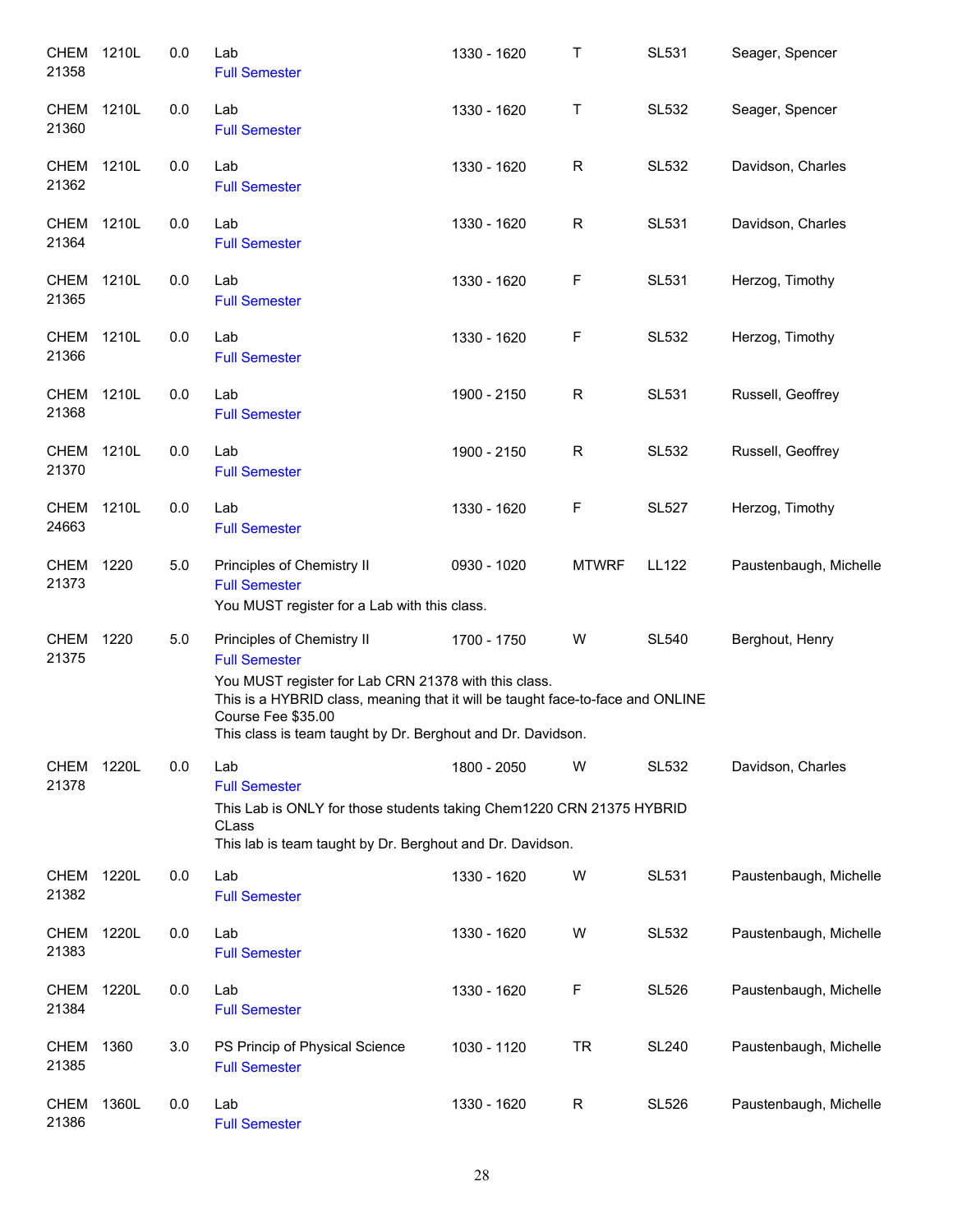| CHEM 2310<br>21387   |       | 4.0 | Organic Chemistry I<br><b>Full Semester</b><br>You MUST register for a Lab with this class.         | 0830 - 0920 | <b>MTWF</b> | <b>LL122</b> | Davies, Don       |
|----------------------|-------|-----|-----------------------------------------------------------------------------------------------------|-------------|-------------|--------------|-------------------|
| CHEM 2310<br>21388   |       | 4.0 | Organic Chemistry I<br><b>Full Semester</b><br>You MUSt register for a Lab with this class.         | 1130 - 1220 | <b>MTWF</b> | LL123        | Johnson, Todd     |
| CHEM 2315<br>21389   |       | 1.0 | Organic Chemistry I Lab<br><b>Full Semester</b>                                                     | 1330 - 1620 | W           | <b>SL621</b> | Johnson, Todd     |
| CHEM 2315<br>21391   |       | 1.0 | Organic Chemistry I Lab<br><b>Full Semester</b>                                                     | 1330 - 1620 | W           | <b>SL626</b> | Johnson, Todd     |
| CHEM 2315<br>21392   |       | 1.0 | Organic Chemistry I Lab<br><b>Full Semester</b>                                                     | 1330 - 1620 | Τ           | <b>SL621</b> | Herzog, Timothy   |
| CHEM 2315<br>21393   |       | 1.0 | Organic Chemistry I Lab<br><b>Full Semester</b>                                                     | 1330 - 1620 | Τ           | <b>SL626</b> | Herzog, Timothy   |
| CHEM 2315<br>21394   |       | 1.0 | Organic Chemistry I Lab<br><b>Full Semester</b>                                                     | 0830 - 1120 | $\mathsf R$ | <b>SL626</b> | Litvinov, Dmitry  |
| CHEM 2315<br>24540   |       | 1.0 | Organic Chemistry I Lab<br><b>Full Semester</b>                                                     | 0830 - 1120 | R           | <b>SL621</b> | Litvinov, Dmitry  |
| CHEM 2320<br>21395   |       | 4.0 | <b>Organic Chemistry II</b><br><b>Full Semester</b><br>You MUST register for a Lab with this class. | 1130 - 1220 | <b>MTWF</b> | LL122        | Davies, Don       |
| CHEM 2325<br>21396   |       | 1.0 | Organic Chemistry II Lab<br><b>Full Semester</b>                                                    | 1330 - 1620 | R           | SL621        | Davies, Don       |
| <b>CHEM</b><br>21397 | 2325  | 1.0 | Organic Chemistry II Lab<br><b>Full Semester</b>                                                    | 1330 - 1620 | M           | SL621        | Davies, Don       |
| CHEM<br>21398        | 2600  | 1.0 | Laboratory Safety<br><b>Full Semester</b>                                                           | 1230 - 1320 | M           | LL129        | Wachocki, Barbara |
| CHEM<br>24450        | 2890  | 1.0 | Cooperative Work Experience<br><b>Full Semester</b>                                                 | <b>TBA</b>  | <b>TBA</b>  |              | Walker, Edward    |
| CHEM<br>24451        | 2890  | 2.0 | Cooperative Work Experience<br><b>Full Semester</b>                                                 | <b>TBA</b>  | <b>TBA</b>  |              | Walker, Edward    |
| CHEM<br>24452        | 2890  | 3.0 | Cooperative Work Experience<br><b>Full Semester</b>                                                 | <b>TBA</b>  | <b>TBA</b>  |              | Walker, Edward    |
| <b>CHEM</b><br>21399 | 3000  | 4.0 | Quantitative Analysis<br><b>Full Semester</b><br>You MUST register for a Lab with this class.       | 0830 - 0920 | <b>MWF</b>  | <b>SL540</b> | Lippert, J        |
| <b>CHEM</b><br>21400 | 3000L | 0.0 | Lab<br><b>Full Semester</b>                                                                         | 1330 - 1620 | W           | <b>SL525</b> | Lippert, J        |
| <b>CHEM</b><br>21402 | 3020  | 1.0 | Computer Application in Chem<br><b>Full Semester</b>                                                | 1330 - 1420 | R           | <b>SL540</b> | Johnson, Todd     |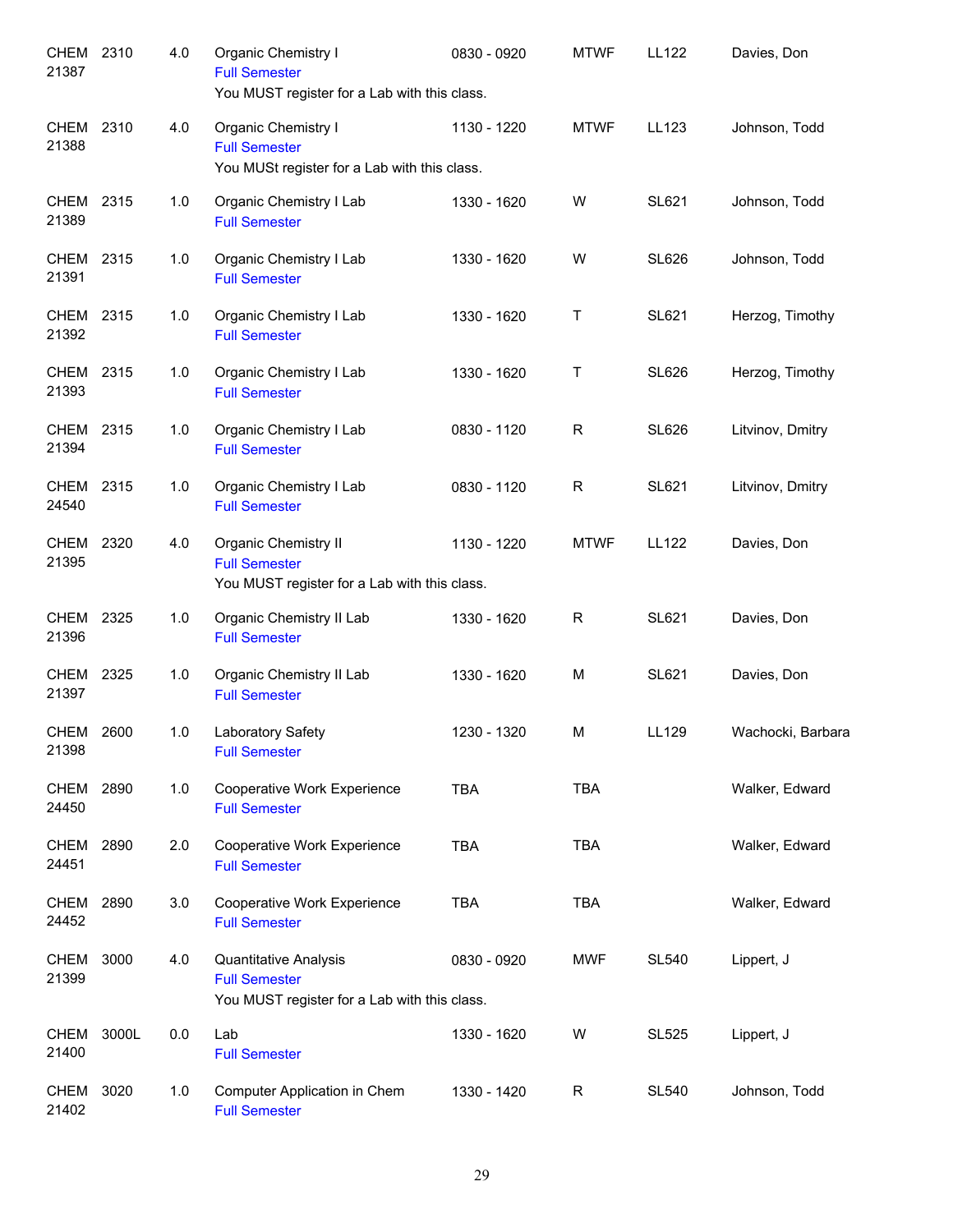| CHEM<br>21403        | 3050  | 4.0 | Instrumental Analysis<br><b>Full Semester</b><br>You MUST register for a Lab with this class. | 1030 - 1120 | <b>MWF</b> | <b>SL540</b> | Lippert, J        |
|----------------------|-------|-----|-----------------------------------------------------------------------------------------------|-------------|------------|--------------|-------------------|
| CHEM<br>21404        | 3050L | 0.0 | Lab<br><b>Full Semester</b>                                                                   | 1330 - 1620 | W          | <b>SL525</b> | Lippert, J        |
| <b>CHEM</b><br>21406 | 3050L | 0.0 | Lab<br><b>Full Semester</b>                                                                   | 1330 - 1620 | M          | <b>SL525</b> | Lippert, J        |
| CHEM<br>21407        | 3070  | 4.0 | <b>Biochemistry I</b><br><b>Full Semester</b><br>You MUST register for a Lab with this class. | 0730 - 0820 | <b>MWF</b> | LL123        | Walker, Edward    |
| CHEM<br>21408        | 3070L | 0.0 | Biochem I Lab<br><b>Full Semester</b>                                                         | 1330 - 1620 | Т          | <b>SL527</b> | Walker, Edward    |
| <b>CHEM</b><br>21409 | 3070L | 0.0 | Biochem I Lab<br><b>Full Semester</b>                                                         | 1330 - 1620 | R          | <b>SL527</b> | Walker, Edward    |
| CHEM<br>24393        | 3070L | 0.0 | Biochem I Lab<br><b>Full Semester</b>                                                         | 1330 - 1620 | Τ          | <b>SL526</b> | Walker, Edward    |
| CHEM 3400<br>21410   |       | 3.0 | Molecular Symmetry & App Math<br><b>Full Semester</b>                                         | 1030 - 1145 | <b>TR</b>  | <b>SL540</b> | Berghout, Henry   |
| <b>CHEM</b><br>21413 | 3410  | 4.0 | Physical Chemistry I<br><b>Full Semester</b><br>You MUST register for a Lab with this class   | 0930 - 1020 | <b>MWF</b> | <b>SL540</b> | Davidson, Charles |
| <b>CHEM</b><br>21415 | 3410L | 0.0 | Lab<br><b>Full Semester</b>                                                                   | 0730 - 1020 | Τ          | <b>SL515</b> | Davidson, Charles |
| <b>CHEM</b><br>21416 | 3410L | 0.0 | Lab<br><b>Full Semester</b>                                                                   | 1330 - 1620 | Τ          | <b>SL515</b> | Davidson, Charles |
| <b>CHEM</b><br>22067 | 4570  | 3.0 | Sec Sch Sci Teaching Methods<br><b>Full Semester</b><br>Course Fee: \$10.00                   | 1630 - 1920 | W          | LL230        | Johnston, Adam    |
| <b>CHEM</b><br>21417 | 4700  | 1.0 | Special Topics in Chemistry<br><b>Full Semester</b>                                           | 0900 - 0950 | R          | <b>SL540</b> | Davies, Don       |
| CHEM<br>21418        | 4800  | 1.0 | Research & Independent Study<br><b>Full Semester</b><br>Course Fee: \$5.00                    | <b>TBA</b>  | <b>TBA</b> |              | Berghout, Henry   |
| CHEM<br>21419        | 4800  | 2.0 | Research & Independent Study<br><b>Full Semester</b><br>Course Fee: \$5.00                    | <b>TBA</b>  | <b>TBA</b> |              | Berghout, Henry   |
| CHEM<br>21420        | 4800  | 3.0 | Research & Independent Study<br><b>Full Semester</b><br>Course Fee: \$5.00                    | <b>TBA</b>  | <b>TBA</b> |              | Berghout, Henry   |
| CHEM<br>21421        | 4800  | 1.0 | Research & Independent Study<br><b>Full Semester</b><br>Course Fee: \$5.00                    | <b>TBA</b>  | <b>TBA</b> |              | Davidson, Charles |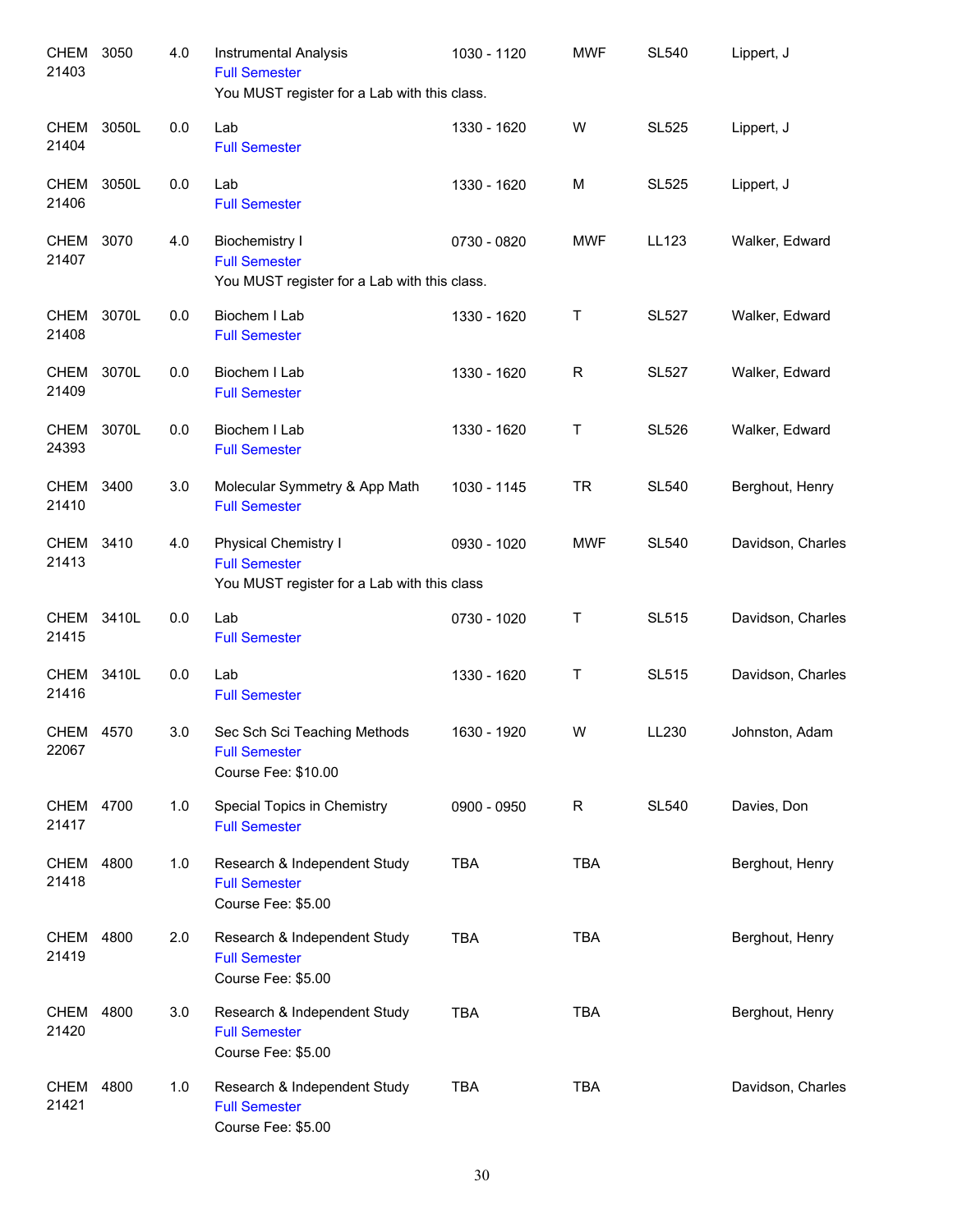| <b>CHEM</b><br>21422 | 4800 | 2.0 | Research & Independent Study<br><b>Full Semester</b><br>Course Fee: \$5.00 | <b>TBA</b> | <b>TBA</b> | Davidson, Charles |
|----------------------|------|-----|----------------------------------------------------------------------------|------------|------------|-------------------|
| CHEM<br>21423        | 4800 | 3.0 | Research & Independent Study<br><b>Full Semester</b><br>Course Fee: \$5.00 | <b>TBA</b> | <b>TBA</b> | Davidson, Charles |
| CHEM<br>21424        | 4800 | 1.0 | Research & Independent Study<br><b>Full Semester</b><br>Course Fee: \$5.00 | <b>TBA</b> | <b>TBA</b> | Davies, Don       |
| CHEM<br>21425        | 4800 | 2.0 | Research & Independent Study<br><b>Full Semester</b><br>Course Fee: \$5.00 | <b>TBA</b> | <b>TBA</b> | Davies, Don       |
| CHEM<br>21426        | 4800 | 3.0 | Research & Independent Study<br><b>Full Semester</b><br>Course Fee: \$5.00 | <b>TBA</b> | <b>TBA</b> | Davies, Don       |
| <b>CHEM</b><br>21427 | 4800 | 1.0 | Research & Independent Study<br><b>Full Semester</b><br>Course Fee: \$5.00 | <b>TBA</b> | <b>TBA</b> | Herzog, Timothy   |
| CHEM<br>21428        | 4800 | 2.0 | Research & Independent Study<br><b>Full Semester</b><br>Course Fee: \$5.00 | <b>TBA</b> | <b>TBA</b> | Herzog, Timothy   |
| CHEM<br>21429        | 4800 | 3.0 | Research & Independent Study<br><b>Full Semester</b><br>Course Fee: \$5.00 | <b>TBA</b> | <b>TBA</b> | Herzog, Timothy   |
| CHEM<br>21430        | 4800 | 1.0 | Research & Independent Study<br><b>Full Semester</b><br>Course Fee: \$5.00 | <b>TBA</b> | <b>TBA</b> | Lippert, J        |
| CHEM 4800<br>21431   |      | 2.0 | Research & Independent Study<br><b>Full Semester</b><br>Course Fee: \$5.00 | <b>TBA</b> | <b>TBA</b> | Lippert, J        |
| CHEM 4800<br>21432   |      | 3.0 | Research & Independent Study<br><b>Full Semester</b><br>Course Fee: \$5.00 | TBA        | <b>TBA</b> | Lippert, J        |
| CHEM<br>21433        | 4800 | 1.0 | Research & Independent Study<br><b>Full Semester</b><br>Course Fee: \$5.00 | <b>TBA</b> | <b>TBA</b> | Walker, Edward    |
| CHEM<br>21434        | 4800 | 2.0 | Research & Independent Study<br><b>Full Semester</b><br>Course Fee: \$5.00 | <b>TBA</b> | <b>TBA</b> | Walker, Edward    |
| CHEM<br>21435        | 4800 | 3.0 | Research & Independent Study<br><b>Full Semester</b><br>Course Fee: \$5.00 | <b>TBA</b> | <b>TBA</b> | Walker, Edward    |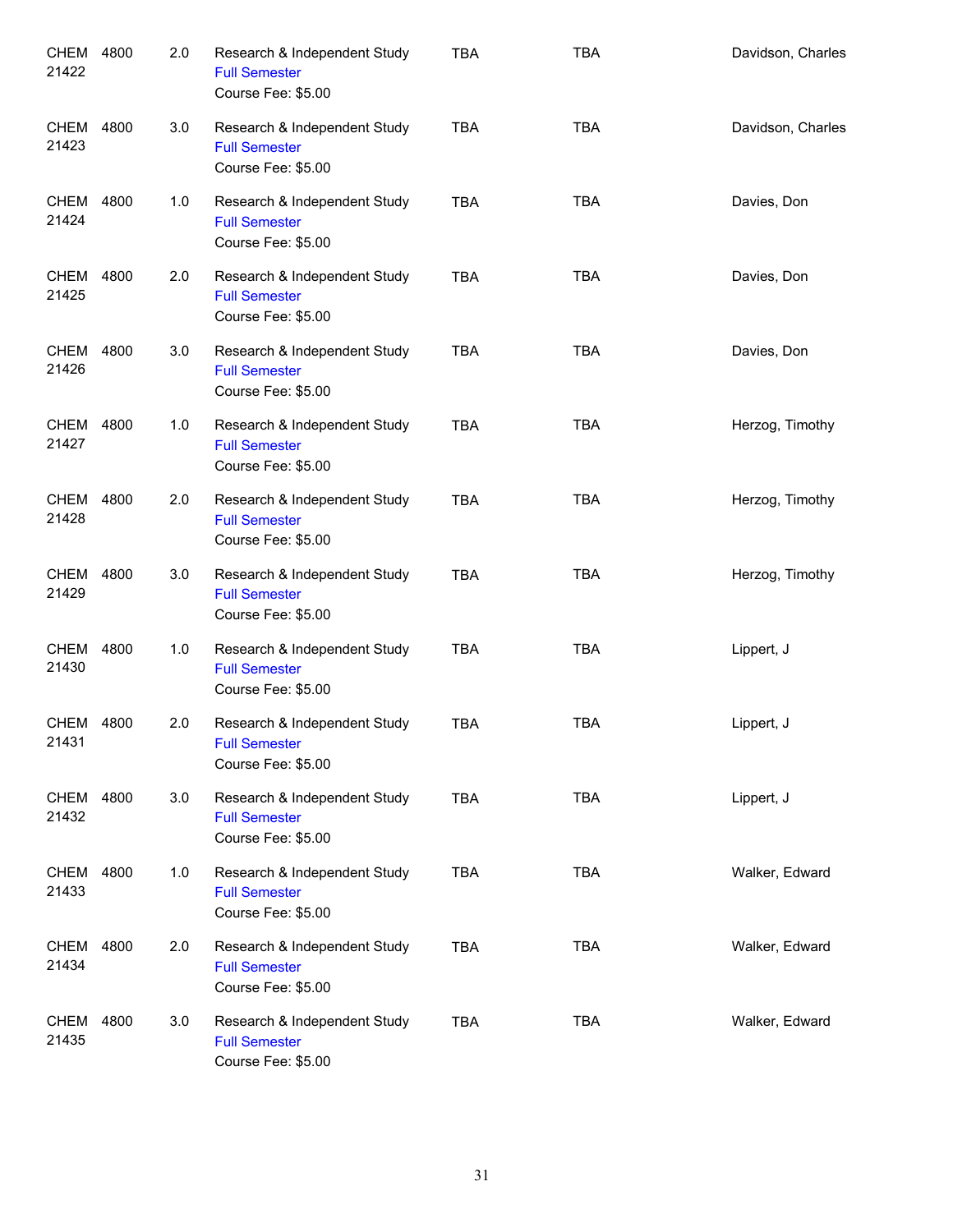| <b>CHEM</b><br>21436 | 4800 | 3.0 | Research & Independent Study<br><b>Full Semester</b><br>Course Fee: \$5.00                                                                                                                               | <b>TBA</b>  | <b>TBA</b>   |              | Lloyd, Barry           |
|----------------------|------|-----|----------------------------------------------------------------------------------------------------------------------------------------------------------------------------------------------------------|-------------|--------------|--------------|------------------------|
| <b>CHEM</b><br>24214 | 4800 | 1.0 | Research & Independent Study<br><b>Full Semester</b><br>Course Fee: \$5.00                                                                                                                               | <b>TBA</b>  | <b>TBA</b>   |              | Horn, Brent            |
| <b>CHEM</b><br>24217 | 4800 | 2.0 | Research & Independent Study<br><b>Full Semester</b><br>Course Fee: \$5.00                                                                                                                               | <b>TBA</b>  | <b>TBA</b>   |              | Horn, Brent            |
| <b>CHEM</b><br>24361 | 4800 | 1.0 | Research & Independent Study<br><b>Full Semester</b><br>Course Fee \$5.00                                                                                                                                | <b>TBA</b>  | <b>TBA</b>   |              | Lloyd, Barry           |
| <b>CHEM</b><br>24363 | 4800 | 2.0 | Research & Independent Study<br><b>Full Semester</b><br>Course Fee \$5.00                                                                                                                                | <b>TBA</b>  | <b>TBA</b>   |              | Lloyd, Barry           |
| <b>CHEM</b><br>24364 | 4800 | 1.0 | Research & Independent Study<br><b>Full Semester</b><br>Course Fee \$5.00                                                                                                                                | <b>TBA</b>  | <b>TBA</b>   |              | Paustenbaugh, Michelle |
| CHEM<br>24365        | 4800 | 2.0 | Research & Independent Study<br><b>Full Semester</b><br>Course Fee \$5.00                                                                                                                                | <b>TBA</b>  | <b>TBA</b>   |              | Paustenbaugh, Michelle |
| CHEM<br>24366        | 4800 | 3.0 | Research & Independent Study<br><b>Full Semester</b><br>Course Fee \$5.00                                                                                                                                | <b>TBA</b>  | <b>TBA</b>   |              | Paustenbaugh, Michelle |
| CHEM<br>21437        | 4890 | 1.0 | Cooperative Work Experience<br><b>Full Semester</b>                                                                                                                                                      | <b>TBA</b>  | <b>TBA</b>   |              | Walker, Edward         |
| <b>CHEM</b><br>21438 | 4890 | 2.0 | Cooperative Work Experience<br><b>Full Semester</b>                                                                                                                                                      | <b>TBA</b>  | <b>TBA</b>   |              | Walker, Edward         |
| <b>CHEM</b><br>21439 | 4890 | 3.0 | Cooperative Work Experience<br><b>Full Semester</b>                                                                                                                                                      | <b>TBA</b>  | <b>TBA</b>   |              | Walker, Edward         |
| <b>CHEM</b><br>21440 | 4990 | 1.0 | Senior Seminar<br><b>Full Semester</b><br>A seminar course students will share research results in written and oral<br>formats                                                                           | 1200 - 1300 | $\mathsf{R}$ | <b>SL540</b> | Paustenbaugh, Michelle |
| <b>CHF</b><br>20782  | 1400 | 3.0 | Marriage as Interpersonal Proc<br><b>Full Semester</b>                                                                                                                                                   | 1030 - 1145 | <b>TR</b>    | ED233        | Adams, Mark            |
| CHF<br>20783         | 1400 | 3.0 | Marriage as Interpersonal Proc<br><b>Full Semester</b>                                                                                                                                                   | 1200 - 1315 | <b>TR</b>    | ED233        | Payne, Pamela          |
| <b>CHF</b><br>21282  | 1400 | 3.0 | Marriage as Interpersonal Proc<br><b>Full Semester</b><br>To access online course materials, please log on through the<br>student portal (eWeber) at http://weber.edu and select:<br>"Current Students". | <b>TBA</b>  | <b>TBA</b>   | OL           | Merrill, Chloe         |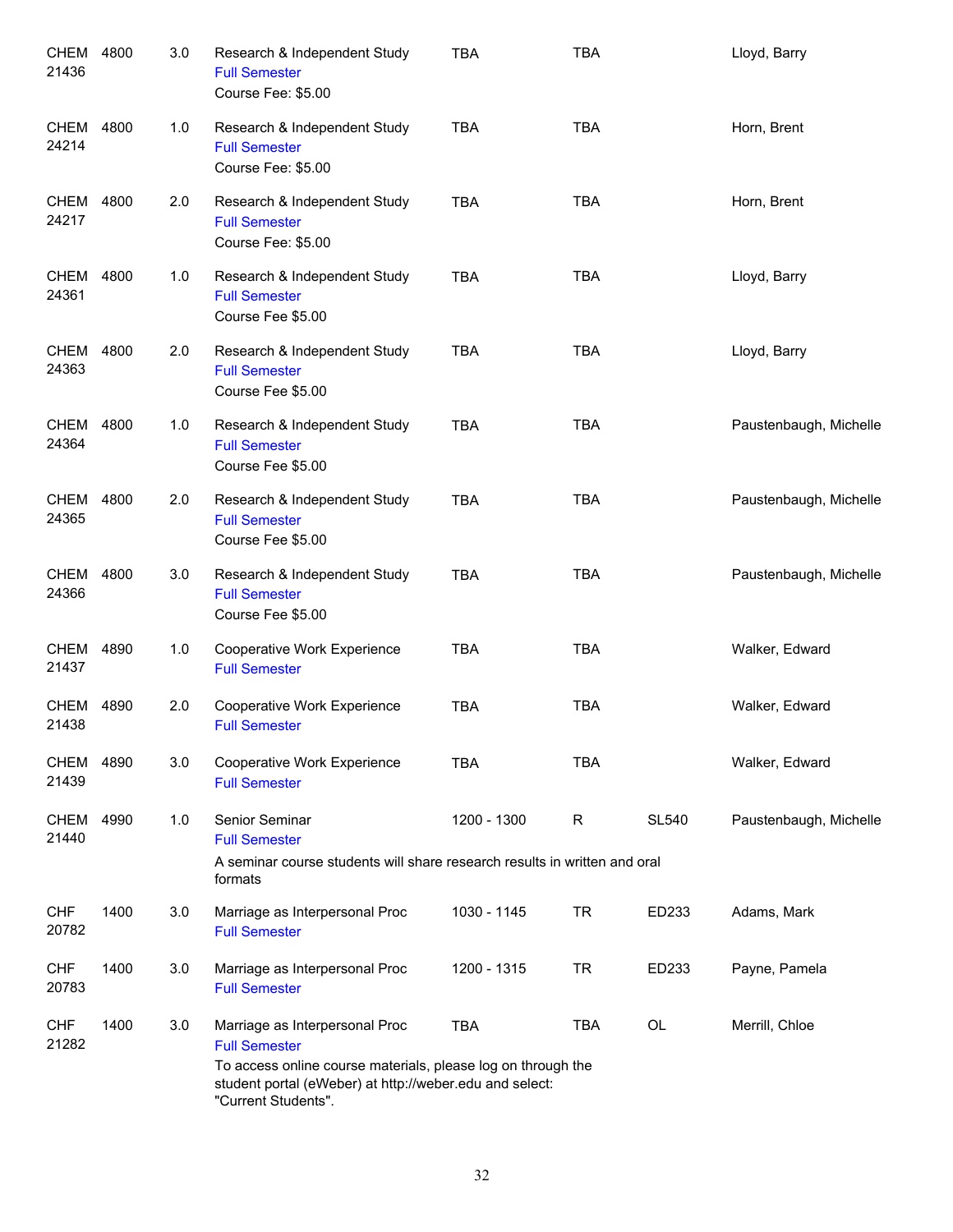| <b>CHF</b><br>20784 | 1500 | 3.0 | SS Human Development<br><b>Full Semester</b>                                                                                                                                                         | 1030 - 1145 | <b>TR</b>  | ED104  | Payne, Pamela      |
|---------------------|------|-----|------------------------------------------------------------------------------------------------------------------------------------------------------------------------------------------------------|-------------|------------|--------|--------------------|
| <b>CHF</b><br>20785 | 1500 | 3.0 | SS Human Development<br><b>Full Semester</b>                                                                                                                                                         | 0900 - 1015 | <b>TR</b>  | ED104  | Qiu, Wei           |
| <b>CHF</b><br>20788 | 1500 | 3.0 | SS Human Development<br><b>Full Semester</b>                                                                                                                                                         | 0830 - 0920 | <b>MWF</b> | ED104  | Payne, Pamela      |
| <b>CHF</b><br>20789 | 1500 | 3.0 | SS Human Development<br><b>Full Semester</b>                                                                                                                                                         | 0930 - 1020 | <b>MWF</b> | ED104  | Lisonbee, Jared    |
| <b>CHF</b><br>20790 | 1500 | 3.0 | SS Human Development<br><b>Full Semester</b>                                                                                                                                                         | 1030 - 1120 | <b>MWF</b> | ED104  | Ota, Carrie        |
| <b>CHF</b><br>20791 | 1500 | 3.0 | SS Human Development<br><b>Full Semester</b>                                                                                                                                                         | 1630 - 1910 | W          | ED239  | Rasmussen, Jack    |
| <b>CHF</b><br>21278 | 1500 | 3.0 | SS Human Development<br><b>Full Semester</b>                                                                                                                                                         | 1730 - 2010 | T          | D02114 | Tesch, Jeffrey     |
| <b>CHF</b><br>21280 | 1500 | 3.0 | SS Human Development<br><b>Full Semester</b>                                                                                                                                                         | 1730 - 2010 | $\top$     | DH2508 | Smith, Julee       |
| <b>CHF</b><br>21281 | 1500 | 3.0 | SS Human Development<br><b>Full Semester</b><br>To access online course materials, please log on through the<br>student portal (eWeber) at http://weber.edu and select:<br>"Current Students".       | <b>TBA</b>  | <b>TBA</b> | OL     | Bird, James        |
| <b>CHF</b><br>20792 | 2100 | 3.0 | Family Resource Management<br><b>Full Semester</b>                                                                                                                                                   | 0900 - 1015 | <b>TR</b>  | ED207  | Buck, Joyce        |
| <b>CHF</b><br>21283 | 2100 | 3.0 | Family Resource Management<br><b>Full Semester</b><br>To access online course materials, please log on through the<br>student portal (eWeber) at http://weber.edu and select:<br>"Current Students". | <b>TBA</b>  | <b>TBA</b> | OL     | Buck, Joyce        |
| <b>CHF</b><br>20793 | 2400 | 3.0 | <b>Family Relations</b><br><b>Full Semester</b>                                                                                                                                                      | 1030 - 1120 | <b>MWF</b> | ED10   | Buck, Joyce        |
| <b>CHF</b><br>20794 | 2400 | 3.0 | <b>Family Relations</b><br><b>Full Semester</b>                                                                                                                                                      | 1200 - 1315 | <b>TR</b>  | ED239  | Hubler, Daniel     |
| <b>CHF</b><br>20795 | 2400 | 3.0 | <b>Family Relations</b><br><b>Full Semester</b>                                                                                                                                                      | 1030 - 1145 | <b>TR</b>  | ED239  | Hubler, Daniel     |
| <b>CHF</b><br>21284 | 2400 | 3.0 | <b>Family Relations</b><br><b>Full Semester</b><br>To access online course materials, please log on through the<br>student portal (eWeber) at http://weber.edu and select:<br>"Current Students".    | <b>TBA</b>  | <b>TBA</b> | OL     | Schvaneveldt, Paul |
| <b>CHF</b><br>20796 | 2500 | 3.0 | Develop of Child Birth - 8<br><b>Full Semester</b><br>Prereq: CHF 1500                                                                                                                               | 0930 - 1020 | <b>MWF</b> | ED207  | Qiu, Wei           |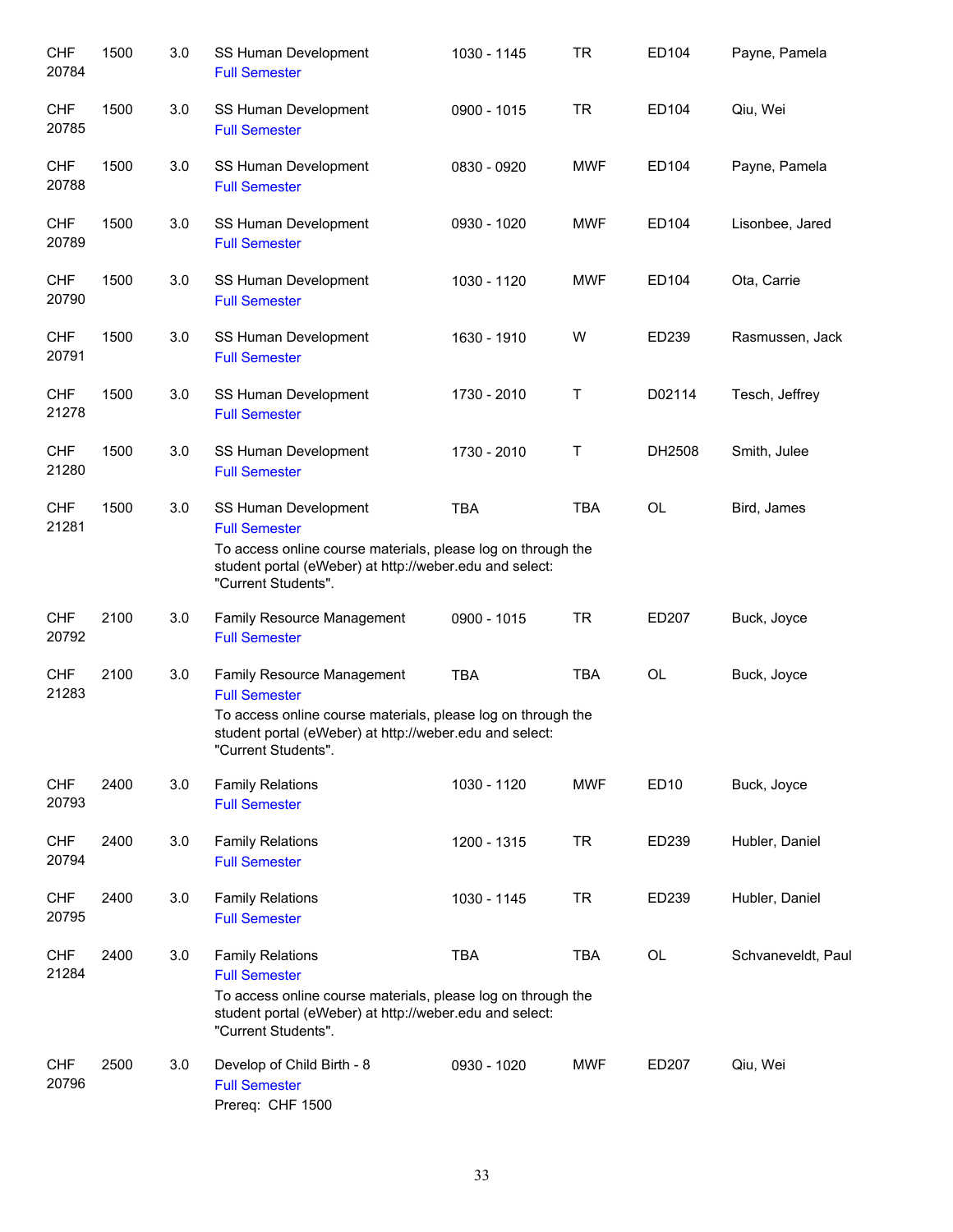| <b>CHF</b><br>20797 | 2570  | 3.0 | Middle Childhood Development<br><b>Full Semester</b>                                                                                                                                                                                                                                                                                            | 0930 - 1020 | <b>MWF</b> | ED233            | Payne, Pamela      |
|---------------------|-------|-----|-------------------------------------------------------------------------------------------------------------------------------------------------------------------------------------------------------------------------------------------------------------------------------------------------------------------------------------------------|-------------|------------|------------------|--------------------|
| <b>CHF</b><br>20798 | 2600  | 3.0 | Early Childhood Education<br><b>Full Semester</b><br>Prereg: CHF 1500                                                                                                                                                                                                                                                                           | 1130 - 1220 | <b>MWF</b> | ED207            | Lisonbee, Jared    |
| <b>CHF</b><br>20799 | 2610  | 3.0 | Guidance - Development Theory<br><b>Full Semester</b><br>Prereq: CHF 1500 May be taken concurrently with CHF 2600 Lab experience 2<br>hrs per week.                                                                                                                                                                                             | 0730 - 0845 | <b>TR</b>  | ED207            | Lisonbee, Jared    |
| <b>CHF</b><br>20800 | 2610  | 3.0 | Guidance - Development Theory<br><b>Full Semester</b><br>Prereq: CHF 1500 may be taken concurrently with CHF 2600 Lab experience 2<br>hrs per week.                                                                                                                                                                                             | 1200 - 1315 | <b>TR</b>  | ED116            | Qiu, Wei           |
| <b>CHF</b><br>20998 | 2610  | 3.0 | Guidance - Development Theory<br><b>Full Semester</b><br>Prereq: CHF 1500 may be taken concurrently with CHF 2600 lab experience 2<br>hours per week.                                                                                                                                                                                           | 0700 - 0815 | MW         | ED <sub>10</sub> | West, Sherrie      |
| <b>CHF</b><br>20802 | 2620  | 3.0 | <b>Planning Creative Experiences</b><br><b>Full Semester</b><br>Prereq: CHF 1500 and 2610. Lab experience 2 hours per week.                                                                                                                                                                                                                     | 1630 - 1745 | <b>MW</b>  | ED207            | Ota, Carrie        |
| <b>CHF</b><br>20803 | 2620  | 3.0 | <b>Planning Creative Experiences</b><br><b>Full Semester</b><br>Prereq: CHF 1500 and 2610. Lab experience 2 hours per week.                                                                                                                                                                                                                     | 1130 - 1245 | <b>MW</b>  | ED104            | Ota, Carrie        |
| <b>CHF</b><br>20804 | 2990A | 1.0 | Seminar in Childhood Develop<br><b>Full Semester</b>                                                                                                                                                                                                                                                                                            | 1210 - 1300 | F          | ED10             | Haun, Carole       |
| <b>CHF</b><br>20999 | 2990B | 3.0 | <b>CBL-Seminar in Family Studies</b><br><b>Full Semester</b><br>CBL stands for Community-Based Learning which means that students engage<br>in meaningful community service that is connected to specific curse objectives.<br>See http://www.weber.edu/CommunityInvolvement/CBL_Designation.html for a<br>full list of CBL designated courses. | 1230 - 1345 | <b>MW</b>  | ED207            | Buck, Joyce        |
| <b>CHF</b><br>21286 | 3150  | 3.0 | Consumer Rights & Responsibil<br><b>Full Semester</b><br>To access online course materials, please log on through the<br>student portal (eWeber) at http://weber.edu and select:<br>"Current Students".                                                                                                                                         | <b>TBA</b>  | <b>TBA</b> | <b>OL</b>        | Buck, Joyce        |
| <b>CHF</b><br>20816 | 3350  | 3.0 | DV Diverse Families<br><b>Full Semester</b>                                                                                                                                                                                                                                                                                                     | 1030 - 1120 | <b>MWF</b> | ED239            | Schvaneveldt, Paul |
| <b>CHF</b><br>20817 | 3450  | 3.0 | <b>Adult Development</b><br><b>Full Semester</b>                                                                                                                                                                                                                                                                                                | 0930 - 1020 | <b>MWF</b> | ED <sub>10</sub> | Oreshnick, Craig   |
| <b>CHF</b><br>20818 | 3500  | 3.0 | Young Children at Risk<br><b>Full Semester</b><br>Prereq: CHF 1500 or equivalent                                                                                                                                                                                                                                                                | 0830 - 0920 | <b>MWF</b> | ED207            | Tesch, Jeffrey     |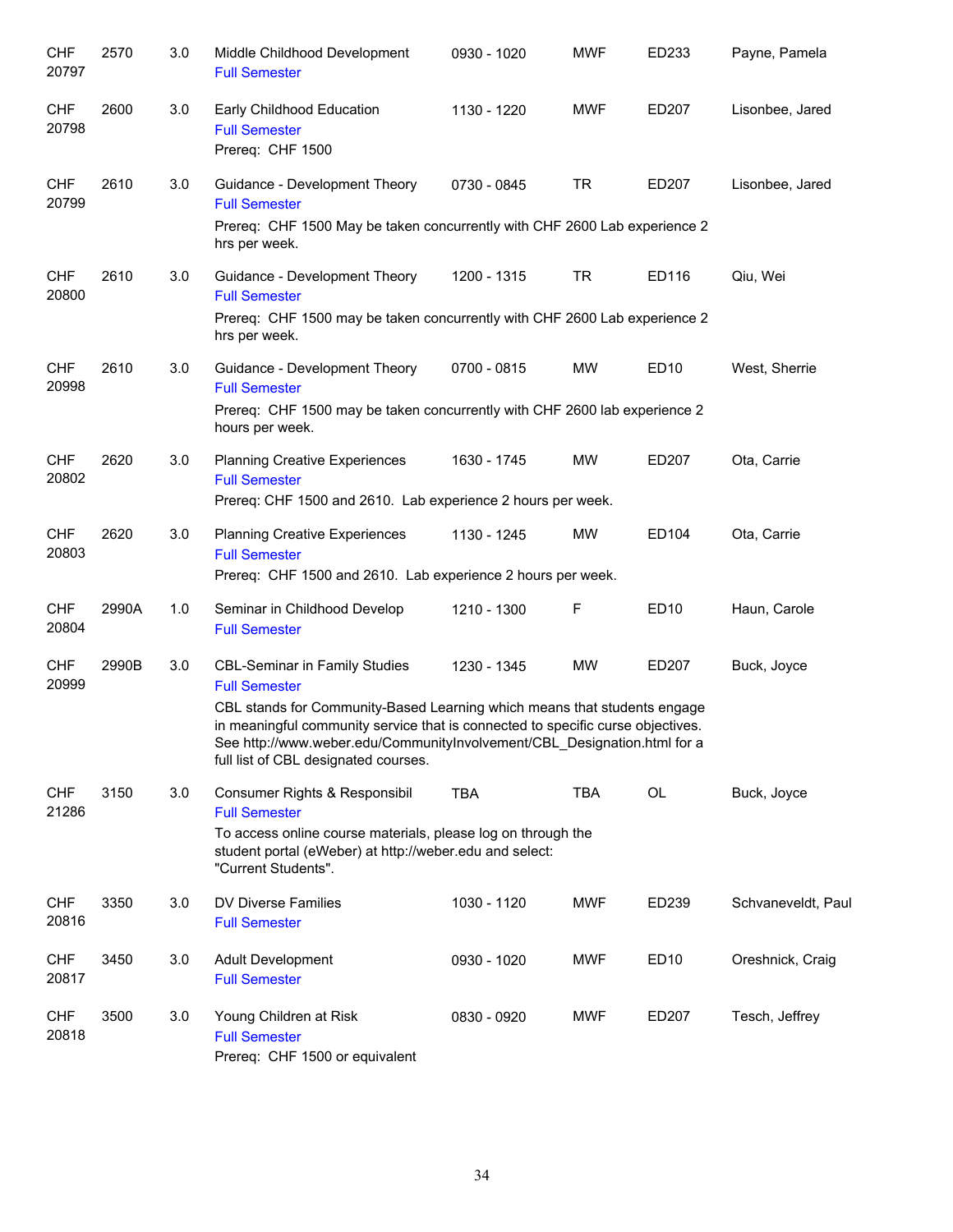| <b>CHF</b><br>20819 | 3550 | 3.0 | <b>Parenting Education</b><br><b>Full Semester</b>                                                                                                                                                                                                                                                                                                                                   | 0830 - 0920 | <b>MWF</b>  | ED239            | Smith, Julee       |
|---------------------|------|-----|--------------------------------------------------------------------------------------------------------------------------------------------------------------------------------------------------------------------------------------------------------------------------------------------------------------------------------------------------------------------------------------|-------------|-------------|------------------|--------------------|
|                     |      |     | Prereq: CHF 1400, CHF 1500, CHF 2100, and CHF 2400 or consent of<br>instructor.                                                                                                                                                                                                                                                                                                      |             |             |                  |                    |
| <b>CHF</b><br>20820 | 3640 | 3.0 | Working with Parents<br><b>Full Semester</b>                                                                                                                                                                                                                                                                                                                                         | 1330 - 1445 | <b>TR</b>   | ED239            | Ota, Carrie        |
| <b>CHF</b><br>20821 | 3650 | 3.0 | <b>Family Processes</b><br><b>Full Semester</b><br>Prereq: CHF 2400                                                                                                                                                                                                                                                                                                                  | 1130 - 1220 | <b>MWF</b>  | ED233            | Hubler, Daniel     |
| <b>CHF</b><br>20822 | 3850 | 3.0 | <b>Current Research Methods</b><br><b>Full Semester</b><br>Prereq: CHF 1500 and CHF 2400                                                                                                                                                                                                                                                                                             | 1030 - 1120 | <b>MWF</b>  | ED207            | Qiu, Wei           |
| <b>CHF</b><br>20823 | 4400 | 3.0 | The Family in Stress<br><b>Full Semester</b>                                                                                                                                                                                                                                                                                                                                         | 0830 - 0920 | <b>MWF</b>  | ED116            | Merrill, Chloe     |
| <b>CHF</b><br>21279 | 4400 | 3.0 | The Family in Stress<br><b>Full Semester</b>                                                                                                                                                                                                                                                                                                                                         | 1730 - 2010 | R           | N <sub>02</sub>  | Smith, Julee       |
| <b>CHF</b><br>21288 | 4400 | 3.0 | The Family in Stress<br><b>Full Semester</b>                                                                                                                                                                                                                                                                                                                                         | <b>TBA</b>  | <b>TBA</b>  | <b>OL</b>        | Merrill, Chloe     |
|                     |      |     | To access online course materials, please log on through the<br>student portal (eWeber) at http://weber.edu and select:<br>"Current Students".                                                                                                                                                                                                                                       |             |             |                  |                    |
| <b>CHF</b><br>20824 | 4500 | 3.0 | Comp Study of Childhood/Adoles<br><b>Full Semester</b><br>Prereq: CHF 1500 and CHF 2400                                                                                                                                                                                                                                                                                              | 0930 - 1020 | <b>MWF</b>  | ED239            | Schvaneveldt, Paul |
| <b>CHF</b><br>20825 | 4650 | 3.0 | Family Life Education Methods<br><b>Full Semester</b><br>Prereq: CHF 3350, CHF 3550, CHF 3650 or consent of instructor                                                                                                                                                                                                                                                               | 1030 - 1120 | <b>MWF</b>  | ED233            | Hubler, Daniel     |
| <b>CHF</b><br>20826 | 4710 | 3.0 | Advanced Guidance & Planning<br><b>Full Semester</b><br>Prereq: CHF 2610 and CHF 2620. 3 hr lab experience. Must be taken with CHF                                                                                                                                                                                                                                                   | 1210 - 1300 | <b>MTWR</b> | ED10             | Haun, Carole       |
|                     |      |     | 4720. First 5 weeks of semester. This class is for students majoring in EC,<br>ECE or for an Early Childhood specialization with their Teacher Education K-6<br>license.                                                                                                                                                                                                             |             |             |                  |                    |
| <b>CHF</b><br>20827 | 4710 | 3.0 | Advanced Guidance & Planning<br><b>Full Semester</b>                                                                                                                                                                                                                                                                                                                                 | 1210 - 1330 | TR          | ED104            | Lisonbee, Jared    |
|                     |      |     | Prereq: CHF 2610 and CHF 2620. 2 hr lab experience full semester course.<br>This course is for Teacher Education majors who are K-6 candidates and not<br>taking Early Childhood specialization. 2 hr lab will be decided the first week of<br>class, 1/2 of class will have lab from 1:30-4:30 p.m. on Tues; 1/2 of class will<br>have lab from 1:30-4:30 p.m. on Thurs.            |             |             |                  |                    |
| <b>CHF</b><br>21000 | 4710 | 3.0 | Advanced Guidance & Planning<br><b>Full Semester</b>                                                                                                                                                                                                                                                                                                                                 | 0700 - 0815 | TR          | ED <sub>10</sub> | West, Sherrie      |
|                     |      |     | Prereq: CHF 2610 and CHF 2620. 2 hr lab experience full semester course.<br>This course is for Teacher Education majors who are K-6 candidates and not<br>taking an Early Childhood specialization. 2 hr lab will be decided the first week<br>of class. 1/2 of class will have lab from 8:30-11:30 a.m. on Tuesday; 1/2 of class<br>will have lab from 8:30-11:30 a.m. on Thursday. |             |             |                  |                    |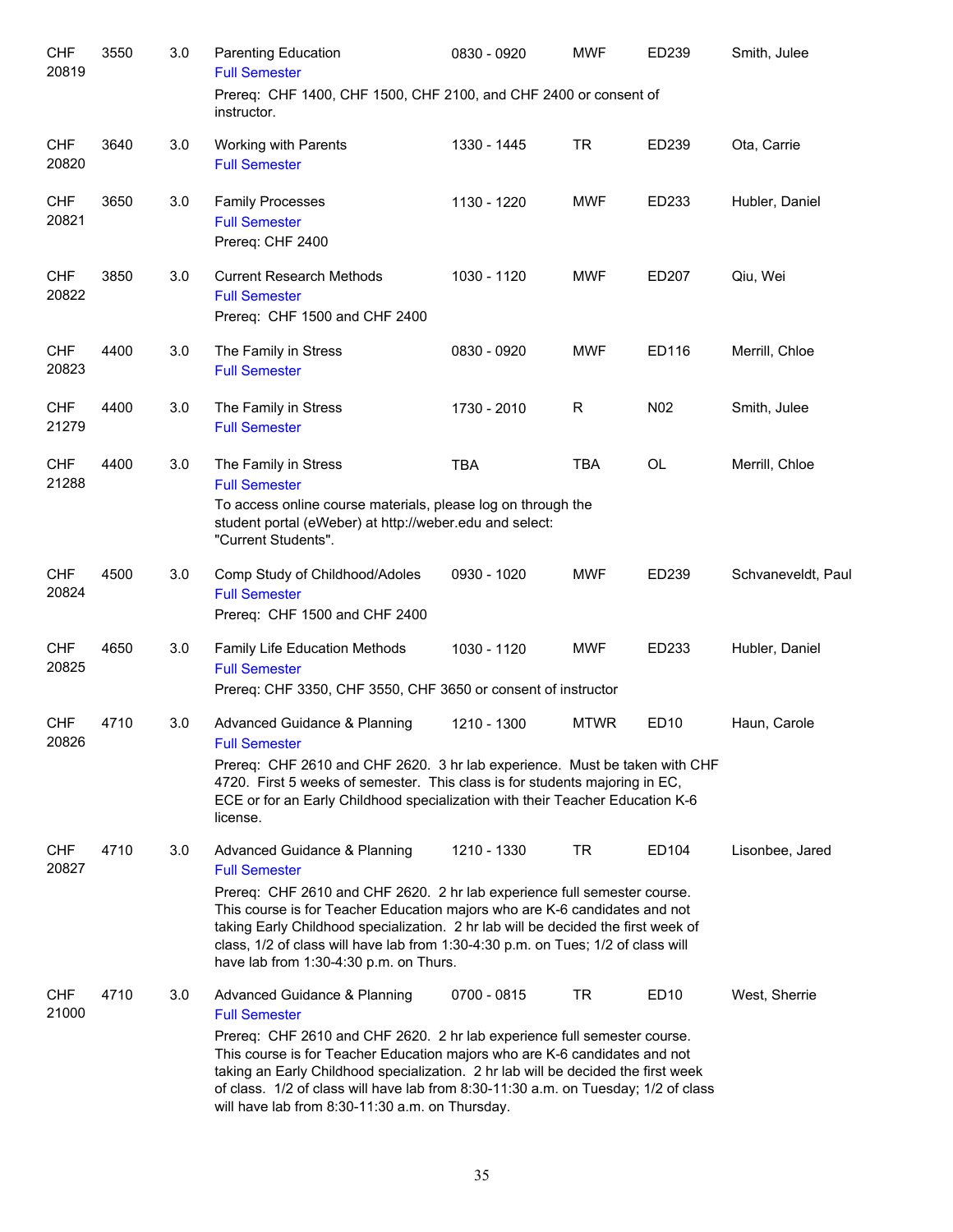| <b>CHF</b><br>20829 | 4720 | 6.0 | Student Teach/Childrens School<br><b>Full Semester</b><br>Prereq: ED and ECE majors: CHF 2500, 2600, 2610, 2620, and 3640. K-6<br>Candidates: CHF 2610 and CHF 2020. | 1210 - 1300<br>1300 - 1700 | F<br><b>MTWRF</b> | ED10<br>ED <sub>108</sub> B             | Bearden, Camie     |
|---------------------|------|-----|----------------------------------------------------------------------------------------------------------------------------------------------------------------------|----------------------------|-------------------|-----------------------------------------|--------------------|
| <b>CHF</b><br>20830 | 4720 | 6.0 | Student Teach/Childrens School<br><b>Full Semester</b><br>Prereq: EC and ECE majors: CHF 2500 2600, 2610, 2620, and 3640. K-6<br>Candidates: CHF 2610 and CHF 2620.  | 0730 - 1200<br>1210 - 1300 | <b>MTWRF</b><br>F | <b>ED110A</b><br><b>ED10</b>            | Wendt, Cheryl      |
| <b>CHF</b><br>20831 | 4720 | 6.0 | Student Teach/Childrens School<br><b>Full Semester</b><br>Prereq: EC and ECE majors: CHF 2500 2600, 2610, 2620, and 3640. K-6<br>Candidates: CHF 2610 and CHF 2620.  | 1210 - 1300<br>1300 - 1700 | F<br><b>MTWRF</b> | ED <sub>10</sub><br><b>ED110A</b>       | Wendt, Cheryl      |
| <b>CHF</b><br>20832 | 4720 | 6.0 | Student Teach/Childrens School<br><b>Full Semester</b><br>Prereq: EC and ECE majors: CHF 2500, 2600, 2610, 2620, and 3640. K-6<br>Candidates: CHF 2610 and 2620.     | 1210 - 1300<br>1300 - 1700 | F<br><b>MTWRF</b> | ED <sub>10</sub><br>ED105A              | Biehl, Sara        |
| <b>CHF</b><br>20833 | 4720 | 6.0 | Student Teach/Childrens School<br><b>Full Semester</b><br>Prereq: EC and ECE majors: CHF 2500, 2600, 2610, 2620, and 3640. K06<br>Candidates: CHF 2610 and CHF 2620. | 0730 - 1200<br>1210 - 1300 | <b>MTWRF</b><br>F | ED108B<br>ED <sub>10</sub>              | Biehl, Sara        |
| <b>CHF</b><br>20834 | 4720 | 6.0 | Student Teach/Childrens School<br><b>Full Semester</b><br>Prereq: EC and ECE majors: CHF 2500 2600, 2610, 2620, and 3640 K-6<br>Candidates: CHF 2610 and CHR 2620.   | 1210 - 1300<br>1300 - 1700 | F<br><b>MTWRF</b> | ED <sub>10</sub><br>ED <sub>106</sub> B | Wood, Lisa         |
| <b>CHF</b><br>20835 | 4720 | 6.0 | Student Teach/Childrens School<br><b>Full Semester</b><br>Prereq: EC and ECE majors: CHF 2500 2600, 2610, 2620, and 3640 K-6<br>Candidates: CHF 2610 and CHR 2620.   | 0730 - 1200<br>1210 - 1300 | <b>MTWRF</b><br>F | ED106B<br>ED <sub>10</sub>              | West, Sherrie      |
| <b>CHF</b><br>20836 | 4720 | 6.0 | Student Teach/Childrens School<br><b>Full Semester</b><br>Prereq: EC and ECE majors: CHF 2500 2600, 2610, 2620, and 3640 K-6<br>Candidates: CHF 2610 and CHR 2620.   | 0730 - 1200<br>1210 - 1300 | <b>MTWRF</b><br>F | ED109A<br>ED <sub>10</sub>              | Wood, Lisa         |
| <b>CHF</b><br>20837 | 4720 | 6.0 | Student Teach/Childrens School<br><b>Full Semester</b><br>Prereq: EC and ECE majors: CHF 2500 2600, 2610, 2620, and 3640 K-6<br>Candidates: CHF 2610 and CHR 2620.   | 0800 - 1200<br>1210 - 1300 | <b>MTWRF</b><br>F | <b>ED105A</b><br>ED10                   | Hunter, Laura      |
| <b>CHF</b><br>24848 | 4720 | 3.0 | Student Teach/Childrens School<br><b>Full Semester</b>                                                                                                               | <b>TBA</b>                 | <b>TBA</b>        |                                         | Haun, Carole       |
| <b>CHF</b><br>20838 | 4830 | 3.0 | Directed Readings<br><b>Full Semester</b><br>Prereq: Consent of faculty supervisor prior to registration.                                                            | <b>TBA</b>                 | <b>TBA</b>        |                                         | Qiu, Wei           |
| <b>CHF</b><br>24227 | 4830 | 3.0 | Directed Readings<br><b>Full Semester</b>                                                                                                                            | <b>TBA</b>                 | <b>TBA</b>        | ED                                      | Haun, Carole       |
| <b>CHF</b><br>25153 | 4830 | 2.0 | Directed Readings<br><b>Full Semester</b>                                                                                                                            | <b>TBA</b>                 | <b>TBA</b>        |                                         | Schvaneveldt, Paul |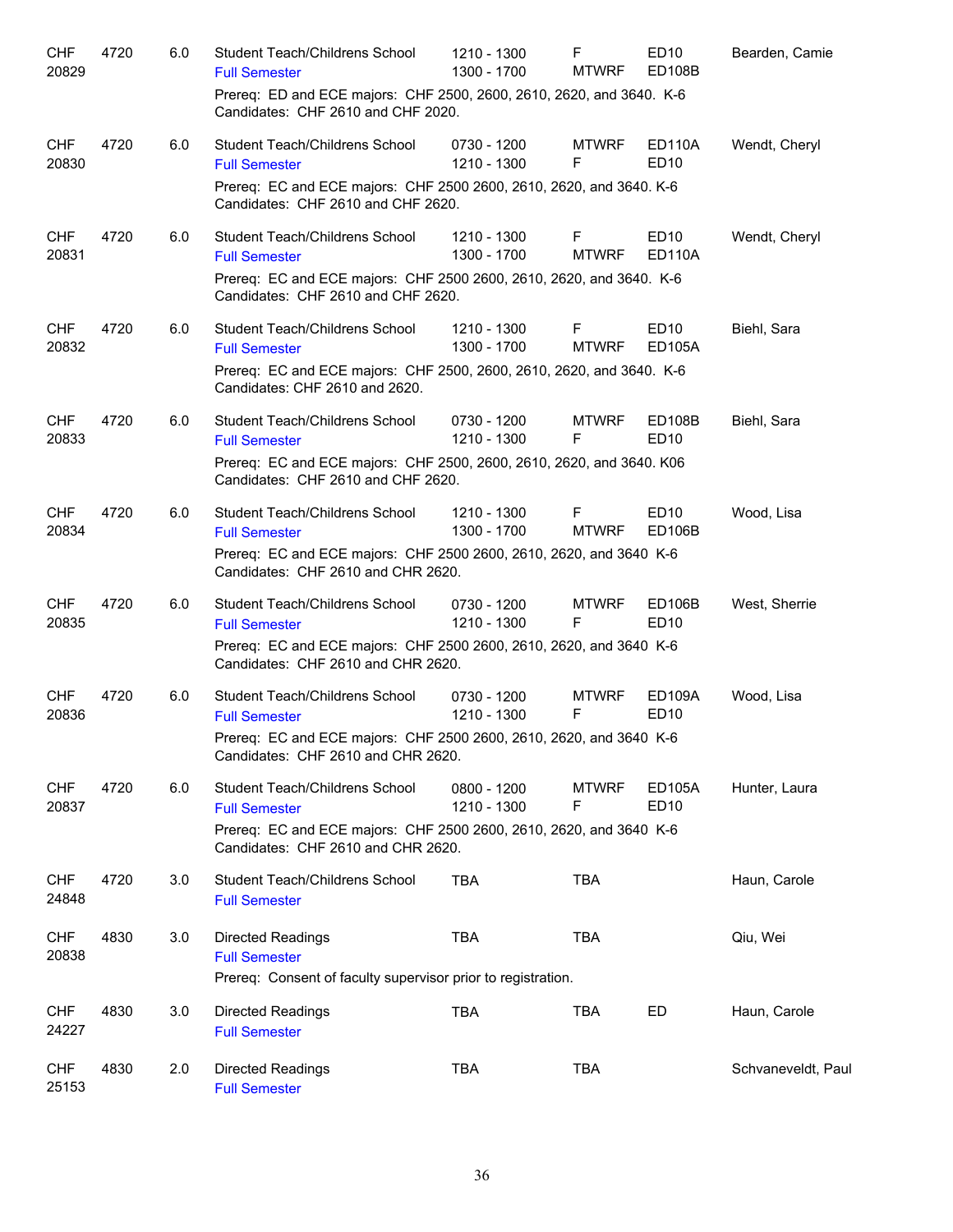| <b>CHF</b><br>20839  | 4860  | 3.0 | <b>CBL</b> - Practicum<br><b>Full Semester</b>                                                                                                                                                                                                                                                                                                                                         | 1130 - 1220 | M          | ED239 | Buck, Joyce        |
|----------------------|-------|-----|----------------------------------------------------------------------------------------------------------------------------------------------------------------------------------------------------------------------------------------------------------------------------------------------------------------------------------------------------------------------------------------|-------------|------------|-------|--------------------|
|                      |       |     | Prereq: CHF 3350, CHF 3550 and CHF 3650 or consent of faculty supervisor<br>prior to registration.<br>CBL stands for Community-Based Learning which means that students engage<br>in meaningful community service that is connected to specific course objectives.<br>See http://www.weber.edu/CommunityInvolvement/CBL_Designation.html for a<br>full list of CBL designated courses. |             |            |       |                    |
| <b>CHF</b><br>20840  | 4860  | 2.0 | Practicum<br><b>Full Semester</b><br>Prereq: Consent of faculty supervisor prior to registration.                                                                                                                                                                                                                                                                                      | <b>TBA</b>  | <b>TBA</b> |       | Haun, Carole       |
| <b>CHF</b><br>20841  | 4860  | 3.0 | Practicum<br><b>Full Semester</b><br>Prereq: Consent of faculty supervisor prior to registration.                                                                                                                                                                                                                                                                                      | <b>TBA</b>  | <b>TBA</b> |       | Schvaneveldt, Paul |
| <b>CHF</b><br>20842  | 4860  | 6.0 | Practicum<br><b>Full Semester</b><br>Prereq: Consent of faculty supervisor prior to registration.                                                                                                                                                                                                                                                                                      | <b>TBA</b>  | <b>TBA</b> |       | Schvaneveldt, Paul |
| <b>CHF</b><br>25119  | 4860  | 2.0 | Practicum<br><b>Full Semester</b>                                                                                                                                                                                                                                                                                                                                                      | <b>TBA</b>  | <b>TBA</b> |       | Merrill, Chloe     |
| <b>CHF</b><br>25211  | 4860  | 3.0 | Practicum<br><b>Full Semester</b>                                                                                                                                                                                                                                                                                                                                                      | <b>TBA</b>  | <b>TBA</b> |       | Haun, Carole       |
| <b>CHF</b><br>20843  | 4890  | 3.0 | Cooperative Work Experience<br><b>Full Semester</b><br>Prereq: Consent of instructor.                                                                                                                                                                                                                                                                                                  | <b>TBA</b>  | <b>TBA</b> |       | Qiu, Wei           |
| <b>CHF</b><br>24491  | 4890  | 6.0 | Cooperative Work Experience<br><b>Full Semester</b>                                                                                                                                                                                                                                                                                                                                    | <b>TBA</b>  | <b>TBA</b> |       | Qiu, Wei           |
| <b>CHF</b><br>20844  | 4990A | 1.0 | Seminar in Child Development<br><b>Full Semester</b><br>Prereq: Concurrent or prior enrollment in CHF 4710 and CHF 4720. Oct 8<br>through Nov 26.                                                                                                                                                                                                                                      | 1210 - 1300 | <b>MW</b>  | ED10  | Qiu, Wei           |
| <b>CHF</b><br>20845  | 4990B | 3.0 | Snr Seminar in Family Studies<br><b>Full Semester</b><br>Prereq: CHF 3350, CHF 3650, CHF 3850 or consent of instructor                                                                                                                                                                                                                                                                 | 0930 - 1020 | <b>MWF</b> | ED116 | Merrill, Chloe     |
| <b>CHNS</b><br>21021 | 1010  | 3.0 | First Year Chinese I<br><b>Full Semester</b><br>Course Fee: \$6.00                                                                                                                                                                                                                                                                                                                     | 1900 - 2015 | <b>MW</b>  | EH116 | Pittman, Melissa   |
| <b>CHNS</b><br>24610 | 1010  | 3.0 | First Year Chinese I<br><b>Full Semester</b><br>Course Fee \$6.00                                                                                                                                                                                                                                                                                                                      | 0830 - 0920 | <b>MWF</b> | EH107 | Pittman, Melissa   |
| <b>CHNS</b><br>21022 | 2010  | 3.0 | Second Year Chinese I<br><b>Full Semester</b><br>Course Fee: \$6.00                                                                                                                                                                                                                                                                                                                    | 1730 - 1845 | MW         | EH116 | Pittman, Melissa   |
| CJ<br>21484          | 1010  | 3.0 | SS Intro to Criminal Justice<br><b>Full Semester</b>                                                                                                                                                                                                                                                                                                                                   | 0930 - 1020 | <b>MWF</b> | SS215 | Sween, Molly       |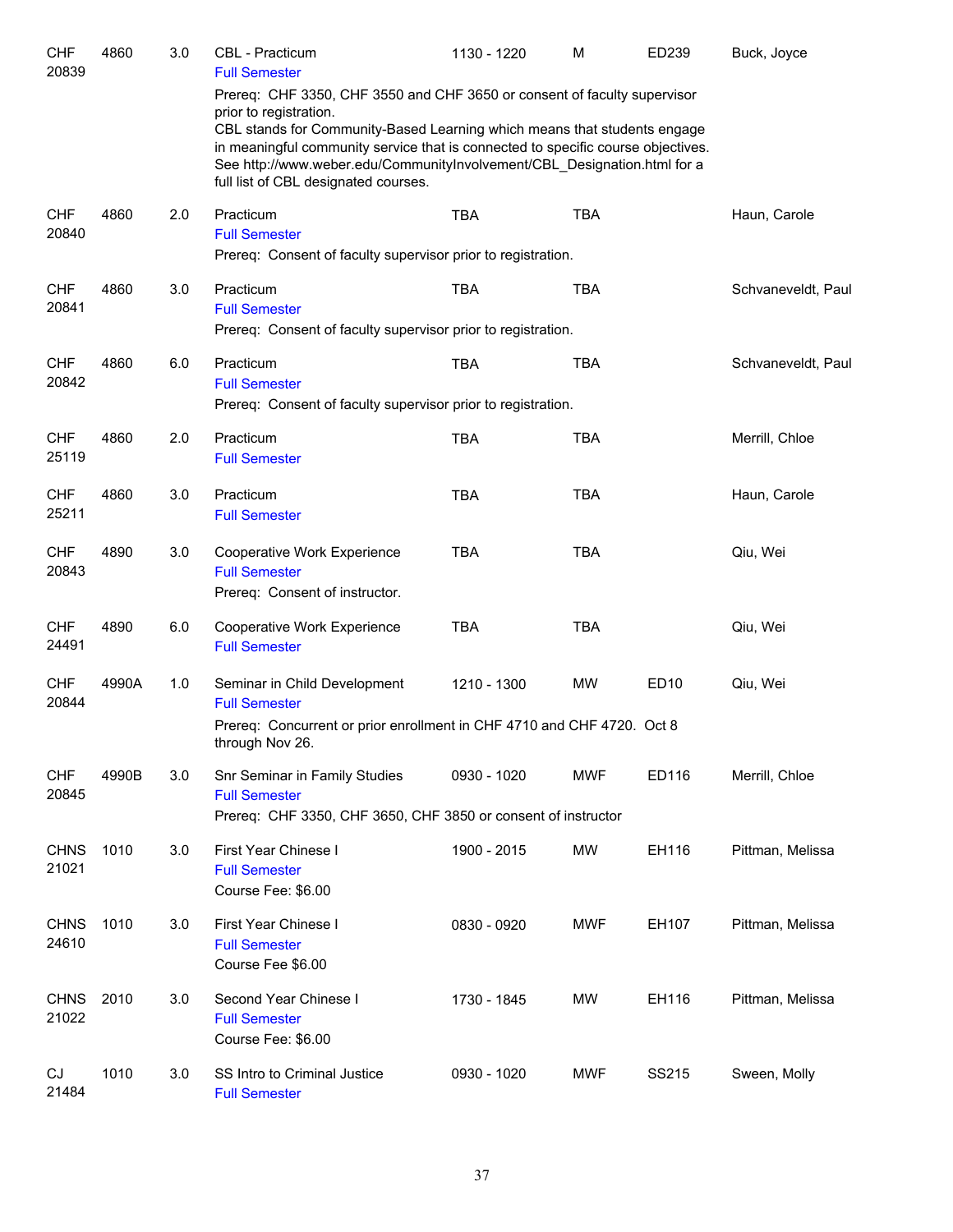| CJ<br>21486 | 1010 | 3.0 | SS Intro to Criminal Justice<br><b>Full Semester</b>                                                                                                                                                   | 1030 - 1120 | <b>MWF</b> | SS215           | Sween, Molly           |
|-------------|------|-----|--------------------------------------------------------------------------------------------------------------------------------------------------------------------------------------------------------|-------------|------------|-----------------|------------------------|
| CJ<br>21491 | 1010 | 3.0 | SS Intro to Criminal Justice<br><b>Full Semester</b>                                                                                                                                                   | 1230 - 1320 | <b>MWF</b> | SS215           | Senjo, Scott           |
| CJ<br>21511 | 1010 | 3.0 | SS Intro to Criminal Justice<br><b>Full Semester</b>                                                                                                                                                   | 0730 - 0820 | <b>MWF</b> | SS215           | Chabries, Michael      |
| CJ<br>21522 | 1010 | 3.0 | SS Intro to Criminal Justice<br><b>Full Semester</b>                                                                                                                                                   | 0900 - 1015 | <b>TR</b>  | SS215           | Reyns, Bradford        |
| CJ<br>21528 | 1010 | 3.0 | SS Intro to Criminal Justice<br><b>Full Semester</b>                                                                                                                                                   | 1730 - 2010 | М          | SS215           | Chatterton, Larry      |
| CJ<br>21544 | 1010 | 3.0 | SS Intro to Criminal Justice<br><b>Full Semester</b>                                                                                                                                                   | 1730 - 2010 | R          | SS215           | Pilkington, Mitchell   |
| CJ<br>21550 | 1010 | 3.0 | SS Intro to Criminal Justice<br><b>Full Semester</b>                                                                                                                                                   | 1030 - 1145 | <b>TR</b>  | SS215           | Zimmerman, Christopher |
| CJ<br>23137 | 1010 | 3.0 | SS Intro to Criminal Justice<br><b>Full Semester</b>                                                                                                                                                   | 1200 - 1315 | <b>TR</b>  | D02105          | Hansen, David          |
| CJ<br>23138 | 1010 | 3.0 | SS Intro to Criminal Justice<br><b>Full Semester</b>                                                                                                                                                   | 1730 - 2010 | M          | N <sub>10</sub> | Hunt, Roger            |
| CJ<br>23140 | 1010 | 3.0 | SS Intro to Criminal Justice<br><b>Full Semester</b>                                                                                                                                                   | 0830 - 0920 | <b>MWF</b> | D02104          | Namba, Brian           |
| CJ<br>23151 | 1010 | 3.0 | SS Intro to Criminal Justice<br><b>Full Semester</b><br>To access online course materials, please log on through the<br>student portal (eWeber) at http://weber.edu and select:<br>"Current Students". | <b>TBA</b>  | <b>TBA</b> | OL              | Chabries, Michael      |
| CJ<br>21515 | 1300 | 3.0 | Introduction to Corrections<br><b>Full Semester</b>                                                                                                                                                    | 0930 - 1020 | <b>MWF</b> | <b>SS239</b>    | Bayley, Bruce          |
| CJ<br>21488 | 1330 | 3.0 | <b>Criminal Law</b><br><b>Full Semester</b>                                                                                                                                                            | 0930 - 1020 | <b>MWF</b> | <b>SS226</b>    | Lynch, David           |
| CJ<br>21532 | 1330 | 3.0 | <b>Criminal Law</b><br><b>Full Semester</b>                                                                                                                                                            | 1730 - 2010 | Τ          | SS215           | Conklin, Catherine     |
| CJ<br>23142 | 1330 | 3.0 | <b>Criminal Law</b><br><b>Full Semester</b>                                                                                                                                                            | 0900 - 1015 | <b>TR</b>  | D02111          | Namba, Brian           |
| CJ<br>23152 | 1330 | 3.0 | <b>Criminal Law</b><br><b>Full Semester</b><br>To access online course materials, please log on through the<br>student portal (eWeber) at http://weber.edu and select:<br>"Current Students".          | TBA         | <b>TBA</b> | OL              | Senjo, Scott           |
| CJ<br>21502 | 1340 | 3.0 | Criminal Investigation<br><b>Full Semester</b>                                                                                                                                                         | 0930 - 1020 | <b>MWF</b> | <b>SS378</b>    | Dean, Russell          |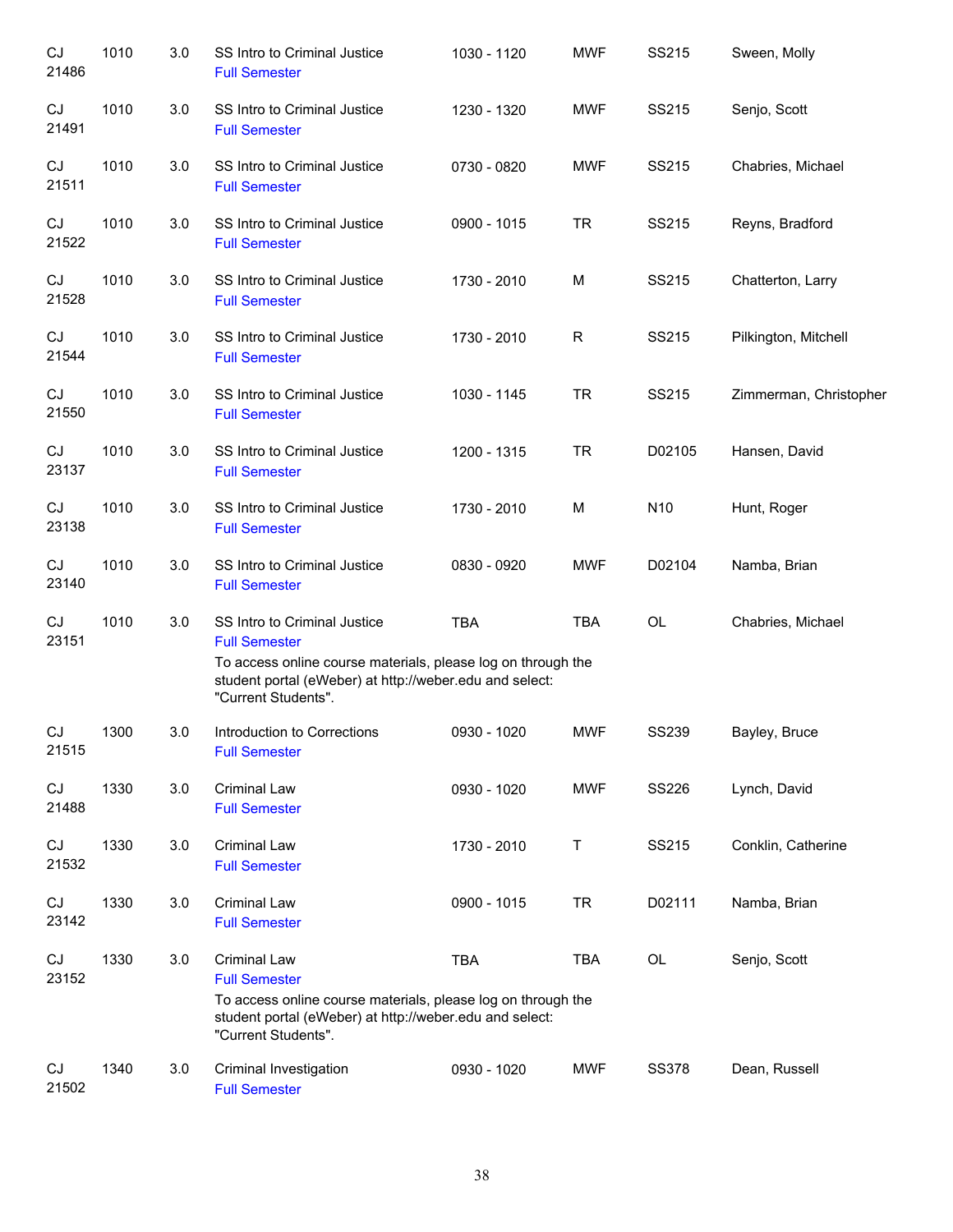| CJ<br>21510 | 1340 | 3.0 | Criminal Investigation<br><b>Full Semester</b>                                                                                                                                                          | 1730 - 2010 | Τ            | <b>SS226</b>    | Dean, Russell     |
|-------------|------|-----|---------------------------------------------------------------------------------------------------------------------------------------------------------------------------------------------------------|-------------|--------------|-----------------|-------------------|
| CJ<br>21495 | 1350 | 3.0 | Introduction Forensic Science<br><b>Full Semester</b>                                                                                                                                                   | 0900 - 1015 | <b>TR</b>    | <b>SS226</b>    | Horn, Brent       |
| CJ<br>21504 | 1350 | 3.0 | Introduction Forensic Science<br><b>Full Semester</b>                                                                                                                                                   | 0830 - 0920 | <b>MWF</b>   | <b>SS226</b>    | Dean, Russell     |
| CJ<br>23143 | 1350 | 3.0 | Introduction Forensic Science<br><b>Full Semester</b>                                                                                                                                                   | 1730 - 2010 | М            | N <sub>09</sub> | Gaskill, James    |
| CJ<br>23153 | 1350 | 3.0 | Introduction Forensic Science<br><b>Full Semester</b><br>To access online course materials, please log on through the<br>student portal (eWeber) at http://weber.edu and select:<br>"Current Students". | <b>TBA</b>  | <b>TBA</b>   | OL              | Gaskill, James    |
| CJ<br>21545 | 2330 | 3.0 | Juvenile Justice<br><b>Full Semester</b>                                                                                                                                                                | 1730 - 2010 | $\mathsf{R}$ | <b>SS335</b>    | Cottrell, Brad    |
| CJ<br>21505 | 2340 | 3.0 | Scientific Crime Scene Investi<br><b>Full Semester</b>                                                                                                                                                  | 1030 - 1145 | <b>TR</b>    | SS203           | Dean, Russell     |
| CJ<br>21537 | 2350 | 3.0 | Laws of Evidence<br><b>Full Semester</b>                                                                                                                                                                | 1730 - 2010 | $\mathsf T$  | <b>SS239</b>    | Arnold, Gage      |
| CJ<br>23145 | 2350 | 3.0 | Laws of Evidence<br><b>Full Semester</b>                                                                                                                                                                | 1030 - 1120 | <b>MWF</b>   | D02104          | Namba, Brian      |
| CJ<br>21512 | 3020 | 3.0 | Criminal Justice Management<br><b>Full Semester</b>                                                                                                                                                     | 0830 - 0920 | <b>MWF</b>   | <b>SS239</b>    | Chabries, Michael |
| CJ<br>21552 | 3040 | 3.0 | DV Community Policing<br><b>Full Semester</b>                                                                                                                                                           | 1130 - 1220 | <b>MWF</b>   | <b>SS335</b>    | Rickards, Jack    |
| CJ<br>23279 | 3040 | 3.0 | DV Community Policing<br><b>Full Semester</b>                                                                                                                                                           | 1930 - 2220 | W            | <b>PS207</b>    | Kirk, Phil        |
| CJ<br>21540 | 3080 | 3.0 | <b>Criminal Courts</b><br><b>Full Semester</b>                                                                                                                                                          | 1730 - 2010 | W            | SS215           | Miles, Branden    |
| CJ<br>23156 | 3130 | 3.0 | Investigation Computer Crime<br><b>Full Semester</b><br>To access online course materials, please log on through the<br>student portal (eWeber) at http://weber.edu and select:<br>"Current Students".  | <b>TBA</b>  | <b>TBA</b>   | OL              | Senjo, Scott      |
| CJ<br>21482 | 3270 | 3.0 | Theories - Crime & Delinquency<br><b>Full Semester</b>                                                                                                                                                  | 1330 - 1445 | TR           | <b>SS239</b>    | Sween, Molly      |
| CJ<br>21543 | 3270 | 3.0 | Theories - Crime & Delinquency<br><b>Full Semester</b>                                                                                                                                                  | 1730 - 2010 | R            | <b>SS239</b>    | Kearin, Thomas    |
| CJ<br>23147 | 3270 | 3.0 | Theories - Crime & Delinquency<br><b>Full Semester</b>                                                                                                                                                  | 1730 - 2010 | Τ            | D02324          | Namba, Brian      |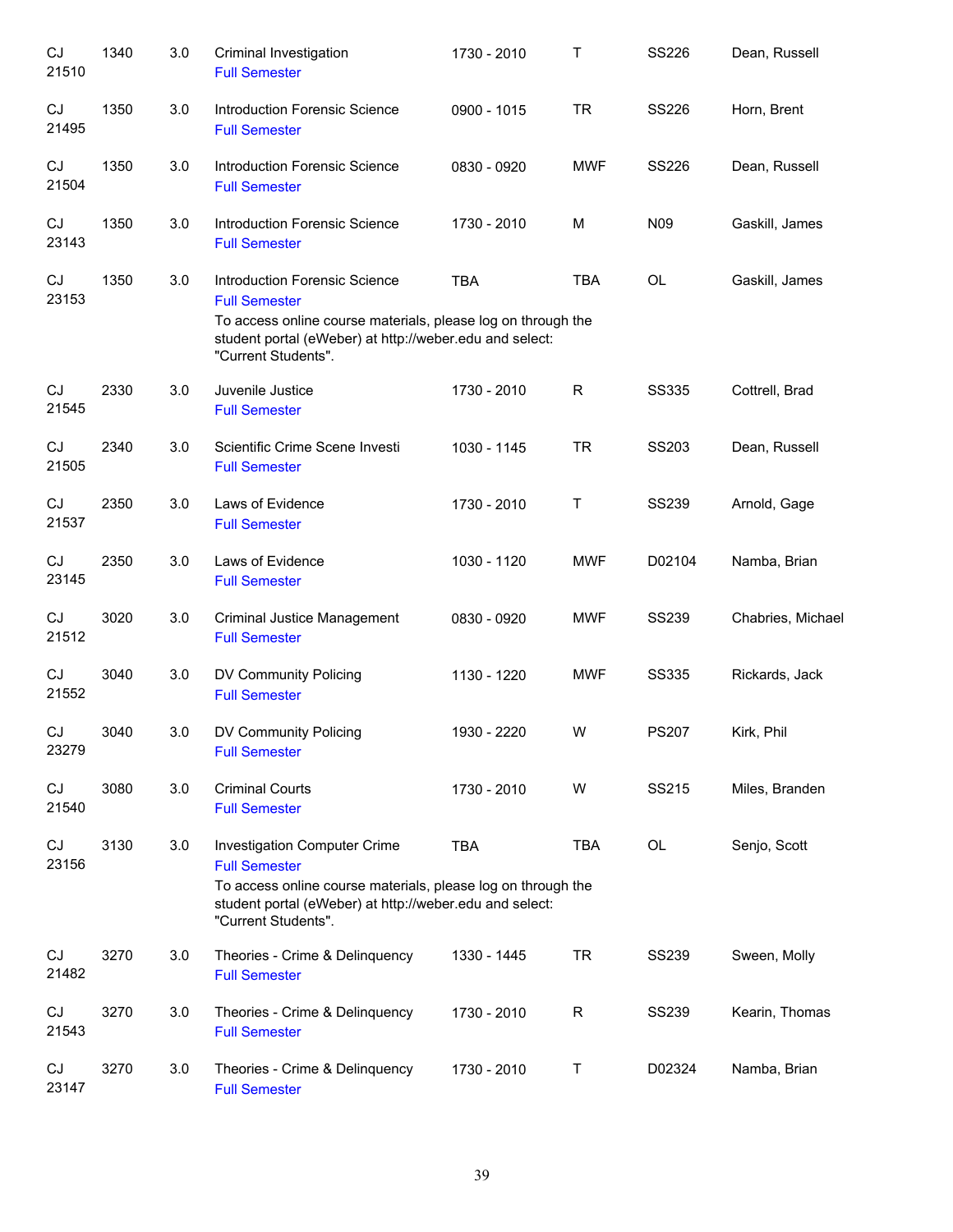| CJ<br>23158 | 3270 | 3.0 | Theories - Crime & Delinquency<br><b>Full Semester</b>                                                                                         | <b>TBA</b>                 | <b>TBA</b>      | OL                           | Reyns, Bradford        |
|-------------|------|-----|------------------------------------------------------------------------------------------------------------------------------------------------|----------------------------|-----------------|------------------------------|------------------------|
|             |      |     | To access online course materials, please log on through the<br>student portal (eWeber) at http://weber.edu and select:<br>"Current Students". |                            |                 |                              |                        |
| CJ<br>23280 | 3270 | 3.0 | Theories - Crime & Delinquency<br><b>Full Semester</b>                                                                                         | 1630 - 1920                | Т               | <b>PS207</b>                 | Chabries, Michael      |
| CJ<br>21523 | 3300 | 3.0 | Victimology<br><b>Full Semester</b>                                                                                                            | 1030 - 1145                | <b>TR</b>       | <b>SS226</b>                 | Reyns, Bradford        |
| CJ<br>21526 | 3300 | 3.0 | Victimology<br><b>Full Semester</b>                                                                                                            | 1130 - 1220                | <b>MWF</b>      | <b>SS239</b>                 | Reyns, Bradford        |
| CJ<br>21492 | 3600 | 3.0 | <b>Criminal Justice Statistics</b><br><b>Full Semester</b>                                                                                     | 1130 - 1220                | <b>MWF</b>      | SS215                        | Senjo, Scott           |
| CJ<br>21494 | 3600 | 3.0 | <b>Criminal Justice Statistics</b><br><b>Full Semester</b>                                                                                     | 1200 - 1315                | <b>TR</b>       | <b>SS226</b>                 | Senjo, Scott           |
| CJ<br>24162 | 3600 | 3.0 | <b>Criminal Justice Statistics</b><br><b>Full Semester</b>                                                                                     | 1630 - 1920                | M               | <b>PS207</b>                 | Haddon, Michael        |
| CJ<br>21587 | 4100 | 3.0 | Laws Arrest, Search & Seizure<br><b>Full Semester</b>                                                                                          | 1030 - 1120                | <b>MWF</b>      | SS219                        | Hoskins, Kyle          |
| CJ<br>21496 | 4110 | 4.0 | Phys Methods in Forensic Sci<br><b>Full Semester</b><br>Course Fee: \$60.00                                                                    | 0930 - 1020<br>1130 - 1430 | <b>MWF</b><br>W | <b>SS46</b><br><b>SS232</b>  | Horn, Brent            |
| CJ<br>21506 | 4115 | 4.0 | <b>Friction Ridge Analysis</b><br><b>Full Semester</b><br>Course Fee: \$120.00                                                                 | 0900 - 1015<br>1200 - 1500 | <b>TR</b><br>T  | <b>SS239</b><br><b>SS232</b> | Dean, Russell          |
| CJ<br>21498 | 4120 | 4.0 | Adv Methods in Forensic Sci<br><b>Full Semester</b><br>Course Fee: \$60.00                                                                     | 1030 - 1145<br>1200 - 1500 | <b>TR</b><br>R  | <b>SS46</b><br><b>SS232</b>  | Horn, Brent            |
| CJ<br>21546 | 4160 | 3.0 | Constitutnl Rights/Responsibil<br><b>Full Semester</b>                                                                                         | 1800 - 2040                | $\mathsf R$     | <b>SS46</b>                  | Welch, Teresa          |
| CJ<br>23148 | 4160 | 3.0 | Constitutnl Rights/Responsibil<br><b>Full Semester</b>                                                                                         | 1730 - 2010                | Τ               | D02325                       | Larsen, Richard        |
| CJ<br>23281 | 4160 | 3.0 | Constitutnl Rights/Responsibil<br><b>Full Semester</b>                                                                                         | 1630 - 1920                | W               | <b>PS207</b>                 | Reed, Scott            |
| CJ<br>21519 | 4200 | 3.0 | Ethical Issues in CJ<br><b>Full Semester</b>                                                                                                   | 1030 - 1120                | <b>MWF</b>      | SS226                        | Bayley, Bruce          |
| CJ<br>21520 | 4200 | 3.0 | Ethical Issues in CJ<br><b>Full Semester</b>                                                                                                   | 0830 - 0920                | <b>MWF</b>      | SS215                        | Bayley, Bruce          |
| CJ<br>23149 | 4200 | 3.0 | Ethical Issues in CJ<br><b>Full Semester</b>                                                                                                   | 1730 - 2010                | М               | D02112                       | Westmoreland, Fredrick |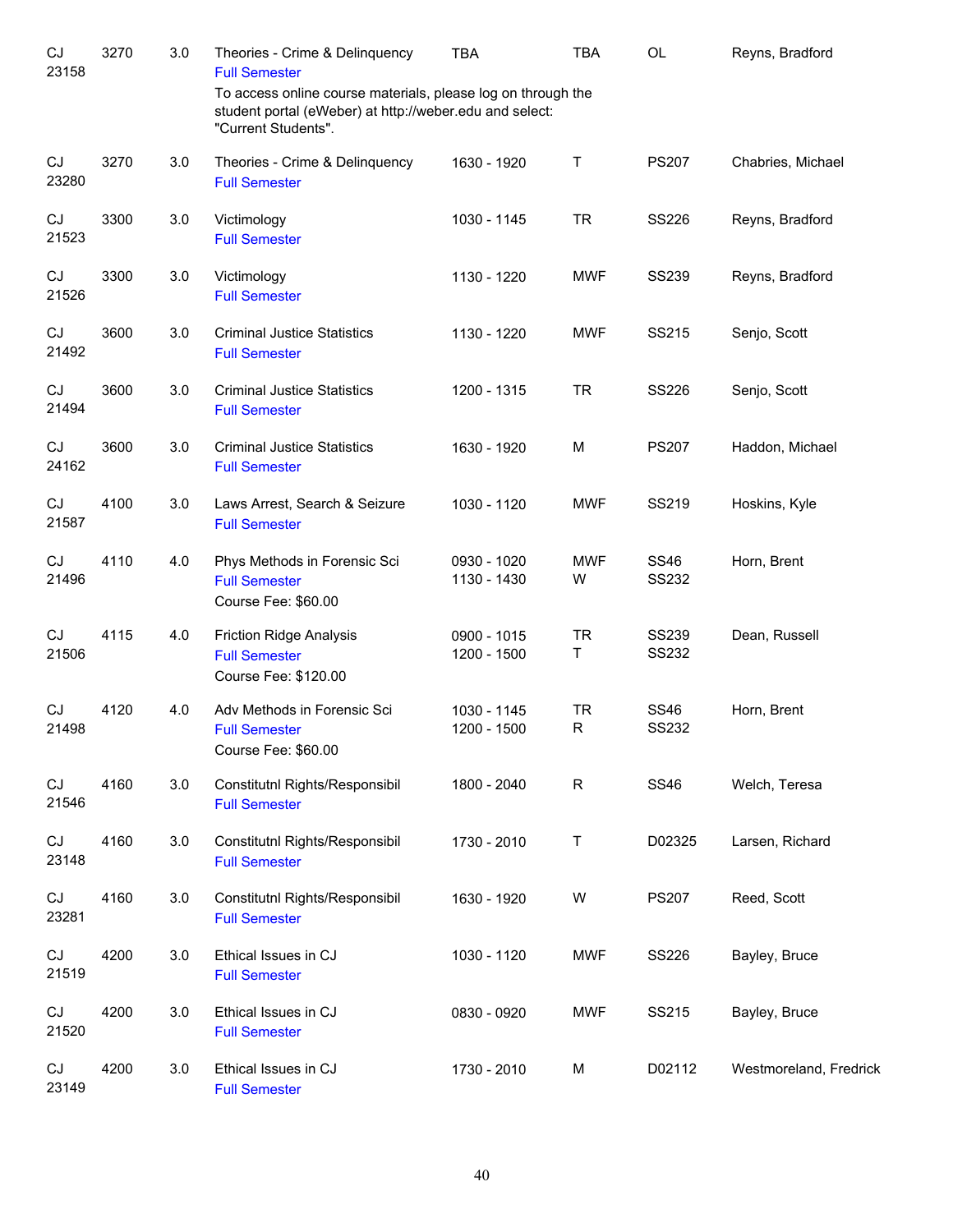| CJ<br>23282         | 4200 | 3.0 | Ethical Issues in CJ<br><b>Full Semester</b>                                                                                                                                                   | 1930 - 2220 | M          | <b>PS275</b> | Chabries, Michael |
|---------------------|------|-----|------------------------------------------------------------------------------------------------------------------------------------------------------------------------------------------------|-------------|------------|--------------|-------------------|
| CJ<br>21551         | 4700 | 3.0 | Comparative CJ Systems<br><b>Full Semester</b>                                                                                                                                                 | 1030 - 1145 | <b>TR</b>  | <b>SS239</b> | Wadman, Robert    |
| CJ<br>21555         | 4830 | 1.0 | Directed Readings/Special Proj<br><b>Full Semester</b>                                                                                                                                         | <b>TBA</b>  | <b>TBA</b> |              | Lynch, David      |
| CJ<br>21561         | 4830 | 2.0 | Directed Readings/Special Proj<br><b>Full Semester</b>                                                                                                                                         | <b>TBA</b>  | <b>TBA</b> |              | Lynch, David      |
| CJ<br>21521         | 4860 | 3.0 | Crim Justice Field Experience<br><b>Full Semester</b>                                                                                                                                          | 1730 - 2010 | W          | <b>SS46</b>  | Bayley, Bruce     |
| CJ<br>23161         | 4900 | 3.0 | Clashing Views in CJ<br><b>Full Semester</b><br>To access online course materials, please log on through the<br>student portal (eWeber) at http://weber.edu and select:<br>"Current Students". | <b>TBA</b>  | <b>TBA</b> | OL           | Chabries, Michael |
| CJ<br>21493         | 4980 | 3.0 | Research Methods in CJ<br><b>Full Semester</b>                                                                                                                                                 | 1030 - 1145 | <b>TR</b>  | <b>SS335</b> | Senjo, Scott      |
| CJ<br>21524         | 4980 | 3.0 | Research Methods in CJ<br><b>Full Semester</b>                                                                                                                                                 | 1030 - 1120 | <b>MWF</b> | <b>SS239</b> | Reyns, Bradford   |
| CJ<br>21513         | 4990 | 3.0 | <b>Criminal Justice Seminar</b><br><b>Full Semester</b>                                                                                                                                        | 1230 - 1510 | W          | <b>SS226</b> | Chabries, Michael |
| CJ<br>21535         | 4990 | 3.0 | <b>Criminal Justice Seminar</b><br><b>Full Semester</b>                                                                                                                                        | 1730 - 2010 | W          | <b>SS226</b> | Wadman, Robert    |
| CJ<br>23285         | 4990 | 3.0 | <b>Criminal Justice Seminar</b><br><b>Full Semester</b>                                                                                                                                        | 1930 - 2220 | Т          | <b>PS207</b> | Chabries, Michael |
| <b>CMT</b><br>21276 | 1100 | 1.0 | <b>Construction Manag Orientation</b><br><b>Full Semester</b>                                                                                                                                  | 1930 - 2020 | Τ          | ET240        | Soelberg, Chris   |
| <b>CMT</b><br>21277 | 1150 | 3.0 | <b>Construction Graphics</b><br><b>Full Semester</b>                                                                                                                                           | 1800 - 1915 | <b>MW</b>  | ET204        | Park, Kristen     |
| <b>CMT</b><br>23435 | 1210 | 3.0 | <b>Residential Constr Materials/M</b><br><b>Full Semester</b><br>To access online course materials, please log in to your student portal at<br>weber.edu and select your student services tab. | <b>TBA</b>  | <b>TBA</b> | OL           | Peterson, Steven  |
| <b>CMT</b><br>23436 | 1310 | 3.0 | <b>Commercial Constru Methods/Mat</b><br><b>Full Semester</b><br>To access online course materials, please log in to your student portal at<br>weber.edu and select your student services tab. | <b>TBA</b>  | <b>TBA</b> | OL           | Soelberg, Chris   |
| <b>CMT</b><br>21687 | 1500 | 3.0 | <b>Computer Applications/Construc</b><br><b>Full Semester</b><br>Course Fee: \$25.00                                                                                                           | 1930 - 2045 | <b>MW</b>  | ET204        | Park, Kristen     |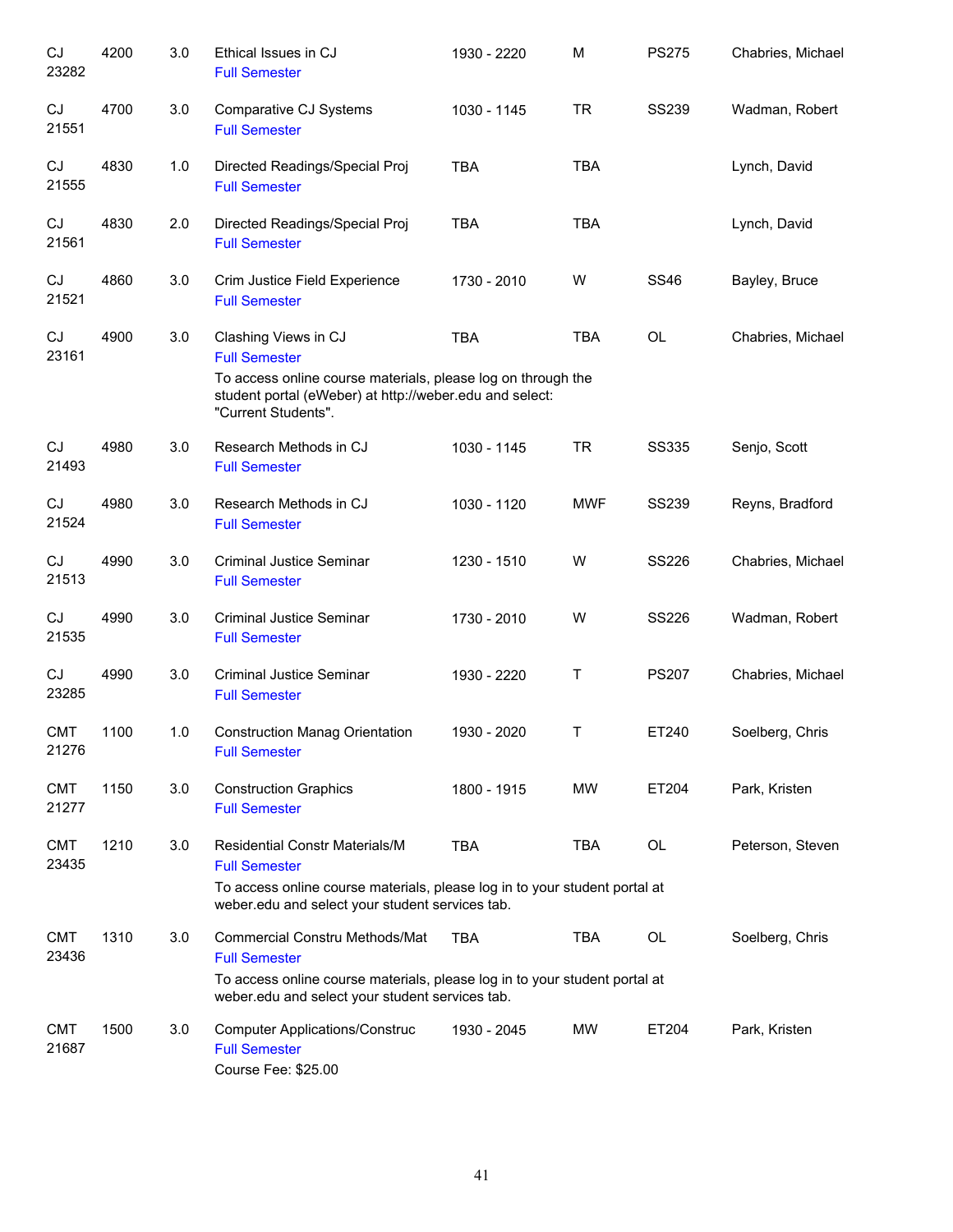| <b>CMT</b><br>23437 | 2220 | 3.0 | Const Contracts & Specificati<br><b>Full Semester</b>                                                                                                                                    | <b>TBA</b>  | TBA        | OL        | Park, Kristen        |
|---------------------|------|-----|------------------------------------------------------------------------------------------------------------------------------------------------------------------------------------------|-------------|------------|-----------|----------------------|
|                     |      |     | To access online course materials, please log in to your student portal at<br>weber.edu and select your student services tab.                                                            |             |            |           |                      |
| <b>CMT</b><br>21688 | 2330 | 3.0 | Concrete Technology<br><b>Full Semester</b><br>Course Fee: \$10.00                                                                                                                       | 1730 - 2010 | M          | ET247     | Bedingfield, Douglas |
| <b>CMT</b><br>21177 | 2340 | 2.0 | <b>Construction Surveying</b><br><b>Block 1</b><br>Course Fee: \$10.00                                                                                                                   | 1730 - 1920 | Τ          | ET247     | Peterson, Steven     |
| <b>CMT</b><br>23438 | 2640 | 2.0 | <b>Architectural Estimating</b><br><b>Full Semester</b><br>To access online course materials, please log in to your student portal at<br>weber.edu and select your student services tab. | <b>TBA</b>  | <b>TBA</b> | OL        | Peterson, Steven     |
| <b>CMT</b><br>23439 | 2880 | 3.0 | Internship<br><b>Full Semester</b><br>To access online course materials, please log in to your student portal at<br>weber.edu and select your student services tab.                      | <b>TBA</b>  | <b>TBA</b> | <b>OL</b> | Soelberg, Chris      |
| <b>CMT</b><br>21690 | 3115 | 3.0 | <b>Construction Cost Estimating</b><br><b>Full Semester</b><br>Course Fee: \$25.00                                                                                                       | 1930 - 2045 | <b>MW</b>  | ET238     | Wolfe, Joseph        |
| <b>CMT</b><br>21697 | 3130 | 3.0 | Construction Planning/Scheduli<br><b>Full Semester</b><br>Course Fee: \$25.00                                                                                                            | 1930 - 2045 | <b>TR</b>  | ET228     | Wall, Daniel         |
| <b>CMT</b><br>23433 | 3130 | 3.0 | Construction Planning/Scheduli<br><b>Full Semester</b><br>Course Fee: \$25.00                                                                                                            | 1800 - 1915 | <b>MW</b>  | TB403     | Wall, Daniel         |
| <b>CMT</b><br>21692 | 3210 | 3.0 | <b>Construction Management</b><br><b>Full Semester</b>                                                                                                                                   | 1800 - 1915 | <b>TR</b>  | ET228     | Park, Kristen        |
| <b>CMT</b><br>23440 | 3260 | 4.0 | Mechanical/Electrical Systems<br><b>Full Semester</b><br>To access online course materials, please log in to your student portal at<br>weber.edu and select your student services tab.   | <b>TBA</b>  | <b>TBA</b> | OL        | Peterson, Steven     |
| <b>CMT</b><br>21699 | 3350 | 4.0 | <b>Applied Structures</b><br><b>Full Semester</b>                                                                                                                                        | 1730 - 1920 | <b>MW</b>  | ET228     | Willard, Tim         |
| <b>CMT</b><br>23434 | 3350 | 4.0 | <b>Applied Structures</b><br><b>Full Semester</b>                                                                                                                                        | 1930 - 2120 | <b>MW</b>  | TB403     | Wesemann, Douglas    |
| <b>CMT</b><br>21700 | 3510 | 3.0 | Building Mech & Electr Systems<br><b>Full Semester</b>                                                                                                                                   | 1800 - 1915 | <b>MW</b>  | ET210     | van der Have, Pieter |
| <b>CMT</b><br>21701 | 3540 | 3.0 | <b>Facilities Management Admin</b><br><b>Full Semester</b>                                                                                                                               | 1930 - 2045 | <b>MW</b>  | ET210     | van der Have, Pieter |
| <b>CMT</b><br>21704 | 4120 | 3.0 | <b>Construction Accntng/Finance</b><br><b>Full Semester</b>                                                                                                                              | 1800 - 1915 | <b>MW</b>  | ET238     | Wolfe, Joseph        |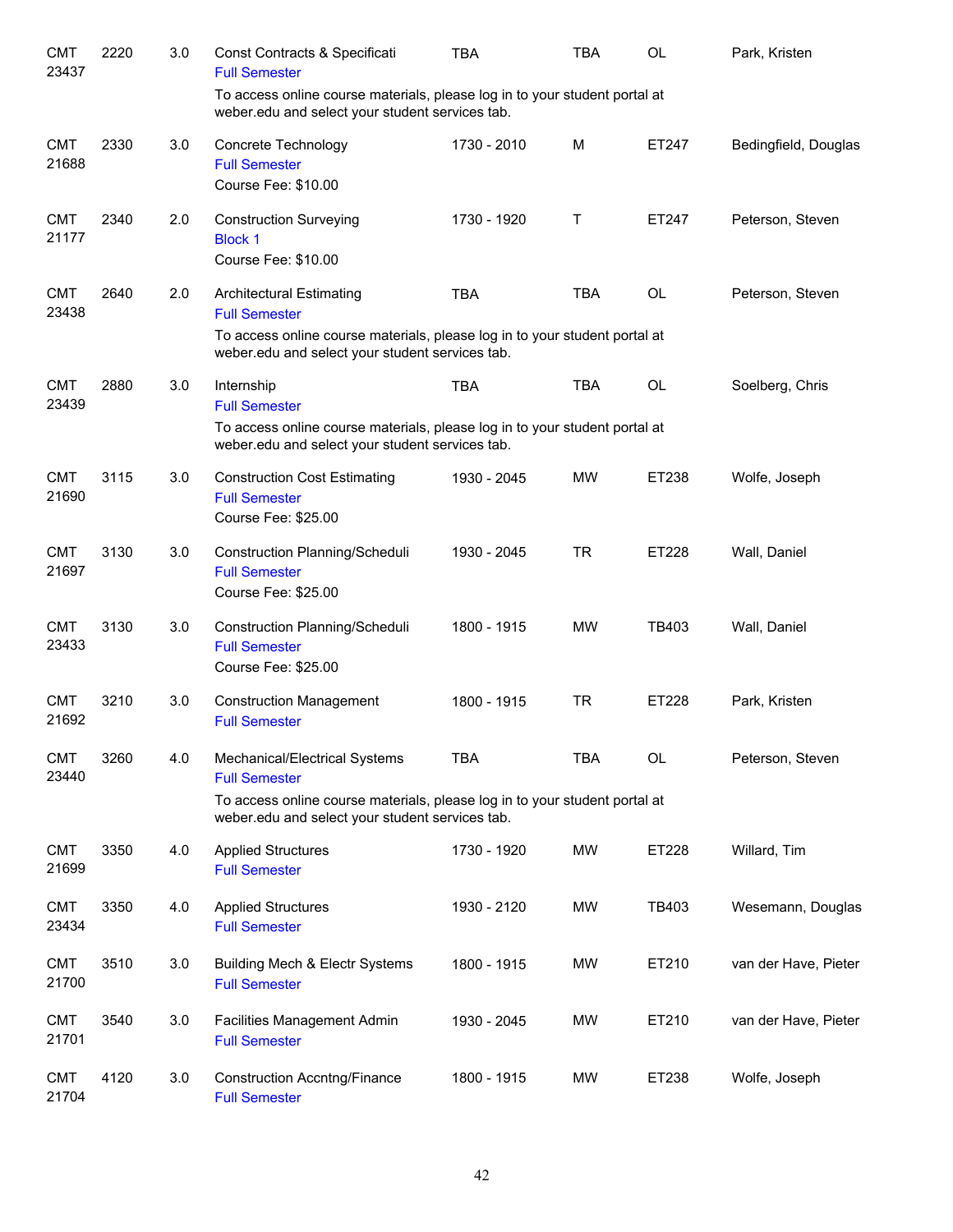| <b>CMT</b><br>21707 | 4150 | 3.0 | <b>Construction Equipment/Methods</b><br><b>Full Semester</b>                                                                                                                       | 1930 - 2045 | <b>TR</b>  | ET238 | Wolfe, Joseph        |
|---------------------|------|-----|-------------------------------------------------------------------------------------------------------------------------------------------------------------------------------------|-------------|------------|-------|----------------------|
| <b>CMT</b><br>21709 | 4210 | 3.0 | Facility Planning and Layout<br><b>Full Semester</b>                                                                                                                                | 1800 - 1915 | <b>TR</b>  | ET210 | van der Have, Pieter |
| <b>CMT</b><br>21710 | 4270 | 3.0 | Computer Aided FM<br><b>Full Semester</b>                                                                                                                                           | 1930 - 2045 | <b>TR</b>  | ET210 | van der Have, Pieter |
| <b>CMT</b><br>21713 | 4350 | 2.0 | Design of Construction Systems<br><b>Full Semester</b>                                                                                                                              | 1730 - 1920 | R          | ET238 | Wolfe, Joseph        |
| <b>CMT</b><br>23441 | 4550 | 2.0 | <b>Construction Safety</b><br><b>Full Semester</b><br>To access online course materials, please log in to your student portal at<br>weber.edu and select your student services tab. | <b>TBA</b>  | <b>TBA</b> | OL    | Soelberg, Chris      |
| <b>CMT</b><br>21714 | 4610 | 2.0 | Senior Experience<br><b>Full Semester</b>                                                                                                                                           | 1730 - 1920 | Τ          | ET238 | Wolfe, Joseph        |
| <b>CMT</b><br>21715 | 4620 | 2.0 | Senior Project<br><b>Full Semester</b><br>Course Fee: \$170.00                                                                                                                      | 1730 - 1920 | M          | ET240 | Peterson, Steven     |
| <b>CMT</b><br>23442 | 4890 | 2.0 | Practicum<br><b>Full Semester</b><br>To access online course materials, please log in to your student portal at<br>weber.edu and select your student services tab.                  | <b>TBA</b>  | <b>TBA</b> | OL    | Soelberg, Chris      |
| COMM 1020<br>21651  |      | 3.0 | HU Princip Of Public Speaking<br><b>Full Semester</b>                                                                                                                               | 0730 - 0820 | <b>MWF</b> | EH307 | Rampton, Russ        |
| COMM 1020<br>21654  |      | 3.0 | HU Princip Of Public Speaking<br><b>Full Semester</b>                                                                                                                               | 0830 - 0920 | <b>MWF</b> | EH307 | Warnock, Brent       |
| COMM 1020<br>21655  |      | 3.0 | HU Princip Of Public Speaking<br><b>Full Semester</b>                                                                                                                               | 0930 - 1020 | <b>MWF</b> | EH307 | Rampton, Russ        |
| COMM 1020<br>21656  |      | 3.0 | HU Princip Of Public Speaking<br><b>Full Semester</b>                                                                                                                               | 1030 - 1120 | <b>MWF</b> | EH307 | Warnock, Brent       |
| COMM 1020<br>21657  |      | 3.0 | HU Princip Of Public Speaking<br><b>Full Semester</b>                                                                                                                               | 1130 - 1220 | <b>MWF</b> | EH307 | Steimel, Sarah       |
| COMM 1020<br>21659  |      | 3.0 | HU Princip Of Public Speaking<br><b>Full Semester</b>                                                                                                                               | 1330 - 1445 | <b>TR</b>  | EH304 | Bishop, Cynthia      |
| COMM 1020<br>21660  |      | 3.0 | HU Princip Of Public Speaking<br><b>Full Semester</b>                                                                                                                               | 1730 - 2010 | W          | EH304 | Guevara, Omar        |
| COMM 1020<br>21662  |      | 3.0 | HU Princip Of Public Speaking<br><b>Full Semester</b>                                                                                                                               | 0730 - 0845 | <b>TR</b>  | EH304 | Richardson, Frank    |
| COMM 1020<br>21664  |      | 3.0 | HU Princip Of Public Speaking<br><b>Full Semester</b>                                                                                                                               | 0900 - 1015 | <b>TR</b>  | EH304 | Richardson, Frank    |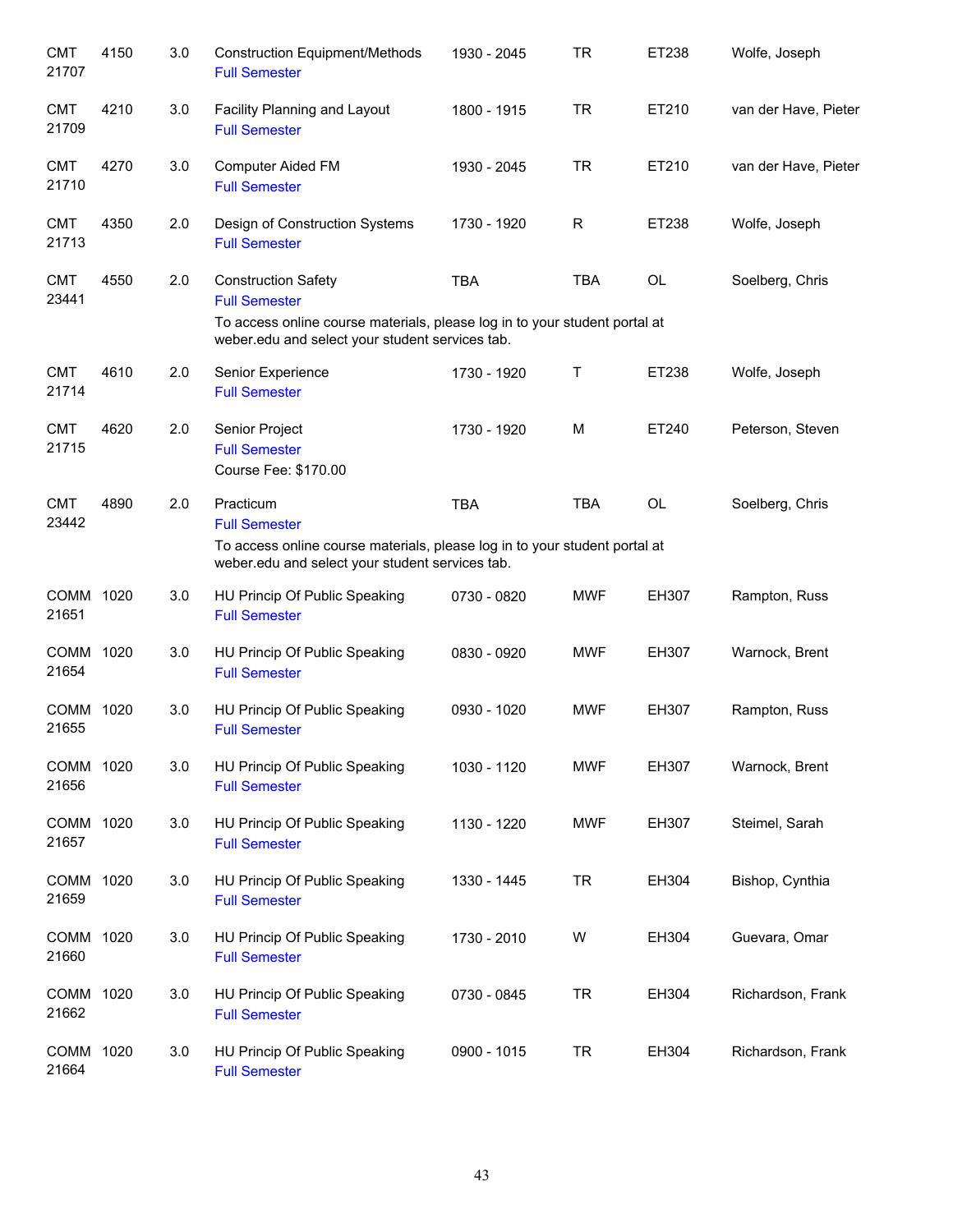| COMM 1020<br>21666   |      | 3.0 | HU Princip Of Public Speaking<br><b>Full Semester</b>                                                                               | 0900 - 1015 | <b>TR</b>  | EH307     | Merkley, Mark      |
|----------------------|------|-----|-------------------------------------------------------------------------------------------------------------------------------------|-------------|------------|-----------|--------------------|
| COMM 1020<br>21802   |      | 3.0 | HU Princip Of Public Speaking<br><b>Full Semester</b>                                                                               | 1730 - 2010 | R          | EH304     | Threlkeld, Douglas |
| COMM 1020<br>21806   |      | 3.0 | HU Princip Of Public Speaking<br><b>Full Semester</b>                                                                               | 1730 - 2010 | Τ          | EH307     | Cheek, Ryan        |
| COMM 1020<br>22029   |      | 3.0 | HU Princip Of Public Speaking<br><b>Full Semester</b>                                                                               | 1200 - 1315 | <b>TR</b>  | EH307     | Cheek, Ryan        |
| COMM 1020<br>22035   |      | 3.0 | HU Princip Of Public Speaking<br><b>Full Semester</b>                                                                               | 1030 - 1145 | <b>TR</b>  | EH307     | Bishop, Cynthia    |
| COMM 1020<br>24034   |      | 3.0 | HU Princip Of Public Speaking<br><b>Full Semester</b>                                                                               | 0830 - 0920 | <b>MWF</b> | D02114    | Bishop, Cynthia    |
| COMM 1020<br>24035   |      | 3.0 | HU Princip Of Public Speaking<br><b>Full Semester</b>                                                                               | 0930 - 1020 | <b>MWF</b> | D02114    | Bishop, Cynthia    |
| COMM 1020<br>24037   |      | 3.0 | HU Princip Of Public Speaking<br><b>Full Semester</b>                                                                               | 0900 - 1015 | <b>TR</b>  | D02113    | Canfield, Clair    |
| COMM 1020<br>24039   |      | 3.0 | HU Princip Of Public Speaking<br><b>Full Semester</b><br>To access online course materials, please log in to your student portal at | <b>TBA</b>  | <b>TBA</b> | <b>OL</b> | Merkley, Mark      |
|                      |      |     | weber.edu and select your student services tab.                                                                                     |             |            |           |                    |
| COMM 1020<br>24388   |      | 3.0 | HU Princip Of Public Speaking<br><b>Full Semester</b>                                                                               | 1130 - 1220 | <b>MWF</b> | EH304     | Warnock, Brent     |
| COMM 1020<br>24619   |      | 3.0 | HU Princip Of Public Speaking<br><b>Full Semester</b>                                                                               | 0830 - 0920 | <b>MWF</b> | EH304     | Frandsen, Bruce    |
| <b>COMM</b><br>24648 | 1020 | 3.0 | HU Princip Of Public Speaking<br><b>Full Semester</b>                                                                               | 1730 - 2010 | M          | EH304     | Frandsen, Bruce    |
| COMM 1020<br>24673   |      | 3.0 | HU Princip Of Public Speaking<br><b>Full Semester</b>                                                                               | 1130 - 1220 | <b>MWF</b> | EH306     | Tyler, AnDrew      |
| COMM 1020<br>24915   |      | 3.0 | HU Princip Of Public Speaking<br><b>Full Semester</b>                                                                               | 0730 - 0845 | <b>TR</b>  | EH307     | Heath, Stephanie   |
| COMM 1130<br>22039   |      | 3.0 | <b>Media Writing</b><br><b>Full Semester</b><br>Prerequisite: Proficient in word processing.<br>Course Fee: \$15.00                 | 1030 - 1120 | <b>MWF</b> | EH314     | Kim, Yeonsoo       |
| COMM 1130<br>22043   |      | 3.0 | <b>Media Writing</b><br><b>Full Semester</b><br>Prerequisites: Proficiency in word processing<br>Course Fee: \$15.00                | 1030 - 1145 | TR.        | EH314     | Kim, Yeonsoo       |
| COMM 1130<br>22044   |      | 3.0 | <b>Media Writing</b><br><b>Full Semester</b><br>Prerequisite: Proficiency in word processing.<br>Course Fee: \$15.00                | 1730 - 2010 | R.         | EH410     | Tyler, Stacey      |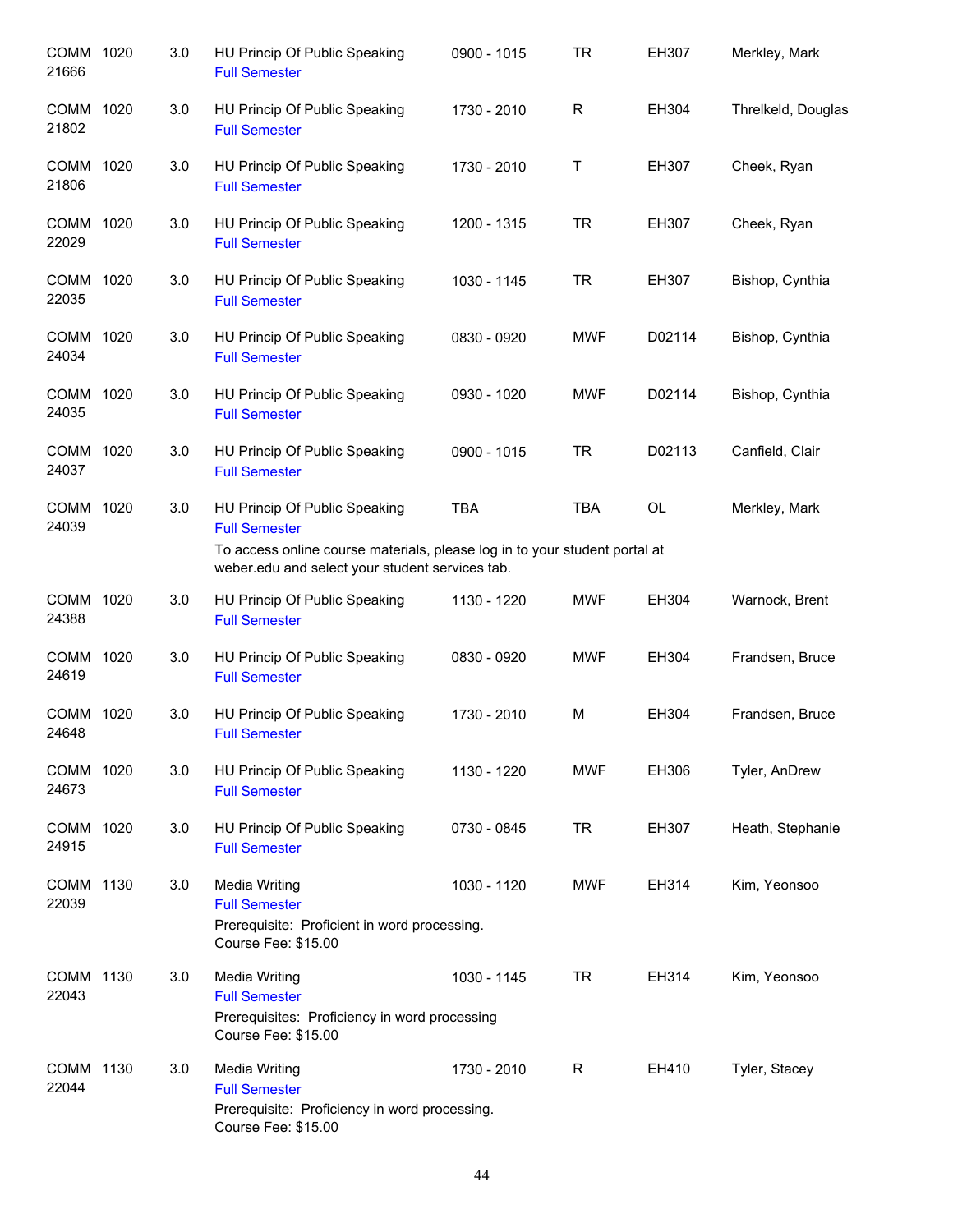| COMM 1130<br>24582 | 3.0 | <b>Media Writing</b><br><b>Full Semester</b><br>Prerequisite: Proficiency in word processing.                                                                                                                                                                                                                                              | 0730 - 0845 | <b>TR</b>  | EH314 | McKinnon, Marilyn |
|--------------------|-----|--------------------------------------------------------------------------------------------------------------------------------------------------------------------------------------------------------------------------------------------------------------------------------------------------------------------------------------------|-------------|------------|-------|-------------------|
| COMM 1500<br>22045 | 3.0 | Intro to Mass Communication<br><b>Full Semester</b>                                                                                                                                                                                                                                                                                        | 0930 - 1020 | MWF        | EH306 | Sanders, Anthony  |
| COMM 1500<br>24040 | 3.0 | Intro to Mass Communication<br><b>Full Semester</b><br>To access online course materials, please log in to your student portal at<br>weber.edu and select your student services tab.                                                                                                                                                       | <b>TBA</b>  | <b>TBA</b> | OL    | Sanders, Anthony  |
| COMM 1560<br>22046 | 3.0 | Audio Production & Performance<br><b>Full Semester</b><br>Course Fee: \$25.00                                                                                                                                                                                                                                                              | 0900 - 1015 | <b>TR</b>  | EH323 | Sanders, Anthony  |
| COMM 2010<br>22038 | 3.0 | HU Mass Media and Society<br><b>Full Semester</b>                                                                                                                                                                                                                                                                                          | 1030 - 1120 | <b>MWF</b> | EH304 | Bialowas, Anne    |
| COMM 2010<br>24041 | 3.0 | HU Mass Media and Society<br><b>Full Semester</b><br>To access online course materials, please log in to your student portal at<br>weber.edu and select your student services tab.                                                                                                                                                         | <b>TBA</b>  | TBA        | OL    | Bialowas, Anne    |
| COMM 2010<br>24617 | 3.0 | HU Mass Media and Society<br><b>Full Semester</b>                                                                                                                                                                                                                                                                                          | 1730 - 2020 | т          | EH306 | Smith, Kim        |
| COMM 2110<br>21653 | 3.0 | HU CBL-Intrprsnl/Sm Group Comm<br><b>Full Semester</b><br>CBL stands for Community-Based Learning which means that students engage<br>in meaningful community service that is connected to specific course objectives.<br>See http://www.weber.edu/CommunityInvolvement/CBL_Designation.html for a<br>full list of CBL designated courses. | 0730 - 0820 | MWF        | EH406 | Scott, Constance  |
| COMM 2110<br>22187 | 3.0 | HU CBL-Intrprsnl/Sm Group Comm<br><b>Full Semester</b><br>CBL stands for Community-Based Learning which means that students engage<br>in meaningful community service that is connected to specific course objectives.<br>See http://www.weber.edu/CommunityInvolvement/CBL_Designation.html for a<br>full list of CBL designated courses. | 0830 - 0920 | <b>MWF</b> | EH406 | Canfield, Clair   |
| COMM 2110<br>22189 | 3.0 | HU CBL-Intrprsnl/Sm Group Comm<br><b>Full Semester</b><br>CBL stands for Community-Based Learning which means that students engage<br>in meaningful community service that is connected to specific course objectives.<br>See http://www.weber.edu/CommunityInvolvement/CBL_Designation.html for a<br>full list of CBL designated courses. | 0930 - 1020 | <b>MWF</b> | EH407 | Merkley, Mark     |
| COMM 2110<br>22191 | 3.0 | HU CBL-Intrprsnl/Sm Group Comm<br><b>Full Semester</b><br>CBL stands for Community-Based Learning which means that students engage<br>in meaningful community service that is connected to specific course objectives.<br>See http://www.weber.edu/CommunityInvolvement/CBL_Designation.html for a<br>full list of CBL designated courses. | 1030 - 1120 | <b>MWF</b> | EH407 | Hafen, Susan      |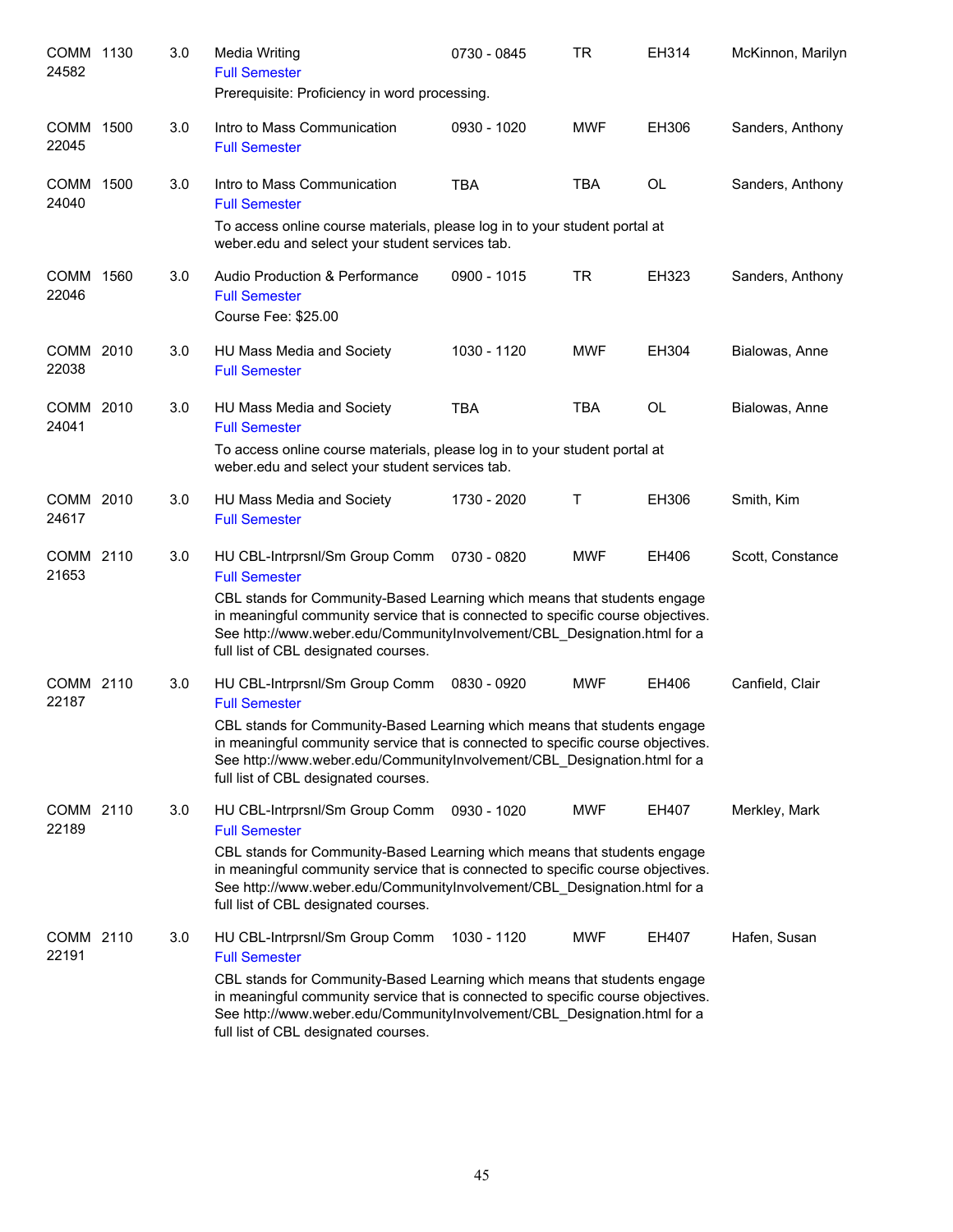| COMM 2110<br>22193 | 3.0 | HU CBL-Intrprsnl/Sm Group Comm<br><b>Full Semester</b>                                                                                                                                                                                                                           | 1130 - 1220 | <b>MWF</b> | <b>EH407</b> | Merkley, Mark   |
|--------------------|-----|----------------------------------------------------------------------------------------------------------------------------------------------------------------------------------------------------------------------------------------------------------------------------------|-------------|------------|--------------|-----------------|
|                    |     | CBL stands for Community-Based Learning which means that students engage<br>in meaningful community service that is connected to specific course objectives.<br>See http://www.weber.edu/CommunityInvolvement/CBL_Designation.html for a<br>full list of CBL designated courses. |             |            |              |                 |
| COMM 2110<br>22194 | 3.0 | HU CBL-Intrprsnl/Sm Group Comm<br><b>Full Semester</b>                                                                                                                                                                                                                           | 1730 - 2010 | W          | EH406        | Smith, Kim      |
|                    |     | CBL stands for Community-Based Learning which means that students engage<br>in meaningful community service that is connected to specific course objectives.<br>See http://www.weber.edu/CommunityInvolvement/CBL_Designation.html for a<br>full list of CBL designated courses. |             |            |              |                 |
| COMM 2110<br>22195 | 3.0 | HU CBL-Intrprsnl/Sm Group Comm<br><b>Full Semester</b>                                                                                                                                                                                                                           | 0730 - 0845 | <b>TR</b>  | EH407        | Rampton, Russ   |
|                    |     | CBL stands for Community-Based Learning which means that students engage<br>in meaningful community service that is connected to specific course objectives.<br>See http://www.weber.edu/CommunityInvolvement/CBL_Designation.html for a<br>full list of CBL designated courses. |             |            |              |                 |
| COMM 2110<br>22197 | 3.0 | HU CBL-Intrprsnl/Sm Group Comm<br><b>Full Semester</b>                                                                                                                                                                                                                           | 0900 - 1015 | TR         | EH406        | Bishop, Cynthia |
|                    |     | CBL stands for Community-Based Learning which means that students engage<br>in meaningful community service that is connected to specific course objectives.<br>See http://www.weber.edu/CommunityInvolvement/CBL_Designation.html for a<br>full list of CBL designated courses. |             |            |              |                 |
| COMM 2110<br>22198 | 3.0 | HU CBL-Intrprsnl/Sm Group Comm<br><b>Full Semester</b>                                                                                                                                                                                                                           | 0900 - 1015 | <b>TR</b>  | EH407        | Rampton, Russ   |
|                    |     | CBL stands for Community-Based Learning which means that students engage<br>in meaningful community service that is connected to specific course objectives.<br>See http://www.weber.edu/CommunityInvolvement/CBL_Designation.html for a<br>full list of CBL designated courses. |             |            |              |                 |
| COMM 2110<br>22200 | 3.0 | HU CBL-Intrprsnl/Sm Group Comm<br><b>Full Semester</b>                                                                                                                                                                                                                           | 1030 - 1145 | TR         | EH406        | Merkley, Mark   |
|                    |     | CBL stands for Community-Based Learning which means that students engage<br>in meaningful community service that is connected to specific course objectives.<br>See http://www.weber.edu/CommunityInvolvement/CBL_Designation.html for a<br>full list of CBL designated courses. |             |            |              |                 |
| COMM 2110<br>22201 | 3.0 | HU CBL-Intrprsnl/Sm Group Comm<br><b>Full Semester</b>                                                                                                                                                                                                                           | 1200 - 1315 | TR         | EH407        | Rampton, Russ   |
|                    |     | CBL stands for Community-Based Learning which means that students engage<br>in meaningful community service that is connected to specific course objectives.<br>See http://www.weber.edu/CommunityInvolvement/CBL_Designation.html for a<br>full list of CBL designated courses. |             |            |              |                 |
| COMM 2110<br>22203 | 3.0 | HU CBL-Intrprsnl/Sm Group Comm<br><b>Full Semester</b>                                                                                                                                                                                                                           | 1730 - 2010 | Τ          | EH406        | Johns, Brent    |
|                    |     | CBL stands for Community-Based Learning which means that students engage<br>in meaningful community service that is connected to specific course objectives.<br>See http://www.weber.edu/CommunityInvolvement/CBL_Designation.html for a<br>full list of CBL designated courses. |             |            |              |                 |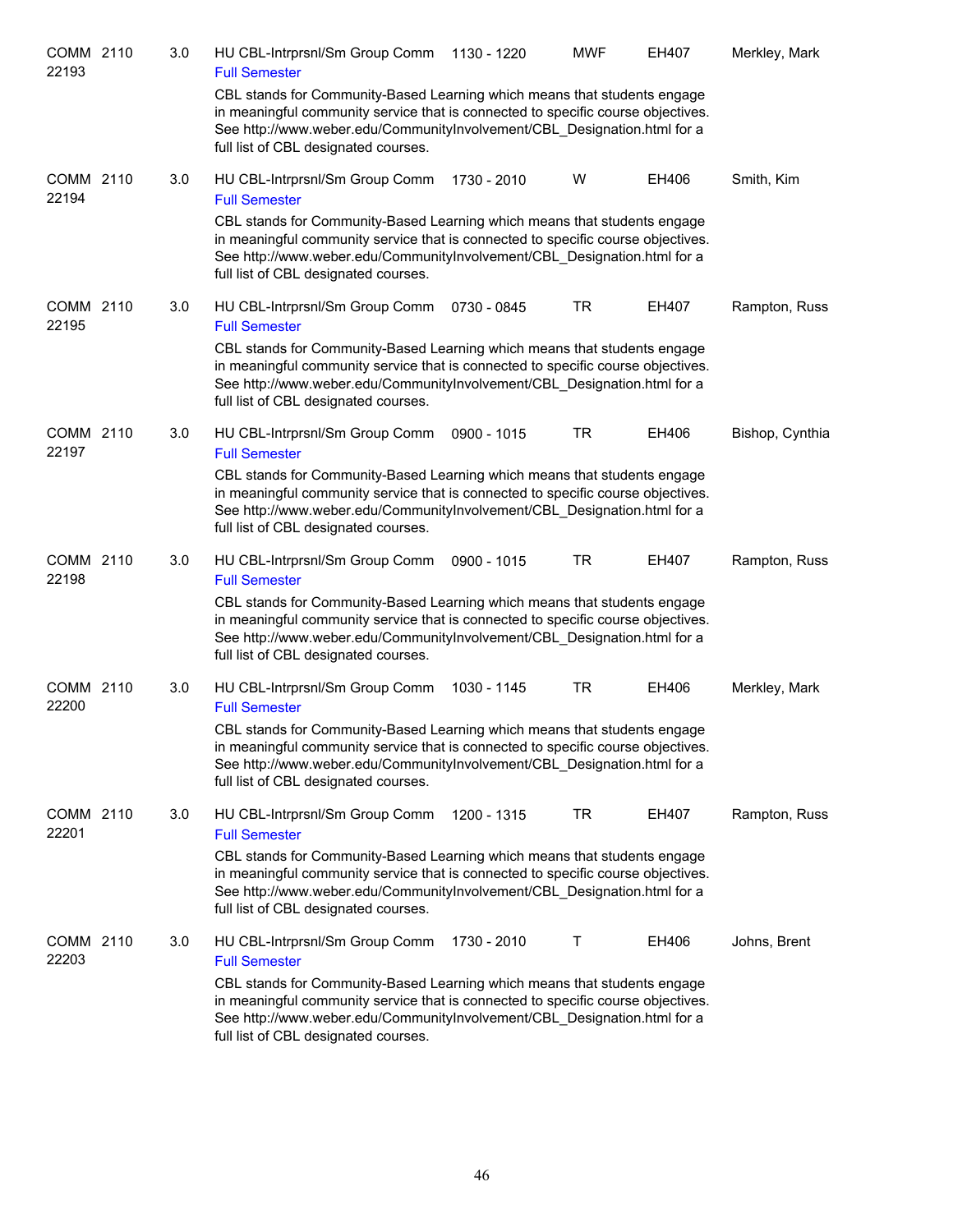| COMM 2110<br>24032 | 3.0 | HU CBL-Intrprsnl/Sm Group Comm<br><b>Full Semester</b>                                                                                                                                                                                                                           | 1730 - 2010 | W          | DH2504 | Mouritsen, Stephanie |
|--------------------|-----|----------------------------------------------------------------------------------------------------------------------------------------------------------------------------------------------------------------------------------------------------------------------------------|-------------|------------|--------|----------------------|
|                    |     | CBL stands for Community-Based Learning which means that students engage<br>in meaningful community service that is connected to specific course objectives.<br>See http://www.weber.edu/CommunityInvolvement/CBL_Designation.html for a<br>full list of CBL designated courses. |             |            |        |                      |
| COMM 2110<br>24033 | 3.0 | HU CBL-Intrprsnl/Sm Group Comm<br><b>Full Semester</b>                                                                                                                                                                                                                           | 0930 - 1020 | <b>MWF</b> | WW102  | Scott, Constance     |
|                    |     | CBL stands for Community-Based Learning which means that students engage<br>in meaningful community service that is connected to specific course objectives.<br>See http://www.weber.edu/CommunityInvolvement/CBL_Designation.html for a<br>full list of CBL designated courses. |             |            |        |                      |
| COMM 2110<br>24036 | 3.0 | HU CBL-Intrprsnl/Sm Group Comm<br><b>Full Semester</b>                                                                                                                                                                                                                           | 1030 - 1120 | <b>MWF</b> | D02114 | Speechly, Gayle      |
|                    |     | CBL stands for Community-Based Learning which means that students engage<br>in meaningful community service that is connected to specific course objectives.<br>See http://www.weber.edu/CommunityInvolvement/CBL_Designation.html for a<br>full list of CBL designated courses. |             |            |        |                      |
| COMM 2110<br>24038 | 3.0 | HU CBL-Intrprsnl/Sm Group Comm<br><b>Full Semester</b>                                                                                                                                                                                                                           | 1200 - 1315 | <b>TR</b>  | D02320 | Canfield, Clair      |
|                    |     | CBL stands for Community-Based Learning which means that students engage<br>in meaningful community service that is connected to specific course objectives.<br>See http://www.weber.edu/CommunityInvolvement/CBL_Designation.html for a<br>full list of CBL designated courses. |             |            |        |                      |
| COMM 2110<br>24578 | 3.0 | HU CBL Intrprsnl/Sm Group Comm<br><b>Full Semester</b>                                                                                                                                                                                                                           | 1200 - 1315 | <b>TR</b>  | EH406  | Heath, Stephanie     |
| COMM 2110<br>24618 | 3.0 | HU CBL Intrprsnl/Sm Group Comm<br><b>Full Semester</b>                                                                                                                                                                                                                           | 0930 - 1020 | <b>MWF</b> | EH406  | Canfield, Clair      |
| COMM 2110<br>24621 | 3.0 | HU CBL Intrprsnl/Sm Group Comm<br><b>Full Semester</b>                                                                                                                                                                                                                           | 0900 - 1145 | S          | WW102  | Oseguera, Eva        |
| COMM 2110<br>24650 | 3.0 | HU CBL Intrprsnl/Sm Group Comm<br><b>Full Semester</b>                                                                                                                                                                                                                           | 1130 - 1220 | <b>MWF</b> | EH406  | Canfield, Clair      |
|                    |     | CBL stands for Community-Based Learning which means that students engage<br>in meaningful community service that is connected to specific course objectives.<br>See http://www.weber.edu/CommunityInvolvement/CBL_Designation.html for a<br>full list of CBL designated courses. |             |            |        |                      |
| COMM 2200<br>22660 | 3.0 | In-studio Video Prod & Perform<br><b>Full Semester</b><br>Course Fee: \$25.00                                                                                                                                                                                                    | 1200 - 1315 | <b>TR</b>  | LI76   | Sanders, Anthony     |
| COMM 2210<br>23092 | 1.0 | Intercollegiate Debate<br><b>Full Semester</b>                                                                                                                                                                                                                                   | 1500 - 1615 | Τ          | EH111  | Cheek, Ryan          |
| COMM 2270<br>22150 | 3.0 | Argumentation & Debate<br><b>Full Semester</b>                                                                                                                                                                                                                                   | 1330 - 1445 | <b>TR</b>  | EH307  | Guevara, Omar        |
| COMM 2350<br>22178 | 3.0 | <b>Communication Graphic Design</b><br><b>Full Semester</b><br>Course Fee: \$15.00                                                                                                                                                                                               | 1730 - 2010 | M          | EH410  | Hess, Allison        |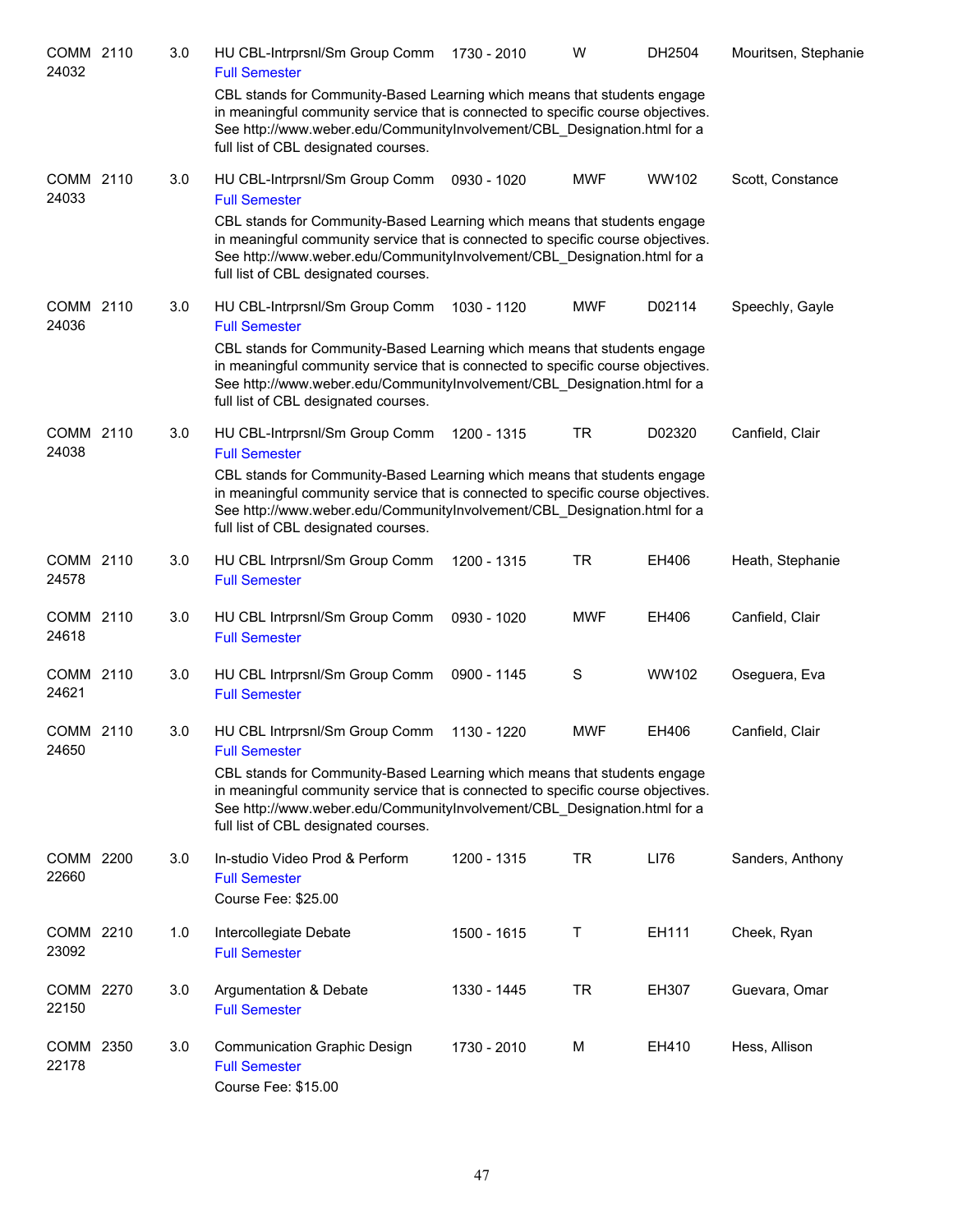| COMM 2730<br>22153 | 1.0 | Radio Production Workshop<br><b>Full Semester</b><br>Course Fee: \$25.00                                                                                                                                                 | 1330 - 1445                | Т              | SU235          | Sanders, Anthony     |
|--------------------|-----|--------------------------------------------------------------------------------------------------------------------------------------------------------------------------------------------------------------------------|----------------------------|----------------|----------------|----------------------|
| COMM 2810<br>22183 | 3.0 | <b>Essentials of Digital Media</b><br><b>Full Semester</b>                                                                                                                                                               | 1230 - 1320<br>1320 - 1600 | <b>MW</b><br>W | EH314<br>EH314 | Tyler, AnDrew        |
| COMM 2890<br>22662 | 1.0 | Cooperative Work Exp. Signpost<br><b>Full Semester</b>                                                                                                                                                                   | 1330 - 1445                | $\mathsf{T}$   | EH314          | Farver, Shane        |
| COMM 3000<br>22418 | 3.0 | <b>Communication Theory</b><br><b>Full Semester</b><br>Prerequisites: Comm 2110 or permission of instructor.<br>Call 801-626-8924 or 6426 if you need an override.                                                       | 0930 - 1020                | <b>MWF</b>     | EH304          | Bialowas, Anne       |
| COMM 3000<br>22626 | 3.0 | <b>Communication Theory</b><br><b>Full Semester</b><br>Prerequisites: Comm 2110. Prerequisite for non-communication<br>students, permission of instructor. If you need an override,<br>please call 801-626-8924 or 6426. | 1730 - 2010                | M              | EH406          | Packer Berg, Colleen |
| COMM 3000<br>22633 | 3.0 | <b>Communication Theory</b><br><b>Full Semester</b><br>Prerequisite: COMM 2110. Prerequisite for non-communication<br>students-permission of instructor. If you need an override,<br>call 801-626-8924 or 6426.          | 1030 - 1145                | <b>TR</b>      | EH407          | Hafen, Susan         |
| COMM 3000<br>24674 | 3.0 | <b>Communication Theory</b><br><b>Full Semester</b><br>This COMM 3000 class will be geared toward the graduate students' needs.                                                                                          | 1730 - 2010                | M              | EH306          | Edwards, Kathy       |
| COMM 3060<br>22639 | 3.0 | <b>Listening Theory</b><br><b>Full Semester</b><br>Prerequisites: COMM 2110 and permission of instructor.<br>If you need an override, please call 801-626-6426 or 8924.                                                  | 1030 - 1145                | <b>TR</b>      | EH306          | Johns, Rebecca       |
| COMM 3080<br>22644 | 3.0 | DV Intercultural Comm<br><b>Full Semester</b><br>Prereq.: COMM 2110, COMM 3000 & permission of instructor.<br>If you need an override, please call 801-626-6426 or 8924.                                                 | 1200 - 1315                | <b>TR</b>      | EH304          | Packer Berg, Colleen |
| COMM 3130<br>22663 | 3.0 | News Reporting & Writing<br><b>Full Semester</b><br>Prerequisites: COMM 1130, COMM 3000 & instructor permission.<br>If you need an override, call 801-626-6426 or 8924.<br>Course Fee: \$15.00                           | 1030 - 1120                | <b>MWF</b>     | EH410          | Farver, Shane        |
| COMM 3150<br>22657 | 3.0 | <b>Communication Research Methods</b><br><b>Full Semester</b><br>Prerequisite: COMM 3000 and instructor permission. If you<br>need an override, please call 801-626-6426 or 8924.<br>Course Fee: \$15.00                 | 0730 - 0820                | <b>MWF</b>     | EH314          | Steimel, Sarah       |
| COMM 3150<br>22659 | 3.0 | <b>Communication Research Methods</b><br><b>Full Semester</b><br>Prerequisite: Comm 3000 and instructor permission. If you<br>need an override, call 801-626-6426 or 8924.<br>Course Fee: \$15.00                        | 1030 - 1145                | <b>TR</b>      | EH410          | Steimel, Sarah       |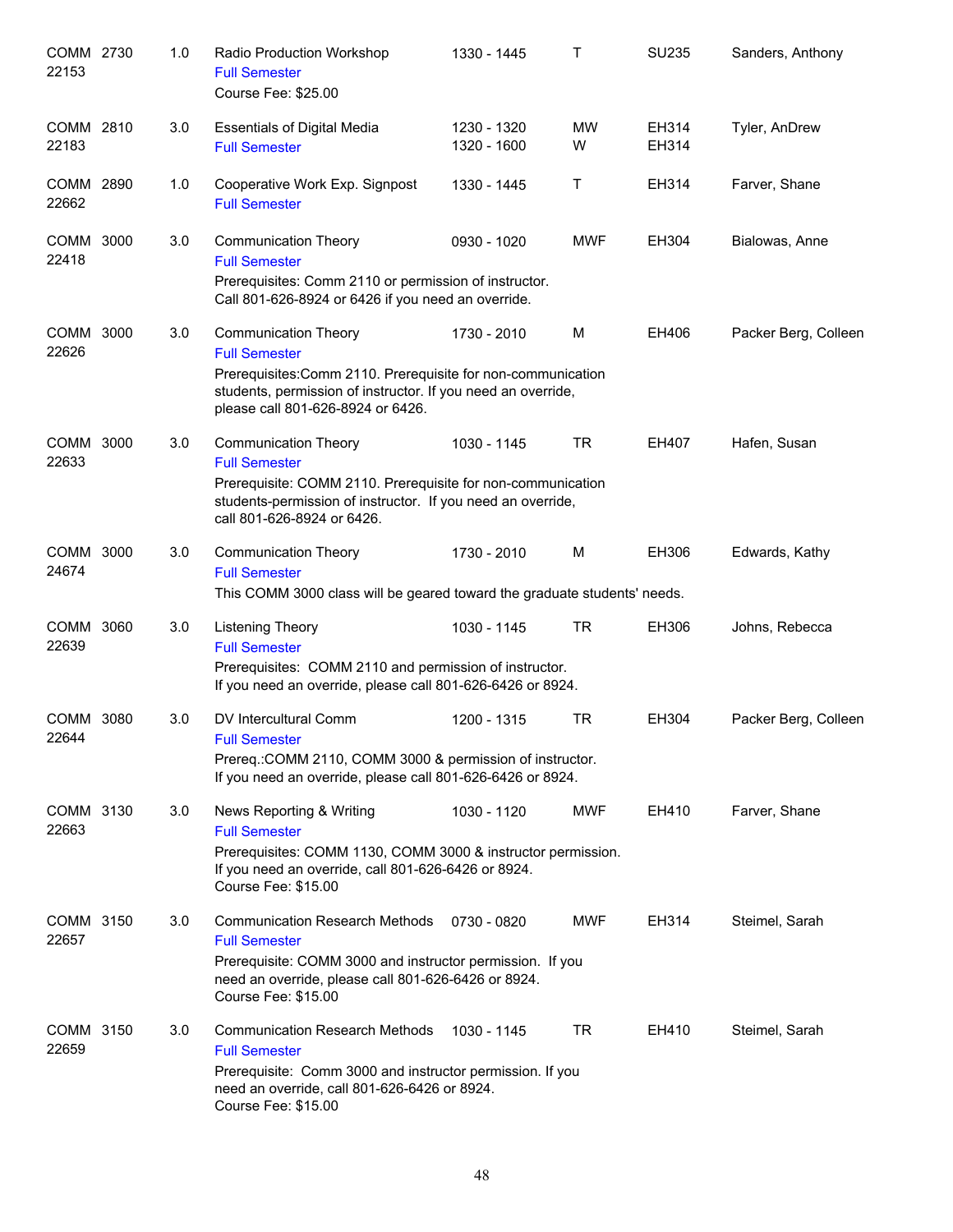| COMM 3400<br>22664  | 3.0 | <b>Public Relations</b><br><b>Full Semester</b><br>Prerequisites: COMM 1130 & 3000, and instructor permission.<br>If you need an override, call 801-626-6426 or 8924.                                                                                          | 1730 - 2010 | т          | EH314 | Kim, Yeonsoo      |
|---------------------|-----|----------------------------------------------------------------------------------------------------------------------------------------------------------------------------------------------------------------------------------------------------------------|-------------|------------|-------|-------------------|
| COMM 3400<br>22817  | 3.0 | <b>Public Relations</b><br><b>Full Semester</b><br>Prerequisites: COMM 1130 and/or permission of instructor.<br>To receive an override, contact the communication office at<br>801-626-6426 or 8924.                                                           | 1030 - 1145 | <b>TR</b>  | EH304 | Edwards, Kathy    |
| COMM 3550<br>22909  | 3.0 | Organizational Communication<br><b>Full Semester</b><br>Prerequisites: Comm 3000 or instructor permission. If you<br>need an override, contact the communication office at:<br>801-626-6426 or 8924                                                            | 1730 - 2010 | R          | EH407 | Hafen, Susan      |
| COMM 3650<br>22718  | 3.0 | <b>Communication Law</b><br><b>Full Semester</b><br>Prerequisites: COMM 3000 and permission of instructor.<br>If you need an override after getting permission, please<br>call 801-626-6246 or 8924. You may also come to EH 330, the<br>communication office. | 1030 - 1120 | <b>MWF</b> | EH406 | Josephson, Sheree |
| COMM 3740<br>22832  | 3.0 | Copy Writing for Audio & Video<br><b>Full Semester</b><br>Prerequisites: Comm 1130.<br>Course Fee: \$15.00                                                                                                                                                     | 1200 - 1315 | <b>TR</b>  | EH314 | Farver, Shane     |
| COMM 3740<br>25154  | 3.0 | Copy Writing for Audio & Video<br><b>Full Semester</b><br>Course Fee \$15.00                                                                                                                                                                                   |             |            |       |                   |
| COMM 3780<br>22725  | 3.0 | Broadcast News Writing & Prod<br><b>Full Semester</b><br>Prerequisite: Comm 1130<br>Course Fee: \$25.00                                                                                                                                                        | 0830 - 0920 | <b>MWF</b> | LI76  | Tyler, AnDrew     |
| COMM 3810<br>24542  | 3.0 | Persuasive Communication<br><b>Full Semester</b>                                                                                                                                                                                                               | 1030 - 1120 | <b>MWF</b> | EH306 | Scott, Randolph   |
| COMM 3850<br>22665  | 3.0 | Advertising<br><b>Full Semester</b><br>Prerequisites: COMM 1130 & instructor permission.<br>If you need an override, call 801-626-6426 or 8924.                                                                                                                | 1730 - 2010 | Τ          | EH304 | Josephson, Sheree |
| COMM 3890A<br>22881 | 1.0 | Coop Work/Signpost<br><b>Full Semester</b><br>Prerequisite: COMM 1130 or instructor permission.<br>Contact the Communication department if you need an override<br>801-626-6426 or 8924.                                                                       | 1300 - 1540 | M          | SU401 | Farver, Shane     |
| COMM 3890A<br>22882 | 2.0 | Coop Work/Signpost<br><b>Full Semester</b><br>Prerequisite: Comm 1130 or instructor permission. If you<br>need an override, contact the communication office at 801-<br>626-6426 or 8924.                                                                      | 1300 - 1540 | M          | SU401 | Farver, Shane     |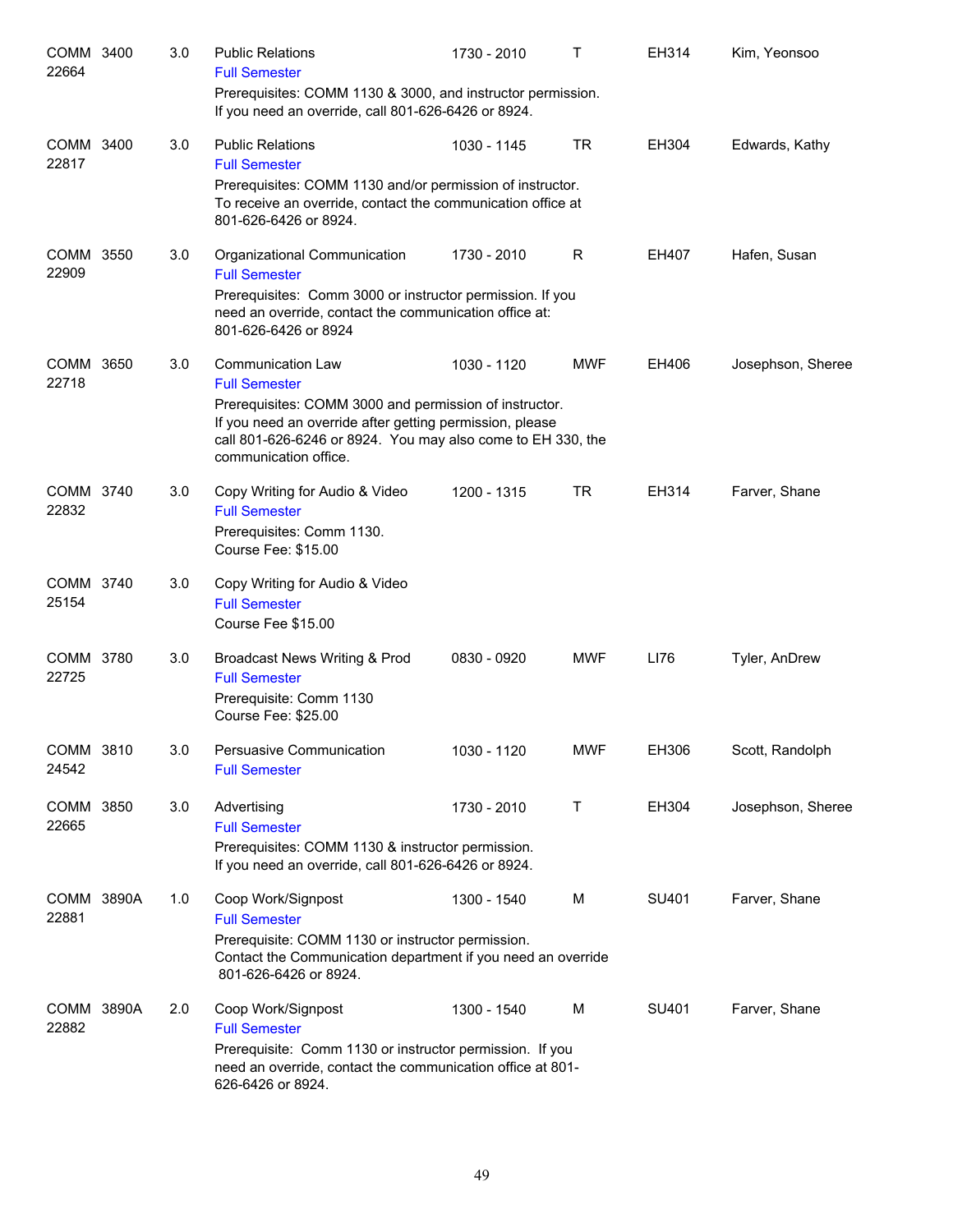| COMM 3890A<br>22884        | 3.0 | Coop Work/Signpost<br><b>Full Semester</b>                                                                                                                                                             | 1300 - 1540 | M          | SU401 | Farver, Shane    |
|----------------------------|-----|--------------------------------------------------------------------------------------------------------------------------------------------------------------------------------------------------------|-------------|------------|-------|------------------|
|                            |     | Prerequisite: COMM 1130 or permission of instructor. If you<br>need an override after receiving permission, contact the<br>communication office at 801-626-6426 or 8924.                               |             |            |       |                  |
| <b>COMM 3890B</b><br>22870 | 1.0 | Adv Coop Work Exp with KWCR<br><b>Full Semester</b>                                                                                                                                                    | 1330 - 1610 | Τ          | SU235 | Sanders, Anthony |
|                            |     | Prerequisites: COMM 2730 or permission of instructor.<br>After receiving permission, if you need an override, contact<br>the communication office at 801-626-6426 or 8924.<br>Course Fee: \$25.00      |             |            |       |                  |
| <b>COMM 3890B</b><br>22872 | 2.0 | Adv Coop Work Exp with KWCR<br><b>Full Semester</b>                                                                                                                                                    | 1330 - 1610 | Τ          | SU235 | Sanders, Anthony |
|                            |     | Prerequisite: COMM 2730 or instructor permission. If you need<br>an override, contact the communication office: 801-626-6426<br>or X8924<br>Course Fee: \$25.00                                        |             |            |       |                  |
| COMM 3890B<br>22873        | 3.0 | Adv Coop Work Exp with KWCR<br><b>Full Semester</b>                                                                                                                                                    | 1330 - 1610 | Τ          | SU235 | Sanders, Anthony |
|                            |     | Prerequisites: COMM 2730 or instructor permission. If you<br>need an override, after obtaining permission, see the comm.<br>office at 801-626-6246 or 8924.<br>Course Fee: \$25.00                     |             |            |       |                  |
| COMM 3890C<br>22891        | 1.0 | Adv Coop Work Exp with PR<br><b>Full Semester</b><br>Prerequisites: COMM 3400 and Instructor Permission.                                                                                               | 1330 - 1610 | R          | EH406 | Kim, Yeonsoo     |
| COMM 3890C<br>22894        | 3.0 | Adv Coop Work Exp with PR<br><b>Full Semester</b><br>Prerequisites: Comm 3400 and instructor permission.                                                                                               | 1330 - 1610 | R          | EH406 | Kim, Yeonsoo     |
| COMM 3890C                 | 2.0 | Adv Coop Work Exp with PR                                                                                                                                                                              | 1330 - 1610 | R          | EH406 | Kim, Yeonsoo     |
| 22895                      |     | <b>Full Semester</b><br>Prerequisites: COMM 3400 and Instructor Permission.                                                                                                                            |             |            |       |                  |
| COMM 3890D<br>22728        | 1.0 | Adv Coop Work Exp TV Broadcast<br><b>Full Semester</b>                                                                                                                                                 | 0830 - 0920 | MWF        | LI76  | Tyler, AnDrew    |
|                            |     | Prerequisites: COMM 1130 or permission of instructor.<br>After receiving permission, contact the communication<br>office if you need an override-801-626-6426 or 8924.<br>Course Fee: \$25.00          |             |            |       |                  |
| COMM 3890D<br>22793        | 2.0 | Adv Coop Work Exp TV Broadcast<br><b>Full Semester</b>                                                                                                                                                 | 0830 - 0920 | <b>MWF</b> | LI76  | Tyler, AnDrew    |
|                            |     | Prerequisites: Comm 1130 or permission of instructor.<br>If you need an override, after obtaining permission, please<br>contact the communication office: 801-626-6426 or 8924.<br>Course Fee: \$25.00 |             |            |       |                  |
| COMM 3890D<br>22798        | 3.0 | Adv Coop Work Exp TV Broadcast<br><b>Full Semester</b>                                                                                                                                                 | 0830 - 0920 | <b>MWF</b> | LI76  | Tyler, AnDrew    |
|                            |     | Prerequisites: COMM 1130 or instructor permission. If<br>you need an override, please call the communication<br>office at 801-626-6426 or 8924.<br>Course Fee: \$25.00                                 |             |            |       |                  |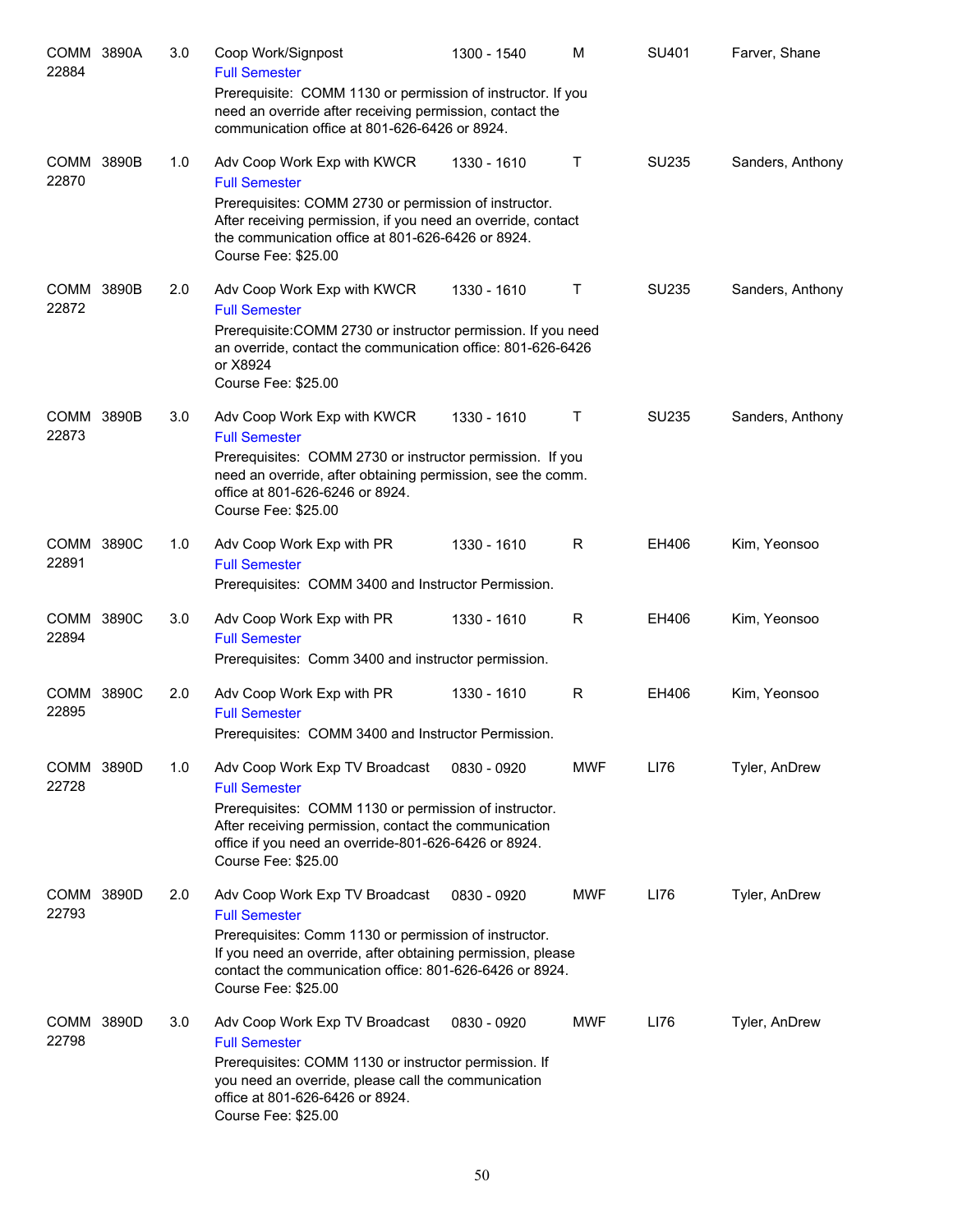| COMM 4210<br>23091 |      | 1.0 | Intercollegiate Debate<br><b>Full Semester</b><br>Prerequisites: COMM 2270. Non-communication students will<br>need instructor permission.                                                                                                                                                               | 1300 - 1600 | т         | EH111         | Guevara, Omar |
|--------------------|------|-----|----------------------------------------------------------------------------------------------------------------------------------------------------------------------------------------------------------------------------------------------------------------------------------------------------------|-------------|-----------|---------------|---------------|
| COMM 4800<br>23076 |      | 1.0 | Spec Study/Indiv Projects<br><b>Full Semester</b><br>Prerequisites: COMM 3000 & instructor permission. After<br>receiving permission, contact the communication department<br>for an override: 801-626-6426 or 8924. Class meets one<br>time on the first Tuesday of the semester.                       | 1330 - 1445 | Τ         | EH407         | Hafen, Susan  |
| COMM 4800<br>23077 |      | 2.0 | Spec Study/Indiv Projects<br><b>Full Semester</b><br>Prerequisites: COMM 3000 & permission of instructor. If you<br>need an override, after receiving permission, contact the<br>communication department at: 801-626i-6426 or 8924. The<br>class will meet one time on the first Tues. of the semester. | 1330 - 1445 | Τ         | EH407         | Hafen, Susan  |
| COMM 4800<br>23079 |      | 3.0 | Spec Study/Indiv Projects<br><b>Full Semester</b><br>Prerequisites: COMM 3000 & instructor permission. If you<br>need an override, after receiving permission, contact the<br>communication department at: 801-626-6426 or 8924. The<br>class will meet one time on the first Tues. of the semester.     | 1330 - 1445 | Τ         | EH407         | Hafen, Susan  |
| COMM 4810<br>22661 |      | 1.0 | Live Event Production<br><b>Full Semester</b>                                                                                                                                                                                                                                                            | 1200 - 1315 | <b>TR</b> | <b>LP202A</b> | Tyler, AnDrew |
| COMM 4810<br>23849 |      | 2.0 | Live Event Production<br><b>Full Semester</b>                                                                                                                                                                                                                                                            | 1200 - 1315 | <b>TR</b> | <b>LP202A</b> | Tyler, AnDrew |
| COMM 4810<br>23850 |      | 3.0 | Live Event production<br><b>Full Semester</b>                                                                                                                                                                                                                                                            | 1200 - 1315 | <b>TR</b> | <b>LP202A</b> | Tyler, AnDrew |
| COMM 4890<br>23081 |      | 1.0 | Co-op Work Exper<br><b>Full Semester</b><br>Prerequisites: COMM 3000 & instructor permission. You may<br>get an override by contacting the communication office at<br>801-626-6426 or 8924.                                                                                                              | 1330 - 1445 | Τ         | EH407         | Hafen, Susan  |
| COMM 4890<br>23083 |      | 2.0 | Co-op Work Exper<br><b>Full Semester</b><br>Prerequisites: COMM 3000 & instructor permission. If you need<br>an override, contact the communication office: 801-626-6426<br>or 8924. The class will meet one time on the first Tues. of<br>the semester.                                                 | 1330 - 1445 | Τ         | EH407         | Hafen, Susan  |
| COMM<br>23084      | 4890 | 3.0 | Co-op Work Exper<br><b>Full Semester</b><br>Prerequisites: COMM 3000 & instructor permission. If you need<br>an override, after receiving permission, contact the comm.<br>office at 801-626-6426 or 8924. The class will meet one time<br>on the first Tues. of the semester.                           | 1330 - 1445 | Τ         | EH407         | Hafen, Susan  |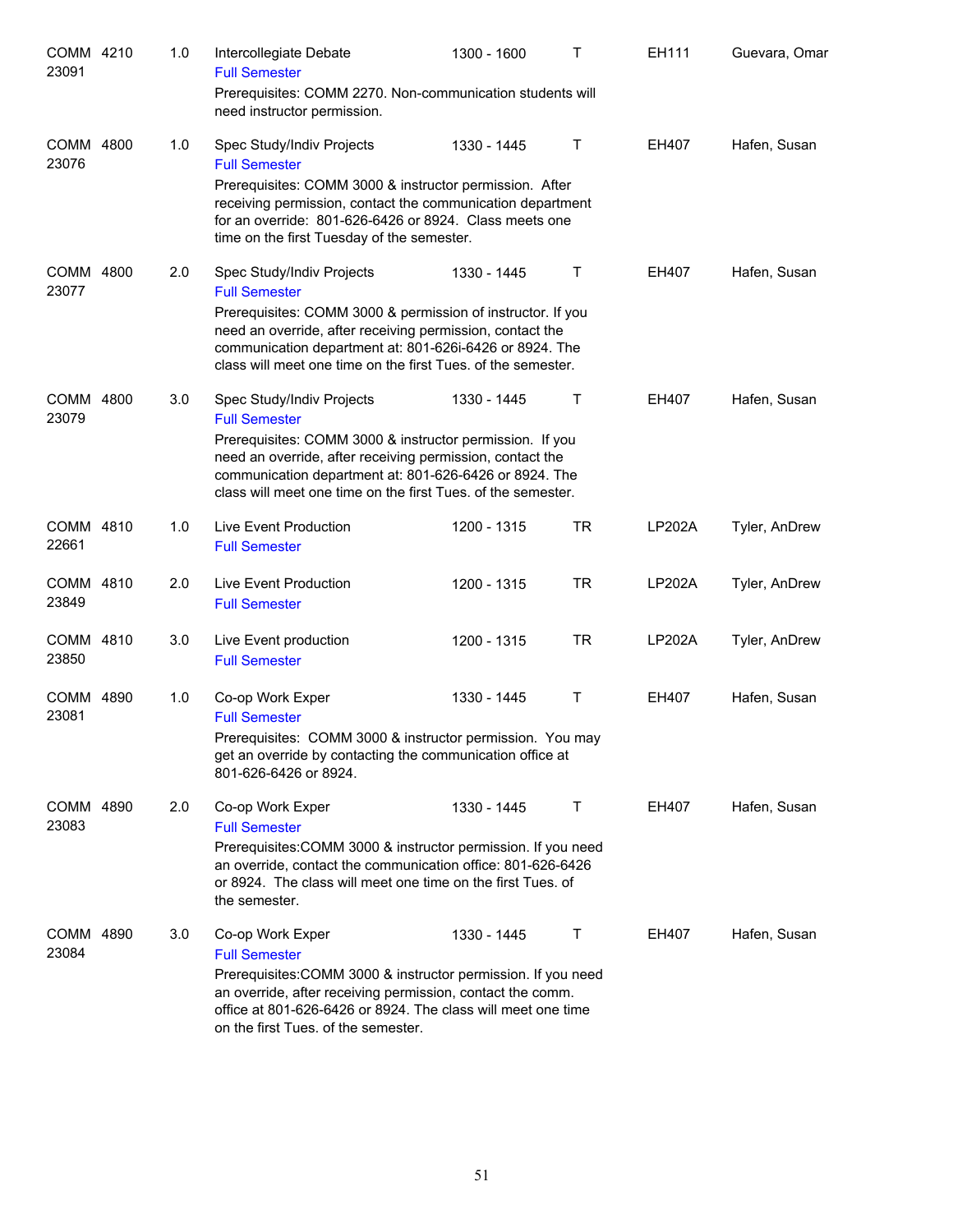| COMM 4990<br>22807   |      | 3.0 | Senior Seminar<br><b>Full Semester</b>                                                                                                                                          | 1730 - 2010 | W          | EH307         | Bialowas, Anne       |
|----------------------|------|-----|---------------------------------------------------------------------------------------------------------------------------------------------------------------------------------|-------------|------------|---------------|----------------------|
|                      |      |     | Prerequisites: Communication major, COMM 3000, COMM 3150 &<br>senior level standing. For overrides, call the communication<br>office at 801-626-6426 or 8924.                   |             |            |               |                      |
| COMM 4990<br>22813   |      | 3.0 | Senior Seminar<br><b>Full Semester</b>                                                                                                                                          | 0900 - 1015 | <b>TR</b>  | EH306         | Johns, Rebecca       |
|                      |      |     | Prerequisites: Communication major with senior-level standing<br>Comm 3000 and Comm 3150. If you need an override, contact<br>the communication office at 801-626-6426 or 8924. |             |            |               |                      |
| <b>CONC</b><br>20001 | 0001 | 1.0 | <b>Concurrent Nursing</b><br><b>Full Semester</b>                                                                                                                               | <b>TBA</b>  | <b>TBA</b> |               | Stevens, Candace     |
|                      |      |     | THIS IS NOT A COURSE FOR STUDENTS TO ENROLL IN. Do not attempt to get<br>an override for this section!                                                                          |             |            |               |                      |
| CONC<br>20002        | 0002 | 1.0 | Off Campus Programs<br><b>Full Semester</b>                                                                                                                                     | <b>TBA</b>  | <b>TBA</b> |               | Stevens, Candace     |
|                      |      |     | THIS IS NOT A COURSE FOR STUDENTS TO ENROLL IN. Do not attempt to get<br>an override for this section!                                                                          |             |            |               |                      |
| CS<br>21624          | 1030 | 4.0 | Foundations - Computer Science<br><b>Full Semester</b><br>Course Fee: \$20.00                                                                                                   | 0930 - 1120 | <b>TR</b>  | <b>TE202S</b> | Lauffer, Rajalakshmi |
| CS<br>21625          | 1030 | 4.0 | Foundations - Computer Science<br><b>Full Semester</b><br>Course Fee: \$20.00                                                                                                   | 1130 - 1320 | <b>MW</b>  | <b>TE202S</b> | Lauffer, Rajalakshmi |
| CS<br>21862          | 1030 | 4.0 | Foundations - Computer Science<br><b>Full Semester</b><br>Course Fee: \$20.00                                                                                                   | 0730 - 0920 | <b>MW</b>  | <b>TE202S</b> | Tuck, Garth          |
| CS<br>23265          | 1030 | 4.0 | Foundations - Computer Science<br><b>Full Semester</b>                                                                                                                          | <b>TBA</b>  | <b>TBA</b> | OL            | Hilton, Spencer      |
|                      |      |     | To access online course materials, please log on through the<br>student portal (eWeber) at http://weber.edu and select:<br>Current Students.<br>Course Fee: \$20.00             |             |            |               |                      |
| CS<br>23835          | 1030 | 4.0 | Foundations - Computer Science<br><b>Full Semester</b><br>\$20.00 course fee.                                                                                                   | 1730 - 1920 | <b>MW</b>  | D02312        | Sunderland, Alison   |
| CS<br>24572          | 1030 | 4.0 | Foundations - Computer Science<br><b>Full Semester</b><br>Course Fee \$20.00                                                                                                    | 1730 - 1920 | <b>TR</b>  | WW103         | Thornton, Nathan     |
| CS<br>21548          | 1400 | 4.0 | Fundamentals of Programming<br><b>Full Semester</b><br>Course Fee: \$20.00                                                                                                      | 1130 - 1320 | <b>TR</b>  | <b>TE103D</b> | Tuck, Garth          |
| CS<br>23266          | 1400 | 4.0 | Fundamentals of Programming<br><b>Full Semester</b>                                                                                                                             | <b>TBA</b>  | <b>TBA</b> | OL            | Hilton, Spencer      |
|                      |      |     | To access online course materials, please log on through the<br>student portal (eWeber) at http://weber.edu and select:<br>Current Students.<br>Course Fee: \$20.00             |             |            |               |                      |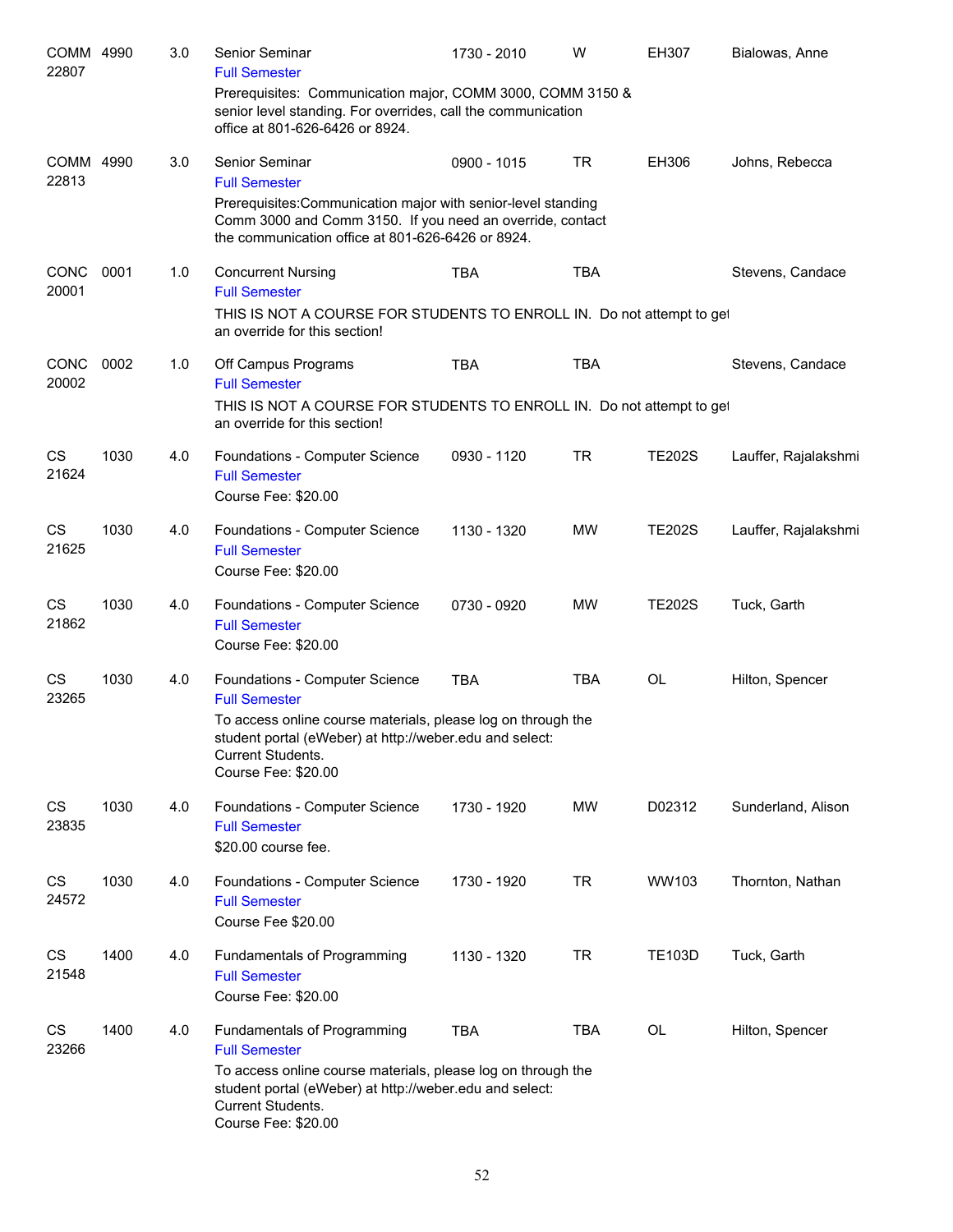| CS<br>23836 | 1400 | 4.0 | Fundamentals of Programming<br><b>Full Semester</b><br>Course Fee: \$20.00                                                                                                                                                 | 1030 - 1120 | <b>MTWR</b> | D02101        | Peterson, Bradley    |
|-------------|------|-----|----------------------------------------------------------------------------------------------------------------------------------------------------------------------------------------------------------------------------|-------------|-------------|---------------|----------------------|
| CS<br>23837 | 1400 | 4.0 | Fundamentals of Programming<br><b>Full Semester</b><br>\$20.00 course fee.                                                                                                                                                 | 1930 - 2120 | <b>MW</b>   | D02312        | Zhang, Yong          |
| CS<br>21405 | 1410 | 4.0 | Object-Oriented Programming<br><b>Full Semester</b><br>Course Fee: \$20.00                                                                                                                                                 | 0730 - 0920 | <b>MW</b>   | <b>TE103D</b> | Brinkerhoff, Delroy  |
| CS<br>21447 | 1410 | 4.0 | Object-Oriented Programming<br><b>Full Semester</b><br>Course Fee: \$20.00                                                                                                                                                 | 1130 - 1320 | <b>TR</b>   | <b>TE103C</b> | Lauffer, Rajalakshmi |
| CS<br>23267 | 1410 | 4.0 | Object-Oriented Programming<br><b>Full Semester</b><br>To access online course materials, please log on through the<br>student portal (eWeber) at http://weber.edu and select:<br>Current Students.<br>Course Fee: \$20.00 | <b>TBA</b>  | <b>TBA</b>  | <b>OL</b>     | Brinkerhoff, Delroy  |
| CS<br>23838 | 1410 | 4.0 | Object-Oriented Programming<br><b>Full Semester</b><br>\$20.00 course fee.                                                                                                                                                 | 1730 - 1920 | <b>TR</b>   | D02314        | Peterson, Bradley    |
| CS<br>21627 | 2350 | 4.0 | Web Development<br><b>Full Semester</b><br>Course Fee: \$30.00                                                                                                                                                             | 0930 - 1120 | <b>TR</b>   | <b>TE103D</b> | Fernandez, Luke      |
| CS<br>23268 | 2350 | 4.0 | Web Development<br><b>Full Semester</b><br>To access online course materials, please log on through the<br>student portal (eWeber) at http://weber.edu and select:<br>Current Students.<br>Course Fee: \$30.00             | <b>TBA</b>  | <b>TBA</b>  | OL            | Tuck, Garth          |
| CS<br>21533 | 2420 | 4.0 | Data Structures & Algorithms<br><b>Full Semester</b><br>Course Fee: \$20.00                                                                                                                                                | 0730 - 0920 | TR          | <b>TE103C</b> | Peterson, Bradley    |
| CS<br>23269 | 2420 | 4.0 | Data Structures & Algorithms<br><b>Full Semester</b><br>Course Fee: \$20.00                                                                                                                                                | <b>TBA</b>  | <b>TBA</b>  | OL            | Peterson, Bradley    |
| CS<br>21470 | 2450 | 4.0 | Software Engineering<br><b>Full Semester</b><br>Course Fee: \$20.00                                                                                                                                                        | 0730 - 0920 | MW          | <b>TE103C</b> | Jensen, Joshua       |
| CS<br>23270 | 2450 | 4.0 | Software Engineering<br><b>Full Semester</b><br>To access online course materils, please log on through the<br>student portal (eWeber) at http://weber.edu and select:<br>Current Students.<br>Course Fee: \$20.00         | <b>TBA</b>  | <b>TBA</b>  | OL            | Fry, Richard         |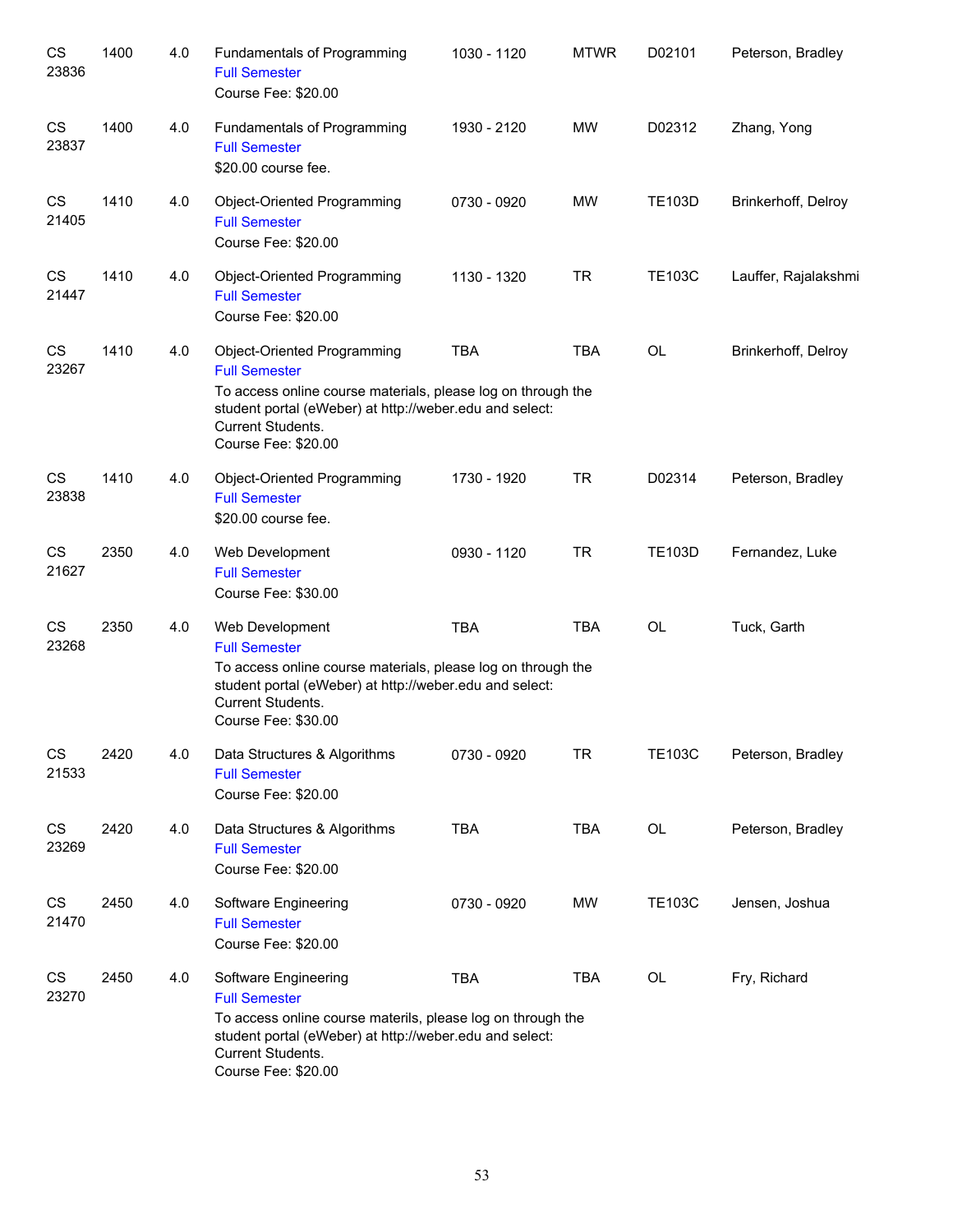| CS<br>23839 | 2450 | 4.0 | Software Engineering<br><b>Full Semester</b><br>\$20.00 course fee.                                                                                                                                                           | 1730 - 1920 | <b>MW</b>  | D02314        | Grayston, Scott |
|-------------|------|-----|-------------------------------------------------------------------------------------------------------------------------------------------------------------------------------------------------------------------------------|-------------|------------|---------------|-----------------|
| CS<br>21455 | 2550 | 4.0 | Database Design & Application<br><b>Full Semester</b><br>Course Fee: \$20.00                                                                                                                                                  | 1130 - 1320 | <b>MW</b>  | <b>TE103C</b> | Hilton, Robert  |
| CS<br>21567 | 2550 | 4.0 | Database Design & Application<br><b>Full Semester</b><br>Course Fee: \$20.00                                                                                                                                                  | 0930 - 1120 | <b>TR</b>  | <b>TE109C</b> | Weidman, Drew   |
| CS<br>23271 | 2550 | 4.0 | Database Design & Application<br><b>Full Semester</b><br>To access online materials, please log on through the<br>student portal (eWeber) at http://weber.edu and select:<br>Current Students.<br>Course Fee: \$20.00         | <b>TBA</b>  | <b>TBA</b> | OL            | Hilton, Robert  |
| CS<br>21474 | 2650 | 4.0 | Comp Architecture/Organization<br><b>Full Semester</b><br>Course Fee: \$20.00                                                                                                                                                 | 0730 - 0920 | <b>TR</b>  | <b>TE103D</b> | Jensen, Joshua  |
| CS<br>21477 | 2650 | 4.0 | Comp Architecture/Organization<br><b>Full Semester</b><br>Course Fee: \$20.00                                                                                                                                                 | 1130 - 1320 | <b>MW</b>  | <b>TE103D</b> | Jensen, Joshua  |
| CS<br>23273 | 2650 | 4.0 | Comp Architecture/Organization<br><b>Full Semester</b><br>To access online course materials, please log on through the<br>student portal (eWeber) at http://weber.edu and select:<br>Current Students.<br>Course Fee: \$20.00 | <b>TBA</b>  | <b>TBA</b> | <b>OL</b>     | Jensen, Joshua  |
| CS<br>21558 | 2705 | 4.0 | Network Fundamentals/Design<br><b>Full Semester</b><br>Course Fee: \$20.00                                                                                                                                                    | 0930 - 1120 | <b>MW</b>  | <b>TE202S</b> | Weidman, Drew   |
| CS<br>23272 | 2705 | 4.0 | Network Fundamentals/Design<br><b>Full Semester</b><br>To access online course materials, please log on through<br>the student portal (eWeber) at http://weber.edu and select:<br>Current Students.<br>Course Fee: \$20.00    | <b>TBA</b>  | <b>TBA</b> | <b>OL</b>     | Weidman, Drew   |
| CS<br>23840 | 2705 | 4.0 | Network Fundamentals/Design<br><b>Full Semester</b><br>\$20.00 course fee.                                                                                                                                                    | 1930 - 2120 | <b>TR</b>  | D02312        | Beck, Patrick   |
| CS<br>21876 | 2800 | 1.0 | Individual Projects and Resear<br><b>Full Semester</b>                                                                                                                                                                        | <b>TBA</b>  | <b>TBA</b> |               | Jensen, Joshua  |
| CS<br>21878 | 2800 | 2.0 | Individual Projects and Resear<br><b>Full Semester</b>                                                                                                                                                                        | <b>TBA</b>  | <b>TBA</b> |               | Jensen, Joshua  |
| CS<br>21880 | 2800 | 3.0 | Individual Projects and Resear<br><b>Full Semester</b>                                                                                                                                                                        | <b>TBA</b>  | <b>TBA</b> |               | Jensen, Joshua  |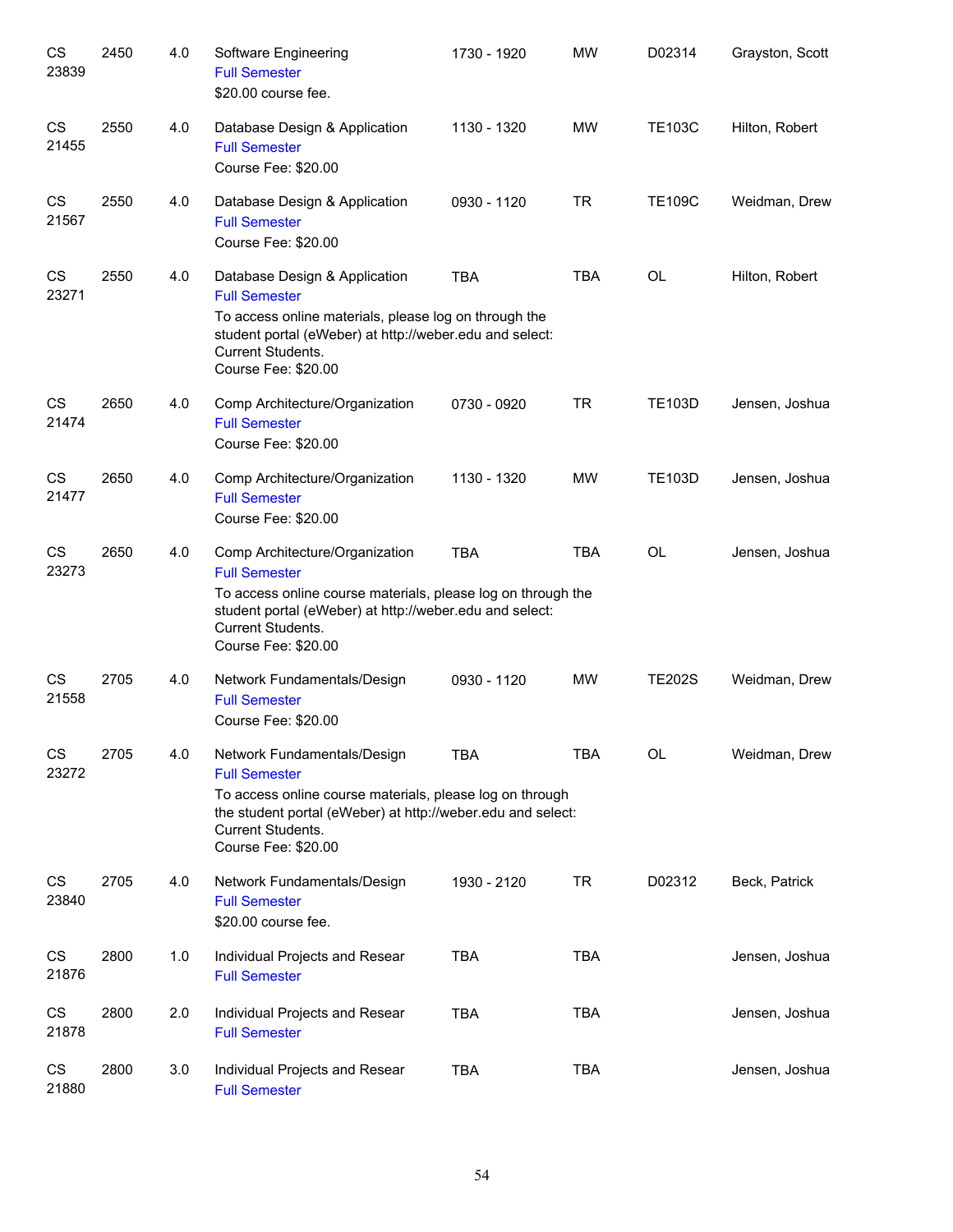| CS<br>21883                     | 2800 | 4.0 | Individual Projects and Resear<br><b>Full Semester</b>                                                                                                                                                                          | <b>TBA</b>  | <b>TBA</b> |               | Jensen, Joshua      |
|---------------------------------|------|-----|---------------------------------------------------------------------------------------------------------------------------------------------------------------------------------------------------------------------------------|-------------|------------|---------------|---------------------|
| CS<br>21887                     | 2890 | 1.0 | Coop Work Experience<br><b>Full Semester</b>                                                                                                                                                                                    | <b>TBA</b>  | <b>TBA</b> |               | Jensen, Joshua      |
| CS<br>21890                     | 2890 | 2.0 | Coop Work Experience<br><b>Full Semester</b>                                                                                                                                                                                    | <b>TBA</b>  | <b>TBA</b> |               | Jensen, Joshua      |
| CS<br>21904                     | 2890 | 3.0 | Coop Work Experience<br><b>Full Semester</b>                                                                                                                                                                                    | <b>TBA</b>  | <b>TBA</b> |               | Jensen, Joshua      |
| CS<br>21920                     | 2890 | 4.0 | Coop Work Experience<br><b>Full Semester</b>                                                                                                                                                                                    | <b>TBA</b>  | <b>TBA</b> |               | Jensen, Joshua      |
| CS<br>21628                     | 3030 | 4.0 | <b>Scripting Languages</b><br><b>Full Semester</b><br>Course Fee: \$20.00                                                                                                                                                       | 0730 - 0920 | <b>MW</b>  | <b>TE109F</b> | Valle, Hugo         |
| CS<br>23827                     | 3030 | 4.0 | <b>Scripting Languages</b><br><b>Full Semester</b><br>Course Fee: \$20.00                                                                                                                                                       | 1730 - 1920 | <b>MW</b>  | SM130         | Cowan, Ted          |
| CS<br>21547                     | 3040 | 4.0 | Windows/Unix/Linux Infra/Admin<br><b>Full Semester</b><br>Course Fee: \$20.00                                                                                                                                                   | 0930 - 1120 | <b>TR</b>  | <b>TE109F</b> | Tuck, Garth         |
| CS<br>21626                     | 3100 | 4.0 | <b>Operating Systems</b><br><b>Full Semester</b><br>Course Fee: \$20.00                                                                                                                                                         | 1130 - 1320 | <b>TR</b>  | <b>TE202S</b> | Fry, Richard        |
| CS<br>23274                     | 3100 | 4.0 | <b>Operating Systems</b><br><b>Full Semester</b><br>To access online course materials, please Igo on through the<br>student portal (eWeber) at http://weber.edu and selecet:<br><b>Current Students.</b><br>Course Fee: \$20.00 | <b>TBA</b>  | <b>TBA</b> | OL            | Fry, Richard        |
| CS<br>23828                     | 3100 | 4.0 | <b>Operating Systems</b><br><b>Full Semester</b><br>\$20.00 course fee.                                                                                                                                                         | 1930 - 2120 | <b>TR</b>  | SM130         | Cowan, Ted          |
| $\mathbb{C}\mathbb{S}$<br>21542 | 3130 | 4.0 | <b>Computational Structures</b><br><b>Full Semester</b><br>Course Fee: \$20.00                                                                                                                                                  | 0730 - 0920 | <b>TR</b>  | <b>TE109C</b> | Zhang, Yong         |
| CS<br>21442                     | 3230 | 4.0 | Internet Multimedia Serv Java<br><b>Full Semester</b><br>Course Fee: \$20.00                                                                                                                                                    | 0930 - 1120 | MW         | <b>TE103D</b> | Brinkerhoff, Delroy |
| CS<br>23829                     | 3230 | 4.0 | Internet Multimedia Serv Java<br><b>Full Semester</b><br>\$20.00 course fee.                                                                                                                                                    | 1930 - 2120 | <b>TR</b>  | <b>SM126</b>  | Brough, Aaron       |
| CS<br>23868                     | 3230 | 4.0 | Internet Multimedia Serv Java<br><b>Full Semester</b><br>To access the online course materials, please log in to your student portal<br>at weber.edu and select your Student Services tab. \$20.00 course fee.                  | <b>TBA</b>  | <b>TBA</b> | OL            | Brinkerhoff, Delroy |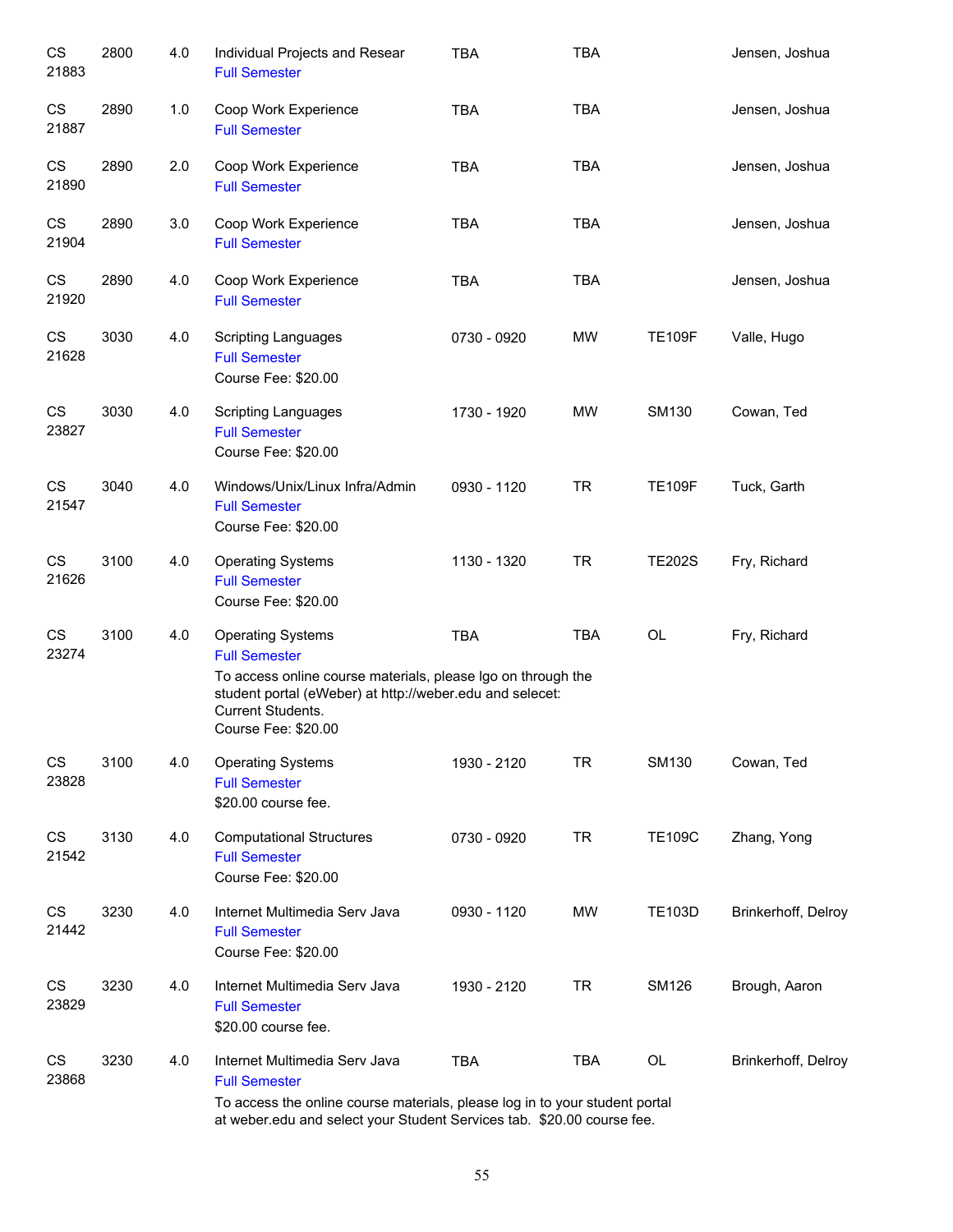| CS<br>21453        | 3270 | 4.0 | Mobile Develop for Android<br><b>Full Semester</b><br>Course Fee: \$20.00                                                                                                                                                                                                                                                                                          | 0930 - 1120 | <b>MW</b>  | <b>TE108</b>  | Hilton, Robert  |
|--------------------|------|-----|--------------------------------------------------------------------------------------------------------------------------------------------------------------------------------------------------------------------------------------------------------------------------------------------------------------------------------------------------------------------|-------------|------------|---------------|-----------------|
| CS<br>23841        | 3540 | 4.0 | Database Administration<br><b>Full Semester</b><br>\$20.00 course fee.                                                                                                                                                                                                                                                                                             | 1930 - 2120 | <b>MW</b>  | D02314        | Horton, Matthew |
| CS<br>23830        | 3550 | 4.0 | Distrib Database Architecture<br><b>Full Semester</b><br>\$20.00 course fee.                                                                                                                                                                                                                                                                                       | 1730 - 1920 | <b>MW</b>  | <b>SM126</b>  | Brown, Danny    |
| <b>CS</b><br>24160 | 3630 | 4.0 | Rich Internet Applicat Develop<br><b>Full Semester</b><br>Course Fee: \$20.00                                                                                                                                                                                                                                                                                      | 0730 - 0920 | <b>MW</b>  | <b>TE109C</b> | Hilton, Spencer |
| CS<br>21553        | 3705 | 4.0 | <b>Protocol Analysis</b><br><b>Full Semester</b><br>Course Fee: \$20.00                                                                                                                                                                                                                                                                                            | 0730 - 0920 | <b>TR</b>  | <b>TE109F</b> | Weidman, Drew   |
| <b>CS</b><br>21450 | 3750 | 4.0 | <b>CBL-Software Engineering</b><br><b>Full Semester</b><br>Course Fee: \$20.00<br>CBL stands for Community-Based Learning which means that students engage<br>in meaningful community service that is connected to specific course objectives.<br>See http://www.weber.edu/CommunityInvolvement/CBL_Designation.html for a<br>full list of CBL designated courses. | 0730 - 0920 | <b>TR</b>  | <b>TE202S</b> | Fry, Richard    |
| <b>CS</b><br>23831 | 3750 | 4.0 | Software Engineering<br><b>Full Semester</b><br>\$20.00 course fee.                                                                                                                                                                                                                                                                                                | 1730 - 1920 | <b>TR</b>  | SM130         | Cowan, Ted      |
| <b>CS</b><br>23832 | 3805 | 4.0 | <b>Computer/Network Security</b><br><b>Full Semester</b><br>\$20.00 course fee.                                                                                                                                                                                                                                                                                    | 1930 - 2120 | <b>MW</b>  | SM130         | Hill, Matthew   |
| <b>CS</b><br>23842 | 4110 | 4.0 | Formal Languages & Algorithms<br><b>Full Semester</b><br>\$20.00 course fee.                                                                                                                                                                                                                                                                                       | 1730 - 1920 | <b>TR</b>  | D02312        | Zhang, Yong     |
| CS<br>21536        | 4280 | 4.0 | <b>Computer Graphics</b><br><b>Full Semester</b><br>Course Fee: \$20.00                                                                                                                                                                                                                                                                                            | 1130 - 1320 | <b>TR</b>  | <b>TE109C</b> | Rague, Brian    |
| CS<br>21461        | 4790 | 4.0 | N-Tier Web Programming<br><b>Full Semester</b><br>Course Fee: \$20.00                                                                                                                                                                                                                                                                                              | 0930 - 1120 | <b>TR</b>  | <b>TE103C</b> | Hilton, Robert  |
| CS<br>24389        | 4790 | 4.0 | N-Tier Web Programming<br><b>Full Semester</b><br>Course Fee \$20.00                                                                                                                                                                                                                                                                                               | 1930 - 2120 | <b>TR</b>  | D02314        | Zaugg, Nathan   |
| CS<br>22020        | 4800 | 1.0 | Individual Projects & Research<br><b>Full Semester</b><br>Course Fee: \$7.50 per credit hour                                                                                                                                                                                                                                                                       | TBA         | <b>TBA</b> |               | Jensen, Joshua  |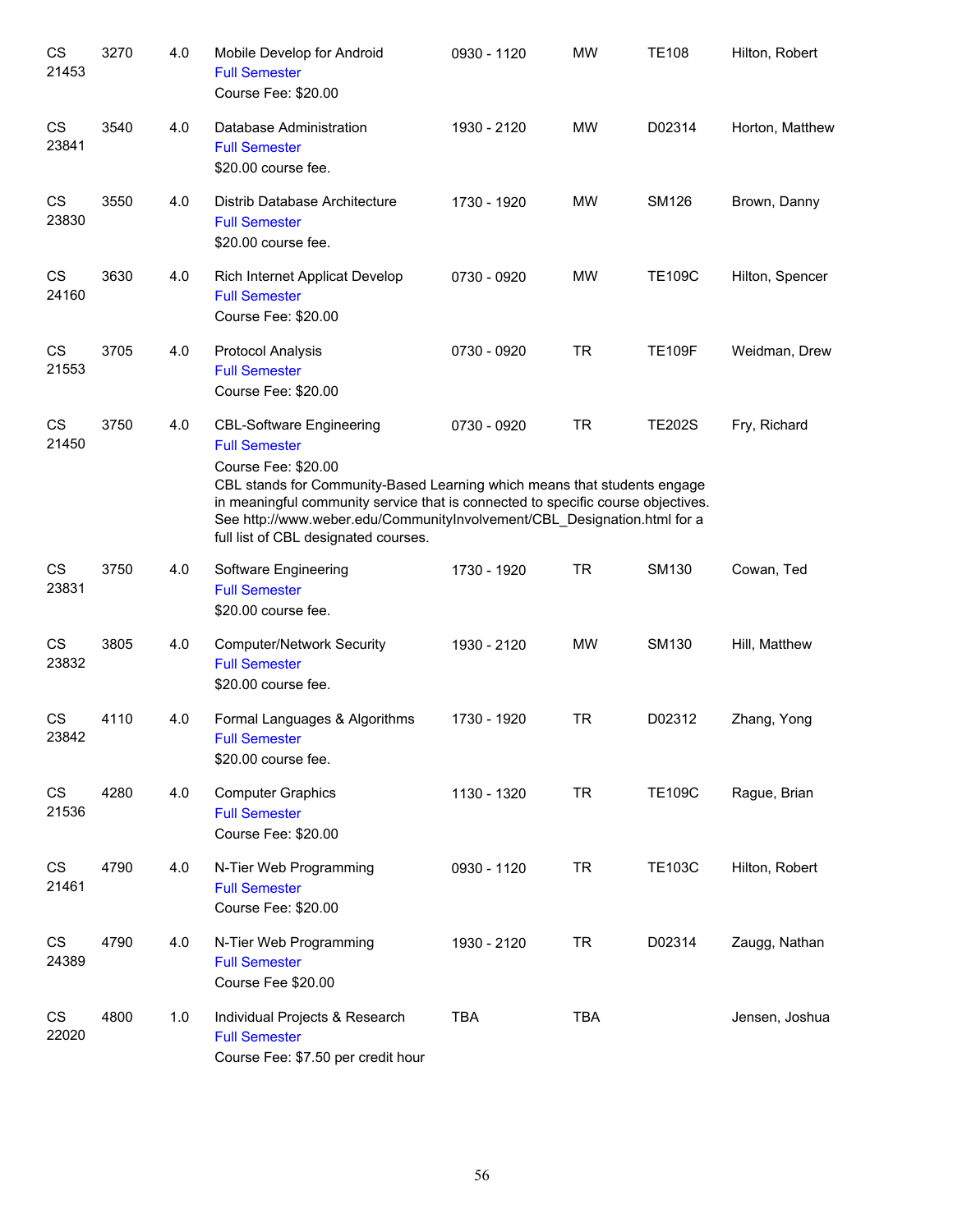| CS<br>22021          | 4800 | 2.0 | Individual Projects & Research<br><b>Full Semester</b><br>Course Fee: \$7.50 per credit hour                                                                                                 | <b>TBA</b>                 | <b>TBA</b>             |                            | Jensen, Joshua         |
|----------------------|------|-----|----------------------------------------------------------------------------------------------------------------------------------------------------------------------------------------------|----------------------------|------------------------|----------------------------|------------------------|
| CS<br>22022          | 4800 | 3.0 | Individual Projects & Research<br><b>Full Semester</b><br>Course Fee: \$7.50 per credit hour                                                                                                 | <b>TBA</b>                 | <b>TBA</b>             |                            | Jensen, Joshua         |
| CS<br>22023          | 4800 | 4.0 | Individual Projects & Research<br><b>Full Semester</b><br>Course Fee: \$7.50 per credit hour                                                                                                 | <b>TBA</b>                 | <b>TBA</b>             |                            | Jensen, Joshua         |
| CS<br>23833          | 4820 | 4.0 | Compiler Design<br><b>Full Semester</b><br>\$20.00 course fee.                                                                                                                               | 1930 - 2120                | <b>MW</b>              | <b>SM126</b>               | Cousin, Larry          |
| CS<br>24846          | 4830 | 3.0 | Adv Topics in Computer Science<br><b>Full Semester</b><br>Information Security I.<br>Course Fee \$5.00 per credit hour                                                                       | 1730 - 2010                | R                      | D02225                     | Swedin, Eric           |
| CS<br>22024          | 4890 | 1.0 | Cooperative Work Experience<br><b>Full Semester</b>                                                                                                                                          | <b>TBA</b>                 | <b>TBA</b>             |                            | Jensen, Joshua         |
| CS<br>22025          | 4890 | 2.0 | Cooperative Work Experience<br><b>Full Semester</b>                                                                                                                                          | <b>TBA</b>                 | <b>TBA</b>             |                            | Jensen, Joshua         |
| CS<br>22026          | 4890 | 3.0 | Cooperative Work Experience<br><b>Full Semester</b>                                                                                                                                          | <b>TBA</b>                 | <b>TBA</b>             |                            | Jensen, Joshua         |
| CS<br>22027          | 4890 | 4.0 | Cooperative Work Experience<br><b>Full Semester</b>                                                                                                                                          | <b>TBA</b>                 | <b>TBA</b>             |                            | Jensen, Joshua         |
| <b>DANC</b><br>20711 | 1010 | 3.0 | CA/DV Introduction to Dance<br><b>Full Semester</b>                                                                                                                                          | 1230 - 1400<br>1230 - 1400 | <b>MW</b><br>MW        | <b>SG71</b><br><b>SG72</b> | Stich, Elizabeth       |
| <b>DANC</b><br>20712 | 1010 | 3.0 | CA/DV Introduction to Dance<br><b>Full Semester</b>                                                                                                                                          | 1730 - 1900<br>1730 - 1900 | <b>MW</b><br>MW        | <b>SG71</b><br><b>SG72</b> | Hamblin, Michael       |
| <b>DANC</b><br>20713 | 1010 | 3.0 | CA/DV Introduction to Dance<br><b>Full Semester</b>                                                                                                                                          | 1730 - 1850<br>1730 - 1850 | <b>TR</b><br><b>TR</b> | <b>SG71</b><br><b>SG72</b> | Lago, Adeena           |
| <b>DANC</b><br>20714 | 1010 | 3.0 | CA/DV Introduction to Dance<br><b>Full Semester</b><br>This is a full semester hybrid class that meets part of the<br>time on Saturday and the rest of the class is done on the<br>Internet. | 1030 - 1310<br>1030 - 1310 | S<br>S                 | <b>SG71</b><br><b>SG72</b> | Lawrence, Joanne       |
| <b>DANC</b><br>22164 | 1010 | 3.0 | CA/DV Introduction to Dance<br><b>Full Semester</b>                                                                                                                                          | 1730 - 2010                | R                      | DH2414                     | Hamblin, Michael       |
| <b>DANC</b><br>22168 | 1010 | 3.0 | CA/DV Introduction to Dance<br><b>Full Semester</b>                                                                                                                                          | 1730 - 2010                | М                      |                            | MMCOMMC Blakely, Laura |
| <b>DANC</b><br>20715 | 1100 | 1.0 | <b>Ballet I</b><br><b>Full Semester</b>                                                                                                                                                      | 0830 - 1000                | <b>TR</b>              | <b>BC38</b>                | Lawrence, Joanne       |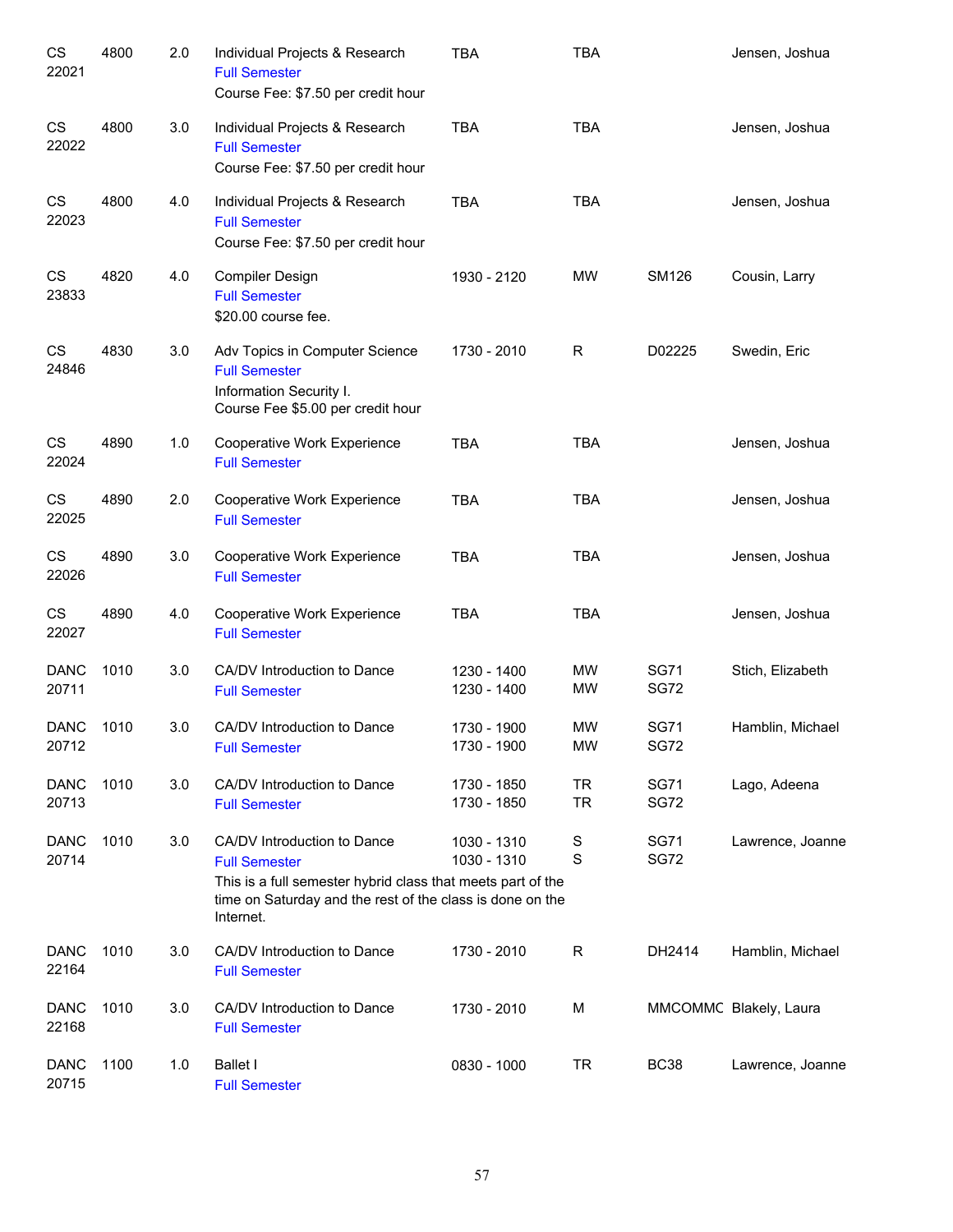| <b>DANC</b><br>20716 | 1200 | 1.0 | Modern I<br><b>Full Semester</b>                                                                                                                                                                                                                                                                                                                                                                 | 0830 - 1000                | <b>MW</b>              | <b>PE19</b>                | Stern, Erik      |
|----------------------|------|-----|--------------------------------------------------------------------------------------------------------------------------------------------------------------------------------------------------------------------------------------------------------------------------------------------------------------------------------------------------------------------------------------------------|----------------------------|------------------------|----------------------------|------------------|
| <b>DANC</b><br>20717 | 1450 | 1.0 | African Dance<br><b>Full Semester</b>                                                                                                                                                                                                                                                                                                                                                            | 1730 - 1900                | <b>TR</b>              | <b>BC38</b>                | Mitchell, Deja   |
| <b>DANC</b><br>20718 | 1500 | 1.0 | Jazz I<br><b>Full Semester</b>                                                                                                                                                                                                                                                                                                                                                                   | 1230 - 1400                | <b>TR</b>              | <b>BC38</b>                | Sowerby, Amanda  |
| <b>DANC</b><br>20719 | 1520 | 1.0 | Folk and Ethnic Dance<br><b>Full Semester</b>                                                                                                                                                                                                                                                                                                                                                    | 1930 - 2100                | MW                     | <b>BC38</b>                | Hamblin, Michael |
| <b>DANC</b><br>20720 | 1580 | 1.0 | Tap Dance<br><b>Full Semester</b>                                                                                                                                                                                                                                                                                                                                                                | 1430 - 1550                | MW                     | <b>BC38</b>                | Stern, Erik      |
| <b>DANC</b><br>20721 | 2300 | 2.0 | Dance Kinesiology<br><b>Full Semester</b>                                                                                                                                                                                                                                                                                                                                                        | 1430 - 1550<br>1430 - 1550 | MW<br>MW               | <b>SG71</b><br><b>SG72</b> | Stich, Elizabeth |
| <b>DANC</b><br>20722 | 2470 | 1.5 | <b>Ballet II</b><br><b>Full Semester</b>                                                                                                                                                                                                                                                                                                                                                         | 1030 - 1150                | <b>TRF</b>             | <b>BC38</b>                | Sowerby, Amanda  |
| <b>DANC</b><br>20723 | 2490 | 1.5 | Modern II<br><b>Full Semester</b>                                                                                                                                                                                                                                                                                                                                                                | 1030 - 1150                | <b>MWF</b>             | <b>SG72</b>                | Stich, Elizabeth |
| <b>DANC</b><br>20724 | 3450 | 1.0 | African Dance<br><b>Full Semester</b>                                                                                                                                                                                                                                                                                                                                                            | 1730 - 1900                | <b>TR</b>              | <b>BC38</b>                | Mitchell, Deja   |
| <b>DANC</b><br>20725 | 3470 | 1.5 | <b>Ballet III</b><br><b>Full Semester</b>                                                                                                                                                                                                                                                                                                                                                        | 1030 - 1150                | <b>TRF</b>             | <b>BC38</b>                | Sowerby, Amanda  |
| <b>DANC</b><br>20726 | 3490 | 1.5 | Modern III<br><b>Full Semester</b>                                                                                                                                                                                                                                                                                                                                                               | 1030 - 1150                | <b>MWF</b>             | <b>SG72</b>                | Stich, Elizabeth |
| <b>DANC</b><br>20727 | 3500 | 2.0 | Choreography I: Space & Time<br><b>Full Semester</b>                                                                                                                                                                                                                                                                                                                                             | 1230 - 1400                | <b>TR</b>              | <b>SG72</b>                | Stern, Erik      |
| <b>DANC</b><br>20729 | 3520 | 1.0 | Choreography Practicum<br><b>Full Semester</b>                                                                                                                                                                                                                                                                                                                                                   | 1200 - 1250                | F                      | <b>SG72</b>                | Stern, Erik      |
| <b>DANC</b><br>20728 | 3580 | 1.0 | Interm/Adv Tap Dance<br><b>Full Semester</b>                                                                                                                                                                                                                                                                                                                                                     | 1430 - 1550                | MW                     | <b>BC38</b>                | Stern, Erik      |
| <b>DANC</b><br>20730 | 3640 | 2.0 | <b>Teaching Creative Dance</b><br><b>Full Semester</b>                                                                                                                                                                                                                                                                                                                                           | 1430 - 1550<br>1430 - 1550 | <b>TR</b><br><b>TR</b> | <b>SG71</b><br><b>SG72</b> | Lawrence, Joanne |
| <b>DANC</b><br>20731 | 3860 | 1.0 | <b>Field Experience</b><br><b>Full Semester</b><br>See the instructor before the end of Spring Semester.<br><b>BC 213A</b>                                                                                                                                                                                                                                                                       | <b>TBA</b>                 | TBA                    | <b>BC213A</b>              | Sowerby, Amanda  |
| <b>DANC</b><br>23136 | 3910 | 2.0 | CBL-Moving Company: Rehearsal<br><b>Full Semester</b><br>Attend audition: Friday, August 31, 4:30 pm, BC 38.<br>CBL stands for Community-Based Learning which means that students engage<br>in meaningful community service that is connected to specific course objectives.<br>See http://www.weber.edu/CommunityInvolvement/CBL_Designation.html for a<br>full list of CBL designated courses. | 1230 - 1430                | <b>MWF</b>             | <b>BC38</b>                | Sowerby, Amanda  |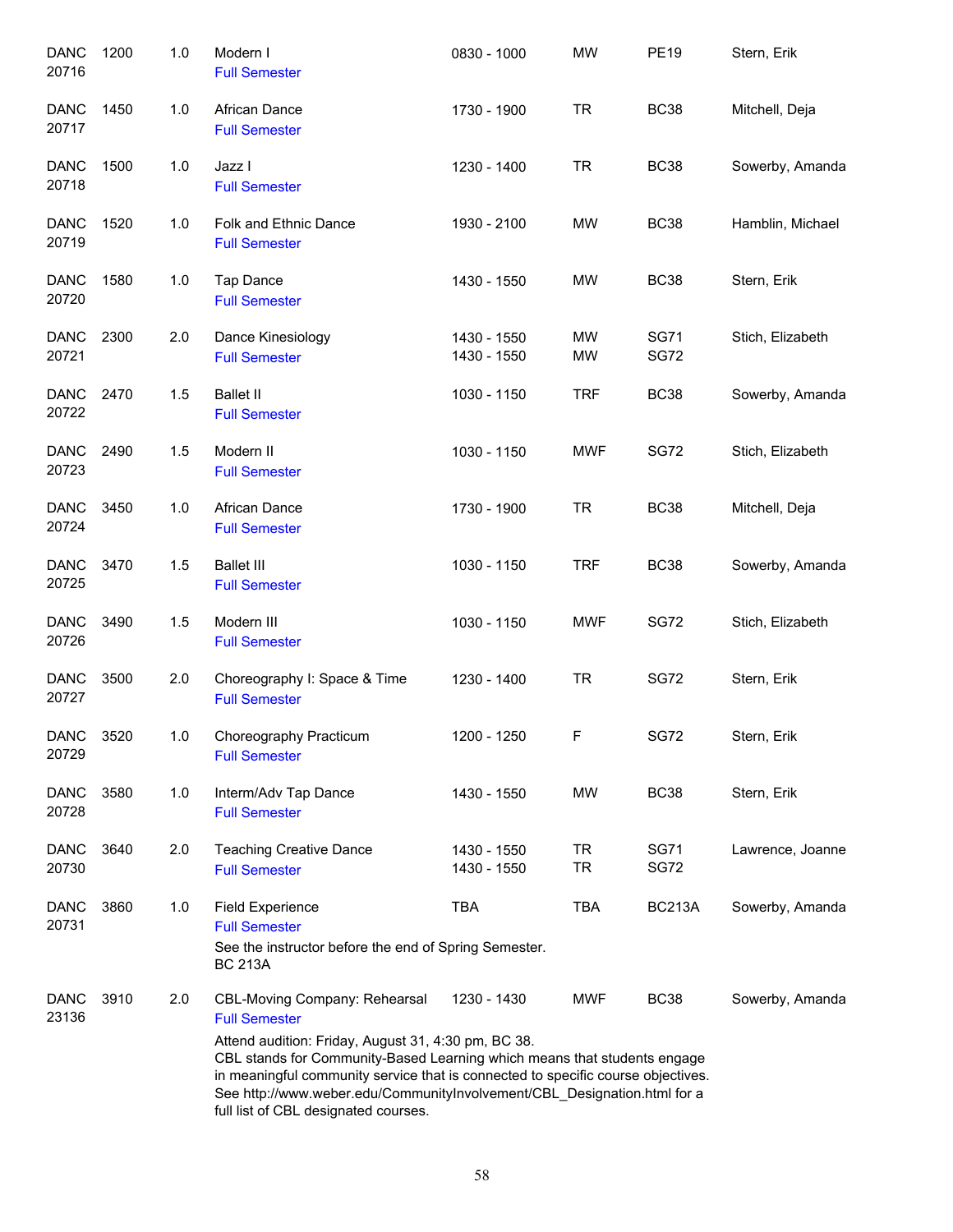| <b>DANC</b><br>24645 | 4620 | 1.0 | Dance and Digital Tech Seminar<br><b>Full Semester</b>                                                                                                                                                                                                                                                                                                                                | <b>TBA</b>  | <b>TBA</b> | <b>BC322</b>  | Sowerby, Amanda         |
|----------------------|------|-----|---------------------------------------------------------------------------------------------------------------------------------------------------------------------------------------------------------------------------------------------------------------------------------------------------------------------------------------------------------------------------------------|-------------|------------|---------------|-------------------------|
| <b>DANC</b><br>20733 | 4700 | 2.0 | Creative Synthesis in Dance<br><b>Full Semester</b><br>Select committee before the end of Spring Semester.                                                                                                                                                                                                                                                                            | <b>TBA</b>  | <b>TBA</b> | <b>BC213B</b> | Stern, Erik             |
| <b>DANC</b><br>20734 | 4800 | 1.0 | Individual Study<br><b>Full Semester</b><br>By permission only.                                                                                                                                                                                                                                                                                                                       | <b>TBA</b>  | <b>TBA</b> | <b>BC213C</b> | Lawrence, Joanne        |
| <b>DANC</b><br>20735 | 4890 | 1.0 | <b>CBL-Cooperative Work Exp</b><br><b>Full Semester</b><br>GREEN MAP PROJECT, by permission only.<br>CBL stands for Community-Based Learning which means that students engage<br>in meaningful community service that is connected to specific course objectives.<br>See http://www.weber.edu/CommunityInvolvement/CBL_Designation.html for a<br>full list of CBL designated courses. | 1230 - 1430 | W          | <b>BC213C</b> | Lawrence, Joanne        |
| <b>DANC</b><br>24441 | 4890 | 1.0 | Cooperative Work Experience<br><b>Full Semester</b><br>Contact instructor before the first week of classes.                                                                                                                                                                                                                                                                           | <b>TBA</b>  | <b>TBA</b> |               | Lawrence, Joanne        |
| <b>DANC</b><br>24442 | 4890 | 2.0 | Cooperative Work Experience<br><b>Full Semester</b><br>Contact instructor before the first week of classes.                                                                                                                                                                                                                                                                           | <b>TBA</b>  | <b>TBA</b> |               | Lawrence, Joanne        |
| <b>DANC</b><br>24443 | 4890 | 3.0 | Cooperative Work Experience<br><b>Full Semester</b><br>Contact instructor before the first week of classes.                                                                                                                                                                                                                                                                           | <b>TBA</b>  | <b>TBA</b> |               | Lawrence, Joanne        |
| <b>DANC</b><br>25096 | 4890 | 2.0 | <b>CBL-Cooperative Work Exp</b><br><b>Full Semester</b><br>GREEN MAP PROJECT, by permission only.<br>CBL stands for Community-Based Learning which means that students engage<br>in meaningful community service that is connected to specific course objectives.<br>See http://www.weber.edu/CommunityInvolvement/CBL Designation.html for a<br>full list of CBL designated courses. | 1230 - 1430 | W          | <b>BC213C</b> | Lawrence, Joanne        |
| <b>DANC</b><br>20736 | 4910 | 1.0 | Rehearsal & Performance<br><b>Full Semester</b><br>Attend audition: Friday, August 31, 4:30 pm, BC 38.                                                                                                                                                                                                                                                                                | 1400 - 1600 | <b>TBA</b> | SG72          | Sowerby, Amanda         |
| <b>DANC</b><br>20737 | 4950 | 1.0 | Dance Festival Participation<br><b>Full Semester</b>                                                                                                                                                                                                                                                                                                                                  | 1030 - 1120 | <b>TBA</b> | <b>SG72</b>   | Sowerby, Amanda         |
| DENT<br>20620        | 2201 | 1.0 | <b>Community Dental Health</b><br><b>Block 1</b>                                                                                                                                                                                                                                                                                                                                      | 1030 - 1150 | F          | MН            | Bossenberger, Stephanie |
| DENT<br>20629        | 2205 | 2.0 | Head/neck & Dental Anatomy<br><b>Full Semester</b><br>Course Fee: \$25.00                                                                                                                                                                                                                                                                                                             | 0830 - 1050 | Т          | MH480         | Perry, Jeffrey          |
| <b>DENT</b><br>20630 | 2206 | 4.0 | Dental Hygiene/Radiology<br><b>Full Semester</b><br>Course Fee: \$200.00                                                                                                                                                                                                                                                                                                              | 0750 - 1130 | M          | MH450         | Costley, Shelly         |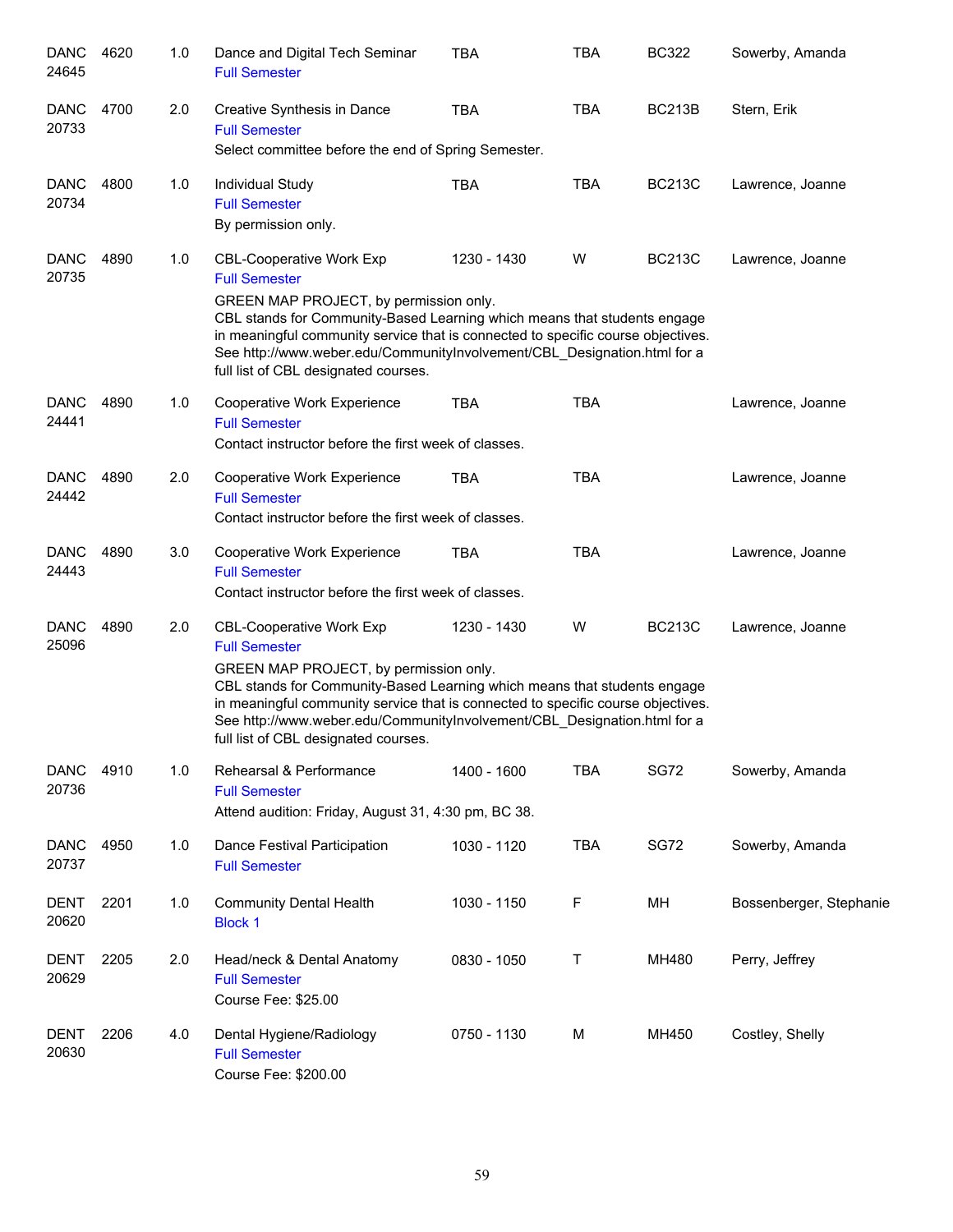| <b>DENT</b><br>20631 | 2206 | 4.0 | Dental Hygiene/Radiology<br><b>Full Semester</b><br>Course Fee: \$200.00 | 0750 - 1130 | M          | MH450 | McConaughy, Frances     |
|----------------------|------|-----|--------------------------------------------------------------------------|-------------|------------|-------|-------------------------|
| <b>DENT</b><br>20632 | 2206 | 4.0 | Dental Hygiene/Radiology<br><b>Full Semester</b><br>Course Fee: \$200.00 | 1220 - 1620 | M          | MH450 | Demings, Angelique      |
| <b>DENT</b><br>20633 | 2206 | 4.0 | Dental Hygiene/Radiology<br><b>Full Semester</b><br>Course Fee: \$200.00 | 1220 - 1620 | M          | MH450 | Vining, Jeff            |
| <b>DENT</b><br>20634 | 2206 | 4.0 | Dental Hygiene/Radiology<br><b>Full Semester</b><br>Course Fee: \$200.00 | 0750 - 1130 | W          | MH450 | Wold, Jennifer          |
| <b>DENT</b><br>20635 | 2206 | 4.0 | Dental Hygiene/Radiology<br><b>Full Semester</b><br>Course Fee: \$200.00 | 0750 - 1130 | W          | MH450 | Caldwell, Kimberlee     |
| <b>DENT</b><br>20636 | 2206 | 4.0 | Dental Hygiene/Radiology<br><b>Full Semester</b><br>Course Fee: \$200.00 | 1220 - 1620 | W          | MH450 | Hafen, Kirsten          |
| DENT<br>20637        | 2207 | 3.0 | Dental Hygiene I<br><b>Full Semester</b>                                 | 0900 - 1150 | R          | MH480 | Costley, Shelly         |
| <b>DENT</b><br>20638 | 2208 | 2.0 | Radiology<br><b>Full Semester</b>                                        | 1200 - 1450 | Τ          | MH480 | Wold, Jennifer          |
| <b>DENT</b><br>20639 | 2219 | 1.0 | <b>Dental Materials</b><br><b>Full Semester</b><br>Course Fee: \$40.00   | 1300 - 1450 | F          | MH480 | Naylor, Carol           |
| <b>DENT</b><br>20640 | 2250 | 1.0 | DV Professional Ethics<br><b>Full Semester</b>                           | 0900 - 1020 | F          | MH    | McConaughy, Frances     |
| <b>DENT</b><br>20641 | 2800 | 1.0 | Individual Research<br><b>Full Semester</b>                              | <b>TBA</b>  | TBA        |       | Bossenberger, Stephanie |
| <b>DENT</b><br>20642 | 2800 | 2.0 | Individual Research<br><b>Full Semester</b>                              | <b>TBA</b>  | <b>TBA</b> |       | Bossenberger, Stephanie |
| <b>DENT</b><br>20643 | 2800 | 3.0 | Individual Research<br><b>Full Semester</b>                              | <b>TBA</b>  | <b>TBA</b> |       | Bossenberger, Stephanie |
| <b>DENT</b><br>20644 | 3130 | 1.0 | Independent Study<br><b>Full Semester</b>                                | <b>TBA</b>  | <b>TBA</b> |       | Bossenberger, Stephanie |
| <b>DENT</b><br>20645 | 3130 | 2.0 | Independent Study<br><b>Full Semester</b>                                | <b>TBA</b>  | <b>TBA</b> |       | Bossenberger, Stephanie |
| DENT<br>20673        | 3130 | 3.0 | Independent Study<br><b>Full Semester</b>                                | <b>TBA</b>  | <b>TBA</b> |       | Bossenberger, Stephanie |
| DENT<br>20674        | 3130 | 1.0 | Independent Study<br><b>Full Semester</b>                                | TBA         | <b>TBA</b> |       | McConaughy, Frances     |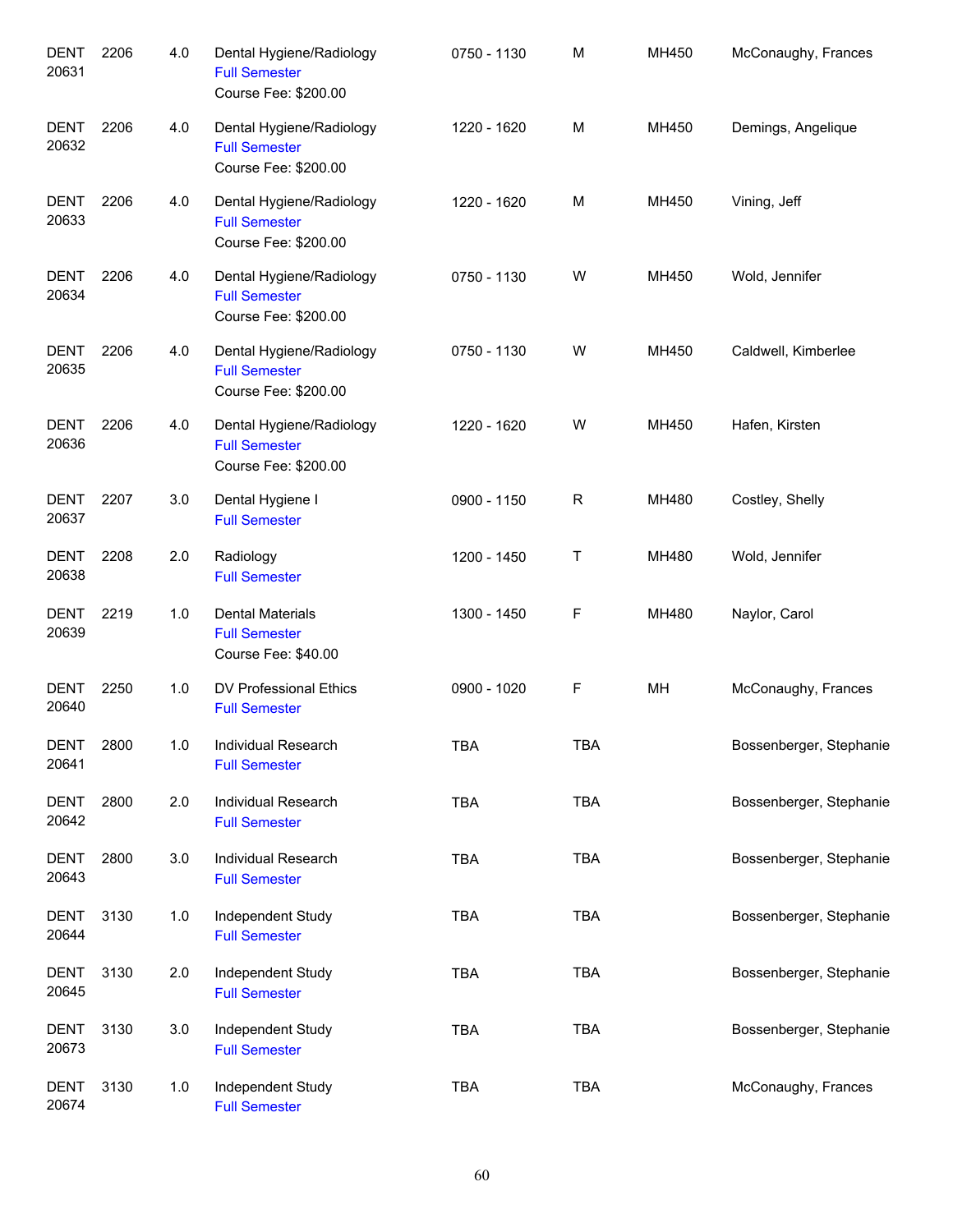| <b>DENT</b><br>20675 | 3130 | 2.0 | Independent Study<br><b>Full Semester</b>                                  | <b>TBA</b>  | <b>TBA</b>   |       | McConaughy, Frances |
|----------------------|------|-----|----------------------------------------------------------------------------|-------------|--------------|-------|---------------------|
| DENT<br>20679        | 3130 | 3.0 | Independent Study<br><b>Full Semester</b>                                  | <b>TBA</b>  | <b>TBA</b>   |       | McConaughy, Frances |
| DENT<br>20680        | 3130 | 1.0 | Independent Study<br><b>Full Semester</b>                                  | <b>TBA</b>  | <b>TBA</b>   |       | Perry, Jeffrey      |
| <b>DENT</b><br>20681 | 3130 | 2.0 | Independent Study<br><b>Full Semester</b>                                  | <b>TBA</b>  | <b>TBA</b>   |       | Perry, Jeffrey      |
| DENT<br>20682        | 3130 | 3.0 | Independent Study<br><b>Full Semester</b>                                  | <b>TBA</b>  | <b>TBA</b>   |       | Perry, Jeffrey      |
| <b>DENT</b><br>20683 | 3305 | 3.0 | Dental Medicine II<br><b>Full Semester</b><br>Course Fee: \$50.00          | 0800 - 1150 | F            | MH480 | Naylor, Carol       |
| <b>DENT</b><br>20684 | 3305 | 3.0 | Dental Medicine II<br><b>Full Semester</b><br>Course Fee: \$50.00          | 0800 - 1150 | F            | MH480 | Perry, Jeffrey      |
| <b>DENT</b><br>20685 | 3336 | 4.0 | Clinical Dental Hygiene III<br><b>Full Semester</b><br>Course Fee: \$50.00 | 0750 - 1130 | T            | MH450 | Alexander, Susan    |
| <b>DENT</b><br>20686 | 3336 | 4.0 | Clinical Dental Hygiene III<br><b>Full Semester</b><br>Course Fee: \$50.00 | 1230 - 1620 | T            | MH450 | Naylor, Carol       |
| <b>DENT</b><br>20687 | 3336 | 4.0 | Clinical Dental Hygiene III<br><b>Full Semester</b><br>Course Fee: \$50.00 | 1230 - 1620 | T            | MH450 | Smith, Shannon      |
| <b>DENT</b><br>20688 | 3336 | 4.0 | Clinical Dental Hygiene III<br><b>Full Semester</b><br>Course Fee: \$50.00 | 0750 - 1130 | $\mathsf R$  | MH450 | Dixon, Barbara      |
| <b>DENT</b><br>20689 | 3336 | 4.0 | Clinical Dental Hygiene III<br><b>Full Semester</b><br>Course Fee: \$50.00 | 0750 - 1130 | R            | MH450 | Perry, Jeffrey      |
| <b>DENT</b><br>20690 | 3336 | 4.0 | Clinical Dental Hygiene III<br><b>Full Semester</b><br>Course Fee: \$50.00 | 1230 - 1620 | $\mathsf{R}$ | MH450 | McConaughy, Frances |
| <b>DENT</b><br>20691 | 3336 | 4.0 | Clinical Dental Hygiene III<br><b>Full Semester</b><br>Course Fee: \$50.00 | 1230 - 1620 | $\mathsf{R}$ | MH450 | Pyper, Elisabeth    |
| <b>DENT</b><br>20692 | 3336 | 4.0 | Clinical Dental Hygiene III<br><b>Full Semester</b><br>Course Fee: \$50.00 | 1230 - 1620 | T            | MH450 | Poulsen, Katie      |
| <b>DENT</b><br>20780 | 3336 | 4.0 | Clinical Dental Hygiene III<br><b>Full Semester</b><br>Course Fee: \$50.00 | 0750 - 1130 | Τ            | MH450 | Sadler, Marilyn     |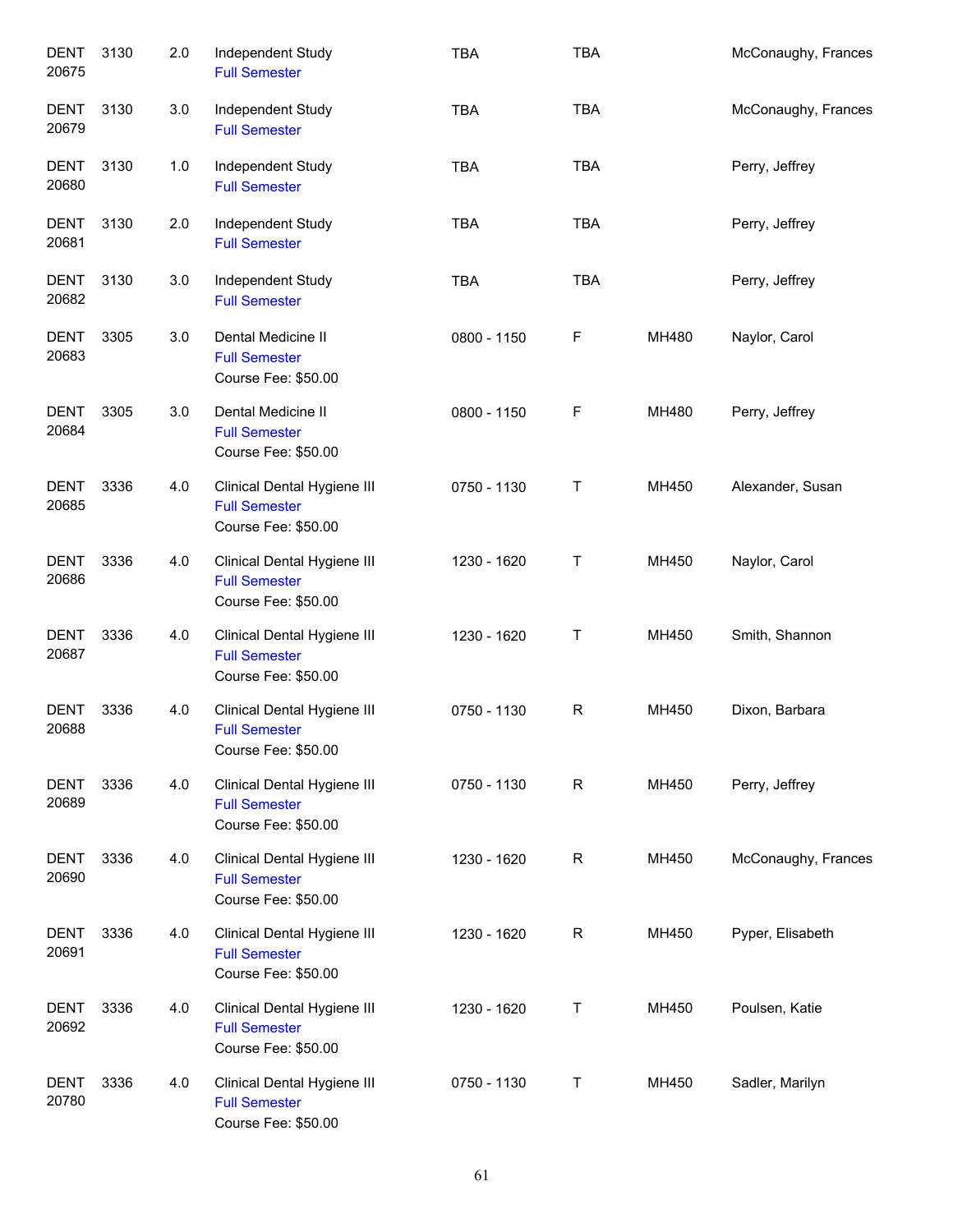| <b>DENT</b><br>20693 | 3337 | 3.0 | CBL-Dental Hygiene III<br><b>Full Semester</b>                                                                                                                                                                                                                                   | 0900 - 1150 | M          | MH480 | Alexander, Susan        |
|----------------------|------|-----|----------------------------------------------------------------------------------------------------------------------------------------------------------------------------------------------------------------------------------------------------------------------------------|-------------|------------|-------|-------------------------|
|                      |      |     | CBL stands for Community-Based Learning which means that students engage<br>in meaningful community service that is connected to specific course objectives.<br>See http://www.weber.edu/CommunityInvolvement/CBL Designation.html for a<br>full list of CBL designated courses. |             |            |       |                         |
| <b>DENT</b><br>20695 | 4405 | 4.0 | <b>Clinical Teaching Practice</b><br><b>Full Semester</b>                                                                                                                                                                                                                        | <b>TBA</b>  | <b>TBA</b> |       | Alexander, Susan        |
| <b>DENT</b><br>20697 | 4405 | 4.0 | <b>Clinical Teaching Practice</b><br><b>Full Semester</b>                                                                                                                                                                                                                        | <b>TBA</b>  | <b>TBA</b> |       | Bossenberger, Stephanie |
| <b>DENT</b><br>20699 | 4405 | 4.0 | <b>Clinical Teaching Practice</b><br><b>Full Semester</b>                                                                                                                                                                                                                        | <b>TBA</b>  | <b>TBA</b> |       | Costley, Shelly         |
| <b>DENT</b><br>20700 | 4530 | 2.0 | Evidence-based Dental Practice<br><b>Full Semester</b><br>Course Fee: \$30.00                                                                                                                                                                                                    | 1300 - 1450 | м          | MH480 | McConaughy, Frances     |
| <b>DENT</b><br>20702 | 4780 | 3.0 | <b>Baccalaurate Thesis</b><br><b>Full Semester</b><br>Course Fee: \$40.00                                                                                                                                                                                                        | <b>TBA</b>  | <b>TBA</b> |       | Bossenberger, Stephanie |
| <b>DENT</b><br>20704 | 4800 | 1.0 | <b>Individual Research</b><br><b>Full Semester</b>                                                                                                                                                                                                                               | <b>TBA</b>  | <b>TBA</b> |       | Bossenberger, Stephanie |
| <b>DENT</b><br>20705 | 4800 | 2.0 | <b>Individual Research</b><br><b>Full Semester</b>                                                                                                                                                                                                                               | <b>TBA</b>  | <b>TBA</b> |       | Costley, Shelly         |
| <b>DENT</b><br>20707 | 4800 | 3.0 | <b>Individual Research</b><br><b>Full Semester</b>                                                                                                                                                                                                                               | <b>TBA</b>  | <b>TBA</b> |       | Alexander, Susan        |
| <b>DENT</b><br>20709 | 4890 | 2.0 | <b>Clinical Work Experience</b><br><b>Full Semester</b>                                                                                                                                                                                                                          | <b>TBA</b>  | <b>TBA</b> |       | Bossenberger, Stephanie |
| DENT<br>24664        | 4890 | 2.0 | <b>Clinical Work Experience</b><br><b>Full Semester</b>                                                                                                                                                                                                                          | <b>TBA</b>  | <b>TBA</b> |       | Wold, Jennifer          |
| <b>DENT</b><br>24665 | 4890 | 2.0 | <b>Clinical Work Experience</b><br><b>Full Semester</b>                                                                                                                                                                                                                          | <b>TBA</b>  | <b>TBA</b> |       | Bunker, Ranae           |
| DET<br>20943         | 1060 | 3.0 | Mechanical Drafting 3D CAD<br><b>Full Semester</b><br>Course Fee: \$25.00                                                                                                                                                                                                        | 1330 - 1420 | <b>MWF</b> | ET101 | Leatherbury, Megumi     |
| DET<br>20944         | 1060 | 3.0 | Mechanical Drafting 3D CAD<br><b>Full Semester</b><br>Course Fee: \$25.00                                                                                                                                                                                                        | 0830 - 0945 | <b>TR</b>  | ET238 | West, Glen              |
| DET<br>20945         | 1060 | 3.0 | Mechanical Drafting 3D CAD<br><b>Full Semester</b><br>Course Fee: \$25.00                                                                                                                                                                                                        | 0930 - 1020 | <b>MWF</b> | ET101 | Tobin, Marni            |
| DET<br>20946         | 1160 | 3.0 | Geo Dimension/Toleranc 3D CAD<br><b>Full Semester</b><br>Course Fee: \$25.00                                                                                                                                                                                                     | 1230 - 1320 | <b>MWF</b> | ET101 | Leatherbury, Megumi     |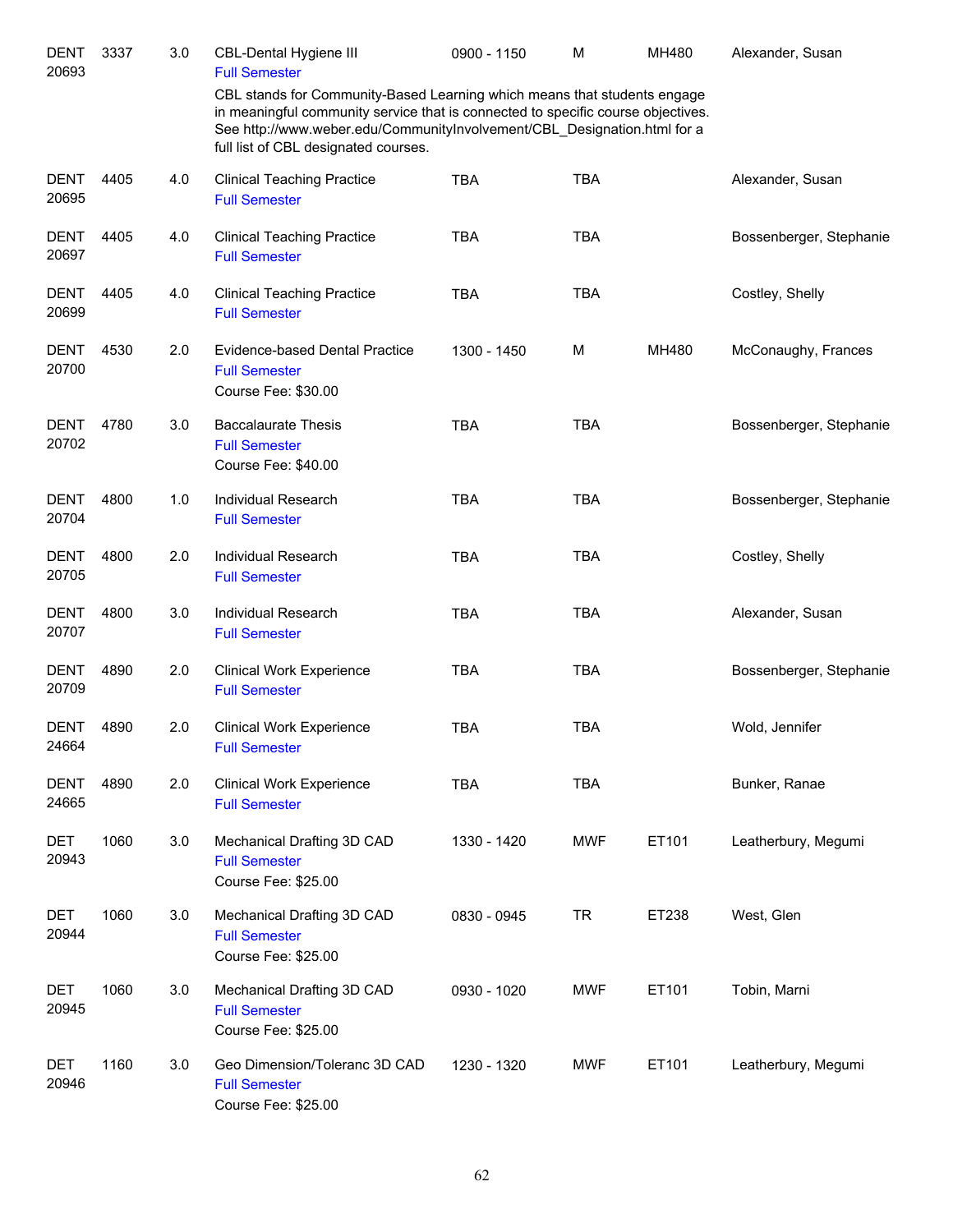| <b>DET</b><br>20947 | 1250 | 3.0 | Architectural Drafting 2D CAD<br><b>Full Semester</b><br>Course Fee: \$25.00                                                                                                                                                                                                                                                          | 0900 - 1020 | <b>TR</b>  | ET120 | Farner, Jeremy      |
|---------------------|------|-----|---------------------------------------------------------------------------------------------------------------------------------------------------------------------------------------------------------------------------------------------------------------------------------------------------------------------------------------|-------------|------------|-------|---------------------|
| <b>DET</b><br>20948 | 1340 | 3.0 | Architect Board Draftg Int Des<br><b>Full Semester</b>                                                                                                                                                                                                                                                                                | 1600 - 1715 | <b>TR</b>  | ET120 | Julander, John      |
| <b>DET</b><br>20950 | 2000 | 3.0 | <b>Building Info Modeling BIM I</b><br><b>Full Semester</b><br>Course Fee: \$25.00                                                                                                                                                                                                                                                    | 1030 - 1120 | <b>MWF</b> | ET120 | Farner, Jeremy      |
| <b>DET</b><br>20952 | 2460 | 3.0 | Prod Design Fund Using 3D CAD<br><b>Full Semester</b><br>Course Fee: \$25.00                                                                                                                                                                                                                                                          | 1330 - 1420 | <b>MWF</b> | ET224 | West, Glen          |
| <b>DET</b><br>20953 | 2830 | 3.0 | <b>Directed Readings</b><br><b>Full Semester</b>                                                                                                                                                                                                                                                                                      | <b>TBA</b>  | <b>TBA</b> | ET214 | West, Glen          |
| <b>DET</b><br>20954 | 2890 | 3.0 | Cooperative Work Experience<br><b>Full Semester</b>                                                                                                                                                                                                                                                                                   | <b>TBA</b>  | <b>TBA</b> | ET214 | West, Glen          |
| <b>DET</b><br>20955 | 3000 | 3.0 | BIM & Green Built Env BIM III<br><b>Full Semester</b><br>Course Fee: \$25.00                                                                                                                                                                                                                                                          | 1330 - 1445 | <b>TR</b>  | ET120 | Farner, Jeremy      |
| <b>DET</b><br>20956 | 3100 | 3.0 | <b>Tool Design</b><br><b>Full Semester</b><br>Course Fee: \$25.00                                                                                                                                                                                                                                                                     | 1030 - 1145 | <b>TR</b>  | ET101 | West, Glen          |
| <b>DET</b><br>20957 | 3400 | 3.0 | <b>Technical Illustration &amp; Doc I</b><br><b>Full Semester</b><br>Course Fee: \$25.00                                                                                                                                                                                                                                              | 0730 - 0820 | <b>MWF</b> | ET120 | Julander, John      |
| <b>DET</b><br>20958 | 3470 | 3.0 | Introduction to CATIA V5<br><b>Full Semester</b><br>Course Fee: \$8.00                                                                                                                                                                                                                                                                | 1130 - 1220 | <b>MWF</b> | ET101 | Leatherbury, Megumi |
| DET<br>20959        | 4350 | 3.0 | Proj Delivery/File Mgmt BIM IV<br><b>Full Semester</b><br>Course Fee: \$25.00                                                                                                                                                                                                                                                         | 1030 - 1145 | TR         | ET120 | Farner, Jeremy      |
| <b>DET</b><br>20960 | 4600 | 2.0 | Senior Project<br><b>Full Semester</b>                                                                                                                                                                                                                                                                                                | 0730 - 0820 | <b>TR</b>  | ET214 | Leatherbury, Megumi |
| <b>DET</b><br>20961 | 4600 | 2.0 | <b>CBL-Senior Project</b><br><b>Full Semester</b><br>CBL stands for Community-Based Learning which means that students engage<br>in meaningful community service that is connected to specific course objectives.<br>See http://www.weber.edu/CommunityInvolvement/CBL_Designation.html for a<br>full list of CBL designated courses. | 0730 - 0820 | <b>TR</b>  | ET214 | West, Glen          |
| DET<br>20962        | 4600 | 2.0 | Senior Project<br><b>Full Semester</b>                                                                                                                                                                                                                                                                                                | 0730 - 0820 | <b>TR</b>  | ET214 | Baugh, Mark         |
| <b>DET</b><br>20963 | 4610 | 2.0 | Senior Project<br><b>Full Semester</b>                                                                                                                                                                                                                                                                                                | 0730 - 0820 | <b>TR</b>  | ET214 | Leavitt, Larry      |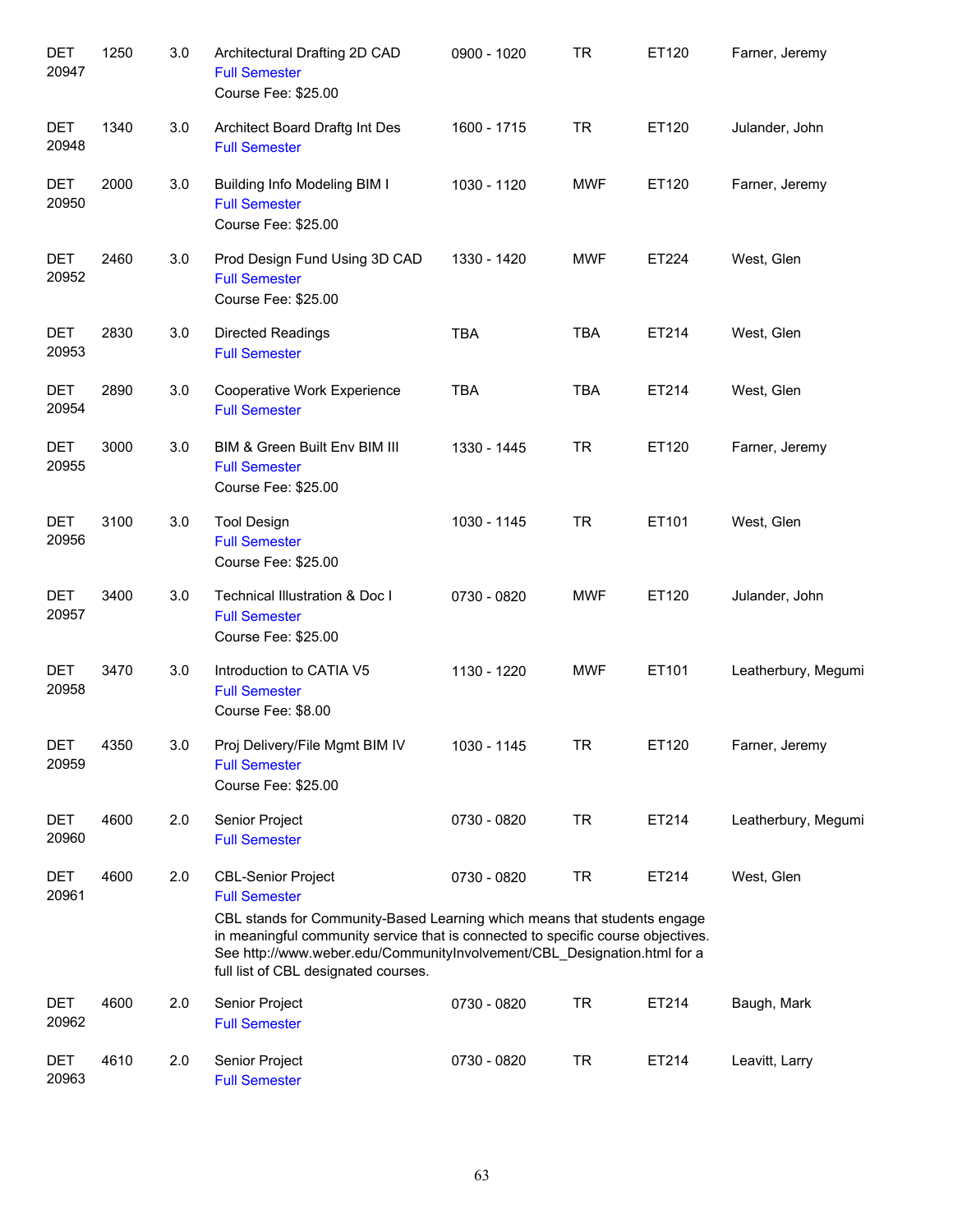| <b>DET</b><br>21223 | 4610 | 2.0 | Senior Project<br><b>Full Semester</b>                                                                                                                                                                                                                                                        | 0730 - 0820 | <b>TR</b>  | ET214 | Tobin, Kerry       |
|---------------------|------|-----|-----------------------------------------------------------------------------------------------------------------------------------------------------------------------------------------------------------------------------------------------------------------------------------------------|-------------|------------|-------|--------------------|
| <b>DET</b><br>21224 | 4610 | 2.0 | <b>CBL-Senior Project</b><br><b>Full Semester</b><br>CBL stands for Community-Based Learning which means that students engage<br>in meaningful community service that is connected to specific course objectives.<br>See http://www.weber.edu/CommunityInvolvement/CBL_Designation.html for a | 0730 - 0820 | <b>TR</b>  | ET214 | West, Glen         |
| <b>DET</b><br>20964 | 4830 | 3.0 | full list of CBL designated courses.<br>Directed Readings<br><b>Full Semester</b>                                                                                                                                                                                                             | <b>TBA</b>  | <b>TBA</b> | ET214 | West, Glen         |
| <b>DET</b><br>24791 | 4830 | 1.0 | Directed Readings<br><b>Full Semester</b>                                                                                                                                                                                                                                                     | <b>TBA</b>  | <b>TBA</b> |       | West, Glen         |
| <b>DET</b><br>20965 | 4890 | 3.0 | Cooperative Work Experience<br><b>Full Semester</b>                                                                                                                                                                                                                                           | <b>TBA</b>  | <b>TBA</b> | ET214 | West, Glen         |
| <b>DMS</b><br>20157 | 4210 | 3.0 | Cardiac Sonography I<br><b>Full Semester</b>                                                                                                                                                                                                                                                  | <b>TBA</b>  | <b>TBA</b> |       | Devenport, Michael |
| <b>DMS</b><br>20051 | 4310 | 3.0 | Abdominal Sonography<br><b>Full Semester</b><br>Course Fee: \$9.00                                                                                                                                                                                                                            | <b>TBA</b>  | <b>TBA</b> | MH    | Kawamura, Diane    |
| <b>DMS</b><br>20128 | 4310 | 3.0 | Abdominal Sonography<br><b>Full Semester</b><br>Course Fee \$9.00                                                                                                                                                                                                                             | <b>TBA</b>  | <b>TBA</b> |       | Kawamura, Diane    |
| <b>DMS</b><br>20052 | 4320 | 1.0 | Superficial Structure Sonograp<br><b>Full Semester</b><br>Course Fee: \$3.00                                                                                                                                                                                                                  | <b>TBA</b>  | <b>TBA</b> | MH    | Nolan, Tanya       |
| <b>DMS</b><br>20129 | 4320 | 1.0 | Superficial Structure Sonograp<br><b>Full Semester</b><br>Course Fee \$3.00                                                                                                                                                                                                                   | <b>TBA</b>  | <b>TBA</b> |       | Nolan, Tanya       |
| <b>DMS</b><br>20056 | 4410 | 2.0 | Vascular Sonography I<br><b>Full Semester</b><br>Course Fee: \$6.00                                                                                                                                                                                                                           | <b>TBA</b>  | TBA        | MH    | Jurkiewicz, Terri  |
| <b>DMS</b><br>20060 | 4410 | 2.0 | Vascular Sonography I<br><b>Full Semester</b><br>Course Fee: \$6.00                                                                                                                                                                                                                           | <b>TBA</b>  | <b>TBA</b> | MH    | Jurkiewicz, Terri  |
| <b>DMS</b><br>20133 | 4410 | 2.0 | Vascular Sonography I<br><b>Full Semester</b><br>Course Fee \$6.00                                                                                                                                                                                                                            | <b>TBA</b>  | <b>TBA</b> |       | Jurkiewicz, Terri  |
| <b>DMS</b><br>20137 | 4410 | 2.0 | Vascular Sonography I<br><b>Full Semester</b><br>Course Fee \$6.00                                                                                                                                                                                                                            | <b>TBA</b>  | TBA        |       | Jurkiewicz, Terri  |
| <b>DMS</b><br>20161 | 4410 | 2.0 | Vascular Sonography I<br><b>Full Semester</b><br>Course Fee \$6.00                                                                                                                                                                                                                            | <b>TBA</b>  | TBA        |       | Jurkiewicz, Terri  |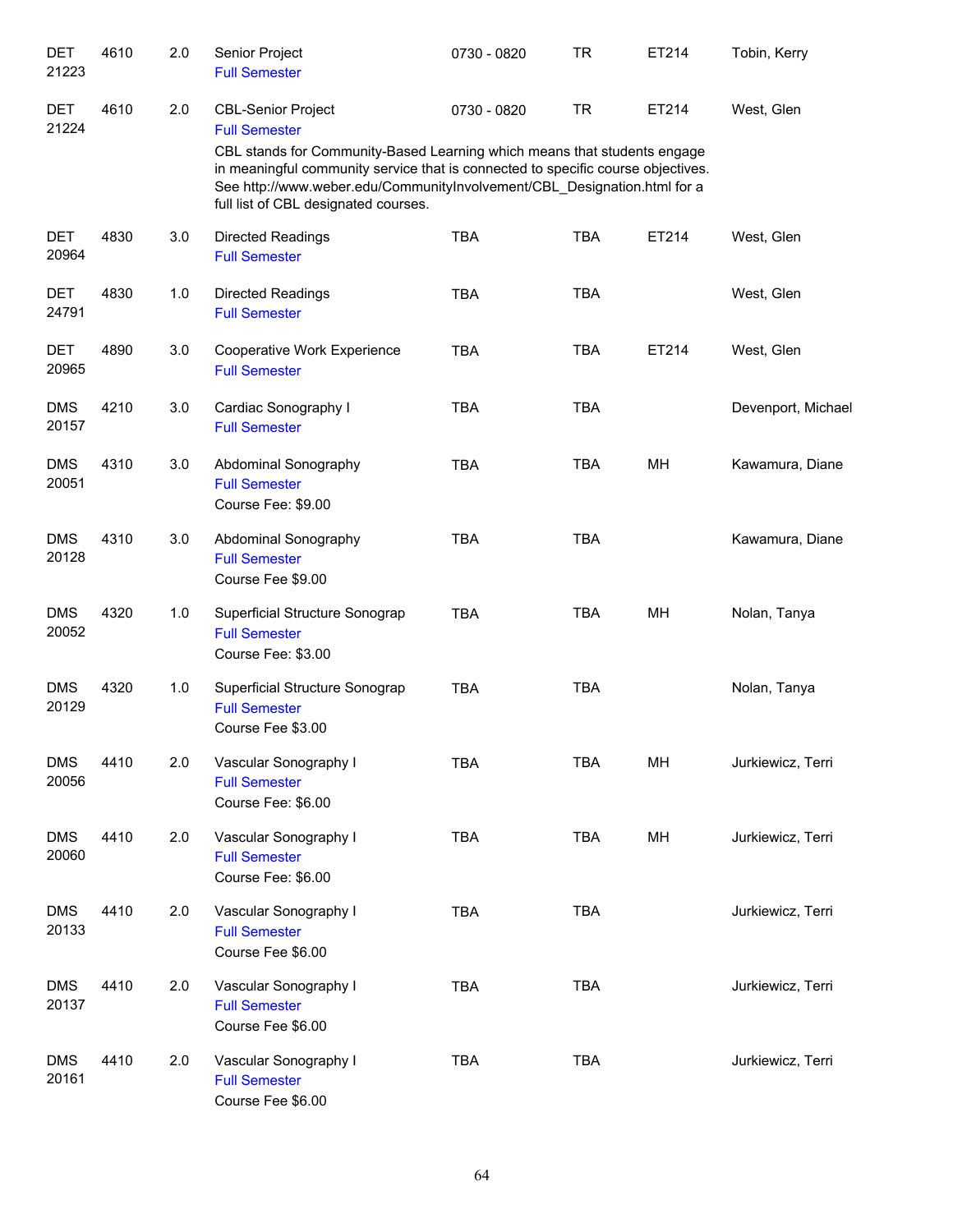| <b>DMS</b><br>20158 | 4610 | 1.0 | Cardiac Laboratory<br><b>Full Semester</b>                              | <b>TBA</b> | <b>TBA</b> |    | Devenport, Michael |
|---------------------|------|-----|-------------------------------------------------------------------------|------------|------------|----|--------------------|
| <b>DMS</b><br>20053 | 4620 | 1.0 | Medical Laboratory<br><b>Full Semester</b><br>Course Fee: \$15.00       | <b>TBA</b> | <b>TBA</b> | MH | Jurkiewicz, Terri  |
| <b>DMS</b><br>20130 | 4620 | 1.0 | <b>Medical Laboratory</b><br><b>Full Semester</b><br>Course Fee \$15.00 | <b>TBA</b> | <b>TBA</b> |    | Jurkiewicz, Terri  |
| <b>DMS</b><br>20061 | 4630 | 1.0 | Vascular Laboratory<br><b>Full Semester</b><br>Course Fee: \$15.00      | <b>TBA</b> | <b>TBA</b> | MH | Jurkiewicz, Terri  |
| <b>DMS</b><br>20138 | 4630 | 1.0 | Vascular Laboratory<br><b>Full Semester</b><br>Course Fee \$15.00       | <b>TBA</b> | <b>TBA</b> |    | Jurkiewicz, Terri  |
| <b>DMS</b><br>20057 | 4801 | 1.0 | Individualized Research<br><b>Full Semester</b>                         | <b>TBA</b> | <b>TBA</b> | MH | Kawamura, Diane    |
| <b>DMS</b><br>20058 | 4801 | 2.0 | Individualized Research<br><b>Full Semester</b>                         | <b>TBA</b> | <b>TBA</b> | MH | Kawamura, Diane    |
| <b>DMS</b><br>20059 | 4801 | 3.0 | Individualized Research<br><b>Full Semester</b>                         | <b>TBA</b> | <b>TBA</b> | MH | Kawamura, Diane    |
| <b>DMS</b><br>20063 | 4801 | 1.0 | Individualized Research<br><b>Full Semester</b>                         | <b>TBA</b> | <b>TBA</b> | MH | Kawamura, Diane    |
| <b>DMS</b><br>20064 | 4801 | 2.0 | Individualized Research<br><b>Full Semester</b>                         | <b>TBA</b> | <b>TBA</b> | MH | Kawamura, Diane    |
| <b>DMS</b><br>20065 | 4801 | 3.0 | Individualized Research<br><b>Full Semester</b>                         | <b>TBA</b> | <b>TBA</b> | MH | Kawamura, Diane    |
| <b>DMS</b><br>20134 | 4801 | 1.0 | Individualized Research<br><b>Full Semester</b>                         | TBA        | <b>TBA</b> |    | Kawamura, Diane    |
| <b>DMS</b><br>20135 | 4801 | 2.0 | Individualized Research<br><b>Full Semester</b>                         | <b>TBA</b> | <b>TBA</b> |    | Kawamura, Diane    |
| <b>DMS</b><br>20136 | 4801 | 3.0 | Individualized Research<br><b>Full Semester</b>                         | <b>TBA</b> | <b>TBA</b> |    | Kawamura, Diane    |
| <b>DMS</b><br>20140 | 4801 | 1.0 | Individualized Research<br><b>Full Semester</b>                         | <b>TBA</b> | <b>TBA</b> |    | Kawamura, Diane    |
| <b>DMS</b><br>20141 | 4801 | 2.0 | Individualized Research<br><b>Full Semester</b>                         | <b>TBA</b> | <b>TBA</b> |    | Kawamura, Diane    |
| <b>DMS</b><br>20142 | 4801 | 3.0 | Individualized Research<br><b>Full Semester</b>                         | <b>TBA</b> | <b>TBA</b> |    | Kawamura, Diane    |
| <b>DMS</b><br>20162 | 4801 | 1.0 | Individualized Research<br><b>Full Semester</b>                         | <b>TBA</b> | <b>TBA</b> |    | Kawamura, Diane    |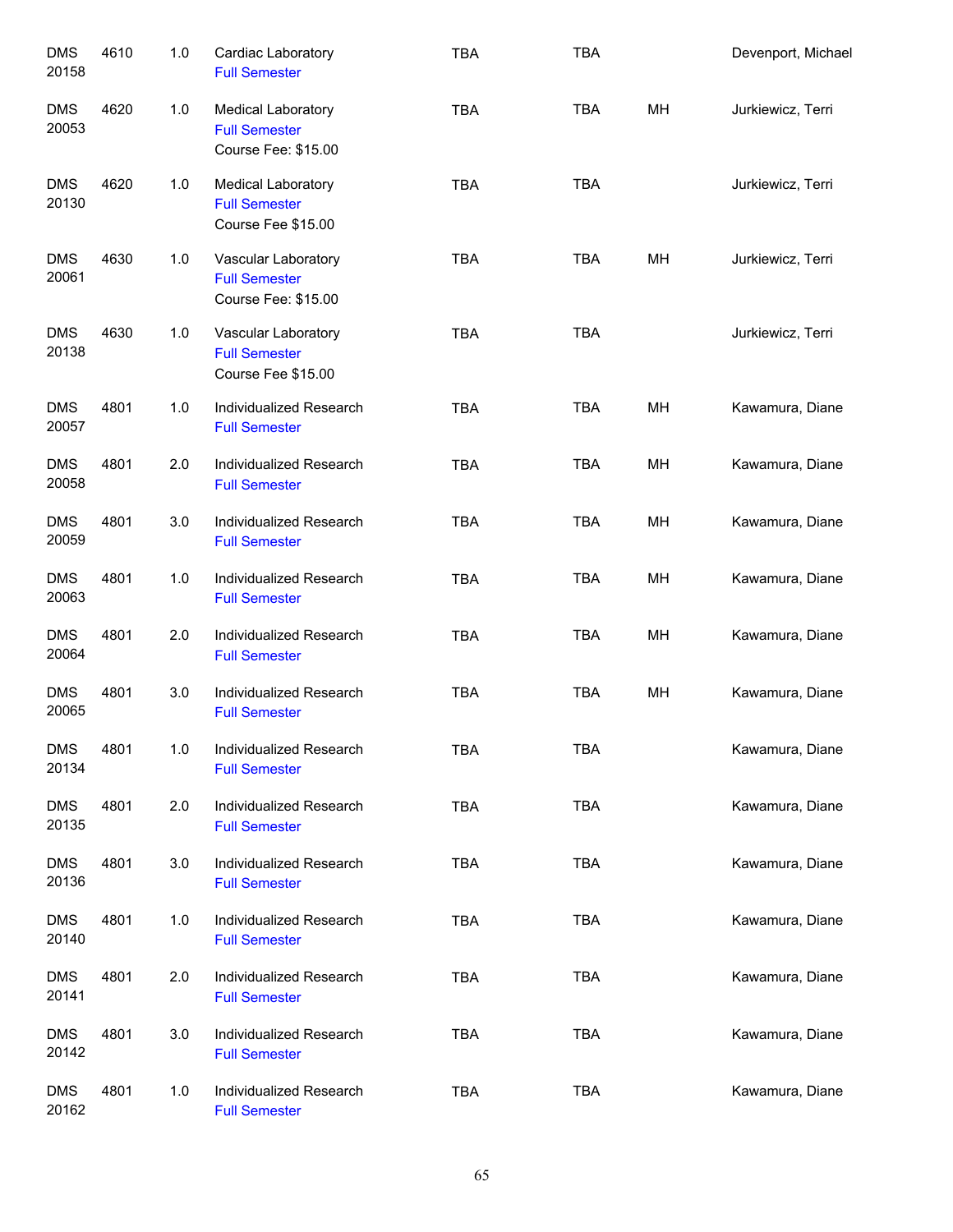| <b>DMS</b><br>20163  | 4801 | 2.0 | Individualized Research<br><b>Full Semester</b>        | <b>TBA</b>  | <b>TBA</b> |              | Kawamura, Diane    |
|----------------------|------|-----|--------------------------------------------------------|-------------|------------|--------------|--------------------|
| <b>DMS</b><br>20164  | 4801 | 3.0 | Individualized Research<br><b>Full Semester</b>        | <b>TBA</b>  | <b>TBA</b> |              | Kawamura, Diane    |
| <b>DMS</b><br>20159  | 4813 | 3.0 | Cardiac Clinical III<br><b>Full Semester</b>           | <b>TBA</b>  | <b>TBA</b> |              | Nolan, Tanya       |
| <b>DMS</b><br>20054  | 4823 | 3.0 | Medical Clinical III<br><b>Full Semester</b>           | <b>TBA</b>  | TBA        | MH           | Nolan, Tanya       |
| <b>DMS</b><br>20131  | 4823 | 3.0 | Medical Clinical III<br><b>Full Semester</b>           | <b>TBA</b>  | <b>TBA</b> |              | Nolan, Tanya       |
| <b>DMS</b><br>20062  | 4831 | 3.0 | Vascular Clinical I<br><b>Full Semester</b>            | <b>TBA</b>  | TBA        | MH           | Jurkiewicz, Terri  |
| <b>DMS</b><br>20139  | 4831 | 3.0 | Vascular Clinical I<br><b>Full Semester</b>            | <b>TBA</b>  | <b>TBA</b> |              | Jurkiewicz, Terri  |
| <b>DMS</b><br>20160  | 4911 | 2.0 | Cardiac Comprehensive Review<br><b>Full Semester</b>   | <b>TBA</b>  | <b>TBA</b> |              | Devenport, Michael |
| <b>DMS</b><br>20055  | 4912 | 2.0 | Medical Comprehensive Review<br><b>Full Semester</b>   | <b>TBA</b>  | <b>TBA</b> | MH           | Kawamura, Diane    |
| <b>DMS</b><br>20132  | 4912 | 2.0 | Medical Comprehensive Review<br><b>Full Semester</b>   | <b>TBA</b>  | <b>TBA</b> |              | Kawamura, Diane    |
| <b>ECON</b><br>22228 | 1010 | 3.0 | SS Econ as a Social Science<br><b>Full Semester</b>    | 0830 - 0920 | <b>MWF</b> | <b>WB110</b> | Grijalva, Therese  |
| <b>ECON</b><br>22230 | 1010 | 3.0 | SS Econ as a Social Science<br><b>Full Semester</b>    | 0930 - 1020 | MWF        | <b>WB110</b> | Grijalva, Therese  |
| <b>ECON</b><br>22234 | 1010 | 3.0 | SS Econ as a Social Science<br><b>Full Semester</b>    | 1030 - 1145 | <b>TR</b>  | <b>WB110</b> | Froerer, Deana     |
| <b>ECON</b><br>22238 | 1740 | 3.0 | Al Economic History of the U S<br><b>Full Semester</b> | 0930 - 1020 | <b>MWF</b> | <b>WB117</b> | Fuller, Dan        |
| <b>ECON</b><br>22446 | 1740 | 3.0 | Al Economic History of the U S<br><b>Full Semester</b> | 1030 - 1145 | <b>TR</b>  | <b>WB104</b> | Ogden, Monte       |
| <b>ECON</b><br>22447 | 2010 | 3.0 | SS Principles of Microeconomic<br><b>Full Semester</b> | 1030 - 1145 | <b>TR</b>  | <b>WB119</b> | Koford, Brandon    |
| <b>ECON</b><br>22448 | 2010 | 3.0 | SS Principles of Microeconomic<br><b>Full Semester</b> | 1730 - 2010 | T          | <b>WB119</b> | Koford, Brandon    |
| <b>ECON</b><br>22450 | 2010 | 3.0 | SS Principles of Microeconomic<br><b>Full Semester</b> | 0930 - 1020 | <b>MWF</b> | <b>WB104</b> | Mbaku, John        |
| <b>ECON</b><br>22455 | 2010 | 3.0 | SS Principles of Microeconomic<br><b>Full Semester</b> | 1030 - 1120 | <b>MWF</b> | <b>WB104</b> | Mbaku, John        |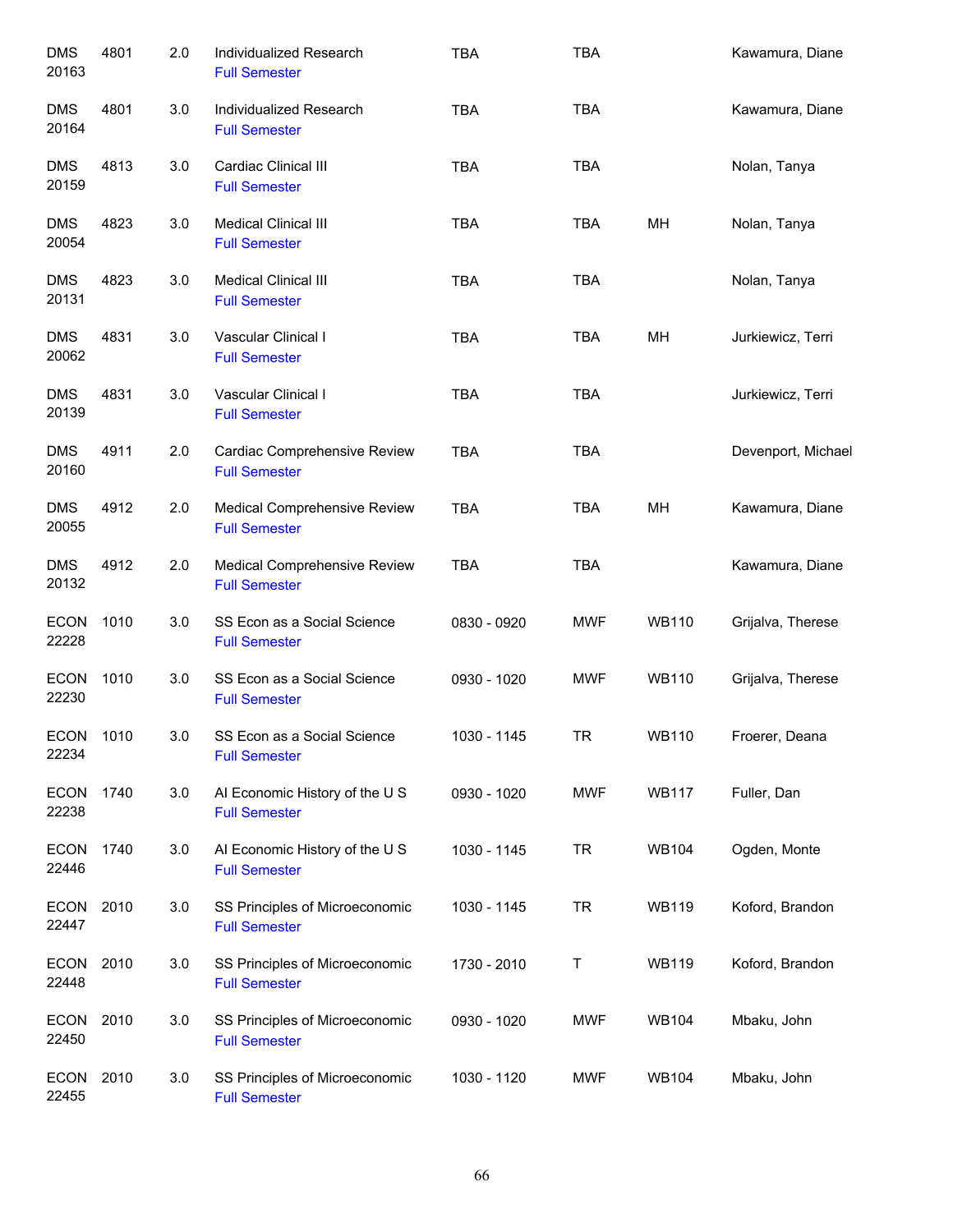| <b>ECON</b><br>22457 | 2010 | 3.0 | SS Principles of Microeconomic<br><b>Full Semester</b>                                                                                                                                                                  | 0830 - 0920 | <b>MWF</b> | <b>WB117</b> | Fuller, Dan       |
|----------------------|------|-----|-------------------------------------------------------------------------------------------------------------------------------------------------------------------------------------------------------------------------|-------------|------------|--------------|-------------------|
| <b>ECON</b><br>23447 | 2010 | 3.0 | SS Principles of Microeconomic<br><b>Full Semester</b>                                                                                                                                                                  | <b>TBA</b>  | <b>TBA</b> | <b>OL</b>    | Koford, Brandon   |
|                      |      |     | To access online course materials, please log in to your student portal at<br>weber.edu and select your student services tab.                                                                                           |             |            |              |                   |
| <b>ECON</b><br>22458 | 2020 | 3.0 | SS Principles of Macroeconomic<br><b>Full Semester</b>                                                                                                                                                                  | 0930 - 1020 | <b>MWF</b> | <b>WB119</b> | Ahmad, Nazneen    |
| <b>ECON</b><br>22460 | 2020 | 3.0 | SS Principles of Macroeconomic<br><b>Full Semester</b>                                                                                                                                                                  | 1130 - 1220 | <b>MWF</b> | <b>WB119</b> | Ahmad, Nazneen    |
| <b>ECON</b><br>22465 | 2020 | 3.0 | SS Principles of Macroeconomic<br><b>Full Semester</b>                                                                                                                                                                  | 0900 - 1015 | <b>TR</b>  | <b>WB114</b> | Stone, John       |
| <b>ECON</b><br>22470 | 2020 | 3.0 | SS Principles of Macroeconomic<br><b>Full Semester</b>                                                                                                                                                                  | 1730 - 2010 | W          | <b>WB114</b> | Stevenson, Doris  |
| ECON<br>23427        | 2899 | 0.0 | <b>Econ Foundations Assessment</b><br><b>Full Semester</b>                                                                                                                                                              | <b>TBA</b>  | <b>TBA</b> | <b>OL</b>    | Stevenson, Doris  |
| ECON 3120<br>22475   |      | 3.0 | <b>International Finance</b><br><b>Full Semester</b>                                                                                                                                                                    | 0930 - 1020 | <b>MWF</b> | <b>WB114</b> | Stevenson, Doris  |
| <b>ECON</b><br>22478 | 4010 | 3.0 | Intermed Microeconomic Theory<br><b>Full Semester</b>                                                                                                                                                                   | 1130 - 1245 | <b>MW</b>  | <b>WB110</b> | Grijalva, Therese |
| <b>ECON</b><br>22499 | 4020 | 3.0 | Intermed Macroeconomic Theory<br><b>Full Semester</b>                                                                                                                                                                   | 1030 - 1120 | <b>MWF</b> | <b>WB119</b> | Ahmad, Nazneen    |
| <b>ECON</b><br>22479 | 4170 | 3.0 | Economic Development<br><b>Full Semester</b>                                                                                                                                                                            | 0830 - 0920 | <b>MWF</b> | <b>WB104</b> | Mbaku, John       |
| <b>ECON</b><br>22472 | 4520 | 3.0 | <b>Public Finance</b><br><b>Full Semester</b>                                                                                                                                                                           | 0900 - 1015 | <b>TR</b>  | <b>WB119</b> | Koford, Brandon   |
| <b>ECON</b><br>22495 | 4550 | 3.0 | Introduction to Econometrics<br><b>Full Semester</b>                                                                                                                                                                    | 1200 - 1315 | <b>TR</b>  | <b>WB111</b> | Nowell, Clifford  |
| <b>ECON</b><br>22502 | 4800 | 1.0 | Independent Research<br><b>Full Semester</b>                                                                                                                                                                            | 1130 - 1220 | F          | <b>WB110</b> | Stevenson, Doris  |
| <b>ECON</b><br>22514 | 4980 | 3.0 | <b>Research Methods</b><br><b>Full Semester</b>                                                                                                                                                                         | 1030 - 1145 | <b>TR</b>  | <b>WB111</b> | Nowell, Clifford  |
| <b>EDUC</b><br>21297 | 1010 | 3.0 | <b>CBL-Exploring Teaching A</b><br><b>Full Semester</b><br>CBL stands for Community-Based Learning which means that students engage<br>in meaningful community service that is connected to specific course objectives. | 0900 - 1015 | TR         | <b>ED15</b>  | Rasmussen, Jack   |

in meaningful community service that is connected to specific course objectives. See http://www.weber.edu/CommunityInvolvement/CBL\_Designation.html for a full list of CBL designated courses.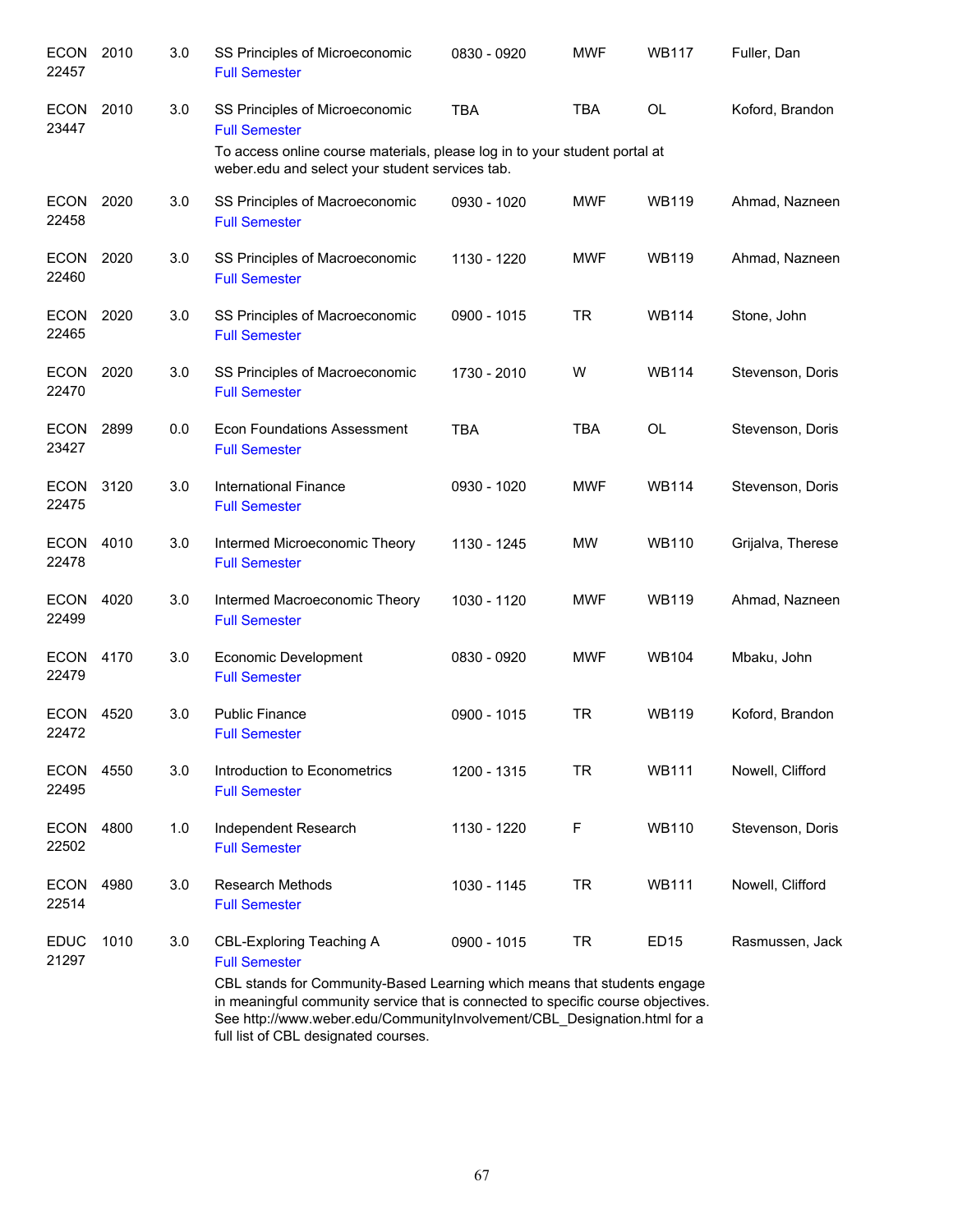| <b>EDUC</b><br>21298 | 1010 | 3.0 | <b>CBL-Exploring Teaching B</b><br><b>Full Semester</b>                                                                                                                                                                                                                          | 1630 - 1910 | W         | ED317           | Pontius, Richard |
|----------------------|------|-----|----------------------------------------------------------------------------------------------------------------------------------------------------------------------------------------------------------------------------------------------------------------------------------|-------------|-----------|-----------------|------------------|
|                      |      |     | CBL stands for Community-Based Learning which means that students engage<br>in meaningful community service that is connected to specific course objectives.<br>See http://www.weber.edu/CommunityInvolvement/CBL_Designation.html for a<br>full list of CBL designated courses. |             |           |                 |                  |
| <b>EDUC</b><br>21299 | 1010 | 3.0 | <b>CBL-Exploring Teaching C</b><br><b>Full Semester</b>                                                                                                                                                                                                                          | 1030 - 1145 | <b>TR</b> | ED <sub>6</sub> | Melvin, Anette   |
|                      |      |     | CBL stands for Community-Based Learning which means that students engage<br>in meaningful community service that is connected to specific course objectives.<br>See http://www.weber.edu/CommunityInvolvement/CBL Designation.html for a<br>full list of CBL designated courses. |             |           |                 |                  |
| <b>EDUC</b><br>21300 | 1010 | 3.0 | CBL-Exploring Teaching D<br><b>Full Semester</b>                                                                                                                                                                                                                                 | 1500 - 1615 | <b>TR</b> | ED325           | Rasmussen, Clay  |
|                      |      |     | CBL stands for Community-Based Learning which means that students engage<br>in meaningful community service that is connected to specific course objectives.<br>See http://www.weber.edu/CommunityInvolvement/CBL_Designation.html for a<br>full list of CBL designated courses. |             |           |                 |                  |
| <b>EDUC</b><br>21301 | 1010 | 3.0 | <b>CBL-Exploring Teaching E</b><br><b>Full Semester</b>                                                                                                                                                                                                                          | 1530 - 1810 | Т         | ED239           | Rasmussen, Jack  |
|                      |      |     | CBL stands for Community-Based Learning which means that students engage<br>in meaningful community service that is connected to specific course objectives.<br>See http://www.weber.edu/CommunityInvolvement/CBL_Designation.html for a<br>full list of CBL designated courses. |             |           |                 |                  |
| <b>EDUC</b><br>21302 | 2000 | 3.0 | Soc Studies for Elem Teachers<br><b>Full Semester</b>                                                                                                                                                                                                                            | 1630 - 1910 | М         | ED330           | Melvin, Anette   |
| <b>EDUC</b><br>21303 | 2000 | 3.0 | Soc Studies for Elem Teachers<br><b>Full Semester</b>                                                                                                                                                                                                                            | 1630 - 1910 | Τ         | ED330           | Melvin, Anette   |
| <b>EDUC</b><br>21304 | 2890 | 1.0 | Cooperative Work Experience<br><b>Full Semester</b><br>Must attend first meeting T-8/28/12                                                                                                                                                                                       | 1630 - 1720 | Τ         | ED320           | Mayhew, John     |
| <b>EDUC</b><br>21305 | 2890 | 2.0 | Cooperative Work Experience<br><b>Full Semester</b><br>Must attend first meeting T-8/28/12                                                                                                                                                                                       | 1630 - 1720 | Τ         | ED320           | Mayhew, John     |
| <b>EDUC</b><br>21306 | 2890 | 3.0 | Cooperative Work Experience<br><b>Full Semester</b><br>Must attend first meeting T-8/28/12                                                                                                                                                                                       | 1630 - 1720 | Τ         | ED320           | Mayhew, John     |
| <b>EDUC</b><br>21307 | 2890 | 4.0 | Cooperative Work Experience<br><b>Full Semester</b><br>Must attend first meeting T-8/28/12                                                                                                                                                                                       | 1630 - 1720 | Τ         | ED320           | Mayhew, John     |
| <b>EDUC</b><br>21308 | 2890 | 5.0 | Cooperative Work Experience<br><b>Full Semester</b><br>Must attend first meeting T-8/28/12                                                                                                                                                                                       | 1630 - 1720 | Τ         | ED320           | Mayhew, John     |
| <b>EDUC</b><br>21309 | 2890 | 6.0 | Cooperative Work Experience<br><b>Full Semester</b><br>Must attend first meeting T-8/28/12                                                                                                                                                                                       | 1630 - 1720 | Τ         | ED320           | Mayhew, John     |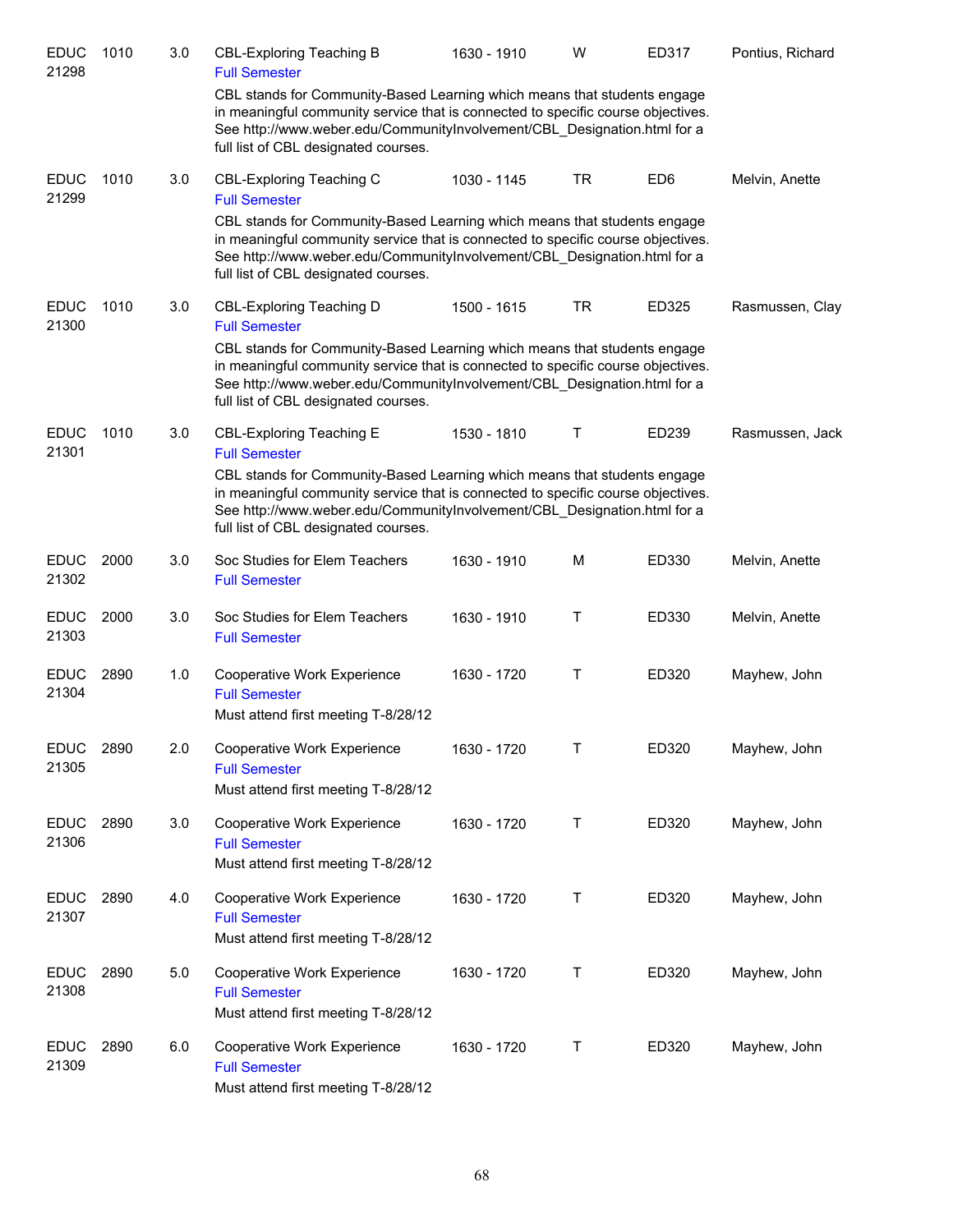| <b>EDUC</b><br>21310 | 2920 | 2.0 | Workshop<br><b>Full Semester</b>                                                                                                                                                                                                                                                                                                                                                                                                                                                           | 1430 - 1620 | R          | ED <sub>6</sub> | Heath, Stephanie  |
|----------------------|------|-----|--------------------------------------------------------------------------------------------------------------------------------------------------------------------------------------------------------------------------------------------------------------------------------------------------------------------------------------------------------------------------------------------------------------------------------------------------------------------------------------------|-------------|------------|-----------------|-------------------|
| <b>EDUC</b><br>21157 | 3100 | 3.0 | Instru Plan & Assesment A<br><b>Full Semester</b><br>LEVEL 1A. For courses that MUST be taken together go to: weber.edu/education                                                                                                                                                                                                                                                                                                                                                          | 0830 - 1120 | <b>MWF</b> | ED325           | Lofgreen, Marilyn |
|                      |      |     | then click on<br>Teacher Education. Field exp. required.                                                                                                                                                                                                                                                                                                                                                                                                                                   |             |            |                 |                   |
| <b>EDUC</b><br>21160 | 3100 | 3.0 | Instru Plan & Assesment B<br><b>Full Semester</b>                                                                                                                                                                                                                                                                                                                                                                                                                                          | 1230 - 1510 | <b>MWF</b> | ED325           | Lofgreen, Marilyn |
|                      |      |     | Level 1 B. For courses that MUST be taken together go to: weber.edu/education<br>then click on Teacher Education. Field exp. required.                                                                                                                                                                                                                                                                                                                                                     |             |            |                 |                   |
| <b>EDUC</b><br>21441 | 3110 | 2.0 | Instructional Technology<br><b>Full Semester</b>                                                                                                                                                                                                                                                                                                                                                                                                                                           | 0930 - 1120 | R          | ED303           | Napper, Vicki     |
|                      |      |     | The Elementary Education major includes an instructional technology course<br>that is pre-requisite<br>or co-requisite with the Level 1 courses. There are two possible choices for the<br>course you take;<br>EDUC 3110 (the basics of computers in the classroom), or EDUC 3370 (beyond<br>the basics). The<br>courses are designed to meet different proficiency levels of students. You only<br>need to take one of these courses.                                                     |             |            |                 |                   |
| <b>EDUC</b><br>21443 | 3110 | 2.0 | Instructional Technology<br><b>Full Semester</b><br>The Elementary Education major includes an instructional technology course<br>that is pre-requisite<br>or co-requisite with the Level 1 courses. There are two possible choices for the<br>course you take;<br>EDUC 3110 (the basics of computers in the classroom), or EDUC 3370 (beyond<br>the basics). The<br>courses are designed to meet different proficiency levels of students. You only<br>need to take one of these courses. | 1330 - 1520 | Τ          | ED303           | Napper, Vicki     |
| <b>EDUC</b><br>21444 | 3110 | 2.0 | Instructional Technology<br><b>Full Semester</b><br>The Elementary Education major includes an instructional technology course<br>that is pre-requisite<br>or co-requisite with the Level 1 courses. There are two possible choices for the<br>course you take;<br>EDUC 3110 (the basics of computers in the classroom), or EDUC 3370 (beyond<br>the basics). The<br>courses are designed to meet different proficiency levels of students. You only<br>need to take one of these courses. | 0930 - 1120 | Τ          | ED303           | Napper, Vicki     |
| <b>EDUC</b><br>21158 | 3120 | 3.0 | Read Instru Primary Grades A<br><b>Full Semester</b><br>Should be taken with other Level 1 courses. Field exp.<br>required.                                                                                                                                                                                                                                                                                                                                                                | 0830 - 1120 | <b>MWF</b> | ED325           | Stewart, Pene'e   |
| <b>EDUC</b><br>21161 | 3120 | 3.0 | Readi Instruc Primary Grades B<br><b>Full Semester</b><br>Should be taken with other Level 1 B courses. Field exp.<br>required.                                                                                                                                                                                                                                                                                                                                                            | 1230 - 1510 | <b>MWF</b> | ED325           | Stewart, Pene'e   |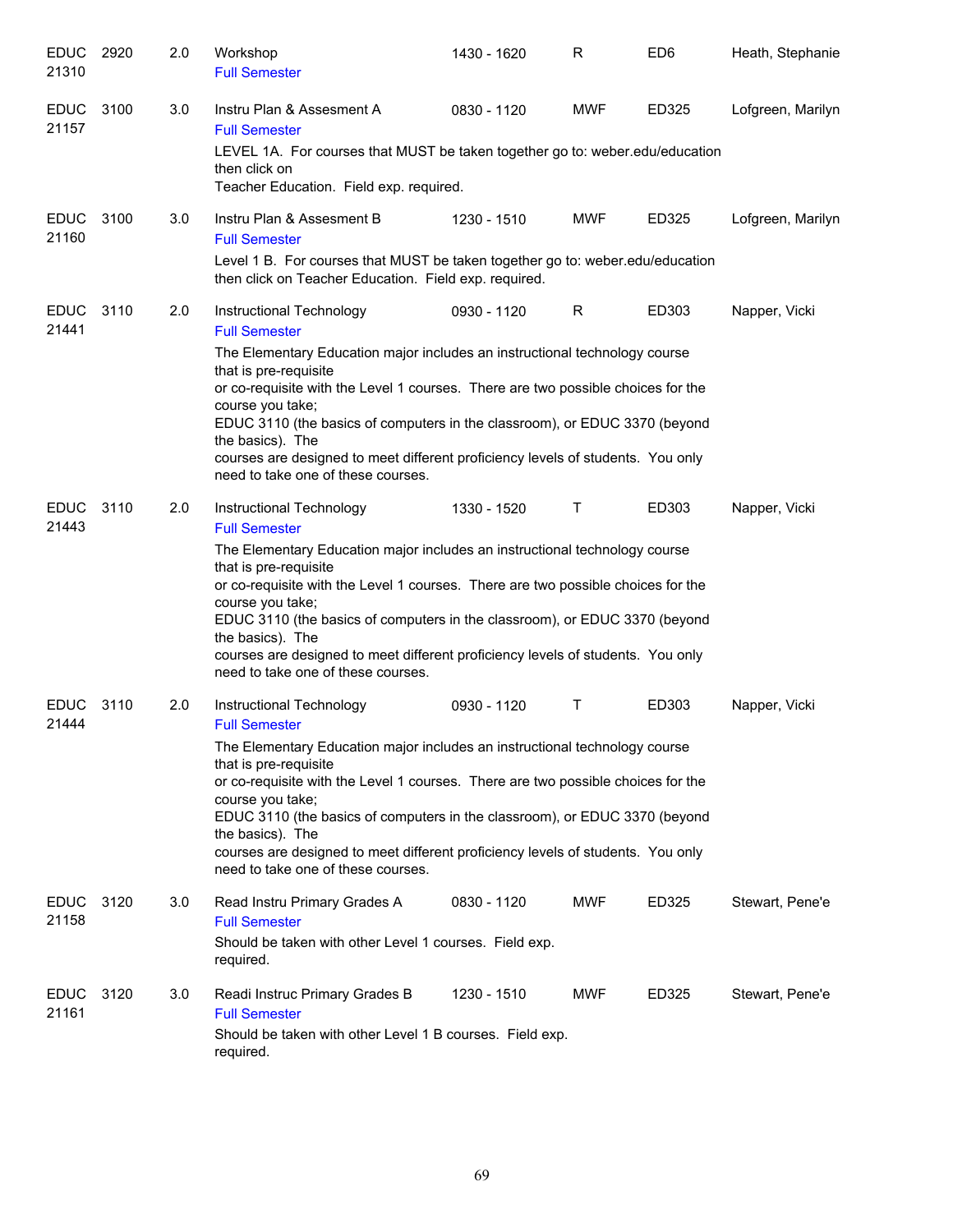| <b>EDUC</b><br>21159 | 3140  | 3.0 | Educ Psych/Classroom Mgmnt A<br><b>Full Semester</b>                                                                                                                                                                                                                                                                                                                                                                                   | 0830 - 1120                  | <b>MWF</b>              | ED325          | Ellis, Ann        |
|----------------------|-------|-----|----------------------------------------------------------------------------------------------------------------------------------------------------------------------------------------------------------------------------------------------------------------------------------------------------------------------------------------------------------------------------------------------------------------------------------------|------------------------------|-------------------------|----------------|-------------------|
|                      |       |     | Should be taken with other Level 1 courses. Field exp. required. NOTE: This<br>course is not<br>required for ECE majors.                                                                                                                                                                                                                                                                                                               |                              |                         |                |                   |
| <b>EDUC</b><br>21162 | 3140  | 3.0 | Educ Psych/Classroom Mgmnt B<br><b>Full Semester</b>                                                                                                                                                                                                                                                                                                                                                                                   | 1230 - 1510                  | <b>MWF</b>              | ED325          | Ellis, Ann        |
|                      |       |     | Should be taken with other Level 1 B courses. Field exp. required. NOTE: This<br>course is not<br>required for ECE majors.                                                                                                                                                                                                                                                                                                             |                              |                         |                |                   |
| <b>EDUC</b><br>21163 | 3200E | 3.0 | DV Foundations of Diversity A<br><b>Full Semester</b><br>Level 2 A. For courses that MUST be taken together go to: weber.edu/education                                                                                                                                                                                                                                                                                                 | 0830 - 1110                  | <b>MTWRF</b>            | ED330          | Byrd, David       |
|                      |       |     | then click on Teacher Education. NOTE: Field work on Fridays.                                                                                                                                                                                                                                                                                                                                                                          |                              |                         |                |                   |
| <b>EDUC</b><br>21232 | 3200S | 3.0 | DV Foundations of Diversity A<br><b>Full Semester</b>                                                                                                                                                                                                                                                                                                                                                                                  | 0830 - 1120<br>$0900 - 1015$ | MWF<br><b>TR</b>        | ED227<br>ED227 | Crawford, Forrest |
|                      |       |     | SEC CORE PROG A. For info re courses that MUST be taken together go to:<br>weber.edu/education<br>then click on Teacher Education. NOTE: Field work on Fridays.                                                                                                                                                                                                                                                                        |                              |                         |                |                   |
| <b>EDUC</b><br>21236 | 3200S | 3.0 | DV Foundations of Diversity B<br><b>Full Semester</b>                                                                                                                                                                                                                                                                                                                                                                                  | 1230 - 1520<br>1330 - 1445   | <b>MWF</b><br><b>TR</b> | ED227<br>ED227 | Crawford, Forrest |
|                      |       |     | SEC CORE PROG B. For info re courses that MUST be taken together go to:<br>weber.edu/education<br>then click on Teacher Education. NOTE: Field work on Fridays.                                                                                                                                                                                                                                                                        |                              |                         |                |                   |
| <b>EDUC</b><br>21164 | 3240  | 3.0 | Reading Instru Interm Grades A<br><b>Full Semester</b><br>NOTE: Field work on Fridays.                                                                                                                                                                                                                                                                                                                                                 | 0830 - 1110                  | <b>MTWRF</b>            | ED330          | Cena, Michael     |
| <b>EDUC</b><br>21165 | 3260E | 3.0 | DV The Exceptional Student A<br><b>Full Semester</b>                                                                                                                                                                                                                                                                                                                                                                                   | 0830 - 1110                  | <b>MTWRF</b>            | ED330          | Williams, Natalie |
|                      |       |     | Req. for Dual majors. (ECE students should take if have not taken CHFAM 3500.)<br>Should be taken with other Level 2 A courses. NOTE: Field work on Fridays.                                                                                                                                                                                                                                                                           |                              |                         |                |                   |
| <b>EDUC</b><br>21233 | 3260S | 3.0 | DV The Exceptional Student A<br><b>Full Semester</b>                                                                                                                                                                                                                                                                                                                                                                                   | 0830 - 1120<br>0900 - 1015   | <b>MWF</b><br><b>TR</b> | ED227<br>ED227 | Alexander, Melina |
| <b>EDUC</b><br>21238 | 3260S | 3.0 | DV The Exceptional Student B<br><b>Full Semester</b>                                                                                                                                                                                                                                                                                                                                                                                   | 1230 - 1520<br>1330 - 1445   | <b>MWF</b><br>TR        | ED227<br>ED227 | Alexander, Melina |
| <b>EDUC</b><br>21166 | 3280  | 3.0 | Elem Social Studies Methods A<br><b>Full Semester</b><br>NOTE: Field work on Fridays.                                                                                                                                                                                                                                                                                                                                                  | 0830 - 1110                  | <b>MTWRF</b>            | ED330          | Rasmussen, Clay   |
| <b>EDUC</b><br>21445 | 3370  | 2.0 | Adv Instructional Technology<br><b>Full Semester</b>                                                                                                                                                                                                                                                                                                                                                                                   | 1530 - 1720                  | R                       | ED303          | Napper, Vicki     |
|                      |       |     | The Elementary Education major includes an instructional technology course<br>that is pre-requisite<br>or co-requisite with the Level 1 courses. There are two possible choices for the<br>course you take;<br>EDUC 3110 (the basics of computers in the classroom), or EDUC 3370 (beyond<br>the basics). The<br>courses are designed to meet different proficiency levels of students. You only<br>need to take one of these courses. |                              |                         |                |                   |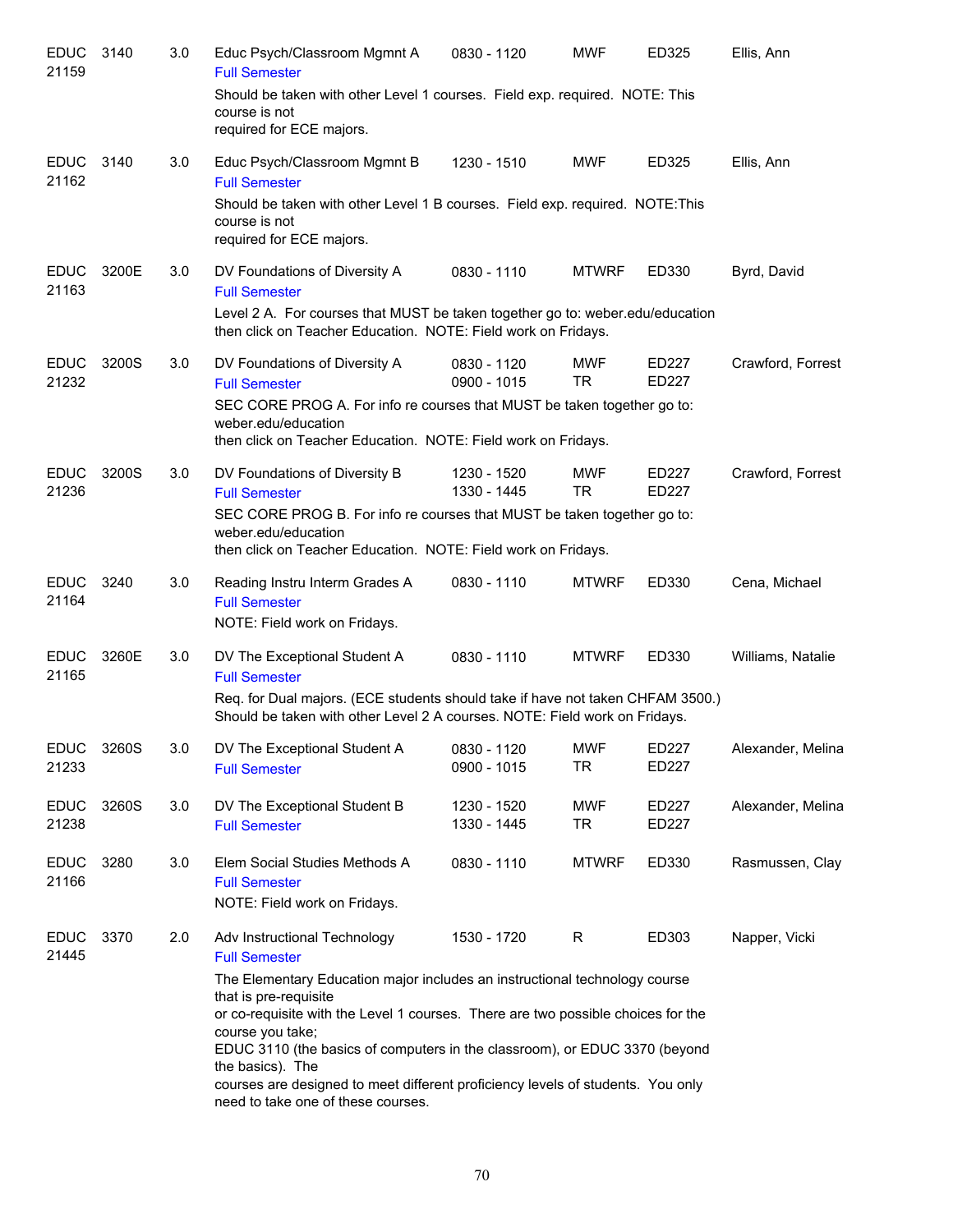| <b>EDUC</b><br>24342 | 3430 | 3.0 | Creat Processes - Elem School<br><b>Full Semester</b>                                                                                                                                                                                              | 1630 - 1910                | <b>TR</b>               | ED317                 | Bates, Vincent   |
|----------------------|------|-----|----------------------------------------------------------------------------------------------------------------------------------------------------------------------------------------------------------------------------------------------------|----------------------------|-------------------------|-----------------------|------------------|
|                      |      |     | Prereq: Admission to Teacher Education, or w/ permission of<br>the Instructor.<br>Note: Course offered Aug. 28 - Oct 18, 2012                                                                                                                      |                            |                         |                       |                  |
| <b>EDUC</b><br>21446 | 3810 | 3.0 | Dual Immersion or Immersn Educ<br><b>Full Semester</b>                                                                                                                                                                                             | 1630 - 1910                | M                       | ED319                 | Byrd, David      |
| <b>EDUC</b><br>21234 | 3900 | 3.0 | Preparing/Teach/Assess Instr A<br><b>Full Semester</b>                                                                                                                                                                                             | 0830 - 1120<br>0900 - 1015 | <b>MWF</b><br><b>TR</b> | ED227<br><b>ED227</b> | Moulding, Louise |
| <b>EDUC</b><br>21239 | 3900 | 3.0 | Preparing/Teach/Assess Instr B<br><b>Full Semester</b>                                                                                                                                                                                             | 1230 - 1520<br>1330 - 1445 | <b>MWF</b><br><b>TR</b> | ED227<br>ED227        | Moulding, Louise |
| <b>EDUC</b><br>21235 | 3930 | 3.0 | Read & Write/Secondary Curr A<br><b>Full Semester</b>                                                                                                                                                                                              | 0830 - 1120<br>0900 - 1015 | <b>MWF</b><br><b>TR</b> | ED227<br>ED227        | Gowans, Linda    |
| <b>EDUC</b><br>21240 | 3930 | 3.0 | Read & Write/Secondary Curr B<br><b>Full Semester</b>                                                                                                                                                                                              | 1230 - 1520<br>1330 - 1445 | <b>MWF</b><br><b>TR</b> | ED227<br>ED227        | Gowans, Linda    |
| <b>EDUC</b><br>21448 | 4250 | 3.0 | Second Language Acquisition<br><b>Full Semester</b>                                                                                                                                                                                                | 1630 - 1910                | R                       | ED330                 | Byrd, David      |
| <b>EDUC</b><br>21167 | 4300 | 3.0 | Elem Math Methods A<br><b>Full Semester</b><br>Level 3 A. For info re courses that MUST be taken together go to:<br>weber.edu/education then<br>click on Teacher Education. NOTE: Field work on Fridays. Prereq: NEED MATH<br>2010 & MATH<br>2020. | 0830 - 1110                | <b>MTWRF</b>            | ED317                 | Hadley, Kristin  |
| <b>EDUC</b><br>21171 | 4300 | 3.0 | Elem Math Methods B<br><b>Full Semester</b><br>LEVEL 3 B. For info re courses that MUST be taken together go to:<br>weber.edu/education then<br>click on Teacher Education. Field work on Fridays. NOTE: NEED MATH 2010 7<br>MATH 2020.            | 1230 - 1510                | <b>MTWRF</b>            | ED317                 | Hadley, Kristin  |
| <b>EDUC</b><br>21168 | 4320 | 3.0 | Elem Language Arts Methods A<br><b>Full Semester</b>                                                                                                                                                                                               | 0830 - 1110                | <b>MTWRF</b>            | ED317                 | Nelson, Kristin  |
| <b>EDUC</b><br>21172 | 4320 | 3.0 | Elem Language Arts Methods B<br><b>Full Semester</b>                                                                                                                                                                                               | 1230 - 1510                | <b>MTWRF</b>            | ED317                 | Nelson, Kristin  |
| <b>EDUC</b><br>21169 | 4330 | 3.0 | Elementary Science Methods A<br><b>Full Semester</b><br>Course Fee: \$3.00                                                                                                                                                                         | 0830 - 1110                | <b>MTWRF</b>            | ED317                 | Pontius, Richard |
| <b>EDUC</b><br>21173 | 4330 | 3.0 | Elementary Science Methods B<br><b>Full Semester</b><br>Course Fee: \$3.00                                                                                                                                                                         | 1230 - 1510                | <b>MTWRF</b>            | ED317                 | Pontius, Richard |
| <b>EDUC</b><br>21170 | 4340 | 3.0 | Elem Art/Music Methods A<br><b>Full Semester</b>                                                                                                                                                                                                   | 0830 - 1110                | <b>MTWRF</b>            |                       | Bates, Vincent   |
| <b>EDUC</b><br>21174 | 4340 | 3.0 | Elem Art/Music Methods B<br><b>Full Semester</b>                                                                                                                                                                                                   | 1230 - 1510                | <b>MTWRF</b>            | ED317                 | Bates, Vincent   |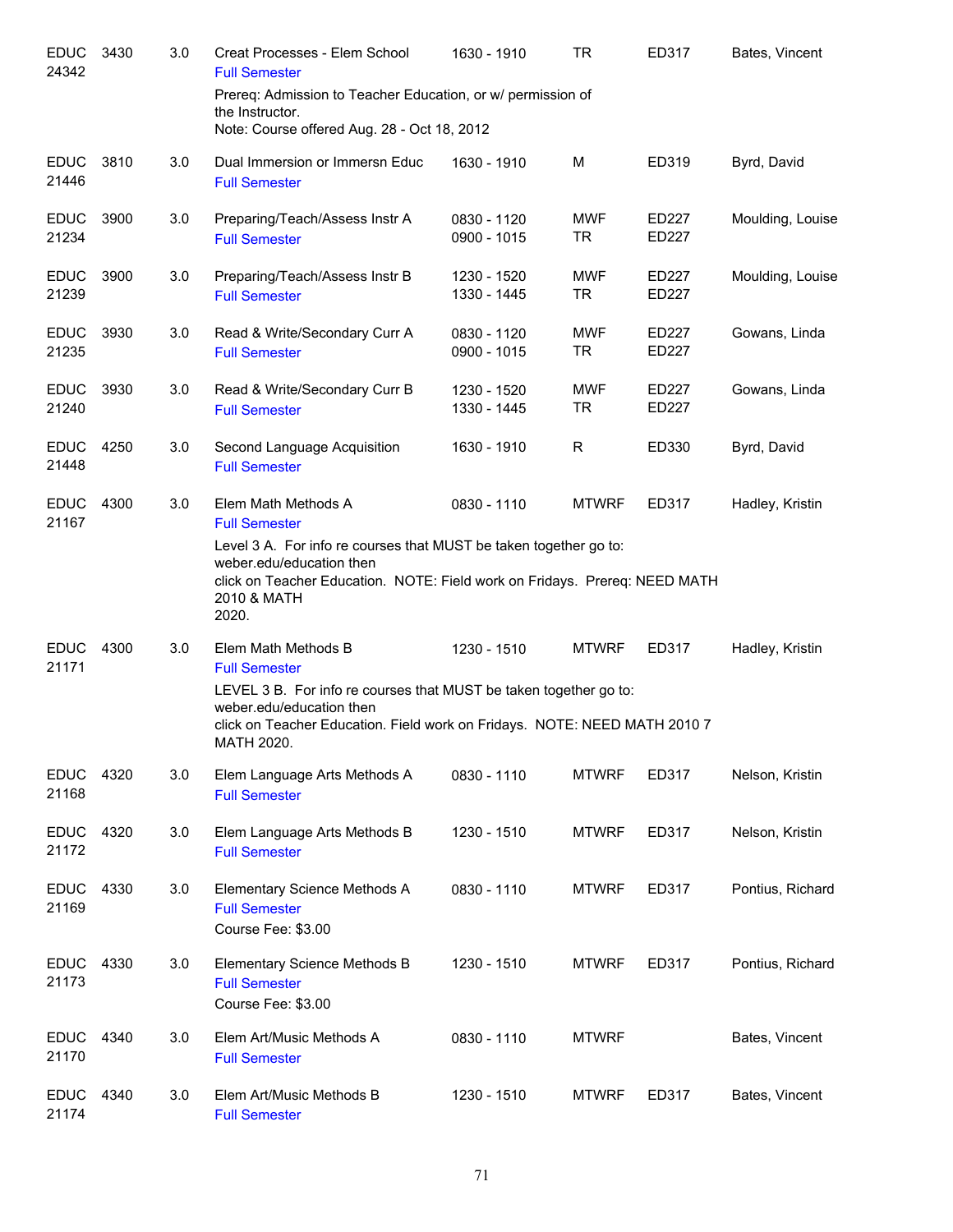| <b>EDUC</b><br>21449 | 4380A | 4.0 | Student Teaching-Elementary Ed<br><b>Full Semester</b><br>Course Fee: \$75.00                                                                                                                                                                                                                                                                                                           | <b>TBA</b>  | <b>TBA</b>   |                 | Eldredge, Ana     |
|----------------------|-------|-----|-----------------------------------------------------------------------------------------------------------------------------------------------------------------------------------------------------------------------------------------------------------------------------------------------------------------------------------------------------------------------------------------|-------------|--------------|-----------------|-------------------|
| <b>EDUC</b><br>21452 | 4380B | 4.0 | Student Teaching-Elementary Ed<br><b>Full Semester</b><br>Course Fee: \$150.00<br><b>Remote Site</b>                                                                                                                                                                                                                                                                                    | TBA         | <b>TBA</b>   |                 | Eldredge, Ana     |
| <b>EDUC</b><br>21248 | 4510  | 3.0 | Found Spec Educ/Practice & Law<br><b>Full Semester</b><br>To be taken with: EDUC 4520,4550 & 4650.                                                                                                                                                                                                                                                                                      | 1630 - 1910 | R            | ED <sub>6</sub> | Williams, Natalie |
| <b>EDUC</b><br>24654 | 4510  | 3.0 | Found Spec Educ/Practice & Law<br><b>Full Semester</b>                                                                                                                                                                                                                                                                                                                                  | 1630 - 1910 | R            | ED219           | Arbogast, Lisa    |
| <b>EDUC</b><br>21816 | 4520  | 3.0 | Collaboratn, Consult, IEP Dev<br><b>Full Semester</b><br>To be taken with: EDUC 4510, 4550 & 4650.                                                                                                                                                                                                                                                                                      | 1630 - 1910 | W            | <b>ED15</b>     | Mayhew, John      |
| <b>EDUC</b><br>21250 | 4550  | 3.0 | Instr Plan & Learn Env/Spec Ed<br><b>Full Semester</b><br>To be taken with: EDUC 4510, 4520 & 4650                                                                                                                                                                                                                                                                                      | 1630 - 1910 | M            | <b>ED15</b>     | Butler, Frances   |
| <b>EDUC</b><br>21290 | 4580  | 3.0 | Learn Strat/Transition/Spec Ed<br><b>Full Semester</b>                                                                                                                                                                                                                                                                                                                                  | 1630 - 1910 | Τ            | <b>ED15</b>     | Butler, Frances   |
| <b>EDUC</b><br>21252 | 4581  | 4.0 | Pre-Stu Teaching-Spec Ed A<br><b>Full Semester</b><br>To be taken with: EDUC 4660/MED 6570. 1:30 - 4:20 p.m. M-F<br>Aug. 27-31; Tuesdays 3:30 - 4:20 thereafter.                                                                                                                                                                                                                        | 1530 - 1620 | Τ            | <b>ED15</b>     | Alexander, Melina |
| <b>EDUC</b><br>21804 | 4581  | 4.0 | Pre-Stu Teaching-Spec Ed B<br><b>Full Semester</b><br>To be taken with: EDUC 4660/MED 6570. 1:30 - 4:20 p.m. M-F<br>Aug. 27-31; Thursdays 3:30-4:20 thereafter                                                                                                                                                                                                                          | 1530 - 1620 | $\mathsf{R}$ | <b>ED15</b>     | Williams, Natalie |
| <b>EDUC</b><br>21251 | 4650  | 4.0 | CBL-Validated Methods: Reading<br><b>Full Semester</b><br>To be taken with: EDUC 4510, 4520 & 4550.<br>CBL stands for Community-Based Learning which means that students engage<br>in meaningful community service that is connected to specific course objectives.<br>See http://www.weber.edu/CommunityInvolvement/CBL_Designation.html for a<br>full list of CBL designated courses. | 1630 - 1910 | T.           | ED <sub>6</sub> | Alexander, Melina |
| <b>EDUC</b><br>21253 | 4660  | 4.0 | Validated Methods: Writing<br><b>Full Semester</b><br>To be taken with: EDUC 4581                                                                                                                                                                                                                                                                                                       | 1630 - 1910 | R            | <b>ED15</b>     | Butler, Frances   |
| <b>EDUC</b><br>21295 | 4670A | 4.0 | Special Educ Student Teaching<br><b>Full Semester</b><br>Course Fee: \$75.00                                                                                                                                                                                                                                                                                                            | <b>TBA</b>  | <b>TBA</b>   |                 | Eldredge, Ana     |
| <b>EDUC</b><br>21296 | 4670B | 4.0 | Special Educ Student Teaching<br><b>Full Semester</b><br>Course Fee: \$150.00                                                                                                                                                                                                                                                                                                           | <b>TBA</b>  | <b>TBA</b>   |                 | Eldredge, Ana     |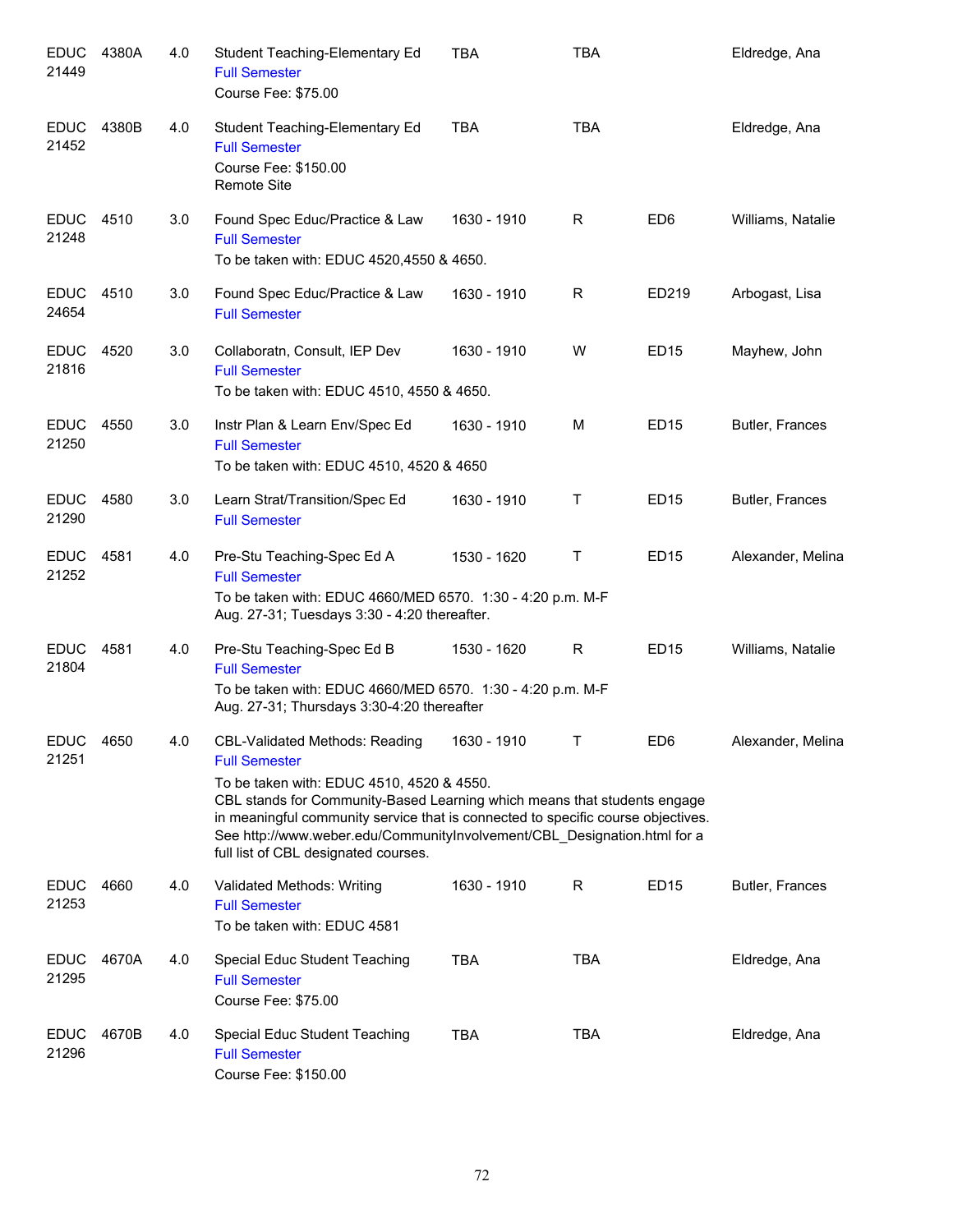| <b>EDUC</b><br>21291 | 4680  | 8.0 | Special Educ Student Teaching<br><b>Full Semester</b>                                                                                                                                                                                | <b>TBA</b>  | <b>TBA</b> |       | Eldredge, Ana   |
|----------------------|-------|-----|--------------------------------------------------------------------------------------------------------------------------------------------------------------------------------------------------------------------------------------|-------------|------------|-------|-----------------|
| <b>EDUC</b><br>21294 | 4686  | 4.0 | Spec Educ Seminar & Synthesis<br><b>Full Semester</b>                                                                                                                                                                                | 1630 - 1910 | W          | ED219 | Butler, Frances |
| <b>EDUC</b><br>21454 | 4830  | 1.0 | Individ Prescribed Program<br><b>Full Semester</b>                                                                                                                                                                                   | <b>TBA</b>  | <b>TBA</b> |       | Mayhew, John    |
| <b>EDUC</b><br>21456 | 4830  | 2.0 | Individ Prescribed Program<br><b>Full Semester</b>                                                                                                                                                                                   | <b>TBA</b>  | <b>TBA</b> |       | Mayhew, John    |
| <b>EDUC</b><br>21457 | 4830  | 3.0 | Individ Prescribed Program<br><b>Full Semester</b>                                                                                                                                                                                   | <b>TBA</b>  | <b>TBA</b> |       | Mayhew, John    |
| <b>EDUC</b><br>21458 | 4830  | 4.0 | Individ Prescribed Program<br><b>Full Semester</b>                                                                                                                                                                                   | <b>TBA</b>  | <b>TBA</b> |       | Mayhew, John    |
| <b>EDUC</b><br>21459 | 4830  | 5.0 | Individ Prescribed Program<br><b>Full Semester</b>                                                                                                                                                                                   | <b>TBA</b>  | <b>TBA</b> |       | Mayhew, John    |
| <b>EDUC</b><br>21460 | 4830  | 6.0 | Individ Prescribed Program<br><b>Full Semester</b>                                                                                                                                                                                   | <b>TBA</b>  | <b>TBA</b> |       | Mayhew, John    |
| <b>EDUC</b><br>21226 | 4840A | 8.0 | Student Teaching-Elementary Ed<br><b>Full Semester</b><br>Course Fee: \$150.00                                                                                                                                                       | <b>TBA</b>  | <b>TBA</b> |       | Eldredge, Ana   |
| <b>EDUC</b><br>21227 | 4840B | 8.0 | Student Teaching-Elementary Ed<br><b>Full Semester</b><br>REMOTE SITE LAB FEE: \$300 NOTE: Need prior permission of the Student<br>Teaching<br>Coordinator.                                                                          | <b>TBA</b>  | <b>TBA</b> |       | Eldredge, Ana   |
| <b>EDUC</b><br>21228 | 4850  | 4.0 | Elem Integrated Seminar<br><b>Full Semester</b><br>Aug. 27 Orientation and class from 8:00 a.m. to 3:00 p.m; Class meets on<br>Mondays<br>thereafter at 4:30 0 7:10 p.m. Rm 219; Synthesis on Dec. 11 from 8:00 a.m. to<br>3:00 p.m. | 1630 - 1910 | M          | ED219 | Stewart, Pene'e |
| <b>EDUC</b><br>21230 | 4850  | 4.0 | Elem Integrated Seminar<br><b>Full Semester</b><br>Aug. 27 Orientation and class from 8:00 a.m. to 3:00 p.m; Class meets on<br>Mondays<br>thereafter at 4:30 0 7:10 p.m. Rm 219; Synthesis on Dec. 11 from 8:00 a.m. to<br>3:00 p.m. | 1630 - 1910 | M          | ED219 | Rasmussen, Clay |
| <b>EDUC</b><br>21462 | 4890  | 1.0 | Cooperative Work Experience<br><b>Full Semester</b><br>Must attend first meeting: T-8/28/12                                                                                                                                          | 1630 - 1720 | Τ          | ED320 | Mayhew, John    |
| <b>EDUC</b><br>21463 | 4890  | 2.0 | Cooperative Work Experience<br><b>Full Semester</b><br>Must attend first meeting: T-8/28/12                                                                                                                                          | 1630 - 1720 | Τ          | ED320 | Mayhew, John    |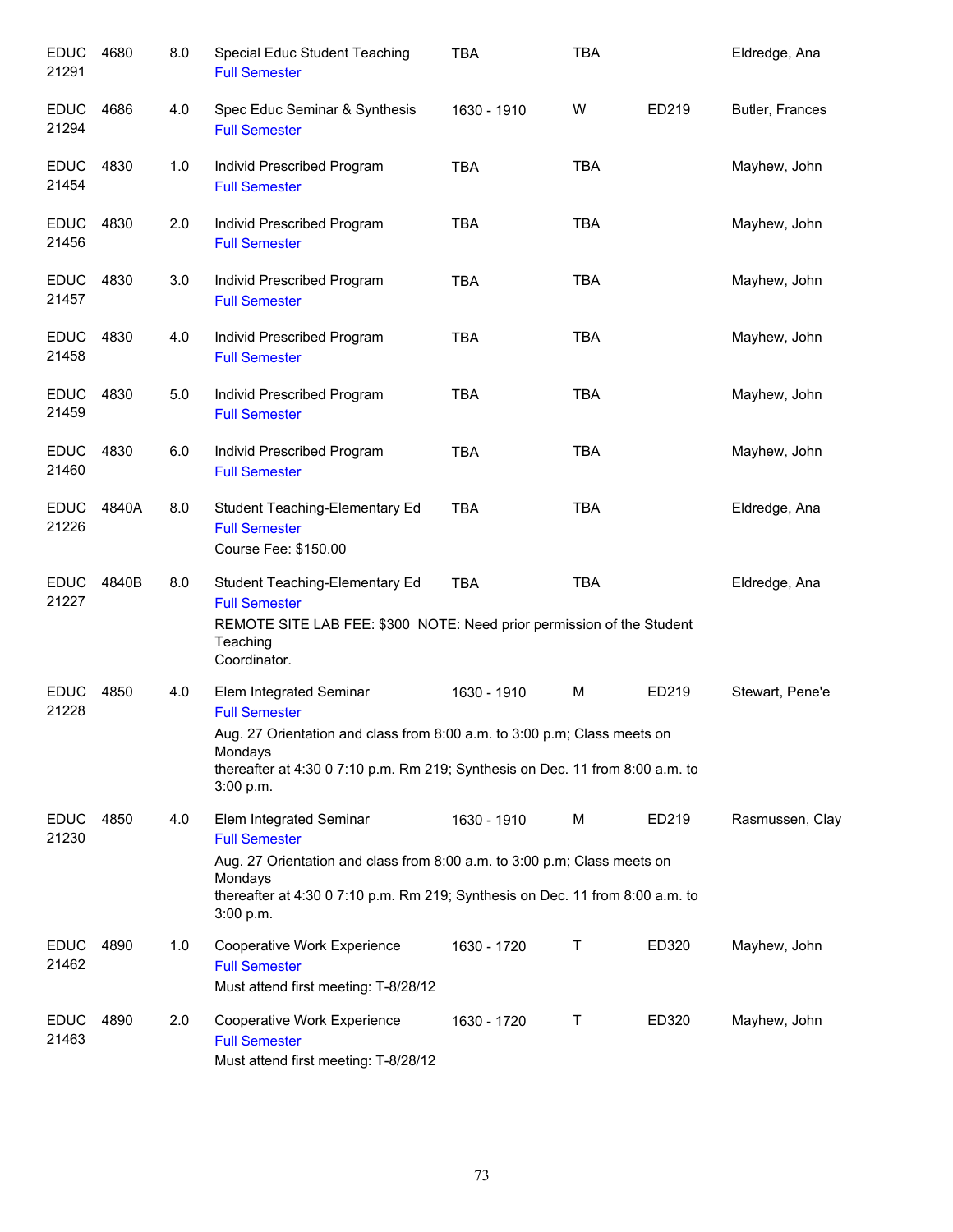| <b>EDUC</b><br>21464 | 4890  | 2.0 | Cooperative Work Experience<br><b>Full Semester</b><br>Must attend first meeting: T-8/28/12                                                                                                           | 1630 - 1720 | Τ          | ED320           | Mayhew, John    |
|----------------------|-------|-----|-------------------------------------------------------------------------------------------------------------------------------------------------------------------------------------------------------|-------------|------------|-----------------|-----------------|
| <b>EDUC</b><br>21465 | 4890  | 3.0 | Cooperative Work Experience<br><b>Full Semester</b><br>Must attend first meeting: T-8/28/12                                                                                                           | 1630 - 1720 | Т          | ED320           | Mayhew, John    |
| <b>EDUC</b><br>21466 | 4890  | 4.0 | Cooperative Work Experience<br><b>Full Semester</b><br>Must attend first meeting: T-8/28/12                                                                                                           | 1630 - 1720 | Т          | ED320           | Mayhew, John    |
| <b>EDUC</b><br>21471 | 4890  | 5.0 | Cooperative Work Experience<br><b>Full Semester</b><br>Must attend first meeting: T-8/28/12                                                                                                           | 1630 - 1720 | Т          | ED320           | Mayhew, John    |
| <b>EDUC</b><br>21472 | 4890  | 6.0 | Cooperative Work Experience<br><b>Full Semester</b><br>Must attend first meeting: T-8/28/12                                                                                                           | 1630 - 1720 | Т          | ED320           | Mayhew, John    |
| <b>EDUC</b><br>21473 | 4930A | 4.0 | Student Teaching in Sec Educ<br><b>Full Semester</b><br><b>Course Fee: \$75.00</b>                                                                                                                    | <b>TBA</b>  | <b>TBA</b> |                 | Eldredge, Ana   |
| <b>EDUC</b><br>21475 | 4930B | 4.0 | Student Teaching in Sec Educ<br><b>Full Semester</b><br>Course Fee: \$150.00                                                                                                                          | <b>TBA</b>  | <b>TBA</b> |                 | Eldredge, Ana   |
| <b>EDUC</b><br>21241 | 4940A | 8.0 | Student Teaching in Sec Educ<br><b>Full Semester</b><br>Course Fee: \$150.00                                                                                                                          | <b>TBA</b>  | <b>TBA</b> |                 | Eldredge, Ana   |
| <b>EDUC</b><br>21242 | 4940B | 8.0 | Student Teaching in Sec Educ<br><b>Full Semester</b><br>REMOTE SITE LAB FEE: \$300 NOTE: requires prior approval of the Student<br>Teachiing<br>Coordinator.                                          | <b>TBA</b>  | <b>TBA</b> |                 | Eldredge, Ana   |
| <b>EDUC</b><br>21244 | 4950  | 4.0 | Int Sec Student Teach Seminar<br><b>Full Semester</b><br>Meet 8/27-31 & 9/4-7 8:00-11:10 a.m. Rm ED219. Tuesday Dec. 11, 8:30 - 4:00<br>p.m. Rm 227. To be taken concurrently w/ EDUC 4940A or 4940B. | 1630 - 1910 | W          | ED <sub>6</sub> | Nelson, Kristin |
| <b>EDUC</b><br>21247 | 4950  | 4.0 | Int Sec Student Teach Seminar<br><b>Full Semester</b><br>Meet 8/27-31 & 9/4-7 8:00-11:10 a.m. Rm ED219. Tuesday Dec. 11, 8:30 - 4:00<br>p.m. Rm 227. To be taken concurrently w/ EDUC 4940A or 4940B. | 1630 - 1910 | W          | ED <sub>6</sub> | Nelson, Kristin |
| <b>EDUC</b><br>21476 | 5770  | 2.0 | Field Exp in ESL/Bilingual Ed<br><b>Full Semester</b>                                                                                                                                                 | 1630 - 1820 | F          | ED330           | Byrd, David     |
| <b>EDUC</b><br>21478 | 5840  | 6.0 | Student Teaching El. ED. MED<br><b>Full Semester</b><br>This course requires registration permission from Lynda Goucher, or<br>Dr. Peggy Saunders.                                                    | <b>TBA</b>  | TBA        |                 | Saunders, Peggy |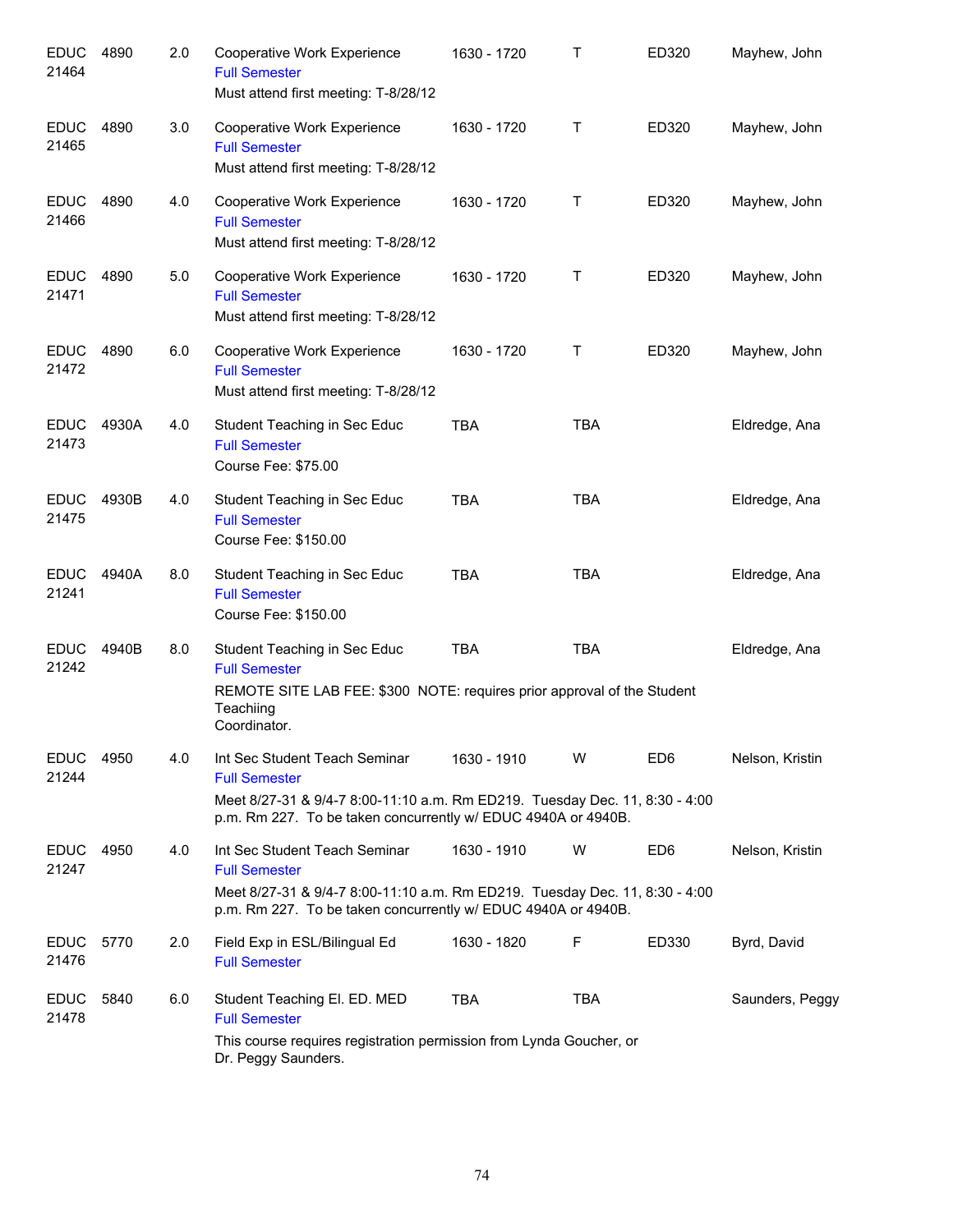| <b>EDUC</b><br>21479 | 5860 | 2.0 | Practicum in Education<br><b>Full Semester</b>                                                                                                                                                                                                                                                          | TBA                        | <b>TBA</b>     |                | Saunders, Peggy |
|----------------------|------|-----|---------------------------------------------------------------------------------------------------------------------------------------------------------------------------------------------------------------------------------------------------------------------------------------------------------|----------------------------|----------------|----------------|-----------------|
|                      |      |     | This course requires registration permission from Lynda Goucher, or<br>Dr. Peggy Saunders.                                                                                                                                                                                                              |                            |                |                |                 |
| <b>EDUC</b><br>21480 | 5860 | 4.0 | Practicum in Education<br><b>Full Semester</b>                                                                                                                                                                                                                                                          | <b>TBA</b>                 | <b>TBA</b>     |                | Saunders, Peggy |
|                      |      |     | This course requires registration permission from Lynda Goucher, or<br>Dr. Peggy Saunders.                                                                                                                                                                                                              |                            |                |                |                 |
| <b>EDUC</b><br>21481 | 5880 | 6.0 | Student Teaching in Sec Ed<br><b>Full Semester</b><br>This course requires registration permission from Lynda Goucher, or<br>Dr. Peggy Saunders.                                                                                                                                                        | <b>TBA</b>                 | <b>TBA</b>     |                | Saunders, Peggy |
| EE<br>21142          | 1000 | 2.0 | Intro Electronics Engineering<br><b>Full Semester</b><br>Course Fee: \$40.00                                                                                                                                                                                                                            | 1600 - 1650                | <b>MW</b>      | D02320         | Brown, Fon      |
| EE.<br>21143         | 1270 | 4.0 | Intro to Electrical Circuits<br><b>Full Semester</b><br>Course Fee: \$50.00                                                                                                                                                                                                                             | 1030 - 1145<br>1330 - 1630 | <b>TR</b><br>W | B4409<br>B4420 | Ward, Jeffrey   |
| EE<br>24345          | 1270 | 4.0 | Intro to Electrical Circuits<br><b>Full Semester</b><br>Course Fee \$50.00                                                                                                                                                                                                                              | 1730 - 2030                | <b>MW</b>      | B4417          | Ward, Jeffrey   |
| EE<br>21144          | 3000 | 1.0 | <b>Engineering Seminar</b><br><b>Full Semester</b>                                                                                                                                                                                                                                                      | 1600 - 1650                | Т              | D02320         | Jackson, Justin |
| EE<br>21145          | 3110 | 4.0 | Microelectronics I<br><b>Full Semester</b><br>Course Fee: \$50.00                                                                                                                                                                                                                                       | 1700 - 2000                | <b>TR</b>      | D02333         | Jackson, Justin |
| EE<br>21146          | 3210 | 4.0 | Signals and Systems<br><b>Full Semester</b><br>Course Fee: \$40.00                                                                                                                                                                                                                                      | 1700 - 2000                | <b>MW</b>      | D02333         | Brown, Fon      |
| EE<br>21147          | 3610 | 4.0 | <b>Digital Systems</b><br><b>Full Semester</b><br>Course Fee: \$50.00                                                                                                                                                                                                                                   | 1030 - 1145<br>1330 - 1630 | <b>MW</b><br>R | B4409<br>B4418 | Brown, Fon      |
| <b>EE</b><br>25098   | 3890 | 2.0 | Internship<br><b>Full Semester</b>                                                                                                                                                                                                                                                                      | 1230 - 1320                | Τ              | B4421          | Jackson, Justin |
| EE<br>21148          | 4010 | 2.0 | <b>CBL-Senior Project I</b><br><b>Full Semester</b>                                                                                                                                                                                                                                                     | 1330 - 1520                | M              | B4409          | Brown, Fon      |
|                      |      |     | Course Fee: \$40.00<br>CBL stands for Community-Based Learning which means that students engage<br>in meaningful community service that is connected to specific course objectives.<br>See http://www.weber.edu/CommunityInvolvement/CBL_Designation.html for a<br>full list of CBL designated courses. |                            |                |                |                 |
| <b>EE</b><br>21149   | 4100 | 4.0 | <b>Control Systems</b><br><b>Full Semester</b><br>Course Fee: \$50.00                                                                                                                                                                                                                                   | 0900 - 1015<br>1330 - 1630 | <b>MW</b><br>M | B4409<br>B4420 | Ward, Jeffrey   |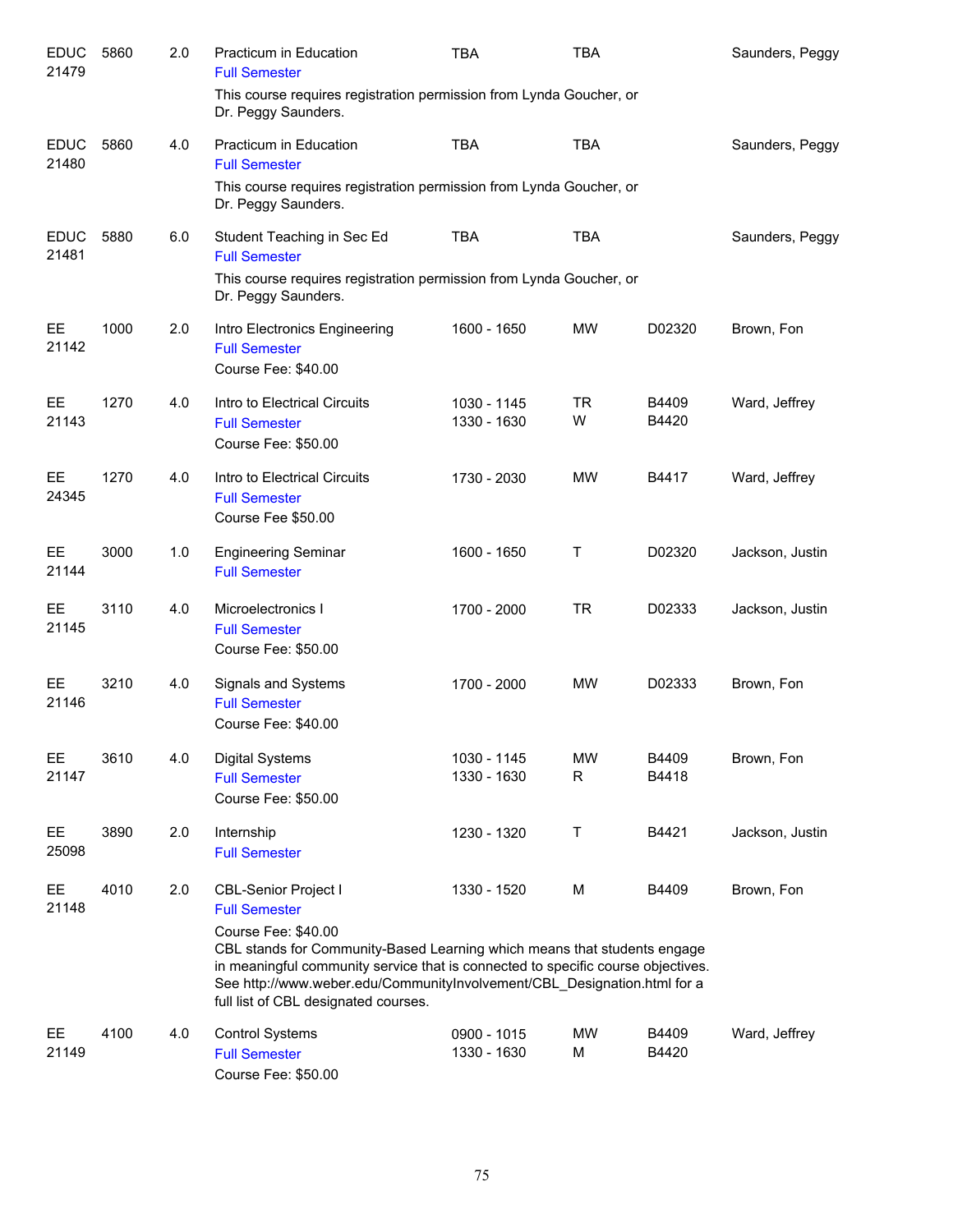| EE<br>21150          | 4900 | 4.0 | <b>Special Topics</b><br><b>Full Semester</b>          | 0900 - 1015<br>1330 - 1630 | <b>TR</b><br>Τ | B4409<br>B4418 | Brown, Fon       |
|----------------------|------|-----|--------------------------------------------------------|----------------------------|----------------|----------------|------------------|
| <b>ENGL</b><br>22147 | 0900 | 3.0 | Fund College Reading/Writing<br><b>Full Semester</b>   | 0730 - 0845                | <b>TR</b>      | EH219          | Diamond, Marilyn |
| <b>ENGL</b><br>22149 | 0900 | 3.0 | Fund College Reading/Writing<br><b>Full Semester</b>   | 1230 - 1320                | <b>MWF</b>     | EH218          | Olson, Eleanor   |
| <b>ENGL</b><br>22151 | 0955 | 6.0 | Dev College Reading/Writing<br><b>Full Semester</b>    | 0730 - 0820                | <b>MWF</b>     | EH215          | Hughes, Claire   |
| <b>ENGL</b><br>22154 | 0955 | 6.0 | Dev College Reading/Writing<br><b>Full Semester</b>    | 0730 - 0820                | <b>MWF</b>     | EH218          | Porter, Carl     |
| <b>ENGL</b><br>22155 | 0955 | 6.0 | Dev College Reading/Writing<br><b>Full Semester</b>    | 0730 - 0845                | <b>TR</b>      | EH218          | Call, Christy    |
| ENGL<br>22156        | 0955 | 6.0 | Dev College Reading/Writing<br><b>Full Semester</b>    | 0830 - 0920                | <b>MWF</b>     | EH218          | Gawronski, Sarah |
| ENGL<br>22157        | 0955 | 6.0 | Dev College Reading/Writing<br><b>Full Semester</b>    | 0830 - 0920                | <b>MWF</b>     | EH219          | Kolz, Buck       |
| <b>ENGL</b><br>22158 | 0955 | 6.0 | Dev Collg Rdg&Wrtng/SmartStart<br><b>Full Semester</b> | 0930 - 1020                | <b>MWF</b>     | EH219          | Marchant, Becky  |
| <b>ENGL</b><br>22159 | 0955 | 6.0 | Dev College Reading/Writing<br><b>Full Semester</b>    | 0930 - 1020                | <b>MWF</b>     | EH218          | Gawronski, Sarah |
| <b>ENGL</b><br>22160 | 0955 | 6.0 | Dev College Reading/Writing<br><b>Full Semester</b>    | 0900 - 1015                | <b>TR</b>      | EH219          | Asay, Toni       |
| <b>ENGL</b><br>22161 | 0955 | 6.0 | Dev College Reading/Writing<br><b>Full Semester</b>    | 0900 - 1015                | <b>TR</b>      | EH218          | Mason, Marilee   |
| <b>ENGL</b><br>22162 | 0955 | 6.0 | Dev College Reading/Writing<br><b>Full Semester</b>    | 1030 - 1120                | <b>MWF</b>     | EH218          | Marchant, Becky  |
| <b>ENGL</b><br>22163 | 0955 | 6.0 | Dev CollgRdng&Wrtng/SmartStart<br><b>Full Semester</b> | 1030 - 1145                | <b>TR</b>      | EH219          | Asay, Toni       |
| <b>ENGL</b><br>22229 | 0955 | 6.0 | Dev College Reading/Writing<br><b>Full Semester</b>    | 1030 - 1145                | <b>TR</b>      | EH218          | Mathews, Darcy   |
| <b>ENGL</b><br>22231 | 0955 | 6.0 | Dev College Reading/Writing<br><b>Full Semester</b>    | 1130 - 1220                | MWF            | EH218          | Marchant, Becky  |
| <b>ENGL</b><br>22232 | 0955 | 6.0 | Dev College Reading/Writing<br><b>Full Semester</b>    | 1130 - 1220                | MWF            | EH219          | Kolz, Buck       |
| <b>ENGL</b><br>22235 | 0955 | 6.0 | Dev College Reading/Writing<br><b>Full Semester</b>    | 1200 - 1315                | <b>TR</b>      | EH219          | Asay, Toni       |
| ENGL<br>22236        | 0955 | 6.0 | Dev College Reading/Writing<br><b>Full Semester</b>    | 1200 - 1315                | <b>TR</b>      | EH218          | Kelly, Brooke    |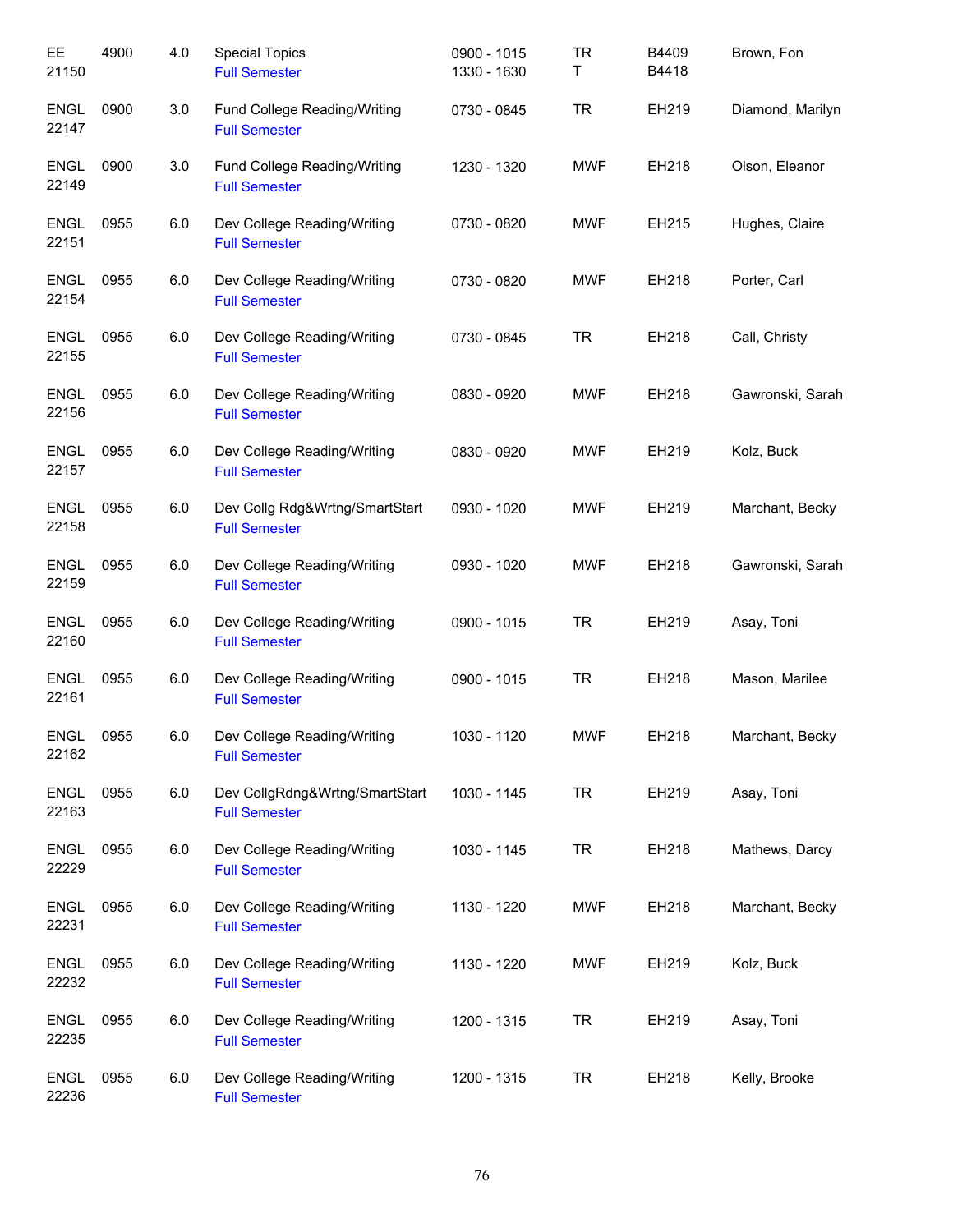| 0955 | 6.0 | Dev College Reading/Writing<br><b>Full Semester</b>         | 1230 - 1320 | <b>MWF</b> | EH219  | Mathews, Darcy                                                                                                                                                                                                                           |
|------|-----|-------------------------------------------------------------|-------------|------------|--------|------------------------------------------------------------------------------------------------------------------------------------------------------------------------------------------------------------------------------------------|
| 0955 | 6.0 | Dev College Reading/Writing<br><b>Full Semester</b>         | 1730 - 2010 | M          | EH218  | Choberka, Angela                                                                                                                                                                                                                         |
| 0955 | 6.0 | Dev College Reading/Writing<br><b>Full Semester</b>         | 1730 - 2010 | T          | EH219  | Newhart, Bryson                                                                                                                                                                                                                          |
| 0955 | 6.0 | Dev College Reading/Writing<br><b>Full Semester</b>         | 1730 - 2010 | W          | EH218  | Newhart, Bryson                                                                                                                                                                                                                          |
| 0955 | 6.0 | Dev College Reading/Writing<br><b>Full Semester</b>         | 0730 - 0820 | <b>MWF</b> | D02103 | Davis, Deborah                                                                                                                                                                                                                           |
| 0955 | 6.0 | Dev College Reading/Writing<br><b>Full Semester</b>         | 0930 - 1020 | <b>MWF</b> | D02104 | Rigby, Donna                                                                                                                                                                                                                             |
| 0955 | 6.0 | Dev College Reading/Writing<br><b>Full Semester</b>         | 1730 - 2010 | W          | D02318 | Goff, Kamri                                                                                                                                                                                                                              |
| 0955 | 6.0 | Dev College Reading/Writing<br><b>Full Semester</b>         | 1730 - 2010 | Τ          | N09    | Goff, Kamri                                                                                                                                                                                                                              |
| 0955 | 6.0 | Dev College Reading/Writing<br><b>Full Semester</b>         | 0730 - 0845 | <b>TR</b>  | EH305  | Evans, Jonathan                                                                                                                                                                                                                          |
| 0955 | 6.0 | Dev College Reading/Writing<br><b>Full Semester</b>         | 0730 - 0845 | <b>TR</b>  | EH306  | Evans, Ryan                                                                                                                                                                                                                              |
| 0955 | 6.0 | Dev College Reading/Writing<br><b>Full Semester</b>         | 1330 - 1445 | <b>TR</b>  | EH305  | Kelly, Brooke                                                                                                                                                                                                                            |
| 0955 | 6.0 | Dev College Reading/Writing<br><b>Full Semester</b>         | 1330 - 1445 | <b>TR</b>  | EH306  | Tobias, Linda                                                                                                                                                                                                                            |
| 1010 | 3.0 | EN Introduct College Writing<br><b>Full Semester</b>        | 0730 - 0820 | <b>MWF</b> | EH206  | Whitby, Emily                                                                                                                                                                                                                            |
| 1010 | 3.0 | <b>EN Introduct College Writing</b><br><b>Full Semester</b> | 0730 - 0845 | <b>TR</b>  | EH206  | Vause, Sarah                                                                                                                                                                                                                             |
| 1010 | 3.0 | <b>EN Introduct College Writing</b><br><b>Full Semester</b> | 0830 - 0920 | <b>MWF</b> | EH205  | Myers, Nathanael                                                                                                                                                                                                                         |
| 1010 | 3.0 | EN Introduct College Writing<br><b>Full Semester</b>        | 0830 - 0920 | <b>MWF</b> | EH206  | Whitby, Emily                                                                                                                                                                                                                            |
| 1010 | 3.0 | <b>EN Introduct College Writing</b><br><b>Full Semester</b> | 0900 - 1015 | <b>TR</b>  | EH204  | Burrows, J                                                                                                                                                                                                                               |
| 1010 | 3.0 | EN CBL-Intro College Writing<br><b>Full Semester</b>        | 0900 - 1015 | <b>TR</b>  | EH205  | Hamer, Jan                                                                                                                                                                                                                               |
|      |     |                                                             |             |            |        | CBL stands for Community-Based Learning which means that students engage<br>in meaningful community service that is connected to specific course objectives.<br>See http://www.weber.edu/CommunityInvolvement/CBL_Designation.html for a |

full list of CBL designated courses.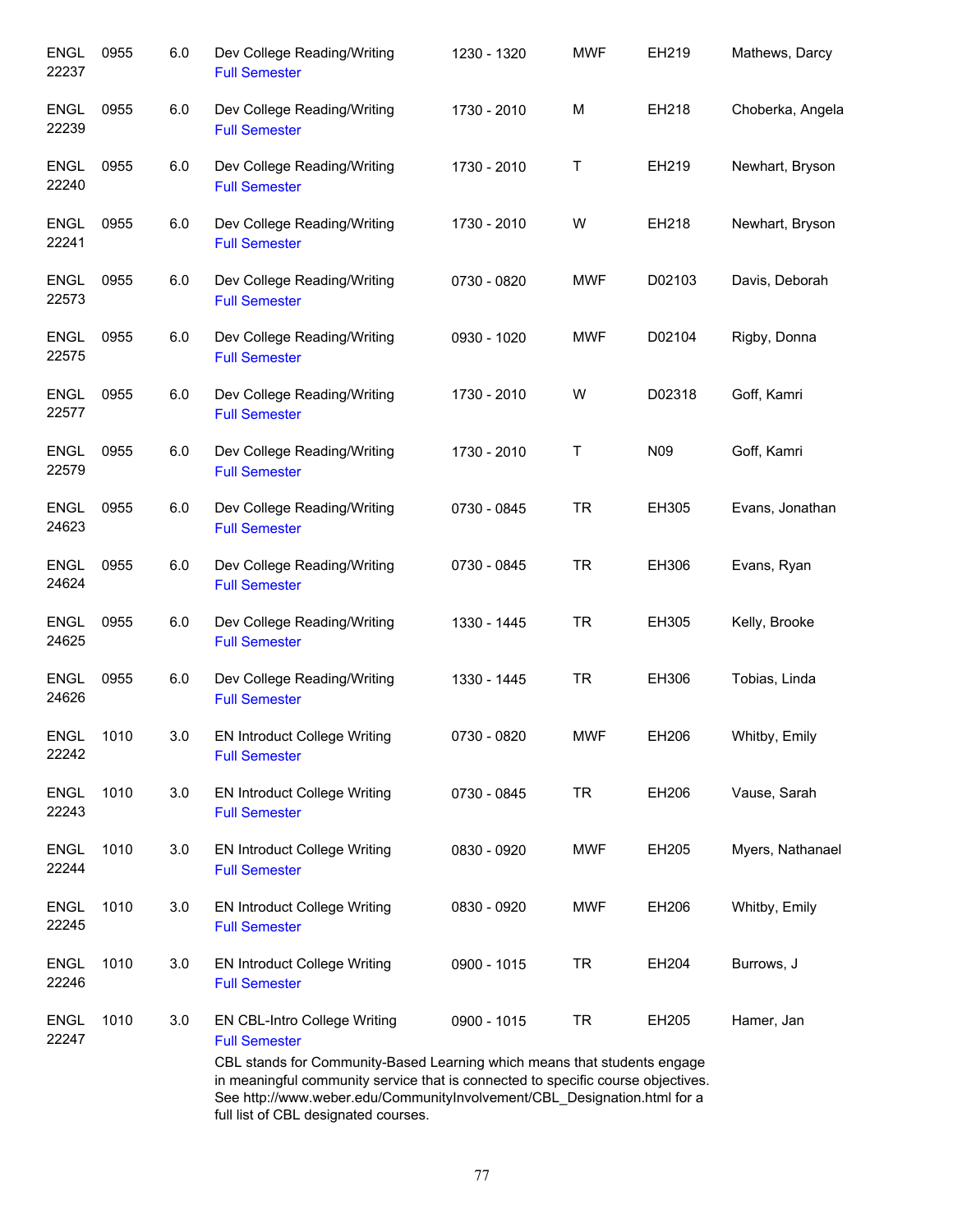| <b>ENGL</b><br>22248 | 1010 | 3.0 | <b>EN Introduct College Writing</b><br><b>Full Semester</b>                                                                                                                                                                                                                      | 0900 - 1015 | TR         | EH206 | Hudson, Kyra         |
|----------------------|------|-----|----------------------------------------------------------------------------------------------------------------------------------------------------------------------------------------------------------------------------------------------------------------------------------|-------------|------------|-------|----------------------|
| <b>ENGL</b><br>22249 | 1010 | 3.0 | <b>EN Introduct College Writing</b><br><b>Full Semester</b>                                                                                                                                                                                                                      | 0930 - 1020 | <b>MWF</b> | EH217 | Myers, Nathanael     |
| <b>ENGL</b><br>22250 | 1010 | 3.0 | EN Introduct College Writing<br><b>Full Semester</b>                                                                                                                                                                                                                             | 0900 - 1015 | <b>TR</b>  | EH106 | Macdonald, Robert    |
| <b>ENGL</b><br>22251 | 1010 | 3.0 | <b>EN CBL-Intro College Writing</b><br><b>Full Semester</b>                                                                                                                                                                                                                      | 1030 - 1120 | <b>MWF</b> | EH316 | Hamer, Jan           |
|                      |      |     | CBL stands for Community-Based Learning which means that students engage<br>in meaningful community service that is connected to specific course objectives.<br>See http://www.weber.edu/CommunityInvolvement/CBL_Designation.html for a<br>full list of CBL designated courses. |             |            |       |                      |
| <b>ENGL</b><br>22252 | 1010 | 3.0 | <b>EN Introduct College Writing</b><br><b>Full Semester</b>                                                                                                                                                                                                                      | 1030 - 1145 | <b>TR</b>  | EH106 | Macdonald, Robert    |
| <b>ENGL</b><br>22253 | 1010 | 3.0 | <b>EN Introduct College Writing</b><br><b>Full Semester</b>                                                                                                                                                                                                                      | 1030 - 1145 | <b>TR</b>  | EH305 | Seal, Samantha       |
| <b>ENGL</b><br>22254 | 1010 | 3.0 | <b>EN Introduct College Writing</b><br><b>Full Semester</b>                                                                                                                                                                                                                      | 1030 - 1145 | <b>TR</b>  | EH206 | Whitby, Emily        |
| <b>ENGL</b><br>22255 | 1010 | 3.0 | <b>EN Introduct College Writing</b><br><b>Full Semester</b>                                                                                                                                                                                                                      | 1130 - 1220 | <b>MWF</b> | EH317 | McKay, Susan         |
| <b>ENGL</b><br>22256 | 1010 | 3.0 | <b>EN Introduct College Writing</b><br><b>Full Semester</b>                                                                                                                                                                                                                      | 1130 - 1220 | <b>MWF</b> | EH206 | Barnum, Tyler        |
| <b>ENGL</b><br>22257 | 1010 | 3.0 | <b>EN Intro Collge Writing</b><br><b>Full Semester</b>                                                                                                                                                                                                                           | 1200 - 1315 | <b>TR</b>  | EH206 | Hudson, Kyra         |
| <b>ENGL</b><br>22258 | 1010 | 3.0 | <b>EN Introduct College Writing</b><br><b>Full Semester</b>                                                                                                                                                                                                                      | 1200 - 1315 | <b>TR</b>  | EH217 | Mickel, Logan        |
| ENGL<br>22259        | 1010 | 3.0 | <b>EN Introduct College Writing</b><br><b>Full Semester</b>                                                                                                                                                                                                                      | 1200 - 1315 | TR         | EH203 | Gawronski, Sarah     |
| <b>ENGL</b><br>22260 | 1010 | 3.0 | <b>EN Introduct College Writing</b><br><b>Full Semester</b>                                                                                                                                                                                                                      | 1230 - 1320 | <b>MWF</b> | EH317 | McKay, Susan         |
| ENGL<br>22261        | 1010 | 3.0 | <b>EN Introduct College Writing</b><br><b>Full Semester</b>                                                                                                                                                                                                                      | 1230 - 1320 | <b>MWF</b> | EH316 | Barnum, Tyler        |
| <b>ENGL</b><br>22263 | 1010 | 3.0 | <b>EN Introduct College Writing</b><br><b>Full Semester</b>                                                                                                                                                                                                                      | 1330 - 1445 | <b>TR</b>  | EH217 | Mickel, Logan        |
| <b>ENGL</b><br>22265 | 1010 | 3.0 | <b>EN Introduct College Writing</b><br><b>Full Semester</b>                                                                                                                                                                                                                      | 1330 - 1420 | <b>MWF</b> | EH316 | Wheelwright, Cheyney |
| <b>ENGL</b><br>22269 | 1010 | 3.0 | <b>EN Introduct College Writing</b><br><b>Full Semester</b>                                                                                                                                                                                                                      | 1730 - 2010 | M          | EH206 | Beal, John           |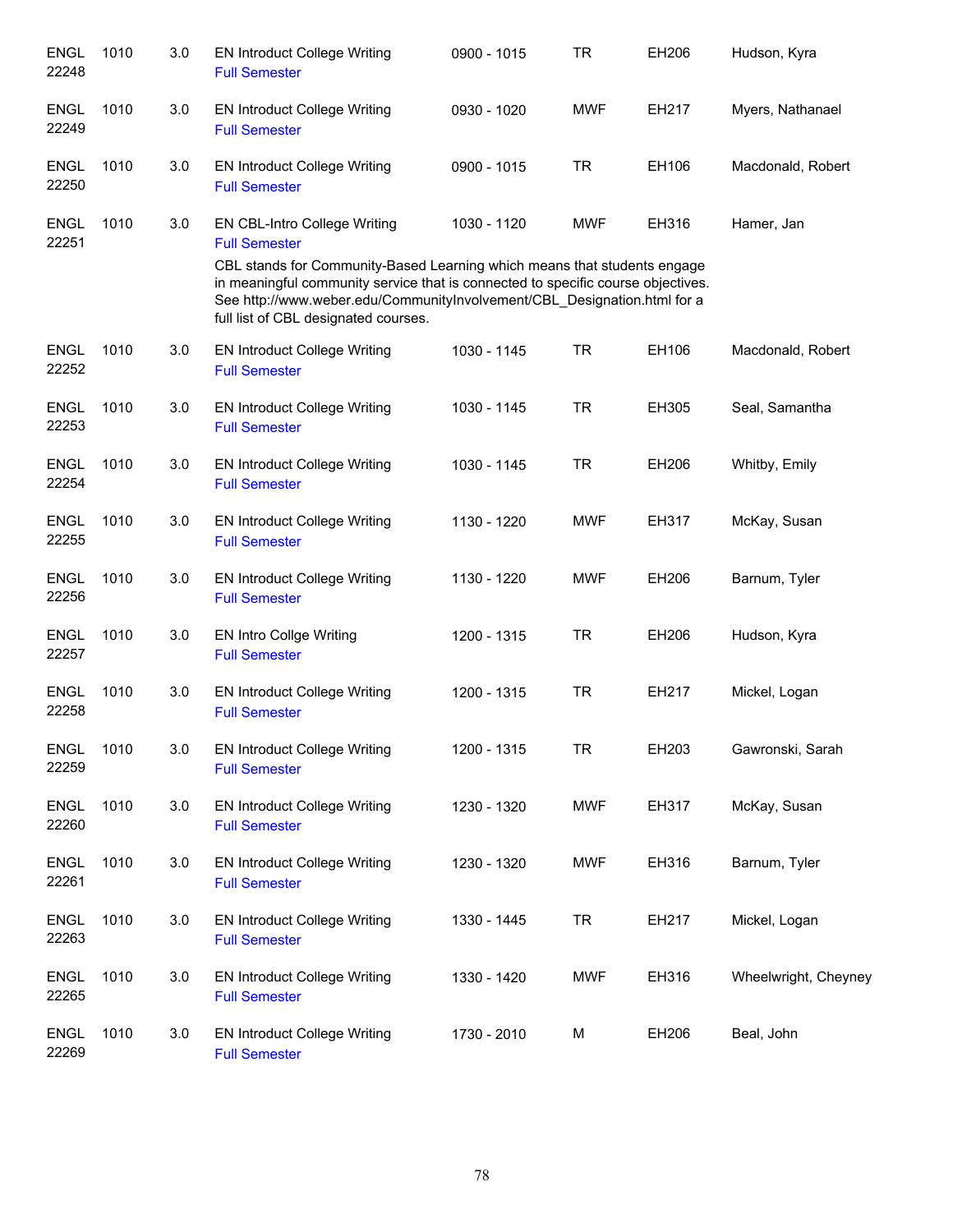| <b>ENGL</b><br>22270 | 1010 | 3.0 | <b>EN Introduct College Writing</b><br><b>Full Semester</b>                                                                                                                                                           | 1630 - 1910 | т           | EH403        | Conrad, Timothy  |
|----------------------|------|-----|-----------------------------------------------------------------------------------------------------------------------------------------------------------------------------------------------------------------------|-------------|-------------|--------------|------------------|
|                      |      |     | For international and non-native speakers of English only.<br>Must have ESL 2510 and 2520 completed with passing grades.<br>If you are not done with classes, check with Ada in EH 207<br>for refererral to register. |             |             |              |                  |
| <b>ENGL</b><br>22271 | 1010 | 3.0 | <b>EN Introduct College Writing</b><br><b>Full Semester</b>                                                                                                                                                           | 1730 - 2010 | Τ           | EH217        | Nelson, Crystal  |
| <b>ENGL</b><br>22272 | 1010 | 3.0 | <b>EN Introduct College Writing</b><br><b>Block 1</b>                                                                                                                                                                 | 1730 - 2010 | Τ           | EH317        | Vause, Sarah     |
|                      |      |     | This class is an accelerated, hybrid class that will be held the first, 8-week<br>session: August 27-October 18 (no classes on Oct. 19) which also includes an<br>online component.                                   |             |             |              |                  |
| <b>ENGL</b><br>22273 | 1010 | 3.0 | <b>EN Introduct College Writing</b><br><b>Full Semester</b>                                                                                                                                                           | 1730 - 2010 | W           | EH206        | Beal, John       |
| <b>ENGL</b><br>22274 | 1010 | 3.0 | <b>EN Introduct College Writing</b><br><b>Full Semester</b>                                                                                                                                                           | 1730 - 2010 | R           | EH217        | Nelson, Crystal  |
| <b>ENGL</b><br>22275 | 1010 | 3.0 | <b>EN Introduct College Writing</b><br><b>Block 1</b>                                                                                                                                                                 | 1730 - 2010 | W           | EH219        | Yngve, Gail      |
|                      |      |     | This class is an accelerated, hybrid class that will be held the first, 8-week<br>session: August 27-October 18 (no classes on Oct. 19) which also includes an<br>online component.                                   |             |             |              |                  |
| <b>ENGL</b><br>22581 | 1010 | 3.0 | <b>EN Introduct College Writing</b><br><b>Full Semester</b>                                                                                                                                                           | 0930 - 1020 | <b>MWF</b>  | D02105       | Stott, Laura     |
| <b>ENGL</b><br>22584 | 1010 | 3.0 | <b>EN Introduct College Writing</b><br><b>Full Semester</b>                                                                                                                                                           | 0900 - 1015 | <b>TR</b>   | D02223       | Marchant, Rodney |
| <b>ENGL</b><br>22585 | 1010 | 3.0 | <b>EN Introduct College Writing</b><br><b>Full Semester</b>                                                                                                                                                           | 1030 - 1120 | <b>MWF</b>  | D02105       | Stott, Laura     |
| ENGL<br>22586        | 1010 | 3.0 | <b>EN Introduct College Writing</b><br><b>Full Semester</b>                                                                                                                                                           | 1730 - 2010 | M           | N12          | Forman, Keith    |
| <b>ENGL</b><br>22587 | 1010 | 3.0 | <b>EN Introduct College Writing</b><br><b>Full Semester</b>                                                                                                                                                           | 1730 - 2010 | W           | D02105       | Forman, Keith    |
| <b>ENGL</b><br>22588 | 1010 | 3.0 | <b>EN Introduct College Writing</b><br><b>Full Semester</b>                                                                                                                                                           | 1030 - 1145 | <b>TR</b>   | D02223       | Marchant, Rodney |
| <b>ENGL</b><br>22667 | 1010 | 3.0 | <b>EN Introduct College Writing</b><br><b>Full Semester</b>                                                                                                                                                           | 0830 - 1110 | $\mathbf S$ | <b>WW108</b> | Carper, Donald   |
| <b>ENGL</b><br>23197 | 1010 | 3.0 | <b>EN Introduct College Writing</b><br><b>Full Semester</b><br>To access online course materials, please log in to your student portal at                                                                             | <b>TBA</b>  | <b>TBA</b>  | OL           | Hudson, Kyra     |
|                      |      |     | weber.edu and select your student services tab.                                                                                                                                                                       |             |             |              |                  |
| <b>ENGL</b><br>23198 | 1010 | 3.0 | <b>EN Introduct College Writing</b><br><b>Full Semester</b>                                                                                                                                                           | <b>TBA</b>  | <b>TBA</b>  | OL           | Hirst, Holly     |
|                      |      |     | To access online course materials, please log in to your student portal at<br>weber.edu and select your student services tab.                                                                                         |             |             |              |                  |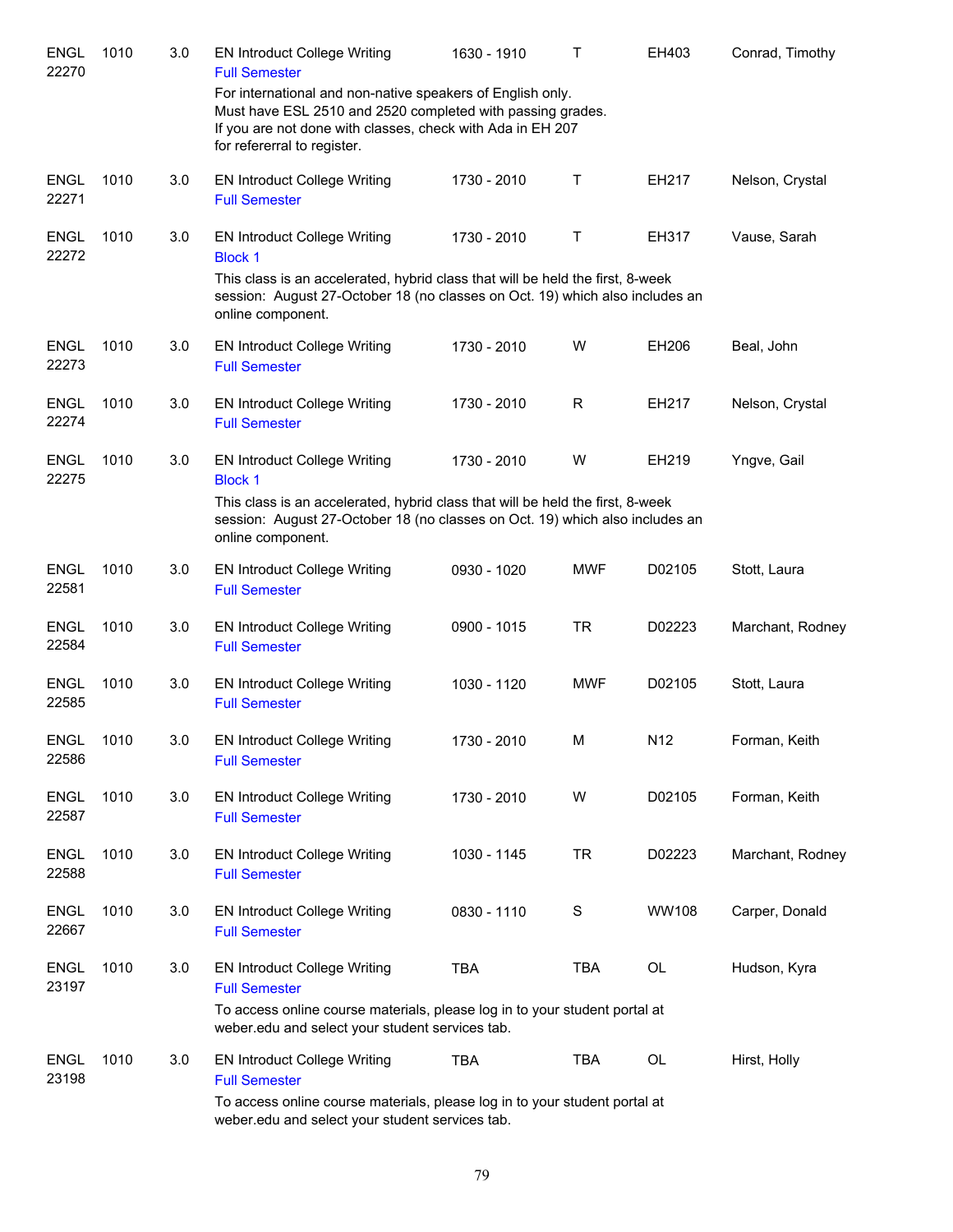| <b>ENGL</b><br>23199 | 1010 | 3.0 | <b>EN Introduct College Writing</b><br><b>Full Semester</b>                                                                   | TBA         | <b>TBA</b> | <b>OL</b> | Smith, Brigette      |
|----------------------|------|-----|-------------------------------------------------------------------------------------------------------------------------------|-------------|------------|-----------|----------------------|
|                      |      |     | To access online course materials, please log in to your student portal at<br>weber.edu and select your student services tab. |             |            |           |                      |
| <b>ENGL</b><br>23200 | 1010 | 3.0 | <b>EN Introduct College Writing</b><br><b>Full Semester</b>                                                                   | <b>TBA</b>  | <b>TBA</b> | <b>OL</b> | Triplett, Joan       |
|                      |      |     | To access online course materials, please log in to your student portal at<br>weber.edu and select your student services tab. |             |            |           |                      |
| <b>ENGL</b><br>23201 | 1010 | 3.0 | <b>EN Introduct College Writing</b><br><b>Full Semester</b>                                                                   | <b>TBA</b>  | <b>TBA</b> | <b>OL</b> | Luper, A             |
|                      |      |     | To access online course materials, please log in to your student portal at<br>weber.edu and select your student services tab. |             |            |           |                      |
| <b>ENGL</b><br>23202 | 1010 | 3.0 | <b>EN Introduct College Writing</b><br><b>Full Semester</b>                                                                   | <b>TBA</b>  | <b>TBA</b> | OL        | Stott, Laura         |
|                      |      |     | To access online course materials, please log in to your student portal at<br>weber.edu and select your student services tab. |             |            |           |                      |
| <b>ENGL</b><br>23203 | 1010 | 3.0 | <b>EN Introduct College Writing</b><br><b>Full Semester</b>                                                                   | <b>TBA</b>  | <b>TBA</b> | <b>OL</b> | Triplett, Joan       |
|                      |      |     | To access online course materials, please log in to your student portal at<br>weber.edu and select your student services tab. |             |            |           |                      |
| <b>ENGL</b><br>24307 | 1010 | 3.0 | <b>EN Introduct College Writing</b><br><b>Full Semester</b>                                                                   | 0900 - 1015 | <b>TR</b>  | EH203     | Strickland, Kimberly |
| <b>ENGL</b><br>24308 | 1010 | 3.0 | <b>EN Introduct College Writing</b><br><b>Full Semester</b>                                                                   | 1030 - 1120 | <b>MWF</b> | EH403     | Mitchell, Jennifer   |
| <b>ENGL</b><br>24309 | 1010 | 3.0 | <b>EN Introduct College Writing</b><br><b>Full Semester</b>                                                                   | 1230 - 1320 | <b>MWF</b> | EH220     | Mitchell, Jennifer   |
| <b>ENGL</b><br>24446 | 1010 | 3.0 | <b>EN Introduct College Writing</b><br><b>Full Semester</b>                                                                   | 0730 - 0820 | <b>MWF</b> | EH316     | Dohrer, Gary         |
| ENGL<br>24447        | 1010 | 3.0 | <b>EN Introduct College Writing</b><br><b>Full Semester</b>                                                                   | 1330 - 1445 | <b>TR</b>  | EH203     | Young, James         |
| <b>ENGL</b><br>24627 | 1010 | 3.0 | <b>EN Introduct College Writing</b><br><b>Full Semester</b>                                                                   | 0730 - 0820 | <b>MWF</b> | EH305     | Winters, Matthew     |
| <b>ENGL</b><br>24628 | 1010 | 3.0 | <b>EN Introduct College Writing</b><br><b>Full Semester</b>                                                                   | 0830 - 0920 | <b>MWF</b> | EH305     | Winters, Matthew     |
| <b>ENGL</b><br>24629 | 1010 | 3.0 | <b>EN Introduct College Writing</b><br><b>Full Semester</b>                                                                   | 0730 - 0820 | <b>MWF</b> | EH407     | Butler, Nicole       |
| <b>ENGL</b><br>24630 | 1010 | 3.0 | <b>EN Introduct College Writing</b><br><b>Full Semester</b>                                                                   | 0830 - 0920 | <b>MWF</b> | EH407     | Butler, Nicole       |
| <b>ENGL</b><br>24657 | 1010 | 3.0 | <b>EN Introduct College Writing</b><br><b>Full Semester</b>                                                                   | 1730 - 2010 | Τ          | EH203     | Prothero, Walter     |
| <b>ENGL</b><br>24672 | 1010 | 3.0 | EN Introduct College Writing<br><b>Full Semester</b>                                                                          | 1130 - 1220 | <b>MWF</b> | EH410     | Conrad, Timothy      |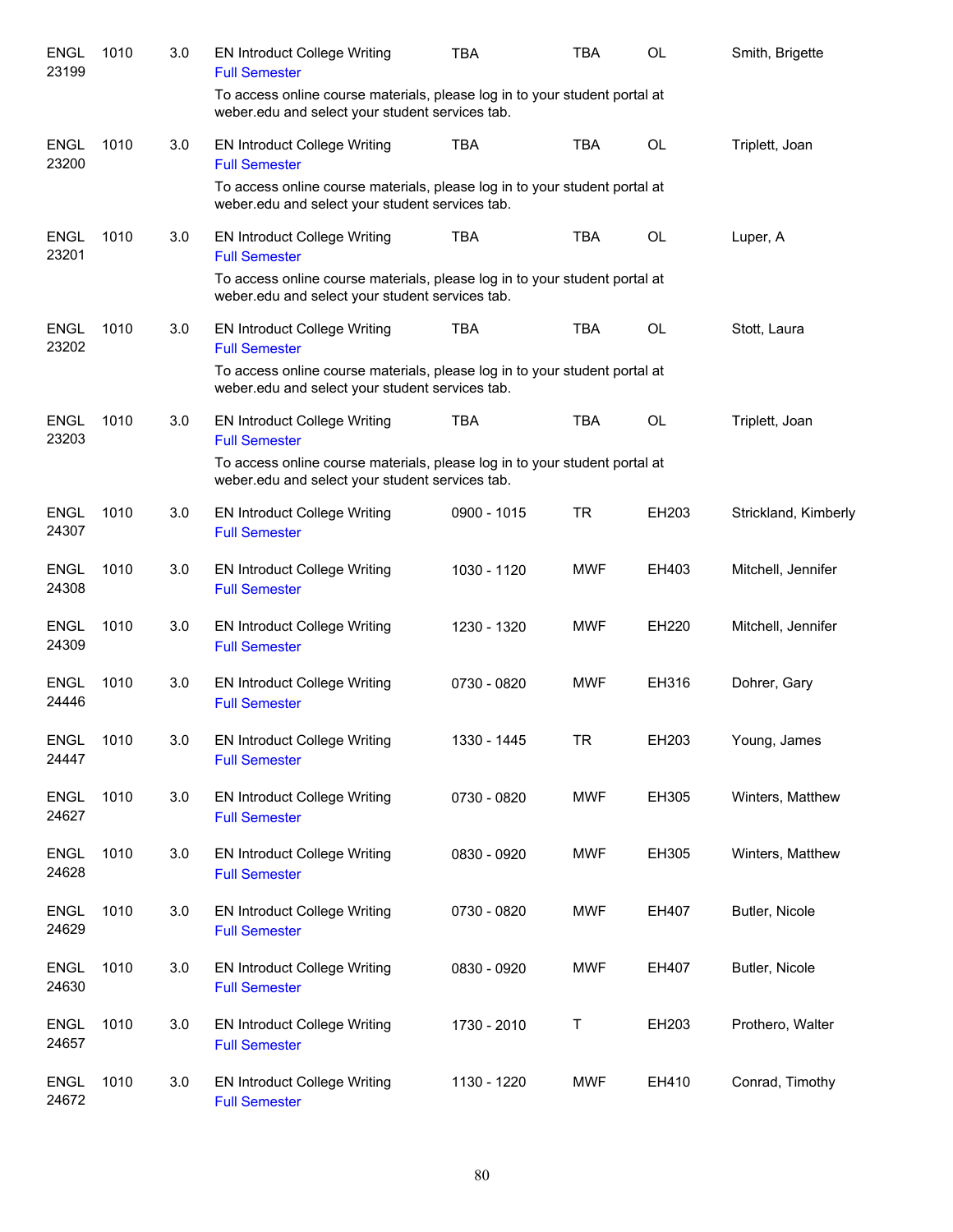| <b>ENGL</b><br>24681 | 1010 | 3.0 | <b>EN Introduct College Writing</b><br><b>Full Semester</b>                                                                                                                                                                                                                      | 1030 - 1145 | <b>TR</b>  | EH403 | Herndon, Kathleen  |
|----------------------|------|-----|----------------------------------------------------------------------------------------------------------------------------------------------------------------------------------------------------------------------------------------------------------------------------------|-------------|------------|-------|--------------------|
| <b>ENGL</b><br>22309 | 2010 | 3.0 | EN CBL-Interm College Writing<br><b>Full Semester</b>                                                                                                                                                                                                                            | 0730 - 0820 | <b>MWF</b> | EH317 | Sheridan, Deborah  |
|                      |      |     | CBL stands for Community-Based Learning which means that students engage<br>in meaningful community service that is connected to specific course objectives.<br>See http://www.weber.edu/CommunityInvolvement/CBL_Designation.html for a<br>full list of CBL designated courses. |             |            |       |                    |
| <b>ENGL</b><br>22311 | 2010 | 3.0 | <b>EN Intermed College Writing</b><br><b>Full Semester</b>                                                                                                                                                                                                                       | 0730 - 0845 | <b>TR</b>  | EH203 | Houtz, Susan       |
| <b>ENGL</b><br>22314 | 2010 | 3.0 | <b>EN Intermed College Writing</b><br><b>Full Semester</b>                                                                                                                                                                                                                       | 0730 - 0845 | <b>TR</b>  | EH204 | Shurtleff, Steven  |
| <b>ENGL</b><br>22317 | 2010 | 3.0 | <b>EN Intermed College Writing</b><br><b>Full Semester</b>                                                                                                                                                                                                                       | 0830 - 0920 | <b>MWF</b> | EH220 | Pollett, William   |
| <b>ENGL</b><br>22318 | 2010 | 3.0 | <b>EN Intermed College Writing</b><br><b>Full Semester</b>                                                                                                                                                                                                                       | 0830 - 0920 | <b>MWF</b> | EH215 | Vause, Sarah       |
| <b>ENGL</b><br>22319 | 2010 | 3.0 | <b>EN Intermed College Writing</b><br><b>Full Semester</b>                                                                                                                                                                                                                       | 0900 - 1015 | <b>TR</b>  | EH305 | Shurtleff, Steven  |
| <b>ENGL</b><br>22321 | 2010 | 3.0 | <b>EN Intermed College Writing</b><br><b>Full Semester</b>                                                                                                                                                                                                                       | 0930 - 1020 | <b>MWF</b> | EH220 | Pollett, William   |
| <b>ENGL</b><br>22322 | 2010 | 3.0 | EN Intermed College Writing<br><b>Full Semester</b>                                                                                                                                                                                                                              | 0930 - 1020 | <b>MWF</b> | EH206 | Deeter, Ronald     |
| <b>ENGL</b><br>22323 | 2010 | 3.0 | EN Intermed College Writing<br><b>Full Semester</b>                                                                                                                                                                                                                              | 1030 - 1120 | <b>MWF</b> | EH206 | Deeter, Ronald     |
| <b>ENGL</b><br>22324 | 2010 | 3.0 | <b>EN Intermed College Writing</b><br><b>Full Semester</b>                                                                                                                                                                                                                       | 1030 - 1120 | <b>MWF</b> | EH215 | Vause, Sarah       |
| <b>ENGL</b><br>22325 | 2010 | 3.0 | <b>EN Intermed College Writing</b><br><b>Full Semester</b>                                                                                                                                                                                                                       | 1330 - 1445 | TR         | EH317 | Toone, Carolyn     |
| <b>ENGL</b><br>22328 | 2010 | 3.0 | <b>EN Intermed College Writing</b><br><b>Full Semester</b>                                                                                                                                                                                                                       | 1030 - 1145 | <b>TR</b>  | EH205 | Sorensen, Jennifer |
| <b>ENGL</b><br>22331 | 2010 | 3.0 | <b>EN Intermed College Writing</b><br><b>Full Semester</b>                                                                                                                                                                                                                       | 1130 - 1220 | <b>MWF</b> | EH205 | LeTourneau, Mark   |
| <b>ENGL</b><br>22332 | 2010 | 3.0 | <b>EN Intermed College Writing</b><br><b>Full Semester</b>                                                                                                                                                                                                                       | 1130 - 1220 | <b>MWF</b> | EH215 | Newman, Sylvia     |
| <b>ENGL</b><br>22334 | 2010 | 3.0 | <b>EN Intermed College Writing</b><br><b>Full Semester</b>                                                                                                                                                                                                                       | 1130 - 1220 | <b>MWF</b> | EH220 | Hudson, Kyra       |
| <b>ENGL</b><br>22336 | 2010 | 3.0 | EN Intermed College Writing<br><b>Full Semester</b>                                                                                                                                                                                                                              | 1130 - 1220 | <b>MWF</b> | EH403 | Brown, Teri        |
| <b>ENGL</b><br>22337 | 2010 | 3.0 | EN Intermed College Writing<br><b>Full Semester</b>                                                                                                                                                                                                                              | 1130 - 1220 | MWF        | EH217 | Wade, Leslie       |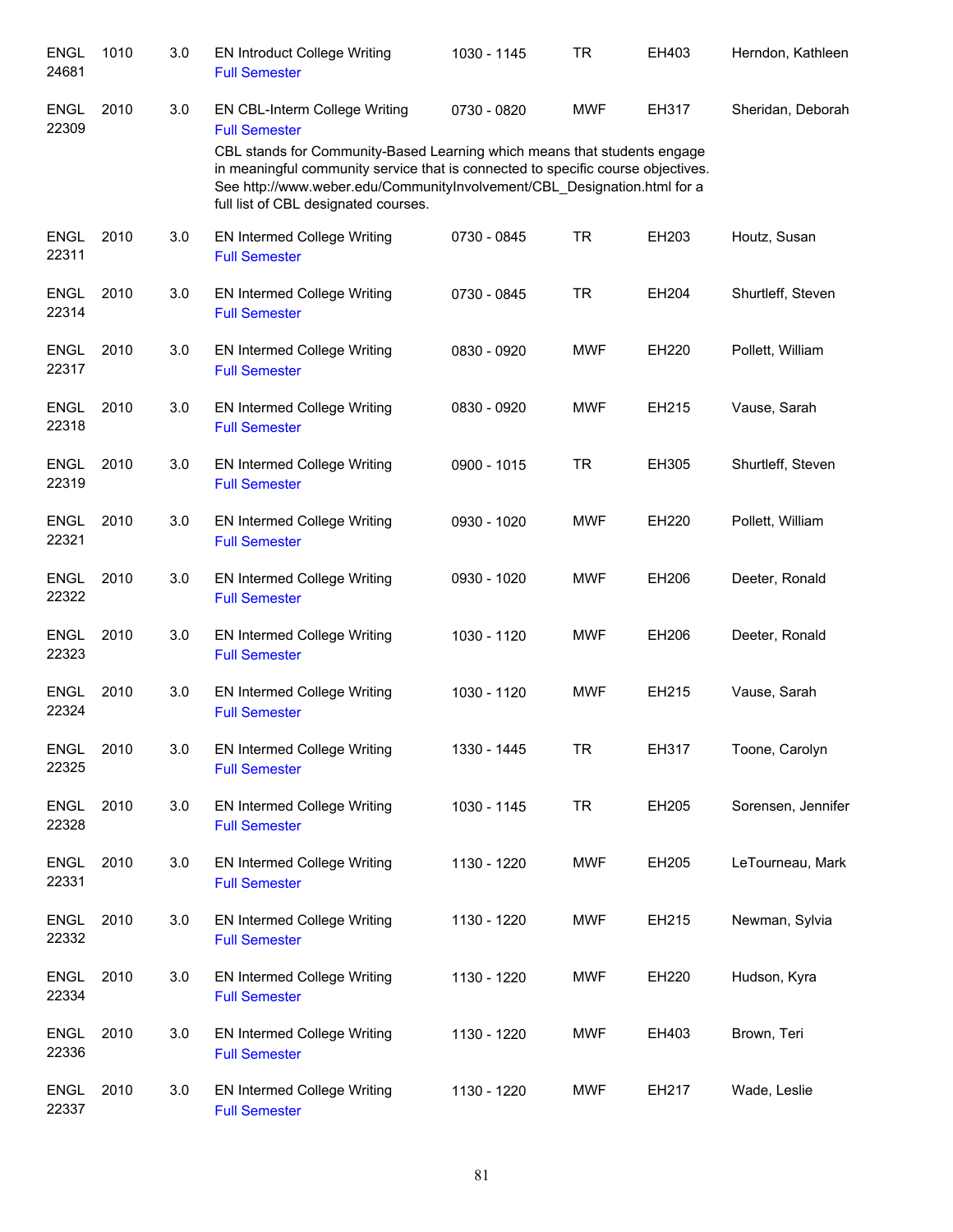| <b>ENGL</b><br>22338 | 2010 | 3.0 | <b>EN Intermed College Writing</b><br><b>Full Semester</b>                                                                                                                                                  | 1200 - 1315 | <b>TR</b>  | EH205  | Hamer, Jan           |
|----------------------|------|-----|-------------------------------------------------------------------------------------------------------------------------------------------------------------------------------------------------------------|-------------|------------|--------|----------------------|
| ENGL<br>22340        | 2010 | 3.0 | EN Intermed College Writing<br><b>Full Semester</b>                                                                                                                                                         | 1200 - 1315 | TR.        | EH317  | Toone, Carolyn       |
| <b>ENGL</b><br>22341 | 2010 | 3.0 | EN Intermed College Writing<br><b>Full Semester</b>                                                                                                                                                         | 0930 - 1020 | <b>MWF</b> | EH215  | Newman, Sylvia       |
| <b>ENGL</b><br>22344 | 2010 | 3.0 | <b>EN Intermed College Writing</b><br><b>Full Semester</b>                                                                                                                                                  | 1230 - 1320 | <b>MWF</b> | EH206  | Deeter, Ronald       |
| ENGL<br>22345        | 2010 | 3.0 | <b>EN Intermed College Writing</b><br><b>Full Semester</b>                                                                                                                                                  | 1230 - 1320 | <b>MWF</b> | EH403  | Brown, Teri          |
| <b>ENGL</b><br>22351 | 2010 | 3.0 | <b>EN Intermed College Writing</b><br><b>Full Semester</b>                                                                                                                                                  | 1230 - 1320 | <b>MWF</b> | EH217  | Wade, Leslie         |
| <b>ENGL</b><br>22354 | 2010 | 3.0 | <b>EN Intermed College Writing</b><br><b>Full Semester</b>                                                                                                                                                  | 1330 - 1445 | <b>TR</b>  | EH205  | Wade, Leslie         |
| <b>ENGL</b><br>22356 | 2010 | 3.0 | EN Intermed College Writing<br><b>Full Semester</b>                                                                                                                                                         | 1330 - 1445 | <b>TR</b>  | EH220  | McKay, Susan         |
| <b>ENGL</b><br>22358 | 2010 | 3.0 | EN Intermed College Writing<br><b>Full Semester</b>                                                                                                                                                         | 1430 - 1520 | <b>MWF</b> | EH316  | Wheelwright, Cheyney |
| <b>ENGL</b><br>22364 | 2010 | 3.0 | EN Intermed College Writing<br><b>Full Semester</b>                                                                                                                                                         | 1730 - 2010 | M          | EH217  | Borup, Byron         |
| <b>ENGL</b><br>22366 | 2010 | 3.0 | EN Intermed College Writing<br><b>Block 2</b><br>This class is an accelerated, hybrid class that will be held the second, 8-week<br>session: October 22-December 7 which also includes an online component. | 1730 - 2010 | Τ          | EH317  | Vause, Sarah         |
| <b>ENGL</b><br>22368 | 2010 | 3.0 | EN Intermed College Writing<br><b>Full Semester</b>                                                                                                                                                         | 1730 - 2010 | Т          | EH206  | Wilkinson, Sunni     |
| <b>ENGL</b><br>22370 | 2010 | 3.0 | <b>EN Intermed College Writing</b><br><b>Full Semester</b>                                                                                                                                                  | 1730 - 2010 | W          | EH205  | Shurtleff, Steven    |
| <b>ENGL</b><br>22372 | 2010 | 3.0 | <b>EN Intermed College Writing</b><br><b>Full Semester</b>                                                                                                                                                  | 1730 - 2010 | R          | EH206  | James, Jim           |
| <b>ENGL</b><br>22374 | 2010 | 3.0 | EN Intermed College Writing<br><b>Block 2</b><br>This class is an accelerated, hybrid class that will be held the second, 8-week<br>session: October 22-December 7 which also includes an online component. | 1730 - 2010 | W          | EH219  | Yngve, Gail          |
| <b>ENGL</b><br>22589 | 2010 | 3.0 | <b>EN Intermed College Writing</b><br><b>Full Semester</b>                                                                                                                                                  | 1330 - 1445 | <b>TR</b>  | D02103 | Drott, Jolynn        |
| <b>ENGL</b><br>22590 | 2010 | 3.0 | <b>EN Intermed College Writing</b><br><b>Full Semester</b>                                                                                                                                                  | 1030 - 1145 | <b>TR</b>  | D02105 | Tanner, Laurel       |
| <b>ENGL</b><br>22591 | 2010 | 3.0 | <b>EN Intermed College Writing</b><br><b>Full Semester</b>                                                                                                                                                  | 0900 - 1015 | <b>TR</b>  | D02105 | Tanner, Laurel       |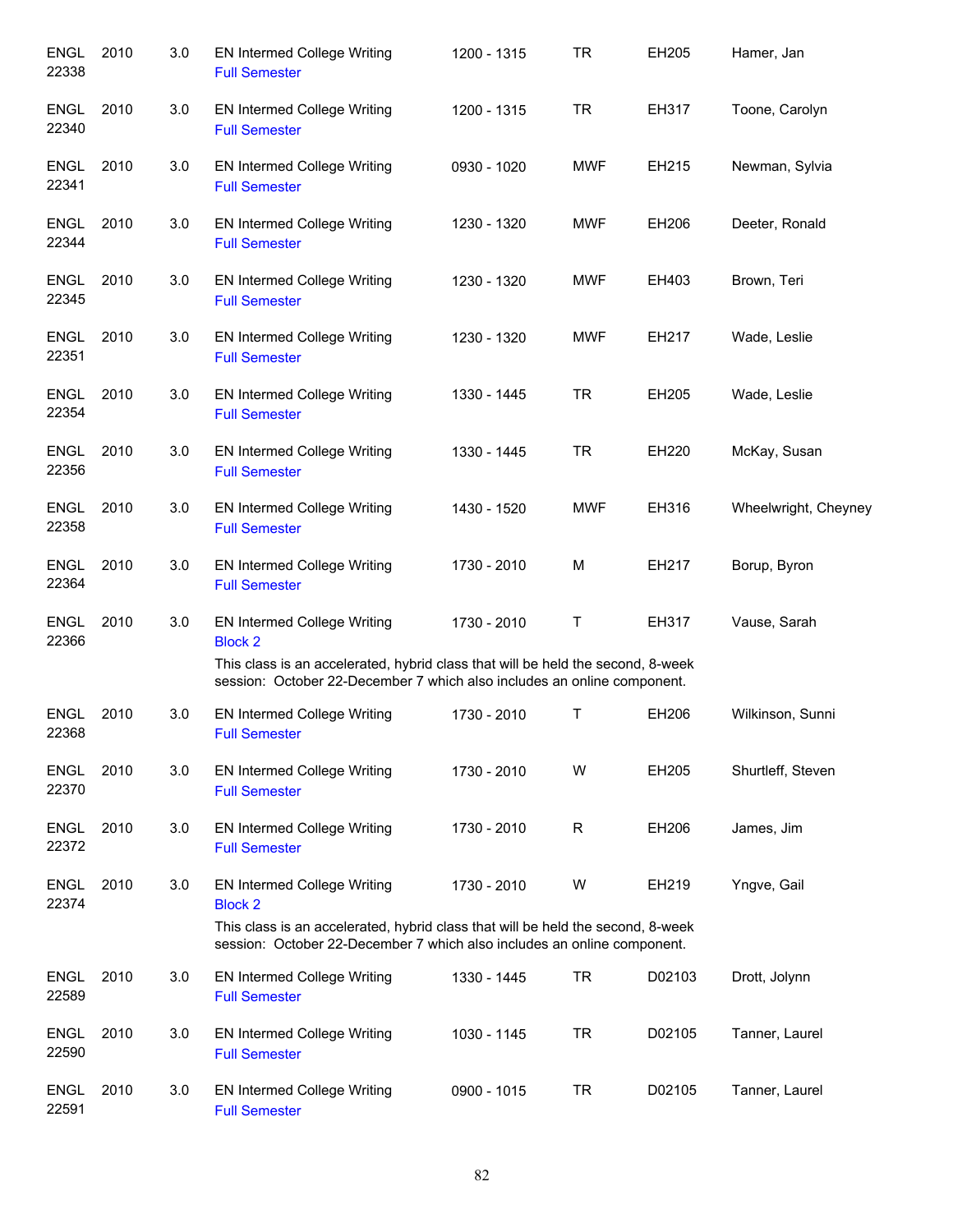| ENGL<br>22592        | 2010 | 3.0 | <b>EN Intermed College Writing</b><br><b>Full Semester</b>                                                                                                                                                                              | 1730 - 2010 | т          | D02103       | Summers, Kaydee    |
|----------------------|------|-----|-----------------------------------------------------------------------------------------------------------------------------------------------------------------------------------------------------------------------------------------|-------------|------------|--------------|--------------------|
| <b>ENGL</b><br>22593 | 2010 | 3.0 | EN Intermed College Writing<br><b>Full Semester</b>                                                                                                                                                                                     | 1730 - 2010 | R          | D02321       | Summers, Kaydee    |
| <b>ENGL</b><br>22594 | 2010 | 3.0 | <b>EN Intermed College Writing</b><br><b>Full Semester</b>                                                                                                                                                                              | 1200 - 1315 | <b>TR</b>  | D02103       | Drott, Jolynn      |
| <b>ENGL</b><br>22595 | 2010 | 3.0 | <b>EN Intermed College Writing</b><br><b>Full Semester</b>                                                                                                                                                                              | 1730 - 2010 | м          | D02222       | James, Jim         |
| <b>ENGL</b><br>22668 | 2010 | 3.0 | <b>EN Intermed College Writing</b><br><b>Full Semester</b>                                                                                                                                                                              | 1730 - 2010 | W          | DH2510       | Borup, Byron       |
| <b>ENGL</b><br>23204 | 2010 | 3.0 | EN Intermed College Writing<br><b>Full Semester</b><br>To access online course materials, please log in to your student portal at                                                                                                       | <b>TBA</b>  | <b>TBA</b> | <b>OL</b>    | Millard, Christina |
| <b>ENGL</b><br>23205 | 2010 | 3.0 | weber.edu and select your student services tab.<br>EN Intermed College Writing<br><b>Full Semester</b><br>To access online course materials, please log in to your student portal at<br>weber.edu and select your student services tab. | <b>TBA</b>  | <b>TBA</b> | OL           | Reddy, Prasanna    |
| <b>ENGL</b><br>23206 | 2010 | 3.0 | EN Intermed College Writing<br><b>Full Semester</b><br>To access online course materials, please log in to your student portal at<br>weber.edu and select your student services tab.                                                    | <b>TBA</b>  | <b>TBA</b> | OL           | Hamer, Jan         |
| <b>ENGL</b><br>23207 | 2010 | 3.0 | <b>EN Intermed College Writing</b><br><b>Full Semester</b><br>To access online course materials, please log in to your student portal at<br>weber.edu and select your student services tab.                                             | TBA         | <b>TBA</b> | OL           | Luper, A           |
| <b>ENGL</b><br>23208 | 2010 | 3.0 | EN Intermed College Writing<br><b>Full Semester</b><br>To access online course materials, please log in to your student portal at<br>weber.edu and select your student services tab.                                                    | <b>TBA</b>  | <b>TBA</b> | OL           | Smith, Brigette    |
| <b>ENGL</b><br>23209 | 2010 | 3.0 | <b>EN Intermed College Writing</b><br><b>Full Semester</b><br>To access online course materials, please log in to your student portal at<br>weber.edu and select your student services tab.                                             | <b>TBA</b>  | <b>TBA</b> | <b>OL</b>    | Millard, Christina |
| <b>ENGL</b><br>23289 | 2010 | 3.0 | <b>EN Intermed College Writing</b><br><b>Full Semester</b>                                                                                                                                                                              | 1230 - 1320 | <b>MWF</b> | WW102        | Yngve, Gail        |
| <b>ENGL</b><br>23291 | 2010 | 3.0 | EN Intermed College Writing<br><b>Full Semester</b><br>Interactive Audio Visual Delivery -- EdNet                                                                                                                                       | 1230 - 1320 | <b>MWF</b> | <b>HC014</b> | Yngve, Gail        |
| <b>ENGL</b><br>23292 | 2010 | 3.0 | EN Intermed College Writing<br><b>Full Semester</b><br>Interactive Audio Visual Delivery -- EdNet                                                                                                                                       | 1230 - 1320 | <b>MWF</b> | <b>MW</b>    | Yngve, Gail        |
| <b>ENGL</b><br>23293 | 2010 | 3.0 | <b>EN Intermed College Writing</b><br><b>Full Semester</b>                                                                                                                                                                              | 1730 - 2010 | M          | WW102        | Yngve, Gail        |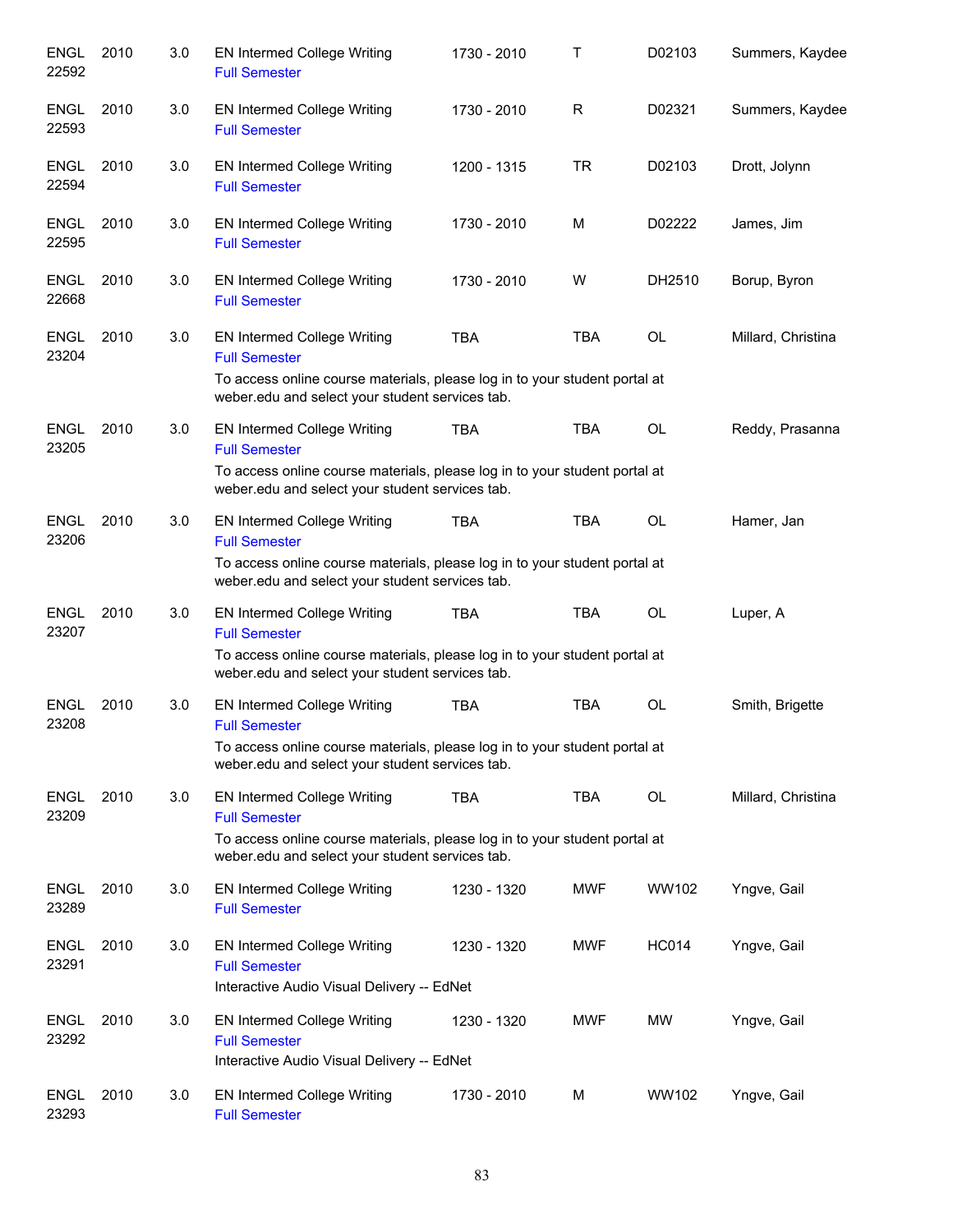| <b>ENGL</b><br>23294 | 2010 | 3.0 | EN Intermed College Writing<br><b>Full Semester</b><br>Interactive Audio Visual Delivery -- EdNet                                                                                                                                                                                                                                        | 1730 - 2010 | M          | <b>HC014</b> | Yngve, Gail        |
|----------------------|------|-----|------------------------------------------------------------------------------------------------------------------------------------------------------------------------------------------------------------------------------------------------------------------------------------------------------------------------------------------|-------------|------------|--------------|--------------------|
| <b>ENGL</b><br>23295 | 2010 | 3.0 | EN Intermed College Writing<br><b>Full Semester</b><br>Interactive Audio Visual Delivery -- EdNet                                                                                                                                                                                                                                        | 1730 - 2010 | M          | MR413        | Yngve, Gail        |
| <b>ENGL</b><br>23974 | 2010 | 3.0 | EN Intermed College Writing<br><b>Full Semester</b>                                                                                                                                                                                                                                                                                      | 0930 - 1020 | <b>MWF</b> | D02112       | Summers, Kaydee    |
| <b>ENGL</b><br>23975 | 2010 | 3.0 | <b>EN Intermed College Writing</b><br><b>Full Semester</b>                                                                                                                                                                                                                                                                               | 0830 - 0920 | <b>MWF</b> | D02222       | Marchant, Rodney   |
| <b>ENGL</b><br>24631 | 2010 | 3.0 | EN Intermed College Writing<br><b>Full Semester</b>                                                                                                                                                                                                                                                                                      | 0730 - 0820 | <b>MWF</b> | EH306        | Beatty, James      |
| ENGL<br>24632        | 2010 | 3.0 | <b>EN Intermed College Writing</b><br><b>Full Semester</b>                                                                                                                                                                                                                                                                               | 0830 - 0920 | <b>MWF</b> | EH306        | Beatty, James      |
| <b>ENGL</b><br>24633 | 2010 | 3.0 | <b>EN Intermed College Writing</b><br><b>Full Semester</b>                                                                                                                                                                                                                                                                               | 0930 - 1020 | <b>MWF</b> | EH204        | Burrows, J         |
| <b>ENGL</b><br>24634 | 2010 | 3.0 | EN Intermed College Writing<br><b>Full Semester</b>                                                                                                                                                                                                                                                                                      | 1200 - 1315 | <b>TR</b>  | EH204        | Borup, Byron       |
| <b>ENGL</b><br>24637 | 2010 | 3.0 | EN Intermed College Writing<br><b>Full Semester</b><br>To access online course materials, please log in to your student portal at<br>weber.edu and select your student services tab.                                                                                                                                                     | <b>TBA</b>  | <b>TBA</b> | <b>OL</b>    | Millard, Christina |
| <b>ENGL</b><br>24638 | 2010 | 3.0 | EN Intermed College Writing<br><b>Full Semester</b><br>To access online course materials, please log in to your student portal at<br>weber.edu and select your student services tab.                                                                                                                                                     | <b>TBA</b>  | <b>TBA</b> | OL           | Triplett, Joan     |
| ENGL<br>22392        | 2100 | 3.0 | <b>CBL-Technical Writing</b><br><b>Full Semester</b><br>CBL stands for Community-Based Learning which means that students engage<br>in meaningful community service that is connected to specific course objectives.<br>See http://www.weber.edu/CommunityInvolvement/CBL_Designation.html for a<br>full list of CBL designated courses. | 1030 - 1120 | <b>MWF</b> | EH219        | Gesteland, Becky   |
| <b>ENGL</b><br>22416 | 2200 | 3.0 | HU/DV Intro to Literature<br><b>Full Semester</b>                                                                                                                                                                                                                                                                                        | 0830 - 0920 | <b>MWF</b> | EH316        | Hamer, Jan         |
| <b>ENGL</b><br>22417 | 2200 | 3.0 | HU/DV Intro to Literature<br><b>Full Semester</b>                                                                                                                                                                                                                                                                                        | 0900 - 1015 | <b>TR</b>  | EH217        | Vause, L           |
| <b>ENGL</b><br>22420 | 2200 | 3.0 | HU/DV Intro to Literature<br><b>Full Semester</b>                                                                                                                                                                                                                                                                                        | 1030 - 1120 | <b>MWF</b> | EH203        | Schwiebert, John   |
| <b>ENGL</b><br>22421 | 2200 | 3.0 | HU/DV Intro to Literature<br><b>Full Semester</b>                                                                                                                                                                                                                                                                                        | 1030 - 1145 | <b>TR</b>  | EH217        | Vause, L           |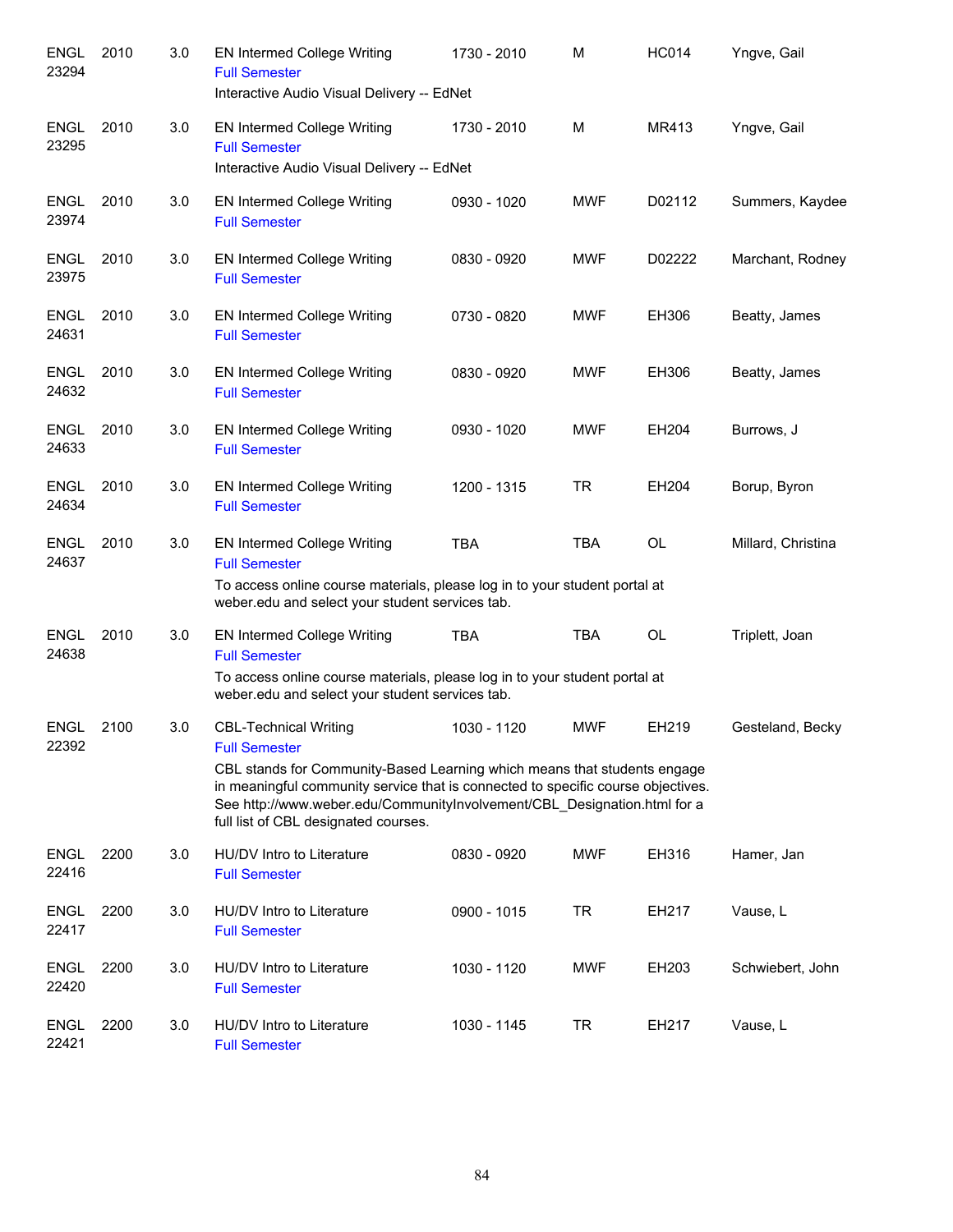| <b>ENGL</b><br>23296 | 2200 | 3.0 | HU/DV Intro to Literature<br><b>Full Semester</b>                                                                             | <b>TBA</b>  | <b>TBA</b> | <b>OL</b> | Reddy, Prasanna   |
|----------------------|------|-----|-------------------------------------------------------------------------------------------------------------------------------|-------------|------------|-----------|-------------------|
|                      |      |     | To access online course materials, please log in to your student portal at<br>weber.edu and select your student services tab. |             |            |           |                   |
| <b>ENGL</b><br>22430 | 2220 | 3.0 | HU/DV Introduction to Fiction<br><b>Full Semester</b>                                                                         | 0830 - 0920 | <b>MWF</b> | EH204     | Wutz, Michael     |
| <b>ENGL</b><br>22434 | 2220 | 3.0 | HU/DV Introduction to Fiction<br><b>Full Semester</b>                                                                         | 1030 - 1120 | <b>MWF</b> | EH220     | Hudson, Kyra      |
| <b>ENGL</b><br>22435 | 2220 | 3.0 | HU/DV Introduction to Fiction<br><b>Full Semester</b>                                                                         | 1200 - 1315 | <b>TR</b>  | EH403     | Pollett, William  |
| <b>ENGL</b><br>22436 | 2220 | 3.0 | HU/DV Introduction to Fiction<br><b>Full Semester</b>                                                                         | 1330 - 1420 | <b>MWF</b> | EH206     | Deeter, Ronald    |
| <b>ENGL</b><br>22597 | 2220 | 3.0 | HU/DV Introduction to Fiction<br><b>Full Semester</b>                                                                         | 1030 - 1145 | <b>TR</b>  | D02320    | Myers, Nathanael  |
| <b>ENGL</b><br>23297 | 2220 | 3.0 | HU/DV Introduction to Fiction<br><b>Full Semester</b>                                                                         | <b>TBA</b>  | <b>TBA</b> | <b>OL</b> | Newman, Sylvia    |
|                      |      |     | To access online course materials, please log in to your student portal at<br>weber.edu and select your student services tab. |             |            |           |                   |
| <b>ENGL</b><br>22437 | 2240 | 3.0 | HU/DV Introduction to Poetry<br><b>Full Semester</b>                                                                          | 1030 - 1145 | <b>TR</b>  | EH316     | Burrows, J        |
| <b>ENGL</b><br>22439 | 2250 | 3.0 | <b>CA Creative Writing</b><br><b>Full Semester</b>                                                                            | 1330 - 1445 | <b>TR</b>  | EH204     | Deeter, Ronald    |
| <b>ENGL</b><br>22440 | 2250 | 3.0 | <b>CA Creative Writing</b><br><b>Full Semester</b>                                                                            | 1200 - 1315 | <b>TR</b>  | EH316     | Ramirez, Victoria |
| <b>ENGL</b><br>22441 | 2250 | 3.0 | <b>CA Creative Writing</b><br><b>Full Semester</b>                                                                            | 1730 - 2010 | Τ          | EH204     | Deeter, Ronald    |
| ENGL<br>22442        | 2260 | 3.0 | CA Intro Writing Short Fiction<br><b>Full Semester</b>                                                                        | 0930 - 1020 | <b>MWF</b> | EH316     | Griffiths, Sian   |
| <b>ENGL</b><br>22443 | 2260 | 3.0 | CA Intro Writing Short Fiction<br><b>Full Semester</b>                                                                        | 1730 - 2010 | R          | EH204     | Pollett, William  |
| <b>ENGL</b><br>22445 | 2710 | 3.0 | HU/DV Perspecs on Women's Lit<br><b>Full Semester</b>                                                                         | 0830 - 0920 | <b>MWF</b> | EH317     | Sheridan, Deborah |
| <b>ENGL</b><br>22451 | 2830 | 1.0 | Directed Readings<br><b>Full Semester</b>                                                                                     | <b>TBA</b>  | <b>TBA</b> |           | Herndon, Kathleen |
| <b>ENGL</b><br>22452 | 2830 | 2.0 | Directed Readings<br><b>Full Semester</b>                                                                                     | <b>TBA</b>  | <b>TBA</b> |           | Herndon, Kathleen |
| <b>ENGL</b><br>22454 | 2830 | 3.0 | Directed Readings<br><b>Full Semester</b>                                                                                     | <b>TBA</b>  | <b>TBA</b> |           | Herndon, Kathleen |
| <b>ENGL</b><br>22456 | 3010 | 3.0 | Intro to Linguistics<br><b>Full Semester</b>                                                                                  | 1200 - 1315 | <b>TR</b>  | EH215     | LeTourneau, Mark  |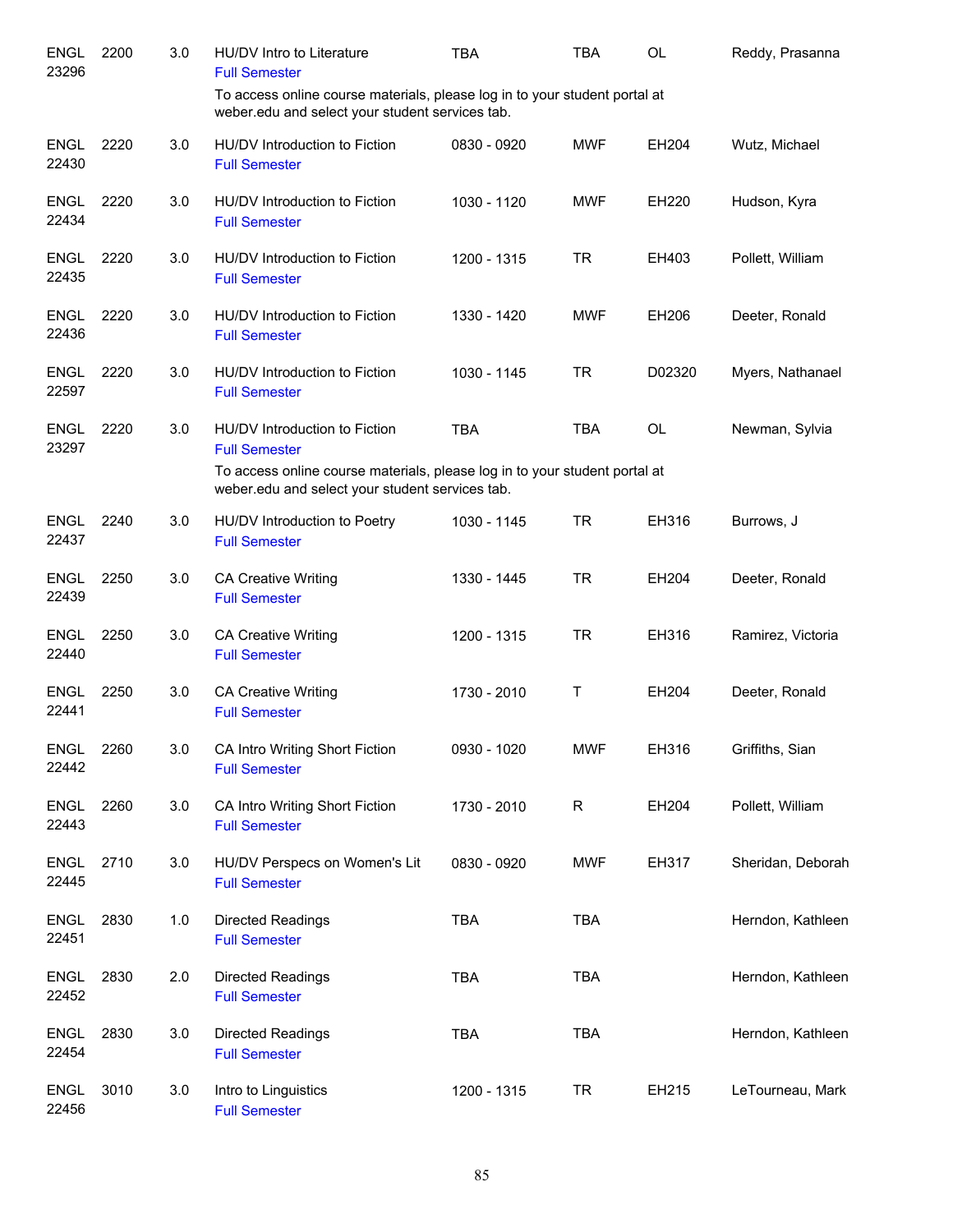| <b>ENGL</b><br>22459 | 3020 | 3.0 | Intro to Study of Language Tea<br><b>Full Semester</b>                                                                        | 1030 - 1145 | <b>TR</b>  | EH317  | Butler, Shannon     |
|----------------------|------|-----|-------------------------------------------------------------------------------------------------------------------------------|-------------|------------|--------|---------------------|
| <b>ENGL</b><br>22462 | 3030 | 3.0 | Structure of English<br><b>Full Semester</b>                                                                                  | 1200 - 1315 | <b>TR</b>  | LL229  | McKay, Susan        |
| <b>ENGL</b><br>22464 | 3040 | 3.0 | History of English Language<br><b>Full Semester</b>                                                                           | 1030 - 1120 | <b>MWF</b> | EH205  | LeTourneau, Mark    |
| <b>ENGL</b><br>22466 | 3050 | 3.0 | Grammar/Style/Usage in Adv Wri<br><b>Full Semester</b>                                                                        | 1030 - 1145 | <b>TR</b>  | EH220  | Conrad, Timothy     |
| <b>ENGL</b><br>22469 | 3080 | 3.0 | Critical Approaches to Literat<br><b>Full Semester</b>                                                                        | 0900 - 1015 | <b>TR</b>  | EH215  | Miner, Madonne      |
| <b>ENGL</b><br>22471 | 3080 | 3.0 | Critical Approaches to Literat<br><b>Full Semester</b>                                                                        | 0930 - 1020 | <b>MWF</b> | EH205  | Shigley, Sally      |
| <b>ENGL</b><br>22473 | 3080 | 3.0 | Critical Approaches to Literat<br><b>Full Semester</b>                                                                        | 1230 - 1320 | <b>MWF</b> | EH205  | Shigley, Sally      |
| <b>ENGL</b><br>23806 | 3080 | 3.0 | Critical Approaches to Literat<br><b>Full Semester</b>                                                                        | 1730 - 2010 | Τ          | EH220  | Mitchell, Jennifer  |
| <b>ENGL</b><br>24310 | 3080 | 3.0 | Critical Approaches to Literat<br><b>Full Semester</b>                                                                        | 1200 - 1315 | <b>TR</b>  | EH220  | Gesteland, Becky    |
| <b>ENGL</b><br>22476 | 3100 | 3.0 | Professional/Technical Writing<br><b>Full Semester</b>                                                                        | 0830 - 0920 | <b>MWF</b> | EH203  | Subbiah, Mahalingam |
| <b>ENGL</b><br>22477 | 3100 | 3.0 | Professional/Technical Writing<br><b>Full Semester</b>                                                                        | 0900 - 1015 | <b>TR</b>  | EH410  | Sorensen, Jennifer  |
| <b>ENGL</b><br>22480 | 3100 | 3.0 | Professional/Technical Writing<br><b>Full Semester</b>                                                                        | 0930 - 1020 | <b>MWF</b> | EH203  | Subbiah, Mahalingam |
| <b>ENGL</b><br>22598 | 3100 | 3.0 | Professional/Technical Writing<br><b>Full Semester</b>                                                                        | 1730 - 2010 | R          | D02222 | Sorensen, Jennifer  |
| <b>ENGL</b><br>23298 | 3100 | 3.0 | Professional/Technical Writing<br><b>Full Semester</b>                                                                        | <b>TBA</b>  | TBA        | OL     | Egan, Stacie        |
|                      |      |     | To access online course materials, please log in to your student portal at<br>weber.edu and select your student services tab. |             |            |        |                     |
| <b>ENGL</b><br>23299 | 3100 | 3.0 | Professional/Technical Writing<br><b>Full Semester</b>                                                                        | <b>TBA</b>  | TBA        | OL     | Egan, Stacie        |
|                      |      |     | To access online course materials, please log in to your student portal at<br>weber.edu and select your student services tab. |             |            |        |                     |
| <b>ENGL</b><br>24444 | 3100 | 3.0 | Professional/Technical Writing<br><b>Full Semester</b>                                                                        | <b>TBA</b>  | TBA        | OL     | Luper, A            |
|                      |      |     | To access online course materials, please log in to your student portal at<br>weber.edu and select your student services tab. |             |            |        |                     |
| <b>ENGL</b><br>22482 | 3140 | 3.0 | Professional/Technical Editing<br><b>Full Semester</b>                                                                        | 1030 - 1145 | TR         | EH203  | Thomas, Shelley     |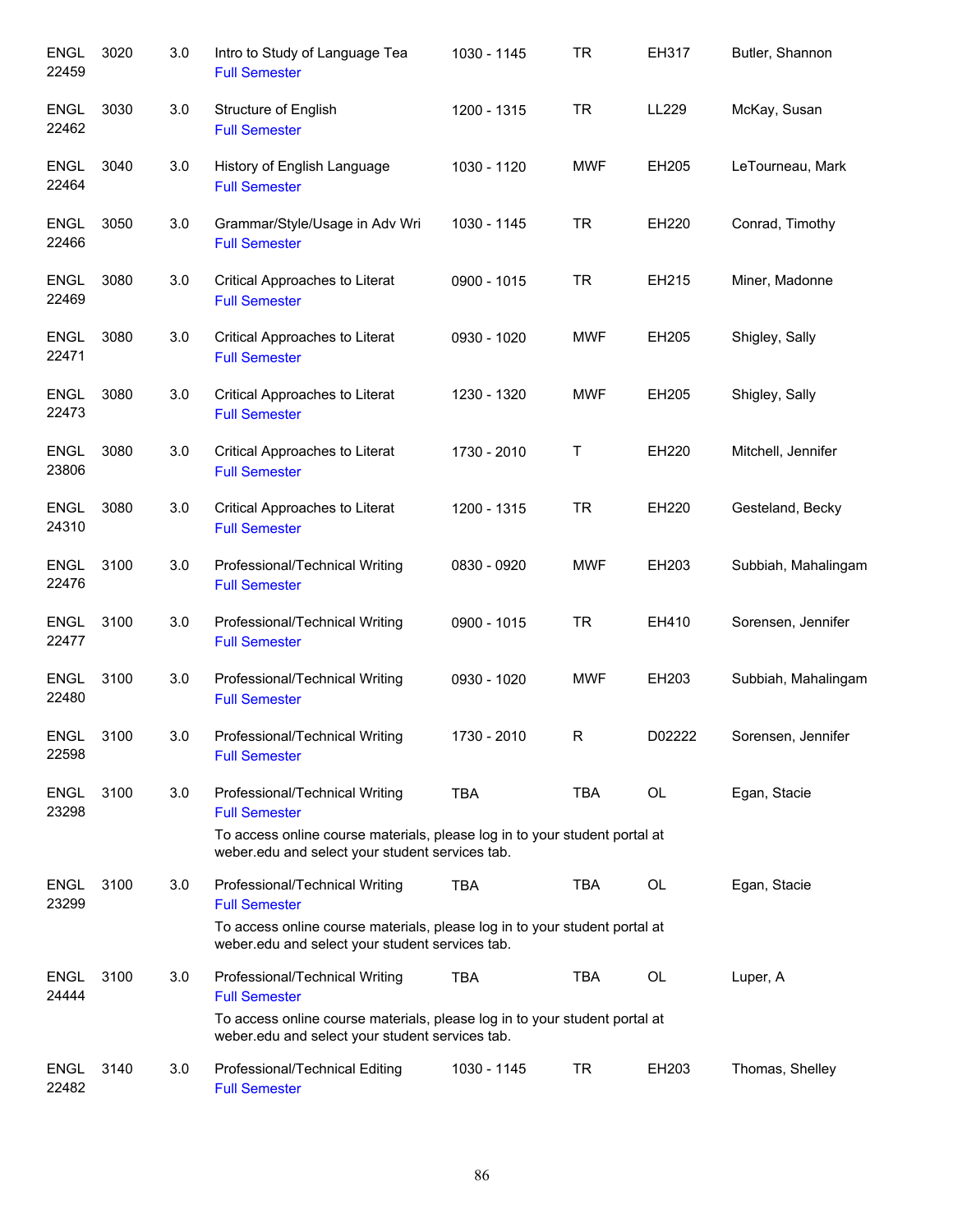| <b>ENGL</b><br>22483 | 3190 | 3.0 | Document Design<br><b>Full Semester</b>                                                                                                                                                                                                                                                                                                 | 1730 - 2010 | W          | EH410 | Thomas, Shelley     |
|----------------------|------|-----|-----------------------------------------------------------------------------------------------------------------------------------------------------------------------------------------------------------------------------------------------------------------------------------------------------------------------------------------|-------------|------------|-------|---------------------|
| <b>ENGL</b><br>22484 | 3210 | 3.0 | <b>Advanced College Writng</b><br><b>Full Semester</b>                                                                                                                                                                                                                                                                                  | 1230 - 1320 | <b>MWF</b> | EH203 | Schwiebert, John    |
| <b>ENGL</b><br>22485 | 3250 | 3.0 | <b>Advanced Fiction Writng</b><br><b>Full Semester</b>                                                                                                                                                                                                                                                                                  | 1130 - 1220 | <b>MWF</b> | EH316 | Griffiths, Sian     |
| <b>ENGL</b><br>22487 | 3260 | 3.0 | <b>Poetry Writing</b><br><b>Full Semester</b>                                                                                                                                                                                                                                                                                           | 1730 - 2010 | R          | EH220 | Wilkinson, Sunni    |
| <b>ENGL</b><br>22489 | 3270 | 3.0 | Magazine Article Writing<br><b>Full Semester</b>                                                                                                                                                                                                                                                                                        | 1730 - 2010 | W          | EH217 | Prothero, Walter    |
| <b>ENGL</b><br>22520 | 3300 | 3.0 | <b>Children's Literature</b><br><b>Full Semester</b>                                                                                                                                                                                                                                                                                    | 0830 - 0920 | <b>MWF</b> | EH403 | Olson, Eleanor      |
| <b>ENGL</b><br>22521 | 3300 | 3.0 | <b>Children's Literature</b><br><b>Full Semester</b>                                                                                                                                                                                                                                                                                    | 0930 - 1020 | <b>MWF</b> | EH403 | Olson, Eleanor      |
| ENGL<br>22524        | 3350 | 3.0 | <b>Stds Litry Gnrs/Novel Writing</b><br><b>Full Semester</b>                                                                                                                                                                                                                                                                            | 1330 - 1445 | <b>TR</b>  | EH316 | Ramirez, Victoria   |
| <b>ENGL</b><br>22527 | 3400 | 3.0 | Teaching Of Literature<br><b>Full Semester</b>                                                                                                                                                                                                                                                                                          | 0930 - 1020 | <b>MWF</b> | EH317 | Dohrer, Gary        |
| <b>ENGL</b><br>22544 | 3410 | 3.0 | <b>CBL-Teaching Writing</b><br><b>Full Semester</b><br>CBL stands for Community-Based Learning which means that students engage<br>in meaningful community service that is connected to specific course objectives.<br>See http://www.weber.edu/CommunityInvolvement/CBL_Designation.html for a<br>full list of CBL designated courses. | 0900 - 1015 | <b>TR</b>  | EH317 | Butler, Shannon     |
| <b>ENGL</b><br>22545 | 3420 | 3.0 | Teaching with Young Adult Lit<br><b>Full Semester</b>                                                                                                                                                                                                                                                                                   | 1030 - 1120 | <b>MWF</b> | EH317 | Dohrer, Gary        |
| <b>ENGL</b><br>22546 | 3500 | 3.0 | HU Studies in Shakespeare<br><b>Full Semester</b>                                                                                                                                                                                                                                                                                       | 1030 - 1120 | <b>MWF</b> | EH217 | Seal, Samantha      |
| <b>ENGL</b><br>22548 | 3510 | 3.0 | HU/DV World Literature<br><b>Full Semester</b>                                                                                                                                                                                                                                                                                          | 1130 - 1220 | <b>MWF</b> | EH203 | Subbiah, Mahalingam |
| <b>ENGL</b><br>23300 | 3520 | 3.0 | <b>HU Literature of Natural World</b><br><b>Full Semester</b><br>To access online course materials, please log in to your student portal at<br>weber.edu and select your student services tab.                                                                                                                                          | <b>TBA</b>  | <b>TBA</b> | OL    | Vause, L            |
| <b>ENGL</b><br>22550 | 3730 | 3.0 | Lit Cltr&Plcs/Indian Wmn Wrtrs<br><b>Full Semester</b>                                                                                                                                                                                                                                                                                  | 1030 - 1145 | <b>TR</b>  | EH215 | Kumar, Priti        |
| <b>ENGL</b><br>22571 | 3750 | 3.0 | Tpcs&Ideas/TV as Literature<br><b>Full Semester</b>                                                                                                                                                                                                                                                                                     | 1230 - 1320 | <b>MWF</b> | EH204 | Rogers, Scott       |
| <b>ENGL</b><br>23976 | 3750 | 3.0 | HU Topics & Ideas - Literature<br><b>Full Semester</b>                                                                                                                                                                                                                                                                                  | <b>TBA</b>  | <b>TBA</b> | OL    | Vause, L            |
|                      |      |     | To access online course materials, please log in to your student portal at<br>weber.edu and select your student services tab.                                                                                                                                                                                                           |             |            |       |                     |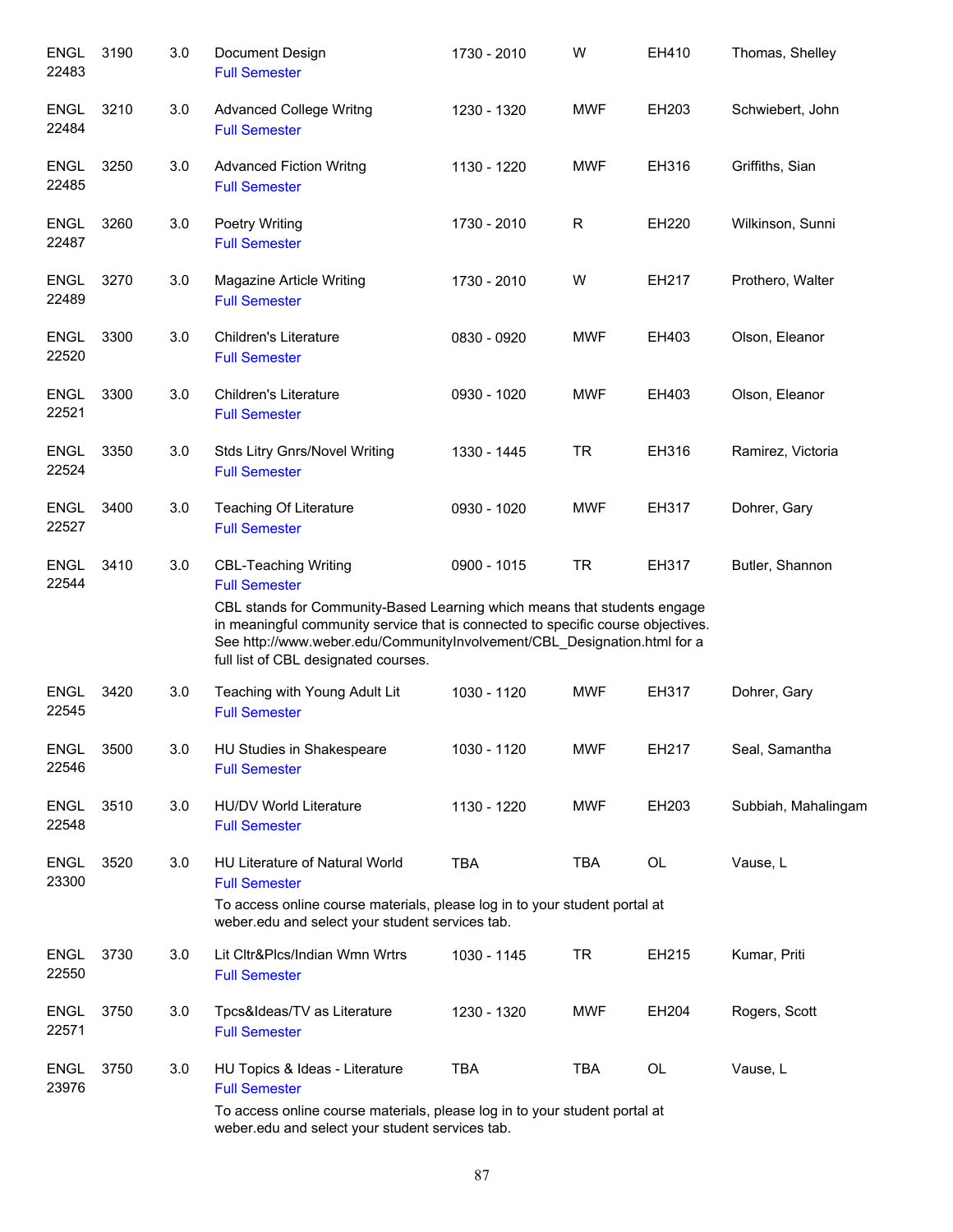| <b>ENGL</b><br>22580 | 3840 | 3.0 | Methods/Practices Tutoring Wri<br><b>Full Semester</b>                                                                                                                                                                                                                | 1130 - 1220 | <b>MWF</b>   | EH204     | Rogers, Scott       |
|----------------------|------|-----|-----------------------------------------------------------------------------------------------------------------------------------------------------------------------------------------------------------------------------------------------------------------------|-------------|--------------|-----------|---------------------|
| <b>ENGL</b><br>22600 | 3880 | 3.0 | Philosophy & Literature<br><b>Full Semester</b>                                                                                                                                                                                                                       | 0900 - 1015 | <b>TR</b>    | EH220     | Young, James        |
| <b>ENGL</b><br>22604 | 4100 | 3.0 | Iss.Prof/TchWrtng/Software Doc<br><b>Full Semester</b>                                                                                                                                                                                                                | 1200 - 1315 | <b>TR</b>    | EH410     | Subbiah, Mahalingam |
| <b>ENGL</b><br>23301 | 4120 | 3.0 | Seminar/Practicum Prof/Tech Wr<br><b>Full Semester</b>                                                                                                                                                                                                                | <b>TBA</b>  | <b>TBA</b>   | OL        | Thomas, Shelley     |
|                      |      |     | To access online course materials, please log in to your student portal at<br>weber.edu and select your student services tab.                                                                                                                                         |             |              |           |                     |
| <b>ENGL</b><br>22615 | 4410 | 3.0 | Strat/Method Teach ESL<br><b>Full Semester</b>                                                                                                                                                                                                                        | 1630 - 1910 | $\mathsf T$  | EH403     | Conrad, Timothy     |
| <b>ENGL</b><br>22617 | 4420 | 3.0 | Phonology/Syntax for ESL Teach<br><b>Full Semester</b>                                                                                                                                                                                                                | 1730 - 2010 | M            | EH317     | McKay, Susan        |
| <b>ENGL</b><br>22619 | 4520 | 3.0 | American Lit: Early & Romantic<br><b>Full Semester</b>                                                                                                                                                                                                                | 1330 - 1420 | <b>MWF</b>   | EH203     | Schwiebert, John    |
| <b>ENGL</b><br>22622 | 4540 | 3.0 | American Lit: Modern<br><b>Full Semester</b>                                                                                                                                                                                                                          | 1030 - 1120 | <b>MWF</b>   | EH204     | Wutz, Michael       |
| <b>ENGL</b><br>22623 | 4550 | 3.0 | American Lit: Contemporary<br><b>Full Semester</b>                                                                                                                                                                                                                    | 1730 - 2010 | M            | EH204     | Burrows, J          |
| <b>ENGL</b><br>22631 | 4610 | 3.0 | British Lit: Medieval<br><b>Full Semester</b>                                                                                                                                                                                                                         | 0830 - 0920 | <b>MWF</b>   | EH217     | Seal, Samantha      |
| <b>ENGL</b><br>22635 | 4630 | 3.0 | British Lit: Neoclassic/Romant<br><b>Full Semester</b>                                                                                                                                                                                                                | 1730 - 2010 | $\mathsf{R}$ | EH203     | Vause, L            |
| <b>ENGL</b><br>22636 | 4640 | 3.0 | British Lit: Victorian<br><b>Full Semester</b>                                                                                                                                                                                                                        | 1030 - 1145 | <b>TR</b>    | EH204     | Rogers, Scott       |
| <b>ENGL</b><br>22638 | 4660 | 3.0 | <b>British Lit:Contemporary</b><br><b>Full Semester</b>                                                                                                                                                                                                               | 0900 - 1015 | <b>TR</b>    | EH403     | Mitchell, Jennifer  |
| <b>ENGL</b><br>23302 | 4710 | 3.0 | <b>Eminent Authors</b><br><b>Full Semester</b>                                                                                                                                                                                                                        | <b>TBA</b>  | <b>TBA</b>   | <b>OL</b> | Vause, L            |
|                      |      |     | To access online course materials, please log in to your student portal at<br>weber.edu and select your student services tab.                                                                                                                                         |             |              |           |                     |
| <b>ENGL</b><br>22640 | 4810 | 3.0 | Professional Writing: Nursing<br><b>Full Semester</b><br>For Nursing students only. Will meet August 30, Oct. 4 and<br>Nov. 15. Check with Monica Linford at 626-7833 for<br>registration help. Online component along with face-to-face<br>time involved with class. | 1430 - 1710 | R            | EH403     | Shigley, Sally      |
| <b>ENGL</b><br>22642 | 4830 | 1.0 | <b>Directed Readings</b><br><b>Full Semester</b>                                                                                                                                                                                                                      | <b>TBA</b>  | <b>TBA</b>   |           | Herndon, Kathleen   |
| <b>ENGL</b><br>22643 | 4830 | 2.0 | <b>Directed Readings</b><br><b>Full Semester</b>                                                                                                                                                                                                                      | <b>TBA</b>  | <b>TBA</b>   |           | Herndon, Kathleen   |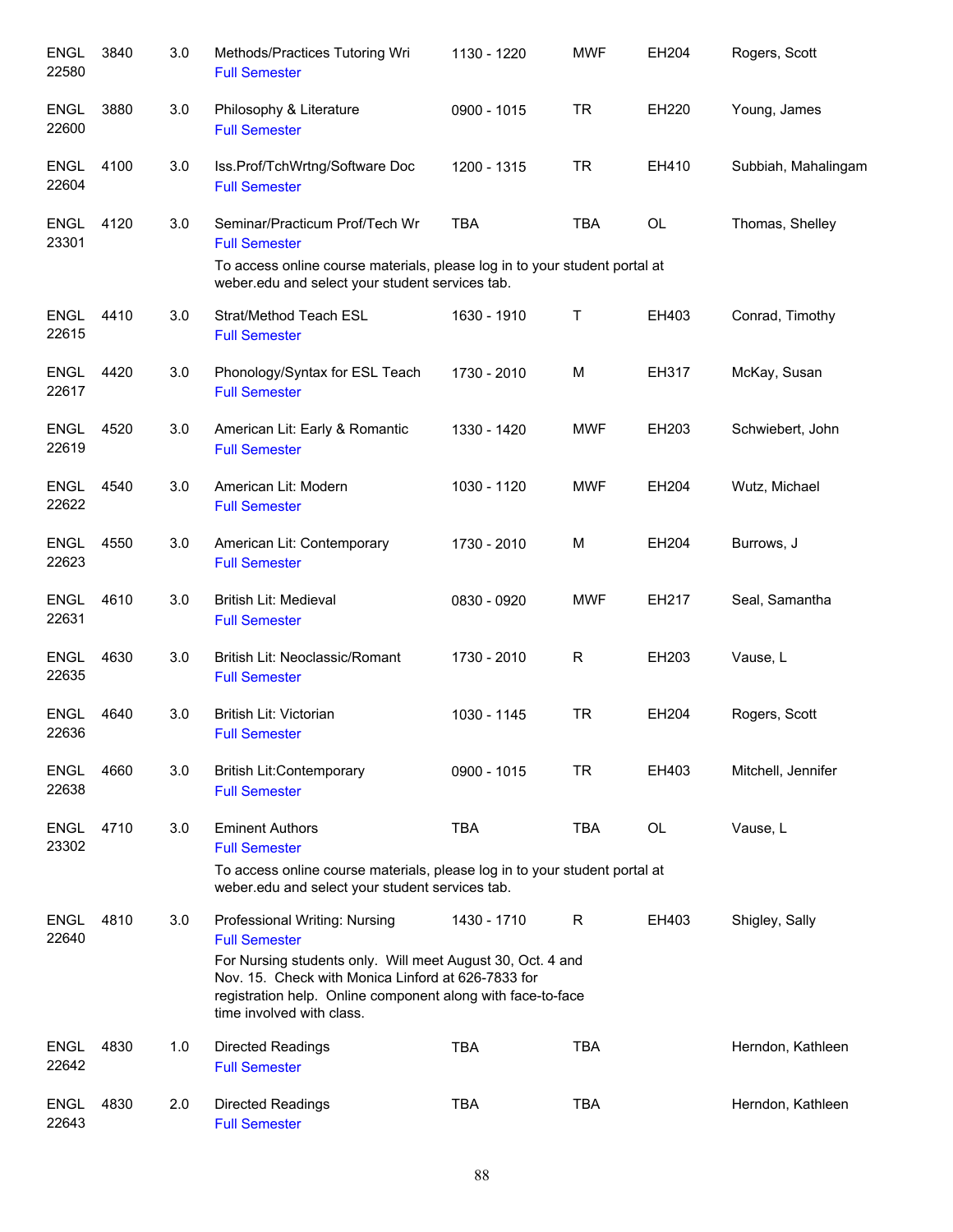| <b>ENGL</b><br>22648      | 4830 | 3.0 | <b>Directed Readings</b><br><b>Full Semester</b>                           | <b>TBA</b>  | <b>TBA</b>  |       | Herndon, Kathleen    |
|---------------------------|------|-----|----------------------------------------------------------------------------|-------------|-------------|-------|----------------------|
| ENGL<br>22651             | 4940 | 3.0 | Wrtr's Wrkshp/Wrkshp in Poetry<br><b>Full Semester</b>                     | 1730 - 2010 | Τ           | EH316 | Roghaar, Brad        |
| <b>ENGR</b><br>21137      | 1000 | 2.0 | Introduction to Engineering<br><b>Full Semester</b><br>Course Fee: \$10.00 | 1030 - 1120 | <b>TR</b>   | ET224 | Hagen, Kirk          |
| <b>ENGR</b><br>21138      | 1000 | 2.0 | Introduction to Engineering<br><b>Full Semester</b><br>Course Fee: \$10.00 | 1130 - 1220 | <b>TR</b>   | ET224 | Hagen, Kirk          |
| <b>ENGR</b><br>21139      | 1000 | 2.0 | Introduction to Engineering<br><b>Full Semester</b><br>Course Fee: \$10.00 | 1330 - 1420 | <b>TR</b>   | B4409 | Hagen, Kirk          |
| <b>ENGR 2010</b><br>21140 |      | 3.0 | <b>Statics</b><br><b>Full Semester</b>                                     | 1030 - 1120 | <b>MWF</b>  | ET210 | Kent, Randall        |
| <b>ENGR 2300</b><br>21141 |      | 3.0 | Thermodynamics I<br><b>Full Semester</b>                                   | 1130 - 1220 | <b>MWF</b>  | ET228 | Hagen, Kirk          |
| <b>ESL</b><br>22205       | 0010 | 2.0 | Language Foundations I<br><b>Block 1</b>                                   | 0930 - 1020 | <b>MTWR</b> | EH250 | Mortensen, Maria     |
| <b>ESL</b><br>22669       | 0010 | 2.0 | Language Foundations I<br><b>Block 2</b>                                   | 0930 - 1020 | <b>MTWR</b> | EH250 | Mortensen, Maria     |
| <b>ESL</b><br>22211       | 0015 | 2.0 | Language Foundations II<br><b>Block 1</b>                                  | 1230 - 1320 | <b>MTWR</b> | EH305 | Tanner, Jennifer     |
| <b>ESL</b><br>22675       | 0015 | 2.0 | Language Foundations II<br><b>Block 2</b>                                  | 1230 - 1320 | <b>MTWR</b> | EH305 | Tanner, Jennifer     |
| <b>ESL</b><br>22207       | 0020 | 2.0 | <b>Beginning Reading I</b><br><b>Block 1</b>                               | 1230 - 1320 | <b>MTWR</b> | EH250 | Green, Austin        |
| <b>ESL</b><br>22213       | 0025 | 2.0 | <b>Beginning Reading II</b><br><b>Block 1</b>                              | 1330 - 1420 | <b>MTWR</b> | EH219 | Tang, Katia          |
| <b>ESL</b><br>22678       | 0025 | 2.0 | <b>Beginning Reading II</b><br><b>Block 2</b>                              | 1330 - 1420 | <b>MTWR</b> | EH250 | Stitt, Leslie        |
| <b>ESL</b><br>22209       | 0030 | 2.0 | <b>Basic Conversation I</b><br><b>Block 1</b>                              | 1130 - 1220 | <b>MTWR</b> | EH250 | Tang, Katia          |
| <b>ESL</b><br>22674       | 0030 | 2.0 | <b>Basic Conversation I</b><br><b>Block 2</b>                              | 1230 - 1320 | <b>MTWR</b> |       | Wheelwright, Cheyney |
| <b>ESL</b><br>22215       | 0035 | 2.0 | <b>Basic Conversation II</b><br><b>Block 1</b>                             | 1430 - 1520 | <b>MTWR</b> | EH219 | Hansen, Debra        |
| ESL<br>22680              | 0035 | 2.0 | <b>Basic Conversation II</b><br><b>Block 2</b>                             | 1430 - 1520 | <b>MTWR</b> | EH250 | Hansen, Debra        |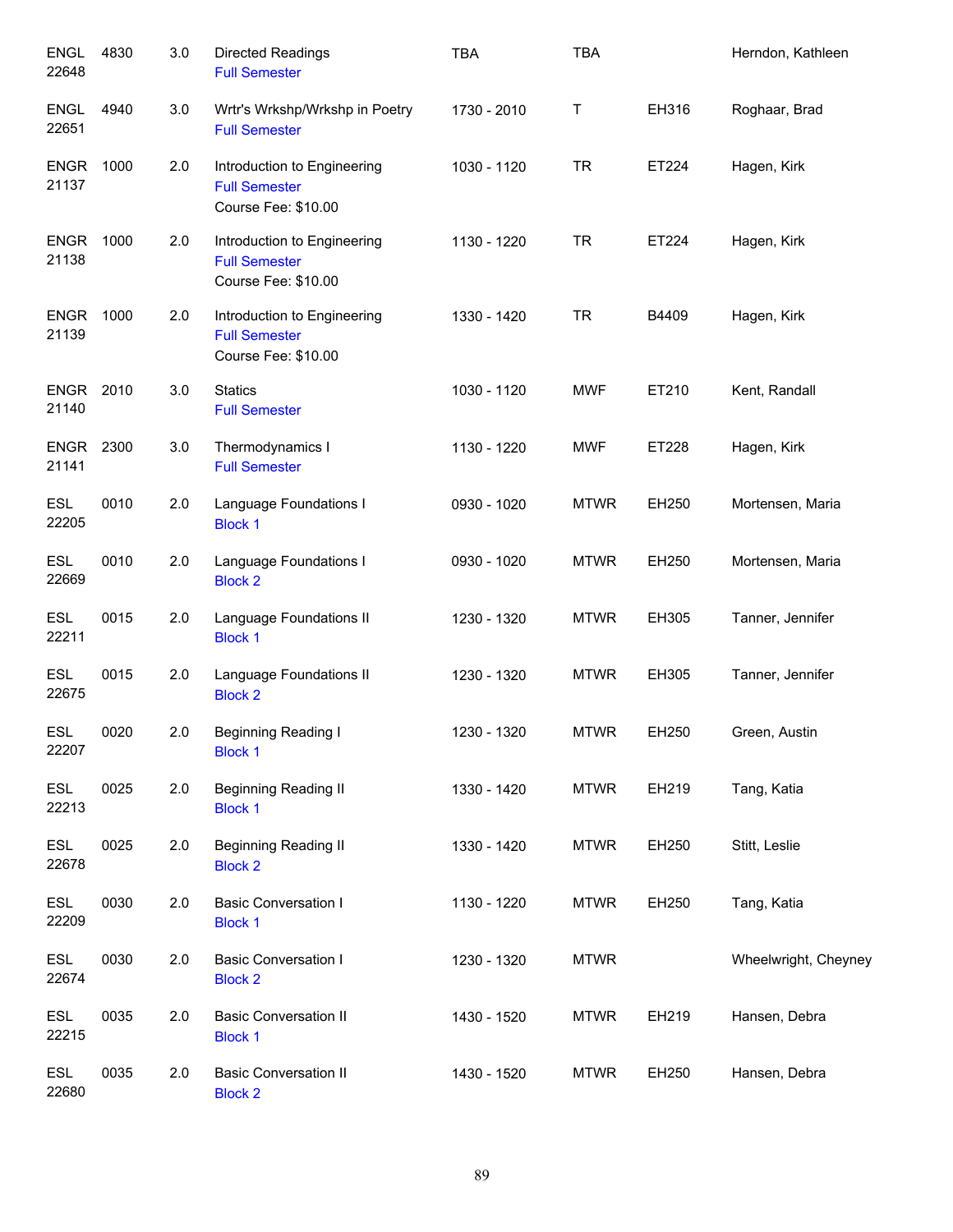| <b>ESL</b><br>22217 | 0110 | 2.0 | Written Communication I<br><b>Block 1</b>            | 0930 - 1020 | <b>MTWR</b> | LL221        | Stitt, Leslie        |
|---------------------|------|-----|------------------------------------------------------|-------------|-------------|--------------|----------------------|
| <b>ESL</b><br>22218 | 0110 | 2.0 | Written Communication I<br><b>Block 1</b>            | 1030 - 1120 | <b>MTWR</b> | EH107        | Sawyer, Dharma       |
| <b>ESL</b><br>22682 | 0110 | 2.0 | Written Communication I<br><b>Block 2</b>            | 0930 - 1020 | <b>MTWR</b> | LL221        | Stitt, Leslie        |
| <b>ESL</b><br>22219 | 0120 | 2.0 | Topics In English<br><b>Block 1</b>                  | 1330 - 1420 | <b>MTWR</b> | EH106        | LaRocco, Craig       |
| <b>ESL</b><br>22220 | 0120 | 2.0 | Topics In English<br><b>Block 1</b>                  | 1330 - 1420 | <b>MTWR</b> | EH115        | Anson, Carey         |
| <b>ESL</b><br>22724 | 0120 | 2.0 | Topics In English<br><b>Block 2</b>                  | 1330 - 1420 | <b>MTWR</b> | EH106        | LaRocco, Craig       |
| <b>ESL</b><br>22727 | 0120 | 2.0 | Topics In English<br><b>Block 2</b>                  | 1330 - 1420 | <b>MTWR</b> | EH115        | Anson, Carey         |
| <b>ESL</b><br>22221 | 0130 | 2.0 | <b>Basic English Communication</b><br><b>Block 1</b> | 1230 - 1320 | <b>MTWR</b> | <b>SS335</b> | Rivera, Ada          |
| <b>ESL</b><br>22222 | 0130 | 2.0 | <b>Basic English Communication</b><br><b>Block 1</b> | 1230 - 1320 | <b>MTWR</b> | <b>SS227</b> | Goodrich, Chanar     |
| <b>ESL</b><br>22729 | 0130 | 2.0 | <b>Basic English Communication</b><br><b>Block 2</b> | 1230 - 1320 | <b>MTWR</b> | <b>SS335</b> | Rivera, Ada          |
| <b>ESL</b><br>22223 | 0141 | 2.0 | <b>Grammar Foundations I</b><br><b>Block 1</b>       | 1030 - 1120 | <b>MTWR</b> | EH250        | Tanner, Jennifer     |
| <b>ESL</b><br>22224 | 0141 | 2.0 | <b>Grammar Foundations I</b><br><b>Block 1</b>       | 0930 - 1020 | <b>MTWR</b> | <b>SS227</b> | Green, Austin        |
| <b>ESL</b><br>22731 | 0141 | 2.0 | <b>Grammar Foundations I</b><br><b>Block 2</b>       | 1030 - 1120 | <b>MTWR</b> | <b>SS333</b> | Wheelwright, Cheyney |
| ESL<br>22225        | 0150 | 1.0 | Pronunciation I<br><b>Block 1</b>                    | 1430 - 1520 | MW          | EH115        | Conrad, Timothy      |
| <b>ESL</b><br>22738 | 0150 | 1.0 | Pronunciation I<br><b>Block 2</b>                    | 1430 - 1520 | MW          | EH115        | Conrad, Timothy      |
| <b>ESL</b><br>22449 | 1210 | 2.0 | Written Communication II<br><b>Block 1</b>           | 0930 - 1020 | <b>MTWR</b> | EH315        | Curtis, Giana        |
| <b>ESL</b><br>22461 | 1210 | 2.0 | Written Communication II<br><b>Block 1</b>           | 1030 - 1120 | <b>MTWR</b> | EH315        | Mortensen, Maria     |
| ESL<br>22743        | 1210 | 2.0 | Written Communication II<br><b>Block 2</b>           | 0930 - 1020 | <b>MTWR</b> | EH315        | Curtis, Giana        |
| <b>ESL</b><br>22746 | 1210 | 2.0 | Written Communication II<br><b>Block 2</b>           | 1030 - 1120 | <b>MTWR</b> |              | Mortensen, Maria     |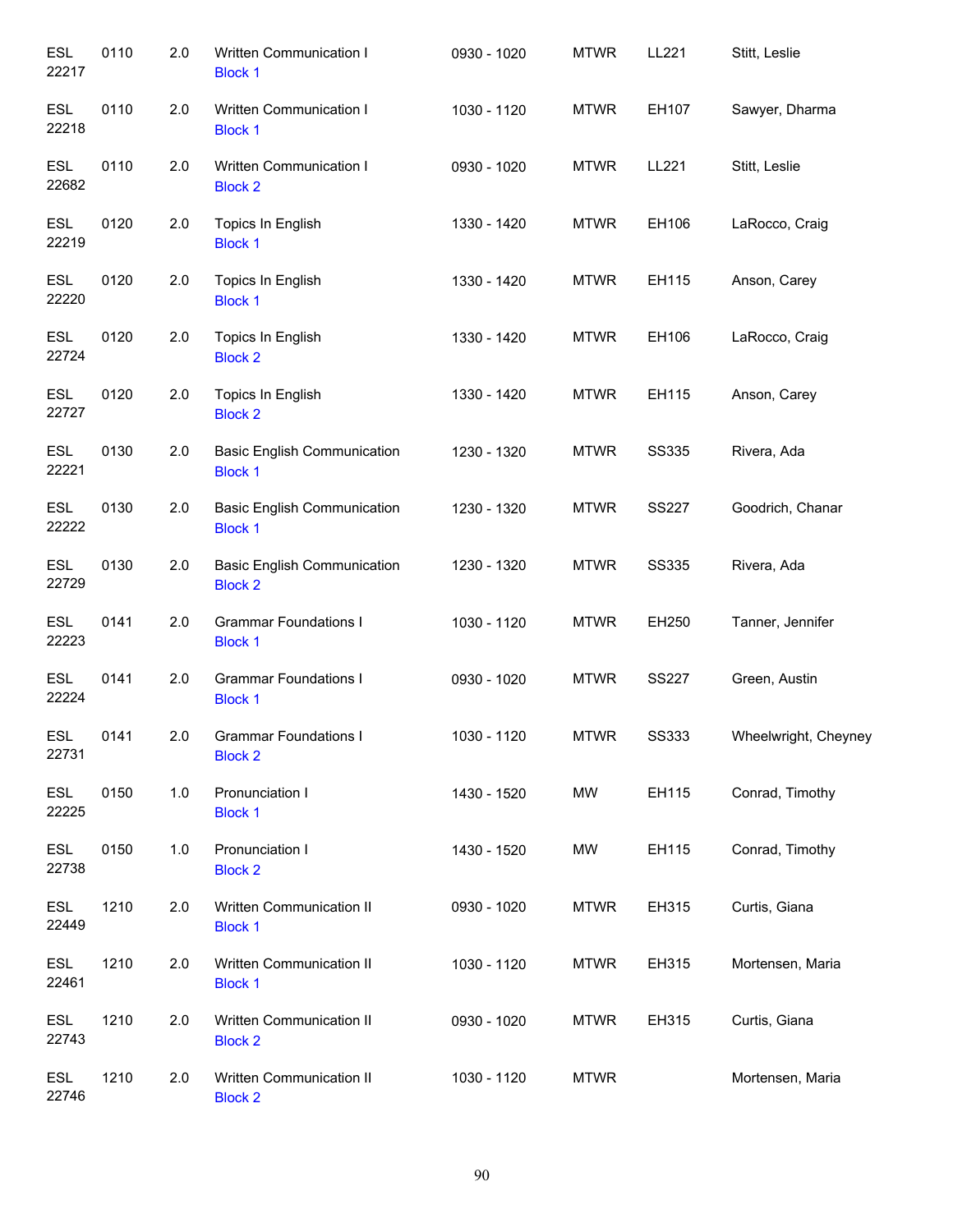| <b>ESL</b><br>22467 | 1220 | 2.0 | Topics In Learning English<br><b>Block 1</b>    | 1330 - 1420 | <b>MTWR</b> | EH107 | Curtis, Giana    |
|---------------------|------|-----|-------------------------------------------------|-------------|-------------|-------|------------------|
| <b>ESL</b><br>22490 | 1220 | 2.0 | Topics In Learning English<br><b>Block 1</b>    | 1330 - 1420 | <b>MTWR</b> | EH116 | Green, Austin    |
| <b>ESL</b><br>22748 | 1220 | 2.0 | Topics In Learning English<br><b>Block 2</b>    | 1330 - 1420 | <b>MTWR</b> | EH116 | Curtis, Giana    |
| <b>ESL</b><br>22752 | 1220 | 2.0 | Topics In Learning English<br><b>Block 2</b>    | 1330 - 1420 | <b>MTWR</b> | SS231 | Green, Austin    |
| <b>ESL</b><br>22492 | 1230 | 2.0 | Interpersonal Communication<br><b>Block 1</b>   | 1230 - 1320 | <b>MTWR</b> | EH315 | Lyon, Cody       |
| <b>ESL</b><br>22493 | 1230 | 2.0 | Interpersonal Communication<br><b>Block 1</b>   | 1230 - 1320 | <b>MTWR</b> | SS231 | Stitt, Leslie    |
| <b>ESL</b><br>22753 | 1230 | 2.0 | Interpersonal Communication<br><b>Block 2</b>   | 1230 - 1320 | <b>MTWR</b> | EH315 | Lyon, Cody       |
| <b>ESL</b><br>22754 | 1230 | 2.0 | Interpersonal Communication<br><b>Block 2</b>   | 1230 - 1320 | <b>MTWR</b> | SS231 | Stitt, Leslie    |
| <b>ESL</b><br>22496 | 1241 | 2.0 | <b>Grammar Foundations II</b><br><b>Block 1</b> | 1030 - 1120 | <b>MTWR</b> | LL222 | Reimann, Amy     |
| <b>ESL</b><br>22497 | 1241 | 2.0 | <b>Grammar Foundations II</b><br><b>Block 1</b> | 0930 - 1020 | <b>MTWR</b> | EH107 | Reimann, Amy     |
| <b>ESL</b><br>22755 | 1241 | 2.0 | <b>Grammar Foundations II</b><br><b>Block 2</b> | 1030 - 1120 | <b>MTWR</b> | EH107 | Reimann, Amy     |
| <b>ESL</b><br>22756 | 1241 | 2.0 | <b>Grammar Foundations II</b><br><b>Block 2</b> | 1130 - 1220 | <b>MTWR</b> | EH107 | Reimann, Amy     |
| <b>ESL</b><br>22498 | 1250 | 1.0 | Pronunciation II<br><b>Block 1</b>              | 1430 - 1520 | TR          | EH107 | Stitt, Leslie    |
| <b>ESL</b><br>22500 | 1250 | 1.0 | Pronunciation II<br><b>Block 1</b>              | 1430 - 1520 | MW          | EH107 | Stitt, Leslie    |
| <b>ESL</b><br>22766 | 1250 | 1.0 | Pronunciation II<br><b>Block 2</b>              | 1430 - 1520 | <b>TR</b>   | EH105 | Stitt, Leslie    |
| <b>ESL</b><br>22769 | 1250 | 1.0 | Pronunciation II<br><b>Block 2</b>              | 1430 - 1520 | MW          | EH105 | Stitt, Leslie    |
| <b>ESL</b><br>22501 | 2310 | 2.0 | Written Communication III<br><b>Block 1</b>     | 0930 - 1020 | <b>MTWR</b> | LL228 | Goodrich, Chanar |
| <b>ESL</b><br>22503 | 2310 | 2.0 | Written Communication III<br><b>Block 1</b>     | 1030 - 1120 | <b>MTWR</b> | LL223 | Anson, Carey     |
| ESL<br>22771        | 2310 | 2.0 | Written Communication III<br><b>Block 2</b>     | 1130 - 1220 | <b>MTWR</b> | LL    | Green, Austin    |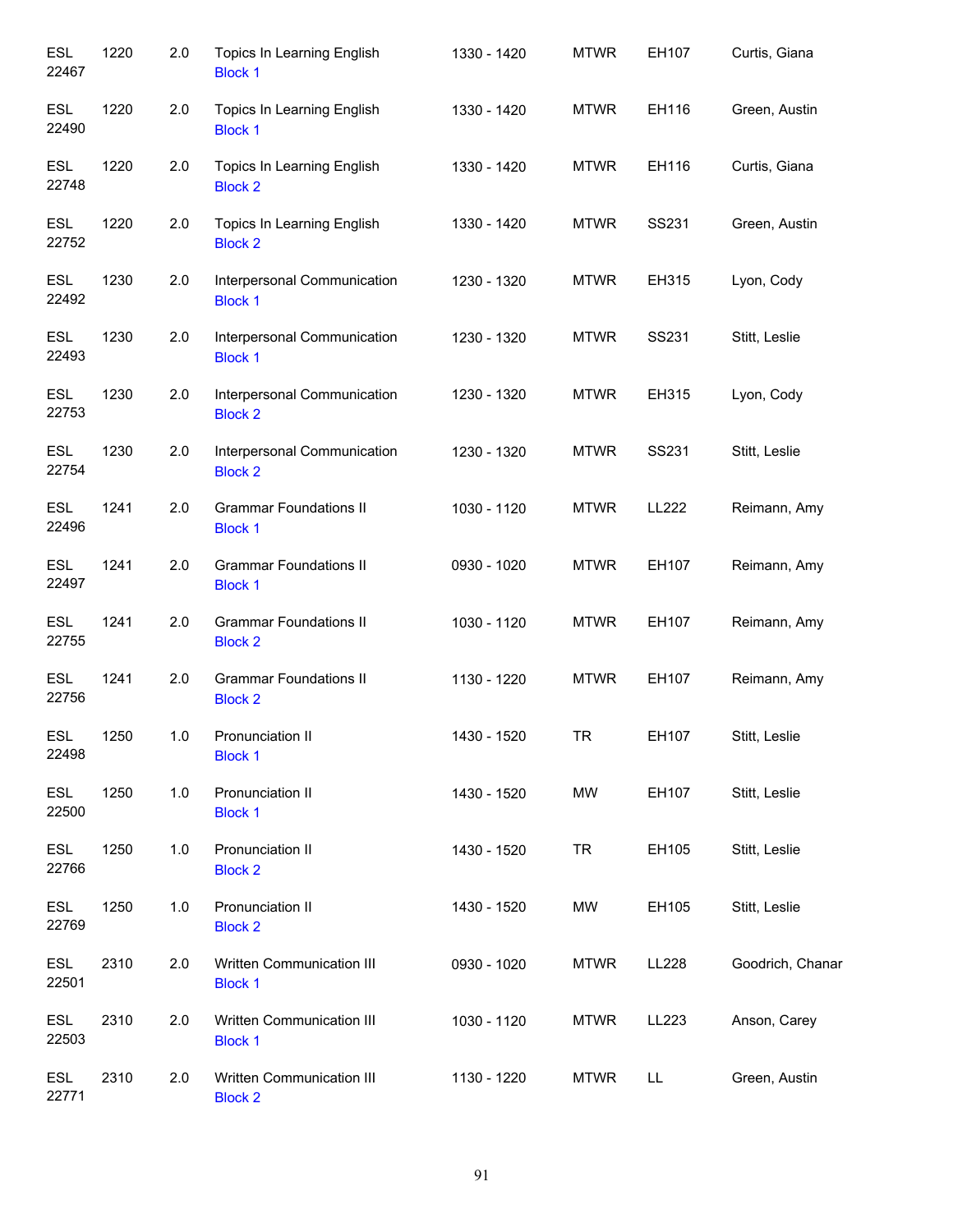| <b>ESL</b><br>22772 | 2310 | 2.0 | Written Communication III<br><b>Block 2</b>                                                                                                                                                                                                                                      | 1130 - 1220 | <b>MTWR</b> | LL129        | Anson, Carey           |
|---------------------|------|-----|----------------------------------------------------------------------------------------------------------------------------------------------------------------------------------------------------------------------------------------------------------------------------------|-------------|-------------|--------------|------------------------|
| <b>ESL</b><br>22504 | 2320 | 2.0 | Topics for Academic Purposes I<br><b>Block 1</b>                                                                                                                                                                                                                                 | 1330 - 1420 | <b>MTWR</b> | EH117        | Lyon, Cody             |
| <b>ESL</b><br>22505 | 2320 | 2.0 | Topics for Academic Purposes I<br><b>Block 1</b>                                                                                                                                                                                                                                 | 1430 - 1610 | <b>TR</b>   | EH106        | Rodriguez Mesa, Monica |
| <b>ESL</b><br>22775 | 2320 | 2.0 | Topics for Academic Purposes I<br><b>Block 2</b>                                                                                                                                                                                                                                 | 1330 - 1420 | <b>MTWR</b> | EH117        | Lyon, Cody             |
| <b>ESL</b><br>22777 | 2320 | 2.0 | Topics for Academic Purposes I<br><b>Block 2</b>                                                                                                                                                                                                                                 | 1430 - 1610 | <b>TR</b>   | EH106        | Rodriguez Mesa, Monica |
| <b>ESL</b><br>22506 | 2330 | 2.0 | Academic Communication I<br><b>Block 1</b>                                                                                                                                                                                                                                       | 1230 - 1320 | <b>MTWR</b> | EH107        | Curtis, Giana          |
| <b>ESL</b><br>22507 | 2330 | 2.0 | Academic Communication I<br><b>Block 1</b>                                                                                                                                                                                                                                       | <b>TBA</b>  | <b>TBA</b>  |              | Kareva, Yana           |
| <b>ESL</b><br>22778 | 2330 | 2.0 | Academic Communication I<br><b>Block 2</b>                                                                                                                                                                                                                                       | 1230 - 1320 | <b>MTWR</b> | SS217        | Curtis, Giana          |
| <b>ESL</b><br>22780 | 2330 | 2.0 | Academic Communication I<br><b>Block 2</b>                                                                                                                                                                                                                                       | 1230 - 1320 | <b>MTWR</b> | <b>SS233</b> | Kareva, Yana           |
| <b>ESL</b><br>22508 | 2341 | 2.0 | Advanced Grammar I<br><b>Block 1</b>                                                                                                                                                                                                                                             | 0930 - 1020 | <b>MTWR</b> | LL229        | Lyon, Cody             |
| <b>ESL</b><br>22509 | 2341 | 2.0 | Advanced Grammar I<br><b>Block 1</b>                                                                                                                                                                                                                                             | 1030 - 1120 | <b>MTWR</b> | LL228        | Curtis, Giana          |
| <b>ESL</b><br>22781 | 2341 | 2.0 | Advanced Grammar I<br><b>Block 2</b>                                                                                                                                                                                                                                             | 0930 - 1020 | <b>MTWR</b> | LL229        | Lyon, Cody             |
| <b>ESL</b><br>22782 | 2341 | 2.0 | Advanced Grammar I<br><b>Block 2</b>                                                                                                                                                                                                                                             | 1030 - 1120 | <b>MTWR</b> | LL228        | Curtis, Giana          |
| ESL<br>22511        | 2351 | 1.0 | CBL-Community I<br><b>Block 1</b>                                                                                                                                                                                                                                                | 1030 - 1120 | F           | EH107        | Sheridan, Deborah      |
|                     |      |     | CBL stands for Community-Based Learning which means that students engage<br>in meaningful community service that is connected to specific course objectives.<br>See http://www.weber.edu/CommunityInvolvement/CBL_Designation.html for a<br>full list of CBL designated courses. |             |             |              |                        |
| ESL<br>22512        | 2351 | 1.0 | CBL-Community I                                                                                                                                                                                                                                                                  | 1030 - 1120 | F           | EH107        | Sheridan, Deborah      |
|                     |      |     | <b>Block 1</b><br>CBL stands for Community-Based Learning which means that students engage                                                                                                                                                                                       |             |             |              |                        |
|                     |      |     | in meaningful community service that is connected to specific course objectives.<br>See http://www.weber.edu/CommunityInvolvement/CBL_Designation.html for a<br>full list of CBL designated courses.                                                                             |             |             |              |                        |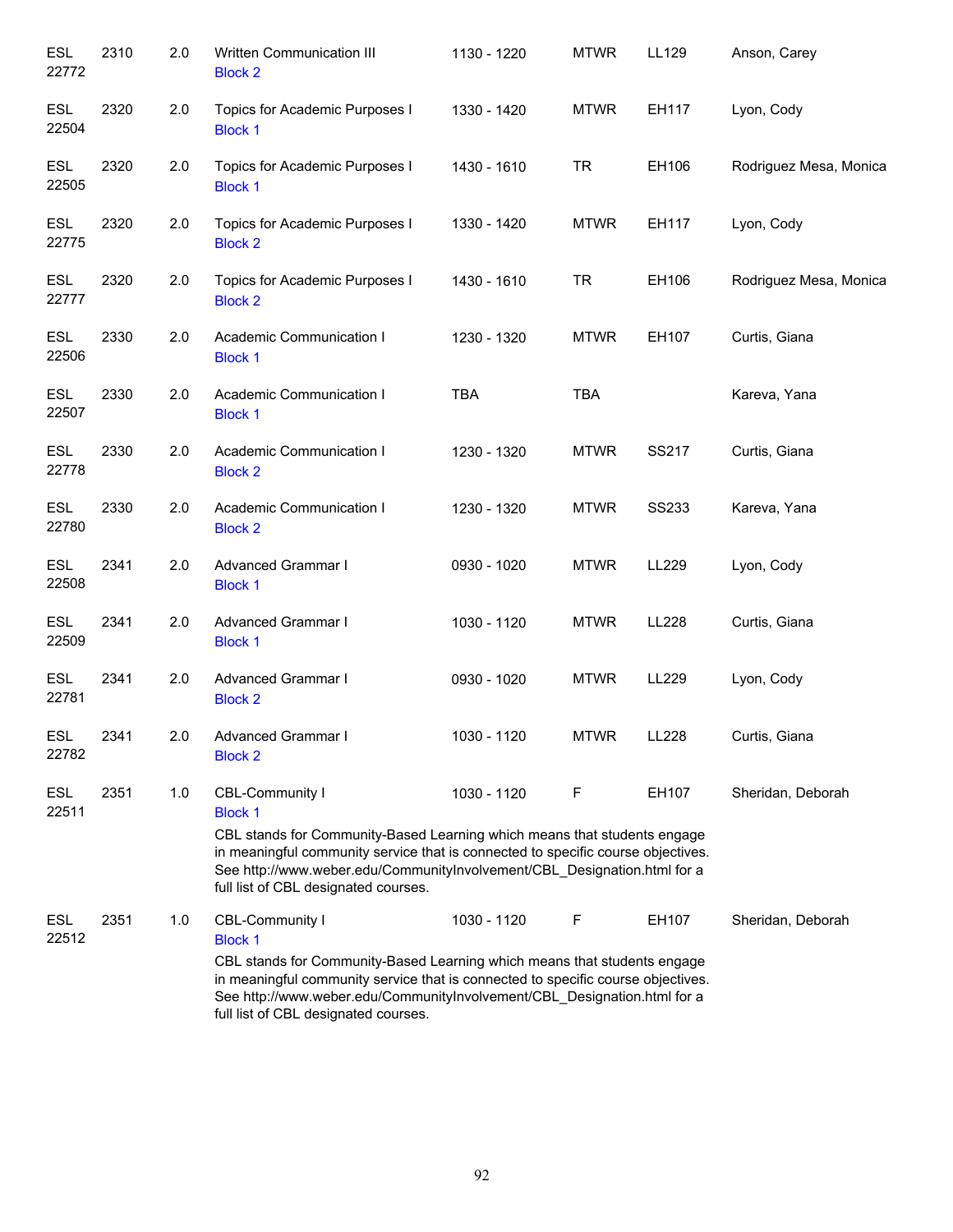| <b>ESL</b><br>22784 | 2351 | 1.0 | CBL-Community I<br><b>Block 2</b>                                                                                                                                                                                                                                                | 1030 - 1120 | F           | EH107        | Sheridan, Deborah |
|---------------------|------|-----|----------------------------------------------------------------------------------------------------------------------------------------------------------------------------------------------------------------------------------------------------------------------------------|-------------|-------------|--------------|-------------------|
|                     |      |     | CBL stands for Community-Based Learning which means that students engage<br>in meaningful community service that is connected to specific course objectives.<br>See http://www.weber.edu/CommunityInvolvement/CBL_Designation.html for a<br>full list of CBL designated courses. |             |             |              |                   |
| <b>ESL</b><br>22785 | 2351 | 1.0 | CBL-Community I<br><b>Block 2</b>                                                                                                                                                                                                                                                | 1030 - 1120 | F           | EH107        | Sheridan, Deborah |
|                     |      |     | CBL stands for Community-Based Learning which means that students engage<br>in meaningful community service that is connected to specific course objectives.<br>See http://www.weber.edu/CommunityInvolvement/CBL_Designation.html for a<br>full list of CBL designated courses. |             |             |              |                   |
| ESL<br>22516        | 2410 | 2.0 | Written Communication IV<br><b>Block 1</b>                                                                                                                                                                                                                                       | 0930 - 1020 | <b>MTWR</b> | SS317        | Peterson, Mark    |
| <b>ESL</b><br>22531 | 2410 | 2.0 | Written Communication IV<br><b>Block 1</b>                                                                                                                                                                                                                                       | 1130 - 1220 | <b>MTWR</b> | EH315        | Green, Austin     |
| <b>ESL</b><br>22787 | 2410 | 2.0 | Written Communication IV<br><b>Block 2</b>                                                                                                                                                                                                                                       | 0930 - 1020 | <b>MTWR</b> | SS317        | Peterson, Mark    |
| <b>ESL</b><br>22789 | 2410 | 2.0 | Written Communication IV<br><b>Block 2</b>                                                                                                                                                                                                                                       | 1030 - 1120 | <b>MTWR</b> | LL123        | Green, Austin     |
| <b>ESL</b><br>24922 | 2410 | 2.0 | Written Communication IV<br><b>Block 1</b>                                                                                                                                                                                                                                       | 0930 - 1020 | <b>MTWR</b> | <b>SS335</b> | Pittman, Melissa  |
| <b>ESL</b><br>22535 | 2420 | 2.0 | Topics - Academic Purposes II<br><b>Block 1</b>                                                                                                                                                                                                                                  | 1330 - 1420 | <b>MTWR</b> | EH118        | Peterson, Mark    |
| <b>ESL</b><br>22536 | 2420 | 2.0 | Topics - Academic Purposes II<br><b>Block 1</b>                                                                                                                                                                                                                                  | 1130 - 1220 | <b>MTWR</b> | EH107        | Peterson, Mark    |
| ESL<br>22790        | 2420 | 2.0 | Topics - Academic Purposes II<br><b>Block 2</b>                                                                                                                                                                                                                                  | 1330 - 1420 | <b>MTWR</b> | EH118        | Peterson, Mark    |
| <b>ESL</b><br>22791 | 2420 | 2.0 | Topics - Academic Purposes II<br><b>Block 2</b>                                                                                                                                                                                                                                  | 1130 - 1220 | <b>MTWR</b> | SS101        | Peterson, Mark    |
| <b>ESL</b><br>22538 | 2430 | 2.0 | Academic Communication II<br><b>Block 1</b>                                                                                                                                                                                                                                      | 1230 - 1320 | <b>MTWR</b> | <b>SS229</b> | Sheridan, Deborah |
| ESL<br>22621        | 2430 | 2.0 | Academic Communication II<br><b>Block 1</b>                                                                                                                                                                                                                                      | 1230 - 1320 | <b>MTWR</b> | <b>SS239</b> | Mortensen, Maria  |
| ESL<br>22792        | 2430 | 2.0 | Academic Communication II<br><b>Block 2</b>                                                                                                                                                                                                                                      | 1230 - 1320 | <b>MTWR</b> | <b>SS229</b> | Sheridan, Deborah |
| ESL<br>22794        | 2430 | 2.0 | Academic Communication II<br><b>Block 2</b>                                                                                                                                                                                                                                      | 1230 - 1320 | <b>MTWR</b> | <b>SS239</b> | Mortensen, Maria  |
| ESL<br>22624        | 2441 | 2.0 | <b>Advanced Grammar II</b><br><b>Block 1</b>                                                                                                                                                                                                                                     | 1030 - 1120 | <b>MTWR</b> | LL129        | Stitt, Leslie     |
| <b>ESL</b><br>22627 | 2441 | 2.0 | <b>Advanced Grammar II</b><br><b>Block 1</b>                                                                                                                                                                                                                                     | 1030 - 1120 | <b>MTWR</b> | <b>SS333</b> | McKay, Susan      |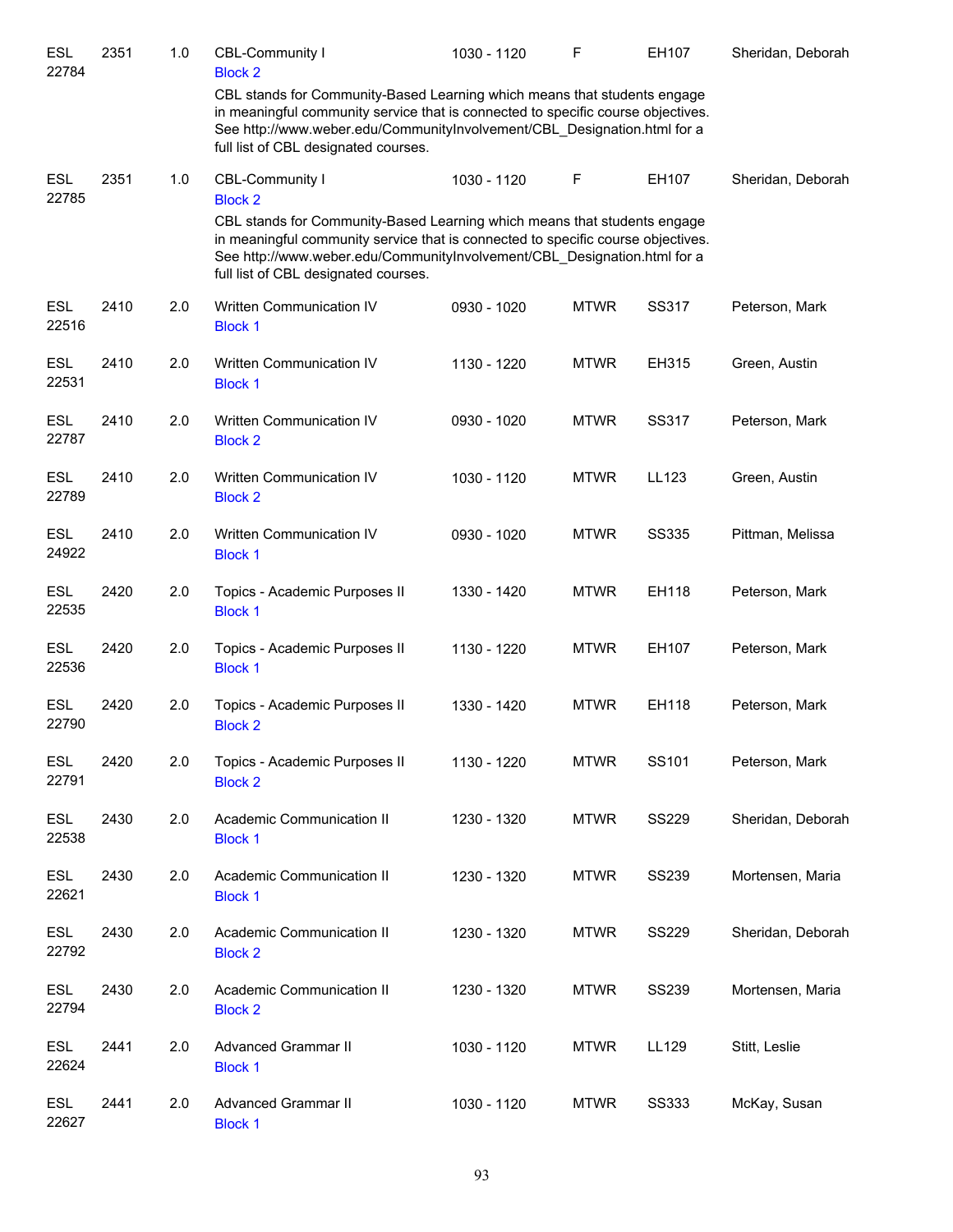| <b>ESL</b><br>22795 | 2441 | 2.0 | <b>Advanced Grammar II</b><br><b>Block 2</b>                                                                                                                                                                                                                                                                                  | 1030 - 1120 | <b>MTWR</b>  | LL129        | Stitt, Leslie        |
|---------------------|------|-----|-------------------------------------------------------------------------------------------------------------------------------------------------------------------------------------------------------------------------------------------------------------------------------------------------------------------------------|-------------|--------------|--------------|----------------------|
| <b>ESL</b><br>22800 | 2441 | 2.0 | <b>Advanced Grammar II</b><br><b>Block 2</b>                                                                                                                                                                                                                                                                                  | 0930 - 1020 | <b>MTWR</b>  | <b>SS337</b> | McKay, Susan         |
| <b>ESL</b><br>24923 | 2441 | 2.0 | <b>Advanced Grammar II</b><br><b>Block 1</b>                                                                                                                                                                                                                                                                                  | 1030 - 1120 | <b>MTWR</b>  | SS217        | Wheelwright, Cheyney |
| <b>ESL</b><br>22628 | 2451 | 1.0 | <b>CBL-Community II</b><br><b>Block 1</b><br>CBL stands for Community-Based Learning which means that students engage<br>in meaningful community service that is connected to specific course objectives.<br>See http://www.weber.edu/CommunityInvolvement/CBL_Designation.html for a<br>full list of CBL designated courses. | 1030 - 1120 | F            | EH107        | Sheridan, Deborah    |
| <b>ESL</b><br>22803 | 2451 | 1.0 | <b>CBL-Community II</b><br><b>Block 2</b><br>CBL stands for Community-Based Learning which means that students engage<br>in meaningful community service that is connected to specific course objectives.<br>See http://www.weber.edu/CommunityInvolvement/CBL_Designation.html for a<br>full list of CBL designated courses. | 1030 - 1120 | F            | EH107        | Sheridan, Deborah    |
| <b>ESL</b><br>22630 | 2510 | 3.0 | Written Communication V<br><b>Full Semester</b>                                                                                                                                                                                                                                                                               | 1330 - 1445 | <b>MW</b>    | EH215        | Reimann, Amy         |
| <b>ESL</b><br>22632 | 2510 | 3.0 | Written Communication V<br><b>Full Semester</b>                                                                                                                                                                                                                                                                               | 1030 - 1145 | <b>TR</b>    | EH116        | Pittman, Melissa     |
| <b>ESL</b><br>22641 | 2510 | 3.0 | Written Communication V<br><b>Full Semester</b>                                                                                                                                                                                                                                                                               | 1730 - 2020 | M            | EH107        | Lyon, Cody           |
| <b>ESL</b><br>22804 | 2510 | 3.0 | Written Communication V<br><b>Block 2</b>                                                                                                                                                                                                                                                                                     | 1030 - 1120 | <b>MTWRF</b> | EH315        | Lyon, Cody           |
| <b>ESL</b><br>22808 | 2510 | 3.0 | Written Communication V<br><b>Block 2</b>                                                                                                                                                                                                                                                                                     | 1330 - 1420 | <b>MTWRF</b> | EH107        | Goodrich, Chanar     |
| ESL<br>22650        | 2520 | 3.0 | Variable Topics-Academic Study<br><b>Full Semester</b>                                                                                                                                                                                                                                                                        | 1730 - 2020 | Τ            | EH107        | Wheelwright, Cheyney |
| ESL<br>22653        | 2520 | 3.0 | Variable Topics-Academic Study<br><b>Full Semester</b>                                                                                                                                                                                                                                                                        | 1330 - 1445 | <b>TR</b>    | EH315        | Sheridan, Deborah    |
| ESL<br>22654        | 2520 | 3.0 | Variable Topics-Academic Study<br><b>Full Semester</b>                                                                                                                                                                                                                                                                        | 1030 - 1145 | MW           | EH305        | Goodrich, Chanar     |
| <b>ESL</b><br>22811 | 2520 | 3.0 | Variable Topics-Academic Study<br><b>Block 2</b>                                                                                                                                                                                                                                                                              | 1230 - 1320 | <b>MTWRF</b> | EH107        | Pittman, Melissa     |
| <b>ESL</b><br>22959 | 2520 | 3.0 | Variable Topics-Academic Study<br><b>Block 2</b>                                                                                                                                                                                                                                                                              | 0930 - 1020 | <b>MTWRF</b> | EH107        | Green, Austin        |
| <b>ESL</b><br>22655 | 2750 | 1.0 | <b>Special Projects</b><br><b>Block 1</b><br>Course Fee: \$5.00 per credit hour                                                                                                                                                                                                                                               | <b>TBA</b>  | <b>TBA</b>   |              | Curtis, Giana        |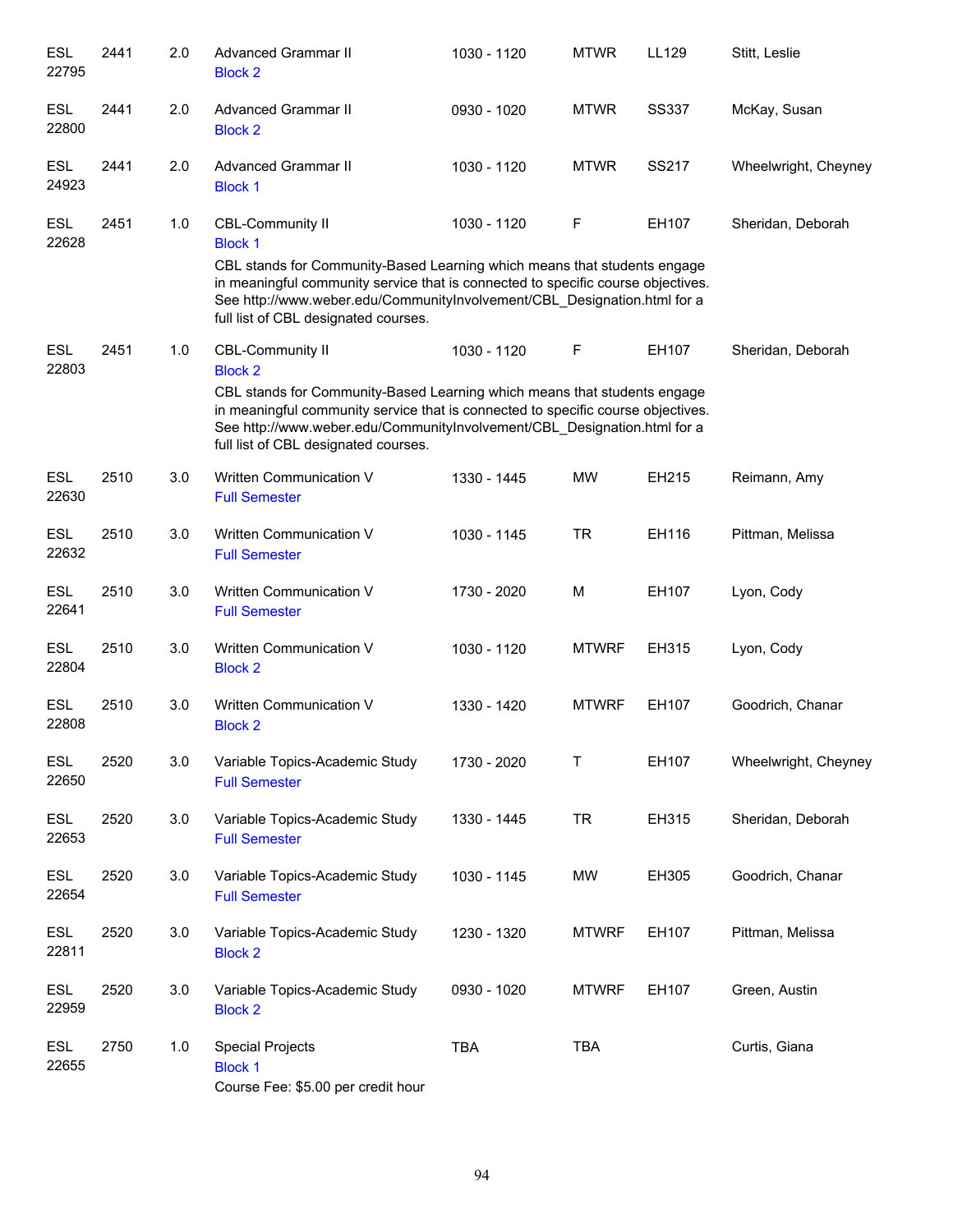| <b>ESL</b><br>22656 | 2750 | 2.0 | <b>Special Projects</b><br><b>Block 1</b><br>Course Fee: \$5.00 per credit hour                                                                                                  | <b>TBA</b>  | <b>TBA</b> |              | Curtis, Giana    |
|---------------------|------|-----|----------------------------------------------------------------------------------------------------------------------------------------------------------------------------------|-------------|------------|--------------|------------------|
| <b>ESL</b><br>22658 | 2750 | 3.0 | <b>Special Projects</b><br><b>Block 1</b><br>Course Fee: \$5.00 per credit hour                                                                                                  | <b>TBA</b>  | <b>TBA</b> |              | Curtis, Giana    |
| <b>ESL</b><br>22960 | 2750 | 1.0 | <b>Special Projects</b><br><b>Block 2</b><br>Course Fee: \$5.00 per credit hour                                                                                                  | <b>TBA</b>  | <b>TBA</b> |              | Curtis, Giana    |
| <b>ESL</b><br>22961 | 2750 | 2.0 | <b>Special Projects</b><br><b>Block 2</b><br>Course Fee: \$5.00 per credit hour                                                                                                  | <b>TBA</b>  | <b>TBA</b> |              | Curtis, Giana    |
| <b>ESL</b><br>22962 | 2750 | 3.0 | <b>Special Projects</b><br><b>Block 2</b><br>Course Fee: \$5.00 per credit hour                                                                                                  | <b>TBA</b>  | <b>TBA</b> |              | Curtis, Giana    |
| <b>ESL</b><br>24564 | 2750 | 1.0 | <b>Special Projects</b><br><b>Block 2</b><br>Course Fee \$5.00 per credit hour                                                                                                   | <b>TBA</b>  | <b>TBA</b> |              | Curtis, Giana    |
| <b>ESL</b><br>24565 | 2750 | 2.0 | <b>Special Projects</b><br><b>Block 2</b><br>Course Fee \$5.00 per credit hour                                                                                                   | <b>TBA</b>  | <b>TBA</b> |              | Curtis, Giana    |
| ESL<br>24566        | 2750 | 3.0 | <b>Special Projects</b><br><b>Block 2</b><br>Course Fee \$5.00 per credit hour                                                                                                   | <b>TBA</b>  | <b>TBA</b> |              | Curtis, Giana    |
| <b>FIN</b><br>23317 | 1010 | 3.0 | <b>Personal Finance</b><br><b>Full Semester</b>                                                                                                                                  | 0900 - 1015 | TR         | <b>WB121</b> | Morgan, Terrilyn |
| <b>FIN</b><br>23539 | 1010 | 3.0 | <b>Personal Finance</b><br><b>Full Semester</b><br>To access online course materials, please log in to your student portal at<br>weber.edu and select your student services tab. | <b>TBA</b>  | <b>TBA</b> | OL           | Fan, Yuhong      |
| <b>FIN</b><br>23540 | 2300 | 3.0 | Introduction to Investments<br><b>Full Semester</b>                                                                                                                              | 1730 - 2010 | Τ          | N02          | Barlow, James    |
| <b>FIN</b><br>23318 | 3200 | 3.0 | <b>Financial Management</b><br><b>Full Semester</b>                                                                                                                              | 1030 - 1145 | <b>TR</b>  | <b>WB106</b> | Fan, Yuhong      |
| <b>FIN</b><br>23319 | 3200 | 3.0 | <b>Financial Management</b><br><b>Full Semester</b>                                                                                                                              | 0930 - 1020 | <b>MWF</b> | <b>WB121</b> | Morgan, Terrilyn |
| <b>FIN</b><br>23320 | 3200 | 3.0 | <b>Financial Management</b><br><b>Full Semester</b>                                                                                                                              | 1730 - 2010 | Τ          | <b>WB121</b> | Morgan, Terrilyn |
| <b>FIN</b><br>23321 | 3300 | 3.0 | Investments<br><b>Full Semester</b>                                                                                                                                              | 0900 - 1015 | <b>TR</b>  | <b>WB104</b> | Fan, Yuhong      |
| <b>FIN</b><br>23322 | 3350 | 3.0 | <b>Financial Institutions</b><br><b>Full Semester</b>                                                                                                                            | 1030 - 1145 | <b>TR</b>  | <b>WB120</b> | Morgan, Terrilyn |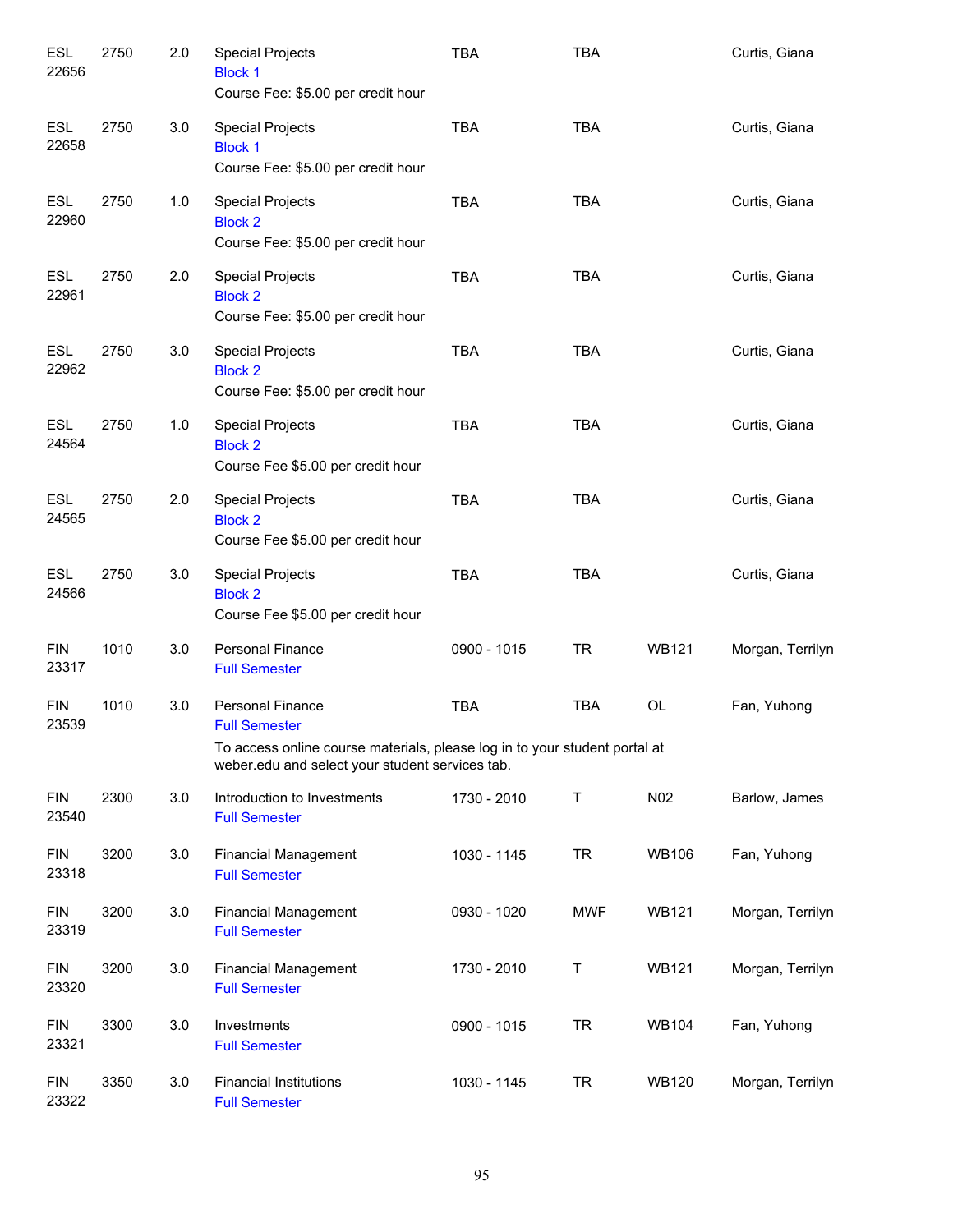| <b>FIN</b><br>23323  | 3500 | 3.0 | <b>Capital Budgeting</b><br><b>Full Semester</b>                                                                                                                                                                                                 | 1030 - 1145 | <b>TR</b>  | <b>WB115</b> | Turner, James        |
|----------------------|------|-----|--------------------------------------------------------------------------------------------------------------------------------------------------------------------------------------------------------------------------------------------------|-------------|------------|--------------|----------------------|
| <b>FIN</b><br>23324  | 4400 | 3.0 | Financial Prob - Corporate Fin<br><b>Full Semester</b>                                                                                                                                                                                           | 0900 - 1015 | <b>TR</b>  | <b>WB115</b> | Turner, James        |
| <b>FIN</b><br>23325  | 4410 | 3.0 | Financial Prob - Investments<br><b>Full Semester</b>                                                                                                                                                                                             | 1200 - 1315 | <b>TR</b>  | <b>WB110</b> | Fan, Yuhong          |
| <b>FIN</b><br>23348  | 4860 | 3.0 | Finance Internship<br><b>Full Semester</b>                                                                                                                                                                                                       | <b>TBA</b>  | <b>TBA</b> |              | Russell, Stephen     |
| FL.<br>21025         | 4340 | 3.0 | Foreign Language Acquisition<br><b>Full Semester</b><br>Course Fee: \$6.00                                                                                                                                                                       | 1130 - 1220 | <b>MWF</b> | EH104        | Mathews, Thomas      |
| FL<br>24534          | 4500 | 4.0 | Methods of Teaching For Lang<br><b>Full Semester</b><br>To register, call Continuing Education at 801-626-6600. To access online course<br>materials, please log in to your student portal at weber edu and select your<br>student services tab. | <b>TBA</b>  | <b>TBA</b> | OL           | Phillips, June       |
| FL<br>25212          | 4830 | 3.0 | Directed Readings<br><b>Full Semester</b>                                                                                                                                                                                                        |             |            |              |                      |
| FL<br>21026          | 4990 | 0.5 | Senior Assessment<br><b>Full Semester</b><br>This class meets only ONCE on the second Friday of the<br>semester, September 7, 2012.                                                                                                              | 1730 - 1830 | F          | EH118        | Mathews, Thomas      |
| FL.<br>24535         | 6500 | 4.0 | Methods of Teaching For Lang<br><b>Full Semester</b><br>To register, call Continuing Education at 801-626-6600. To access online course<br>materials, please log in to your student portal at weber edu and select your<br>student services tab. | <b>TBA</b>  | <b>TBA</b> | <b>OL</b>    | Phillips, June       |
| <b>FRCH</b><br>21027 | 1010 | 3.0 | First Year French I<br><b>Full Semester</b><br>Course Fee: \$6.00                                                                                                                                                                                | 0930 - 1020 | <b>MWF</b> | EH105        | Hansen, Cheryl       |
| <b>FRCH</b><br>21028 | 1010 | 3.0 | First Year French I<br><b>Full Semester</b><br>Course Fee: \$6.00                                                                                                                                                                                | 1030 - 1120 | <b>MWF</b> | EH116        | Lair Mawdsley, Laura |
| <b>FRCH</b><br>21030 | 1010 | 3.0 | First Year French I<br><b>Full Semester</b><br>Course Fee: \$6.00                                                                                                                                                                                | 1230 - 1320 | <b>MWF</b> | EH116        | Lair Mawdsley, Laura |
| <b>FRCH</b><br>21031 | 2010 | 3.0 | Second Year French I<br><b>Full Semester</b><br>Course Fee: \$6.00                                                                                                                                                                               | 1130 - 1220 | <b>MWF</b> | EH105        | Hansen, Cheryl       |
| <b>FRCH</b><br>21032 | 3060 | 3.0 | Grammar & Composition<br><b>Full Semester</b><br>Course Fee: \$6.00                                                                                                                                                                              | 0900 - 1015 | <b>TR</b>  | EH105        | Hansen, Cheryl       |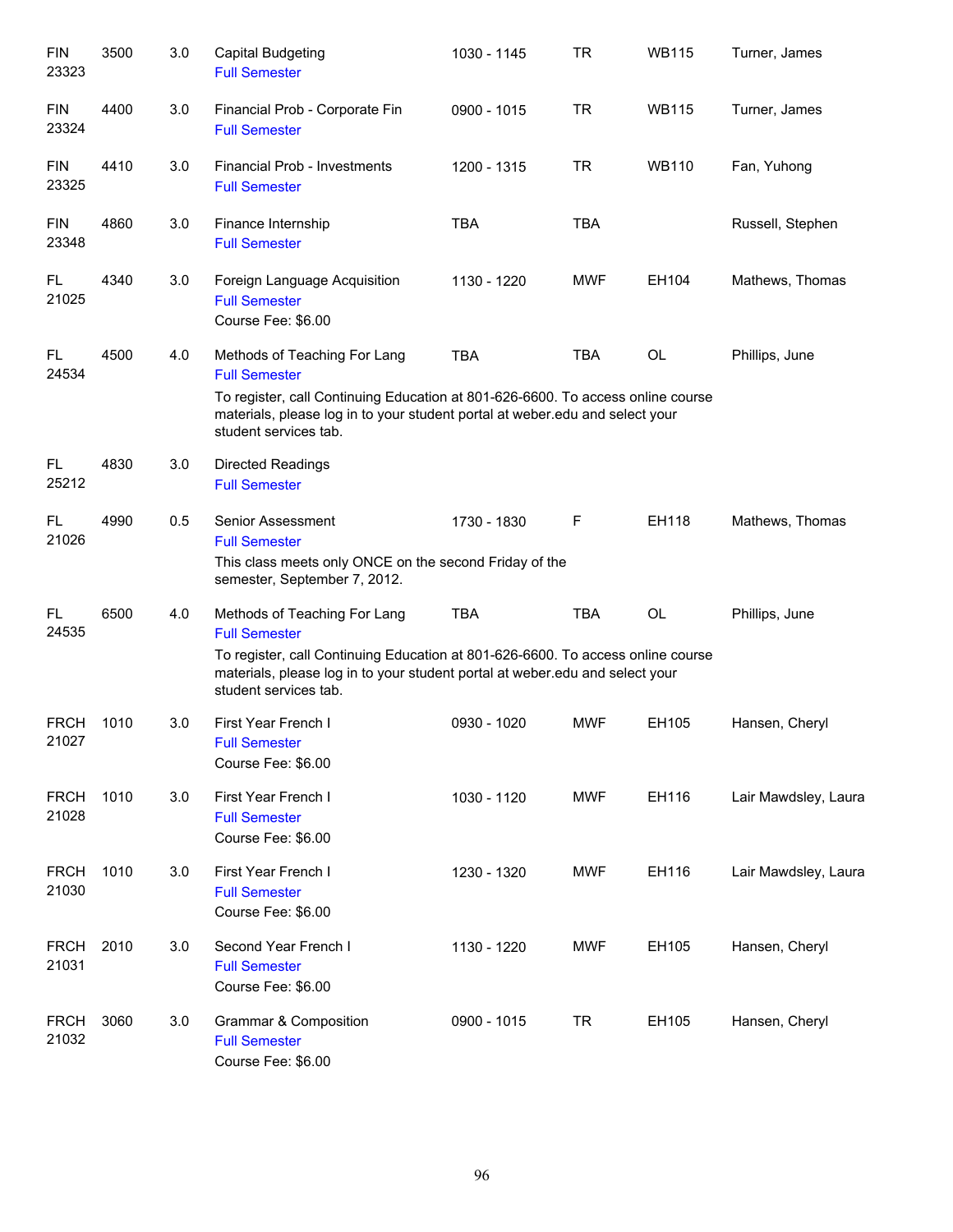| <b>FRCH</b><br>21033 | 3570 | 3.0 | French Culture through Film<br><b>Full Semester</b><br>Course Fee: \$6.00                                                         | 1730 - 2010                | W               | EH229                        | Hansen, Cheryl     |
|----------------------|------|-----|-----------------------------------------------------------------------------------------------------------------------------------|----------------------------|-----------------|------------------------------|--------------------|
| <b>FRCH</b><br>21034 | 3630 | 3.0 | Voyage & Mystery Literature<br><b>Full Semester</b><br>Course Fee: \$6.00                                                         | 1030 - 1145                | <b>TR</b>       | EH105                        | Hansen, Cheryl     |
| <b>FRCH</b><br>24509 | 4830 | 3.0 | <b>Directed Readings</b><br><b>Full Semester</b>                                                                                  | <b>TBA</b>                 | <b>TBA</b>      |                              | Hansen, Cheryl     |
| <b>FRCH</b><br>25138 | 4990 | 0.5 | Senior Assessment<br><b>Full Semester</b>                                                                                         | <b>TBA</b>                 | <b>TBA</b>      |                              | Mathews, Thomas    |
| GEO<br>22510         | 1030 | 3.0 | PS Earthquakes & Volcanoes<br><b>Full Semester</b>                                                                                | 0900 - 1015                | <b>TR</b>       | LL124                        | Wilson, James      |
| GEO<br>22513         | 1030 | 3.0 | PS Earthquakes & Volcanoes<br><b>Full Semester</b>                                                                                | 0930 - 1020                | <b>MWF</b>      | LL124                        | Hernandez, Michael |
| GEO<br>22515         | 1030 | 3.0 | PS Earthquakes & Volcanoes<br><b>Full Semester</b>                                                                                | 1030 - 1120                | <b>MWF</b>      | LL124                        | Yonkee, W          |
| GEO<br>22517         | 1030 | 3.0 | PS Earthquakes & Volcanoes<br><b>Full Semester</b>                                                                                | 1030 - 1145                | <b>TR</b>       | LL124                        | Nielsen, Gregory   |
| GEO<br>23573         | 1030 | 3.0 | PS Earthquakes & Volcanoes<br><b>Full Semester</b>                                                                                | 1730 - 2010                | W               | D02321                       | Larsen, David      |
| GEO<br>23575         | 1030 | 3.0 | PS Earthquakes & Volcanoes<br><b>Full Semester</b>                                                                                | <b>TBA</b>                 | <b>TBA</b>      | OL                           | Hernandez, Michael |
|                      |      |     | To access the online course materials, please log in to your student portal at<br>weber.edu and select your Student Services tab. |                            |                 |                              |                    |
| GEO<br>23576         | 1060 | 3.0 | <b>PS Environmental Geosciences</b><br><b>Full Semester</b>                                                                       | <b>TBA</b>                 | <b>TBA</b>      | OL                           | Matyjasik, Marek   |
|                      |      |     | To access the online course materials, please log in to your student portal at<br>weber.edu and select your Student Services tab. |                            |                 |                              |                    |
| GEO<br>22528         | 1110 | 3.0 | PS Dynamic Earth: Physical Geo<br><b>Full Semester</b>                                                                            | 0930 - 1020                | <b>MWF</b>      | <b>SL320</b>                 | Eaton, Jeffrey     |
| GEO<br>22529         | 1110 | 3.0 | PS Dynamic Earth: Physical Geo<br><b>Full Semester</b>                                                                            | 1130 - 1220                | <b>MWF</b>      | <b>SL320</b>                 | Eaton, Jeffrey     |
| GEO<br>22582         | 1110 | 3.0 | PS Dynamic Earth: Physical Geo<br><b>Full Semester</b>                                                                            | 1730 - 2010                | Τ               | <b>SL320</b>                 | Barker, Helen      |
| GEO<br>22532         | 1115 | 1.0 | PS Physical Geology Lab<br><b>Full Semester</b><br>Course Fee: \$10.00                                                            | 1330 - 1620                | M               | <b>SL328</b>                 | Wilson, James      |
| GEO<br>23574         | 1130 | 3.0 | PS Intro to Meteorology<br><b>Full Semester</b>                                                                                   | 1730 - 2010                | $\mathsf{R}$    | D02114                       | Herret, Thomas     |
| GEO<br>22534         | 2050 | 4.0 | <b>Earth Materials</b><br><b>Full Semester</b>                                                                                    | 1230 - 1320<br>1330 - 1620 | <b>MWF</b><br>W | <b>SL328</b><br><b>SL328</b> | Wilson, James      |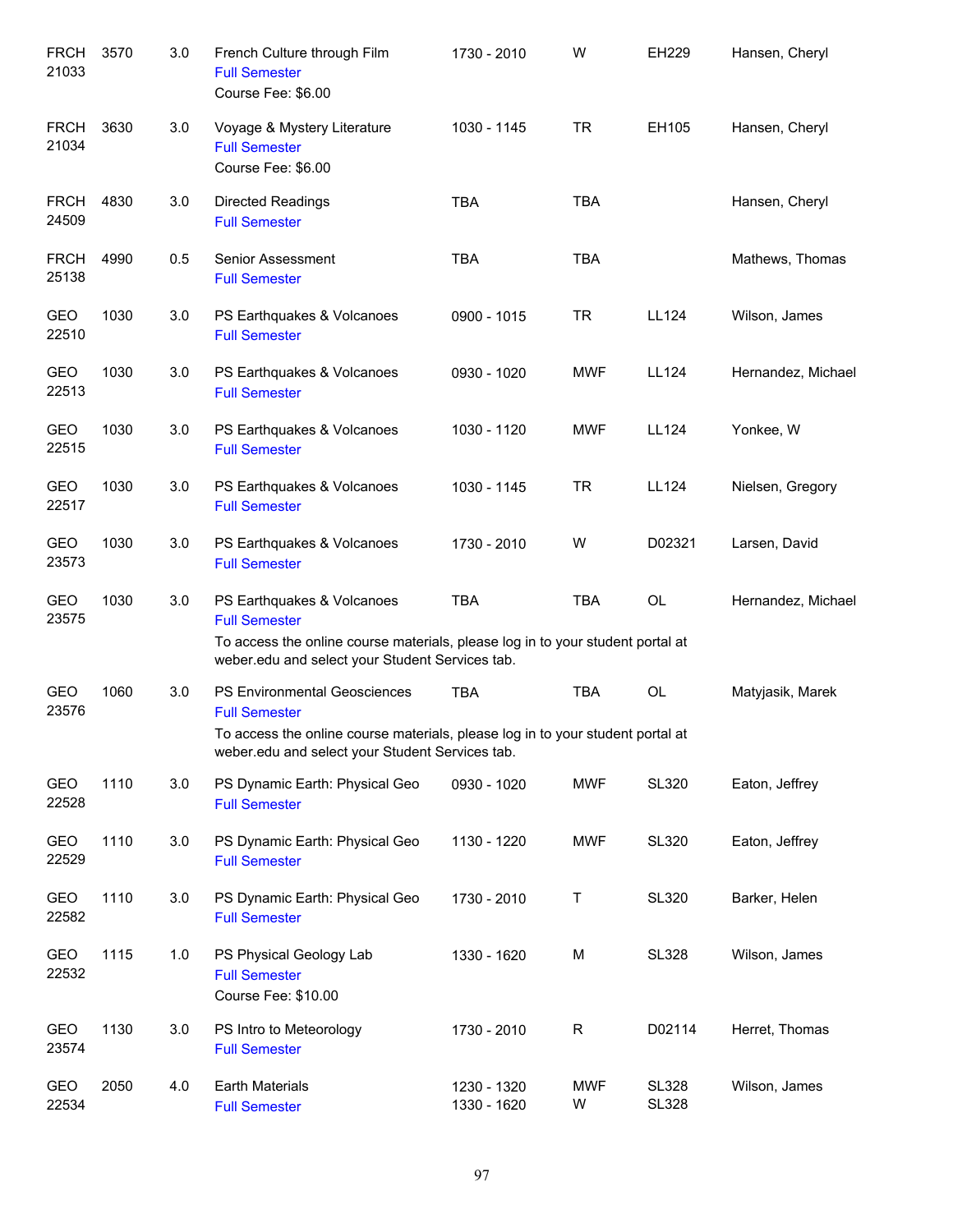| GEO<br>22539        | 2600 | 1.0   | Laboratory Safety<br><b>Full Semester</b>                                                                                          | 1230 - 1320                | M               | LL129                        | Wachocki, Barbara  |
|---------------------|------|-------|------------------------------------------------------------------------------------------------------------------------------------|----------------------------|-----------------|------------------------------|--------------------|
| GEO<br>22542        | 3080 | 3.0   | <b>Water Resources</b><br><b>Full Semester</b>                                                                                     | 0930 - 1020                | <b>MWF</b>      | <b>SL328</b>                 | Wilson, James      |
| <b>GEO</b><br>22543 | 3150 | 4.0   | Geomorphology<br><b>Full Semester</b><br>Required Fieldtrip: Western Wyoming, Sept 14-16, 2012.<br>Estimated cost \$30.            | 1030 - 1120<br>1330 - 1620 | <b>MWF</b><br>F | <b>SL320</b><br><b>SL320</b> | Ford, Richard      |
| GEO<br>22547        | 3180 | 4.0   | Paleontology<br><b>Full Semester</b>                                                                                               | 0830 - 0920<br>1330 - 1620 | <b>MWF</b><br>M | <b>SL332</b><br><b>SL332</b> | Eaton, Jeffrey     |
| <b>GEO</b><br>22559 | 3250 | 3.0   | Geology Of Utah<br><b>Full Semester</b><br>Fieldtrip Required.                                                                     | 1030 - 1145                | <b>TR</b>       | <b>SL320</b>                 | Eaton, Jeffrey     |
| GEO<br>22562        | 3400 | 4.0   | Remote Sensing I<br><b>Full Semester</b><br>Course Fee: \$40.00                                                                    | 1200 - 1315<br>1330 - 1620 | <b>TR</b><br>W  | <b>SL320</b><br><b>SL329</b> | Hernandez, Michael |
| GEO<br>22563        | 4060 | 3.0   | Geoscience Field Methods<br><b>Full Semester</b><br>Required fieldtrip: Western Wyoming<br>Sept. 14-16, 2012. Estimated cost \$30. | 1130 - 1220<br>1200 - 1720 | W<br>R          | <b>SL328</b><br><b>SL328</b> | Yonkee, W          |
| GEO<br>22570        | 4210 | 4.0   | Intro to Computer Mapping/GIS<br><b>Full Semester</b><br>Course Fee: \$40.00                                                       | 0900 - 1015<br>1330 - 1620 | <b>TR</b><br>T  | <b>SL320</b><br><b>SL329</b> | Hernandez, Michael |
| GEO<br>22572        | 4570 | 3.0   | Secondary School Science Teach<br><b>Full Semester</b>                                                                             | 1630 - 1920                | W               | LL230                        | Johnston, Adam     |
| GEO<br>20562        | 4800 | 1.0   | Independent Research<br><b>Full Semester</b>                                                                                       | <b>TBA</b>                 | <b>TBA</b>      |                              | Eaton, Jeffrey     |
| GEO<br>20563        | 4800 | 2.0   | Independent Research<br><b>Full Semester</b>                                                                                       | TBA                        | TBA             |                              | Eaton, Jeffrey     |
| GEO<br>20564        | 4800 | 3.0   | Independent Research<br><b>Full Semester</b>                                                                                       | TBA                        | <b>TBA</b>      |                              | Eaton, Jeffrey     |
| GEO<br>20565        | 4800 | 1.0   | Independent Research<br><b>Full Semester</b>                                                                                       | TBA                        | <b>TBA</b>      |                              | Ford, Richard      |
| GEO<br>20567        | 4800 | 2.0   | Independent Research<br><b>Full Semester</b>                                                                                       | <b>TBA</b>                 | <b>TBA</b>      |                              | Ford, Richard      |
| GEO<br>20568        | 4800 | 3.0   | Independent Research<br><b>Full Semester</b>                                                                                       | <b>TBA</b>                 | <b>TBA</b>      |                              | Ford, Richard      |
| GEO<br>20569        | 4800 | $1.0$ | Independent Research<br><b>Full Semester</b>                                                                                       | TBA                        | <b>TBA</b>      |                              | Hernandez, Michael |
| GEO<br>20570        | 4800 | 2.0   | Independent Research<br><b>Full Semester</b>                                                                                       | <b>TBA</b>                 | <b>TBA</b>      |                              | Hernandez, Michael |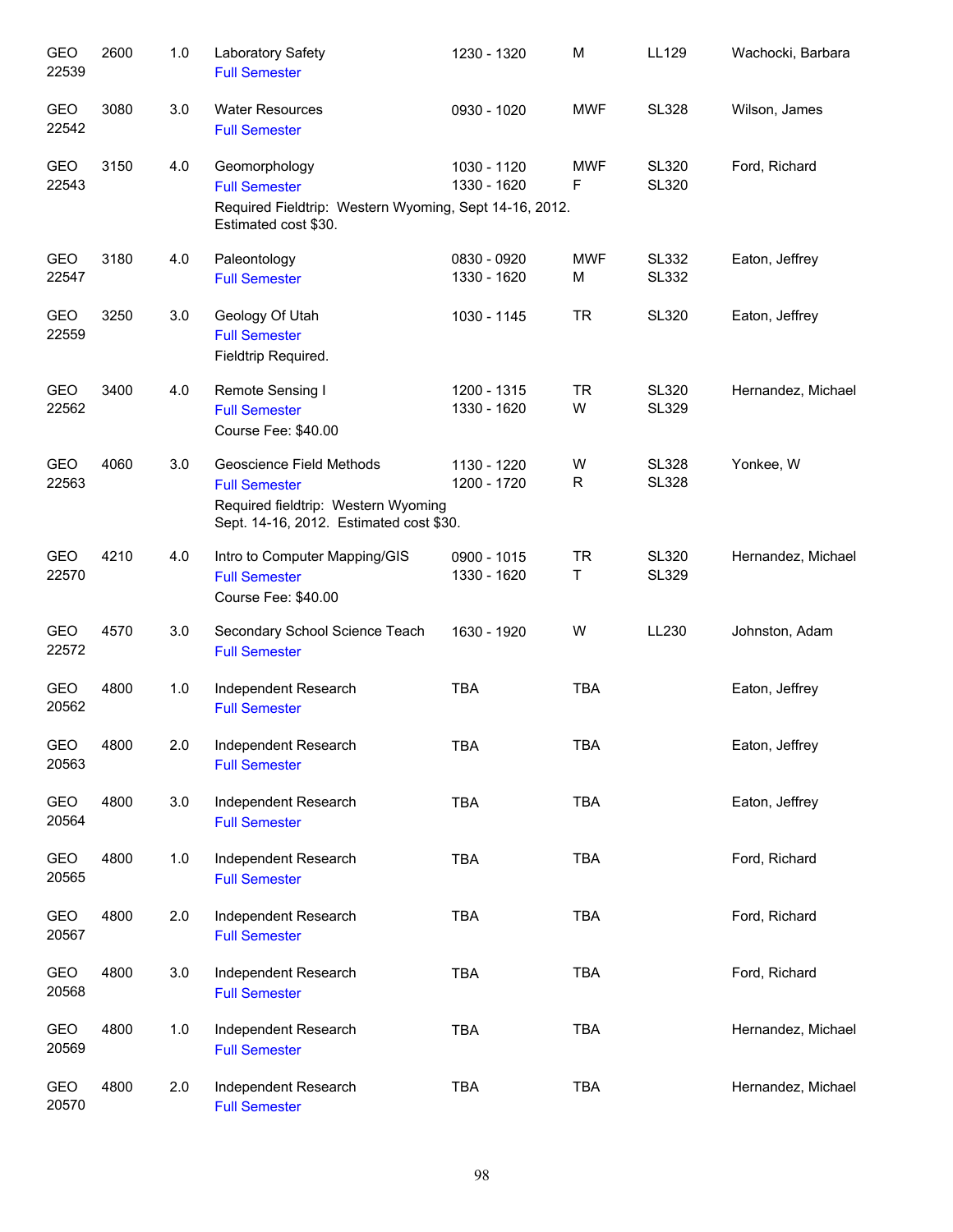| GEO<br>20571         | 4800 | 3.0 | Independent Research<br><b>Full Semester</b>                  | <b>TBA</b>  | <b>TBA</b> |              | Hernandez, Michael |
|----------------------|------|-----|---------------------------------------------------------------|-------------|------------|--------------|--------------------|
| GEO<br>20572         | 4800 | 1.0 | Independent Research<br><b>Full Semester</b>                  | <b>TBA</b>  | <b>TBA</b> |              | Wilson, James      |
| GEO<br>20573         | 4800 | 2.0 | Independent Research<br><b>Full Semester</b>                  | <b>TBA</b>  | <b>TBA</b> |              | Wilson, James      |
| GEO<br>20574         | 4800 | 3.0 | Independent Research<br><b>Full Semester</b>                  | <b>TBA</b>  | <b>TBA</b> |              | Wilson, James      |
| GEO<br>20575         | 4800 | 1.0 | Independent Research<br><b>Full Semester</b>                  | <b>TBA</b>  | <b>TBA</b> |              | Yonkee, W          |
| GEO<br>20576         | 4800 | 2.0 | Independent Research<br><b>Full Semester</b>                  | <b>TBA</b>  | <b>TBA</b> |              | Yonkee, W          |
| GEO<br>20577         | 4800 | 3.0 | Independent Research<br><b>Full Semester</b>                  | <b>TBA</b>  | <b>TBA</b> |              | Yonkee, W          |
| GEO<br>25210         | 4890 | 3.0 | Cooperative Work Experience<br><b>Full Semester</b>           | <b>TBA</b>  | <b>TBA</b> |              | Hernandez, Michael |
| GEO<br>22578         | 4950 | 1.0 | <b>Advanced Geoscience Fieldtrips</b><br><b>Full Semester</b> | <b>TBA</b>  | <b>TBA</b> |              | Eaton, Jeffrey     |
| <b>GEOG</b><br>21667 | 1000 | 3.0 | PS Natural Environmnt of Earth<br><b>Full Semester</b>        | 0900 - 1015 | <b>TR</b>  | SS318        | Bedford, Daniel    |
| <b>GEOG</b><br>21668 | 1000 | 3.0 | PS Natural Environmnt of Earth<br><b>Full Semester</b>        | 1030 - 1145 | <b>TR</b>  | SS318        | Bedford, Daniel    |
| <b>GEOG</b><br>21783 | 1000 | 3.0 | PS Natural Environmnt of Earth<br><b>Full Semester</b>        | 1200 - 1315 | <b>TR</b>  | <b>SS318</b> | Mulder, Alice      |
| GEOG<br>21784        | 1000 | 3.0 | PS Natural Environmnt of Earth<br><b>Full Semester</b>        | 1330 - 1445 | <b>TR</b>  | <b>SS318</b> | Mulder, Alice      |
| GEOG<br>21785        | 1000 | 3.0 | PS Natural Environmnt of Earth<br><b>Full Semester</b>        | 0830 - 0920 | MWF        | <b>SS318</b> | Lang, Anna         |
| GEOG<br>21795        | 1000 | 3.0 | PS Natural Environmnt of Earth<br><b>Full Semester</b>        | 0930 - 1020 | MWF        | <b>SS318</b> | Lang, Anna         |
| GEOG<br>21797        | 1000 | 3.0 | PS Natural Environmnt of Earth<br><b>Full Semester</b>        | 1030 - 1120 | MWF        | SS318        | Hadfield, Kimball  |
| GEOG<br>21799        | 1000 | 3.0 | PS Natural Environmnt of Earth<br><b>Full Semester</b>        | 1730 - 2010 | W          | <b>SS318</b> | Richards, Paul     |
| GEOG<br>22276        | 1000 | 3.0 | PS Natural Environmnt of Earth<br><b>Full Semester</b>        | 1030 - 1145 | <b>TR</b>  | D02117       | Hadfield, Kimball  |
| GEOG<br>22277        | 1000 | 3.0 | PS Natural Environmnt of Earth<br><b>Full Semester</b>        | 1200 - 1315 | <b>TR</b>  | D02117       | Hadfield, Kimball  |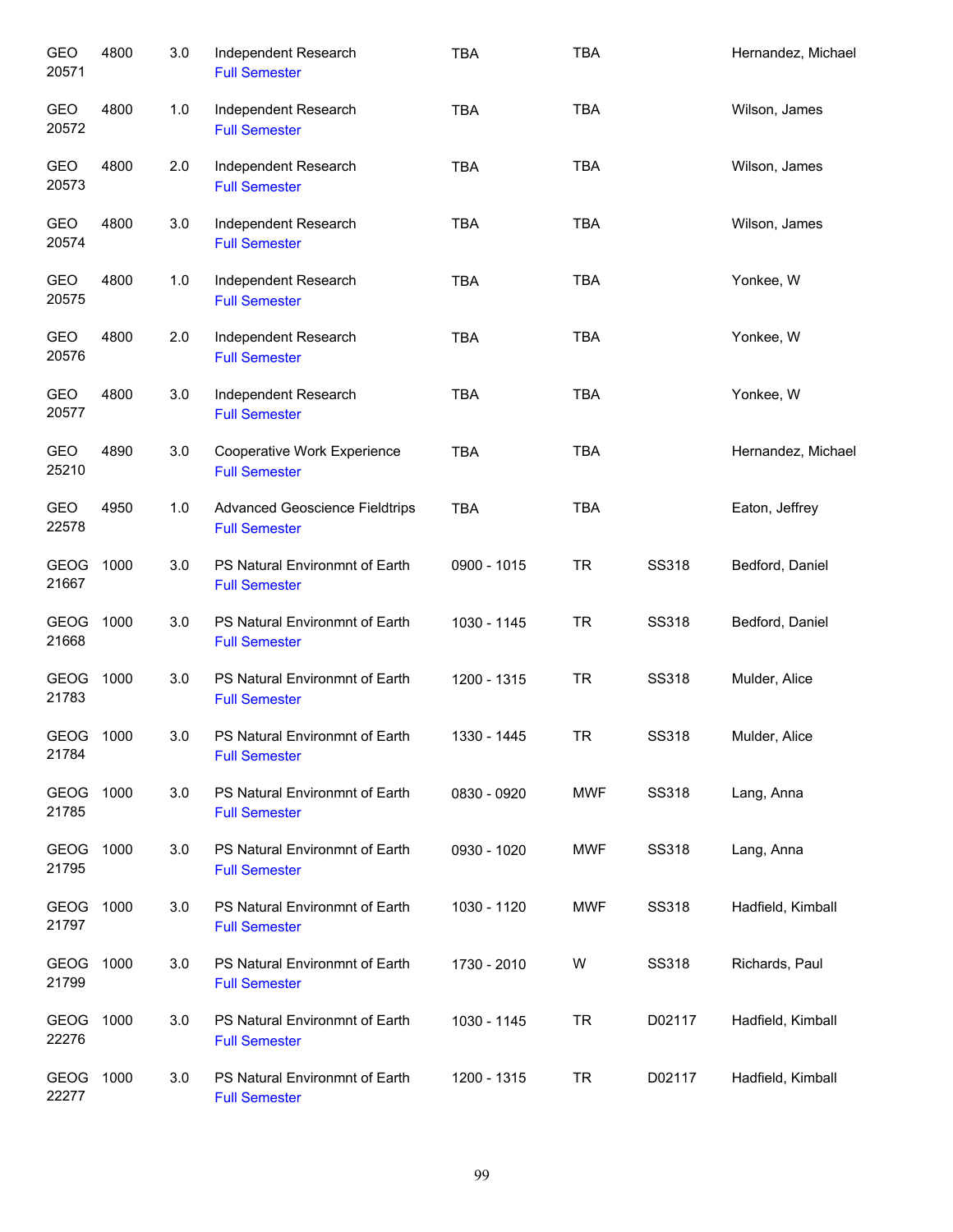| GEOG 1001<br>21663   |      | 1.0 | <b>Natural Environ Field Studies</b><br><b>Full Semester</b>                                                                                   | 1230 - 1420 | W          | <b>SS333</b> | Dorsey, Bryan     |
|----------------------|------|-----|------------------------------------------------------------------------------------------------------------------------------------------------|-------------|------------|--------------|-------------------|
| <b>GEOG</b><br>21674 | 1300 | 3.0 | SS/DV Places & Peoples World<br><b>Full Semester</b>                                                                                           | 1030 - 1120 | <b>MWF</b> | <b>SS390</b> | Elliott, Harold   |
| GEOG 1300<br>21781   |      | 3.0 | SS/DV Places & Peoples World<br><b>Full Semester</b>                                                                                           | 0930 - 1020 | <b>MWF</b> | <b>SS48</b>  | Mulder, Alice     |
| GEOG<br>21790        | 1300 | 3.0 | SS/DV Places & Peoples World<br><b>Full Semester</b>                                                                                           | 1730 - 2010 | Τ          | <b>SS318</b> | Richards, Paul    |
| GEOG 1300<br>22278   |      | 3.0 | SS/DV Places & Peoples World<br><b>Full Semester</b>                                                                                           | 0900 - 1015 | <b>TR</b>  | D02117       | Hadfield, Kimball |
| GEOG 1300<br>22282   |      | 3.0 | SS/DV Places & Peoples World<br><b>Full Semester</b>                                                                                           | <b>TBA</b>  | <b>TBA</b> | OL           | Burbidge, Shaunna |
|                      |      |     | To access online course materials, please log on through the<br>student portal (eWeber) at http://weber.edu and select:<br>"Current Students". |             |            |              |                   |
| GEOG 1300<br>22289   |      | 3.0 | SS/DV Places & Peoples World<br><b>Full Semester</b>                                                                                           | 1030 - 1145 | <b>TR</b>  | <b>SS390</b> | Ewert, Eric       |
| GEOG 1520<br>21673   |      | 3.0 | SS/DV Geog of U.S. & Canada<br><b>Full Semester</b>                                                                                            | 0830 - 0920 | <b>MWF</b> | <b>SS390</b> | Elliott, Harold   |
| GEOG 1520<br>22280   |      | 3.0 | SS/DV Geog of U.S. & Canada<br><b>Full Semester</b>                                                                                            | 1730 - 2010 | R          | D02117       | Hadfield, Kimball |
| GEOG 3050<br>21670   |      | 3.0 | Weather & Climate<br><b>Full Semester</b>                                                                                                      | 1030 - 1120 | <b>MWF</b> | <b>SS48</b>  | Bedford, Daniel   |
| GEOG 3060<br>21774   |      | 3.0 | <b>World Environmental Issues</b><br><b>Full Semester</b>                                                                                      | 0830 - 0920 | <b>MWF</b> | <b>SS48</b>  | Mulder, Alice     |
| GEOG 3360<br>21792   |      | 3.0 | Economic Geography<br><b>Full Semester</b>                                                                                                     | 1730 - 2010 | R          | <b>SS318</b> | Richards, Paul    |
| GEOG 3450<br>21768   |      | 3.0 | Cartography<br><b>Full Semester</b>                                                                                                            | 1330 - 1445 | <b>TR</b>  | <b>SS48</b>  | Ewert, Eric       |
| GEOG 3500<br>21788   |      | 3.0 | Geography of Utah<br><b>Full Semester</b>                                                                                                      | 1730 - 2010 | W          | <b>SS333</b> | Gurgel, Klaus     |
| GEOG 3540<br>21771   |      | 3.0 | DV Geography of Latin America<br><b>Full Semester</b>                                                                                          | 1630 - 1910 | T          | <b>SS333</b> | Ewert, Eric       |
| GEOG<br>21679        | 3600 | 3.0 | Quant Methods in Geography<br><b>Full Semester</b>                                                                                             | 1030 - 1145 | <b>TR</b>  | <b>SS48</b>  | Elliott, Harold   |
| GEOG 3640<br>21681   |      | 3.0 | DV Geography Of Asia<br><b>Full Semester</b>                                                                                                   | 1630 - 1910 | M          | <b>SS333</b> | Elliott, Harold   |
| GEOG 3740<br>21661   |      | 3.0 | DV Geography Of Africa<br><b>Full Semester</b>                                                                                                 | 0900 - 1015 | <b>TR</b>  | <b>SS333</b> | Dorsey, Bryan     |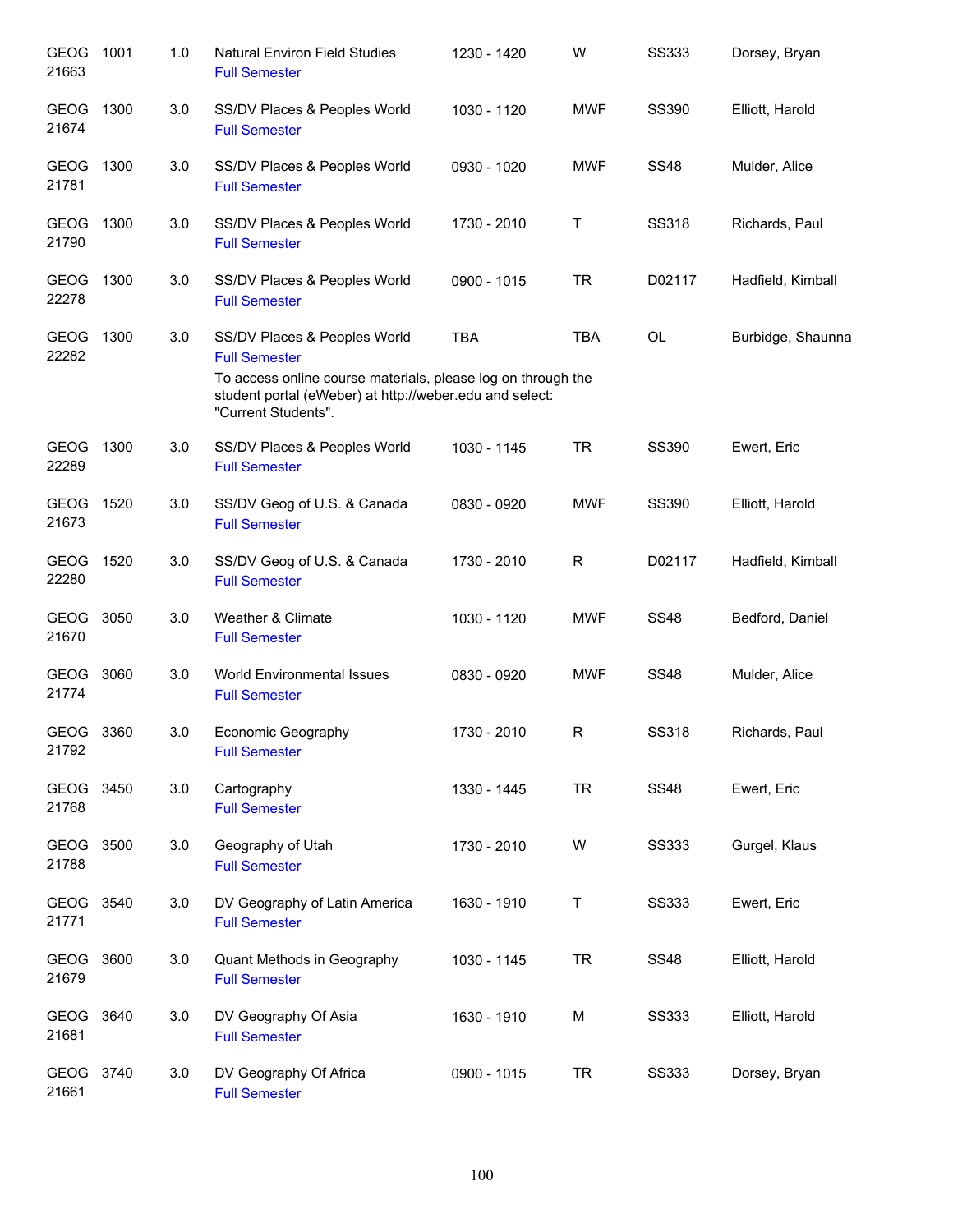| GEOG 4410<br>21665   |      | 3.0 | CBL-Land Use Plan Tech & Pract<br><b>Full Semester</b>                                                                                                                                                                                                                           | 1200 - 1315 | TR         | <b>SS333</b> | Dorsey, Bryan   |
|----------------------|------|-----|----------------------------------------------------------------------------------------------------------------------------------------------------------------------------------------------------------------------------------------------------------------------------------|-------------|------------|--------------|-----------------|
|                      |      |     | CBL stands for Community-Based Learning which means that students engage<br>in meaningful community service that is connected to specific course objectives.<br>See http://www.weber.edu/CommunityInvolvement/CBL Designation.html for a<br>full list of CBL designated courses. |             |            |              |                 |
| GEOG 4800<br>21808   |      | 1.0 | Individual Research<br><b>Full Semester</b>                                                                                                                                                                                                                                      | <b>TBA</b>  | <b>TBA</b> |              | Dorsey, Bryan   |
| GEOG 4800<br>21809   |      | 2.0 | Individual Research<br><b>Full Semester</b>                                                                                                                                                                                                                                      | <b>TBA</b>  | <b>TBA</b> |              | Dorsey, Bryan   |
| GEOG 4800<br>21810   |      | 3.0 | Individual Research<br><b>Full Semester</b>                                                                                                                                                                                                                                      | <b>TBA</b>  | <b>TBA</b> |              | Dorsey, Bryan   |
| GEOG 4800<br>21812   |      | 1.0 | Individual Research<br><b>Full Semester</b>                                                                                                                                                                                                                                      | <b>TBA</b>  | <b>TBA</b> |              | Bedford, Daniel |
| GEOG 4800<br>21813   |      | 2.0 | Individual Research<br><b>Full Semester</b>                                                                                                                                                                                                                                      | <b>TBA</b>  | <b>TBA</b> |              | Bedford, Daniel |
| GEOG 4800<br>21814   |      | 3.0 | <b>Individual Research</b><br><b>Full Semester</b>                                                                                                                                                                                                                               | <b>TBA</b>  | <b>TBA</b> |              | Bedford, Daniel |
| GEOG 4800<br>21815   |      | 1.0 | Individual Research<br><b>Full Semester</b>                                                                                                                                                                                                                                      | <b>TBA</b>  | <b>TBA</b> |              | Elliott, Harold |
| GEOG 4800<br>21817   |      | 2.0 | <b>Individual Research</b><br><b>Full Semester</b>                                                                                                                                                                                                                               | <b>TBA</b>  | <b>TBA</b> |              | Elliott, Harold |
| GEOG 4800<br>21818   |      | 3.0 | <b>Individual Research</b><br><b>Full Semester</b>                                                                                                                                                                                                                               | <b>TBA</b>  | <b>TBA</b> |              | Elliott, Harold |
| GEOG 4800<br>21819   |      | 1.0 | Individual Research<br><b>Full Semester</b>                                                                                                                                                                                                                                      | <b>TBA</b>  | <b>TBA</b> |              | Ewert, Eric     |
| GEOG 4800<br>21820   |      | 2.0 | Individual Research<br><b>Full Semester</b>                                                                                                                                                                                                                                      | TBA         | TBA        |              | Ewert, Eric     |
| <b>GEOG</b><br>21821 | 4800 | 3.0 | Individual Research<br><b>Full Semester</b>                                                                                                                                                                                                                                      | <b>TBA</b>  | <b>TBA</b> |              | Ewert, Eric     |
| GEOG<br>21822        | 4800 | 1.0 | Individual Research<br><b>Full Semester</b>                                                                                                                                                                                                                                      | <b>TBA</b>  | <b>TBA</b> |              | Lang, Anna      |
| <b>GEOG</b><br>21823 | 4800 | 2.0 | Individual Research<br><b>Full Semester</b>                                                                                                                                                                                                                                      | <b>TBA</b>  | <b>TBA</b> |              | Lang, Anna      |
| <b>GEOG</b><br>21824 | 4800 | 3.0 | Individual Research<br><b>Full Semester</b>                                                                                                                                                                                                                                      | <b>TBA</b>  | <b>TBA</b> |              | Lang, Anna      |
| GEOG<br>21825        | 4800 | 1.0 | Individual Research<br><b>Full Semester</b>                                                                                                                                                                                                                                      | <b>TBA</b>  | <b>TBA</b> |              | Mulder, Alice   |
| GEOG 4800<br>21826   |      | 2.0 | Individual Research<br><b>Full Semester</b>                                                                                                                                                                                                                                      | <b>TBA</b>  | <b>TBA</b> |              | Mulder, Alice   |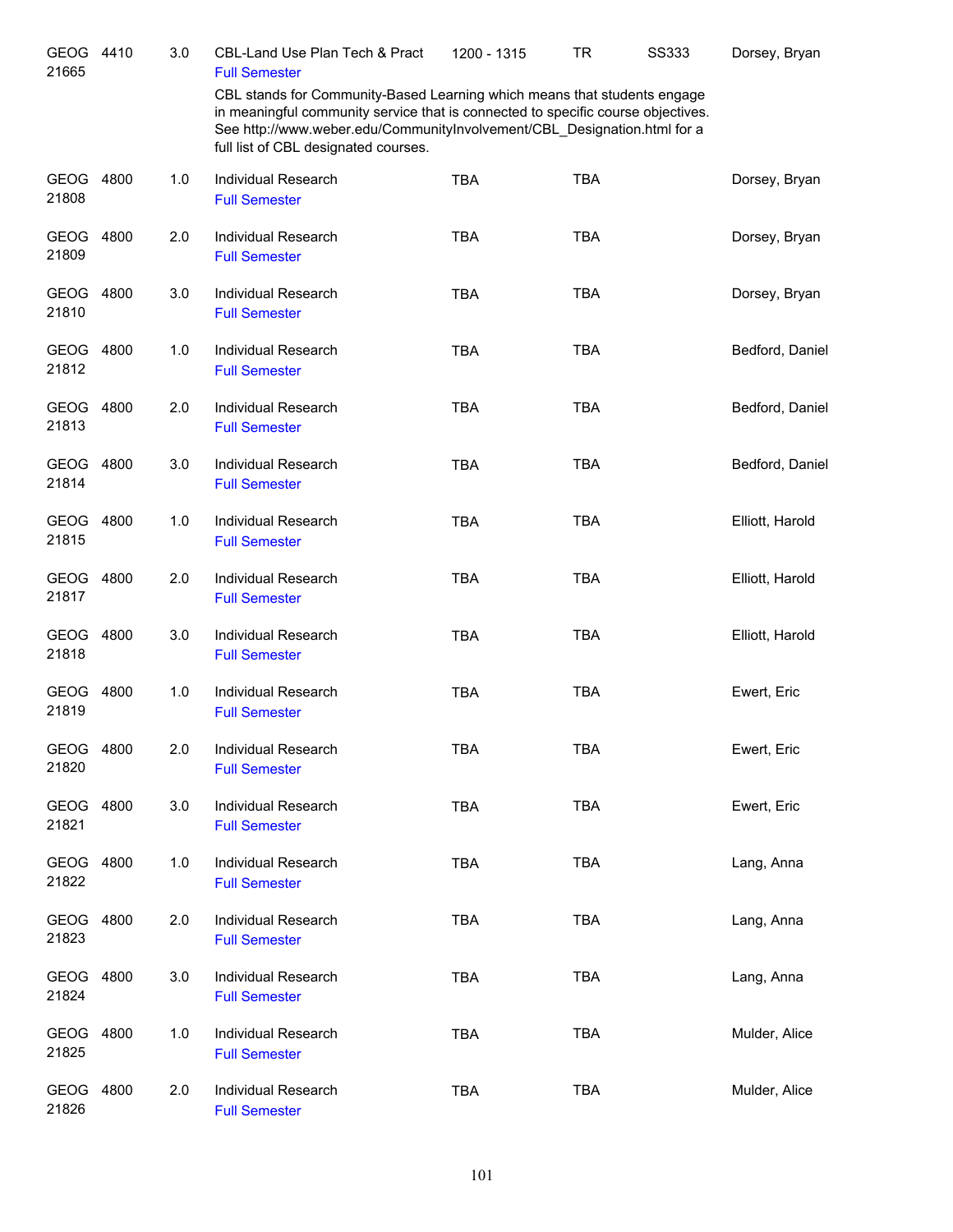| GEOG 4800<br>21828   |      | 3.0 | Individual Research<br><b>Full Semester</b>                                                                                                          | <b>TBA</b>  | <b>TBA</b> |              | Mulder, Alice          |
|----------------------|------|-----|------------------------------------------------------------------------------------------------------------------------------------------------------|-------------|------------|--------------|------------------------|
| GEOG 4890<br>21829   |      | 1.0 | Cooperative Work Experience<br><b>Full Semester</b>                                                                                                  | <b>TBA</b>  | <b>TBA</b> |              | Dorsey, Bryan          |
| GEOG 4890<br>21832   |      | 2.0 | Cooperative Work Experience<br><b>Full Semester</b>                                                                                                  | <b>TBA</b>  | <b>TBA</b> |              | Dorsey, Bryan          |
| GEOG 4890<br>21834   |      | 3.0 | Cooperative Work Experience<br><b>Full Semester</b>                                                                                                  | <b>TBA</b>  | <b>TBA</b> |              | Dorsey, Bryan          |
| GEOG 4890<br>21835   |      | 1.0 | Cooperative Work Experience<br><b>Full Semester</b>                                                                                                  | <b>TBA</b>  | <b>TBA</b> |              | Ewert, Eric            |
| GEOG 4890<br>21837   |      | 2.0 | Cooperative Work Experience<br><b>Full Semester</b>                                                                                                  | <b>TBA</b>  | <b>TBA</b> |              | Ewert, Eric            |
| GEOG 4890<br>21838   |      | 3.0 | Cooperative Work Experience<br><b>Full Semester</b>                                                                                                  | <b>TBA</b>  | <b>TBA</b> |              | Ewert, Eric            |
| GEOG 4950<br>21801   |      | 1.0 | Adv Regional Field Studies<br><b>Block 1</b>                                                                                                         | <b>TBA</b>  | <b>TBA</b> |              | Dorsey, Bryan          |
|                      |      |     | Cost: \$50.00. Field Trip - City of Rocks, Idaho, Sept. 21-23. Must sign statement<br>of understanding.                                              |             |            |              |                        |
| GEOG 4950<br>24541   |      | 1.0 | Adv Regional Field Studies<br><b>Block 1</b>                                                                                                         | <b>TBA</b>  | <b>TBA</b> |              | Dorsey, Bryan          |
|                      |      |     | Cost: \$25.00. Field Trip - Association of American Geographers' Regional<br>Meeting, Provo, Utah, Oct. 12-13. Must sign statement of understanding. |             |            |              |                        |
| GEOG<br>21671        | 4990 | 3.0 | SI Research Seminar<br><b>Full Semester</b>                                                                                                          | 1330 - 1610 | М          | SS333        | Bedford, Daniel        |
| <b>GERT</b><br>21579 | 1010 | 3.0 | SS Introduction to Gerontology<br><b>Full Semester</b>                                                                                               | 1730 - 2020 | M          | <b>SS46</b>  | Adams, Mark            |
| <b>GERT</b><br>22453 | 1010 | 3.0 | SS Introduction to Gerontology<br><b>Full Semester</b>                                                                                               | 1030 - 1145 | <b>TR</b>  | <b>SS227</b> | Green, Millie          |
| <b>GERT</b><br>21580 | 3000 | 3.0 | Death And Dying<br><b>Full Semester</b>                                                                                                              | 1200 - 1315 | <b>TR</b>  | SS121        | Tadehara, Corina       |
| <b>GERT</b><br>22120 | 3120 | 3.0 | Aging: Adaptation & Behavior<br><b>Full Semester</b>                                                                                                 | 0930 - 1020 | <b>MWF</b> | SS121        | Green, Millie          |
| <b>GERT</b><br>22121 | 3320 | 3.0 | DV Ethnicity & Older Women<br><b>Full Semester</b>                                                                                                   | 0900 - 1015 | <b>TR</b>  | SS101        | Green, Millie          |
| <b>GERT</b><br>21581 | 3500 | 3.0 | Welfare & Geront Policy Dev<br><b>Full Semester</b>                                                                                                  | 1730 - 2020 | Τ          | SS121        | Pressey, Sean          |
| <b>GERT</b><br>21582 | 3600 | 3.0 | <b>Social Statistics</b><br><b>Full Semester</b>                                                                                                     | 1130 - 1220 | <b>MWF</b> | SS121        | Kennedy-Pressey, Kerry |
| <b>GERT</b><br>21583 | 3600 | 3.0 | <b>Social Statistics</b><br><b>Full Semester</b>                                                                                                     | 1730 - 2020 | M          | SS121        | Kennedy-Pressey, Kerry |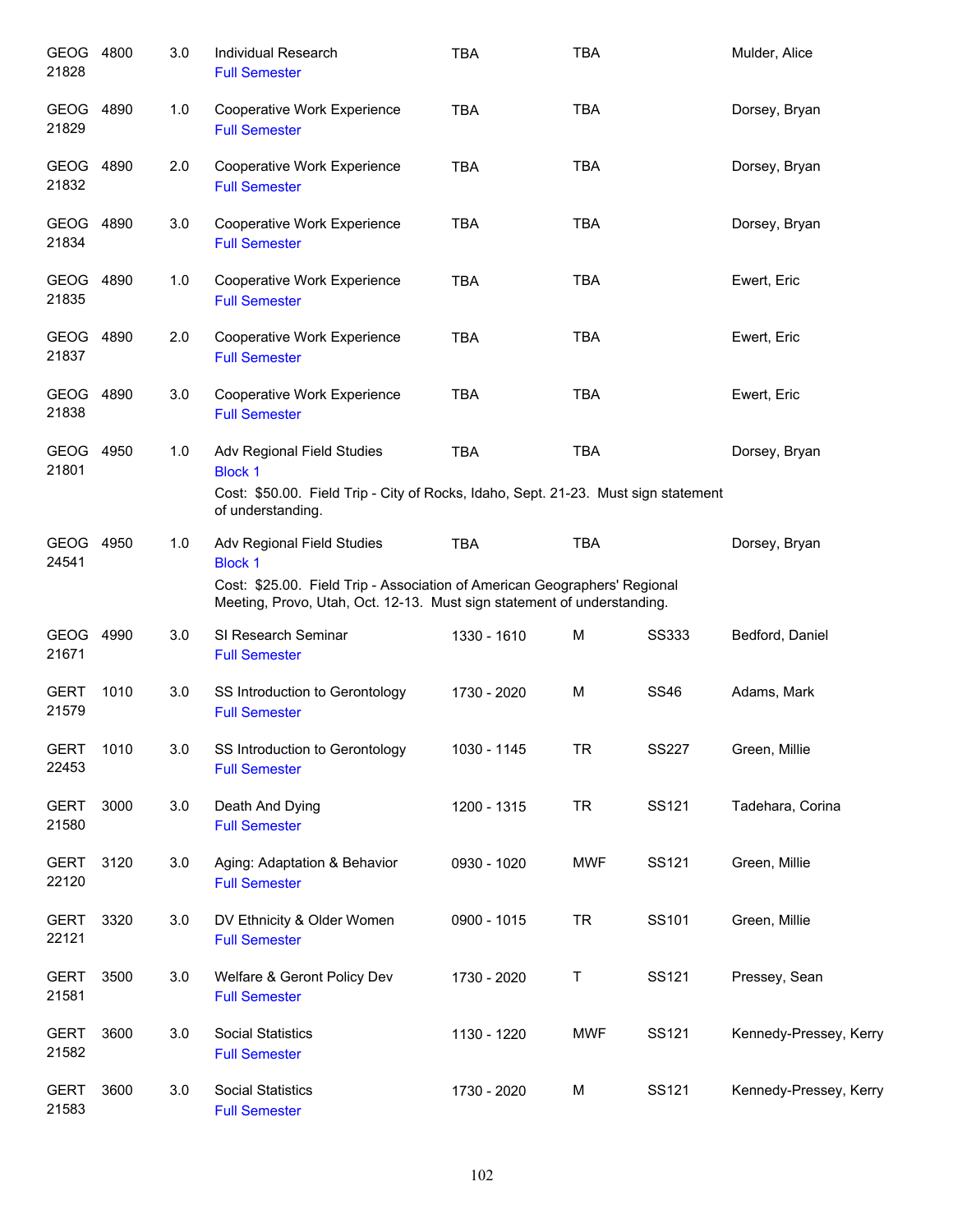| <b>GERT</b><br>23862 | 3600 | 3.0 | <b>Social Statistics</b><br><b>Full Semester</b>                                                                                                    | <b>TBA</b>  | <b>TBA</b> | OL    | Kennedy-Pressey, Kerry |
|----------------------|------|-----|-----------------------------------------------------------------------------------------------------------------------------------------------------|-------------|------------|-------|------------------------|
|                      |      |     | To access online course materials, please log in to your student portal at<br>weber.edu and select your student services tab.                       |             |            |       |                        |
| <b>GERT</b><br>22112 | 4830 | 2.0 | Readings and/or Projects<br><b>Full Semester</b>                                                                                                    | <b>TBA</b>  | <b>TBA</b> |       | Bigler, Mark           |
|                      |      |     | Instructor approval is required. Contact SW department for more information<br>801-626-6157, bstockberger@weber.edu                                 |             |            |       |                        |
| <b>GERT</b><br>22116 | 4830 | 3.0 | Readings and/or Projects<br><b>Full Semester</b>                                                                                                    | <b>TBA</b>  | <b>TBA</b> |       | Bigler, Mark           |
|                      |      |     | Instructor approval is required. Contact SW department for more information<br>801-626-6157, bstockberger@weber.edu                                 |             |            |       |                        |
| <b>GERT</b><br>22118 | 4830 | 4.0 | Readings and/or Projects<br><b>Full Semester</b>                                                                                                    | <b>TBA</b>  | <b>TBA</b> |       | Bigler, Mark           |
|                      |      |     | Instructor approval is required. Contact SW department for more information<br>801-626-6157, bstockberger@weber.edu                                 |             |            |       |                        |
| <b>GERT</b><br>21584 | 4860 | 2.0 | Introductory Field Practicum<br><b>Full Semester</b>                                                                                                | 1430 - 1522 | м          | SS101 | Vigil, Steven          |
|                      |      |     | Instructor approval is required. Contact SW department for more information<br>801-626-6157, bstockberger@weber.edu or Steve Vigil svigil@weber.edu |             |            |       |                        |
| <b>GERT</b><br>21585 | 4861 | 2.0 | Advanced Field Practicum<br><b>Full Semester</b>                                                                                                    | 1430 - 1525 | м          | SS101 | Vigil, Steven          |
|                      |      |     | Instructor approval is required. Contact SW department for more information<br>801-626-6157, bstockberger@weber.edu or Steve Vigil svigil@weber.edu |             |            |       |                        |
| <b>GERT</b><br>21586 | 4990 | 2.0 | Senior Seminar<br><b>Full Semester</b>                                                                                                              | 1430 - 1525 | м          | SS101 | Vigil, Steven          |
|                      |      |     | Instructor approval is required. Contact SW department for more information<br>801-626-6157, bstockberger@weber.edu or Steve Vigil svigil@weber.edu |             |            |       |                        |
| <b>GRMN</b><br>21036 | 1010 | 3.0 | First Year German I<br><b>Full Semester</b><br>Course Fee: \$6.00                                                                                   | 0830 - 0920 | MWF        | EH105 | Szalay, Eva            |
| <b>GRMN</b><br>21038 | 1010 | 3.0 | First Year German I<br><b>Full Semester</b><br>Course Fee: \$6.00                                                                                   | 1230 - 1320 | MWF        | EH105 | Szalay, Eva            |
| <b>GRMN</b><br>21040 | 1010 | 3.0 | First Year German I<br><b>Full Semester</b><br>Course Fee: \$6.00                                                                                   | 1730 - 2010 | M          | EH105 | Szalay, Eva            |
| <b>GRMN</b><br>21041 | 1020 | 3.0 | First Year German II<br><b>Full Semester</b><br>Course Fee: \$6.00                                                                                  | 1130 - 1220 | MWF        | EH116 | Szalay, Eva            |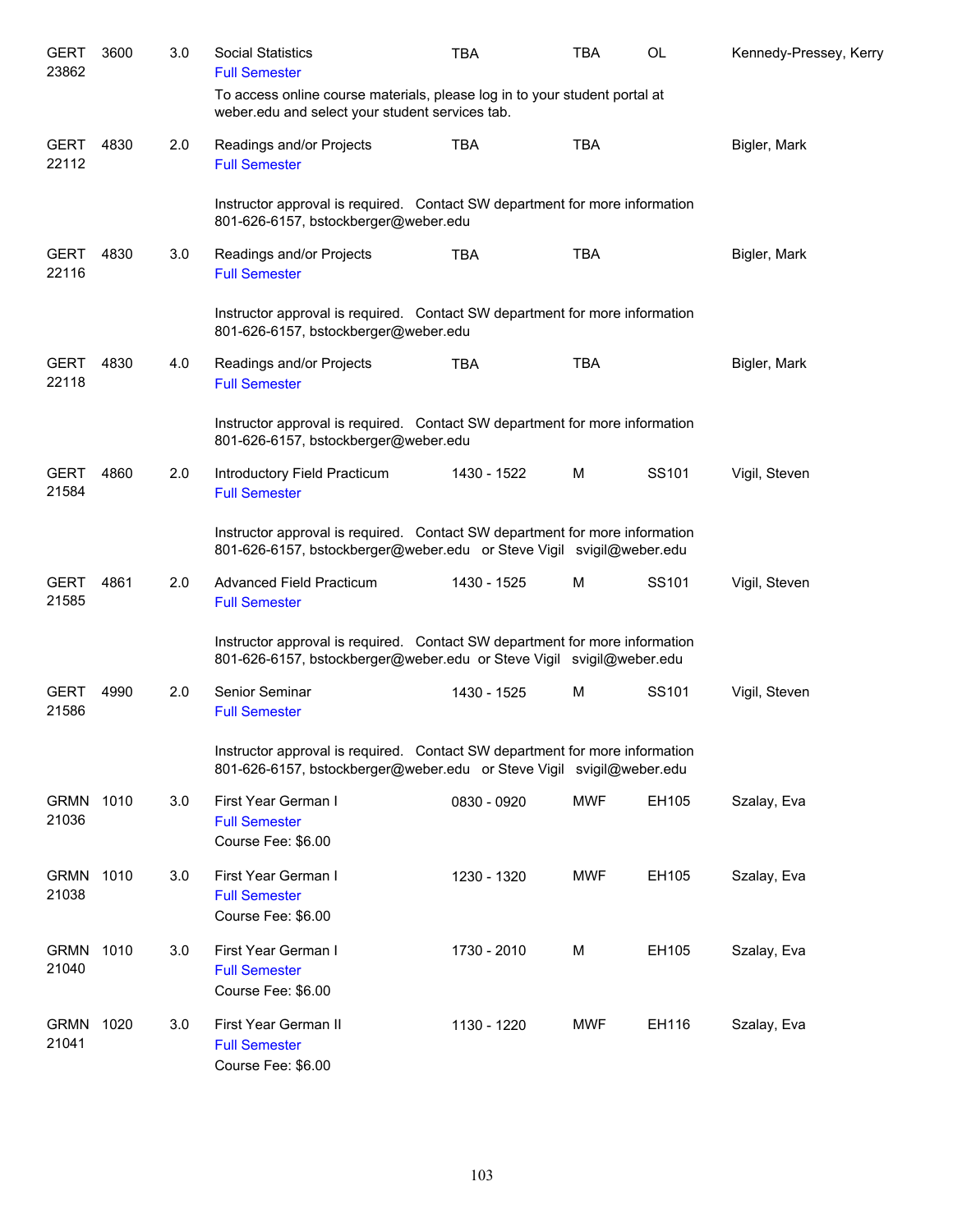| GRMN 2010<br>21042   |      | 3.0 | Second Year German I<br><b>Full Semester</b><br>Course Fee: \$6.00                                                            | 1130 - 1220 | <b>MWF</b> | <b>WB111</b> | Daines, Erika       |
|----------------------|------|-----|-------------------------------------------------------------------------------------------------------------------------------|-------------|------------|--------------|---------------------|
| <b>GRMN</b><br>21043 | 3320 | 3.0 | Popular German Culture<br><b>Full Semester</b><br>Course Fee: \$6.00                                                          | 1030 - 1120 | <b>MWF</b> | <b>WB111</b> | Daines, Erika       |
| <b>GRMN</b><br>21098 | 3670 | 3.0 | Goethe to Grass<br><b>Full Semester</b><br>Course Fee: \$6.00                                                                 | 0930 - 1020 | <b>MWF</b> | EH116        | Szalay, Eva         |
| <b>GRMN</b><br>24496 | 4830 | 3.0 | <b>Directed Readings</b><br><b>Full Semester</b>                                                                              | <b>TBA</b>  | <b>TBA</b> |              | Daines, Erika       |
| <b>GRMN</b><br>25139 | 4990 | 0.5 | Senior Assessment<br><b>Full Semester</b>                                                                                     | <b>TBA</b>  | <b>TBA</b> |              | Mathews, Thomas     |
| <b>HAS</b><br>22549  | 3000 | 3.0 | The Health Care System<br><b>Full Semester</b>                                                                                | 1430 - 1710 | т          | MH222        | Dahlkemper, Richard |
| <b>HAS</b><br>23889  | 3000 | 3.0 | The Health Care System<br><b>Full Semester</b><br>To access online course materials, please log in to your student portal at  | <b>TBA</b>  | <b>TBA</b> | <b>OL</b>    | Dahlkemper, Richard |
|                      |      |     | weber.edu and select your student services tab.                                                                               |             |            |              |                     |
| HAS<br>22551         | 3020 | 3.0 | <b>Health Care Marketing</b><br><b>Full Semester</b>                                                                          | 1730 - 2010 | м          | MH222        | Dahlkemper, Richard |
| <b>HAS</b><br>23899  | 3020 | 3.0 | Health Care Marketing<br><b>Full Semester</b>                                                                                 | <b>TBA</b>  | <b>TBA</b> | <b>OL</b>    | Dahlkemper, Richard |
|                      |      |     | To access online course materials, please log in to your student portal at<br>weber.edu and select your student services tab. |             |            |              |                     |
| <b>HAS</b><br>22553  | 3150 | 3.0 | Com Health Agencies & Services<br><b>Full Semester</b>                                                                        | 1430 - 1710 | M          | MH222        | Johnson, Kenneth    |
| <b>HAS</b><br>23900  | 3190 | 3.0 | DV Cultural Divers in Patient<br><b>Full Semester</b>                                                                         | TBA         | <b>TBA</b> | <b>OL</b>    | Johnson, Kenneth    |
|                      |      |     | To access online course materials, please log in to your student portal at<br>weber.edu and select your student services tab. |             |            |              |                     |
| HAS<br>22554         | 3230 | 3.0 | <b>Health Communication</b><br><b>Full Semester</b>                                                                           | 1430 - 1710 | W          | MH117        | Moss, Cory          |
| <b>HAS</b><br>23901  | 3230 | 3.0 | <b>Health Communication</b><br><b>Full Semester</b>                                                                           | <b>TBA</b>  | TBA        | OL           | Moss, Cory          |
|                      |      |     | To access online course materials, please log in to your student portal at<br>weber.edu and select your student services tab. |             |            |              |                     |
| HAS<br>23903         | 3240 | 3.0 | Human Resource Develpmnt HC<br><b>Full Semester</b>                                                                           | <b>TBA</b>  | TBA        | OL           | Moss, Cory          |
|                      |      |     | To access online course materials, please log in to your student portal at<br>weber.edu and select your student services tab. |             |            |              |                     |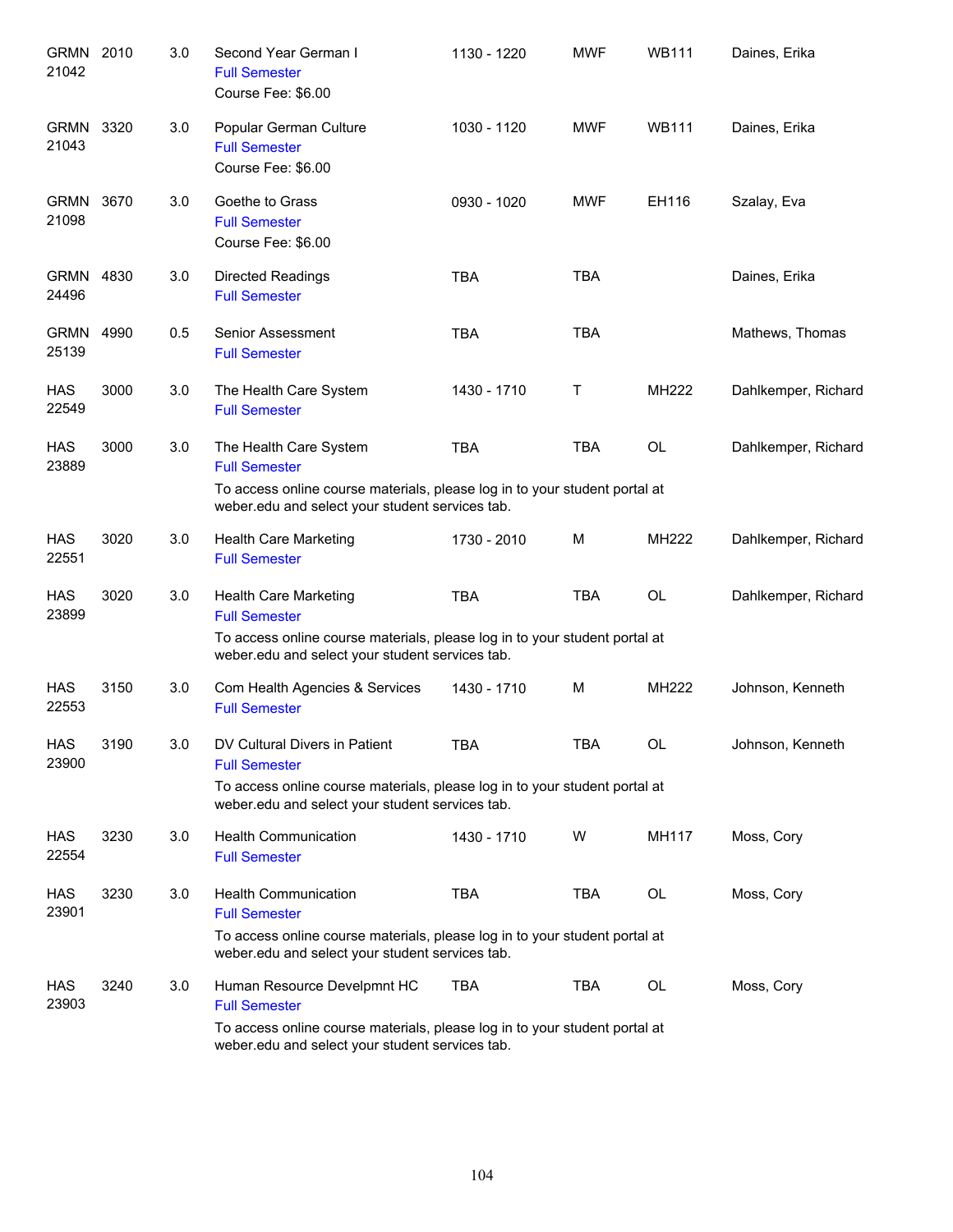| <b>HAS</b><br>23904 | 3260 | 3.0 | Administrative/Supervisor Theo<br><b>Full Semester</b>                                                                                               | <b>TBA</b>  | TBA        | OL    | Burton, Lloyd          |
|---------------------|------|-----|------------------------------------------------------------------------------------------------------------------------------------------------------|-------------|------------|-------|------------------------|
|                     |      |     | To access online course materials, please log in to your student portal at<br>weber.edu and select your student services tab.                        |             |            |       |                        |
| <b>HAS</b><br>23905 | 3750 | 3.0 | <b>Health Care Financial Administ</b><br><b>Full Semester</b>                                                                                        | <b>TBA</b>  | <b>TBA</b> | OL    | Wyant, David           |
|                     |      |     | To access online course materials, please log in to your student portal at<br>weber.edu and select your student services tab.                        |             |            |       |                        |
| <b>HAS</b><br>22556 | 4320 | 3.0 | Health Care Economics/Policy<br><b>Full Semester</b>                                                                                                 | 1730 - 2010 | W          | MH332 | Wyant, David           |
| <b>HAS</b><br>22558 | 4400 | 3.0 | Legal/Ethical Aspects Hith Adm<br><b>Full Semester</b>                                                                                               | 1730 - 2010 | м          | MH117 | Palmer, Miland         |
| <b>HAS</b><br>23973 | 4410 | 3.0 | Clinical Instruction Design/Ev<br><b>Full Semester</b><br>To access online course materials, please log in to your student portal at                 | <b>TBA</b>  | <b>TBA</b> | OL    | Inpornvijit, Kritayoth |
|                     |      |     | weber.edu and select your student services tab.                                                                                                      |             |            |       |                        |
| <b>HAS</b><br>22560 | 4740 | 1.0 | Senior Seminar<br><b>Block 1</b>                                                                                                                     | 1530 - 1720 | w          | MH222 | Harala, Larry          |
| <b>HAS</b><br>22739 | 4860 | 2.0 | Practicum/Internship<br><b>Full Semester</b>                                                                                                         | <b>TBA</b>  | <b>TBA</b> |       | Dahlkemper, Richard    |
| <b>HAS</b><br>22744 | 4860 | 4.0 | Practicum/Internship<br><b>Full Semester</b>                                                                                                         | <b>TBA</b>  | <b>TBA</b> |       | Shaw, Patricia         |
| <b>HAS</b><br>22749 | 4860 | 6.0 | Practicum/Internship<br><b>Full Semester</b>                                                                                                         | <b>TBA</b>  | <b>TBA</b> |       | Dahlkemper, Richard    |
| HIM<br>22564        | 2000 | 3.0 | Intro Health Info Systems/Sett<br><b>Full Semester</b><br>Course Fee: \$10.00                                                                        | 1130 - 1420 | Τ          | MH222 | Merkley, Heather       |
| HIM<br>23977        | 2000 | 3.0 | Intro Health Info Systems/Sett<br><b>Full Semester</b>                                                                                               | <b>TBA</b>  | <b>TBA</b> | OL    | Merkley, Heather       |
|                     |      |     | To access online course materials, please log in to your student portal at<br>weber.edu and select your student services tab.<br>Course Fee: \$10.00 |             |            |       |                        |
| HIM<br>23978        | 2250 | 3.0 | Health Care Privacy & Security<br><b>Full Semester</b>                                                                                               | <b>TBA</b>  | <b>TBA</b> | OL    | Merkley, Heather       |
|                     |      |     | To access online course materials, please log in to your student portal at<br>weber.edu and select your student services tab.                        |             |            |       |                        |
| <b>HIM</b><br>22565 | 2300 | 3.0 | Diagnosis Coding<br><b>Full Semester</b><br>Course Fee: \$10.00                                                                                      | 1230 - 1420 | M          | MH327 | Carter, Darcy          |
| <b>HIM</b><br>23979 | 2300 | 3.0 | Diagnosis Coding<br><b>Full Semester</b>                                                                                                             | <b>TBA</b>  | TBA        | OL    | Carter, Darcy          |
|                     |      |     | To access online course materials, please log in to your student portal at<br>weber.edu and select your student services tab.<br>Course Fee: \$10.00 |             |            |       |                        |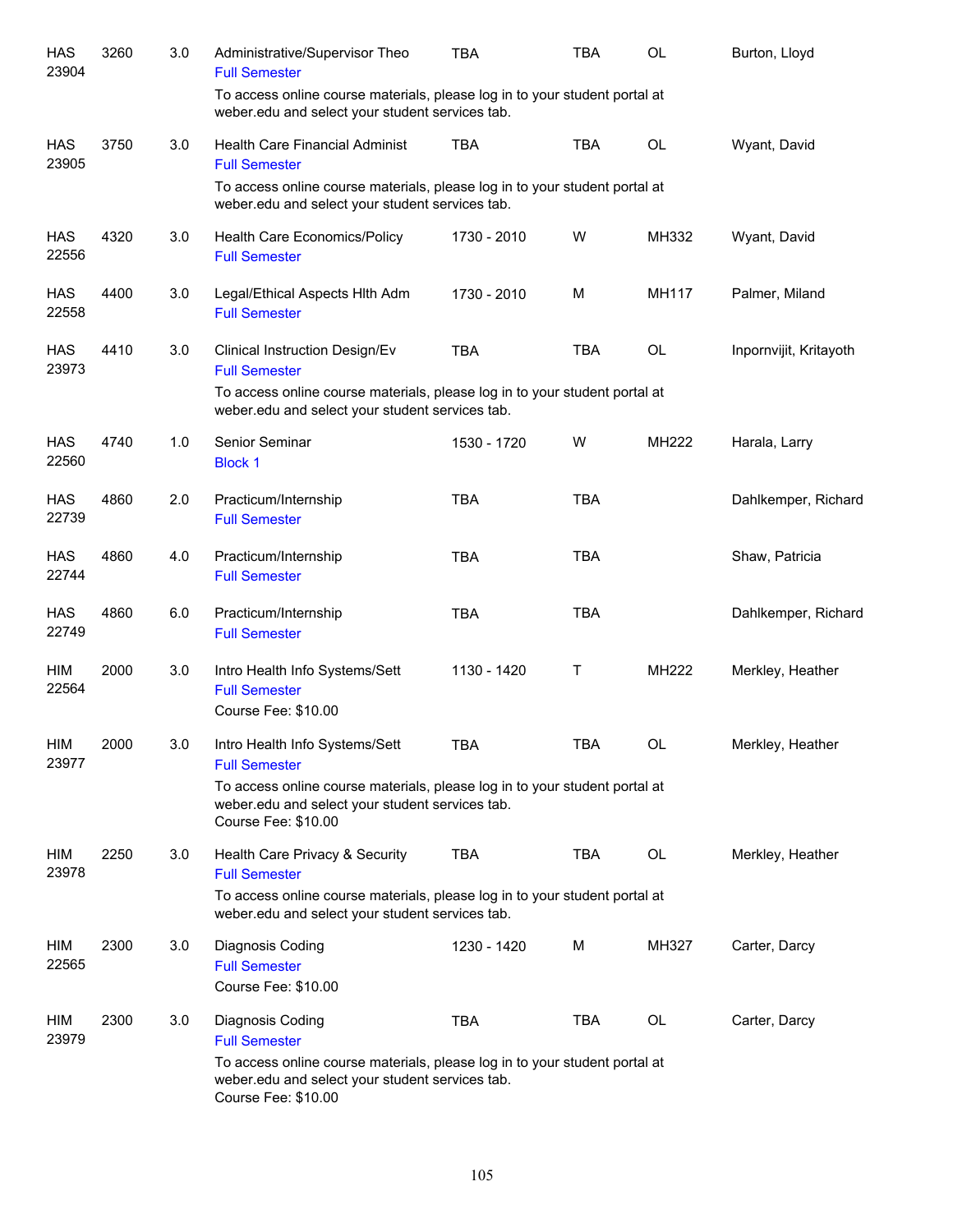| HIM<br>23980 | 2320 | 3.0 | Ambulatory/Physician Office Co<br><b>Full Semester</b>                                                                                                    | TBA         | TBA        | <b>OL</b> | Merkley, Heather |
|--------------|------|-----|-----------------------------------------------------------------------------------------------------------------------------------------------------------|-------------|------------|-----------|------------------|
|              |      |     | To access online course materials, please log in to your student portal at<br>weber.edu and select your student services tab.<br>Course Fee: \$10.00      |             |            |           |                  |
| HIM<br>24095 | 2330 | 2.0 | Class Systems Topics/Reimburse<br><b>Full Semester</b>                                                                                                    | <b>TBA</b>  | <b>TBA</b> | <b>OL</b> | Carter, Darcy    |
|              |      |     | To access online course materials, please log into your student portal at<br>www.eweber.edu and click on the Student Services tab.                        |             |            |           |                  |
| HIM<br>24096 | 2410 | 2.0 | ICD-10-PCS Coding<br><b>Full Semester</b>                                                                                                                 | <b>TBA</b>  | <b>TBA</b> | <b>OL</b> | Carter, Darcy    |
|              |      |     | To access online course materials, please log into your student portal at<br>www.eweber.edu and click on the Student Services tab.                        |             |            |           |                  |
| HIM<br>22566 | 2500 | 3.0 | Database Mngmnt & Security<br><b>Full Semester</b><br>Course Fee: \$10.00                                                                                 | 0930 - 1050 | <b>MW</b>  | ET240     | Shaw, Patricia   |
| HIM<br>24097 | 2861 | 2.0 | Professional Practice Experien<br><b>Full Semester</b>                                                                                                    | <b>TBA</b>  | <b>TBA</b> | <b>OL</b> | Carter, Darcy    |
|              |      |     | To access online course materials, please log into your student portal at<br>www.eweber.edu and click on the Student Services tab.                        |             |            |           |                  |
| HIM<br>24103 | 2862 | 2.0 | Professional Practice Experien<br><b>Full Semester</b>                                                                                                    | <b>TBA</b>  | <b>TBA</b> | <b>OL</b> | Carter, Darcy    |
|              |      |     | To access online course materials, please log into your student portal at<br>www.eweber.edu and click on the Student Services tab.                        |             |            |           |                  |
| HIM<br>24098 | 2863 | 1.0 | Profess Pract Exper in Coding<br><b>Full Semester</b>                                                                                                     | <b>TBA</b>  | <b>TBA</b> | <b>OL</b> | Carter, Darcy    |
|              |      |     | To access online course materials, please log into your student portal at<br>www.eweber.edu and click on the Student Services tab.<br>Course Fee: \$10.00 |             |            |           |                  |
| HIM<br>24099 | 3000 | 3.0 | Computer Applications in HIth<br><b>Full Semester</b>                                                                                                     | <b>TBA</b>  | <b>TBA</b> | <b>OL</b> | Merkley, Heather |
|              |      |     | To access online course materials, please log into your student portal at<br>www.eweber.edu and click on the Student Services tab.                        |             |            |           |                  |
| HIM<br>22568 | 3200 | 3.0 | Epidemiology & Biostatistics<br><b>Full Semester</b>                                                                                                      | 1730 - 2010 | т          | MH332     | Wyant, David     |
| HIM<br>22569 | 3300 | 3.0 | Intro Quality Improve Hith Car<br><b>Full Semester</b>                                                                                                    | 1730 - 2010 | Τ          | MH222     | Shaw, Patricia   |
| HIM<br>24100 | 3400 | 3.0 | <b>Hith Care Networks/Databases</b><br><b>Full Semester</b>                                                                                               | <b>TBA</b>  | <b>TBA</b> | OL        | Carter, Darcy    |
|              |      |     | To access online course materials, please log into your student portal at<br>www.eweber.edu and click on the Student Services tab.<br>Course Fee: \$10.00 |             |            |           |                  |
| HIM<br>24101 | 3500 | 2.0 | <b>Biomed Research Support</b><br><b>Full Semester</b>                                                                                                    | <b>TBA</b>  | <b>TBA</b> | <b>OL</b> | Merkley, Heather |
|              |      |     | To access online course materials, please log into your student portal at<br>www.eweber.edu and click on your Student Services tab.                       |             |            |           |                  |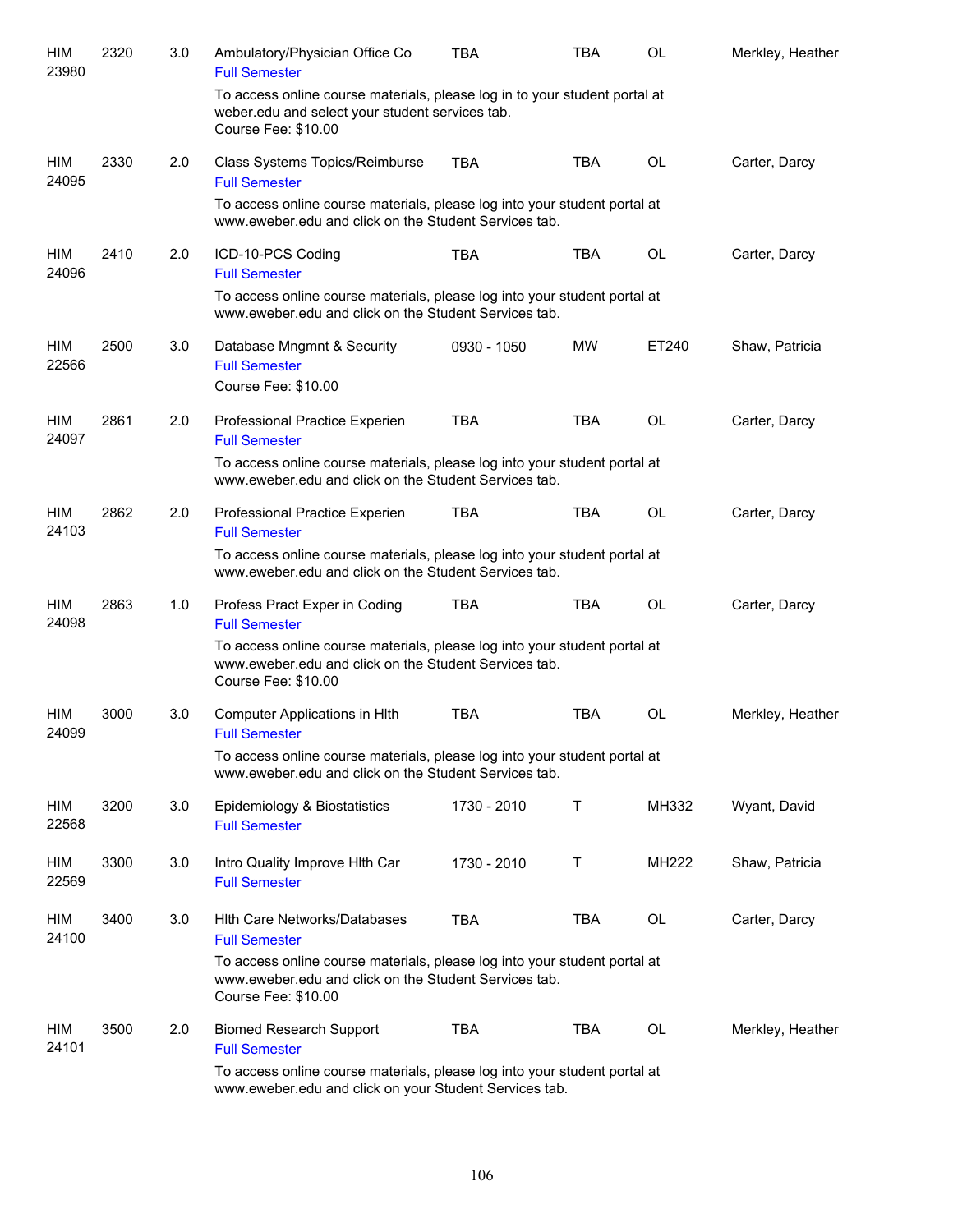| HIM<br>24102         | 4990 | 3.0 | <b>Baccalaureate Thesis/Presentat</b><br><b>Full Semester</b>                                                                       | TBA         | TBA        | OL           | Shaw, Patricia   |
|----------------------|------|-----|-------------------------------------------------------------------------------------------------------------------------------------|-------------|------------|--------------|------------------|
|                      |      |     | To access online course materials, please log into your student portal at<br>www.eweber.edu and click on your Student Services tab. |             |            |              |                  |
| <b>HIST</b><br>22072 | 1500 | 3.0 | SS World History to 1500<br><b>Full Semester</b>                                                                                    | 0930 - 1020 | <b>MWF</b> | <b>SS274</b> | Lewis, Gregory   |
| <b>HIST</b><br>22075 | 1500 | 3.0 | SS World History to 1500<br><b>Full Semester</b>                                                                                    | 1030 - 1120 | <b>MWF</b> | SS201        | Lewis, Gregory   |
| <b>HIST</b><br>22096 | 1500 | 3.0 | SS World History to 1500<br><b>Full Semester</b>                                                                                    | 0900 - 1015 | <b>TR</b>  | SS217        | Moffett, Randall |
| <b>HIST</b><br>22113 | 1500 | 3.0 | SS World History to 1500<br><b>Full Semester</b>                                                                                    | 1730 - 2010 | Τ          | SS219        | Nelson, Katie    |
| <b>HIST</b><br>22299 | 1500 | 3.0 | SS World History to 1500<br><b>Full Semester</b>                                                                                    | 1030 - 1145 | <b>TR</b>  | SS201        | Nelson, Katie    |
| <b>HIST</b><br>23852 | 1500 | 3.0 | SS World History to 1500<br><b>Full Semester</b>                                                                                    | <b>TBA</b>  | <b>TBA</b> | <b>OL</b>    | Francis, Stephen |
|                      |      |     | To access online course materials, please log in to your student portal at<br>weber.edu and select your student services tab.       |             |            |              |                  |
| <b>HIST</b><br>22107 | 1510 | 3.0 | SS/DV World Hist 1500 to Pres<br><b>Full Semester</b>                                                                               | 1200 - 1315 | <b>TR</b>  | SS119        | Moffett, Randall |
| <b>HIST</b><br>22298 | 1510 | 3.0 | SS/DV World Hist 1500 to Pres<br><b>Full Semester</b>                                                                               | 0930 - 1020 | <b>MWF</b> | SS201        | Moffett, Randall |
| <b>HIST</b><br>23847 | 1510 | 3.0 | SS/DV World Hist 1500 to Pres<br><b>Full Semester</b>                                                                               | 1730 - 2010 | Τ          | D02113       | MacKay, Michael  |
| <b>HIST</b><br>23854 | 1510 | 3.0 | SS/DV World Hist 1500 to Pres<br><b>Full Semester</b>                                                                               | <b>TBA</b>  | <b>TBA</b> | <b>OL</b>    | Francis, Stephen |
|                      |      |     | To access online course materials, please log in to your student portal at<br>weber.edu and select your student services tab.       |             |            |              |                  |
| <b>HIST</b><br>22065 | 1700 | 3.0 | Al American Civilization<br><b>Full Semester</b>                                                                                    | 0730 - 0820 | <b>MWF</b> | SS201        | Sadler, Richard  |
| <b>HIST</b><br>22068 | 1700 | 3.0 | Al American Civilization<br><b>Full Semester</b>                                                                                    | 0830 - 0920 | <b>MWF</b> | <b>WB206</b> | Sessions, Gene   |
| <b>HIST</b><br>22069 | 1700 | 3.0 | Al American Civilization<br><b>Full Semester</b>                                                                                    | 0930 - 1020 | <b>MWF</b> | SS119        | Little, Branden  |
| <b>HIST</b><br>22073 | 1700 | 3.0 | Al American Civilization<br><b>Full Semester</b>                                                                                    | 0930 - 1020 | <b>MWF</b> | <b>WB206</b> | Sessions, Gene   |
| <b>HIST</b><br>22074 | 1700 | 3.0 | Al American Civilization<br><b>Full Semester</b>                                                                                    | 1030 - 1120 | <b>MWF</b> | SS119        | Little, Branden  |
| <b>HIST</b><br>22078 | 1700 | 3.0 | Al American Civilization<br><b>Full Semester</b>                                                                                    | 1130 - 1220 | <b>MWF</b> | SS119        | Little, Branden  |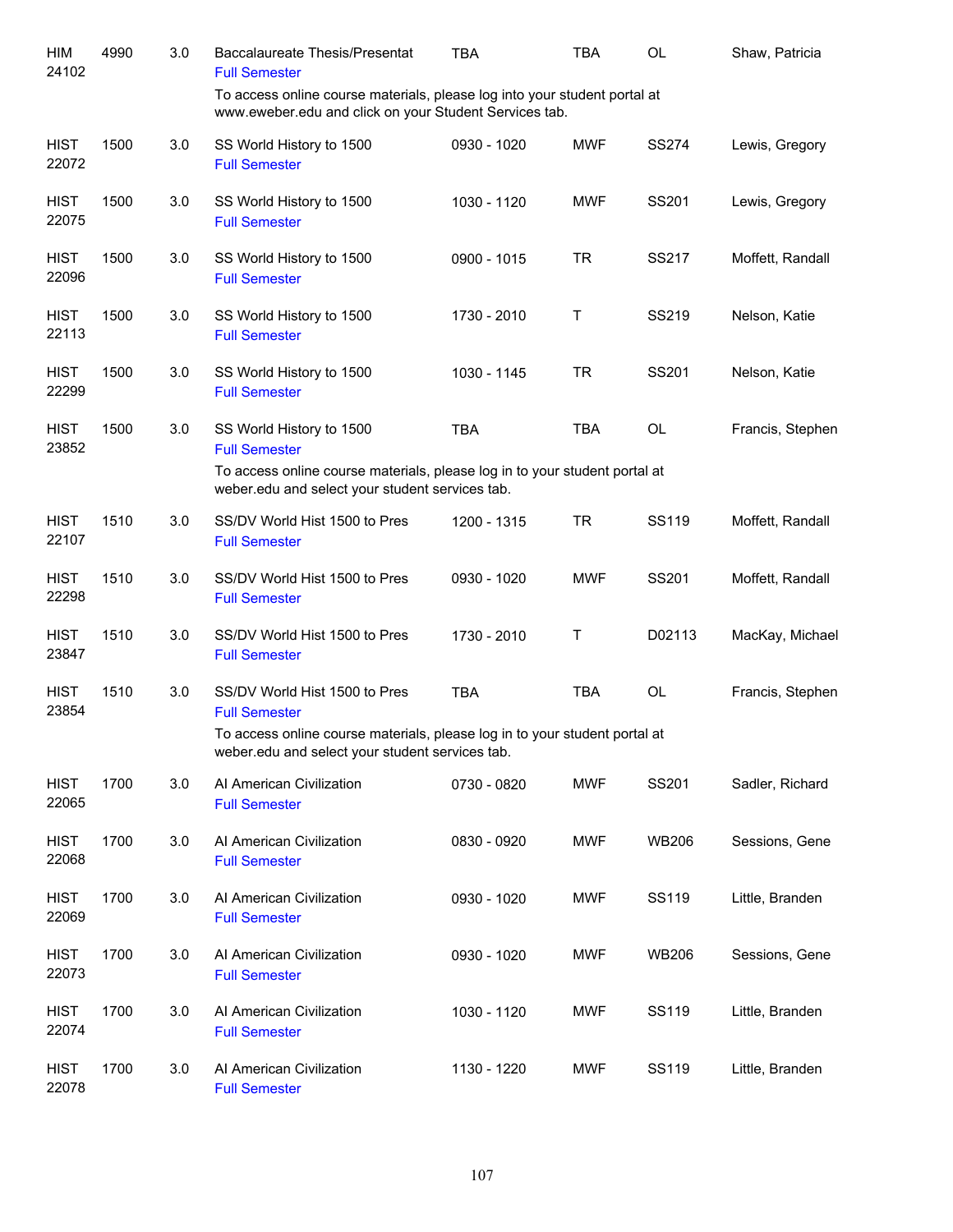| <b>HIST</b><br>22080 | 1700 | 3.0 | Al American Civilization<br><b>Full Semester</b> | 1230 - 1320 | <b>MWF</b>   | SS219  | Vickers, Vikki     |
|----------------------|------|-----|--------------------------------------------------|-------------|--------------|--------|--------------------|
| <b>HIST</b><br>22081 | 1700 | 3.0 | Al American Civilization<br><b>Full Semester</b> | 1330 - 1420 | <b>MWF</b>   | SS119  | Reynolds, Dynette  |
| <b>HIST</b><br>22084 | 1700 | 3.0 | Al American Civilization<br><b>Full Semester</b> | 1730 - 2010 | W            | SS219  | Stephens, Doug     |
| <b>HIST</b><br>22085 | 1700 | 3.0 | Al American Civilization<br><b>Full Semester</b> | 1730 - 2010 | М            | SS219  | Kronmiller, Jay    |
| <b>HIST</b><br>22090 | 1700 | 3.0 | Al American Civilization<br><b>Full Semester</b> | 0730 - 0845 | <b>TR</b>    | SS219  | Sadler, Richard    |
| <b>HIST</b><br>22091 | 1700 | 3.0 | Al American Civilization<br><b>Full Semester</b> | 0900 - 1015 | <b>TR</b>    | SS119  | MacKay, Kathryn    |
| <b>HIST</b><br>22102 | 1700 | 3.0 | Al American Civilization<br><b>Full Semester</b> | 1030 - 1145 | <b>TR</b>    | SS119  | Seely, Christopher |
| <b>HIST</b><br>22108 | 1700 | 3.0 | Al American Civilization<br><b>Full Semester</b> | 1200 - 1315 | <b>TR</b>    | SS201  | Sillito, John      |
| <b>HIST</b><br>22117 | 1700 | 3.0 | Al American Civilization<br><b>Full Semester</b> | 1730 - 2010 | Τ            | SS201  | Smith, Tracey      |
| <b>HIST</b><br>23577 | 1700 | 3.0 | Al American Civilization<br><b>Full Semester</b> | 1730 - 2010 | $\mathsf{R}$ | D02110 | Dirkmaat, Gerrit   |
| <b>HIST</b><br>23578 | 1700 | 3.0 | Al American Civilization<br><b>Full Semester</b> | 0930 - 1020 | <b>MWF</b>   | D02117 | Layton, Stanford   |
| <b>HIST</b><br>23579 | 1700 | 3.0 | Al American Civilization<br><b>Full Semester</b> | 1030 - 1120 | <b>MWF</b>   | D02117 | Layton, Stanford   |
| <b>HIST</b><br>23580 | 1700 | 3.0 | Al American Civilization<br><b>Full Semester</b> | 1030 - 1145 | TR           | D02112 | Rives, Nathan      |
| <b>HIST</b><br>23581 | 1700 | 3.0 | Al American Civilization<br><b>Full Semester</b> | 1200 - 1315 | <b>TR</b>    | SS219  | Seely, Christopher |
| <b>HIST</b><br>23582 | 1700 | 3.0 | Al American Civilization<br><b>Full Semester</b> | 1530 - 1810 | R            | WW102  | Waite, Ryan        |
| <b>HIST</b><br>23583 | 1700 | 3.0 | Al American Civilization<br><b>Full Semester</b> | 1730 - 2010 | М            | D02111 | Swedin, Eric       |
| <b>HIST</b><br>23584 | 1700 | 3.0 | Al American Civilization<br><b>Full Semester</b> | 1730 - 2010 | W            | D02322 | Swedin, Eric       |
| <b>HIST</b><br>23855 | 1700 | 3.0 | Al American Civilization<br><b>Full Semester</b> | <b>TBA</b>  | TBA          | OL     | Vickers, Vikki     |

To access online course materials, please log in to your student portal at weber.edu and select your student services tab.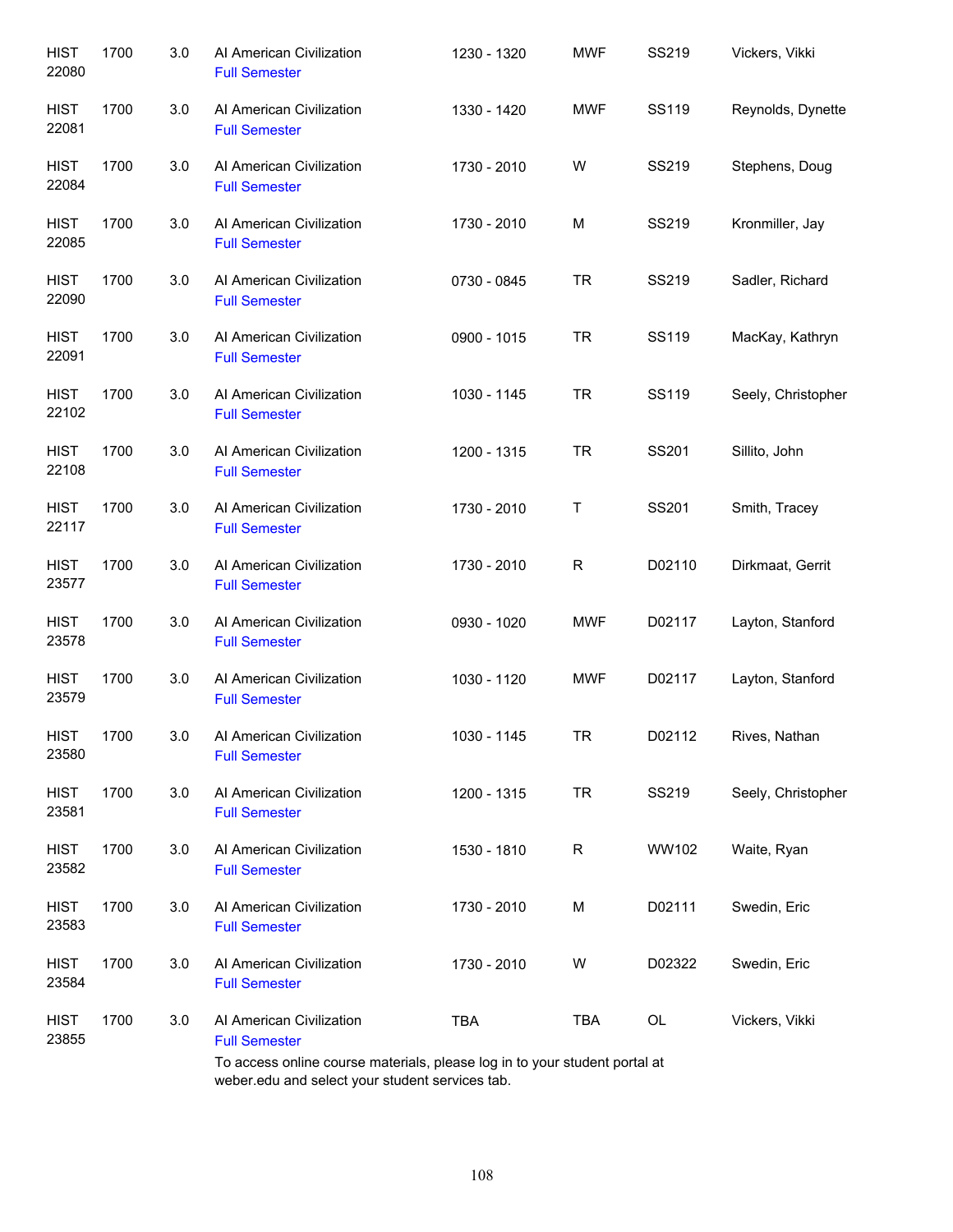| <b>HIST</b><br>23856 | 1700 | 3.0 | Al American Civilization<br><b>Full Semester</b>                                                                                                                                        | <b>TBA</b>  | TBA        | <b>OL</b>    | Sessions, Gene   |
|----------------------|------|-----|-----------------------------------------------------------------------------------------------------------------------------------------------------------------------------------------|-------------|------------|--------------|------------------|
|                      |      |     | To access online course materials, please log in to your student portal at<br>weber.edu and select your student services tab.                                                           |             |            |              |                  |
| <b>HIST</b><br>22066 | 2700 | 3.0 | Al History of the U.S. to 1877<br><b>Full Semester</b>                                                                                                                                  | 0830 - 0920 | <b>MWF</b> | SS201        | Sadler, Richard  |
| <b>HIST</b><br>23857 | 2700 | 3.0 | Al History of the U.S. to 1877<br><b>Full Semester</b><br>To access online course materials, please log in to your student portal at<br>weber.edu and select your student services tab. | <b>TBA</b>  | <b>TBA</b> | <b>OL</b>    | MacKay, Kathryn  |
| <b>HIST</b><br>23858 | 2710 | 3.0 | Al Hist of the U.S. Since 1877<br><b>Full Semester</b><br>To access online course materials, please log in to your student portal at<br>weber.edu and select your student services tab. | <b>TBA</b>  | <b>TBA</b> | <b>OL</b>    | Vickers, Vikki   |
| <b>HIST</b><br>22109 | 3000 | 3.0 | <b>Investigating History</b><br><b>Full Semester</b>                                                                                                                                    | 1200 - 1315 | <b>TR</b>  | <b>SS274</b> | Vickers, Vikki   |
| <b>HIST</b><br>22110 | 3000 | 3.0 | <b>Investigating History</b><br><b>Full Semester</b>                                                                                                                                    | 1330 - 1610 | Τ          | SS217        | MacKay, Kathryn  |
| <b>HIST</b><br>23859 | 3070 | 3.0 | DV Women in Amer Hist 1600-pre<br><b>Full Semester</b><br>To access online course materials, please log in to your student portal at<br>weber.edu and select your student services tab. | <b>TBA</b>  | <b>TBA</b> | OL           | MacKay, Kathryn  |
| <b>HIST</b><br>22103 | 3130 | 3.0 | U.S. Urban History<br><b>Full Semester</b>                                                                                                                                              | 1030 - 1145 | <b>TR</b>  | SS231        | Matt, Susan      |
| <b>HIST</b><br>22079 | 3210 | 3.0 | U.S. Constitutional History<br><b>Full Semester</b>                                                                                                                                     | 1130 - 1220 | <b>MWF</b> | <b>SS274</b> | Vickers, Vikki   |
| <b>HIST</b><br>23848 | 3350 | 3.0 | History/ Philosophy of Science<br><b>Full Semester</b>                                                                                                                                  | 1730 - 2010 | T          | D02225       | Swedin, Eric     |
| <b>HIST</b><br>22083 | 3400 | 3.0 | Principles of Public History<br><b>Full Semester</b>                                                                                                                                    | 1330 - 1610 | W          | SS217        | Sillito, John    |
| <b>HIST</b><br>22097 | 4030 | 3.0 | New Nation: 1800-1840<br><b>Full Semester</b>                                                                                                                                           | 0900 - 1015 | <b>TR</b>  | <b>SS274</b> | Sadler, Richard  |
| <b>HIST</b><br>23860 | 4070 | 3.0 | 20th Century U.S. since 1945<br><b>Full Semester</b><br>To access online course materials, please log in to your student portal at<br>weber.edu and select your student services tab.   | <b>TBA</b>  | <b>TBA</b> | OL           | Sessions, Gene   |
| <b>HIST</b><br>23585 | 4130 | 3.0 | History Of Utah<br><b>Full Semester</b>                                                                                                                                                 | 1730 - 2010 | M          | D02105       | Sessions, Gene   |
| <b>HIST</b><br>22093 | 4240 | 3.0 | Europe 1600-1815: Absol/Enlig<br><b>Full Semester</b>                                                                                                                                   | 0900 - 1015 | <b>TR</b>  | SS219        | Francis, Stephen |
| <b>HIST</b><br>22070 | 4310 | 3.0 | History of Russia to 1917<br><b>Full Semester</b>                                                                                                                                       | 0930 - 1020 | <b>MWF</b> | SS231        | Larkin, Larae    |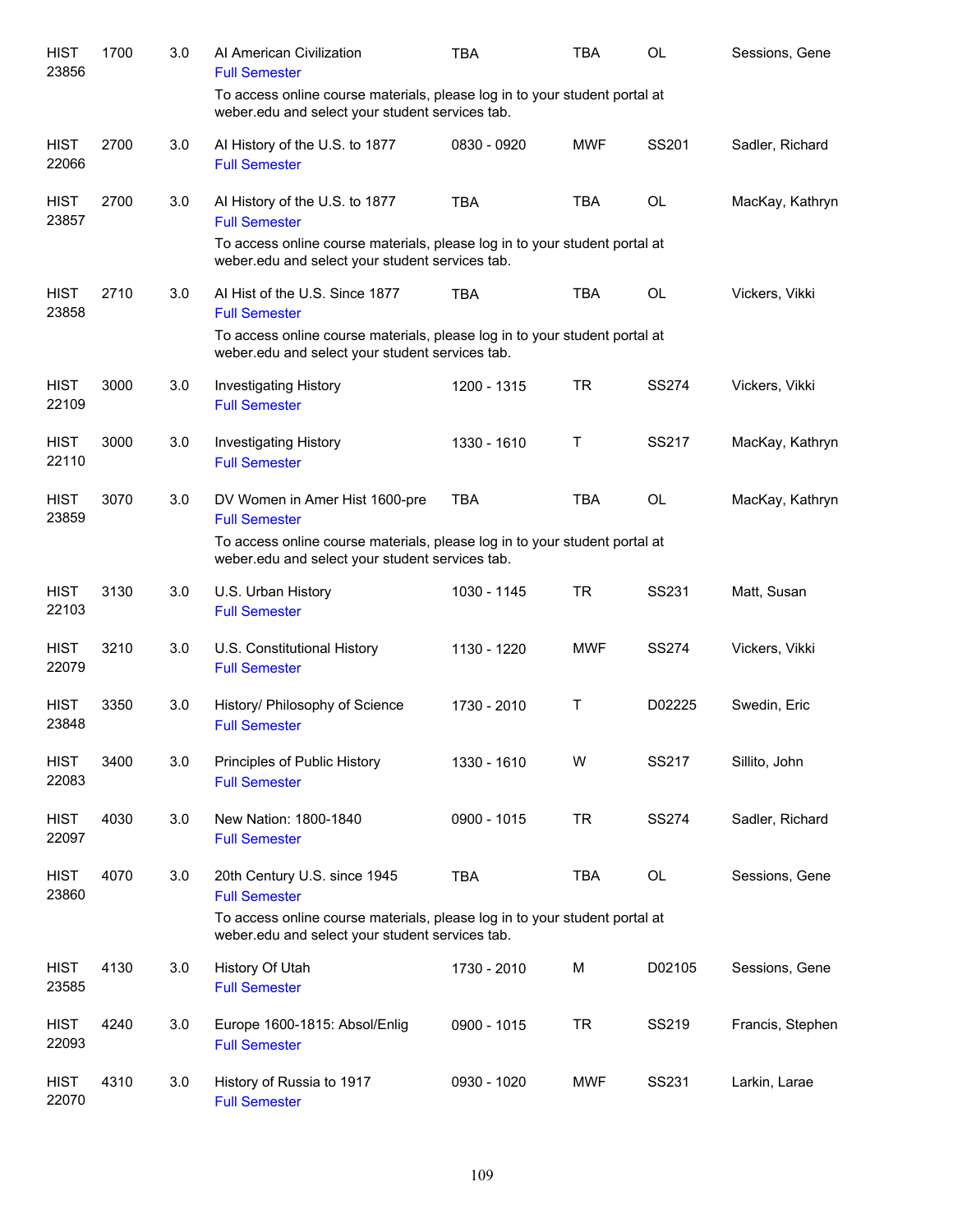| <b>HIST</b><br>22077 | 4330 | 3.0 | History Of England to 1485<br><b>Full Semester</b>                                               | 1030 - 1120 | <b>MWF</b> | <b>SS274</b> | Francis, Stephen |
|----------------------|------|-----|--------------------------------------------------------------------------------------------------|-------------|------------|--------------|------------------|
| <b>HIST</b><br>23933 | 4500 | 3.0 | Teaching Soc. Studies in 5-12<br><b>Full Semester</b>                                            | 1630 - 1910 | R          | WW108        | Hadley, Van      |
| <b>HIST</b><br>22088 | 4530 | 3.0 | DV Far Eastern History<br><b>Full Semester</b>                                                   | 1730 - 2010 | М          | <b>SS274</b> | Lewis, Gregory   |
| <b>HIST</b><br>22094 | 4670 | 3.0 | DV History Of Mexico<br><b>Full Semester</b>                                                     | 0900 - 1015 | <b>TR</b>  | SS231        | Ibarguen, John   |
| <b>HIST</b><br>22098 | 4710 | 3.0 | Special Issues and Topics<br><b>Full Semester</b><br><b>SPORTS HISTORY</b>                       | 0900 - 1015 | <b>TR</b>  | SS201        | Sillito, John    |
| <b>HIST</b><br>22071 | 4720 | 3.0 | Issues and Topics in European<br><b>Full Semester</b><br>THE LIFE AND TIMES OF CHARLES DICKENS   | 0930 - 1020 | <b>MWF</b> | SS217        | Francis, Stephen |
| <b>HIST</b><br>22076 | 4720 | 3.0 | Issues and Topics in European<br><b>Full Semester</b><br><b>RECENT RUSSIAN HISTORY</b>           | 1030 - 1120 | <b>MWF</b> | SS231        | Larkin, Larae    |
| <b>HIST</b><br>23906 | 4730 | 3.0 | Issues in Global History<br><b>Full Semester</b><br>FILM CLASS; will meet in SU Wildcat Theater. | 1730 - 2010 | Τ          | SU           | Lewis, Gregory   |
| <b>HIST</b><br>22048 | 4830 | 1.0 | <b>Directed Readings</b><br><b>Full Semester</b>                                                 | <b>TBA</b>  | <b>TBA</b> |              | MacKay, Kathryn  |
| <b>HIST</b><br>22049 | 4830 | 2.0 | <b>Directed Readings</b><br><b>Full Semester</b>                                                 | <b>TBA</b>  | <b>TBA</b> |              | MacKay, Kathryn  |
| <b>HIST</b><br>22050 | 4830 | 3.0 | <b>Directed Readings</b><br><b>Full Semester</b>                                                 | <b>TBA</b>  | <b>TBA</b> |              | MacKay, Kathryn  |
| <b>HIST</b><br>22052 | 4860 | 1.0 | Internship in Historical Study<br><b>Full Semester</b>                                           | <b>TBA</b>  | TBA        |              | MacKay, Kathryn  |
| <b>HIST</b><br>22053 | 4860 | 2.0 | Internship in Historical Study<br><b>Full Semester</b>                                           | <b>TBA</b>  | <b>TBA</b> |              | MacKay, Kathryn  |
| <b>HIST</b><br>22054 | 4860 | 3.0 | Internship in Historical Study<br><b>Full Semester</b>                                           | <b>TBA</b>  | <b>TBA</b> |              | MacKay, Kathryn  |
| <b>HIST</b><br>22055 | 4860 | 4.0 | Internship in Historical Study<br><b>Full Semester</b>                                           | <b>TBA</b>  | <b>TBA</b> |              | MacKay, Kathryn  |
| <b>HIST</b><br>22056 | 4860 | 5.0 | Internship in Historical Study<br><b>Full Semester</b>                                           | <b>TBA</b>  | <b>TBA</b> |              | MacKay, Kathryn  |
| <b>HIST</b><br>22058 | 4860 | 6.0 | Internship in Historical Study<br><b>Full Semester</b>                                           | <b>TBA</b>  | <b>TBA</b> |              | MacKay, Kathryn  |
| <b>HIST</b><br>22059 | 4890 | 1.0 | Cooperative Work Experience<br><b>Full Semester</b>                                              | <b>TBA</b>  | <b>TBA</b> |              | Larkin, Larae    |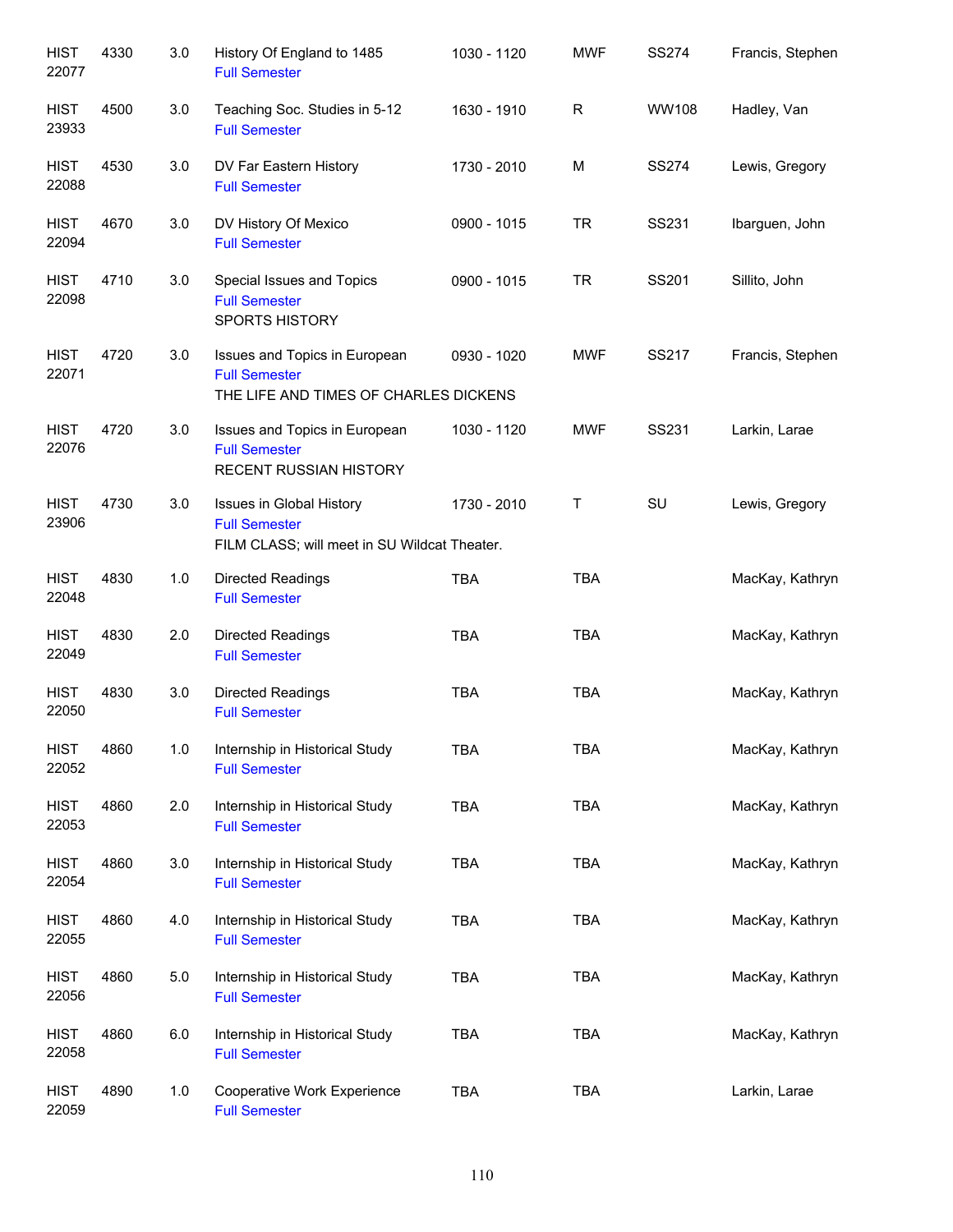| <b>HIST</b><br>22060 | 4890 | 2.0 | Cooperative Work Experience<br><b>Full Semester</b>                                                                                                                          | <b>TBA</b>  | <b>TBA</b>  |              | Larkin, Larae           |
|----------------------|------|-----|------------------------------------------------------------------------------------------------------------------------------------------------------------------------------|-------------|-------------|--------------|-------------------------|
| <b>HIST</b><br>22061 | 4890 | 3.0 | Cooperative Work Experience<br><b>Full Semester</b>                                                                                                                          | <b>TBA</b>  | <b>TBA</b>  |              | Larkin, Larae           |
| <b>HIST</b><br>22062 | 4890 | 4.0 | Cooperative Work Experience<br><b>Full Semester</b>                                                                                                                          | <b>TBA</b>  | <b>TBA</b>  |              | Larkin, Larae           |
| <b>HIST</b><br>22063 | 4890 | 5.0 | Cooperative Work Experience<br><b>Full Semester</b>                                                                                                                          | <b>TBA</b>  | <b>TBA</b>  |              | Larkin, Larae           |
| <b>HIST</b><br>22064 | 4890 | 6.0 | Cooperative Work Experience<br><b>Full Semester</b>                                                                                                                          | <b>TBA</b>  | <b>TBA</b>  |              | Larkin, Larae           |
| <b>HIST</b><br>22082 | 4990 | 3.0 | Senior Seminar<br><b>Full Semester</b>                                                                                                                                       | 1330 - 1610 | W           | <b>SS274</b> | Matt, Susan             |
| <b>HLTH</b><br>23596 | 1030 | 3.0 | SS Healthy Lifestyles<br><b>Full Semester</b><br>Course Fee: \$10.00                                                                                                         | 0830 - 1210 | $\mathbf S$ | <b>SW62</b>  | Bemel, James            |
| <b>HLTH</b><br>23597 | 1030 | 3.0 | SS Healthy Lifestyles<br><b>Full Semester</b><br>Course Fee: \$10.00                                                                                                         | 1130 - 1220 | <b>MWF</b>  | <b>SW34</b>  | Cost, Patricia          |
| <b>HLTH</b><br>23598 | 1030 | 3.0 | SS Healthy Lifestyles<br><b>Full Semester</b><br>Course Fee: \$10.00                                                                                                         | 1030 - 1145 | <b>TR</b>   | <b>SW71</b>  | Eisenbarth, Christopher |
| <b>HLTH</b><br>23613 | 1030 | 3.0 | SS Healthy Lifestyles<br><b>Full Semester</b><br>To access online course materials, please log into your student portal at<br>weber.edu and select the Student Services tab. | <b>TBA</b>  | <b>TBA</b>  | OL           | Eisenbarth, Christopher |
| <b>HLTH</b><br>23615 | 1030 | 3.0 | SS Healthy Lifestyles<br><b>Full Semester</b><br>To access online course materials, please log into your student portal at<br>weber.edu and select the Student Services tab. | <b>TBA</b>  | <b>TBA</b>  | OL           | Olpin, Shanyn           |
| <b>HLTH</b><br>23863 | 1030 | 3.0 | SS Healthy Lifestyles<br><b>Full Semester</b><br>\$10.00 course fee.                                                                                                         | 1730 - 2010 | M           | D02321       | McGladrey, Brian        |
| <b>HLTH</b><br>23864 | 1030 | 3.0 | SS Healthy Lifestyles<br><b>Full Semester</b><br>\$10.00 course fee.                                                                                                         | 1130 - 1220 | <b>MWF</b>  | D02114       | Speechly, Gayle         |
| <b>HLTH</b><br>24676 | 1030 | 3.0 | SS Healthy Lifestyles<br><b>Full Semester</b><br>Course Fee \$10.00                                                                                                          | 1030 - 1145 | <b>TR</b>   | WW102        | Bingham, Sheri          |
| <b>HLTH</b><br>23599 | 1110 | 3.0 | <b>Stress Management</b><br><b>Full Semester</b><br>Course Fee: \$10.00                                                                                                      | 1230 - 1320 | <b>MWF</b>  | <b>SW62</b>  | Eisenbarth, Christopher |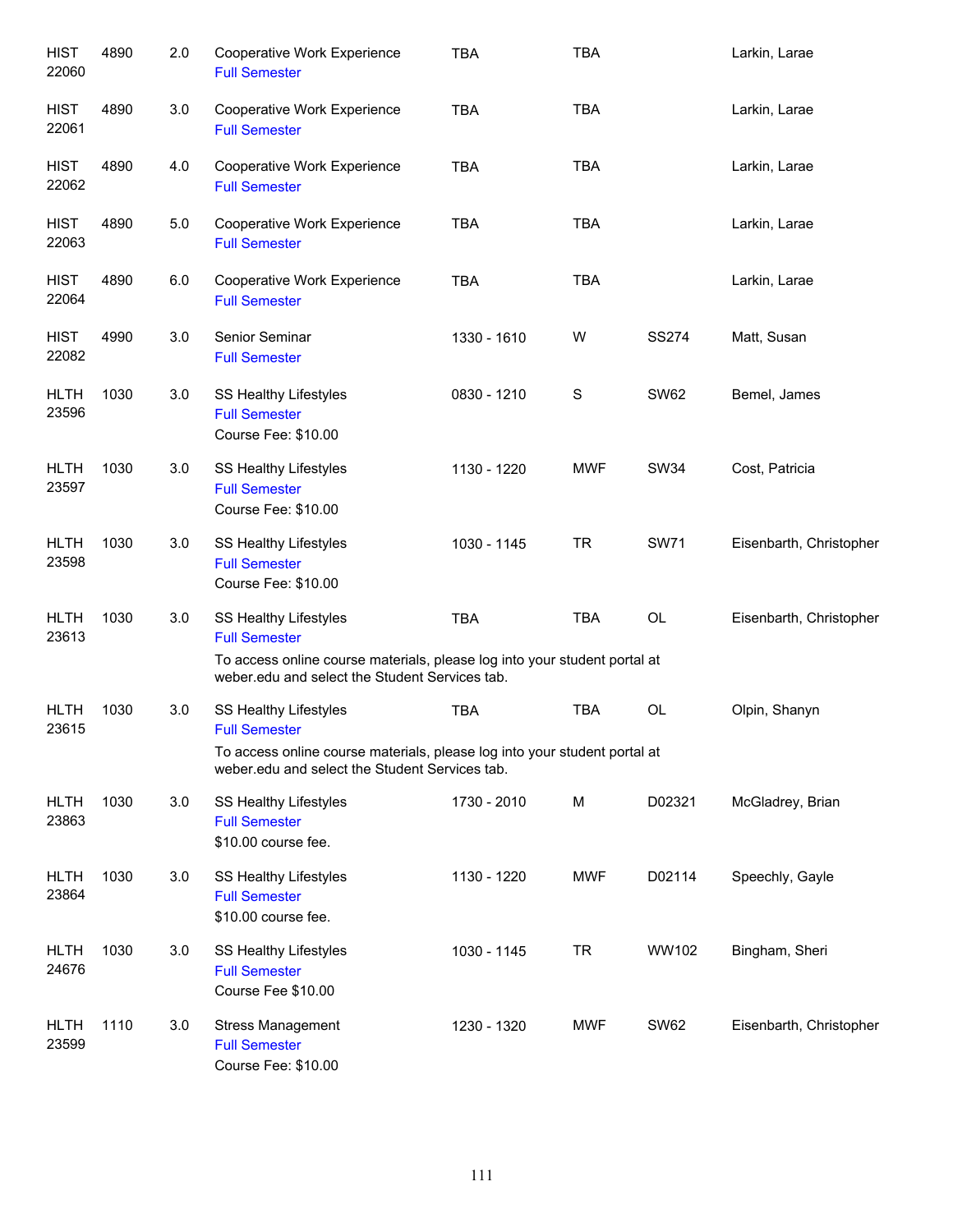| HLTH<br>23600        | 1110 | 3.0 | <b>Stress Management</b><br><b>Full Semester</b><br>Course Fee: \$10.00                                                                                                                                                                                                                                                                    | 1030 - 1145 | <b>TR</b>   | <b>SW62</b> | Olpin, Michael          |
|----------------------|------|-----|--------------------------------------------------------------------------------------------------------------------------------------------------------------------------------------------------------------------------------------------------------------------------------------------------------------------------------------------|-------------|-------------|-------------|-------------------------|
| <b>HLTH</b><br>23616 | 1110 | 3.0 | <b>Stress Management</b><br><b>Full Semester</b><br>To access online course materials, please log into your student portal at<br>weber.edu and select the Student Services tab.                                                                                                                                                            | <b>TBA</b>  | <b>TBA</b>  | OL          | Olpin, Michael          |
| <b>HLTH</b><br>23865 | 1110 | 3.0 | <b>Stress Management</b><br><b>Full Semester</b><br>\$10.00 course fee.                                                                                                                                                                                                                                                                    | 1730 - 2010 | Τ           | D02104      | Hadley, Susan           |
| <b>HLTH</b><br>23432 | 1300 | 2.0 | First Aid: Resp to Emergencies<br><b>Full Semester</b><br>Class meets 9/8 and 9/22 only<br>Course Fee: \$32.00                                                                                                                                                                                                                             | 0815 - 1700 | $\mathbf S$ | <b>SW68</b> | Stone, Lester           |
| <b>HLTH</b><br>23446 | 2300 | 3.0 | <b>Emergency Response</b><br><b>Full Semester</b><br>Course Fee: \$50.00                                                                                                                                                                                                                                                                   | 1800 - 2050 | M           | <b>SW68</b> | Bugnet, Paul            |
| <b>HLTH</b><br>23460 | 2300 | 3.0 | <b>Emergency Response</b><br><b>Full Semester</b><br>Course Fee: \$50.00                                                                                                                                                                                                                                                                   | 1730 - 2030 | Τ           | <b>SW68</b> | Stone, Lester           |
| <b>HLTH</b><br>23462 | 2300 | 3.0 | <b>Emergency Response</b><br><b>Full Semester</b><br>Course Fee: \$50.00                                                                                                                                                                                                                                                                   | 1800 - 2050 | W           | <b>SW68</b> | Bugnet, Paul            |
| <b>HLTH</b><br>23464 | 2300 | 3.0 | <b>Emergency Response</b><br><b>Full Semester</b><br>Course Fee: \$50.00                                                                                                                                                                                                                                                                   | 0730 - 0850 | <b>TR</b>   | <b>SW68</b> | Bass, Joel              |
| <b>HLTH</b><br>23601 | 2400 | 3.0 | Mind/Body Wellness<br><b>Full Semester</b>                                                                                                                                                                                                                                                                                                 | 0900 - 1015 | <b>TR</b>   | <b>SW62</b> | Olpin, Michael          |
| <b>HLTH</b><br>24508 | 2700 | 3.0 | <b>Consumer Health</b><br><b>Full Semester</b><br>To access online course materials, please log into your student portal at<br>weber.edu and select the Student Services tab.                                                                                                                                                              | <b>TBA</b>  | <b>TBA</b>  | OL          | Bemel, James            |
| <b>HLTH</b><br>23602 | 3000 | 3.0 | Foundations of Hith Promotion<br><b>Full Semester</b>                                                                                                                                                                                                                                                                                      | 0930 - 1020 | <b>MWF</b>  | <b>SW62</b> | Eisenbarth, Christopher |
| HLTH<br>23603        | 3050 | 3.0 | School Health Program<br><b>Full Semester</b>                                                                                                                                                                                                                                                                                              | 1330 - 1445 | TR          | <b>SW80</b> | Walker, Jennifer        |
| HLTH<br>23605        | 3160 | 3.0 | CBL-Hith Behav & Special Popul<br><b>Full Semester</b><br>CBL stands for Community-Based Learning which means that students engage<br>in meaningful community service that is connected to specific course objectives.<br>See http://www.weber.edu/CommunityInvolvement/CBL_Designation.html for a<br>full list of CBL designated courses. | 1130 - 1220 | MWF         | <b>SW62</b> | Eisenbarth, Christopher |
| HLTH<br>23610        | 3200 | 3.0 | Methods in Health Education<br><b>Full Semester</b>                                                                                                                                                                                                                                                                                        | 1330 - 1420 | MWF         | <b>SW62</b> | Cost, Patricia          |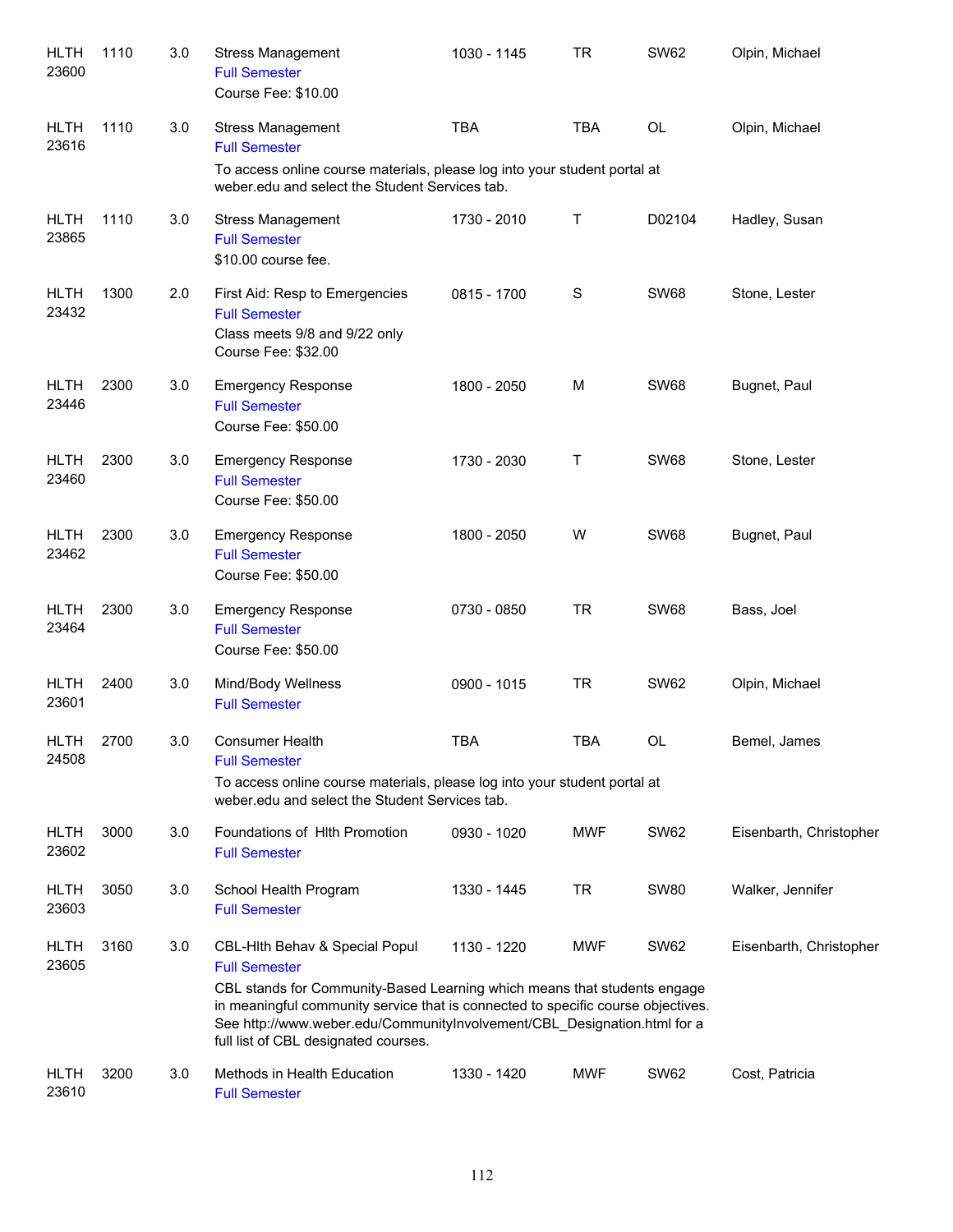| <b>HLTH</b><br>23617 | 3400 | 3.0   | Substance Abuse Prevention<br><b>Full Semester</b>                                                                                                                                                                                                                                                                                         | <b>TBA</b>  | TBA         | OL          | Cost, Patricia   |
|----------------------|------|-------|--------------------------------------------------------------------------------------------------------------------------------------------------------------------------------------------------------------------------------------------------------------------------------------------------------------------------------------------|-------------|-------------|-------------|------------------|
|                      |      |       | To access online course materials, please log into your student portal at<br>weber.edu and select the Student Services tab.                                                                                                                                                                                                                |             |             |             |                  |
| <b>HLTH</b><br>23611 | 3500 | 3.0   | Human Sexuality<br><b>Full Semester</b>                                                                                                                                                                                                                                                                                                    | 1030 - 1120 | MWF         | <b>SW34</b> | Cost, Patricia   |
| <b>HLTH</b><br>23618 | 3500 | 3.0   | Human Sexuality<br><b>Full Semester</b><br>To access online course materials, please log into your student portal at<br>weber.edu and select the Student Services tab.                                                                                                                                                                     | <b>TBA</b>  | <b>TBA</b>  | <b>OL</b>   | Cost, Patricia   |
| <b>HLTH</b><br>23612 | 4013 | 3.0   | Research & Assessment<br><b>Full Semester</b><br>Course Fee: \$10.00                                                                                                                                                                                                                                                                       | 1030 - 1120 | MWF         | <b>SW62</b> | Olpin, Michael   |
| <b>HLTH</b><br>23614 | 4150 | 4.0   | CBL-Plan/Eval Hith Promot Prog<br><b>Full Semester</b><br>CBL stands for Community-Based Learning which means that students engage<br>in meaningful community service that is connected to specific course objectives.<br>See http://www.weber.edu/CommunityInvolvement/CBL_Designation.html for a<br>full list of CBL designated courses. | 1130 - 1320 | <b>TR</b>   | <b>SW80</b> | Cost, Patricia   |
| <b>HLTH</b><br>23619 | 4250 | 2.0   | <b>Health Issues Adolescents</b><br><b>Full Semester</b><br>To access online course materials, please log into your student portal at<br>weber.edu and select the Student Services tab.                                                                                                                                                    | <b>TBA</b>  | <b>TBA</b>  | OL          | Olpin, Shanyn    |
| <b>HLTH</b><br>23621 | 4300 | 2.0   | Health Ed in Elementary School<br><b>Full Semester</b>                                                                                                                                                                                                                                                                                     | 1230 - 1320 | <b>TR</b>   | <b>SW80</b> | Walker, Jennifer |
| <b>HLTH</b><br>23866 | 4300 | 2.0   | Health Ed in Elementary School<br><b>Full Semester</b>                                                                                                                                                                                                                                                                                     | 1530 - 1720 | W           | WW116       | Bingham, Sheri   |
| <b>HLTH</b><br>24288 | 4700 | 3.0   | <b>Wellness Coaching</b><br><b>Full Semester</b>                                                                                                                                                                                                                                                                                           | 1500 - 1720 | M           | <b>SW62</b> | Olpin, Michael   |
| <b>HLTH</b><br>25149 | 4800 | $1.0$ | Individual Projects<br><b>Full Semester</b>                                                                                                                                                                                                                                                                                                | <b>TBA</b>  | TBA         |             | Olpin, Michael   |
| <b>HLTH</b><br>25150 | 4800 | 2.0   | Individual Projects<br><b>Full Semester</b>                                                                                                                                                                                                                                                                                                | <b>TBA</b>  | TBA         |             | Olpin, Michael   |
| <b>HLTH</b><br>25151 | 4800 | 3.0   | Individual Projects<br><b>Full Semester</b>                                                                                                                                                                                                                                                                                                | <b>TBA</b>  | <b>TBA</b>  |             | Olpin, Michael   |
| <b>HLTH</b><br>23663 | 4860 | 2.0   | <b>Field Experience</b><br><b>Full Semester</b>                                                                                                                                                                                                                                                                                            | 1430 - 1550 | $\mathsf R$ | <b>SW62</b> | Olpin, Michael   |
| <b>HLTH</b><br>23872 | 4860 | 3.0   | <b>Field Experience</b><br><b>Full Semester</b>                                                                                                                                                                                                                                                                                            | 1430 - 1550 | $\mathsf R$ | <b>SW62</b> | Olpin, Michael   |
| <b>HLTH</b><br>23873 | 4860 | 4.0   | <b>Field Experience</b><br><b>Full Semester</b>                                                                                                                                                                                                                                                                                            | 1430 - 1550 | $\mathsf R$ | <b>SW62</b> | Olpin, Michael   |
| <b>HLTH</b><br>23874 | 4860 | 5.0   | <b>Field Experience</b><br><b>Full Semester</b>                                                                                                                                                                                                                                                                                            | 1430 - 1550 | R           | <b>SW62</b> | Olpin, Michael   |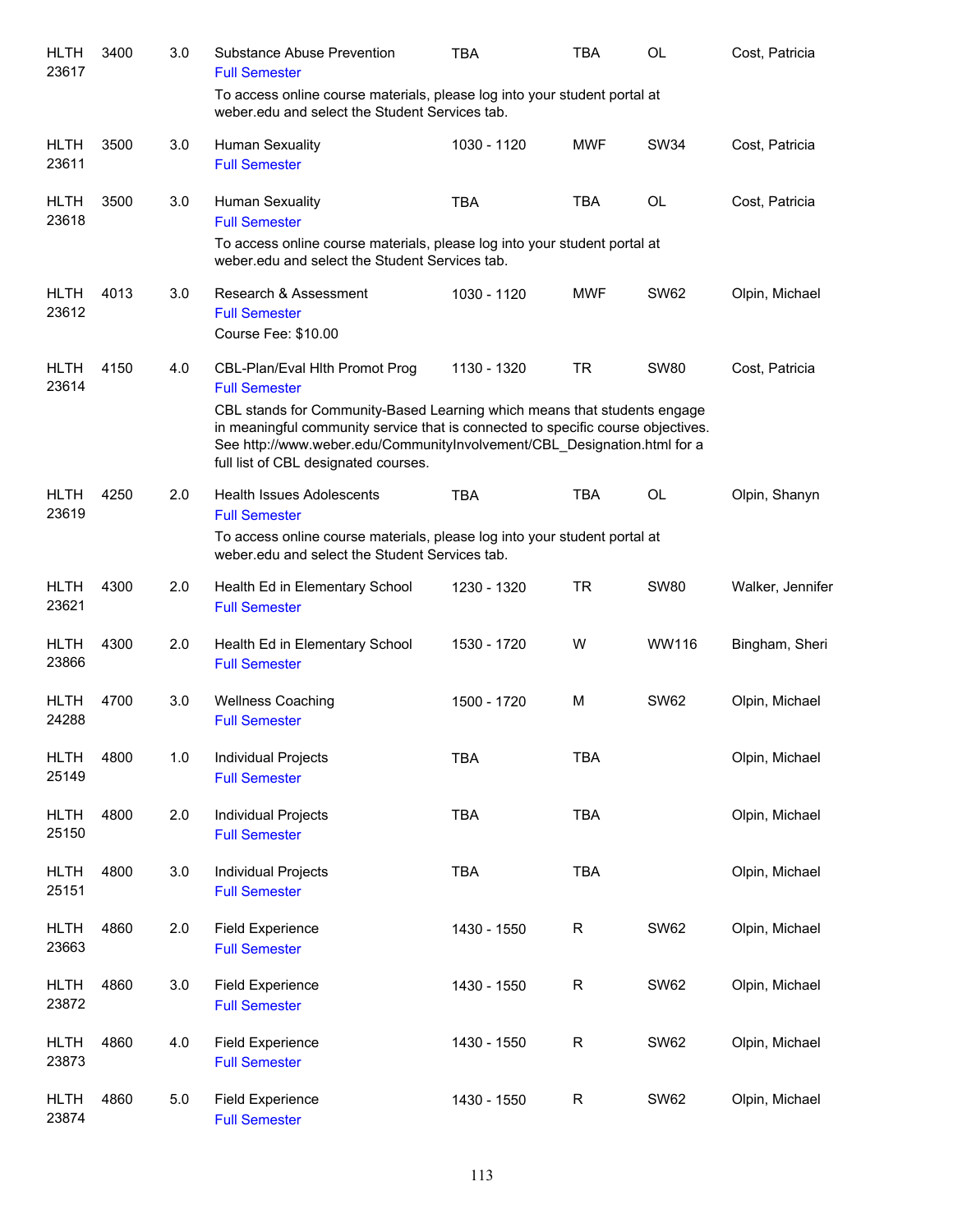| <b>HLTH</b><br>23875 | 4860  | 6.0 | <b>Field Experience</b><br><b>Full Semester</b>                                                                                                                                                     | 1430 - 1550 | R          | <b>SW62</b>  | Olpin, Michael          |
|----------------------|-------|-----|-----------------------------------------------------------------------------------------------------------------------------------------------------------------------------------------------------|-------------|------------|--------------|-------------------------|
| <b>HLTH</b><br>23664 | 4990  | 1.0 | Senior Seminar<br><b>Full Semester</b>                                                                                                                                                              | 1400 - 1520 | Т          | <b>SW62</b>  | Eisenbarth, Christopher |
| HLTH<br>23620        | 6250  | 2.0 | <b>Health Issues of Adolescents</b><br><b>Full Semester</b><br>To access online course materials, please log into your student portal at<br>weber.edu and select the Student Services tab.          | <b>TBA</b>  | <b>TBA</b> | <b>OL</b>    | Olpin, Shanyn           |
| <b>HLTH</b><br>23660 | 6300  | 2.0 | Health Ed in Elementary School<br><b>Full Semester</b>                                                                                                                                              | 1230 - 1320 | TR         | <b>SW80</b>  | Walker, Jennifer        |
| <b>HLTH</b><br>23867 | 6300  | 2.0 | Health Ed in Elementary School<br><b>Full Semester</b>                                                                                                                                              | 1530 - 1720 | W          | WW116        | Bingham, Sheri          |
| <b>HNRS</b><br>20280 | 1110  | 3.0 | HU H Intro to Honors-Knowledge<br><b>Full Semester</b><br>"Construction of Truth" Departmental override<br>required for non-Hnrs. students. E-mail Iriddle@weber.edu<br>to register.                | 0900 - 1015 | TR         | LL230        | Johnston, Adam          |
| <b>HNRS</b><br>20578 | 1500  | 3.0 | PS H Perspect Physical Science<br><b>Full Semester</b><br>"Earth in Time" Departmental override required for non-Hnrs<br>students. E-mail lriddle@weber.edu to register.                            | 0830 - 0920 | <b>MWF</b> | <b>SL320</b> | Yonkee, W               |
| <b>HNRS</b><br>20281 | 1510  | 3.0 | LS H Perspect in Life Sciences<br><b>Full Semester</b><br>"Forgotten People, Forgotten Diseases" Departmental<br>override for non-Hnrs. students. E-mail lriddle@weber.edu<br>to register.          | 1030 - 1120 | <b>MWF</b> | LL229        | Nakaoka, Karen          |
| <b>HNRS</b><br>20282 | 1520  | 3.0 | SS H Perspect in Social Scienc<br><b>Full Semester</b><br>"The History of World War II" Departmental<br>override required for non-Hnrs. students.<br>E-mail Iriddle@weber.edu to register.          | 1030 - 1145 | <b>TR</b>  | LI227        | Ferro, David            |
| <b>HNRS</b><br>20283 | 1530  | 3.0 | CA H Perspect Creative Arts<br><b>Full Semester</b><br>"Enhancing Creativity" Departmental<br>override required for non-Hnrs. students.<br>E-mail Iriddle@weber.edu to register.                    | 1345 - 1500 | TR         | LI227        | Henderson, Mark         |
| <b>HNRS</b><br>20815 | 1540  | 3.0 | HU H Persp in the Humanities<br><b>Full Semester</b><br>"The Art & Craft of Film Conception" Departmental over-ride<br>required for non-hnrs students. E-mail Iriddle@weber.edu<br>to register.     | 1230 - 1320 | <b>MWF</b> |              | Griffiths, Sian         |
| <b>HNRS</b><br>20286 | 2120A | 3.0 | HU H Great Ideas of the West<br><b>Full Semester</b><br>"Environmental Thought: Land, Water, Air"<br>Departmental override required for non-Hnrs students.<br>E-mail Iriddle@weber.edu to register. | 0930 - 1020 | <b>MWF</b> | LI227        | Crimmel, Henry          |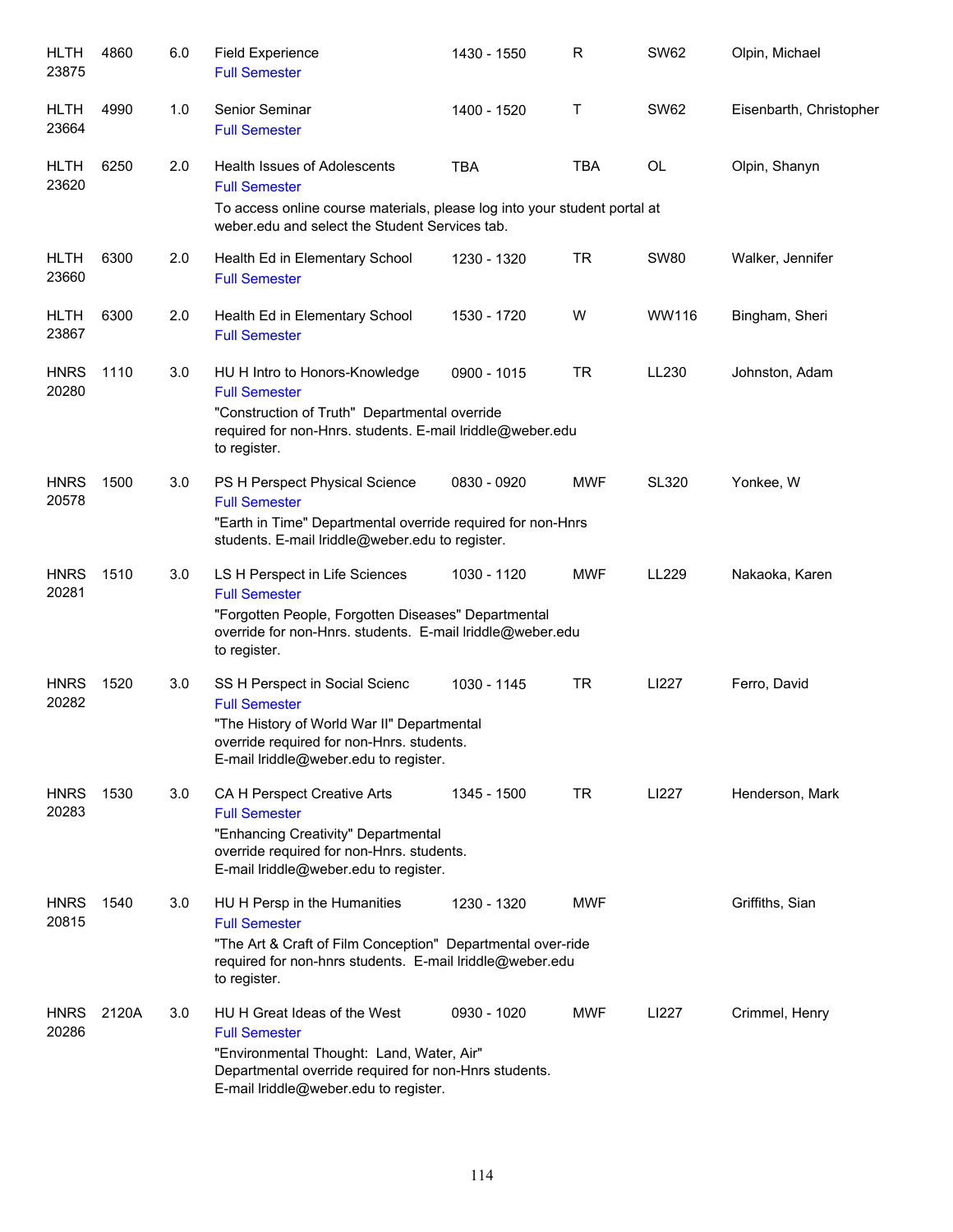| <b>HNRS</b><br>20287 | 2120B | 3.0 | SS H Great Ideas of the West<br><b>Full Semester</b><br>"Environmental Thought: Land, Water, Air" Departmental<br>override required for non-Hnrs. students. E-mail<br>Iriddle@weber.edu to register.                      | 0930 - 1020 | <b>MWF</b> | LI227     | Crimmel, Henry    |
|----------------------|-------|-----|---------------------------------------------------------------------------------------------------------------------------------------------------------------------------------------------------------------------------|-------------|------------|-----------|-------------------|
| <b>HNRS</b><br>20288 | 2130A | 3.0 | HU/DV H Great Ideas of East<br><b>Full Semester</b><br>"Bollywood: Caste (Cast) and Change"<br>Departmental override required for non-Hnrs. students.<br>E-mail Iriddle@weber.edu to register.                            | 0900 - 1015 | <b>TR</b>  | LI227     | Thomas, Ryan      |
| <b>HNRS</b><br>20289 | 2130B | 3.0 | SS/DV H Great Ideas of East<br><b>Full Semester</b><br>"Bollywood: Caste (Cast) and Change"<br>Departmental override required for non-Honors students.<br>E-mail lriddle@weber.edu to register.                           | 0900 - 1015 | <b>TR</b>  | LI227     | Thomas, Ryan      |
| <b>HNRS</b><br>22625 | 3900  | 3.0 | H - Honors Colloquium<br><b>Full Semester</b><br>"Tracing the Interconnections Between Animals, Objects,<br>& Humans" Departmental override required for non-<br>Hnrs. students. E-mail lriddle@weber.edu to<br>register. | 1030 - 1145 | <b>TR</b>  | LI231     | Call, Christy     |
| <b>HNRS</b><br>20290 | 4830  | 1.0 | H Directed Readings<br><b>Full Semester</b><br>Needs Directors Approval.                                                                                                                                                  | <b>TBA</b>  | <b>TBA</b> | LI225     | Stern, Erik       |
| <b>HNRS</b><br>23921 | 4830  | 3.0 | H Directed Readings<br><b>Full Semester</b><br>Departmental override required for non-Hnrs. students.<br>E-mail lriddle@weber.edu to register.                                                                            | <b>TBA</b>  | <b>TBA</b> | LI225     | Stern, Erik       |
| <b>HNRS</b><br>20301 | 4990  | 3.0 | H Honors Senior Project<br><b>Full Semester</b><br>Needs Director's Approval.                                                                                                                                             | <b>TBA</b>  | <b>TBA</b> | LI225     | Stern, Erik       |
| <b>HTHS</b><br>23019 | 1101  | 2.0 | <b>Medical Terminology</b><br><b>Full Semester</b>                                                                                                                                                                        | 1030 - 1120 | <b>MW</b>  | MH341     | Hutchins, James   |
| <b>HTHS</b><br>23020 | 1101  | 2.0 | <b>Medical Terminology</b><br><b>Full Semester</b>                                                                                                                                                                        | 1400 - 1450 | <b>TR</b>  | MH332     | Price, Travis     |
| <b>HTHS</b><br>23710 | 1101  | 2.0 | <b>Medical Terminology</b><br><b>Full Semester</b><br>To access online course materials, please log into your student portal at<br>eweber.edu and click on your Student Services tab.                                     | <b>TBA</b>  | <b>TBA</b> | OL        | Naylor, Carol     |
| <b>HTHS</b><br>23713 | 1101  | 2.0 | <b>Medical Terminology</b><br><b>Full Semester</b><br>To access online course materials, please log into your student portal at<br>eweber.edu and click on your Student Services tab.                                     | <b>TBA</b>  | <b>TBA</b> | <b>OL</b> | Hoffman, Rosemary |
| <b>HTHS</b><br>24049 | 1101  | 2.0 | <b>Medical Terminology</b><br><b>Full Semester</b>                                                                                                                                                                        | 0830 - 0920 | <b>MW</b>  | D02301    | Naylor, Carol     |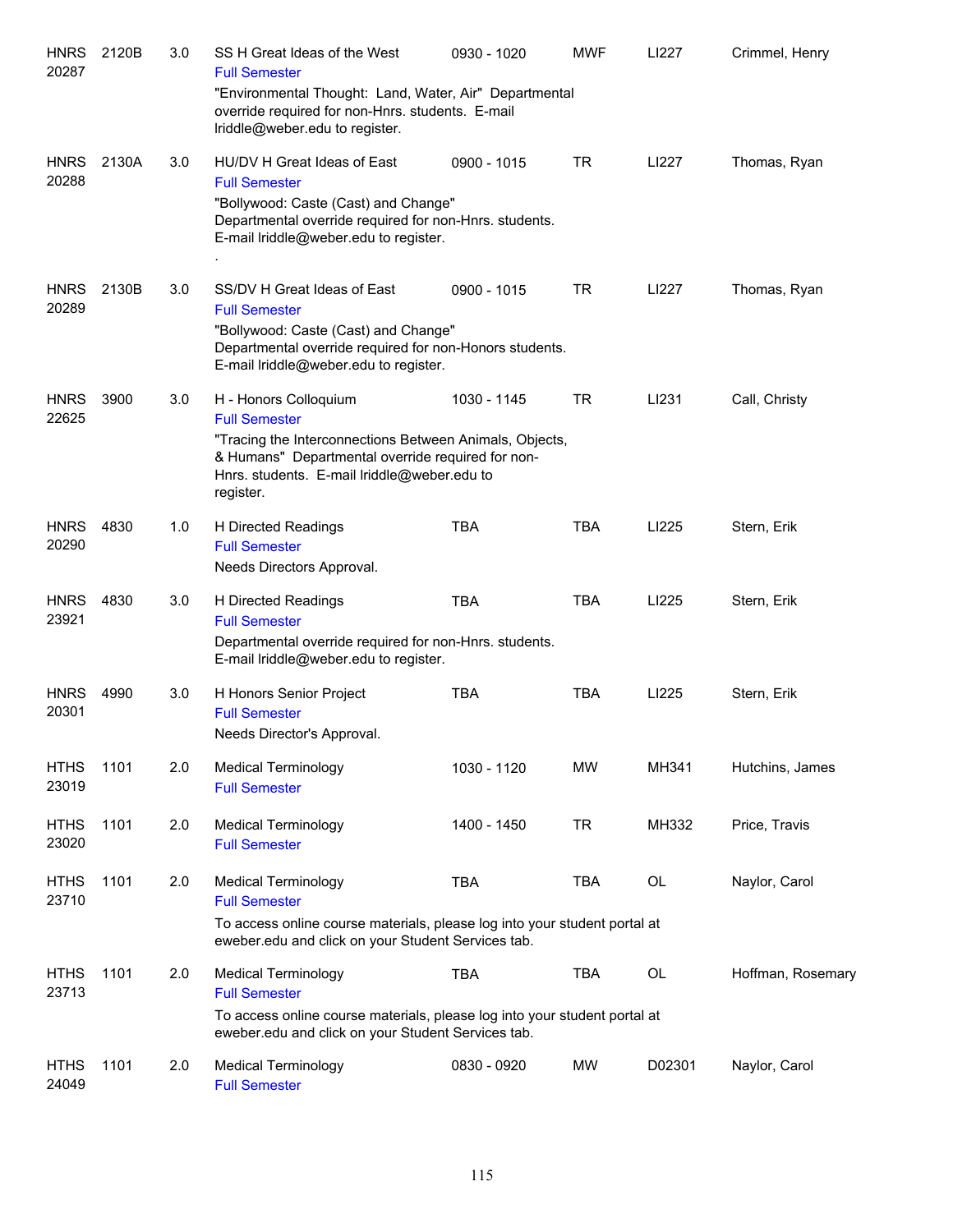| <b>HTHS</b><br>24453 | 1101  | 2.0 | <b>Medical Terminology</b><br><b>Full Semester</b>                                                                                                                                     | 1030 - 1120                | <b>MW</b>              | WW102            | Hutchins, James   |
|----------------------|-------|-----|----------------------------------------------------------------------------------------------------------------------------------------------------------------------------------------|----------------------------|------------------------|------------------|-------------------|
| <b>HTHS</b><br>23021 | 1103  | 3.0 | Intro to Health Careers<br><b>Full Semester</b>                                                                                                                                        | 0830 - 0945                | <b>TR</b>              | MH222            | Lujan, Lonnie     |
| <b>HTHS</b><br>23022 | 1103  | 3.0 | Intro to Health Careers<br><b>Full Semester</b>                                                                                                                                        | 1000 - 1115                | TR                     | MH222            | Lujan, Lonnie     |
| <b>HTHS</b><br>23716 | 1103  | 3.0 | Intro to Health Careers<br><b>Full Semester</b>                                                                                                                                        | 1130 - 1245                | MW                     | D02106           | Pitt, Shauna      |
| <b>HTHS</b><br>23023 | 1108  | 5.0 | <b>Biocalculation for Health Prof</b><br><b>Full Semester</b><br>Course Fee: \$20.00                                                                                                   | 1230 - 1320                | <b>MTWR</b>            | MH332            | Tate, Louise      |
| <b>HTHS</b><br>23024 | 1108  | 5.0 | <b>Biocalculation for Health Prof</b><br><b>Full Semester</b><br>Course Fee: \$20.00                                                                                                   | 1500 - 1550                | <b>MTWR</b>            | MH332            | Tate, Louise      |
| <b>HTHS</b><br>24050 | 1108  | 5.0 | <b>Biocalculation for Health Prof</b><br><b>Full Semester</b><br>Course Fee: \$20.00                                                                                                   | 0830 - 0920<br>0930 - 1020 | <b>TR</b><br><b>MW</b> | D02103<br>D02103 | Tate, Louise      |
| <b>HTHS</b><br>23025 | 1108L | 0.0 | <b>Biocalculation Lab</b><br><b>Full Semester</b>                                                                                                                                      | 1330 - 1400                | <b>MTWR</b>            | MH332            | Tate, Louise      |
| <b>HTHS</b><br>23075 | 1108L | 0.0 | <b>Biocalculation Lab</b><br><b>Full Semester</b>                                                                                                                                      | 1600 - 1630                | <b>MTWR</b>            | MH332            | Tate, Louise      |
| <b>HTHS</b><br>24051 | 1108L | 0.0 | <b>Biocalculation Lab</b><br><b>Full Semester</b>                                                                                                                                      | 0930 - 1000<br>1030 - 1100 | <b>TR</b><br>MW        | D02103<br>D02103 | Tate, Louise      |
| <b>HTHS</b><br>23026 | 1110  | 4.0 | LS Biomedical Core Lecture<br><b>Full Semester</b><br>You must register for a face-to-face lab with this lecture.<br>Ogden Campus labs: CRNs 23031-23044<br>Course Fee: \$30.00        | 1130 - 1250                | <b>MW</b>              | MH101            | Chugg, Kraig      |
| <b>HTHS</b><br>23027 | 1110  | 4.0 | <b>LS Biomedical Core Lecture</b><br><b>Full Semester</b><br>You must register for a face-to-face lab with this lecture.<br>Ogden Campus labs: CRNs 23031-23044<br>Course Fee: \$30.00 | 0800 - 0920                | MW.                    | MH101            | Price, Travis     |
| <b>HTHS</b><br>23028 | 1110  | 4.0 | <b>LS Biomedical Core Lecture</b><br><b>Full Semester</b><br>You must register for a face-to-face lab with this lecture.<br>Ogden Campus labs: CRNs 23031-23044<br>Course Fee: \$30.00 | 0830 - 0950                | TR                     | MH101            | Hutchins, James   |
| <b>HTHS</b><br>23029 | 1110  | 4.0 | LS Biomedical Core Lecture<br><b>Full Semester</b><br>You must register for a face-to-face lab with this lecture.<br>Ogden Campus labs: CRNs 23031-23044<br>Course Fee: \$30.00        | 1630 - 1750                | MW.                    | MH341            | Richardson, Brent |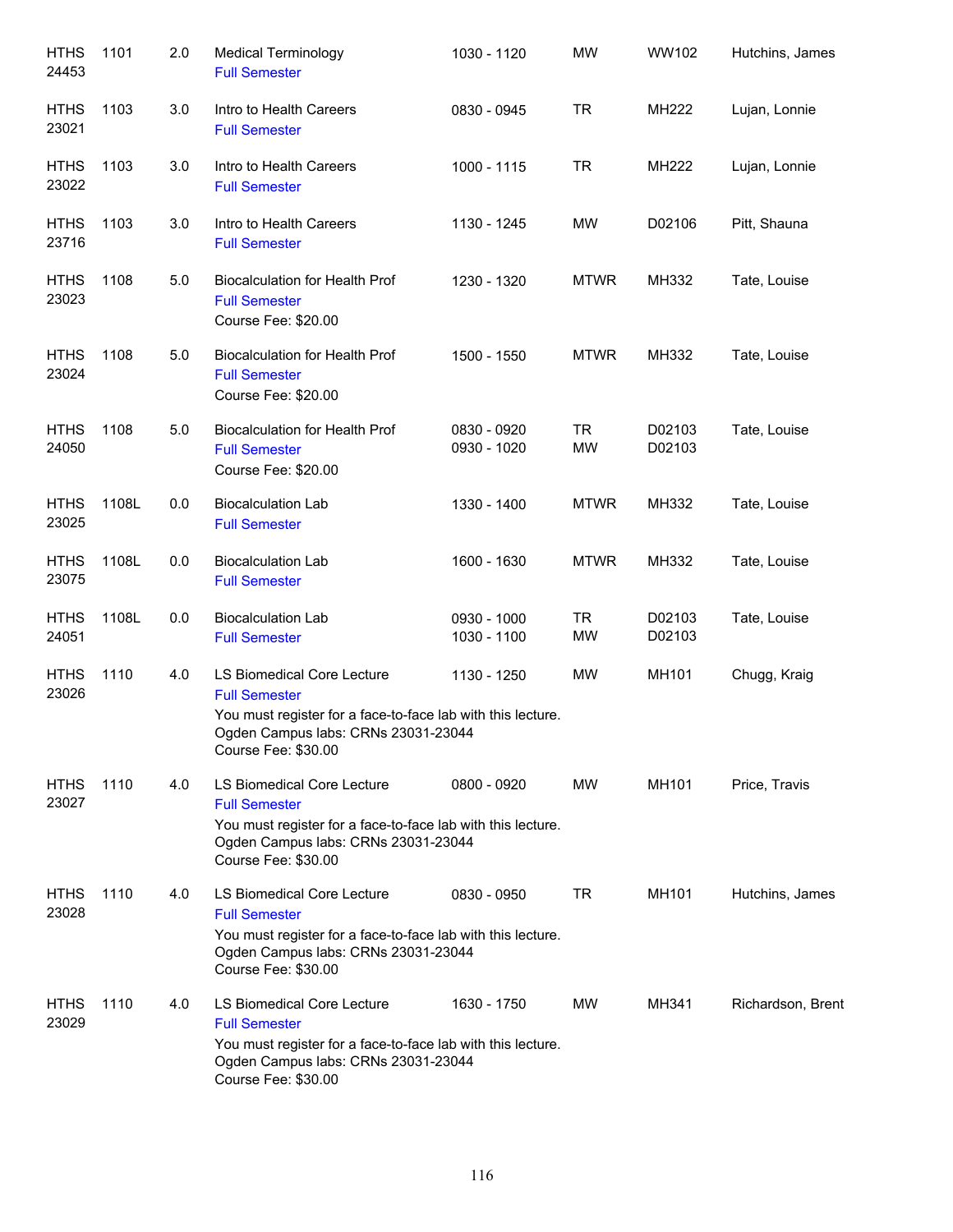| <b>HTHS</b><br>23030 | 1110  | 4.0 | LS Biomedical Core Lecture<br><b>Full Semester</b>                                                                                                                                                                   | 1630 - 1750 | <b>MW</b>  |               | Richardson, Brent |
|----------------------|-------|-----|----------------------------------------------------------------------------------------------------------------------------------------------------------------------------------------------------------------------|-------------|------------|---------------|-------------------|
|                      |       |     | You must register for a face-to-face lab with this lecture.<br>BATC Campus CRN: 23045<br>Course Fee: \$30.00                                                                                                         |             |            |               |                   |
| <b>HTHS</b><br>23721 | 1110  | 4.0 | LS Biomedical Core Lecture<br><b>Full Semester</b>                                                                                                                                                                   | <b>TBA</b>  | <b>TBA</b> | <b>OL</b>     | Hutchins, James   |
|                      |       |     | To access online course materials, please log into your student portal at<br>eweber.edu and click on your Student Services tab.<br>Course Fee: \$30.00<br>You must register for online lab #23733 with this lecture. |             |            |               |                   |
| <b>HTHS</b><br>23724 | 1110  | 4.0 | LS Biomedical Core Lecture<br><b>Full Semester</b>                                                                                                                                                                   | <b>TBA</b>  | TBA        | OL            | DeFriez, Curtis   |
|                      |       |     | To access online course materials, please log into your student portal at<br>eweber.edu and click on your Student Services tab.<br>Course Fee: \$30.00<br>You must register for online lab #23734 with this lecture. |             |            |               |                   |
| <b>HTHS</b><br>23725 | 1110  | 4.0 | LS Biomedical Core Lecture<br><b>Full Semester</b>                                                                                                                                                                   | <b>TBA</b>  | <b>TBA</b> | OL            | Price, Travis     |
|                      |       |     | To access online course materials, please log into your student portal at<br>eweber.edu and click on your Student Services tab.<br>Course Fee: \$30.00<br>You must register for online lab #23735 with this lecture. |             |            |               |                   |
| <b>HTHS</b><br>23780 | 1110  | 4.0 | LS Biomedical Core Lecture<br><b>Full Semester</b><br>Course Fee: \$30.00<br>You must register for a face-to-face lab with this lecture.<br>Davis Campus CRNs: 23728, 23731                                          | 1100 - 1220 | <b>MW</b>  | D02318        | DeFriez, Curtis   |
| <b>HTHS</b><br>23031 | 1110L | 0.0 | <b>Biomed Core Lab</b><br><b>Full Semester</b><br>You must register for a face-to-face lecture with this lab.<br>Ogden Campus lectures: CRNs 23026-23029                                                             | 1000 - 1150 | м          | <b>MH111A</b> | Calvin, Carolee   |
| <b>HTHS</b><br>23032 | 1110L | 0.0 | Biomed Core Lab<br><b>Full Semester</b><br>You must register for a face-to-face lecture with this lab.<br>Ogden Campus lectures: CRNs 23026-23029<br>Lab fee of: \$30.00                                             | 1200 - 1350 | M          | <b>MH111A</b> | Calvin, Carolee   |
| <b>HTHS</b><br>23033 | 1110L | 0.0 | <b>Biomed Core Lab</b><br><b>Full Semester</b><br>You must register for a face-to-face lecture with this lab.<br>Ogden Campus lectures: CRNs 23026-23029                                                             | 1800 - 1950 | м          | <b>MH111A</b> | Marden, Brad      |
| <b>HTHS</b><br>23034 | 1110L | 0.0 | <b>Biomed Core Lab</b><br><b>Full Semester</b><br>You must register for a face-to-face lecture with this lab.<br>Ogden Campus lectures: CRNs 23026-23029                                                             | 1200 - 1350 | Т          | <b>MH111A</b> | Calvin, Carolee   |
| <b>HTHS</b><br>23035 | 1110L | 0.0 | <b>Biomed Core Lab</b><br><b>Full Semester</b><br>You must register for a face-to-face lecture with this lab.<br>Ogden Campus lectures: CRNs 23026-23029                                                             | 1400 - 1550 | Τ          | <b>MH111A</b> | Nelsen, Andrea    |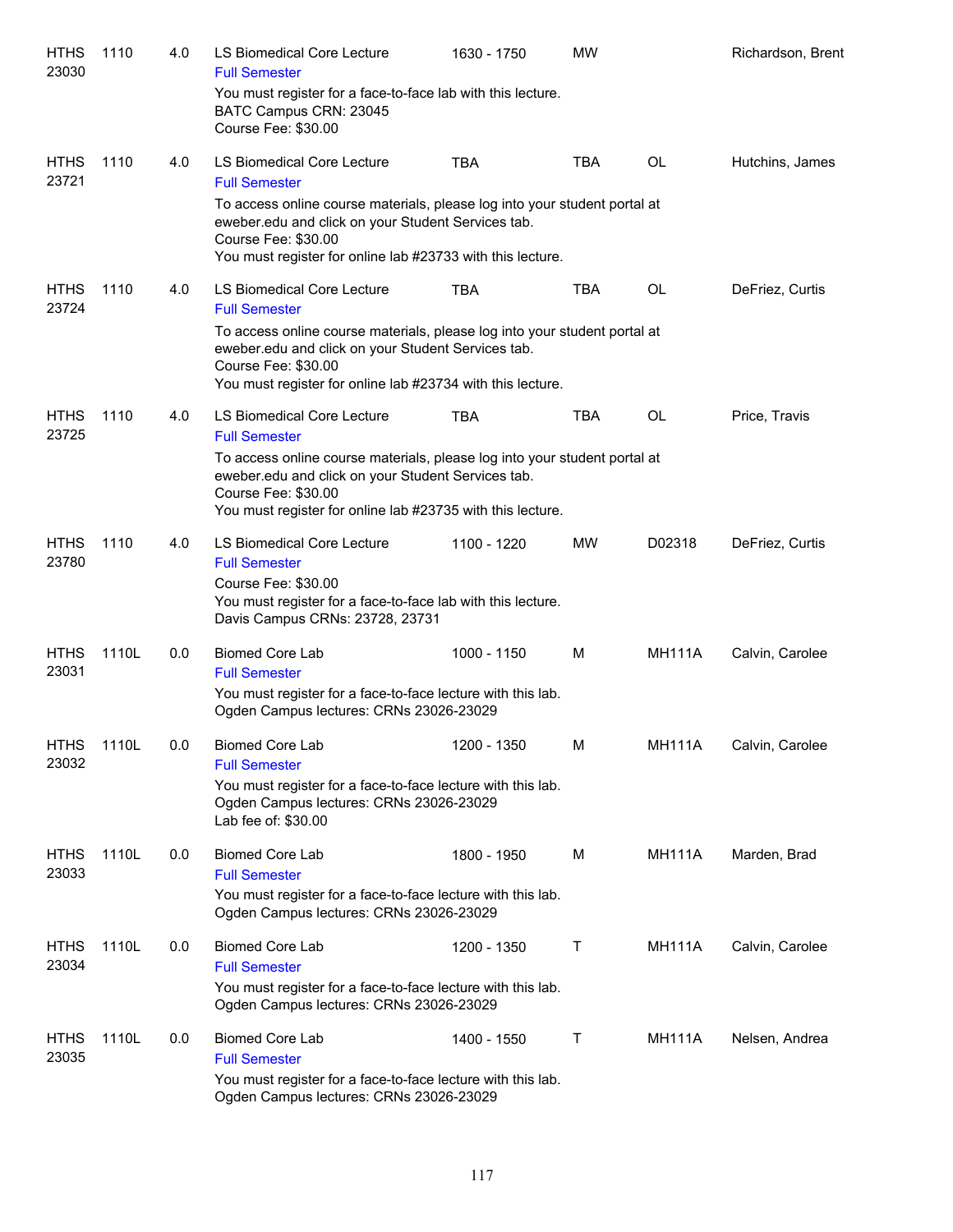| <b>HTHS</b><br>23036 | 1110L | 0.0 | <b>Biomed Core Lab</b><br><b>Full Semester</b>                                                         | 1600 - 1750 | т         | <b>MH111A</b> | Thompson, Mark       |
|----------------------|-------|-----|--------------------------------------------------------------------------------------------------------|-------------|-----------|---------------|----------------------|
|                      |       |     | You must register for a face-to-face lecture with this lab.<br>Ogden Campus lectures: CRNs 23026-23029 |             |           |               |                      |
| <b>HTHS</b><br>23037 | 1110L | 0.0 | <b>Biomed Core Lab</b><br><b>Full Semester</b>                                                         | 1000 - 1150 | W         | <b>MH111A</b> | Calvin, Carolee      |
|                      |       |     | You must register for a face-to-face lecture with this lab.<br>Ogden Campus lectures: CRNs 23026-23029 |             |           |               |                      |
| <b>HTHS</b><br>23038 | 1110L | 0.0 | <b>Biomed Core Lab</b><br><b>Full Semester</b>                                                         | 1200 - 1350 | W         | <b>MH111A</b> | Calvin, Carolee      |
|                      |       |     | You must register for a face-to-face lecture with this lab.<br>Ogden Campus lectures: CRNs 23026-23029 |             |           |               |                      |
| <b>HTHS</b><br>23039 | 1110L | 0.0 | <b>Biomed Core Lab</b><br><b>Full Semester</b>                                                         | 1800 - 1950 | W         | <b>MH111A</b> | Henderson, Frederick |
|                      |       |     | You must register for a face-to-face lecture with this lab.<br>Ogden Campus lectures: CRNs 23026-23029 |             |           |               |                      |
| <b>HTHS</b><br>23040 | 1110L | 0.0 | <b>Biomed Core Lab</b><br><b>Full Semester</b>                                                         | 1000 - 1150 | R         | <b>MH111A</b> | Doolhoff, Carissa    |
|                      |       |     | You must register for a face-to-face lecture with this lab.<br>Ogden Campus lectures: CRNs 23026-23029 |             |           |               |                      |
| <b>HTHS</b><br>23041 | 1110L | 0.0 | <b>Biomed Core Lab</b><br><b>Full Semester</b>                                                         | 1400 - 1550 | R         | <b>MH111A</b> | Combe, Anthony       |
|                      |       |     | You must register for a face-to-face lecture with this lab.<br>Ogden Campus lectures: CRNs 23026-23029 |             |           |               |                      |
| <b>HTHS</b><br>23042 | 1110L | 0.0 | <b>Biomed Core Lab</b><br><b>Full Semester</b>                                                         | 1600 - 1750 | R         | <b>MH111A</b> | Combe, Anthony       |
|                      |       |     | You must register for a face-to-face lecture with this lab.<br>Ogden Campus lectures: CRNs 23026-23029 |             |           |               |                      |
| <b>HTHS</b><br>23043 | 1110L | 0.0 | <b>Biomed Core Lab</b><br><b>Full Semester</b>                                                         | 1000 - 1150 | F         | <b>MH111A</b> | Pyper, Elisabeth     |
|                      |       |     | You must register for a face-to-face lecture with this lab.<br>Ogden Campus lectures: CRNs 23026-23029 |             |           |               |                      |
| <b>HTHS</b><br>23044 | 1110L | 0.0 | <b>Biomed Core Lab</b><br><b>Full Semester</b>                                                         | 1200 - 1350 | F         | <b>MH111A</b> | Pyper, Elisabeth     |
|                      |       |     | You must register for a face-to-face lecture with this lab.<br>Ogden Campus lectures: CRNs 23026-23029 |             |           |               |                      |
| <b>HTHS</b><br>23045 | 1110L | 0.0 | <b>Biomed Core Lab</b><br><b>Full Semester</b>                                                         | 1800 - 1950 | <b>MW</b> |               | Christensen, Randall |
|                      |       |     | You must register for a face-to-face lecture with this lab.<br>BATC Campus lecture: CRN 23030          |             |           |               |                      |
| <b>HTHS</b><br>23728 | 1110L | 0.0 | <b>Biomed Core Lab</b><br><b>Full Semester</b>                                                         | 1300 - 1450 | М         | D02222        | DeFriez, Curtis      |
|                      |       |     | You must register for a face-to-face lecture with this lab.<br>Davis Campus lecture: 23780             |             |           |               |                      |
| <b>HTHS</b><br>23731 | 1110L | 0.0 | <b>Biomed Core Lab</b><br><b>Full Semester</b>                                                         | 1300 - 1450 | W         | D02222        | DeFriez, Curtis      |
|                      |       |     | You must register for a face-to-face lecture with this lab.<br>Davis Campus CRN: 23780                 |             |           |               |                      |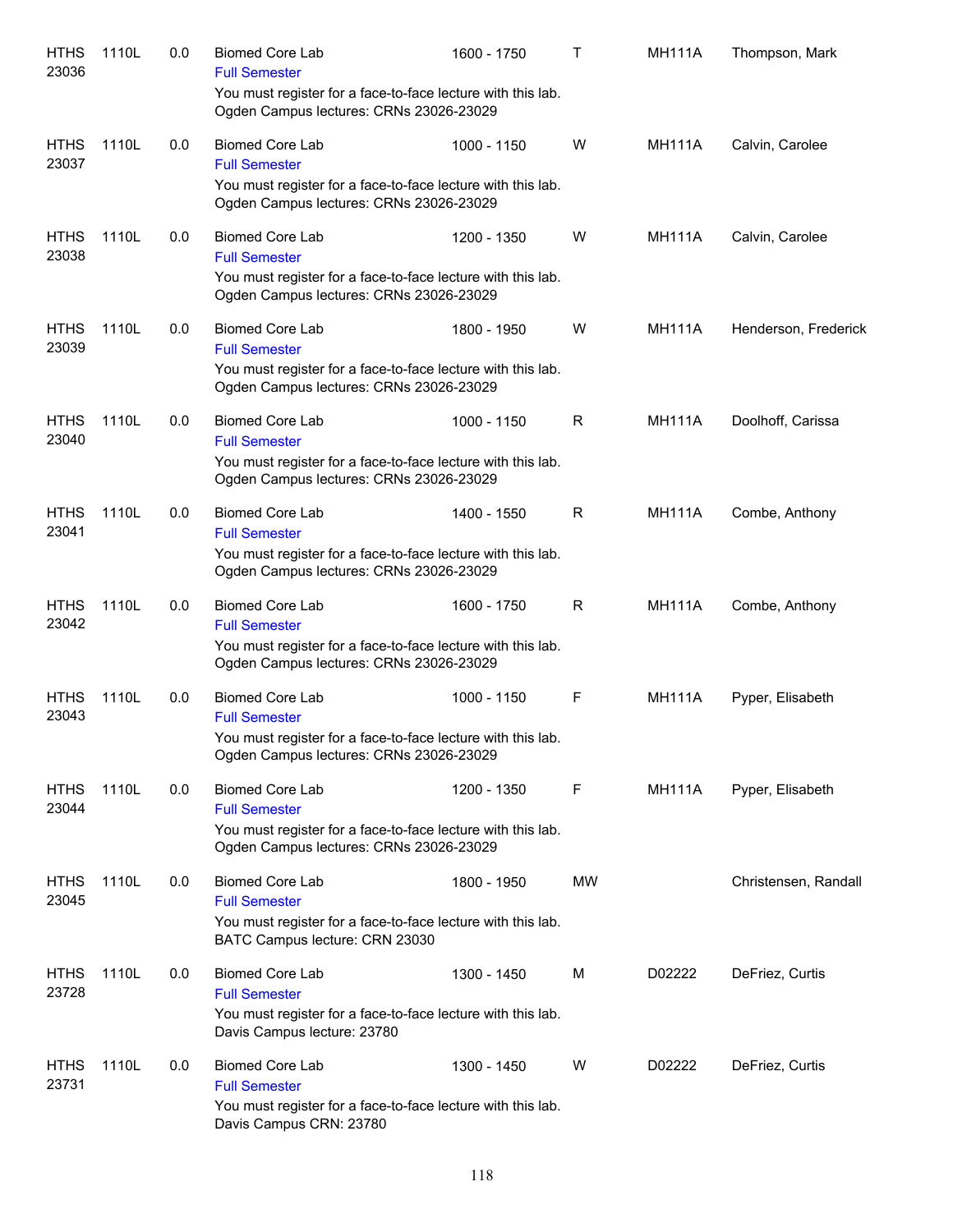| <b>HTHS</b><br>23733 | 1110L | 0.0 | <b>Biomed Core Lab</b><br><b>Full Semester</b>                                                                                                                                                                                                  | TBA         | <b>TBA</b> | OL            | Hutchins, James   |
|----------------------|-------|-----|-------------------------------------------------------------------------------------------------------------------------------------------------------------------------------------------------------------------------------------------------|-------------|------------|---------------|-------------------|
|                      |       |     | You must register for online lecture 23721 with this lab.<br>To access online course materials, please log in to your<br>student portal at weber.edu and select your Student Services<br>tab.                                                   |             |            |               |                   |
| <b>HTHS</b>          | 1110L | 0.0 | <b>Biomed Core Lab</b>                                                                                                                                                                                                                          | <b>TBA</b>  | <b>TBA</b> | OL            | DeFriez, Curtis   |
| 23734                |       |     | <b>Full Semester</b><br>You must register for online lecture 23724 with this lab.<br>To access online course materials, please log in to your<br>student portal at weber.edu and select your Student Services<br>tab.                           |             |            |               |                   |
| <b>HTHS</b><br>23735 | 1110L | 0.0 | <b>Biomed Core Lab</b><br><b>Full Semester</b><br>You must register for online lecture 23725 with this lab.<br>To access online course materials, please log in to your<br>student portal at weber edu and select your Student Services<br>tab. | <b>TBA</b>  | TBA        | OL            | Price, Travis     |
| <b>HTHS</b><br>23046 | 1111  | 4.0 | <b>Biomedical Core Lecture</b><br><b>Full Semester</b>                                                                                                                                                                                          | 1130 - 1250 | MW         | MH341         | Newton, Kathryn   |
|                      |       |     | You must register for a face-to-face lab with this lecture.<br>Ogden Campus labs: CRNs 23048-23053<br>Course Fee: \$30.00                                                                                                                       |             |            |               |                   |
| <b>HTHS</b><br>23047 | 1111  | 4.0 | <b>Biomedical Core Lecture</b><br><b>Full Semester</b>                                                                                                                                                                                          | 1630 - 1750 | <b>TR</b>  | MH341         | Richardson, Brent |
|                      |       |     | You must register for a face-to-face lab with this lecture.<br>Ogden Campus labs: CRNs 23048-23053<br>Course Fee: \$30.00                                                                                                                       |             |            |               |                   |
| <b>HTHS</b><br>23738 | 1111  | 4.0 | <b>Biomedical Core Lecture</b><br><b>Full Semester</b>                                                                                                                                                                                          | <b>TBA</b>  | <b>TBA</b> | OL            | Naylor, Carol     |
|                      |       |     | You must register for online lab 23747 with this lecture.<br>Course Fee: \$30.00<br>To access online course materials, please log in to your<br>student portal at weber edu and select your student services<br>tab.                            |             |            |               |                   |
| <b>HTHS</b><br>23739 | 1111  | 4.0 | <b>Biomedical Core Lecture</b><br><b>Full Semester</b>                                                                                                                                                                                          | <b>TBA</b>  | <b>TBA</b> | <b>OL</b>     | Newton, Kathryn   |
|                      |       |     | You must register for online lab 23750 with this lecture.<br>Course Fee: \$30.00<br>To access online course materials, please log in to your<br>student portal at weber.edu and select your Student Services<br>tab.                            |             |            |               |                   |
| <b>HTHS</b><br>24053 | 1111  | 4.0 | <b>Biomedical Core Lecture</b><br><b>Full Semester</b>                                                                                                                                                                                          | 0930 - 1050 | <b>MW</b>  | D02301        | Naylor, Carol     |
|                      |       |     | You must register for a face-to-face lab with this lecture.<br>Davis Campus Labs: 24054 or 24055<br>Course Fee: \$30.00                                                                                                                         |             |            |               |                   |
| <b>HTHS</b><br>23048 | 1111L | 0.0 | <b>Biomed Core Lab</b><br><b>Full Semester</b>                                                                                                                                                                                                  | 1400 - 1550 | M          | <b>MH111A</b> | Burr, Justin      |
|                      |       |     | You must register for a face-to-face lecture with this lab.<br>Ogden Campus lectures: CRNs 23046, 23047                                                                                                                                         |             |            |               |                   |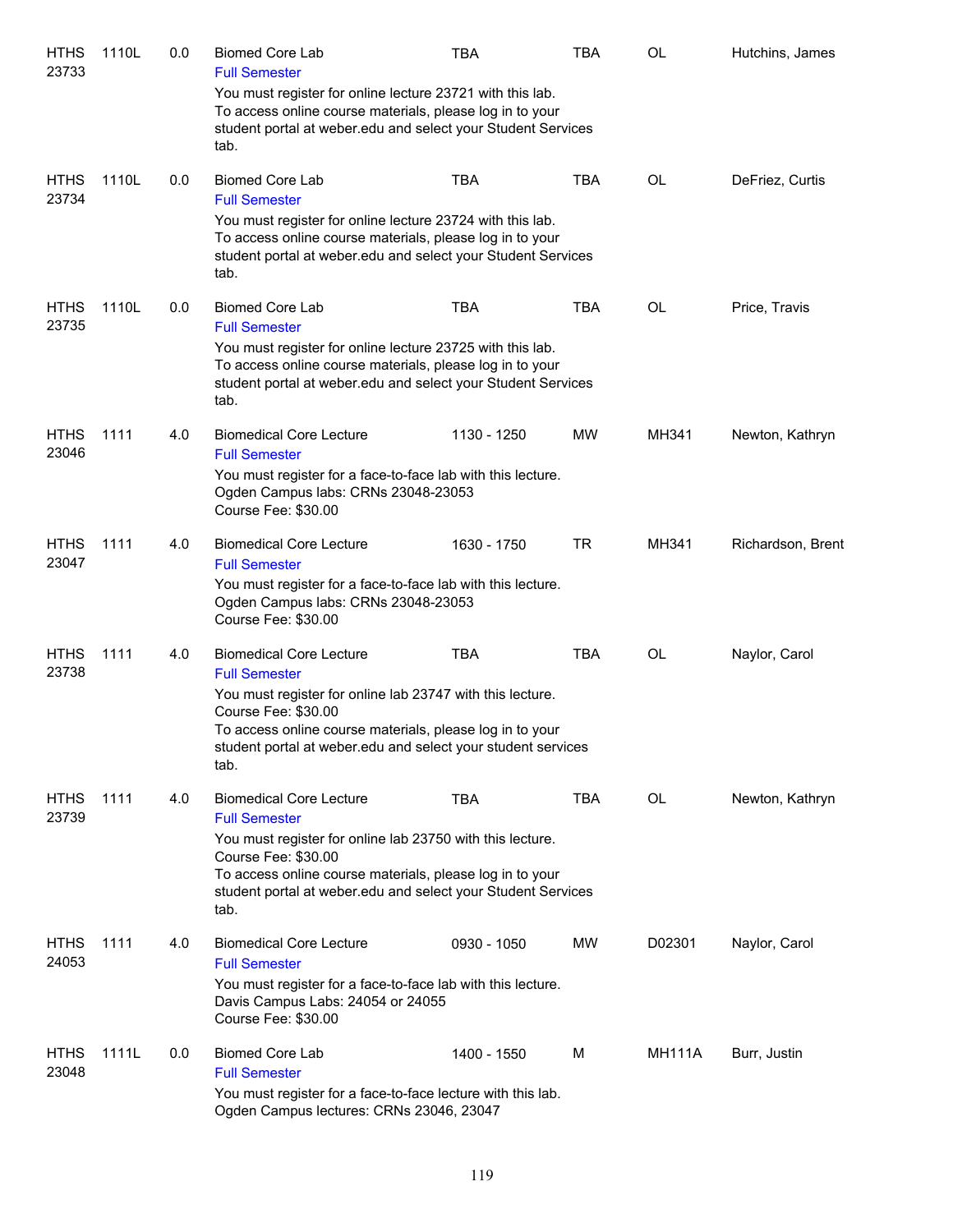| <b>HTHS</b><br>23049 | 1111L | 0.0 | <b>Biomed Core Lab</b><br><b>Full Semester</b><br>You must register for a face-to-face lecture with this lab.                                                                                 | 1000 - 1150 | Τ          | <b>MH111A</b> | Wiggins, Christopher |
|----------------------|-------|-----|-----------------------------------------------------------------------------------------------------------------------------------------------------------------------------------------------|-------------|------------|---------------|----------------------|
|                      |       |     | Ogden Campus lectures: CRNs 23046, 23047                                                                                                                                                      |             |            |               |                      |
| <b>HTHS</b><br>23050 | 1111L | 0.0 | <b>Biomed Core Lab</b><br><b>Full Semester</b>                                                                                                                                                | 1800 - 1950 | Τ          | <b>MH111A</b> | Burr, Justin         |
|                      |       |     | You must register for a face-to-face lecture with this lab.<br>Ogden Campus lectures: CRNs 23046, 23047                                                                                       |             |            |               |                      |
| <b>HTHS</b><br>23051 | 1111L | 0.0 | <b>Biomed Core Lab</b><br><b>Full Semester</b>                                                                                                                                                | 1400 - 1550 | W          | <b>MH111A</b> | Wanlass, Breanna     |
|                      |       |     | You must register for a face-to-face lecture with this lab.<br>Ogden Campus lectures: CRNs 23046, 23047                                                                                       |             |            |               |                      |
| <b>HTHS</b><br>23052 | 1111L | 0.0 | <b>Biomed Core Lab</b><br><b>Full Semester</b>                                                                                                                                                | 1200 - 1350 | R          | <b>MH111A</b> | Burr, Justin         |
|                      |       |     | You must register for a face-to-face lecture with this lab.<br>Ogden Campus lectures: CRNs 23046, 23047                                                                                       |             |            |               |                      |
| <b>HTHS</b><br>23053 | 1111L | 0.0 | <b>Biomed Core Lab</b><br><b>Full Semester</b>                                                                                                                                                | 1800 - 1950 | R          | <b>MH111A</b> | Henderson, Frederick |
|                      |       |     | You must register for a face-to-face lecture with this lab.<br>Ogden Campus lectures: CRNs 23046, 23047                                                                                       |             |            |               |                      |
| <b>HTHS</b><br>23747 | 1111L | 0.0 | <b>Biomed Core Lab</b><br><b>Full Semester</b>                                                                                                                                                | <b>TBA</b>  | TBA        | <b>OL</b>     | Naylor, Carol        |
|                      |       |     | You must register for online lecture 23738 with this lab.<br>To access online course materials, please log in to your<br>student portal at weber.edu and select your Student Services<br>tab. |             |            |               |                      |
| <b>HTHS</b><br>23750 | 1111L | 0.0 | <b>Biomed Core Lab</b><br><b>Full Semester</b>                                                                                                                                                | <b>TBA</b>  | <b>TBA</b> | <b>OL</b>     | Newton, Kathryn      |
|                      |       |     | You must register for online lecture 23750 with this lab.<br>To access online course materials, please log in to your<br>student portal at weber.edu and select your Student Services<br>tab. |             |            |               |                      |
| <b>HTHS</b><br>24054 | 1111L | 0.0 | <b>Biomed Core Lab</b><br><b>Full Semester</b>                                                                                                                                                | 1100 - 1250 | M          | D02222        | Naylor, Carol        |
|                      |       |     | You must register for a face-to-face lecture with this lab.<br>Davis Campus Lecture: 24053                                                                                                    |             |            |               |                      |
| <b>HTHS</b><br>24055 | 1111L | 0.0 | <b>Biomed Core Lab</b><br><b>Full Semester</b>                                                                                                                                                | 1100 - 1250 | W          | D02222        | Naylor, Carol        |
|                      |       |     | You must register for a face-to-face lecture with this lab.<br>Davis Campus Lecture: 24053                                                                                                    |             |            |               |                      |
| <b>HTHS</b><br>23779 | 1120  | 3.0 | Case Studies in Health Science<br><b>Full Semester</b>                                                                                                                                        | <b>TBA</b>  | TBA        | OL            | Newton, Kathryn      |
|                      |       |     | To access online course materials, please log in to your<br>student portal at weber.edu and select your Student Services<br>tab.                                                              |             |            |               |                      |
| <b>HTHS</b><br>23054 | 2230  | 3.0 | Introductory Pathophysiology<br><b>Full Semester</b>                                                                                                                                          | 1000 - 1120 | <b>TR</b>  | MH101         | Chugg, Kraig         |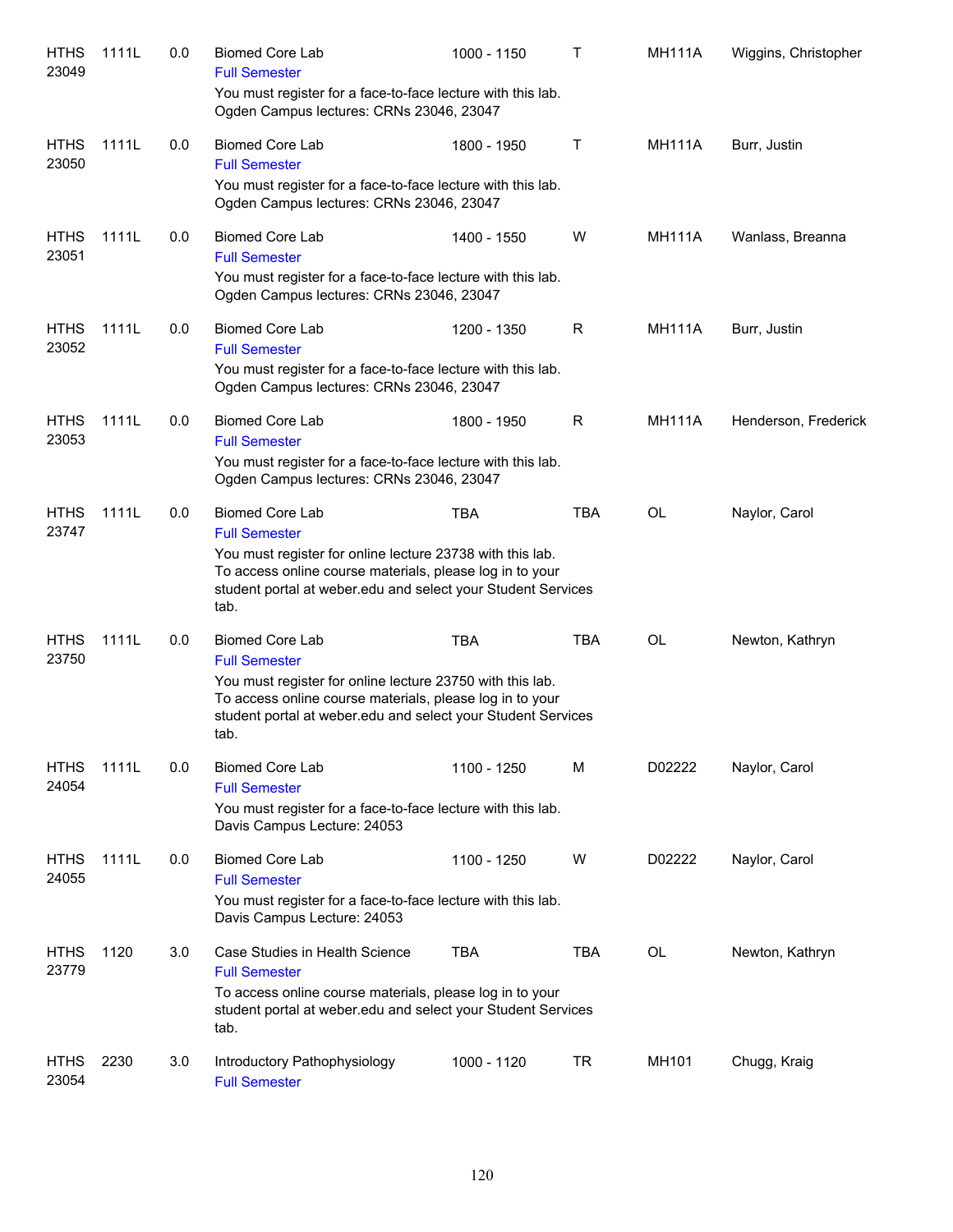| <b>HTHS</b><br>23055 | 2230 | 3.0 | Introductory Pathophysiology<br><b>Full Semester</b>                                                                                                                                  | 1300 - 1420 | <b>MW</b>  | MH341         | Hutchins, James      |
|----------------------|------|-----|---------------------------------------------------------------------------------------------------------------------------------------------------------------------------------------|-------------|------------|---------------|----------------------|
| <b>HTHS</b><br>23056 | 2230 | 3.0 | Introductory Pathophysiology<br><b>Full Semester</b>                                                                                                                                  | 1800 - 1920 | <b>MW</b>  | MH304         | DeFriez, Curtis      |
| <b>HTHS</b><br>23760 | 2230 | 3.0 | Introductory Pathophysiology<br><b>Full Semester</b><br>To access online course materials, please log in your student portal at<br>eweber.edu and click on your Student Services tab. | <b>TBA</b>  | <b>TBA</b> | OL            | Chugg, Kraig         |
| <b>HTHS</b><br>23876 | 2230 | 3.0 | Introductory Pathophysiology<br><b>Full Semester</b>                                                                                                                                  | 0900 - 1020 | <b>MW</b>  | D02318        | Newton, Kathryn      |
| <b>HTHS</b><br>23057 | 2231 | 1.0 | Intro Pathophysiology Lab<br><b>Full Semester</b><br>Course Fee: \$20.00                                                                                                              | 0800 - 0950 | M          | <b>MH111A</b> | Dean, Nicholas       |
| <b>HTHS</b><br>23058 | 2231 | 1.0 | Intro Pathophysiology Lab<br><b>Full Semester</b><br>Course Fee: \$20.00                                                                                                              | 1000 - 1150 | M          | MH414         | Dean, Nicholas       |
| <b>HTHS</b><br>23059 | 2231 | 1.0 | Intro Pathophysiology Lab<br><b>Full Semester</b><br>Course Fee: \$20.00                                                                                                              | 0800 - 0950 | Т          | <b>MH111A</b> | Harris, Mark         |
| <b>HTHS</b><br>23061 | 2231 | 1.0 | Intro Pathophysiology Lab<br><b>Full Semester</b><br>Course Fee: \$20.00                                                                                                              | 1200 - 1350 | Τ          | MH414         | Harris, Mark         |
| <b>HTHS</b><br>23062 | 2231 | 1.0 | Intro Pathophysiology Lab<br><b>Full Semester</b><br>Course Fee: \$20.00                                                                                                              | 1600 - 1750 | Τ          | MH414         | Dean, Nicholas       |
| <b>HTHS</b><br>23063 | 2231 | 1.0 | Intro Pathophysiology Lab<br><b>Full Semester</b><br>Course Fee: \$20.00                                                                                                              | 0800 - 0950 | W          | <b>MH111A</b> | Henderson, Frederick |
| <b>HTHS</b><br>23064 | 2231 | 1.0 | Intro Pathophysiology Lab<br><b>Full Semester</b><br>Course Fee: \$20.00                                                                                                              | 1600 - 1750 | W          | <b>MH111A</b> | Jensen, Sean         |
| <b>HTHS</b><br>23065 | 2231 | 1.0 | Intro Pathophysiology Lab<br><b>Full Semester</b><br>Course Fee: \$20.00                                                                                                              | 0800 - 0950 | R          | <b>MH111A</b> | Doolhoff, Carissa    |
| <b>HTHS</b><br>23066 | 2231 | 1.0 | Intro Pathophysiology Lab<br><b>Full Semester</b><br>Course Fee: \$20.00                                                                                                              | 1000 - 1150 | R          | MH414         | Phelps, David        |
| <b>HTHS</b><br>23067 | 2231 | 1.0 | Intro Pathophysiology Lab<br><b>Full Semester</b><br>Course Fee: \$20.00                                                                                                              | 1200 - 1350 | R          | MH414         | Phelps, David        |
| <b>HTHS</b><br>23068 | 2231 | 1.0 | Intro Pathophysiology Lab<br><b>Full Semester</b><br>Course Fee: \$20.00                                                                                                              | 1600 - 1750 | R          | MH414         | Boyle, Josie         |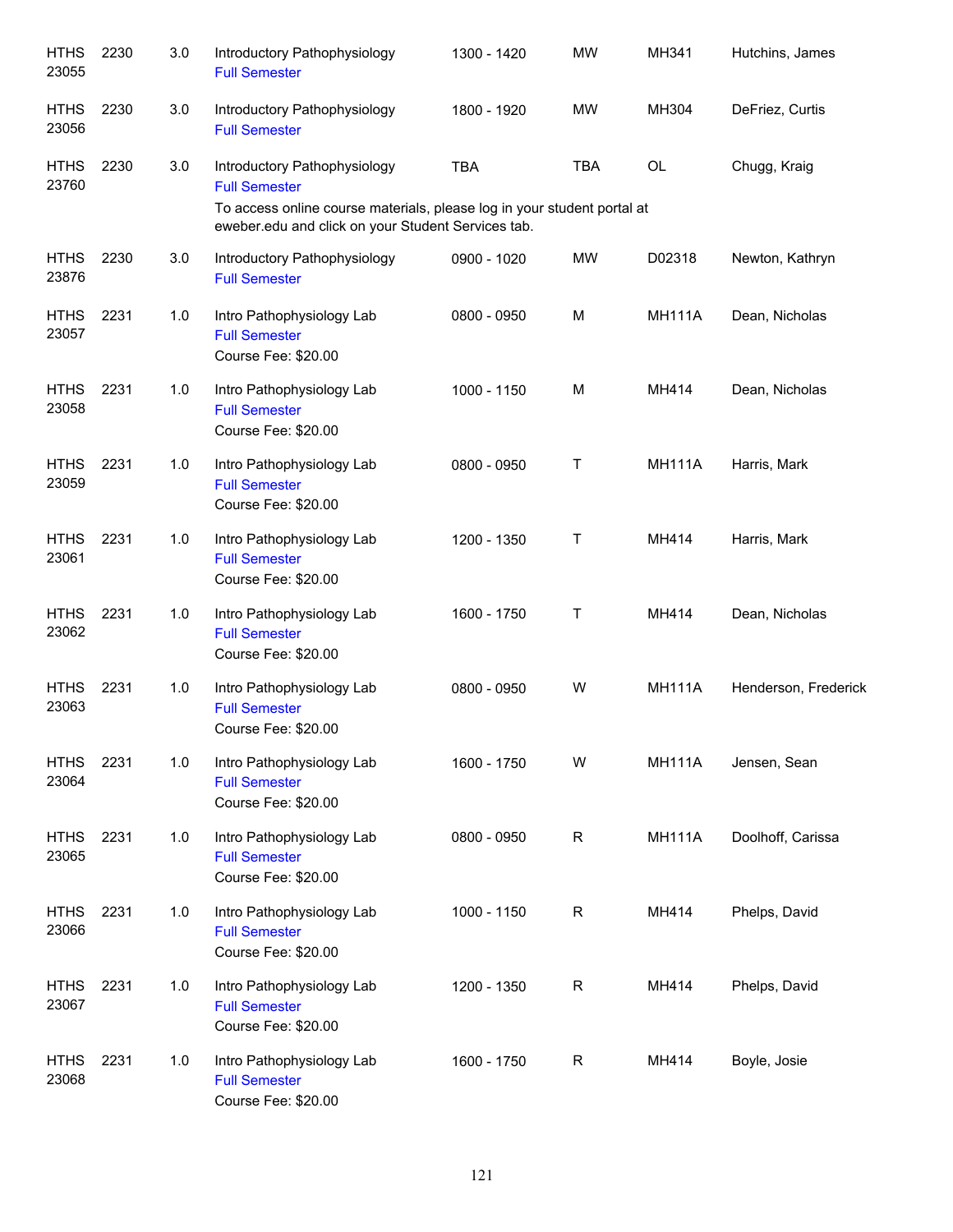| <b>HTHS</b><br>23761 | 2231 | 1.0 | Intro Pathophysiology Lab<br><b>Full Semester</b>                                                                                                    | TBA         | <b>TBA</b> | <b>OL</b>       | Chugg, Kraig     |
|----------------------|------|-----|------------------------------------------------------------------------------------------------------------------------------------------------------|-------------|------------|-----------------|------------------|
|                      |      |     | To access online course materials, please log in your student portal at<br>eweber.edu and click on your Student Services tab.<br>Course Fee: \$20.00 |             |            |                 |                  |
| <b>HTHS</b><br>23768 | 2231 | 1.0 | Intro Pathophysiology Lab<br><b>Full Semester</b><br>Course Fee: \$20.00                                                                             | 1030 - 1230 | W          | D02223          | Deem, Susan      |
| <b>HTHS</b><br>23069 | 2240 | 3.0 | Introduction to Pharmacology<br><b>Full Semester</b>                                                                                                 | 1030 - 1150 | <b>TR</b>  | MH304           | DeFriez, Curtis  |
| <b>HTHS</b><br>23070 | 2240 | 3.0 | Introduction to Pharmacology<br><b>Full Semester</b>                                                                                                 | 1600 - 1720 | <b>TR</b>  | MH304           | Orrock, Marvin   |
| <b>HTHS</b><br>23762 | 2240 | 3.0 | Introduction to Pharmacology<br><b>Full Semester</b>                                                                                                 | <b>TBA</b>  | <b>TBA</b> | <b>OL</b>       | DeFriez, Curtis  |
|                      |      |     | To access online course materials, please log in your student portal at<br>eweber.edu and click on your Student Services tab.                        |             |            |                 |                  |
| <b>HTHS</b><br>23071 | 2830 | 1.0 | <b>Directed Readings</b><br><b>Full Semester</b>                                                                                                     | <b>TBA</b>  | <b>TBA</b> |                 | DeFriez, Curtis  |
| <b>HTHS</b><br>23072 | 2830 | 2.0 | <b>Directed Readings</b><br><b>Full Semester</b>                                                                                                     | <b>TBA</b>  | <b>TBA</b> |                 | Price, Travis    |
| <b>HTHS</b><br>23073 | 2830 | 3.0 | <b>Directed Readings</b><br><b>Full Semester</b>                                                                                                     | <b>TBA</b>  | <b>TBA</b> |                 | Hutchins, James  |
| <b>HTHS</b><br>23816 | 2904 | 1.0 | Info Resources in Hith Prof<br><b>Full Semester</b>                                                                                                  | <b>TBA</b>  | <b>TBA</b> | OL              | Francis, Jason   |
|                      |      |     | To access online course materials, please log in to your student portal at<br>weber.edu and select your student services tab.                        |             |            |                 |                  |
| <b>HTHS</b><br>23766 | 3328 | 2.0 | Pathophysiology Cells & Tissue<br><b>Full Semester</b>                                                                                               | <b>TBA</b>  | <b>TBA</b> | <b>OL</b>       | Clayton, Cathryn |
|                      |      |     | To access online course materials, please log in your student portal at<br>eweber.edu and click on your Student Services tab.                        |             |            |                 |                  |
| <b>HTHS</b><br>23767 | 3329 | 2.0 | Pathophysiology Organs/Systems<br><b>Full Semester</b>                                                                                               | <b>TBA</b>  | TBA        | OL              | Clayton, Cathryn |
|                      |      |     | To access online course materials, please log in your student portal at<br>eweber.edu and click on your Student Services tab.                        |             |            |                 |                  |
| <b>IDT</b><br>21108  | 1010 | 3.0 | Intro to Interior Design<br><b>Full Semester</b>                                                                                                     | 1000 - 1115 | MW         | B3333           | Morris, Shauna   |
| IDT<br>21156         | 1010 | 3.0 | Intro to Interior Design<br><b>Full Semester</b>                                                                                                     | 1730 - 2010 | Τ          | N <sub>11</sub> | Morris, Shauna   |
| IDT<br>24574         | 1010 | 3.0 | Intro to Interior Design<br><b>Full Semester</b>                                                                                                     | <b>TBA</b>  | <b>TBA</b> | OL              | Arnold, Kristen  |
|                      |      |     | To access online course materials, please log in to your student portal at<br>weber.edu and select your Student Services tab.                        |             |            |                 |                  |
| IDT<br>21109         | 1020 | 3.0 | <b>Presentation Techniques</b><br><b>Full Semester</b>                                                                                               | 0900 - 1015 | MW         | B3306           | Arnold, Kristen  |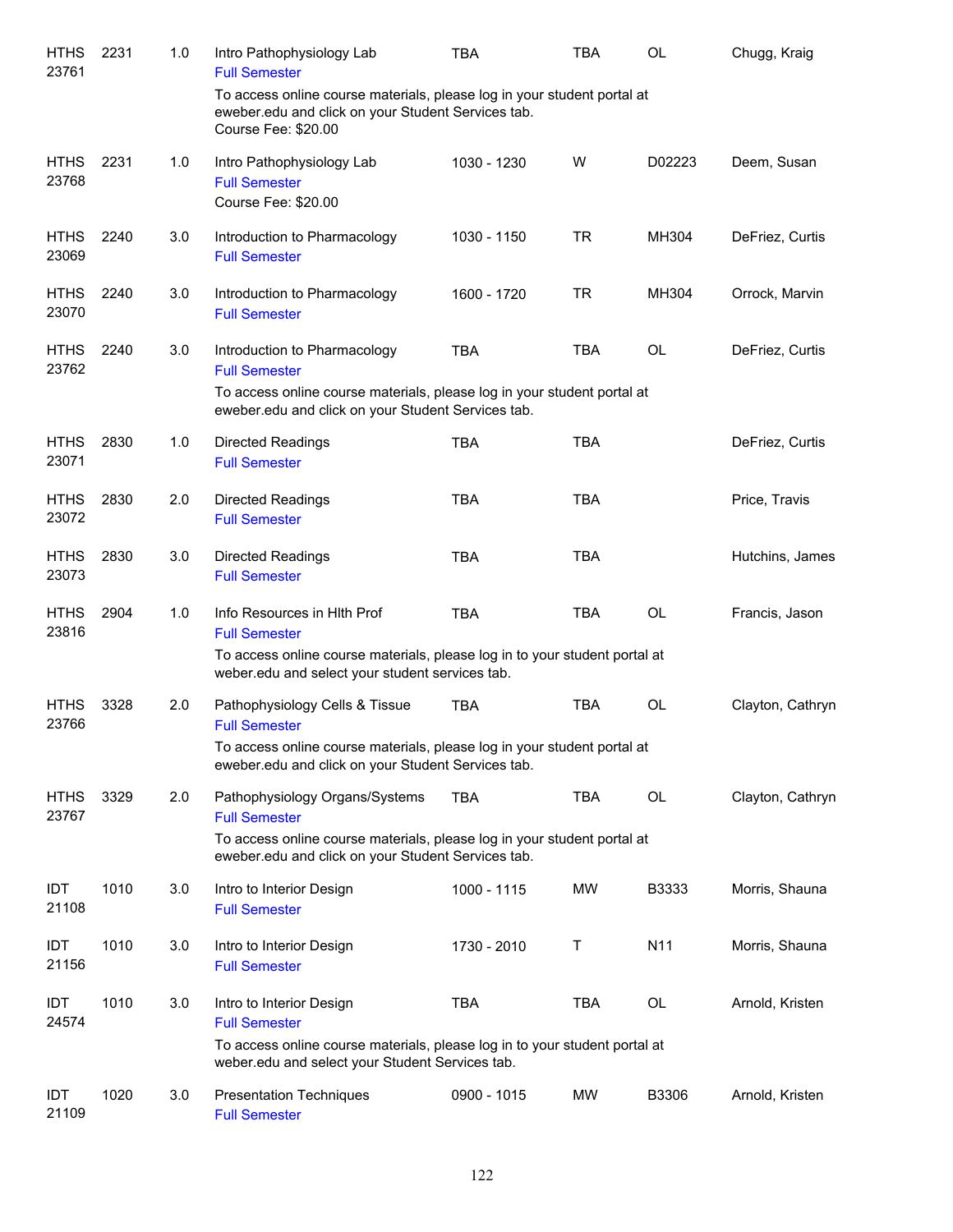| IDT<br>21110        | 2020 | 3.0 | Computer-aided Design & Draft<br><b>Full Semester</b>                                                                                                                                               | 1600 - 1715 | <b>MW</b>   | B3306          | Call, John        |
|---------------------|------|-----|-----------------------------------------------------------------------------------------------------------------------------------------------------------------------------------------------------|-------------|-------------|----------------|-------------------|
| IDT<br>21111        | 2035 | 3.0 | Design Process/Space Planning<br><b>Full Semester</b>                                                                                                                                               | 1200 - 1315 | <b>TR</b>   | B3333          | Morris, Shauna    |
| IDT<br>21112        | 2050 | 2.0 | Codes<br><b>Full Semester</b>                                                                                                                                                                       | 1030 - 1120 | <b>TR</b>   | B3306          | Johnson, Jacie    |
| IDT<br>21113        | 2990 | 1.0 | Interior Design Seminar<br><b>Full Semester</b><br>Course Fee: \$20.00                                                                                                                              | 0930 - 1020 | $\mathsf R$ | B3333          | Johnson, Jacie    |
| IDT<br>21114        | 3000 | 3.0 | Lighting Design<br><b>Full Semester</b>                                                                                                                                                             | 1130 - 1245 | <b>MW</b>   | B3306          | Arnold, Kristen   |
| IDT<br>21115        | 3010 | 3.0 | <b>Historical Interiors</b><br><b>Full Semester</b>                                                                                                                                                 | 0830 - 0945 | MW          | B3333          | Johnson, Jacie    |
| IDT<br>21116        | 3025 | 3.0 | <b>Professional Practice</b><br><b>Full Semester</b>                                                                                                                                                | 1130 - 1215 | <b>TR</b>   | B <sub>3</sub> | Johnson, Jacie    |
| IDT<br>21117        | 3040 | 2.0 | Perspective/Rendering<br><b>Full Semester</b>                                                                                                                                                       | 0930 - 1045 | <b>MW</b>   | B3311          | Call, John        |
| IDT<br>21118        | 3060 | 3.0 | Kitchen & Bath<br><b>Full Semester</b>                                                                                                                                                              | 0800 - 0915 | <b>TR</b>   | B3310          | Morris, Shauna    |
| IDT<br>21119        | 3810 | 3.0 | Experimental<br><b>Full Semester</b>                                                                                                                                                                | 1800 - 1915 | <b>MW</b>   | B3310          | Call, John        |
| IDT<br>21121        | 4025 | 2.0 | Senior Program Development<br><b>Full Semester</b>                                                                                                                                                  | 0930 - 1110 | $\mathsf R$ | B3311          | Arnold, Kristen   |
| IDT<br>21122        | 4830 | 1.0 | <b>Directed Readings</b><br><b>Full Semester</b>                                                                                                                                                    | 0930 - 1045 | <b>MWF</b>  | B <sub>3</sub> | Call, John        |
| IDT<br>21123        | 4860 | 3.0 | Internship for Interior Design<br><b>Full Semester</b>                                                                                                                                              | 1000 - 1140 | W           | B <sub>3</sub> | Arnold, Kristen   |
| <b>IST</b><br>23326 | 1100 | 3.0 | SS The Wired Society<br><b>Full Semester</b><br>Course Fee: \$5.00                                                                                                                                  | 1730 - 2010 | Τ           | <b>WB106</b>   | Jensen, Marion    |
| <b>IST</b><br>23327 | 1100 | 3.0 | SS The Wired Society<br><b>Full Semester</b><br>Course Fee: \$5.00                                                                                                                                  | 1130 - 1220 | MWF         | <b>WB120</b>   | Painter, Ava      |
| <b>IST</b><br>23541 | 1100 | 3.0 | SS The Wired Society<br><b>Full Semester</b><br>To access online course materials, please log in to your student portal at<br>weber.edu and select your student services tab.<br>Course Fee: \$5.00 | <b>TBA</b>  | <b>TBA</b>  | OL             | Niklason, Barbara |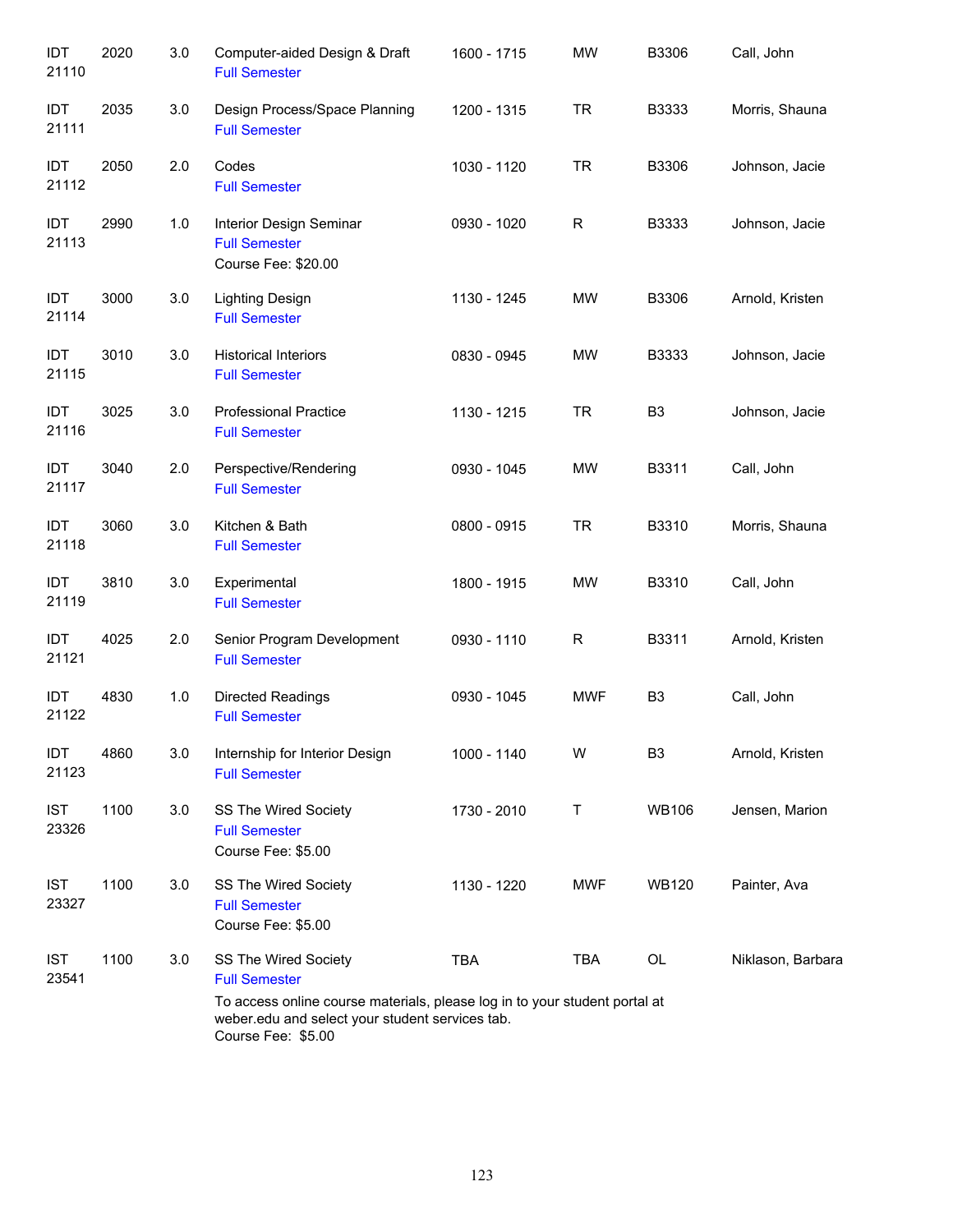| <b>IST</b><br>23543 | 1100 | 3.0 | SS The Wired Society<br><b>Full Semester</b>                                                                                                        | TBA                                       | <b>TBA</b>  | OL                         | Painter, Ava      |
|---------------------|------|-----|-----------------------------------------------------------------------------------------------------------------------------------------------------|-------------------------------------------|-------------|----------------------------|-------------------|
|                     |      |     | To access online course materials, please log in to your student portal at<br>weber.edu and select your student services tab.<br>Course Fee: \$5.00 |                                           |             |                            |                   |
| <b>IST</b><br>23544 | 1100 | 3.0 | SS The Wired Society<br><b>Full Semester</b>                                                                                                        | <b>TBA</b>                                | <b>TBA</b>  | OL                         | Park, Julie       |
|                     |      |     | To access online course materials, please log in to your student portal at<br>weber.edu and select your student services tab.<br>Course Fee: \$5.00 |                                           |             |                            |                   |
| <b>IST</b><br>23997 | 2010 | 1.0 | TE Business Computer Skills<br><b>Full Semester</b>                                                                                                 | <b>TBA</b>                                | <b>TBA</b>  | <b>OL</b>                  | Harris, G         |
|                     |      |     | To access online course materials, please log in to your student portal at<br>weber.edu and select your Student Services tab.<br>Course Fee: \$5.00 |                                           |             |                            |                   |
| <b>IST</b><br>24004 | 2010 | 1.0 | TE Business Computer Skills<br><b>Full Semester</b>                                                                                                 | <b>TBA</b>                                | <b>TBA</b>  | OL                         | Harris, G         |
|                     |      |     | To access online course materials, please log in to your student portal at<br>weber.edu and select your Student Services tab.<br>Course Fee: \$5.00 |                                           |             |                            |                   |
| <b>IST</b><br>24006 | 2010 | 1.0 | TE Business Computer Skills<br><b>Full Semester</b>                                                                                                 | <b>TBA</b>                                | <b>TBA</b>  | OL                         | Harris, G         |
|                     |      |     | To access online course materials, please log in to your student portal at<br>weber.edu and select your Student Services tab.<br>Course Fee: \$5.00 |                                           |             |                            |                   |
| <b>IST</b><br>24022 | 2015 | 1.0 | Intro to Inform System & Tech<br><b>Full Semester</b>                                                                                               | 0800 - 1700<br>0800 - 1200<br>0800 - 1200 | S<br>S<br>S | D02101<br>D02101<br>D02101 | Harris, G         |
|                     |      |     | Course Fee: \$5.00<br>Meeting Dates: Sat Sept 1, Sat Sept 15, & Sat Sept 29 2012                                                                    |                                           |             |                            |                   |
| <b>IST</b><br>24023 | 2110 | 3.0 | Software Development I<br><b>Full Semester</b><br>Course Fee: \$15.00                                                                               | 1730 - 2010                               | T           | D02101                     | Le, Taowen        |
| <b>IST</b><br>24025 | 2410 | 3.0 | Information Systems Architectu<br><b>Full Semester</b><br>Course Fee: \$15.00                                                                       | 1730 - 2010                               | M           | D02225                     | Song, Seokwoo     |
| <b>IST</b><br>24026 | 2720 | 3.0 | Data Structures & Algorithms<br><b>Full Semester</b><br>Course Fee: \$15.00                                                                         | 1730 - 2010                               | $\mathsf R$ | D02101                     | Yu, Zhuolin       |
| <b>IST</b><br>23328 | 3110 | 3.0 | Information Technology/Busines<br><b>Full Semester</b><br>Course Fee: \$5.00                                                                        | 1730 - 2010                               | Т           | WB120                      | Belflower, Shelly |
| <b>IST</b><br>23329 | 3110 | 3.0 | Information Technology/Busines<br><b>Full Semester</b><br>Course Fee: \$5.00                                                                        | 0900 - 1015                               | T           | WB120                      | Song, Seokwoo     |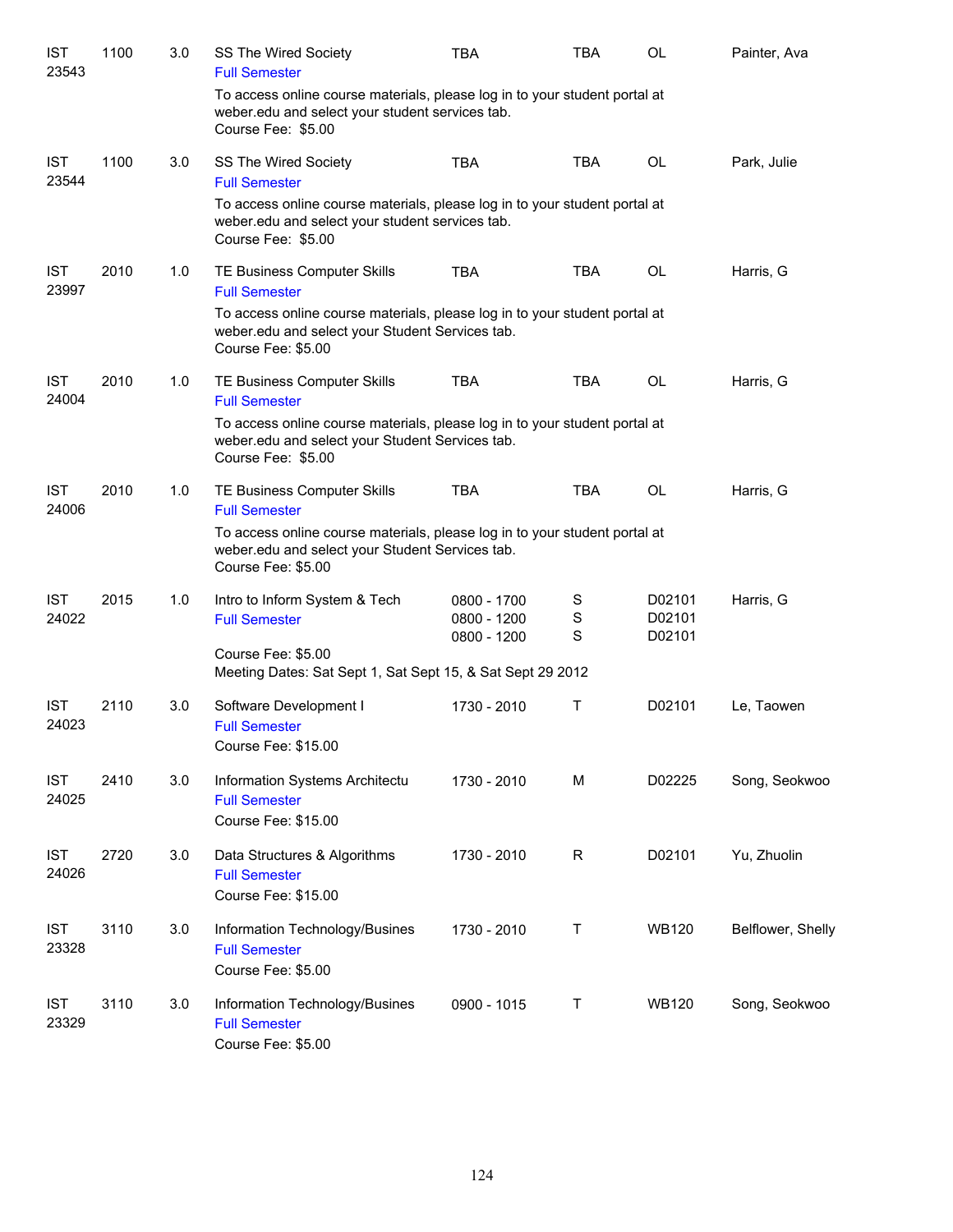| <b>IST</b><br>23545  | 3110 | 3.0 | Information Technology/Busines<br><b>Full Semester</b>                                                                                              | <b>TBA</b>  | <b>TBA</b> | OL        | Belflower, Shelly |
|----------------------|------|-----|-----------------------------------------------------------------------------------------------------------------------------------------------------|-------------|------------|-----------|-------------------|
|                      |      |     | To access online course materials, please log in to your student portal at<br>weber.edu and select your student services tab.<br>Course Fee: \$5.00 |             |            |           |                   |
| <b>IST</b><br>24012  | 3110 | 3.0 | Information Technology/Busines<br><b>Full Semester</b>                                                                                              | <b>TBA</b>  | <b>TBA</b> | <b>OL</b> | Le, Taowen        |
|                      |      |     | To access online course materials, please log in to your student portal at<br>weber.edu and select your student services tab.<br>Course Fee: \$5.00 |             |            |           |                   |
| <b>IST</b><br>24014  | 3110 | 3.0 | Information Technology/Busines<br><b>Full Semester</b>                                                                                              | <b>TBA</b>  | <b>TBA</b> | OL        | Le, Taowen        |
|                      |      |     | To access online course materials, please log in to your student portal at<br>weber.edu and select your student services tab.<br>Course Fee: \$5.00 |             |            |           |                   |
| <b>IST</b><br>24027  | 3210 | 4.0 | Database Design/Implementation<br><b>Full Semester</b><br>Course Fee: \$20.00                                                                       | 1730 - 2010 | Т          | D02226    | Yu, Zhuolin       |
| <b>IST</b><br>23546  | 3610 | 4.0 | <b>Networks &amp; Data Communications</b><br><b>Full Semester</b><br>Course Fee: \$20.00                                                            | 1730 - 2010 | W          | D02225    | Drake, Andrew     |
| <b>IST</b><br>23547  | 3620 | 3.0 | Networks & Data Communs II<br><b>Full Semester</b><br>Course Fee: \$15.00                                                                           | 1800 - 2040 | M          | D02226    | Norwood, David    |
| <b>IST</b><br>24028  | 3700 | 3.0 | E-business Tech & Web Develop<br><b>Full Semester</b><br>Course Fee: \$15.00                                                                        | 1545 - 1700 | MW         | D02226    | Song, Seokwoo     |
| <b>IST</b><br>24015  | 3710 | 3.0 | Global Issues in I.T.<br><b>Full Semester</b>                                                                                                       | <b>TBA</b>  | <b>TBA</b> | <b>OL</b> | Yu, Zhuolin       |
|                      |      |     | To access online course materials, please log in to your student portal at<br>weber.edu and select your student services tab.<br>Course Fee: \$5.00 |             |            |           |                   |
| <b>IST</b><br>24017  | 3710 | 3.0 | Global Issues in I.T.<br><b>Full Semester</b>                                                                                                       | <b>TBA</b>  | <b>TBA</b> | OL        | Yu, Zhuolin       |
|                      |      |     | To access online course materials, please log in to your student portal at<br>weber.edu and select your student services tab.<br>Course Fee: \$5.00 |             |            |           |                   |
| <b>IST</b><br>24029  | 4730 | 3.0 | Senior Practicum: Project Manag<br><b>Full Semester</b><br>Course Fee: \$5.00                                                                       | 1730 - 2010 | W          | D02229A   | Harris, G         |
| <b>IST</b><br>25161  | 4803 | 3.0 | Individual Project<br><b>Full Semester</b>                                                                                                          | <b>TBA</b>  | <b>TBA</b> |           | Harris, G         |
| <b>ITLN</b><br>21045 | 1010 | 3.0 | First Year Italian I<br><b>Full Semester</b><br>Course Fee: \$6.00                                                                                  | 1730 - 1845 | MW         | EH117     | Holmes, Maria     |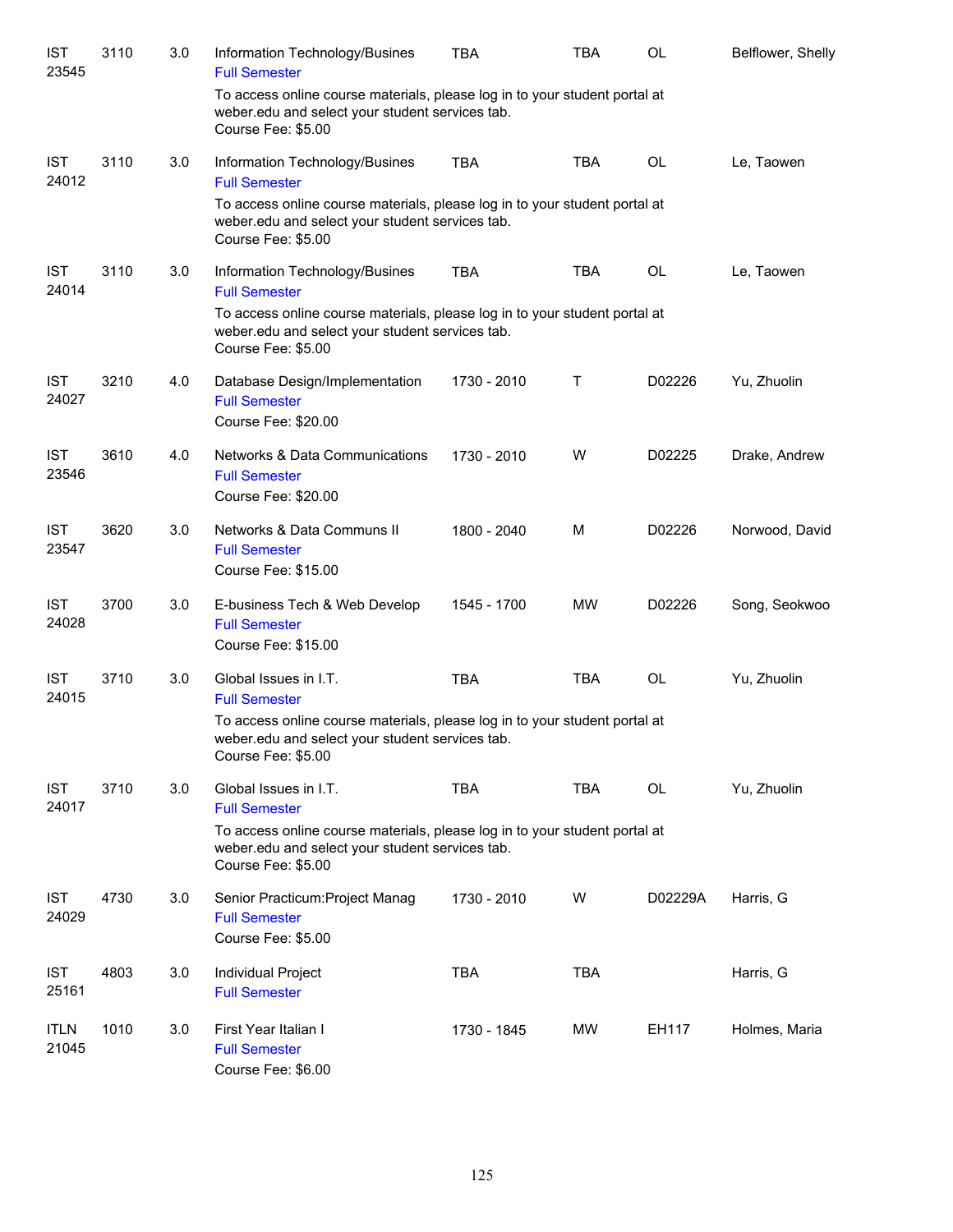| <b>JPNS</b><br>21046 | 1010 | 3.0 | First Year Japanese I<br><b>Full Semester</b><br>Course Fee: \$6.00        | 0830 - 0920 | <b>MWF</b>  | EH106 | Lay, Lisa      |
|----------------------|------|-----|----------------------------------------------------------------------------|-------------|-------------|-------|----------------|
| <b>JPNS</b><br>21047 | 1010 | 3.0 | First Year Japanese I<br><b>Full Semester</b><br>Course Fee: \$6.00        | 0930 - 1020 | MWF         | EH106 | Lay, Lisa      |
| <b>JPNS</b><br>21048 | 1010 | 3.0 | First Year Japanese I<br><b>Full Semester</b><br>Course Fee: \$6.00        | 1730 - 1845 | <b>TR</b>   | EH106 | Lay, Lisa      |
| <b>JPNS</b><br>21049 | 2010 | 3.0 | Second Year Japanese I<br><b>Full Semester</b><br>Course Fee: \$6.00       | 1030 - 1120 | <b>MWF</b>  | EH106 | Olson, Tazuko  |
| <b>JPNS</b><br>21050 | 2030 | 3.0 | Second Year Language Review<br><b>Full Semester</b>                        | 1900 - 2015 | <b>TR</b>   | EH106 | Lay, Lisa      |
| <b>JPNS</b><br>21051 | 3160 | 3.0 | Intro To Japanese Literature<br><b>Full Semester</b><br>Course Fee: \$6.00 | 1130 - 1220 | <b>MWF</b>  | EH117 | Olson, Tazuko  |
| <b>JPNS</b><br>21075 | 3570 | 3.0 | Social Issues in Japan<br><b>Full Semester</b><br>Course Fee: \$6.00       | 1230 - 1320 | <b>MWF</b>  | EH117 | Olson, Tazuko  |
| <b>JPNS</b><br>24476 | 3850 | 6.0 | Study Abroad<br><b>Full Semester</b>                                       | <b>TBA</b>  | <b>TBA</b>  |       | Adachi, Yumi   |
| <b>JPNS</b><br>24477 | 4850 | 6.0 | Study Abroad<br><b>Full Semester</b>                                       | <b>TBA</b>  | <b>TBA</b>  |       | Adachi, Yumi   |
| <b>LIBS</b><br>22612 | 1704 | 1.0 | TD Information Navigator<br><b>Block 2</b>                                 | 1030 - 1200 | W           | LI31  | Allen, Misty   |
| <b>LIBS</b><br>22613 | 1704 | 1.0 | TD Information Navigator<br><b>Block 1</b>                                 | 0930 - 1020 | <b>MW</b>   | LI138 | Beatty, Nicole |
| <b>LIBS</b><br>22614 | 1704 | 1.0 | TD Information Navigator<br><b>Block 2</b>                                 | 0930 - 1020 | <b>MW</b>   | LI138 | Beatty, Nicole |
| <b>LIBS</b><br>22629 | 1704 | 1.0 | TD Information Navigator<br><b>Block 2</b>                                 | 1730 - 1900 | $\mathsf R$ | LI138 | Francis, Jason |
| <b>LIBS</b><br>22634 | 1704 | 1.0 | TD Information Navigator<br><b>Block 1</b>                                 | 1030 - 1200 | M           | LI138 | Jackson, Shaun |
| <b>LIBS</b><br>22637 | 1704 | 1.0 | TD Information Navigator<br><b>Block 2</b>                                 | 1030 - 1200 | M           | LI138 | Jackson, Shaun |
| <b>LIBS</b><br>22647 | 1704 | 1.0 | TD Information Navigator<br><b>Block 1</b>                                 | 1030 - 1120 | <b>TR</b>   | LI31  | Kinikin, Janae |
| <b>LIBS</b><br>22649 | 1704 | 1.0 | TD Information Navigator<br><b>Block 2</b>                                 | 1030 - 1120 | <b>TR</b>   | LI31  | Licona, Ruby   |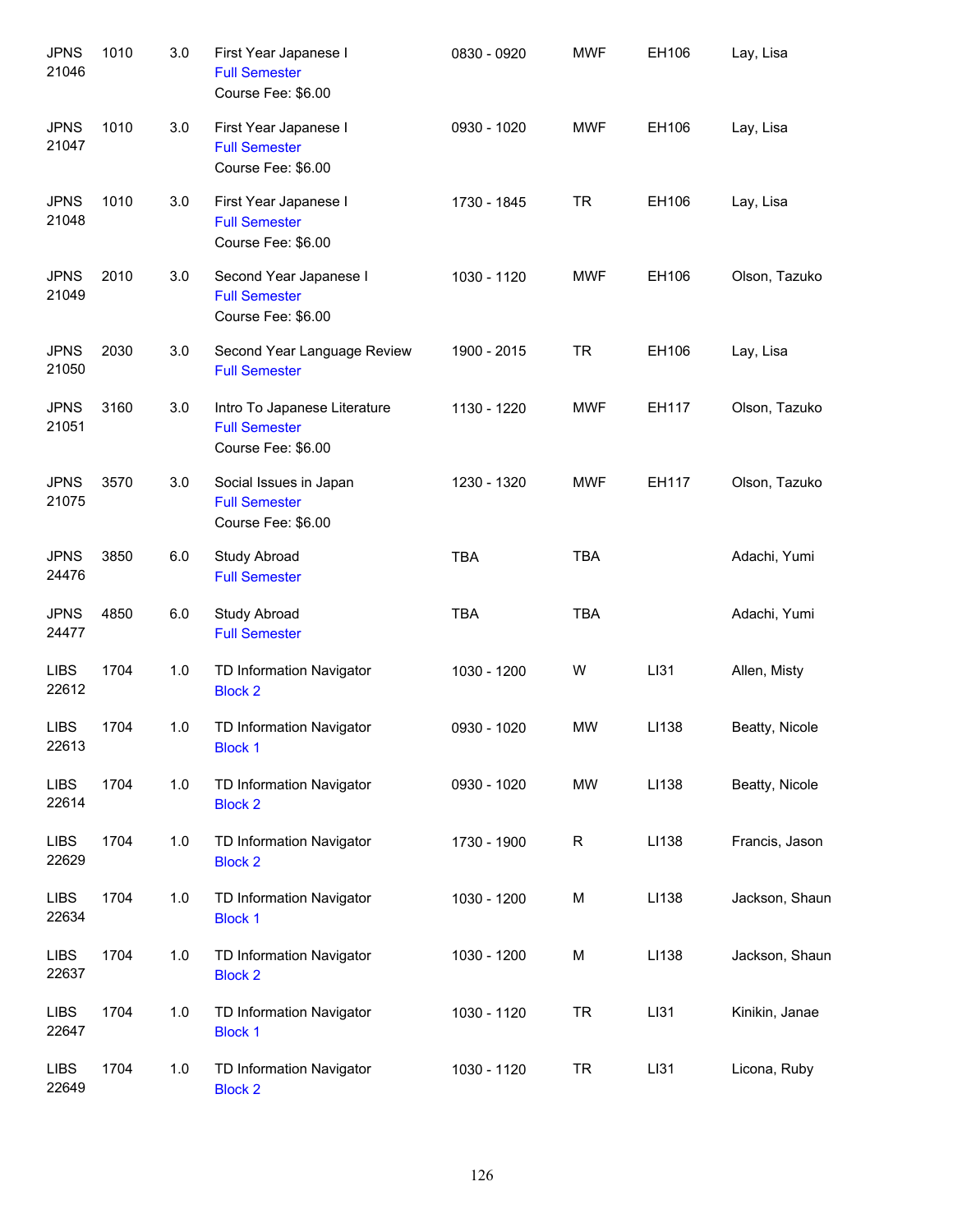| <b>LIBS</b><br>23785 | 1704 | 1.0 | TD Information Navigator<br><b>Full Semester</b>                                                                              | <b>TBA</b> | TBA        | <b>OL</b> | Baker, Lesli         |
|----------------------|------|-----|-------------------------------------------------------------------------------------------------------------------------------|------------|------------|-----------|----------------------|
|                      |      |     | To access online course materials, please log in to your student portal at<br>weber.edu and select your student services tab. |            |            |           |                      |
| <b>LIBS</b><br>23786 | 1704 | 1.0 | TD Information Navigator<br><b>Full Semester</b>                                                                              | <b>TBA</b> | <b>TBA</b> | OL        | Carpenter, Gerald    |
|                      |      |     | To access online course materials, please log in to your student portal at<br>weber.edu and select your student services tab. |            |            |           |                      |
| <b>LIBS</b><br>23788 | 1704 | 1.0 | TD Information Navigator<br><b>Full Semester</b>                                                                              | <b>TBA</b> | <b>TBA</b> | OL        | Eissinger, Richard   |
|                      |      |     | To access online course materials, please log in to your student portal at<br>weber.edu and select your student services tab. |            |            |           |                      |
| <b>LIBS</b><br>23789 | 1704 | 1.0 | TD Information Navigator<br><b>Full Semester</b>                                                                              | <b>TBA</b> | <b>TBA</b> | <b>OL</b> | Francis, Jason       |
|                      |      |     | To access online course materials, please log in to your student portal at<br>weber.edu and select your student services tab. |            |            |           |                      |
| <b>LIBS</b><br>23790 | 1704 | 1.0 | TD Information Navigator<br><b>Full Semester</b>                                                                              | <b>TBA</b> | <b>TBA</b> | OL        | Payne, Kathryn       |
|                      |      |     | To access online course materials, please log in to your student portal at<br>weber.edu and select your student services tab. |            |            |           |                      |
| <b>LIBS</b><br>23791 | 1704 | 1.0 | TD Information Navigator<br><b>Block 1</b>                                                                                    | <b>TBA</b> | <b>TBA</b> | <b>OL</b> | Zedney, Francis      |
|                      |      |     | To access online course materials, please log in to your student portal at<br>weber.edu and select your student services tab. |            |            |           |                      |
| <b>LIBS</b><br>23792 | 1704 | 1.0 | TD Information Navigator<br><b>Block 2</b>                                                                                    | <b>TBA</b> | TBA        | OL        | Zedney, Francis      |
|                      |      |     | To access online course materials, please log in to your student portal at<br>weber.edu and select your student services tab. |            |            |           |                      |
| <b>LIBS</b><br>23793 | 1704 | 1.0 | TD Information Navigator<br><b>Full Semester</b>                                                                              | <b>TBA</b> | <b>TBA</b> | OL        | Slade, Keith         |
|                      |      |     | To access online course materials, please log in to your student portal at<br>weber.edu and select your student services tab. |            |            |           |                      |
| <b>LIBS</b><br>23794 | 1704 | 1.0 | TD Information Navigator<br><b>Full Semester</b>                                                                              | <b>TBA</b> | <b>TBA</b> | OL        | Weeks, Jamie         |
|                      |      |     | To access online course materials, please log in to your student portal at<br>weber.edu and select your student services tab. |            |            |           |                      |
| <b>LIBS</b><br>23796 | 1704 | 1.0 | TD Information Navigator<br><b>Full Semester</b>                                                                              | TBA        | TBA        | OL        | de Goede, Geertruida |
|                      |      |     | To access online course materials, please log in to your student portal at<br>weber.edu and select your student services tab. |            |            |           |                      |
| <b>LIBS</b><br>23810 | 1704 | 1.0 | TD Information Navigator<br><b>Full Semester</b>                                                                              | <b>TBA</b> | TBA        | OL        | Carpenter, Gerald    |
|                      |      |     | To access online course materials, please log in to your student portal at<br>weber.edu and select your student services tab. |            |            |           |                      |
| <b>LIBS</b><br>23811 | 2704 | 1.0 | TD Info Resources/Business<br><b>Block 1</b>                                                                                  | <b>TBA</b> | TBA        | OL        | Hahn, Edward         |
|                      |      |     | To access online course materials, please log in to your student portal at<br>weber.edu and select your student services tab. |            |            |           |                      |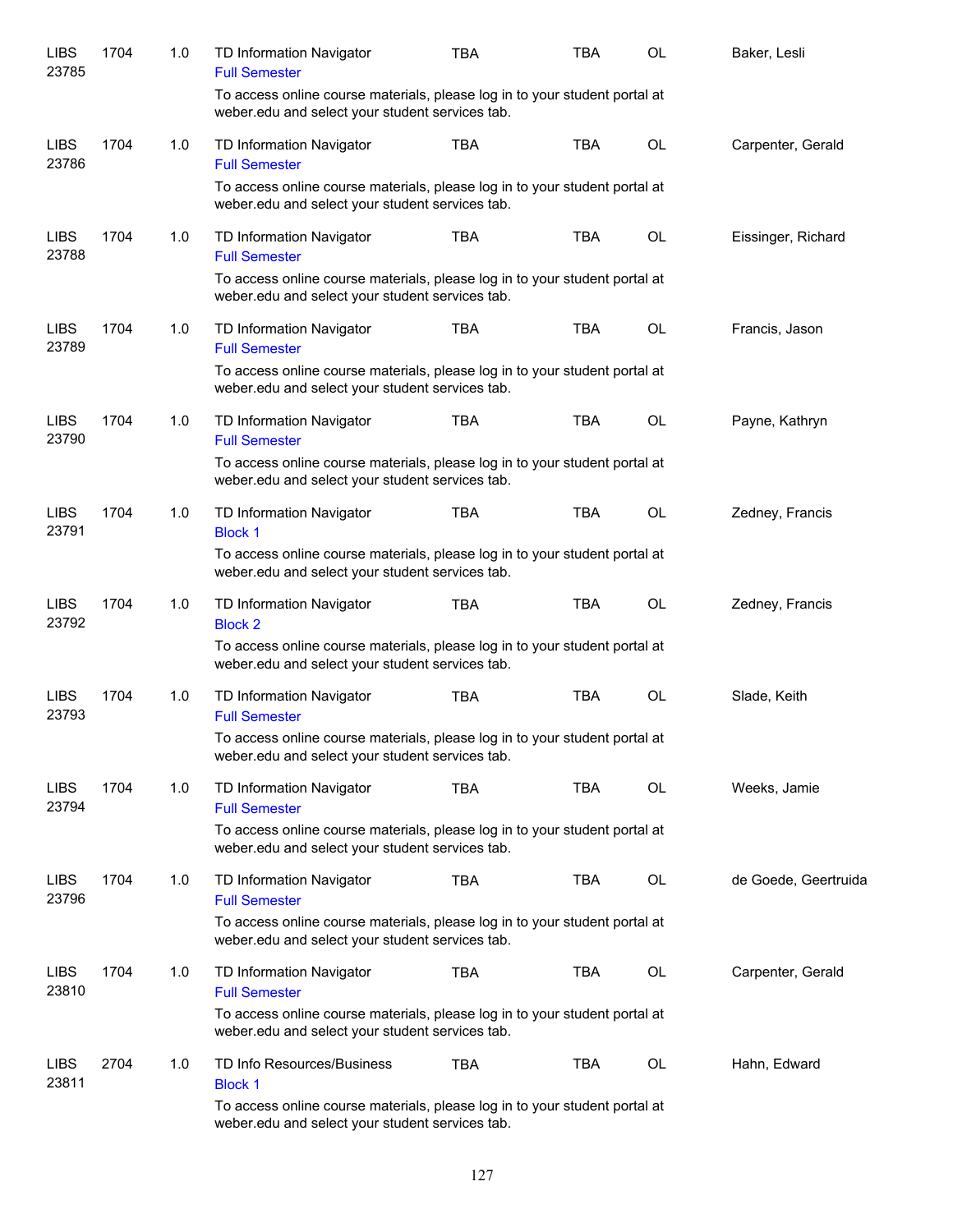| <b>LIBS</b><br>23813 | 2704 | 1.0 | TD Info Resources/Business<br><b>Block 2</b>                                                                                  | <b>TBA</b>  | <b>TBA</b> | OL        | Hahn, Edward       |
|----------------------|------|-----|-------------------------------------------------------------------------------------------------------------------------------|-------------|------------|-----------|--------------------|
|                      |      |     | To access online course materials, please log in to your student portal at<br>weber.edu and select your student services tab. |             |            |           |                    |
| <b>LIBS</b><br>22652 | 2804 | 1.0 | TD Info Resources Soc Sciences<br><b>Full Semester</b>                                                                        | 1030 - 1120 | W          | LI138     | Kotter, Wade       |
| <b>LIBS</b><br>23815 | 2904 | 1.0 | Info Resources in HIth Prof<br><b>Full Semester</b>                                                                           | <b>TBA</b>  | <b>TBA</b> | <b>OL</b> | Francis, Jason     |
|                      |      |     | To access online course materials, please log in to your student portal at<br>weber.edu and select your student services tab. |             |            |           |                    |
| <b>LING</b><br>23157 | 4830 | 3.0 | Directed Read in Linguistics<br><b>Full Semester</b>                                                                          | <b>TBA</b>  | <b>TBA</b> |           | LeTourneau, Mark   |
| <b>LING</b><br>25162 | 4830 | 3.0 | Directed Read in Linguistics<br><b>Full Semester</b>                                                                          |             |            |           |                    |
| <b>LING</b><br>23159 | 4990 | 3.0 | <b>Centering Experience</b><br><b>Full Semester</b>                                                                           | <b>TBA</b>  | <b>TBA</b> |           | LeTourneau, Mark   |
| MACC<br>22726        | 6120 | 3.0 | Financial Accounting/Report<br><b>Full Semester</b>                                                                           | 1830 - 2110 | W          | D02117    | Deppe, Larry       |
| MACC<br>23078        | 6310 | 3.0 | <b>Advanced Cost Accounting</b><br><b>Full Semester</b>                                                                       | 1530 - 1810 | W          | D02117    | McDermott, Richard |
| <b>MACC</b><br>23080 | 6560 | 3.0 | <b>Advanced Auditing</b><br><b>Full Semester</b>                                                                              | 1830 - 2110 | R          | D02322    | Chase, Reed        |
| <b>MACC</b><br>23082 | 6610 | 3.0 | Advanced Accnting Info Systems<br><b>Full Semester</b>                                                                        | 1530 - 1810 | R          | D02223    | Malone, John       |
| <b>MATH</b><br>23353 | 0950 | 3.0 | Pre-algebra<br><b>Full Semester</b>                                                                                           | 0830 - 0920 | M          | B4516     | Hansen, Mary       |
|                      |      |     | Course Fee: \$95.00                                                                                                           |             |            |           |                    |
| <b>MATH</b><br>23354 | 0950 | 3.0 | Pre-algebra<br><b>Full Semester</b><br>Course Fee: \$95.00                                                                    | 0930 - 1020 | M          | B4517     | Hunt, Corinne      |
| <b>MATH</b><br>23355 | 0950 | 3.0 | Pre-algebra<br><b>Full Semester</b><br>Course Fee: \$95.00                                                                    | 1030 - 1120 | M          | ET127     | Baker, Loyal       |
| <b>MATH</b><br>23356 | 0950 | 3.0 | Pre-algebra<br><b>Full Semester</b><br>Course Fee: \$95.00                                                                    | 1130 - 1220 | M          | B4516     | Rich, Michelle     |
| <b>MATH</b><br>23357 | 0950 | 3.0 | Pre-algebra<br><b>Full Semester</b><br>Course Fee: \$95.00                                                                    | 1230 - 1320 | M          | B4516     | Imig, David        |
| <b>MATH</b><br>23358 | 0950 | 3.0 | Pre-algebra<br><b>Full Semester</b><br>Course Fee: \$95.00                                                                    | 1630 - 1720 | M          | ET127     | Marriott, Katrina  |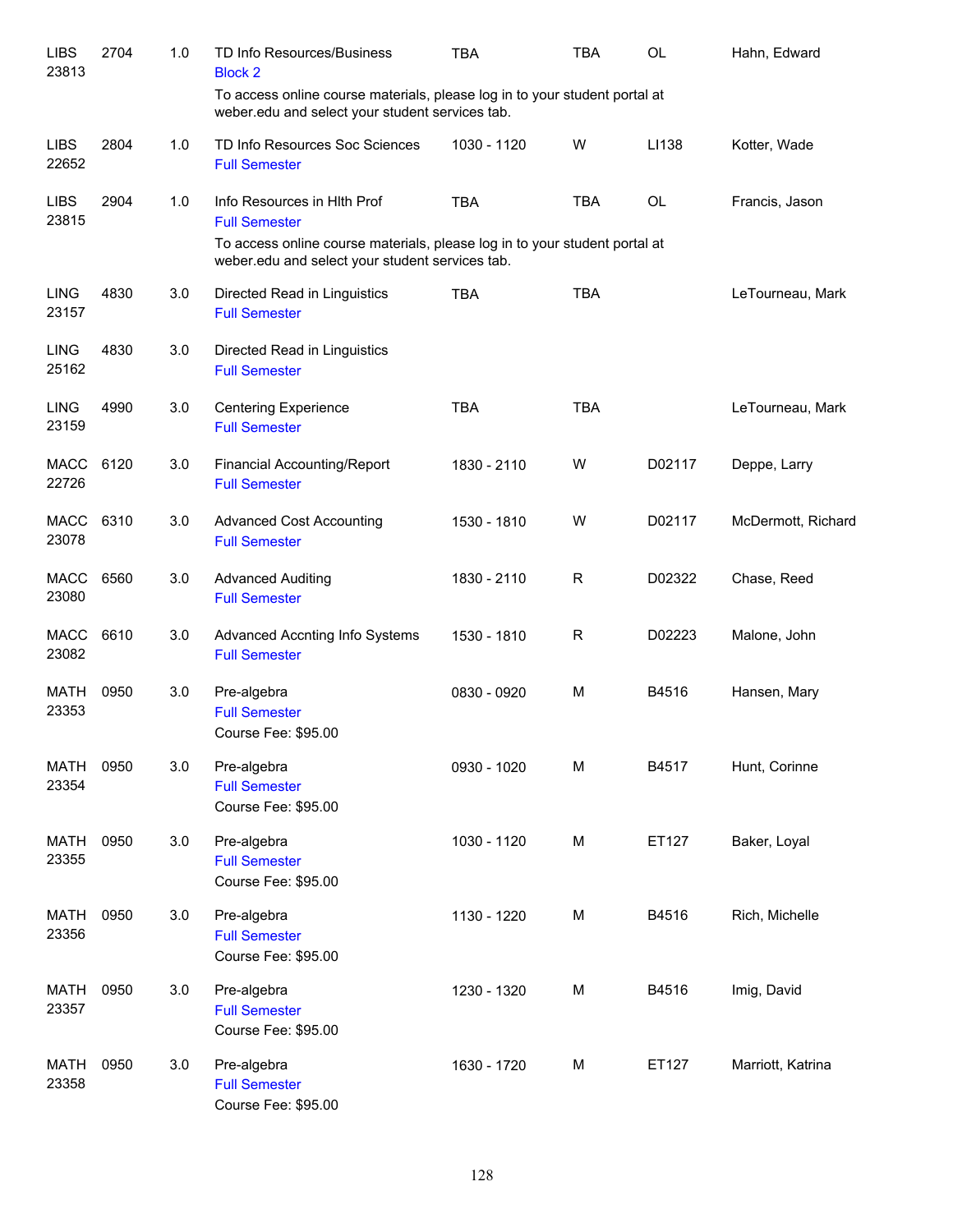| <b>MATH</b><br>23359 | 0950 | 3.0 | Pre-algebra<br><b>Full Semester</b><br>Course Fee: \$95.00 | 1730 - 1820 | M | B4517 | Thompson, Erin     |
|----------------------|------|-----|------------------------------------------------------------|-------------|---|-------|--------------------|
| <b>MATH</b><br>23360 | 0950 | 3.0 | Pre-algebra<br><b>Full Semester</b><br>Course Fee: \$95.00 | 1830 - 1920 | M | ET127 | Marriott, Katrina  |
| <b>MATH</b><br>23361 | 0950 | 3.0 | Pre-algebra<br><b>Full Semester</b><br>Course Fee: \$95.00 | 1930 - 2020 | M | ET127 | Marriott, Katrina  |
| <b>MATH</b><br>23362 | 0950 | 3.0 | Pre-algebra<br><b>Full Semester</b><br>Course Fee: \$95.00 | 0830 - 0920 | Τ | ET127 | McKee, Deborah     |
| <b>MATH</b><br>23363 | 0950 | 3.0 | Pre-algebra<br><b>Full Semester</b><br>Course Fee: \$95.00 | 0930 - 1020 | Τ | ET127 | Poore, Darrell     |
| <b>MATH</b><br>23364 | 0950 | 3.0 | Pre-algebra<br><b>Full Semester</b><br>Course Fee: \$95.00 | 1030 - 1120 | Τ | B4516 | Allred, Alice      |
| MATH<br>23365        | 0950 | 3.0 | Pre-algebra<br><b>Full Semester</b><br>Course Fee: \$95.00 | 1130 - 1220 | Τ | ET127 | Hunt, Corinne      |
| <b>MATH</b><br>23366 | 0950 | 3.0 | Pre-algebra<br><b>Full Semester</b><br>Course Fee: \$95.00 | 1230 - 1320 | Τ | B4516 | Allred, Alice      |
| <b>MATH</b><br>23367 | 0950 | 3.0 | Pre-algebra<br><b>Full Semester</b><br>Course Fee: \$95.00 | 1730 - 1820 | Τ | B4516 | Marriott, Katrina  |
| MATH<br>23368        | 0950 | 3.0 | Pre-algebra<br><b>Full Semester</b><br>Course Fee: \$95.00 | 1830 - 1920 | Τ | B4517 | Jennings, Cristine |
| <b>MATH</b><br>23369 | 0950 | 3.0 | Pre-algebra<br><b>Full Semester</b><br>Course Fee: \$95.00 | 1930 - 2020 | T | ET127 | Thompson, Erin     |
| MATH<br>23370        | 0950 | 3.0 | Pre-algebra<br><b>Full Semester</b><br>Course Fee: \$95.00 | 0730 - 0820 | W | B4516 | Baker, Loyal       |
| MATH<br>23371        | 0950 | 3.0 | Pre-algebra<br><b>Full Semester</b><br>Course Fee: \$95.00 | 0930 - 1020 | W | B4517 | Yonkee, Mary       |
| MATH<br>23372        | 0950 | 3.0 | Pre-algebra<br><b>Full Semester</b><br>Course Fee: \$95.00 | 1030 - 1120 | W | ET127 | Quesnell, Carrie   |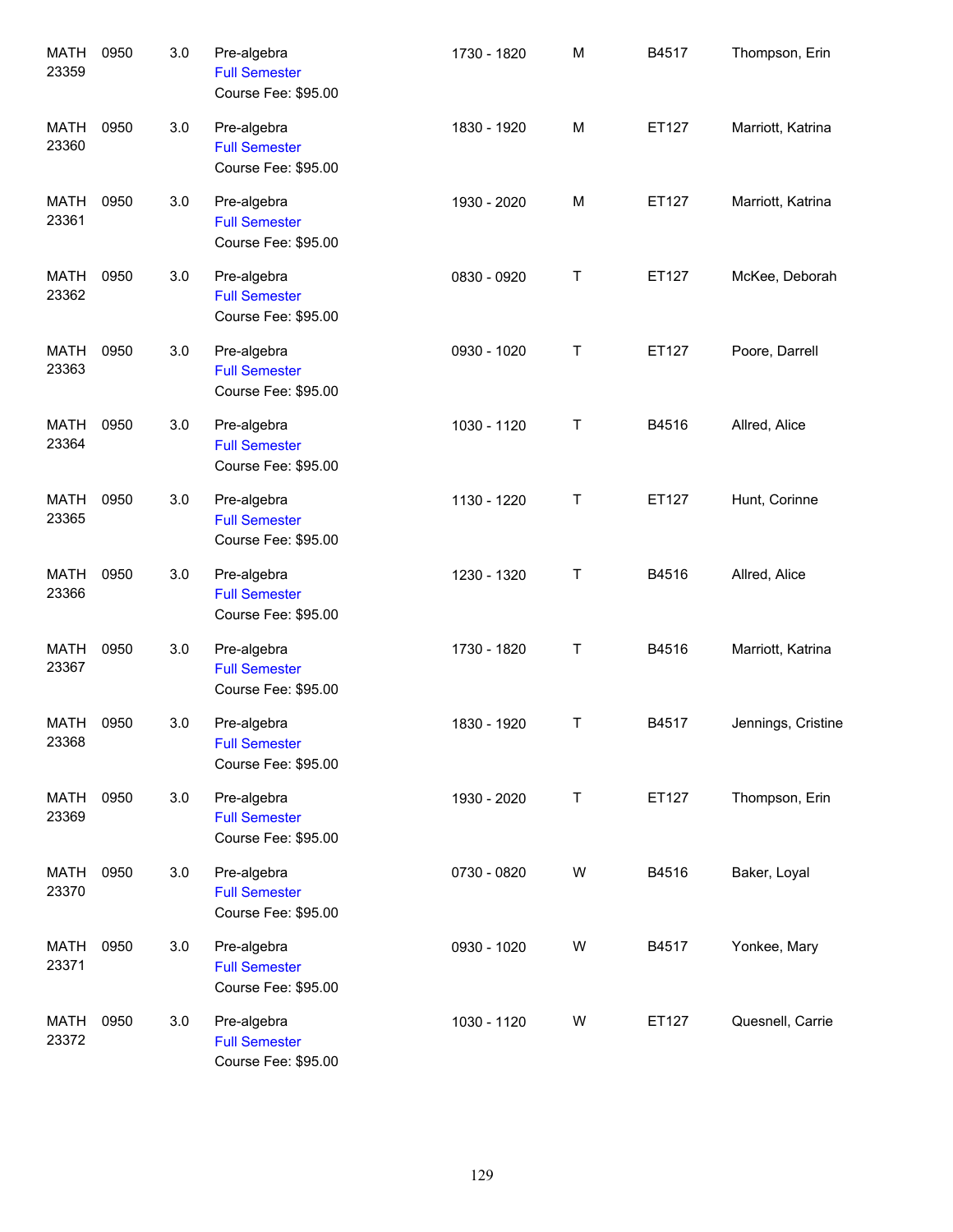| <b>MATH</b><br>23373 | 0950 | 3.0 | Pre-algebra<br><b>Full Semester</b><br>Course Fee: \$95.00 | 1130 - 1220 | W            | B4517 | Hansen, Mary       |
|----------------------|------|-----|------------------------------------------------------------|-------------|--------------|-------|--------------------|
| <b>MATH</b><br>23374 | 0950 | 3.0 | Pre-algebra<br><b>Full Semester</b><br>Course Fee: \$95.00 | 1230 - 1320 | W            | B4517 | Jones, Charity     |
| <b>MATH</b><br>23375 | 0950 | 3.0 | Pre-algebra<br><b>Full Semester</b><br>Course Fee: \$95.00 | 1330 - 1420 | W            | B4516 | Poore, Darrell     |
| <b>MATH</b><br>23376 | 0950 | 3.0 | Pre-algebra<br><b>Full Semester</b><br>Course Fee: \$95.00 | 1730 - 1820 | W            | ET127 | Webster, Lori      |
| <b>MATH</b><br>23377 | 0950 | 3.0 | Pre-algebra<br><b>Full Semester</b><br>Course Fee: \$95.00 | 1830 - 1920 | W            | B4516 | Floyd, M           |
| <b>MATH</b><br>23378 | 0950 | 3.0 | Pre-algebra<br><b>Full Semester</b><br>Course Fee: \$95.00 | 0730 - 0820 | $\mathsf{R}$ | B4517 | Hunt, Corinne      |
| MATH<br>23379        | 0950 | 3.0 | Pre-algebra<br><b>Full Semester</b><br>Course Fee: \$95.00 | 0830 - 0920 | R            | B4517 | Hansen, Mary       |
| <b>MATH</b><br>23380 | 0950 | 3.0 | Pre-algebra<br><b>Full Semester</b><br>Course Fee: \$95.00 | 0930 - 1020 | R            | ET127 | Poore, Darrell     |
| <b>MATH</b><br>23381 | 0950 | 3.0 | Pre-algebra<br><b>Full Semester</b><br>Course Fee: \$95.00 | 1030 - 1120 | R            | B4517 | Wilkinson, Janette |
| MATH<br>23382        | 0950 | 3.0 | Pre-algebra<br><b>Full Semester</b><br>Course Fee: \$95.00 | 1130 - 1220 | R            | B4516 | Hunt, Corinne      |
| <b>MATH</b><br>23383 | 0950 | 3.0 | Pre-algebra<br><b>Full Semester</b><br>Course Fee: \$95.00 | 1230 - 1320 | R            | ET127 | Jones, Charity     |
| MATH<br>23385        | 0950 | 3.0 | Pre-algebra<br><b>Full Semester</b><br>Course Fee: \$95.00 | 1630 - 1720 | R            | B4516 | Portz, Heidi       |
| MATH<br>23386        | 0950 | 3.0 | Pre-algebra<br><b>Full Semester</b><br>Course Fee: \$95.00 | 1830 - 1920 | R            | B4516 | Canales, Lauri     |
| MATH<br>23387        | 0950 | 3.0 | Pre-algebra<br><b>Full Semester</b><br>Course Fee: \$95.00 | 0830 - 0920 | F            | B4516 | Wilkinson, Janette |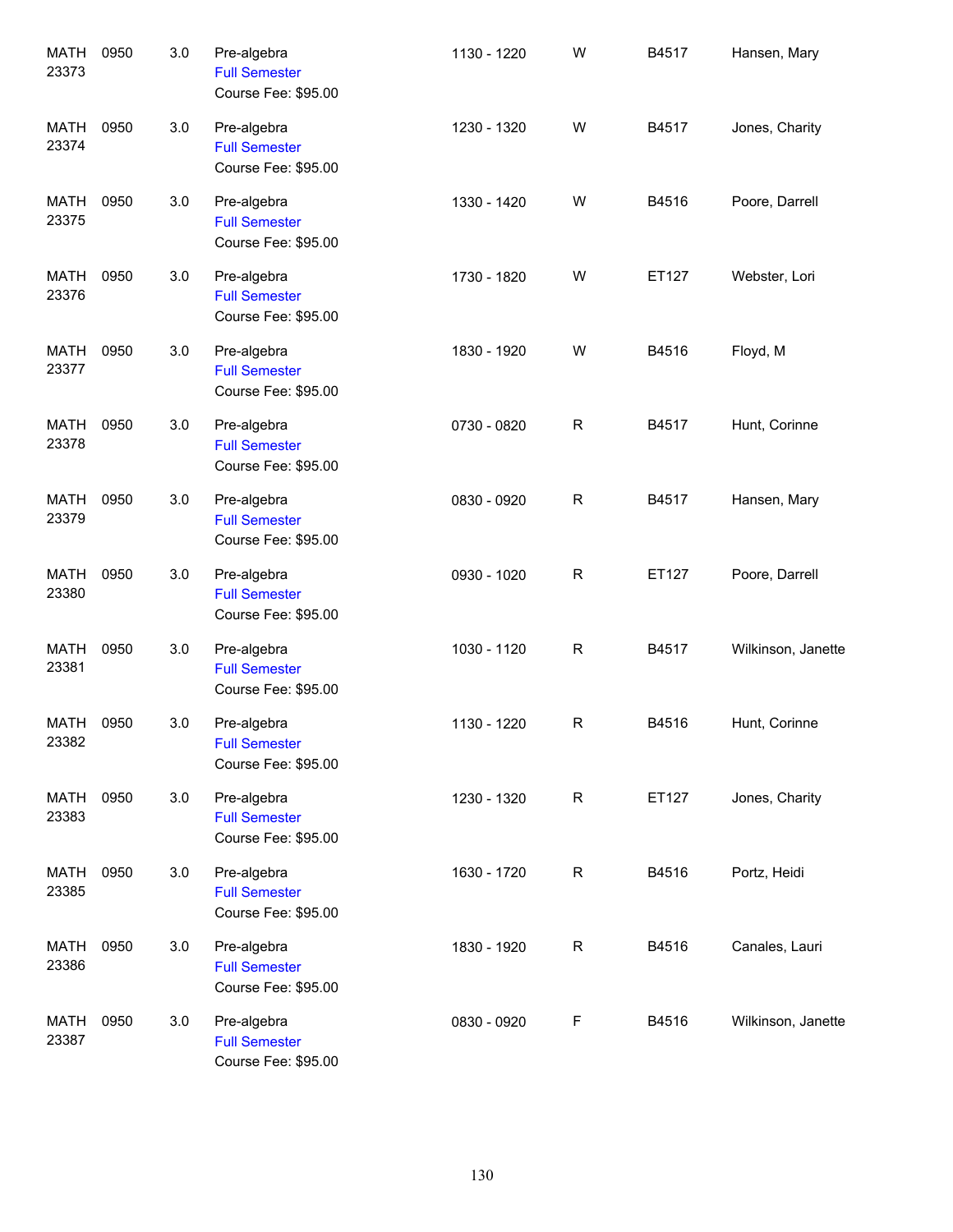| <b>MATH</b><br>23388 | 0950 | 3.0 | Pre-algebra<br><b>Full Semester</b><br>Course Fee: \$95.00                                                                                                                                                                                                                                              | 0930 - 1020 | F | B4516  | McKee, Deborah    |
|----------------------|------|-----|---------------------------------------------------------------------------------------------------------------------------------------------------------------------------------------------------------------------------------------------------------------------------------------------------------|-------------|---|--------|-------------------|
| <b>MATH</b><br>23389 | 0950 | 3.0 | Pre-algebra<br><b>Full Semester</b><br>Course Fee: \$95.00                                                                                                                                                                                                                                              | 1030 - 1120 | F | B4516  | Baker, Loyal      |
| <b>MATH</b><br>23390 | 0950 | 3.0 | Pre-algebra<br><b>Full Semester</b><br>Course Fee: \$95.00                                                                                                                                                                                                                                              | 1130 - 1220 | F | ET127  | Quesnell, Carrie  |
| <b>MATH</b><br>23819 | 0950 | 3.0 | Pre-algebra<br><b>Full Semester</b><br>This class is part of a First Year Experience Cluster Option that can only be taken<br>in conjunction with UNIV 1105. Students who are interested in taking both<br>classes may call the FYE office at 801-626-6752 opt. 5 to sign up or email<br>fye@weber.edu. | 0930 - 1020 | W | B4516  | McKee, Deborah    |
| <b>MATH</b><br>24056 | 0950 | 3.0 | Pre-algebra<br><b>Full Semester</b><br>Course Fee: \$95.00                                                                                                                                                                                                                                              | 0730 - 0820 | M | D02235 | Schilling, Pamela |
| <b>MATH</b><br>24057 | 0950 | 3.0 | Pre-algebra<br><b>Full Semester</b><br>Course Fee: \$95.00                                                                                                                                                                                                                                              | 1230 - 1320 | M | D02235 | Hallin, Stephen   |
| <b>MATH</b><br>24058 | 0950 | 3.0 | Pre-algebra<br><b>Full Semester</b><br>Course Fee: \$95.00                                                                                                                                                                                                                                              | 1730 - 1820 | M | D02235 | Barney, Corine    |
| <b>MATH</b><br>24059 | 0950 | 3.0 | Pre-algebra<br><b>Full Semester</b><br>Course Fee: \$95.00                                                                                                                                                                                                                                              | 1930 - 2020 | M | D02235 | Holt, Julie       |
| <b>MATH</b><br>24060 | 0950 | 3.0 | Pre-algebra<br><b>Full Semester</b><br>Course Fee: \$95.00                                                                                                                                                                                                                                              | 1030 - 1120 | Τ | D02235 | Harden, Elizabeth |
| <b>MATH</b><br>24061 | 0950 | 3.0 | Pre-algebra<br><b>Full Semester</b><br>Course Fee: \$95.00                                                                                                                                                                                                                                              | 1130 - 1220 | Т | D02235 | Acor, Brenda      |
| MATH<br>24062        | 0950 | 3.0 | Pre-algebra<br><b>Full Semester</b><br>Course Fee: \$95.00                                                                                                                                                                                                                                              | 1830 - 1920 | Τ | D02235 | Gabbitas, Allison |
| <b>MATH</b><br>24063 | 0950 | 3.0 | Pre-algebra<br><b>Full Semester</b><br>Course Fee: \$95.00                                                                                                                                                                                                                                              | 0830 - 0920 | W | D02235 | Harden, Elizabeth |
| MATH<br>24064        | 0950 | 3.0 | Pre-algebra<br><b>Full Semester</b><br>Course Fee: \$95.00                                                                                                                                                                                                                                              | 1630 - 1720 | W | D02235 | Canales, Lauri    |
| MATH<br>24065        | 0950 | 3.0 | Pre-algebra<br><b>Full Semester</b><br>Course Fee: \$95.00                                                                                                                                                                                                                                              | 1230 - 1320 | W | D02235 | Schilling, Pamela |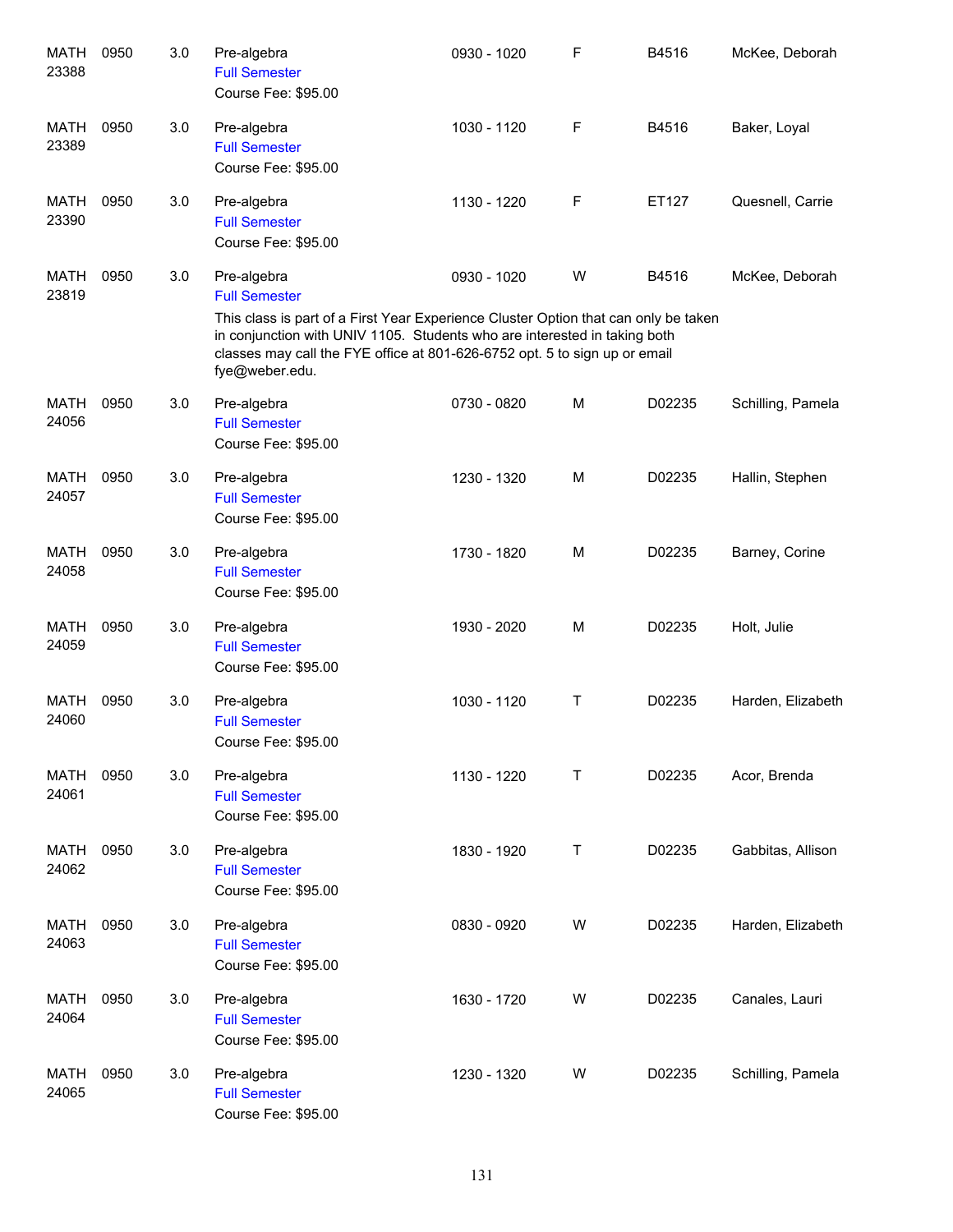| <b>MATH</b><br>24066 | 0950 | 3.0 | Pre-algebra<br><b>Full Semester</b><br>Course Fee: \$95.00                                                                                                                                  | 0930 - 1020 | $\mathsf R$ | D02235 | Acor, Brenda      |
|----------------------|------|-----|---------------------------------------------------------------------------------------------------------------------------------------------------------------------------------------------|-------------|-------------|--------|-------------------|
| MATH<br>24067        | 0950 | 3.0 | Pre-algebra<br><b>Full Semester</b><br>Course Fee: \$95.00                                                                                                                                  | 0930 - 1020 | F           | D02235 | Hallin, Stephen   |
| MATH<br>24136        | 0950 | 3.0 | Pre-algebra<br><b>Full Semester</b><br>To access online course materials, please log in to your student portal at<br>weber.edu and select your Student Services tab.<br>Course Fee: \$95.00 | <b>TBA</b>  | <b>TBA</b>  | OL     | Imig, David       |
| <b>MATH</b><br>24537 | 0950 | 3.0 | Pre-algebra<br><b>Full Semester</b><br>Online class - You may access course materials through the student portal at<br>http://weber.edu.                                                    | <b>TBA</b>  | <b>TBA</b>  | OL     | Marriott, Katrina |
| <b>MATH</b><br>24598 | 0950 | 3.0 | Pre-algebra<br><b>Full Semester</b><br>Course Fee \$95.00                                                                                                                                   | 0830 - 0920 | Τ           | WW103  | Rich, Michelle    |
| <b>MATH</b><br>24641 | 0950 | 3.0 | Pre-algebra<br><b>Full Semester</b><br>Course Fee \$95.00                                                                                                                                   | 1130 - 1220 | M           | ET127  | Marriott, Katrina |
| <b>MATH</b><br>24651 | 0950 | 3.0 | Pre-algebra<br><b>Full Semester</b><br>Course Fee \$95.00                                                                                                                                   | 1230 - 1320 | Τ           | B4517  | Marriott, Katrina |
| <b>MATH</b><br>24658 | 0950 | 3.0 | Pre-algebra<br><b>Full Semester</b><br>Course Fee \$95.00                                                                                                                                   | 0930 - 1020 | F           | B4517  | Kent, Randall     |
| <b>MATH</b><br>24659 | 0950 | 3.0 | Pre-algebra<br><b>Full Semester</b><br>Course Fee \$95.00                                                                                                                                   | 1230 - 1320 | F           | B4516  | Kent, Randall     |
| MATH<br>24845        | 0950 | 3.0 | Pre-algebra<br><b>Full Semester</b><br>Course Fee \$95.00                                                                                                                                   | 0830 - 0920 | F           | D02235 | Hallin, Stephen   |
| <b>MATH</b><br>20003 | 0990 | 3.0 | First Course in Algebra<br><b>Block 2</b><br>THIS IS NOT A COURSE FOR STUDENTS TO ENROLL IN. Do not attempt to get<br>an override for this section!                                         | <b>TBA</b>  | <b>TBA</b>  |        | Poore, Darrell    |
| MATH<br>23393        | 0990 | 3.0 | First Course in Algebra<br><b>Full Semester</b><br>Course Fee: \$95.00                                                                                                                      | 0730 - 0820 | М           | B4516  | Baker, Loyal      |
| MATH<br>23394        | 0990 | 3.0 | First Course in Algebra<br><b>Full Semester</b><br>Course Fee: \$95.00                                                                                                                      | 0830 - 0920 | М           | ET127  | McKee, Deborah    |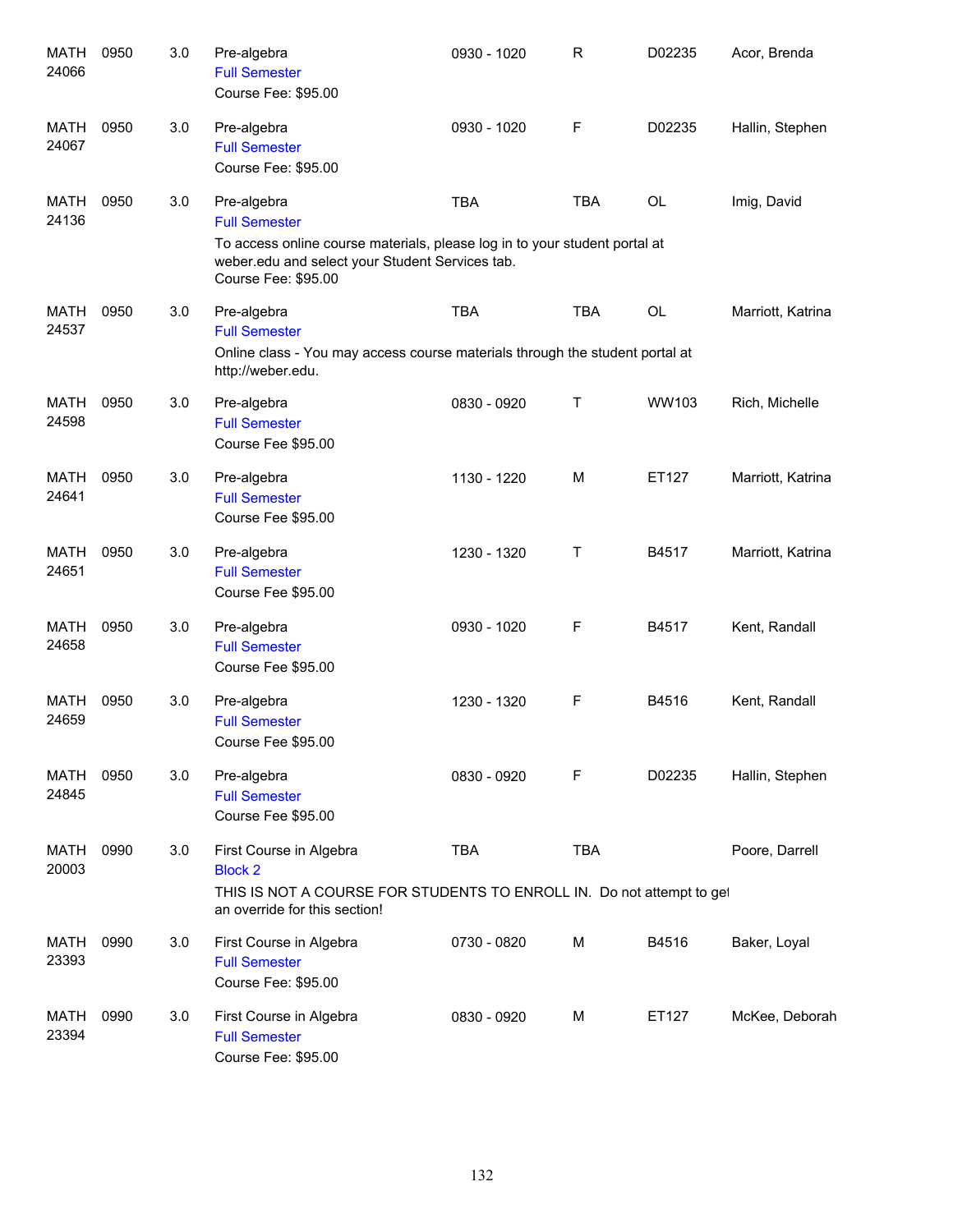| <b>MATH</b><br>23395 | 0990 | 3.0 | First Course in Algebra<br><b>Full Semester</b><br>Course Fee: \$95.00 | 0930 - 1020 | M | ET127 | Poore, Darrell     |
|----------------------|------|-----|------------------------------------------------------------------------|-------------|---|-------|--------------------|
| <b>MATH</b><br>23468 | 0990 | 3.0 | First Course in Algebra<br><b>Full Semester</b><br>Course Fee: \$95.00 | 1030 - 1120 | M | B4517 | Allred, Alice      |
| MATH<br>23469        | 0990 | 3.0 | First Course in Algebra<br><b>Full Semester</b><br>Course Fee: \$95.00 | 1130 - 1220 | M | B4517 | Hunt, Corinne      |
| MATH<br>23470        | 0990 | 3.0 | First Course in Algebra<br><b>Full Semester</b><br>Course Fee: \$95.00 | 1230 - 1320 | M | B4517 | Allred, Alice      |
| MATH<br>23471        | 0990 | 3.0 | First Course in Algebra<br><b>Full Semester</b><br>Course Fee: \$95.00 | 1630 - 1720 | M | B4516 | lacovelli, John    |
| MATH<br>23472        | 0990 | 3.0 | First Course in Algebra<br><b>Full Semester</b><br>Course Fee: \$95.00 | 1730 - 1820 | M | B4516 | Floyd, M           |
| MATH<br>23473        | 0990 | 3.0 | First Course in Algebra<br><b>Full Semester</b><br>Course Fee: \$95.00 | 1830 - 1920 | M | B4517 | Thompson, Erin     |
| MATH<br>23506        | 0990 | 3.0 | First Course in Algebra<br><b>Full Semester</b><br>Course Fee: \$95.00 | 0830 - 0920 | Т | B4516 | Imig, David        |
| MATH<br>23508        | 0990 | 3.0 | First Course in Algebra<br><b>Full Semester</b><br>Course Fee: \$95.00 | 0930 - 1020 | Т | B4516 | Yonkee, Mary       |
| MATH<br>23509        | 0990 | 3.0 | First Course in Algebra<br><b>Full Semester</b><br>Course Fee: \$95.00 | 1030 - 1120 | Т | B4517 | Jones, Charity     |
| MATH<br>23510        | 0990 | 3.0 | First Course in Algebra<br><b>Full Semester</b><br>Course Fee: \$95.00 | 1230 - 1320 | Т | ET127 | Hunt, Corinne      |
| MATH<br>23511        | 0990 | 3.0 | First Course in Algebra<br><b>Full Semester</b><br>Course Fee: \$95.00 | 1730 - 1820 | Т | ET127 | Thompson, Erin     |
| MATH<br>23512        | 0990 | 3.0 | First Course in Algebra<br><b>Full Semester</b><br>Course Fee: \$95.00 | 1830 - 1920 | Т | B4516 | Marriott, Katrina  |
| MATH<br>23513        | 0990 | 3.0 | First Course in Algebra<br><b>Full Semester</b><br>Course Fee: \$95.00 | 0730 - 0820 | W | B4517 | Wilkinson, Janette |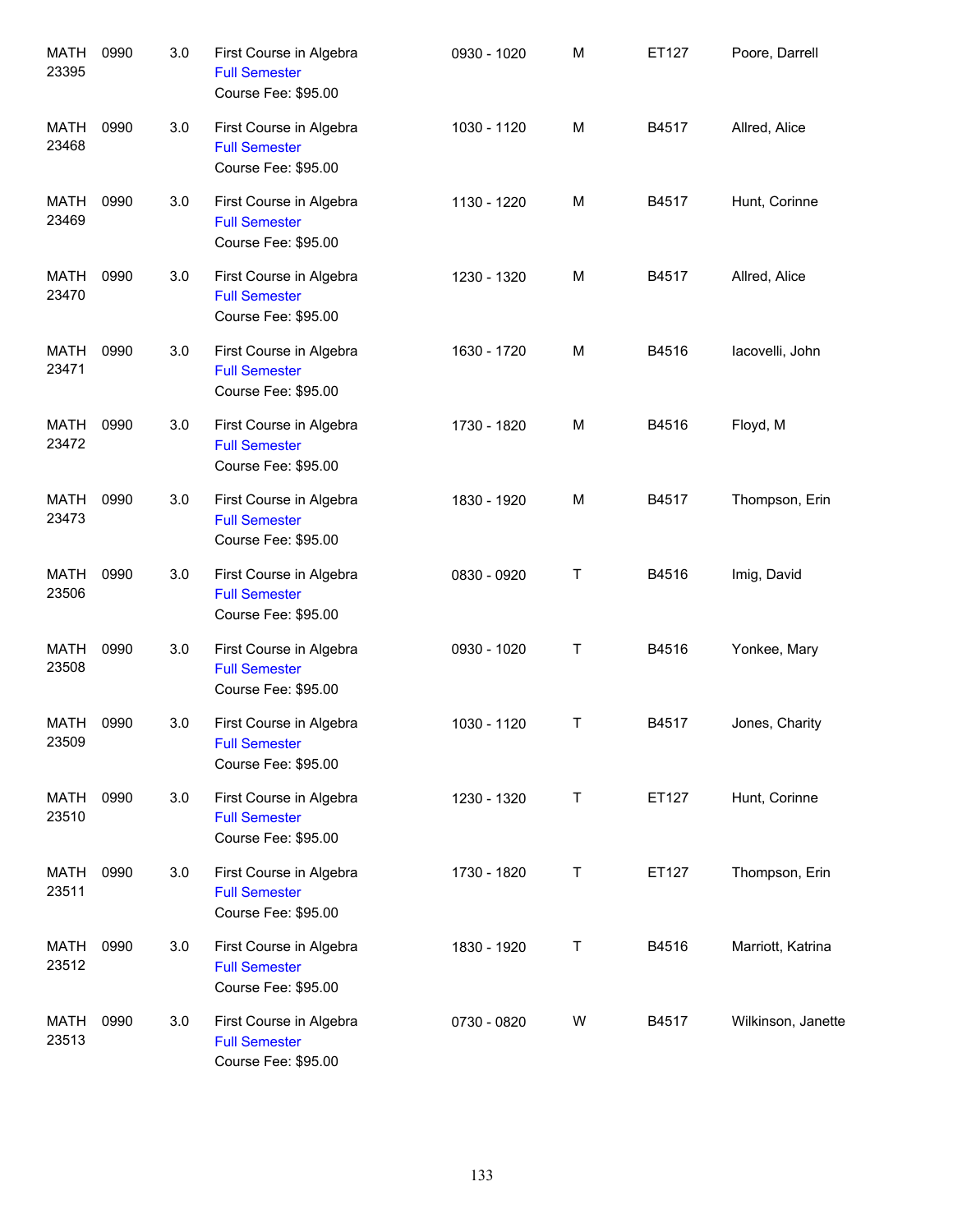| <b>MATH</b><br>23514 | 0990 | 3.0 | First Course in Algebra<br><b>Full Semester</b><br>Course Fee: \$95.00 | 0830 - 0920 | W           | B4516 | Hansen, Mary       |
|----------------------|------|-----|------------------------------------------------------------------------|-------------|-------------|-------|--------------------|
| <b>MATH</b><br>23515 | 0990 | 3.0 | First Course in Algebra<br><b>Full Semester</b><br>Course Fee: \$95.00 | 0930 - 1020 | W           | ET127 | Poore, Darrell     |
| <b>MATH</b><br>23516 | 0990 | 3.0 | First Course in Algebra<br><b>Full Semester</b><br>Course Fee: \$95.00 | 1030 - 1120 | W           | B4516 | Baker, Loyal       |
| MATH<br>23517        | 0990 | 3.0 | First Course in Algebra<br><b>Full Semester</b><br>Course Fee: \$95.00 | 1130 - 1220 | W           | B4516 | Hallin, Stephen    |
| <b>MATH</b><br>23518 | 0990 | 3.0 | First Course in Algebra<br><b>Full Semester</b><br>Course Fee: \$95.00 | 1230 - 1320 | W           | ET127 | Baker, Loyal       |
| <b>MATH</b><br>23519 | 0990 | 3.0 | First Course in Algebra<br><b>Full Semester</b><br>Course Fee: \$95.00 | 1630 - 1720 | W           | B4516 | Floyd, M           |
| MATH<br>23520        | 0990 | 3.0 | First Course in Algebra<br><b>Full Semester</b><br>Course Fee: \$95.00 | 1730 - 1820 | W           | B4517 | Portz, Heidi       |
| MATH<br>23521        | 0990 | 3.0 | First Course in Algebra<br><b>Full Semester</b><br>Course Fee: \$95.00 | 1830 - 1920 | W           | B4517 | Jennings, Cristine |
| MATH<br>23522        | 0990 | 3.0 | First Course in Algebra<br><b>Full Semester</b><br>Course Fee: \$95.00 | 1930 - 2020 | W           | ET127 | Webster, Lori      |
| MATH<br>23523        | 0990 | 3.0 | First Course in Algebra<br><b>Full Semester</b><br>Course Fee: \$95.00 | 0730 - 0820 | $\mathsf R$ | B4516 | Allred, Alice      |
| <b>MATH</b><br>23525 | 0990 | 3.0 | First Course in Algebra<br><b>Full Semester</b><br>Course Fee: \$95.00 | 0830 - 0920 | R           | ET127 | McKee, Deborah     |
| <b>MATH</b><br>23526 | 0990 | 3.0 | First Course in Algebra<br><b>Full Semester</b><br>Course Fee: \$95.00 | 0930 - 1020 | R           | B4516 | Hansen, Mary       |
| <b>MATH</b><br>23527 | 0990 | 3.0 | First Course in Algebra<br><b>Full Semester</b><br>Course Fee: \$95.00 | 1030 - 1120 | R           | B4516 | Hunt, Corinne      |
| MATH<br>23528        | 0990 | 3.0 | First Course in Algebra<br><b>Full Semester</b><br>Course Fee: \$95.00 | 1130 - 1220 | R           | ET127 | Quesnell, Carrie   |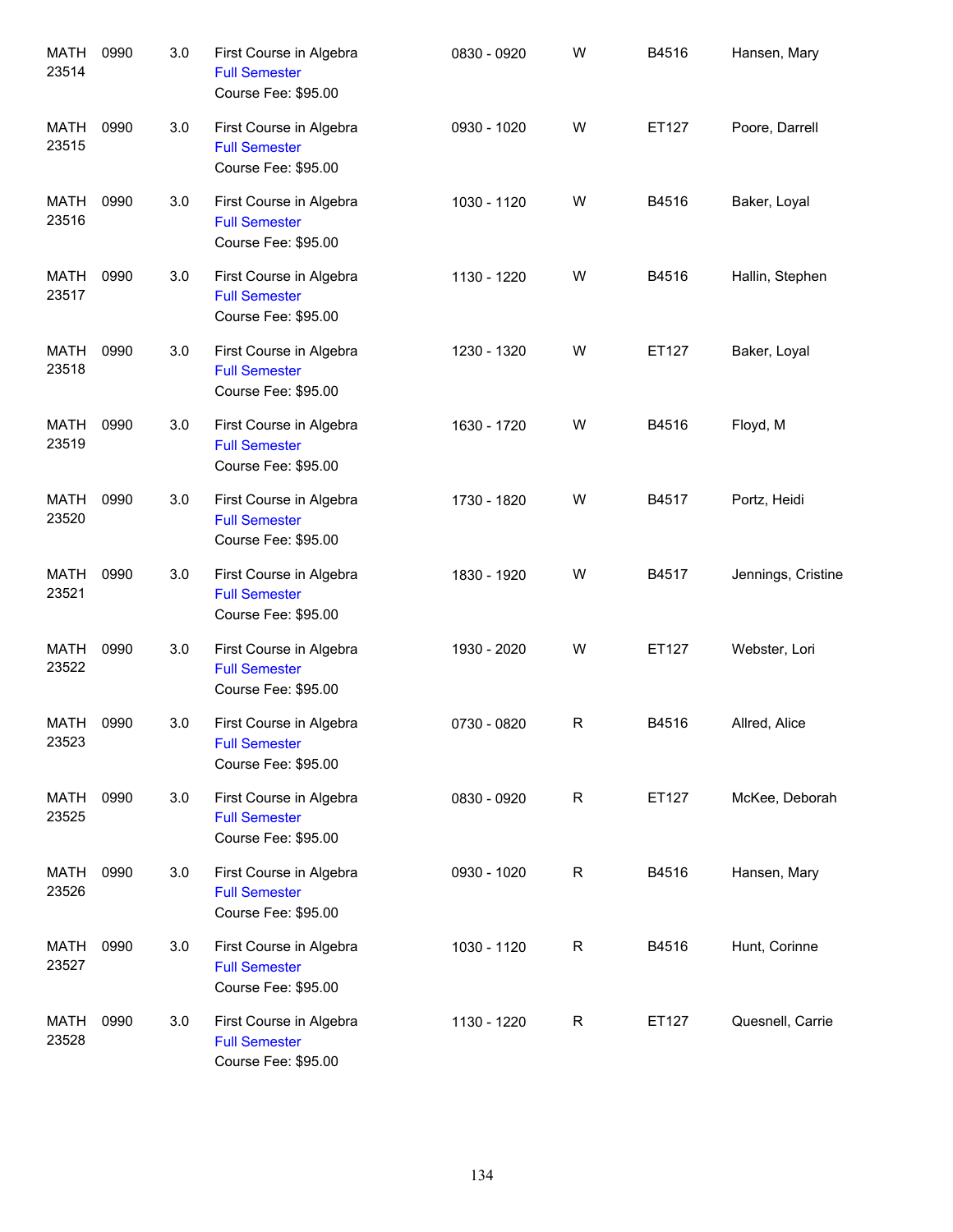| <b>MATH</b><br>23530 | 0990 | 3.0 | First Course in Algebra<br><b>Full Semester</b><br>Course Fee: \$95.00 | 1230 - 1320 | $\mathsf{R}$ | B4517  | Wilkinson, Janette |
|----------------------|------|-----|------------------------------------------------------------------------|-------------|--------------|--------|--------------------|
| <b>MATH</b><br>23531 | 0990 | 3.0 | First Course in Algebra<br><b>Full Semester</b><br>Course Fee: \$95.00 | 0730 - 0820 | F            | B4517  | Hunt, Corinne      |
| <b>MATH</b><br>23533 | 0990 | 3.0 | First Course in Algebra<br><b>Full Semester</b><br>Course Fee: \$95.00 | 1030 - 1120 | F            | B4517  | Wilkinson, Janette |
| MATH<br>23534        | 0990 | 3.0 | First Course in Algebra<br><b>Full Semester</b><br>Course Fee: \$95.00 | 1130 - 1220 | F            | B4516  | McKee, Deborah     |
| MATH<br>24068        | 0990 | 3.0 | First Course in Algebra<br><b>Full Semester</b><br>Course Fee: \$95.00 | 1130 - 1220 | M            | D02235 | Schilling, Pamela  |
| MATH<br>24069        | 0990 | 3.0 | First Course in Algebra<br><b>Full Semester</b><br>Course Fee: \$95.00 | 1830 - 1920 | M            | D02235 | Barney, Corine     |
| MATH<br>24070        | 0990 | 3.0 | First Course in Algebra<br><b>Full Semester</b><br>Course Fee: \$95.00 | 0930 - 1020 | Т            | D02235 | Acor, Brenda       |
| <b>MATH</b><br>24071 | 0990 | 3.0 | First Course in Algebra<br><b>Full Semester</b><br>Course Fee: \$95.00 | 1630 - 1720 | Т            | D02235 | Barney, Corine     |
| MATH<br>24072        | 0990 | 3.0 | First Course in Algebra<br><b>Full Semester</b><br>Course Fee: \$95.00 | 0730 - 0820 | W            | D02235 | Schilling, Pamela  |
| MATH<br>24073        | 0990 | 3.0 | First Course in Algebra<br><b>Full Semester</b><br>Course Fee: \$95.00 | 0930 - 1020 | W            | D02235 | Acor, Brenda       |
| MATH<br>24074        | 0990 | 3.0 | First Course in Algebra<br><b>Full Semester</b><br>Course Fee: \$95.00 | 1730 - 1820 | W            | D02235 | Canales, Lauri     |
| <b>MATH</b><br>24075 | 0990 | 3.0 | First Course in Algebra<br><b>Full Semester</b><br>Course Fee: \$95.00 | 0830 - 0920 | $\mathsf R$  | D02235 | Schilling, Pamela  |
| MATH<br>24076        | 0990 | 3.0 | First Course in Algebra<br><b>Full Semester</b><br>Course Fee: \$95.00 | 1030 - 1120 | R            | D02235 | Harden, Elizabeth  |
| MATH<br>24078        | 0990 | 3.0 | First Course in Algebra<br><b>Full Semester</b><br>Course Fee: \$95.00 | 1030 - 1120 | F            | D02235 | Hallin, Stephen    |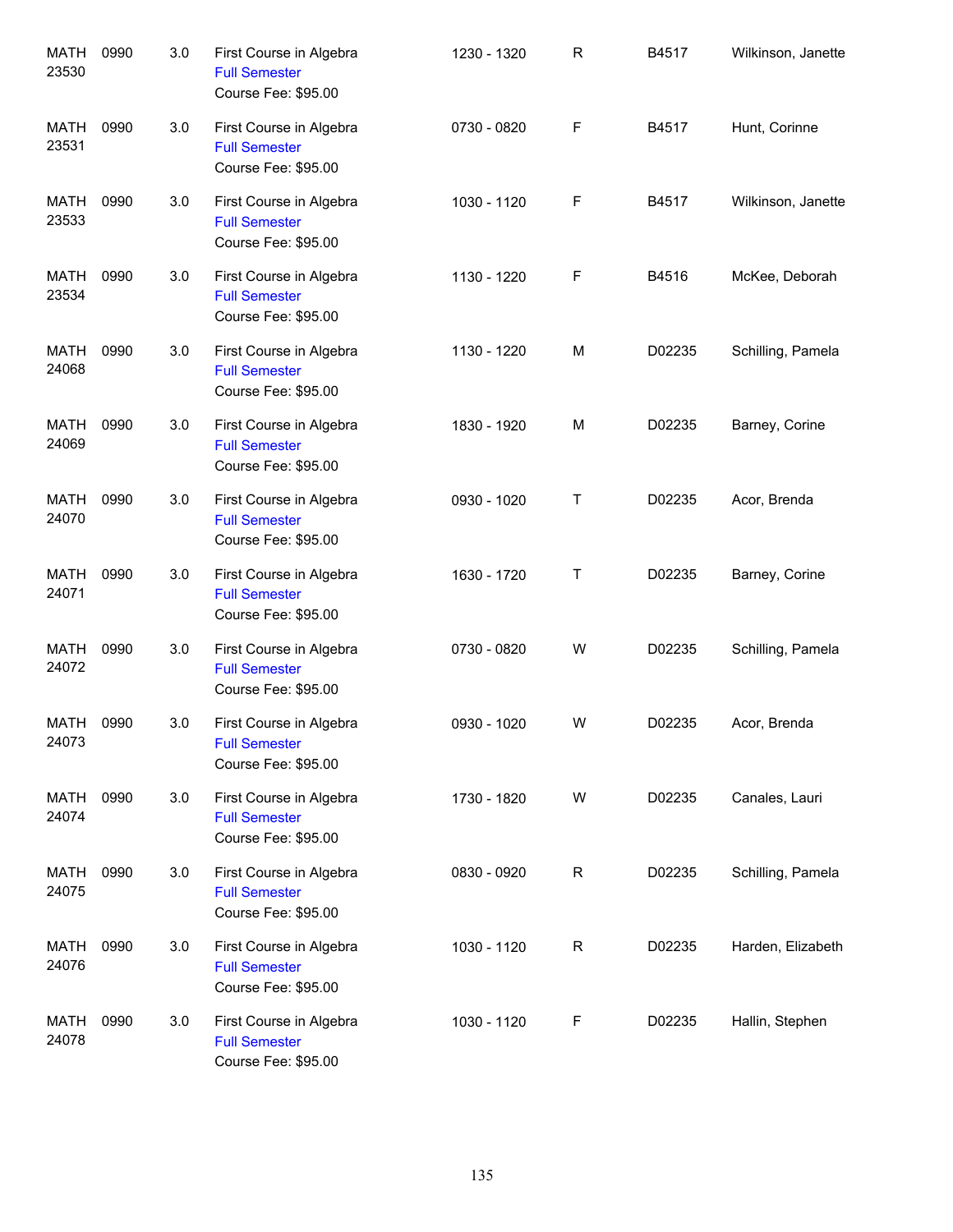| MATH<br>24137        | 0990 | 3.0 | First Course in Algebra<br><b>Full Semester</b>                                                                                                                                                                                                                                                                                                                                      | TBA         | <b>TBA</b>  | <b>OL</b> | Acor, Brenda      |
|----------------------|------|-----|--------------------------------------------------------------------------------------------------------------------------------------------------------------------------------------------------------------------------------------------------------------------------------------------------------------------------------------------------------------------------------------|-------------|-------------|-----------|-------------------|
|                      |      |     | To access online course materials, please log in to your student portal at<br>weber.edu and select your Student Services tab.<br>Course Fee: \$95.00                                                                                                                                                                                                                                 |             |             |           |                   |
| MATH<br>24538        | 0990 | 3.0 | First Course in Algebra<br><b>Full Semester</b>                                                                                                                                                                                                                                                                                                                                      | <b>TBA</b>  | <b>TBA</b>  | <b>OL</b> | Poore, Darrell    |
|                      |      |     | Online course - access course materials through the student portal at<br>http://weber.edu.                                                                                                                                                                                                                                                                                           |             |             |           |                   |
| MATH<br>24599        | 0990 | 3.0 | First Course in Algebra<br><b>Full Semester</b><br>Course Fee \$95.00                                                                                                                                                                                                                                                                                                                | 0830 - 0920 | W           | WW103     | Rich, Michelle    |
| MATH<br>20004        | 1010 | 4.0 | Intermediate Algebra<br><b>Block 2</b><br>THIS IS NOT A COURSE FOR STUDENTS TO ENROLL IN. Do not attempt to get<br>an override for this section!                                                                                                                                                                                                                                     | <b>TBA</b>  | <b>TBA</b>  |           | Quesnell, Carrie  |
| MATH<br>23537        | 1010 | 4.0 | Intermediate Algebra<br><b>Full Semester</b>                                                                                                                                                                                                                                                                                                                                         | 1130 - 1220 | <b>MTWF</b> | LL223     | Imig, David       |
|                      |      |     | This section of Math 1010 is targeted to students who would like a little extra help<br>and incentive to complete this course in one semester. It differs from the other<br>sections of our 1010 in that you will meet in class four times per week in a<br>collaborative setting, homework is required before each class period, and you<br>must keep up with the printed schedule. |             |             |           |                   |
| <b>MATH</b><br>23870 | 1010 | 4.0 | Intermediate Algebra<br><b>Full Semester</b>                                                                                                                                                                                                                                                                                                                                         | 1230 - 1320 | <b>MTWF</b> | LL223     | Hansen, Mary      |
|                      |      |     | This section of Math 1010 is targeted to students who would like a little extra help<br>and incentive to complete this course in one semester. It differs from the other<br>sections of our 1010 in that you will meet in class four times per week in a<br>collaborative setting, homework is required before each class period, and you<br>must keep up with the printed schedule. |             |             |           |                   |
| MATH<br>23871        | 1010 | 4.0 | Intermediate Algebra<br><b>Full Semester</b><br>Course Fee: \$95.00                                                                                                                                                                                                                                                                                                                  | 0830 - 0920 | M           | B4517     | Rich, Michelle    |
| <b>MATH</b><br>23881 | 1010 | 4.0 | Intermediate Algebra<br><b>Full Semester</b><br>Course Fee: \$95.00                                                                                                                                                                                                                                                                                                                  | 0930 - 1020 | M           | B4516     | Yonkee, Mary      |
| <b>MATH</b><br>23882 | 1010 | 4.0 | Intermediate Algebra<br><b>Full Semester</b><br>Course Fee: \$95.00                                                                                                                                                                                                                                                                                                                  | 1030 - 1120 | M           | B4516     | Yonkee, Mary      |
| MATH<br>23883        | 1010 | 4.0 | Intermediate Algebra<br><b>Full Semester</b><br>Course Fee: \$95.00                                                                                                                                                                                                                                                                                                                  | 1230 - 1320 | M           | ET127     | McKee, Deborah    |
| MATH<br>23884        | 1010 | 4.0 | Intermediate Algebra<br><b>Full Semester</b><br>Course Fee: \$95.00                                                                                                                                                                                                                                                                                                                  | 1730 - 1820 | M           | ET127     | Marriott, Katrina |
| MATH<br>23885        | 1010 | 4.0 | Intermediate Algebra<br><b>Full Semester</b><br>Course Fee: \$95.00                                                                                                                                                                                                                                                                                                                  | 1830 - 1920 | M           | B4516     | Floyd, M          |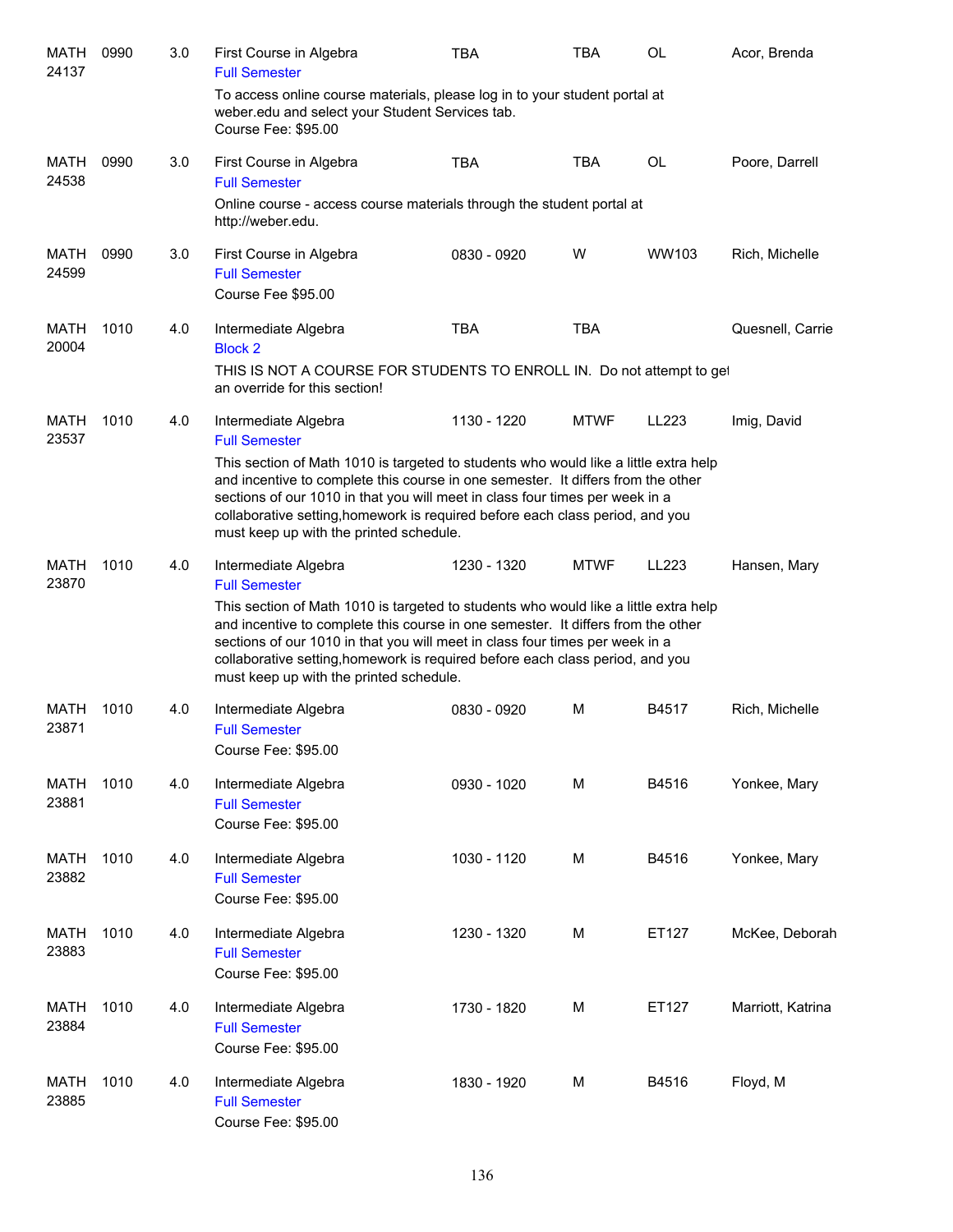| <b>MATH</b><br>23886 | 1010 | 4.0 | Intermediate Algebra<br><b>Full Semester</b><br>Course Fee: \$95.00 | 1930 - 2020 | M | B4517  | Thompson, Erin       |
|----------------------|------|-----|---------------------------------------------------------------------|-------------|---|--------|----------------------|
| <b>MATH</b><br>23887 | 1010 | 4.0 | Intermediate Algebra<br><b>Full Semester</b><br>Course Fee: \$95.00 | 0730 - 0820 | T | B4516  | Allred, Alice        |
| <b>MATH</b><br>23888 | 1010 | 4.0 | Intermediate Algebra<br><b>Full Semester</b><br>Course Fee: \$95.00 | 0830 - 0920 | T | B4517  | Hansen, Mary         |
| MATH<br>24043        | 1010 | 4.0 | Intermediate Algebra<br><b>Full Semester</b><br>Course Fee: \$95.00 | 0930 - 1020 | T | B4517  | Van Wagoner, Kathryn |
| <b>MATH</b><br>24044 | 1010 | 4.0 | Intermediate Algebra<br><b>Full Semester</b><br>Course Fee: \$95.00 | 1030 - 1120 | T | ET127  | Hunt, Corinne        |
| <b>MATH</b><br>24045 | 1010 | 4.0 | Intermediate Algebra<br><b>Full Semester</b><br>Course Fee: \$95.00 | 1130 - 1220 | T | B4517  | Jones, Charity       |
| <b>MATH</b><br>24047 | 1010 | 4.0 | Intermediate Algebra<br><b>Full Semester</b><br>Course Fee: \$95.00 | 1630 - 1720 | T | B4516  | Marriott, Katrina    |
| <b>MATH</b><br>24048 | 1010 | 4.0 | Intermediate Algebra<br><b>Full Semester</b><br>Course Fee: \$95.00 | 1730 - 1820 | T | B4517  | lacovelli, John      |
| <b>MATH</b><br>24080 | 1010 | 4.0 | Intermediate Algebra<br><b>Full Semester</b><br>Course Fee: \$95.00 | 0830 - 0920 | M | D02235 | Harden, Elizabeth    |
| MATH<br>24081        | 1010 | 4.0 | Intermediate Algebra<br><b>Full Semester</b><br>Course Fee: \$95.00 | 0930 - 1020 | M | D02235 | Acor, Brenda         |
| <b>MATH</b><br>24082 | 1010 | 4.0 | Intermediate Algebra<br><b>Full Semester</b><br>Course Fee: \$95.00 | 1030 - 1120 | M | D02235 | Harden, Elizabeth    |
| <b>MATH</b><br>24083 | 1010 | 4.0 | Intermediate Algebra<br><b>Full Semester</b><br>Course Fee: \$95.00 | 1630 - 1720 | M | D02235 | Holt, Julie          |
| MATH<br>24084        | 1010 | 4.0 | Intermediate Algebra<br><b>Full Semester</b><br>Course Fee: \$95.00 | 0730 - 0820 | T | D02235 | Harden, Elizabeth    |
| <b>MATH</b><br>24085 | 1010 | 4.0 | Intermediate Algebra<br><b>Full Semester</b><br>Course Fee: \$95.00 | 1230 - 1320 | T | D02235 | Marx, Christine      |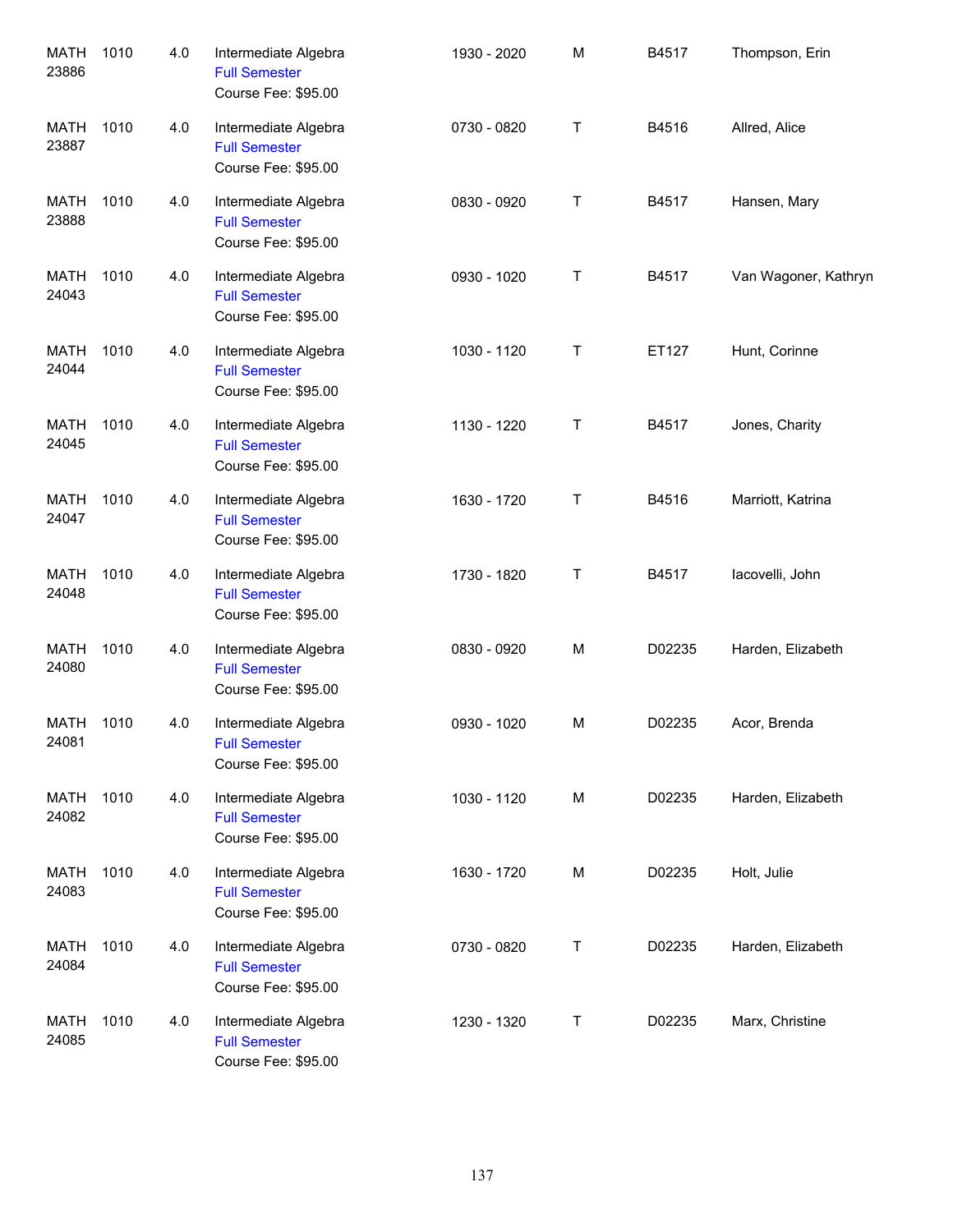| <b>MATH</b><br>24086 | 1010 | 4.0 | Intermediate Algebra<br><b>Full Semester</b><br>Course Fee: \$95.00                                                                                                                                  | 1930 - 2020 | Т           | D02235    | Gabbitas, Allison  |
|----------------------|------|-----|------------------------------------------------------------------------------------------------------------------------------------------------------------------------------------------------------|-------------|-------------|-----------|--------------------|
| MATH<br>24087        | 1010 | 4.0 | Intermediate Algebra<br><b>Full Semester</b><br>Course Fee: \$95.00                                                                                                                                  | 1030 - 1120 | W           | D02235    | Harden, Elizabeth  |
| MATH<br>24088        | 1010 | 4.0 | Intermediate Algebra<br><b>Full Semester</b><br>Course Fee: \$95.00                                                                                                                                  | 1130 - 1220 | W           | D02235    | Acor, Brenda       |
| MATH<br>24089        | 1010 | 4.0 | Intermediate Algebra<br><b>Full Semester</b><br>Course Fee: \$95.00                                                                                                                                  | 1830 - 1920 | W           | D02235    | Canales, Lauri     |
| MATH<br>24090        | 1010 | 4.0 | Intermediate Algebra<br><b>Full Semester</b><br>Course Fee: \$95.00                                                                                                                                  | 0730 - 0820 | $\mathsf R$ | D02235    | Schilling, Pamela  |
| MATH<br>24091        | 1010 | 4.0 | Intermediate Algebra<br><b>Full Semester</b><br>Course Fee: \$95.00                                                                                                                                  | 1130 - 1220 | R           | D02235    | Acor, Brenda       |
| MATH<br>24092        | 1010 | 4.0 | Intermediate Algebra<br><b>Full Semester</b><br>Course Fee: \$95.00                                                                                                                                  | 1230 - 1320 | $\mathsf R$ | D02235    | Schilling, Pamela  |
| <b>MATH</b><br>24093 | 1010 | 4.0 | Intermediate Algebra<br><b>Full Semester</b><br>Course Fee: \$95.00                                                                                                                                  | 1630 - 1720 | R           | D02235    | Marriott, Katrina  |
| MATH<br>24138        | 1010 | 4.0 | Intermediate Algebra<br><b>Full Semester</b><br>To access online course materials, please log in to your student portal at<br>weber.edu and select your Student Services tab.<br>Course Fee: \$95.00 | <b>TBA</b>  | <b>TBA</b>  | <b>OL</b> | Quesnell, Carrie   |
| <b>MATH</b><br>24163 | 1010 | 4.0 | Intermediate Algebra<br><b>Full Semester</b><br>Course Fee: \$95.00                                                                                                                                  | 1830 - 1920 | Т           | ET127     | Thompson, Erin     |
| MATH<br>24164        | 1010 | 4.0 | Intermediate Algebra<br><b>Full Semester</b><br>Course Fee: \$95.00                                                                                                                                  | 1930 - 2020 | Τ           | B4517     | Marriott, Katrina  |
| MATH<br>24165        | 1010 | 4.0 | Intermediate Algebra<br><b>Full Semester</b><br>Course Fee: \$95.00                                                                                                                                  | 0830 - 0920 | W           | ET127     | McKee, Deborah     |
| MATH<br>24166        | 1010 | 4.0 | Intermediate Algebra<br><b>Full Semester</b><br>Course Fee: \$95.00                                                                                                                                  | 0830 - 0920 | W           | B4517     | Wilkinson, Janette |
| MATH<br>24167        | 1010 | 4.0 | Intermediate Algebra<br><b>Full Semester</b><br>Course Fee: \$95.00                                                                                                                                  | 1030 - 1120 | W           | B4517     | Yonkee, Mary       |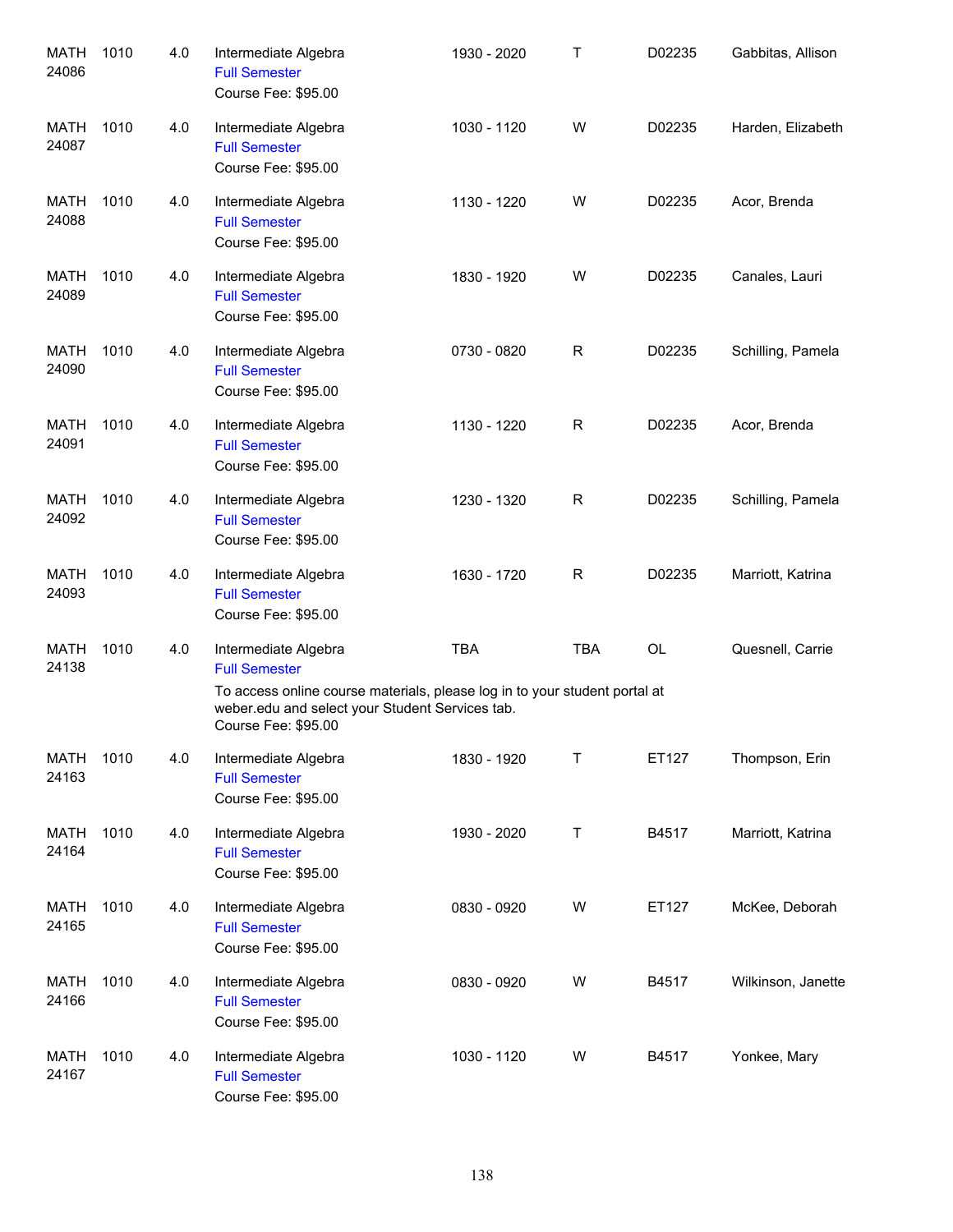| <b>MATH</b><br>24168 | 1010 | 4.0 | Intermediate Algebra<br><b>Full Semester</b><br>Course Fee: \$95.00 | 1130 - 1220 | W            | ET127 | Quesnell, Carrie     |
|----------------------|------|-----|---------------------------------------------------------------------|-------------|--------------|-------|----------------------|
| <b>MATH</b><br>24291 | 1010 | 4.0 | Intermediate Algebra<br><b>Full Semester</b><br>Course Fee \$95.00  | 1630 - 1720 | W            | B4517 | Portz, Heidi         |
| <b>MATH</b><br>24295 | 1010 | 4.0 | Intermediate Algebra<br><b>Full Semester</b><br>Course Fee \$95.00  | 1730 - 1820 | W            | B4516 | Floyd, M             |
| MATH<br>24296        | 1010 | 4.0 | Intermediate Algebra<br><b>Full Semester</b><br>Course Fee \$95.00  | 1830 - 1920 | W            | ET127 | Webster, Lori        |
| MATH<br>24297        | 1010 | 4.0 | Intermediate Algebra<br><b>Full Semester</b><br>Course Fee \$95.00  | 0830 - 0920 | $\mathsf{R}$ | B4516 | Baker, Loyal         |
| <b>MATH</b><br>24298 | 1010 | 4.0 | Intermediate Algebra<br><b>Full Semester</b><br>Course Fee \$95.00  | 0930 - 1020 | $\mathsf{R}$ | B4517 | Van Wagoner, Kathryn |
| <b>MATH</b><br>24299 | 1010 | 4.0 | Intermediate Algebra<br><b>Full Semester</b><br>Course Fee \$95.00  | 1030 - 1120 | ${\sf R}$    | ET127 | Quesnell, Carrie     |
| <b>MATH</b><br>24300 | 1010 | 4.0 | Intermediate Algebra<br><b>Full Semester</b><br>Course Fee \$95.00  | 1130 - 1220 | ${\sf R}$    | B4517 | Wilkinson, Janette   |
| <b>MATH</b><br>24301 | 1010 | 4.0 | Intermediate Algebra<br><b>Full Semester</b><br>Course Fee \$95.00  | 1230 - 1320 | ${\sf R}$    | B4516 | McKee, Deborah       |
| MATH<br>24302        | 1010 | 4.0 | Intermediate Algebra<br><b>Full Semester</b><br>Course Fee \$95.00  | 1730 - 1820 | R            | B4516 | Portz, Heidi         |
| <b>MATH</b><br>24303 | 1010 | 4.0 | Intermediate Algebra<br><b>Full Semester</b><br>Course Fee \$95.00  | 0730 - 0820 | $\mathsf F$  | B4516 | Baker, Loyal         |
| <b>MATH</b><br>24304 | 1010 | 4.0 | Intermediate Algebra<br><b>Full Semester</b><br>Course Fee \$95.00  | 0930 - 1020 | F            | ET127 | Poore, Darrell       |
| <b>MATH</b><br>24305 | 1010 | 4.0 | Intermediate Algebra<br><b>Full Semester</b><br>Course Fee \$95.00  | 1030 - 1120 | F            | ET127 | Quesnell, Carrie     |
| <b>MATH</b><br>24306 | 1010 | 4.0 | Intermediate Algebra<br><b>Full Semester</b><br>Course Fee \$95.00  | 1130 - 1220 | F            | B4517 | Wilkinson, Janette   |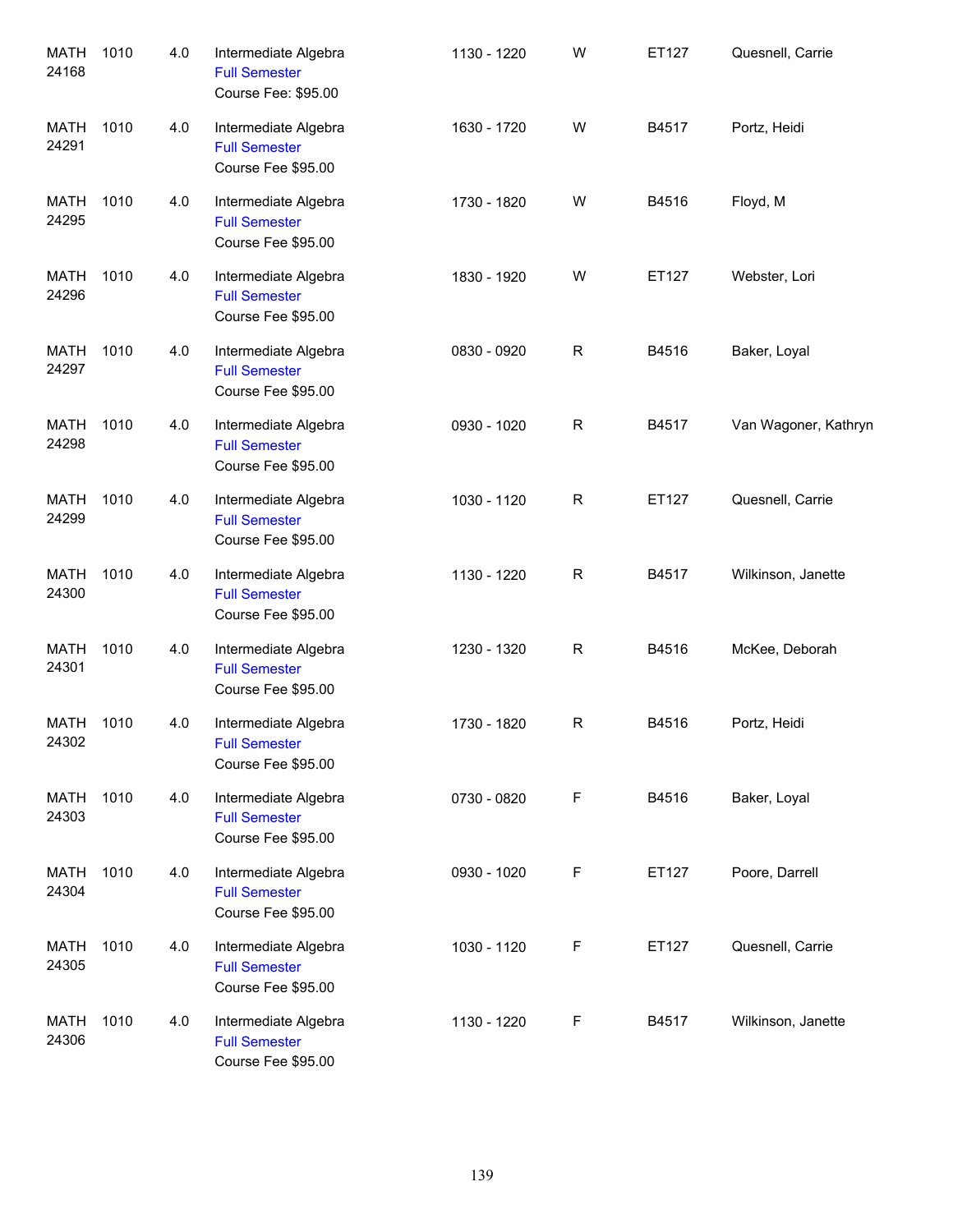| <b>MATH</b><br>24488 | 1010 | 4.0 | Intermediate Algebra<br><b>Full Semester</b><br>Course Fee \$95.00                                                                                                                                                                           | 0930 - 1020 | W          | LI59      | Hallin, Stephen    |
|----------------------|------|-----|----------------------------------------------------------------------------------------------------------------------------------------------------------------------------------------------------------------------------------------------|-------------|------------|-----------|--------------------|
| MATH<br>24489        | 1010 | 4.0 | Intermediate Algebra<br><b>Full Semester</b><br>Course Fee \$95.00                                                                                                                                                                           | 1230 - 1320 | W          | B4516     | Allred, Alice      |
| MATH<br>24490        | 1010 | 4.0 | Intermediate Algebra<br><b>Full Semester</b><br>Course Fee \$95.00                                                                                                                                                                           | 1330 - 1420 | W          | B4517     | Jones, Charity     |
| MATH<br>24539        | 1010 | 4.0 | Intermediate Algebra<br><b>Full Semester</b><br>Online course - access course materials through the student portal at<br>http://weber.edu                                                                                                    | <b>TBA</b>  | <b>TBA</b> | <b>OL</b> | Jennings, Cristine |
| <b>MATH</b><br>24600 | 1010 | 4.0 | Intermediate Algebra<br><b>Full Semester</b><br>Course Fee \$95.00                                                                                                                                                                           | 0830 - 0920 | R          | WW103     | Rich, Michelle     |
| <b>MATH</b><br>24642 | 1010 | 4.0 | Intermediate Algebra<br><b>Full Semester</b><br>Course Fee \$95.00                                                                                                                                                                           | 1130 - 1220 | Τ          | B4516     | Marriott, Katrina  |
| <b>MATH</b><br>24660 | 1010 | 4.0 | Intermediate Algebra<br><b>Full Semester</b><br>Course Fee \$95.00                                                                                                                                                                           | 1330 - 1420 | M          | B4516     | Kent, Randall      |
| <b>MATH</b><br>24949 | 1010 | 4.0 | Intermediate Algebra<br><b>Full Semester</b><br>Course Fee \$95.00                                                                                                                                                                           | 1330 - 1420 | Τ          | ET127     | Baker, Loyal       |
| <b>MATH</b><br>24950 | 1010 | 4.0 | Intermediate Algebra<br><b>Full Semester</b><br>Course Fee \$95.00                                                                                                                                                                           | 1330 - 1420 | W          | ET127     | Baker, Loyal       |
| <b>MATH</b><br>24956 | 1010 | 4.0 | Intermediate Algebra<br><b>Full Semester</b><br>Course Fee \$95.00                                                                                                                                                                           | 1130 - 1220 | F          | D02235    | Hallin, Stephen    |
| <b>MATH</b><br>22757 | 1030 | 3.0 | QL Contemporary Math<br><b>Full Semester</b><br>Please note that math prerequisites expire. Registration for this course may be<br>canceled due to a prerequisite failure or expiration any time prior to the third<br>week of the semester. | 0830 - 0920 | <b>MWF</b> | B3313     | Baker, Loyal       |
| MATH<br>22765        | 1030 | 3.0 | QL Contemporary Math<br><b>Full Semester</b><br>Please note that math prerequisites expire. Registration for this course may be<br>canceled due to a prerequisite failure or expiration any time prior to the third<br>week of the semester. | 1030 - 1145 | TR         | B4518     | Baker, Loyal       |
| MATH<br>22768        | 1030 | 3.0 | QL Contemporary Math<br><b>Full Semester</b><br>Please note that math prerequisites expire. Registration for this course may be<br>canceled due to a prerequisite failure or expiration any time prior to the third<br>week of the semester. | 1630 - 1745 | TR         | B3328     | Hunt, Corinne      |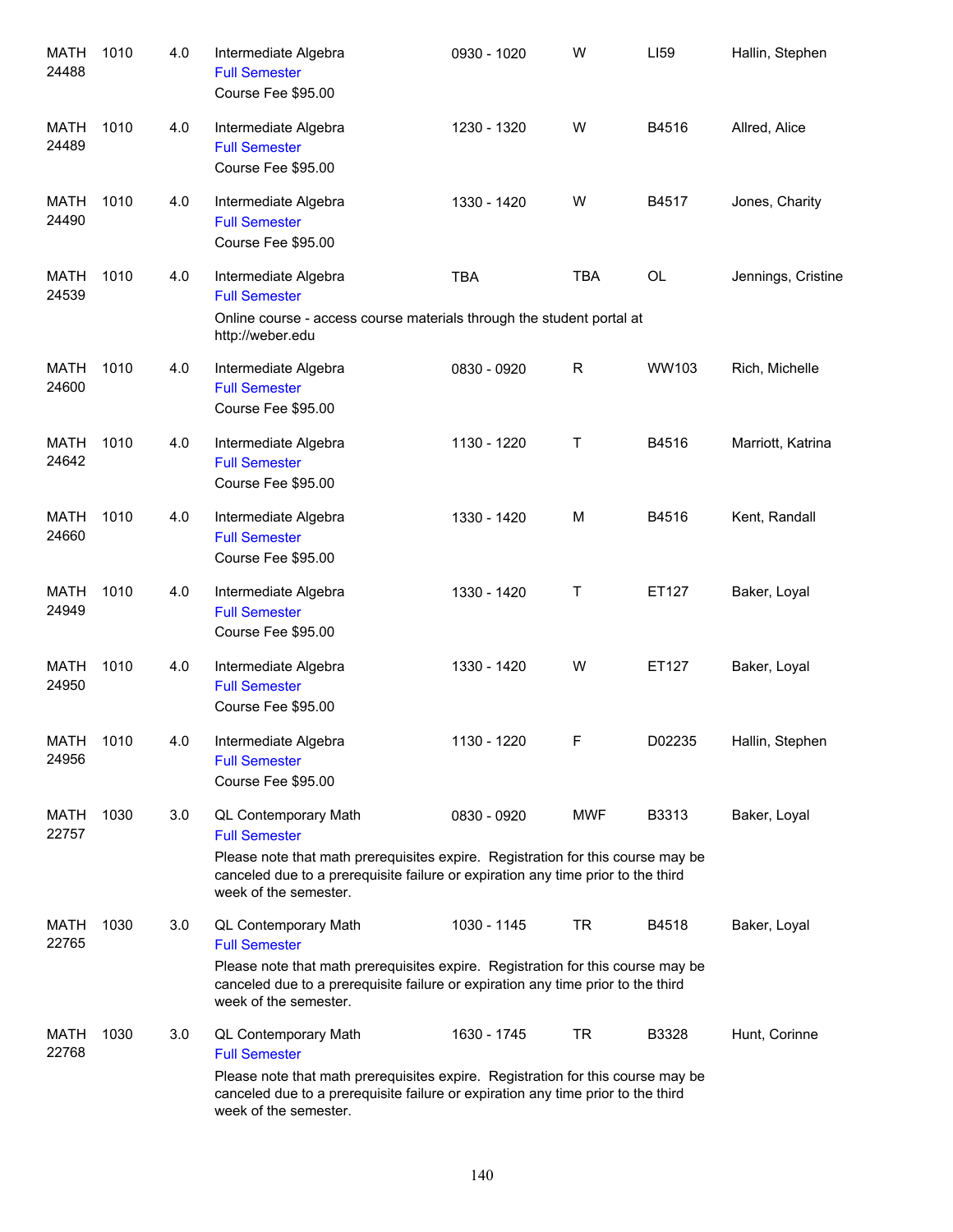| <b>MATH</b><br>23623 | 1030 | 3.0 | QL Contemporary Math<br><b>Full Semester</b>                                                                                                                                                 | <b>TBA</b>  | <b>TBA</b>  | <b>OL</b> | Ghoreishi, Afshin |
|----------------------|------|-----|----------------------------------------------------------------------------------------------------------------------------------------------------------------------------------------------|-------------|-------------|-----------|-------------------|
|                      |      |     | To access the online course materials, please log in to your student portal<br>at weber.edu and select your Student Services tab.                                                            |             |             |           |                   |
| MATH<br>23626        | 1030 | 3.0 | QL Contemporary Math<br><b>Full Semester</b>                                                                                                                                                 | <b>TBA</b>  | <b>TBA</b>  | OL        | Peters, James     |
|                      |      |     | To access the online course materials, please log in to your student portal<br>at weber edu and select your Student Services tab.                                                            |             |             |           |                   |
| MATH<br>24222        | 1030 | 3.0 | QL Contemporary Math<br><b>Full Semester</b>                                                                                                                                                 | 1230 - 1320 | <b>MWF</b>  | B4511     | Hunt, Corinne     |
| MATH<br>22773        | 1040 | 3.0 | <b>QL Introduction To Statistics</b><br><b>Full Semester</b>                                                                                                                                 | 0830 - 0920 | <b>MWF</b>  | B3328     | Ghoreishi, Afshin |
|                      |      |     | Please note that math prerequisites expire. Registration for this course may be<br>canceled due to a prerequisite failure or expiration any time prior to the third<br>week of the semester. |             |             |           |                   |
| <b>MATH</b><br>22774 | 1040 | 3.0 | <b>QL Introduction To Statistics</b><br><b>Full Semester</b>                                                                                                                                 | 0930 - 1020 | <b>MWF</b>  | LL223     | Hansen, Mary      |
|                      |      |     | Please note that math prerequisites expire. Registration for this course may be<br>canceled due to a prerequisite failure or expiration any time prior to the third<br>week of the semester. |             |             |           |                   |
| MATH<br>22776        | 1040 | 3.0 | <b>QL Introduction To Statistics</b><br><b>Full Semester</b>                                                                                                                                 | 1130 - 1220 | <b>MWF</b>  | B3328     | Chan, Julian      |
|                      |      |     | Please note that math prerequisites expire. Registration for this course may be<br>canceled due to a prerequisite failure or expiration any time prior to the third<br>week of the semester. |             |             |           |                   |
| MATH<br>23636        | 1040 | 3.0 | <b>QL Introduction To Statistics</b><br><b>Full Semester</b>                                                                                                                                 | <b>TBA</b>  | <b>TBA</b>  | OL        | Ghoreishi, Afshin |
|                      |      |     | To access the online course materials, please log in to your student portal<br>at weber.edu and select your Student Services tab.                                                            |             |             |           |                   |
| MATH<br>22779        | 1050 | 4.0 | QL College Algebra<br><b>Full Semester</b>                                                                                                                                                   | 0730 - 0820 | <b>MTWF</b> | B4518     | Imig, David       |
|                      |      |     | Please note that math prerequisites expire. Registration for this course may be<br>canceled due to a prerequisite failure or expiration any time prior to the third<br>week of the semester. |             |             |           |                   |
| MATH<br>22783        | 1050 | 4.0 | QL College Algebra<br><b>Full Semester</b>                                                                                                                                                   | 0830 - 0920 | <b>MTWF</b> | B4510     | Cocos, Mihail     |
|                      |      |     | Please note that math prerequisites expire. Registration for this course may be<br>canceled due to a prerequisite failure or expiration any time prior to the third<br>week of the semester. |             |             |           |                   |
| MATH<br>22786        | 1050 | 4.0 | QL College Algebra<br><b>Full Semester</b>                                                                                                                                                   | 0930 - 1020 | <b>MTWF</b> | B3313     | Kvernadze, George |
|                      |      |     | Please note that math prerequisites expire. Registration for this course may be<br>canceled due to a prerequisite failure or expiration any time prior to the third<br>week of the semester. |             |             |           |                   |
| <b>MATH</b><br>22788 | 1050 | 4.0 | QL College Algebra<br><b>Full Semester</b>                                                                                                                                                   | 0930 - 1020 | <b>MTWF</b> | B3328     | Walthers, Phillip |
|                      |      |     | Please note that math prerequisites expire. Registration for this course may be<br>canceled due to a prerequisite failure or expiration any time prior to the third<br>week of the semester. |             |             |           |                   |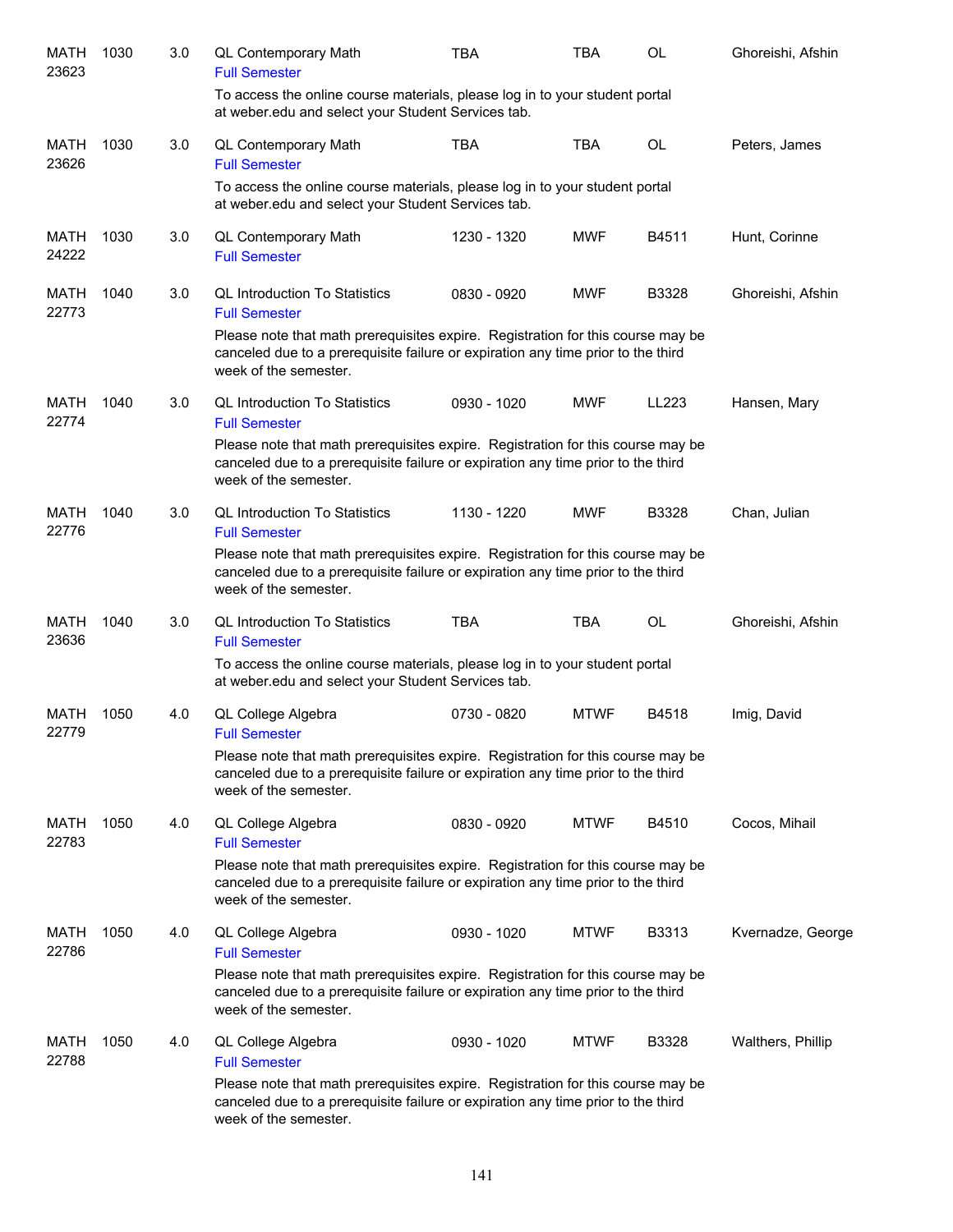| <b>MATH</b><br>22796 | 1050 | 4.0 | QL College Algebra<br><b>Full Semester</b>                                                                                                                                                   | 1030 - 1120 | <b>MTWR</b> | B3313 | Kidman, Kent      |
|----------------------|------|-----|----------------------------------------------------------------------------------------------------------------------------------------------------------------------------------------------|-------------|-------------|-------|-------------------|
|                      |      |     | Please note that math prerequisites expire. Registration for this course may be<br>canceled due to a prerequisite failure or expiration any time prior to the third<br>week of the semester. |             |             |       |                   |
| MATH<br>22799        | 1050 | 4.0 | QL College Algebra<br><b>Full Semester</b>                                                                                                                                                   | 1030 - 1120 | <b>MTWF</b> | B4511 | Ondrus, Matthew   |
|                      |      |     | Please note that math prerequisites expire. Registration for this course may be<br>canceled due to a prerequisite failure or expiration any time prior to the third<br>week of the semester. |             |             |       |                   |
| MATH<br>22806        | 1050 | 4.0 | QL College Algebra<br><b>Full Semester</b>                                                                                                                                                   | 1130 - 1220 | <b>MTWF</b> | B4511 | Kvernadze, George |
|                      |      |     | Please note that math prerequisites expire. Registration for this course may be<br>canceled due to a prerequisite failure or expiration any time prior to the third<br>week of the semester. |             |             |       |                   |
| <b>MATH</b><br>22809 | 1050 | 4.0 | QL College Algebra<br><b>Full Semester</b>                                                                                                                                                   | 1130 - 1220 | <b>MTWF</b> | B3313 | Akelbek, Mahmud   |
|                      |      |     | Please note that math prerequisites expire. Registration for this course may be<br>canceled due to a prerequisite failure or expiration any time prior to the third<br>week of the semester. |             |             |       |                   |
| MATH<br>22816        | 1050 | 4.0 | QL College Algebra<br><b>Full Semester</b>                                                                                                                                                   | 1230 - 1320 | <b>MTWR</b> | LL222 | Yonkee, Mary      |
|                      |      |     | Please note that math prerequisites expire. Registration for this course may be<br>canceled due to a prerequisite failure or expiration any time prior to the third<br>week of the semester. |             |             |       |                   |
| <b>MATH</b><br>22820 | 1050 | 4.0 | QL College Algebra<br><b>Full Semester</b>                                                                                                                                                   | 1230 - 1320 | <b>MTWR</b> | B4518 | Walthers, Phillip |
|                      |      |     | Please note that math prerequisites expire. Registration for this course may be<br>canceled due to a prerequisite failure or expiration any time prior to the third<br>week of the semester. |             |             |       |                   |
| MATH<br>22827        | 1050 | 4.0 | QL College Algebra<br><b>Full Semester</b>                                                                                                                                                   | 1730 - 1920 | <b>MW</b>   | LL222 | Ellis, Maria      |
|                      |      |     | Please note that math prerequisites expire. Registration for this course may be<br>canceled due to a prerequisite failure or expiration any time prior to the third<br>week of the semester. |             |             |       |                   |
| MATH<br>22831        | 1050 | 4.0 | QL College Algebra<br><b>Full Semester</b>                                                                                                                                                   | 1730 - 1920 | TR          | LL222 | Ellis, Maria      |
|                      |      |     | Please note that math prerequisites expire. Registration for this course may be<br>canceled due to a prerequisite failure or expiration any time prior to the third<br>week of the semester. |             |             |       |                   |
| <b>MATH</b><br>22837 | 1050 | 4.0 | QL College Algebra<br><b>Full Semester</b>                                                                                                                                                   | 1730 - 1920 | MW          | B4510 | Hunt, Corinne     |
|                      |      |     | Please note that math prerequisites expire. Registration for this course may be<br>canceled due to a prerequisite failure or expiration any time prior to the third<br>week of the semester. |             |             |       |                   |
| MATH<br>22839        | 1050 | 4.0 | QL College Algebra<br><b>Full Semester</b>                                                                                                                                                   | 1730 - 1920 | TR          | B4511 | Hollopeter, W     |
|                      |      |     | Please note that math prerequisites expire. Registration for this course may be<br>canceled due to a prerequisite failure or expiration any time prior to the third<br>week of the semester. |             |             |       |                   |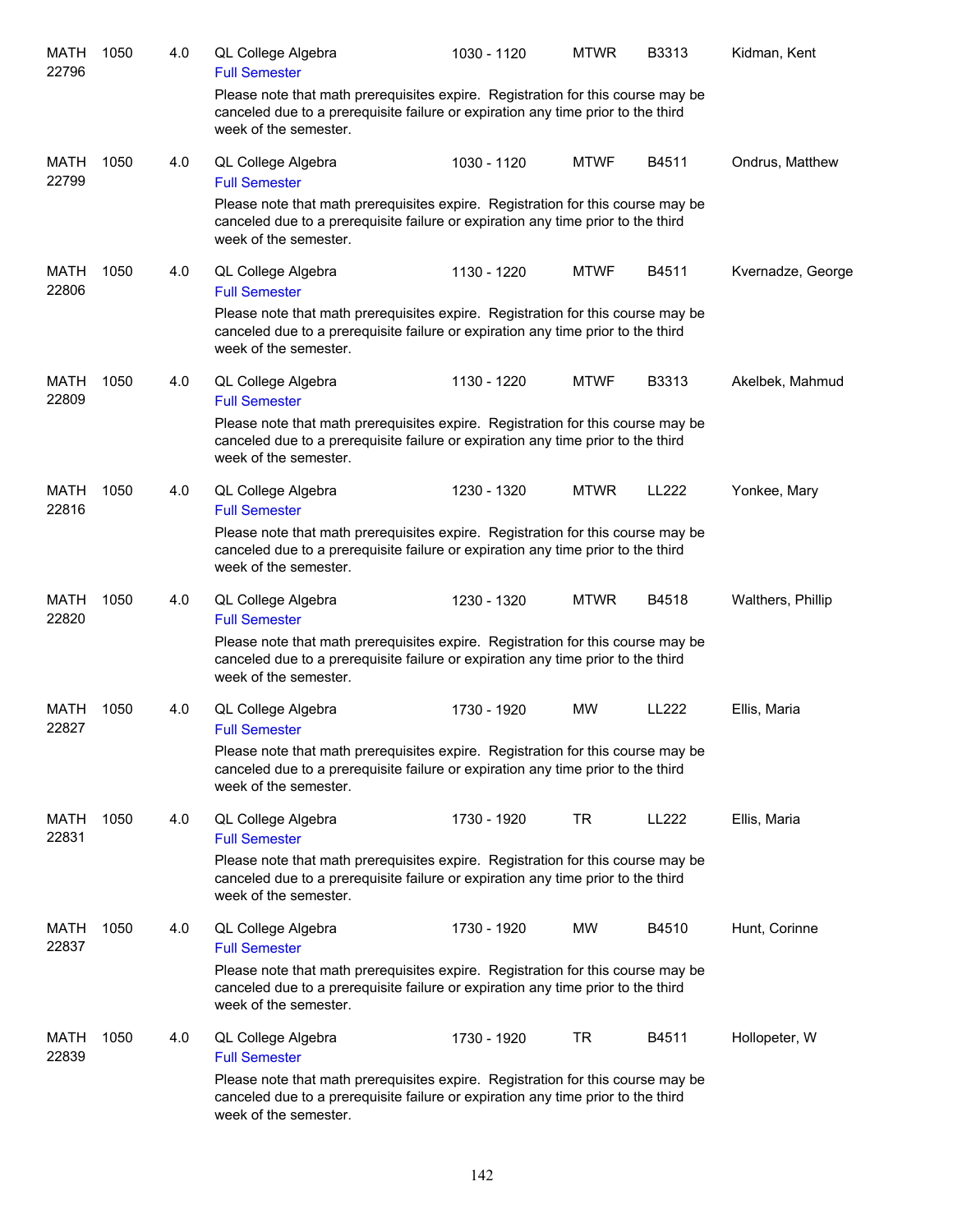| MATH<br>22844        | 1050 | 4.0 | QL College Algebra<br><b>Full Semester</b>                                                                                                                                                   | 1730 - 1920 | <b>MW</b>   | B4515  | Baker, Stacey         |
|----------------------|------|-----|----------------------------------------------------------------------------------------------------------------------------------------------------------------------------------------------|-------------|-------------|--------|-----------------------|
|                      |      |     | Please note that math prerequisites expire. Registration for this course may be<br>canceled due to a prerequisite failure or expiration any time prior to the third<br>week of the semester. |             |             |        |                       |
| <b>MATH</b><br>23637 | 1050 | 4.0 | QL College Algebra<br><b>Full Semester</b>                                                                                                                                                   | <b>TBA</b>  | <b>TBA</b>  | OL     | Fital-Akelbek, Sandra |
|                      |      |     | To access the online course materials, please log in to your student portal<br>at weber.edu and select your Student Services tab.                                                            |             |             |        |                       |
| <b>MATH</b><br>23797 | 1050 | 4.0 | QL College Algebra<br><b>Full Semester</b>                                                                                                                                                   | 0930 - 1020 | <b>MWRF</b> | D02320 | Schilling, Pamela     |
| <b>MATH</b><br>23798 | 1050 | 4.0 | QL College Algebra<br><b>Full Semester</b>                                                                                                                                                   | 0830 - 0920 | <b>MTWR</b> | D02320 | Acor, Brenda          |
| <b>MATH</b><br>23799 | 1050 | 4.0 | QL College Algebra<br><b>Full Semester</b>                                                                                                                                                   | 1630 - 1820 | <b>TR</b>   | D02322 | Schweitzer, John      |
| <b>MATH</b><br>23800 | 1050 | 4.0 | QL College Algebra<br><b>Full Semester</b>                                                                                                                                                   | 1730 - 1920 | <b>MW</b>   | D02103 | Haueter, Gordon       |
| <b>MATH</b><br>23802 | 1050 | 4.0 | QL College Algebra<br><b>Full Semester</b>                                                                                                                                                   | 1730 - 1920 | <b>TR</b>   | DH1310 | Baker, Stacey         |
| <b>MATH</b><br>23803 | 1050 | 4.0 | QL College Algebra<br><b>Full Semester</b>                                                                                                                                                   | 1730 - 1920 | <b>MW</b>   | WW116  | Wheeler, Nicole       |
| <b>MATH</b><br>23804 | 1050 | 4.0 | QL College Algebra<br><b>Full Semester</b>                                                                                                                                                   | 1730 - 1920 | <b>TR</b>   | WW116  | Wheeler, Randal       |
| <b>MATH</b><br>23805 | 1050 | 4.0 | QL College Algebra<br><b>Full Semester</b>                                                                                                                                                   | 1730 - 1920 | <b>MW</b>   | DH2507 | Schweitzer, John      |
| <b>MATH</b><br>22878 | 1060 | 3.0 | Trigonometry<br><b>Full Semester</b>                                                                                                                                                         | 0930 - 1020 | <b>MWF</b>  | B4509  | Salt, Jeffrey         |
|                      |      |     | Please note that math prerequisites expire. Registration for this course may be<br>canceled due to a prerequisite failure or expiration any time prior to the third<br>week of the semester. |             |             |        |                       |
| MATH<br>22880        | 1060 | 3.0 | Trigonometry<br><b>Full Semester</b>                                                                                                                                                         | 1030 - 1120 | <b>MWF</b>  | B4509  | Salt, Jeffrey         |
|                      |      |     | Please note that math prerequisites expire. Registration for this course may be<br>canceled due to a prerequisite failure or expiration any time prior to the third<br>week of the semester. |             |             |        |                       |
| MATH<br>22885        | 1060 | 3.0 | Trigonometry<br><b>Full Semester</b>                                                                                                                                                         | 1030 - 1145 | TR          | B3328  | Peters, James         |
|                      |      |     | Please note that math prerequisites expire. Registration for this course may be<br>canceled due to a prerequisite failure or expiration any time prior to the third<br>week of the semester. |             |             |        |                       |
| MATH<br>22887        | 1060 | 3.0 | Trigonometry<br><b>Full Semester</b>                                                                                                                                                         | 1800 - 1915 | TR          | B4515  | Salt, Jeffrey         |
|                      |      |     | Please note that math prerequisites expire. Registration for this course may be<br>canceled due to a prerequisite failure or expiration any time prior to the third<br>week of the semester. |             |             |        |                       |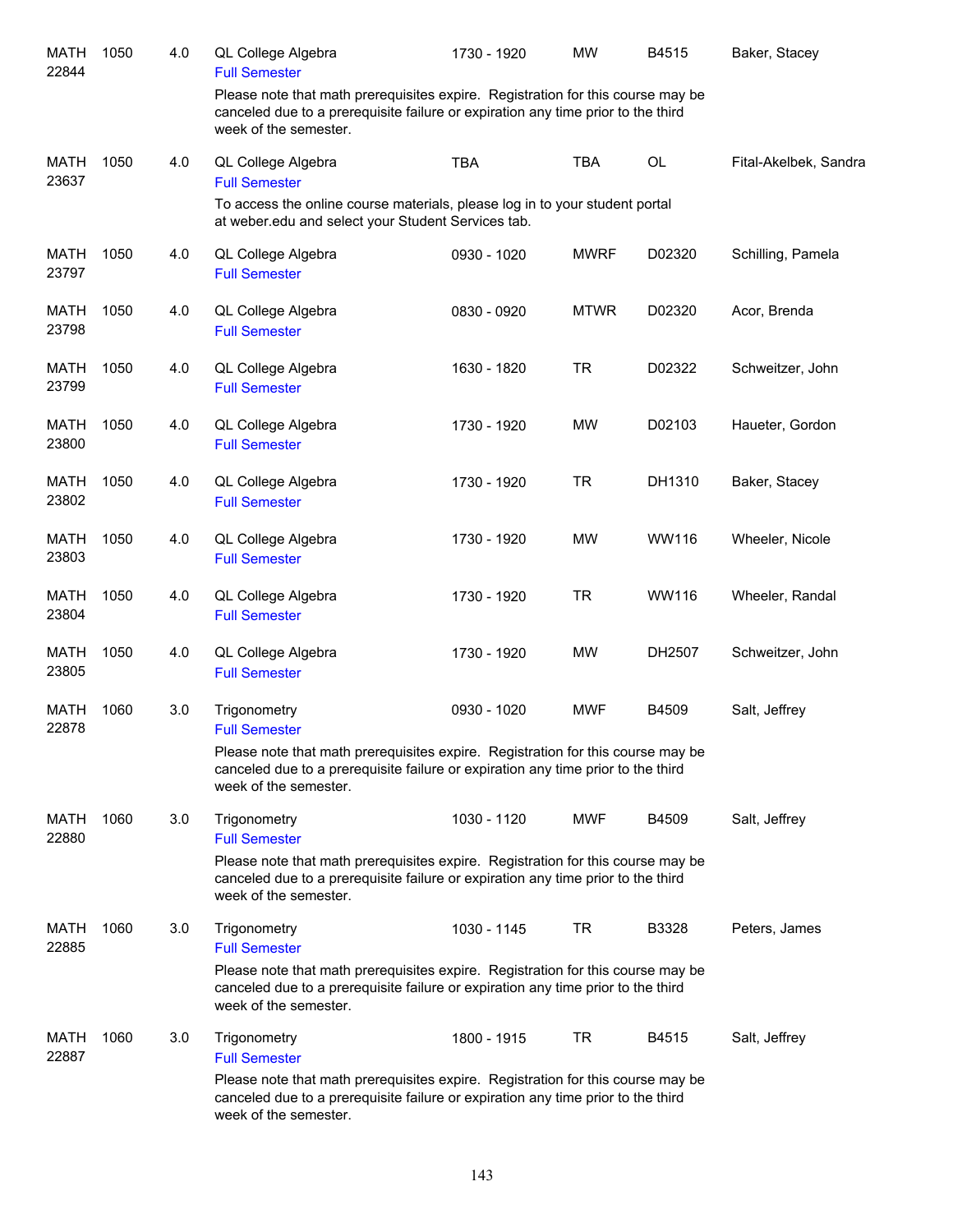| MATH<br>24224        | 1060 | 3.0 | Trigonometry<br><b>Full Semester</b>                                                                                                                                                             | 1130 - 1220 | <b>MWF</b>   | B4509        | Peters, James         |
|----------------------|------|-----|--------------------------------------------------------------------------------------------------------------------------------------------------------------------------------------------------|-------------|--------------|--------------|-----------------------|
| <b>MATH</b><br>22890 | 1080 | 5.0 | QL Pre-calculus<br><b>Full Semester</b>                                                                                                                                                          | 0830 - 0920 | <b>MTWRF</b> | <b>LL222</b> | Quesnell, Carrie      |
|                      |      |     | Please note that math prerequisites expire. Registration for this course may be<br>canceled due to a prerequisite failure or expiration any time prior to the third<br>week of the semester.     |             |              |              |                       |
| <b>MATH</b><br>22893 | 1080 | 5.0 | QL Pre-calculus<br><b>Full Semester</b>                                                                                                                                                          | 0930 - 1020 | <b>MTWRF</b> | B4510        | Fital-Akelbek, Sandra |
|                      |      |     | Please note that math prerequisites expire. Registration for this course may be<br>canceled due to a prerequisite failure or expiration any time prior to the third<br>week of the semester.     |             |              |              |                       |
| MATH<br>22897        | 1080 | 5.0 | <b>QL Pre-calculus</b><br><b>Full Semester</b>                                                                                                                                                   | 1130 - 1220 | <b>MTWRF</b> | <b>LL222</b> | Poore, Darrell        |
|                      |      |     | Please note that math prerequisites expire. Registration for this course may be<br>canceled due to a prerequisite failure or expiration any time prior to the third<br>week of the semester.     |             |              |              |                       |
| <b>MATH</b><br>22900 | 1080 | 5.0 | QL Pre-calculus<br><b>Full Semester</b>                                                                                                                                                          | 1230 - 1320 | <b>MTWRF</b> | B4515        | Cai, Maomao           |
|                      |      |     | Please note that math prerequisites expire. Registration for this course may be<br>canceled due to a prerequisite failure or expiration any time prior to the third<br>week of the semester.     |             |              |              |                       |
| MATH<br>22912        | 1080 | 5.0 | QL Pre-calculus<br><b>Full Semester</b>                                                                                                                                                          | 1730 - 1945 | TR           | B4510        | Emami, Robab          |
|                      |      |     | Please note that math prerequisites expire. Registration for this course may be<br>canceled due to a prerequisite failure or expiration any time prior to the third<br>week of the semester.     |             |              |              |                       |
| <b>MATH</b><br>23638 | 1080 | 5.0 | QL Pre-calculus<br><b>Full Semester</b>                                                                                                                                                          | <b>TBA</b>  | TBA          | OL           | Cai, Maomao           |
|                      |      |     | To access the online course materials, please log in to your student portal<br>at weber.edu and select your Student Services tab.                                                                |             |              |              |                       |
| MATH<br>23801        | 1080 | 5.0 | QL Pre-calculus<br><b>Full Semester</b>                                                                                                                                                          | 1730 - 1945 | MW           | D02104       | Ruiz, Donna           |
| MATH<br>22917        | 1200 | 1.0 | Mathematics Computer Lab<br><b>Full Semester</b>                                                                                                                                                 | 0930 - 1020 | R            | B4505        | Ghoreishi, Afshin     |
|                      |      |     | The correspondence and assignments will be done via email. Contact the<br>instructor or visit http://faculty.weber.edu/aghoreishi for more information.<br>Students must attend the first class. |             |              |              |                       |
| <b>MATH</b><br>24981 | 1200 | 1.0 | Mathematics Computer Lab<br><b>Full Semester</b>                                                                                                                                                 | 1030 - 1120 | R            | B4505        | Ghoreishi, Afshin     |
| MATH<br>22922        | 1210 | 4.0 | Calculus I<br><b>Full Semester</b>                                                                                                                                                               | 0730 - 0820 | <b>MTWR</b>  | B4511        | Kidman, Kent          |
|                      |      |     | Please note that math prerequisites expire. Registration for this course may be<br>canceled due to a prerequisite failure or expiration any time prior to the third<br>week of the semester.     |             |              |              |                       |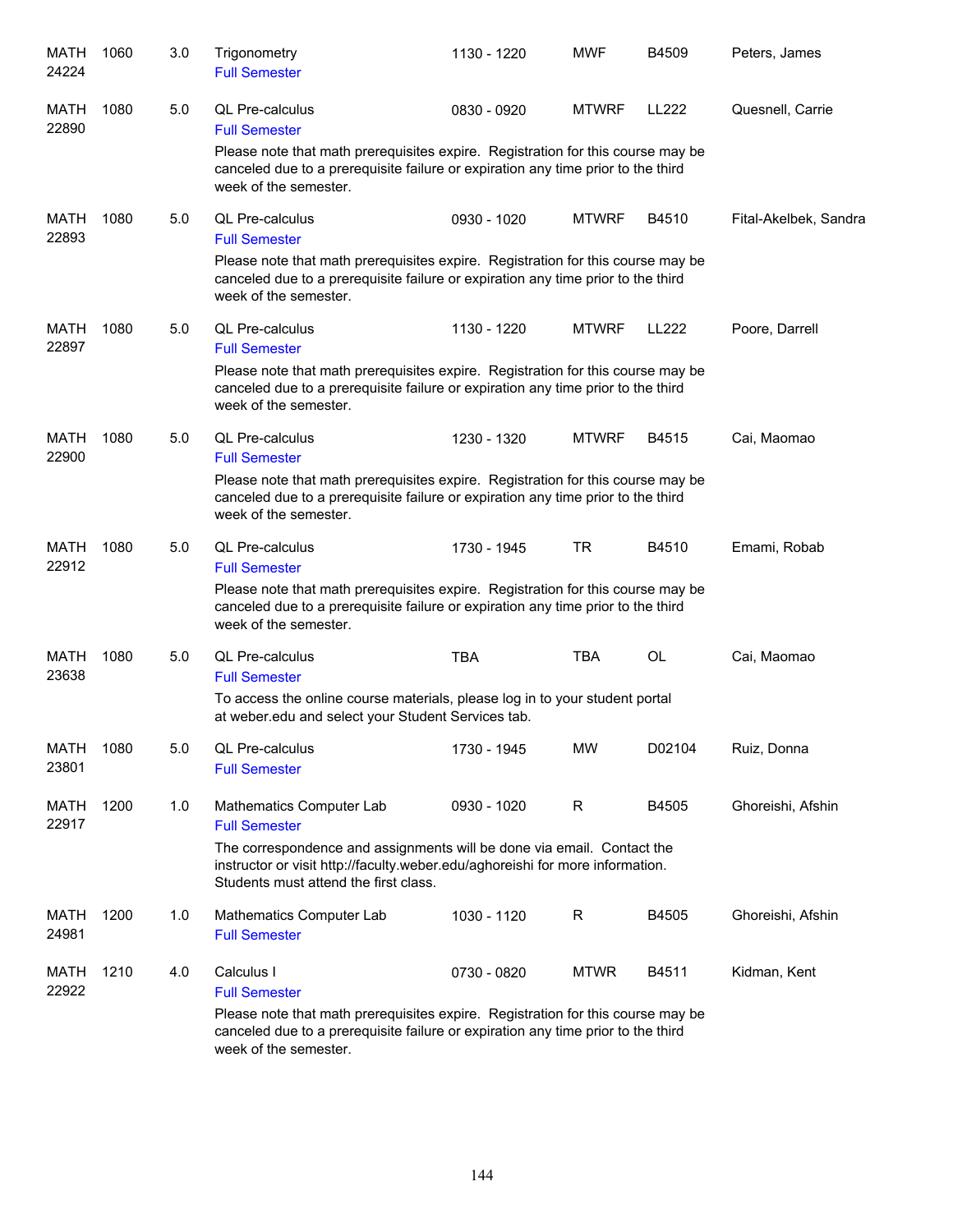| MATH<br>22924        | 1210 | 4.0 | Calculus I<br><b>Full Semester</b>                                                                                                                                                           | 0830 - 0920 | <b>MTWF</b> | B4515     | Akelbek, Mahmud     |
|----------------------|------|-----|----------------------------------------------------------------------------------------------------------------------------------------------------------------------------------------------|-------------|-------------|-----------|---------------------|
|                      |      |     | Please note that math prerequisites expire. Registration for this course may be<br>canceled due to a prerequisite failure or expiration any time prior to the third<br>week of the semester. |             |             |           |                     |
| MATH<br>22929        | 1210 | 4.0 | Calculus I<br><b>Full Semester</b>                                                                                                                                                           | 0930 - 1020 | <b>MTWF</b> | B4511     | Peters, James       |
|                      |      |     | Please note that math prerequisites expire. Registration for this course may be<br>canceled due to a prerequisite failure or expiration any time prior to the third<br>week of the semester. |             |             |           |                     |
| MATH                 | 1210 | 4.0 | Calculus I                                                                                                                                                                                   | 1030 - 1120 | <b>MTWF</b> | B4510     | Ghoreishi, Afshin   |
| 22932                |      |     | <b>Full Semester</b>                                                                                                                                                                         |             |             |           |                     |
|                      |      |     | Please note that math prerequisites expire. Registration for this course may be<br>canceled due to a prerequisite failure or expiration any time prior to the third<br>week of the semester. |             |             |           |                     |
| MATH<br>22934        | 1210 | 4.0 | Calculus I<br><b>Full Semester</b>                                                                                                                                                           | 1130 - 1220 | <b>MTWF</b> | B4515     | Cocos, Mihail       |
|                      |      |     | Please note that math prerequisites expire. Registration for this course may be<br>canceled due to a prerequisite failure or expiration any time prior to the third<br>week of the semester. |             |             |           |                     |
| MATH                 | 1210 | 4.0 | Calculus I                                                                                                                                                                                   | 1230 - 1320 | <b>MTWF</b> | B4510     | Kvernadze, George   |
| 22937                |      |     | <b>Full Semester</b>                                                                                                                                                                         |             |             |           |                     |
|                      |      |     | Please note that math prerequisites expire. Registration for this course may be<br>canceled due to a prerequisite failure or expiration any time prior to the third<br>week of the semester. |             |             |           |                     |
| <b>MATH</b><br>22939 | 1210 | 4.0 | Calculus I<br><b>Full Semester</b>                                                                                                                                                           | 1730 - 1920 | <b>TR</b>   | B4518     | Cocos, Mihail       |
|                      |      |     | Please note that math prerequisites expire. Registration for this course may be<br>canceled due to a prerequisite failure or expiration any time prior to the third<br>week of the semester. |             |             |           |                     |
| MATH<br>22969        | 1220 | 4.0 | Calculus II<br><b>Full Semester</b>                                                                                                                                                          | 0830 - 0920 | <b>MTWF</b> | B4511     | Chan, Julian        |
| <b>MATH</b>          | 1220 | 4.0 | Calculus II                                                                                                                                                                                  | 0930 - 1020 | <b>MTWF</b> | LL222     | Cai, Maomao         |
| 22970                |      |     | <b>Full Semester</b>                                                                                                                                                                         |             |             |           |                     |
| <b>MATH</b><br>22971 | 1220 | 4.0 | Calculus II<br><b>Full Semester</b>                                                                                                                                                          | 1030 - 1120 | <b>MTWF</b> | B4515     | Talaga, Paul        |
| <b>MATH</b><br>22972 | 1220 | 4.0 | Calculus II<br><b>Full Semester</b>                                                                                                                                                          | 1130 - 1220 | <b>MTWF</b> | B4510     | Ondrus, Matthew     |
| <b>MATH</b><br>23278 | 1630 | 4.0 | Discrete Math Applied to Comp<br><b>Full Semester</b>                                                                                                                                        | <b>TBA</b>  | <b>TBA</b>  | <b>OL</b> | Rague, Brian        |
|                      |      |     | To access online course material, please log on thorugh the<br>student portal (eWeber) at http://weber.edu and select:<br>Current Students.                                                  |             |             |           |                     |
| MATH<br>22973        | 2010 | 3.0 | Math for Elementary Teachers I<br><b>Full Semester</b>                                                                                                                                       | 0730 - 0820 | <b>MTWR</b> | B4539     | Blackinton, Dixilee |
|                      |      |     | Please note that math prerequisites expire. Registration for this course may be<br>canceled due to a prerequisite failure or expiration any time prior to the third<br>week of the semester. |             |             |           |                     |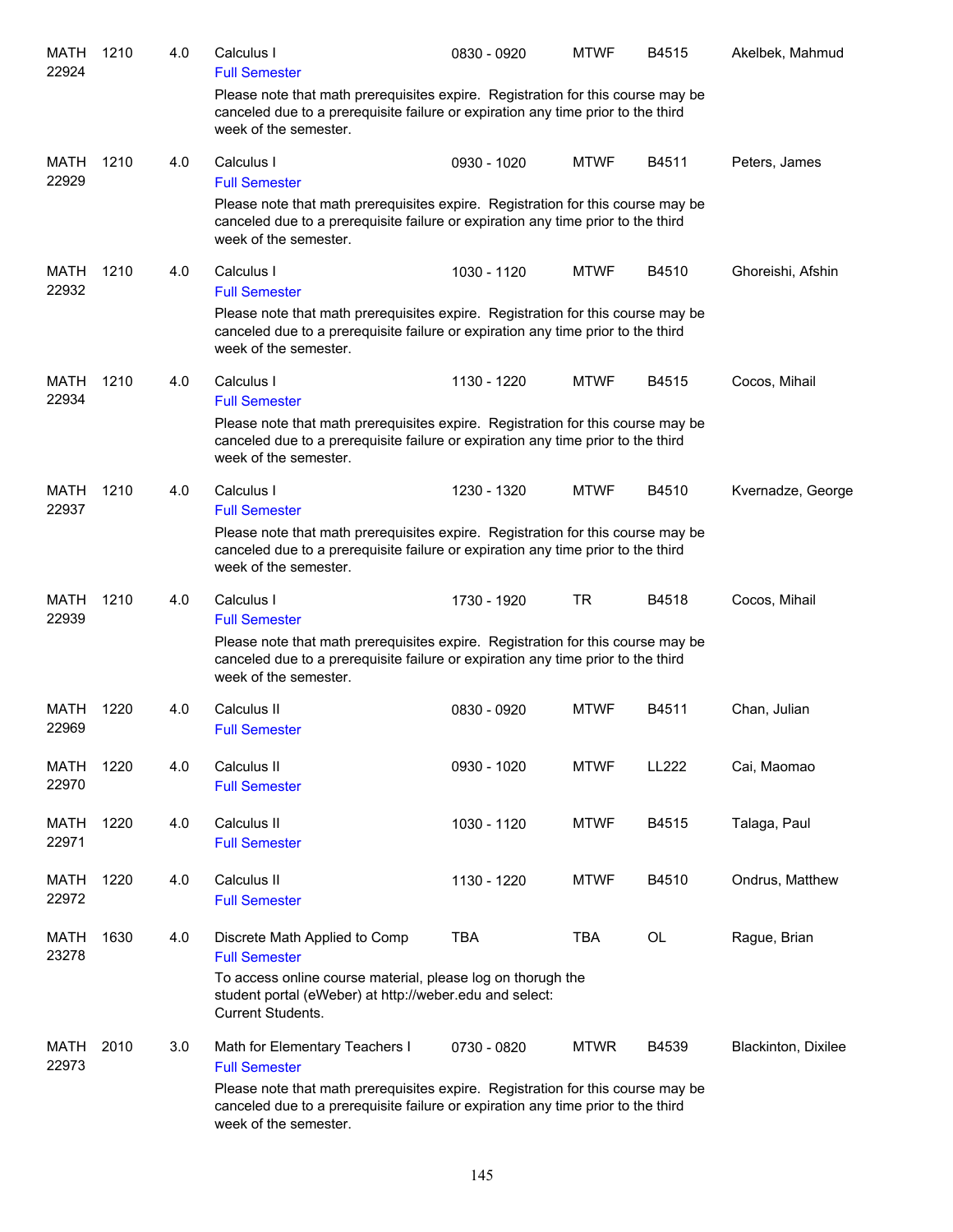| MATH<br>22974        | 2010 | 3.0 | Math for Elementary Teachers I<br><b>Full Semester</b>                                                                                                                                       | 0830 - 0920 | <b>MTWR</b> | B4539 | Blackinton, Dixilee   |
|----------------------|------|-----|----------------------------------------------------------------------------------------------------------------------------------------------------------------------------------------------|-------------|-------------|-------|-----------------------|
|                      |      |     | Please note that math prerequisites expire. Registration for this course may be<br>canceled due to a prerequisite failure or expiration any time prior to the third<br>week of the semester. |             |             |       |                       |
| <b>MATH</b><br>22975 | 2010 | 3.0 | Math for Elementary Teachers I<br><b>Full Semester</b>                                                                                                                                       | 1030 - 1120 | <b>MTWR</b> | B4539 | McKee, Deborah        |
|                      |      |     | Please note that math prerequisites expire. Registration for this course may be<br>canceled due to a prerequisite failure or expiration any time prior to the third<br>week of the semester. |             |             |       |                       |
| MATH<br>22976        | 2020 | 3.0 | Math for Elem Teachers II<br><b>Full Semester</b>                                                                                                                                            | 0930 - 1020 | <b>MTWR</b> | B4539 | Allred, Alice         |
|                      |      |     | Please note that math prerequisites expire. Registration for this course may be<br>canceled due to a prerequisite failure or expiration any time prior to the third<br>week of the semester. |             |             |       |                       |
| MATH<br>22977        | 2120 | 3.0 | <b>Euclidean Geometry</b><br><b>Full Semester</b>                                                                                                                                            | 0830 - 0920 | <b>MWF</b>  | B4509 | Ondrus, Matthew       |
| MATH<br>22978        | 2210 | 4.0 | Calculus III<br><b>Full Semester</b>                                                                                                                                                         | 0930 - 1020 | <b>MTWF</b> | B4515 | Akelbek, Mahmud       |
| <b>MATH</b><br>22979 | 2270 | 3.0 | Elementary Linear Algebra<br><b>Full Semester</b>                                                                                                                                            | 1030 - 1120 | <b>MWF</b>  | B4518 | Fital-Akelbek, Sandra |
| MATH<br>22980        | 2280 | 3.0 | <b>Ordinary Differential Equation</b><br><b>Full Semester</b>                                                                                                                                | 1130 - 1220 | <b>MWF</b>  | B4518 | Cai, Maomao           |
| MATH<br>24221        | 2280 | 3.0 | <b>Ordinary Differential Equation</b><br><b>Full Semester</b>                                                                                                                                | 0830 - 0920 | <b>MWF</b>  | B4518 | Peters, James         |
| <b>MATH</b><br>22984 | 3410 | 3.0 | Probability & Statistics I<br><b>Full Semester</b>                                                                                                                                           | 0930 - 1020 | <b>MWF</b>  | B4518 | Chan, Julian          |
| MATH<br>22985        | 3550 | 3.0 | Intro to Mathematical Modeling<br><b>Full Semester</b>                                                                                                                                       | 1200 - 1315 | <b>TR</b>   | B4508 | Talaga, Paul          |
| MATH<br>22986        | 3710 | 3.0 | <b>Boundary Value Problems</b><br><b>Full Semester</b>                                                                                                                                       | 1130 - 1220 | <b>MWF</b>  | B4508 | Ghoreishi, Afshin     |
| MATH<br>22988        | 4210 | 3.0 | Introductory Real Analysis I<br><b>Full Semester</b>                                                                                                                                         | 1030 - 1120 | <b>MWF</b>  | B4508 | Cocos, Mihail         |
| MATH<br>22989        | 4610 | 3.0 | Numerical Analysis I<br><b>Full Semester</b>                                                                                                                                                 | 0830 - 0920 | <b>MWF</b>  | B4508 | Kvernadze, George     |
| <b>MATH</b><br>24469 | 4750 | 3.0 | Topic/Probability & Statistics<br><b>Full Semester</b>                                                                                                                                       | <b>TBA</b>  | <b>TBA</b>  |       | Cai, Maomao           |
| <b>MATH</b><br>24470 | 4750 | 2.0 | Topic: Math Education<br><b>Full Semester</b>                                                                                                                                                | <b>TBA</b>  | <b>TBA</b>  |       | Fital-Akelbek, Sandra |
| <b>MATH</b><br>24467 | 4910 | 3.0 | Senior Research Project<br><b>Full Semester</b>                                                                                                                                              | <b>TBA</b>  | <b>TBA</b>  |       | Chan, Julian          |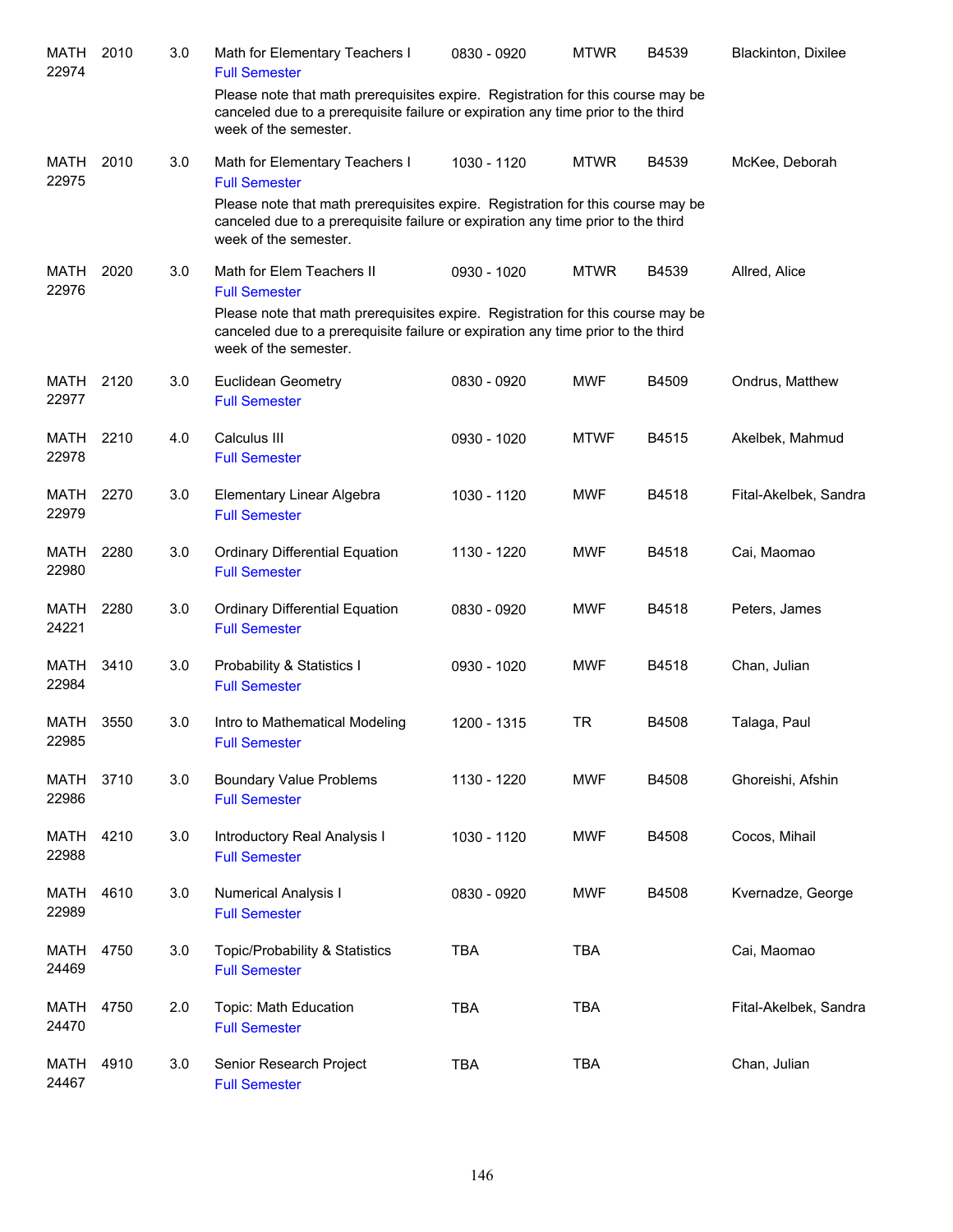| MATH<br>24487       | 4910 | 3.0 | Senior Research Project<br><b>Full Semester</b>                                                                                                                                                                                                                                                                                             | <b>TBA</b>                 | <b>TBA</b>       |        | Ondrus, Matthew     |
|---------------------|------|-----|---------------------------------------------------------------------------------------------------------------------------------------------------------------------------------------------------------------------------------------------------------------------------------------------------------------------------------------------|----------------------------|------------------|--------|---------------------|
| MBA<br>22394        | 6050 | 3.0 | Quantitative Methods I<br><b>Block 1</b><br>Course Fee: \$20.00                                                                                                                                                                                                                                                                             | 1730 - 2030                | M                | D02322 | Rogers, Philip      |
| <b>MBA</b><br>22402 | 6051 | 3.0 | Quantitative Methods II<br><b>Block 2</b><br>Prereqs: MBA 6050 or equivalent courses in statistics<br>Course Fee: \$20.00                                                                                                                                                                                                                   | 1730 - 2030                | M                | D02322 | Nowell, Clifford    |
| <b>MBA</b><br>22410 | 6110 | 3.0 | Tools for the Ethical Manager<br><b>Block 2</b>                                                                                                                                                                                                                                                                                             | 1730 - 2030                | R                | D02112 | Hansen, Shaun       |
| <b>MBA</b><br>22407 | 6120 | 3.0 | Organizational Behavior<br><b>Block 2</b>                                                                                                                                                                                                                                                                                                   | 1730 - 2030                | W                | D02112 | Stevens, Michael    |
| <b>MBA</b><br>22395 | 6130 | 3.0 | <b>Financial Management</b><br><b>Block 1</b><br>Prereqs: foundation MBA 6020, and 6050/6051 or<br>equivalent in accounting and statistics                                                                                                                                                                                                  | 1730 - 2030                | M                | D02113 | Turner, James       |
| <b>MBA</b><br>22403 | 6140 | 3.0 | Marketing Management<br><b>Block 2</b>                                                                                                                                                                                                                                                                                                      | 1730 - 2030                | M                | D02113 | Valentin, Erhard    |
| <b>MBA</b><br>22405 | 6150 | 3.0 | Operations/Supply Chain Mngmnt<br><b>Block 2</b><br>Prereqs: MBA 6050/51 or equivalent courses in statistics                                                                                                                                                                                                                                | 1730 - 2030                | $\mathsf T$      | D02112 | Schvaneveldt, Shane |
| <b>MBA</b><br>22396 | 6210 | 3.0 | Management Accounting Control<br><b>Block 1</b><br>Prereqs: MBA 6020 or equivalent courses in accounting                                                                                                                                                                                                                                    | 1730 - 2020                | $\mathsf T$      | D02112 | Malone, John        |
| <b>MBA</b><br>22398 | 6310 | 3.0 | Info Tech in the Enterprise<br><b>Block 1</b>                                                                                                                                                                                                                                                                                               | 1730 - 2030                | W                | D02112 | Mouritsen, Matthew  |
| <b>MBA</b><br>22400 | 6410 | 3.0 | Global Macroeconomic Condition<br><b>Block 1</b><br>Prereqs: MBA 6040 or equivalent courses in economics                                                                                                                                                                                                                                    | 1730 - 2030                | $\mathsf{R}$     | D02112 | Stevenson, Doris    |
| <b>MBA</b><br>22393 | 6450 | 3.0 | Leadership Thru People Skills<br><b>Block 1</b><br>MBA 6450 Leadership through people skills will meet:<br>Friday 08/17/12 5:00 pm - 9:00 pm<br>Saturday 08/18/12 8:30 am - 5:30 pm<br>Friday 08/24/12 5:00 pm - 9:00 pm<br>Saturday 08/25/12 8:30 am - 5:30 pm<br>Friday 08/31/12 5:00 pm - 9:00 pm<br>Saturday 09/01/12 8:30 am - 5:30 pm | 0830 - 1730<br>1700 - 2100 | S<br>$\mathsf F$ | D02320 | Stevens, Michael    |
| <b>MBA</b><br>22411 | 6510 | 3.0 | Invest Analysis & Portfol Mngm<br><b>Block 2</b><br>Prereqs: MBA 6130                                                                                                                                                                                                                                                                       | 1730 - 2030                | R                | D02134 | Fan, Yuhong         |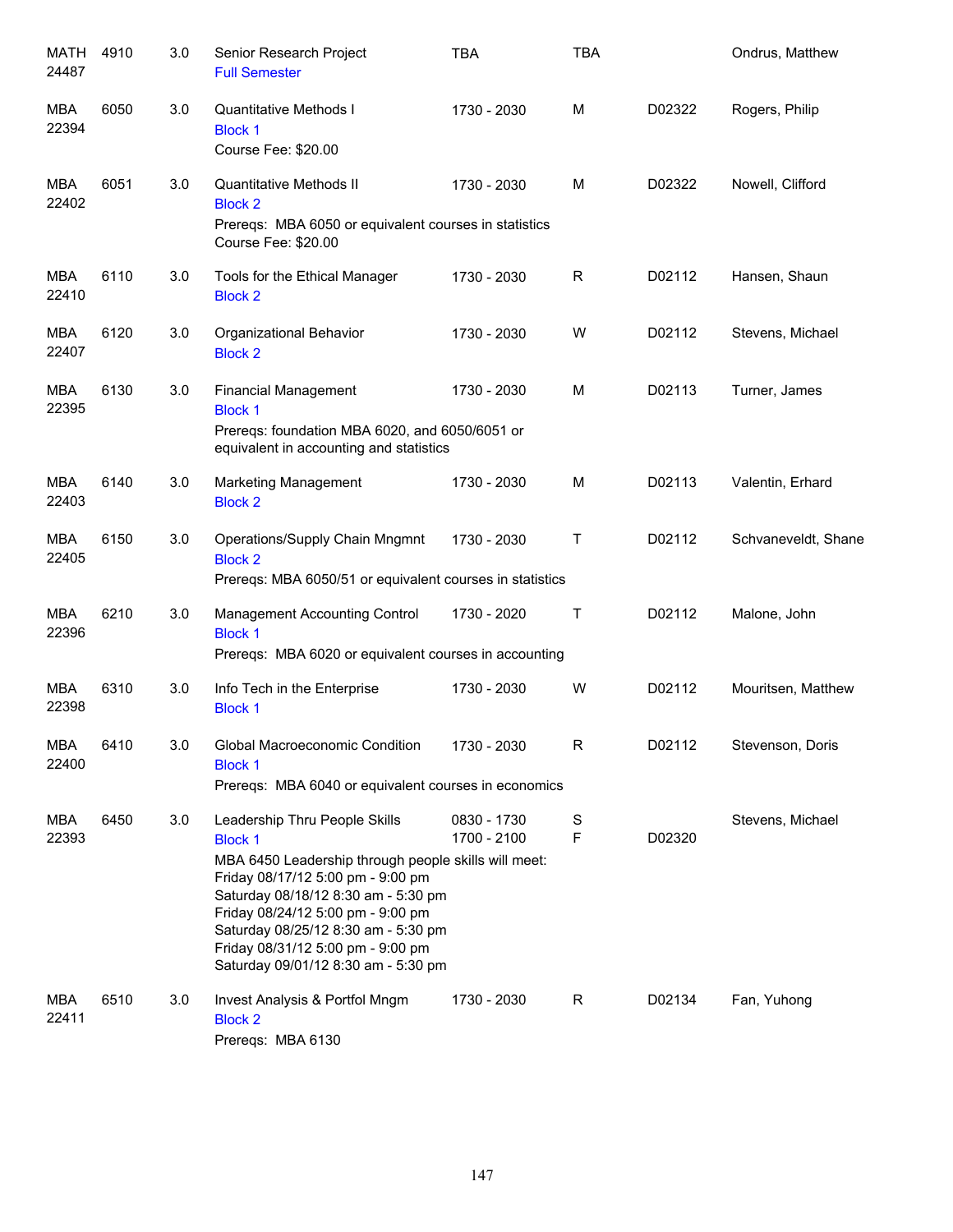| <b>MBA</b><br>22408 | 6530 | 3.0 | <b>CBL-E-business</b><br><b>Block 2</b>                                                                                                                                                                                                                                                                                      | 1730 - 2030 | W          | D02113           | Mouritsen, Matthew  |
|---------------------|------|-----|------------------------------------------------------------------------------------------------------------------------------------------------------------------------------------------------------------------------------------------------------------------------------------------------------------------------------|-------------|------------|------------------|---------------------|
|                     |      |     | Recommended prereqs: MBA 6140 & MBA 6150<br>CBL stands for Community-Based Learning which means that students engage<br>in meaningful community service that is connected to specific course objectives.<br>See http://www.weber.edu/CommunityInvolvement/CBL Designation.html for a<br>full list of CBL designated courses. |             |            |                  |                     |
| <b>MBA</b><br>22404 | 6630 | 3.0 | Networking & Info Systems<br><b>Block 2</b>                                                                                                                                                                                                                                                                                  | 1730 - 2030 | M          | D02101           | Harris, G           |
| <b>MBA</b><br>24567 | 6680 | 3.0 | <b>Graduate Consulting Project</b><br><b>Full Semester</b><br>Must have department approval to register; please contact Sally at                                                                                                                                                                                             | <b>TBA</b>  | <b>TBA</b> | D <sub>0</sub> 2 |                     |
| <b>MBA</b><br>22397 | 6700 | 3.0 | 801-395-3519.<br>Managing Enviro Sustainability<br><b>Block 1</b>                                                                                                                                                                                                                                                            | 1730 - 2020 | Τ          | D02134           | Schvaneveldt, Shane |
| <b>MBA</b><br>22406 | 6720 | 3.0 | <b>Environmental Economics</b><br><b>Block 2</b><br>Prereqs: MBA 6040, MBA 6051 or equivalent courses in stats                                                                                                                                                                                                               | 1730 - 2030 | Т          | <b>WW108</b>     | Grijalva, Therese   |
| <b>MBA</b><br>24474 | 6730 | 3.0 | Proj Environmnt Sustainability<br><b>Full Semester</b><br>Requires dept. over ride to register. Call Sally at 801-395-3519 to register.                                                                                                                                                                                      | <b>TBA</b>  | <b>TBA</b> | D <sub>0</sub> 2 |                     |
| <b>MBA</b><br>22399 | 6750 | 3.0 | Financial Aspect/Contract Mgmt<br><b>Block 1</b>                                                                                                                                                                                                                                                                             | 1730 - 2030 | W          | D02113           | Hansen, Douglas     |
| <b>MBA</b><br>22409 | 6760 | 3.0 | Legal Aspects/Contract Mgmt<br><b>Block 2</b>                                                                                                                                                                                                                                                                                | 1730 - 2030 | W          | D02134           | Nelson, Gregory     |
| MBA<br>24571        | 6800 | 1.0 | Directed Study<br><b>Full Semester</b><br>For MBA IS&T Certificate students only. Must contact department for over ride.<br>Call 801-395-3519.                                                                                                                                                                               | <b>TBA</b>  | <b>TBA</b> |                  |                     |
| <b>MCJ</b><br>23164 | 6100 | 3.0 | <b>Contemporary Criminal Justice</b><br><b>Full Semester</b><br>Please contact the Criminal Justice department at<br>801-626-6146 to register for this class.<br>To access online course materials, please log on through the<br>student portal (eWeber) at http://weber.edu and select:<br>"Current Students".              | <b>TBA</b>  | <b>TBA</b> | OL               | Bayley, Bruce       |
| <b>MCJ</b><br>21487 | 6120 | 3.0 | Theories Crime & Delinquency<br><b>Full Semester</b>                                                                                                                                                                                                                                                                         | 1800 - 2040 | Т          | <b>SS335</b>     | Sween, Molly        |
| <b>MCJ</b><br>21490 | 6190 | 3.0 | Legal Found of Criminal Justic<br><b>Full Semester</b>                                                                                                                                                                                                                                                                       | 1800 - 2040 | R          | SS226            | Lynch, David        |
| <b>MCJ</b><br>21652 | 6210 | 3.0 | Judicial Administration<br><b>Full Semester</b>                                                                                                                                                                                                                                                                              | 1800 - 2040 | M          | SS226            | Rawlings, Troy      |
| <b>MCJ</b><br>21514 | 6240 | 3.0 | C.J. Planing/Budget/Evaluation<br><b>Full Semester</b>                                                                                                                                                                                                                                                                       | 1800 - 2040 | W          | <b>SS239</b>     | Chabries, Michael   |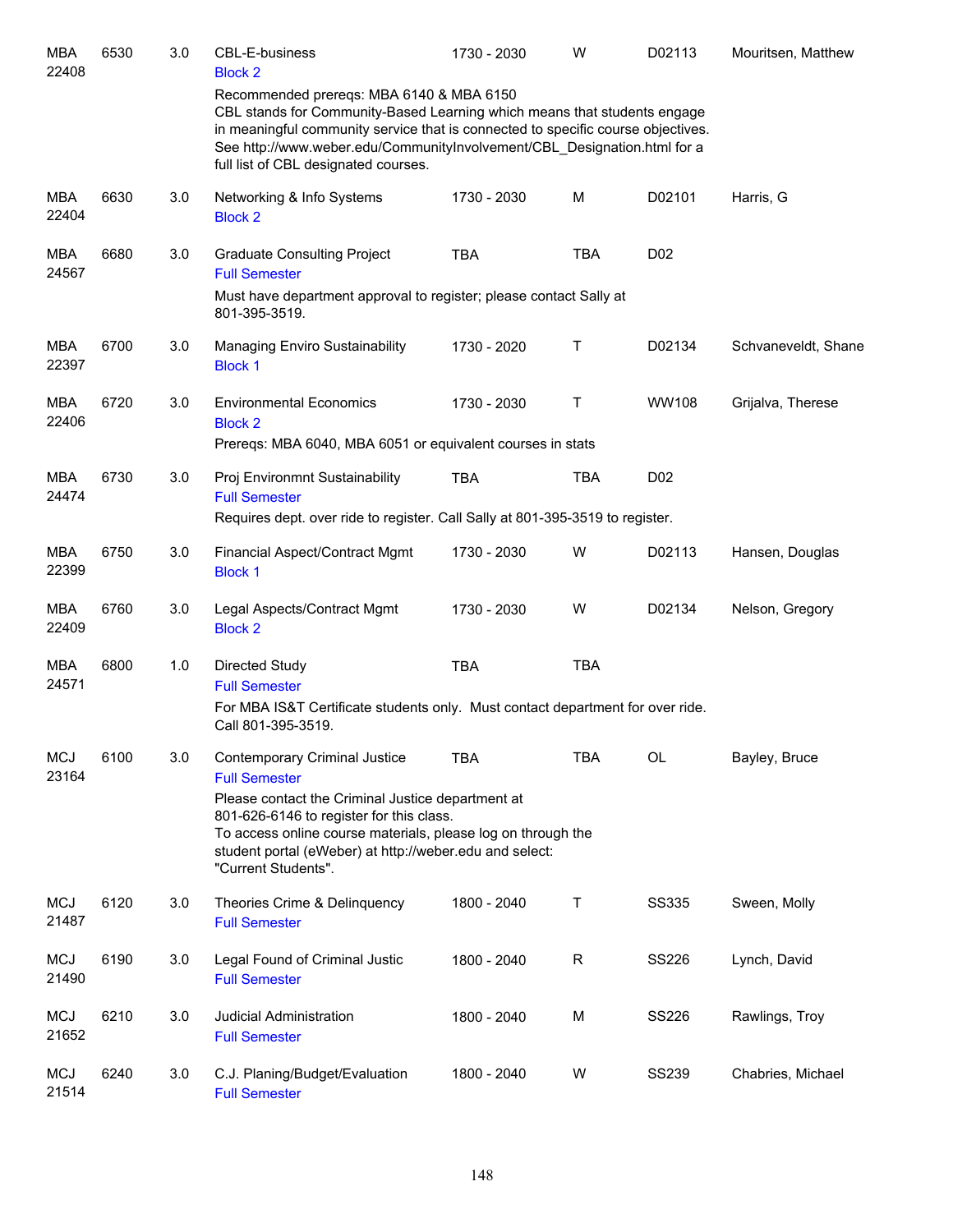| <b>MED</b><br>22861 | 6000 | 2.0 | Fundamentals of Grad Study<br><b>Full Semester</b>                                                                                                                                            | 1630 - 1910 | Τ           | ED219           | Saunders, Peggy   |
|---------------------|------|-----|-----------------------------------------------------------------------------------------------------------------------------------------------------------------------------------------------|-------------|-------------|-----------------|-------------------|
| MED<br>22759        | 6010 | 2.0 | <b>Advanced Historical Foundation</b><br><b>Full Semester</b>                                                                                                                                 | 1630 - 1910 | M           | ED325           | Cena, Michael     |
| MED<br>22862        | 6020 | 2.0 | Diversity In Education<br><b>Full Semester</b>                                                                                                                                                | 1630 - 1910 | Τ           | ED319           | Crawford, Forrest |
| MED<br>22899        | 6030 | 2.0 | <b>Advanced Education Psychology</b><br><b>Full Semester</b>                                                                                                                                  | 1630 - 1910 | W           | ED325           | Stewart, Pene'e   |
| MED<br>22914        | 6050 | 3.0 | Curriculum Design/Eval/Assess<br><b>Full Semester</b>                                                                                                                                         | 1630 - 1910 | R           | ED319           | Ellis, Ann        |
| MED<br>22904        | 6060 | 2.0 | <b>Instruction Strategies</b><br><b>Full Semester</b>                                                                                                                                         | 1630 - 1910 | W           | ED303           | Napper, Vicki     |
| <b>MED</b><br>22863 | 6080 | 3.0 | Conducting Edu Research<br><b>Full Semester</b>                                                                                                                                               | 1630 - 1910 | Τ           | ED325           | Moulding, Louise  |
|                     |      |     | This course is designed to teach the process of educational research.<br>Prerequisite: MED 6000                                                                                               |             |             |                 |                   |
| MED<br>22864        | 6085 | 1.0 | Developing Project Proposal<br><b>Full Semester</b>                                                                                                                                           | 1630 - 1910 | Т           | ED239           | Saunders, Peggy   |
|                     |      |     | Prerequisite: Must have a signed Graduate Committee form on 1st night of<br>class. Prerequisite courses: 6080, 6030, 6050, 6060.                                                              |             |             |                 |                   |
| MED<br>22951        | 6090 | 3.0 | Masters Project<br><b>Full Semester</b>                                                                                                                                                       | <b>TBA</b>  | <b>MTWR</b> | ED              | Saunders, Peggy   |
| <b>MED</b><br>22865 | 6091 | 1.0 | Graduate Synthesis<br><b>Full Semester</b>                                                                                                                                                    | 1630 - 1910 | Τ           | ED227           | Gowans, Linda     |
|                     |      |     | All required core courses must be completed prior to enrolling in this course.<br>The master's project proposal must be formally approved and the project report<br>completed or in progress. |             |             |                 |                   |
| <b>MED</b><br>22851 | 6120 | 3.0 | Advanced Classroom Management 1630 - 1910<br><b>Full Semester</b>                                                                                                                             |             | M           | ED <sub>6</sub> | Williams, Natalie |
|                     |      |     | This course not intended for inexperienced teachers.<br>This is a hybrid course.                                                                                                              |             |             |                 |                   |
| MED<br>22927        | 6250 | 3.0 | Second Language Acquisition<br><b>Full Semester</b>                                                                                                                                           | 1630 - 1910 | R           | ED330           | Byrd, David       |
| MED<br>22931        | 6313 | 2.0 | Elem School: Social Studies<br><b>Full Semester</b>                                                                                                                                           | 1630 - 1910 | R           | ED219           | Bittner, Nancy    |
| MED<br>22856        | 6314 | 2.0 | Reading Instruction in Elem<br><b>Full Semester</b>                                                                                                                                           | 1630 - 1910 | М           | ED317           | Nelson, Kristin   |
| <b>MED</b><br>23286 | 6320 | 3.0 | Content Area Literacy Instruct<br><b>Full Semester</b>                                                                                                                                        | <b>TBA</b>  | TBA         | OL              | Gowans, Linda     |
|                     |      |     | To access online course materials, please log in to your student portal at<br>weber.edu and select your student services tab.                                                                 |             |             |                 |                   |
| MED<br>22907        | 6360 | 3.0 | Foundations of Literacy<br><b>Full Semester</b>                                                                                                                                               | 1630 - 1910 | W           | ED330           | Cena, Michael     |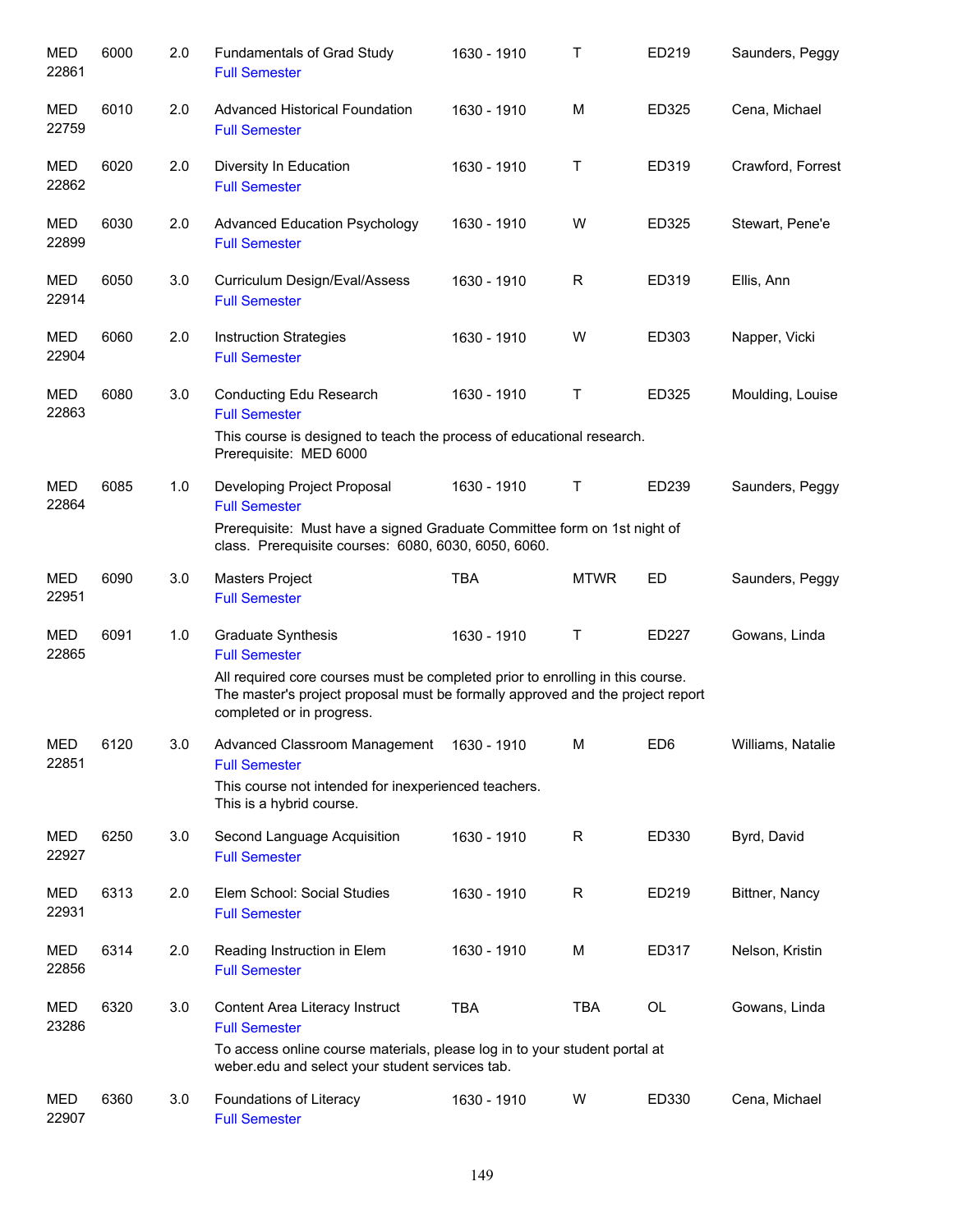| <b>MED</b><br>24343  | 6430 | 3.0 | Creative Processes in Elem<br><b>Full Semester</b>                                                                                                                                                                                                                                                                       | 1630 - 1910 | <b>TR</b>   | ED317            | Bates, Vincent    |
|----------------------|------|-----|--------------------------------------------------------------------------------------------------------------------------------------------------------------------------------------------------------------------------------------------------------------------------------------------------------------------------|-------------|-------------|------------------|-------------------|
|                      |      |     | This course will be held beginning August 28 through October 18, 2012 on<br>Tuesday and Thursday. L                                                                                                                                                                                                                      |             |             |                  |                   |
| <b>MED</b><br>22954  | 6495 | 3.0 | Action Research in Gifted Ed<br><b>Full Semester</b>                                                                                                                                                                                                                                                                     | <b>TBA</b>  | <b>MTWR</b> |                  | Ellis, Ann        |
| <b>MED</b><br>22867  | 6510 | 3.0 | Adv Found Spec Ed/Pract & Law<br><b>Full Semester</b><br>This course for Special Education Licensure Students only.                                                                                                                                                                                                      | 1630 - 1910 | R           | ED <sub>6</sub>  | Williams, Natalie |
| <b>MED</b><br>22910  | 6520 | 3.0 | Collabortatn, Consult, IEP Dev<br><b>Full Semester</b>                                                                                                                                                                                                                                                                   | 1630 - 1910 | W           | ED227            | Mayhew, John      |
| <b>MED</b><br>24311  | 6550 | 3.0 | Adv Instr Plan/Learn Env/Sp Ed<br><b>Full Semester</b><br>Prerequisite courses: MED 6510, MED 6520, MED 6530.                                                                                                                                                                                                            | 1630 - 1910 | M           | ED <sub>15</sub> | Butler, Frances   |
| <b>MED</b><br>22858  | 6555 | 4.0 | Adv Instr Meth/Pract: Reading<br><b>Full Semester</b>                                                                                                                                                                                                                                                                    | 1630 - 1910 | т           | ED <sub>6</sub>  | Alexander, Melina |
| <b>MED</b><br>22940  | 6570 | 4.0 | Adv Instr Meth/Pract: Writng<br><b>Full Semester</b>                                                                                                                                                                                                                                                                     | 1630 - 1910 | R           | ED <sub>15</sub> | Butler, Frances   |
| <b>MED</b><br>22868  | 6580 | 3.0 | Adv Learn Strat/Transit/Sp Edu<br><b>Full Semester</b>                                                                                                                                                                                                                                                                   | 1630 - 1910 | т           | <b>ED15</b>      | Butler, Frances   |
| <b>MED</b><br>22860  | 6810 | 3.0 | Dual Immersion/Immer Education<br><b>Full Semester</b>                                                                                                                                                                                                                                                                   | 1630 - 1910 | M           | ED319            | Byrd, David       |
| <b>MED</b><br>22963  | 6900 | 1.0 | Individual Study<br><b>Full Semester</b><br>Prerequisites: Must have an approved/signed MEd contract. Forms available<br>from MEd office.                                                                                                                                                                                | <b>TBA</b>  | <b>MTWR</b> |                  | Saunders, Peggy   |
| <b>MED</b><br>22964  | 6900 | 2.0 | Individual Study<br><b>Full Semester</b><br>Prerequisites: Must have an approved/signed MEd contract. Forms available in<br>the MEd office.                                                                                                                                                                              | <b>TBA</b>  | <b>MTWR</b> |                  | Saunders, Peggy   |
| <b>MED</b><br>22965  | 6900 | 3.0 | Individual Study<br><b>Full Semester</b><br>Prerequisites: Must have an approved/signed MEd contract. Forms available<br>from MEd office.                                                                                                                                                                                | <b>TBA</b>  | <b>MTWR</b> |                  | Saunders, Peggy   |
| MED<br>22958         | 6990 | 1.0 | Continuing Graduate Advisement<br><b>Full Semester</b><br>If the project is not approved during the semester the student enrolls in MED<br>6090, he/she must register for MED 6990 each succeeding semester until the<br>project is completed. This course is graded c/nc and is not counted in the<br>program of study. | TBA         | <b>MTWR</b> |                  | Saunders, Peggy   |
| MENG<br>21254        | 5010 | 3.0 | Introduction to Linguistics<br><b>Full Semester</b>                                                                                                                                                                                                                                                                      | 1200 - 1315 | TR          | EH215            | LeTourneau, Mark  |
| <b>MENG</b><br>21256 | 5050 | 3.0 | Grammar/Style/Usage:AdvWriting<br><b>Full Semester</b>                                                                                                                                                                                                                                                                   | 1030 - 1145 | <b>TR</b>   | EH220            | Conrad, Timothy   |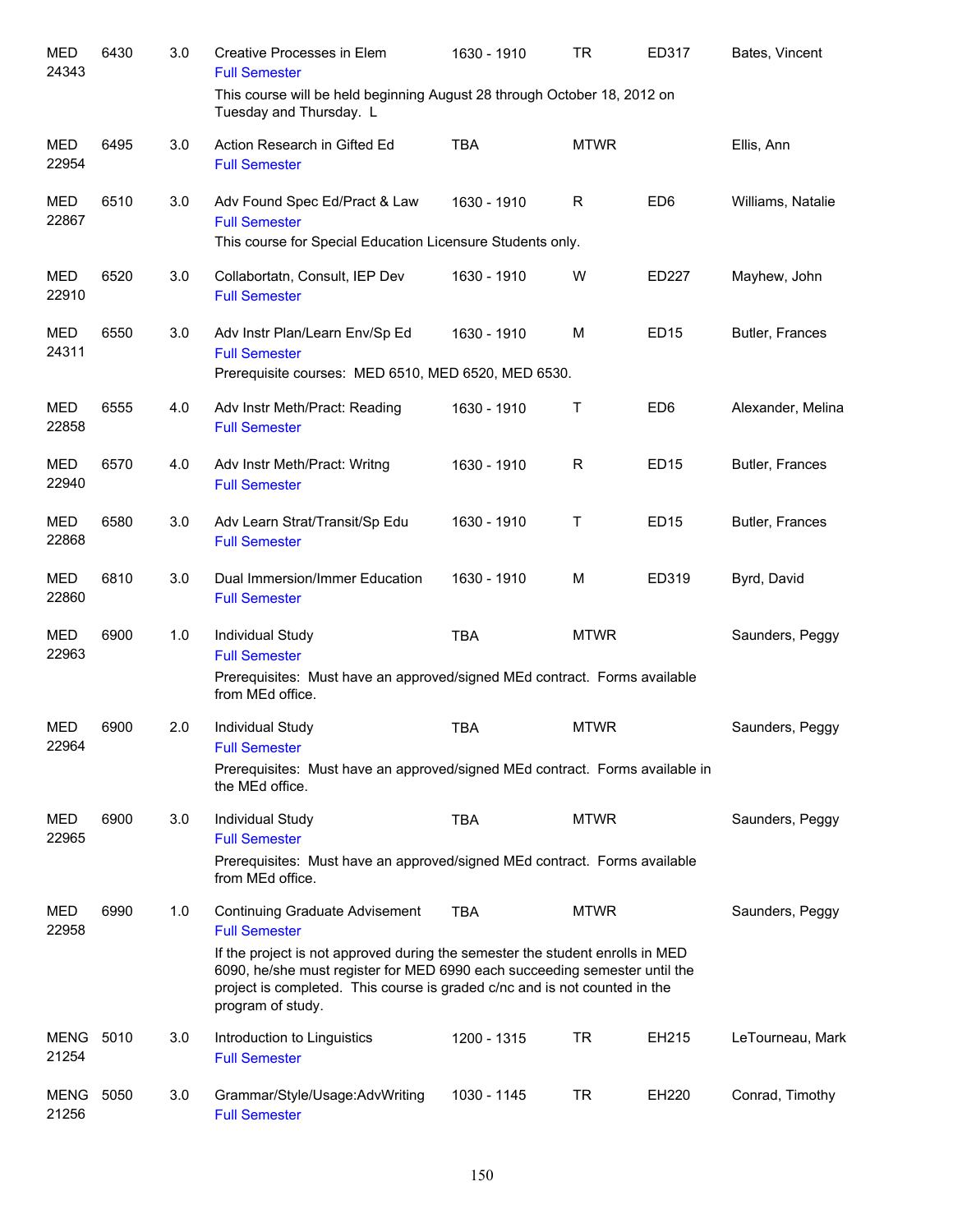| MENG<br>21257             | 5080 | 3.0 | Critical Approach to Literatur<br><b>Full Semester</b>      | 0900 - 1015 | <b>TR</b>   | EH215  | Miner, Madonne      |
|---------------------------|------|-----|-------------------------------------------------------------|-------------|-------------|--------|---------------------|
| MENG<br>21258             | 5080 | 3.0 | Critical Approach to Literatur<br><b>Full Semester</b>      | 0930 - 1020 | <b>MWF</b>  | EH205  | Shigley, Sally      |
| MENG<br>21259             | 5080 | 3.0 | Critical Approach to Literatur<br><b>Full Semester</b>      | 1230 - 1320 | <b>MWF</b>  | EH205  | Shigley, Sally      |
| <b>MENG 5080</b><br>21261 |      | 3.0 | Critical Approach to Literatur<br><b>Full Semester</b>      | 1730 - 2020 | Т           | EH220  | Mitchell, Jennifer  |
| <b>MENG 5080</b><br>24545 |      | 3.0 | Critical Approach to Literatur<br><b>Full Semester</b>      | 1200 - 1315 | <b>TR</b>   | EH220  | Gesteland, Becky    |
| <b>MENG 5510</b><br>21263 |      | 3.0 | World Literature<br><b>Full Semester</b>                    | 1130 - 1220 | <b>MWF</b>  | EH203  | Subbiah, Mahalingam |
| <b>MENG 5520</b><br>21267 |      | 3.0 | Amer Lit/Early and Romantic<br><b>Full Semester</b>         | 1330 - 1420 | W           | EH203  | Schwiebert, John    |
| <b>MENG 5540</b><br>21269 |      | 3.0 | American Literature: Modern<br><b>Full Semester</b>         | 1030 - 1120 | <b>MWF</b>  | EH204  | Wutz, Michael       |
| <b>MENG 5550</b><br>21270 |      | 3.0 | American Lit: Contemporary<br><b>Full Semester</b>          | 1730 - 2010 | M           | EH204  | Burrows, J          |
| MENG 5610<br>21272        |      | 3.0 | <b>British Literature: Medieval</b><br><b>Full Semester</b> | 0830 - 0920 | <b>MWF</b>  | EH217  | Seal, Samantha      |
| <b>MENG</b><br>21273      | 5630 | 3.0 | Brit Lit: Neoclassical/Romanti<br><b>Full Semester</b>      | 1730 - 2010 | $\mathsf R$ | EH203  | Vause, L            |
| <b>MENG</b><br>21274      | 5640 | 3.0 | British Literature: Victorian<br><b>Full Semester</b>       | 1030 - 1145 | <b>TR</b>   | EH204  | Rogers, Scott       |
| MENG<br>21275             | 5660 | 3.0 | British Lit: Contemporary<br><b>Full Semester</b>           | 0900 - 1015 | <b>TR</b>   | EH403  | Mitchell, Jennifer  |
| MENG<br>24358             | 5840 | 3.0 | <b>Tutoring Writers</b><br><b>Full Semester</b>             | 1130 - 1220 | <b>MWF</b>  | EH204  | Rogers, Scott       |
| MENG<br>20805             | 6010 | 3.0 | Bibliography/Research Methods<br><b>Full Semester</b>       | 1630 - 1920 | W           | EH317  | Crimmel, Henry      |
| MENG<br>20809             | 6030 | 3.0 | Literature and Psychology<br><b>Full Semester</b>           | 1730 - 2010 | $\mathsf R$ | EH205  | Young, James        |
| MENG<br>20810             | 6110 | 3.0 | Writing for Teachers<br><b>Full Semester</b>                | 1730 - 2010 | M           | D02303 | Butler, Shannon     |
| MENG<br>20806             | 6240 | 3.0 | American Lit: The Frontier<br><b>Full Semester</b>          | 1730 - 2010 | M           | EH205  | Gesteland, Becky    |
| MENG<br>20807             | 6260 | 3.0 | World Lit:Lat Am Women Writers<br><b>Full Semester</b>      | 1730 - 2010 | W           | EH316  | Asensio, Isabel     |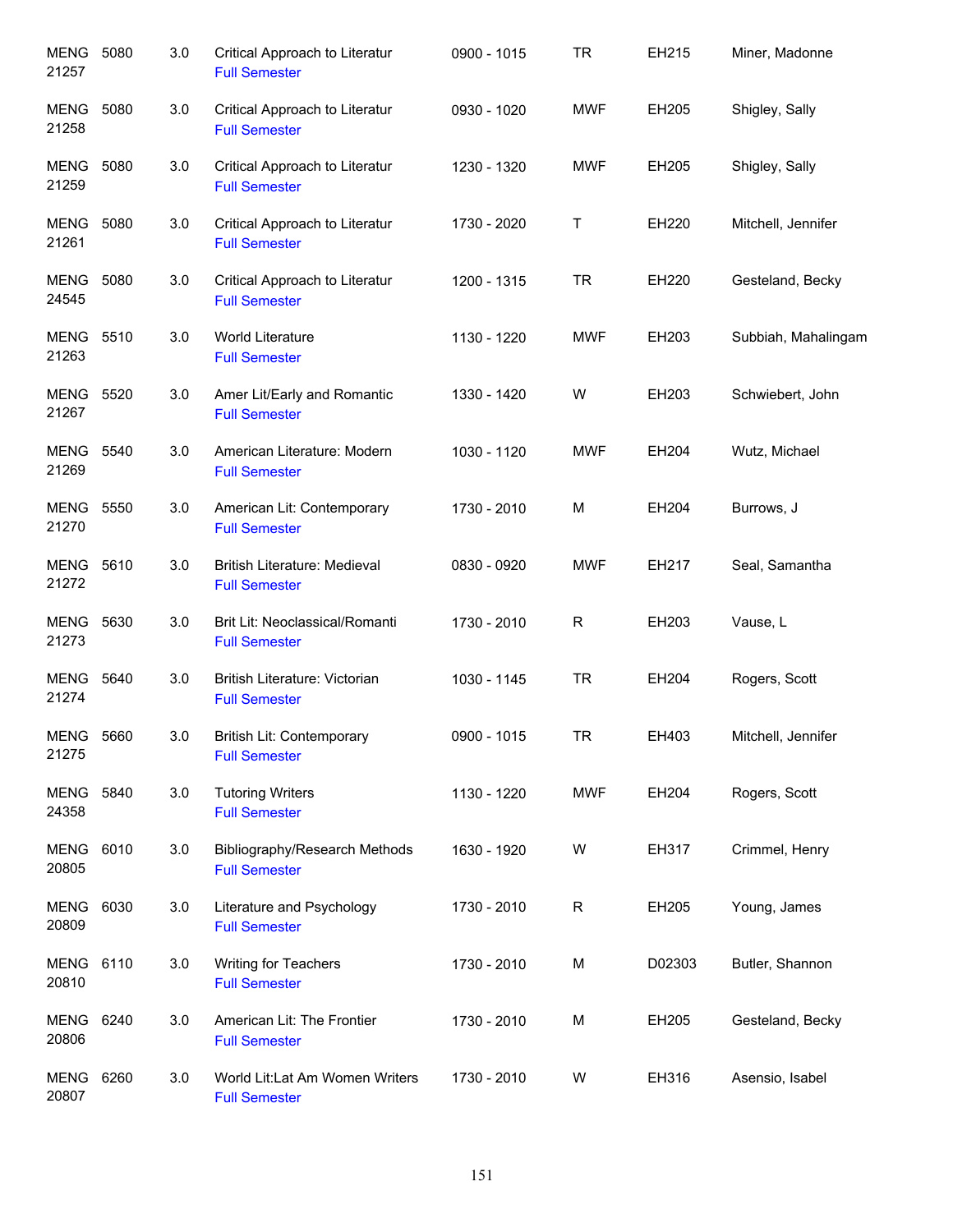| MENG 6410<br>21264        |      | 3.0 | Strat/Methods of Teaching ESL<br><b>Full Semester</b>                                                                                                                                                                 | 1630 - 1910 | Т           | EH403  | Conrad, Timothy   |
|---------------------------|------|-----|-----------------------------------------------------------------------------------------------------------------------------------------------------------------------------------------------------------------------|-------------|-------------|--------|-------------------|
| MENG<br>21265             | 6420 | 3.0 | Phonology & Syntax for ESL<br><b>Full Semester</b>                                                                                                                                                                    | 1730 - 2010 | M           | EH317  | McKay, Susan      |
| <b>MENG 6450</b><br>21266 |      | 3.0 | <b>ESL/Bilingual Assessment</b><br><b>Full Semester</b>                                                                                                                                                               | <b>TBA</b>  | <b>TBA</b>  |        | Conrad, Timothy   |
| <b>MENG 6520</b><br>20808 |      | 3.0 | Seminar in Shakespeare<br><b>Full Semester</b>                                                                                                                                                                        | 1730 - 2010 | Τ           | D02303 | Harper, Gavin     |
| <b>MENG 6610</b><br>20811 |      | 3.0 | Genre: History of Novel<br><b>Full Semester</b>                                                                                                                                                                       | 1730 - 2010 | R           | EH219  | Ramirez, Victoria |
| <b>MENG 6810</b><br>20812 |      | 3.0 | Professional Writing: Nursing<br><b>Full Semester</b><br>Nursing students only. Class will meet:<br>August 30, Oct. 4 and Nov. 15<br>Please check with Monica Linford at 801.626.7833<br>for registration assistance. | 1430 - 1710 | $\mathsf R$ | EH403  | Shigley, Sally    |
| MENG 6823<br>23807        |      | 1.0 | <b>Teaching Practicum</b><br><b>Full Semester</b>                                                                                                                                                                     | 1730 - 2020 | $\mathsf R$ |        | Rogers, Scott     |
| MENG 6830<br>24462        |      | 1.0 | <b>Directed Readings</b><br><b>Full Semester</b>                                                                                                                                                                      | <b>TBA</b>  | <b>TBA</b>  |        | Wutz, Michael     |
| MENG 6830<br>24652        |      | 1.0 | <b>Directed Readings</b><br><b>Full Semester</b>                                                                                                                                                                      | <b>TBA</b>  | <b>TBA</b>  |        | Ramirez, Victoria |
| MENG 6830<br>24824        |      | 2.0 | <b>Directed Readings</b><br><b>Full Semester</b>                                                                                                                                                                      | <b>TBA</b>  | <b>TBA</b>  |        | Conrad, Timothy   |
| <b>MENG</b><br>24912      | 6830 | 1.0 | <b>Directed Readings</b><br><b>Full Semester</b>                                                                                                                                                                      | <b>TBA</b>  | <b>TBA</b>  |        | Schwiebert, John  |
| MENG 6830<br>24913        |      | 1.0 | <b>Directed Readings</b><br><b>Full Semester</b>                                                                                                                                                                      | TBA         | <b>TBA</b>  |        | McKay, Susan      |
| <b>MENG</b><br>24563      | 6940 | 3.0 | Master's Project<br><b>Full Semester</b>                                                                                                                                                                              | <b>TBA</b>  | <b>TBA</b>  |        | Ramirez, Victoria |
| <b>MET</b><br>20517       | 1000 | 3.0 | Intro Mech Engin Tech & Design<br><b>Full Semester</b><br>Course Fee: \$10.00                                                                                                                                         | 0930 - 1020 | <b>MWF</b>  | ET224  | Magda, Daniel     |
| <b>MET</b><br>24914       | 1000 | 3.0 | Intro Mech Engin Tech & Design<br><b>Full Semester</b><br>Course Fee \$10.00                                                                                                                                          | 1530 - 1810 | W           | ET101  | Magda, Daniel     |
| <b>MET</b><br>20402       | 2890 | 3.0 | Coop Work Experience<br><b>Full Semester</b>                                                                                                                                                                          | <b>TBA</b>  | <b>TBA</b>  | ET214  | Magda, Daniel     |
| <b>MET</b><br>20403       | 3050 | 3.0 | Dynamics<br><b>Full Semester</b><br>Course Fee: \$10.00                                                                                                                                                               | 1030 - 1120 | <b>MWF</b>  | ET204  | Birch, Dustin     |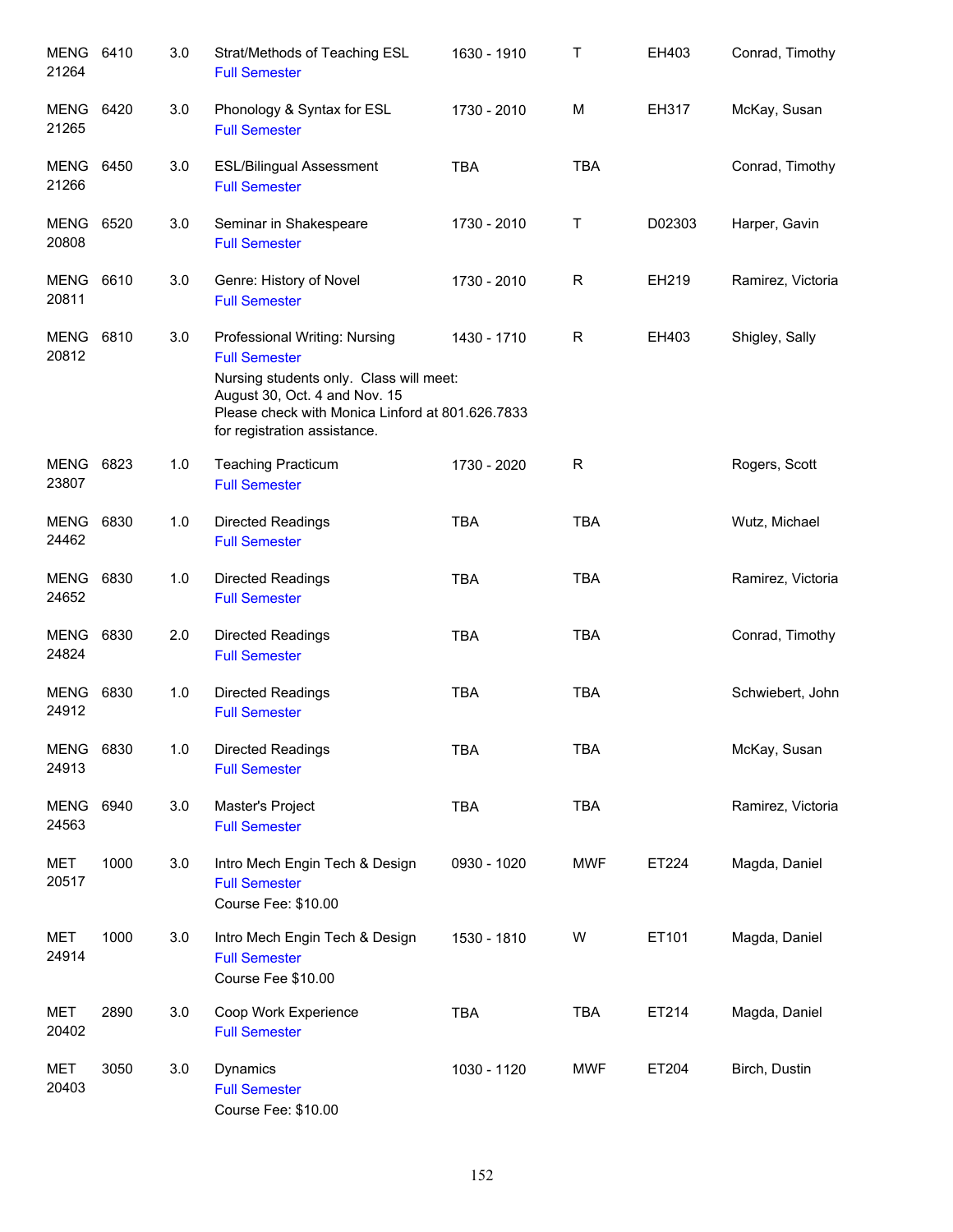| <b>MET</b><br>20404  | 3150 | 3.0 | <b>Engineering Tech Materials</b><br><b>Full Semester</b><br>Course Fee: \$10.00 | 1200 - 1315 | <b>TR</b>  | ET204 | Magda, Daniel   |
|----------------------|------|-----|----------------------------------------------------------------------------------|-------------|------------|-------|-----------------|
| <b>MET</b><br>20405  | 3300 | 3.0 | Comp Progrmng, Applicat MET<br><b>Full Semester</b><br>Course Fee: \$10.00       | 1130 - 1220 | <b>MWF</b> | ET202 | Magda, Daniel   |
| MET<br>20406         | 3400 | 3.0 | Machine Design<br><b>Full Semester</b><br>Course Fee: \$10.00.                   | 0900 - 1015 | <b>TR</b>  | ET224 | Birch, Dustin   |
| MET<br>20407         | 3700 | 3.0 | Testing & Failure Analysis<br><b>Full Semester</b><br>Course Fee: \$10.00        | 1030 - 1145 | <b>TR</b>  | ET210 | Birch, Dustin   |
| MET<br>20408         | 3890 | 3.0 | Coop Work Experience<br><b>Full Semester</b>                                     | <b>TBA</b>  | <b>TBA</b> | ET214 | Magda, Daniel   |
| <b>MET</b><br>20409  | 4500 | 3.0 | Senior Project<br><b>Full Semester</b><br>Course Fee: \$10.00                    | 0730 - 0820 | <b>TR</b>  | ET214 | Magda, Daniel   |
| <b>MET</b><br>20410  | 4500 | 3.0 | Senior Project<br><b>Full Semester</b><br>Course Fee: \$10.00                    | 0730 - 0820 | <b>TR</b>  | ET214 | Birch, Dustin   |
| MET<br>21097         | 4800 | 3.0 | Individual Research MET<br><b>Full Semester</b>                                  | <b>TBA</b>  | <b>TBA</b> |       | Magda, Daniel   |
| <b>MET</b><br>20412  | 4830 | 3.0 | Directed Readings<br><b>Full Semester</b>                                        | <b>TBA</b>  | <b>TBA</b> | ET214 | Magda, Daniel   |
| <b>MET</b><br>24980  | 4830 | 1.0 | <b>Directed Readings</b><br><b>Full Semester</b>                                 | <b>TBA</b>  | <b>TBA</b> |       | Magda, Daniel   |
| MFET<br>20201        | 1150 | 1.0 | Pre-Prof Seminar in Manufactur<br><b>Full Semester</b>                           | 1330 - 1420 | Τ          | ET210 | Harward, Kelly  |
| <b>MFET</b><br>20200 | 1210 | 3.0 | <b>Machining Principles I</b><br><b>Full Semester</b><br>Course Fee: \$45.00     | 0930 - 1150 | MW         | ET205 | Tobin, Kerry    |
| <b>MFET</b><br>20203 | 1210 | 3.0 | <b>Machining Principles I</b><br><b>Full Semester</b><br>Course Fee: \$45.00     | 1330 - 1550 | MW         | ET205 | Tobin, Kerry    |
| <b>MFET</b><br>24527 | 1210 | 3.0 | <b>Machining Principles I</b><br><b>Full Semester</b><br>Course Fee \$45.00      | 1600 - 1820 | MW         | ET205 | Thomas, Russell |
| <b>MFET</b><br>20204 | 1890 | 3.0 | Cooperative Work Experience<br><b>Full Semester</b>                              | <b>TBA</b>  | <b>TBA</b> | ET214 | Harward, Kelly  |
| <b>MFET</b><br>20205 | 2150 | 2.0 | Metal Forming, Casting & Weld<br><b>Full Semester</b><br>Course Fee: \$10.00     | 0830 - 0920 | <b>TR</b>  | ET210 | Tobin, Kerry    |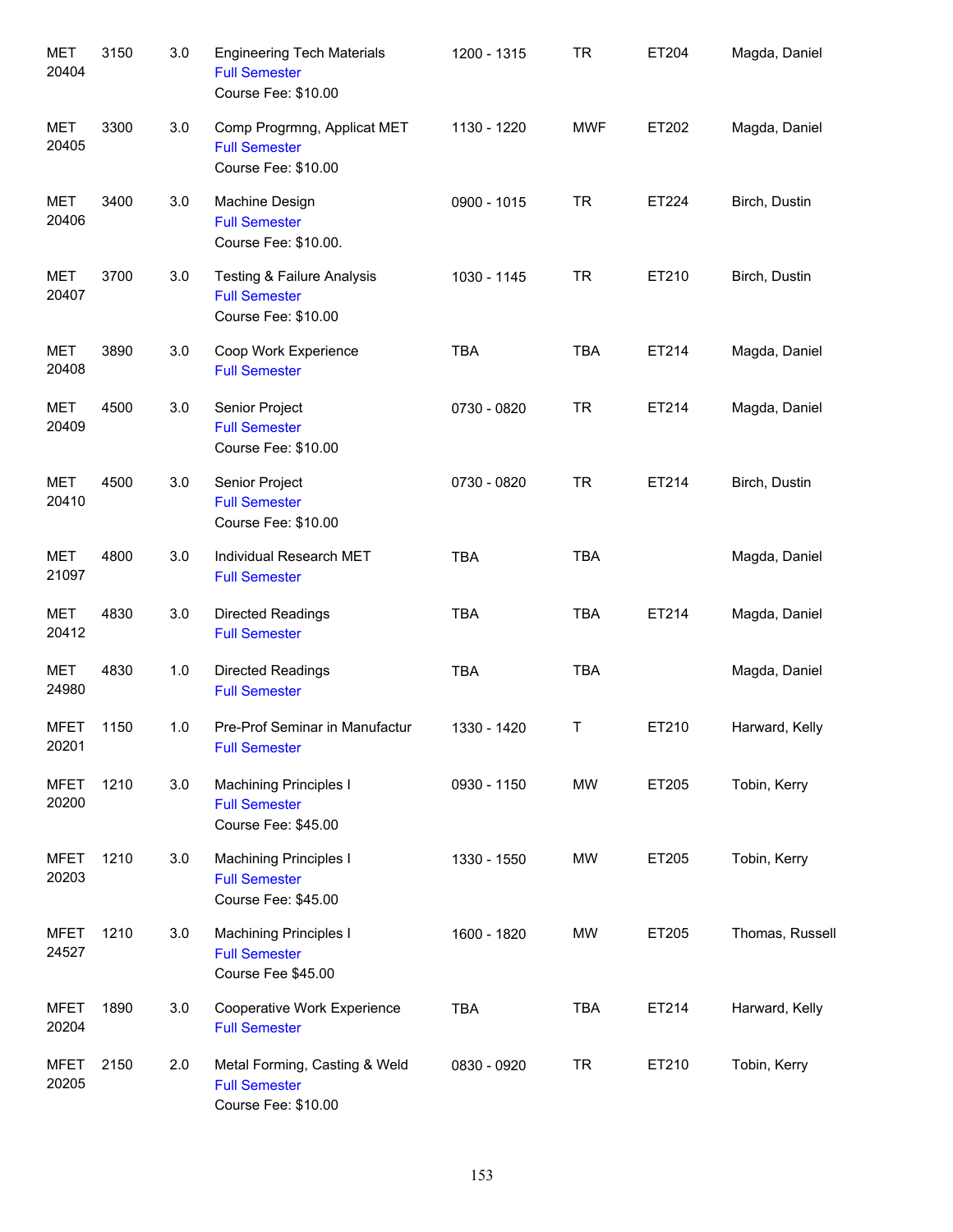| <b>MFET</b><br>20206 | 2150L | 1.0 | Metal Form, Casting & Weld Lab<br><b>Full Semester</b><br>Course Fee: \$25.00         | 0930 - 1120                | <b>TR</b>              | ET219          | Tobin, Kerry   |
|----------------------|-------|-----|---------------------------------------------------------------------------------------|----------------------------|------------------------|----------------|----------------|
| MFET<br>20207        | 2151  | 1.0 | Metal Forming Lecture/Lab<br><b>Full Semester</b>                                     | 0830 - 0920<br>0930 - 1120 | <b>TR</b><br><b>TR</b> | ET210<br>ET219 | Tobin, Kerry   |
| <b>MFET</b><br>20208 | 2152  | 1.0 | Metal Casting Lecture/Lab<br><b>Full Semester</b>                                     | 0830 - 0920<br>0930 - 1120 | <b>TR</b><br><b>TR</b> | ET210<br>ET219 | Tobin, Kerry   |
| <b>MFET</b><br>20209 | 2153  | 1.0 | Metal Welding Lecture/Lab<br><b>Full Semester</b>                                     | 0830 - 0920<br>0930 - 1120 | <b>TR</b><br><b>TR</b> | ET210<br>ET219 | Tobin, Kerry   |
| <b>MFET</b><br>20210 | 2300  | 5.0 | <b>Statics &amp; Strength Material</b><br><b>Full Semester</b><br>Course Fee: \$20.00 | 1030 - 1120                | <b>MTWRF</b>           | ET238          | Harward, Kelly |
| <b>MFET</b><br>20518 | 2300  | 5.0 | <b>Statics &amp; Strength Material</b><br><b>Full Semester</b><br>Course Fee: \$20.00 | 1530 - 1745                | <b>TR</b>              | ET228          | Harward, Kelly |
| <b>MFET</b><br>20212 | 2360  | 3.0 | Manufng Processes & Materials<br><b>Full Semester</b><br>Course Fee: \$10.00          | 1230 - 1320                | <b>MWF</b>             | ET224          | Beal, Sonje    |
| <b>MFET</b><br>20213 | 2410  | 3.0 | Quality Concept & Stat Appl<br><b>Full Semester</b><br>Course Fee: \$10.00            | 1130 - 1220                | <b>MWF</b>             | ET204          | Beal, Sonje    |
| <b>MFET</b><br>20202 | 2830  | 3.0 | <b>Directed Readings</b><br><b>Full Semester</b>                                      | <b>TBA</b>                 | <b>TBA</b>             |                | Harward, Kelly |
| <b>MFET</b><br>20252 | 2850  | 3.0 | CNC/CAM for Plastics & Compos<br><b>Full Semester</b><br>Course Fee: \$45.00          | 0900 - 1020                | <b>TR</b>              | ET204          | Comber, George |
| <b>MFET</b><br>20291 | 2860  | 3.0 | Plastics/Composites Matls/Prop<br><b>Full Semester</b><br>Course Fee: \$25.00         | 1030 - 1150                | <b>TR</b>              | ET204          | Comber, George |
| <b>MFET</b><br>20292 | 2890  | 3.0 | Cooperative Work Experience<br><b>Full Semester</b>                                   | <b>TBA</b>                 | <b>TBA</b>             | ET214          | Harward, Kelly |
| <b>MFET</b><br>20293 | 3060  | 3.0 | Codes, Weld Inspection & QA<br><b>Full Semester</b><br>Course Fee: \$10.00            | 0830 - 0920                | <b>MWF</b>             | ET247          | Baugh, Mark    |
| <b>MFET</b><br>20294 | 3340  | 2.0 | <b>Applied Fluid Power</b><br><b>Full Semester</b>                                    | 0830 - 0920                | MW                     | ET228          | Tobin, Kerry   |
| <b>MFET</b><br>20295 | 3340L | 1.0 | Applied Fluid Power Lab<br><b>Full Semester</b>                                       | 1400 - 1540                | $\mathsf{R}$           | ET234          | Tobin, Kerry   |
| <b>MFET</b><br>20296 | 3340L | 1.0 | Applied Fluid Power Lab<br><b>Full Semester</b>                                       | 1400 - 1540                | Τ                      | ET234          | Tobin, Kerry   |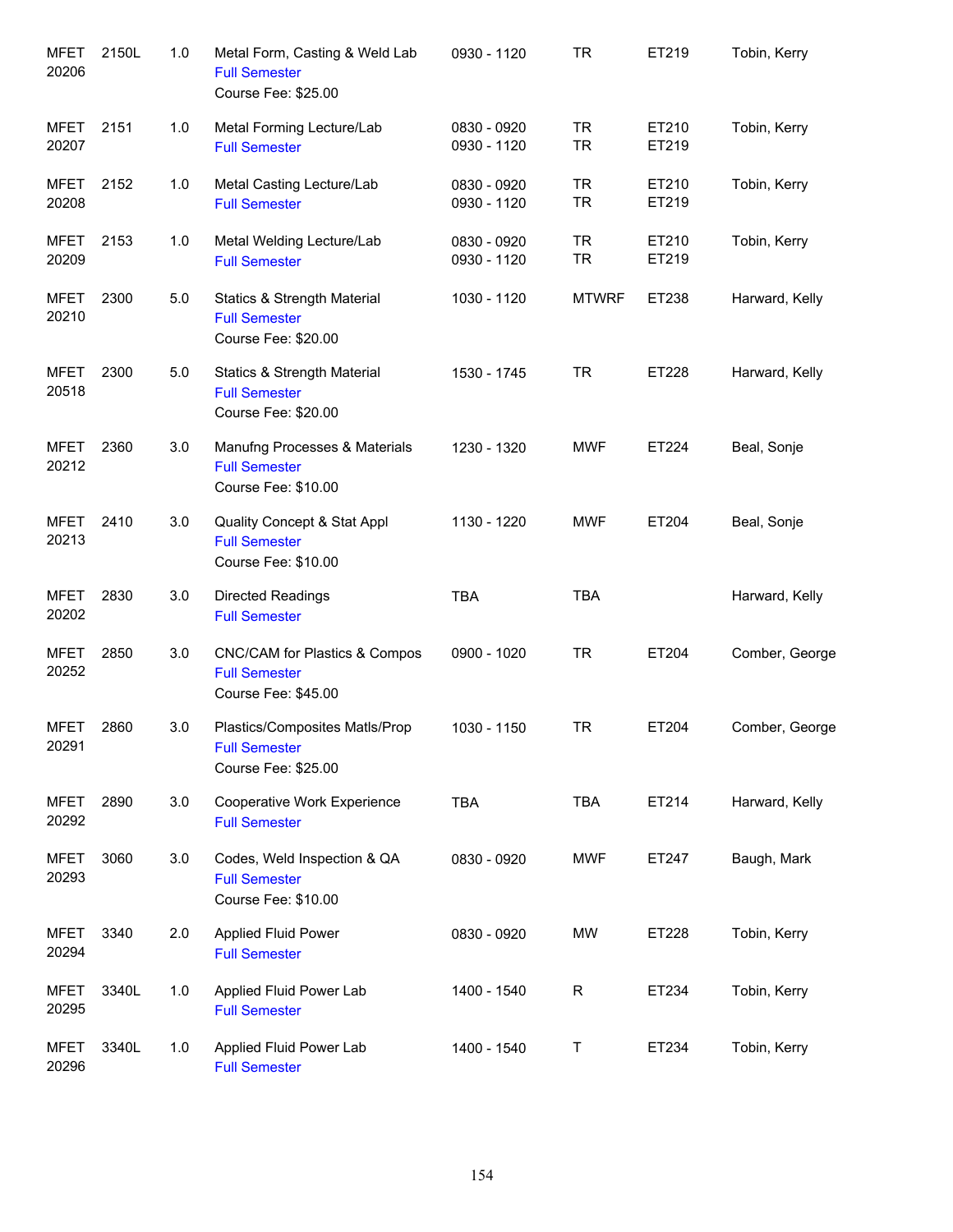| <b>MFET</b><br>20297 | 3350  | 2.0 | Plastic & Composite Manufactur<br><b>Full Semester</b><br>Course Fee: \$10.00                                                                                                                                                        | 1330 - 1420 | <b>MW</b>  | ET247     | Comber, George |
|----------------------|-------|-----|--------------------------------------------------------------------------------------------------------------------------------------------------------------------------------------------------------------------------------------|-------------|------------|-----------|----------------|
| <b>MFET</b><br>20298 | 3350L | 2.0 | Plastic & Composite Manuf Lab<br><b>Full Semester</b><br>Course Fee: \$30.00                                                                                                                                                         | 1430 - 1620 | <b>MW</b>  | ET235     | Comber, George |
| <b>MFET</b><br>20299 | 3350L | 2.0 | Plastic & Composite Manuf Lab<br><b>Full Semester</b><br>Course Fee: \$30.00                                                                                                                                                         | 1130 - 1320 | <b>MW</b>  | ET240     | Comber, George |
| <b>MFET</b><br>20375 | 3460  | 2.0 | Eng Design Using Solid Model<br><b>Full Semester</b>                                                                                                                                                                                 | 0830 - 0920 | <b>TR</b>  | ET101     | Harward, Kelly |
| MFET<br>20519        | 3460L | 1.0 | Eng Design Using Solid Mod Lab<br><b>Full Semester</b><br>Course Fee: \$20.00                                                                                                                                                        | 1330 - 1545 | R          | ET101A    | Harward, Kelly |
| MFET<br>20941        | 3460L | 1.0 | Eng Design Using Solid Mod Lab<br><b>Full Semester</b><br>Contact professor for meeting times for this section only.<br>Course Fee: \$20.00                                                                                          | <b>TBA</b>  | <b>TBA</b> | ET101A    | Harward, Kelly |
| <b>MFET</b><br>21231 | 3550  | 3.0 | <b>Manufacturing Supervision</b><br><b>Full Semester</b><br>To access the online course materials, please log in through<br>the student portal (eWeber) at http://weber.edu and select:<br>"current students"<br>Course Fee: \$10.00 | <b>TBA</b>  | <b>TBA</b> | <b>OL</b> | Orr, Ricky     |
| <b>MFET</b><br>20379 | 3630  | 2.0 | Fusion Joining & Brazing<br><b>Full Semester</b><br>Course Fee: \$10.00                                                                                                                                                              | 0930 - 1020 | Τ          | ET247     | Baugh, Mark    |
| <b>MFET</b><br>20380 | 3630L | 1.0 | Fusion Joining and Brazing Lab<br><b>Full Semester</b><br>Course Fee: \$50.00                                                                                                                                                        | 1030 - 1220 | <b>TR</b>  | ET219     | Baugh, Mark    |
| MFET<br>20381        | 3750  | 2.0 | <b>Welding Metallurgy I</b><br><b>Full Semester</b><br>Course Fee: \$10.00                                                                                                                                                           | 1130 - 1220 | MW         | ET247     | Baugh, Mark    |
| MFET<br>20382        | 3750L | 1.0 | Welding Metallurgy I Lab<br><b>Full Semester</b><br>Course Fee: \$50.00                                                                                                                                                              | 1130 - 1320 | F          | ET219     | Baugh, Mark    |
| MFET<br>20383        | 3810  | 3.0 | Stat Process Control & Reliab<br><b>Full Semester</b>                                                                                                                                                                                | 1030 - 1120 | <b>MWF</b> | ET224     | Imig, David    |
| MFET<br>20384        | 3870  | 3.0 | Mold Design & Process Strategi<br><b>Full Semester</b><br>Course Fee: \$35.00                                                                                                                                                        | 1230 - 1345 | <b>TR</b>  | ET247     | Comber, George |
| <b>MFET</b><br>20385 | 3890  | 3.0 | Cooperative Work Experience<br><b>Full Semester</b>                                                                                                                                                                                  | <b>TBA</b>  | <b>TBA</b> |           | Harward, Kelly |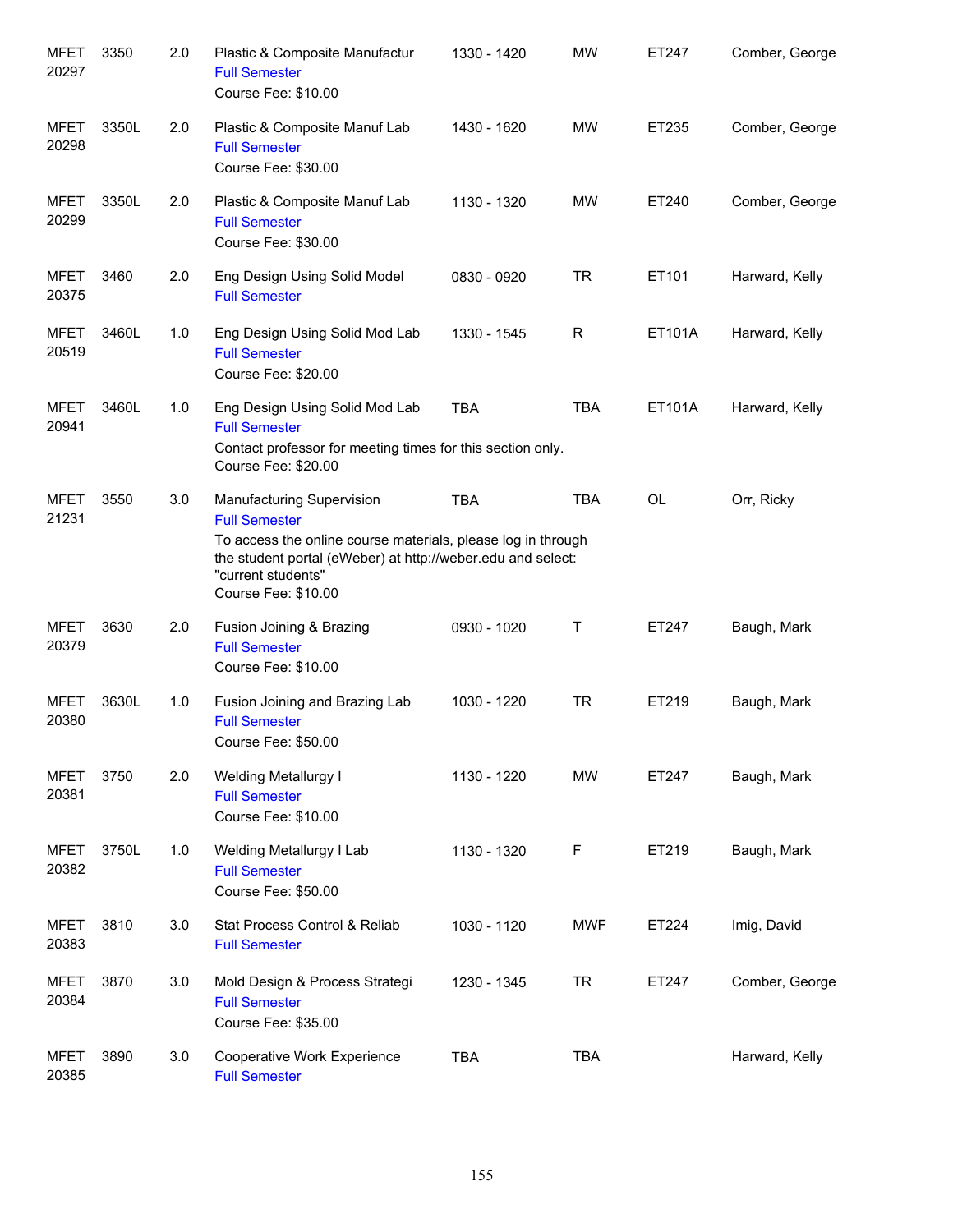| <b>MFET</b><br>20386 | 4090  | 2.0 | <b>Welding Power Sources</b><br><b>Full Semester</b>                         | 0830 - 0920                | <b>TR</b>        | ET247          | Baugh, Mark         |
|----------------------|-------|-----|------------------------------------------------------------------------------|----------------------------|------------------|----------------|---------------------|
| MFET<br>20387        | 4580  | 1.0 | Process Automation<br><b>Full Semester</b><br>Course Fee: \$10.00            | 1030 - 1120                | $\mathsf T$      | ET230          | McCulley, Julanne   |
| MFET<br>20388        | 4580L | 2.0 | Process Automation Lab<br><b>Full Semester</b><br>Course Fee: \$10.00        | 1030 - 1220<br>1130 - 1320 | $\mathsf R$<br>T | ET230<br>ET230 | McCulley, Julanne   |
| MFET<br>20389        | 4580L | 2.0 | Process Automation Lab<br><b>Full Semester</b><br>Course Fee: \$10.00        | 1230 - 1550                | W                | ET230          | McCulley, Julanne   |
| MFET<br>20942        | 4590  | 3.0 | Prod Plan & Process Control<br><b>Full Semester</b>                          | 1230 - 1320                | <b>MWF</b>       | ET210          | Menzies, Richard    |
| MFET<br>20391        | 4610  | 3.0 | Sr Project Plan & Estimating<br><b>Full Semester</b><br>Course Fee: \$10.00  | 0830 - 0920                | <b>MWF</b>       | ET101          | Orr, Ricky          |
| MFET<br>20392        | 4610L | 2.0 | Senior Project & Planning Lab<br><b>Full Semester</b><br>Course Fee: \$50.00 | 0730 - 0820                | <b>TR</b>        | ET214          | Baugh, Mark         |
| <b>MFET</b><br>20393 | 4610L | 2.0 | Senior Project & Planning Lab<br><b>Full Semester</b><br>Course Fee: \$50.00 | 0730 - 0820                | <b>TR</b>        | ET214          | West, Glen          |
| <b>MFET</b><br>20394 | 4610L | 2.0 | Senior Project & Planning Lab<br><b>Full Semester</b><br>Course Fee: \$50.00 | 0730 - 0820                | <b>TR</b>        | ET214          | Leatherbury, Megumi |
| <b>MFET</b><br>20397 | 4620L | 2.0 | Senior Project Lab<br><b>Full Semester</b><br>Course Fee: \$50.00            | 0730 - 0820                | <b>TR</b>        | ET214          | Tobin, Kerry        |
| <b>MFET</b><br>20398 | 4620L | 2.0 | Senior Project Lab<br><b>Full Semester</b><br>Course Fee: \$50.00            | 0730 - 0820                | <b>TR</b>        | ET214          | Leavitt, Larry      |
| <b>MFET</b><br>20520 | 4620L | 2.0 | Senior Project Lab<br><b>Full Semester</b><br>Course Fee: \$50.00            | 0730 - 0820                | <b>TR</b>        | ET214          | West, Glen          |
| <b>MFET</b><br>20399 | 4830  | 3.0 | Directed Readings<br><b>Full Semester</b>                                    | <b>TBA</b>                 | <b>TBA</b>       | ET214          | Baugh, Mark         |
| <b>MFET</b><br>20400 | 4890  | 3.0 | Cooperative Work Experience<br><b>Full Semester</b>                          | <b>TBA</b>                 | <b>TBA</b>       | ET214          | Harward, Kelly      |
| <b>MFET</b><br>20401 | 4995  | 1.0 | CMfgT Exam Review<br><b>Full Semester</b><br>Course Fee: \$100.00            | 1330 - 1420                | M                | ET210          | Orr, Ricky          |
| <b>MGMT</b><br>21468 | 2400  | 3.0 | Project Management<br><b>Full Semester</b>                                   | 1130 - 1250                | MW               | <b>TE105</b>   | Hilton, Spencer     |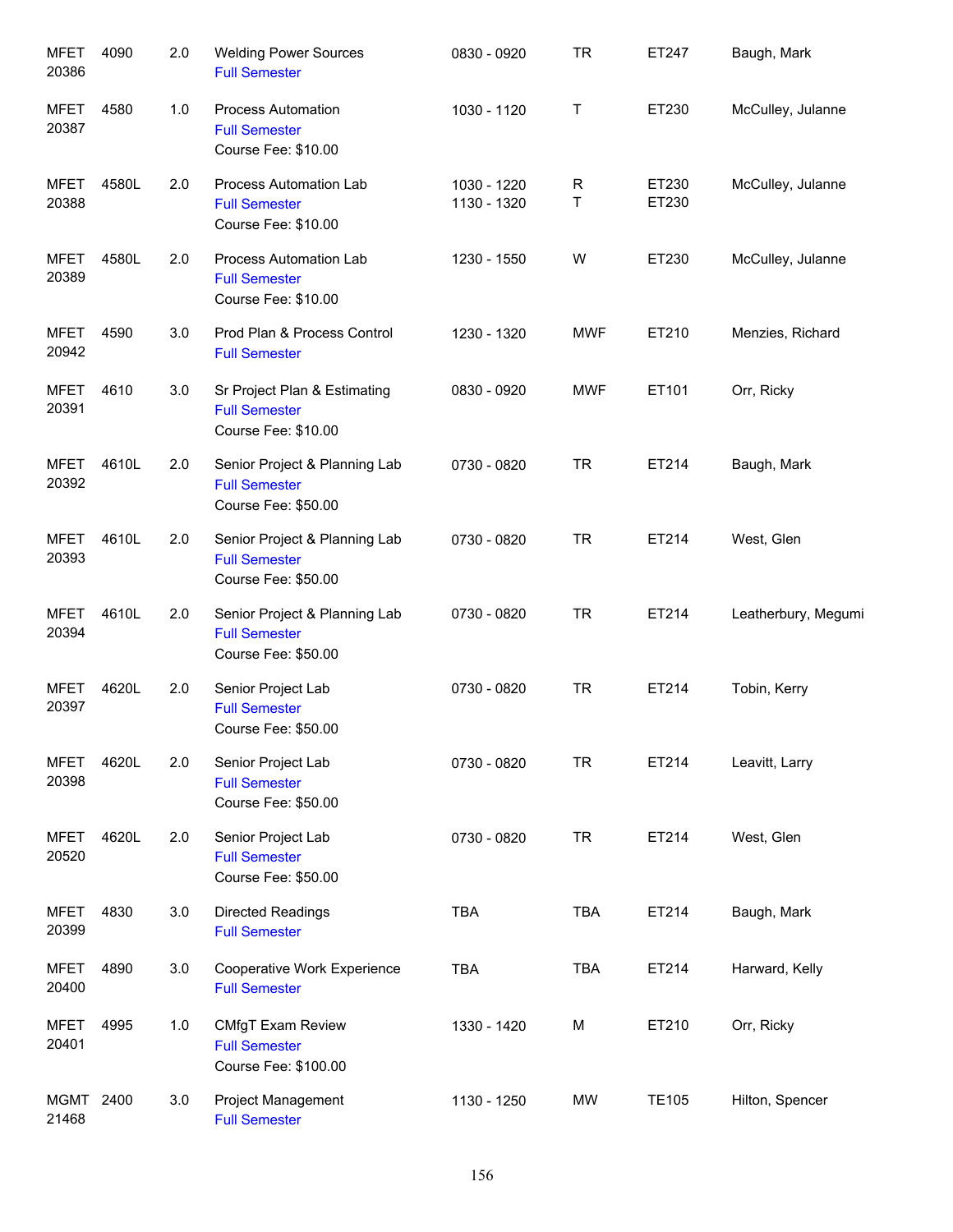| MGMT<br>23277        | 2400 | 3.0 | <b>Project Management</b><br><b>Full Semester</b>                                                                                            | <b>TBA</b>  | <b>TBA</b>   | OL           | Cowan, Ted          |
|----------------------|------|-----|----------------------------------------------------------------------------------------------------------------------------------------------|-------------|--------------|--------------|---------------------|
|                      |      |     | To access online course materials, please log on through the<br>student portal (eWeber) at http://weber.edu and select:<br>Current Students. |             |              |              |                     |
| MGMT 2400<br>23834   |      | 3.0 | Project Management<br><b>Full Semester</b>                                                                                                   | 1800 - 1920 | <b>TR</b>    | <b>SM126</b> | Smith, Randall      |
| <b>MGMT</b><br>23330 | 3010 | 3.0 | Organizational Behavior & Mgmt<br><b>Full Semester</b>                                                                                       | 1730 - 2010 | Τ            | <b>WB116</b> | Feller, Michelle    |
| MGMT<br>23331        | 3010 | 3.0 | Organizational Behavior & Mgmt<br><b>Full Semester</b>                                                                                       | 1030 - 1145 | <b>TR</b>    | <b>WB122</b> | Stanger, Lloyd      |
| MGMT<br>23332        | 3010 | 3.0 | Organizational Behavior & Mgmt<br><b>Full Semester</b>                                                                                       | 1730 - 2010 | M            | <b>WB116</b> | Morgan, James       |
| MGMT<br>23333        | 3200 | 3.0 | <b>Managerial Communications</b><br><b>Full Semester</b>                                                                                     | 1730 - 2010 | M            | <b>WB103</b> | Stark, David        |
| <b>MGMT</b><br>23552 | 3300 | 3.0 | Human Resource Management<br><b>Full Semester</b>                                                                                            | 1730 - 2010 | Т            | D02111       | Seal, Anne          |
| MGMT<br>23934        | 3350 | 3.0 | Employment & Labor Law<br><b>Full Semester</b>                                                                                               | 1730 - 2010 | Τ            | D02229A      | Read, David         |
| MGMT<br>23334        | 3400 | 3.0 | <b>International Business</b><br><b>Full Semester</b>                                                                                        | 0730 - 0845 | <b>TR</b>    | <b>WB110</b> | Suiter, Jeremy      |
| MGMT<br>25143        | 3450 | 3.0 | Study Abroad - Intnl Managemnt<br><b>Full Semester</b><br>This is a study abroad class in Shanghai                                           | <b>TBA</b>  | <b>TBA</b>   |              | Nowell, Clifford    |
| MGMT<br>23335        | 4300 | 3.0 | Influence/Group Effectiveness<br><b>Full Semester</b>                                                                                        | <b>TBA</b>  | <b>TBA</b>   | <b>WB</b>    | Stevens, Michael    |
| MGMT 4320<br>23336   |      | 3.0 | <b>Staffing Organizations</b><br><b>Full Semester</b>                                                                                        | 1730 - 2010 | $\mathsf{R}$ | <b>WB114</b> | Stevens, Michael    |
| <b>MGMT</b><br>23349 | 4860 | 3.0 | Managment Internship<br><b>Full Semester</b>                                                                                                 | <b>TBA</b>  | <b>TBA</b>   |              | Russell, Stephen    |
| <b>MGMT</b><br>23350 | 4865 | 3.0 | Human Resource Internship<br><b>Full Semester</b>                                                                                            | <b>TBA</b>  | <b>TBA</b>   |              | Russell, Stephen    |
| <b>MHA</b><br>23093  | 6000 | 3.0 | Hith Syst & Healthcare Economy<br><b>Block 1</b>                                                                                             | 1730 - 2010 | $\mathsf{R}$ | D02106       | Dahlkemper, Richard |
| <b>MHA</b><br>23094  | 6100 | 3.0 | Lead/Manag People in Health Cr<br><b>Block 1</b>                                                                                             | 1730 - 2010 | Τ            | D02105       | Johnson, Kenneth    |
| MHA<br>23096         | 6200 | 3.0 | Hith Behav/Manag Epidemiology<br><b>Block 2</b>                                                                                              | 1730 - 2010 | Τ            | D02321       | Walker, Robert      |
| MHA<br>23097         | 6240 | 3.0 | Human Resources Mgmt in HC<br><b>Block 2</b>                                                                                                 | 1730 - 2010 | Τ            | D02105       | Bateman, Steven     |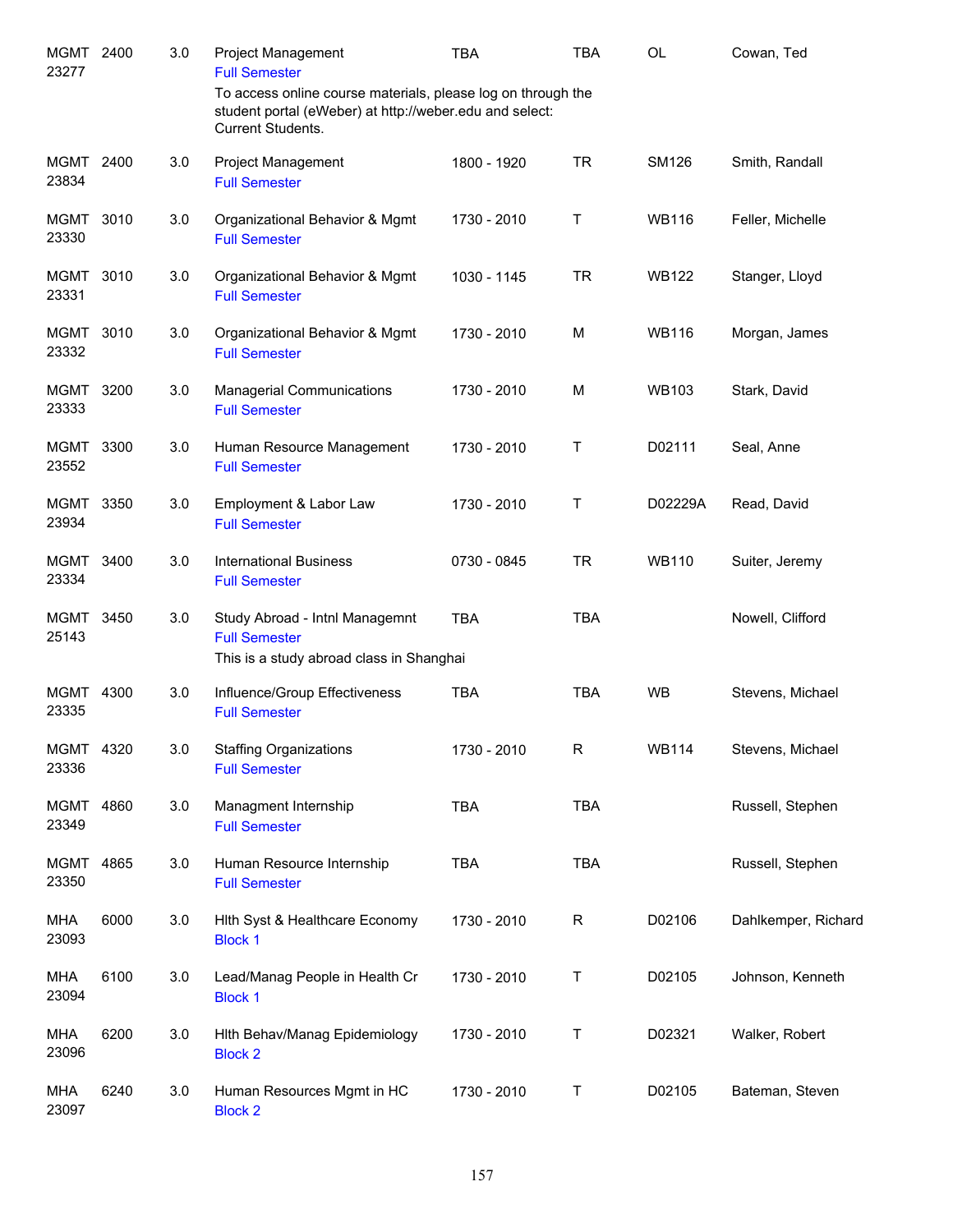| <b>MHA</b><br>23098  | 6320 | 3.0 | Health Policy & Economics<br><b>Block 2</b>                                                                                          | 1730 - 2010 | ${\sf R}$   | D02105       | Wyant, David       |
|----------------------|------|-----|--------------------------------------------------------------------------------------------------------------------------------------|-------------|-------------|--------------|--------------------|
| MHA<br>23099         | 6350 | 3.0 | <b>Quantitative Decision Making</b><br><b>Block 1</b>                                                                                | 1730 - 2010 | $\mathsf R$ | D02105       | Wyant, David       |
| MHA<br>23972         | 6360 | 3.0 | Comp International HIth System<br><b>Block 2</b>                                                                                     | 1730 - 2010 | $\mathsf R$ | D02106       | Johnson, Kenneth   |
| <b>MHA</b><br>23100  | 6440 | 3.0 | Health Ethics and Law<br><b>Block 1</b>                                                                                              | 1730 - 2010 | Т           | D02321       | Gessel, David      |
| <b>MICR</b><br>22552 | 1113 | 3.0 | LS Intro to Microbiology<br><b>Full Semester</b>                                                                                     | 1730 - 2010 | Т           | <b>LL127</b> | Sondossi, Mohammad |
| <b>MICR</b><br>22812 | 1113 | 3.0 | LS Intro to Microbiology<br><b>Full Semester</b>                                                                                     | 0730 - 0845 | <b>TR</b>   | <b>LL127</b> | Jackson, Richard   |
| <b>MICR</b><br>22815 | 1113 | 3.0 | LS Intro to Microbiology<br><b>Full Semester</b>                                                                                     | 0930 - 1020 | <b>MWF</b>  | <b>LL127</b> | Domek, Matthew     |
| <b>MICR</b><br>22818 | 1113 | 3.0 | LS Intro to Microbiology<br><b>Full Semester</b>                                                                                     | 1030 - 1120 | <b>MWF</b>  | <b>LL128</b> | Sondossi, Mohammad |
| <b>MICR</b><br>22821 | 1113 | 3.0 | LS Intro to Microbiology<br><b>Full Semester</b>                                                                                     | 1030 - 1145 | <b>TR</b>   | <b>LL127</b> | Sondossi, Mohammad |
| <b>MICR</b><br>22824 | 1113 | 3.0 | LS Intro to Microbiology<br><b>Full Semester</b>                                                                                     | 1130 - 1220 | <b>MWF</b>  | <b>LL128</b> | Fritzler, Jason    |
| <b>MICR</b><br>23555 | 1113 | 3.0 | LS Intro to Microbiology<br><b>Full Semester</b>                                                                                     | 1730 - 2010 | M           | D02324       | Burt, Wayne        |
| <b>MICR</b><br>23558 | 1113 | 3.0 | LS Intro to Microbiology<br><b>Full Semester</b>                                                                                     | 1730 - 2010 | $\mathsf R$ | D02318       | Burt, Wayne        |
| <b>MICR</b><br>23559 | 1113 | 3.0 | LS Intro to Microbiology<br><b>Full Semester</b>                                                                                     | 1030 - 1120 | <b>MWF</b>  | D02320       | Call, Evan         |
| <b>MICR</b><br>23560 | 1113 | 3.0 | LS Intro to Microbiology<br><b>Full Semester</b>                                                                                     | 1730 - 2010 | W           | <b>HC014</b> | Call, Evan         |
| <b>MICR</b><br>23561 | 1113 | 3.0 | LS Intro to Microbiology<br><b>Full Semester</b>                                                                                     | 1730 - 2010 | W           | WW102        | Call, Evan         |
| <b>MICR</b><br>23562 | 1113 | 3.0 | LS Intro to Microbiology<br><b>Full Semester</b>                                                                                     | 1730 - 2010 | W           | MR413        | Call, Evan         |
| <b>MICR</b><br>23563 | 1113 | 3.0 | LS Intro to Microbiology<br><b>Full Semester</b><br>To access online course materials, please log into your student portal and click | <b>TBA</b>  | <b>TBA</b>  | OL           | Oberg, Craig       |
|                      |      |     | on your "Student Services" tab.                                                                                                      |             |             |              |                    |
| <b>MICR</b><br>23566 | 1113 | 3.0 | LS Intro to Microbiology<br><b>Full Semester</b>                                                                                     | <b>TBA</b>  | TBA         | OL           | Domek, Matthew     |
|                      |      |     | To access the online course materials, please log in to your student portal<br>at weber.edu and select your Student Services tab.    |             |             |              |                    |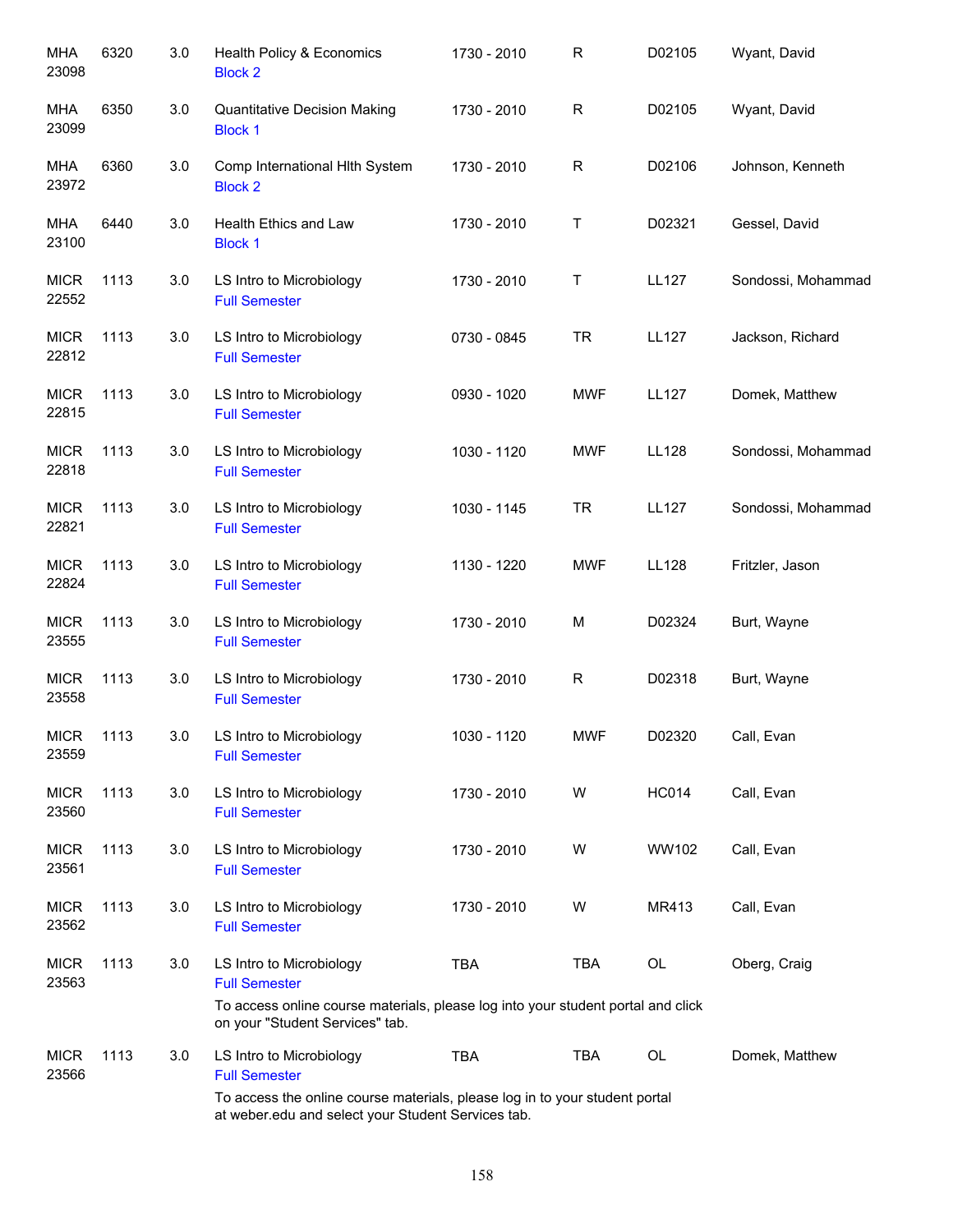| <b>MICR</b><br>22555 | 1153  | 3.0     | LS Elementary Public Health<br><b>Full Semester</b>                                                                                                                                      | 1730 - 2010 | $\mathsf{R}$ | <b>LL127</b> | Jackson, Richard   |
|----------------------|-------|---------|------------------------------------------------------------------------------------------------------------------------------------------------------------------------------------------|-------------|--------------|--------------|--------------------|
| <b>MICR</b><br>22828 | 1153  | 3.0     | LS Elementary Public Health<br><b>Full Semester</b>                                                                                                                                      | 0830 - 0920 | <b>MWF</b>   | <b>LL127</b> | Fritzler, Jason    |
| <b>MICR</b><br>22829 | 1153  | 3.0     | LS Elementary Public Health<br><b>Full Semester</b>                                                                                                                                      | 0900 - 1015 | <b>TR</b>    | <b>LL127</b> | Nakaoka, Karen     |
| <b>MICR</b><br>23564 | 1153  | 3.0     | LS Elementary Public Health<br><b>Full Semester</b><br>To access the online course materials, please log in to your student portal<br>at weber edu and select your Student Services tab. | <b>TBA</b>  | <b>TBA</b>   | <b>OL</b>    | Oberg, Craig       |
| <b>MICR</b><br>23565 | 1153  | 3.0     | LS Elementary Public Health<br><b>Full Semester</b><br>To access the online course materials, please log in to your student portal<br>at weber.edu and select your Student Services tab. | <b>TBA</b>  | <b>TBA</b>   | <b>OL</b>    | Oberg, Craig       |
| <b>MICR</b><br>23567 | 1153  | 3.0     | LS Elementary Public Health<br><b>Full Semester</b><br>To access the online course materials, please log in to your student portal<br>at weber.edu and select your Student Services tab. | <b>TBA</b>  | <b>TBA</b>   | OL           | Culumber, Michele  |
| <b>MICR</b><br>22830 | 2054  | 4.0     | LS Principles of Microbiology<br><b>Full Semester</b><br>A lab section must be selected.<br>Course Fee: \$20.00                                                                          | 1030 - 1120 | <b>MWF</b>   | <b>LL127</b> | Culumber, Michele  |
| <b>MICR</b><br>22833 | 2054L | 0.0     | Prin Micro Lab<br><b>Full Semester</b>                                                                                                                                                   | 0930 - 1120 | Т            | <b>SL344</b> | Culumber, Michele  |
| <b>MICR</b><br>22834 | 2054L | 0.0     | Prin Micro Lab<br><b>Full Semester</b>                                                                                                                                                   | 0930 - 1120 | T            | <b>SL345</b> | Jackson, Richard   |
| <b>MICR</b><br>22835 | 2054L | 0.0     | Prin Micro Lab<br><b>Full Semester</b>                                                                                                                                                   | 1130 - 1320 | Τ            | <b>SL344</b> | Nakaoka, Karen     |
| <b>MICR</b><br>22836 | 2054L | 0.0     | Prin Micro Lab<br><b>Full Semester</b>                                                                                                                                                   | 1130 - 1320 | Τ            | <b>SL345</b> | Fritzler, Jason    |
| <b>MICR</b><br>22838 | 2054L | $0.0\,$ | Prin Micro Lab<br><b>Full Semester</b>                                                                                                                                                   | 1330 - 1520 | T            | <b>SL344</b> | Jackson, Richard   |
| <b>MICR</b><br>22576 | 2600  | 1.0     | Laboratory Safety<br><b>Full Semester</b>                                                                                                                                                | 1230 - 1320 | M            | LL129        | Wachocki, Barbara  |
| <b>MICR</b><br>25171 | 2600  | 1.0     | Laboratory Safety<br><b>Full Semester</b>                                                                                                                                                |             |              |              |                    |
| <b>MICR</b><br>22841 | 3154  | 4.0     | Microbial Ecology<br><b>Full Semester</b><br>A lab section must be selected.                                                                                                             | 0930 - 1020 | <b>MWF</b>   | <b>LL128</b> | Sondossi, Mohammad |
| <b>MICR</b><br>22842 | 3154L | 0.0     | Microbial Ecol Lab<br><b>Full Semester</b>                                                                                                                                               | 1330 - 1620 | Τ            | <b>SL334</b> | Sondossi, Mohammad |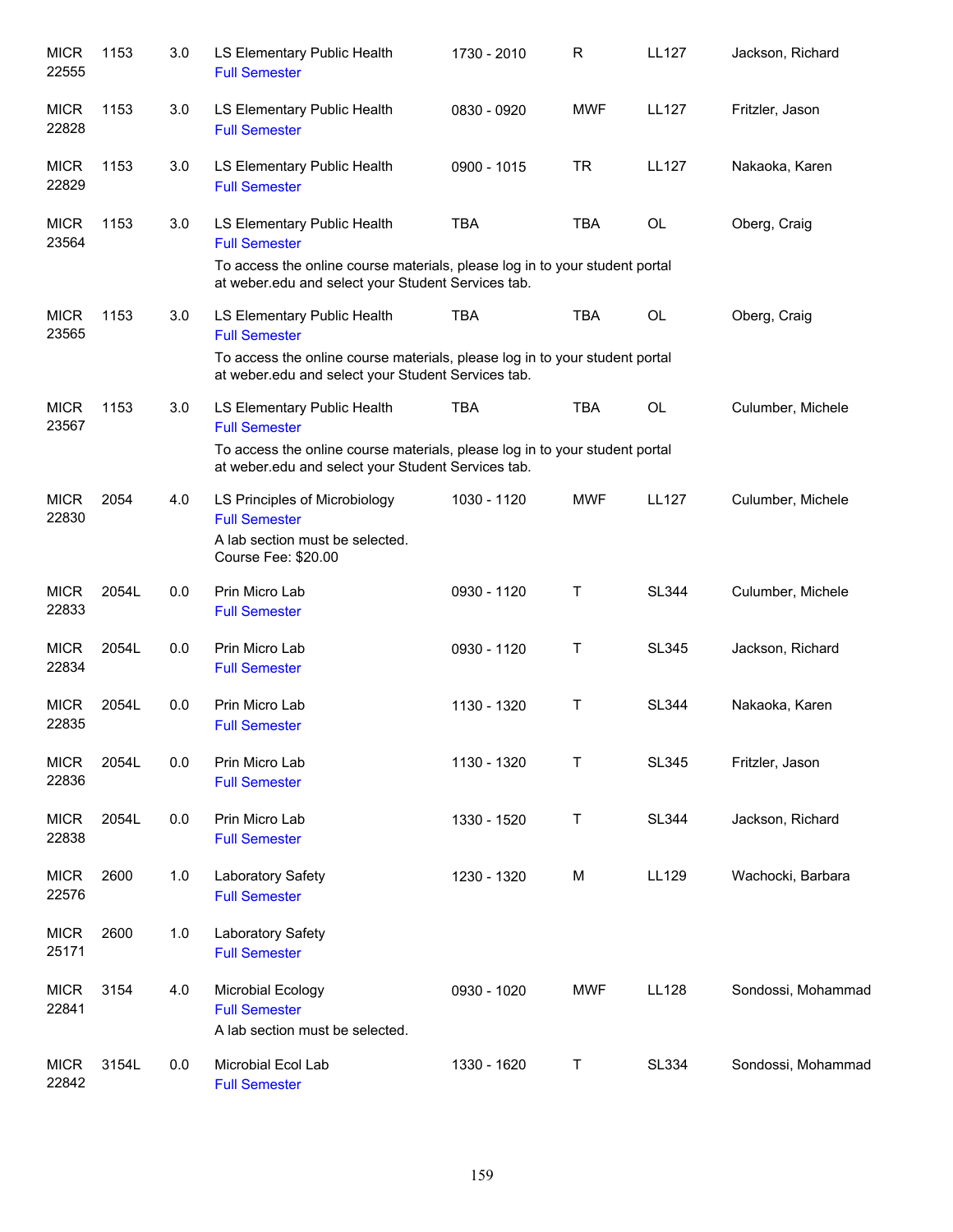| <b>MICR</b><br>22843 | 3154L | 0.0     | Microbial Ecol Lab<br><b>Full Semester</b>                                                                                                                                                  | 1330 - 1620 | т           | <b>SL335</b> | Sondossi, Mohammad |
|----------------------|-------|---------|---------------------------------------------------------------------------------------------------------------------------------------------------------------------------------------------|-------------|-------------|--------------|--------------------|
| <b>MICR</b><br>23104 | 3203  | 3.0     | Immune System in HIth/Disease<br><b>Full Semester</b>                                                                                                                                       | 1130 - 1220 | <b>MWF</b>  | <b>LL127</b> | Nakaoka, Karen     |
| <b>MICR</b><br>23568 | 3203  | 3.0     | Immune System in HIth/Disease<br><b>Full Semester</b><br>To access the online course materials, please log in to your student portal<br>at weber.edu and select your Student Services tab.  | <b>TBA</b>  | <b>TBA</b>  | <b>OL</b>    | Nakaoka, Karen     |
| <b>MICR</b><br>22845 | 3254  | 4.0     | Immunology<br><b>Full Semester</b><br>A lab section must be selected.<br>Course Fee: \$20.00                                                                                                | 1130 - 1220 | <b>MWF</b>  | LL127        | Nakaoka, Karen     |
| <b>MICR</b><br>22846 | 3254L | 0.0     | Immunology Lab<br><b>Full Semester</b>                                                                                                                                                      | 1330 - 1620 | W           | <b>SL344</b> | Nakaoka, Karen     |
| <b>MICR</b><br>22847 | 3254L | 0.0     | Immunology Lab<br><b>Full Semester</b>                                                                                                                                                      | 1330 - 1620 | W           | <b>SL345</b> | Fritzler, Jason    |
| <b>MICR</b><br>22557 | 3502  | 2.0     | <b>Environmental Health</b><br><b>Full Semester</b>                                                                                                                                         | 1730 - 1920 | W           | <b>LL128</b> | Cooper, Louis      |
| <b>MICR</b><br>23569 | 3603  | 3.0     | Adv Micro for Health Professio<br><b>Full Semester</b><br>To access the online course materials, please log in to your student portal<br>at weber.edu and select your Student Services tab. | <b>TBA</b>  | <b>TBA</b>  | <b>OL</b>    | Nakaoka, Karen     |
| <b>MICR</b><br>22849 | 3853  | 3.0     | Food Microbiology<br><b>Full Semester</b><br>A lab section must be selected.                                                                                                                | 0900 - 0950 | <b>TR</b>   | LL128        | Oberg, Craig       |
| <b>MICR</b><br>22850 | 3853L | 0.0     | Food Micro Lab<br><b>Full Semester</b>                                                                                                                                                      | 1130 - 1320 | R           | <b>SL344</b> | Oberg, Craig       |
| <b>MICR</b><br>22852 | 3853L | 0.0     | Food Micro Lab<br><b>Full Semester</b>                                                                                                                                                      | 1130 - 1320 | R           | <b>SL345</b> | Oberg, Craig       |
| <b>MICR</b><br>22853 | 4054  | 4.0     | Microbial Physiology<br><b>Full Semester</b><br>A lab section must be selected.                                                                                                             | 0830 - 0920 | <b>MWF</b>  | <b>LL128</b> | Domek, Matthew     |
| <b>MICR</b><br>22854 | 4054L | $0.0\,$ | Microbial Phys Lab<br><b>Full Semester</b>                                                                                                                                                  | 1330 - 1620 | $\mathsf R$ | <b>SL334</b> | Domek, Matthew     |
| <b>MICR</b><br>22855 | 4054L | $0.0\,$ | Microbial Phys Lab<br><b>Full Semester</b>                                                                                                                                                  | 1330 - 1620 | $\mathsf R$ | SL335        | Jackson, Richard   |
| <b>MICR</b><br>22848 | 4252  | 2.0     | Cell Culture<br><b>Full Semester</b><br>Course Fee: \$20.00                                                                                                                                 | 1430 - 1620 | MW          | <b>SL334</b> | Domek, Matthew     |
| <b>MICR</b><br>22596 | 4570  | 3.0     | Sec Science Teaching Methods<br><b>Full Semester</b>                                                                                                                                        | 1630 - 1920 | W           | LL230        | Johnston, Adam     |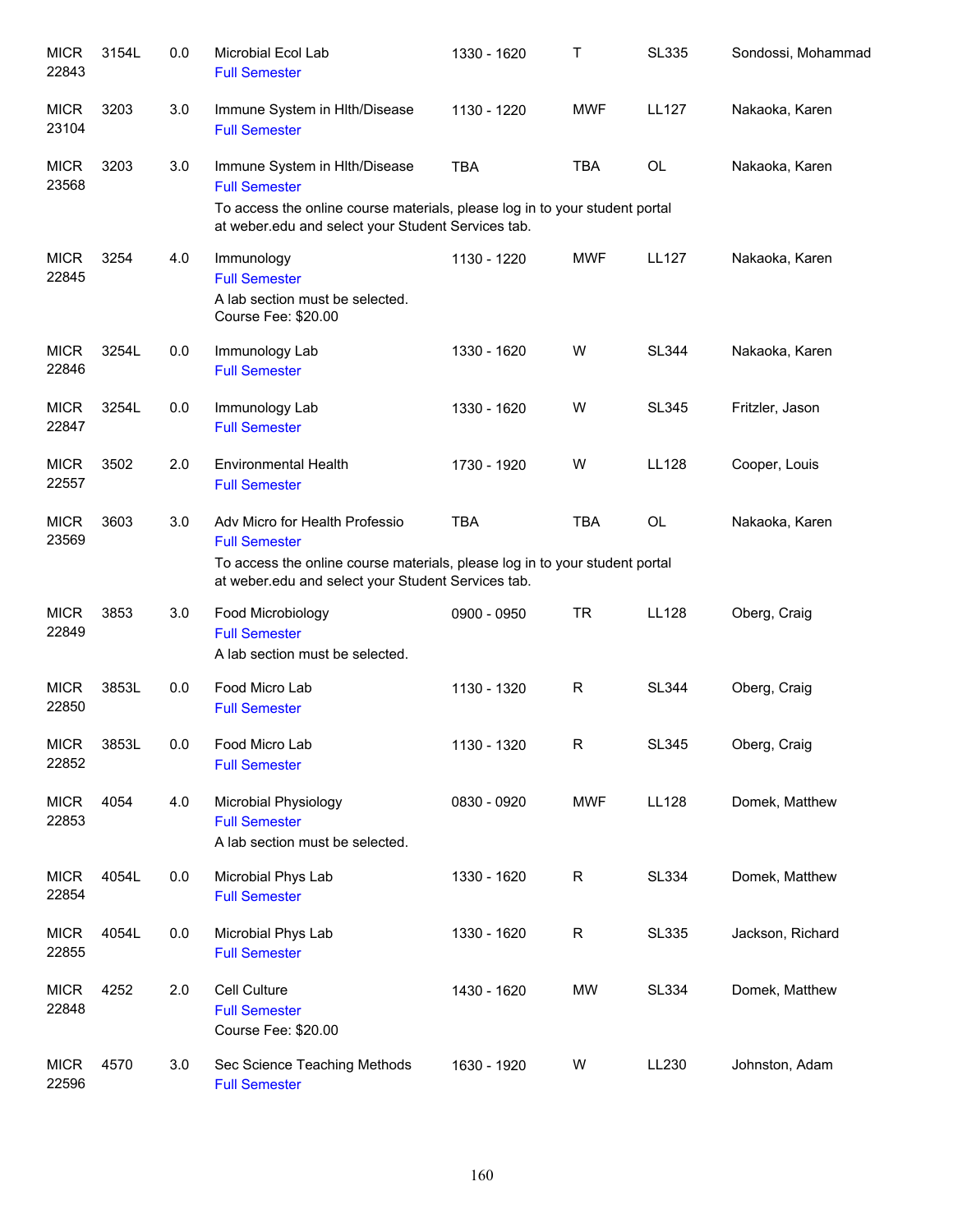| <b>MICR</b><br>22686 | 4800 | 1.0 | Directed Research<br><b>Full Semester</b>        | <b>TBA</b> | <b>TBA</b> | Domek, Matthew     |
|----------------------|------|-----|--------------------------------------------------|------------|------------|--------------------|
| <b>MICR</b><br>22689 | 4800 | 1.0 | <b>Directed Research</b><br><b>Full Semester</b> | <b>TBA</b> | <b>TBA</b> | Culumber, Michele  |
| <b>MICR</b><br>22690 | 4800 | 1.0 | Directed Research<br><b>Full Semester</b>        | <b>TBA</b> | <b>TBA</b> | Nakaoka, Karen     |
| <b>MICR</b><br>22691 | 4800 | 1.0 | Directed Research<br><b>Full Semester</b>        | <b>TBA</b> | TBA        | Oberg, Craig       |
| <b>MICR</b><br>22692 | 4800 | 1.0 | <b>Directed Research</b><br><b>Full Semester</b> | <b>TBA</b> | <b>TBA</b> | Sondossi, Mohammad |
| <b>MICR</b><br>22695 | 4800 | 1.0 | Directed Research<br><b>Full Semester</b>        | <b>TBA</b> | <b>TBA</b> | Fritzler, Jason    |
| <b>MICR</b><br>22698 | 4800 | 2.0 | <b>Directed Research</b><br><b>Full Semester</b> | <b>TBA</b> | <b>TBA</b> | Domek, Matthew     |
| <b>MICR</b><br>22706 | 4800 | 2.0 | <b>Directed Research</b><br><b>Full Semester</b> | <b>TBA</b> | <b>TBA</b> | Culumber, Michele  |
| <b>MICR</b><br>22709 | 4800 | 2.0 | <b>Directed Research</b><br><b>Full Semester</b> | <b>TBA</b> | <b>TBA</b> | Nakaoka, Karen     |
| <b>MICR</b><br>22713 | 4800 | 2.0 | <b>Directed Research</b><br><b>Full Semester</b> | <b>TBA</b> | <b>TBA</b> | Oberg, Craig       |
| <b>MICR</b><br>22714 | 4800 | 2.0 | <b>Directed Research</b><br><b>Full Semester</b> | <b>TBA</b> | <b>TBA</b> | Sondossi, Mohammad |
| <b>MICR</b><br>22716 | 4800 | 2.0 | <b>Directed Research</b><br><b>Full Semester</b> | <b>TBA</b> | <b>TBA</b> | Fritzler, Jason    |
| <b>MICR</b><br>22717 | 4830 | 1.0 | <b>Directed Readings</b><br><b>Full Semester</b> | TBA        | <b>TBA</b> | Domek, Matthew     |
| <b>MICR</b><br>22732 | 4830 | 1.0 | Directed Readings<br><b>Full Semester</b>        | <b>TBA</b> | <b>TBA</b> | Culumber, Michele  |
| <b>MICR</b><br>22733 | 4830 | 1.0 | Directed Readings<br><b>Full Semester</b>        | <b>TBA</b> | <b>TBA</b> | Nakaoka, Karen     |
| <b>MICR</b><br>22735 | 4830 | 1.0 | Directed Readings<br><b>Full Semester</b>        | <b>TBA</b> | <b>TBA</b> | Oberg, Craig       |
| <b>MICR</b><br>22736 | 4830 | 1.0 | Directed Readings<br><b>Full Semester</b>        | <b>TBA</b> | TBA        | Sondossi, Mohammad |
| <b>MICR</b><br>22737 | 4830 | 1.0 | Directed Readings<br><b>Full Semester</b>        | <b>TBA</b> | <b>TBA</b> | Fritzler, Jason    |
| <b>MICR</b><br>22740 | 4830 | 2.0 | Directed Readings<br><b>Full Semester</b>        | TBA        | <b>TBA</b> | Domek, Matthew     |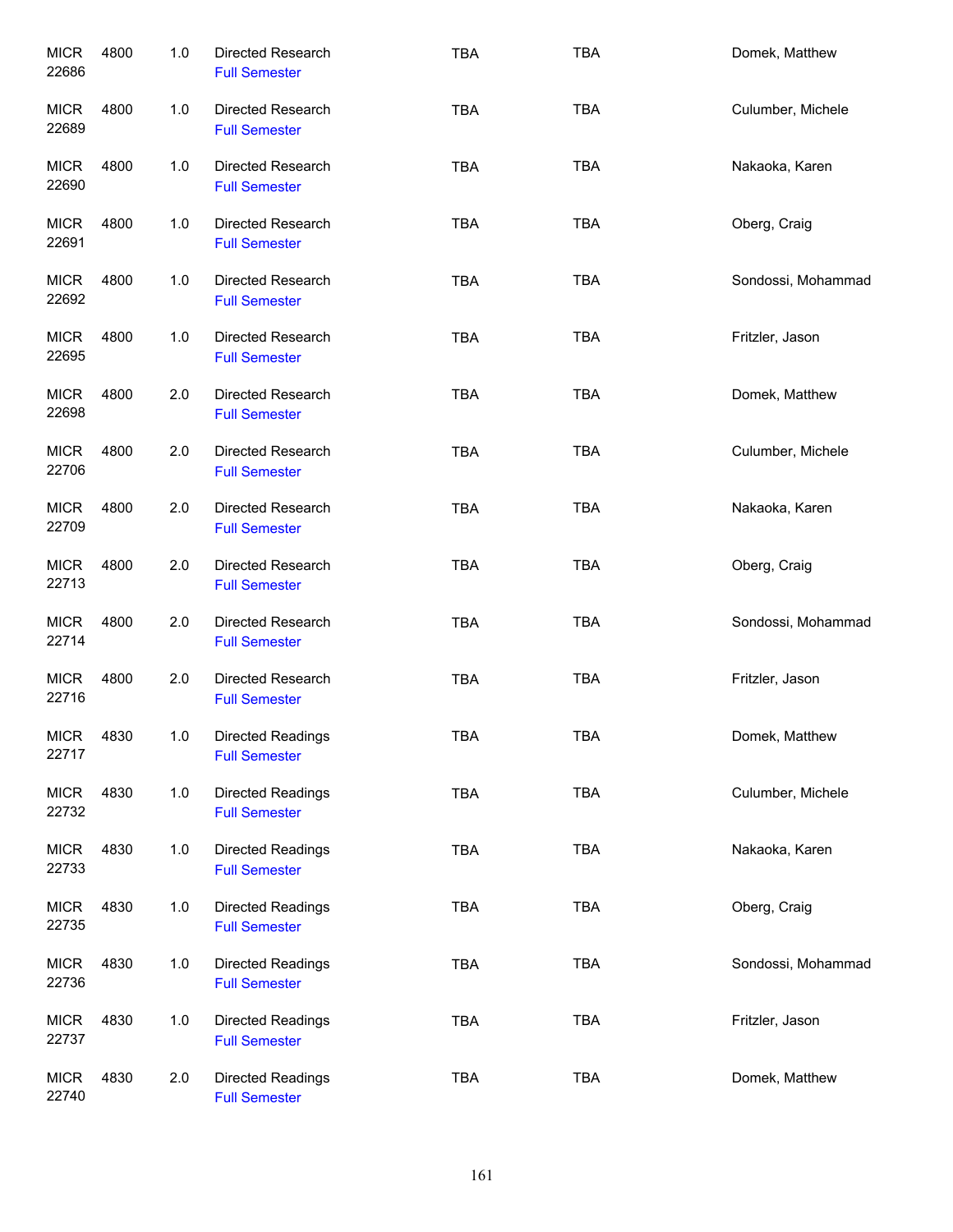| <b>MICR</b><br>22742 | 4830 | 2.0   | <b>Directed Readings</b><br><b>Full Semester</b>                            | <b>TBA</b>  | <b>TBA</b> |              | Culumber, Michele  |
|----------------------|------|-------|-----------------------------------------------------------------------------|-------------|------------|--------------|--------------------|
| <b>MICR</b><br>22745 | 4830 | 2.0   | Directed Readings<br><b>Full Semester</b>                                   | <b>TBA</b>  | <b>TBA</b> |              | Nakaoka, Karen     |
| <b>MICR</b><br>22747 | 4830 | 2.0   | Directed Readings<br><b>Full Semester</b>                                   | <b>TBA</b>  | <b>TBA</b> |              | Oberg, Craig       |
| <b>MICR</b><br>22750 | 4830 | 2.0   | Directed Readings<br><b>Full Semester</b>                                   | <b>TBA</b>  | <b>TBA</b> |              | Sondossi, Mohammad |
| <b>MICR</b><br>22751 | 4830 | 2.0   | Directed Readings<br><b>Full Semester</b>                                   | <b>TBA</b>  | <b>TBA</b> |              | Fritzler, Jason    |
| <b>MICR</b><br>22758 | 4890 | 1.0   | Coop Work Experience<br><b>Full Semester</b>                                | <b>TBA</b>  | <b>TBA</b> |              | Oberg, Craig       |
| <b>MICR</b><br>22760 | 4890 | 2.0   | Coop Work Experience<br><b>Full Semester</b>                                | <b>TBA</b>  | TBA        |              | Oberg, Craig       |
| <b>MICR</b><br>22761 | 4890 | 3.0   | Coop Work Experience<br><b>Full Semester</b>                                | <b>TBA</b>  | <b>TBA</b> |              | Oberg, Craig       |
| <b>MICR</b><br>22762 | 4890 | 4.0   | Coop Work Experience<br><b>Full Semester</b>                                | <b>TBA</b>  | <b>TBA</b> |              | Oberg, Craig       |
| <b>MICR</b><br>22763 | 4890 | $5.0$ | Coop Work Experience<br><b>Full Semester</b>                                | <b>TBA</b>  | TBA        |              | Oberg, Craig       |
| <b>MICR</b><br>22764 | 4991 | 1.0   | Microbiology Seminar<br><b>Full Semester</b>                                | 1230 - 1320 | F          | <b>LL128</b> | Culumber, Michele  |
| <b>MILS</b><br>20986 | 1010 | 3.0   | Leadership & Personal Develop<br><b>Full Semester</b><br>Course Fee \$75.00 | 1030 - 1220 | T          | <b>SS10</b>  | Molyneaux, Joel    |
| <b>MILS</b><br>20987 | 2010 | 3.0   | Innovative Team Leadership<br><b>Full Semester</b><br>Course Fee \$75.00    | 0830 - 1020 | Τ          | <b>SS10</b>  | Czipka, Michael    |
| <b>MILS</b><br>20988 | 2400 | 1.0   | <b>Physical Readiness</b><br><b>Full Semester</b>                           | 0600 - 0700 | <b>MWF</b> | SG           | Molyneaux, Joel    |
| <b>MILS</b><br>21035 | 2830 | 1.0   | Directed Readings & Projects<br><b>Full Semester</b>                        | <b>TBA</b>  | <b>TBA</b> |              | Czipka, Michael    |
| MILS<br>21037        | 2830 | 2.0   | Directed Readings & Projects<br><b>Full Semester</b>                        | <b>TBA</b>  | <b>TBA</b> |              | Czipka, Michael    |
| <b>MILS</b><br>21039 | 2830 | 3.0   | Directed Readings & Projects<br><b>Full Semester</b>                        | TBA         | <b>TBA</b> |              | Czipka, Michael    |
| <b>MILS</b><br>21081 | 2921 | 3.0   | ROTC Leader's Training Course<br><b>Full Semester</b>                       | TBA         | TBA        |              | Ballinger, Brian   |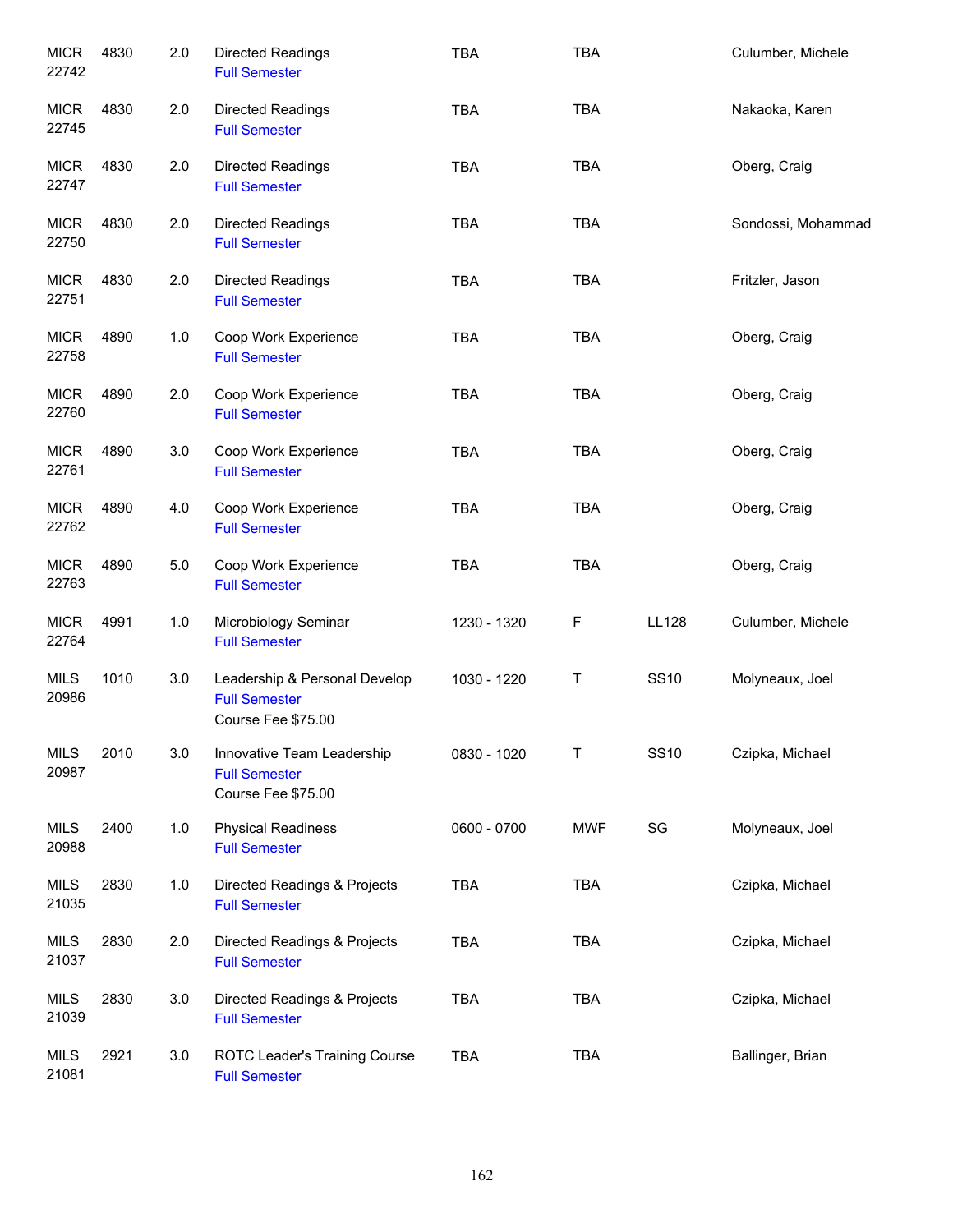| <b>MILS</b><br>20989 | 3010 | 4.0 | Adaptive Team Leadership<br><b>Full Semester</b><br>Course Fee \$75.00                                                        | 0900 - 1145 | R          | <b>SS10</b>  | Ballinger, Brian |
|----------------------|------|-----|-------------------------------------------------------------------------------------------------------------------------------|-------------|------------|--------------|------------------|
| <b>MILS</b><br>20990 | 4010 | 4.0 | Developing Adaptive Leaders<br><b>Full Semester</b><br>Course Fee \$75.00                                                     | 1330 - 1610 | Τ          | <b>SS10</b>  | Bashein, Robert  |
| <b>MILS</b><br>20991 | 4400 | 2.0 | <b>Advanced Physical Readiness</b><br><b>Full Semester</b>                                                                    | 0600 - 0700 | <b>MWF</b> | SG           | Molyneaux, Joel  |
| MILS<br>21083        | 4830 | 1.0 | Directed Readings & Projects<br><b>Full Semester</b>                                                                          | <b>TBA</b>  | <b>TBA</b> |              | Bashein, Robert  |
| <b>MILS</b><br>21084 | 4830 | 2.0 | Directed Readings & Projects<br><b>Full Semester</b>                                                                          | <b>TBA</b>  | <b>TBA</b> |              | Bashein, Robert  |
| <b>MILS</b><br>21086 | 4830 | 3.0 | Directed Readings & Projects<br><b>Full Semester</b>                                                                          | <b>TBA</b>  | <b>TBA</b> |              | Bashein, Robert  |
| <b>MILS</b><br>21125 | 4921 | 3.0 | Leadership Dev/Assess Course<br><b>Full Semester</b>                                                                          | <b>TBA</b>  | <b>TBA</b> |              | Ballinger, Brian |
| <b>MILS</b><br>21128 | 4922 | 2.0 | Airborne Operations<br><b>Full Semester</b>                                                                                   | <b>TBA</b>  | <b>TBA</b> |              | Ballinger, Brian |
| <b>MILS</b><br>21130 | 4923 | 2.0 | Cadet Troop Leader Training<br><b>Full Semester</b>                                                                           | <b>TBA</b>  | <b>TBA</b> |              | Ballinger, Brian |
| <b>MKTG</b><br>23337 | 3010 | 3.0 | <b>Marketing Concepts &amp; Practices</b><br><b>Full Semester</b>                                                             | 0730 - 0820 | <b>MWF</b> | <b>WB116</b> | Allred, Anthony  |
| <b>MKTG</b><br>23338 | 3010 | 3.0 | Marketing Concepts & Practices<br><b>Full Semester</b>                                                                        | 0830 - 0920 | <b>MWF</b> | <b>WB116</b> | Allred, Anthony  |
| <b>MKTG</b><br>23339 | 3010 | 3.0 | Marketing Concepts & Practices<br><b>Full Semester</b>                                                                        | 0930 - 1020 | <b>MWF</b> | <b>WB105</b> | Watson, Joel     |
| <b>MKTG</b><br>23554 | 3010 | 3.0 | <b>Marketing Concepts &amp; Practices</b><br><b>Full Semester</b>                                                             | TBA         | TBA        | OL.          | Allred, Anthony  |
|                      |      |     | To access online course materials, please log in to your student portal at<br>weber.edu and select your student services tab. |             |            |              |                  |
| <b>MKTG</b><br>23994 | 3100 | 3.0 | <b>Consumer Behavior</b><br><b>Full Semester</b>                                                                              | <b>TBA</b>  | <b>TBA</b> | <b>OL</b>    | Davis, Brian     |
|                      |      |     | To access online course materials, please log in to your student portal at<br>weber.edu and select your Student Services tab. |             |            |              |                  |
| <b>MKTG</b><br>23340 | 3200 | 3.0 | Selling & Sales Management<br><b>Full Semester</b>                                                                            | 0930 - 1020 | MWF        | <b>WB116</b> | Allred, Anthony  |
| <b>MKTG</b><br>23341 | 3450 | 3.0 | <b>Promotion Managment</b><br><b>Full Semester</b>                                                                            | 1030 - 1120 | <b>MWF</b> | <b>WB105</b> | Watson, Joel     |
| <b>MKTG</b><br>23995 | 3500 | 3.0 | Retail Management<br><b>Full Semester</b>                                                                                     | <b>TBA</b>  | <b>TBA</b> | OL           | Watson, Joel     |
|                      |      |     | To access online course materials, please log in to your student portal at                                                    |             |            |              |                  |

weber.edu and select your Student Services tab.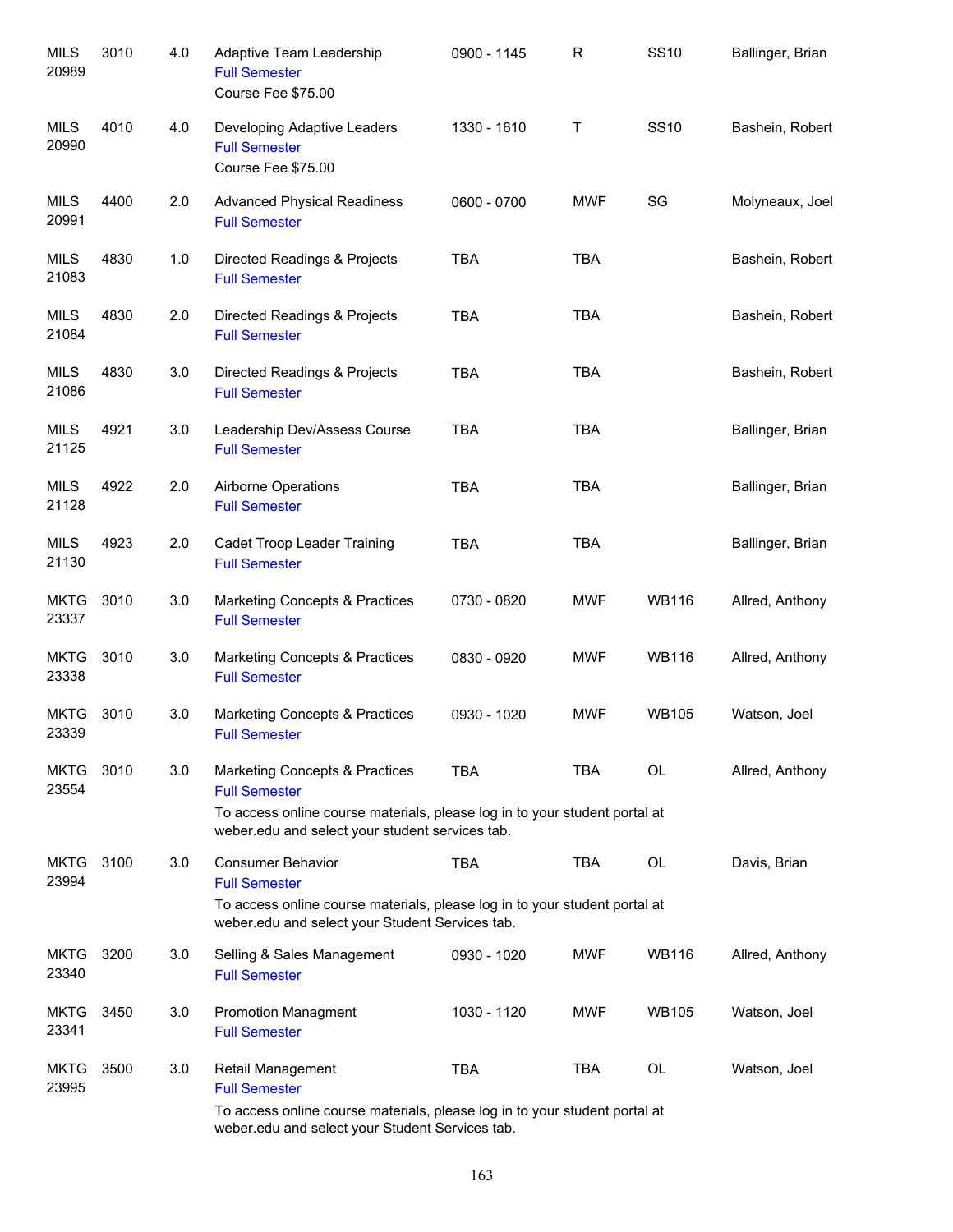| <b>MKTG</b><br>23342 | 3600  | 3.0 | International Marketing<br><b>Full Semester</b>                                                                                                                                                             | 0830 - 0920 | <b>MWF</b> | <b>WB105</b> | Watson, Joel        |
|----------------------|-------|-----|-------------------------------------------------------------------------------------------------------------------------------------------------------------------------------------------------------------|-------------|------------|--------------|---------------------|
| <b>MKTG</b><br>25142 | 3700  | 3.0 | Study Abroad - Intl Marketing<br><b>Full Semester</b><br>This is a study abroad class in Shanghai                                                                                                           | <b>TBA</b>  | <b>TBA</b> |              | Nowell, Clifford    |
| <b>MKTG</b><br>23556 | 4200  | 3.0 | Internet Marketing<br><b>Block 1</b>                                                                                                                                                                        | 1730 - 2010 | R          | D02113       | Lawrence, Alexander |
| <b>MKTG</b><br>23996 | 4400  | 3.0 | <b>Marketing Strategy</b><br><b>Full Semester</b>                                                                                                                                                           | <b>TBA</b>  | <b>TBA</b> | <b>OL</b>    | Valentin, Erhard    |
|                      |       |     | To access online course materials, please log in to your student portal at<br>weber.edu and select your Student Services tab.                                                                               |             |            |              |                     |
| <b>MKTG</b><br>23351 | 4860  | 3.0 | Marketing Internship<br><b>Full Semester</b>                                                                                                                                                                | <b>TBA</b>  | <b>TBA</b> |              | Russell, Stephen    |
| <b>MLS</b><br>21836  | 1000  | 3.0 | Core Clinical Laboratory Skill<br><b>Full Semester</b><br>Limited to students approved for the CLA course.<br>Please contact Cindi Kranek at 801-626-8546 to register.<br>Course Fee: \$39.00               | <b>TBA</b>  | <b>TBA</b> | OL           | Kranek, Cindi       |
| <b>MLS</b><br>21839  | 1001  | 1.0 | Online Orientation AAS Degree<br><b>Full Semester</b><br>To access the online course materials, please log in through<br>the student portal (eWeber) at http://weber.edu and select:<br>"Current Students". | <b>TBA</b>  | <b>TBA</b> | <b>OL</b>    | Kranek, Cindi       |
| <b>MLS</b><br>21840  | 1113  | 4.0 | Intro to Medical Lab Practices<br><b>Full Semester</b><br>Limited to students accepted into MLS Online program.<br>Please contact Cindi Kranek at 801-626-8546 to register.                                 | <b>TBA</b>  | <b>TBA</b> | OL           | Thomas, Janice      |
| <b>MLS</b><br>21842  | 1113  | 4.0 | Intro to Medical Lab Practices<br><b>Full Semester</b><br>Limited to ARUP students accepted to program.<br>Please contact Julie Kakazu at 801-626-6120 to register.                                         | <b>TBA</b>  | <b>TBA</b> | OL           | Thomas, Janice      |
| <b>MLS</b><br>22296  | 1113  | 4.0 | Intro to Medical Lab Practices<br><b>Full Semester</b><br>Course Fee: \$52.00                                                                                                                               | 1130 - 1220 | <b>MWF</b> | MH222        | Thomas, Janice      |
| MLS<br>21841         | 1113L | 0.0 | Lab<br><b>Full Semester</b><br>Limited to students accepted into MLS Online program.<br>Please contact Cindi Kranek 801-626-8546 to register.                                                               | <b>TBA</b>  | <b>TBA</b> | OL           | Thomas, Janice      |
| MLS<br>22923         | 1113L | 0.0 | Lab<br><b>Full Semester</b>                                                                                                                                                                                 | 1230 - 1450 | M          | MH211        | Thomas, Janice      |
| <b>MLS</b><br>22925  | 1113L | 0.0 | Lab<br><b>Full Semester</b>                                                                                                                                                                                 | 1500 - 1720 | М          | MH211        | Thomas, Janice      |
| <b>MLS</b><br>22928  | 1113L | 0.0 | Lab<br><b>Full Semester</b>                                                                                                                                                                                 | 1430 - 1650 | W          | MH211        | Thomas, Janice      |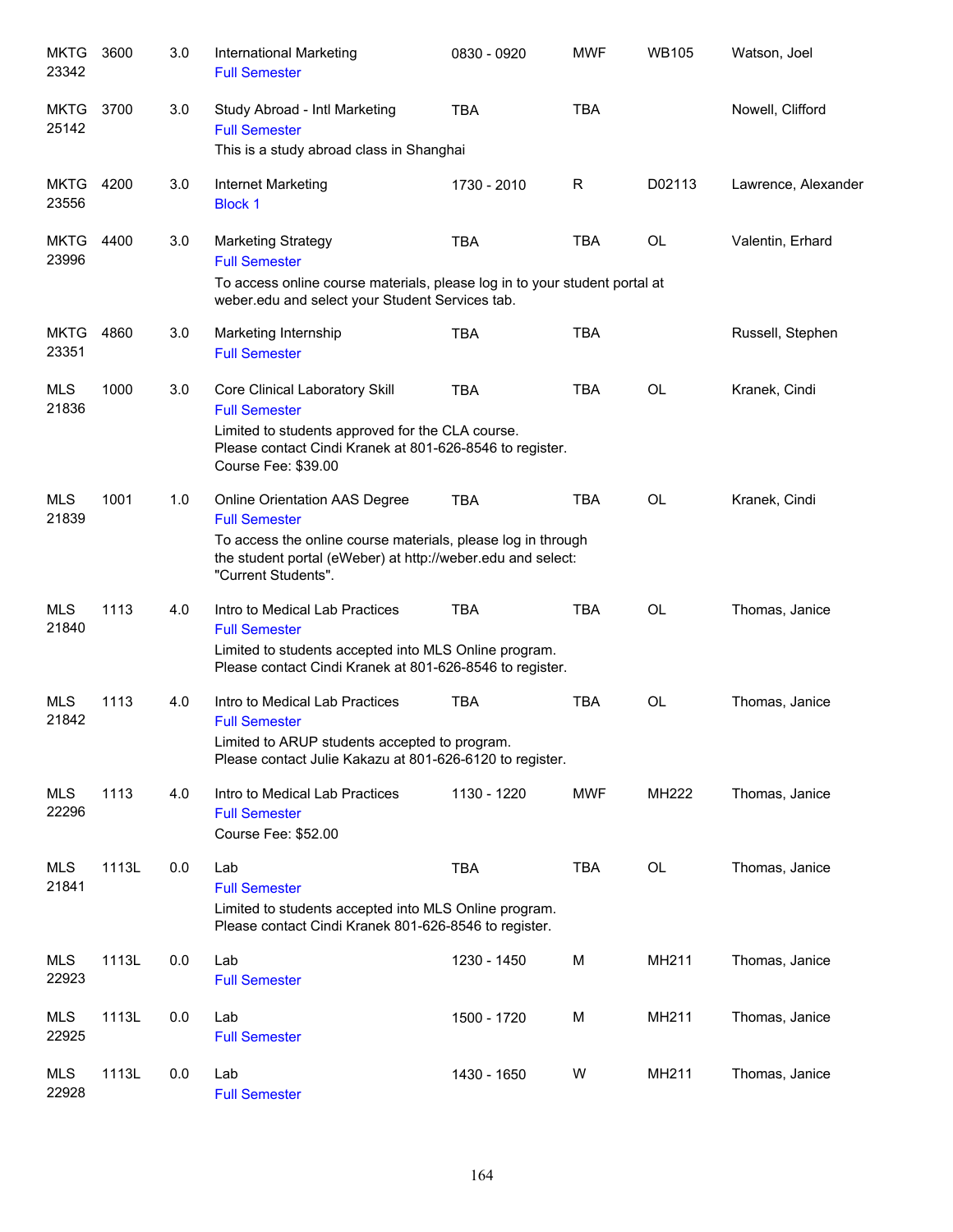| <b>MLS</b><br>22378 | 1123  | 5.0 | Prin Hematology & Hemostasis<br><b>Full Semester</b><br>Course Fee: \$65.00                                                                                                                                                       | 1030 - 1120 | <b>MWF</b> | MH222     | McEntire, Dan  |
|---------------------|-------|-----|-----------------------------------------------------------------------------------------------------------------------------------------------------------------------------------------------------------------------------------|-------------|------------|-----------|----------------|
| MLS<br>22933        | 1123L | 0.0 | Lab<br><b>Full Semester</b>                                                                                                                                                                                                       | 1030 - 1250 | <b>TR</b>  | MH211     | McEntire, Dan  |
| <b>MLS</b><br>21845 | 2003  | 3.0 | Appl Lab Math & Lab Statistics<br><b>Full Semester</b><br>To access the online course materials, please log in through<br>the student portal (eWeber) at http://weber.edu and select:<br>"Current Students".                      | <b>TBA</b>  | <b>TBA</b> | <b>OL</b> | Beazer, Steven |
| <b>MLS</b><br>22381 | 2003  | 3.0 | Appl Lab Math & Lab Statistics<br><b>Full Semester</b>                                                                                                                                                                            | 1330 - 1420 | <b>MWF</b> | MH117     | Price, Travis  |
| <b>MLS</b><br>21846 | 2211  | 5.0 | Prin of Clinical Chemistry I<br><b>Full Semester</b><br>To access the online course materials, please log in through<br>the student portal (eWeber) at http://weber.edu and select:<br>"Current Students".<br>Course Fee: \$65.00 | <b>TBA</b>  | <b>TBA</b> | <b>OL</b> | Rowe, Ryan     |
| <b>MLS</b><br>21848 | 2211  | 5.0 | Prin of Clinical Chemistry I<br><b>Full Semester</b><br>For Dixie students only.<br>Please contact Cindi Kranek at 801-626-8546 to register.<br>Course Fee: \$65.00                                                               | <b>TBA</b>  | <b>TBA</b> | <b>OL</b> | Rowe, Ryan     |
| <b>MLS</b><br>22645 | 2211  | 5.0 | Prin of Clinical Chemistry I<br><b>Full Semester</b><br>Course Fee: \$65.00                                                                                                                                                       | 1230 - 1320 | <b>MWF</b> | MH222     | Rowe, Ryan     |
| <b>MLS</b><br>21847 | 2211L | 0.0 | Lab<br><b>Full Semester</b><br>To access the online course materials, please log in through<br>the student portal (eWeber) at http://weber.edu and select:<br>"Current Students".                                                 | <b>TBA</b>  | <b>TBA</b> | <b>OL</b> | Rowe, Ryan     |
| <b>MLS</b><br>21865 | 2211L | 0.0 | Lab<br><b>Full Semester</b><br>For Dixie students only.<br>Please contact Cindi Kranek at 801-626-8546 to register.                                                                                                               | <b>TBA</b>  | <b>TBA</b> | <b>OL</b> | Rowe, Ryan     |
| <b>MLS</b><br>22938 | 2211L | 0.0 | Lab<br><b>Full Semester</b>                                                                                                                                                                                                       | 1430 - 1650 | <b>MW</b>  | MH221     | Rowe, Ryan     |
| <b>MLS</b><br>22941 | 2211L | 0.0 | Lab<br><b>Full Semester</b>                                                                                                                                                                                                       | 0730 - 0950 | <b>TR</b>  | MH221     | Criddle, Kent  |
| <b>MLS</b><br>22943 | 2211L | 0.0 | Lab<br><b>Full Semester</b>                                                                                                                                                                                                       | 1030 - 1230 | <b>TR</b>  | MH221     | Rowe, Ryan     |
| MLS<br>22944        | 2211L | 0.0 | Lab<br><b>Full Semester</b>                                                                                                                                                                                                       | 1330 - 1550 | <b>TR</b>  | MH221     | Criddle, Kent  |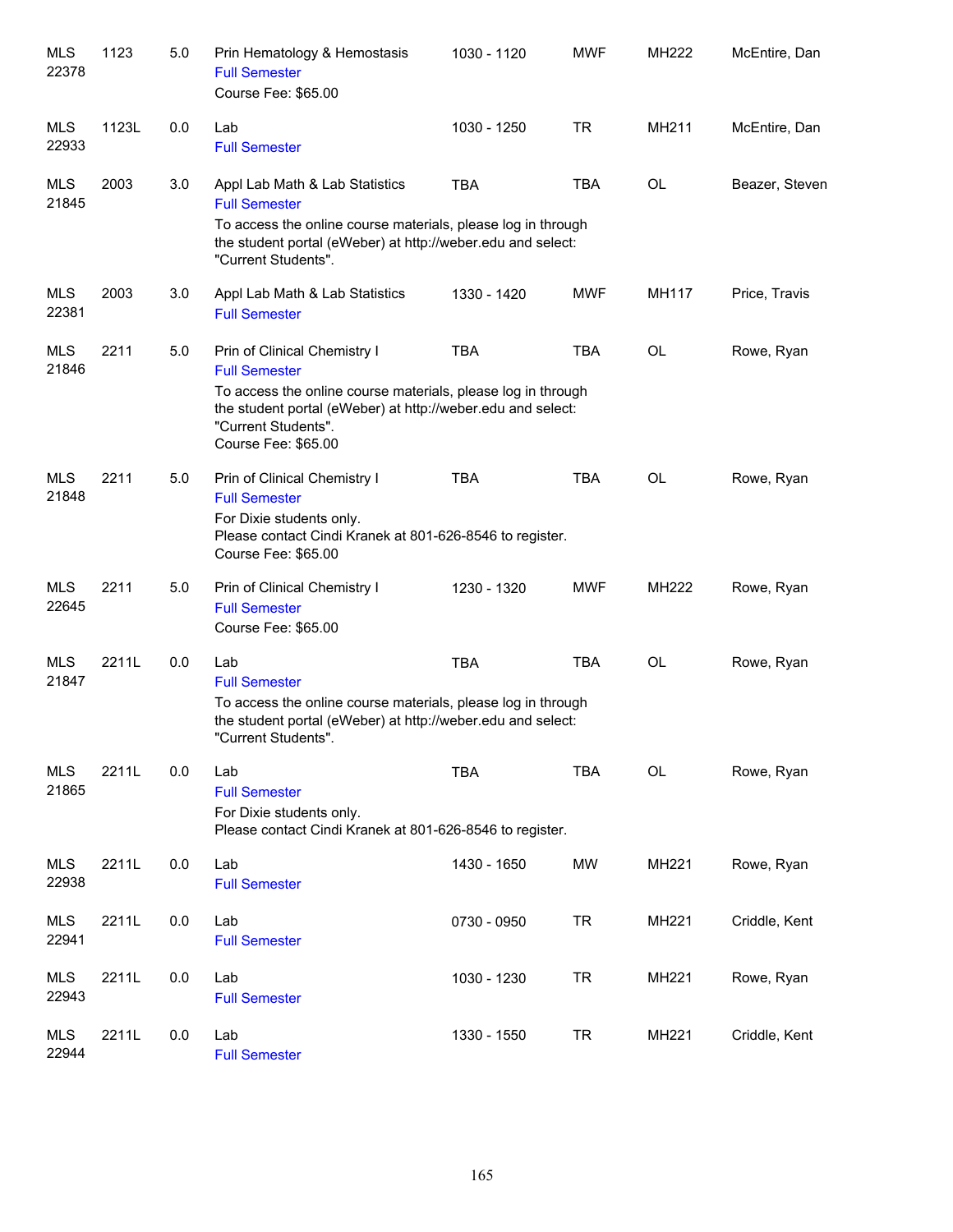| <b>MLS</b><br>21866 | 2212  | 4.0 | Prin Clinical Microbiology I<br><b>Full Semester</b><br>To access the online course materials, please log in through<br>the student portal (eWeber) at http://weber.edu and select:                          | <b>TBA</b>  | <b>TBA</b> | OL        | Kakazu, Julie |
|---------------------|-------|-----|--------------------------------------------------------------------------------------------------------------------------------------------------------------------------------------------------------------|-------------|------------|-----------|---------------|
|                     |       |     | "Current Students".<br>Course Fee: \$52.00                                                                                                                                                                   |             |            |           |               |
| <b>MLS</b><br>21896 | 2212  | 4.0 | Prin Clinical Microbiology I<br><b>Full Semester</b><br>For Dixie students only.<br>Please contact Julie Kakazu at 801-626-6120 to register.<br>Course Fee: \$52.00                                          | <b>TBA</b>  | <b>TBA</b> | <b>OL</b> | Kakazu, Julie |
| <b>MLS</b><br>22802 | 2212  | 4.0 | Prin Clinical Microbiology I<br><b>Full Semester</b><br>Course Fee: \$52.00                                                                                                                                  | 0930 - 1020 | <b>MWF</b> | MH117     | Wright, Scott |
| MLS<br>21873        | 2212L | 0.0 | Lab<br><b>Full Semester</b><br>To access the online course materials, please log in through<br>the student portal (eWeber) at http://weber.edu and select:                                                   | <b>TBA</b>  | <b>TBA</b> | <b>OL</b> | Kakazu, Julie |
|                     |       |     | "Current Students".                                                                                                                                                                                          |             |            |           |               |
| <b>MLS</b><br>21899 | 2212L | 0.0 | Lab<br><b>Full Semester</b><br>For Dixie Students only.<br>Please contact Julie Kakazu at 801-626-6120 to register.                                                                                          | <b>TBA</b>  | <b>TBA</b> | <b>OL</b> | Kakazu, Julie |
| <b>MLS</b><br>22946 | 2212L | 0.0 | Lab<br><b>Full Semester</b>                                                                                                                                                                                  | 1330 - 1450 | <b>MW</b>  | MH212     | Wright, Scott |
| <b>MLS</b><br>22947 | 2212L | 0.0 | Lab<br><b>Full Semester</b>                                                                                                                                                                                  | 0930 - 1050 | <b>TR</b>  | MH212     | Wright, Scott |
| <b>MLS</b><br>22948 | 2212L | 0.0 | Lab<br><b>Full Semester</b>                                                                                                                                                                                  | 1130 - 1250 | <b>TR</b>  | MH212     | Wright, Scott |
| <b>MLS</b><br>22949 | 2212L | 0.0 | Lab<br><b>Full Semester</b>                                                                                                                                                                                  | 1330 - 1450 | TR         | MH212     | Wright, Scott |
| MLS<br>22906        | 2830  | 1.0 | Directed Reading<br><b>Full Semester</b>                                                                                                                                                                     | <b>TBA</b>  | <b>TBA</b> |           |               |
| <b>MLS</b><br>22908 | 2830  | 2.0 | Directed Reading<br><b>Full Semester</b>                                                                                                                                                                     | <b>TBA</b>  | <b>TBA</b> |           |               |
| <b>MLS</b><br>22347 | 3301  | 1.0 | Online Orientation for BS Degr<br><b>Full Semester</b><br>To access the online course materials, please log in through<br>the student portal (eWeber) at http://weber.edu and select:<br>"Current Students". | <b>TBA</b>  | <b>TBA</b> | <b>OL</b> | Kranek, Cindi |
| MLS<br>22805        | 3302  | 4.0 | Adv Medical Lab Practices I<br><b>Full Semester</b><br>Course Fee: \$52.00                                                                                                                                   | 0930 - 1020 | <b>MWF</b> | MH222     | Price, Travis |
| MLS<br>22810        | 3302L | 0.0 | Lab<br><b>Full Semester</b>                                                                                                                                                                                  | 1030 - 1150 | TR         | MH117     | Price, Travis |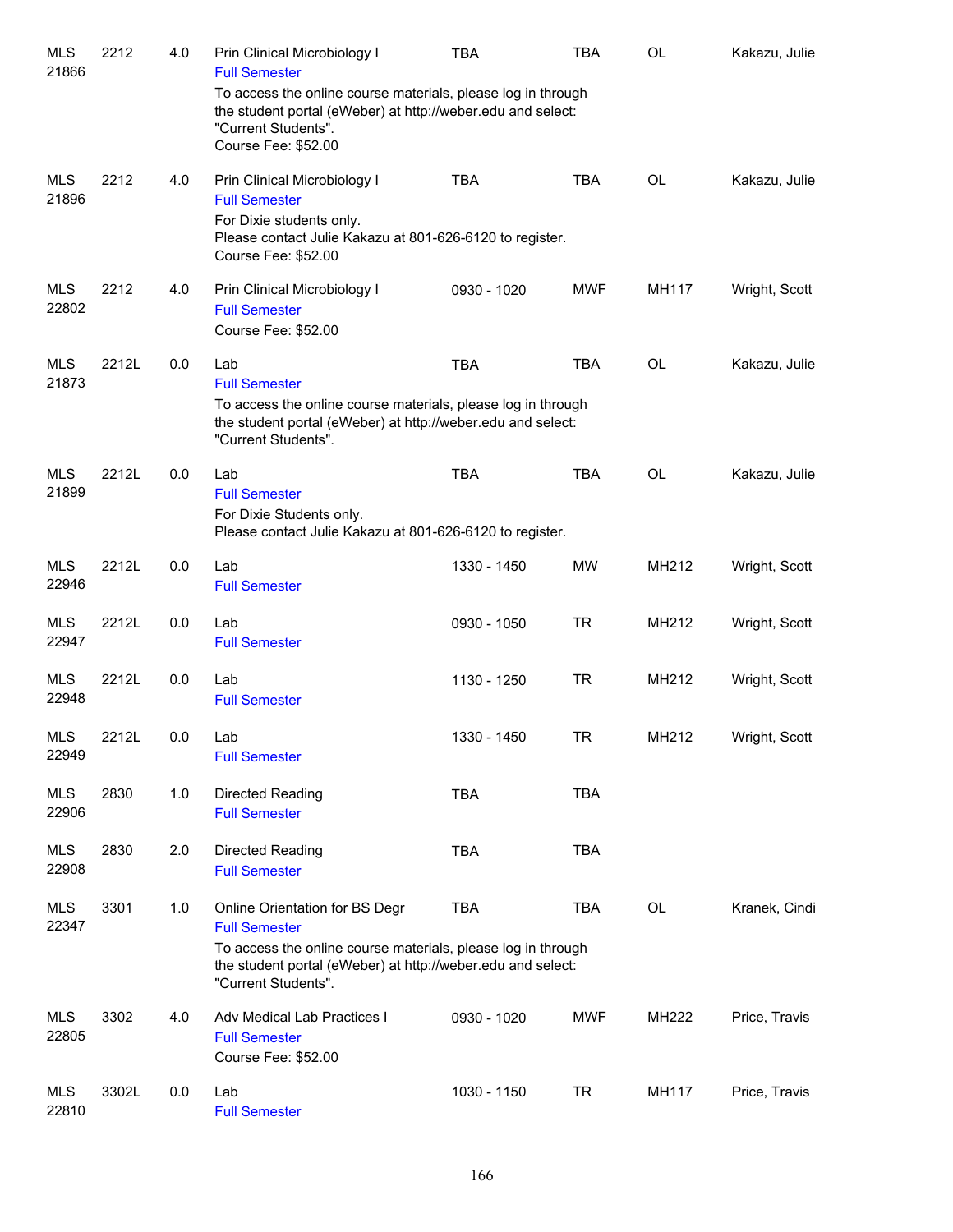| <b>MLS</b><br>22350 | 3311  | 3.0 | Adv Immunohematology<br><b>Full Semester</b>                                                                                                                                                                                            | TBA         | <b>TBA</b>  | OL        | Schaible, Stephanie |
|---------------------|-------|-----|-----------------------------------------------------------------------------------------------------------------------------------------------------------------------------------------------------------------------------------------|-------------|-------------|-----------|---------------------|
|                     |       |     | To access the online course materials, please log in through<br>the student portal (eWeber) at http://weber.edu and select:<br>"Current Students".<br>Course Fee: \$39.00                                                               |             |             |           |                     |
| <b>MLS</b><br>22814 | 3311  | 3.0 | Adv Immunohematology<br><b>Full Semester</b><br>Course Fee: \$39.00                                                                                                                                                                     | 1030 - 1220 | W           | MH117     | Oja, Janet          |
| MLS<br>22357        | 3311L | 0.0 | Lab<br><b>Full Semester</b><br>To access the online course materials, please log in through<br>the student portal (eWeber) at http://weber.edu and select:<br>"Current Students".                                                       | <b>TBA</b>  | <b>TBA</b>  | OL        | Schaible, Stephanie |
| MLS<br>22950        | 3311L | 0.0 | Lab<br><b>Full Semester</b>                                                                                                                                                                                                             | 0800 - 1020 | Τ           | MH210     | Oja, Janet          |
| MLS<br>22952        | 3311L | 0.0 | Lab<br><b>Full Semester</b>                                                                                                                                                                                                             | 1200 - 1420 | $\mathsf R$ | MH210     | Oja, Janet          |
| <b>MLS</b><br>22953 | 3311L | 0.0 | Lab<br><b>Full Semester</b>                                                                                                                                                                                                             | 0800 - 1020 | $\mathsf R$ | MH210     | Oja, Janet          |
| <b>MLS</b><br>22359 | 3313  | 4.0 | Adv Hematology/Hemostasis<br><b>Full Semester</b><br>To access the online course materials, please log in through<br>the student portal (eWeber) at http://weber.edu and select:<br>"Current Students".<br>Course Fee: \$52.00          | <b>TBA</b>  | <b>TBA</b>  | OL        | McEntire, Dan       |
| <b>MLS</b><br>22819 | 3313  | 4.0 | Adv Hematology/Hemostasis<br><b>Full Semester</b><br>Course Fee: \$52.00                                                                                                                                                                | 1230 - 1320 | <b>MWF</b>  | MH117     | McEntire, Dan       |
| <b>MLS</b><br>22361 | 3313L | 0.0 | Lab<br><b>Full Semester</b><br>To access the online course materials, please log in through<br>the student portal (eWeber) at http://weber.edu and select:<br>"Current Students".                                                       | <b>TBA</b>  | <b>TBA</b>  | <b>OL</b> | McEntire, Dan       |
| <b>MLS</b><br>22955 | 3313L | 0.0 | Lab<br><b>Full Semester</b>                                                                                                                                                                                                             | 0800 - 1020 | Т           | MH211     | McEntire, Dan       |
| <b>MLS</b><br>22956 | 3313L | 0.0 | Lab<br><b>Full Semester</b>                                                                                                                                                                                                             | 0800 - 1020 | W           | MH211     | McEntire, Dan       |
| <b>MLS</b><br>22957 | 3313L | 0.0 | Lab<br><b>Full Semester</b>                                                                                                                                                                                                             | 0800 - 1020 | R           | MH211     | McEntire, Dan       |
| <b>MLS</b><br>22363 | 3314  | 3.0 | <b>Advanced Clinical Chemistry</b><br><b>Full Semester</b><br>To access the online course materials, please log in through<br>the student portal (eWeber) at http://weber.edu and select:<br>"Current Students".<br>Course Fee: \$39.00 | <b>TBA</b>  | <b>TBA</b>  | OL        | Sargent, Mechelle   |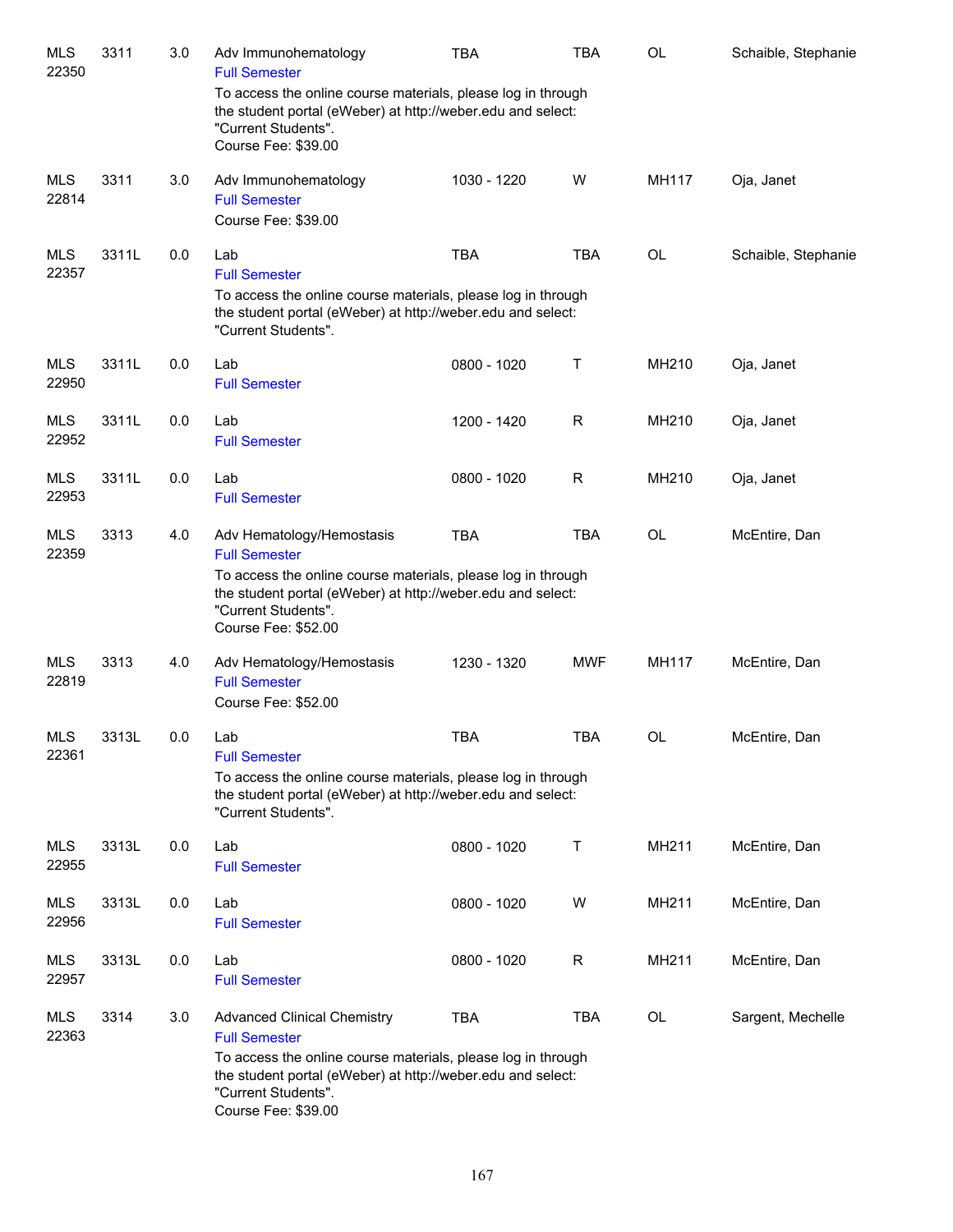| <b>MLS</b><br>22367 | 3314L | 0.0 | Lab<br><b>Full Semester</b>                                                                                                                                                                                                        | <b>TBA</b>  | <b>TBA</b> | OL           | Sargent, Mechelle |
|---------------------|-------|-----|------------------------------------------------------------------------------------------------------------------------------------------------------------------------------------------------------------------------------------|-------------|------------|--------------|-------------------|
|                     |       |     | To access the online course materials, please log in through<br>the student portal (eWeber) at http://weber.edu and select:<br>"Current Students".                                                                                 |             |            |              |                   |
| <b>MLS</b><br>22371 | 3316  | 4.0 | Adv Clin Micro/Molecular Diag<br><b>Full Semester</b>                                                                                                                                                                              | <b>TBA</b>  | <b>TBA</b> | <b>OL</b>    | Wright, Scott     |
|                     |       |     | To access the online course materials, please log in through<br>the student portal (eWeber) at http://weber.edu and select:<br>"Current Students".<br>Course Fee: \$52.00                                                          |             |            |              |                   |
| <b>MLS</b><br>22373 | 3316L | 0.0 | Lab<br><b>Full Semester</b>                                                                                                                                                                                                        | <b>TBA</b>  | <b>TBA</b> | OL           | Scott, Lauren     |
|                     |       |     | To access the online course materials, please log in through<br>the student portal (eWeber) at http://weber.edu and select:<br>"Current Students".                                                                                 |             |            |              |                   |
| <b>MLS</b><br>22377 | 4409  | 1.0 | <b>Clinical Correlation</b><br><b>Full Semester</b>                                                                                                                                                                                | <b>TBA</b>  | <b>TBA</b> | <b>OL</b>    | Simonian, Yasmen  |
|                     |       |     | To access the online course materials, please log in through<br>the student portal (eWeber) at http://weber.edu and select:<br>"Current Students".                                                                                 |             |            |              |                   |
| <b>MLS</b><br>22822 | 4409  | 1.0 | <b>Clinical Correlation</b><br><b>Full Semester</b>                                                                                                                                                                                | 0830 - 0920 | м          | MH117        | Simonian, Yasmen  |
| <b>MLS</b><br>22376 | 4411  | 4.0 | MLS Simulated Laboratory I<br><b>Full Semester</b>                                                                                                                                                                                 | <b>TBA</b>  | <b>TBA</b> | <b>OL</b>    | Hawse, Mary       |
|                     |       |     | To access the online course materials, please log in through<br>the student portal (eWeber) at http://weber.edu and select:<br>"Current Students".<br>Course Fee: \$13.00                                                          |             |            |              |                   |
| <b>MLS</b><br>22826 | 4411  | 4.0 | MLS Simulated Laboratory I<br><b>Full Semester</b><br><b>Course Fee: \$13.00</b>                                                                                                                                                   | 1030 - 1120 | M          | MH117        | Oja, Janet        |
| <b>MLS</b><br>22379 | 4414  | 2.0 | Lab Teaching & Supervision I<br><b>Full Semester</b>                                                                                                                                                                               | <b>TBA</b>  | <b>TBA</b> | OL           | Maciel, Megan     |
|                     |       |     | To access the online course materials, please log in through<br>the student portal (eWeber) at http://weber.edu and select:<br>"Current Students".<br>Course Fee: \$26.00                                                          |             |            |              |                   |
| <b>MLS</b><br>22879 | 4414  | 2.0 | Lab Teaching & Supervision I<br><b>Full Semester</b><br>Course Fee: \$26.00                                                                                                                                                        | 1330 - 1420 | W          | <b>MH222</b> | Thomas, Janice    |
| <b>MLS</b><br>22380 | 4417  | 1.0 | Lab Teaching & Supervision II<br><b>Full Semester</b><br>To access the online course materials, please log in through<br>the student portal (eWeber) at http://weber.edu and select:<br>"Current Students".<br>Course Fee: \$13.00 | TBA         | TBA        | OL           | Maciel, Megan     |
| <b>MLS</b><br>22913 | 4800  | 1.0 | Special Problems<br><b>Full Semester</b>                                                                                                                                                                                           | <b>TBA</b>  | <b>TBA</b> |              |                   |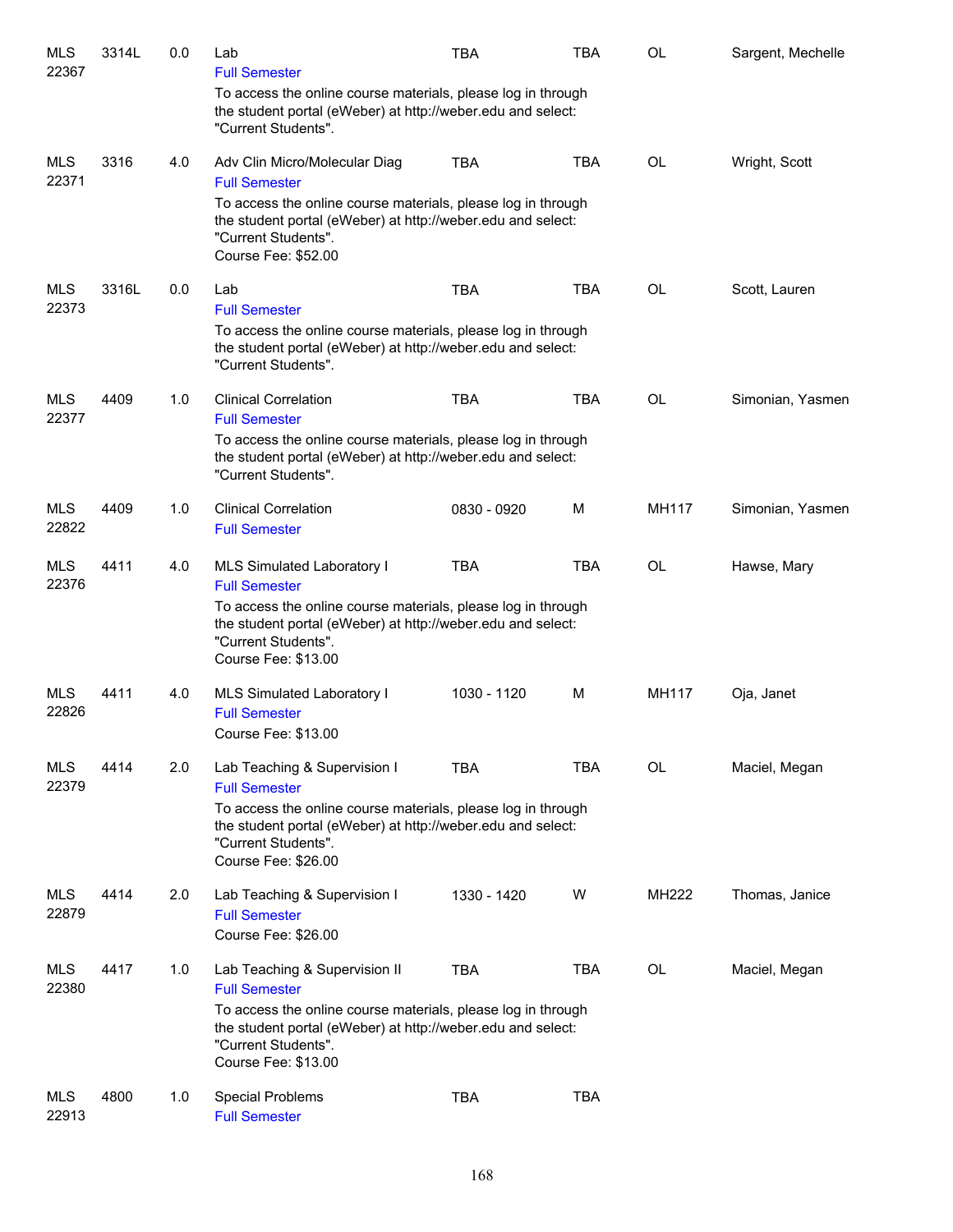| <b>MLS</b><br>22915 | 4800 | 2.0 | Special Problems<br><b>Full Semester</b>                                                                                                                                                                                        | <b>TBA</b>  | <b>TBA</b>   |           | Oja, Janet           |
|---------------------|------|-----|---------------------------------------------------------------------------------------------------------------------------------------------------------------------------------------------------------------------------------|-------------|--------------|-----------|----------------------|
| <b>MLS</b><br>22382 | 4801 | 1.0 | Research Projects in MLS I<br><b>Full Semester</b><br>To access the online course materials, please log in through<br>the student portal (eWeber) at http://weber.edu and select:<br>"Current Students".<br>Course Fee: \$13.00 | <b>TBA</b>  | <b>TBA</b>   | OL        | Hawse, Mary          |
| <b>MLS</b><br>22888 | 4801 | 1.0 | Research Projects in MLS I<br><b>Full Semester</b><br>Course Fee: \$13.00                                                                                                                                                       | 1030 - 1120 | $\mathsf F$  | MH117     | Wright, Scott        |
| <b>MLS</b><br>22919 | 4830 | 1.0 | <b>Directed Readings</b><br><b>Full Semester</b>                                                                                                                                                                                | <b>TBA</b>  | <b>TBA</b>   |           |                      |
| <b>MLS</b><br>22921 | 4830 | 2.0 | <b>Directed Readings</b><br><b>Full Semester</b>                                                                                                                                                                                | <b>TBA</b>  | <b>TBA</b>   |           | Oja, Janet           |
| <b>MLS</b><br>22384 | 5101 | 4.0 | <b>Analytical Chemistry Appl/MLS</b><br><b>Full Semester</b><br>To access the online course materials, please log in through<br>the student portal (eWeber) at http://weber.edu and select:<br>"Current Students".              | <b>TBA</b>  | <b>TBA</b>   | <b>OL</b> | Rowe, Ryan           |
| <b>MLS</b><br>22387 | 5102 | 3.0 | Clin App/Hematology/Hemostasis<br><b>Full Semester</b><br>To access the online course materials, please log in through<br>the student portal (eWeber) at http://weber.edu and select:<br>"Current Students".                    | <b>TBA</b>  | <b>TBA</b>   | <b>OL</b> | McEntire, Dan        |
| <b>MLS</b><br>22391 | 5103 | 3.0 | Clinical Lab Microbiology I<br><b>Full Semester</b><br>To access the online course materials, please log in through<br>the student portal (eWeber) at http://weber.edu and select:<br>"Current Students".                       | <b>TBA</b>  | <b>TBA</b>   | <b>OL</b> | Kakazu, Julie        |
| <b>MPC</b><br>24449 | 5080 | 3.0 | Intercultural Communication<br><b>Full Semester</b>                                                                                                                                                                             | 1200 - 1315 | TR           | EH304     | Packer Berg, Colleen |
| <b>MPC</b><br>22911 | 5550 | 3.0 | Organization Communication<br><b>Full Semester</b><br>Prerequisites: Permission of the MPC advisor. When you need<br>an override, contact the communication office: 801-626-6426<br>or 8924.                                    | 1730 - 2010 | $\mathsf{R}$ | EH407     | Hafen, Susan         |
| <b>MPC</b><br>22719 | 5650 | 3.0 | <b>Communication Law</b><br><b>Full Semester</b><br>Prerequisite: Permission of MPC Advisor.                                                                                                                                    | 1030 - 1120 | <b>MWF</b>   | EH406     | Josephson, Sheree    |
| <b>MPC</b><br>24656 | 5810 | 3.0 | Persuasive Communication<br><b>Full Semester</b>                                                                                                                                                                                | 1030 - 1120 | <b>MWF</b>   | EH306     | Scott, Randolph      |
| <b>MPC</b><br>23817 | 5850 | 3.0 | Advertising<br><b>Full Semester</b><br>Prerequisite: Permission of the MPC instructor. Call 801-62<br>6-6426 or 8924 for an override, if you cannot get registered                                                              | 1730 - 2010 | $\mathsf T$  | EH304     | Josephson, Sheree    |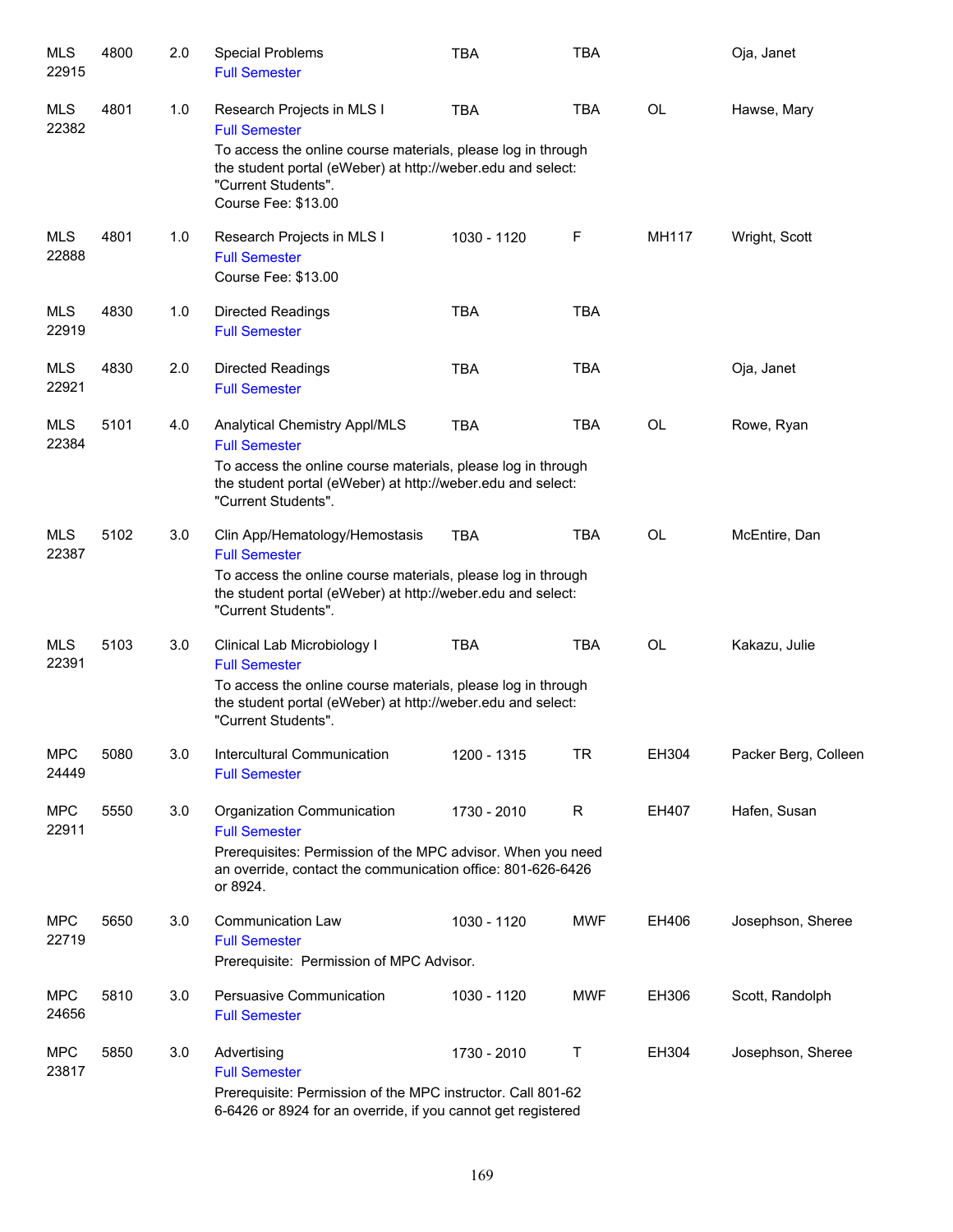| <b>MPC</b><br>23088  | 6400 | 3.0 | Comm Organizational Leadership<br><b>Block 1</b>                                                                                                                                                                              | 1730 - 2010 | т            | EH407        | Johns, Rebecca         |
|----------------------|------|-----|-------------------------------------------------------------------------------------------------------------------------------------------------------------------------------------------------------------------------------|-------------|--------------|--------------|------------------------|
|                      |      |     | Should you need an override to register, contact the comm.<br>office at 801-626-6426 or X 8924. Course meets for 1st 7<br>weeks of the semester, followed by MPC 6700.                                                        |             |              |              |                        |
| <b>MPC</b><br>24499  | 6500 | 3.0 | Topics in Prof Communication<br><b>Full Semester</b>                                                                                                                                                                          | 1730 - 2010 | M            | EH407        | Edwards, Kathy         |
| <b>MPC</b><br>23090  | 6700 | 3.0 | Research Methods for Prof Comm<br><b>Block 2</b><br>Course meets the 2nd 7 weeks of semester, October 22 to Dec.<br>14. If you need an override for registered, contact the com<br>munication office at 801-626-6426 or 8924. | 1730 - 2010 | $\mathsf{R}$ | EH314        | Steimel, Sarah         |
| <b>MPC</b><br>23102  | 6900 | 3.0 | Thesis/Project I<br><b>Full Semester</b><br>This class will meet the first Wednesday scheduled, and then<br>as assigned by the professor.                                                                                     | 1730 - 2010 | W            | EH407        | Edwards, Kathy         |
| <b>MSAT</b><br>23647 | 6080 | 3.0 | Research Methods I<br><b>Full Semester</b><br>Course Fee: \$15.00                                                                                                                                                             | 1230 - 1320 | <b>MWF</b>   | <b>SB12</b>  | Donahue, Matthew       |
| <b>MSAT</b><br>23648 | 6090 | 3.0 | Research Methods III<br><b>Full Semester</b><br>Instructor approval required.                                                                                                                                                 | <b>TBA</b>  | <b>TBA</b>   |              | Herzog, Valerie        |
| <b>MSAT</b><br>23649 | 6090 | 3.0 | Research Methods III<br><b>Full Semester</b><br>Instructor approval required.                                                                                                                                                 | <b>TBA</b>  | <b>TBA</b>   |              | Hamson-Utley, Jennifer |
| <b>MSAT</b><br>23650 | 6090 | 3.0 | Research Methods III<br><b>Full Semester</b><br>Instructor approval required.                                                                                                                                                 | <b>TBA</b>  | <b>TBA</b>   |              | McGladrey, Brian       |
| <b>MSAT</b><br>23651 | 6090 | 3.0 | Research Methods III<br><b>Full Semester</b>                                                                                                                                                                                  | <b>TBA</b>  | <b>TBA</b>   |              | Hansen, Rodney         |
| <b>MSAT</b><br>23652 | 6090 | 3.0 | Research Methods III<br><b>Full Semester</b><br>Instructor approval required.                                                                                                                                                 | <b>TBA</b>  | <b>TBA</b>   |              | Ostrowski, Jennifer    |
| <b>MSAT</b><br>23653 | 6090 | 3.0 | Research Methods III<br><b>Full Semester</b><br>Instructor approval required.                                                                                                                                                 | <b>TBA</b>  | <b>TBA</b>   |              | Donahue, Matthew       |
| MSAT<br>23654        | 6301 | 3.0 | Ortho Assessment: Upper<br><b>Full Semester</b>                                                                                                                                                                               | 1200 - 1315 | TR           | <b>SW117</b> | Hamson-Utley, Jennifer |
| MSAT<br>23655        | 6350 | 3.0 | <b>General Med. Conditions</b><br><b>Full Semester</b><br>Course Fee: \$15.00                                                                                                                                                 | 0930 - 1020 | <b>MWF</b>   | <b>SW68</b>  | Weir, Nancy            |
| <b>MSAT</b><br>23656 | 6400 | 3.0 | Basic Modalities for Injuries<br><b>Full Semester</b><br>Course Fee: \$20.00                                                                                                                                                  | 1030 - 1150 | <b>TR</b>    | <b>SW117</b> | Ostrowski, Jennifer    |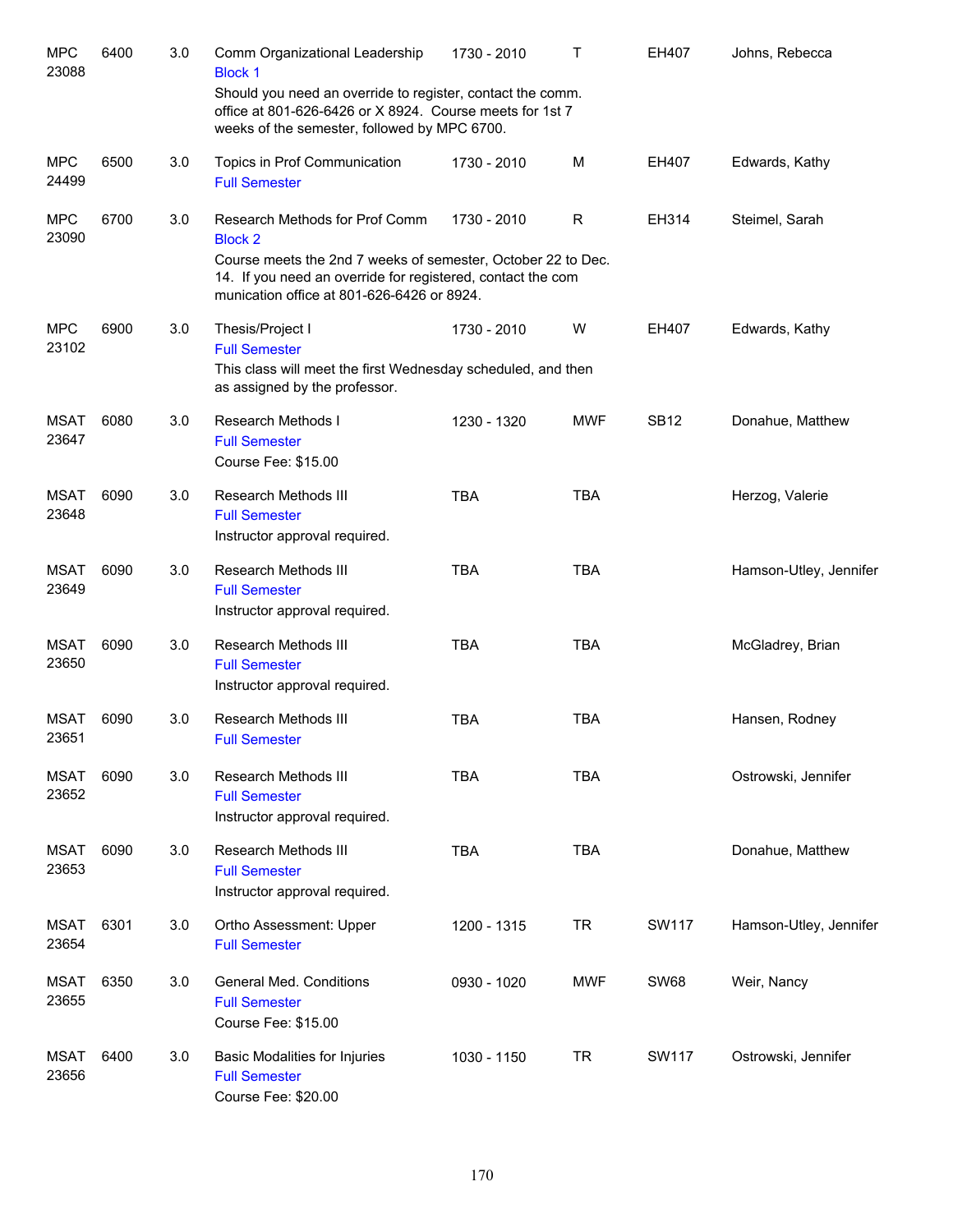| MSAT<br>23657        | 6451 | 3.0 | Advan Rehab of Injuries<br><b>Full Semester</b><br>Course Fee: \$15.00                                                                                                                                                                                                                                                                                               | 1030 - 1120 | <b>MWF</b>  | <b>SW117</b> | Herzog, Valerie     |
|----------------------|------|-----|----------------------------------------------------------------------------------------------------------------------------------------------------------------------------------------------------------------------------------------------------------------------------------------------------------------------------------------------------------------------|-------------|-------------|--------------|---------------------|
| <b>MSAT</b><br>23659 | 6501 | 2.0 | <b>CBL-Graduate Practicum I</b><br><b>Full Semester</b><br>Course Fee: \$40.00<br>CBL stands for Community-Based Learning which means that students engage<br>in meaningful community service that is connected to specific course objectives.<br>See http://www.weber.edu/CommunityInvolvement/CBL_Designation.html for a<br>full list of CBL designated courses.   | 1800 - 2020 | M           | <b>SW117</b> | Bass, Joel          |
| <b>MSAT</b><br>23658 | 6503 | 3.0 | <b>CBL-Graduate Practicum III</b><br><b>Full Semester</b><br>Course Fee: \$25.00<br>CBL stands for Community-Based Learning which means that students engage<br>in meaningful community service that is connected to specific course objectives.<br>See http://www.weber.edu/CommunityInvolvement/CBL_Designation.html for a<br>full list of CBL designated courses. | 1130 - 1220 | <b>MWF</b>  | <b>SW117</b> | Ostrowski, Jennifer |
| <b>MSAT</b><br>24461 | 6810 | 1.0 | Master's BOC Preparation<br><b>Full Semester</b>                                                                                                                                                                                                                                                                                                                     | 1030 - 1120 | Τ           | <b>SG66</b>  | Herzog, Valerie     |
| <b>MSN</b><br>20590  | 6100 | 3.0 | <b>Research Methods</b><br><b>Full Semester</b>                                                                                                                                                                                                                                                                                                                      | 0900 - 1200 | F           | MH341        | Leggett, Diane      |
| <b>MSN</b><br>20591  | 6141 | 3.0 | <b>Advanced Nursing Theory</b><br><b>Full Semester</b>                                                                                                                                                                                                                                                                                                               | 1500 - 1800 | F           | MH341        | Huber, Debra        |
| <b>MSN</b><br>20592  | 6180 | 3.0 | <b>Information Systems</b><br><b>Full Semester</b>                                                                                                                                                                                                                                                                                                                   | 1200 - 1500 | F           | MH341        | Gooder, Valerie     |
| <b>MSN</b><br>20596  | 6324 | 3.0 | <b>Financial Issues</b><br><b>Full Semester</b>                                                                                                                                                                                                                                                                                                                      | 1200 - 1500 | F           | MH332        | Hofmann, Linda      |
| <b>MSN</b><br>20597  | 6340 | 3.0 | Compliance in Patient Care<br><b>Full Semester</b>                                                                                                                                                                                                                                                                                                                   | 0900 - 1200 | F           | MH417        | Gooder, Valerie     |
| <b>MSN</b><br>20598  | 6360 | 3.0 | Admin. Scope and Practice<br><b>Full Semester</b>                                                                                                                                                                                                                                                                                                                    | 1500 - 1800 | F           | MH332        | Hofmann, Linda      |
| <b>MSN</b><br>20593  | 6520 | 3.0 | Nursing Curriculum Development<br><b>Full Semester</b>                                                                                                                                                                                                                                                                                                               | 1500 - 1800 | F           | MH304        | Gooder, Valerie     |
| <b>MSN</b><br>20594  | 6540 | 3.0 | <b>Measurement Nursing Education</b><br><b>Full Semester</b>                                                                                                                                                                                                                                                                                                         | 0900 - 1200 | F           | MH304        | Barra, Joyce        |
| <b>MSN</b><br>20595  | 6560 | 3.0 | Socialization Nurse Educator<br><b>Full Semester</b>                                                                                                                                                                                                                                                                                                                 | 1200 - 1500 | F           | MH304        | Barra, Joyce        |
| <b>MSN</b><br>24232  | 6800 | 1.0 | <b>MSN Project</b><br><b>Full Semester</b>                                                                                                                                                                                                                                                                                                                           | <b>TBA</b>  | F           |              |                     |
| <b>MSRS</b><br>20774 | 6100 | 3.0 | Research Methods<br><b>Full Semester</b>                                                                                                                                                                                                                                                                                                                             | 0900 - 1155 | $\mathsf R$ | MH355        | Kawamura, Diane     |
| <b>MSRS</b><br>20775 | 6200 | 3.0 | Hith Behav/Manag Epidemiology<br><b>Full Semester</b>                                                                                                                                                                                                                                                                                                                | 1300 - 1555 | $\mathsf R$ | MH354        | Walker, Robert      |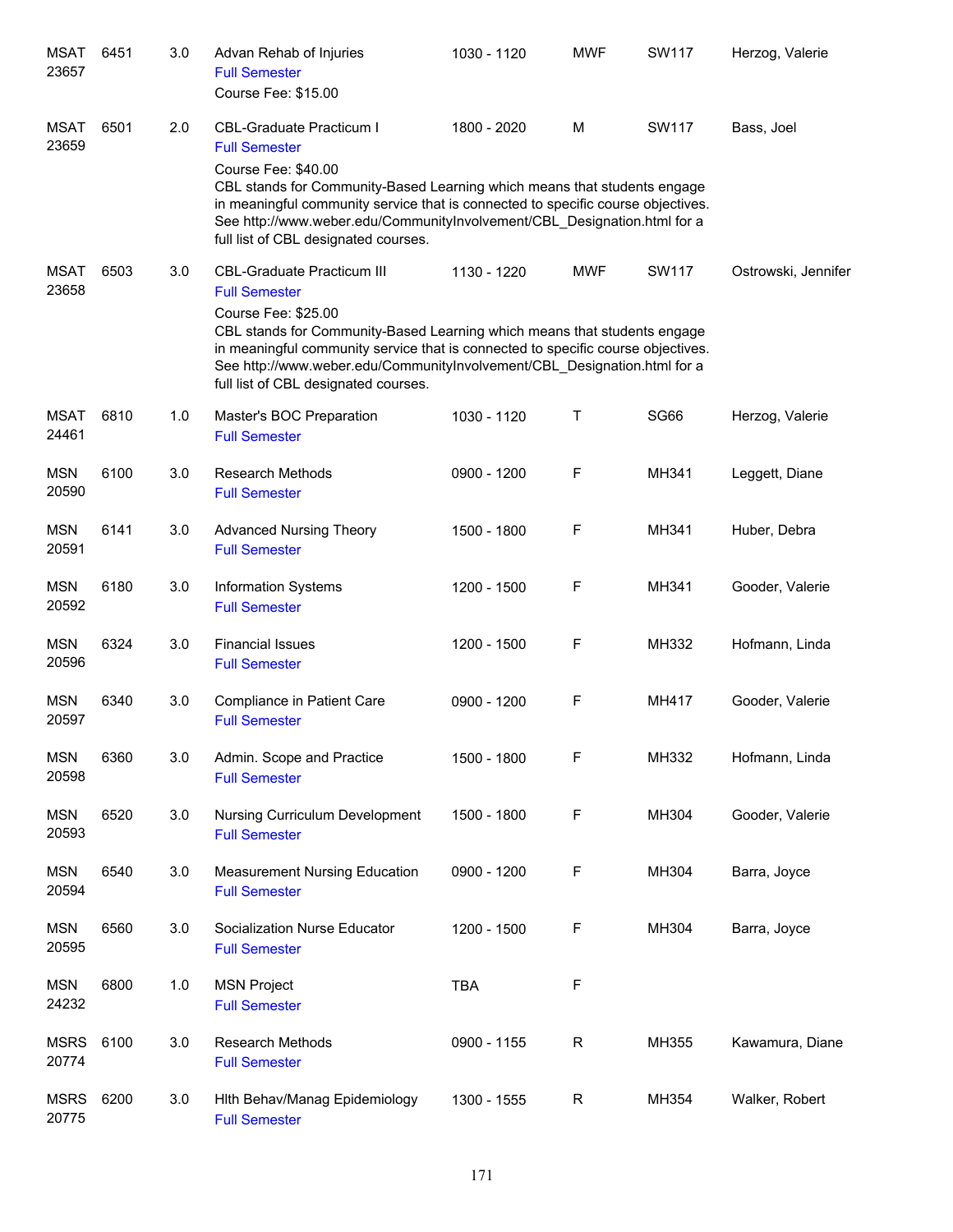| <b>MSRS</b><br>20776 | 6450 | 3.0 | Managing Health Information<br><b>Full Semester</b>    | 0800 - 1055 | F           |              | Shaw, Patricia        |
|----------------------|------|-----|--------------------------------------------------------|-------------|-------------|--------------|-----------------------|
| <b>MSRS</b><br>20779 | 6463 | 3.0 | Problem Patient Management<br><b>Full Semester</b>     | 1300 - 1555 | F           | MH355        | Kawamura, Diane       |
| <b>MSRS</b><br>20777 | 6473 | 3.0 | Vascular Non-Invasive Imaging<br><b>Full Semester</b>  | 0800 - 1055 | R           | MH354        | Christensen, Rex      |
| <b>MSRS</b><br>20778 | 6863 | 3.0 | Vascular-Invasive Imaging Proc<br><b>Full Semester</b> | 0800 - 1055 | F           | MH354        |                       |
| MTAX<br>23085        | 6400 | 3.0 | Tax Research & Communication<br><b>Full Semester</b>   | 1830 - 2110 | Τ           | D02117       | Smith, Eric           |
| MTAX<br>23086        | 6430 | 3.0 | Adv Individual Taxation<br><b>Full Semester</b>        | 1530 - 1810 | Τ           | D02117       | Pace, Ryan            |
| MTAX<br>23087        | 6470 | 3.0 | Adv Partnership Taxation<br><b>Full Semester</b>       | 1830 - 2110 | M           | D02117       | Pace, Ryan            |
| MTAX<br>23089        | 6480 | 3.0 | Retire Plan/Employee Benefits<br><b>Full Semester</b>  | 1530 - 1810 | M           | D02117       | Smith, Eric           |
| <b>MTHE</b><br>22982 | 3070 | 3.0 | Geometry for Elem Teachers<br><b>Full Semester</b>     | 1230 - 1320 | <b>MWF</b>  | B4539        | Fital-Akelbek, Sandra |
| <b>MTHE</b><br>22983 | 3080 | 3.0 | Number Theory for Elem Teacher<br><b>Full Semester</b> | 1200 - 1315 | <b>TR</b>   | B4539        | Blackinton, Dixilee   |
| <b>MTHE</b><br>22987 | 4010 | 3.0 | Capstone Math/HS Teachers I<br><b>Full Semester</b>    | 0900 - 1015 | <b>TR</b>   | B4509        | Kidman, Kent          |
| <b>MTHE</b><br>22990 | 4700 | 3.0 | Senior Project in Elem Teach<br><b>Full Semester</b>   | <b>TBA</b>  | <b>TBA</b>  |              | Blackinton, Dixilee   |
| <b>MUSC</b><br>21218 | 1010 | 3.0 | CA Introduction to Music<br><b>Full Semester</b>       | 1330 - 1420 | <b>MWF</b>  | <b>BC319</b> | Feller, David         |
| <b>MUSC</b><br>21220 | 1010 | 3.0 | CA Introduction to Music<br><b>Full Semester</b>       | 1130 - 1220 | <b>MWF</b>  | EH229        | Campbell, Carey       |
| <b>MUSC</b><br>21221 | 1010 | 3.0 | CA Introduction to Music<br><b>Full Semester</b>       | 0930 - 1210 | $\mathbf S$ | <b>BC210</b> | Basinger, Bettie      |
| <b>MUSC</b><br>21222 | 1010 | 3.0 | CA Introduction to Music<br><b>Full Semester</b>       | 1430 - 1550 | MW          | <b>BC211</b> | Root, Thomas          |
| <b>MUSC</b><br>22171 | 1010 | 3.0 | CA Introduction to Music<br><b>Full Semester</b>       | 1330 - 1420 | <b>MWF</b>  | D02320       | Basinger, Bettie      |
| <b>MUSC</b><br>22174 | 1010 | 3.0 | CA Introduction to Music<br><b>Full Semester</b>       | 1730 - 2010 | M           | WW108        | Johnson, Gordon       |
| <b>MUSC</b><br>22176 | 1010 | 3.0 | CA Introduction to Music<br><b>Full Semester</b>       | 1730 - 2010 | M           | D02320       | Duffin, Gregory       |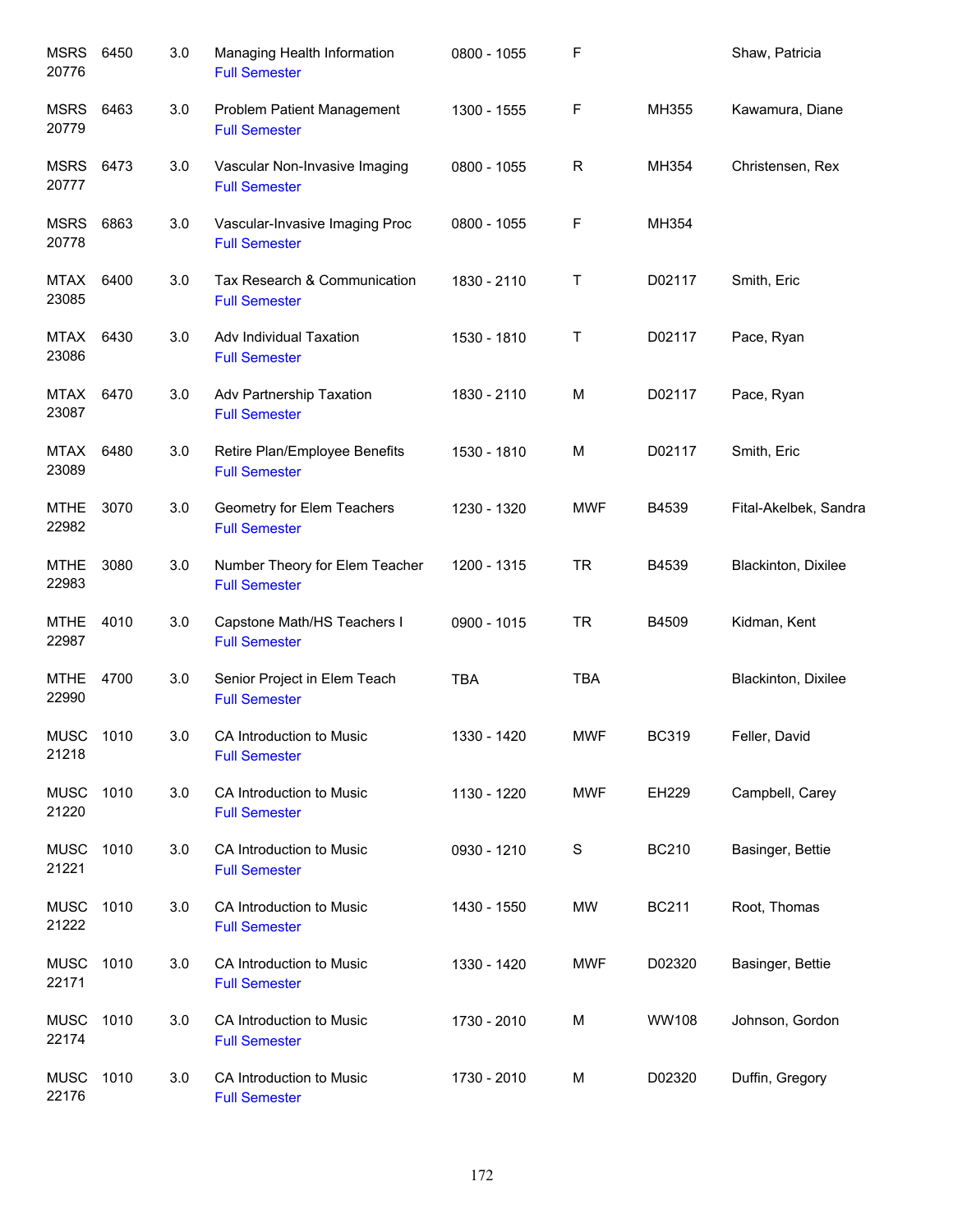| <b>MUSC</b><br>22177 | 1010 | 3.0 | CA Introduction to Music<br><b>Full Semester</b>                                                                                                                                                  | 1730 - 2010 | Τ          | DH1311       | Duffin, Gregory  |
|----------------------|------|-----|---------------------------------------------------------------------------------------------------------------------------------------------------------------------------------------------------|-------------|------------|--------------|------------------|
| <b>MUSC</b><br>24241 | 1010 | 3.0 | CA Introduction to Music<br><b>Full Semester</b>                                                                                                                                                  | <b>TBA</b>  | <b>TBA</b> | <b>OL</b>    | Feller, David    |
|                      |      |     | To access online course materials, please log into your student portal at<br>www.weber.edu and click on your Student Services tab.                                                                |             |            |              |                  |
| <b>MUSC</b><br>21485 | 1030 | 3.0 | CA Introduction to Jazz<br><b>Full Semester</b>                                                                                                                                                   | 1330 - 1450 | TR         | <b>BC211</b> | Feller, David    |
| <b>MUSC</b><br>22422 | 1030 | 3.0 | CA Introduction to Jazz<br><b>Full Semester</b><br>To access online course materials, please log on through the<br>student portal (eWeber) at http://weber.edu and select:<br>"Current Students". | <b>TBA</b>  | <b>TBA</b> | OL           | Keipp, Donald    |
| <b>MUSC</b><br>22423 | 1033 | 3.0 | CA Intro to American Music<br><b>Full Semester</b>                                                                                                                                                | <b>TBA</b>  | <b>TBA</b> | OL           | Campbell, Susan  |
|                      |      |     | To access online course materials, please log on through the<br>student portal (eWeber) at http://weber.edu and select:<br>"Current Students".                                                    |             |            |              |                  |
| <b>MUSC</b><br>21268 | 1035 | 3.0 | CA History of Rock and Roll<br><b>Full Semester</b>                                                                                                                                               | 0900 - 1020 | <b>TR</b>  | <b>BC113</b> | Campbell, Carey  |
| <b>MUSC</b><br>22426 | 1035 | 3.0 | CA History of Rock and Roll<br><b>Full Semester</b><br>To access online course materials, please log on through the<br>student portal (eWeber) at http://weber.edu and select:                    | <b>TBA</b>  | <b>TBA</b> | <b>OL</b>    | Campbell, Carey  |
|                      |      |     | "Current Students".                                                                                                                                                                               |             |            |              |                  |
| <b>MUSC</b><br>22172 | 1040 | 3.0 | CA DV Music of World Cultures<br><b>Full Semester</b>                                                                                                                                             | 1730 - 2010 | R          | D02320       | Johnson, Gordon  |
| <b>MUSC</b><br>22424 | 1040 | 3.0 | <b>CA DV Music of World Cultures</b><br><b>Full Semester</b>                                                                                                                                      | <b>TBA</b>  | <b>TBA</b> | OL           | Keipp, Donald    |
|                      |      |     | To access online course materials, please log on through the<br>student portal (eWeber) at http://weber.edu and select:<br>"Current Students".                                                    |             |            |              |                  |
| <b>MUSC</b><br>21260 | 1043 | 3.0 | HU Music, Arts & Civilization<br><b>Full Semester</b>                                                                                                                                             | 1130 - 1220 | <b>MWF</b> | <b>BC113</b> | Henderson, Mark  |
| <b>MUSC</b><br>21262 | 1063 | 3.0 | CA Music In Religion<br><b>Full Semester</b>                                                                                                                                                      | 1130 - 1220 | <b>MWF</b> | <b>BC319</b> | Feller, David    |
| <b>MUSC</b><br>22425 | 1063 | 3.0 | CA Music In Religion<br><b>Full Semester</b><br>To access online course materials, please log on through the<br>student portal (eWeber) at http://weber.edu and select:                           | <b>TBA</b>  | <b>TBA</b> | OL           | Campbell, Susan  |
| <b>MUSC</b><br>21629 | 1100 | 2.0 | "Current Students".<br><b>Fundamentals of Music</b><br><b>Full Semester</b><br>Music majors and minors only. Preparation for MUSC<br>1110 & 1130.                                                 | 0830 - 0920 | <b>TR</b>  | <b>BC319</b> | Palumbo, Michael |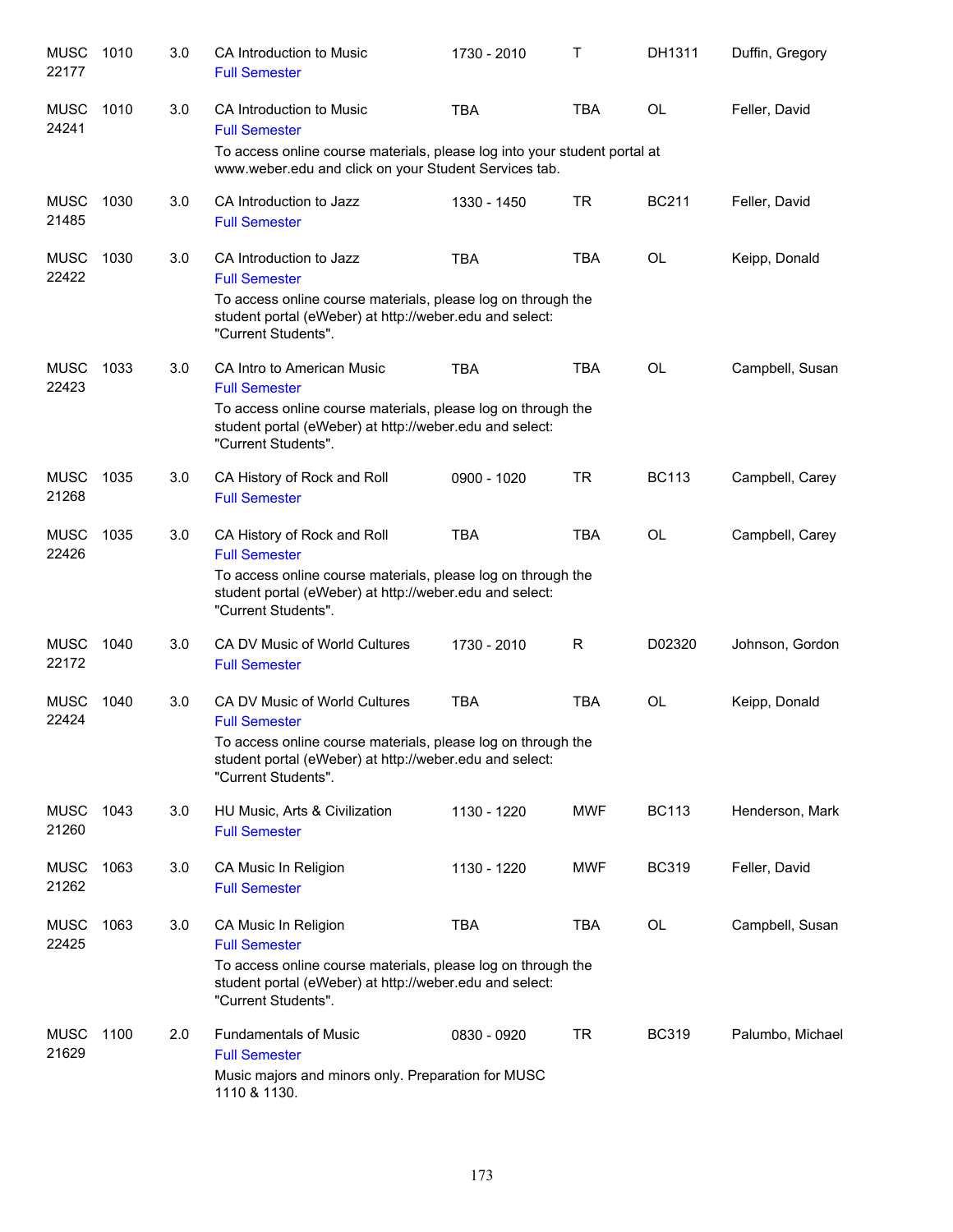| <b>MUSC</b><br>20599 | 1110 | 3.0 | Music Theory I<br><b>Full Semester</b>                                                                                                                                                             | 0930 - 1020 | <b>MWF</b>  | <b>BC210</b> | Uzur, Viktor     |
|----------------------|------|-----|----------------------------------------------------------------------------------------------------------------------------------------------------------------------------------------------------|-------------|-------------|--------------|------------------|
|                      |      |     | Music majors and minors only. Must be taken in conjunction<br>with MUSC 1130. Prerequisite: MUSC 1100 with a grade of "C"<br>or higher or a score of 70 or higher on the Theory Placement<br>Exam. |             |             |              |                  |
| <b>MUSC</b><br>20600 | 1110 | 3.0 | Music Theory I<br><b>Full Semester</b>                                                                                                                                                             | 0930 - 1020 | <b>MWF</b>  | <b>BC318</b> | Roberts, Shannon |
|                      |      |     | Music majors and minors only. Must be taken in conjunction<br>with MUSC 1130. Prerequisite: MUSC 1100 with a grade of "C"<br>or higher or a score of 70 or higher on the Theory Placement<br>Exam. |             |             |              |                  |
| <b>MUSC</b><br>20601 | 1130 | 1.0 | Sight-Singing & Ear-Training I<br><b>Full Semester</b>                                                                                                                                             | 0930 - 1020 | TR          | <b>BC210</b> | Uzur, Viktor     |
|                      |      |     | Music majors and minors only. Must be taken in conjunction<br>with MUSC 1110. Prerequisite: MUSC 1100 with a grade of "C"<br>or higher or a score of 70 or higher on the Theory Placement<br>Exam. |             |             |              |                  |
| <b>MUSC</b><br>20602 | 1130 | 1.0 | Sight-Singing & Ear-Training I<br><b>Full Semester</b>                                                                                                                                             | 0930 - 1020 | <b>TR</b>   | <b>BC211</b> | Roberts, Shannon |
|                      |      |     | Music majors and minors only. Must be taken in conjunction<br>with MUSC 1110. Prerequisite: MUSC 1100 with a grade of "C"<br>or higher or a score of 70 or higher on the Theory Placement<br>Exam. |             |             |              |                  |
| <b>MUSC</b><br>20603 | 1143 | 4.0 | Theory for Musical Theatre<br><b>Full Semester</b>                                                                                                                                                 | 0830 - 0920 | <b>MTWR</b> | <b>BC318</b> | Tarbox, Ruth     |
| <b>MUSC</b><br>20604 | 1150 | 1.0 | Class Piano I<br><b>Full Semester</b>                                                                                                                                                              | 1130 - 1220 | <b>TR</b>   | <b>BC320</b> | Yang, Yu-Jane    |
|                      |      |     | Music majors and minors only. Course Fee \$7.00.<br>Prerequisite: MUSC 1100 with a grade of "C" or higher<br>or a score of 70 or higher on the Theory Placement Exam.                              |             |             |              |                  |
| MUSC<br>20605        | 1150 | 1.0 | Class Piano I<br><b>Full Semester</b>                                                                                                                                                              | 1130 - 1220 | WF          | <b>BC320</b> | Yang, Yu-Jane    |
|                      |      |     | Music majors and minors only. Course Fee \$7.00.<br>Prerequisite: MUSC 1100 with a grade of "C" or higher<br>or a score of 70 or higher on the Theory Placement<br>Exam.                           |             |             |              |                  |
| <b>MUSC</b><br>20606 | 1150 | 1.0 | Class Piano I<br><b>Full Semester</b>                                                                                                                                                              | 0830 - 0920 | <b>TR</b>   | <b>BC320</b> | Wiemer, Gerta    |
|                      |      |     | Music majors and minors only. Course Fee \$7.00.<br>Prerequisite: MUSC 1100 with a score of "C" or higher<br>or a score of 70 or higher on the Theory Placement<br>Exam.                           |             |             |              |                  |
| <b>MUSC</b><br>20607 | 1321 | 1.0 | <b>Basic Piano for Adults</b><br><b>Full Semester</b><br>Course Fee: \$7.00                                                                                                                        | 0830 - 0920 | S           | <b>BC320</b> | Johnson, Gordon  |
| <b>MUSC</b><br>20608 | 1500 | 2.0 | Beg/Int Classical Guitar<br><b>Full Semester</b>                                                                                                                                                   | 1630 - 1820 | M           | <b>BC136</b> | Woodbury, Todd   |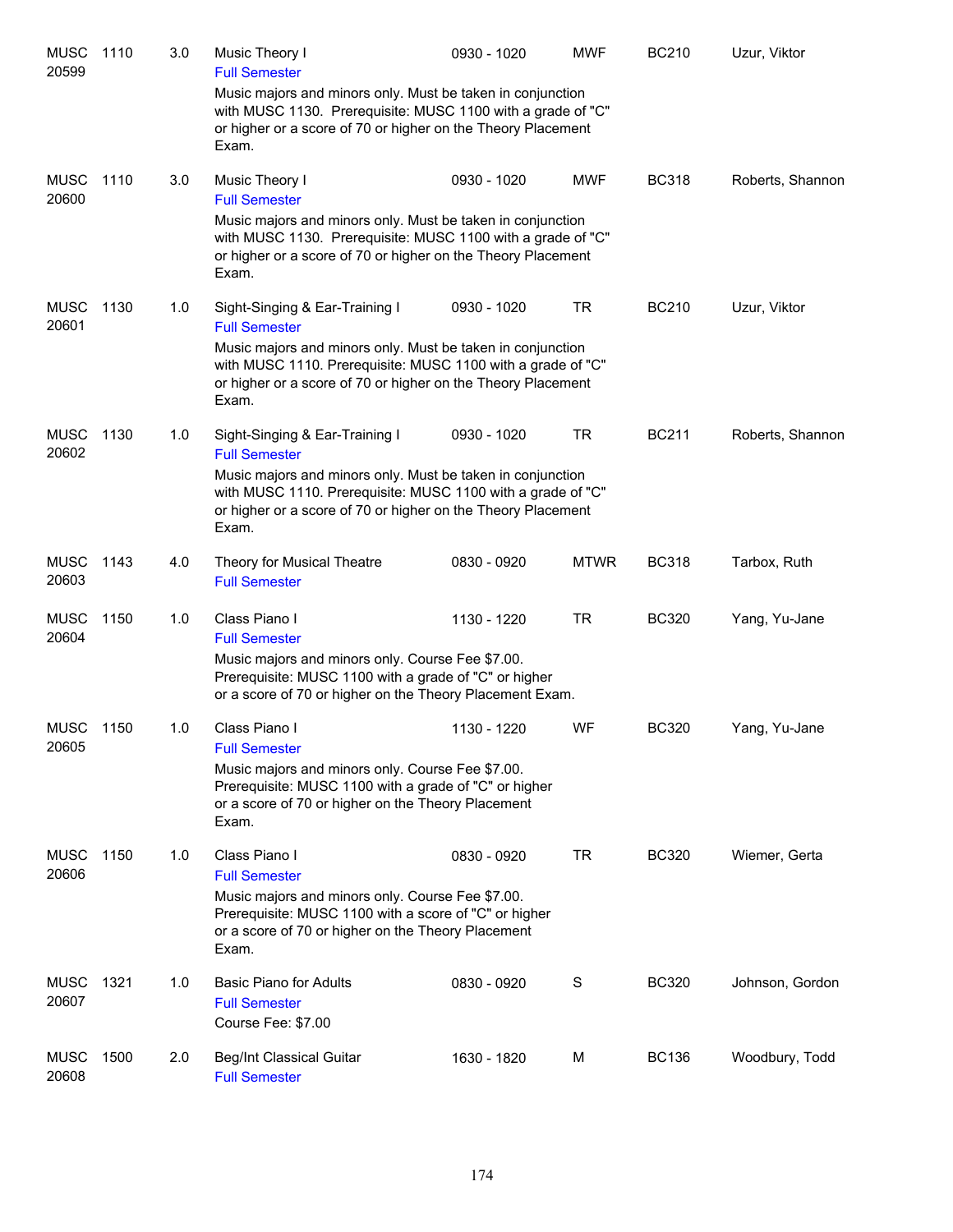| <b>MUSC</b><br>20609 | 1500 | 2.0   | Beg/Int Classical Guitar<br><b>Full Semester</b>       | 1830 - 2020 | M           | <b>BC136</b> | Woodbury, Todd      |
|----------------------|------|-------|--------------------------------------------------------|-------------|-------------|--------------|---------------------|
| <b>MUSC</b><br>20214 | 1502 | 1.0   | Violin Master Class<br><b>Full Semester</b>            | 1330 - 1420 | F           | <b>BC318</b> | Wang, Shi-hwa       |
| <b>MUSC</b><br>20215 | 1503 | 1.0   | Viola Master Class<br><b>Full Semester</b>             | 1330 - 1420 | $\mathsf F$ | <b>BC211</b> | Palumbo, Michael    |
| <b>MUSC</b><br>20216 | 1504 | 1.0   | Cello Master Class<br><b>Full Semester</b>             | 1330 - 1420 | F           | <b>BC210</b> | Uzur, Viktor        |
| <b>MUSC</b><br>20217 | 1505 | 1.0   | <b>String Bass Master</b><br><b>Full Semester</b>      | 1230 - 1320 | F           | <b>BC318</b> | Henderson, Benjamin |
| <b>MUSC</b><br>20218 | 1506 | 1.0   | <b>Guitar Master Class</b><br><b>Full Semester</b>     | 1430 - 1520 | M           | <b>BC319</b> | Woodbury, Todd      |
| <b>MUSC</b><br>20219 | 1507 | 1.0   | Harp Master Class<br><b>Full Semester</b>              | <b>TBA</b>  | <b>TBA</b>  |              | Vickerman, Louise   |
| <b>MUSC</b><br>20220 | 1510 | 1.0   | <b>Trumpet Master Class</b><br><b>Full Semester</b>    | 1430 - 1520 | F           | <b>BC113</b> | Priest, Thomas      |
| <b>MUSC</b><br>20221 | 1511 | 1.0   | French Horn Master Class<br><b>Full Semester</b>       | 1430 - 1520 | F           | <b>BC113</b> | Priest, Thomas      |
| <b>MUSC</b><br>20222 | 1512 | 1.0   | <b>Trombone Master Class</b><br><b>Full Semester</b>   | 1430 - 1520 | F           | <b>BC113</b> | Priest, Thomas      |
| <b>MUSC</b><br>20223 | 1513 | $1.0$ | Euphonium/Tuba Master Class<br><b>Full Semester</b>    | 1430 - 1520 | F           | <b>BC113</b> | Priest, Thomas      |
| <b>MUSC</b><br>20224 | 1520 | 1.0   | <b>Percussion Master Class</b><br><b>Full Semester</b> | 1430 - 1520 | F           | <b>BC113</b> | Priest, Thomas      |
| <b>MUSC</b><br>20225 | 1530 | 1.0   | Voice Master Class<br><b>Full Semester</b>             | 1430 - 1520 | F           | <b>BC136</b> | Bruestle, Karen     |
| <b>MUSC</b><br>20226 | 1540 | 1.0   | <b>Flute Master Class</b><br><b>Full Semester</b>      | 1430 - 1520 | F           | <b>BC113</b> | Priest, Thomas      |
| <b>MUSC</b><br>20227 | 1541 | 1.0   | Oboe Master Class<br><b>Full Semester</b>              | 1430 - 1520 | F           | <b>BC113</b> | Priest, Thomas      |
| <b>MUSC</b><br>20228 | 1542 | 1.0   | <b>Clarinet Master Class</b><br><b>Full Semester</b>   | 1430 - 1520 | F           | <b>BC113</b> | Priest, Thomas      |
| <b>MUSC</b><br>20229 | 1543 | 1.0   | Saxophone Master Class<br><b>Full Semester</b>         | 1430 - 1520 | F           | <b>BC113</b> | Priest, Thomas      |
| <b>MUSC</b><br>20230 | 1544 | 1.0   | <b>Bassoon Master Class</b><br><b>Full Semester</b>    | 1430 - 1520 | F           | <b>BC113</b> | Priest, Thomas      |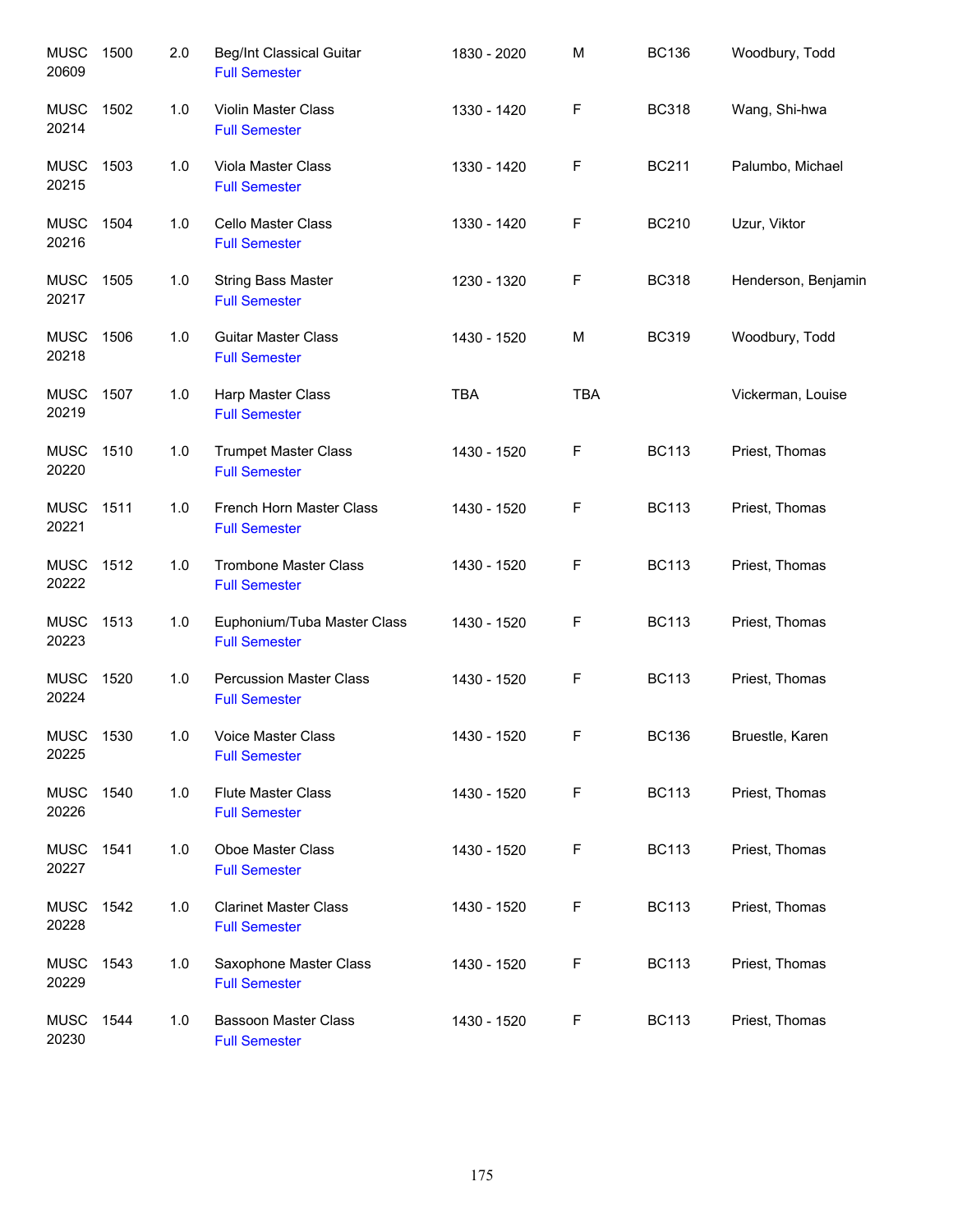| <b>MUSC</b><br>20231 | 1601 | 1.0 | <b>Private Instruction</b><br><b>Full Semester</b>                                                                                                                             | <b>TBA</b> | <b>TBA</b> | Priest, Thomas  |
|----------------------|------|-----|--------------------------------------------------------------------------------------------------------------------------------------------------------------------------------|------------|------------|-----------------|
|                      |      |     | For non-music majors and minors. Private lessons in voice/<br>keyboard/woodwinds/brass/strings/percussion. Call<br>626-6437 for a list of instructors.<br>Course Fee: \$258.00 |            |            |                 |
| <b>MUSC</b><br>20232 | 1610 | 1.0 | Applied Keyboard: Piano<br><b>Full Semester</b><br>Keyboard majors and minors only.<br>Course Fee: \$350.00                                                                    | <b>TBA</b> | <b>TBA</b> | Yang, Yu-Jane   |
| <b>MUSC</b><br>20233 | 1611 | 1.0 | Applied Keyboard: Organ<br><b>Full Semester</b><br>Music majors and minors only.<br>Course Fee: \$350.00                                                                       | <b>TBA</b> | <b>TBA</b> | Christiansen, B |
| <b>MUSC</b><br>20234 | 1620 | 1.0 | <b>Applied Voice</b><br><b>Full Semester</b><br>Music majors and minors only.<br>Course Fee: \$350.00                                                                          | <b>TBA</b> | <b>TBA</b> | Bruestle, Karen |
| <b>MUSC</b><br>20235 | 1630 | 1.0 | Applied Woodwinds: Flute<br><b>Full Semester</b><br>Music majors and minors only.<br>Course Fee: \$350.00                                                                      | <b>TBA</b> | <b>TBA</b> | Priest, Thomas  |
| <b>MUSC</b><br>20236 | 1631 | 1.0 | Applied Woodwinds: Oboe<br><b>Full Semester</b><br>Music majors and minors only.<br>Course Fee: \$350.00                                                                       | <b>TBA</b> | <b>TBA</b> | Priest, Thomas  |
| <b>MUSC</b><br>20237 | 1632 | 1.0 | Applied Woodwinds: Clarinet<br><b>Full Semester</b><br>Music majors and minors only.<br>Course Fee: \$350.00                                                                   | <b>TBA</b> | <b>TBA</b> | Priest, Thomas  |
| <b>MUSC</b><br>20238 | 1633 | 1.0 | Applied Woodwinds: Saxophone<br><b>Full Semester</b><br>Music majors and minors only.<br>Course Fee: \$350.00                                                                  | TBA        | <b>TBA</b> | Priest, Thomas  |
| <b>MUSC</b><br>20239 | 1634 | 1.0 | Applied Woodwinds: Bassoon<br><b>Full Semester</b><br>Music majors and minors only.<br>Course Fee: \$350.00                                                                    | <b>TBA</b> | <b>TBA</b> | Priest, Thomas  |
| <b>MUSC</b><br>20240 | 1640 | 1.0 | Applied Brass: Trumpet<br><b>Full Semester</b><br>Music majors and minors only.<br>Course Fee: \$350.00                                                                        | <b>TBA</b> | <b>TBA</b> | Priest, Thomas  |
| <b>MUSC</b><br>20241 | 1641 | 1.0 | Applied Brass: French Horn<br><b>Full Semester</b><br>Music majors and minors only.<br>Course Fee: \$350.00                                                                    | <b>TBA</b> | <b>TBA</b> | Priest, Thomas  |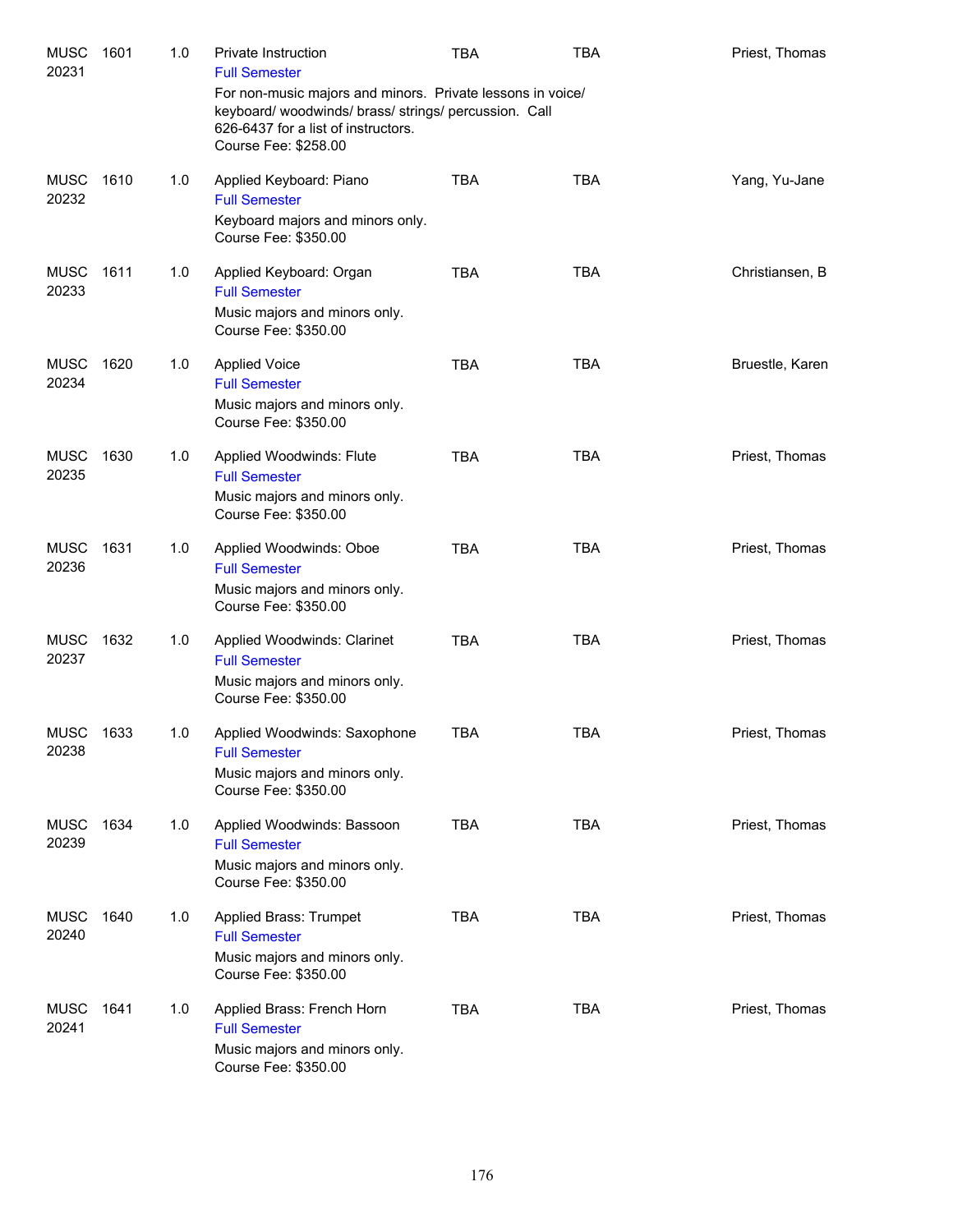| <b>MUSC</b><br>20242 | 1642 | 1.0 | Applied Brass: Trombone<br><b>Full Semester</b><br>Music majors and minors only.<br>Course Fee: \$350.00                                                                                                                                     | <b>TBA</b>  | <b>TBA</b> |              | Priest, Thomas      |
|----------------------|------|-----|----------------------------------------------------------------------------------------------------------------------------------------------------------------------------------------------------------------------------------------------|-------------|------------|--------------|---------------------|
| <b>MUSC</b><br>20243 | 1643 | 1.0 | Applied Brass: Euphonium/Tuba<br><b>Full Semester</b><br>Music majors and minors only.<br>Course Fee: \$350.00                                                                                                                               | <b>TBA</b>  | <b>TBA</b> |              | Priest, Thomas      |
| <b>MUSC</b><br>20244 | 1650 | 1.0 | <b>Applied Strings: Violin</b><br><b>Full Semester</b><br>Music majors and minors only.<br>Course Fee: \$350.00                                                                                                                              | <b>TBA</b>  | <b>TBA</b> |              | Palumbo, Michael    |
| <b>MUSC</b><br>20245 | 1651 | 1.0 | Applied Strings: Viola<br><b>Full Semester</b><br>Music majors and minors only.<br>Course Fee: \$350.00                                                                                                                                      | <b>TBA</b>  | <b>TBA</b> |              | Palumbo, Michael    |
| <b>MUSC</b><br>20246 | 1652 | 1.0 | Applied Strings: Violoncello<br><b>Full Semester</b><br>Music majors and minors only.<br>Course Fee: \$350.00                                                                                                                                | <b>TBA</b>  | <b>TBA</b> |              | Palumbo, Michael    |
| <b>MUSC</b><br>20247 | 1653 | 1.0 | Applied Strings: String Bass<br><b>Full Semester</b><br>Music majors and minors only.<br>Course Fee: \$350.00                                                                                                                                | <b>TBA</b>  | <b>TBA</b> |              | Palumbo, Michael    |
| <b>MUSC</b><br>20248 | 1654 | 1.0 | <b>Applied Strings: Guitar</b><br><b>Full Semester</b><br>Music majors and minors only.<br>Course Fee: \$350.00                                                                                                                              | <b>TBA</b>  | <b>TBA</b> |              | Palumbo, Michael    |
| <b>MUSC</b><br>20249 | 1655 | 1.0 | Applied Strings: Harp<br><b>Full Semester</b><br>Music majors and minors only.<br>Course Fee: \$350.00                                                                                                                                       | <b>TBA</b>  | <b>TBA</b> |              | Palumbo, Michael    |
| <b>MUSC</b><br>20250 | 1660 | 1.0 | <b>Applied Percussion</b><br><b>Full Semester</b><br>Music majors and minors only.<br>Course Fee: \$350.00                                                                                                                                   | <b>TBA</b>  | <b>TBA</b> |              | Bryson, Jacob       |
| <b>MUSC</b><br>20251 | 1673 | 2.0 | Private Instruction<br><b>Full Semester</b><br>All performance areas. Two hours instruction/ week.<br>Minimum of 18 hrs/ week practice required. One-half<br>hour special assignment. By consent of instructor only.<br>Course Fee: \$700.00 | <b>TBA</b>  | <b>TBA</b> |              | Priest, Thomas      |
| <b>MUSC</b><br>20610 | 1730 | 1.0 | Keyboard Ensemble<br><b>Full Semester</b><br>Piano majors/minors only.                                                                                                                                                                       | 1130 - 1220 | M          | <b>BC136</b> | Yang, Yu-Jane       |
| <b>MUSC</b><br>20611 | 1730 | 1.0 | Keyboard Ensemble<br><b>Full Semester</b><br>Piano majors/minors only.                                                                                                                                                                       | 1130 - 1220 | M          | <b>BC136</b> | Van der Beek, Ralph |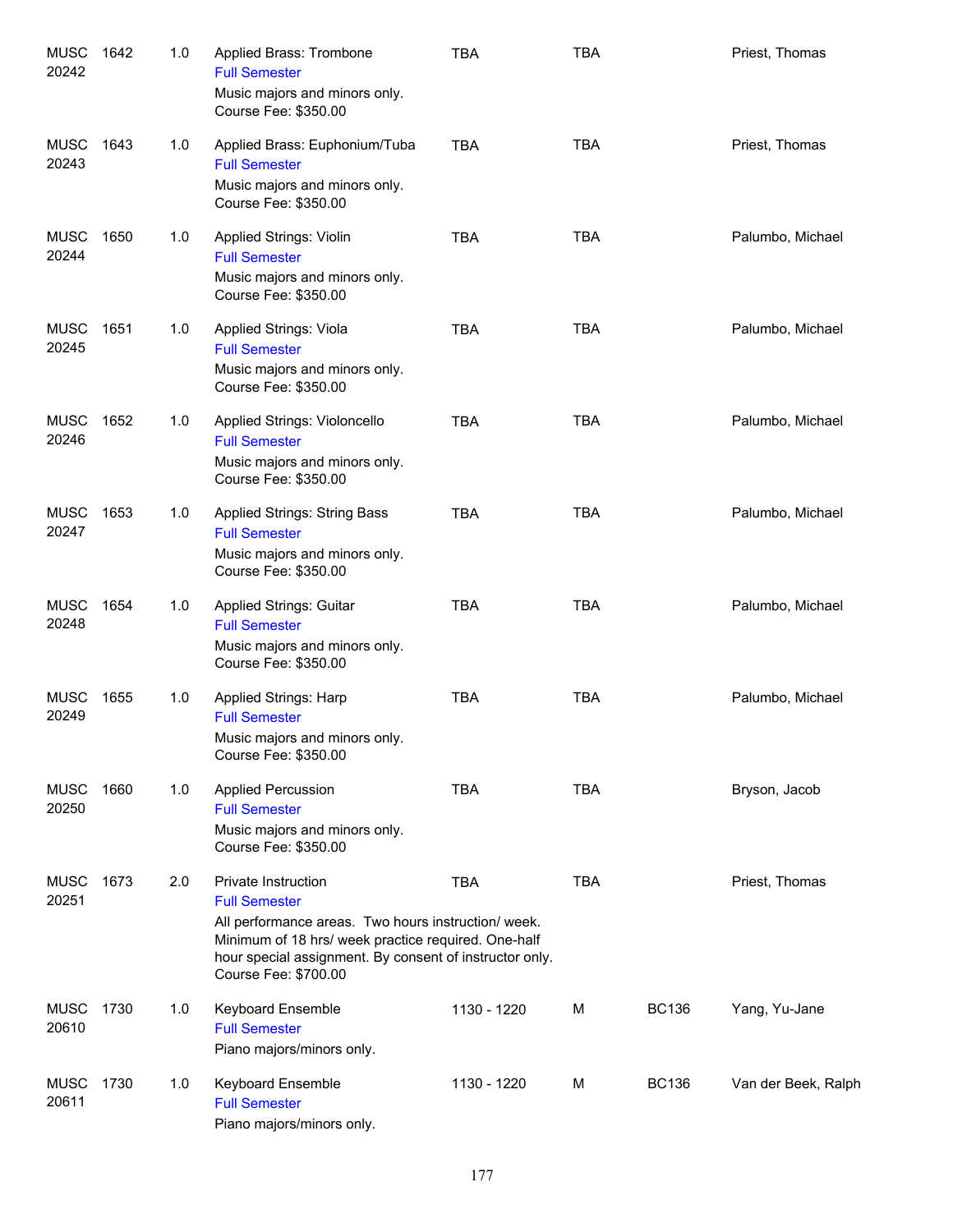| <b>MUSC</b><br>20612 | 1740 | 1.0 | Weber State Concert Choir<br><b>Full Semester</b>                                               | 1230 - 1320                | <b>MWF</b>              | <b>BC136</b>                 | Henderson, Mark  |
|----------------------|------|-----|-------------------------------------------------------------------------------------------------|----------------------------|-------------------------|------------------------------|------------------|
| <b>MUSC</b><br>20613 | 1741 | 1.0 | Chamber Choir<br><b>Full Semester</b><br>By audition or permission of the instructor.           | 1230 - 1320<br>1330 - 1420 | <b>TR</b><br><b>MWF</b> | <b>BC136</b><br><b>BC136</b> | Henderson, Mark  |
| <b>MUSC</b><br>20614 | 1743 | 1.0 | Vocal Chamber Ensemble<br><b>Full Semester</b>                                                  | <b>TBA</b>                 | <b>TBA</b>              |                              | Henderson, Mark  |
| <b>MUSC</b><br>20615 | 1750 | 1.0 | Symphonic Band<br><b>Full Semester</b>                                                          | 1230 - 1420                | TR                      | <b>BC133</b>                 | Root, Thomas     |
| <b>MUSC</b><br>20616 | 1752 | 2.0 | <b>Marching Band</b><br><b>Full Semester</b><br>Meets Saturdays of home games.                  | 1230 - 1420                | <b>MWF</b>              | <b>BC133</b>                 | Roberts, Shannon |
| MUSC<br>20617        | 1753 | 1.0 | Jazz Ensemble<br><b>Full Semester</b>                                                           | 1130 - 1220                | <b>MWF</b>              | <b>BC133</b>                 | Roberts, Shannon |
| <b>MUSC</b><br>20361 | 1755 | 1.0 | Instrumental Chamber Ensemble<br><b>Full Semester</b>                                           | <b>TBA</b>                 | <b>TBA</b>              |                              | Palumbo, Michael |
| <b>MUSC</b><br>20362 | 1755 | 1.0 | Instrumental Chamber Ensemble<br><b>Full Semester</b>                                           | <b>TBA</b>                 | <b>TBA</b>              |                              | Wang, Shi-hwa    |
| <b>MUSC</b><br>20363 | 1755 | 1.0 | Instrumental Chamber Ensemble<br><b>Full Semester</b>                                           | <b>TBA</b>                 | <b>TBA</b>              |                              | Root, Thomas     |
| <b>MUSC</b><br>20364 | 1755 | 1.0 | Instrumental Chamber Ensemble<br><b>Full Semester</b>                                           | <b>TBA</b>                 | <b>TBA</b>              |                              | Henderson, Cindy |
| <b>MUSC</b><br>20365 | 1755 | 1.0 | Instrumental Chamber Ensemble<br><b>Full Semester</b>                                           | <b>TBA</b>                 | <b>TBA</b>              |                              | Feller, David    |
| <b>MUSC</b><br>20366 | 1755 | 1.0 | Instrumental Chamber Ensemble<br><b>Full Semester</b>                                           | <b>TBA</b>                 | <b>TBA</b>              |                              | Priest, Thomas   |
| <b>MUSC</b><br>20367 | 1755 | 1.0 | Instrumental Chamber Ensemble<br><b>Full Semester</b>                                           | <b>TBA</b>                 | <b>TBA</b>              |                              | Uzur, Viktor     |
| <b>MUSC</b><br>20618 | 1760 | 1.0 | Weber State Symphony Orchestra<br><b>Full Semester</b><br>By audition or consent of instructor. | 1430 - 1620<br>1430 - 1520 | MW<br>F                 | <b>BC133</b><br><b>BC133</b> | Palumbo, Michael |
| <b>MUSC</b><br>20619 | 1761 | 1.0 | Chamber Orchestra<br><b>Full Semester</b><br>By audition or consent of instructor.              | 1430 - 1520                | <b>TR</b>               | <b>BC133</b>                 | Palumbo, Michael |
| <b>MUSC</b><br>20621 | 1763 | 1.0 | <b>Guitar Ensemble</b><br><b>Full Semester</b>                                                  | 1230 - 1320                | M                       | <b>BC319</b>                 | Woodbury, Todd   |
| <b>MUSC</b><br>20622 | 1901 | 1.0 | Music: The 1st Year Experience<br><b>Full Semester</b>                                          | 1030 - 1120                | TR                      | <b>BC136</b>                 | Palumbo, Michael |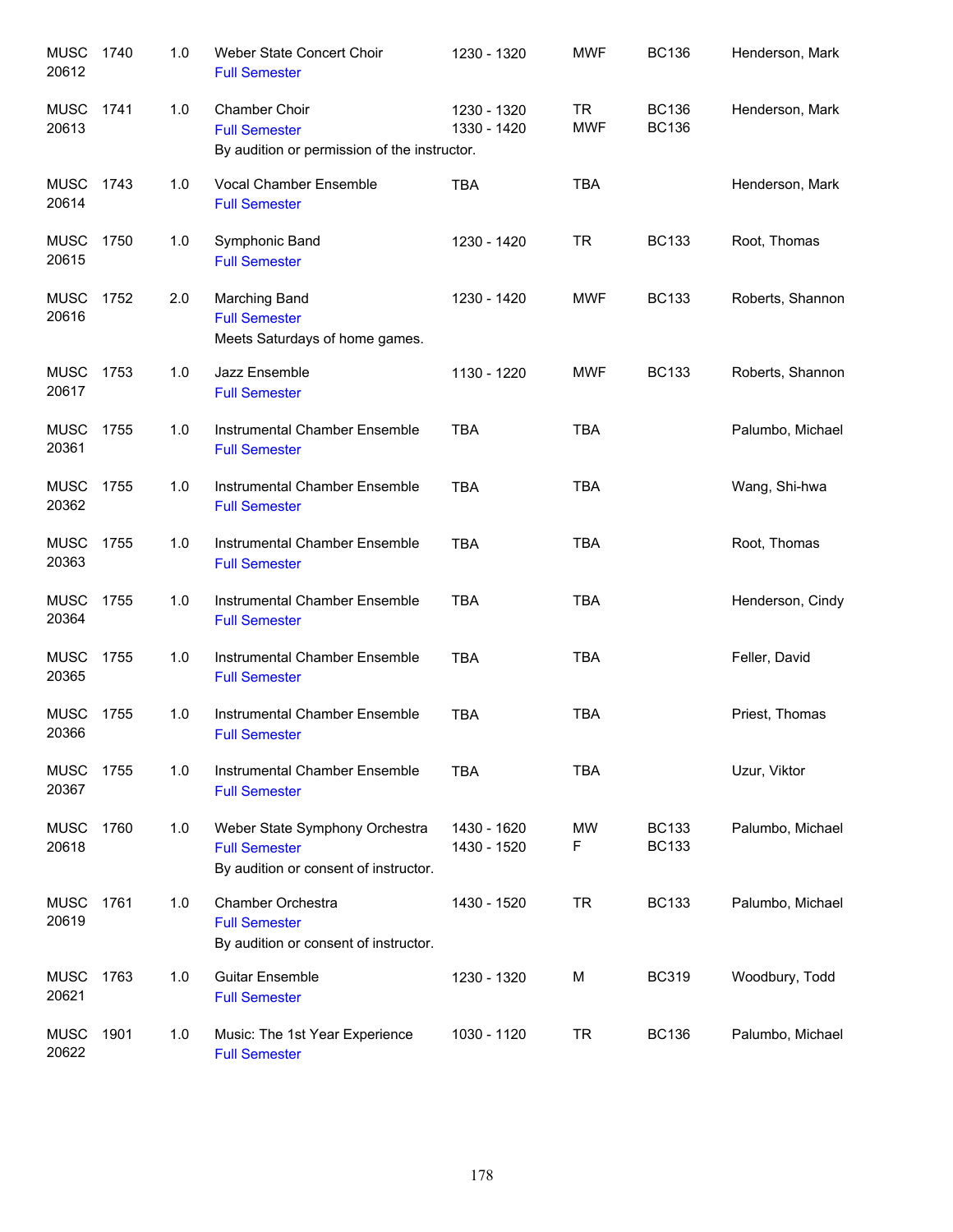| <b>MUSC</b><br>20623 | 2110 | 3.0 | Music Theory III<br><b>Full Semester</b>                                                                     | 0930 - 1020 | <b>MWF</b> | <b>BC319</b> | Root, Thomas    |
|----------------------|------|-----|--------------------------------------------------------------------------------------------------------------|-------------|------------|--------------|-----------------|
|                      |      |     | Music majors and minors only. Prerequisite MUSC 1120 & 1140.<br>Must be taken in conjunction with MUSC 2130. |             |            |              |                 |
| MUSC<br>20624        | 2130 | 1.0 | Sight-Singing/Ear Training III<br><b>Full Semester</b>                                                       | 0930 - 1020 | TR         | <b>BC319</b> | Wang, Shi-hwa   |
|                      |      |     | Music majors and minors only. Prerequisite MUSC 1120 & 1140.<br>Must be taken in conjunction with MUSC 2110. |             |            |              |                 |
| MUSC<br>20625        | 2150 | 1.0 | Class Piano III<br><b>Full Semester</b>                                                                      | 1030 - 1120 | WF         | <b>BC320</b> | Yang, Yu-Jane   |
|                      |      |     | Music majors and minors only. Prerequisites: MUSC 1160 or<br>audition.<br>Course Fee: \$7.00                 |             |            |              |                 |
| MUSC 2321<br>20627   |      | 1.0 | Principles of Piano Accomp I<br><b>Full Semester</b><br>Prerequisite: Completion of piano proficiency exam.  | 1030 - 1120 | Τ          | <b>BC319</b> | Tall, Malinda   |
| <b>MUSC</b>          | 2610 | 1.0 | Applied Keyboard: Piano                                                                                      | <b>TBA</b>  | <b>TBA</b> |              | Yang, Yu-Jane   |
| 20261                |      |     | <b>Full Semester</b><br>Keyboard majors and minors only.<br>Course Fee: \$350.00                             |             |            |              |                 |
| <b>MUSC</b><br>20262 | 2611 | 1.0 | Applied Keyboard: Organ<br><b>Full Semester</b>                                                              | <b>TBA</b>  | <b>TBA</b> |              | Christiansen, B |
|                      |      |     | Music majors and minors only.<br>Course Fee: \$350.00                                                        |             |            |              |                 |
| MUSC<br>20263        | 2620 | 1.0 | <b>Applied Voice</b><br><b>Full Semester</b>                                                                 | <b>TBA</b>  | <b>TBA</b> |              | Bruestle, Karen |
|                      |      |     | Music majors and minors only.<br>Course Fee: \$350.00                                                        |             |            |              |                 |
| <b>MUSC</b><br>20264 | 2630 | 1.0 | Applied Woodwinds: Flute<br><b>Full Semester</b>                                                             | <b>TBA</b>  | <b>TBA</b> |              | Priest, Thomas  |
|                      |      |     | Music majors and minors only.<br>Course Fee: \$350.00                                                        |             |            |              |                 |
| MUSC<br>20265        | 2631 | 1.0 | Applied Woodwinds: Oboe<br><b>Full Semester</b>                                                              | <b>TBA</b>  | <b>TBA</b> |              | Priest, Thomas  |
|                      |      |     | Music majors and minors only.<br>Course Fee: \$350.00                                                        |             |            |              |                 |
| MUSC<br>20266        | 2632 | 1.0 | Applied Woodwinds: Clarinet<br><b>Full Semester</b>                                                          | <b>TBA</b>  | <b>TBA</b> |              | Priest, Thomas  |
|                      |      |     | Music majors and minors only.<br>Course Fee: \$350.00                                                        |             |            |              |                 |
| MUSC<br>20267        | 2633 | 1.0 | Applied Woodwinds: Saxophone<br><b>Full Semester</b>                                                         | <b>TBA</b>  | <b>TBA</b> |              | Priest, Thomas  |
|                      |      |     | Music majors and minors only.<br>Course Fee: \$350.00                                                        |             |            |              |                 |
| <b>MUSC</b><br>20268 | 2634 | 1.0 | Applied Woodwinds: Bassoon<br><b>Full Semester</b>                                                           | <b>TBA</b>  | <b>TBA</b> |              | Priest, Thomas  |
|                      |      |     | Music majors and minors only.<br>Course Fee: \$350.00                                                        |             |            |              |                 |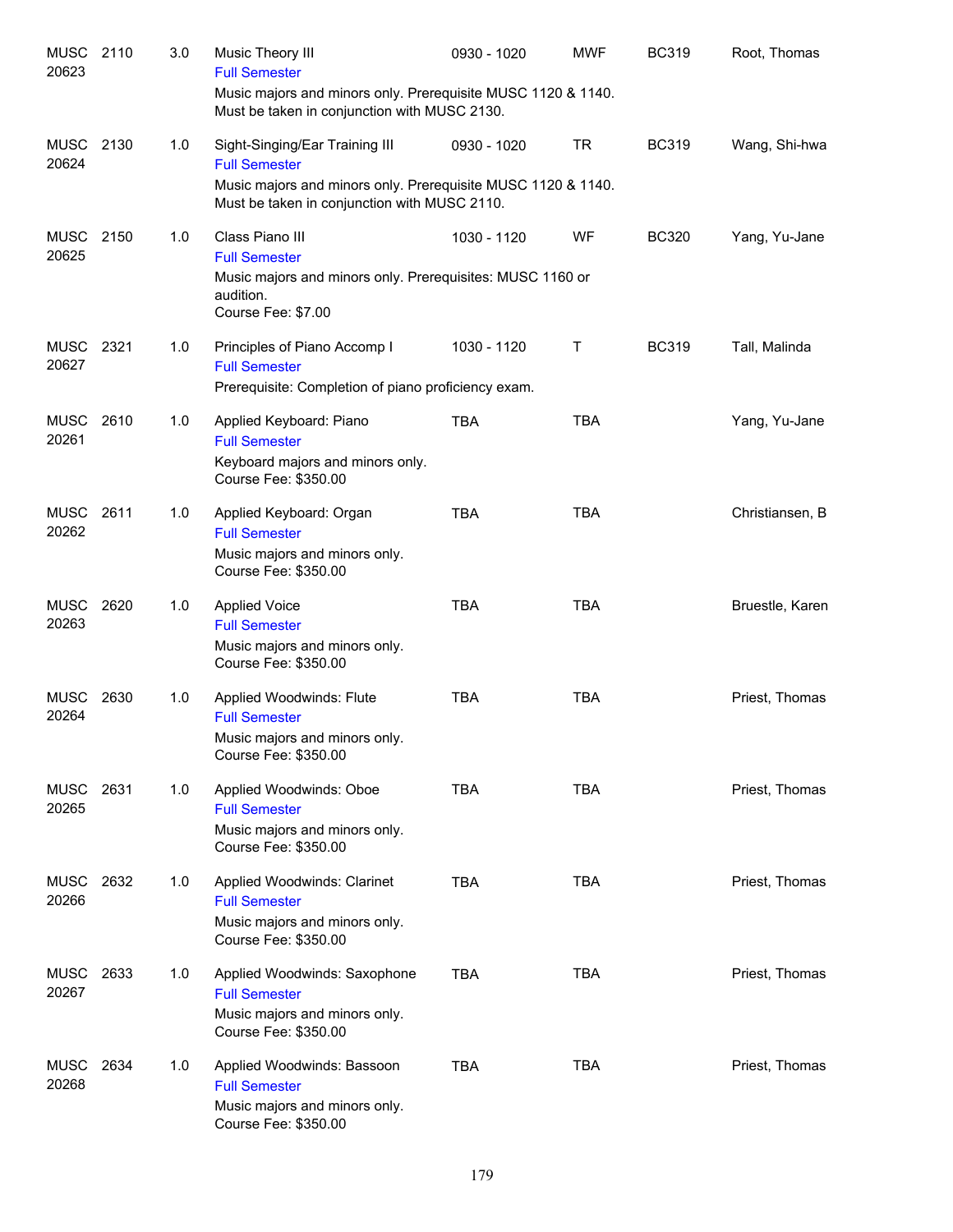| <b>MUSC</b><br>20269 | 2640 | 1.0 | <b>Applied Brass: Trumpet</b><br><b>Full Semester</b><br>Music majors and minors only.<br>Course Fee: \$350.00                                                                                                                    | <b>TBA</b> | <b>TBA</b> | Priest, Thomas   |
|----------------------|------|-----|-----------------------------------------------------------------------------------------------------------------------------------------------------------------------------------------------------------------------------------|------------|------------|------------------|
| <b>MUSC</b><br>20270 | 2642 | 1.0 | Applied Brass: Trombone<br><b>Full Semester</b><br>Music majors and minors only.<br>Course Fee: \$350.00                                                                                                                          | <b>TBA</b> | <b>TBA</b> | Priest, Thomas   |
| <b>MUSC</b><br>20271 | 2643 | 1.0 | Applied Brass: Euphonium/Tuba<br><b>Full Semester</b><br>Music majors and minors only.<br>Course Fee: \$350.00                                                                                                                    | <b>TBA</b> | <b>TBA</b> | Priest, Thomas   |
| MUSC<br>20272        | 2650 | 1.0 | Applied Strings: Violin<br><b>Full Semester</b><br>Music majors and minors only.<br>Course Fee: \$350.00                                                                                                                          | <b>TBA</b> | <b>TBA</b> | Palumbo, Michael |
| MUSC<br>20273        | 2651 | 1.0 | Applied Strings: Viola<br><b>Full Semester</b><br>Music majors and minors only.<br>Course Fee: \$350.00                                                                                                                           | <b>TBA</b> | <b>TBA</b> | Palumbo, Michael |
| <b>MUSC</b><br>20274 | 2652 | 1.0 | Applied Strings: Violoncello<br><b>Full Semester</b><br>Music majors and minors only.<br>Course Fee: \$350.00                                                                                                                     | <b>TBA</b> | <b>TBA</b> | Palumbo, Michael |
| <b>MUSC</b><br>20275 | 2653 | 1.0 | <b>Applied Strings: String Bass</b><br><b>Full Semester</b><br>Music majors and minors only.<br>Course Fee: \$350.00                                                                                                              | <b>TBA</b> | <b>TBA</b> | Palumbo, Michael |
| MUSC<br>20276        | 2654 | 1.0 | <b>Applied Strings: Guitar</b><br><b>Full Semester</b><br>Music majors and minors only.<br>Course Fee: \$350.00                                                                                                                   | <b>TBA</b> | <b>TBA</b> | Palumbo, Michael |
| MUSC<br>20277        | 2655 | 1.0 | <b>Applied Strings: Harp</b><br><b>Full Semester</b><br>Music majors and minors only.<br>Course Fee: \$350.00                                                                                                                     | <b>TBA</b> | <b>TBA</b> | Palumbo, Michael |
| MUSC<br>20278        | 2660 | 1.0 | <b>Applied Percussion</b><br><b>Full Semester</b><br>Music majors and minors only.<br>Course Fee: \$350.00                                                                                                                        | <b>TBA</b> | <b>TBA</b> | Priest, Thomas   |
| MUSC<br>20279        | 2673 | 2.0 | Private Instruction<br><b>Full Semester</b><br>For non-music majors and minors. Private lessons in voice/<br>keyboard/woodwinds/brass/strings/percussion. Call<br>801-626-6437 for a list of instructors.<br>Course Fee: \$700.00 | <b>TBA</b> | <b>TBA</b> | Priest, Thomas   |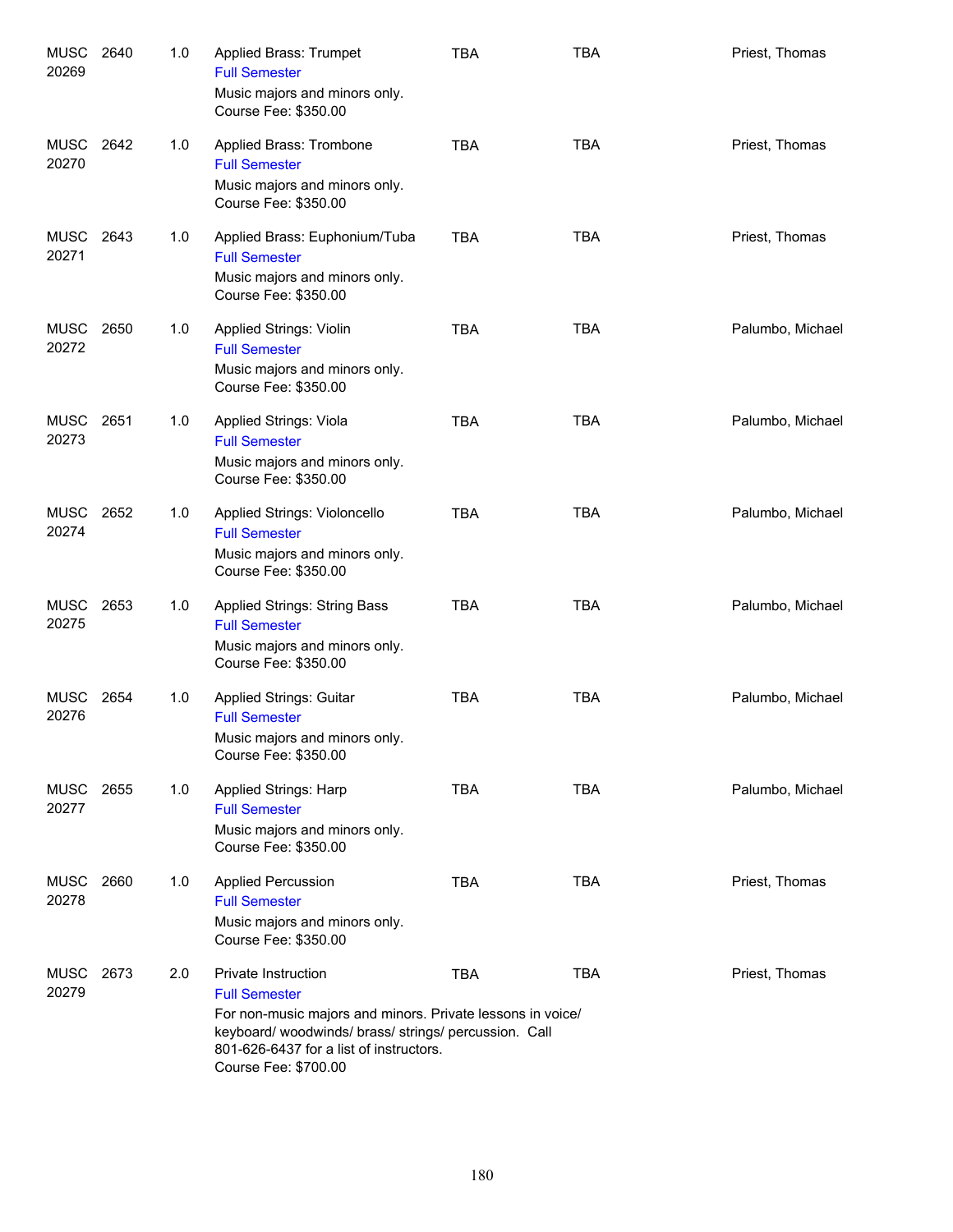| <b>MUSC</b><br>20647 | 2821 | 1.0   | Percussion Methods I<br><b>Full Semester</b><br>Course Fee \$15.00                  | 0830 - 0920 | <b>TR</b>  | <b>BC133</b> | Bryson, Jacob       |
|----------------------|------|-------|-------------------------------------------------------------------------------------|-------------|------------|--------------|---------------------|
| <b>MUSC</b><br>20648 | 2841 | 1.0   | <b>Brass Methods I</b><br><b>Full Semester</b><br>Course Fee \$15.00                | 1630 - 1720 | <b>TR</b>  | <b>BC133</b> | Nelson, Kent        |
| <b>MUSC</b><br>20649 | 2881 | 1.0   | Vocal Workshop<br><b>Full Semester</b>                                              | 1130 - 1220 | MW         | <b>BC211</b> | Bruestle, Karen     |
| <b>MUSC</b><br>20450 | 2890 | 1.0   | Cooperative Work Experience<br><b>Full Semester</b>                                 | <b>TBA</b>  | <b>TBA</b> |              | Priest, Thomas      |
| MUSC<br>20451        | 2890 | 2.0   | Cooperative Work Experience<br><b>Full Semester</b>                                 | <b>TBA</b>  | <b>TBA</b> |              | Priest, Thomas      |
| MUSC 2890<br>20452   |      | 3.0   | Cooperative Work Experience<br><b>Full Semester</b>                                 | <b>TBA</b>  | <b>TBA</b> |              | Priest, Thomas      |
| MUSC<br>20453        | 2890 | 3.0   | Cooperative Work Experience<br><b>Full Semester</b>                                 | <b>TBA</b>  | <b>TBA</b> |              | Priest, Thomas      |
| <b>MUSC</b><br>20454 | 2890 | 5.0   | Cooperative Work Experience<br><b>Full Semester</b>                                 | <b>TBA</b>  | <b>TBA</b> |              | Priest, Thomas      |
| <b>MUSC</b><br>20455 | 2890 | 6.0   | Cooperative Work Experience<br><b>Full Semester</b>                                 | <b>TBA</b>  | <b>TBA</b> |              | Priest, Thomas      |
| <b>MUSC</b><br>20456 | 2910 | 2.0   | Opera Production<br><b>Full Semester</b>                                            | 1330 - 1520 | <b>TR</b>  | <b>BC136</b> | Bruestle, Karen     |
| <b>MUSC</b><br>20650 | 3205 | 2.0   | Music Hist I: Mediev & Renaiss<br><b>Full Semester</b><br>Prereq: MUSC 1120 & 1140. | 1130 - 1220 | <b>TR</b>  | <b>BC319</b> | Campbell, Carey     |
| <b>MUSC</b><br>20651 | 3207 | 3.0   | Music Hist III: 19-21 Century<br><b>Full Semester</b><br>Prereq: MUSC 2212 or 3206. | 0830 - 0920 | <b>MWF</b> | <b>BC113</b> | Campbell, Carey     |
| <b>MUSC</b><br>20652 | 3302 | 2.0   | Keyboard Literature I<br><b>Full Semester</b>                                       | 1330 - 1510 | W          | <b>BC320</b> | Van der Beek, Ralph |
| MUSC<br>20302        | 3502 | 1.0   | Violin Master Class<br><b>Full Semester</b>                                         | 1330 - 1420 | F          | <b>BC318</b> | Wang, Shi-hwa       |
| MUSC<br>20303        | 3503 | 1.0   | Viola Master Class<br><b>Full Semester</b>                                          | 1330 - 1420 | F          | <b>BC211</b> | Palumbo, Michael    |
| <b>MUSC</b><br>20304 | 3504 | 1.0   | Cello Master Class<br><b>Full Semester</b>                                          | 1330 - 1420 | F          | <b>BC210</b> | Uzur, Viktor        |
| <b>MUSC</b><br>20305 | 3505 | $1.0$ | <b>String Bass Master Class</b><br><b>Full Semester</b>                             | 1330 - 1420 | F          | <b>BC125</b> | Henderson, Benjamin |
| <b>MUSC</b><br>20306 | 3506 | 1.0   | <b>Guitar Master Class</b><br><b>Full Semester</b>                                  | 1430 - 1520 | M          | <b>BC319</b> | Woodbury, Todd      |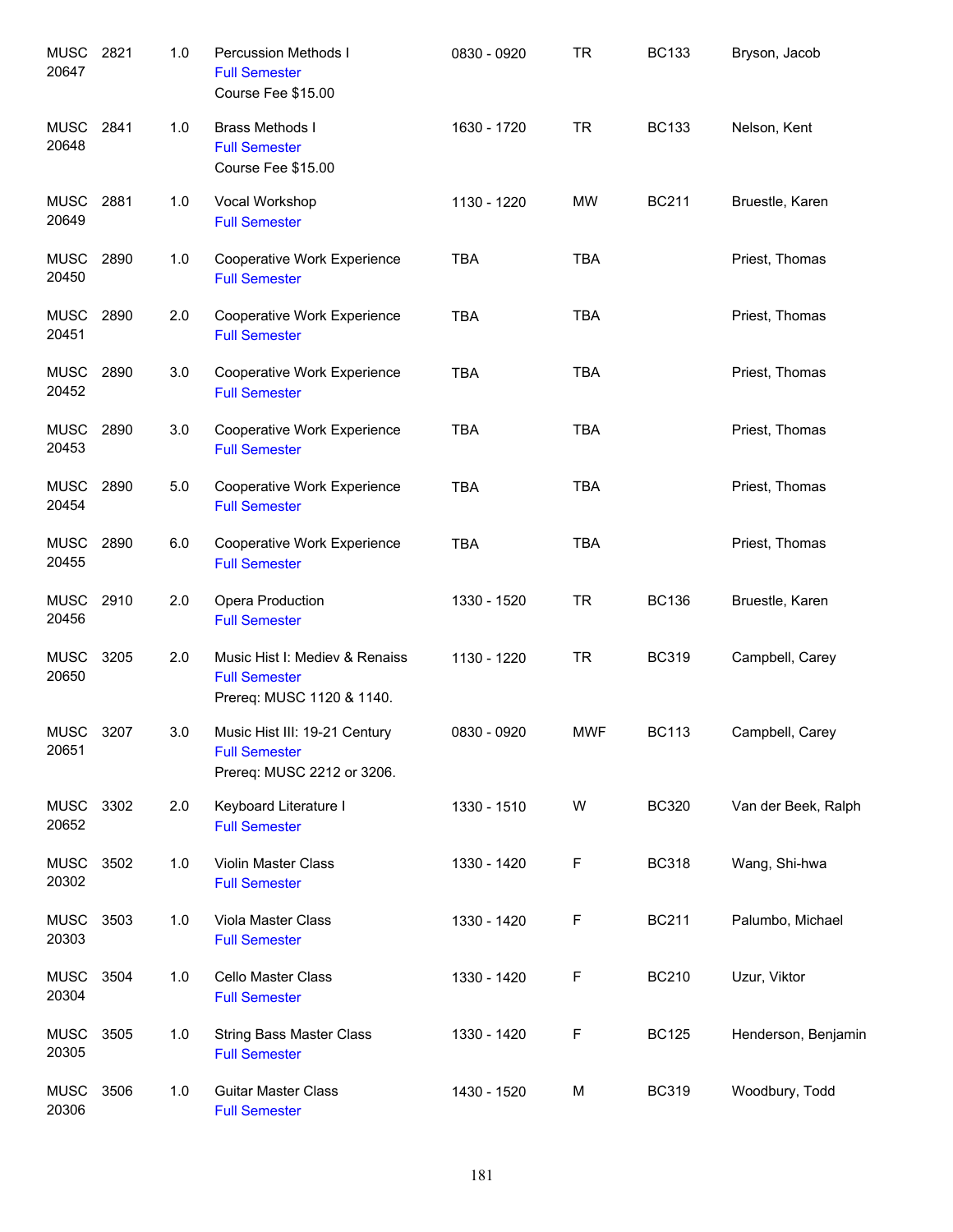| <b>MUSC</b><br>20307 | 3507 | 1.0 | Harp Master Class<br><b>Full Semester</b>                                                                                                                                                                                         | <b>TBA</b>  | <b>TBA</b> |              | Vickerman, Louise |
|----------------------|------|-----|-----------------------------------------------------------------------------------------------------------------------------------------------------------------------------------------------------------------------------------|-------------|------------|--------------|-------------------|
| MUSC<br>20308        | 3510 | 1.0 | <b>Trumpet Master Class</b><br><b>Full Semester</b>                                                                                                                                                                               | 1430 - 1520 | F          | <b>BC113</b> | Priest, Thomas    |
| MUSC<br>20309        | 3511 | 1.0 | French Horn Master Class<br><b>Full Semester</b>                                                                                                                                                                                  | 1430 - 1520 | F          | <b>BC113</b> | Priest, Thomas    |
| <b>MUSC</b><br>20310 | 3512 | 1.0 | <b>Trombone Master Class</b><br><b>Full Semester</b>                                                                                                                                                                              | 1430 - 1520 | F          | <b>BC113</b> | Priest, Thomas    |
| MUSC<br>20311        | 3513 | 1.0 | Euphonium/Tuba Master Class<br><b>Full Semester</b>                                                                                                                                                                               | 1430 - 1520 | F          | <b>BC113</b> | Priest, Thomas    |
| MUSC 3520<br>20312   |      | 1.0 | <b>Percussion Master Class</b><br><b>Full Semester</b>                                                                                                                                                                            | 1430 - 1520 | F          | <b>BC113</b> | Priest, Thomas    |
| <b>MUSC</b><br>20313 | 3530 | 1.0 | <b>Voice Master Class</b><br><b>Full Semester</b>                                                                                                                                                                                 | 1430 - 1520 | F          | <b>BC136</b> | Bruestle, Karen   |
| <b>MUSC</b><br>20314 | 3540 | 1.0 | <b>Flute Master Class</b><br><b>Full Semester</b>                                                                                                                                                                                 | 1430 - 1520 | F          | <b>BC113</b> | Priest, Thomas    |
| <b>MUSC</b><br>20315 | 3541 | 1.0 | Oboe Master Class<br><b>Full Semester</b>                                                                                                                                                                                         | 1430 - 1520 | F          | <b>BC113</b> | Priest, Thomas    |
| <b>MUSC</b><br>20316 | 3542 | 1.0 | <b>Clarinet Master Class</b><br><b>Full Semester</b>                                                                                                                                                                              | 1430 - 1520 | F          | <b>BC113</b> | Priest, Thomas    |
| <b>MUSC</b><br>20317 | 3543 | 1.0 | Saxophone Master Class<br><b>Full Semester</b>                                                                                                                                                                                    | 1430 - 1520 | F          | <b>BC113</b> | Priest, Thomas    |
| <b>MUSC</b><br>20318 | 3544 | 1.0 | <b>Bassoon Master Class</b><br><b>Full Semester</b>                                                                                                                                                                               | 1430 - 1520 | F          | <b>BC113</b> | Priest, Thomas    |
| <b>MUSC</b><br>20319 | 3601 | 1.0 | Private Instruction<br><b>Full Semester</b><br>For non-music majors and minors. Private lessons in voice/<br>keyboard/ woodwinds/ brass/ strings/ percussion. Call<br>626-6437 for a list of instructors.<br>Course Fee: \$258.00 | <b>TBA</b>  | <b>TBA</b> |              | Priest, Thomas    |
| MUSC<br>20320        | 3610 | 1.0 | Applied Keyboard: Piano<br><b>Full Semester</b><br>Keyboard majors and minors only.<br>Course Fee: \$350.00                                                                                                                       | <b>TBA</b>  | <b>TBA</b> |              | Yang, Yu-Jane     |
| MUSC<br>20321        | 3611 | 1.0 | Applied Keyboard: Organ<br><b>Full Semester</b><br>Music majors and minors only.<br>Course Fee: \$350.00                                                                                                                          | <b>TBA</b>  | <b>TBA</b> |              | Christiansen, B   |
| MUSC<br>20322        | 3620 | 1.0 | <b>Applied Voice</b><br><b>Full Semester</b><br>Music majors and minors only.<br>Course Fee: \$350.00                                                                                                                             | <b>TBA</b>  | <b>TBA</b> |              | Bruestle, Karen   |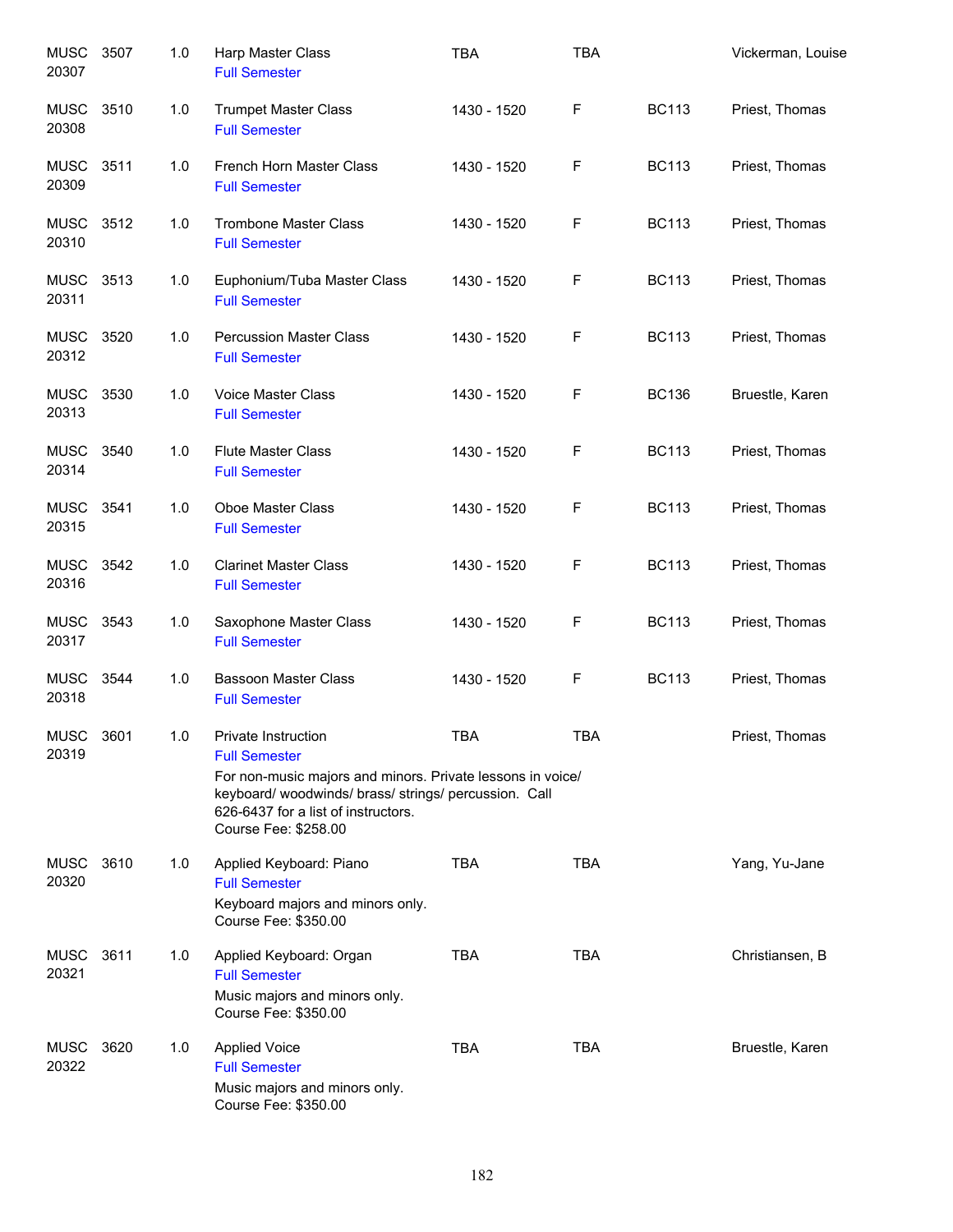| <b>MUSC</b><br>20323 | 3630 | 1.0 | Applied Woodwinds: Flute<br><b>Full Semester</b><br>Music majors and minors only.<br>Course Fee: \$350.00      | <b>TBA</b> | <b>TBA</b> | Priest, Thomas   |
|----------------------|------|-----|----------------------------------------------------------------------------------------------------------------|------------|------------|------------------|
| <b>MUSC</b><br>20324 | 3631 | 1.0 | Applied Woodwinds: Oboe<br><b>Full Semester</b><br>Music majors and minors only.<br>Course Fee: \$350.00       | <b>TBA</b> | <b>TBA</b> | Priest, Thomas   |
| <b>MUSC</b><br>20325 | 3632 | 1.0 | Applied Woodwinds: Clarinet<br><b>Full Semester</b><br>Music majors and minors only.<br>Course Fee: \$350.00   | <b>TBA</b> | <b>TBA</b> | Priest, Thomas   |
| <b>MUSC</b><br>20326 | 3633 | 1.0 | Applied Woodwinds: Saxophone<br><b>Full Semester</b><br>Music majors and minors only.<br>Course Fee: \$350.00  | <b>TBA</b> | <b>TBA</b> | Priest, Thomas   |
| MUSC<br>20327        | 3634 | 1.0 | Applied Woodwinds: Bassoon<br><b>Full Semester</b><br>Music majors and minors only.<br>Course Fee: \$350.00    | <b>TBA</b> | <b>TBA</b> | Priest, Thomas   |
| <b>MUSC</b><br>20328 | 3640 | 1.0 | Applied Brass: Trumpet<br><b>Full Semester</b><br>Music majors and minors only.<br>Course Fee: \$350.00        | <b>TBA</b> | <b>TBA</b> | Priest, Thomas   |
| MUSC<br>20329        | 3641 | 1.0 | Applied Brass: French Horn<br><b>Full Semester</b><br>Music majors and minors only.<br>Course Fee: \$350.00    | <b>TBA</b> | <b>TBA</b> | Priest, Thomas   |
| MUSC<br>20330        | 3642 | 1.0 | Applied Brass: Trombone<br><b>Full Semester</b><br>Music majors and minors only.<br>Course Fee: \$350.00       | <b>TBA</b> | <b>TBA</b> | Priest, Thomas   |
| <b>MUSC</b><br>20331 | 3643 | 1.0 | Applied Brass: Euphonium/Tuba<br><b>Full Semester</b><br>Music majors and minors only.<br>Course Fee: \$350.00 | <b>TBA</b> | <b>TBA</b> | Priest, Thomas   |
| <b>MUSC</b><br>20332 | 3650 | 1.0 | Applied Strings: Vioin<br><b>Full Semester</b><br>Music majors and minors only.<br>Course Fee: \$350.00        | <b>TBA</b> | <b>TBA</b> | Palumbo, Michael |
| <b>MUSC</b><br>20333 | 3651 | 1.0 | Applied Strings: Viola<br><b>Full Semester</b><br>Music majors and minors only.<br>Course Fee: \$350.00        | <b>TBA</b> | <b>TBA</b> | Palumbo, Michael |
| <b>MUSC</b><br>20334 | 3652 | 1.0 | Applied Strings: Violoncello<br><b>Full Semester</b><br>Music majors and minors only.<br>Course Fee: \$350.00  | <b>TBA</b> | <b>TBA</b> | Palumbo, Michael |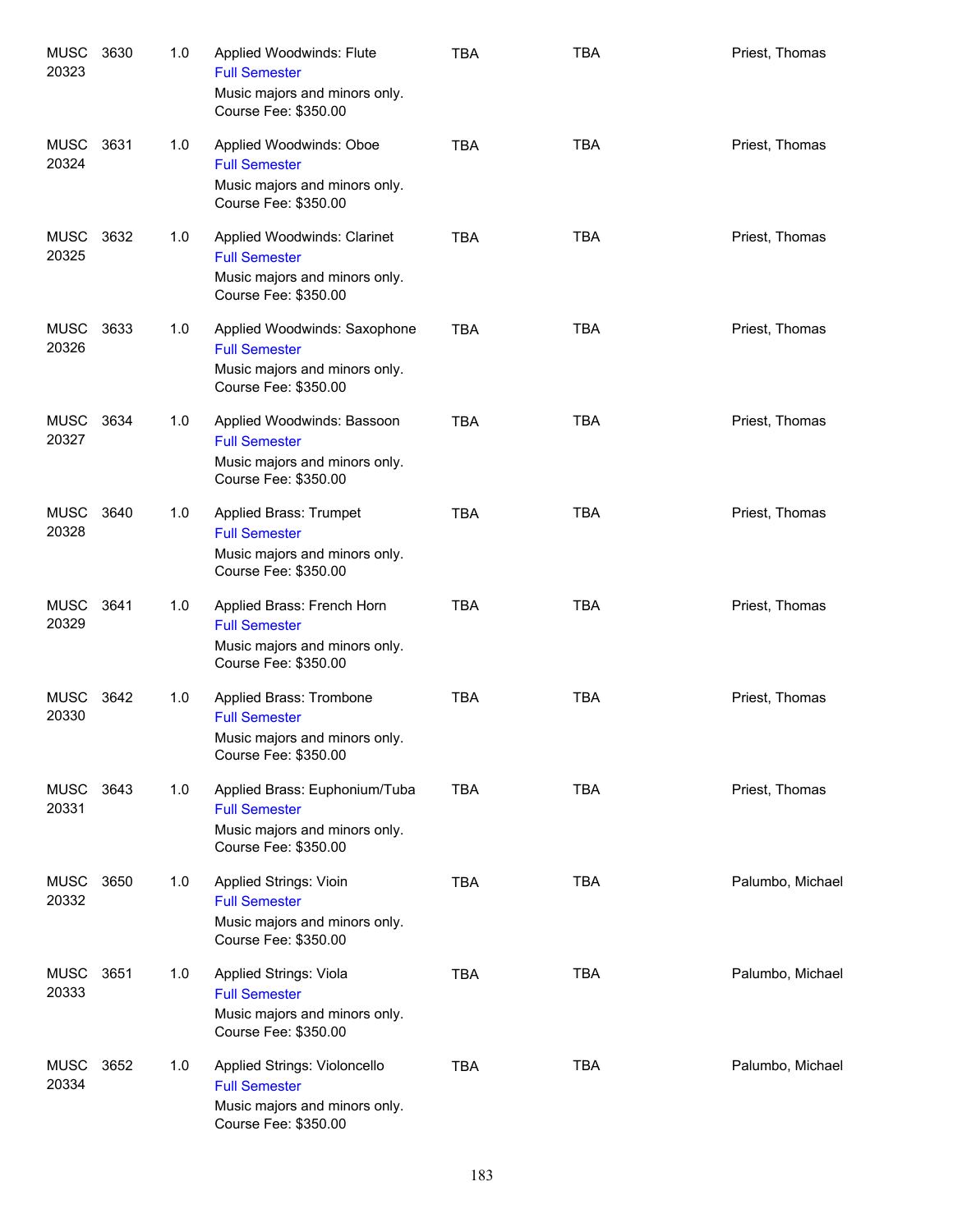| <b>MUSC</b><br>20335 | 3653 | 1.0 | <b>Applied Strings: String Bass</b><br><b>Full Semester</b><br>Music majors and minors only.<br>Course Fee: \$350.00                                                                                                                         | <b>TBA</b>                 | <b>TBA</b>              |                              | Palumbo, Michael    |
|----------------------|------|-----|----------------------------------------------------------------------------------------------------------------------------------------------------------------------------------------------------------------------------------------------|----------------------------|-------------------------|------------------------------|---------------------|
| <b>MUSC</b><br>20336 | 3654 | 1.0 | Applied Strings: Guitar<br><b>Full Semester</b><br>Music majors and minors only.<br>Course Fee: \$350.00                                                                                                                                     | <b>TBA</b>                 | <b>TBA</b>              |                              | Palumbo, Michael    |
| <b>MUSC</b><br>20337 | 3655 | 1.0 | Applied Strings: Harp<br><b>Full Semester</b><br>Music majors and minors only.<br>Course Fee: \$350.00                                                                                                                                       | <b>TBA</b>                 | <b>TBA</b>              |                              | Palumbo, Michael    |
| <b>MUSC</b><br>20338 | 3660 | 1.0 | <b>Applied Percussion</b><br><b>Full Semester</b><br>Music majors and minors only.<br>Course Fee: \$350.00                                                                                                                                   | <b>TBA</b>                 | <b>TBA</b>              |                              | Bryson, Jacob       |
| <b>MUSC</b><br>20340 | 3673 | 2.0 | Private Instruction<br><b>Full Semester</b><br>All performance areas. Two hours instruction/ week.<br>Minimum of 18 hrs/ week practice required. One-half<br>hour special assignment. By consent of instructor only.<br>Course Fee: \$700.00 | <b>TBA</b>                 | <b>TBA</b>              |                              | Priest, Thomas      |
| <b>MUSC</b><br>20653 | 3730 | 1.0 | <b>Keyboard Ensemble</b><br><b>Full Semester</b><br>Piano majors/ minors only.                                                                                                                                                               | 1130 - 1220                | M                       | <b>BC136</b>                 | Yang, Yu-Jane       |
| <b>MUSC</b><br>20654 | 3730 | 1.0 | <b>Keyboard Ensemble</b><br><b>Full Semester</b><br>Piano majors/ minors only.                                                                                                                                                               | 1130 - 1220                | M                       | <b>BC136</b>                 | Van der Beek, Ralph |
| MUSC<br>20655        | 3740 | 1.0 | Weber State Concert Choir<br><b>Full Semester</b>                                                                                                                                                                                            | 1230 - 1320                | <b>MWF</b>              | <b>BC136</b>                 | Henderson, Mark     |
| <b>MUSC</b><br>20656 | 3741 | 1.0 | Chamber Choir<br><b>Full Semester</b><br>By audition only.                                                                                                                                                                                   | 1230 - 1320<br>1330 - 1420 | <b>TR</b><br><b>MWF</b> | <b>BC136</b><br><b>BC136</b> | Henderson, Mark     |
| MUSC<br>20657        | 3743 | 1.0 | Vocal Chamber Ensemble<br><b>Full Semester</b><br>By audition or permission of the instructor.                                                                                                                                               | <b>TBA</b>                 | <b>TBA</b>              |                              | Henderson, Mark     |
| <b>MUSC</b><br>20658 | 3750 | 1.0 | Symphonic Band<br><b>Full Semester</b>                                                                                                                                                                                                       | 1230 - 1420                | <b>TR</b>               | <b>BC133</b>                 | Root, Thomas        |
| MUSC<br>20659        | 3752 | 2.0 | Marching Band<br><b>Full Semester</b><br>Meets Saturdays of home games.                                                                                                                                                                      | 1230 - 1420                | <b>MWF</b>              | <b>BC133</b>                 | Roberts, Shannon    |
| MUSC<br>20660        | 3753 | 1.0 | Jazz Ensemble<br><b>Full Semester</b>                                                                                                                                                                                                        | 1130 - 1220                | <b>MWF</b>              | <b>BC133</b>                 | Roberts, Shannon    |
| <b>MUSC</b><br>20368 | 3755 | 1.0 | Instrumental Chamber Ensemble<br><b>Full Semester</b>                                                                                                                                                                                        | <b>TBA</b>                 | <b>TBA</b>              |                              | Palumbo, Michael    |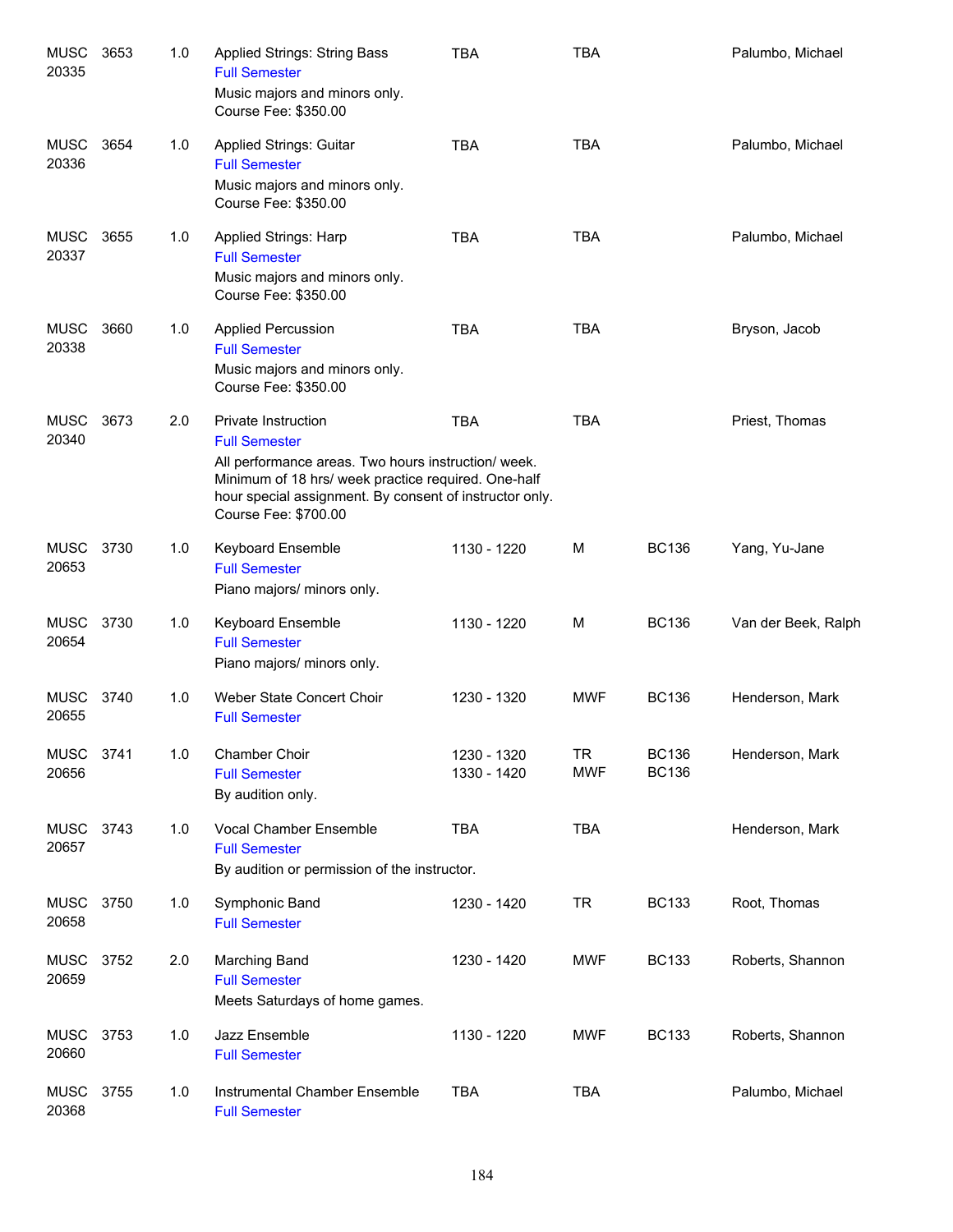| <b>MUSC</b><br>20369 | 3755 | 1.0 | Instrumental Chamber Ensemble<br><b>Full Semester</b>                                           | <b>TBA</b>                 | <b>TBA</b> |                              | Wang, Shi-hwa    |
|----------------------|------|-----|-------------------------------------------------------------------------------------------------|----------------------------|------------|------------------------------|------------------|
| <b>MUSC</b><br>20370 | 3755 | 1.0 | Instrumental Chamber Ensemble<br><b>Full Semester</b>                                           | <b>TBA</b>                 | <b>TBA</b> |                              | Root, Thomas     |
| <b>MUSC</b><br>20371 | 3755 | 1.0 | Instrumental Chamber Ensemble<br><b>Full Semester</b>                                           | <b>TBA</b>                 | <b>TBA</b> |                              | Henderson, Cindy |
| MUSC 3755<br>20372   |      | 1.0 | Instrumental Chamber Ensemble<br><b>Full Semester</b>                                           | <b>TBA</b>                 | <b>TBA</b> |                              | Priest, Thomas   |
| MUSC 3755<br>20373   |      | 1.0 | Instrumental Chamber Ensemble<br><b>Full Semester</b>                                           | <b>TBA</b>                 | <b>TBA</b> |                              | Feller, David    |
| MUSC<br>20374        | 3755 | 1.0 | Instrumental Chamber Ensemble<br><b>Full Semester</b>                                           | <b>TBA</b>                 | <b>TBA</b> |                              | Uzur, Viktor     |
| <b>MUSC</b><br>20661 | 3760 | 1.0 | Weber State Symphony Orchestra<br><b>Full Semester</b><br>By audition.                          | 1430 - 1620<br>1430 - 1520 | MW<br>F    | <b>BC133</b><br><b>BC133</b> | Palumbo, Michael |
| <b>MUSC</b><br>20662 | 3761 | 1.0 | Chamber Orchestra<br><b>Full Semester</b><br>By audition or consent of instructor.              | 1430 - 1520                | <b>TR</b>  | <b>BC133</b>                 | Palumbo, Michael |
| <b>MUSC</b><br>20663 | 3763 | 1.0 | <b>Guitar Ensemble</b><br><b>Full Semester</b>                                                  | 1530 - 1620                | M          | <b>BC136</b>                 | Woodbury, Todd   |
| <b>MUSC</b><br>20664 | 3822 | 2.0 | Instrument Conducting I<br><b>Full Semester</b><br>Prereq: MUSC 1120 & 1140.                    | 0730 - 0820                | <b>TR</b>  | <b>BC133</b>                 | Palumbo, Michael |
| <b>MUSC</b><br>20665 | 3824 | 4.0 | Music For Elementary Teachers<br><b>Full Semester</b>                                           | 1030 - 1220                | WF         | <b>BC125</b>                 | Priest, Thomas   |
| <b>MUSC</b><br>20666 | 3840 | 2.0 | Form & Analysis<br><b>Full Semester</b><br>Prereq: MUSC 2120 & 2140.                            | 0930 - 1020                | <b>TR</b>  | <b>BC318</b>                 | Root, Thomas     |
| <b>MUSC</b><br>20667 | 3851 | 2.0 | String Instrument Pedagogy I<br><b>Full Semester</b><br>Prereq: Completion of String Methods I. | <b>TBA</b>                 | <b>TBA</b> |                              | Palumbo, Michael |
| <b>MUSC</b><br>20668 | 3872 | 2.0 | Choral Conductng I<br><b>Full Semester</b><br>Prerequisite: MUSC 1120 and MUSC 1140.            | 1030 - 1120                | <b>TR</b>  | <b>BC133</b>                 | Henderson, Mark  |
| MUSC<br>21469        | 3924 | 4.0 | Music in Elementary Schools<br><b>Full Semester</b>                                             | 1030 - 1220                | WF         | <b>BC125</b>                 | Priest, Thomas   |
| MUSC<br>20669        | 3991 | 1.0 | Junior Recital<br><b>Full Semester</b><br>3000 level of private instruction.                    | <b>TBA</b>                 | <b>TBA</b> |                              | Priest, Thomas   |
| MUSC<br>20670        | 4402 | 2.0 | Vocal Pedagogy I<br><b>Full Semester</b>                                                        | 1430 - 1520                | <b>MW</b>  | <b>BC113</b>                 | Bruestle, Karen  |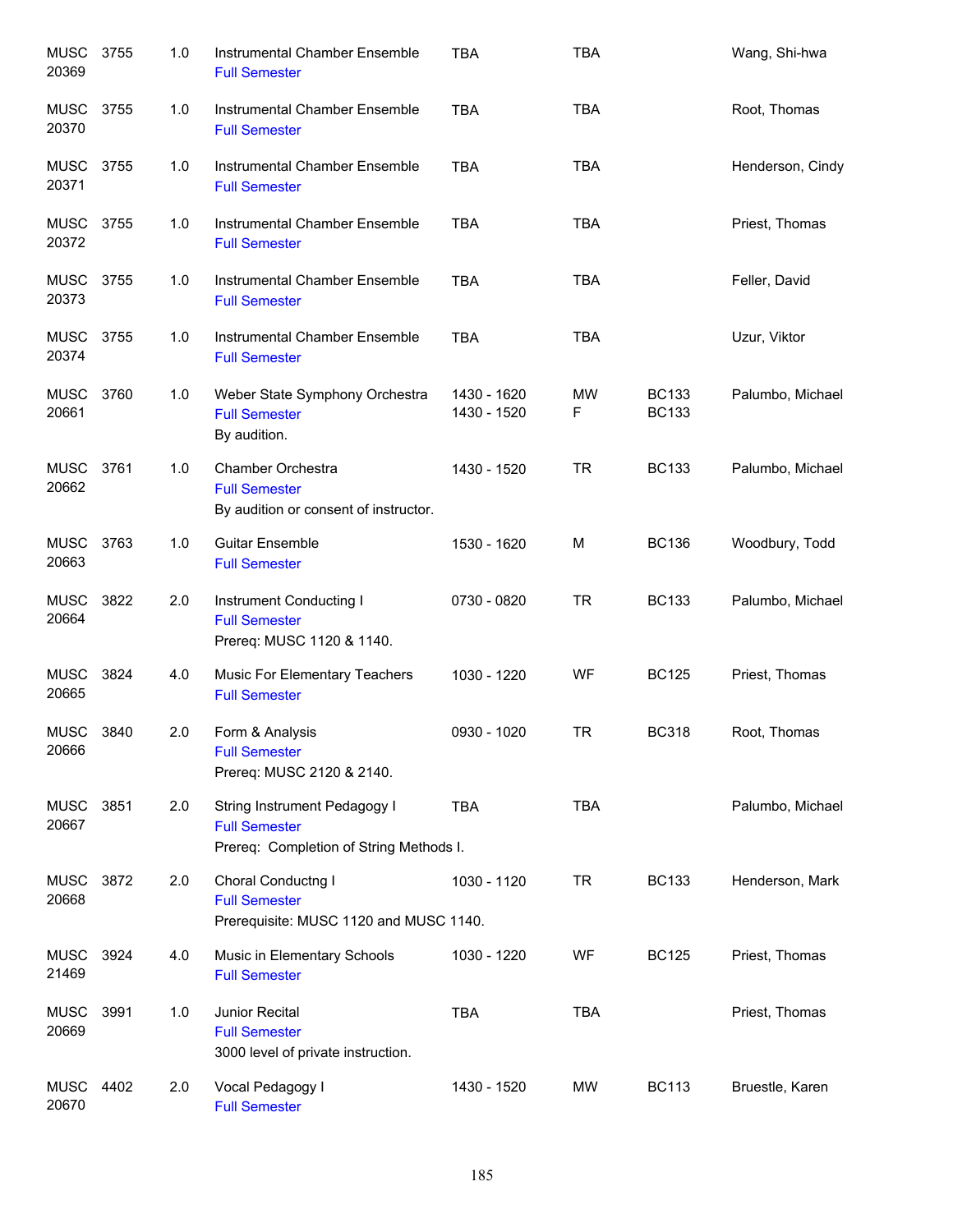| <b>MUSC</b><br>20341 | 4610 | 1.0 | Applied Keyboard: Piano<br><b>Full Semester</b><br>Keyboard majors and minors only.<br>Course Fee: \$350.00    | <b>TBA</b> | <b>TBA</b> | Yang, Yu-Jane   |
|----------------------|------|-----|----------------------------------------------------------------------------------------------------------------|------------|------------|-----------------|
| MUSC<br>20342        | 4611 | 1.0 | Applied Keyboard: Organ<br><b>Full Semester</b><br>Music majors and minors only.<br>Course Fee: \$350.00       | <b>TBA</b> | <b>TBA</b> | Christiansen, B |
| <b>MUSC</b><br>20343 | 4620 | 1.0 | <b>Applied Voice</b><br><b>Full Semester</b><br>Music majors and minors only.<br>Course Fee: \$350.00          | <b>TBA</b> | <b>TBA</b> | Bruestle, Karen |
| MUSC<br>20344        | 4630 | 1.0 | Applied Woodwinds: Flute<br><b>Full Semester</b><br>Music majors and minors only.<br>Course Fee: \$350.00      | <b>TBA</b> | <b>TBA</b> | Priest, Thomas  |
| <b>MUSC</b><br>20345 | 4631 | 1.0 | Applied Woodwinds: Oboe<br><b>Full Semester</b><br>Music majors and minors only.<br>Course Fee: \$350.00       | <b>TBA</b> | <b>TBA</b> | Priest, Thomas  |
| <b>MUSC</b><br>20346 | 4632 | 1.0 | Applied Woodwinds: Clarinet<br><b>Full Semester</b><br>Music majors and minors only.<br>Course Fee: \$350.00   | <b>TBA</b> | <b>TBA</b> | Priest, Thomas  |
| MUSC<br>20347        | 4633 | 1.0 | Applied Woodwinds: Saxophone<br><b>Full Semester</b><br>Music majors and minors only.<br>Course Fee: \$350.00  | <b>TBA</b> | <b>TBA</b> | Priest, Thomas  |
| MUSC<br>20348        | 4634 | 1.0 | Applied Woodwinds: Bassoon<br><b>Full Semester</b><br>Music majors and minors only.<br>Course Fee: \$350.00    | <b>TBA</b> | <b>TBA</b> | Priest, Thomas  |
| MUSC<br>20349        | 4640 | 1.0 | Applied Brass: Trumpet<br><b>Full Semester</b><br>Music majors and minors only.<br>Course Fee: \$350.00        | <b>TBA</b> | <b>TBA</b> | Priest, Thomas  |
| MUSC<br>20350        | 4641 | 1.0 | Applied Brass: French Horn<br><b>Full Semester</b><br>Music majors and minors only.<br>Course Fee: \$350.00    | <b>TBA</b> | <b>TBA</b> | Priest, Thomas  |
| MUSC<br>20351        | 4642 | 1.0 | Applied Brass: Trombone<br><b>Full Semester</b><br>Music majors and minors only.<br>Course Fee: \$350.00       | <b>TBA</b> | <b>TBA</b> | Priest, Thomas  |
| MUSC<br>20352        | 4643 | 1.0 | Applied Brass: Euphonium/Tuba<br><b>Full Semester</b><br>Music majors and minors only.<br>Course Fee: \$350.00 | <b>TBA</b> | <b>TBA</b> | Priest, Thomas  |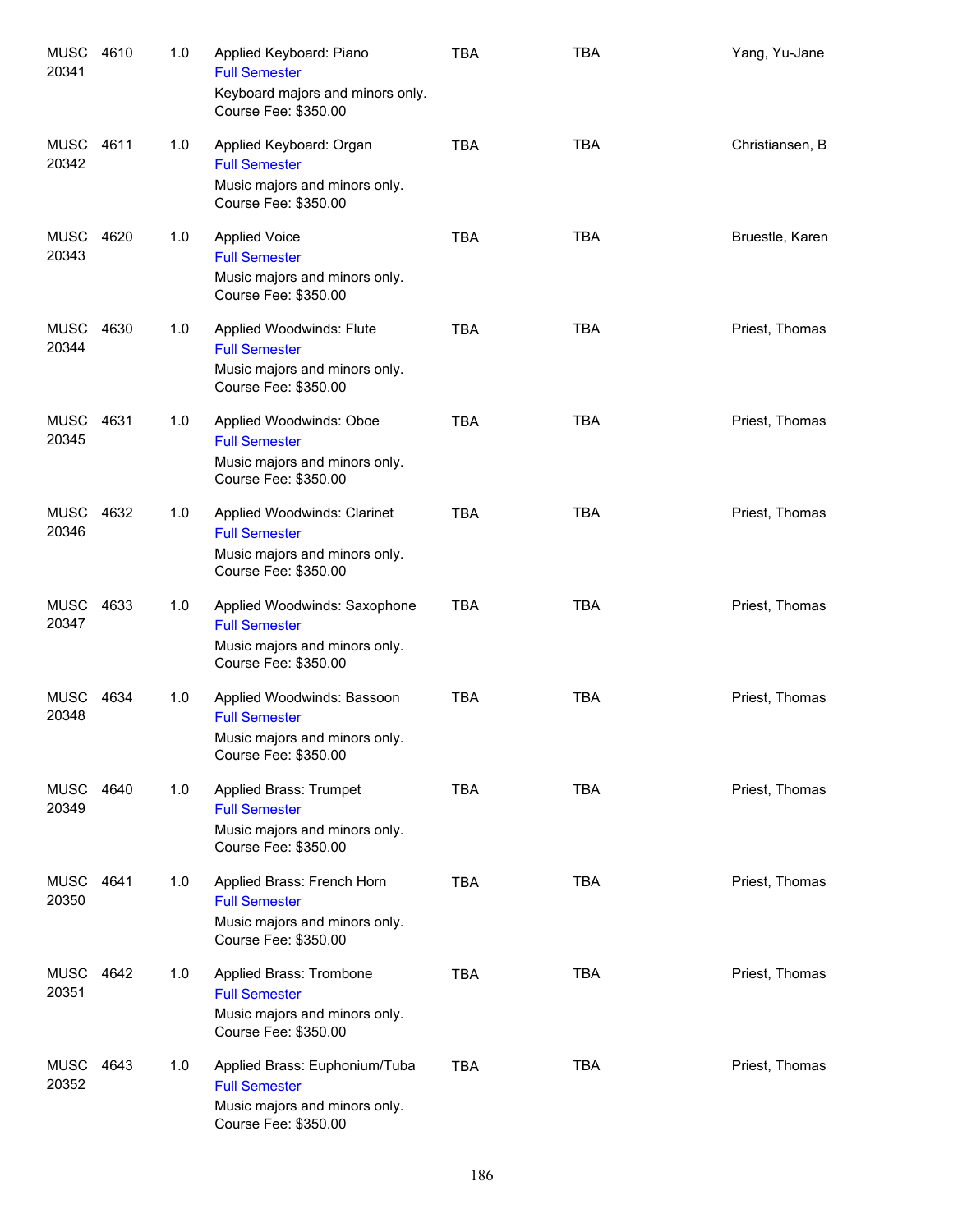| MUSC<br>20353        | 4650  | 1.0 | Applied Strings: Violin<br><b>Full Semester</b><br>Music majors and minors only. Course Fee: \$350.00                                                                                                                             | <b>TBA</b>  | <b>TBA</b> |              | Palumbo, Michael |
|----------------------|-------|-----|-----------------------------------------------------------------------------------------------------------------------------------------------------------------------------------------------------------------------------------|-------------|------------|--------------|------------------|
| MUSC<br>20354        | 4651  | 1.0 | Applied Strings: Viola<br><b>Full Semester</b><br>Music majors and minors only.<br>Course Fee: \$350.00                                                                                                                           | <b>TBA</b>  | <b>TBA</b> |              | Palumbo, Michael |
| MUSC<br>20355        | 4652  | 1.0 | Applied Strings: Violoncello<br><b>Full Semester</b><br>Music majors and minors only.<br>Course Fee: \$350.00                                                                                                                     | <b>TBA</b>  | <b>TBA</b> |              | Palumbo, Michael |
| MUSC<br>20356        | 4653  | 1.0 | Applied Strings: String Bass<br><b>Full Semester</b><br>Music majors and minors only.<br>Course Fee: \$350.00                                                                                                                     | <b>TBA</b>  | <b>TBA</b> |              | Palumbo, Michael |
| MUSC<br>20357        | 4654  | 1.0 | <b>Applied Strings: Guitar</b><br><b>Full Semester</b><br>Music majors and minors only.<br>Course Fee: \$350.00                                                                                                                   | <b>TBA</b>  | <b>TBA</b> |              | Palumbo, Michael |
| <b>MUSC</b><br>20358 | 4655  | 1.0 | <b>Applied Strings: Harp</b><br><b>Full Semester</b><br>Music majors and minors only.<br>Course Fee: \$350.00                                                                                                                     | <b>TBA</b>  | <b>TBA</b> |              | Palumbo, Michael |
| <b>MUSC</b><br>20359 | 4660  | 1.0 | <b>Applied Percussion</b><br><b>Full Semester</b><br>Music majors and minors only.<br>Course Fee: \$350.00                                                                                                                        | <b>TBA</b>  | <b>TBA</b> |              | Priest, Thomas   |
| <b>MUSC</b><br>20360 | 4673  | 2.0 | Private Instruction<br><b>Full Semester</b><br>For non-music majors and minors. Private lessons in voice/<br>keyboard/woodwinds/brass/strings/percussion. Call<br>801-626-6437 for a list of instructors.<br>Course Fee: \$700.00 | <b>TBA</b>  | <b>TBA</b> |              | Priest, Thomas   |
| MUSC 4820<br>20671   |       | 1.0 | Pro Tools 101<br><b>Full Semester</b><br>Course Fee: \$55.00                                                                                                                                                                      | 1030 - 1120 | Τ          | <b>BC322</b> | Maxson, Mark     |
| MUSC 4822<br>20672   |       | 2.0 | Jr High/Mid Schl Music Methods<br><b>Full Semester</b><br>Prereq: Completion of piano proficiency exam.<br>Course Fee: \$36.00                                                                                                    | 0930 - 1020 | WF         | <b>BC125</b> | Priest, Thomas   |
| <b>MUSC</b><br>20413 | 4830A | 1.0 | <b>Directed Readings</b><br><b>Full Semester</b>                                                                                                                                                                                  | <b>TBA</b>  | <b>TBA</b> |              | Priest, Thomas   |
| <b>MUSC</b><br>20414 | 4830A | 2.0 | <b>Directed Readings</b><br><b>Full Semester</b>                                                                                                                                                                                  | <b>TBA</b>  | <b>TBA</b> |              | Priest, Thomas   |
| MUSC<br>20415        | 4830A | 3.0 | <b>Directed Readings</b><br><b>Full Semester</b>                                                                                                                                                                                  | <b>TBA</b>  | <b>TBA</b> |              | Priest, Thomas   |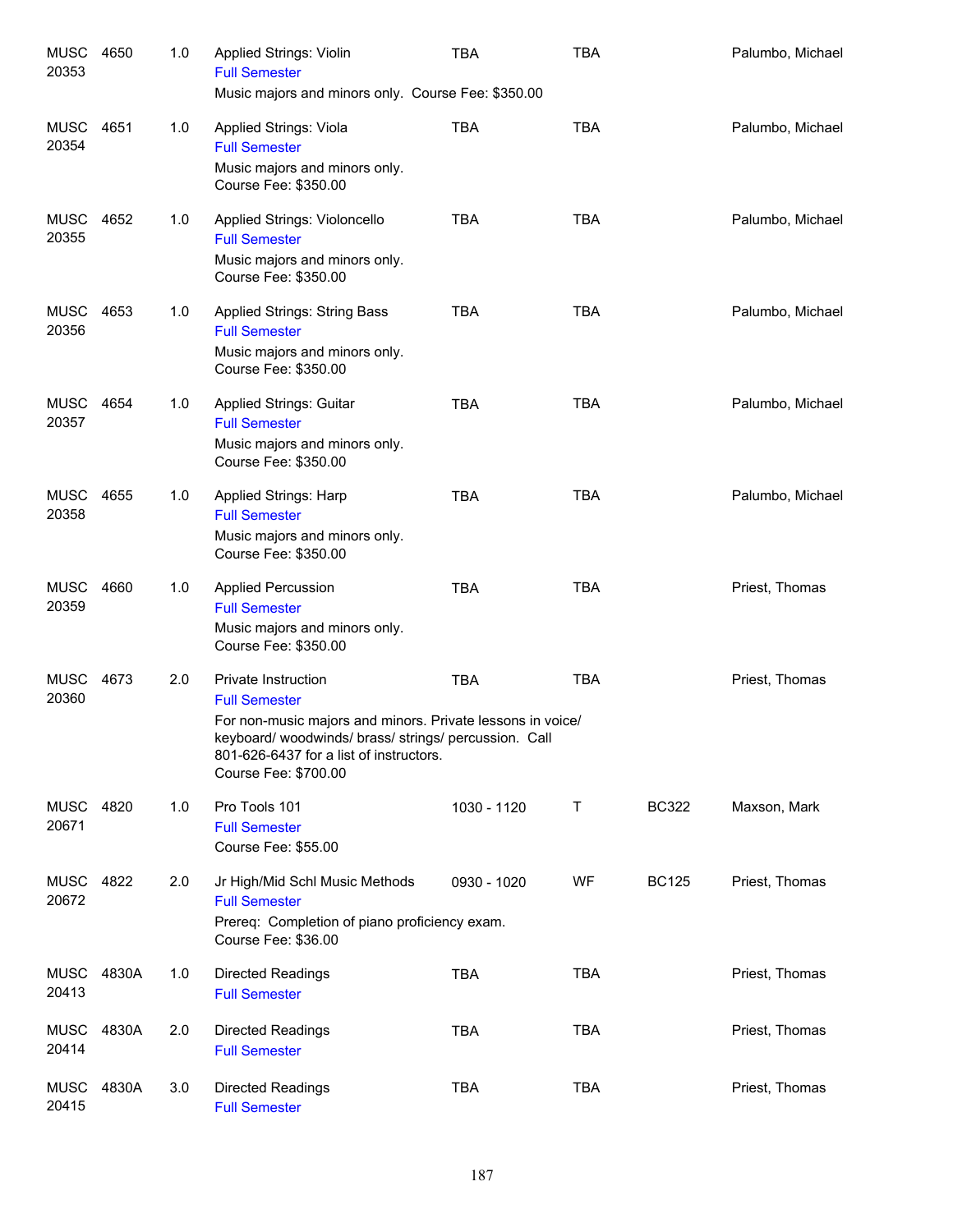| <b>MUSC</b><br>20416 | 4830B | 1.0 | Directed Readings/Vocal Pedago<br><b>Full Semester</b><br>Vocal Pedagogy Majors Only.   | <b>TBA</b> | <b>TBA</b> | Bruestle, Karen |
|----------------------|-------|-----|-----------------------------------------------------------------------------------------|------------|------------|-----------------|
| MUSC<br>20417        | 4830B | 2.0 | Directed Readings/Vocal Pedago<br><b>Full Semester</b><br>Vocal Pedagogy Majors Only.   | <b>TBA</b> | <b>TBA</b> | Bruestle, Karen |
| MUSC<br>20418        | 4830B | 3.0 | Directed Readings/Vocal Pedago<br><b>Full Semester</b><br>Vocal Pedagogy Majors Only.   | <b>TBA</b> | <b>TBA</b> | Bruestle, Karen |
| MUSC<br>20419        | 4830C | 1.0 | Directed Readings/Music Educat<br><b>Full Semester</b><br>Music Education Majors Only.  | <b>TBA</b> | <b>TBA</b> | Priest, Thomas  |
| MUSC<br>20420        | 4830C | 2.0 | Directed Readings/Music Educat<br><b>Full Semester</b><br>Music Education Majors Only.  | <b>TBA</b> | <b>TBA</b> | Priest, Thomas  |
| MUSC<br>20421        | 4830C | 3.0 | Directed Readings/Music Educat<br><b>Full Semester</b><br>Music Education Majors Only.  | <b>TBA</b> | <b>TBA</b> | Priest, Thomas  |
| MUSC<br>20422        | 4830D | 1.0 | Directed Readings/Keyboarding<br><b>Full Semester</b><br>Keyboard Pedagogy Majors Only. | <b>TBA</b> | <b>TBA</b> | Yang, Yu-Jane   |
| MUSC<br>20423        | 4830D | 2.0 | Directed Readings/Keyboarding<br><b>Full Semester</b><br>Keyboard Pedagogy Majors Only. | <b>TBA</b> | <b>TBA</b> | Yang, Yu-Jane   |
| MUSC<br>20424        | 4830D | 3.0 | Directed Readings/Keyboarding<br><b>Full Semester</b><br>Keyboard Pedagogy Majors Only. | <b>TBA</b> | <b>TBA</b> | Yang, Yu-Jane   |
| MUSC<br>20425        | 4860A | 1.0 | Internship in Music<br><b>Full Semester</b>                                             | <b>TBA</b> | <b>TBA</b> | Priest, Thomas  |
| <b>MUSC</b><br>20426 | 4860A | 2.0 | Internship in Music<br><b>Full Semester</b>                                             | <b>TBA</b> | <b>TBA</b> | Priest, Thomas  |
| <b>MUSC</b><br>20427 | 4860A | 3.0 | Internship in Music<br><b>Full Semester</b>                                             | <b>TBA</b> | <b>TBA</b> | Priest, Thomas  |
| <b>MUSC</b><br>20428 | 4860B | 1.0 | Internship/Vocal Pedagogy<br><b>Full Semester</b><br>Vocal Pedagogy Majors Only.        | <b>TBA</b> | <b>TBA</b> | Bruestle, Karen |
| <b>MUSC</b><br>20429 | 4860B | 2.0 | Internship/Vocal Pedagogy<br><b>Full Semester</b><br>Vocal Pedagogy Majors Only.        | <b>TBA</b> | <b>TBA</b> | Bruestle, Karen |
| <b>MUSC</b><br>20430 | 4860B | 3.0 | Internship/Vocal Pedagogy<br><b>Full Semester</b><br>Vocal Pedagogy Majors Only.        | <b>TBA</b> | <b>TBA</b> | Bruestle, Karen |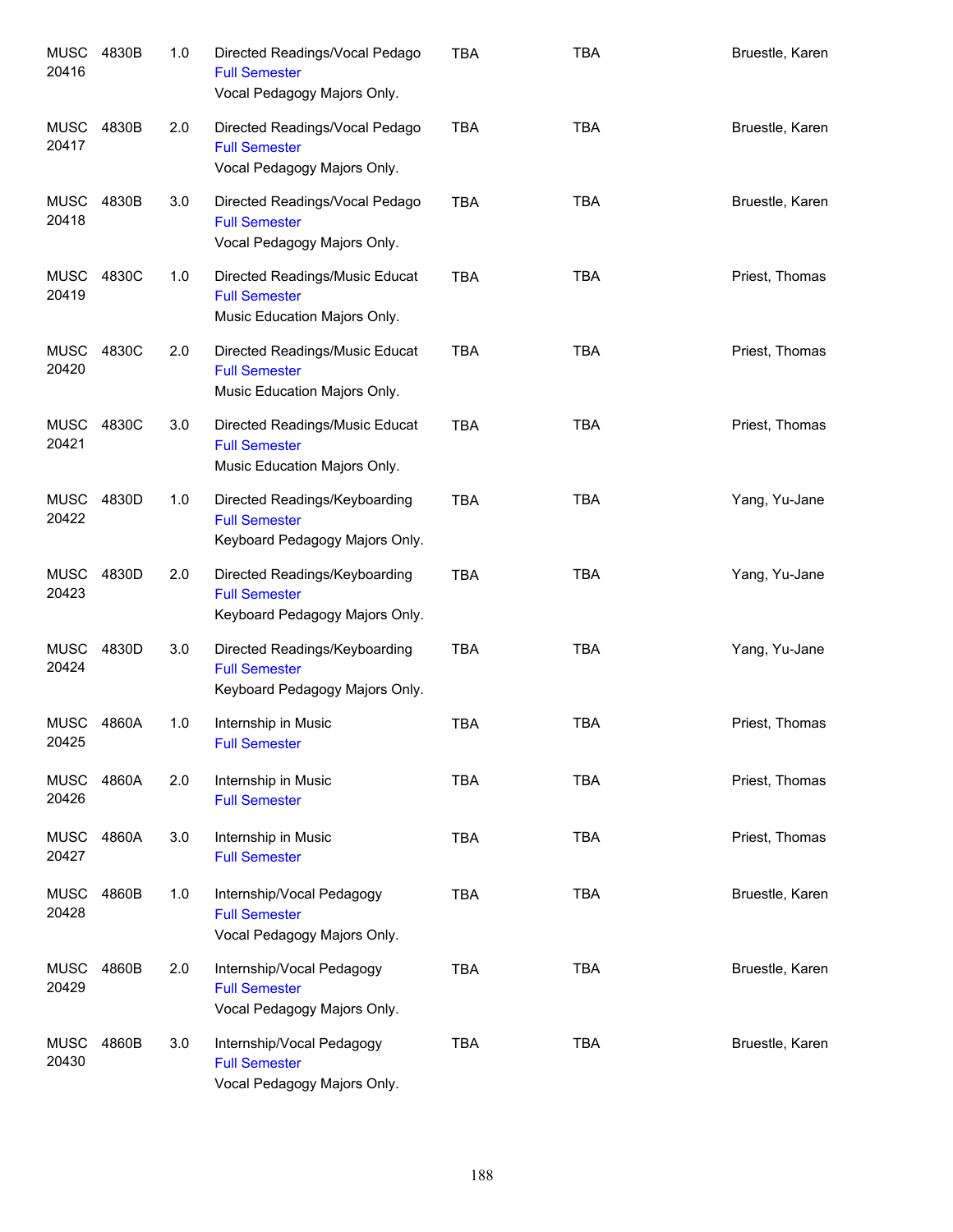| <b>MUSC</b><br>20431 | 4860C | 1.0 | Internship/Music Education<br><b>Full Semester</b><br>Music Education Majors Only.                                                                                             | <b>TBA</b>  | <b>TBA</b> |              | Priest, Thomas  |
|----------------------|-------|-----|--------------------------------------------------------------------------------------------------------------------------------------------------------------------------------|-------------|------------|--------------|-----------------|
| MUSC<br>20432        | 4860C | 2.0 | Internship/Music Education<br><b>Full Semester</b><br>Music Education Majors Only.                                                                                             | <b>TBA</b>  | <b>TBA</b> |              | Priest, Thomas  |
| MUSC<br>20433        | 4860C | 3.0 | Internship/Music Education<br><b>Full Semester</b><br>Music Education Majors Only.                                                                                             | <b>TBA</b>  | <b>TBA</b> |              | Priest, Thomas  |
| MUSC<br>20434        | 4860D | 1.0 | Intern/Keyboard Pedagogy<br><b>Full Semester</b><br>Keyboard Pedagogy Majors Only. Practice Teaching is<br>required on Tuesday/Thursday or Wednesday/Friday at<br>11:30-12:20. | 1030 - 1130 | R          | <b>BC320</b> | Yang, Yu-Jane   |
| <b>MUSC</b><br>20435 | 4860D | 2.0 | Intern/Keyboard Pedagogy<br><b>Full Semester</b><br>Keyboard Pedagogy Majors Only. Practice teaching<br>is required on Tuesday/Thursday or Wednesday/Friday<br>at 11:30-12:20. | 1030 - 1120 | R          | <b>BC320</b> | Yang, Yu-Jane   |
| <b>MUSC</b><br>20436 | 4860D | 3.0 | Intern/Keyboard Pedagogy<br><b>Full Semester</b><br>Keyboard Pedagogy Majors Only. Practice teaching is<br>required on Tuesday/Thursday or Wednesday/Friday at<br>11:30-12:20. | 1030 - 1130 | R          | <b>BC320</b> | Yang, Yu-Jane   |
| MUSC<br>20437        | 4890  | 1.0 | Cooperative Work Experience<br><b>Full Semester</b>                                                                                                                            | <b>TBA</b>  | <b>TBA</b> |              | Priest, Thomas  |
| <b>MUSC</b><br>20438 | 4890  | 2.0 | Cooperative Work Experience<br><b>Full Semester</b>                                                                                                                            | <b>TBA</b>  | <b>TBA</b> |              | Priest, Thomas  |
| <b>MUSC</b><br>20439 | 4890  | 3.0 | Cooperative Work Experience<br><b>Full Semester</b>                                                                                                                            | <b>TBA</b>  | <b>TBA</b> |              | Priest, Thomas  |
| <b>MUSC</b><br>20440 | 4890  | 4.0 | Cooperative Work Experience<br><b>Full Semester</b>                                                                                                                            | <b>TBA</b>  | <b>TBA</b> |              | Priest, Thomas  |
| MUSC<br>20441        | 4890  | 5.0 | Cooperative Work Experience<br><b>Full Semester</b>                                                                                                                            | <b>TBA</b>  | <b>TBA</b> |              | Priest, Thomas  |
| MUSC<br>20442        | 4890  | 6.0 | Cooperative Work Experience<br><b>Full Semester</b>                                                                                                                            | <b>TBA</b>  | <b>TBA</b> |              | Priest, Thomas  |
| <b>MUSC</b><br>20443 | 4910  | 2.0 | Opera Production<br><b>Full Semester</b><br>4000 level of private instruction.                                                                                                 | 1330 - 1520 | <b>TR</b>  | <b>BC136</b> | Bruestle, Karen |
| MUSC<br>20444        | 4920  | 1.0 | Workshop<br><b>Full Semester</b>                                                                                                                                               | <b>TBA</b>  | <b>TBA</b> |              | Priest, Thomas  |
| <b>MUSC</b><br>20445 | 4920  | 2.0 | Workshop<br><b>Full Semester</b>                                                                                                                                               | <b>TBA</b>  | <b>TBA</b> |              | Priest, Thomas  |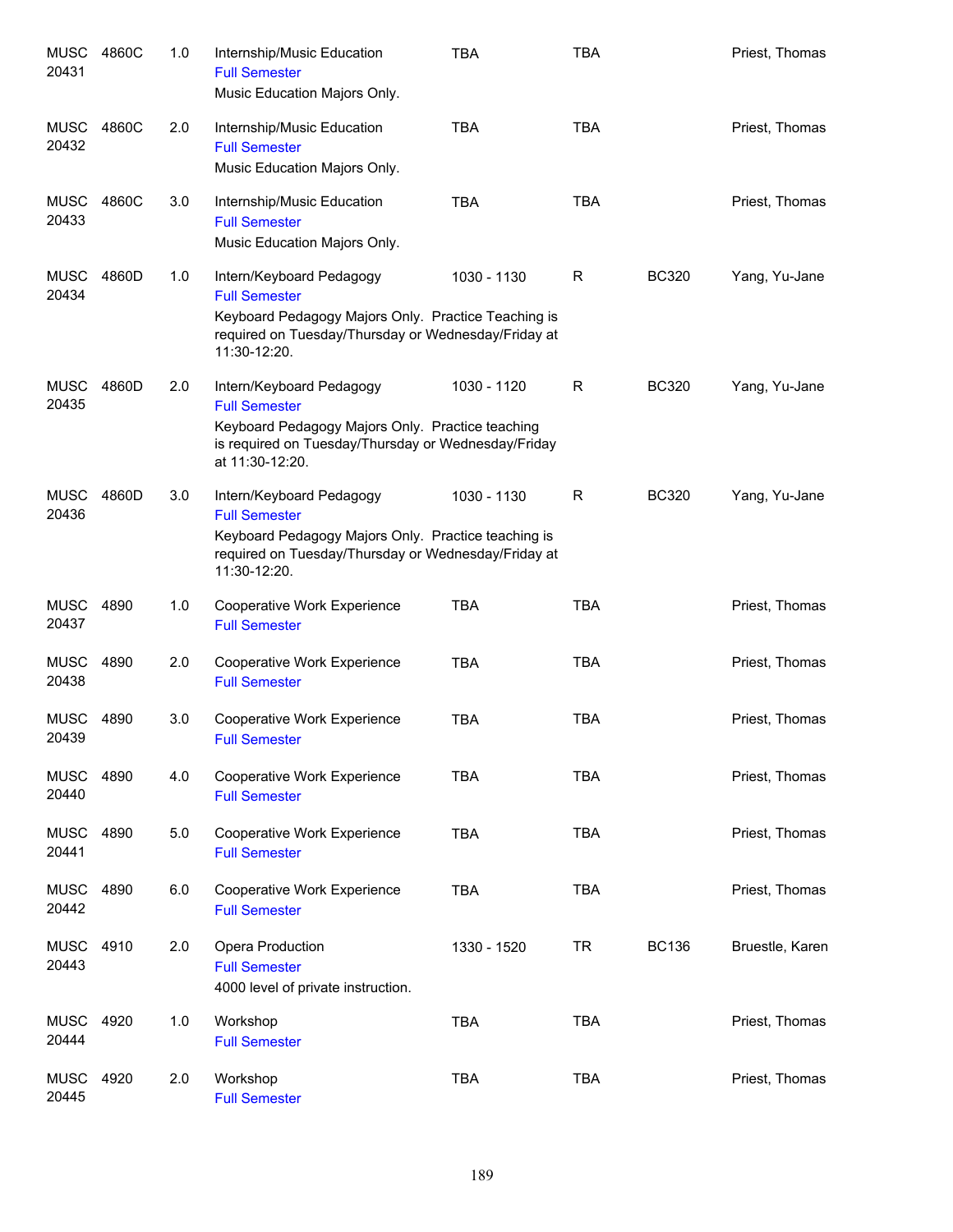| <b>MUSC</b><br>20446 | 4920 | 3.0 | Workshop<br><b>Full Semester</b>                                                                                                                                                      | <b>TBA</b>  | <b>TBA</b> |        | Priest, Thomas    |
|----------------------|------|-----|---------------------------------------------------------------------------------------------------------------------------------------------------------------------------------------|-------------|------------|--------|-------------------|
| <b>MUSC</b><br>20447 | 4920 | 4.0 | Workshop<br><b>Full Semester</b>                                                                                                                                                      | <b>TBA</b>  | <b>TBA</b> |        | Priest, Thomas    |
| <b>MUSC</b><br>20448 | 4991 | 1.0 | <b>Senior Recital</b><br><b>Full Semester</b><br>4000 level of private instruction.                                                                                                   | <b>TBA</b>  | <b>TBA</b> |        | Priest, Thomas    |
| <b>MUSC</b><br>20449 | 4992 | 1.0 | Senior Project<br><b>Full Semester</b><br>4000 level of private instruction. Music Education majors<br>only. Call Dr. Priest at 801-626-7181 for approval to<br>register.             | <b>TBA</b>  | <b>TBA</b> |        | Priest, Thomas    |
| <b>NEUR</b><br>24046 | 2050 | 3.0 | Introduction to Neuroscience<br><b>Full Semester</b><br>To access online course materials, please log in to your student portal at<br>weber.edu and select your student services tab. | <b>TBA</b>  | <b>TBA</b> | OL     | Farnsworth, Sarah |
| <b>NRSG</b><br>20856 | 1040 | 2.0 | Women's Health/Childbearing<br><b>Full Semester</b><br>Please email msimmons1@weber.edu for departmental override                                                                     | 1030 - 1230 | W          | MH304  | Holman, Rieneke   |
| <b>NRSG</b><br>20864 | 1040 | 2.0 | Women's Health/Childbearing<br><b>Full Semester</b><br>Please email msimmons1@weber.edu for departmental override                                                                     | 0930 - 1130 | R          | D02106 | Holman, Rieneke   |
| <b>NRSG</b><br>20857 | 1041 | 1.0 | Women's Health Clinical<br><b>Full Semester</b><br>Please email msimmons1@weber.edu for departmental override<br>Course Fee: \$45.00                                                  | <b>TBA</b>  | Τ          |        | Hansen, Joan      |
| <b>NRSG</b><br>20858 | 1041 | 1.0 | Women's Health Clinical<br><b>Full Semester</b><br>Please email msimmons1@weber.edu for departmental override<br>Course Fee: \$45.00                                                  | <b>TBA</b>  | Τ          |        | Holman, Rieneke   |
| <b>NRSG</b><br>20859 | 1041 | 1.0 | Women's Health Clinical<br><b>Full Semester</b><br>Please email msimmons1@weber.edu for departmental override<br>Course Fee: \$45.00                                                  | <b>TBA</b>  | Т          |        | Hansen, Joan      |
| <b>NRSG</b><br>20865 | 1041 | 1.0 | Women's Health Clinical<br><b>Full Semester</b><br>Please email msimmons1@weber.edu for departmental override<br>Course Fee: \$45.00                                                  | <b>TBA</b>  | м          |        | Burton, Karen     |
| <b>NRSG</b><br>20866 | 1041 | 1.0 | Women's Health Clinical<br><b>Full Semester</b><br>Please email msimmons1@weber.edu for departmental override<br>Course Fee: \$45.00                                                  | <b>TBA</b>  | Т          |        | Quayle, Tressa    |
| <b>NRSG</b><br>20867 | 1041 | 1.0 | Women's Health Clinical<br><b>Full Semester</b><br>Please email msimmons1@weber.edu for departmental override<br>Course Fee: \$45.00                                                  | <b>TBA</b>  | Τ          |        | Holman, Rieneke   |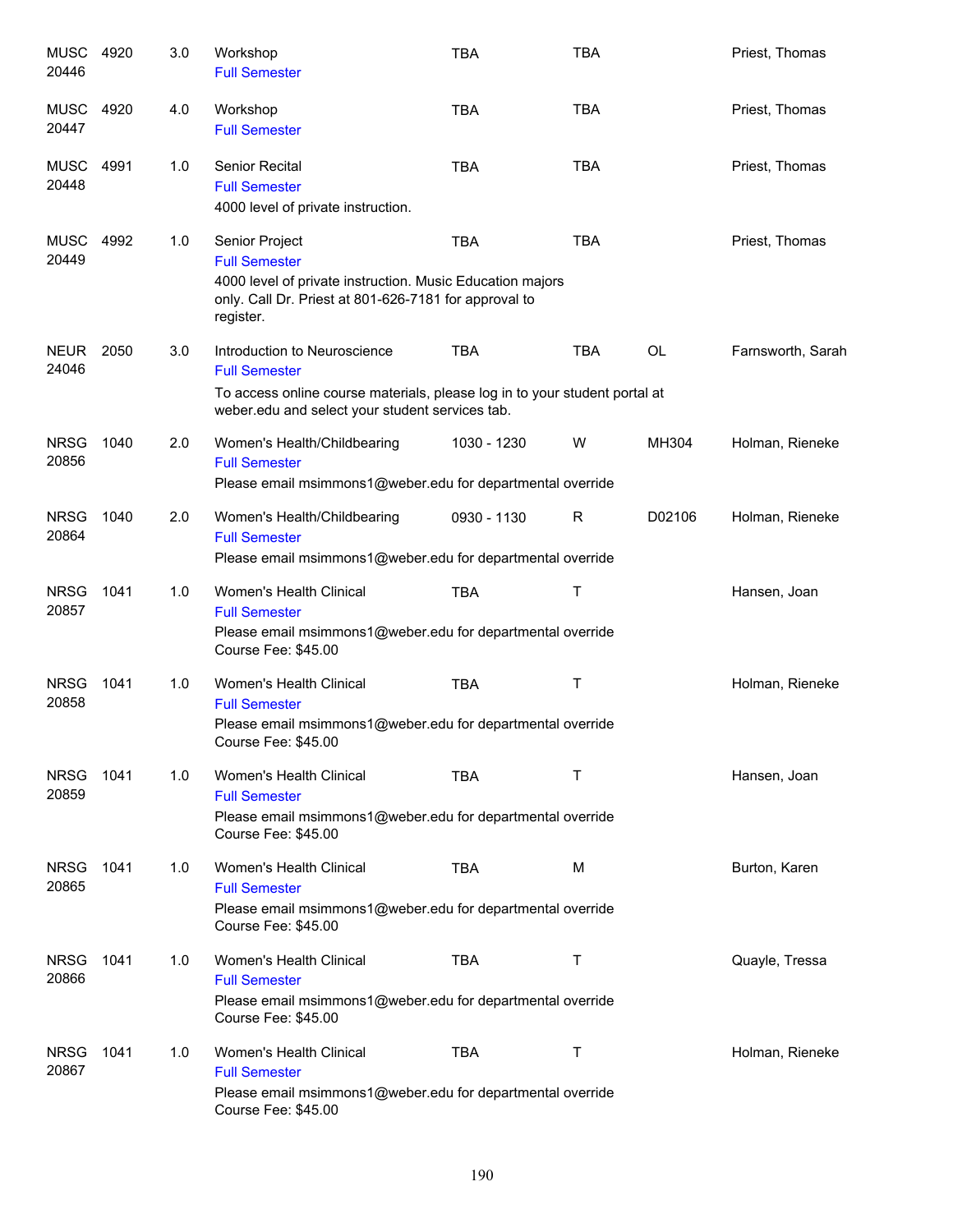| <b>NRSG</b><br>20860 | 1045 | 3.0 | Nursing - Adults & Children I<br><b>Full Semester</b><br>Please email msimmons1@weber.edu for departmental override                    | 0730 - 1030 | M            | MH304  | Hanson, Alexandra |
|----------------------|------|-----|----------------------------------------------------------------------------------------------------------------------------------------|-------------|--------------|--------|-------------------|
| <b>NRSG</b><br>20868 | 1045 | 3.0 | Nursing - Adults & Children I<br><b>Full Semester</b><br>Please email msimmons1@weber.edu for departmental override                    | 1330 - 1630 | W            | D02113 | Hanson, Alexandra |
| <b>NRSG</b><br>20861 | 1046 | 2.0 | Adult & Child I Clinical<br><b>Full Semester</b><br>Please email msimmons1@weber.edu for departmental override<br>Course Fee: \$185.00 | <b>TBA</b>  | F            |        | Rusch, Linda      |
| <b>NRSG</b><br>20862 | 1046 | 2.0 | Adult & Child I Clinical<br><b>Full Semester</b><br>Please email msimmons1@weber.edu for departmental override<br>Course Fee: \$185.00 | <b>TBA</b>  | $\mathsf{R}$ |        | Decker, Jenny     |
| <b>NRSG</b><br>20863 | 1046 | 2.0 | Adult & Child I Clinical<br><b>Full Semester</b><br>Please email msimmons1@weber.edu for departmental override<br>Course Fee: \$185.00 | <b>TBA</b>  | R            |        | Salmond, Louise   |
| <b>NRSG</b><br>20869 | 1046 | 2.0 | Adult & Child I Clinical<br><b>Full Semester</b><br>Please email msimmons1@weber.edu for departmental override<br>Course Fee: \$185.00 | <b>TBA</b>  | Т            |        | Hanson, Alexandra |
| <b>NRSG</b><br>20870 | 1046 | 2.0 | Adult & Child I Clinical<br><b>Full Semester</b><br>Please email msimmons1@weber.edu for departmental override<br>Course Fee: \$185.00 | <b>TBA</b>  | M            |        | Nance, Amanda     |
| <b>NRSG</b><br>20871 | 1046 | 2.0 | Adult & Child I Clinical<br><b>Full Semester</b><br>Please email msimmons1@weber.edu for departmental override<br>Course Fee: \$185.00 | <b>TBA</b>  | M            |        | Johnson, Kimball  |
| <b>NRSG</b><br>20872 | 2050 | 2.0 | <b>Treatment Modalities</b><br><b>Full Semester</b><br>Please email msimmons1@weber.edu for departmental override                      | 0930 - 1130 | W            | MH101  | Rice, Pamela      |
| <b>NRSG</b><br>20881 | 2050 | 2.0 | <b>Treatment Modalities</b><br><b>Full Semester</b><br>Please email msimmons1@weber.edu for departmental override                      | 1230 - 1430 | M            | MH304  | Rice, Pamela      |
| <b>NRSG</b><br>20890 | 2050 | 2.0 | <b>Treatment Modalities</b><br><b>Full Semester</b><br>Please email msimmons1@weber.edu for departmental override                      | 1030 - 1230 | R            | D02111 | Rice, Pamela      |
| <b>NRSG</b><br>20901 | 2050 | 2.0 | <b>Treatment Modalities</b><br><b>Full Semester</b><br>Please email msimmons1@weber.edu for departmental override                      | <b>TBA</b>  | <b>TBA</b>   |        | Kelly, Jonny      |
| <b>NRSG</b><br>20902 | 2050 | 2.0 | <b>Treatment Modalities</b><br><b>Full Semester</b><br>Please email msimmons1@weber.edu for departmental override                      | <b>TBA</b>  | <b>TBA</b>   |        | Kelly, Jonny      |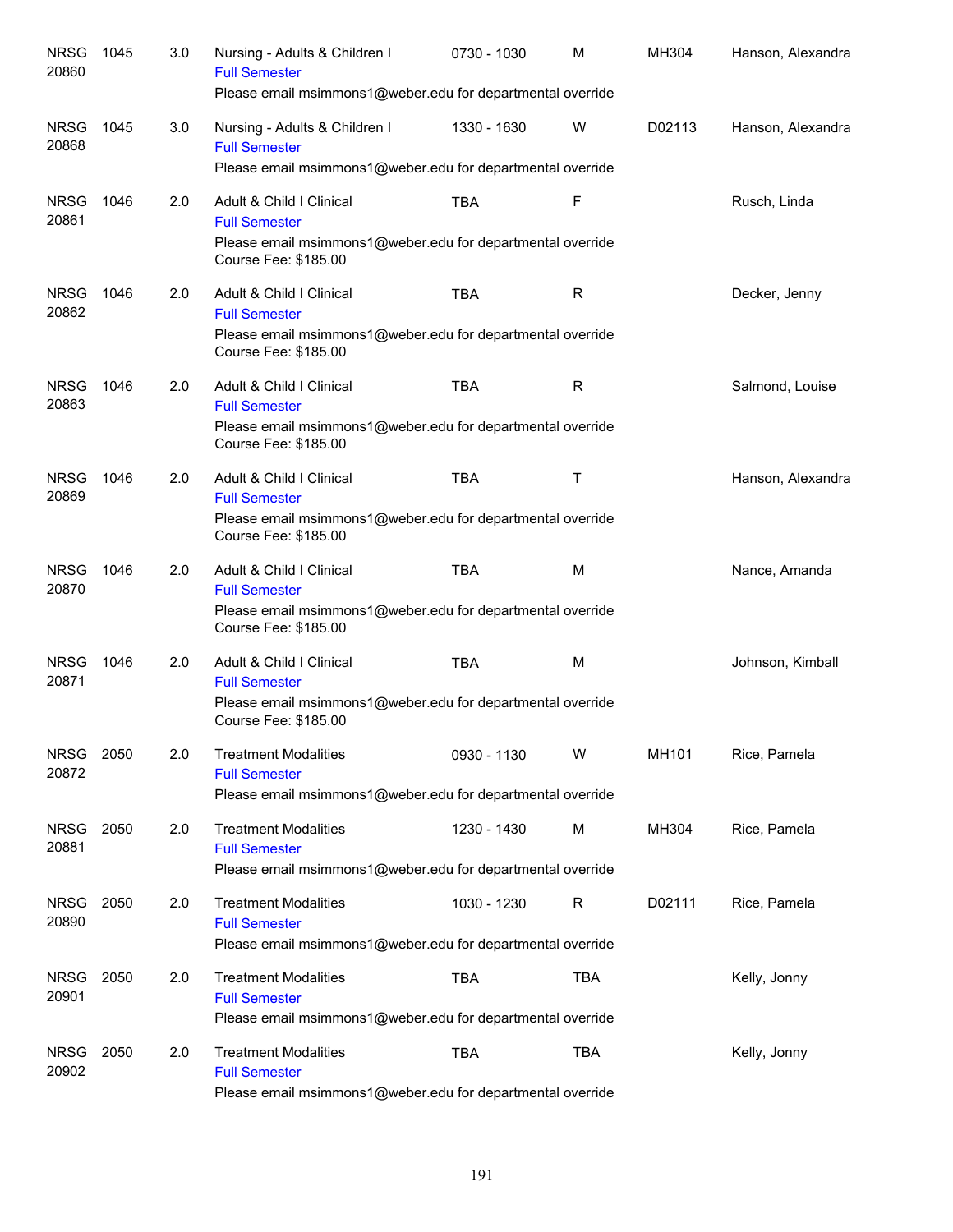| <b>NRSG</b><br>20923 | 2050 | 2.0 | <b>Treatment Modalities</b><br><b>Full Semester</b>                                                                                                                                                    | 0830 - 1030 | F          |           | Kelly, Jonny       |
|----------------------|------|-----|--------------------------------------------------------------------------------------------------------------------------------------------------------------------------------------------------------|-------------|------------|-----------|--------------------|
|                      |      |     | Please email msimmons1@weber.edu for departmental override<br>Class meets in Geol Room 405                                                                                                             |             |            |           |                    |
| <b>NRSG</b><br>21124 | 2050 | 2.0 | <b>Treatment Modalities</b><br><b>Full Semester</b>                                                                                                                                                    | <b>TBA</b>  | <b>TBA</b> | <b>OL</b> | Rice, Pamela       |
|                      |      |     | To access the online course materials, please log in through<br>the student portal (eWeber) at http://weber.edu and select:<br>"current students"                                                      |             |            |           |                    |
| <b>NRSG</b><br>24405 | 2050 | 2.0 | <b>Treatment Modalities</b><br><b>Full Semester</b>                                                                                                                                                    | <b>TBA</b>  | <b>TBA</b> |           | Sandall, Brandon   |
| <b>NRSG</b><br>24418 | 2050 | 2.0 | <b>Treatment Modalities</b><br><b>Full Semester</b>                                                                                                                                                    | <b>TBA</b>  | <b>TBA</b> |           | Jorgensen, Cyndi   |
|                      |      |     | Email Aiko Flowers at aflowers@weber.edu for dept override                                                                                                                                             |             |            |           |                    |
| <b>NRSG</b><br>24478 | 2050 | 2.0 | <b>Treatment Modalities</b><br><b>Full Semester</b>                                                                                                                                                    | <b>TBA</b>  | <b>TBA</b> |           | Decker, Jenny      |
| <b>NRSG</b><br>20457 | 2060 | 2.0 | Psychiatric/Mental Health<br><b>Full Semester</b>                                                                                                                                                      | <b>TBA</b>  | <b>TBA</b> |           | Kuncl, Nancy       |
| <b>NRSG</b><br>20874 | 2060 | 2.0 | Psychiatric/Mental Health<br><b>Full Semester</b><br>Please email msimmons1@weber.edu for departmental override                                                                                        | 0730 - 0930 | W          | MH304     | Culliton, Kathleen |
| <b>NRSG</b><br>20883 | 2060 | 2.0 | Psychiatric/Mental Health<br><b>Full Semester</b>                                                                                                                                                      | 1430 - 1630 | M          | MH327     | Culliton, Kathleen |
|                      |      |     | Please email msimmons1@weber.edu for departmental override                                                                                                                                             |             |            |           |                    |
| <b>NRSG</b><br>20892 | 2060 | 2.0 | Psychiatric/Mental Health<br><b>Full Semester</b><br>Please email msimmons1@weber.edu for departmental override                                                                                        | 0730 - 0930 | R          | D02318    | Culliton, Kathleen |
|                      |      |     |                                                                                                                                                                                                        |             |            |           |                    |
| <b>NRSG</b><br>20905 | 2060 | 2.0 | Psychiatric/Mental Health<br><b>Full Semester</b><br>Please email msimmons1@weber.edu for departmental override                                                                                        | TBA         | <b>TBA</b> |           | Forest, Linda      |
|                      |      |     |                                                                                                                                                                                                        |             |            |           |                    |
| <b>NRSG</b><br>20906 | 2060 | 2.0 | Psychiatric/Mental Health<br><b>Full Semester</b><br>Please email msimmons1@weber.edu for departmental override                                                                                        | <b>TBA</b>  | <b>TBA</b> |           | Forest, Linda      |
|                      |      |     |                                                                                                                                                                                                        |             |            |           |                    |
| <b>NRSG</b><br>20925 | 2060 | 2.0 | Psychiatric/Mental Health<br><b>Full Semester</b><br>Please email msimmons1@weber.edu for departmental override<br>Class meets in Geol Room 405                                                        | 0800 - 1000 | W          |           | Young, Melissa     |
| <b>NRSG</b><br>21126 | 2060 | 2.0 | Psychiatric/Mental Health<br><b>Full Semester</b><br>To access the online course materials, please log in through<br>the student portal (eWeber) at http://weber.edu and select:<br>"current students" | <b>TBA</b>  | TBA        | OL        | Forest, Linda      |
| <b>NRSG</b><br>20458 | 2061 | 1.0 | Psych/Mental Health Clinical<br><b>Full Semester</b>                                                                                                                                                   | <b>TBA</b>  | TBA        |           | Turner, Patricia   |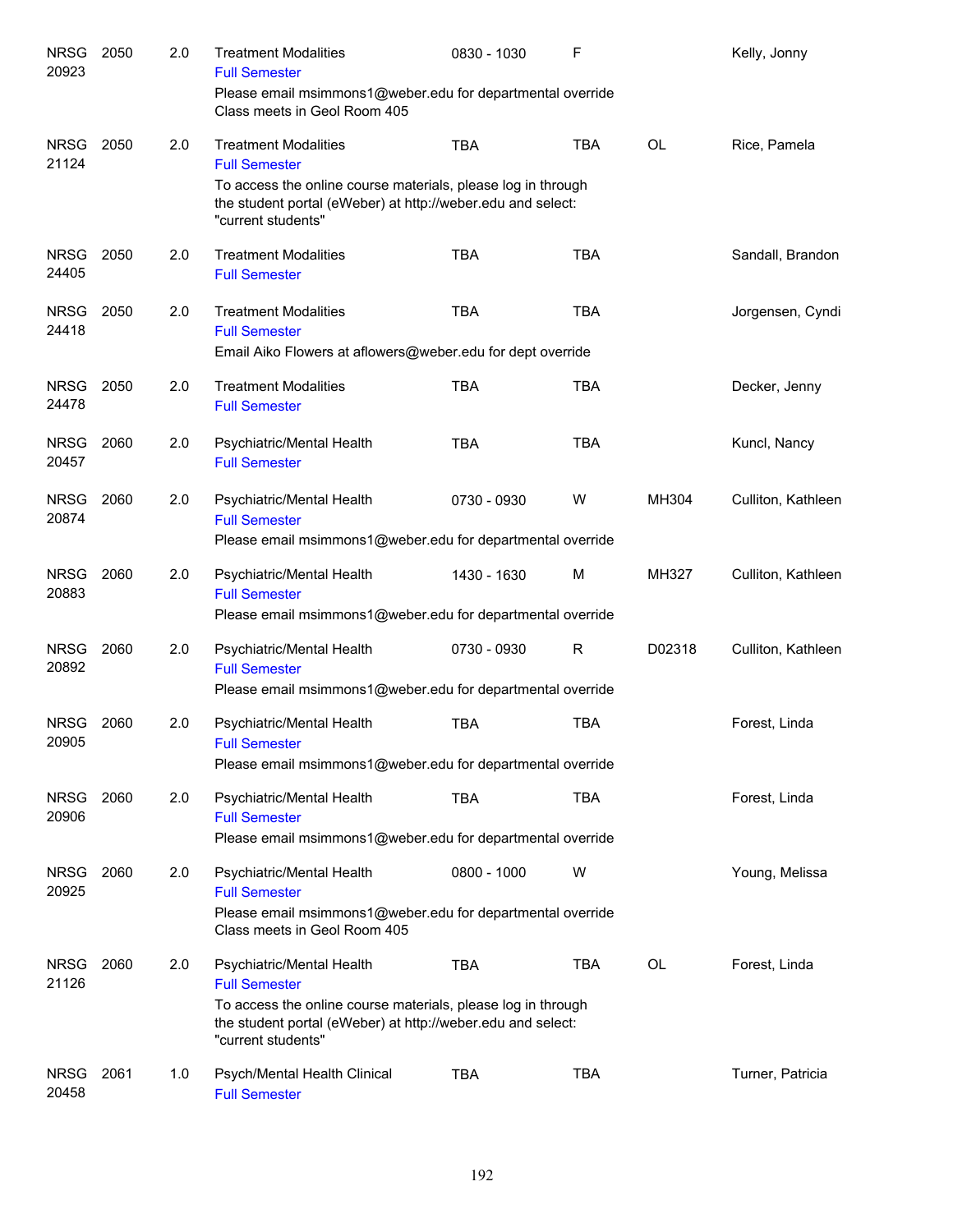| <b>NRSG</b><br>20459 | 2061 | 1.0 | Psych/Mental Health Clinical<br><b>Full Semester</b>                                                               | <b>TBA</b> | <b>TBA</b> | Turner, Patricia   |
|----------------------|------|-----|--------------------------------------------------------------------------------------------------------------------|------------|------------|--------------------|
| <b>NRSG</b><br>20460 | 2061 | 1.0 | Psych/Mental Health Clinical<br><b>Full Semester</b>                                                               | <b>TBA</b> | <b>TBA</b> | Turner, Patricia   |
| <b>NRSG</b><br>20461 | 2061 | 1.0 | Psych/Mental Health Clinical<br><b>Full Semester</b>                                                               | <b>TBA</b> | <b>TBA</b> | Turner, Patricia   |
| NRSG<br>20876        | 2061 | 1.0 | Psych/Mental Health Clinical<br><b>Full Semester</b><br>Please email msimmons1@weber.edu for departmental override | <b>TBA</b> | <b>TBA</b> | Anderson, Kelsie   |
| <b>NRSG</b><br>20878 | 2061 | 1.0 | Psych/Mental Health Clinical<br><b>Full Semester</b><br>Please email msimmons1@weber.edu for departmental override | <b>TBA</b> | <b>TBA</b> | Ukena, Sage        |
| <b>NRSG</b><br>20880 | 2061 | 1.0 | Psych/Mental Health Clinical<br><b>Full Semester</b><br>Please email msimmons1@weber.edu for departmental override | <b>TBA</b> | <b>TBA</b> | Decker, Jenny      |
| <b>NRSG</b><br>20885 | 2061 | 1.0 | Psych/Mental Health Clinical<br><b>Full Semester</b><br>Please email msimmons1@weber.edu for departmental override | <b>TBA</b> | <b>TBA</b> | Nishikawa, Toby    |
| NRSG<br>20887        | 2061 | 1.0 | Psych/Mental Health Clinical<br><b>Full Semester</b><br>Please email msimmons1@weber.edu for departmental override | <b>TBA</b> | <b>TBA</b> | Salmond, Louise    |
| <b>NRSG</b><br>20889 | 2061 | 1.0 | Psych/Mental Health Clinical<br><b>Full Semester</b><br>Please email msimmons1@weber.edu for departmental override | <b>TBA</b> | <b>TBA</b> | Buckway, Tammy     |
| <b>NRSG</b><br>20894 | 2061 | 1.0 | Psych/Mental Health Clinical<br><b>Full Semester</b><br>Please email msimmons1@weber.edu for departmental override | <b>TBA</b> | <b>TBA</b> | Waldrop, Heidi     |
| NRSG<br>20896        | 2061 | 1.0 | Psych/Mental Health Clinical<br><b>Full Semester</b><br>Please email msimmons1@weber.edu for departmental override | TBA        | TBA        | Baron, Kristy      |
| <b>NRSG</b><br>20898 | 2061 | 1.0 | Psych/Mental Health Clinical<br><b>Full Semester</b><br>Please email msimmons1@weber.edu for departmental override | <b>TBA</b> | <b>TBA</b> | Nishikawa, Toby    |
| <b>NRSG</b><br>20900 | 2061 | 1.0 | Psych/Mental Health Clinical<br><b>Full Semester</b><br>Please email msimmons1@weber.edu for departmental override | <b>TBA</b> | <b>TBA</b> | Nishikawa, Toby    |
| <b>NRSG</b><br>20907 | 2061 | 1.0 | Psych/Mental Health Clinical<br><b>Full Semester</b><br>Please email msimmons1@weber.edu for departmental override | <b>TBA</b> | <b>TBA</b> | Purper, Jonda      |
| <b>NRSG</b><br>20908 | 2061 | 1.0 | Psych/Mental Health Clinical<br><b>Full Semester</b><br>Please email msimmons1@weber.edu for departmental override | <b>TBA</b> | <b>TBA</b> | Culliton, Kathleen |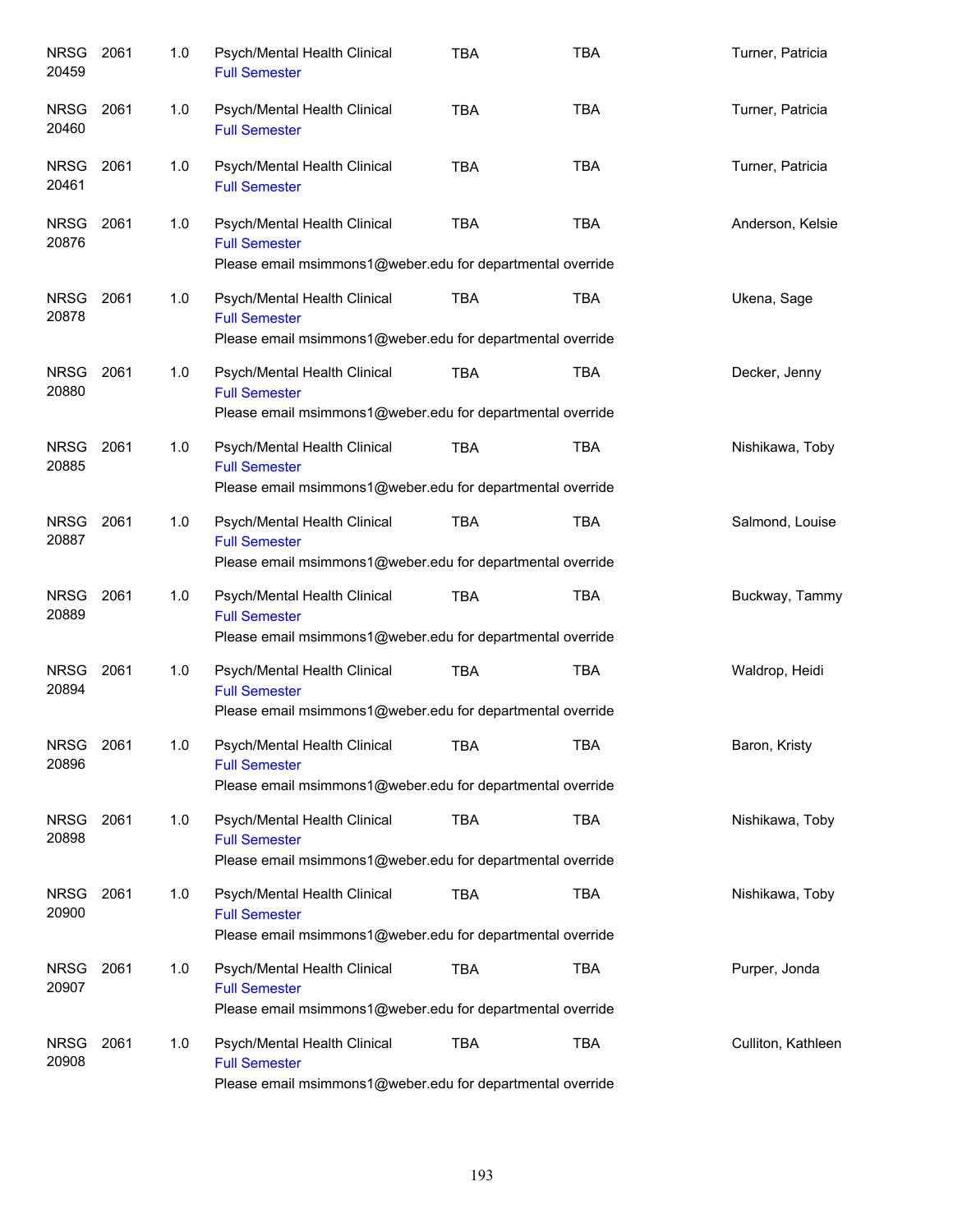| <b>NRSG</b><br>20909 | 2061 | 1.0 | Psych/Mental Health Clinical<br><b>Full Semester</b><br>Please email msimmons1@weber.edu for departmental override                                                                                          | <b>TBA</b>  | <b>TBA</b>   |           | Purper, Jonda     |
|----------------------|------|-----|-------------------------------------------------------------------------------------------------------------------------------------------------------------------------------------------------------------|-------------|--------------|-----------|-------------------|
| <b>NRSG</b><br>20926 | 2061 | 1.0 | Psych/Mental Health Clinical<br><b>Full Semester</b><br>Please email msimmons1@weber.edu for departmental override                                                                                          | 1000 - 1200 | W            |           | Young, Melissa    |
| <b>NRSG</b><br>20927 | 2061 | 1.0 | Psych/Mental Health Clinical<br><b>Full Semester</b><br>Please email msimmons1@weber.edu for departmental override                                                                                          | 1000 - 1200 | W            |           | Young, Melissa    |
| <b>NRSG</b><br>21127 | 2061 | 1.0 | Psych/Mental Health Clinical<br><b>Full Semester</b><br>To access the online course materials, please log in through<br>the student portal (eWeber) at http://weber.edu and select:<br>"current students"   | <b>TBA</b>  | <b>TBA</b>   | <b>OL</b> | Jex, Kerri        |
| <b>NRSG</b><br>21129 | 2061 | 1.0 | Psych/Mental Health Clinical<br><b>Full Semester</b><br>To access the online course materials, please log in through<br>the student portal (eWeber) at http://weber.edu and select:<br>"current students"   | <b>TBA</b>  | <b>TBA</b>   | <b>OL</b> | Wankier, Jamie    |
| <b>NRSG</b><br>20873 | 2070 | 3.0 | Nurs Care - Adults/Children II<br><b>Full Semester</b><br>Please email msimmons1@weber.edu for departmental override                                                                                        | 0730 - 1030 | $\mathsf{T}$ | MH304     | Harris, Jeanette  |
| <b>NRSG</b><br>20882 | 2070 | 3.0 | Nurs Care - Adults/Children II<br><b>Full Semester</b><br>Please email msimmons1@weber.edu for departmental override                                                                                        | 1300 - 1600 | W            | MH101     | Harris, Jeanette  |
| <b>NRSG</b><br>20891 | 2070 | 3.0 | Nurs Care - Adults/Children II<br><b>Full Semester</b><br>Please email msimmons1@weber.edu for departmental override                                                                                        | 0730 - 1030 | M            | D02113    | Harris, Jeanette  |
| <b>NRSG</b><br>20903 | 2070 | 3.0 | Nurs Care - Adults/Children II<br><b>Full Semester</b><br>Please email msimmons1@weber.edu for departmental override                                                                                        | <b>TBA</b>  | <b>TBA</b>   |           | Baron, Kristy     |
| <b>NRSG</b><br>20904 | 2070 | 3.0 | Nurs Care - Adults/Children II<br><b>Full Semester</b><br>Please email msimmons1@weber.edu for departmental override                                                                                        | <b>TBA</b>  | <b>TBA</b>   |           | Baron, Kristy     |
| <b>NRSG</b><br>20928 | 2070 | 3.0 | Nurs Care - Adults/Children II<br><b>Full Semester</b><br>Please email msimmons1@weber.edu for departmental override<br>Class meets in Geol Room 405                                                        | 0830 - 1130 | M            |           | Clark, Heather    |
| <b>NRSG</b><br>21131 | 2070 | 3.0 | Nurs Care - Adults/Children II<br><b>Full Semester</b><br>To access the online course materials, please log in through<br>the student portal (eWeber) at http://weber.edu and select:<br>"current students" | <b>TBA</b>  | <b>TBA</b>   | OL        | Selman, Robert    |
| <b>NRSG</b><br>24410 | 2070 | 3.0 | Nurs Care - Adults/Children II<br><b>Full Semester</b>                                                                                                                                                      | TBA         | <b>TBA</b>   |           | Candland, Cynthia |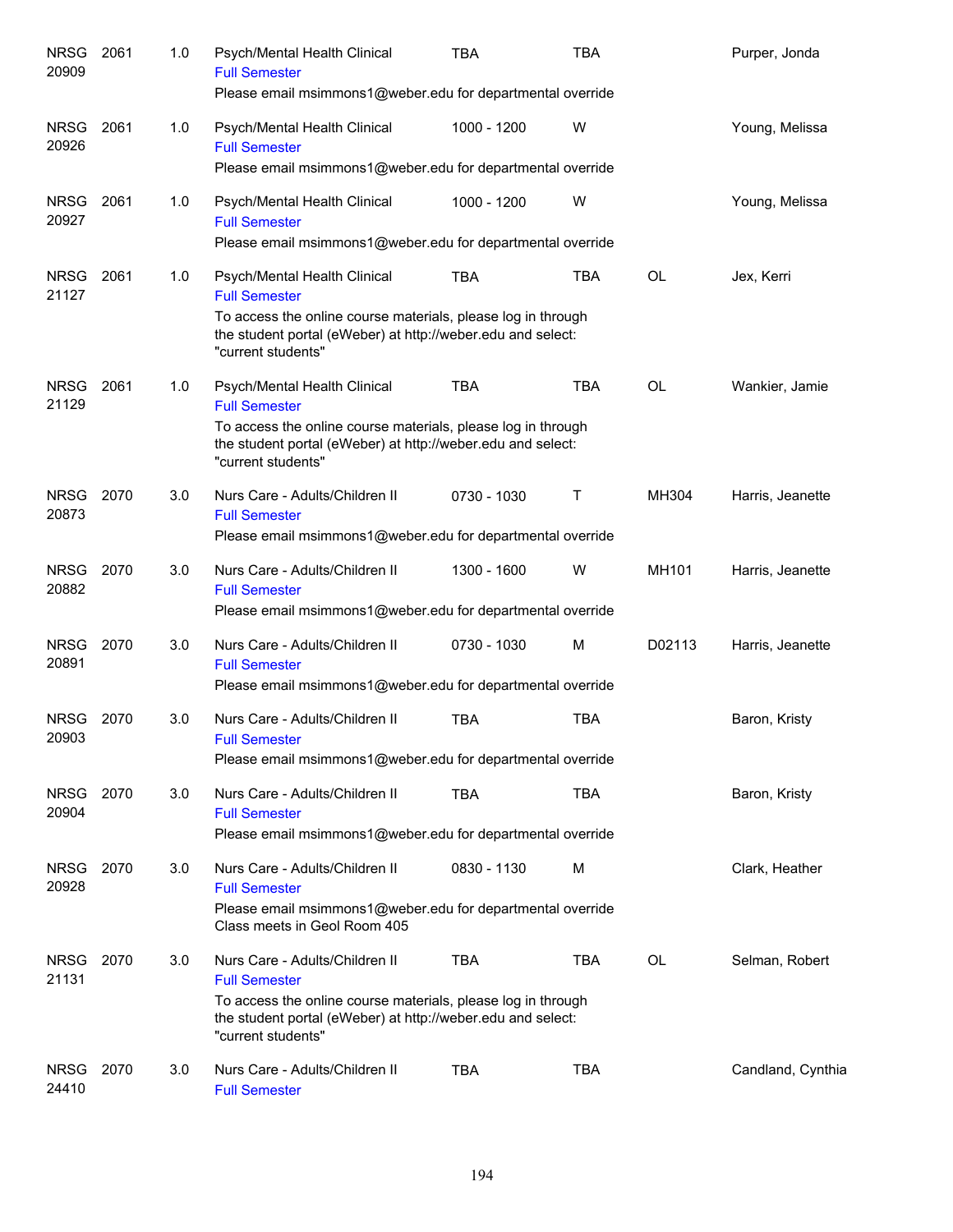| NRSG 2070<br>24419   |      | 3.0 | Nurs Care - Adults/Children II<br><b>Full Semester</b><br>Email Aiko Flowers at aflowers@weber.edu for dept override                      | <b>TBA</b> | <b>TBA</b> | Brereton, Dean   |
|----------------------|------|-----|-------------------------------------------------------------------------------------------------------------------------------------------|------------|------------|------------------|
| <b>NRSG</b><br>24480 | 2070 | 3.0 | Nurs Care - Adults/Children II<br><b>Full Semester</b>                                                                                    | <b>TBA</b> | <b>TBA</b> | Slagowski, Penny |
| <b>NRSG</b><br>20875 | 2071 | 4.0 | Adults/Children II Clinical<br><b>Full Semester</b><br>Please email msimmons1@weber.edu for departmental override<br>Course Fee: \$340.00 | <b>TBA</b> | м          | Anderson, Kelsie |
| <b>NRSG</b><br>20877 | 2071 | 4.0 | Adults/Children II Clinical<br><b>Full Semester</b><br>Please email msimmons1@weber.edu for departmental override<br>Course Fee: \$340.00 | TBA        | M          | Killebrew, Julie |
| <b>NRSG</b><br>20879 | 2071 | 4.0 | Adults/Children II Clinical<br><b>Full Semester</b><br>Please email msimmons1@weber.edu for departmental override<br>Course Fee: \$340.00 | <b>TBA</b> | F          | Decker, Jenny    |
| <b>NRSG</b><br>20884 | 2071 | 4.0 | Adults/Children II Clinical<br><b>Full Semester</b><br>Please email msimmons1@weber.edu for departmental override<br>Course Fee: \$340.00 | <b>TBA</b> | Т          | Nishikawa, Toby  |
| <b>NRSG</b><br>20886 | 2071 | 4.0 | Adults/Children II Clinical<br><b>Full Semester</b><br>Please email msimmons1@weber.edu for departmental override<br>Course Fee: \$340.00 | <b>TBA</b> | Τ          | Cantwell, Sally  |
| <b>NRSG</b><br>20888 | 2071 | 4.0 | Adults/Children II Clinical<br><b>Full Semester</b><br>Please email msimmons1@weber.edu for departmental override<br>Course Fee: \$340.00 | <b>TBA</b> | Τ          | Buckway, Tammy   |
| NRSG<br>20893        | 2071 | 4.0 | Adults/Children II Clinical<br><b>Full Semester</b><br>Please email msimmons1@weber.edu for departmental override<br>Course Fee: \$340.00 | <b>TBA</b> | W          | Waldrop, Heidi   |
| <b>NRSG</b><br>20895 | 2071 | 4.0 | Adults/Children II Clinical<br><b>Full Semester</b><br>Please email msimmons1@weber.edu for departmental override<br>Course Fee: \$340.00 | <b>TBA</b> | W          | Baron, Kristy    |
| <b>NRSG</b><br>20897 | 2071 | 4.0 | Adults/Children II Clinical<br><b>Full Semester</b><br>Please email msimmons1@weber.edu for departmental override<br>Course Fee: \$340.00 | TBA        | W          | Killebrew, Julie |
| <b>NRSG</b><br>20899 | 2071 | 4.0 | Adults/Children II Clinical<br><b>Full Semester</b><br>Please email msimmons1@weber.edu for departmental override<br>Course Fee: \$340.00 | <b>TBA</b> | S          | Nishikawa, Toby  |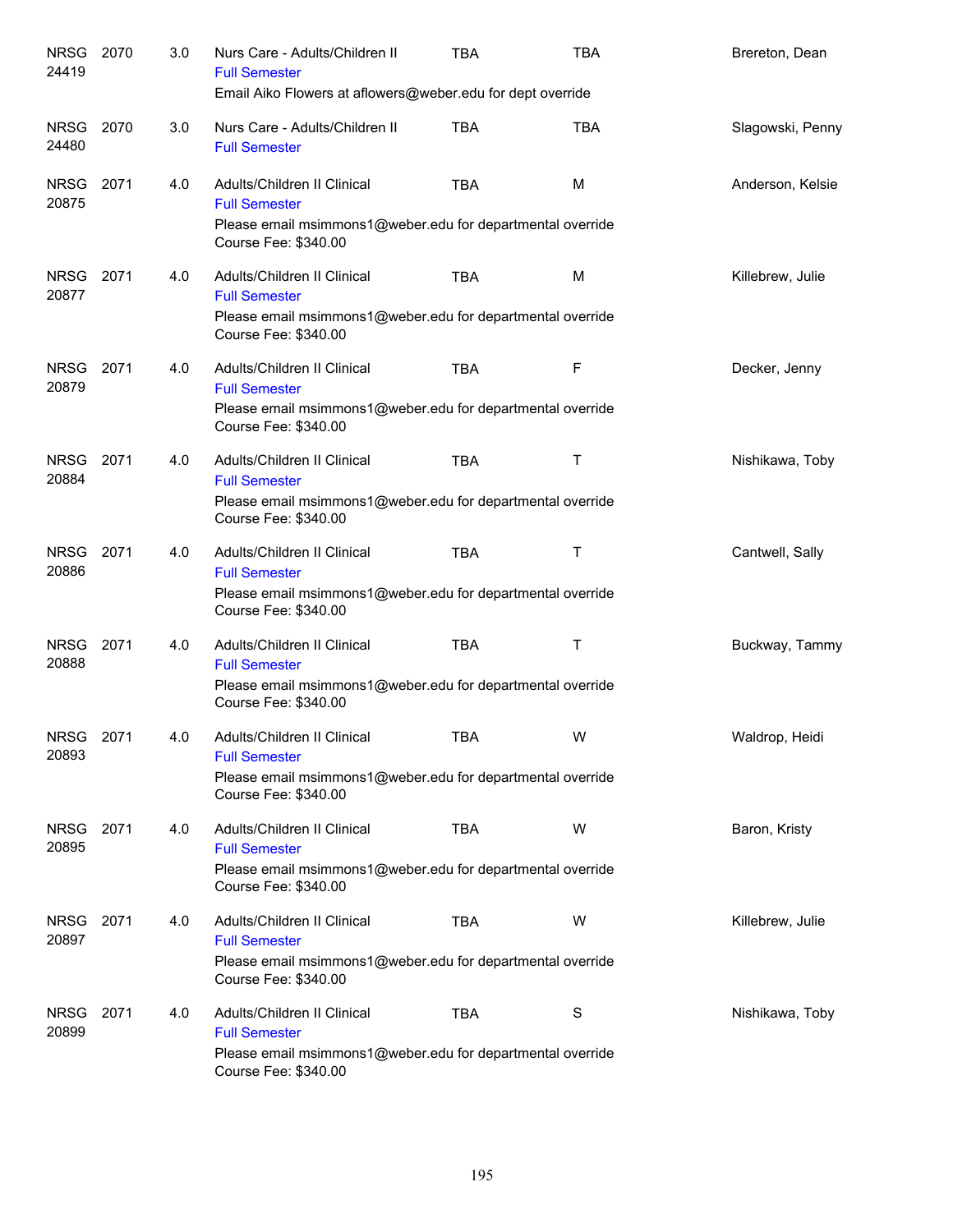| <b>NRSG</b><br>20910 | 2071 | 4.0 | Adults/Children II Clinical<br><b>Full Semester</b><br>Please email msimmons1@weber.edu for departmental override                                 | <b>TBA</b> | <b>TBA</b> |    | Shadbolt, Erin   |
|----------------------|------|-----|---------------------------------------------------------------------------------------------------------------------------------------------------|------------|------------|----|------------------|
|                      |      |     | Course Fee: \$340.00                                                                                                                              |            |            |    |                  |
| <b>NRSG</b><br>20911 | 2071 | 4.0 | Adults/Children II Clinical<br><b>Full Semester</b><br>Please email msimmons1@weber.edu for departmental override                                 | <b>TBA</b> | <b>TBA</b> |    | Rice, Pamela     |
|                      |      |     | Course Fee: \$340.00                                                                                                                              |            |            |    |                  |
| <b>NRSG</b><br>20912 | 2071 | 4.0 | Adults/Children II Clinical<br><b>Full Semester</b><br>Please email msimmons1@weber.edu for departmental override<br>Course Fee: \$340.00         | <b>TBA</b> | <b>TBA</b> |    | Purper, Jonda    |
| <b>NRSG</b><br>20930 | 2071 | 4.0 | Adults/Children II Clinical<br><b>Full Semester</b><br>Please email msimmons1@weber.edu for departmental override                                 | <b>TBA</b> | Т          |    | Haas, Debra      |
|                      |      |     | Course Fee: \$340.00                                                                                                                              |            |            |    |                  |
| <b>NRSG</b><br>20931 | 2071 | 4.0 | Adults/Children II Clinical<br><b>Full Semester</b>                                                                                               | <b>TBA</b> | Τ          |    | Young, Melissa   |
|                      |      |     | Please email msimmons1@weber.edu for departmental override<br>Course Fee: \$340.00                                                                |            |            |    |                  |
| <b>NRSG</b><br>20932 | 2071 | 4.0 | Adults/Children II Clinical<br><b>Full Semester</b>                                                                                               | <b>TBA</b> | R          |    | Clark, Heather   |
|                      |      |     | Please email msimmons1@weber.edu for departmental override<br>Course Fee: \$340.00                                                                |            |            |    |                  |
| <b>NRSG</b><br>20933 | 2071 | 4.0 | Adults/Children II Clinical<br><b>Full Semester</b>                                                                                               | <b>TBA</b> | R          |    | Bears, Tiffany   |
|                      |      |     | Please email msimmons1@weber.edu for departmental override<br>Course Fee: \$340.00                                                                |            |            |    |                  |
| <b>NRSG</b><br>21132 | 2071 | 4.0 | Adults/Children II Clinical<br><b>Full Semester</b>                                                                                               | <b>TBA</b> | <b>TBA</b> | OL | Jex, Kerri       |
|                      |      |     | To access the online course materials, please log in through<br>the student portal (eWeber) at http://weber.edu and select:<br>"current students" |            |            |    |                  |
| <b>NRSG</b><br>21133 | 2071 | 4.0 | Adults/Children II Clinical<br><b>Full Semester</b>                                                                                               | <b>TBA</b> | <b>TBA</b> | OL | Wankier, Jamie   |
|                      |      |     | To access the online course materials, please log in through<br>the student portal (eWeber) at http://weber.edu and select:<br>"current students" |            |            |    |                  |
| <b>NRSG</b><br>24411 | 2071 | 4.0 | Adults/Children II Clinical<br><b>Full Semester</b>                                                                                               | <b>TBA</b> | <b>TBA</b> |    | Anderson, Pamela |
|                      |      |     | Course Fee \$340.00                                                                                                                               |            |            |    |                  |
| <b>NRSG</b><br>24412 | 2071 | 4.0 | Adults/Children II Clinical<br><b>Full Semester</b><br>Course Fee \$340.00                                                                        | <b>TBA</b> | <b>TBA</b> |    | Sandall, Brandon |
| <b>NRSG</b>          | 2071 | 4.0 | Adults/Children II Clinical                                                                                                                       | <b>TBA</b> | <b>TBA</b> |    | Mock, Leslie     |
| 24413                |      |     | <b>Full Semester</b><br>Course Fee \$340.00                                                                                                       |            |            |    |                  |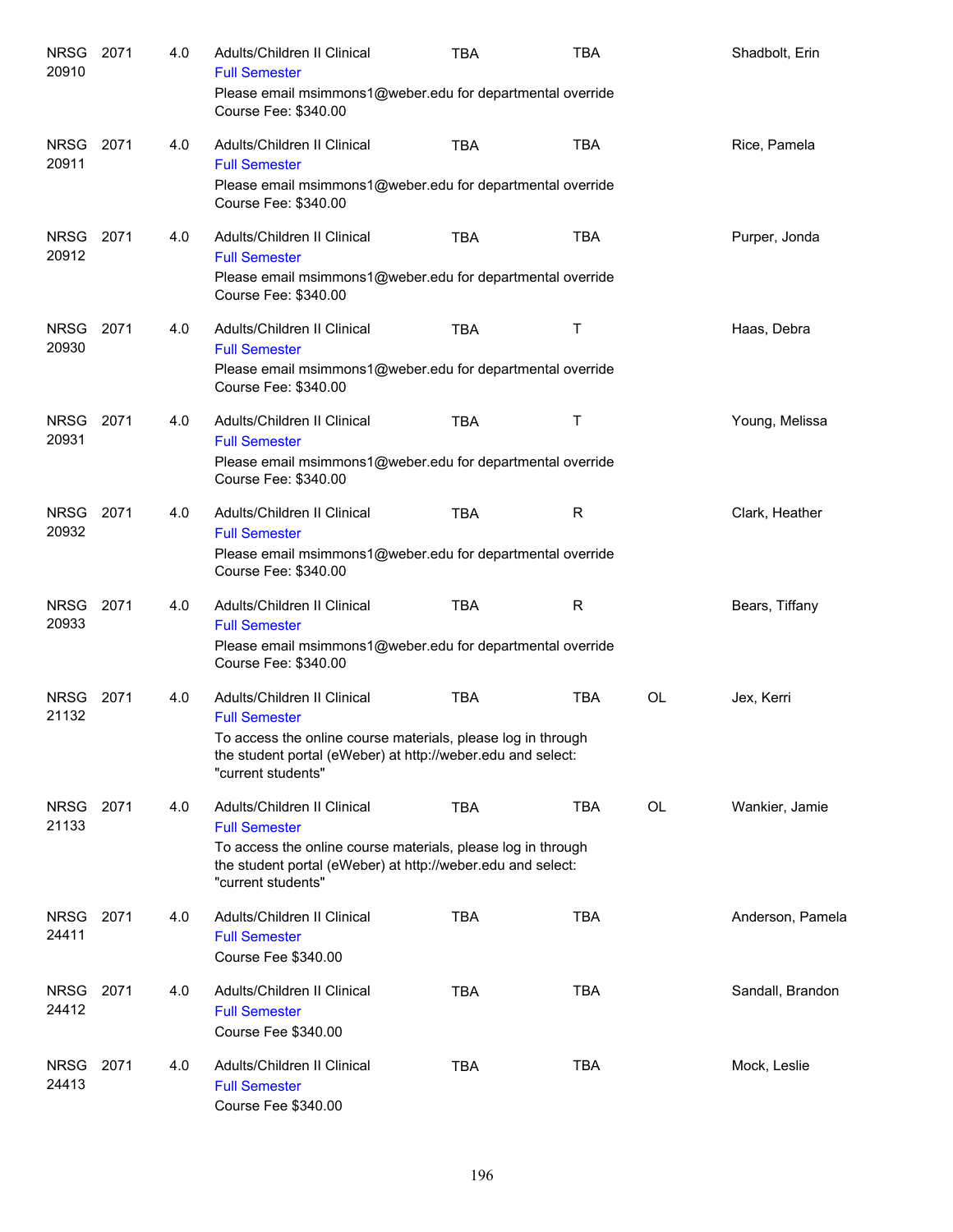| <b>NRSG</b><br>24414 | 2071 | 4.0 | Adults/Children II Clinical<br><b>Full Semester</b><br>Course Fee \$340.00                                                               | <b>TBA</b> | TBA        | Candland, Cynthia  |
|----------------------|------|-----|------------------------------------------------------------------------------------------------------------------------------------------|------------|------------|--------------------|
| <b>NRSG</b><br>24420 | 2071 | 4.0 | Adults/Children II Clinical<br><b>Full Semester</b><br>Email Aiko Flowers at aflowers@weber.edu for dept override<br>Course Fee \$340.00 | <b>TBA</b> | <b>TBA</b> | Brereton, Dean     |
| <b>NRSG</b><br>24421 | 2071 | 4.0 | Adults/Children II Clinical<br><b>Full Semester</b><br>Email Aiko Flowers at aflowers@weber.edu for dept override<br>Course Fee \$340.00 | <b>TBA</b> | <b>TBA</b> | Brereton, Dean     |
| NRSG<br>24422        | 2071 | 4.0 | Adults/Children II Clinical<br><b>Full Semester</b><br>Email Aiko Flowers at aflowers@weber.edu for dept override<br>Course Fee \$340.00 | <b>TBA</b> | <b>TBA</b> | Jorgensen, Cyndi   |
| <b>NRSG</b><br>24481 | 2071 | 4.0 | Adults/Children II Clinical<br><b>Full Semester</b><br>Course Fee \$340.00                                                               | <b>TBA</b> | <b>TBA</b> | VanWagoner, Alayne |
| <b>NRSG</b><br>24482 | 2071 | 4.0 | Adults/Children II Clinical<br><b>Full Semester</b><br>Course Fee \$340.00                                                               | <b>TBA</b> | <b>TBA</b> | Devries, Katherine |
| <b>NRSG</b><br>24483 | 2071 | 4.0 | Adults/Children II Clinical<br><b>Full Semester</b><br>Course Fee \$340.00                                                               | <b>TBA</b> | <b>TBA</b> | Slagowski, Penny   |
| <b>NRSG</b><br>20496 | 2080 | 2.0 | Patient Care Management<br><b>Full Semester</b>                                                                                          | <b>TBA</b> | <b>TBA</b> | Dreyer, Katherine  |
| <b>NRSG</b><br>20913 | 2080 | 2.0 | Patient Care Management<br><b>Full Semester</b><br>Please email msimmons1@weber.edu for departmental override                            | <b>TBA</b> | <b>TBA</b> | Salmond, Louise    |
| <b>NRSG</b><br>20914 | 2080 | 2.0 | Patient Care Management<br><b>Full Semester</b><br>Please email msimmons1@weber.edu for departmental override                            | <b>TBA</b> | <b>TBA</b> | Salmond, Louise    |
| NRSG<br>20497        | 2081 | 3.0 | Patient Care Mgmt Clinical<br><b>Full Semester</b><br>Course Fee: \$160.00                                                               | <b>TBA</b> | <b>TBA</b> | Kuncl, Nancy       |
| <b>NRSG</b><br>20498 | 2081 | 3.0 | Patient Care Mgmt Clinical<br><b>Full Semester</b><br>Course Fee: \$160.00                                                               | <b>TBA</b> | <b>TBA</b> | Kuncl, Nancy       |
| <b>NRSG</b><br>20499 | 2081 | 3.0 | Patient Care Mgmt Clinical<br><b>Full Semester</b><br>Course Fee: \$160.00                                                               | <b>TBA</b> | <b>TBA</b> | Turner, Patricia   |
| <b>NRSG</b><br>20500 | 2081 | 3.0 | Patient Care Mgmt Clinical<br><b>Full Semester</b><br>Course Fee: \$160.00                                                               | <b>TBA</b> | <b>TBA</b> | Turner, Patricia   |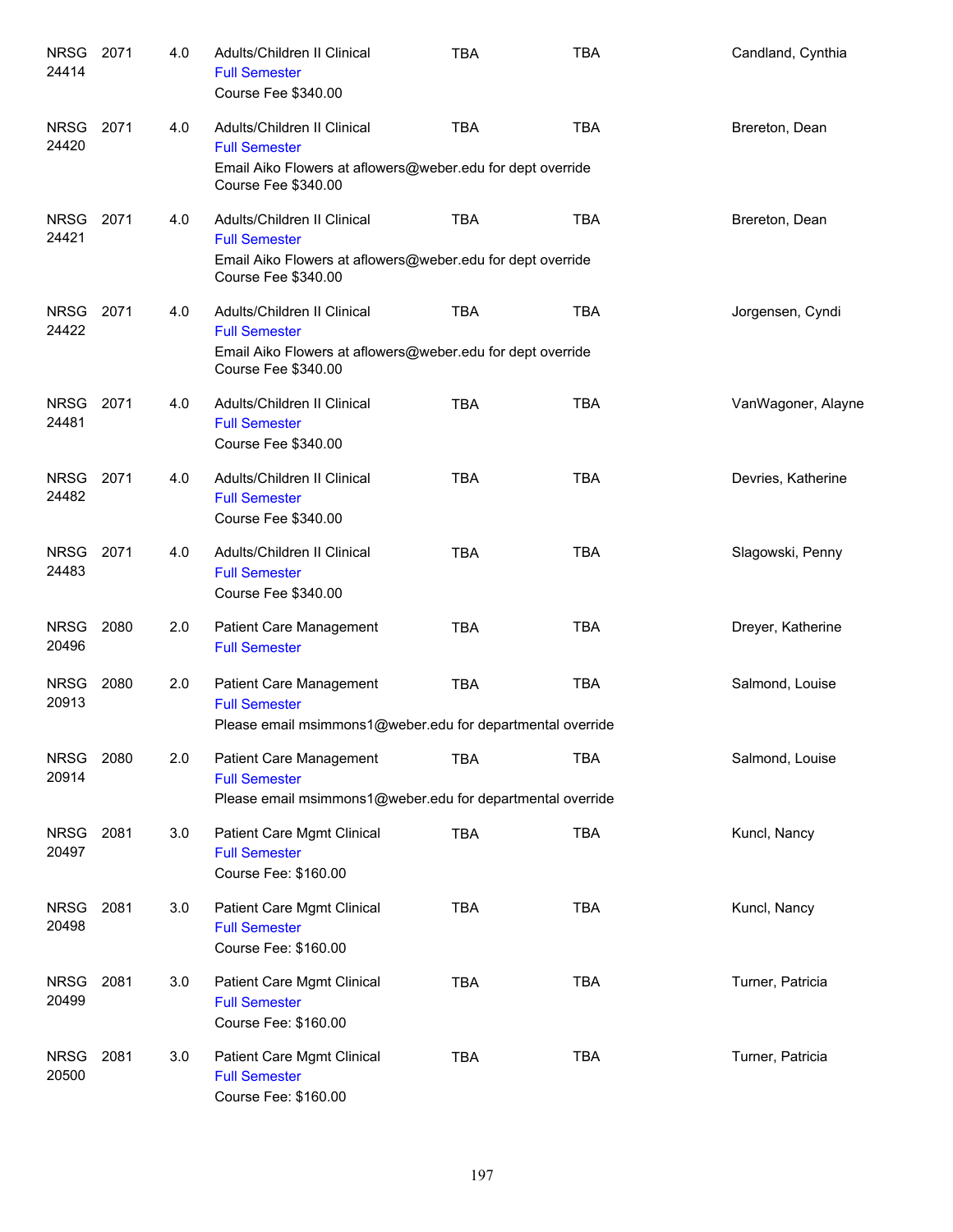| <b>NRSG</b><br>20915 | 2081 | 3.0 | Patient Care Mgmt Clinical<br><b>Full Semester</b><br>Please email msimmons1@weber.edu for departmental override<br>Course Fee: \$160.00          | <b>TBA</b>  | <b>TBA</b>  |        | Decker, Jenny     |
|----------------------|------|-----|---------------------------------------------------------------------------------------------------------------------------------------------------|-------------|-------------|--------|-------------------|
| <b>NRSG</b><br>20916 | 2081 | 3.0 | Patient Care Mgmt Clinical<br><b>Full Semester</b><br>Please email msimmons1@weber.edu for departmental override<br>Course Fee: \$160.00          | <b>TBA</b>  | <b>TBA</b>  |        | Rice, Pamela      |
| <b>NRSG</b><br>20917 | 2081 | 3.0 | Patient Care Mgmt Clinical<br><b>Full Semester</b><br>Please email msimmons1@weber.edu for departmental override<br>Course Fee: \$160.00          | <b>TBA</b>  | <b>TBA</b>  |        | Rice, Pamela      |
| <b>NRSG</b><br>20846 | 2100 | 3.0 | Pharmacology for Nurses 1<br><b>Full Semester</b><br>Please email msimmons1@weber.edu for departmental override                                   | 0830 - 1130 | M           | MH327  | Holman, Rieneke   |
| <b>NRSG</b><br>20851 | 2100 | 3.0 | Pharmacology for Nurses 1<br><b>Full Semester</b><br>Please email msimmons1@weber.edu for departmental override                                   | 1230 - 1530 | $\mathsf R$ | D02110 | Holman, Rieneke   |
| <b>NRSG</b><br>20918 | 2100 | 3.0 | Pharmacology for Nurses 1<br><b>Full Semester</b><br>Please email msimmons1@weber.edu for departmental override<br>Class meets in Geol 405        | 0830 - 1130 | $\mathsf R$ |        | Haas, Debra       |
| <b>NRSG</b><br>23890 | 2100 | 3.0 | Pharmacology for Nurses 1<br><b>Full Semester</b><br>Please email msimmons1@weber.edu for departmental override                                   | <b>TBA</b>  | <b>TBA</b>  |        | Holman, Rieneke   |
| <b>NRSG</b><br>20847 | 2200 | 3.0 | <b>Nursing Foundations</b><br><b>Full Semester</b><br>Please email msimmons1@weber.edu for departmental override                                  | 0730 - 1030 | W           | MH327  | Forest, Linda     |
| <b>NRSG</b><br>20852 | 2200 | 3.0 | <b>Nursing Foundations</b><br><b>Full Semester</b><br>Please email msimmons1@weber.edu for departmental override                                  | 1230 - 1530 | W           | D02103 | Forest, Linda     |
| <b>NRSG</b><br>20919 | 2200 | 3.0 | <b>Nursing Foundations</b><br><b>Full Semester</b><br>Please email msimmons1@weber.edu for departmental override<br>Class meets in Geol room 405  | 0830 - 1130 | Τ           |        | Reese, Jody       |
| <b>NRSG</b><br>23891 | 2200 | 3.0 | <b>Nursing Foundations</b><br><b>Full Semester</b><br>Please email msimmons1@weber.edu for departmental override                                  | <b>TBA</b>  | <b>TBA</b>  |        | Sellers, R        |
| <b>NRSG</b><br>20848 | 2250 | 3.0 | <b>Nursing Foundations Clinical</b><br><b>Full Semester</b><br>Please email msimmons1@weber.edu for departmental override<br>Course Fee: \$300.00 | <b>TBA</b>  | Τ           |        | Hanson, Alexandra |
| <b>NRSG</b><br>20849 | 2250 | 3.0 | <b>Nursing Foundations Clinical</b><br><b>Full Semester</b><br>Please email msimmons1@weber.edu for departmental override<br>Course Fee: \$300.00 | <b>TBA</b>  | Τ           |        | Chalmers, Kaylene |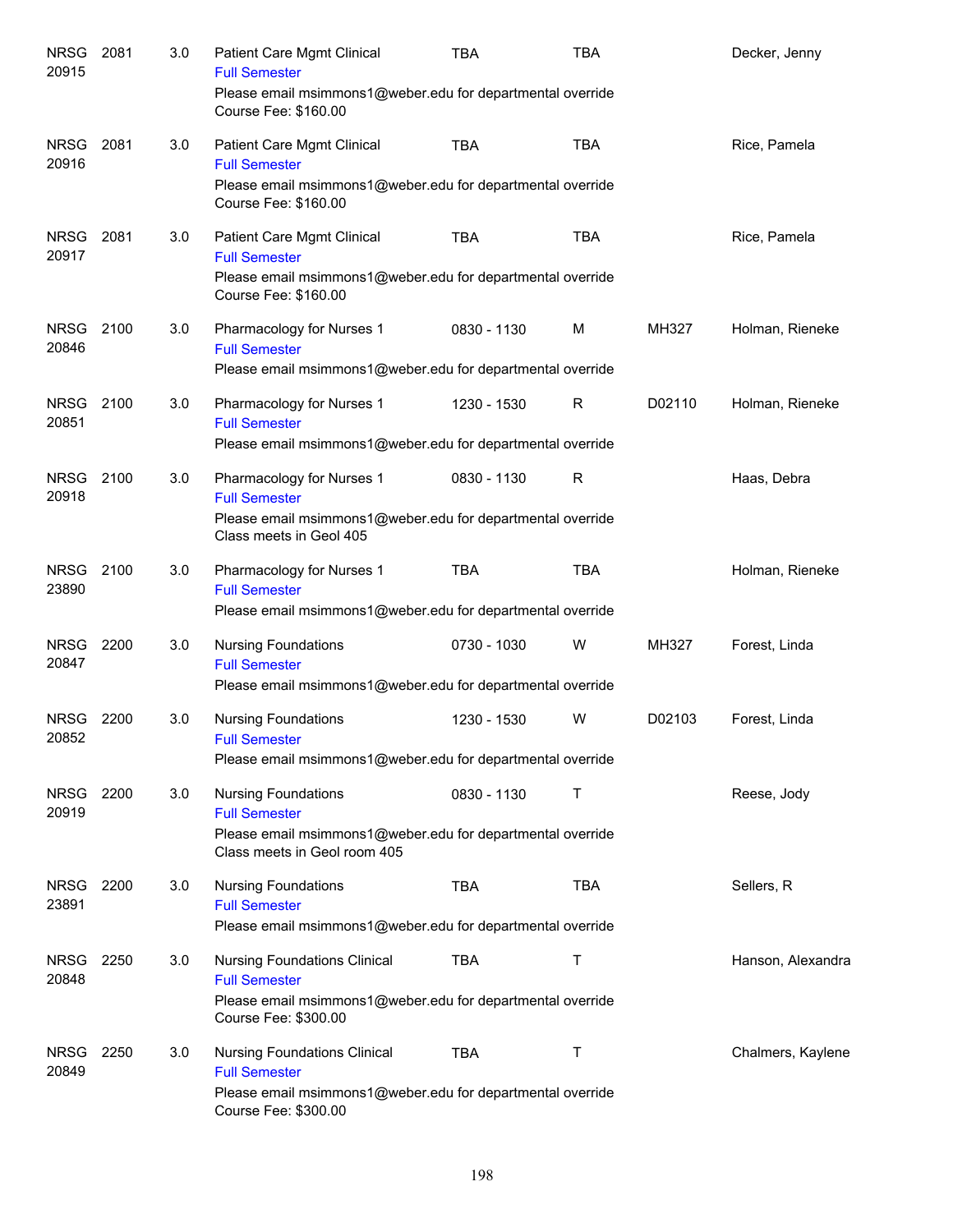| <b>NRSG</b><br>20850 | 2250 | 3.0 | <b>Nursing Foundations Clinical</b><br><b>Full Semester</b><br>Please email msimmons1@weber.edu for departmental override<br>Course Fee: \$300.00 | <b>TBA</b> | T          | Rusch, Linda      |
|----------------------|------|-----|---------------------------------------------------------------------------------------------------------------------------------------------------|------------|------------|-------------------|
| <b>NRSG</b><br>20853 | 2250 | 3.0 | <b>Nursing Foundations Clinical</b><br><b>Full Semester</b><br>Please email msimmons1@weber.edu for departmental override<br>Course Fee: \$300.00 | <b>TBA</b> | M          | Welninski, Carol  |
| <b>NRSG</b><br>20854 | 2250 | 3.0 | <b>Nursing Foundations Clinical</b><br><b>Full Semester</b><br>Please email msimmons1@weber.edu for departmental override<br>Course Fee: \$300.00 | <b>TBA</b> | M          | Chalmers, Kaylene |
| NRSG<br>20855        | 2250 | 3.0 | <b>Nursing Foundations Clinical</b><br><b>Full Semester</b><br>Course Fee: \$300.00                                                               | <b>TBA</b> | M          | Rusch, Linda      |
| <b>NRSG</b><br>20920 | 2250 | 3.0 | <b>Nursing Foundations Clinical</b><br><b>Full Semester</b><br>Please email msimmons1@weber.edu for departmental override<br>Course Fee: \$300.00 | <b>TBA</b> | M          | Haas, Debra       |
| <b>NRSG</b><br>20921 | 2250 | 3.0 | <b>Nursing Foundations Clinical</b><br><b>Full Semester</b><br>Please email msimmons1@weber.edu for departmental override<br>Course Fee: \$300.00 | <b>TBA</b> | M          | Reese, Jody       |
| NRSG<br>20922        | 2250 | 3.0 | <b>Nursing Foundations Clinical</b><br><b>Full Semester</b><br>Please email msimmons1@weber.edu for departmental override<br>Course Fee: \$300.00 | <b>TBA</b> | W          | Clark, Heather    |
| <b>NRSG</b><br>23892 | 2250 | 3.0 | <b>Nursing Foundations Clinical</b><br><b>Full Semester</b><br>Please email msimmons1@weber.edu for departmental override<br>Course Fee: \$300.00 | <b>TBA</b> | <b>TBA</b> | Salmond, Louise   |
| <b>NRSG</b><br>23893 | 2250 | 3.0 | <b>Nursing Foundations Clinical</b><br><b>Full Semester</b><br>Please email msimmons1@weber.edu for departmental override<br>Course Fee: \$300.00 | <b>TBA</b> | <b>TBA</b> | Petersen, Tina    |
| <b>NRSG</b><br>20501 | 2283 | 1.0 | Directed Readings & Projects<br><b>Full Semester</b>                                                                                              | <b>TBA</b> | <b>TBA</b> | Kuncl, Nancy      |
| <b>NRSG</b><br>20502 | 2283 | 2.0 | Directed Readings & Projects<br><b>Full Semester</b>                                                                                              | <b>TBA</b> | <b>TBA</b> | Kuncl, Nancy      |
| <b>NRSG</b><br>20503 | 2283 | 3.0 | Directed Readings & Projects<br><b>Full Semester</b>                                                                                              | <b>TBA</b> | <b>TBA</b> | Kuncl, Nancy      |
| <b>NRSG</b><br>20934 | 2283 | 1.0 | Directed Readings & Projects<br><b>Full Semester</b><br>Please email msimmons1@weber.edu for departmental override                                | <b>TBA</b> | <b>TBA</b> | Thornock, Susan   |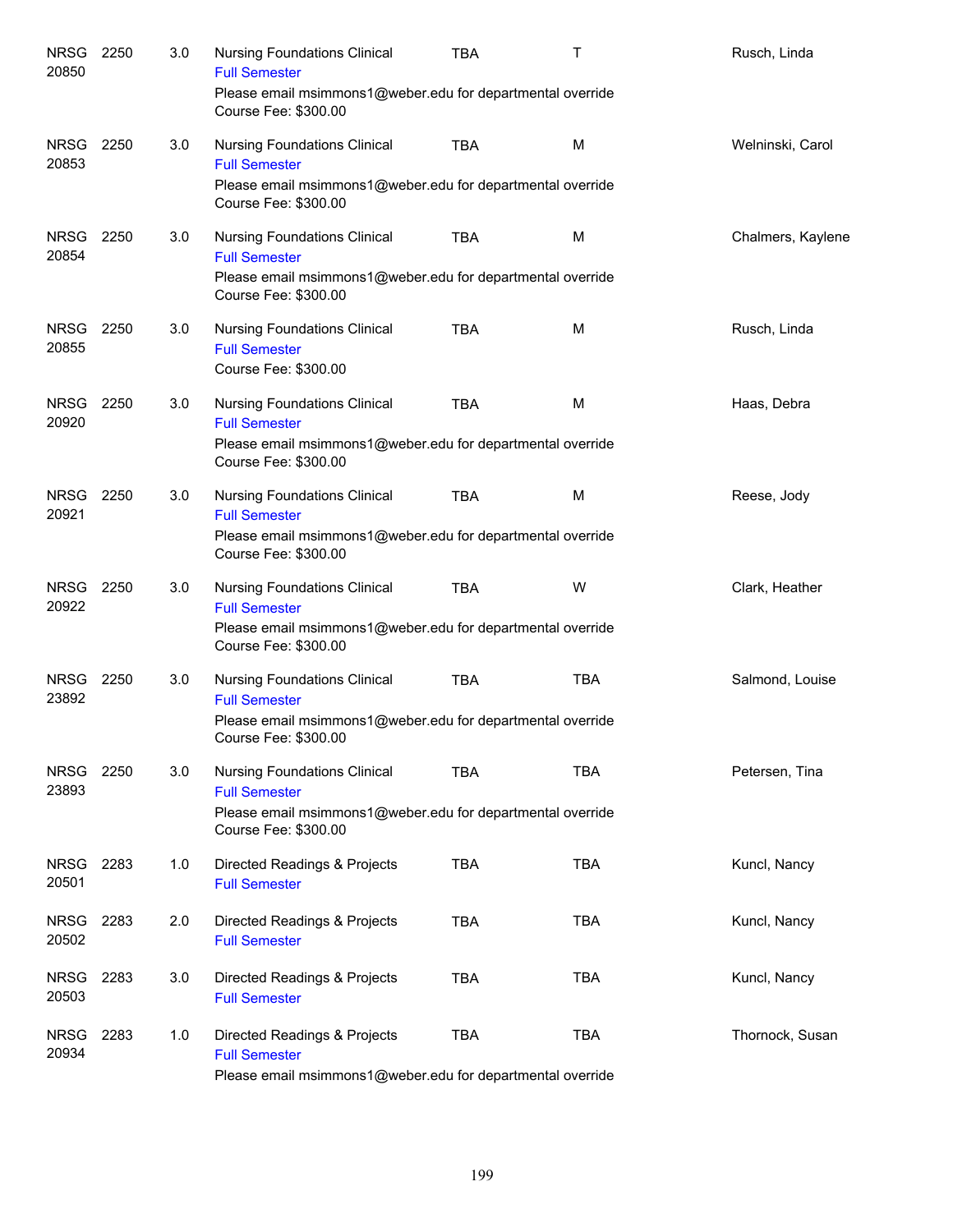| <b>NRSG</b><br>20935 | 2283 | 2.0 | Directed Readings & Projects<br><b>Full Semester</b><br>Please email msimmons1@weber.edu for departmental override                                              | <b>TBA</b>  | <b>TBA</b> |        | Thornock, Susan    |
|----------------------|------|-----|-----------------------------------------------------------------------------------------------------------------------------------------------------------------|-------------|------------|--------|--------------------|
| <b>NRSG</b><br>20936 | 2283 | 3.0 | Directed Readings & Projects<br><b>Full Semester</b><br>Please email msimmons1@weber.edu for departmental override                                              | <b>TBA</b>  | <b>TBA</b> |        | Killebrew, Julie   |
| <b>NRSG</b><br>20937 | 2283 | 1.0 | Directed Readings & Projects<br><b>Full Semester</b><br>Please email msimmons1@weber.edu for departmental override                                              | <b>TBA</b>  | <b>TBA</b> |        | Thornock, Susan    |
| <b>NRSG</b><br>20938 | 2283 | 2.0 | Directed Readings & Projects<br><b>Full Semester</b><br>Please email msimmons1@weber.edu for departmental override                                              | <b>TBA</b>  | <b>TBA</b> |        | Thornock, Susan    |
| <b>NRSG</b><br>20939 | 2283 | 3.0 | Directed Readings & Projects<br><b>Full Semester</b><br>Please email msimmons1@weber.edu for departmental override                                              | <b>TBA</b>  | <b>TBA</b> |        | Killebrew, Julie   |
| NRSG<br>24423        | 2283 | 1.0 | Directed Readings & Projects<br><b>Full Semester</b><br>Email Aiko Flowers at aflowers@weber.edu for dept override                                              | <b>TBA</b>  | <b>TBA</b> |        | Epling, Amber      |
| NRSG<br>24424        | 2283 | 2.0 | Directed Readings & Projects<br><b>Full Semester</b><br>Email Aiko Flowers at aflowers@weber.edu for dept override                                              | <b>TBA</b>  | <b>TBA</b> |        | Epling, Amber      |
| NRSG<br>24425        | 2283 | 3.0 | Directed Readings & Projects<br><b>Full Semester</b><br>Email Aiko Flowers at aflowers@weber.edu for dept override                                              | <b>TBA</b>  | <b>TBA</b> |        | Epling, Amber      |
| <b>NRSG</b><br>23114 | 4050 | 3.0 | Assessment Across Life Span<br><b>Full Semester</b><br>Course Fee: \$80.00                                                                                      | <b>TBA</b>  | <b>TBA</b> |        | Neville, Melissa   |
| NRSG<br>23124        | 4050 | 3.0 | Assessment Across Life Span<br><b>Full Semester</b><br>Class meets Wednesday Aug 29, Sept 19, Oct 10, 31, Dec 5.                                                | 1130 - 1420 | W          | MH480  | Renstrom, Collette |
| NRSG<br>23135        | 4050 | 3.0 | Assessment Across Life Span<br><b>Full Semester</b><br>Class meets at Davis Campus Thursday Aug 30, Sept 20, Oct 11, Nov 1, Dec 6.                              | 1300 - 1600 | R          | D02318 | Neville, Melissa   |
| NRSG<br>22353        | 4070 | 3.0 | Threats & Crises: Nrsg Response<br><b>Full Semester</b><br>Class meets Wednesday Aug 29, Sept 19, Oct 10, 31, Dec 5 in Stewart Stadium<br>Sky Suites 4th Floor. | 0830 - 1120 | W          | SK     | Dahlkemper, Tamara |
| <b>NRSG</b><br>23118 | 4080 | 3.0 | Nursing: High Risk Adult<br><b>Full Semester</b><br>Course Fee: \$15.00                                                                                         | <b>TBA</b>  | <b>TBA</b> |        | Davis, Jan         |
| <b>NRSG</b><br>23123 | 4080 | 3.0 | Nursing: High Risk Adult<br><b>Full Semester</b><br>Class meets Wednesday Aug 29, Sept 19, Oct 10, 31, Dec 5 in the Stewart<br>Stadium Sky Suites 3rd floor.    | 0830 - 1120 | W          | SK     | Cantwell, Sally    |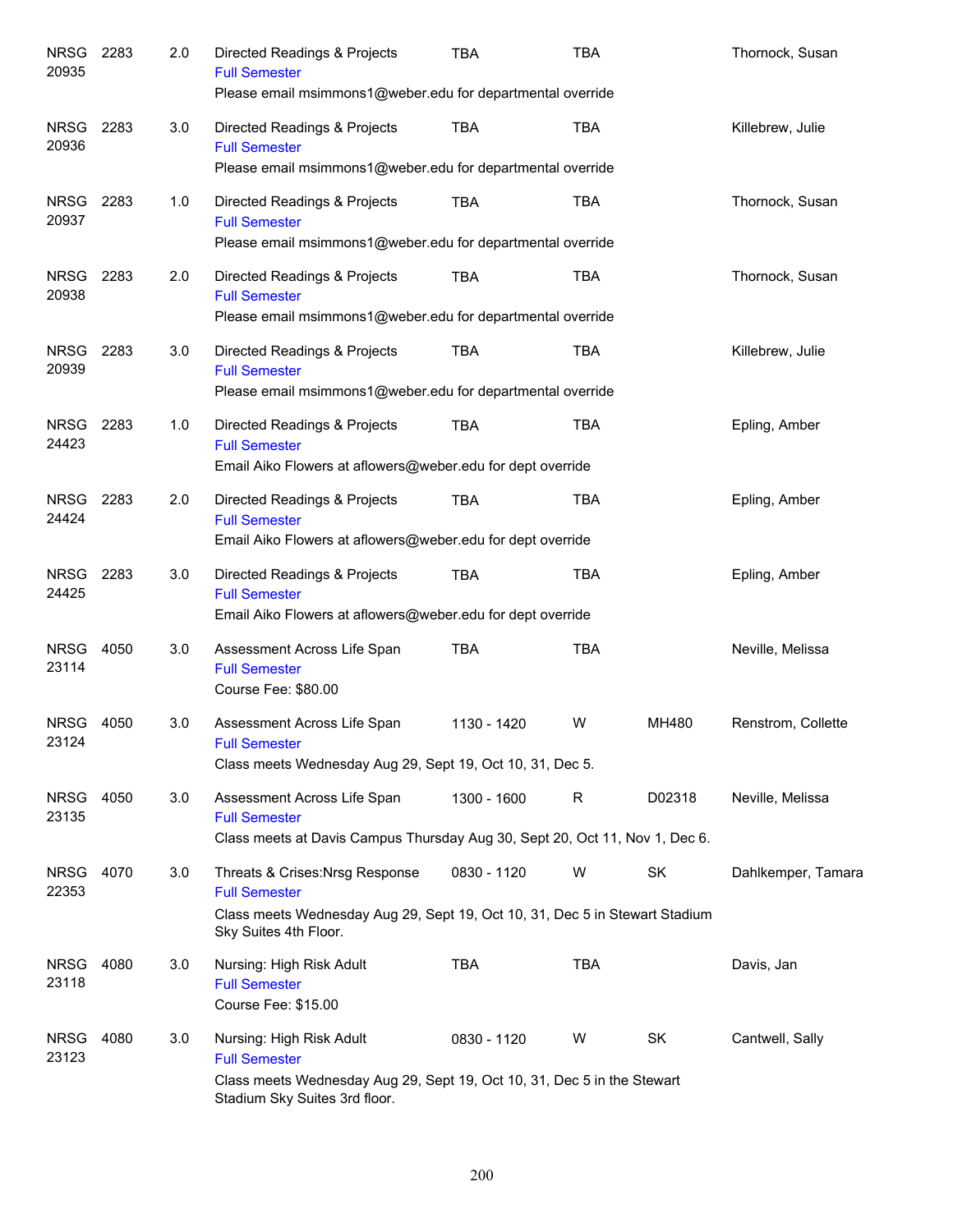| <b>NRSG</b><br>22362 | 4090 | 3.0 | Nursing: High Risk Family<br><b>Full Semester</b><br>Class meets Wednesday Aug 29, Sept 19, Oct 10, 31, Dec 5.                      | 1130 - 1420 | W            | MH327  | Ballingham, Suzanne |
|----------------------|------|-----|-------------------------------------------------------------------------------------------------------------------------------------|-------------|--------------|--------|---------------------|
| <b>NRSG</b><br>23122 | 4090 | 3.0 | Nursing: High Risk Family<br><b>Full Semester</b>                                                                                   | <b>TBA</b>  | <b>TBA</b>   |        | Burton, Karen       |
| <b>NRSG</b><br>23134 | 4090 | 3.0 | Nursing: High Risk Family<br><b>Full Semester</b><br>Class meets at Davis Campus Thursday Aug 30, Sept 20, Oct 11, Nov 1, Dec 6.    | 1300 - 1600 | $\mathsf{R}$ | D02106 | Ballingham, Suzanne |
| <b>NRSG</b><br>22301 | 4100 | 3.0 | Complex Patient Ctr Nur Care 2<br><b>Full Semester</b><br>Class meets on Tuesdays Aug 28, Sept 18, Oct 9, 30, Dec 4.                | 0830 - 1120 | Τ            | MH332  | Cantwell, Sally     |
| <b>NRSG</b><br>22306 | 4100 | 3.0 | Complex Patient Ctr Nur Care 2<br><b>Full Semester</b><br>Class meets Tuesday Aug 28, Sept 18, Oct 9, 30, Dec 4.                    | 0830 - 1120 | Τ            | MH341  | Ballingham, Suzanne |
| <b>NRSG</b><br>22369 | 4100 | 3.0 | Complex Patient Ctr Nur Care 2<br><b>Full Semester</b><br>Class meets Thursday Aug 30, Sept 20, Oct 11, Nov 1, Dec 6.               | 0830 - 1120 | $\mathsf{R}$ | MH327  | Dahlkemper, Tamara  |
| <b>NRSG</b><br>22375 | 4100 | 3.0 | Complex Patient Ctr Nur Care 2<br><b>Full Semester</b><br>Class meets Thursday Aug 30, Sept 20, Oct 11, Nov 1, Dec 6.               | 0830 - 1120 | R            | MH341  | Johnson, Kimball    |
| <b>NRSG</b><br>23112 | 4100 | 3.0 | Complex Patient Ctr Nur Care 2<br><b>Full Semester</b>                                                                              | <b>TBA</b>  | <b>TBA</b>   |        | Cantwell, Sally     |
| <b>NRSG</b><br>23115 | 4100 | 3.0 | Complex Patient Ctr Nur Care 2<br><b>Full Semester</b>                                                                              | <b>TBA</b>  | <b>TBA</b>   |        | Hicks, Michelle     |
| <b>NRSG</b><br>23119 | 4100 | 3.0 | Complex Patient Ctr Nur Care 2<br><b>Full Semester</b>                                                                              | <b>TBA</b>  | <b>TBA</b>   |        | Wankier, Jamie      |
| NRSG<br>23127        | 4100 | 3.0 | Complex Patient Ctr Nur Care 2<br><b>Full Semester</b><br>Class meets at Davis Campus Wednesday Aug 29, Sept 19, Oct 10, 31, Dec 5. | 0830 - 1120 | W            | D02110 | Johnson, Kimball    |
| <b>NRSG</b><br>23128 | 4100 | 3.0 | Complex Patient Ctr Nur Care 2<br><b>Full Semester</b><br>Class meets at Davis Campus Wednesday Aug 29, Sept 19, Oct 10, 31, Dec 5. | 0830 - 1120 | W            | D02113 | Williams, Kristiann |
| <b>NRSG</b><br>22327 | 4200 | 3.0 | <b>Evidence Based Practice</b><br><b>Full Semester</b><br>Class meets Tuesday Aug 28, Sept 18, Oct 9, 30, Dec 4.                    | 1130 - 1420 | Т            | MH341  | Huber, Debra        |
| <b>NRSG</b><br>22386 | 4200 | 3.0 | <b>Evidence Based Practice</b><br><b>Full Semester</b><br>Class meets Thursday Aug 30, Sept 20, Oct 11, Nov 1, Dec 6.               | 1130 - 1420 | $\mathsf R$  | MH341  | Cantwell, Sally     |
| <b>NRSG</b><br>23116 | 4200 | 3.0 | <b>Evidence Based Practice</b><br><b>Full Semester</b>                                                                              | <b>TBA</b>  | <b>TBA</b>   |        | Leggett, Diane      |
| <b>NRSG</b><br>23120 | 4200 | 3.0 | <b>Evidence Based Practice</b><br><b>Full Semester</b>                                                                              | <b>TBA</b>  | <b>TBA</b>   |        | Leggett, Diane      |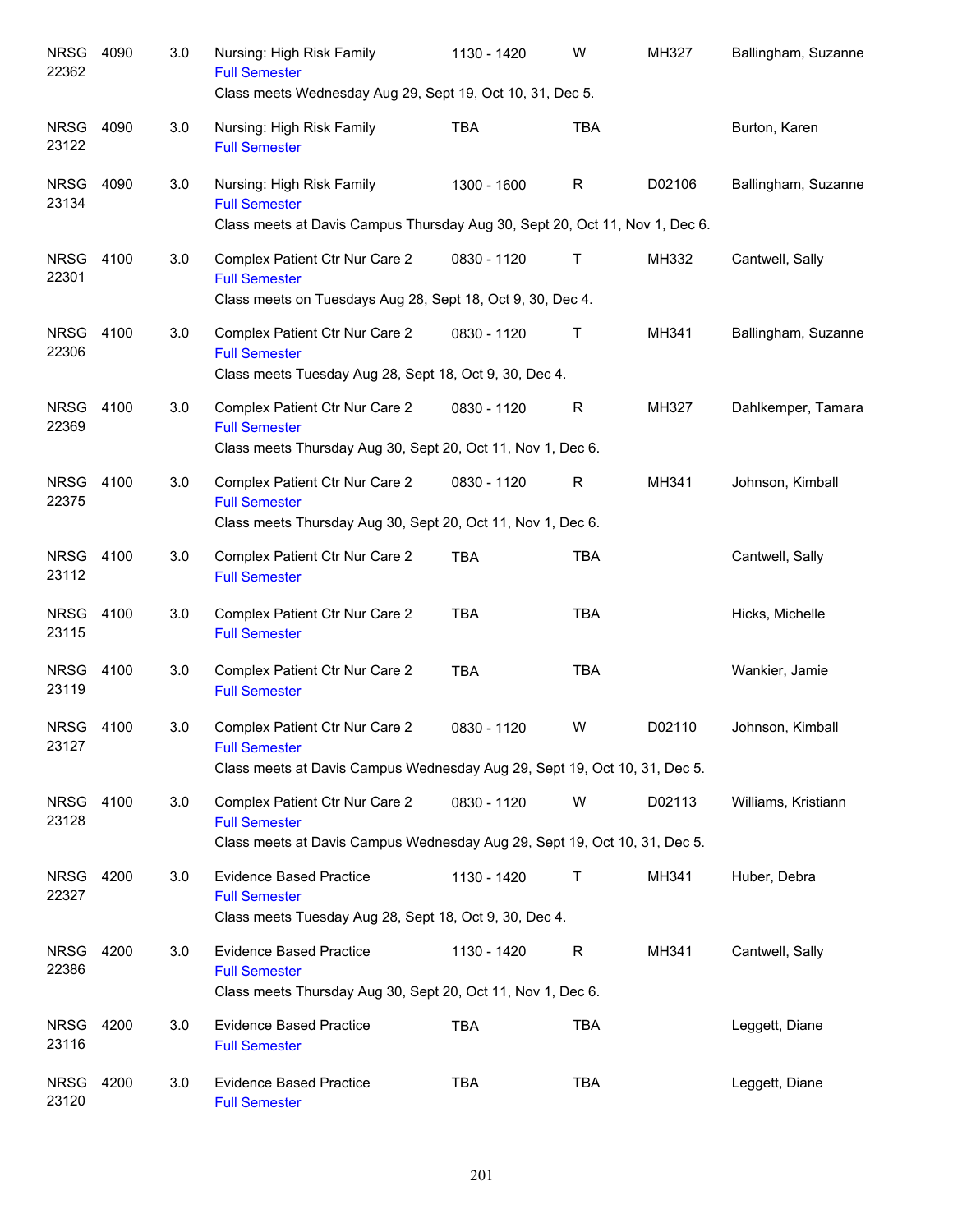| <b>NRSG</b><br>23130 | 4200 | 3.0 | <b>Evidence Based Practice</b><br><b>Full Semester</b><br>Class meets at Davis Campus Wednesday Aug 29, Sept 19, Oct 10, 31, Dec 5.                        | 1130 - 1420 | W            | D02110    | Huber, Debra        |
|----------------------|------|-----|------------------------------------------------------------------------------------------------------------------------------------------------------------|-------------|--------------|-----------|---------------------|
| <b>NRSG</b><br>22342 | 4300 | 3.0 | Policy and Decision Making<br><b>Full Semester</b><br>Class meets Wednesday Aug 29, Sept 19, Oct 10, 31, Dec 5.                                            | 0830 - 1120 | W            | MH332     | Leggett, Diane      |
| <b>NRSG</b><br>23117 | 4300 | 3.0 | Policy and Decision Making<br><b>Full Semester</b>                                                                                                         | <b>TBA</b>  | <b>TBA</b>   |           | Burton, Karen       |
| <b>NRSG</b><br>23121 | 4300 | 3.0 | Policy and Decision Making<br><b>Full Semester</b>                                                                                                         | <b>TBA</b>  | <b>TBA</b>   |           | Judkins, Bonnie     |
| <b>NRSG</b><br>23125 | 4300 | 3.0 | Policy and Decision Making<br><b>Full Semester</b><br>Class meets Wednesday Aug 29, Sept 19, Oct 10, 31, Dec 5 in Stewart Stadium<br>Sky Suites 3rd Floor. | 1130 - 1420 | W            | <b>SK</b> | Neville, Melissa    |
| <b>NRSG</b><br>23133 | 4300 | 3.0 | Policy and Decision Making<br><b>Full Semester</b><br>Class meets at Davis Campus Thursday Aug 30, Sept 20, Oct 11, Nov 1, Dec 6.                          | 0930 - 1220 | R            | D02318    | Judd, Deborah       |
| <b>NRSG</b><br>22316 | 4400 | 4.0 | DV Population Health in Nursng<br><b>Full Semester</b><br>Class meets Tuesday Aug 28, Sept 18, Oct 9, 30, Dec 4.                                           | 0830 - 1220 | $\mathsf{T}$ | MH327     | Renstrom, Collette  |
| <b>NRSG</b><br>22330 | 4400 | 4.0 | DV Population Health in Nursng<br><b>Full Semester</b><br>Class meets Tuesday Aug 28, Sept 18, Oct 9, 30, Dec 4.                                           | 1200 - 1600 | Τ            | MH304     | Williams, Kristiann |
| <b>NRSG</b><br>22388 | 4400 | 4.0 | DV Population Health in Nursng<br><b>Full Semester</b><br>Class meets Thursday Aug 30, Sept 20, Oct 11, Nov 1, Dec 6.                                      | 1200 - 1600 | R            | MH304     | Renstrom, Collette  |
| <b>NRSG</b><br>22389 | 4400 | 4.0 | DV Population Health in Nursng<br><b>Full Semester</b><br>Class meets Thursday Aug 30, Sept 20, Oct 11, Nov 1, Dec 6.                                      | 1200 - 1600 | R            | MH327     | Williams, Kristiann |
| <b>NRSG</b><br>23101 | 4400 | 4.0 | DV Population Health in Nursng<br><b>Full Semester</b>                                                                                                     | <b>TBA</b>  | <b>TBA</b>   |           | Harald, Elizabeth   |
| <b>NRSG</b><br>23107 | 4400 | 4.0 | DV Population Health in Nursng<br><b>Full Semester</b>                                                                                                     | <b>TBA</b>  | <b>TBA</b>   |           | Hart, Lori          |
| <b>NRSG</b><br>23108 | 4400 | 4.0 | DV Population Health in Nursng<br><b>Full Semester</b>                                                                                                     | <b>TBA</b>  | <b>TBA</b>   |           | Overdiek, Kirk      |
| <b>NRSG</b><br>23109 | 4400 | 4.0 | DV Population Health in Nursng<br><b>Full Semester</b>                                                                                                     | TBA         | <b>TBA</b>   |           | Renstrom, Collette  |
| <b>NRSG</b><br>23113 | 4400 | 4.0 | DV Population Health in Nursng<br><b>Full Semester</b>                                                                                                     | <b>TBA</b>  | <b>TBA</b>   |           | Overdiek, Kirk      |
| <b>NRSG</b><br>23132 | 4400 | 4.0 | DV Population Health in Nursng<br><b>Full Semester</b><br>Class meets at Davis Campus Thursday Aug 30, Sept 20, Oct 11, Nov 1, Dec 6.                      | 0830 - 1220 | $\mathsf{R}$ | D02110    | Ballingham, Suzanne |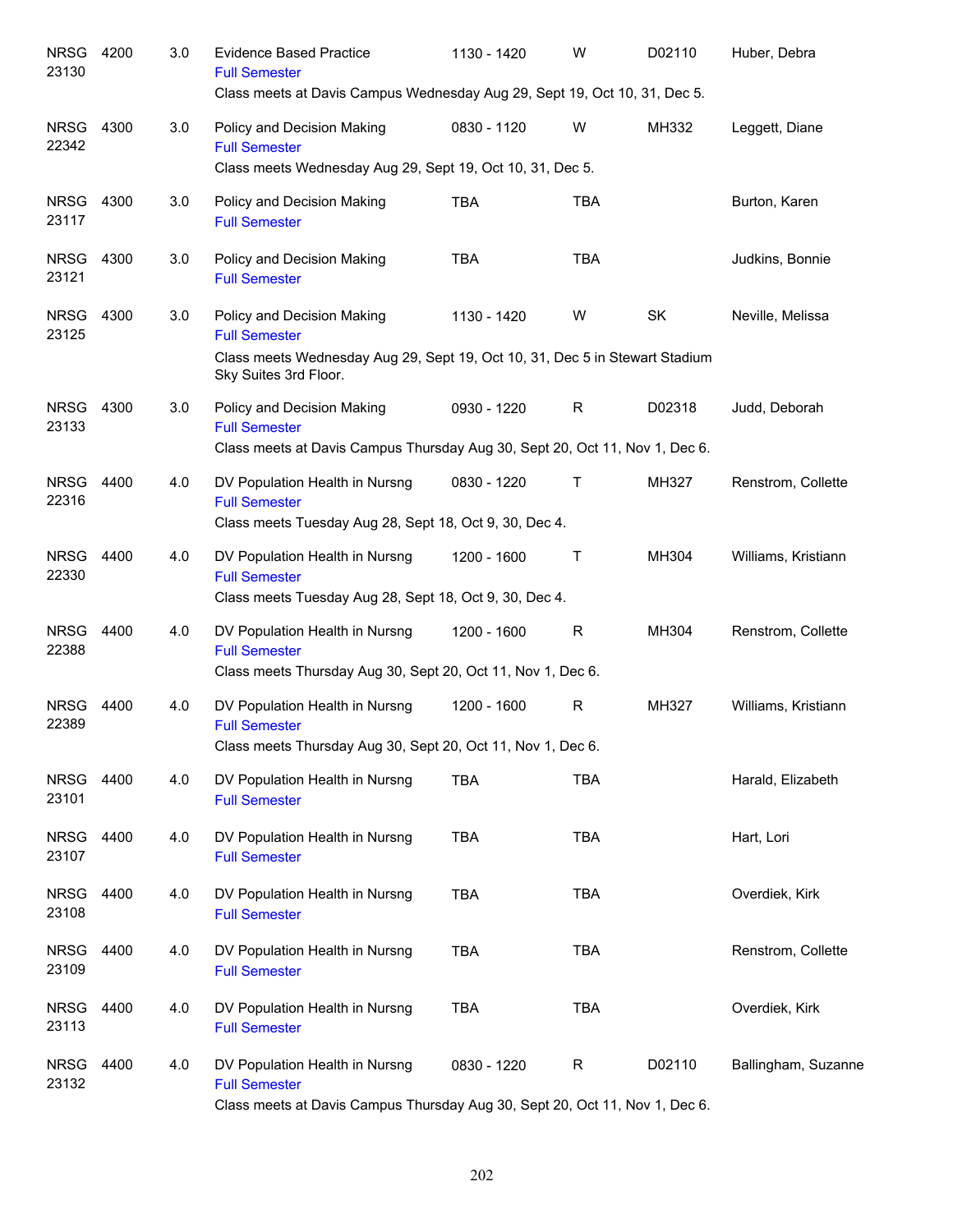| <b>NRSG</b><br>22333 | 4500 | 3.0 | Nrsg Management & Leadership<br><b>Full Semester</b><br>Class meets Tuesday Aug 28, Sept 18, Oct 9, 30, Dec 4.                | 1300 - 1600 | Τ          | MH327  | Draper, London      |
|----------------------|------|-----|-------------------------------------------------------------------------------------------------------------------------------|-------------|------------|--------|---------------------|
| <b>NRSG</b><br>22385 | 4500 | 3.0 | Nrsg Management & Leadership<br><b>Full Semester</b>                                                                          | 0830 - 1120 | R          | MH332  | Draper, London      |
| <b>NRSG</b><br>23129 | 4500 | 3.0 | Class meets Thursday Aug 30, Sept 20, Oct 11, Nov 1, Dec 6.<br>Nrsg Management & Leadership<br><b>Full Semester</b>           | 0830 - 1120 | W          | D02111 | Hofmann, Linda      |
|                      |      |     | Class meets at Davis Campus Wednesday Aug 29, Sept 19, Oct 10, 31, Dec 5.                                                     |             |            |        |                     |
| <b>NRSG</b><br>24233 | 4500 | 3.0 | Nrsg Management & Leadership<br><b>Full Semester</b>                                                                          | <b>TBA</b>  | <b>TBA</b> |        | Draper, London      |
| <b>NRSG</b><br>24468 | 4500 | 3.0 | Nrsg Management & Leadership<br><b>Full Semester</b>                                                                          | <b>TBA</b>  | <b>TBA</b> | OL     | Johnson, Kimball    |
|                      |      |     | To access online course materials, please log in to your student portal at<br>weber.edu and select your student services tab. |             |            |        |                     |
| <b>NRSG</b><br>22346 | 4600 | 3.0 | Comm/Coll/Info Management<br><b>Full Semester</b>                                                                             | 1130 - 1420 | W          | SK     | Gooder, Valerie     |
|                      |      |     | Class meets Wednesday Aug 29, Sept 19, Oct 10, 31, Dec 5 in Stewart Stadium<br>Sky Suites 4th Floor.                          |             |            |        |                     |
| <b>NRSG</b><br>23110 | 4600 | 3.0 | Comm/Coll/Info Management<br><b>Full Semester</b>                                                                             | <b>TBA</b>  | <b>TBA</b> |        | Judd, Deborah       |
| <b>NRSG</b><br>23111 | 4600 | 3.0 | Comm/Coll/Info Management<br><b>Full Semester</b>                                                                             | <b>TBA</b>  | <b>TBA</b> |        | Judd, Deborah       |
| <b>NRSG</b><br>23126 | 4600 | 3.0 | Comm/Coll/Info Management<br><b>Full Semester</b><br>Class meets Wednesday Aug 29, Sept 19, Oct 10, 31, Dec 5.                | 0830 - 1120 | W          | MH480  | Judd, Deborah       |
| <b>NRSG</b>          | 4600 | 3.0 | Comm/Coll/Info Management                                                                                                     | 1130 - 1420 | W          | D02112 | Wankier, Jamie      |
| 23131                |      |     | <b>Full Semester</b><br>Class meets at Davis Campus Wednesday Aug 29, Sept 19, Oct 10, 31, Dec 5.                             |             |            |        |                     |
| <b>NRSG</b><br>24234 | 4600 | 3.0 | Comm/Coll/Info Management<br><b>Full Semester</b>                                                                             | <b>TBA</b>  | <b>TBA</b> |        | Wankier, Jamie      |
| <b>NRSG</b><br>23494 | 4830 | 1.0 | <b>Directed Theoretical Readings</b><br><b>Full Semester</b>                                                                  | <b>TBA</b>  | <b>TBA</b> |        | Davis, Jan          |
| <b>NRSG</b><br>23503 | 4830 | 1.0 | <b>Directed Theoretical Readings</b><br><b>Full Semester</b>                                                                  | <b>TBA</b>  | <b>TBA</b> |        | Burton, Karen       |
| <b>NRSG</b><br>23504 | 4830 | 1.0 | <b>Directed Theoretical Readings</b><br><b>Full Semester</b>                                                                  | <b>TBA</b>  | <b>TBA</b> |        | Williams, Kristiann |
| <b>NRSG</b><br>23505 | 4830 | 1.0 | <b>Directed Theoretical Readings</b><br><b>Full Semester</b>                                                                  | <b>TBA</b>  | <b>TBA</b> |        | Dahlkemper, Tamara  |
| <b>NRSG</b><br>23507 | 4830 | 1.0 | <b>Directed Theoretical Readings</b><br><b>Full Semester</b>                                                                  | <b>TBA</b>  | <b>TBA</b> |        | Hicks, Michelle     |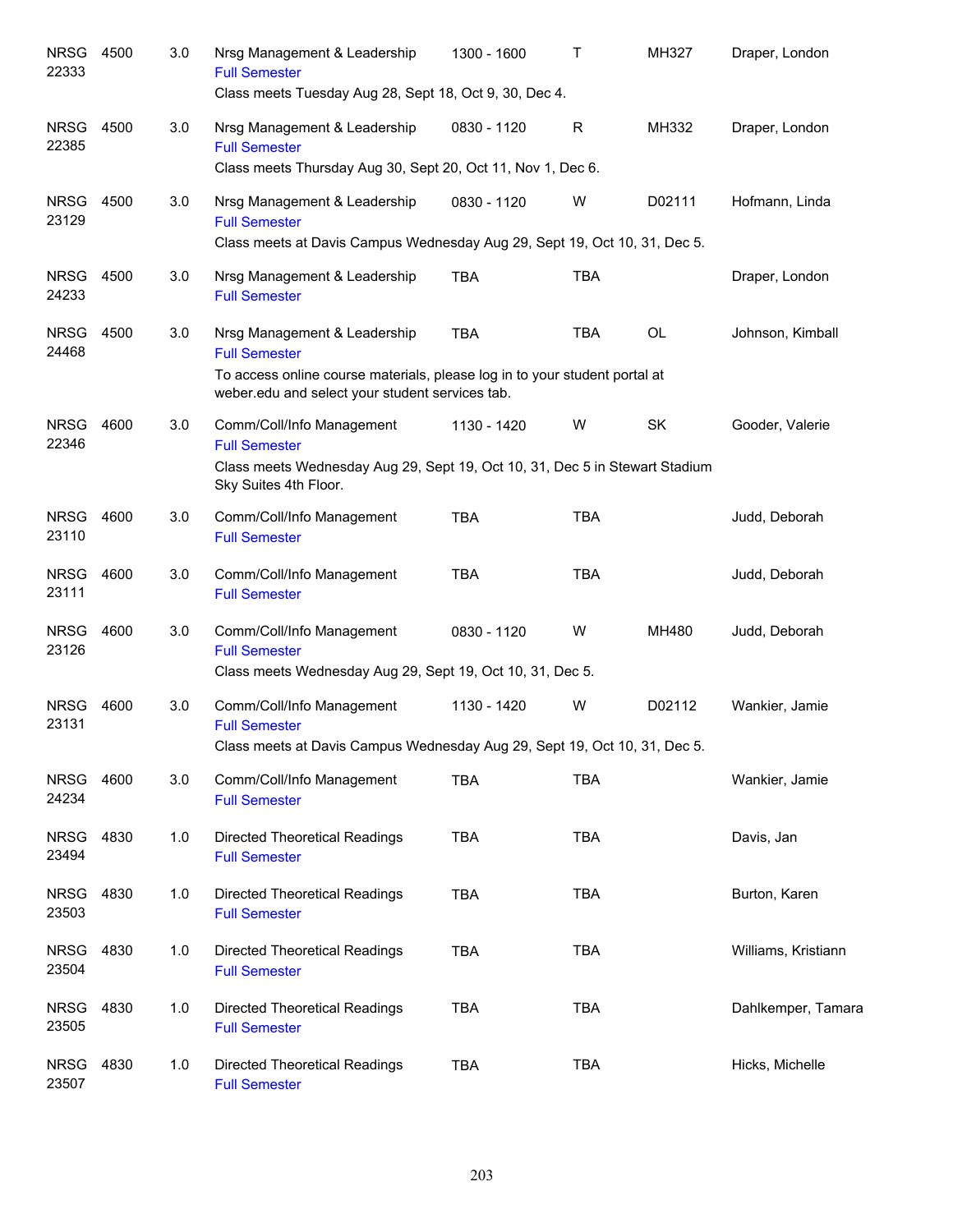| <b>NRSG</b><br>23524 | 4830 | 1.0 | <b>Directed Theoretical Readings</b><br><b>Full Semester</b>                                                                                                                                                                                                                                       | <b>TBA</b>  | <b>TBA</b> |           | Harald, Elizabeth |
|----------------------|------|-----|----------------------------------------------------------------------------------------------------------------------------------------------------------------------------------------------------------------------------------------------------------------------------------------------------|-------------|------------|-----------|-------------------|
| <b>NRSG</b><br>24344 | 4830 | 2.0 | <b>Directed Theoretical Readings</b><br><b>Full Semester</b>                                                                                                                                                                                                                                       | <b>TBA</b>  | <b>TBA</b> |           | Huber, Debra      |
| <b>NRSG</b><br>24394 | 4830 | 2.0 | <b>Directed Theoretical Readings</b><br><b>Full Semester</b>                                                                                                                                                                                                                                       | <b>TBA</b>  | <b>TBA</b> |           | Hart, Lori        |
| <b>NRSG</b><br>24640 | 4830 | 2.0 | <b>Directed Theoretical Readings</b><br><b>Full Semester</b>                                                                                                                                                                                                                                       | <b>TBA</b>  | <b>TBA</b> |           | Harald, Elizabeth |
| <b>NRSG</b><br>22365 | 4840 | 3.0 | <b>Honors Nursing Seminar</b><br><b>Full Semester</b><br>Class meets Wednesday Aug 29, Sept 19, Oct 10, 31, Dec 5.                                                                                                                                                                                 | 1430 - 1620 | W          | MH327     | Draper, London    |
| <b>NTM</b><br>22233  | 1040 | 1.0 | Speedbuilding Keyboarding<br><b>Full Semester</b><br>Course Fee: \$5.00                                                                                                                                                                                                                            | <b>TBA</b>  | TBA        | EH311     | Anderson, Laura   |
| <b>NTM</b><br>21201  | 1501 | 0.5 | TA Word Processing Comp Exam<br><b>Full Semester</b>                                                                                                                                                                                                                                               | <b>TBA</b>  | TBA        | EH311     | Lapine, Carole    |
|                      |      |     | After registering find practice problems and schedule exam time at<br>http://programs.weber.edu/cil<br>To access the course materials online, please log in at canvas weber edu.<br>Course Fee \$5.00                                                                                              |             |            |           |                   |
| <b>NTM</b><br>23741  | 1501 | 0.5 | TA Word Processing Comp Exam<br><b>Full Semester</b>                                                                                                                                                                                                                                               | <b>TBA</b>  | <b>TBA</b> | <b>OL</b> | Lapine, Carole    |
|                      |      |     | This class is only available for students living more than 50 miles from campus.<br>Please contact the NTM Department at 801-626-6059 to register for this class.<br>To access online course materials, please log in to your student portal at<br>weber.edu and select your student services tab. |             |            |           |                   |
| <b>NTM</b><br>21202  | 1502 | 0.5 | TB Oper Sys/Digital Pres Exams<br><b>Full Semester</b>                                                                                                                                                                                                                                             | <b>TBA</b>  | <b>TBA</b> | EH311     | Lapine, Carole    |
|                      |      |     | After registering find practice problems and schedule exam time at<br>http://programs.weber.edu/cil<br>To access the course materials online, please log in at canvas weber edu.<br>Course Fee \$5.00                                                                                              |             |            |           |                   |
| <b>NTM</b><br>23742  | 1502 | 0.5 | TB Oper Sys/Digital Pres Exams<br><b>Full Semester</b>                                                                                                                                                                                                                                             | <b>TBA</b>  | <b>TBA</b> | OL        | Lapine, Carole    |
|                      |      |     | This class is only available for students living more than 50 miles from campus.<br>Please contact the NTM Department at 801-626-6059 to register for this class.<br>To access online course materials, please log in to your student portal at<br>weber.edu and select your student services tab. |             |            |           |                   |
| <b>NTM</b><br>21203  | 1503 | 0.5 | TC Spreadsheet Competency Exam TBA<br><b>Full Semester</b>                                                                                                                                                                                                                                         |             | TBA        | EH311     | Lapine, Carole    |
|                      |      |     | After registering find practice problems and schedule exam time at<br>http://programs.weber.edu/cil<br>To access the course materials online, please log in at canvas weber edu.<br>Course Fee \$5.00                                                                                              |             |            |           |                   |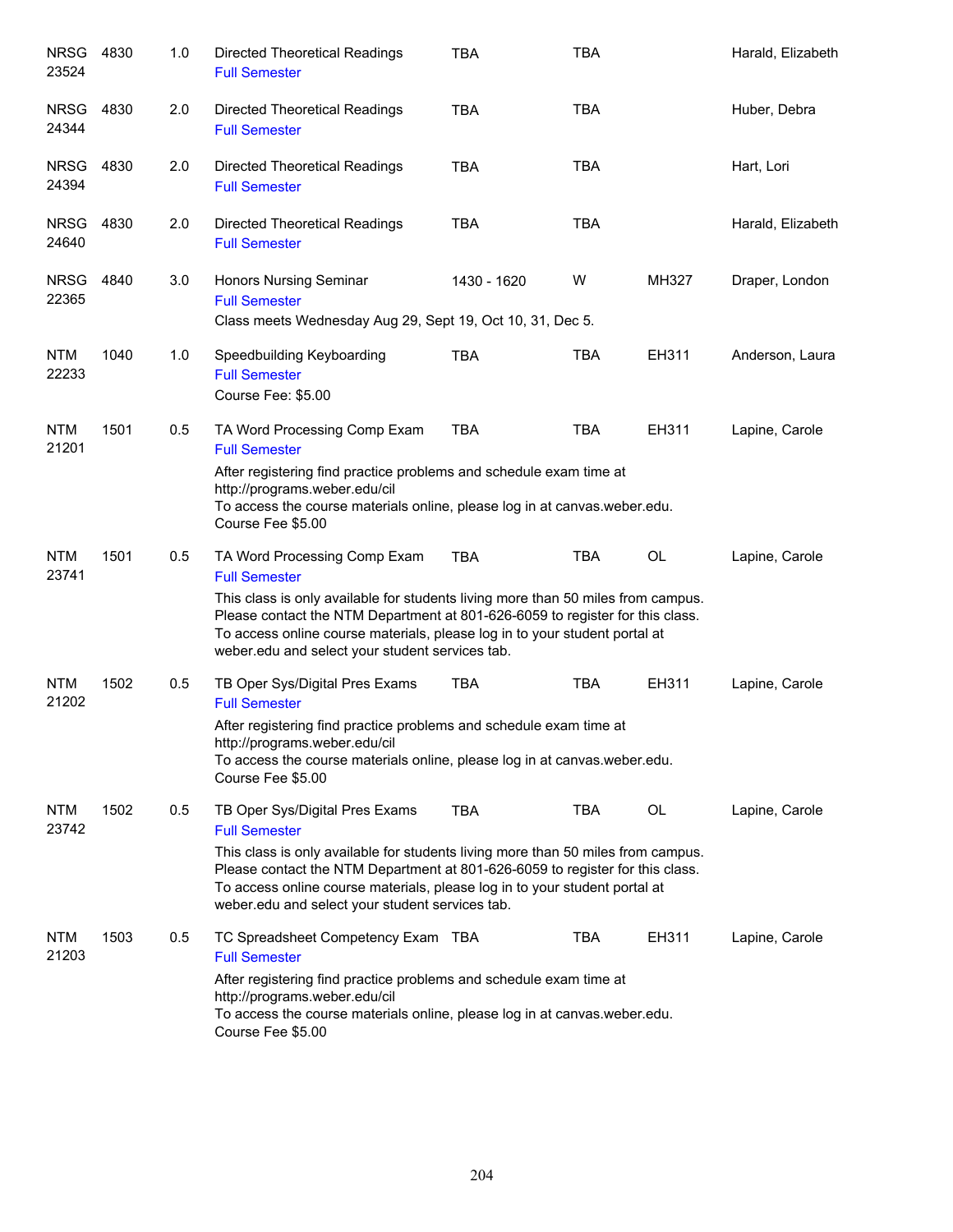| <b>NTM</b><br>23743 | 1503 | 0.5 | TC Spreadsheet Competency Exam TBA<br><b>Full Semester</b>                                                                                                                                                                                                                                         |             | <b>TBA</b> | OL    | Lapine, Carole     |
|---------------------|------|-----|----------------------------------------------------------------------------------------------------------------------------------------------------------------------------------------------------------------------------------------------------------------------------------------------------|-------------|------------|-------|--------------------|
|                     |      |     | This class is only available for students living more than 50 miles from campus.<br>Please contact the NTM Department at 801-626-6059 to register for this class.<br>To access online course materials, please log in to your student portal at<br>weber.edu and select your student services tab. |             |            |       |                    |
| <b>NTM</b><br>21204 | 1504 | 0.5 | TD Info Literacy Comp Exam<br><b>Full Semester</b>                                                                                                                                                                                                                                                 | <b>TBA</b>  | <b>TBA</b> | EH311 | Lapine, Carole     |
|                     |      |     | After registering find practice problems and schedule exam time at<br>http://programs.weber.edu/cil<br>To access the course materials online, please log in at canvas.weber.edu.<br>Course Fee \$5.00                                                                                              |             |            |       |                    |
| <b>NTM</b><br>23744 | 1504 | 0.5 | TD Info Literacy Comp Exam<br><b>Full Semester</b>                                                                                                                                                                                                                                                 | <b>TBA</b>  | <b>TBA</b> | OL    | Lapine, Carole     |
|                     |      |     | This class is only available for students living more than 50 miles from campus.<br>Please contact the NTM Department at 801-626-6059 to register for this class.<br>To access online course materials, please log in to your student portal at<br>weber.edu and select your student services tab. |             |            |       |                    |
| <b>NTM</b><br>21180 | 1700 | 3.0 | TE Intro to Microcomputer Appl<br><b>Full Semester</b><br>Keyboarding 25 WPM recommended. Lab Fee: \$15.00                                                                                                                                                                                         | 1030 - 1120 | <b>MWF</b> | B3338 | Anderson, Laura    |
| <b>NTM</b><br>21181 | 1700 | 3.0 | TE Intro to Microcomputer Appl<br><b>Full Semester</b><br>Keyboarding 25 WPM recommended. Lab Fee: \$15.00                                                                                                                                                                                         | 1130 - 1220 | <b>MWF</b> | B3338 | Anderson, Laura    |
| <b>NTM</b><br>21200 | 1700 | 3.0 | TE Intro to Microcomputer Appl<br><b>Full Semester</b><br>Keyboarding 25 WPM recommended. Lab Fee: \$15.00                                                                                                                                                                                         | 1230 - 1320 | <b>MWF</b> | EH318 | Lapine, Carole     |
| <b>NTM</b><br>21205 | 1700 | 3.0 | TE Intro to Microcomputer Appl<br><b>Full Semester</b><br>Keyboarding 25 WPM recommended. Lab Fee: \$15.00                                                                                                                                                                                         | 1330 - 1420 | <b>MWF</b> | EH318 | Lapine, Carole     |
| <b>NTM</b><br>21209 | 1700 | 3.0 | TE Intro to Microcomputer Appl<br><b>Full Semester</b><br>Keyboarding 25 WPM recommended. Lab Fee: \$15.00                                                                                                                                                                                         | 0730 - 0845 | <b>TR</b>  | EH318 | McCloud, Carrie    |
| <b>NTM</b><br>21210 | 1700 | 3.0 | TE Intro to Microcomputer Appl<br><b>Full Semester</b><br>Keyboarding 25 WPM recommended. Lab Fee: \$15.00                                                                                                                                                                                         | 1330 - 1445 | <b>TR</b>  | EH318 | Scholer, Katherine |
| <b>NTM</b><br>21211 | 1700 | 3.0 | TE Intro to Microcomputer Appl<br><b>Full Semester</b><br>Keyboarding 25 WPM recommended. Lab Fee: \$15.00                                                                                                                                                                                         | 1500 - 1615 | <b>TR</b>  | EH318 | Scholer, Katherine |
| <b>NTM</b><br>21635 | 1700 | 3.0 | TE Intro to Microcomputer Appl<br><b>Full Semester</b><br>Keyboarding 25 WPM recommended. Lab Fee: \$15.00<br>Course Fee: \$15.00                                                                                                                                                                  | 0730 - 0820 | <b>MWF</b> | EH318 | Porter, Joyce      |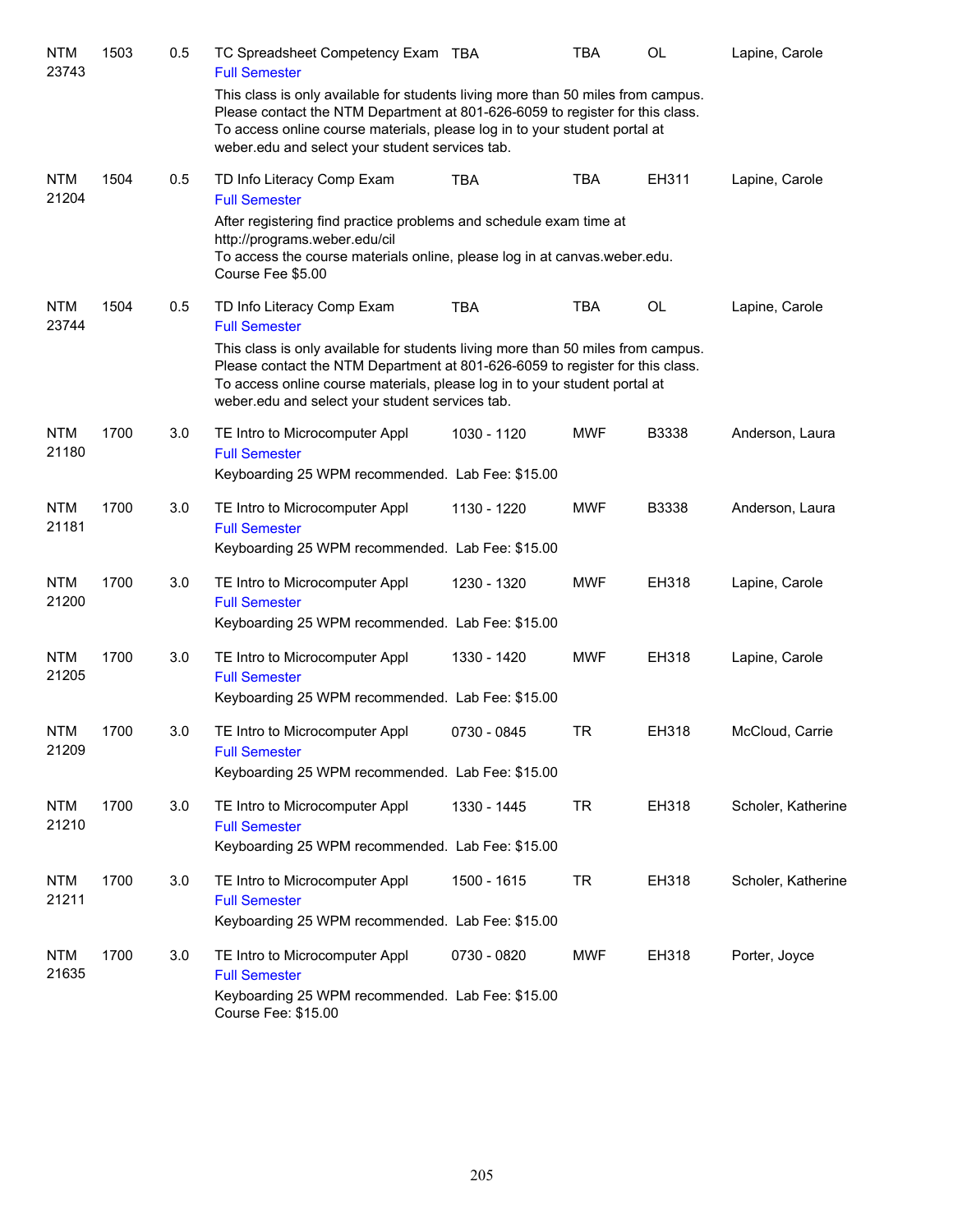| <b>NTM</b><br>21636 | 1700 | 3.0 | TE Intro to Microcomputer Appl<br><b>Block 1</b>                                                                                                                            | 0900 - 1015 | <b>TR</b>  | <b>EH318</b> | Keel, Christy    |
|---------------------|------|-----|-----------------------------------------------------------------------------------------------------------------------------------------------------------------------------|-------------|------------|--------------|------------------|
|                     |      |     | HYBRID: Keyboarding 25 WPM recommended. Lab Fee: \$15.00<br>NOTE: THIS IS A FIRST BLOCK COURSE<br>THIS COURSE RUNS FROM AUGUST 27 THROUGH OCTOBER 18<br>Course Fee: \$15.00 |             |            |              |                  |
| <b>NTM</b><br>21637 | 1700 | 3.0 | TE Intro to Microcomputer Appl<br><b>Block 1</b>                                                                                                                            | 1030 - 1145 | <b>TR</b>  | <b>EH318</b> | Keel, Christy    |
|                     |      |     | HYBRID: Keyboarding 25 WPM recommended. Lab Fee: \$15.00<br>NOTE: THIS IS A FIRST BLOCK COURSE<br>THIS COURSE RUNS FROM AUGUST 27 THROUGH OCTOBER 18<br>Course Fee: \$15.00 |             |            |              |                  |
| <b>NTM</b><br>21638 | 1700 | 3.0 | TE Intro to Microcomputer Appl<br><b>Full Semester</b>                                                                                                                      | 1230 - 1510 | S          | EH318        | Marriott, Naloni |
|                     |      |     | Keyboarding 25 WPM recommended. Lab Fee: \$15.00<br>Course Fee: \$15.00                                                                                                     |             |            |              |                  |
| <b>NTM</b><br>21639 | 1700 | 3.0 | TE Intro to Microcomputer Appl<br><b>Full Semester</b>                                                                                                                      | 1630 - 1745 | <b>MW</b>  | <b>EH318</b> | Pollard, James   |
|                     |      |     | Keyboarding 25 WPM recommended. Lab Fee: \$15.00<br>Course Fee: \$15.00                                                                                                     |             |            |              |                  |
| <b>NTM</b><br>21640 | 1700 | 3.0 | TE Intro to Microcomputer Appl<br><b>Full Semester</b>                                                                                                                      | 1800 - 1915 | <b>MW</b>  | <b>EH318</b> | Pollard, James   |
|                     |      |     | Keyboarding 25 WPM recommended. Lab Fee: \$15.00<br>Course Fee: \$15.00                                                                                                     |             |            |              |                  |
| <b>NTM</b><br>21641 | 1700 | 3.0 | TE Intro to Microcomputer Appl<br><b>Full Semester</b>                                                                                                                      | 0830 - 0920 | <b>MWF</b> | EH318        | Hoyt, Nancy      |
|                     |      |     | Keyboarding 25 WPM recommended. Lab Fee: \$15.00<br>Course Fee: \$15.00                                                                                                     |             |            |              |                  |
| <b>NTM</b><br>21642 | 1700 | 3.0 | TE Intro to Microcomputer Appl<br><b>Full Semester</b>                                                                                                                      | 0930 - 1020 | <b>MWF</b> | <b>EH318</b> | Hoyt, Nancy      |
|                     |      |     | Keyboarding 25 WPM recommended. Lab Fee: \$15.00<br>Course Fee: \$15.00                                                                                                     |             |            |              |                  |
| <b>NTM</b><br>21643 | 1700 | 3.0 | TE Intro to Microcomputer Appl<br><b>Full Semester</b>                                                                                                                      | 1030 - 1120 | MWF        | <b>EH318</b> | Hoyt, Nancy      |
|                     |      |     | Keyboarding 25 WPM recommended. Lab Fee: \$15.00<br>Course Fee: \$15.00                                                                                                     |             |            |              |                  |
| <b>NTM</b><br>21647 | 1700 | 3.0 | TE Intro to Microcomputer Appl<br><b>Full Semester</b>                                                                                                                      | 1730 - 2010 | R          | EH318        | Morgan, Jennifer |
|                     |      |     | Keyboarding 25 WPM recommended. Lab Fee: \$15.00<br>Course Fee: \$15.00                                                                                                     |             |            |              |                  |
| <b>NTM</b><br>21649 | 1700 | 3.0 | TE Intro to Microcomputer Appl<br><b>Block 1</b>                                                                                                                            | 1730 - 2010 | Τ          | <b>EH318</b> | Marriott, Naloni |
|                     |      |     | HYBRID: meets Tuesday only first seven weeks<br>Keyboarding 25 WPM recommended. Lab Fee: \$15.00<br>Course Fee: \$15.00                                                     |             |            |              |                  |
|                     |      |     | NOTE: THIS IS A FIRST BLOCK COURSE<br>THIS COURSE RUNS FROM AUG 27 - OCT 18                                                                                                 |             |            |              |                  |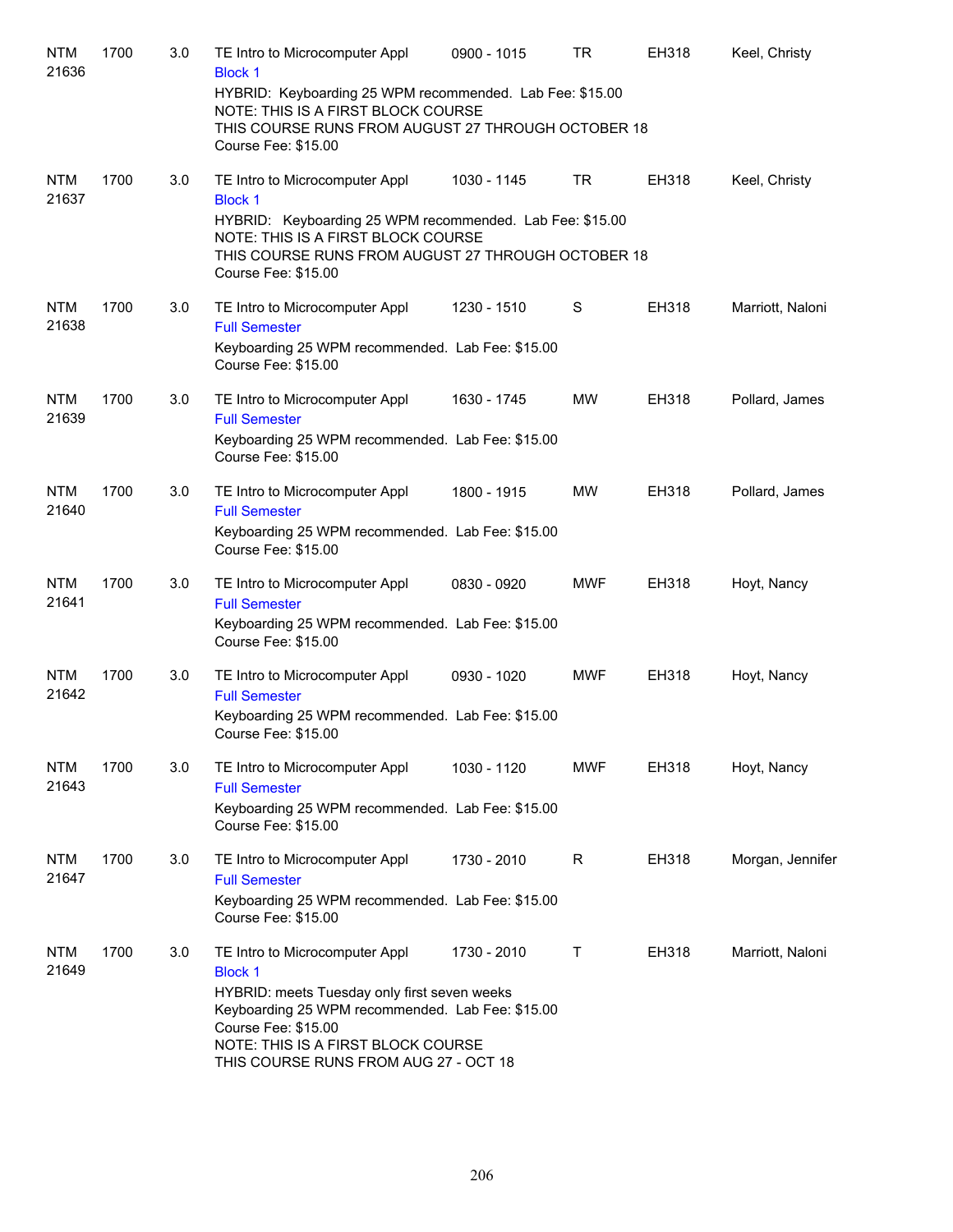| <b>NTM</b><br>21650 | 1700 | 3.0 | TE Intro to Microcomputer Appl<br><b>Block 2</b>                                                                                                                                                                                                                                         | 1730 - 2010 | $\mathsf{T}$ | EH318  | Marriott, Naloni |
|---------------------|------|-----|------------------------------------------------------------------------------------------------------------------------------------------------------------------------------------------------------------------------------------------------------------------------------------------|-------------|--------------|--------|------------------|
|                     |      |     | HYBRID: meets Tuesday only last seven weeks<br>Keyboarding 25 WPM recommended. Lab Fee: \$15.00<br>Course Fee: \$15.00<br>NOTE: THIS IS A SECOND BLOCK COURSE<br>THIS COURSE RUNS FROM OCT 22 THROUGH DEC 14                                                                             |             |              |        |                  |
| <b>NTM</b><br>23706 | 1700 | 3.0 | TE Intro to Microcomputer Appl<br><b>Full Semester</b><br>Course Fee: \$15.00                                                                                                                                                                                                            | 1430 - 1710 | W            | WW103  | Roghaar, Sharon  |
| <b>NTM</b><br>23707 | 1700 | 3.0 | TE Intro to Microcomputer Appl<br><b>Full Semester</b><br>Course Fee: \$15.00                                                                                                                                                                                                            | 1730 - 2010 | W            | WW103  | Roghaar, Sharon  |
| <b>NTM</b><br>23708 | 1700 | 3.0 | TE Intro to Microcomputer Appl<br><b>Full Semester</b><br>Course Fee: \$15.00                                                                                                                                                                                                            | 1730 - 2010 | R            | DH1801 | Greenwood, Linda |
| <b>NTM</b><br>23709 | 1700 | 3.0 | TE Intro to Microcomputer Appl<br><b>Full Semester</b><br>Course Fee: \$15.00                                                                                                                                                                                                            | 1730 - 2010 | W            | DH1801 | Greenwood, Linda |
| <b>NTM</b><br>23711 | 1700 | 3.0 | TE Intro to Microcomputer Appl<br><b>Full Semester</b><br>Course Fee: \$15.00                                                                                                                                                                                                            | 0900 - 1015 | <b>TR</b>    | D02315 | Watson, Sharon   |
| <b>NTM</b><br>23712 | 1700 | 3.0 | TE Intro to Microcomputer Appl<br><b>Full Semester</b><br>Course Fee: \$15.00                                                                                                                                                                                                            | 1030 - 1145 | <b>TR</b>    | D02315 | Watson, Sharon   |
| <b>NTM</b><br>23714 | 1700 | 3.0 | TE Intro to Microcomputer Appl<br><b>Full Semester</b><br>Course Fee: \$15.00                                                                                                                                                                                                            | 0730 - 0845 | <b>MW</b>    | D02315 | Webster, Amanda  |
| <b>NTM</b><br>23715 | 1700 | 3.0 | TE Intro to Microcomputer Appl<br><b>Full Semester</b><br>Course Fee: \$15.00                                                                                                                                                                                                            | 0900 - 1015 | <b>MW</b>    | D02315 | Webster, Amanda  |
| <b>NTM</b><br>23717 | 1700 | 3.0 | TE Intro to Microcomputer Appl<br><b>Full Semester</b><br>Course Fee: \$15.00                                                                                                                                                                                                            | 1730 - 2010 | М            | D02315 | Gardner, Jon     |
| <b>NTM</b><br>23718 | 1700 | 3.0 | TE Intro to Microcomputer Appl<br><b>Full Semester</b><br>Course Fee: \$15.00                                                                                                                                                                                                            | 1730 - 2010 | Τ            | D02315 | Morgan, Jennifer |
| <b>NTM</b><br>21206 | 1701 | 1.0 | TA Intro to Word Processing<br><b>Block 1</b><br>FALL 1701 CLASS RUNS AUGUST 27 through SEPTEMBER 28 Come to EH<br>311 for information the 1st week of the semester. Access your course materials,<br>and submit your assignments through Canvas at Canvas.weber.edu. Lab Fee:<br>\$5.00 | <b>TBA</b>  | TBA          | EH311  | Porter, Joyce    |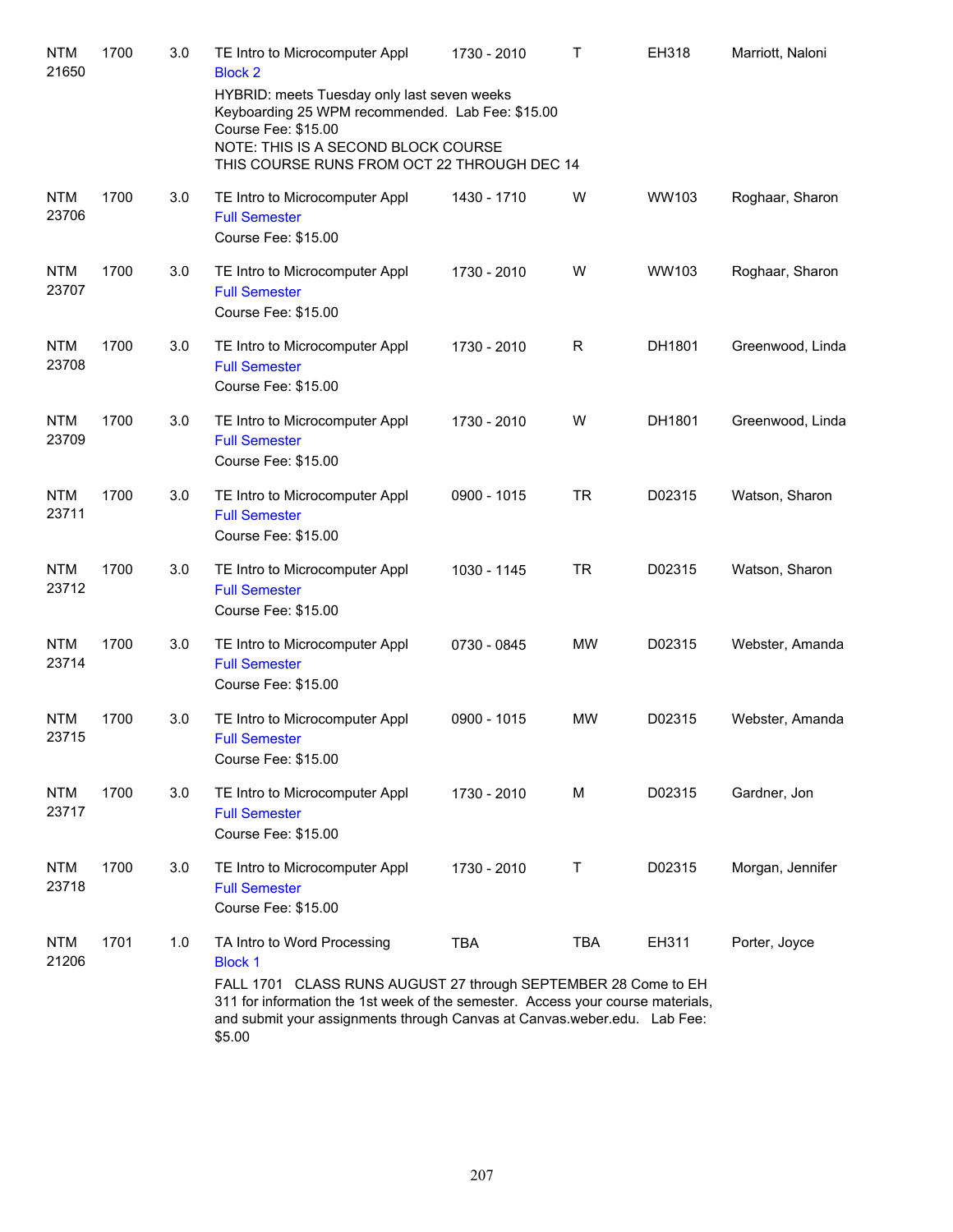| <b>NTM</b><br>23746 | 1701 | 1.0 | TA Intro to Word Processing<br><b>Block 1</b>                                                                                                                                                                                                                                                      | <b>TBA</b>  | <b>TBA</b> | OL        | Porter, Joyce      |
|---------------------|------|-----|----------------------------------------------------------------------------------------------------------------------------------------------------------------------------------------------------------------------------------------------------------------------------------------------------|-------------|------------|-----------|--------------------|
|                     |      |     | This class is only available for students living more than 50 miles from campus.<br>Please contact the NTM Department at 801-626-6059 to register for this class.<br>To access online course materials, please log in to your student portal at<br>weber.edu and select your student services tab. |             |            |           |                    |
| <b>NTM</b><br>21207 | 1702 | 1.0 | TB Oper Syst/Digital Presentns<br><b>Full Semester</b>                                                                                                                                                                                                                                             | <b>TBA</b>  | <b>TBA</b> | EH311     | Porter, Joyce      |
|                     |      |     | FALL 1702 CLASS RUNS OCTOBER 1 through NOVEMBER 2. Come to EH<br>311 for information the 1st week of the semester. Access your course<br>materials, and submit your assignments through Canvas at Canvas.weber.edu.<br>Lab Fee: \$5.00                                                             |             |            |           |                    |
| <b>NTM</b><br>23748 | 1702 | 1.0 | TB Oper Syst/Digital Presentns<br><b>Full Semester</b>                                                                                                                                                                                                                                             | <b>TBA</b>  | <b>TBA</b> | <b>OL</b> | Porter, Joyce      |
|                     |      |     | This class is only available for students living more than 50 miles from campus.<br>Please contact the NTM Department at 801-626-6059 to register for this class.<br>To access online course materials, please log in to your student portal at<br>weber.edu and select your student services tab. |             |            |           |                    |
| <b>NTM</b><br>21208 | 1703 | 1.0 | TC Intro to Spreadsheets<br><b>Full Semester</b>                                                                                                                                                                                                                                                   | <b>TBA</b>  | <b>TBA</b> | EH311     | Fowers, Emily      |
|                     |      |     | FALL 1703 CLASS RUNS NOVEMBER 5 through DECEMBER 7. Come to EH<br>311 for information the 1st week of the semester. Access your course<br>materials, and submit your assignments through Canvas at Canvas.weber.edu.<br>Lab Fee: \$5.00                                                            |             |            |           |                    |
| <b>NTM</b><br>23752 | 1703 | 1.0 | TC Intro to Spreadsheets<br><b>Full Semester</b>                                                                                                                                                                                                                                                   | <b>TBA</b>  | <b>TBA</b> | OL        | Fowers, Emily      |
|                     |      |     | This class is only available for students living more than 50 miles from campus.<br>Please contact the NTM Department at 801-626-6059 to register for this class.<br>To access online course materials, please log in to your student portal at<br>weber.edu and select your student services tab. |             |            |           |                    |
| <b>NTM</b><br>23754 | 2010 | 3.0 | <b>Business English Applications</b><br><b>Full Semester</b>                                                                                                                                                                                                                                       | <b>TBA</b>  | <b>TBA</b> | OL        | Saunders, Allyson  |
|                     |      |     | To access online course materials, please log in to your student portal at<br>weber.edu and select your student services tab.                                                                                                                                                                      |             |            |           |                    |
| <b>NTM</b><br>23756 | 2080 | 1.0 | <b>Database Applications</b><br><b>Full Semester</b>                                                                                                                                                                                                                                               | <b>TBA</b>  | <b>TBA</b> | OL        | Anderson, Laura    |
|                     |      |     | To access online course materials, please log in to your student portal at<br>weber.edu and select your student services tab.                                                                                                                                                                      |             |            |           |                    |
| <b>NTM</b><br>21183 | 2200 | 3.0 | Microcomputer Operating System<br><b>Full Semester</b><br>Course Fee: \$15.00                                                                                                                                                                                                                      | 1200 - 1315 | <b>TR</b>  | B3338     | Cuddeback, Kenneth |
| <b>NTM</b><br>23719 | 2300 | 3.0 | Intro to LAN Management<br><b>Full Semester</b><br>Course Fee: \$15.00                                                                                                                                                                                                                             | 1730 - 2010 | М          | D02311    | Cuddeback, Kenneth |
| <b>NTM</b><br>21644 | 2334 | 3.0 | Intro Multimedia Web Animation<br><b>Full Semester</b><br>Course Fee \$15.00                                                                                                                                                                                                                       | 0730 - 0845 | MW         | EH313     | Bell, Thomas       |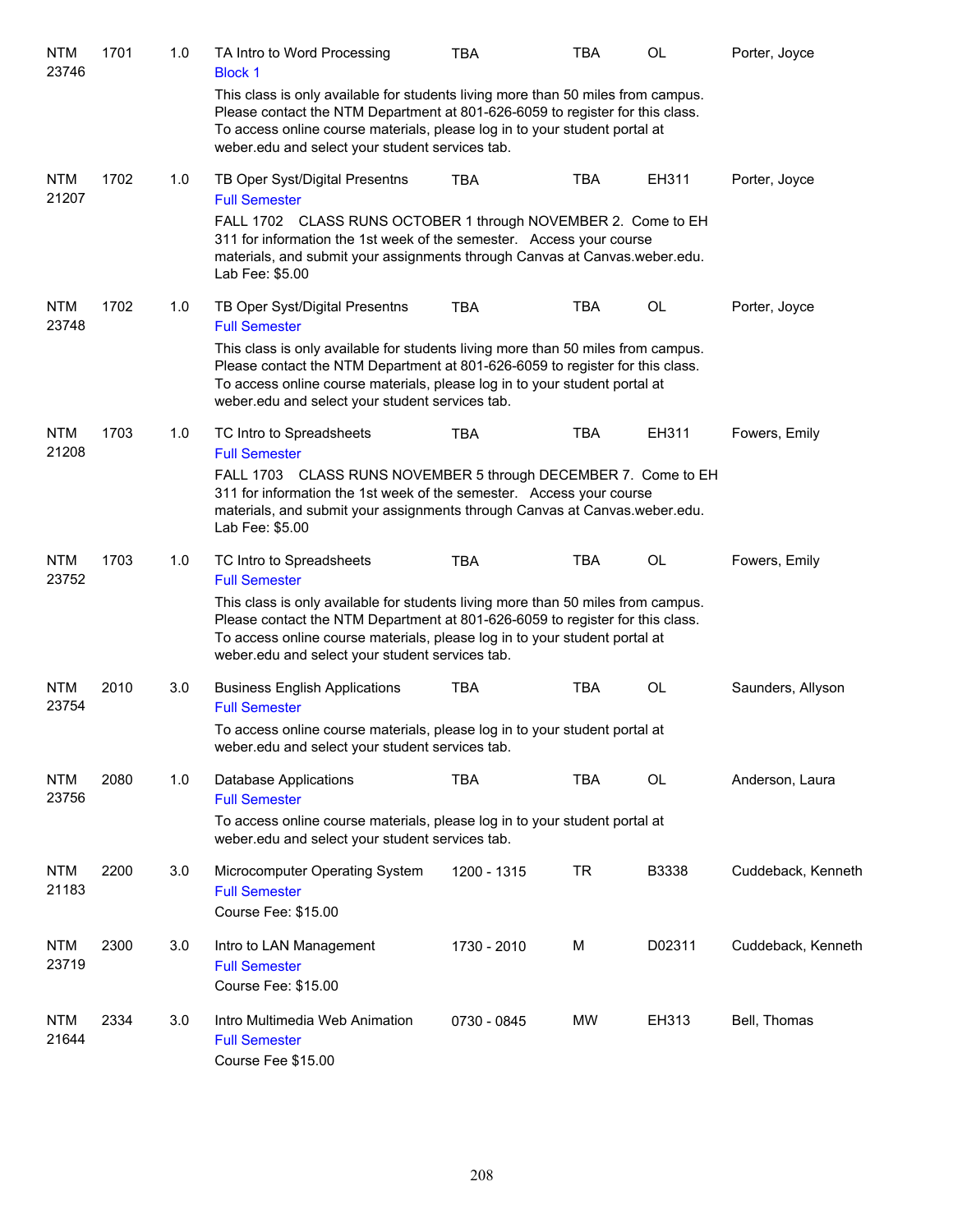| <b>NTM</b><br>21483 | 2415 | 3.0 | Cisco TCP/IP Routing Prot/Conf<br><b>Full Semester</b><br>Course Fee: \$15.00                                                                                                         | 1730 - 2010 | Т          | B3338  | Cuddeback, Kenneth |
|---------------------|------|-----|---------------------------------------------------------------------------------------------------------------------------------------------------------------------------------------|-------------|------------|--------|--------------------|
| <b>NTM</b><br>21182 | 2531 | 3.0 | Exploring Multimedia Applicatn<br><b>Full Semester</b><br>Course Fee: \$15.00                                                                                                         | 1730 - 2010 | M          | EH313  | Anderson, Laura    |
| <b>NTM</b><br>21198 | 2532 | 3.0 | Web Page Design & Development<br><b>Full Semester</b><br>Course Fee: \$15.00                                                                                                          | 1030 - 1145 | <b>TR</b>  | EH313  | Porter, Joyce      |
| <b>NTM</b><br>21199 | 2532 | 3.0 | Web Page Design & Development<br><b>Full Semester</b><br>Course Fee: \$15.00                                                                                                          | 1200 - 1315 | <b>TR</b>  | EH313  | Porter, Joyce      |
| <b>NTM</b><br>21194 | 2533 | 3.0 | Image Editing Solutions<br><b>Full Semester</b><br>Course Fee: \$15.00                                                                                                                | 1600 - 1715 | <b>TR</b>  | EH313  | MacLeod, Laura     |
| <b>NTM</b><br>21648 | 2534 | 3.0 | Video Editing Techniques<br><b>Full Semester</b><br>Course Fee: \$15.00                                                                                                               | 1730 - 2010 | W          | EH313  | Halford, Scott     |
| <b>NTM</b><br>23720 | 2710 | 3.0 | Switch/Trans Network Syst Mgmt<br><b>Full Semester</b>                                                                                                                                | 1730 - 2010 | R          | D02311 | Myers, Darin       |
| <b>NTM</b><br>23722 | 2720 | 3.0 | Transport Media & Emerging Tec<br><b>Full Semester</b>                                                                                                                                | 1730 - 2010 | м          | N02    | Sagers, Mark       |
| <b>NTM</b><br>21188 | 3070 | 1.0 | Adv Spreadsheet Applications<br><b>Full Semester</b><br>Come to EH 311 for information the 1st week of the semester. Lab Fee: \$5.00                                                  | <b>TBA</b>  | <b>TBA</b> | EH311  | Green, Diana       |
| <b>NTM</b><br>23759 | 3070 | 1.0 | Adv Spreadsheet Applications<br><b>Full Semester</b><br>To access online course materials, please log in to your student portal at<br>weber.edu and select your student services tab. | <b>TBA</b>  | <b>TBA</b> | OL     | Green, Diana       |
| <b>NTM</b><br>21195 | 3090 | 2.0 | <b>Adv Electronic Presentations</b><br><b>Full Semester</b><br>Course Fee: \$10.00<br>Course Fee: \$10.00<br>Course Fee: \$10.00<br>Course Fee: \$10.00                               | <b>TBA</b>  | <b>TBA</b> | OL     | MacLeod, Laura     |
| <b>NTM</b><br>21191 | 3100 | 3.0 | Desktop Publishing<br><b>Full Semester</b><br>Course Fee: \$15.00                                                                                                                     | 0900 - 1015 | <b>TR</b>  | EH313  | MacLeod, Laura     |
| <b>NTM</b><br>23726 | 3200 | 3.0 | Linux Systems Administration<br><b>Full Semester</b><br>Course Fee: \$15.00                                                                                                           | 0900 - 1015 | MW         | D02311 | Cuddeback, Kenneth |
| <b>NTM</b><br>21185 | 3250 | 3.0 | <b>Business Communication</b><br><b>Full Semester</b><br>Course Fee: \$15.00                                                                                                          | 0830 - 0920 | <b>MWF</b> | B3338  | Green, Diana       |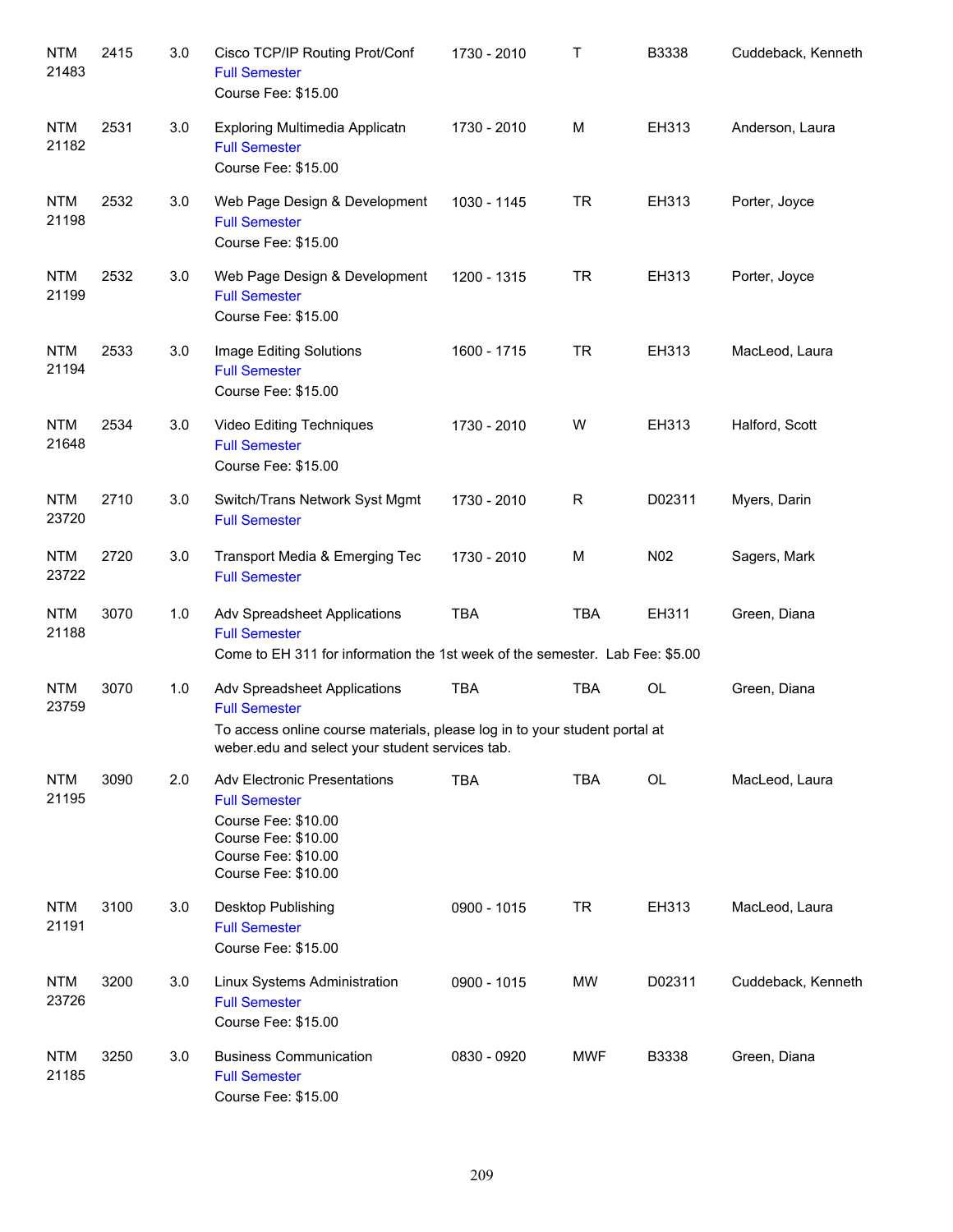| <b>NTM</b><br>21186 | 3250 | 3.0 | <b>Business Communication</b><br><b>Full Semester</b><br>Course Fee: \$15.00                            | 0930 - 1020 | <b>MWF</b> | B3338        | Green, Diana       |
|---------------------|------|-----|---------------------------------------------------------------------------------------------------------|-------------|------------|--------------|--------------------|
| <b>NTM</b><br>21196 | 3250 | 3.0 | <b>Business Communication</b><br><b>Full Semester</b><br>Course Fee: \$15.00                            | 0900 - 1015 | <b>TR</b>  | <b>B3338</b> | Saunders, Allyson  |
| <b>NTM</b><br>21646 | 3250 | 3.0 | <b>Business Communication</b><br><b>Full Semester</b><br>Course Fee: \$15.00                            | 1730 - 2010 | M          | B3338        | Jensen, Sandra     |
| <b>NTM</b><br>22284 | 3250 | 3.0 | <b>Business Communication</b><br><b>Full Semester</b><br>Course Fee: \$15.00                            | 1030 - 1145 | TR         | B3338        | Saunders, Allyson  |
| <b>NTM</b><br>22286 | 3250 | 3.0 | <b>Business Communication</b><br><b>Full Semester</b><br>Course Fee: \$15.00                            | 1730 - 2010 | W          | B3338        | Jensen, Sandra     |
| <b>NTM</b><br>23729 | 3310 | 3.0 | <b>Network Server Administration</b><br><b>Full Semester</b><br>Course Fee: \$15.00                     | 1030 - 1120 | <b>MWF</b> | D02311       | Cuddeback, Kenneth |
| <b>NTM</b><br>21645 | 3532 | 3.0 | Internet/Database Integration<br><b>Full Semester</b><br>Course Fee: \$15.00                            | 0730 - 0845 | <b>TR</b>  | EH313        | Bell, Thomas       |
| <b>NTM</b><br>21192 | 3535 | 3.0 | <b>Creating Computer Illustration</b><br><b>Full Semester</b><br>Course Fee: \$15.00                    | 0900 - 1015 | <b>MW</b>  | EH313        | MacLeod, Laura     |
| <b>NTM</b><br>21187 | 3550 | 3.0 | Supervising Information Techno<br><b>Full Semester</b><br>Course Fee: \$15.00                           | 1730 - 2010 | R          | B3338        | Green, Diana       |
| <b>NTM</b><br>22266 | 3610 | 3.0 | Teach Busines/Mktg Educ Subj<br><b>Full Semester</b>                                                    | 1500 - 1730 | W          | B3338        | Porter, Joyce      |
| <b>NTM</b><br>23730 | 3720 | 3.0 | Advanced Transport Media<br><b>Full Semester</b><br>Course Fee: \$15.00                                 | 1730 - 2010 | W          | D02311       | Checketts, Scott   |
| <b>NTM</b><br>23732 | 3730 | 3.0 | <b>Cyber Policy and Ethics</b><br><b>Full Semester</b>                                                  | 1730 - 2010 | Τ          | D02311       | Knowles, Rex       |
| <b>NTM</b><br>21189 | 4760 | 3.0 | Network/Telecommunicatn Intern<br><b>Full Semester</b><br>Should take TBE 4760 & 4790 the same semester | <b>TBA</b>  | <b>TBA</b> | EH301        | Green, Diana       |
| <b>NTM</b><br>21190 | 4790 | 2.0 | Network/Telecom Senior Project<br><b>Full Semester</b><br>Should take TBE 4760 & 4790 the same semester | <b>TBA</b>  | <b>TBA</b> | EH301        | Green, Diana       |
| <b>NTM</b><br>21212 | 4800 | 1.0 | Independent Research<br><b>Full Semester</b><br>Course Fee \$5.00 per credit hour                       | <b>TBA</b>  | <b>TBA</b> | EH301        | Saunders, Allyson  |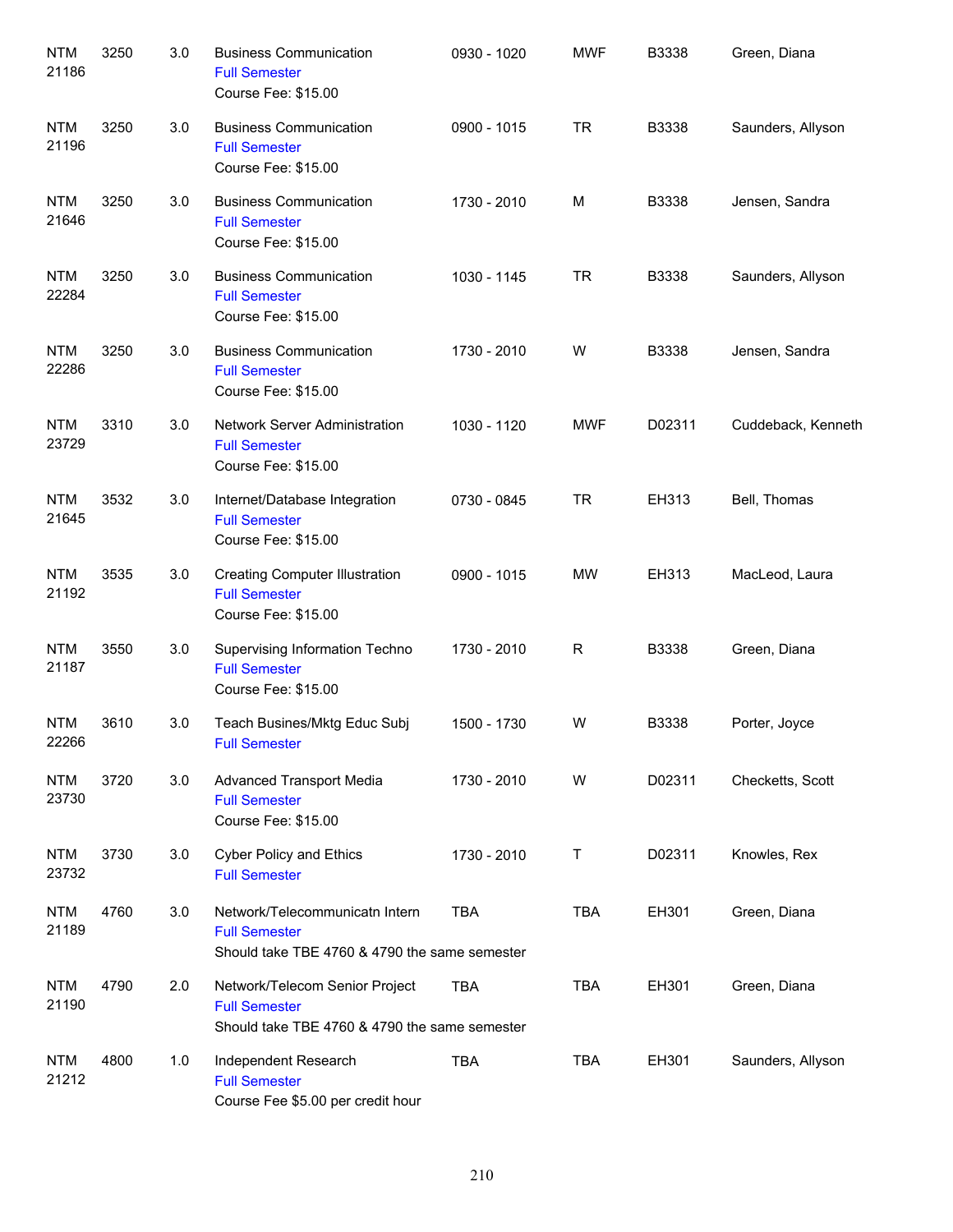| <b>NTM</b><br>21213       | 4800 | 2.0 | Independent Research<br><b>Full Semester</b><br>Course Fee \$5.00 per credit hour | <b>TBA</b>  | <b>TBA</b> | EH301       | Saunders, Allyson |
|---------------------------|------|-----|-----------------------------------------------------------------------------------|-------------|------------|-------------|-------------------|
| <b>NTM</b><br>21214       | 4800 | 3.0 | Independent Research<br><b>Full Semester</b><br>Course Fee \$5.00 per credit hour | <b>TBA</b>  | <b>TBA</b> | EH301       | Saunders, Allyson |
| <b>NTM</b><br>21193       | 4860 | 3.0 | Bus/Multimedia Tech Internship<br><b>Full Semester</b>                            | 1200 - 1315 | <b>TR</b>  | EH373       | MacLeod, Laura    |
| <b>NTM</b><br>22267       | 6610 | 3.0 | Meth of Teaching Bus/Mktg Educ<br><b>Full Semester</b>                            | 1500 - 1730 | W          | B3338       | Porter, Joyce     |
| <b>NUCM</b><br>20045      | 4103 | 3.0 | Radiopharmaceuticals/Dosage<br><b>Full Semester</b>                               | <b>TBA</b>  | <b>TBA</b> | MН          | Hawk, Julie       |
| <b>NUCM 4103</b><br>20122 |      | 3.0 | Radiopharmaceuticals/Dosage<br><b>Full Semester</b>                               | <b>TBA</b>  | <b>TBA</b> |             | Hawk, Julie       |
| <b>NUCM 4861</b><br>20046 |      | 3.0 | <b>Clinical Education</b><br><b>Full Semester</b>                                 | <b>TBA</b>  | <b>TBA</b> | MH          | Harrison, Wynn    |
| <b>NUCM</b><br>20123      | 4861 | 3.0 | <b>Clinical Education</b><br><b>Full Semester</b>                                 | <b>TBA</b>  | <b>TBA</b> |             | Harrison, Wynn    |
| <b>NUTR</b><br>23673      | 1020 | 3.0 | LS Science of Human Nutrition<br><b>Full Semester</b><br>Course Fee: \$15.00      | 1330 - 1420 | <b>MWF</b> | <b>SW34</b> | Masters, Melissa  |
| <b>NUTR</b><br>23677      | 1020 | 3.0 | LS Science of Human Nutrition<br><b>Full Semester</b><br>Course Fee: \$15.00      | 0900 - 1015 | <b>TR</b>  | <b>SW34</b> | Thompson, Joan    |
| <b>NUTR</b><br>23737      | 1020 | 3.0 | LS Science of Human Nutrition<br><b>Full Semester</b><br>Course Fee: \$15.00      | 1730 - 2010 | R          | <b>SW34</b> | Heaton, Rebecca   |
| <b>NUTR</b><br>23745      | 1020 | 3.0 | LS Science of Human Nutrition<br><b>Block 1</b><br>Course Fee: \$15.00            | 1730 - 2010 | т          | <b>SW34</b> | Hansen, Julie     |
| <b>NUTR</b><br>23753      | 1020 | 3.0 | LS Science of Human Nutrition<br><b>Full Semester</b><br>Course Fee: \$15.00      | 1730 - 2010 | M          | <b>SW34</b> | Wycherley, Nicole |
| <b>NUTR</b><br>23877      | 1020 | 3.0 | LS Science of Human Nutrition<br><b>Full Semester</b><br>Course Fee: \$15.00      | 1030 - 1145 | <b>TR</b>  | <b>SW34</b> | Thompson, Joan    |
| <b>NUTR</b><br>23878      | 1020 | 3.0 | LS Science of Human Nutrition<br><b>Full Semester</b><br>Course Fee: \$15.00      | 0830 - 0920 | <b>MWF</b> | <b>SW34</b> | Hansen, Rodney    |
| <b>NUTR</b><br>23879      | 1020 | 3.0 | LS Science of Human Nutrition<br><b>Full Semester</b><br>Course Fee: \$15.00      | 0930 - 1020 | <b>MWF</b> | SW34        | Hansen, Rodney    |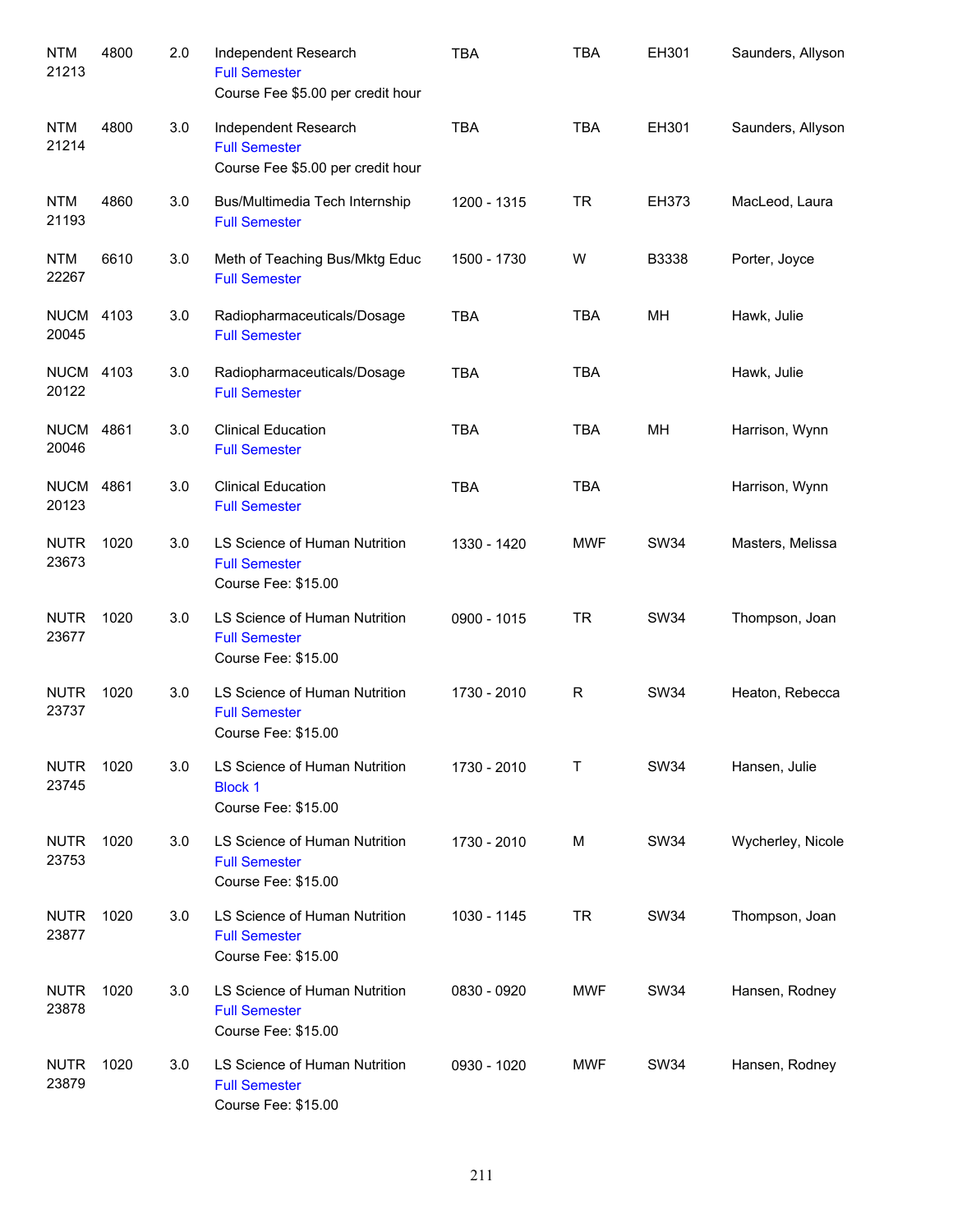| <b>NUTR</b><br>23880 | 1020 | 3.0 | LS Science of Human Nutrition<br><b>Full Semester</b><br>Course Fee: \$15.00                                                  | 1730 - 2010 | W          | <b>SW34</b>  | Garr, Lindsay        |
|----------------------|------|-----|-------------------------------------------------------------------------------------------------------------------------------|-------------|------------|--------------|----------------------|
| <b>NUTR</b><br>23907 | 1020 | 3.0 | LS Science of Human Nutrition<br><b>Full Semester</b>                                                                         | <b>TBA</b>  | <b>TBA</b> | <b>OL</b>    | Ruden, Timothy       |
|                      |      |     | To access online course materials, please log in to your student portal at<br>weber.edu and select your student services tab. |             |            |              |                      |
| <b>NUTR</b><br>23908 | 1020 | 3.0 | LS Science of Human Nutrition<br><b>Full Semester</b>                                                                         | <b>TBA</b>  | <b>TBA</b> | <b>OL</b>    | Richards, Maria      |
|                      |      |     | To access online course materials, please log in to your student portal at<br>weber.edu and select your student services tab. |             |            |              |                      |
| <b>NUTR</b><br>23909 | 1020 | 3.0 | LS Science of Human Nutrition<br><b>Full Semester</b>                                                                         | <b>TBA</b>  | <b>TBA</b> | <b>OL</b>    | Dawson, Lynne        |
|                      |      |     | To access online course materials, please log in to your student portal at<br>weber.edu and select your student services tab. |             |            |              |                      |
| <b>NUTR</b><br>23910 | 1020 | 3.0 | LS Science of Human Nutrition<br><b>Full Semester</b>                                                                         | <b>TBA</b>  | <b>TBA</b> | <b>OL</b>    | Schwarzenbach, Belle |
|                      |      |     | To access online course materials, please log in to your student portal at<br>weber.edu and select your Student Services tab. |             |            |              |                      |
| <b>NUTR</b><br>23911 | 1020 | 3.0 | LS Science of Human Nutrition<br><b>Full Semester</b>                                                                         | <b>TBA</b>  | <b>TBA</b> | <b>OL</b>    | Hansen, Rodney       |
|                      |      |     | To access online course materials, please log in to your student portal at<br>weber.edu and select your Student Services tab. |             |            |              |                      |
| <b>NUTR</b><br>23912 | 1020 | 3.0 | LS Science of Human Nutrition<br><b>Full Semester</b>                                                                         | <b>TBA</b>  | <b>TBA</b> | <b>OL</b>    | Turley, Jennifer     |
|                      |      |     | To access online course materials, please log in to your student portal at<br>weber.edu and select your Student Services tab. |             |            |              |                      |
| <b>NUTR</b><br>23913 | 1020 | 3.0 | LS Science of Human Nutrition<br><b>Full Semester</b>                                                                         | <b>TBA</b>  | <b>TBA</b> | <b>OL</b>    | Thompson, Joan       |
|                      |      |     | To access online course materials, please log in to your student portal at<br>weber.edu and select your Student Services tab. |             |            |              |                      |
| <b>NUTR</b><br>24397 | 1020 | 3.0 | LS Science of Human Nutrition<br><b>Full Semester</b><br>Course Fee \$15.00                                                   | 0730 - 0845 | <b>TR</b>  | D02104       | Richards, Rebecca    |
| <b>NUTR</b><br>24398 | 1020 | 3.0 | LS Science of Human Nutrition<br><b>Full Semester</b><br>Course Fee \$15.00                                                   | 0900 - 1015 | <b>TR</b>  | D02104       | Richards, Rebecca    |
| <b>NUTR</b><br>24399 | 1020 | 3.0 | LS Science of Human Nutrition<br><b>Full Semester</b><br>Course Fee \$15.00                                                   | 1200 - 1315 | <b>TR</b>  | <b>HC014</b> | Wycherley, Nicole    |
| <b>NUTR</b><br>24400 | 1020 | 3.0 | LS Science of Human Nutrition<br><b>Full Semester</b><br>Interactive Audio Visual Delivery -- EdNet<br>Course Fee \$15.00     | 1200 - 1315 | <b>TR</b>  | WW102        | Wycherley, Nicole    |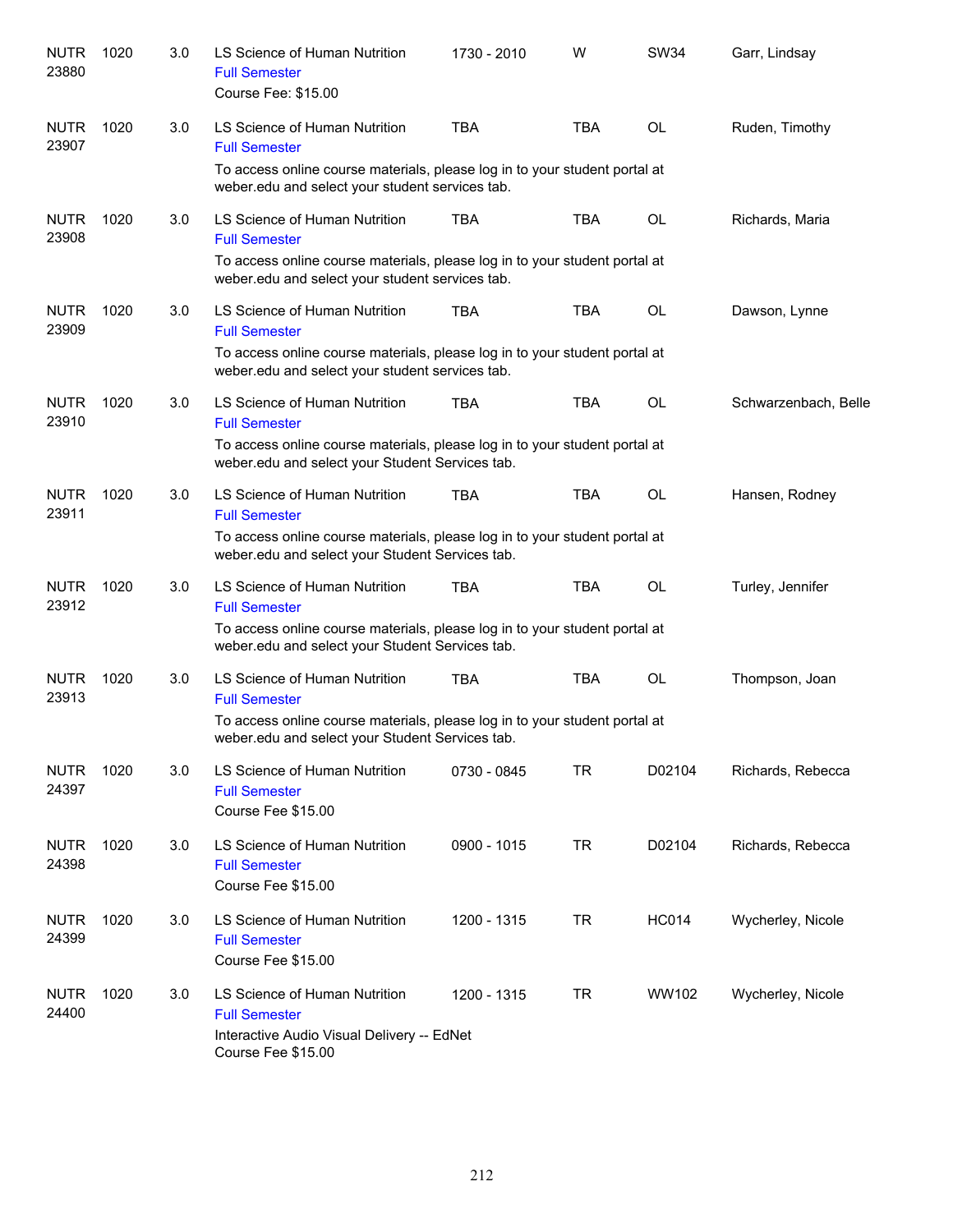| <b>NUTR</b><br>24401 | 1020 | 3.0 | LS Science of Human Nutrition<br><b>Full Semester</b><br>Interactive Audio Visual Delivery -- EdNet<br>Course Fee \$15.00                                                                     | 1200 - 1315 | <b>TR</b>  | <b>MW</b>   | Wycherley, Nicole |
|----------------------|------|-----|-----------------------------------------------------------------------------------------------------------------------------------------------------------------------------------------------|-------------|------------|-------------|-------------------|
| <b>NUTR</b><br>24517 | 1020 | 3.0 | LS Science of Human Nutrition<br><b>Full Semester</b><br>Course Fee \$15.00                                                                                                                   | 1730 - 2010 | Τ          | DH2510      | Johnson, Natalie  |
| <b>NUTR</b><br>24583 | 1020 | 3.0 | LS Science of Human Nutrition<br><b>Full Semester</b><br>Course Fee \$15.00                                                                                                                   | 1330 - 1445 | <b>TR</b>  | <b>SW34</b> | Masters, Melissa  |
| <b>NUTR</b><br>23914 | 2220 | 2.0 | <b>Prenatal and Infant Nutrition</b><br><b>Full Semester</b><br>To access online course materials, please log in to your student portal at<br>weber.edu and select your Student Services tab. | <b>TBA</b>  | <b>TBA</b> | <b>OL</b>   | Dawson, Lynne     |
| <b>NUTR</b><br>23765 | 2320 | 3.0 | Food Values, Diet Design, Healt<br><b>Full Semester</b><br>Course Fee: \$25.00                                                                                                                | 0930 - 1020 | <b>MWF</b> | <b>SW80</b> | Turley, Jennifer  |
| <b>NUTR</b><br>23915 | 2320 | 3.0 | Food Values, Diet Design, Healt<br><b>Full Semester</b><br>To access online course materials, please log in to your student portal at<br>weber.edu and select your Student Services tab.      | <b>TBA</b>  | <b>TBA</b> | <b>OL</b>   | Turley, Jennifer  |
| <b>NUTR</b><br>24575 | 2320 | 3.0 | Food Values, Diet Design, Healt<br><b>Full Semester</b><br>To access online course materials, please log in to your student portal at<br>weber.edu and select your student services tab.      | <b>TBA</b>  | <b>TBA</b> | <b>OL</b>   | Masters, Melissa  |
| <b>NUTR</b><br>23916 | 2420 | 2.0 | Childhood/ Adolescent Nutriton<br><b>Full Semester</b><br>To access online course materials, please log in to your student portal at<br>weber.edu and select your Student Services tab.       | <b>TBA</b>  | <b>TBA</b> | <b>OL</b>   | Hansen, Julie     |
| <b>NUTR</b><br>23917 | 3020 | 3.0 | <b>Sports Nutrition</b><br><b>Full Semester</b><br>To access online course materials, please log in to your student portal at<br>weber.edu and select your Student Services tab.              | <b>TBA</b>  | <b>TBA</b> | OL          | Thompson, Joan    |
| <b>NUTR</b><br>24518 | 3020 | 3.0 | <b>Sports Nutrition</b><br><b>Full Semester</b><br>To access online course materials, please log in to your student portal at<br>weber.edu and select your student services tab.              | <b>TBA</b>  | <b>TBA</b> | OL          | Hansen, Julie     |
| <b>NUTR</b><br>23918 | 3220 | 2.0 | Foundations in Diet Therapy<br><b>Full Semester</b><br>To access online course materials, please log in to your student portal at<br>weber.edu and select your Student Services tab.          | <b>TBA</b>  | <b>TBA</b> | OL          | Richards, Maria   |
| <b>NUTR</b><br>23919 | 3320 | 3.0 | Hith & Nutr in the Older Adult<br><b>Full Semester</b><br>To access online course materials, please log in to your student portal at<br>weber.edu and select your Student Services tab.       | <b>TBA</b>  | <b>TBA</b> | OL          | Richards, Maria   |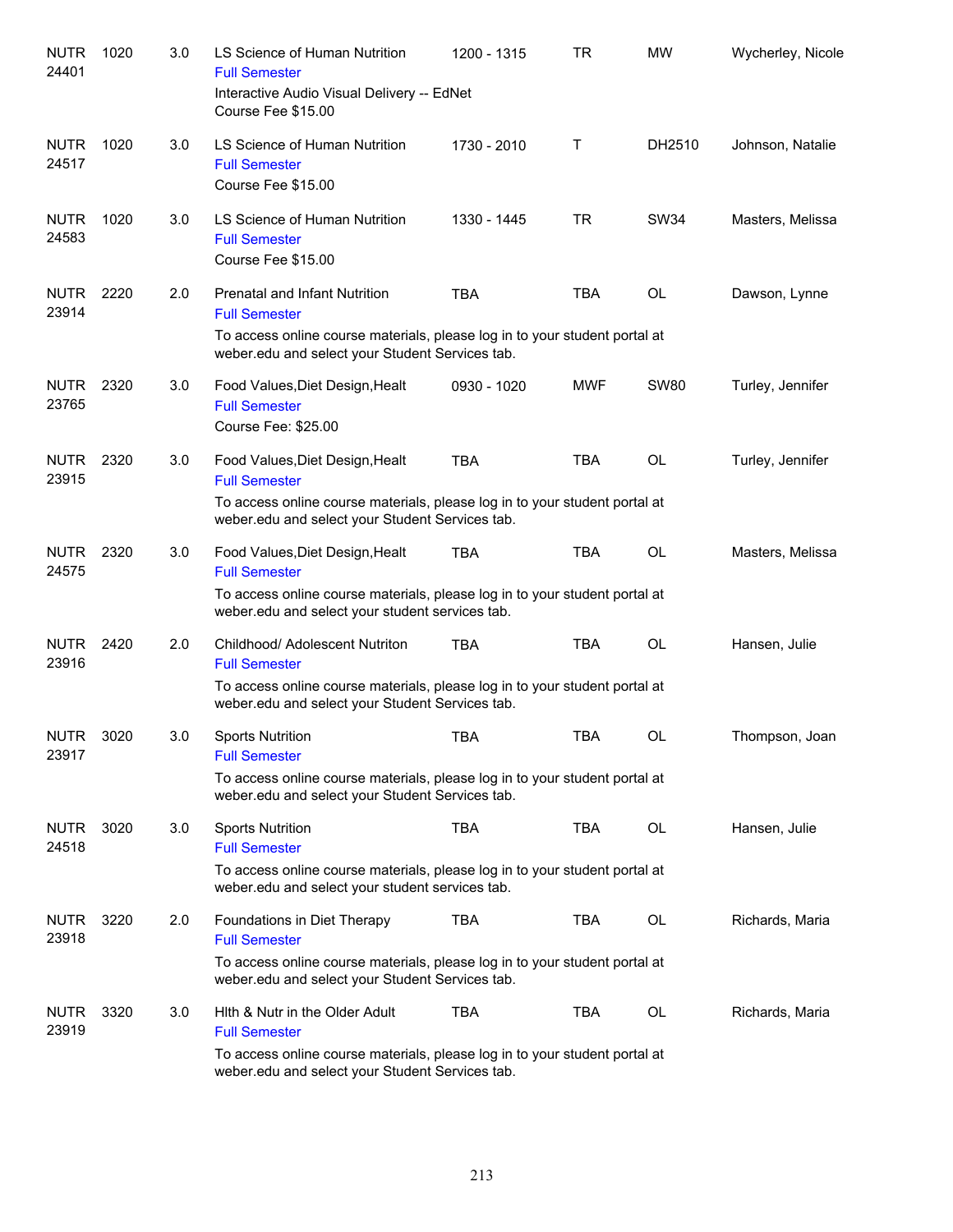| <b>NUTR</b><br>23771 | 3420 | 3.0 | DV Multicultural Hith & Nutr<br><b>Full Semester</b><br>Course Fee: \$15.00                 | 1130 - 1220 | <b>MWF</b>   | <b>SW80</b> | Masters, Melissa |
|----------------------|------|-----|---------------------------------------------------------------------------------------------|-------------|--------------|-------------|------------------|
| <b>NUTR</b><br>23772 | 3420 | 3.0 | DV Multicultural Hith & Nutr<br><b>Full Semester</b><br>Course Fee: \$15.00                 | 1730 - 2010 | W            | <b>SW80</b> | Boi, Kelli       |
| <b>NUTR</b><br>23773 | 4320 | 2.0 | <b>Current Issues in Nutrition</b><br><b>Full Semester</b>                                  | 1030 - 1120 | <b>MW</b>    | <b>SW80</b> | Thompson, Joan   |
| <b>NUTR</b><br>23775 | 4320 | 2.0 | <b>Current Issues in Nutrition</b><br><b>Full Semester</b>                                  | 1730 - 1920 | Т            | <b>SW80</b> | Hansen, Rodney   |
| <b>NUTR</b><br>23777 | 4420 | 3.0 | <b>Nutrition and Fitness</b><br><b>Full Semester</b><br>Course Fee: \$50.00                 | 0900 - 1015 | <b>TR</b>    | <b>SW80</b> | Hansen, Rodney   |
| <b>NUTR</b><br>23639 | 4520 | 1.0 | Directed Nutrition Research<br><b>Full Semester</b><br>Instructor approval required.        | 1330 - 1420 | R            | <b>SW33</b> | Hansen, Rodney   |
| <b>NUTR</b><br>23640 | 4520 | 2.0 | <b>Directed Nutrition Research</b><br><b>Full Semester</b><br>Instructor approval required. | 1330 - 1420 | R            | <b>SW33</b> | Hansen, Rodney   |
| <b>NUTR</b><br>23641 | 4520 | 3.0 | <b>Directed Nutrition Research</b><br><b>Full Semester</b><br>Instructor approval required. | 1330 - 1420 | R            | <b>SW33</b> | Hansen, Rodney   |
| <b>NUTR</b><br>23642 | 4520 | 4.0 | <b>Directed Nutrition Research</b><br><b>Full Semester</b><br>Instructor approval required. | 1330 - 1420 | R            | <b>SW33</b> | Hansen, Rodney   |
| <b>NUTR</b><br>23774 | 6320 | 2.0 | <b>Current Issues in Nutrition</b><br><b>Full Semester</b>                                  | 1030 - 1120 | <b>MW</b>    | <b>SW80</b> | Thompson, Joan   |
| <b>NUTR</b><br>23776 | 6320 | 2.0 | <b>Current Issues in Nutrition</b><br><b>Full Semester</b>                                  | 1730 - 1920 | J.           | <b>SW80</b> | Hansen, Rodney   |
| <b>NUTR</b><br>23778 | 6420 | 3.0 | <b>Nutrition and Fitness</b><br><b>Full Semester</b><br>Course Fee: \$50.00                 | 0900 - 1015 | TR.          | <b>SW80</b> | Hansen, Rodney   |
| <b>NUTR</b><br>23643 | 6520 | 1.0 | <b>Directed Nutrition Research</b><br><b>Full Semester</b><br>Instructor approval required. | 1330 - 1420 | R            | <b>SW33</b> | Hansen, Rodney   |
| <b>NUTR</b><br>23644 | 6520 | 2.0 | <b>Directed Nutrition Research</b><br><b>Full Semester</b><br>Instructor approval required. | 1330 - 1420 | $\mathsf{R}$ | <b>SW33</b> | Hansen, Rodney   |
| <b>NUTR</b><br>23645 | 6520 | 3.0 | <b>Directed Nutrition Research</b><br><b>Full Semester</b><br>Instructor approval required. | 1330 - 1420 | R            | <b>SW33</b> | Hansen, Rodney   |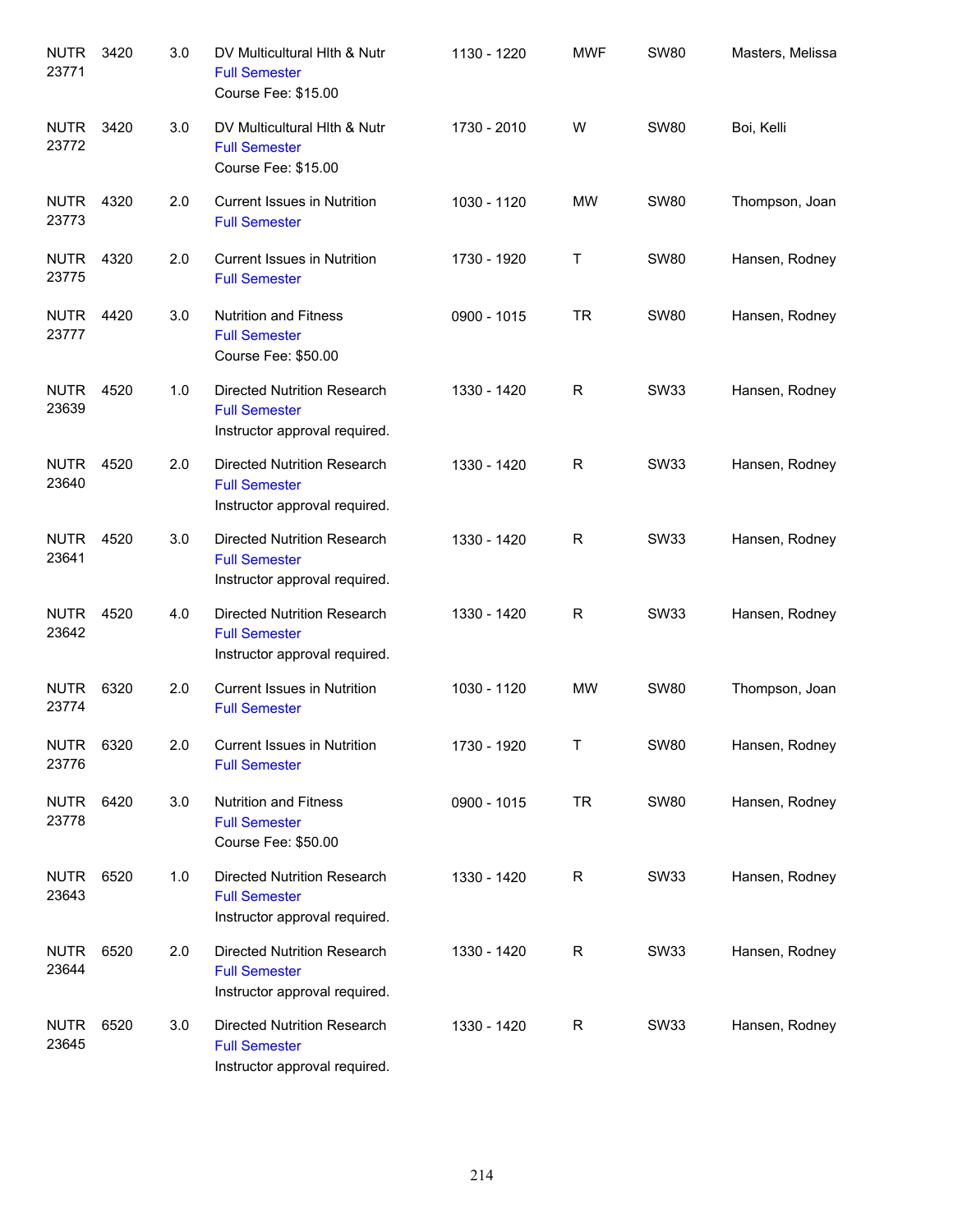| <b>NUTR</b><br>23646 | 6520 | 4.0 | <b>Directed Nutrition Research</b><br><b>Full Semester</b><br>Instructor approval required.                                                                    | 1330 - 1420 | R          | <b>SW33</b> | Hansen, Rodney  |
|----------------------|------|-----|----------------------------------------------------------------------------------------------------------------------------------------------------------------|-------------|------------|-------------|-----------------|
| <b>PAR</b><br>24225  | 1000 | 2.0 | <b>Emergency Medical Technician</b><br><b>Full Semester</b><br>MUST REGISTER FOR BOTH PAR 1000 AND 1001                                                        | 1230 - 1650 | <b>MF</b>  | MH417       | Nielson, Holly  |
| <b>PAR</b><br>24226  | 1001 | 4.0 | EMT - Basic Lab<br><b>Full Semester</b><br>MUST REGISTER FOR BOTH PAR 1000 AND 1001<br>Course Fee: \$16.00                                                     | 1230 - 1630 | MF         | MH417       | Nielson, Holly  |
| <b>PAR</b><br>24231  | 1011 | 2.0 | EMT - Intermediate Intro Lab<br><b>Full Semester</b><br>Restricted to students accepted into the PARAMEDIC program.<br>For more information call 801-626-6251. | 1800 - 2200 | <b>TR</b>  | MH417       | Hatch, Zackery  |
| <b>PAR</b><br>24228  | 2000 | 4.0 | Intro to Paramedic Practice<br><b>Full Semester</b><br>Restricted to students accepted into the PARAMEDIC program.                                             | 0900 - 1630 | <b>TWR</b> | MH417       | Grunow, Jeffrey |
| <b>PAR</b><br>24230  | 2000 | 4.0 | Intro to Paramedic Practice<br><b>Full Semester</b><br>Restrcited to students accepted into the PARAMEDIC program.<br>For more information, call 801-626-6521. | 1800 - 2200 | <b>TR</b>  |             | Grunow, Jeffrey |
| <b>PAR</b><br>24229  | 2010 | 6.0 | <b>Medical Emergencies</b><br><b>Full Semester</b><br>Restricted to students accepted into the PARAMEDIC program.                                              | 0900 - 1630 | <b>TWR</b> | MH417       | Grunow, Jeffrey |
| <b>PAR</b><br>24385  | 2040 | 4.0 | Paramedic Clinical Lab I<br><b>Full Semester</b><br>LAST NAMES A - L<br>Course Fee \$98.00                                                                     | 0900 - 1500 | W          | MH417       | Grunow, Jeffrey |
| <b>PAR</b><br>24390  | 2100 | 4.0 | Adv Paramedic Practice<br><b>Full Semester</b><br>Restricted to students accepted into the PARAMEDIC program.<br>Course Fee \$98.00.                           | <b>TBA</b>  | <b>TBA</b> | MH417       | Grunow, Jeffrey |
| <b>PAR</b><br>24387  | 2110 | 3.0 | Paramedic Clinical II<br><b>Full Semester</b>                                                                                                                  | <b>TBA</b>  | <b>TBA</b> |             | Nielson, Holly  |
| <b>PAR</b><br>24391  | 2120 | 9.0 | Paramedic Internship<br><b>Full Semester</b><br>REstricted to students accepted into the PARAMEDIC program.                                                    | <b>TBA</b>  | <b>TBA</b> |             | Shah, Taufiq    |
| <b>PAR</b><br>24580  | 3110 | 6.0 | <b>Critical Care Transport</b><br><b>Block 2</b><br>Restricted to students accepted into the PARAMEDIC program. For more<br>information call 801-626-6251.     | 1800 - 2200 | TR         | MH417       | Grunow, Jeffrey |
| <b>PE</b><br>23923   | 1010 | 1.0 | Aerobics, Level I<br><b>Full Semester</b><br>Course Fee: \$5.00                                                                                                | 0730 - 0820 | MW         | <b>SBFA</b> | Wolfley, Jill   |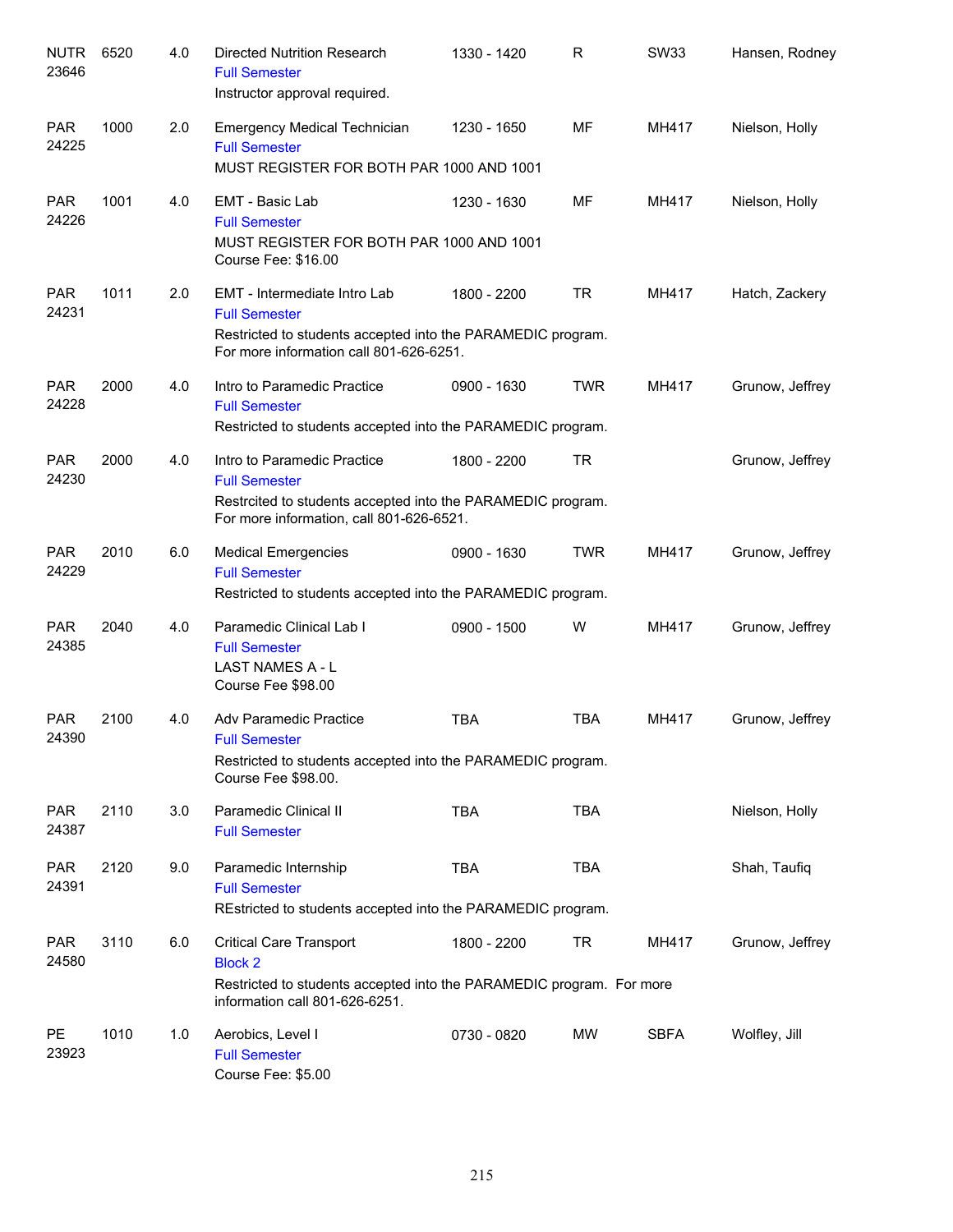| PE<br>23926 | 1010 | 1.0 | Aerobics, Level I<br><b>Full Semester</b><br>Course Fee: \$5.00                                                                                                  | 1030 - 1120 | <b>MW</b>  | <b>SBFA</b>  | Watson, Megan      |
|-------------|------|-----|------------------------------------------------------------------------------------------------------------------------------------------------------------------|-------------|------------|--------------|--------------------|
| PE<br>23936 | 1010 | 1.0 | Aerobics, Level I<br><b>Full Semester</b><br>Independent Conditioning Class. Access Canvas for<br>orientation and class info.<br>Course Fee: \$5.00              | <b>TBA</b>  | <b>TBA</b> | <b>SB</b>    | Fritz, Christopher |
| PE<br>23924 | 1011 | 1.0 | Aerobics, Level II<br><b>Full Semester</b><br>Course Fee: \$5.00                                                                                                 | 0730 - 0820 | <b>MW</b>  | <b>SBFA</b>  | Wolfley, Jill      |
| PE<br>23927 | 1011 | 1.0 | Aerobics, Level II<br><b>Full Semester</b><br>Course Fee: \$5.00                                                                                                 | 1030 - 1120 | <b>MW</b>  | <b>SBFA</b>  | Watson, Megan      |
| PE<br>23937 | 1011 | 1.0 | Aerobics, Level II<br><b>Full Semester</b><br>Independent Conditioning. Access Canvas for course<br>orientation and info.<br>Course Fee: \$5.00                  | <b>TBA</b>  | <b>TBA</b> | <b>SB</b>    | Fritz, Christopher |
| PE<br>23925 | 1012 | 1.0 | Aerobics, Level III<br><b>Full Semester</b><br>Course Fee: \$5.00                                                                                                | 0730 - 0820 | <b>MW</b>  | <b>SBFA</b>  | Wolfley, Jill      |
| PE<br>23928 | 1012 | 1.0 | Aerobics, Level III<br><b>Full Semester</b><br>Course Fee: \$5.00                                                                                                | 1030 - 1120 | <b>MW</b>  | <b>SBFA</b>  | Watson, Megan      |
| PE<br>23938 | 1012 | 1.0 | Aerobics, Level III<br><b>Full Semester</b><br>Independent Conditioning Class. Access Canvas<br>for orientation and course info.<br>Course Fee: \$5.00           | <b>TBA</b>  | <b>TBA</b> | <b>SB</b>    | Fritz, Christopher |
| PE<br>23939 | 1040 | 1.0 | Walking for Fitness, Level I<br><b>Full Semester</b><br>Course Fee: \$5.00                                                                                       | 0830 - 0920 | <b>TR</b>  | <b>SBTRK</b> | McGladrey, Brian   |
| PE<br>23942 | 1040 | 1.0 | Walking for Fitness, Level I<br><b>Full Semester</b><br>Independent Conditioning Class. Access Canvas for<br>orientation and course info.<br>Course Fee: \$5.00  | <b>TBA</b>  | <b>TBA</b> | SB           | Johnson, Brandon   |
| PE<br>23940 | 1041 | 1.0 | Walking For Fitness, Level II<br><b>Full Semester</b><br>Course Fee: \$5.00                                                                                      | 0830 - 0920 | <b>TR</b>  | <b>SBTRK</b> | McGladrey, Brian   |
| PE<br>23943 | 1041 | 1.0 | Walking For Fitness, Level II<br><b>Full Semester</b><br>Independent Conditioning Class. Access Canvas for<br>orientation and course info.<br>Course Fee: \$5.00 | <b>TBA</b>  | <b>TBA</b> | SB           | Johnson, Brandon   |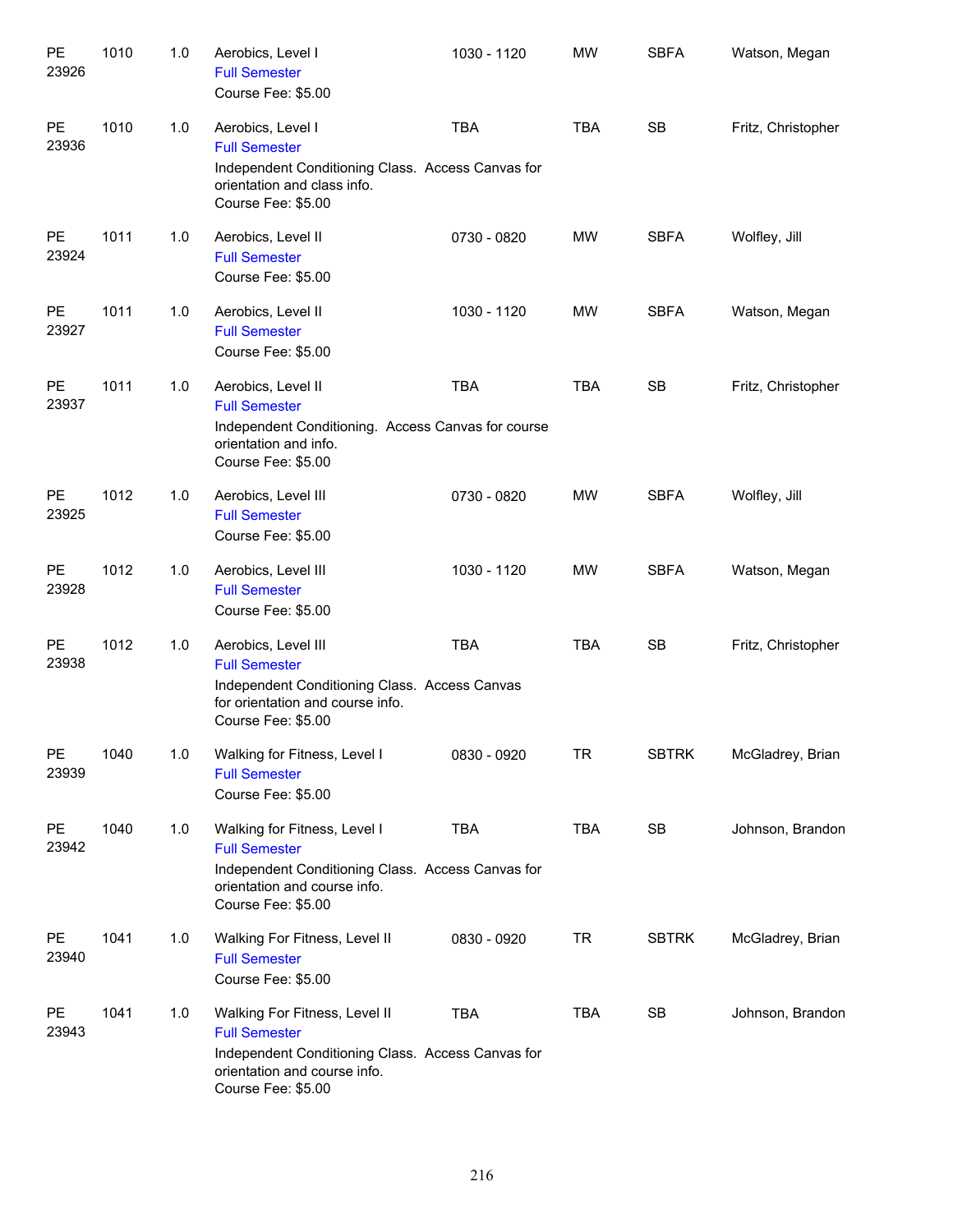| PE<br>23941        | 1042 | 1.0 | Walking for Fitness, Level III<br><b>Full Semester</b><br>Course Fee: \$5.00                                                                                      | 0830 - 0920 | <b>TR</b>  | <b>SBTRK</b> | McGladrey, Brian   |
|--------------------|------|-----|-------------------------------------------------------------------------------------------------------------------------------------------------------------------|-------------|------------|--------------|--------------------|
| PE<br>23944        | 1042 | 1.0 | Walking for Fitness, Level III<br><b>Full Semester</b><br>Independent Conditioning Class. Access Canvas for<br>orientation and course info.<br>Course Fee: \$5.00 | <b>TBA</b>  | <b>TBA</b> | <b>SB</b>    | Johnson, Brandon   |
| PE<br>23946        | 1043 | 1.0 | Jogging, Level I<br><b>Full Semester</b><br>Course Fee: \$3.00                                                                                                    | 1230 - 1320 | <b>MW</b>  | <b>SBTRK</b> | Thompson, Joan     |
| PE<br>23947        | 1044 | 1.0 | Jogging II<br><b>Full Semester</b><br>Course Fee: \$3.00                                                                                                          | 1230 - 1320 | <b>MW</b>  | <b>SBTRK</b> | Thompson, Joan     |
| <b>PE</b><br>23948 | 1045 | 1.0 | Jogging III<br><b>Full Semester</b><br>Course Fee: \$3.00                                                                                                         | 1230 - 1320 | <b>MW</b>  | <b>SBTRK</b> | Thompson, Joan     |
| PE<br>24283        | 1057 | 1.0 | Hatha Yoga Level I<br><b>Full Semester</b>                                                                                                                        | 0830 - 0920 | <b>TR</b>  | <b>SB19</b>  | Needham, Kathy     |
| <b>PE</b><br>24284 | 1057 | 1.0 | Hatha Yoga Level I<br><b>Full Semester</b>                                                                                                                        | 1030 - 1120 | <b>TR</b>  | <b>SB19</b>  | Needham, Kathy     |
| <b>PE</b><br>23949 | 1070 | 1.0 | Cross Train for Fitness Lev I<br><b>Full Semester</b><br>Course Fee: \$7.50                                                                                       | 1030 - 1120 | <b>TR</b>  | SB           | Smith, Chad        |
| <b>PE</b><br>23952 | 1070 | 1.0 | Cross Train for Fitness Lev I<br><b>Full Semester</b><br>Course Fee: \$7.50                                                                                       | 1630 - 1720 | <b>TR</b>  | SB           | McGladrey, Brian   |
| PE<br>23955        | 1070 | 1.0 | Cross Train for Fitness Lev I<br><b>Full Semester</b><br>Independent Conditioning Class. Access Canvas<br>for orientation and course info.<br>Course Fee: \$7.50  | <b>TBA</b>  | <b>TBA</b> | SB           | Fritz, Christopher |
| <b>PE</b><br>24350 | 1070 | 1.0 | Cross Train for Fitness Lev I<br><b>Full Semester</b>                                                                                                             | <b>TBA</b>  | <b>TBA</b> |              | Rogers, David      |
| <b>PE</b><br>23950 | 1071 | 1.0 | Cross Train for Fitness Lev II<br><b>Full Semester</b><br>Course Fee: \$7.50                                                                                      | 1030 - 1120 | <b>TR</b>  | SB           | Conway, Adrian     |
| <b>PE</b><br>23953 | 1071 | 1.0 | Cross Train for Fitness Lev II<br><b>Full Semester</b><br>Course Fee: \$7.50                                                                                      | 1630 - 1720 | <b>TR</b>  | SB           | McGladrey, Brian   |
| <b>PE</b><br>23956 | 1071 | 1.0 | Cross Train for Fitness Lev II<br><b>Full Semester</b><br>Independent Conditioning Class. Access Canvas for<br>orientation and course info.<br>Course Fee: \$7.50 | <b>TBA</b>  | <b>TBA</b> | SB           | Fritz, Christopher |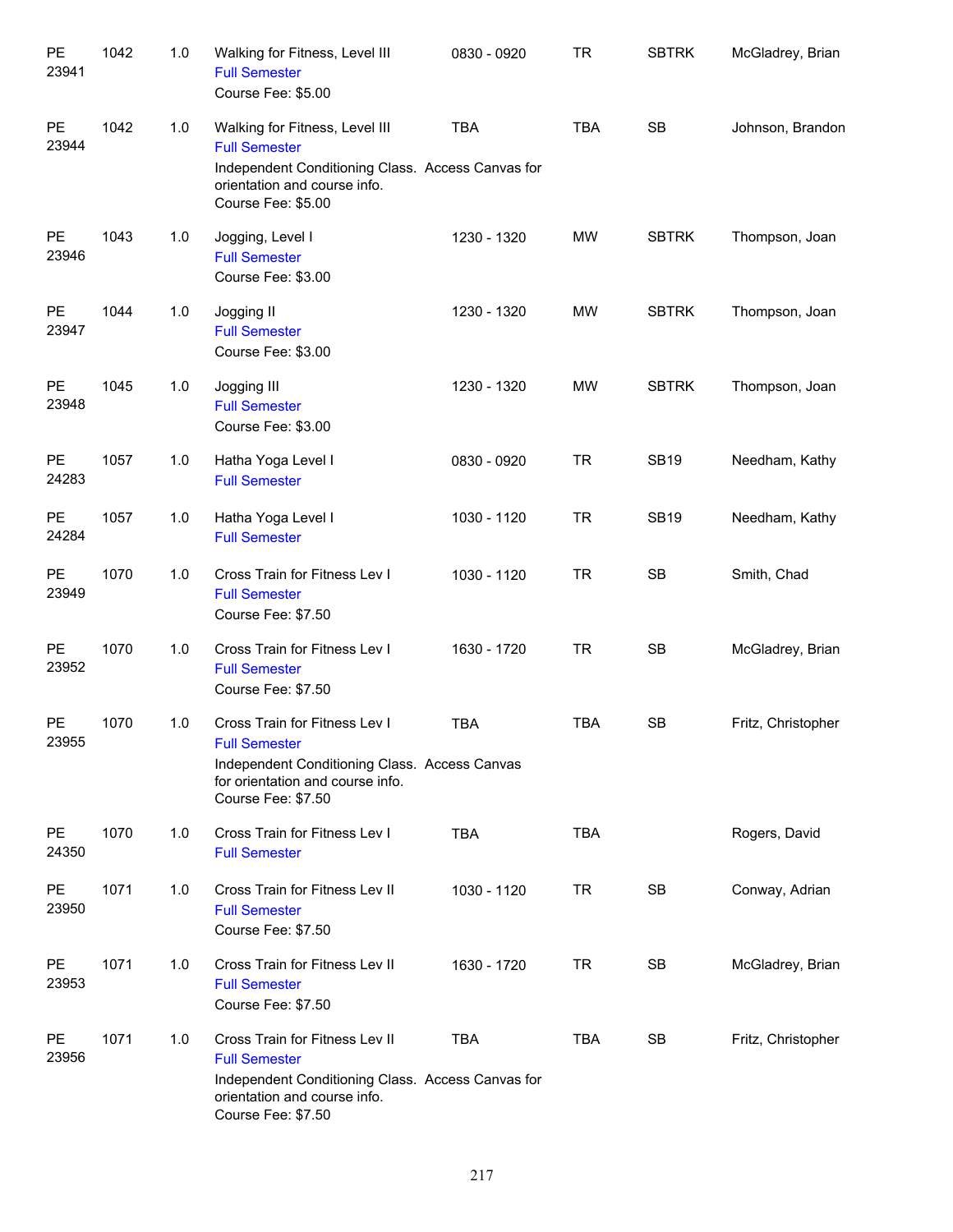| PE<br>23951 | 1072 | 1.0 | <b>Cross Training Level III</b><br><b>Full Semester</b><br>Course Fee: \$7.50                                                                                       | 1030 - 1120 | TR         | <b>SB</b>   | Smith, Chad        |
|-------------|------|-----|---------------------------------------------------------------------------------------------------------------------------------------------------------------------|-------------|------------|-------------|--------------------|
| PE<br>23954 | 1072 | 1.0 | <b>Cross Training Level III</b><br><b>Full Semester</b><br>Course Fee: \$7.50                                                                                       | 1630 - 1720 | <b>TR</b>  | <b>SB</b>   | McGladrey, Brian   |
| PE<br>23957 | 1072 | 1.0 | <b>Cross Training Level III</b><br><b>Full Semester</b><br>Independent Conditioning Course. Access Canvas for<br>orientation and course info.<br>Course Fee: \$7.50 | <b>TBA</b>  | <b>TBA</b> | <b>SB</b>   | Fritz, Christopher |
| PE<br>24237 | 1080 | 1.0 | Strength Training, Level I<br><b>Full Semester</b><br>Independent Conditioning. Access Canvas to see<br>orientation video and course info.<br>Course Fee: \$7.50    | <b>TBA</b>  | <b>TBA</b> | <b>SB</b>   | Johnson, Brandon   |
| PE<br>24274 | 1080 | 1.0 | Strength Training, Level I<br><b>Full Semester</b><br>Course Fee \$7.50                                                                                             | 0930 - 1020 | <b>TR</b>  | <b>SBFA</b> | Fritz, Christopher |
| PE<br>24277 | 1080 | 1.0 | Strength Training, Level I<br><b>Full Semester</b><br>Course Fee \$7.50                                                                                             | 1630 - 1720 | <b>TR</b>  | <b>SBFA</b> | Johnson, Brandon   |
| PE<br>24280 | 1080 | 1.0 | Strength Training, Level I<br><b>Full Semester</b><br>Course Fee \$7.50                                                                                             | 1630 - 1720 | <b>MW</b>  | <b>SBFA</b> | Fritz, Christopher |
| PE<br>24238 | 1081 | 1.0 | Strength Training, Level II<br><b>Full Semester</b><br>Independent Conditioning. Access Canvas for orientation<br>videoe and course info.<br>Course Fee: \$7.50     | <b>TBA</b>  | <b>TBA</b> | <b>SB</b>   | Johnson, Brandon   |
| PE<br>24275 | 1081 | 1.0 | Strength Training, Level II<br><b>Full Semester</b><br>Course Fee \$7.50                                                                                            | 0930 - 1020 | <b>TR</b>  | <b>SBFA</b> | Fritz, Christopher |
| PE<br>24278 | 1081 | 1.0 | Strength Training, Level II<br><b>Full Semester</b><br>Course Fee \$7.50                                                                                            | 1630 - 1720 | <b>TR</b>  | <b>SBFA</b> | Johnson, Brandon   |
| PE<br>24281 | 1081 | 1.0 | Strength Training, Level II<br><b>Full Semester</b><br>Course Fee \$7.50                                                                                            | 1630 - 1720 | MW         | <b>SBFA</b> | Fritz, Christopher |
| PE<br>24239 | 1082 | 1.0 | Strength Training, Level III<br><b>Full Semester</b><br>Independent COnditioning. Access Canvas for course<br>orientation video and info.<br>Course Fee: \$7.50     | <b>TBA</b>  | <b>TBA</b> | SB          | Johnson, Brandon   |
| PE<br>24276 | 1082 | 1.0 | Strength Training, Level III<br><b>Full Semester</b><br>Course Fee \$7.50                                                                                           | 0930 - 1020 | TR         | <b>SBFA</b> | Fritz, Christopher |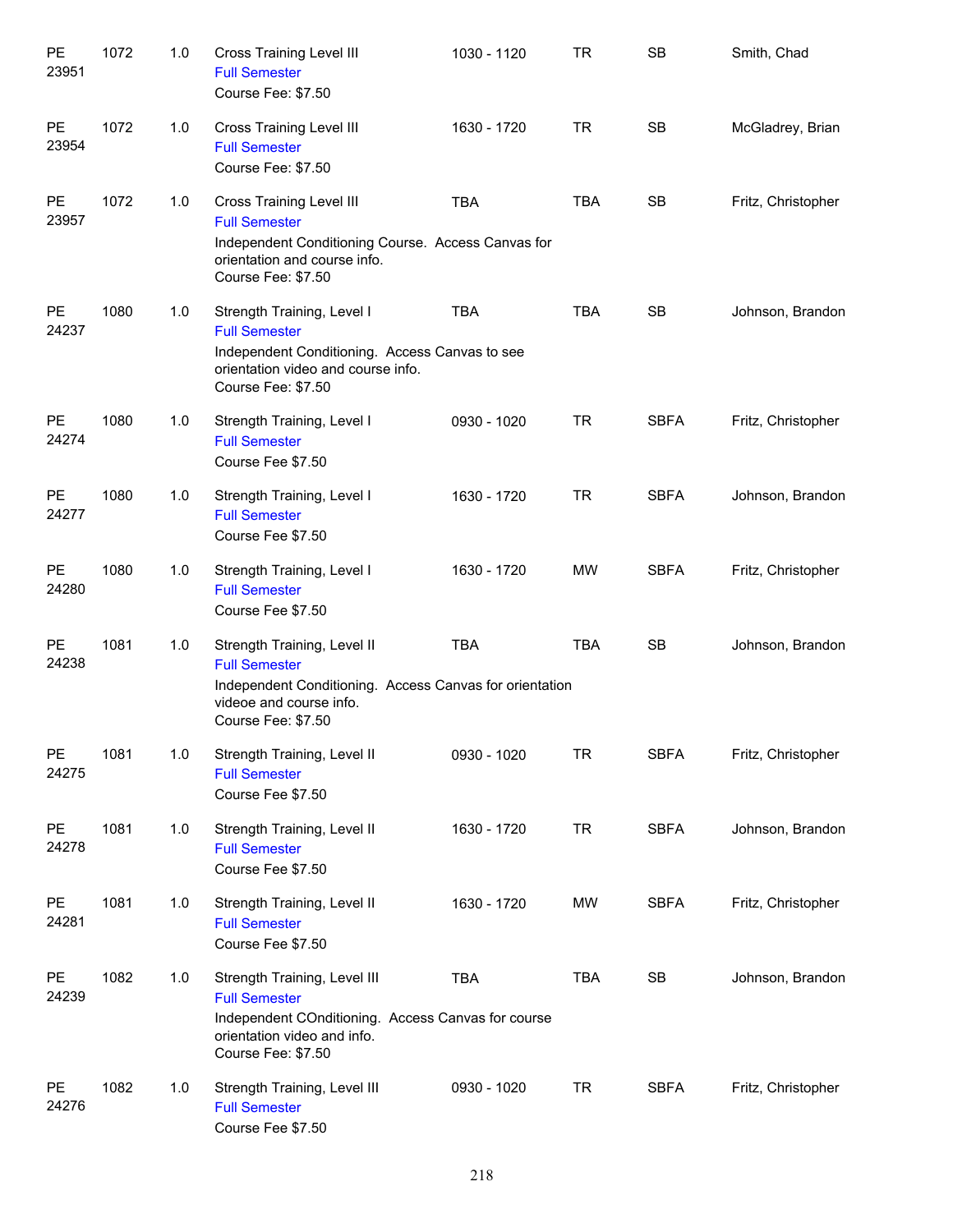| PE<br>24279            | 1082 | 1.0   | Strength Training, Level III<br><b>Full Semester</b><br>Course Fee \$7.50                                                          | 1630 - 1720 | <b>TR</b>   | <b>SBFA</b> | Johnson, Brandon   |
|------------------------|------|-------|------------------------------------------------------------------------------------------------------------------------------------|-------------|-------------|-------------|--------------------|
| PE<br>24282            | 1082 | 1.0   | Strength Training, Level III<br><b>Full Semester</b><br>Course Fee \$7.50                                                          | 1630 - 1720 | <b>MW</b>   | <b>SBFA</b> | Fritz, Christopher |
| PE<br>24016            | 1100 | 1.0   | Tennis Level I<br><b>Block 1</b>                                                                                                   | 0930 - 1020 | <b>MTWR</b> | <b>SWTC</b> | Corbridge, Lynn    |
| PE<br>24018            | 1101 | 1.0   | Tennis Level II<br><b>Block 1</b>                                                                                                  | 0930 - 1020 | <b>MTWR</b> | <b>SWTC</b> | Corbridge, Lynn    |
| PE<br>24352            | 1110 | 1.0   | Racquetball, Level I<br><b>Full Semester</b>                                                                                       | 0930 - 1020 | <b>TR</b>   | <b>SBRB</b> | Corbridge, Lynn    |
| PE<br>24353            | 1110 | 1.0   | Racquetball, Level I<br><b>Full Semester</b>                                                                                       | 1030 - 1120 | <b>TR</b>   | <b>SBRB</b> | Corbridge, Lynn    |
| PE<br>24354            | 1111 | 1.0   | Racquetball, Level II<br><b>Full Semester</b>                                                                                      | 1030 - 1120 | <b>TR</b>   | <b>SBRB</b> | Corbridge, Lynn    |
| PE<br>24355            | 1112 | 1.0   | Racquetball, Level III<br><b>Full Semester</b>                                                                                     | 1030 - 1120 | <b>TR</b>   | <b>SBRB</b> | Corbridge, Lynn    |
| PE<br>24330            | 1130 | 1.0   | Golf, Level I<br><b>Block 1</b>                                                                                                    | 1630 - 1830 | <b>MW</b>   | SA          | Romney, Trevor     |
| PE<br>24333            | 1130 | 1.0   | Golf, Level I<br><b>Block 1</b><br>This course runs until October 26th.<br>Class held at Mt. Ogden Golf Course, 3000 Taylor Ave.   | 1400 - 1700 | W           | <b>MO</b>   | Zagrodnik, James   |
| PE<br>24331            | 1131 | $1.0$ | Golf, Level II<br><b>Block 1</b>                                                                                                   | 1630 - 1830 | <b>MW</b>   | SA          | Romney, Trevor     |
| PE<br>24334            | 1131 | $1.0$ | Golf, Level II<br><b>Block 1</b><br>This course runs until October 26th.<br>Class held at Mt. Ogden Golf Course, 3000 Taylor Ave.  | 1400 - 1700 | W           | <b>MO</b>   | Zagrodnik, James   |
| $\mathsf{PE}$<br>24332 | 1132 | 1.0   | Golf, Level III<br><b>Block 1</b>                                                                                                  | 1630 - 1830 | MW          | SA          | Romney, Trevor     |
| PE<br>24335            | 1132 | 1.0   | Golf, Level III<br><b>Block 1</b><br>This course runs until October 26th.<br>Class held at Mt. Ogden Golf Course, 3000 Taylor Ave. | 1400 - 1700 | W           | MO          | Zagrodnik, James   |
| $\mathsf{PE}$<br>23969 | 1145 | 1.0   | Bowling, Level I<br><b>Full Semester</b><br>Course Fee: \$53.00                                                                    | 0930 - 1020 | MW          | <b>SUBA</b> | Mandell, Mark      |
| PE<br>23970            | 1145 | 1.0   | Bowling, Level I<br><b>Full Semester</b><br>Course Fee: \$53.00                                                                    | 1030 - 1120 | MW          | <b>SUBA</b> | Mandell, Mark      |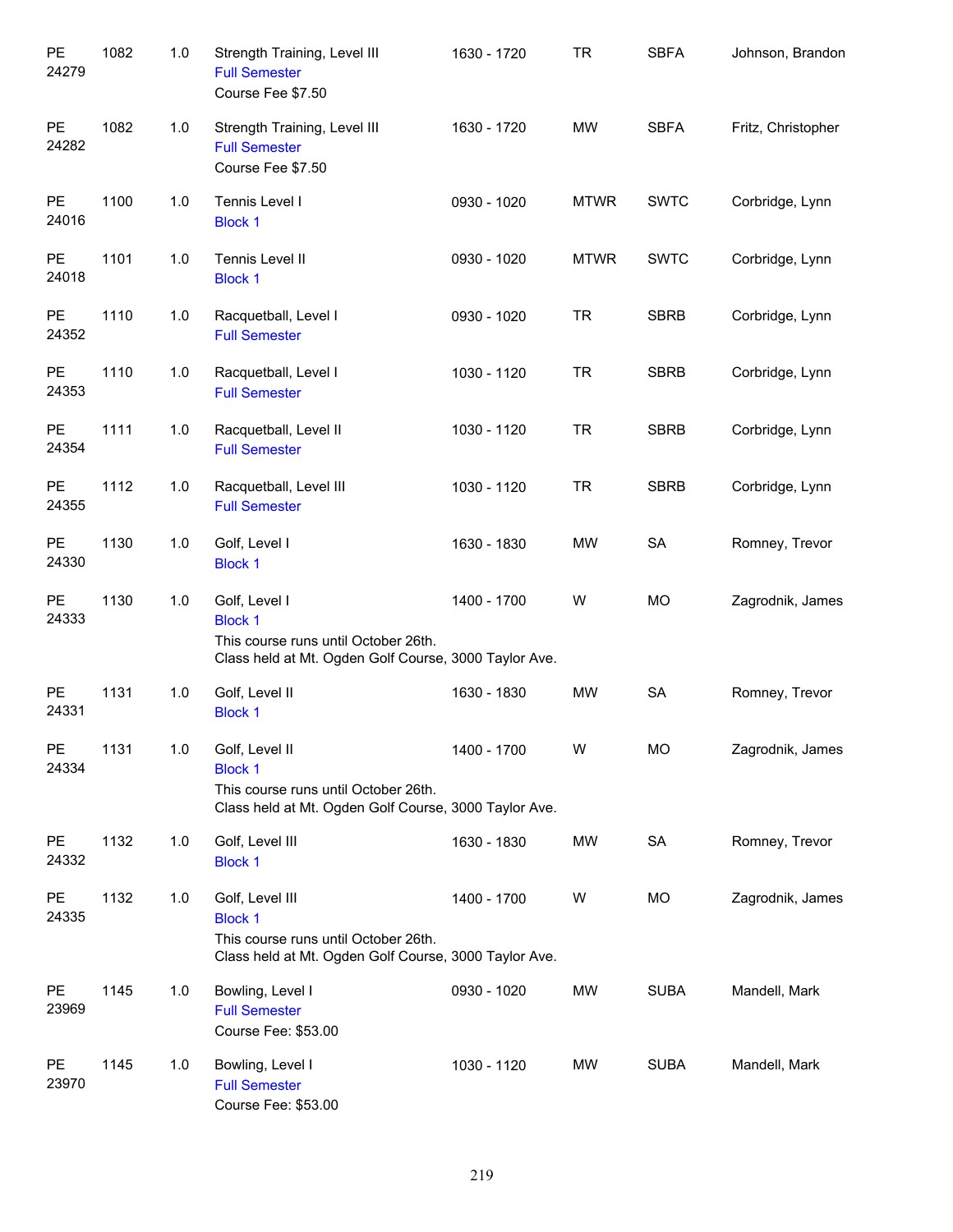| PE<br>23981        | 1145 | 1.0   | Bowling, Level I<br><b>Full Semester</b><br>Course Fee: \$53.00   | 1130 - 1220 | <b>MW</b> | <b>SUBA</b> | Reeve, Shaun       |
|--------------------|------|-------|-------------------------------------------------------------------|-------------|-----------|-------------|--------------------|
| PE<br>23982        | 1145 | 1.0   | Bowling, Level I<br><b>Full Semester</b><br>Course Fee: \$53.00   | 1230 - 1320 | <b>MW</b> | <b>SUBA</b> | Reeve, Shaun       |
| PE<br>23983        | 1145 | 1.0   | Bowling, Level I<br><b>Full Semester</b><br>Course Fee: \$53.00   | 0930 - 1020 | <b>TR</b> | <b>SUBA</b> | Meaders, Frederick |
| PE<br>23984        | 1145 | 1.0   | Bowling, Level I<br><b>Full Semester</b><br>Course Fee: \$53.00   | 1030 - 1120 | <b>TR</b> | <b>SUBA</b> | Meaders, Frederick |
| PE<br>23986        | 1145 | 1.0   | Bowling, Level I<br><b>Full Semester</b><br>Course Fee: \$53.00   | 1200 - 1250 | <b>TR</b> | <b>SUBA</b> | Mandell, Mark      |
| PE<br>23987        | 1145 | 1.0   | Bowling, Level I<br><b>Full Semester</b><br>Course Fee: \$53.00   | 1630 - 1820 | W         | <b>SUBA</b> | Hekimian, John     |
| PE<br>23985        | 1146 | $1.0$ | Bowling, Level II<br><b>Full Semester</b><br>Course Fee: \$53.00  | 1030 - 1120 | <b>TR</b> | <b>SUBA</b> | Meaders, Frederick |
| PE<br>23988        | 1150 | $1.0$ | Billiards, Level I<br><b>Full Semester</b><br>Course Fee: \$30.00 | 0830 - 0920 | MW        | SU          | Lilly, Richard     |
| PE<br>23998        | 1150 | $1.0$ | Billiards, Level I<br><b>Full Semester</b><br>Course Fee: \$30.00 | 0930 - 1020 | MW        | SU          | Lilly, Richard     |
| <b>PE</b><br>23999 | 1150 | 1.0   | Billiards, Level I<br><b>Full Semester</b><br>Course Fee: \$30.00 | 1030 - 1120 | <b>MW</b> | SU          | Lilly, Richard     |
| PE<br>24000        | 1150 | 1.0   | Billiards, Level I<br><b>Full Semester</b><br>Course Fee: \$30.00 | 1130 - 1220 | <b>MW</b> | SU          | Leishman, Daniel   |
| PE<br>24001        | 1150 | 1.0   | Billiards, Level I<br><b>Full Semester</b><br>Course Fee: \$30.00 | 0930 - 1020 | <b>TR</b> | SU          | Giles, Jonathan    |
| PE<br>24002        | 1150 | 1.0   | Billiards, Level I<br><b>Full Semester</b><br>Course Fee: \$30.00 | 1030 - 1120 | <b>TR</b> | SU          | Giles, Jonathan    |
| PE<br>24003        | 1150 | 1.0   | Billiards, Level I<br><b>Full Semester</b><br>Course Fee: \$30.00 | 1200 - 1250 | <b>TR</b> | SU          | Giles, Jonathan    |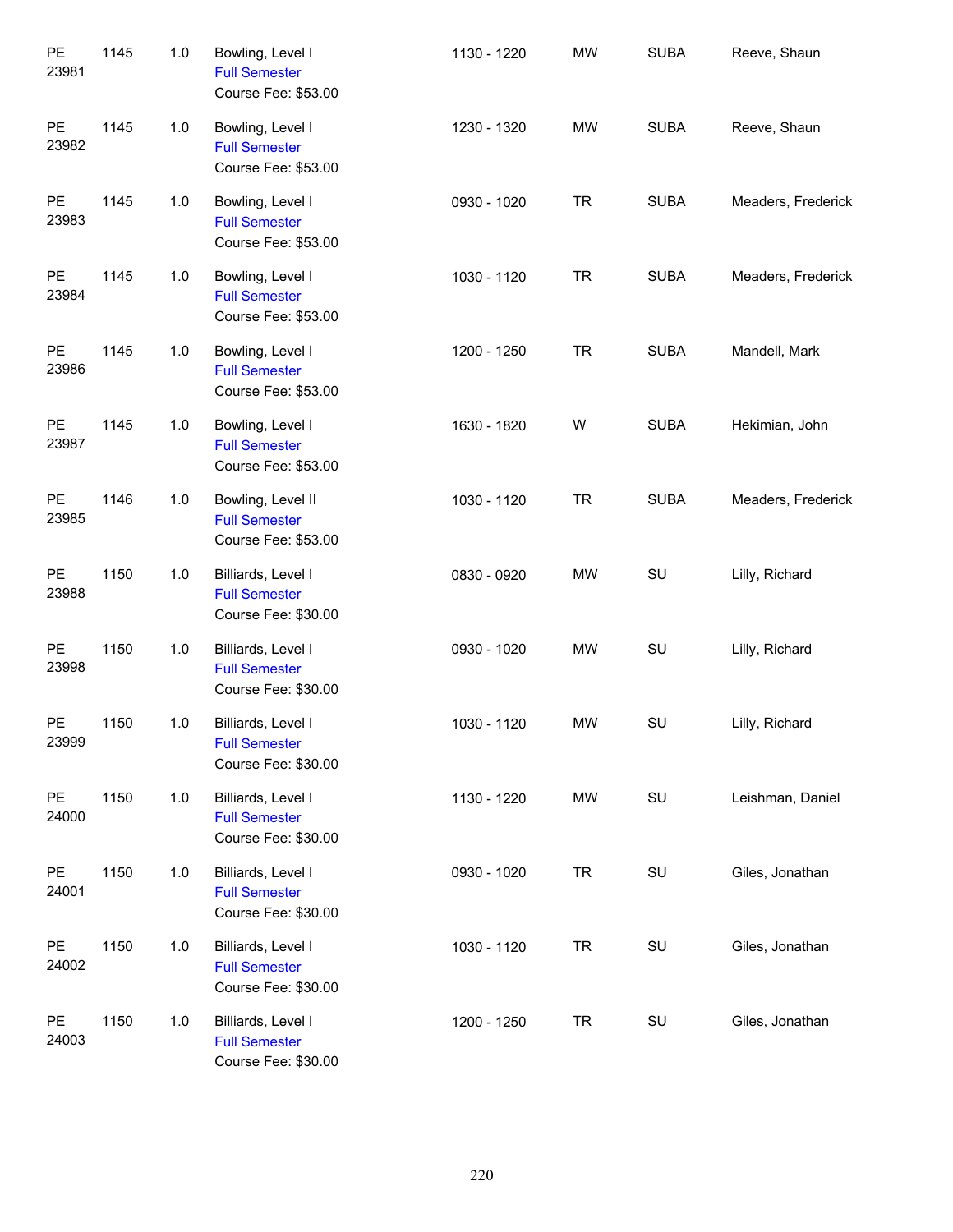| PE<br>24005        | 1150 | 1.0 | Billiards, Level I<br><b>Full Semester</b><br>Course Fee: \$30.00                                                                                                                           | 1030 - 1220 | F          | SU          | Campbell, Lonnie  |
|--------------------|------|-----|---------------------------------------------------------------------------------------------------------------------------------------------------------------------------------------------|-------------|------------|-------------|-------------------|
| PE<br>24007        | 1150 | 1.0 | Billiards, Level I<br><b>Full Semester</b><br>Course Fee: \$30.00                                                                                                                           | 1700 - 1840 | W          |             | Marriott, Matt    |
| PE<br>24008        | 1151 | 1.0 | Billiards, Level II<br><b>Full Semester</b><br>Course Fee: \$30.00                                                                                                                          | 1700 - 1840 | W          | SU          | Marriott, Matt    |
| PE<br>23945        | 1155 | 1.0 | Fencing, Level I<br><b>Full Semester</b><br>Course Fee: \$40.00                                                                                                                             | 0930 - 1020 | MW         | <b>SBFA</b> | Nopens, Kenny     |
| PE<br>24009        | 1200 | 1.0 | Basketball, Level I<br><b>Full Semester</b>                                                                                                                                                 | 1030 - 1120 | <b>TR</b>  | SW          | Rahe, Laura       |
| PE<br>24010        | 1201 | 1.0 | Basketball, Level II<br><b>Full Semester</b>                                                                                                                                                | 1030 - 1120 | <b>TR</b>  | SW          | Rahe, Laura       |
| PE<br>24011        | 1210 | 1.0 | Volleyball, Level I<br><b>Full Semester</b>                                                                                                                                                 | 0830 - 0920 | <b>MW</b>  | SW          | Scott, Brian      |
| PE<br>24013        | 1211 | 1.0 | Volleyball, Level II<br><b>Full Semester</b>                                                                                                                                                | 0830 - 0920 | <b>MW</b>  | SW          | Scott, Brian      |
| PE<br>24030        | 1300 | 1.0 | Swimming, Level I<br><b>Full Semester</b><br>Course Fee: \$12.00                                                                                                                            | 1330 - 1420 | <b>MW</b>  | SWPOOL      | Kaneko, Pepper    |
| PE<br>24021        | 1301 | 1.0 | Swimming, Level II<br><b>Full Semester</b><br>Course Fee: \$12.00                                                                                                                           | 0830 - 0920 | <b>TR</b>  | SWPOOL      | Kaneko, Pepper    |
| <b>PE</b><br>24024 | 1302 | 1.0 | Swimming, Level III<br><b>Full Semester</b><br>Course Fee: \$12.00                                                                                                                          | 0830 - 0920 | <b>TR</b>  | SWPOOL      | Kaneko, Pepper    |
| <b>PE</b><br>24031 | 1310 | 1.0 | Water Aerobics, Level I<br><b>Full Semester</b><br>Course Fee: \$12.00                                                                                                                      | 1730 - 1820 | MW         | SWPOOL      | Aldrich, Julia    |
| PE<br>24042        | 1311 | 1.0 | Water Aerobics, Level II<br><b>Full Semester</b><br>Course Fee: \$12.00                                                                                                                     | 1730 - 1820 | MW         | SWPOOL      | Aldrich, Julia    |
| <b>PE</b><br>24336 | 1350 | 1.0 | Scuba I<br><b>Full Semester</b><br>Call "Dive Utah" at 801-394-8842 for class times. There will be additional costs<br>with this class for books, equipment rental, and diving trips.       | <b>TBA</b>  | TBA        | DU          | Adams, Gregory    |
| PE<br>24337        | 1350 | 1.0 | Scuba I<br><b>Full Semester</b><br>Call "Adventures West" at 801-476-1300 for class times. There will be additional<br>costs with this class for books, equipment rental, and diving trips. | <b>TBA</b>  | <b>TBA</b> | AW          | Gilbert, Lynnette |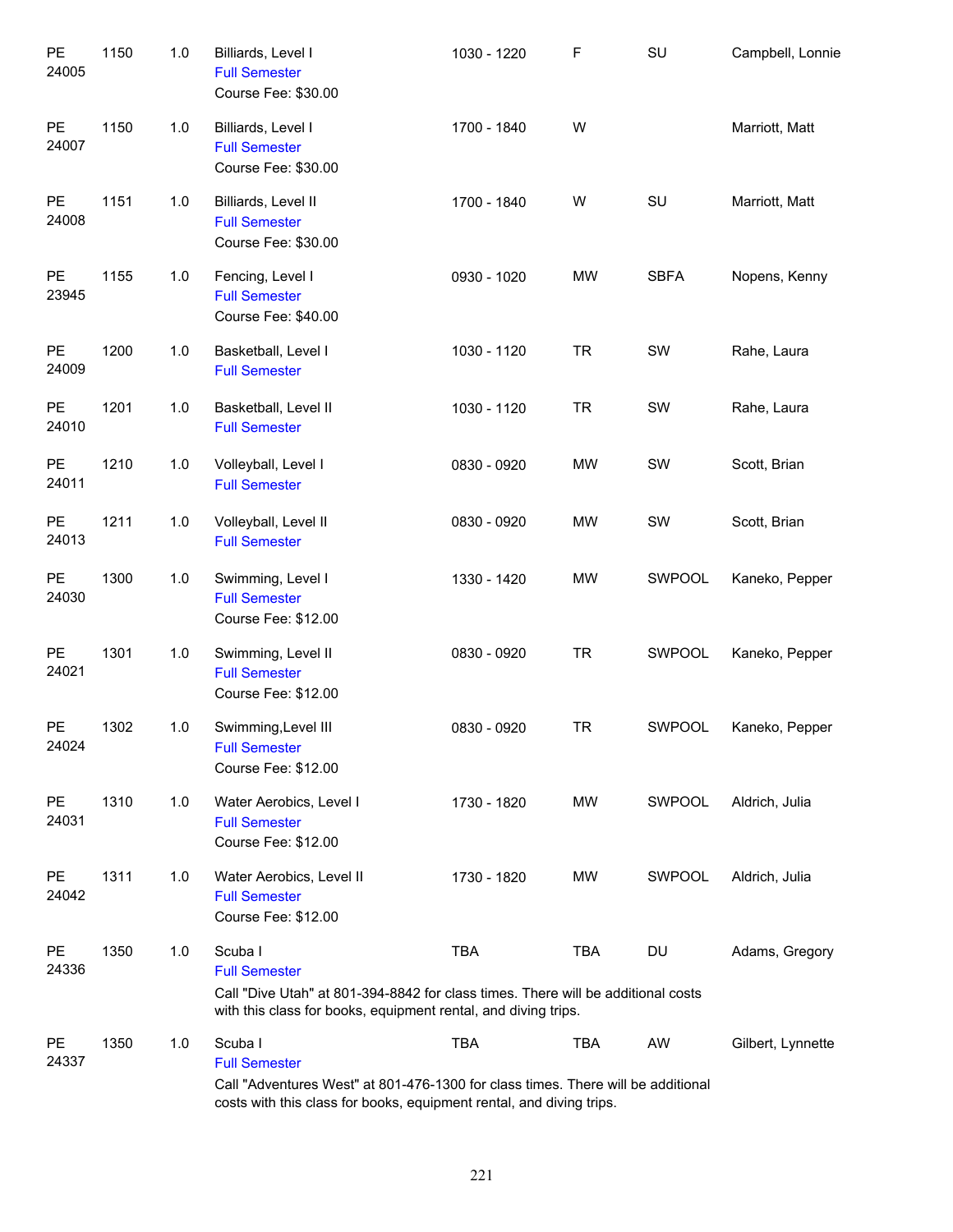| PE<br>24338        | 1350 | 1.0 | Scuba I<br><b>Full Semester</b>                                                                                                                        | <b>TBA</b>  | TBA       | <b>SPS</b>  | Rankin, Steve    |
|--------------------|------|-----|--------------------------------------------------------------------------------------------------------------------------------------------------------|-------------|-----------|-------------|------------------|
|                    |      |     | Call "Seaport Scuba" at 801-444-1604 for class times. There will be additional<br>costs with this class for books, equipment rental, and diving trips. |             |           |             |                  |
| <b>PE</b><br>24584 | 1400 | 1.0 | Self Defense, Level I<br><b>Full Semester</b>                                                                                                          | 1530 - 1720 | М         | <b>SW68</b> | Lyons, Brian     |
| <b>PE</b><br>23958 | 1410 | 1.0 | TaiChi, Level I<br><b>Full Semester</b>                                                                                                                | 1130 - 1220 | MW        | <b>SB19</b> | Jones, Lee       |
| PE<br>23959        | 1410 | 1.0 | TaiChi, Level I<br><b>Full Semester</b>                                                                                                                | 1630 - 1720 | MW        | <b>SB19</b> | Jones, Lee       |
| <b>PE</b><br>23960 | 1435 | 1.0 | Kempo, Level I<br><b>Full Semester</b>                                                                                                                 | 1030 - 1120 | MW        | <b>SB19</b> | Jones, Lee       |
| <b>PE</b><br>23963 | 1435 | 1.0 | Kempo, Level I<br><b>Full Semester</b>                                                                                                                 | 1730 - 1820 | MW        | <b>SB19</b> | Jones, Lee       |
| PE<br>23961        | 1436 | 1.0 | Kempo, Level II<br><b>Full Semester</b>                                                                                                                | 1030 - 1120 | MW        | <b>SB19</b> | Jones, Lee       |
| <b>PE</b><br>23964 | 1436 | 1.0 | Kempo, Level II<br><b>Full Semester</b>                                                                                                                | 1730 - 1820 | MW        | <b>SB19</b> | Jones, Lee       |
| PE<br>23962        | 1437 | 1.0 | Kempo, Level III<br><b>Full Semester</b>                                                                                                               | 1030 - 1120 | MW        | <b>SB19</b> | Jones, Lee       |
| PE<br>23965        | 1437 | 1.0 | Kempo, Level III<br><b>Full Semester</b>                                                                                                               | 1730 - 1820 | MW        | <b>SB19</b> | Jones, Lee       |
| <b>PE</b><br>23966 | 1445 | 1.0 | Tae Kwon-do, Level I<br><b>Full Semester</b>                                                                                                           | 1730 - 1820 | <b>TR</b> | <b>SB19</b> | Edmondson, David |
| PE<br>23967        | 1446 | 1.0 | Tae Kwon-do, Level II<br><b>Full Semester</b>                                                                                                          | 1730 - 1820 | <b>TR</b> | <b>SB19</b> | Edmondson, David |
| PE<br>23968        | 1447 | 1.0 | Tai Kwon-do, Level III<br><b>Full Semester</b>                                                                                                         | 1730 - 1820 | <b>TR</b> | <b>SB19</b> | Edmondson, David |
| PE<br>24357        | 1520 | 1.0 | Hiking, Level I<br><b>Block 1</b>                                                                                                                      | 1230 - 1530 | F         | <b>SW68</b> | Steed, Roger     |
| PE<br>24286        | 1527 | 1.0 | Rock Climbing, Level I<br><b>Block 1</b><br>Indoor climbing class at Weber Rocks Climbing Wall<br>Course Fee \$35.00                                   | 0830 - 1020 | <b>TR</b> | <b>SBFA</b> | Nguyen, Timothy  |
| PE<br>24287        | 1527 | 1.0 | Rock Climbing, Level I<br><b>Block 2</b><br>Indoor climbing class at Weber Rocks Climbing Wall<br>Course Fee \$35.00                                   | 0830 - 1020 | <b>TR</b> | <b>SBFA</b> | Nguyen, Timothy  |
| PE<br>24292        | 1527 | 1.0 | Rock Climbing, Level I<br><b>Block 1</b><br>Course Fee \$35.00                                                                                         | 1130 - 1415 | R         | <b>SW68</b> | Steed, Roger     |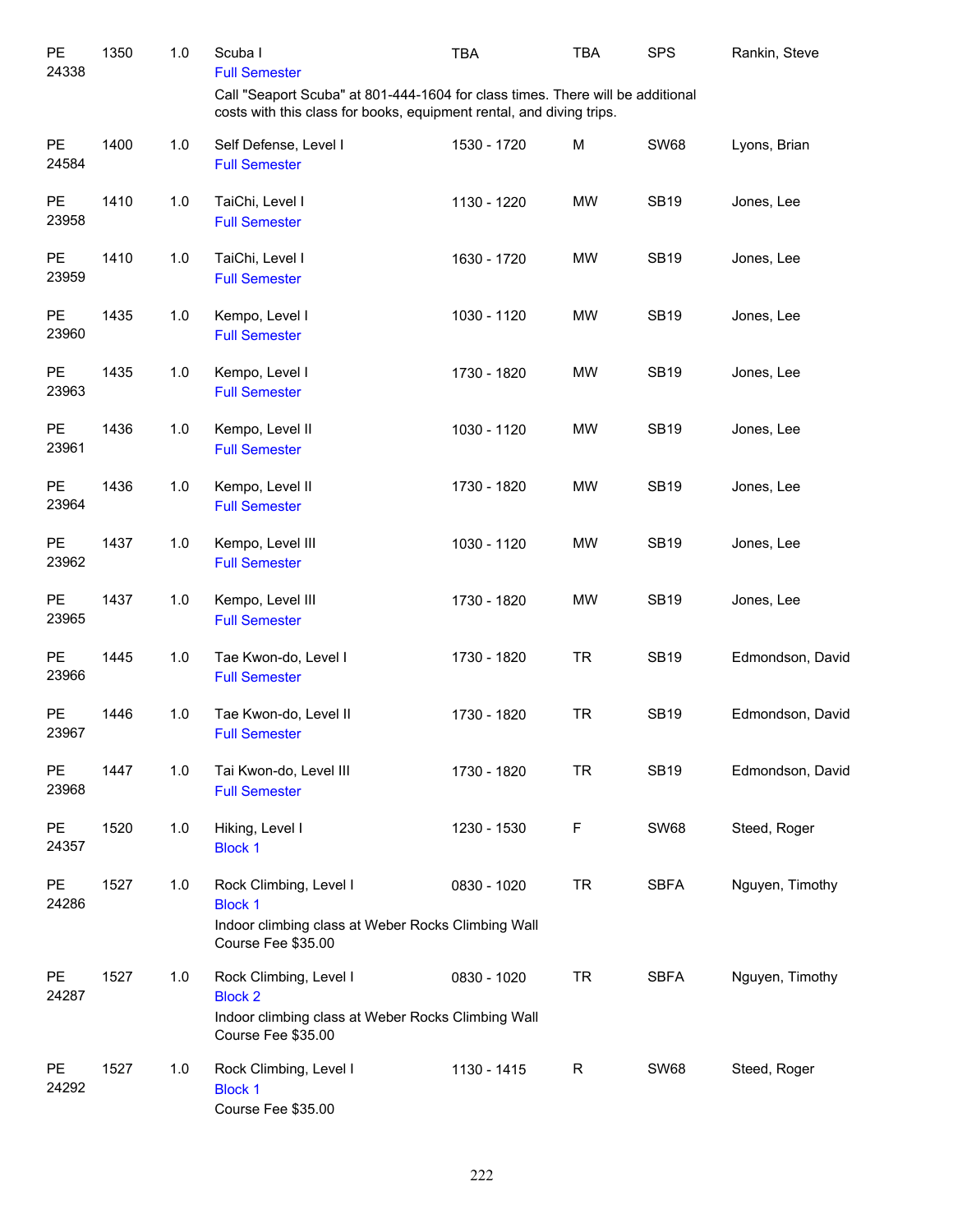| PE<br>24293         | 1527 | 1.0 | Rock Climbing, Level I<br><b>Block 1</b><br>Course Fee \$35.00                                                                                                                                             | 1415 - 1700 | $\mathsf R$ | <b>SW68</b> | Steed, Roger      |
|---------------------|------|-----|------------------------------------------------------------------------------------------------------------------------------------------------------------------------------------------------------------|-------------|-------------|-------------|-------------------|
| PE<br>24356         | 1528 | 1.0 | Rock Climbing, Level II<br><b>Block 1</b><br>Class starts 8/23. City of Rocks Trip<br>$9/13 - 9/15$<br>Course Fee \$35.00                                                                                  | 1700 - 1930 | $\mathsf R$ | <b>SW80</b> | Steed, Roger      |
| <b>PE</b><br>24285  | 2810 | 1.0 | Yoga Level II<br><b>Full Semester</b>                                                                                                                                                                      | 1130 - 1220 | <b>TR</b>   | <b>SB19</b> | Needham, Kathy    |
| PE<br>24339         | 2810 | 1.0 | Experimental: Scuba II<br><b>Full Semester</b><br>Call "Dive Utah" at 801-394-8842 for class times. There will be additional costs<br>with this class for books, equipment rental, and diving trips.       | <b>TBA</b>  | <b>TBA</b>  | <b>DU</b>   | Adams, Gregory    |
| <b>PE</b><br>24340  | 2810 | 1.0 | Experimental: Scuba II<br><b>Full Semester</b><br>Call "Adventures West" at 801-476-1300 for class times. There will be additional<br>costs with this class for books, equipment rental, and diving trips. | <b>TBA</b>  | <b>TBA</b>  | AW          | Gilbert, Lynnette |
| <b>PE</b><br>24341  | 2810 | 1.0 | Experimental: Scuba II<br><b>Full Semester</b><br>Call "Seaport Scuba" at 801-444-1604 for class times. There will be additional<br>costs with this class for books, equipment rental, and diving trips.   | <b>TBA</b>  | <b>TBA</b>  | <b>SPS</b>  | Rankin, Steve     |
| PEP<br>23665        | 2000 | 3.0 | Foundations of Physical Educ<br><b>Full Semester</b>                                                                                                                                                       | 0930 - 1020 | <b>MWF</b>  | SW116       | Conlin, Gerilynn  |
| <b>PEP</b><br>23666 | 2100 | 3.0 | Introduction to Coaching Sport<br><b>Full Semester</b>                                                                                                                                                     | 0830 - 0920 | <b>MWF</b>  | SW116       | McGladrey, Brian  |
| <b>PEP</b><br>23667 | 2200 | 2.0 | Human Performance Mgmt Prof<br><b>Full Semester</b><br>Course Fee: \$10.00                                                                                                                                 | 1030 - 1120 | <b>TR</b>   | <b>SW80</b> | Smith, Molly      |
| <b>PEP</b><br>23668 | 2300 | 3.0 | <b>Hith Fitness Evaluation/Prescr</b><br><b>Full Semester</b><br>Course Fee: \$20.00                                                                                                                       | 0930 - 1020 | <b>MWF</b>  | <b>SB12</b> | Ruden, Timothy    |
| <b>PEP</b><br>23669 | 2500 | 3.0 | Skills-Drills-Stragies/Coaches<br><b>Full Semester</b><br>Course Fee: \$3.00                                                                                                                               | 1130 - 1220 | <b>MWF</b>  | SW116       | McGladrey, Brian  |
| <b>PEP</b><br>23670 | 2600 | 3.0 | Growth/Motor Development<br><b>Full Semester</b><br>Course Fee: \$5.00                                                                                                                                     | 1230 - 1320 | <b>MWF</b>  | SW116       | Zagrodnik, James  |
| PEP<br>24428        | 2890 | 1.0 | Cooperative Work Experience<br><b>Full Semester</b><br>Instructor approval required.                                                                                                                       | 1330 - 1420 | W           | <b>SB12</b> | Smith, Molly      |
| <b>PEP</b><br>24429 | 2890 | 2.0 | Cooperative Work Experience<br><b>Full Semester</b><br>Instructor approval required.                                                                                                                       | 1330 - 1420 | W           | <b>SB12</b> | Smith, Molly      |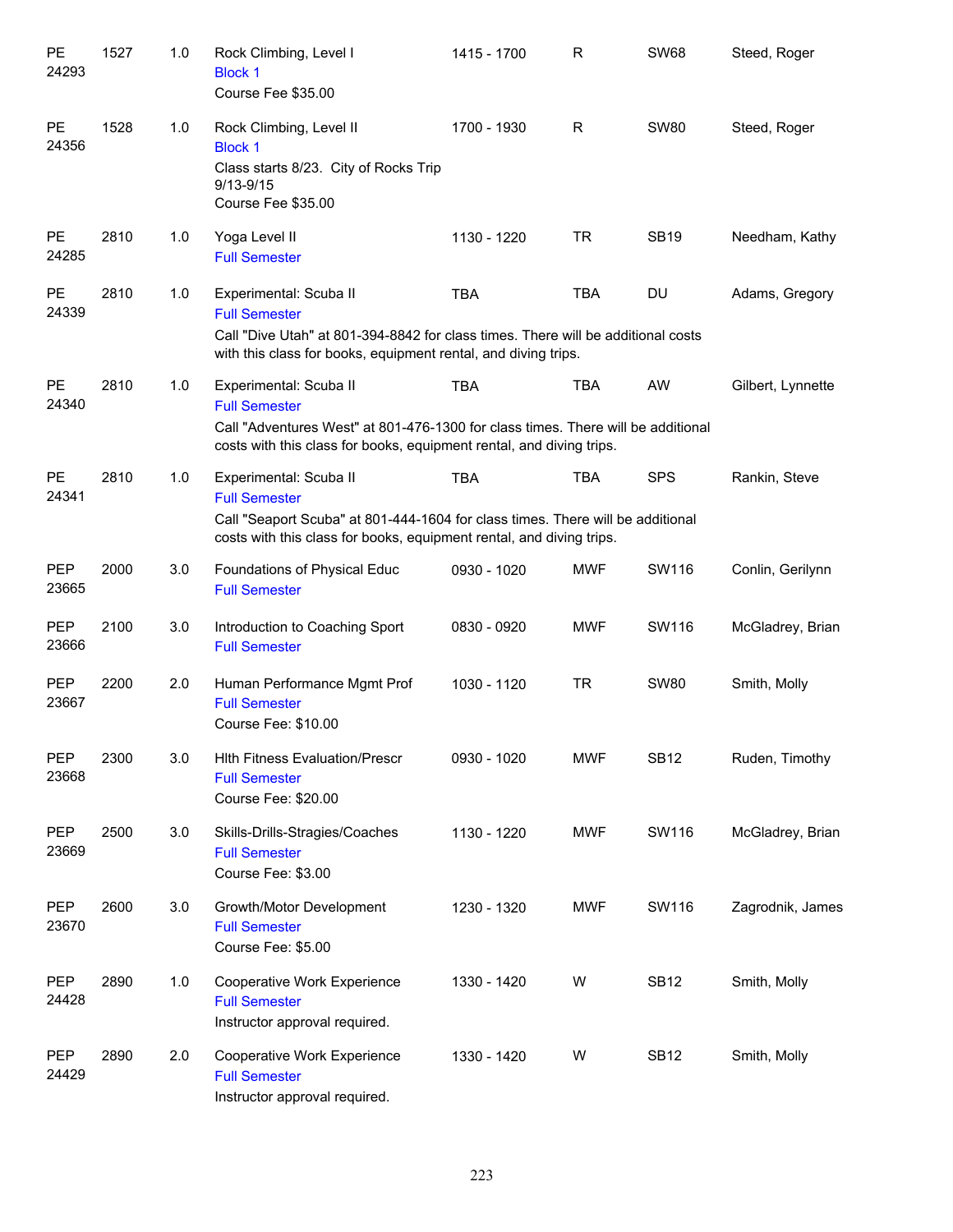| PEP<br>24430        | 2890 | 3.0 | Cooperative Work Experience<br><b>Full Semester</b><br>Instructor approval required. | 1330 - 1420                | W          | <b>SB12</b>                | Smith, Molly     |
|---------------------|------|-----|--------------------------------------------------------------------------------------|----------------------------|------------|----------------------------|------------------|
| <b>PEP</b><br>24431 | 2890 | 4.0 | Cooperative Work Experience<br><b>Full Semester</b><br>Instructor approval required. | 1330 - 1420                | W          | <b>SB12</b>                | Smith, Molly     |
| <b>PEP</b><br>24432 | 2890 | 5.0 | Cooperative Work Experience<br><b>Full Semester</b><br>Instructor approval required. | 1330 - 1420                | W          | <b>SB12</b>                | Smith, Molly     |
| PEP<br>24433        | 2890 | 6.0 | Cooperative Work Experience<br><b>Full Semester</b><br>Instructor approval required. | 1330 - 1420                | W          | <b>SB12</b>                | Smith, Molly     |
| PEP<br>24322        | 2920 | 3.0 | Pathways to Success in HPHP<br><b>Full Semester</b>                                  | 0730 - 0850                | <b>TR</b>  | SW202                      | Jensen, Sherrie  |
| PEP<br>23671        | 3240 | 3.0 | Methods Teach Field Sports<br><b>Full Semester</b><br>Course Fee: \$12.00            | 1130 - 1220                | <b>MWF</b> | SW202                      | Smith, Chad      |
| PEP<br>23672        | 3264 | 3.0 | Skill Dev/Meth Racket Sports<br><b>Full Semester</b><br>Course Fee: \$10.00          | 1030 - 1120                | <b>MWF</b> | SW202                      | Zagrodnik, James |
| PEP<br>23674        | 3280 | 2.0 | Teach Neuromuscular Cond<br><b>Full Semester</b><br>Course Fee: \$10.00              | 1200 - 1315                | <b>TR</b>  | SW202                      | Smith, Chad      |
| PEP<br>24655        | 3280 | 2.0 | Teach Neuromuscular Cond<br><b>Full Semester</b><br>Course Fee \$10.00               | 1730 - 1920                | M          | SW202                      | Lyons, Brian     |
| <b>PEP</b><br>23675 | 3290 | 3.0 | Methods/Teach Fitness for Life<br><b>Full Semester</b><br>Course Fee: \$10.00        | 1030 - 1120                | <b>MWF</b> | SW116                      | McGladrey, Brian |
| PEP<br>23676        | 3500 | 3.0 | Kinesiology<br><b>Full Semester</b><br>Course Fee: \$25.00                           | 0730 - 0820<br>0730 - 0920 | MW<br>F    | <b>SW62</b><br><b>SB12</b> | Lyons, Brian     |
| PEP<br>24427        | 3500 | 3.0 | Kinesiology<br><b>Full Semester</b><br>Course Fee \$25.00                            | 0730 - 0820<br>0730 - 0920 | MW<br>R    | <b>SW62</b><br><b>SB12</b> | Lyons, Brian     |
| PEP<br>23678        | 3510 | 3.0 | <b>Exercise Physiology</b><br><b>Full Semester</b><br>Course Fee: \$50.00            | 1030 - 1120<br>1030 - 1145 | MW<br>F    | <b>SW71</b><br><b>SB12</b> | Smith, Molly     |
| PEP<br>23679        | 3510 | 3.0 | <b>Exercise Physiology</b><br><b>Full Semester</b><br>Course Fee: \$50.00            | 1030 - 1120<br>1330 - 1520 | MW<br>F    | <b>SW71</b>                | Smith, Molly     |
| PEP<br>23680        | 3520 | 3.0 | <b>Curr Dev/InstructionI Strategy</b><br><b>Full Semester</b><br>Course Fee: \$7.00  | 0900 - 1015                | <b>TR</b>  | SW116                      | Conlin, Gerilynn |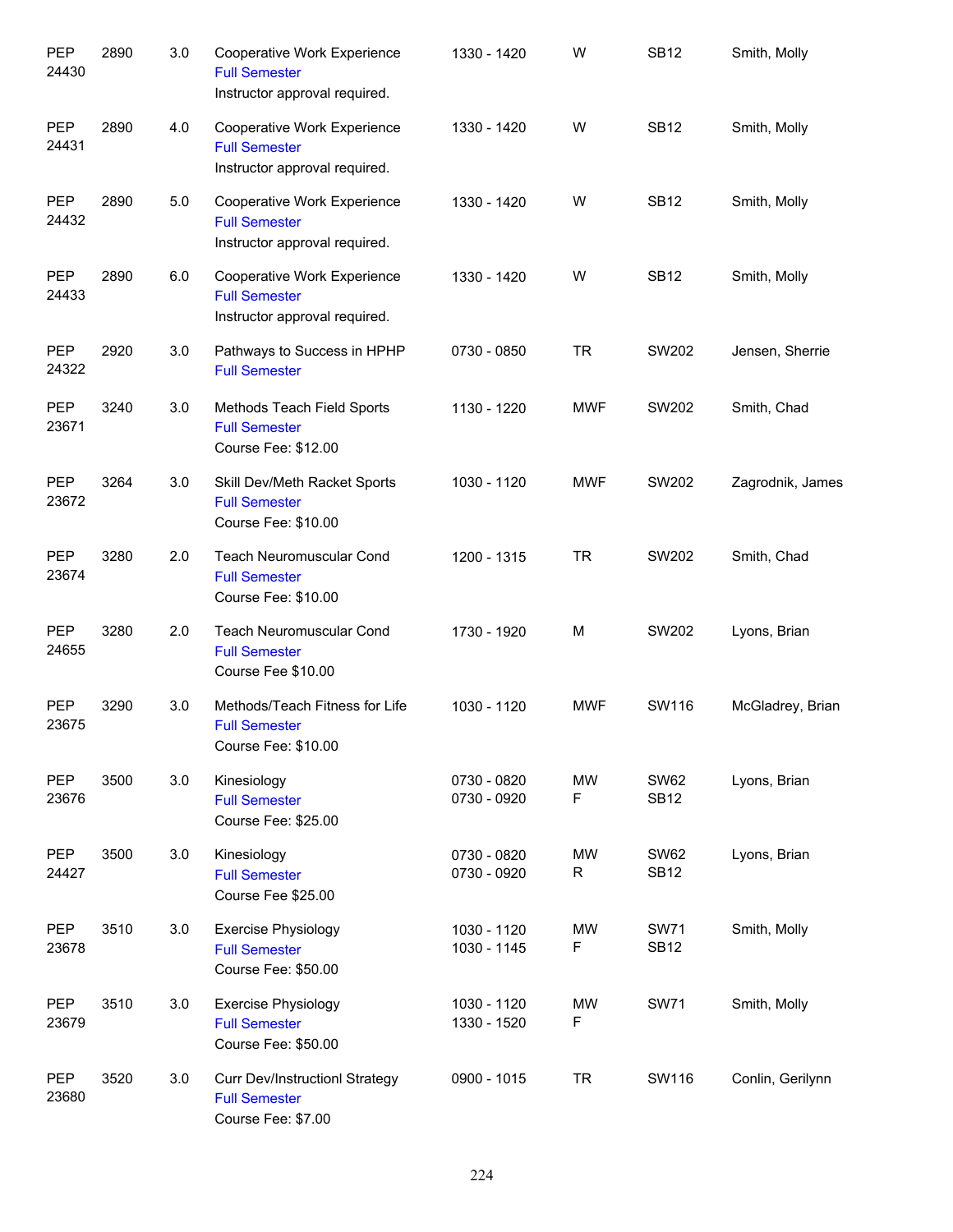| PEP<br>23681        | 3600  | 3.0 | Measurement Eval/Research<br><b>Full Semester</b><br>Course Fee: \$10.00             | 1030 - 1200 | <b>TR</b>  | <b>SB12</b> | Lyons, Brian     |
|---------------------|-------|-----|--------------------------------------------------------------------------------------|-------------|------------|-------------|------------------|
| PEP<br>24312        | 3610  | 3.0 | Assessment/Technology in PE<br><b>Full Semester</b>                                  | 1200 - 1315 | <b>TR</b>  | SW116       | Conlin, Gerilynn |
| PEP<br>23682        | 3630  | 3.0 | Physical Education K-6<br><b>Full Semester</b><br>Course Fee: \$7.00                 | 1230 - 1345 | <b>MW</b>  | SW202       | Smith, Chad      |
| PEP<br>23683        | 3630  | 3.0 | Physical Education K-6<br><b>Full Semester</b><br>Course Fee: \$7.00                 | 0900 - 1015 | <b>TR</b>  | SW202       | Smith, Chad      |
| PEP<br>24313        | 3660  | 2.0 | PE/Students with Disabilities<br><b>Full Semester</b>                                | 0930 - 1020 | <b>MW</b>  | SW202       | Zagrodnik, James |
| <b>PEP</b><br>23684 | 4620  | 3.0 | Leadership Concepts<br><b>Full Semester</b>                                          | 0900 - 1015 | <b>TR</b>  | <b>SW71</b> | Loughton, S      |
| <b>PEP</b><br>23685 | 4830  | 1.0 | <b>Directed Readings</b><br><b>Full Semester</b>                                     | 1030 - 1145 | Τ          | SW116       | Conlin, Gerilynn |
| <b>PEP</b><br>24440 | 4830  | 3.0 | <b>Directed Readings</b><br><b>Full Semester</b>                                     | 1330 - 1520 | М          | <b>SW80</b> | Lyons, Brian     |
| <b>PEP</b><br>23686 | 4860C | 3.0 | Field Experience Coaching<br><b>Full Semester</b>                                    | 1030 - 1120 | Τ          | SW202       | McGladrey, Brian |
| <b>PEP</b><br>24434 | 4890  | 1.0 | Cooperative Work Experience<br><b>Full Semester</b><br>Instructor approval required. | 1330 - 1420 | W          | <b>SB12</b> | Smith, Molly     |
| <b>PEP</b><br>24435 | 4890  | 2.0 | Cooperative Work Experience<br><b>Full Semester</b><br>Instructor approval required. | 1330 - 1420 | W          | <b>SB12</b> | Smith, Molly     |
| <b>PEP</b><br>24436 | 4890  | 3.0 | Cooperative Work Experience<br><b>Full Semester</b>                                  | 1330 - 1420 | W          | <b>SB12</b> | Smith, Molly     |
| <b>PEP</b><br>24437 | 4890  | 4.0 | Cooperative Work Experience<br><b>Full Semester</b><br>Instructor approval required. | 1330 - 1420 | W          | <b>SB12</b> | Smith, Molly     |
| <b>PEP</b><br>24438 | 4890  | 5.0 | Cooperative Work Experience<br><b>Full Semester</b><br>Instructor approval required. | 1330 - 1420 | W          | <b>SB12</b> | Smith, Molly     |
| <b>PEP</b><br>24439 | 4890  | 6.0 | Cooperative Work Experience<br><b>Full Semester</b><br>Instructor approval required. | 1330 - 1420 | W          | <b>SB12</b> | Smith, Molly     |
| <b>PEP</b><br>24454 | 4890  | 1.0 | Cooperative Work Experience<br><b>Full Semester</b>                                  | <b>TBA</b>  | <b>TBA</b> |             | Herzog, Valerie  |
| <b>PEP</b><br>24455 | 4890  | 2.0 | Cooperative Work Experience<br><b>Full Semester</b>                                  | <b>TBA</b>  | <b>TBA</b> |             | Herzog, Valerie  |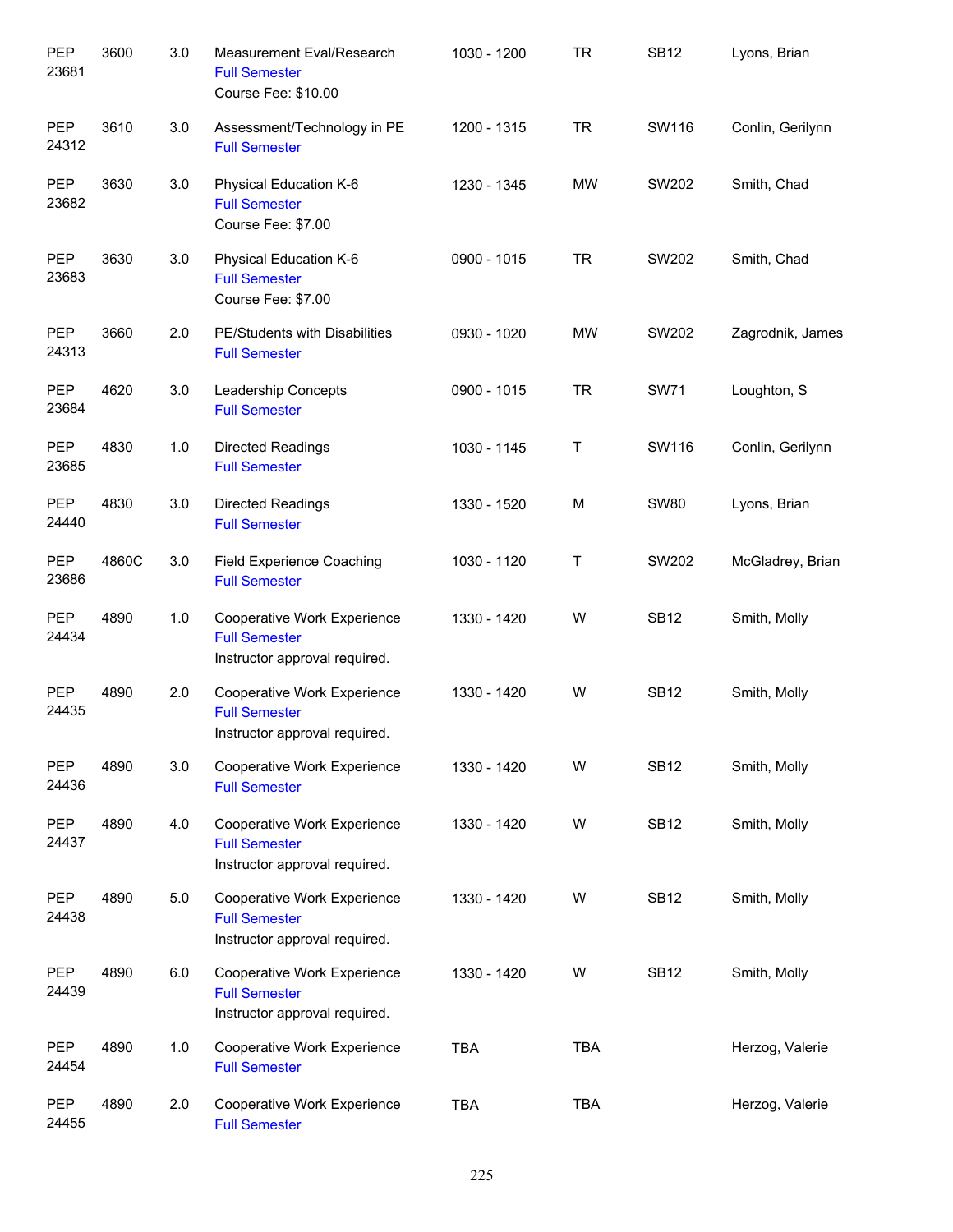| <b>PEP</b><br>24456  | 4890 | 3.0 | Cooperative Work Experience<br><b>Full Semester</b>                                                                             | <b>TBA</b>  | <b>TBA</b> |              | Herzog, Valerie  |
|----------------------|------|-----|---------------------------------------------------------------------------------------------------------------------------------|-------------|------------|--------------|------------------|
| <b>PEP</b><br>24457  | 4890 | 4.0 | Cooperative Work Experience<br><b>Full Semester</b>                                                                             | <b>TBA</b>  | <b>TBA</b> |              | Herzog, Valerie  |
| <b>PEP</b><br>24458  | 4890 | 5.0 | Cooperative Work Experience<br><b>Full Semester</b>                                                                             | <b>TBA</b>  | <b>TBA</b> |              | Herzog, Valerie  |
| <b>PEP</b><br>24459  | 4890 | 6.0 | Cooperative Work Experience<br><b>Full Semester</b>                                                                             | <b>TBA</b>  | <b>TBA</b> |              | Herzog, Valerie  |
| <b>PEP</b><br>23687  | 4990 | 2.0 | Field Experience/Sr Seminar<br><b>Full Semester</b>                                                                             | 1030 - 1145 | R          | SW116        | Conlin, Gerilynn |
| <b>PHIL</b><br>21355 | 1000 | 3.0 | HU Introduction to Philosophy<br><b>Full Semester</b>                                                                           | 0830 - 0920 | <b>MWF</b> | SS203        | Willard, Mary    |
| PHIL<br>21356        | 1000 | 3.0 | HU Introduction to Philosophy<br><b>Full Semester</b>                                                                           | 0930 - 1020 | <b>MWF</b> | <b>SS276</b> | Willard, Mary    |
| PHIL<br>21411        | 1000 | 3.0 | HU Introduction to Philosophy<br><b>Full Semester</b>                                                                           | 1730 - 2010 | W          | <b>SS276</b> | Robison, Rachel  |
| PHIL<br>23699        | 1000 | 3.0 | HU Introduction to Philosophy<br><b>Full Semester</b>                                                                           | <b>TBA</b>  | <b>TBA</b> | <b>OL</b>    | Greene, Richard  |
|                      |      |     | To access online course materials, please log into your student portal at<br>eWeber.edu and click on your Student Services tab. |             |            |              |                  |
| PHIL<br>21363        | 1120 | 3.0 | HU Contemporary Moral Problems<br><b>Full Semester</b>                                                                          | 1030 - 1120 | <b>MWF</b> | SS203        | Fudge, Robert    |
| PHIL<br>23697        | 1120 | 3.0 | HU Contemporary Moral Problems<br><b>Full Semester</b>                                                                          | 1730 - 2010 | M          | DH2509       | Nelson, Marc     |
| PHIL<br>23700        | 1120 | 3.0 | HU Contemporary Moral Problems<br><b>Full Semester</b>                                                                          | <b>TBA</b>  | <b>TBA</b> | OL           | Greene, Richard  |
|                      |      |     | To access online course materials, please log into your student portal at<br>eWeber.edu and click on your Student Services tab. |             |            |              |                  |
| <b>PHIL</b><br>23701 | 1250 | 3.0 | <b>HU Critical Thinking</b><br><b>Full Semester</b>                                                                             | <b>TBA</b>  | <b>TBA</b> | <b>OL</b>    | Fudge, Robert    |
|                      |      |     | To access online course materials, please log into your student portal at<br>eWeber.edu and click on your Student Services tab. |             |            |              |                  |
| PHIL<br>21357        | 2200 | 3.0 | QL-Deductive Logic<br><b>Full Semester</b>                                                                                      | 0900 - 1015 | <b>TR</b>  | <b>SS229</b> | Willard, Mary    |
| PHIL<br>21371        | 2200 | 3.0 | QL-Deductive Logic<br><b>Full Semester</b>                                                                                      | 1200 - 1315 | <b>TR</b>  | SS203        | Greene, Richard  |
| PHIL<br>21372        | 2200 | 3.0 | QL-Deductive Logic<br><b>Full Semester</b>                                                                                      | 1730 - 2010 | T          | <b>SS278</b> | Greene, Richard  |
| PHIL<br>23698        | 2200 | 3.0 | QL-Deductive Logic<br><b>Full Semester</b>                                                                                      | 1030 - 1120 | <b>MWF</b> | D02106       | Hermon, Michael  |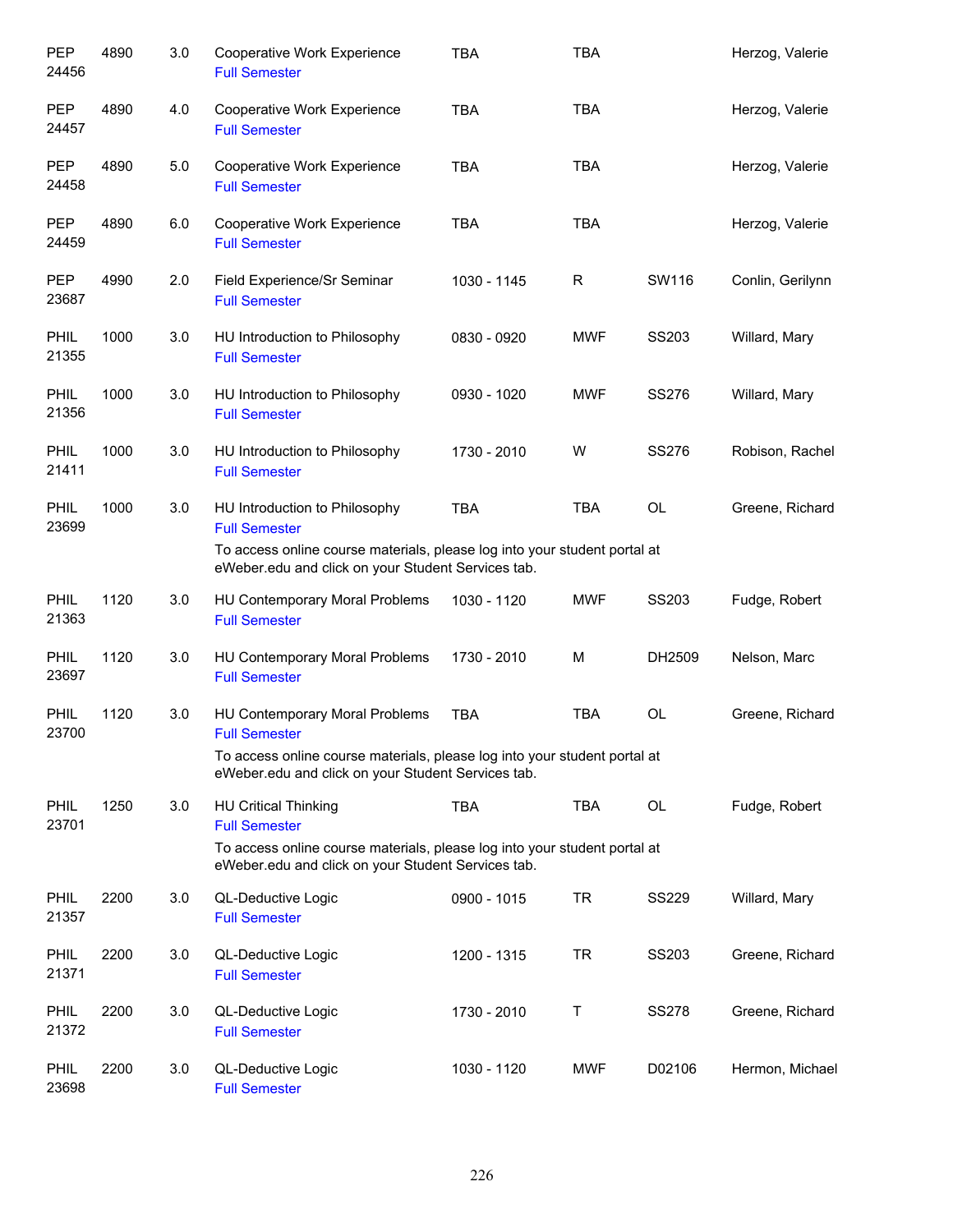| PHIL<br>25097        | 2200 | 3.0 | QL-Deductive Logic<br><b>Full Semester</b>                                                                                                                                                             | <b>TBA</b>  | <b>TBA</b> | OL           | Willard, Mary     |
|----------------------|------|-----|--------------------------------------------------------------------------------------------------------------------------------------------------------------------------------------------------------|-------------|------------|--------------|-------------------|
| PHIL<br>21369        | 3300 | 3.0 | Metaphysics of Death<br><b>Full Semester</b>                                                                                                                                                           | 0900 - 1015 | <b>TR</b>  | <b>SS233</b> | Greene, Richard   |
| PHIL<br>21359        | 3500 | 3.0 | Philosophy of Western Religion<br><b>Full Semester</b>                                                                                                                                                 | 1030 - 1145 | <b>TR</b>  | <b>SS233</b> | Willard, Mary     |
| <b>PHIL</b><br>21361 | 3650 | 3.0 | Aesthetics<br><b>Full Semester</b>                                                                                                                                                                     | 0930 - 1020 | <b>MWF</b> | <b>SS233</b> | Fudge, Robert     |
| <b>PHIL</b><br>21367 | 4520 | 3.0 | Epistemology<br><b>Full Semester</b>                                                                                                                                                                   | 1330 - 1610 | W          | <b>SS278</b> | Greene, Richard   |
| <b>PHIL</b><br>21374 | 4830 | 1.0 | Directed Readings<br><b>Full Semester</b>                                                                                                                                                              | <b>TBA</b>  | <b>TBA</b> |              | Greene, Richard   |
| <b>PHIL</b><br>21376 | 4830 | 2.0 | Directed Readings<br><b>Full Semester</b>                                                                                                                                                              | <b>TBA</b>  | <b>TBA</b> |              | Greene, Richard   |
| <b>PHYS</b><br>22991 | 1010 | 3.0 | PS Elementary Physics<br><b>Full Semester</b><br>Course Fee: \$10.00                                                                                                                                   | 1030 - 1120 | <b>MWF</b> | LL121        | Galli, J          |
| <b>PHYS</b><br>22992 | 1010 | 3.0 | PS Elementary Physics<br><b>Full Semester</b><br>Course Fee: \$10.00                                                                                                                                   | 1130 - 1220 | <b>MWF</b> | LL121        | Inglefield, Colin |
| <b>PHYS</b><br>22993 | 1010 | 3.0 | PS Elementary Physics<br><b>Full Semester</b><br>Course Fee: \$10.00                                                                                                                                   | 1430 - 1720 | W          | LL121        | Galli, J          |
| <b>PHYS</b><br>22994 | 1010 | 3.0 | PS Elementary Physics<br><b>Full Semester</b><br>Course Fee: \$10.00                                                                                                                                   | 1030 - 1145 | <b>TR</b>  | LL121        | Galli, J          |
| <b>PHYS</b><br>22995 | 1010 | 3.0 | PS Elementary Physics<br><b>Full Semester</b><br>Course Fee: \$10.00                                                                                                                                   | 1330 - 1445 | TR         | LL121        | Arnold, Michelle  |
| <b>PHYS</b><br>23283 | 1010 | 3.0 | PS Elementary Physics<br><b>Full Semester</b><br>To access the online course materials, please go to<br>canvas.weber.edu and log in using your portal<br>username and password.<br>Course Fee: \$10.00 | <b>TBA</b>  | <b>TBA</b> | OL           | Amiri, Farhang    |
| <b>PHYS</b><br>23155 | 1040 | 3.0 | PS Elementary Astronomy<br><b>Full Semester</b><br>This course is now ASTR 1040. Please the select "Astronomy" subject on the<br>Class Schedule Search and enroll in CRN 22996.                        | 0930 - 1020 | <b>MWF</b> | LL203        | Armstrong, John   |
| <b>PHYS</b><br>23160 | 1040 | 3.0 | PS Elementary Astronomy<br><b>Full Semester</b><br>This course is now ASTR 1040. Please select the "Astronomy" subject on the<br>Class Schedule Search and enroll in CRN 22998.                        | 1030 - 1145 | TR         | LL203        | Sohl, John        |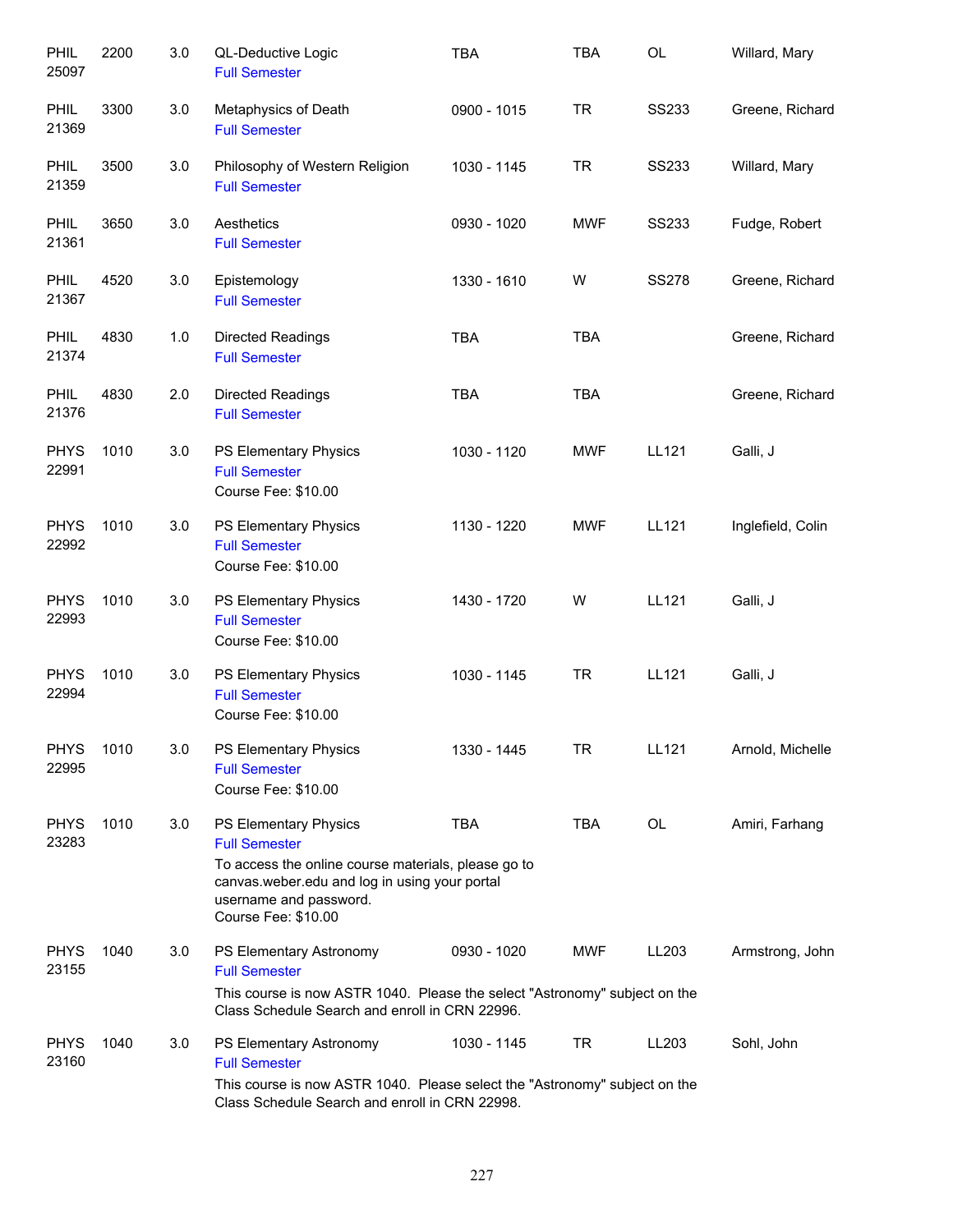| <b>PHYS</b><br>23162 | 1040  | 3.0 | PS Elementary Astronomy<br><b>Full Semester</b>                                                                                                                                 | 0900 - 1015 | <b>TR</b>    | LL203        | Sohl, John         |
|----------------------|-------|-----|---------------------------------------------------------------------------------------------------------------------------------------------------------------------------------|-------------|--------------|--------------|--------------------|
|                      |       |     | This course is now ASTR 1040. Please select the "Astronomy" subject on the<br>Class Schedule Search and enroll in CRN 23000.                                                    |             |              |              |                    |
| <b>PHYS</b><br>23163 | 1040  | 3.0 | PS Elementary Astronomy<br><b>Full Semester</b>                                                                                                                                 | 1330 - 1445 | <b>TR</b>    | LL203        | Hole, Karen        |
|                      |       |     | This course is now ASTR 1040. Please select the "Astronomy" subject on the<br>Class Schedule Search and enroll in CRN 23001.                                                    |             |              |              |                    |
| <b>PHYS</b><br>23165 | 1040  | 3.0 | PS Elementary Astronomy<br><b>Full Semester</b><br>This course is now ASTR 1040. Please select the "Astronomy" subject on the<br>Class Schedule Search and enroll in CRN 23003. | 1730 - 2020 | М            | LL203        | Kaur, Simranjit    |
| <b>PHYS</b><br>23005 | 1360  | 3.0 | PS Principles of Phys Science<br><b>Full Semester</b>                                                                                                                           | 1030 - 1120 | <b>TR</b>    | <b>SL240</b> | Johnston, Adam     |
| <b>PHYS</b><br>23007 | 1360L | 0.0 | Prin Phy Sci Lab<br><b>Full Semester</b>                                                                                                                                        | 1330 - 1620 | R            | <b>SL226</b> | Johnston, Adam     |
| <b>PHYS</b><br>23009 | 2010  | 5.0 | PS College Physics I<br><b>Full Semester</b>                                                                                                                                    | 0830 - 0920 | <b>MTWRF</b> | LL121        | Hole, Karen        |
|                      |       |     | To request a registration override to substitute MATH 1080 for MATH 1060,<br>please contact Dr. Colin Inglefield at cinglefield@weber.edu.                                      |             |              |              |                    |
| <b>PHYS</b><br>24635 | 2010  | 5.0 | PS College Physics I<br><b>Full Semester</b>                                                                                                                                    | 1730 - 1945 | MW           | LL121        | Ostlie, Dale       |
| <b>PHYS</b><br>23170 | 2019  | 0.0 | College Physics I Lab<br><b>Full Semester</b><br>Course Fee: \$25.00                                                                                                            | 1030 - 1320 | Τ            | <b>SL222</b> | Spjeldvik, Walther |
| <b>PHYS</b><br>23171 | 2019  | 0.0 | College Physics I Lab<br><b>Full Semester</b><br>Course Fee: \$25.00                                                                                                            | 1330 - 1620 | Τ            | <b>SL222</b> | Amiri, Farhang     |
| <b>PHYS</b><br>23172 | 2019  | 0.0 | College Physics I Lab<br><b>Full Semester</b><br>Course Fee: \$25.00                                                                                                            | 1430 - 1720 | W            | <b>SL222</b> | Schroeder, Daniel  |
| <b>PHYS</b><br>23173 | 2019  | 0.0 | College Physics I Lab<br><b>Full Semester</b><br>Course Fee: \$25.00                                                                                                            | 1030 - 1320 | R            | <b>SL222</b> | Spjeldvik, Walther |
| <b>PHYS</b><br>23174 | 2019  | 0.0 | College Physics I Lab<br><b>Full Semester</b><br>Course Fee: \$25.00                                                                                                            | 1030 - 1320 | W            | <b>SL222</b> | Spjeldvik, Walther |
| <b>PHYS</b><br>24639 | 2019  | 0.0 | College Physics I Lab<br><b>Full Semester</b><br>Course Fee \$25.00                                                                                                             | 1330 - 1620 | R            | <b>SL222</b> | Lear, Charles      |
| <b>PHYS</b><br>23012 | 2020  | 5.0 | College Physics II<br><b>Full Semester</b>                                                                                                                                      | 0730 - 0820 | <b>MTWRF</b> | LL121        | Arnold, Michelle   |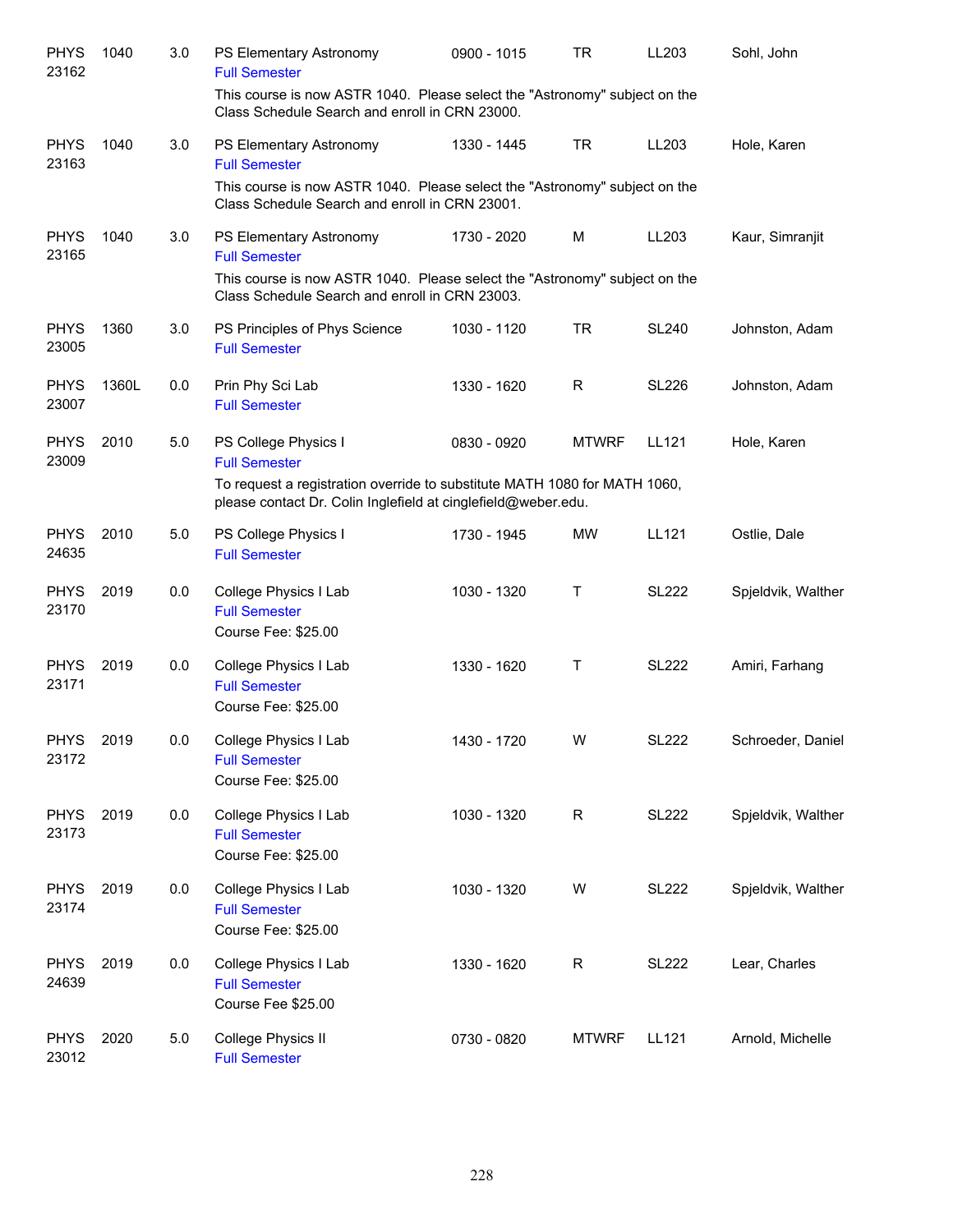| <b>PHYS</b><br>23183 | 2029 | 0.0 | College Physics II Lab<br><b>Full Semester</b>                                                                                                                                                                                                                                               | 0930 - 1220 | т            | <b>SL225</b> | Arnold, Michelle   |
|----------------------|------|-----|----------------------------------------------------------------------------------------------------------------------------------------------------------------------------------------------------------------------------------------------------------------------------------------------|-------------|--------------|--------------|--------------------|
|                      |      |     | PHYS 2029 (CRN 23183) and PHYS 2229 (CRN 23188) are grouped. When the<br>sum of their enrollments totals 18, there will be no more seats available on<br>either CRN. Please contact the dept. secretary, Mrs. N. Hesterberg, at<br>nhesterberg@weber.edu if you have questions or need help. |             |              |              |                    |
| <b>PHYS</b><br>23184 | 2029 | 0.0 | College Physics II Lab<br><b>Full Semester</b>                                                                                                                                                                                                                                               | 1330 - 1620 | Т            | <b>SL225</b> | Inglefield, Colin  |
|                      |      |     | PHYS 2029 (CRN 23184) and PHYS 2229 (CRN 23189) are grouped. When the<br>sum of their enrollments totals 18, there will be no more seats available on<br>either CRN. Please contact the dept. secretary, Mrs. N. Hesterberg, at<br>nhesterberg@weber.edu if you have questions or need help. |             |              |              |                    |
| <b>PHYS</b><br>23185 | 2029 | 0.0 | College Physics II Lab<br><b>Full Semester</b>                                                                                                                                                                                                                                               | 1430 - 1720 | W            | <b>SL225</b> | Hole, Karen        |
|                      |      |     | PHYS 2029 (CRN 23185) and PHYS 2229 (CRN 23190) are grouped. When the<br>sum of their enrollments totals 18, there will be no more seats available on<br>either CRN. Please contact the dept. secretary, Mrs. N. Hesterberg, at<br>nhesterberg@weber.edu if you have questions or need help. |             |              |              |                    |
| <b>PHYS</b><br>23186 | 2029 | 0.0 | College Physics II Lab<br><b>Full Semester</b>                                                                                                                                                                                                                                               | 0930 - 1220 | R            | <b>SL225</b> | Amiri, Farhang     |
|                      |      |     | PHYS 2029 (CRN 23186) and PHYS 2229 (CRN 23191) are grouped. When the<br>sum of their enrollments totals 18, there will be no more seats available on<br>either CRN. Please contact the dept. secretary, Mrs. N. Hesterberg, at<br>nhesterberg@weber.edu if you have questions or need help. |             |              |              |                    |
| <b>PHYS</b><br>23187 | 2029 | 0.0 | College Physics II Lab<br><b>Full Semester</b>                                                                                                                                                                                                                                               | 1330 - 1620 | R            | <b>SL225</b> | Amiri, Farhang     |
|                      |      |     | PHYS 2029 (CRN 23187) and PHYS 2229 (CRN 23192) are grouped. When the<br>sum of their enrollments totals 18, there will be no more seats available on<br>either CRN. Please contact the dept. secretary, Mrs. N. Hesterberg, at<br>nhesterberg@weber.edu if you have questions or need help. |             |              |              |                    |
| <b>PHYS</b><br>23168 | 2040 | 3.0 | Prin Observational Astronomy<br><b>Full Semester</b>                                                                                                                                                                                                                                         | 1130 - 1220 | <b>MWF</b>   | <b>SL220</b> | Palen, Stacy       |
|                      |      |     | This course is now ASTR 2040. Please select the "Astronomy" subject on the<br>Class Schedule Search and enroll in CRN 23167.                                                                                                                                                                 |             |              |              |                    |
| <b>PHYS</b><br>23013 | 2210 | 5.0 | PS Physics Scientist & Engrs I<br><b>Full Semester</b>                                                                                                                                                                                                                                       | 0930 - 1020 | <b>MTWRF</b> | LL121        | Palen, Stacy       |
| <b>PHYS</b><br>23014 | 2210 | 5.0 | PS Physics Scientist & Engrs I<br><b>Full Semester</b>                                                                                                                                                                                                                                       | 1730 - 1945 | <b>TR</b>    | LL121        | Albretsen, Jacob   |
|                      |      |     | To request registration overrides or to discuss enrollment problems, please<br>contact Mrs. Nereyda Hesterberg, the department secretary, at<br>nhesterberg@weber.edu or (801) 626-6163.                                                                                                     |             |              |              |                    |
| <b>PHYS</b><br>23175 | 2219 | 0.0 | Physics lab I, Scientist/Eng.<br><b>Full Semester</b><br>Course Fee: \$25.00                                                                                                                                                                                                                 | 1030 - 1320 | Т            | <b>SL221</b> | Spjeldvik, Walther |
| <b>PHYS</b><br>23176 | 2219 | 0.0 | Physics lab I, Scientist/Eng.<br><b>Full Semester</b><br>Course Fee: \$25.00                                                                                                                                                                                                                 | 1330 - 1620 | Т            | <b>SL221</b> | Amiri, Farhang     |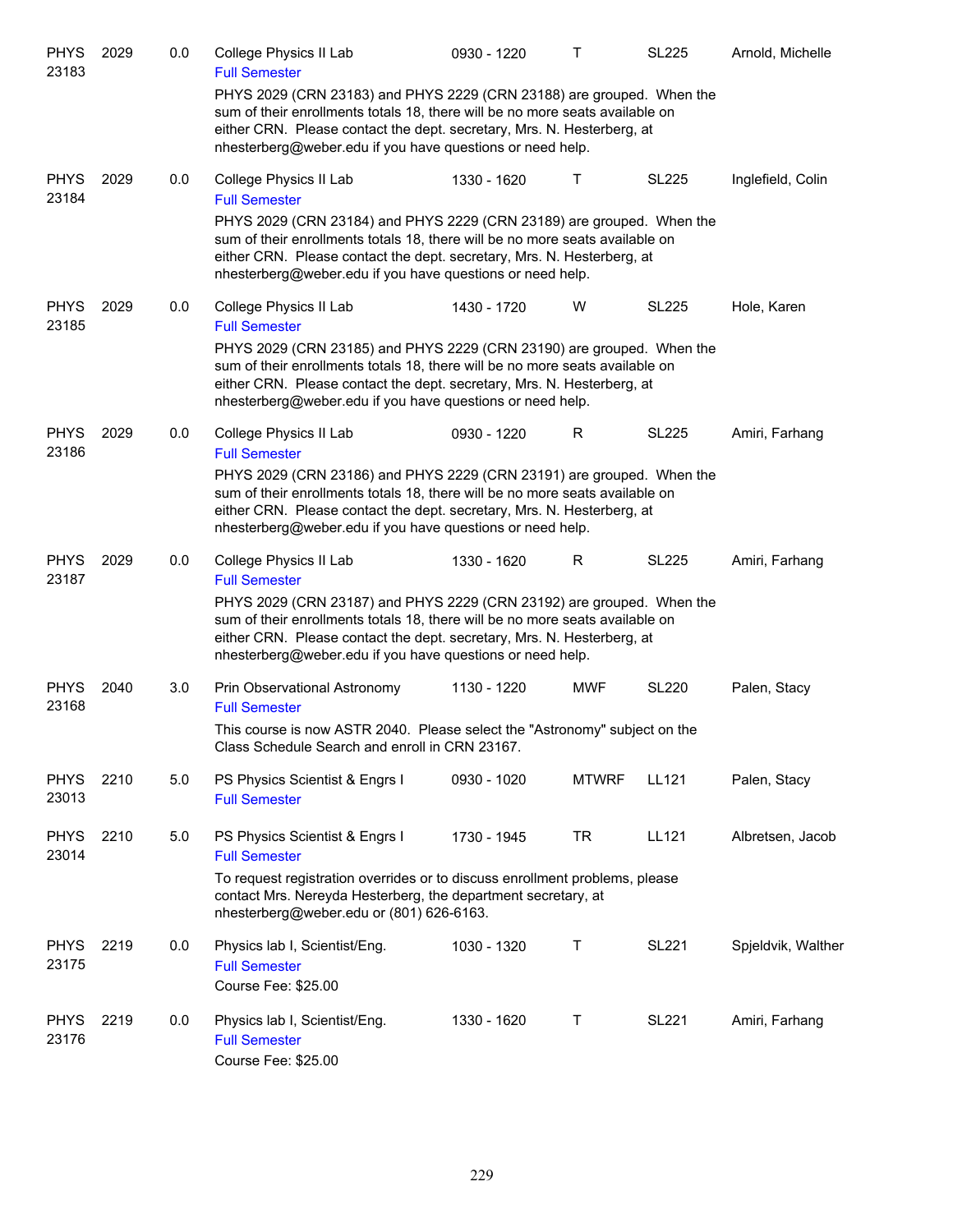| <b>PHYS</b><br>23177 | 2219 | 0.0 | Physics lab I, Scientist/Eng.<br><b>Full Semester</b><br>Course Fee: \$25.00                                                                                                                                                                                                                                                                           | 1030 - 1320 | W            | <b>SL221</b> | Spjeldvik, Walther |
|----------------------|------|-----|--------------------------------------------------------------------------------------------------------------------------------------------------------------------------------------------------------------------------------------------------------------------------------------------------------------------------------------------------------|-------------|--------------|--------------|--------------------|
| <b>PHYS</b><br>23178 | 2219 | 0.0 | Physics lab I, Scientist/Eng.<br><b>Full Semester</b><br>Course Fee: \$25.00                                                                                                                                                                                                                                                                           | 1430 - 1720 | W            | <b>SL221</b> | Schroeder, Daniel  |
| <b>PHYS</b><br>23179 | 2219 | 0.0 | Physics lab I, Scientist/Eng.<br><b>Full Semester</b><br>Course Fee: \$25.00                                                                                                                                                                                                                                                                           | 1730 - 2020 | W            | <b>SL221</b> | Lear, Charles      |
| <b>PHYS</b><br>23180 | 2219 | 0.0 | Physics lab I, Scientist/Eng.<br><b>Full Semester</b><br>Course Fee: \$25.00                                                                                                                                                                                                                                                                           | 1030 - 1320 | R            | <b>SL221</b> | Spjeldvik, Walther |
| <b>PHYS</b><br>23181 | 2219 | 0.0 | Physics lab I, Scientist/Eng.<br><b>Full Semester</b><br>Course Fee: \$25.00                                                                                                                                                                                                                                                                           | 1330 - 1620 | F            | <b>SL221</b> | Hole, Karen        |
| <b>PHYS</b><br>23182 | 2219 | 0.0 | Physics lab I, Scientist/Eng.<br><b>Full Semester</b><br>Course Fee: \$25.00                                                                                                                                                                                                                                                                           | 1330 - 1620 | R            | <b>SL221</b> | Lear, Charles      |
| <b>PHYS</b><br>23015 | 2220 | 5.0 | Physics Scientists & Engrs II<br><b>Full Semester</b>                                                                                                                                                                                                                                                                                                  | 1230 - 1320 | <b>MTWRF</b> | LL121        | Armstrong, John    |
| <b>PHYS</b><br>24516 | 2225 | 1.0 | Phys - Scien/Engineers II Lab<br><b>Full Semester</b>                                                                                                                                                                                                                                                                                                  | <b>TBA</b>  | <b>TBA</b>   |              | Inglefield, Colin  |
| <b>PHYS</b><br>23188 | 2229 | 0.0 | Physics lab II, Scientist/Eng.<br><b>Full Semester</b><br>PHYS 2029 (CRN 23183) and PHYS 2229 (CRN 23188) are grouped. When the<br>sum of their enrollments totals 18, there will be no more seats available on<br>either CRN. Please contact the dept. secretary, Mrs. N. Hesterberg, at<br>nhesterberg@weber.edu if you have questions or need help. | 0930 - 1220 | Τ            | <b>SL225</b> | Arnold, Michelle   |
| <b>PHYS</b><br>23189 | 2229 | 0.0 | Physics lab II, Scientist/Eng.<br><b>Full Semester</b><br>PHYS 2029 (CRN 23184) and PHYS 2229 (CRN 23189) are grouped. When the<br>sum of their enrollments totals 18, there will be no more seats available on<br>either CRN. Please contact the dept. secretary, Mrs. N. Hesterberg, at<br>nhesterberg@weber.edu if you have questions or need help. | 1330 - 1620 | $\top$       | <b>SL225</b> | Inglefield, Colin  |
| <b>PHYS</b><br>23190 | 2229 | 0.0 | Physics lab II, Scientist/Eng.<br><b>Full Semester</b><br>PHYS 2029 (CRN 23185) and PHYS 2229 (CRN 23190) are grouped. When the<br>sum of their enrollments totals 18, there will be no more seats available on<br>either CRN. Please contact the dept. secretary, Mrs. N. Hesterberg, at<br>nhesterberg@weber.edu if you have questions or need help. | 1430 - 1720 | W            | <b>SL225</b> | Hole, Karen        |
| <b>PHYS</b><br>23191 | 2229 | 0.0 | Physics lab II, Scientist/Eng.<br><b>Full Semester</b><br>PHYS 2029 (CRN 23186) and PHYS 2229 (CRN 23191) are grouped. When the<br>sum of their enrollments totals 18, there will be no more seats available on<br>either CRN. Please contact the dept. secretary, Mrs. N. Hesterberg, at<br>nhesterberg@weber.edu if you have questions or need help. | 0930 - 1220 | R            | <b>SL225</b> | Amiri, Farhang     |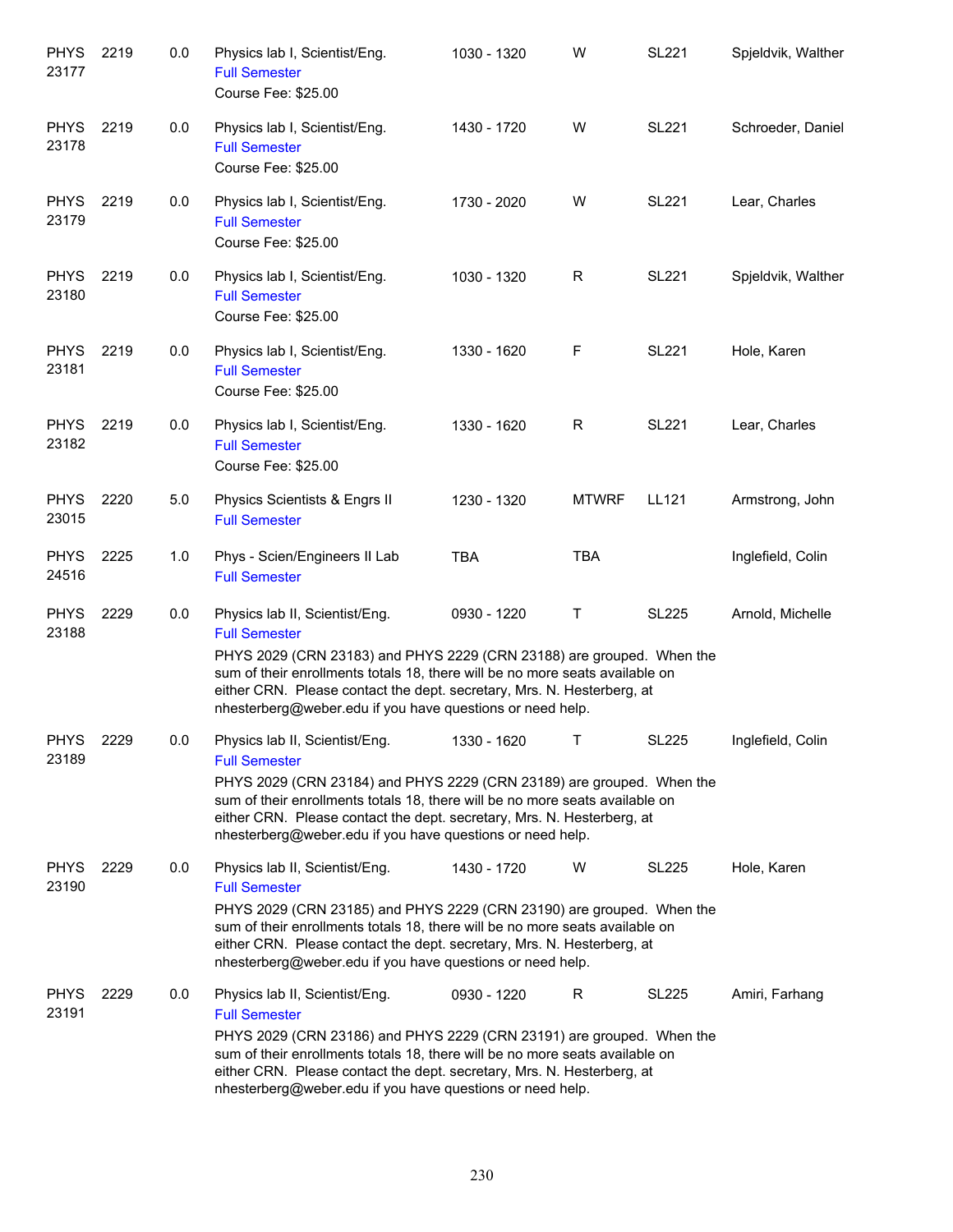| <b>PHYS</b><br>23192 | 2229  | 0.0 | Physics lab II, Scientist/Eng.<br><b>Full Semester</b>                                                                                                                                                                                                                                                                                                                                                                                                                                                                                        | 1330 - 1620 | R          | <b>SL225</b> | Amiri, Farhang     |
|----------------------|-------|-----|-----------------------------------------------------------------------------------------------------------------------------------------------------------------------------------------------------------------------------------------------------------------------------------------------------------------------------------------------------------------------------------------------------------------------------------------------------------------------------------------------------------------------------------------------|-------------|------------|--------------|--------------------|
|                      |       |     | PHYS 2029 (CRN 23187) and PHYS 2229 (CRN 23192) are grouped. When the<br>sum of their enrollments totals 18, there will be no more seats available on<br>either CRN. Please contact the dept. secretary, Mrs. N. Hesterberg, at<br>nhesterberg@weber.edu if you have questions or need help.                                                                                                                                                                                                                                                  |             |            |              |                    |
| <b>PHYS</b><br>23169 | 2300  | 3.0 | <b>Scientific Computing</b><br><b>Full Semester</b>                                                                                                                                                                                                                                                                                                                                                                                                                                                                                           | 1030 - 1145 | <b>TR</b>  | <b>SL220</b> | Armstrong, John    |
|                      |       |     | PHYS 2300 is offered as a hybrid course. Content, assignments, and<br>assessment for the course will be available through WSU Online, but we will<br>host workshop sessions during the normal course hours in the Computational<br>Physics Lab in SL 220 on the Weber State Ogden Campus. This facility has the<br>computers, software, and technical support you need to complete the course.<br>While you are encouraged to attend the collaborative workshop sessions, we will<br>also offer virtual office hours through Wimba classroom. |             |            |              |                    |
| <b>PHYS</b><br>23016 | 2600  | 1.0 | Laboratory Safety<br><b>Full Semester</b>                                                                                                                                                                                                                                                                                                                                                                                                                                                                                                     | 1230 - 1320 | M          | LL129        | Arnold, Michelle   |
| <b>PHYS</b><br>23017 | 2710  | 3.0 | Introductory Modern Physics<br><b>Full Semester</b>                                                                                                                                                                                                                                                                                                                                                                                                                                                                                           | 1130 - 1220 | <b>MWF</b> | <b>SL240</b> | Schroeder, Daniel  |
| <b>PHYS</b><br>23018 | 3410  | 4.0 | <b>Electronics for Scientists</b><br><b>Full Semester</b>                                                                                                                                                                                                                                                                                                                                                                                                                                                                                     | 0830 - 0920 | <b>MWF</b> | <b>SL240</b> | Sohl, John         |
| <b>PHYS</b><br>23139 | 3410L | 0.0 | Electronics I Lab<br><b>Full Semester</b>                                                                                                                                                                                                                                                                                                                                                                                                                                                                                                     | 1430 - 1720 | W          | <b>SL232</b> | Sohl, John         |
| <b>PHYS</b><br>23141 | 3500  | 3.0 | <b>Analytical Mechanics</b><br><b>Full Semester</b>                                                                                                                                                                                                                                                                                                                                                                                                                                                                                           | 1230 - 1320 | MWF        | <b>SL240</b> | Amiri, Farhang     |
| <b>PHYS</b><br>23144 | 3510  | 3.0 | Electromagnetic Theory<br><b>Full Semester</b>                                                                                                                                                                                                                                                                                                                                                                                                                                                                                                | 0930 - 1020 | <b>MWF</b> | <b>SL240</b> | Spjeldvik, Walther |
| <b>PHYS</b><br>23146 | 4410  | 2.0 | Materials Characterization Lab<br><b>Full Semester</b>                                                                                                                                                                                                                                                                                                                                                                                                                                                                                        | 1430 - 1720 | MW         | <b>SL226</b> | Inglefield, Colin  |
| <b>PHYS</b><br>23150 | 4570  | 3.0 | Secondary Science Teach Meth<br><b>Full Semester</b>                                                                                                                                                                                                                                                                                                                                                                                                                                                                                          | 1630 - 1920 | W          | LL230        | Johnston, Adam     |
| <b>PHYS</b><br>24403 | 4800  | 1.0 | Individual Research Problems<br><b>Full Semester</b>                                                                                                                                                                                                                                                                                                                                                                                                                                                                                          | <b>TBA</b>  | <b>TBA</b> |              | Johnston, Adam     |
| <b>PHYS</b><br>24404 | 4800  | 2.0 | Individual Research Problems<br><b>Full Semester</b>                                                                                                                                                                                                                                                                                                                                                                                                                                                                                          | <b>TBA</b>  | <b>TBA</b> |              | Sohl, John         |
| <b>PHYS</b><br>25004 | 4800  | 2.0 | Individual Research Problems<br><b>Full Semester</b>                                                                                                                                                                                                                                                                                                                                                                                                                                                                                          | <b>TBA</b>  | <b>TBA</b> |              | Inglefield, Colin  |
| <b>PHYS</b><br>25018 | 4800  | 2.0 | Individual Research Problems<br><b>Full Semester</b>                                                                                                                                                                                                                                                                                                                                                                                                                                                                                          | <b>TBA</b>  | TBA        |              | Sohl, John         |
| <b>PHYS</b><br>25113 | 4800  | 1.0 | Individual Research Problems<br><b>Full Semester</b>                                                                                                                                                                                                                                                                                                                                                                                                                                                                                          | <b>TBA</b>  | <b>TBA</b> |              | Sohl, John         |
| <b>PHYS</b><br>25147 | 4800  | 1.0 | Individual Research Problems<br><b>Full Semester</b>                                                                                                                                                                                                                                                                                                                                                                                                                                                                                          | TBA         | <b>TBA</b> |              | Arnold, Michelle   |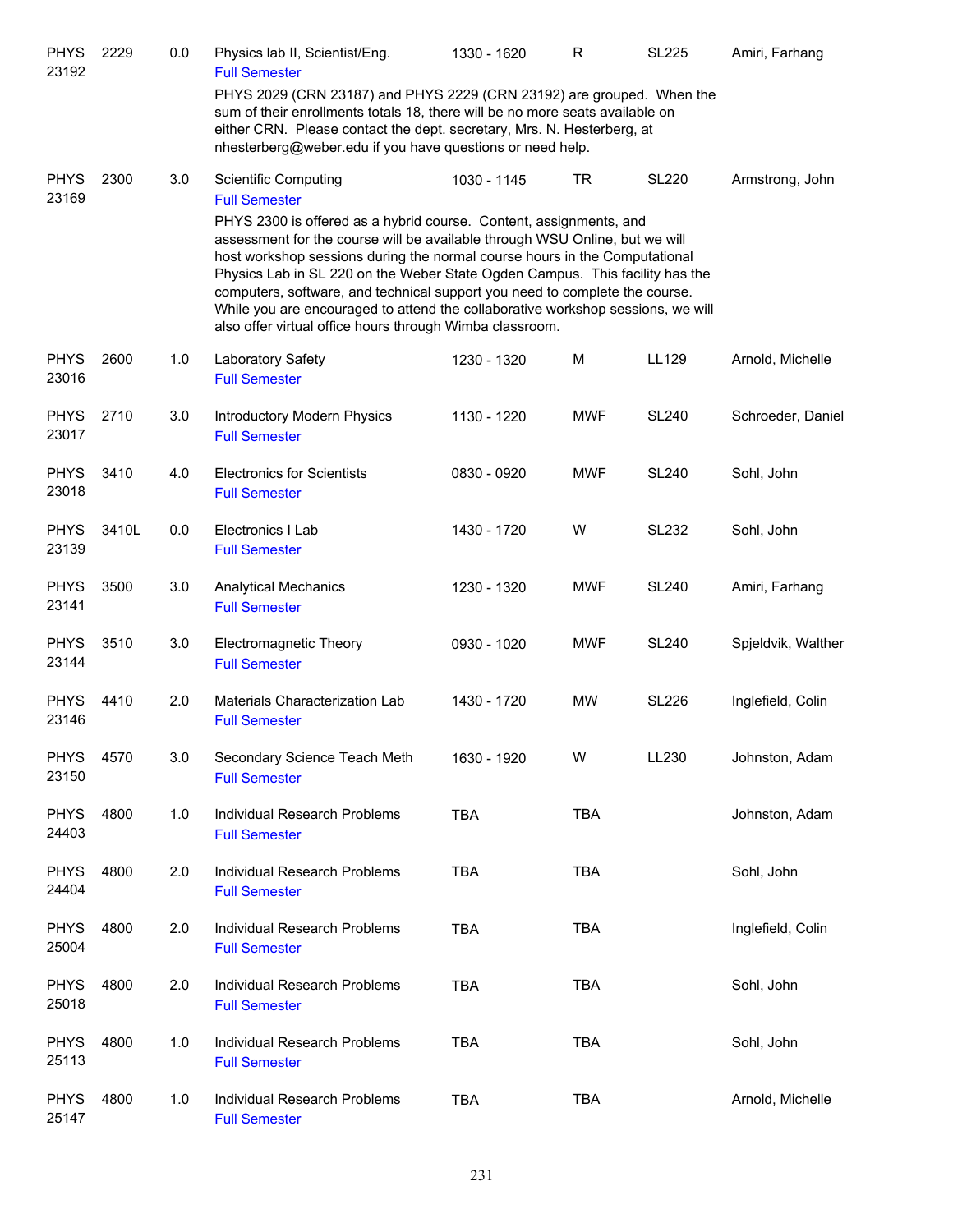| <b>PHYS</b><br>23154 | 4990 | 1.0 | Seminar in Physics<br><b>Full Semester</b>                                                                                                                                                                                                                                                                                           | 1330 - 1420 | W          | LL121        | Armstrong, John   |
|----------------------|------|-----|--------------------------------------------------------------------------------------------------------------------------------------------------------------------------------------------------------------------------------------------------------------------------------------------------------------------------------------|-------------|------------|--------------|-------------------|
| <b>POLS</b><br>21285 | 1100 | 3.0 | Al American Ntnl Government<br><b>Full Semester</b>                                                                                                                                                                                                                                                                                  | 0730 - 0820 | <b>MWF</b> | <b>SS229</b> | Reddy, T          |
| <b>POLS</b><br>21287 | 1100 | 3.0 | Al American Ntnl Government<br><b>Full Semester</b>                                                                                                                                                                                                                                                                                  | 0830 - 0920 | <b>MWF</b> | <b>SS229</b> | Reddy, T          |
| <b>POLS</b><br>21339 | 1100 | 3.0 | Al American Ntnl Government<br><b>Full Semester</b>                                                                                                                                                                                                                                                                                  | 0930 - 1020 | <b>MWF</b> | SS203        | Kuehls, Thomas    |
| <b>POLS</b><br>21340 | 1100 | 3.0 | Al American Ntnl Government<br><b>Full Semester</b>                                                                                                                                                                                                                                                                                  | 1130 - 1220 | <b>MWF</b> | <b>SS278</b> | Price, Richard    |
| <b>POLS</b><br>21344 | 1100 | 3.0 | Al American Ntnl Government<br><b>Full Semester</b>                                                                                                                                                                                                                                                                                  | 1030 - 1120 | <b>MWF</b> | <b>SS278</b> | Price, Richard    |
| <b>POLS</b>          | 1100 | 3.0 | AI CBL-American Ntnl Gov                                                                                                                                                                                                                                                                                                             | 1030 - 1145 | <b>TR</b>  | <b>SS278</b> | Murray, Leah      |
| 21347                |      |     | <b>Full Semester</b><br>CBL stands for Community-Based Learning which means that students engage<br>in meaningful community service that is connected to specific course objectives.<br>See http://www.weber.edu/CommunityInvolvement/CBL_Designation.html for a<br>full list of CBL designated courses.                             |             |            |              |                   |
| <b>POLS</b><br>21352 | 1100 | 3.0 | Al American Ntnl Government<br><b>Full Semester</b>                                                                                                                                                                                                                                                                                  | 0900 - 1015 | <b>TR</b>  | SS203        | Johnson, Gary     |
| <b>POLS</b><br>21353 | 1100 | 3.0 | Al American Ntnl Government<br><b>Full Semester</b>                                                                                                                                                                                                                                                                                  | 0730 - 0845 | <b>TR</b>  | <b>SS278</b> | Johnson, Gary     |
| <b>POLS</b><br>21412 | 1100 | 3.0 | Al American Ntnl Government<br><b>Full Semester</b>                                                                                                                                                                                                                                                                                  | 1730 - 2010 | M          | <b>SS278</b> | Goggi, Paul       |
| <b>POLS</b><br>21414 | 1100 | 3.0 | Al American Ntnl Government<br><b>Full Semester</b>                                                                                                                                                                                                                                                                                  | 1730 - 2010 | W          | <b>SS278</b> | Julander, Roydon  |
| <b>POLS</b><br>23497 | 1100 | 3.0 | Al American Ntnl Government<br><b>Full Semester</b>                                                                                                                                                                                                                                                                                  | 1730 - 2010 | т          | D02318       | Andrews, Adrienne |
| <b>POLS</b><br>23498 | 1100 | 3.0 | Al American Ntnl Government<br><b>Full Semester</b>                                                                                                                                                                                                                                                                                  | 1030 - 1145 | <b>TR</b>  | D02113       | Hunter, Robert    |
| <b>POLS</b><br>23499 | 1100 | 3.0 | Al American Ntnl Government<br><b>Full Semester</b>                                                                                                                                                                                                                                                                                  | <b>TBA</b>  | <b>TBA</b> | OL           | Reddy, T          |
|                      |      |     | To access online course materials, please log into your student portal at<br>eWeber.edu and click on your Student Services tab.                                                                                                                                                                                                      |             |            |              |                   |
| <b>POLS</b><br>23500 | 1100 | 3.0 | AI CBL-American Ntnl Gov<br><b>Full Semester</b><br>CBL stands for Community-Based Learning which means that students engage<br>in meaningful community service that is connected to specific course objectives.<br>See http://www.weber.edu/CommunityInvolvement/CBL_Designation.html for a<br>full list of CBL designated courses. | <b>TBA</b>  | <b>TBA</b> | OL           | Murray, Leah      |
|                      |      |     | To access online course materials, please log into your student portal at                                                                                                                                                                                                                                                            |             |            |              |                   |

eWeber.edu and click on your Student Services tab.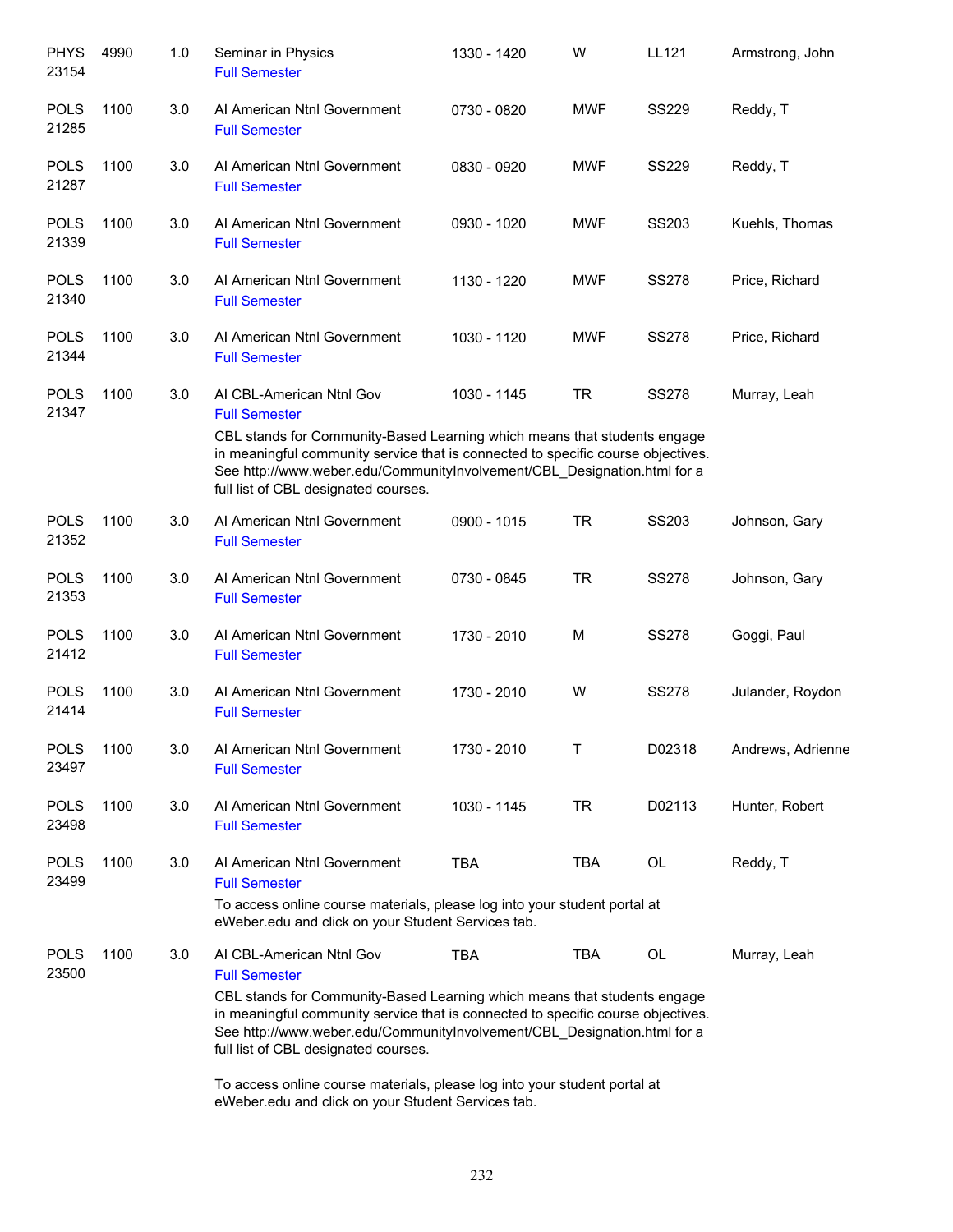| <b>POLS</b><br>21324 | 2100 | 3.0 | <b>SS Intro - Interntnl Politics</b><br><b>Full Semester</b>                                                                                                                                                                                                                                                                                                                                                                                                                                                                                                                                                                                                          | 1030 - 1120 | <b>MWF</b> | <b>SS276</b> | Haanstad, Nancy |
|----------------------|------|-----|-----------------------------------------------------------------------------------------------------------------------------------------------------------------------------------------------------------------------------------------------------------------------------------------------------------------------------------------------------------------------------------------------------------------------------------------------------------------------------------------------------------------------------------------------------------------------------------------------------------------------------------------------------------------------|-------------|------------|--------------|-----------------|
| <b>POLS</b><br>23501 | 2100 | 3.0 | <b>SS Intro - Interntnl Politics</b><br><b>Full Semester</b>                                                                                                                                                                                                                                                                                                                                                                                                                                                                                                                                                                                                          | <b>TBA</b>  | <b>TBA</b> | <b>OL</b>    | Reddy, T        |
|                      |      |     | To access online course materials, please log into your student portal at<br>eWeber.edu and click on your Student Services tab.                                                                                                                                                                                                                                                                                                                                                                                                                                                                                                                                       |             |            |              |                 |
| <b>POLS</b><br>24108 | 3060 | 2.0 | <b>Mock Trial</b><br><b>Full Semester</b>                                                                                                                                                                                                                                                                                                                                                                                                                                                                                                                                                                                                                             | 1130 - 1220 | <b>MW</b>  | <b>SS276</b> | Robison, Rachel |
| <b>POLS</b><br>21390 | 3210 | 3.0 | Politics & Govrnmnts of Europe<br><b>Full Semester</b>                                                                                                                                                                                                                                                                                                                                                                                                                                                                                                                                                                                                                | 0730 - 0845 | <b>TR</b>  | <b>SS229</b> | Reddy, T        |
| <b>POLS</b><br>21292 | 3290 | 3.0 | Pol/Gov of Developing Nations<br><b>Full Semester</b>                                                                                                                                                                                                                                                                                                                                                                                                                                                                                                                                                                                                                 | 1030 - 1145 | <b>TR</b>  | <b>SS229</b> | Reddy, T        |
| <b>POLS</b><br>21342 | 3330 | 3.0 | American Political Thought<br><b>Full Semester</b>                                                                                                                                                                                                                                                                                                                                                                                                                                                                                                                                                                                                                    | 1030 - 1145 | <b>TR</b>  | <b>SS276</b> | Kuehls, Thomas  |
| <b>POLS</b><br>21343 | 3610 | 3.0 | <b>Campaigns and Elections</b><br><b>Full Semester</b>                                                                                                                                                                                                                                                                                                                                                                                                                                                                                                                                                                                                                | 0930 - 1020 | <b>MWF</b> | <b>SS278</b> | Murray, Leah    |
| <b>POLS</b><br>21346 | 3630 | 3.0 | DV Identity Politics<br><b>Full Semester</b>                                                                                                                                                                                                                                                                                                                                                                                                                                                                                                                                                                                                                          | 0900 - 1015 | <b>TR</b>  | <b>SS278</b> | Murray, Leah    |
| <b>POLS</b><br>21349 | 3760 | 3.0 | <b>CBL-State Gov and Politics</b><br><b>Full Semester</b><br>CBL stands for Community-Based Learning which means that students engage<br>in meaningful community service that is connected to specific course objectives.<br>See http://www.weber.edu/CommunityInvolvement/CBL_Designation.html for a<br>full list of CBL designated courses.                                                                                                                                                                                                                                                                                                                         | 1030 - 1120 | <b>MWF</b> | <b>SS233</b> | Johnson, Gary   |
| <b>POLS</b><br>24094 | 3810 | 3.0 | Supreme Court-American Politic<br><b>Full Semester</b><br>How did the Supreme Court become such a major player in American politics?<br>How did an unelected court of nine people become powerful enough to rewrite<br>criminal procedure, nullify most campaign finance reforms, invalidate restrictions<br>on abortion, order desegregation of the nation's schools, command the state of                                                                                                                                                                                                                                                                           | 1030 - 1145 | <b>TR</b>  | <b>SS274</b> | Price, Richard  |
|                      |      |     | California to release tens of thousands of prisoners, and effectively decide a<br>contested presidential election? This course examines these questions by<br>exploring the Supreme Court as both a political and a legal institution. This<br>course will explore the development of the Supreme Court since World War II to<br>understand how the Court's power has steadily increased under the influence of<br>both conservative and liberal political and legal leaders. In addition, the course<br>will explore how the Court actually operates through a moot court where students<br>will serve as justices or lawyers and argue and decide real world cases. |             |            |              |                 |
|                      |      |     | This class counts for Public and Constitutional Law for Majors and Minors.                                                                                                                                                                                                                                                                                                                                                                                                                                                                                                                                                                                            |             |            |              |                 |
| <b>POLS</b><br>23809 | 4030 | 3.0 | Amer Constitutional Law II<br><b>Full Semester</b>                                                                                                                                                                                                                                                                                                                                                                                                                                                                                                                                                                                                                    | 0900 - 1015 | <b>TR</b>  | <b>SS276</b> | Price, Richard  |
| <b>POLS</b><br>21323 | 4180 | 3.0 | Internatl Law & Organization<br><b>Full Semester</b>                                                                                                                                                                                                                                                                                                                                                                                                                                                                                                                                                                                                                  | 0830 - 0920 | <b>MWF</b> | <b>SS276</b> | Haanstad, Nancy |
| <b>POLS</b><br>21351 | 4750 | 3.0 | <b>Public Policy Analysis</b><br><b>Full Semester</b>                                                                                                                                                                                                                                                                                                                                                                                                                                                                                                                                                                                                                 | 1130 - 1220 | <b>MWF</b> | <b>SS229</b> | Johnson, Gary   |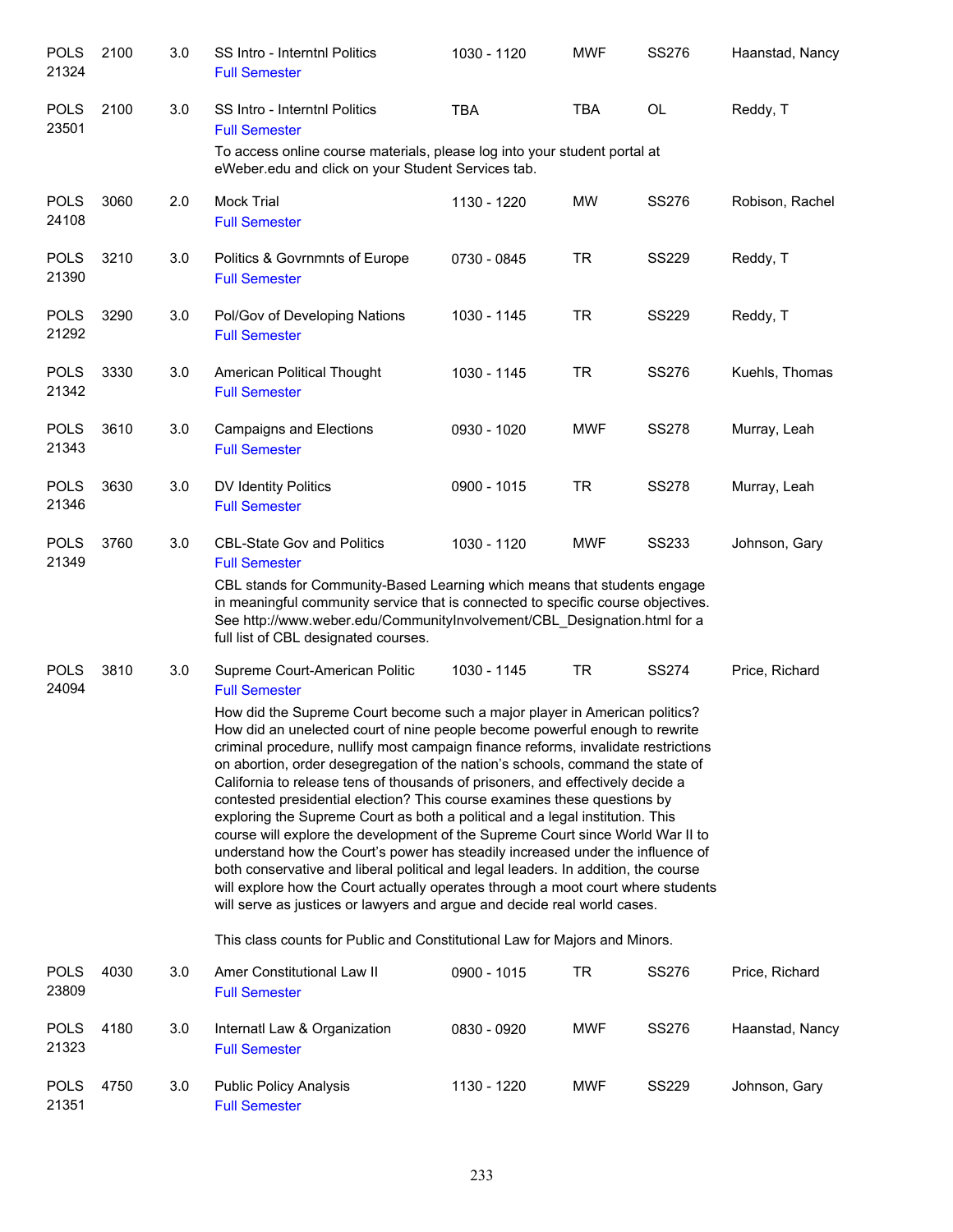| <b>POLS</b><br>21320 | 4800 | 1.0   | Indiv Projects and Research<br><b>Full Semester</b>                      | <b>TBA</b>  | <b>TBA</b> |              | Reddy, T               |
|----------------------|------|-------|--------------------------------------------------------------------------|-------------|------------|--------------|------------------------|
| <b>POLS</b><br>21321 | 4800 | 2.0   | Indiv Projects and Research<br><b>Full Semester</b>                      | <b>TBA</b>  | <b>TBA</b> |              | Reddy, T               |
| <b>POLS</b><br>21317 | 4830 | 1.0   | Directed Readings<br><b>Full Semester</b>                                | <b>TBA</b>  | <b>TBA</b> |              | Reddy, T               |
| <b>POLS</b><br>21318 | 4830 | 2.0   | Directed Readings<br><b>Full Semester</b>                                | <b>TBA</b>  | <b>TBA</b> |              | Reddy, T               |
| <b>POLS</b><br>21328 | 4860 | 1.0   | Internships<br><b>Full Semester</b>                                      | <b>TBA</b>  | <b>TBA</b> |              | Haanstad, Nancy        |
| <b>POLS</b><br>21330 | 4860 | 2.0   | Internships<br><b>Full Semester</b>                                      | <b>TBA</b>  | <b>TBA</b> |              | Haanstad, Nancy        |
| <b>POLS</b><br>21331 | 4860 | 3.0   | Internships<br><b>Full Semester</b>                                      | <b>TBA</b>  | <b>TBA</b> |              | Haanstad, Nancy        |
| <b>POLS</b><br>21332 | 4860 | 4.0   | Internships<br><b>Full Semester</b>                                      | <b>TBA</b>  | <b>TBA</b> |              | Haanstad, Nancy        |
| <b>POLS</b><br>21333 | 4860 | $5.0$ | Internships<br><b>Full Semester</b>                                      | <b>TBA</b>  | <b>TBA</b> |              | Haanstad, Nancy        |
| <b>POLS</b><br>21334 | 4860 | 6.0   | Internships<br><b>Full Semester</b>                                      | <b>TBA</b>  | <b>TBA</b> |              | Haanstad, Nancy        |
| <b>POLS</b><br>21335 | 4870 | 3.0   | Internship in Perspective<br><b>Full Semester</b>                        | <b>TBA</b>  | <b>TBA</b> |              | Haanstad, Nancy        |
| <b>POLS</b><br>21337 | 4880 | 3.0   | Internship Research<br><b>Full Semester</b>                              | <b>TBA</b>  | <b>TBA</b> |              | Haanstad, Nancy        |
| <b>POLS</b><br>21325 | 4990 | 3.0   | Senior Seminar/Senior Thesis<br><b>Full Semester</b>                     | 1330 - 1610 | W          | <b>SS229</b> | Haanstad, Nancy        |
| <b>POLS</b><br>21341 | 4990 | 3.0   | Senior Seminar/Senior Thesis<br><b>Full Semester</b>                     | 1330 - 1610 | T          | <b>SS237</b> | Kuehls, Thomas         |
| <b>PSY</b><br>21925  | 1010 | 3.0   | SS Introductory Psychology<br><b>Full Semester</b><br>Course Fee: \$2.00 | 0730 - 0820 | <b>MWF</b> | SS394        | Baird, Todd            |
| <b>PSY</b><br>21938  | 1010 | 3.0   | SS Introductory Psychology<br><b>Full Semester</b><br>Course Fee: \$2.00 | 1200 - 1315 | <b>TR</b>  | SS394        | Garza, Azenett         |
| <b>PSY</b><br>21941  | 1010 | 3.0   | SS Introductory Psychology<br><b>Full Semester</b><br>Course Fee: \$2.00 | 1230 - 1320 | <b>MWF</b> | SS394        | Hamson-Utley, Jennifer |
| <b>PSY</b><br>21944  | 1010 | 3.0   | SS Introductory Psychology<br><b>Full Semester</b><br>Course Fee: \$2.00 | 0730 - 0845 | <b>TR</b>  | SS394        | Horvat, Joseph         |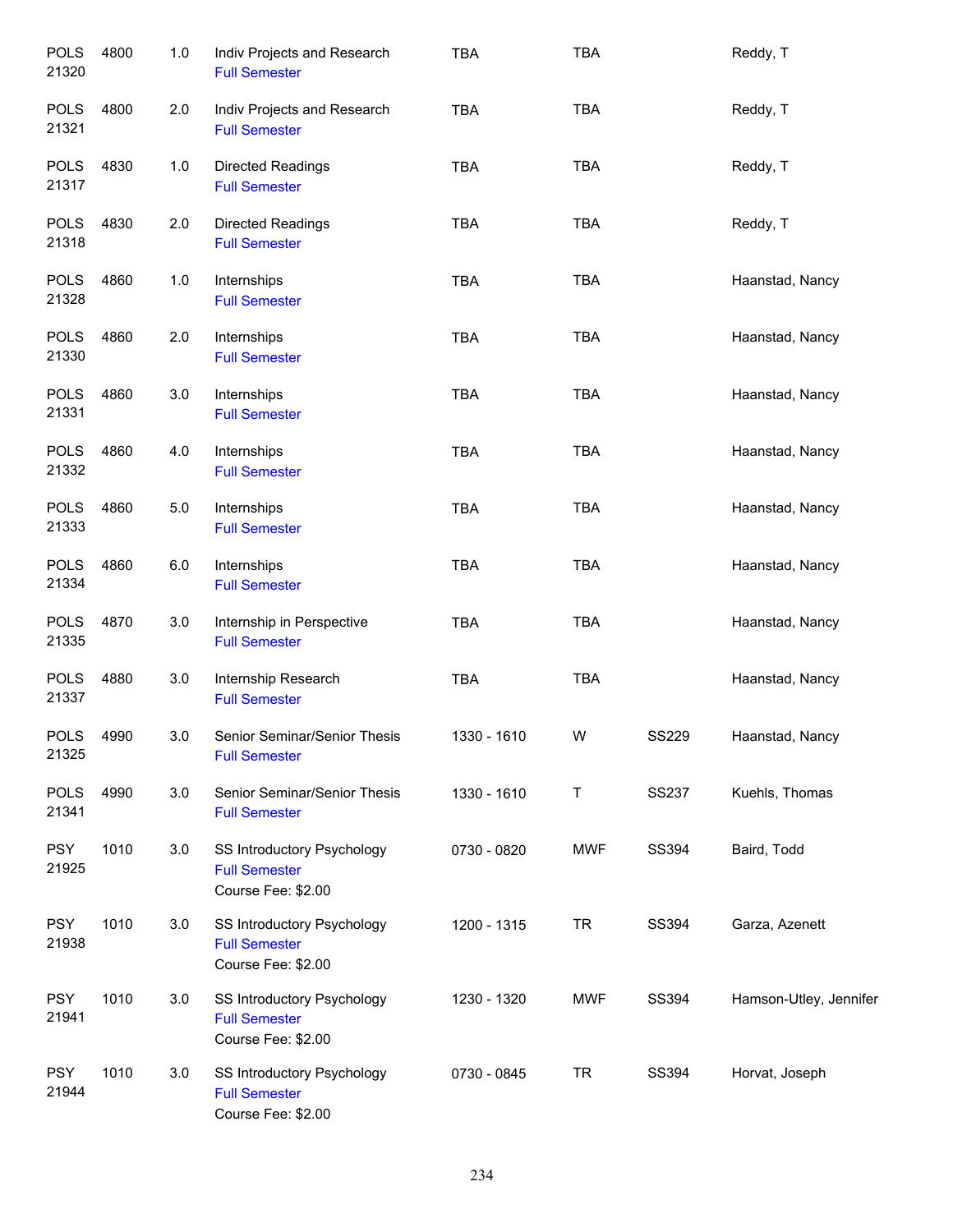| <b>PSY</b><br>21945 | 1010 | 3.0 | SS Introductory Psychology<br><b>Full Semester</b><br>Course Fee: \$2.00                                                                                                                   | 0900 - 1015 | <b>TR</b>   | SS394        | Horvat, Joseph           |
|---------------------|------|-----|--------------------------------------------------------------------------------------------------------------------------------------------------------------------------------------------|-------------|-------------|--------------|--------------------------|
| <b>PSY</b><br>21949 | 1010 | 3.0 | SS Introductory Psychology<br><b>Full Semester</b><br>Course Fee: \$2.00                                                                                                                   | 0830 - 0920 | <b>MWF</b>  | <b>SS394</b> | Kay, Theresa             |
| <b>PSY</b><br>21950 | 1010 | 3.0 | SS Introductory Psychology<br><b>Full Semester</b><br>Course Fee: \$2.00                                                                                                                   | 1030 - 1145 | <b>TR</b>   | SS394        | Kay, Theresa             |
| <b>PSY</b><br>21960 | 1010 | 3.0 | <b>SS Introductory Psychology</b><br><b>Full Semester</b><br>Course Fee: \$2.00                                                                                                            | 0930 - 1020 | <b>MWF</b>  | SS394        | Russell-Stamp, Melinda   |
| <b>PSY</b><br>21961 | 1010 | 3.0 | SS Introductory Psychology<br><b>Full Semester</b><br>Course Fee: \$2.00                                                                                                                   | 1130 - 1220 | <b>MWF</b>  | <b>SS394</b> | Russell-Stamp, Melinda   |
| <b>PSY</b><br>21970 | 1010 | 3.0 | SS Introductory Psychology<br><b>Block 1</b><br>This HYBRID class runs for the FIRST 7 WEEKS OF THE SEMESTER<br>AUG 27 through OCT 18<br>Course Fee: \$2.00                                | 1730 - 2010 | W           | SS394        | Parrilla de Kokal, Maria |
| <b>PSY</b><br>21971 | 1010 | 3.0 | SS Introductory Psychology<br><b>Block 2</b><br>This HYBRID course runs the SECOND 7 WEEKS of the semester,<br>OCTOBER 22 through DECEMBER 14<br>Course Fee: \$2.00                        | 1730 - 2010 | W           | SS394        | Parrilla de Kokal, Maria |
| <b>PSY</b><br>21976 | 1010 | 3.0 | SS Introductory Psychology<br><b>Full Semester</b><br>Course Fee: \$2.00                                                                                                                   | 1030 - 1120 | <b>MWF</b>  | SS394        | Shaw, Leigh              |
| <b>PSY</b><br>24367 | 1010 | 3.0 | <b>SS Introductory Psychology</b><br><b>Full Semester</b><br>To access online course materials, please log in to your student portal at<br>weber.edu and select your student services tab. | <b>TBA</b>  | <b>TBA</b>  | <b>OL</b>    | Fowler, Laurie           |
| <b>PSY</b><br>24368 | 1010 | 3.0 | SS Introductory Psychology<br><b>Full Semester</b><br>To access online course materials, please log in to your student portal at<br>weber.edu and select your student services tab.        | <b>TBA</b>  | <b>TBA</b>  | OL           | Garza, Azenett           |
| <b>PSY</b><br>24369 | 1010 | 3.0 | SS Introductory Psychology<br><b>Full Semester</b><br>To access online course materials, please log in to your student portal at<br>weber.edu and select your student services tab.        | <b>TBA</b>  | <b>TBA</b>  | OL           | Kay, Theresa             |
| <b>PSY</b><br>24373 | 1010 | 3.0 | SS Introductory Psychology<br><b>Full Semester</b><br>Course Fee \$2.00                                                                                                                    | 0730 - 0845 | <b>TR</b>   | D02112       | Owen, Wayne              |
| <b>PSY</b><br>24374 | 1010 | 3.0 | <b>SS Introductory Psychology</b><br><b>Full Semester</b><br>Course Fee \$2.00                                                                                                             | 1730 - 2010 | $\mathsf R$ | N10          | Richards, Douglas        |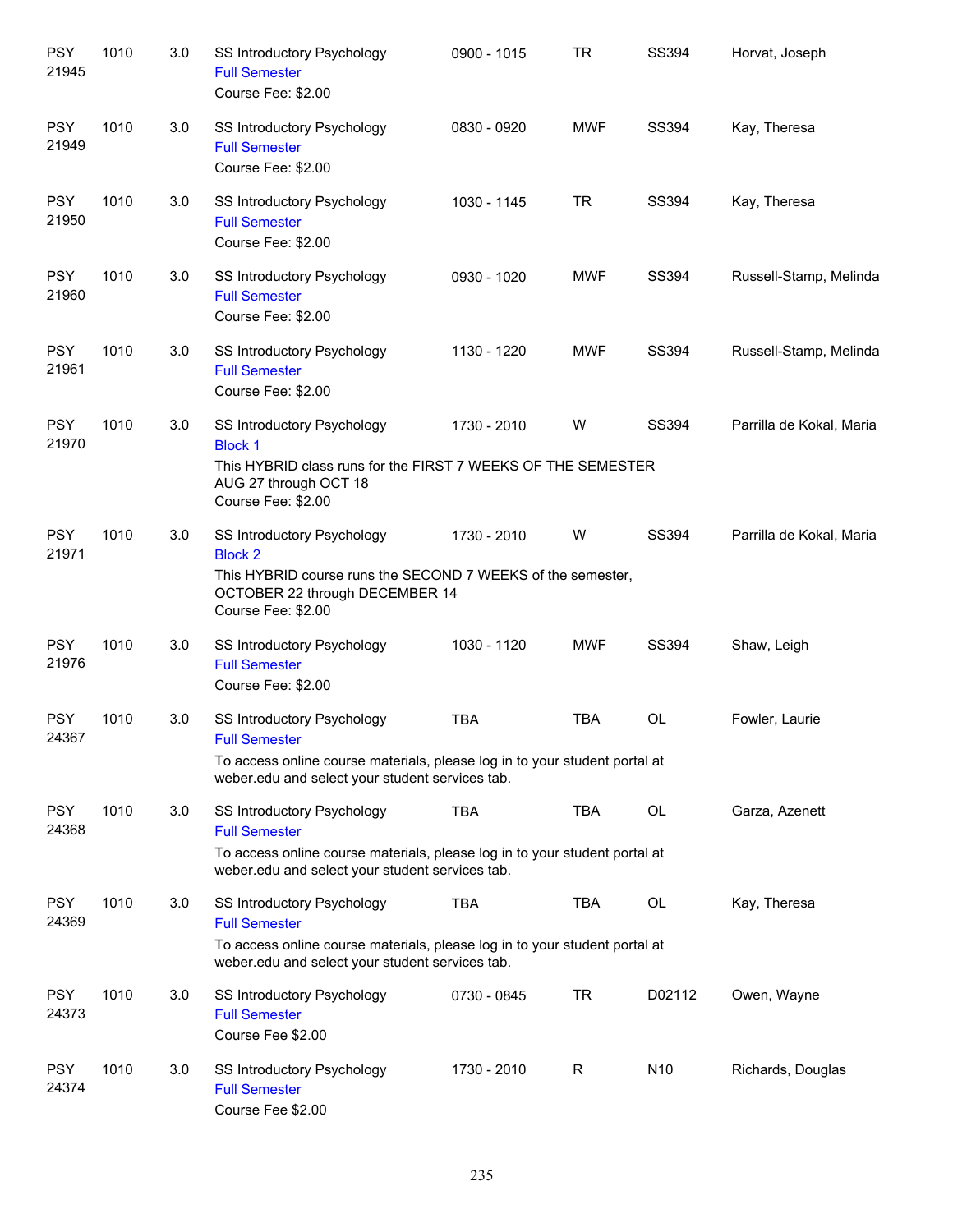| <b>PSY</b><br>24380 | 1010 | 3.0     | <b>SS Introductory Psychology</b><br><b>Full Semester</b><br>Course Fee \$2.00                                        | 1730 - 2010 | $\mathsf{T}$ | <b>HC014</b> | Richards, Douglas        |
|---------------------|------|---------|-----------------------------------------------------------------------------------------------------------------------|-------------|--------------|--------------|--------------------------|
| <b>PSY</b><br>24381 | 1010 | 3.0     | SS Introductory Psychology<br><b>Full Semester</b><br>Interactive Audio Visual Delivery -- EdNet<br>Course Fee \$2.00 | 1730 - 2010 | Τ            | WW102        | Richards, Douglas        |
| <b>PSY</b><br>24382 | 1010 | 3.0     | SS Introductory Psychology<br><b>Full Semester</b><br>Interactive Audio Visual Delivery -- EdNet<br>Course Fee \$2.00 | 1730 - 2010 | Τ            | <b>MR</b>    | Richards, Douglas        |
| <b>PSY</b><br>24466 | 1010 | 3.0     | SS Introductory Psychology<br><b>Full Semester</b><br>Course Fee \$2.00                                               | 1130 - 1220 | <b>MWF</b>   | D02103       | Weeks, Trisha            |
| <b>PSY</b><br>21951 | 2000 | 3.0     | SS Interpersonal Relationships<br><b>Full Semester</b>                                                                | 0730 - 0845 | <b>TR</b>    | SS317        | Kay, Theresa             |
| <b>PSY</b><br>21965 | 2000 | 3.0     | SS Interpersonal Relationships<br><b>Full Semester</b>                                                                | 1730 - 2010 | T            | SS317        | Oreshnick, Craig         |
| <b>PSY</b><br>24377 | 2000 | 3.0     | SS Interpersonal Relationships<br><b>Full Semester</b>                                                                | 0900 - 1015 | <b>TR</b>    | D02112       | Owen, Wayne              |
| <b>PSY</b><br>21886 | 2010 | 3.0     | Science/Profession Psychology<br><b>Full Semester</b>                                                                 | 1030 - 1145 | <b>TR</b>    | SS317        | Amsel, Eric              |
| <b>PSY</b><br>21966 | 2370 | 3.0     | DV Psych of Women and Gender<br><b>Full Semester</b>                                                                  | 1730 - 2010 | M            | SS349        | Parrilla de Kokal, Maria |
| <b>PSY</b><br>21934 | 2730 | 3.0     | Biopsychology<br><b>Full Semester</b><br>Course Fee: \$2.00                                                           | 0930 - 1020 | MWF          | <b>SS347</b> | Fowler, Laurie           |
| <b>PSY</b><br>21935 | 2730 | $3.0\,$ | Biopsychology<br><b>Full Semester</b><br>Course Fee: \$2.00                                                           | 1200 - 1315 | TR           | <b>SS378</b> | Fowler, Laurie           |
| <b>PSY</b><br>21889 | 2800 | 1.0     | Projects and Research<br><b>Full Semester</b>                                                                         | <b>TBA</b>  | TBA          |              | Amsel, Eric              |
| <b>PSY</b><br>21891 | 2800 | 2.0     | Projects and Research<br><b>Full Semester</b>                                                                         | <b>TBA</b>  | <b>TBA</b>   |              | Amsel, Eric              |
| <b>PSY</b><br>21893 | 2800 | 3.0     | Projects and Research<br><b>Full Semester</b>                                                                         | <b>TBA</b>  | TBA          |              | Amsel, Eric              |
| <b>PSY</b><br>21894 | 2830 | 1.0     | Directed Readings<br><b>Full Semester</b>                                                                             | <b>TBA</b>  | <b>TBA</b>   |              | Amsel, Eric              |
| <b>PSY</b><br>21897 | 2830 | 2.0     | Directed Readings<br><b>Full Semester</b>                                                                             | <b>TBA</b>  | <b>TBA</b>   |              | Amsel, Eric              |
| <b>PSY</b><br>21898 | 2830 | 3.0     | <b>Directed Readings</b><br><b>Full Semester</b>                                                                      | <b>TBA</b>  | TBA          |              | Amsel, Eric              |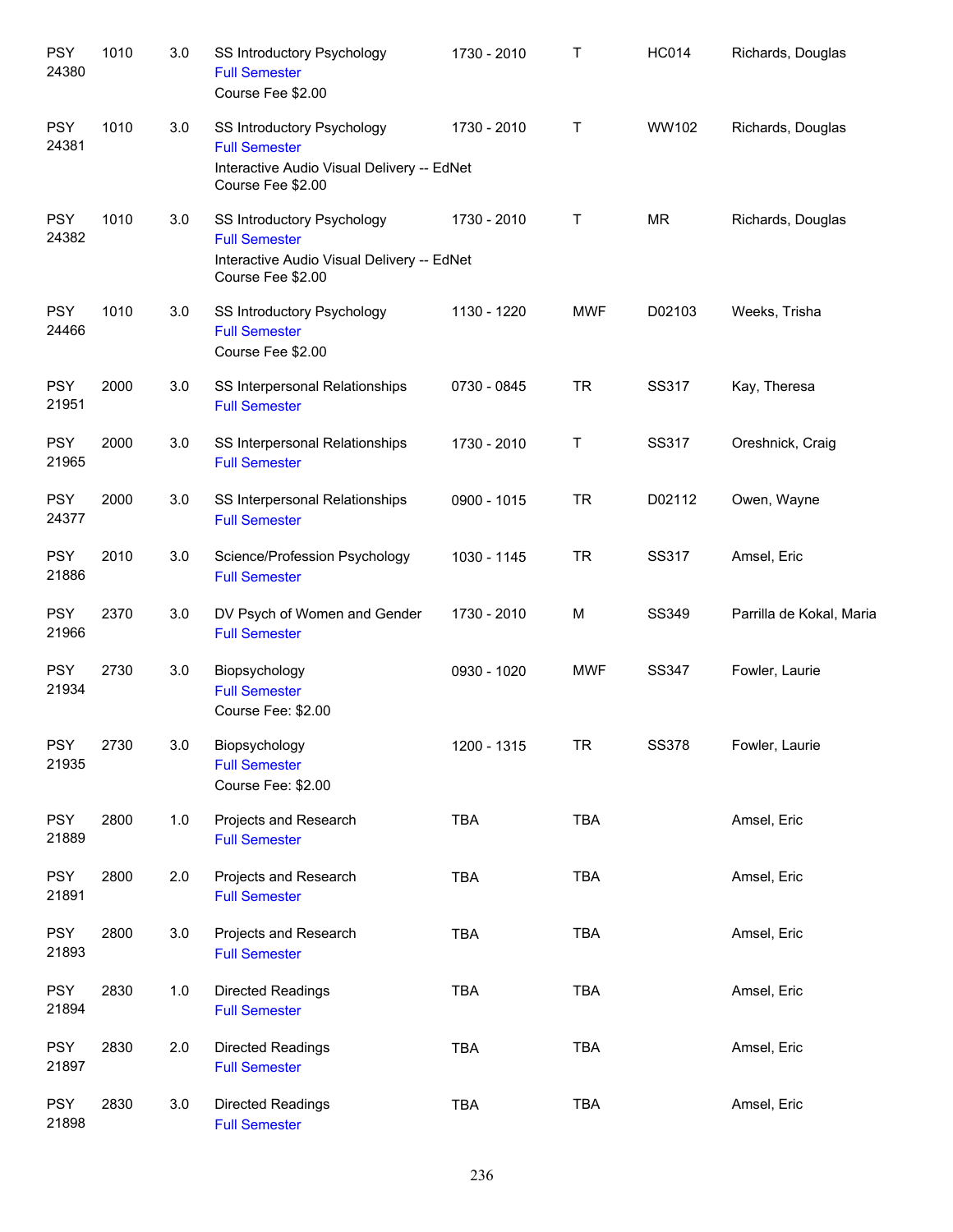| <b>PSY</b><br>21901 | 2890 | 1.0 | Co-op Work Experience<br><b>Full Semester</b>                                                                                                                                    | <b>TBA</b>  | <b>TBA</b> |              | Amsel, Eric              |
|---------------------|------|-----|----------------------------------------------------------------------------------------------------------------------------------------------------------------------------------|-------------|------------|--------------|--------------------------|
| <b>PSY</b><br>21902 | 2890 | 2.0 | Co-op Work Experience<br><b>Full Semester</b>                                                                                                                                    | <b>TBA</b>  | <b>TBA</b> |              | Amsel, Eric              |
| <b>PSY</b><br>21968 | 3000 | 3.0 | Child Psychology<br><b>Full Semester</b>                                                                                                                                         | 0730 - 0820 | <b>MWF</b> | SS347        | Parrilla de Kokal, Maria |
| <b>PSY</b><br>21977 | 3000 | 3.0 | Child Psychology<br><b>Full Semester</b>                                                                                                                                         | 1200 - 1315 | <b>TR</b>  | SS349        | Shaw, Leigh              |
| <b>PSY</b><br>21928 | 3010 | 3.0 | Abnormal Psychology<br><b>Full Semester</b>                                                                                                                                      | 0830 - 0920 | <b>MWF</b> | <b>SS323</b> | Baird, Todd              |
| <b>PSY</b><br>21946 | 3010 | 3.0 | Abnormal Psychology<br><b>Full Semester</b>                                                                                                                                      | 1030 - 1145 | <b>TR</b>  | <b>SS323</b> | Horvat, Joseph           |
| <b>PSY</b><br>21947 | 3010 | 3.0 | Abnormal Psychology<br><b>Full Semester</b>                                                                                                                                      | 1730 - 2010 | M          | <b>SS323</b> | Horvat, Joseph           |
| <b>PSY</b><br>21952 | 3010 | 3.0 | Abnormal Psychology<br><b>Full Semester</b>                                                                                                                                      | 0930 - 1020 | <b>MWF</b> | SS349        | Kay, Theresa             |
| <b>PSY</b><br>24370 | 3010 | 3.0 | Abnormal Psychology<br><b>Full Semester</b><br>To access online course materials, please log in to your student portal at<br>weber.edu and select your student services tab.     | <b>TBA</b>  | <b>TBA</b> | OL           | Baird, Todd              |
| <b>PSY</b><br>24378 | 3010 | 3.0 | Abnormal Psychology<br><b>Full Semester</b>                                                                                                                                      | 1630 - 1910 | R          | <b>PS207</b> | Smith, Margaret          |
| <b>PSY</b><br>21974 | 3020 | 3.0 | Child & Adolescent Psychopatho<br><b>Full Semester</b>                                                                                                                           | 1030 - 1145 | <b>TR</b>  | <b>SS337</b> | Russell-Stamp, Melinda   |
| <b>PSY</b><br>21973 | 3140 | 3.0 | Psychology of Adolescence<br><b>Full Semester</b>                                                                                                                                | 1030 - 1120 | <b>MWF</b> | SS349        | Parrilla de Kokal, Maria |
| <b>PSY</b><br>21978 | 3140 | 3.0 | Psychology of Adolescence<br><b>Full Semester</b>                                                                                                                                | 1030 - 1145 | <b>TR</b>  | SS349        | Shaw, Leigh              |
| <b>PSY</b><br>21932 | 3250 | 3.0 | Conditioning & Learning<br><b>Full Semester</b>                                                                                                                                  | 0730 - 0820 | <b>MWF</b> | SS323        | Chapman, Heather         |
| <b>PSY</b><br>21930 | 3430 | 3.0 | Theories of Personality<br><b>Full Semester</b>                                                                                                                                  | 1030 - 1145 | <b>TR</b>  | <b>SS347</b> | Baird, Todd              |
| <b>PSY</b><br>24371 | 3430 | 3.0 | Theories of Personality<br><b>Full Semester</b><br>To access online course materials, please log in to your student portal at<br>weber.edu and select your student services tab. | <b>TBA</b>  | <b>TBA</b> | OL           | Baird, Todd              |
| <b>PSY</b><br>21939 | 3460 | 3.0 | Social Psychology<br><b>Full Semester</b>                                                                                                                                        | 1030 - 1120 | <b>MWF</b> | SS317        | Garza, Azenett           |
| <b>PSY</b><br>21954 | 3460 | 3.0 | Social Psychology<br><b>Full Semester</b>                                                                                                                                        | 1730 - 2010 | W          | SS323        | Marquit, Joshua          |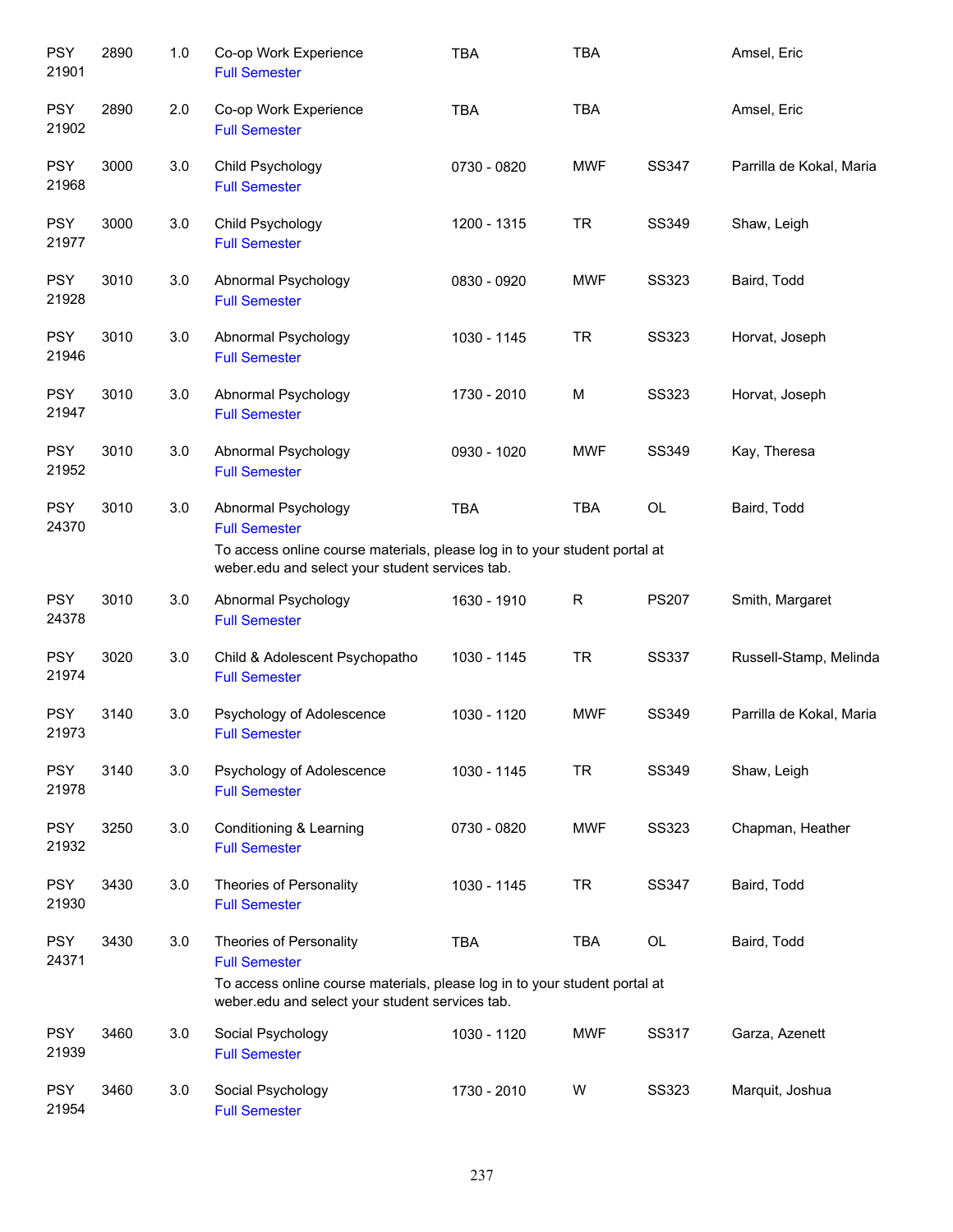| <b>PSY</b><br>24372 | 3460 | 3.0 | Social Psychology<br><b>Full Semester</b>                                                                                     | <b>TBA</b>  | TBA        | OL           | Garza, Azenett   |
|---------------------|------|-----|-------------------------------------------------------------------------------------------------------------------------------|-------------|------------|--------------|------------------|
|                     |      |     | To access online course materials, please log in to your student portal at<br>weber.edu and select your student services tab. |             |            |              |                  |
| <b>PSY</b><br>24379 | 3460 | 3.0 | Social Psychology<br><b>Full Semester</b>                                                                                     | 1930 - 2210 | R          | <b>PS207</b> | Smith, Margaret  |
| <b>PSY</b><br>21918 | 3500 | 3.0 | Cognition<br><b>Full Semester</b>                                                                                             | 0900 - 1015 | <b>TR</b>  | <b>SS323</b> | Ashley, Aaron    |
| <b>PSY</b><br>21955 | 3500 | 3.0 | Cognition<br><b>Full Semester</b>                                                                                             | 1730 - 2010 | R          | <b>SS323</b> | Marquit, Joshua  |
| <b>PSY</b><br>21919 | 3600 | 3.0 | Statistics in Psychology<br><b>Full Semester</b>                                                                              | 0830 - 0920 | <b>MWF</b> | <b>SS378</b> | Ashley, Aaron    |
| <b>PSY</b><br>21921 | 3600 | 3.0 | Statistics in Psychology<br><b>Full Semester</b>                                                                              | 1030 - 1145 | <b>TR</b>  | <b>SS378</b> | Ashley, Aaron    |
| <b>PSY</b><br>21922 | 3600 | 3.0 | Statistics in Psychology<br><b>Full Semester</b>                                                                              | 1730 - 2010 | M          | <b>SS378</b> | Ashley, Aaron    |
| <b>PSY</b><br>21962 | 3600 | 3.0 | Statistics in Psychology<br><b>Full Semester</b>                                                                              | 0900 - 1015 | <b>TR</b>  | <b>SS378</b> | Marquit, Joshua  |
| <b>PSY</b><br>21957 | 3605 | 1.0 | Psychology Statistics Lab<br><b>Full Semester</b><br>Course Fee: \$5.00                                                       | 1400 - 1520 | W          | <b>SS325</b> | Marquit, Joshua  |
| <b>PSY</b><br>21958 | 3605 | 1.0 | Psychology Statistics Lab<br><b>Full Semester</b><br>Course Fee: \$5.00                                                       | 1400 - 1520 | R          | <b>SS325</b> | Marquit, Joshua  |
| <b>PSY</b><br>21980 | 3605 | 1.0 | Psychology Statistics Lab<br><b>Full Semester</b><br>Course Fee: \$5.00                                                       | 0700 - 0820 | W          | <b>SS325</b> | Wilhelmsen, Seth |
| <b>PSY</b><br>21888 | 3610 | 4.0 | Research Methods in Psych<br><b>Full Semester</b><br>Course Fee: \$5.00                                                       | 1200 - 1340 | <b>TR</b>  | SS317        | Amsel, Eric      |
| <b>PSY</b><br>21923 | 3610 | 4.0 | Research Methods in Psych<br><b>Full Semester</b><br>Course Fee: \$5.00                                                       | 1130 - 1240 | <b>MWF</b> | SS317        | Ashley, Aaron    |
| <b>PSY</b><br>21931 | 3610 | 4.0 | Research Methods in Psych<br><b>Full Semester</b><br>Course Fee: \$5.00                                                       | 0705 - 0845 | <b>TR</b>  | <b>SS337</b> | Baird, Todd      |
| <b>PSY</b><br>21936 | 3740 | 3.0 | Drugs & Behavior<br><b>Full Semester</b>                                                                                      | 1030 - 1120 | <b>MWF</b> | <b>SS347</b> | Fowler, Laurie   |
| <b>PSY</b><br>21948 | 4000 | 3.0 | <b>Advanced General</b><br><b>Full Semester</b>                                                                               | 1730 - 2010 | Τ          | <b>SS323</b> | Horvat, Joseph   |
| <b>PSY</b><br>21905 | 4380 | 2.0 | Practicum<br><b>Full Semester</b>                                                                                             | <b>TBA</b>  | <b>TBA</b> |              | Amsel, Eric      |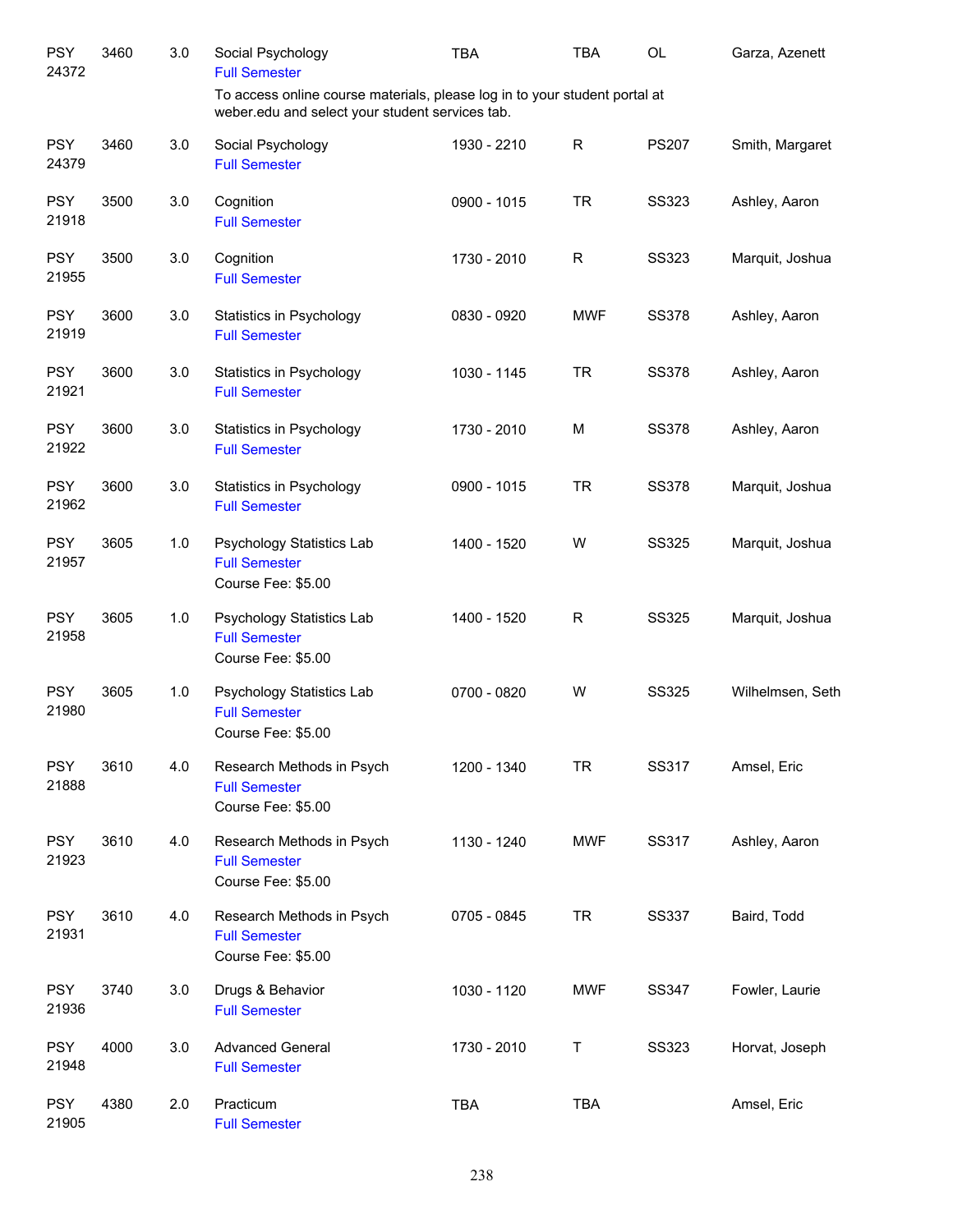| <b>PSY</b><br>21907  | 4800 | 1.0 | Projects and Research<br><b>Full Semester</b>                                                                                                                                                                                                                                                                                          | <b>TBA</b>  | <b>TBA</b>  |              | Amsel, Eric              |
|----------------------|------|-----|----------------------------------------------------------------------------------------------------------------------------------------------------------------------------------------------------------------------------------------------------------------------------------------------------------------------------------------|-------------|-------------|--------------|--------------------------|
| <b>PSY</b><br>21908  | 4800 | 2.0 | Projects and Research<br><b>Full Semester</b>                                                                                                                                                                                                                                                                                          | <b>TBA</b>  | <b>TBA</b>  |              | Amsel, Eric              |
| <b>PSY</b><br>21909  | 4800 | 3.0 | Projects and Research<br><b>Full Semester</b>                                                                                                                                                                                                                                                                                          | <b>TBA</b>  | <b>TBA</b>  |              | Amsel, Eric              |
| <b>PSY</b><br>21910  | 4830 | 1.0 | <b>Directed Readings</b><br><b>Full Semester</b>                                                                                                                                                                                                                                                                                       | <b>TBA</b>  | <b>TBA</b>  |              | Amsel, Eric              |
| <b>PSY</b><br>21912  | 4830 | 2.0 | <b>Directed Readings</b><br><b>Full Semester</b>                                                                                                                                                                                                                                                                                       | <b>TBA</b>  | <b>TBA</b>  |              | Amsel, Eric              |
| <b>PSY</b><br>21913  | 4830 | 3.0 | <b>Directed Readings</b><br><b>Full Semester</b>                                                                                                                                                                                                                                                                                       | <b>TBA</b>  | <b>TBA</b>  |              | Amsel, Eric              |
| <b>PSY</b><br>21914  | 4890 | 1.0 | Cooperative Work Experience<br><b>Full Semester</b>                                                                                                                                                                                                                                                                                    | <b>TBA</b>  | <b>TBA</b>  |              | Amsel, Eric              |
| <b>PSY</b><br>21916  | 4890 | 2.0 | Cooperative Work Experience<br><b>Full Semester</b>                                                                                                                                                                                                                                                                                    | <b>TBA</b>  | <b>TBA</b>  |              | Amsel, Eric              |
| <b>PSY</b><br>21940  | 4900 | 3.0 | Selected Topics in Psychology<br><b>Full Semester</b><br>Instructor permission required to register for this course.                                                                                                                                                                                                                   | 0900 - 1015 | <b>TR</b>   | SS349        | Garza, Azenett           |
| <b>PSY</b><br>21964  | 4900 | 2.0 | Psy Themes Children's Cartoons<br><b>Full Semester</b><br>Cross-listed with WS 4900, 21855                                                                                                                                                                                                                                             | 1330 - 1600 | $\mathsf R$ | <b>SS323</b> | Parrilla de Kokal, Maria |
| <b>PSY</b><br>21975  | 4900 | 3.0 | CBL-Selected Topics in Psych<br><b>Full Semester</b>                                                                                                                                                                                                                                                                                   | 1200 - 1315 | <b>TR</b>   | <b>SS323</b> | Russell-Stamp, Melinda   |
|                      |      |     | Instructor permission is required for registration<br>CBL stands for Community-Based Learning which means that students engage<br>in meaningful community service that is connected to specific course objectives.<br>See http://www.weber.edu/CommunityInvolvement/CBL_Designation.html for a<br>full list of CBL designated courses. |             |             |              |                          |
| <b>PSY</b><br>21917  | 4910 | 3.0 | Capstone Research Project<br><b>Full Semester</b>                                                                                                                                                                                                                                                                                      | <b>TBA</b>  | <b>TBA</b>  |              | Amsel, Eric              |
| <b>PSY</b><br>24235  | 4990 | 1.0 | Seminar<br><b>Full Semester</b>                                                                                                                                                                                                                                                                                                        | 1330 - 1600 | Τ           | <b>SS323</b> | Ashley, Aaron            |
| <b>PTGS</b><br>21155 | 3060 | 3.0 | <b>Grammar &amp; Composition</b><br><b>Full Semester</b><br>Course Fee: \$6.00                                                                                                                                                                                                                                                         | 1730 - 2010 | Τ           | EH115        | Vettori, Leda            |
| <b>PTGS</b><br>21054 | 3550 | 3.0 | Culture of Brazil & Portugal<br><b>Full Semester</b>                                                                                                                                                                                                                                                                                   | 1730 - 2010 | R           | EH115        | Vettori, Leda            |
| QUAN<br>22518        | 2400 | 3.0 | <b>Business Calculus</b><br><b>Full Semester</b><br>Course Fee: \$10.00                                                                                                                                                                                                                                                                | 1030 - 1120 | <b>MWF</b>  | <b>WB117</b> | Fuller, Dan              |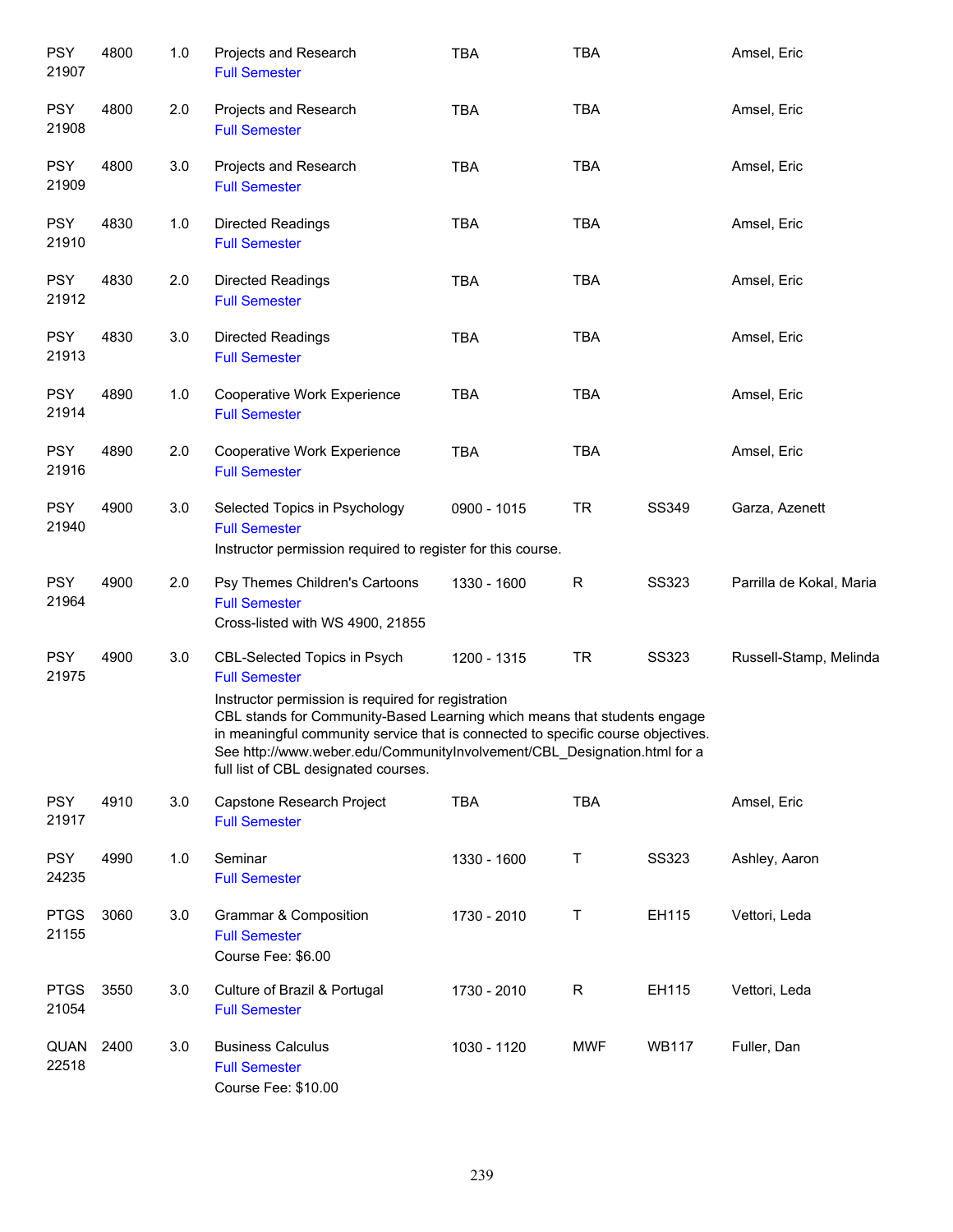| QUAN<br>22519        | 2400 | 3.0 | <b>Business Calculus</b><br><b>Full Semester</b><br>Course Fee: \$10.00      | 1730 - 2010 | W          | <b>WB110</b> | Ellis, Peter       |
|----------------------|------|-----|------------------------------------------------------------------------------|-------------|------------|--------------|--------------------|
| QUAN<br>23452        | 2400 | 3.0 | <b>Business Calculus</b><br><b>Full Semester</b><br>Course Fee: \$10.00      | 0730 - 0845 | <b>TR</b>  | D02117       | Kent, Randall      |
| QUAN<br>22523        | 2600 | 3.0 | <b>Business Statistics I</b><br><b>Full Semester</b><br>Course Fee: \$10.00  | 1030 - 1145 | <b>TR</b>  | <b>WB114</b> | Stone, John        |
| QUAN<br>22530        | 2600 | 3.0 | <b>Business Statistics I</b><br><b>Full Semester</b><br>Course Fee: \$10.00  | 1130 - 1220 | <b>MWF</b> | <b>WB114</b> | Parkhurst, Gregory |
| QUAN<br>22533        | 2600 | 3.0 | <b>Business Statistics I</b><br><b>Full Semester</b><br>Course Fee: \$10.00  | 1730 - 2010 | Τ          | <b>WB114</b> | Rogers, Philip     |
| QUAN<br>23453        | 2600 | 3.0 | <b>Business Statistics I</b><br><b>Full Semester</b><br>Course Fee: \$10.00  | 0730 - 0845 | <b>TR</b>  | D02113       | Palmer, Stanley    |
| QUAN<br>23454        | 2600 | 3.0 | <b>Business Statistics I</b><br><b>Full Semester</b><br>Course Fee: \$10.00  | 1730 - 2010 | M          | D02114       | Stone, John        |
| QUAN<br>22537        | 3610 | 3.0 | <b>Business Statistics II</b><br><b>Full Semester</b><br>Course Fee: \$10.00 | 0930 - 1020 | <b>MWF</b> | <b>WB122</b> | Russell, Stephen   |
| QUAN<br>22540        | 3610 | 3.0 | <b>Business Statistics II</b><br><b>Full Semester</b><br>Course Fee: \$10.00 | 0830 - 0920 | <b>MWF</b> | <b>WB114</b> | Parkhurst, Gregory |
| QUAN<br>22541        | 3610 | 3.0 | <b>Business Statistics II</b><br><b>Full Semester</b><br>Course Fee: \$10.00 | 1030 - 1120 | <b>MWF</b> | <b>WB114</b> | Parkhurst, Gregory |
| QUAN<br>23455        | 3610 | 3.0 | <b>Business Statistics II</b><br><b>Full Semester</b><br>Course Fee: \$10.00 | 1730 - 2010 | M          | D02318       | Goodwin, Robert    |
| <b>RADT</b><br>20068 | 1022 | 2.0 | Intro Radtec Tech<br><b>Full Semester</b>                                    | <b>TBA</b>  | <b>TBA</b> | MН           | Jurkiewicz, Terri  |
| <b>RADT</b><br>20172 | 1022 | 2.0 | Intro Radtec Tech<br><b>Full Semester</b>                                    | <b>TBA</b>  | <b>TBA</b> |              | Jurkiewicz, Terri  |
| <b>RADT</b><br>20186 | 1022 | 2.0 | Intro Radtec Tech<br><b>Full Semester</b>                                    | <b>TBA</b>  | <b>TBA</b> |              | Jurkiewicz, Terri  |
| <b>RADT</b><br>20253 | 1022 | 2.0 | Intro Radtec Tech<br><b>Full Semester</b>                                    | 0800 - 0955 | Τ          | MH354        | Walker, Robert     |
| <b>RADT</b><br>20528 | 1022 | 2.0 | Intro Radtec Tech<br><b>Full Semester</b>                                    | 0800 - 0955 | W          | MH354        | Walker, Robert     |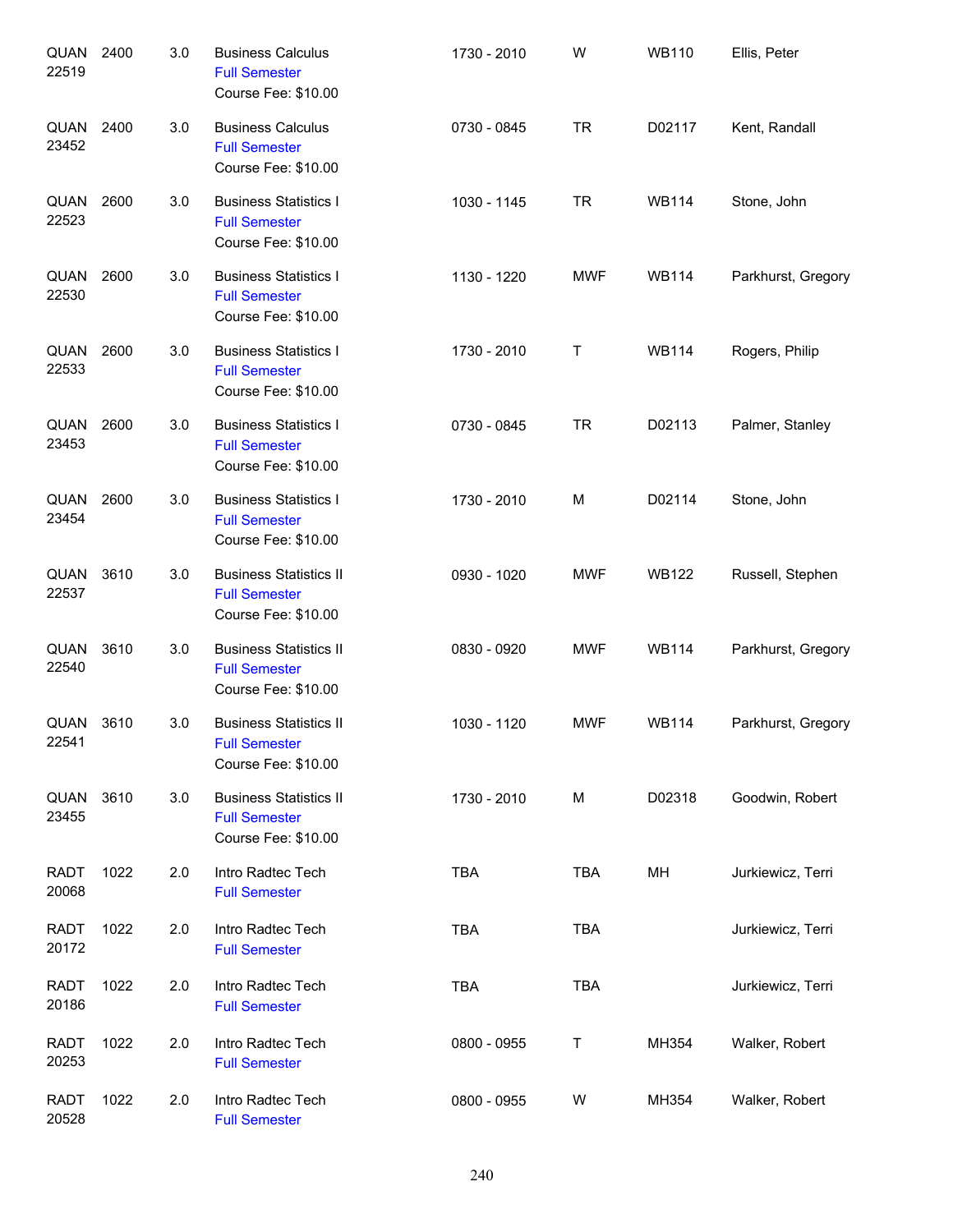| <b>RADT</b><br>20543 | 1022 | 2.0 | Intro Radtec Tech<br><b>Full Semester</b><br>Outreach                                  | 1500 - 1655 | $\mathsf{R}$ | MH354 | Walker, Robert    |
|----------------------|------|-----|----------------------------------------------------------------------------------------|-------------|--------------|-------|-------------------|
| <b>RADT</b><br>20555 | 1022 | 2.0 | Intro Radtec Tech<br><b>Full Semester</b><br>Provo                                     | 0900 - 1055 | M            |       | Walker, Robert    |
| <b>RADT</b><br>20069 | 1303 | 3.0 | Radiographic Exposure I<br><b>Full Semester</b>                                        | <b>TBA</b>  | <b>TBA</b>   | MH    | Harrison, Wynn    |
| RADT<br>20173        | 1303 | 3.0 | Radiographic Exposure I<br><b>Full Semester</b>                                        | <b>TBA</b>  | <b>TBA</b>   |       | Harrison, Wynn    |
| RADT<br>20187        | 1303 | 3.0 | Radiographic Exposure I<br><b>Full Semester</b>                                        | <b>TBA</b>  | <b>TBA</b>   |       | Harrison, Wynn    |
| <b>RADT</b><br>20254 | 1303 | 3.0 | Radiographic Exposure I<br><b>Full Semester</b>                                        | 1000 - 1255 | T            | MH354 | Harrison, Wynn    |
| <b>RADT</b><br>20529 | 1303 | 3.0 | Radiographic Exposure I<br><b>Full Semester</b>                                        | 1000 - 1255 | W            | MH354 | Harrison, Wynn    |
| <b>RADT</b><br>20544 | 1303 | 3.0 | Radiographic Exposure I<br><b>Full Semester</b><br>Outreach                            | 1700 - 1955 | R            | MH354 | Harrison, Wynn    |
| <b>RADT</b><br>20556 | 1303 | 3.0 | Radiographic Exposure I<br><b>Full Semester</b><br>Provo                               | 0800 - 1055 | W            |       | Christensen, Rex  |
| <b>RADT</b><br>20070 | 1502 | 2.0 | Radio Anatomy/Positioning I<br><b>Full Semester</b><br>Course Fee: \$12.00             | <b>TBA</b>  | <b>TBA</b>   | MH    | Nolan, Tanya      |
| <b>RADT</b><br>20174 | 1502 | 2.0 | Radio Anatomy/Positioning I<br><b>Full Semester</b>                                    | <b>TBA</b>  | <b>TBA</b>   |       | Nolan, Tanya      |
| <b>RADT</b><br>20188 | 1502 | 2.0 | Radio Anatomy/Positioning I<br><b>Full Semester</b>                                    | <b>TBA</b>  | <b>TBA</b>   |       | Nolan, Tanya      |
| <b>RADT</b><br>20255 | 1502 | 2.0 | Radio Anatomy/Positioning I<br><b>Full Semester</b><br>Course Fee: \$12.00             | 1330 - 1525 | Τ            | MH354 | Jurkiewicz, Terri |
| <b>RADT</b><br>20530 | 1502 | 2.0 | Radio Anatomy/Positioning I<br><b>Full Semester</b><br>Course Fee: \$12.00             | 1330 - 1525 | W            | MH354 | Jurkiewicz, Terri |
| <b>RADT</b><br>20545 | 1502 | 2.0 | Radio Anatomy/Positioning I<br><b>Full Semester</b><br>Outreach<br>Course Fee: \$12.00 | 0800 - 0955 | F            | MH354 | Jurkiewicz, Terri |
| <b>RADT</b><br>20557 | 1502 | 2.0 | Radio Anatomy/Positioning I<br><b>Full Semester</b><br>Provo<br>Course Fee: \$12.00    | 1100 - 1255 | W            |       | Rigby, Tiera      |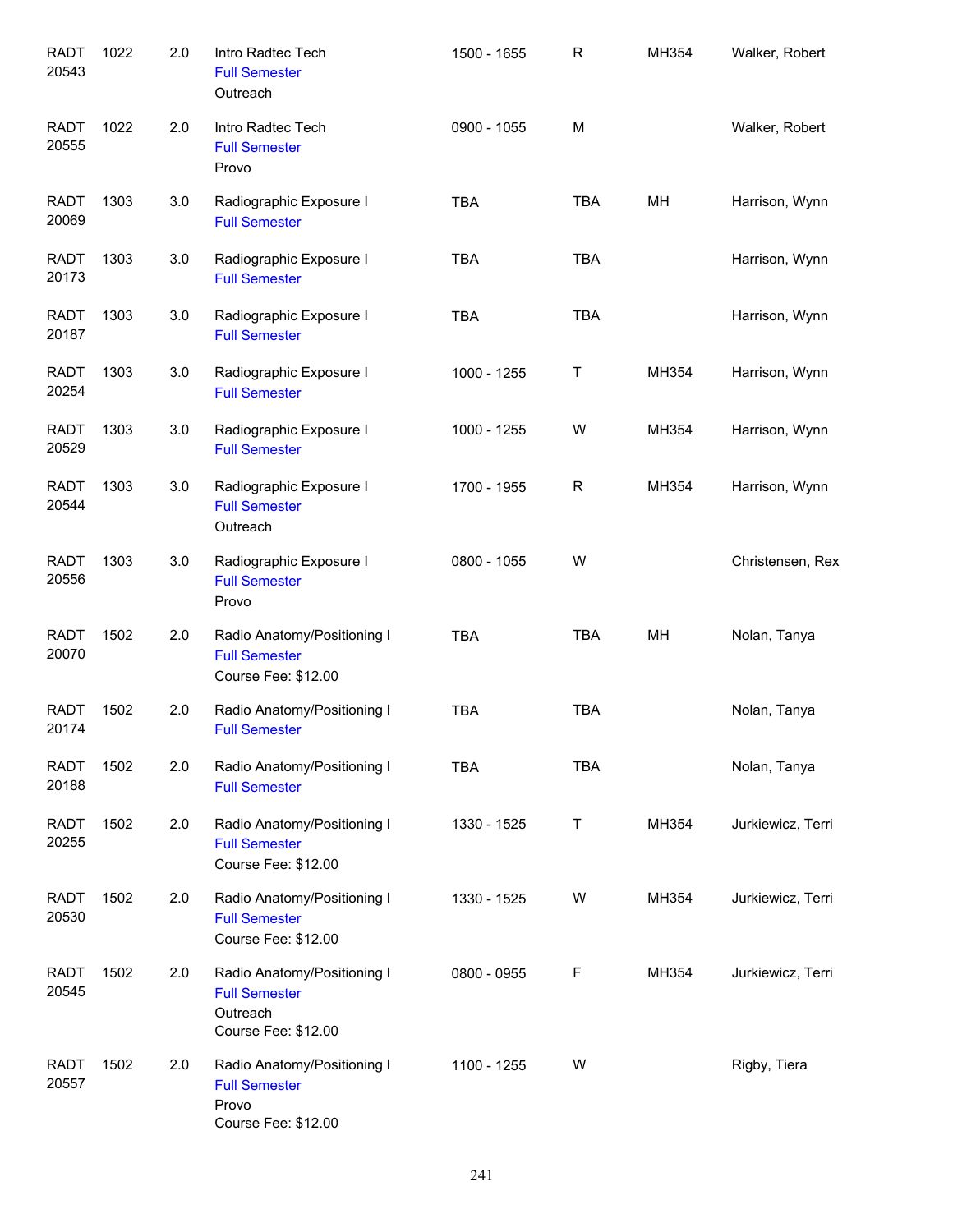| <b>RADT</b><br>20781 | 1522 | 2.0 | Radio Anatomy/Positioning III<br><b>Full Semester</b><br>Course Fee: \$12.00            |             |            |               |                   |
|----------------------|------|-----|-----------------------------------------------------------------------------------------|-------------|------------|---------------|-------------------|
| <b>RADT</b><br>20075 | 1532 | 3.0 | Radio Anatomy/Positioning IV<br><b>Full Semester</b><br>Course Fee: \$18.00             | <b>TBA</b>  | <b>TBA</b> | MH            | Jurkiewicz, Terri |
| <b>RADT</b><br>20165 | 1532 | 3.0 | Radio Anatomy/Positioning IV<br><b>Full Semester</b>                                    | <b>TBA</b>  | <b>TBA</b> |               | Jurkiewicz, Terri |
| <b>RADT</b><br>20179 | 1532 | 3.0 | Radio Anatomy/Positioning IV<br><b>Full Semester</b>                                    | <b>TBA</b>  | <b>TBA</b> |               | Jurkiewicz, Terri |
| <b>RADT</b><br>20193 | 1532 | 3.0 | Radio Anatomy/Positioning IV<br><b>Full Semester</b>                                    | <b>TBA</b>  | <b>TBA</b> |               | Jurkiewicz, Terri |
| <b>RADT</b><br>20587 | 1532 | 3.0 | Radio Anatomy/Positioning IV<br><b>Full Semester</b><br>Course Fee: \$18.00             | 0800 - 1055 | Τ          | MH355         | Walker, Robert    |
| <b>RADT</b><br>20741 | 1532 | 3.0 | Radio Anatomy/Positioning IV<br><b>Full Semester</b><br>Course Fee: \$18.00             | 0800 - 1055 | W          | MH355         | Jurkiewicz, Terri |
| <b>RADT</b><br>20755 | 1532 | 3.0 | Radio Anatomy/Positioning IV<br><b>Full Semester</b><br>Outreach<br>Course Fee: \$18.00 | 1300 - 1555 | F          | MH355         | Walker, Robert    |
| <b>RADT</b><br>20767 | 1532 | 3.0 | Radio Anatomy/Positioning IV<br><b>Full Semester</b><br>Provo<br>Course Fee: \$18.00    | 1100 - 1355 | W          |               | Christensen, Rex  |
| <b>RADT</b><br>20071 | 1601 | 2.0 | Lab Experience<br><b>Full Semester</b><br>Course Fee: \$12.00                           | <b>TBA</b>  | <b>TBA</b> | MH            | Nolan, Tanya      |
| <b>RADT</b><br>20175 | 1601 | 2.0 | Lab Experience<br><b>Full Semester</b>                                                  | <b>TBA</b>  | <b>TBA</b> |               | Nolan, Tanya      |
| <b>RADT</b><br>20189 | 1601 | 2.0 | Lab Experience<br><b>Full Semester</b>                                                  | <b>TBA</b>  | TBA        |               | Nolan, Tanya      |
| <b>RADT</b><br>20256 | 1601 | 2.0 | Lab Experience<br><b>Full Semester</b><br>Course Fee: \$12.00                           | 1330 - 1525 | T          | MH372         | Neville, Casey    |
| <b>RADT</b><br>20257 | 1601 | 2.0 | Lab Experience<br><b>Full Semester</b><br>Course Fee: \$12.00                           | 1330 - 1525 | M          | MH372         | Kawamura, Diane   |
| <b>RADT</b><br>20258 | 1601 | 2.0 | Lab Experience<br><b>Full Semester</b><br>Course Fee: \$12.00                           | 1330 - 1525 | М          | <b>MH372A</b> | Harrison, Wynn    |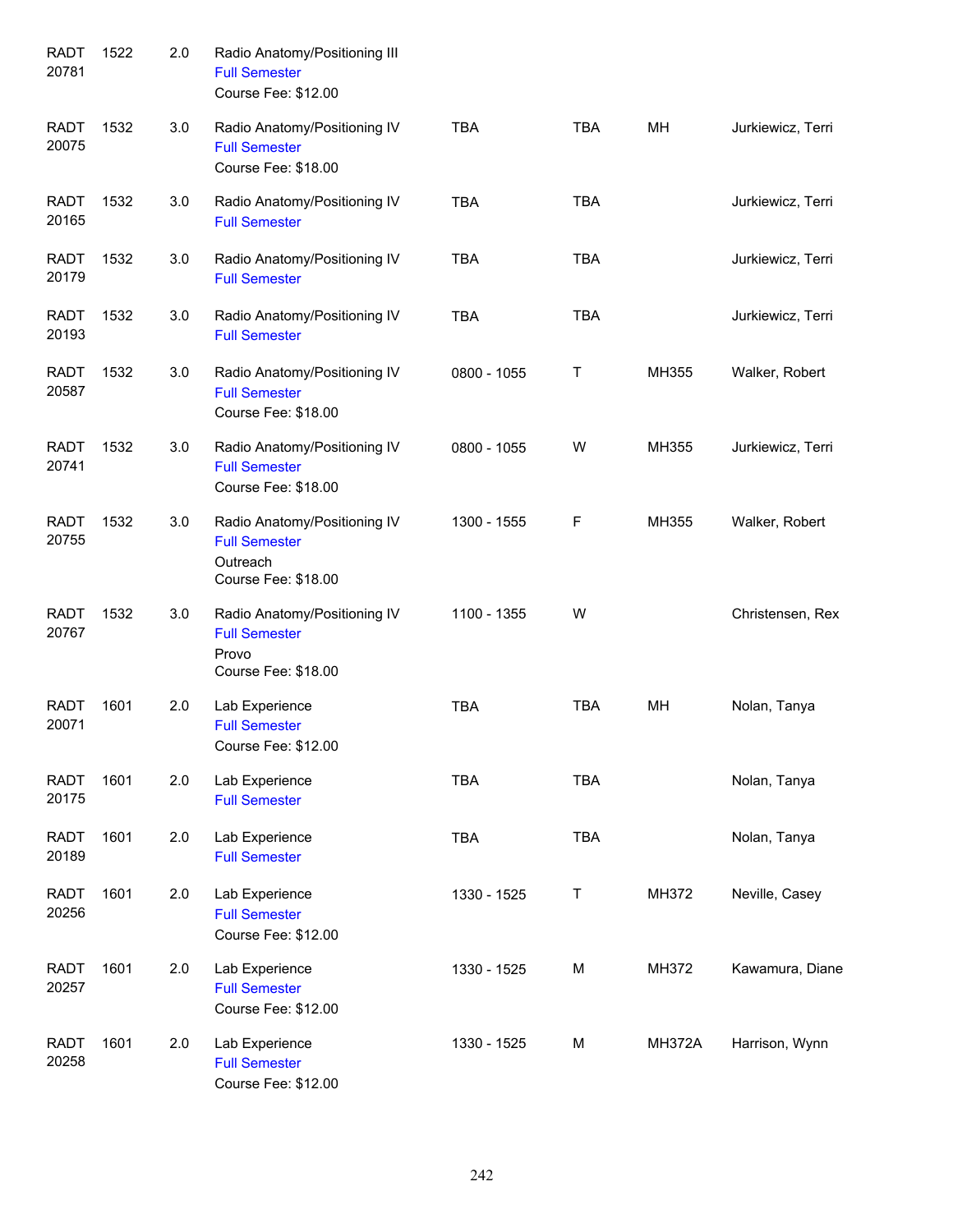| <b>RADT</b><br>20259 | 1601 | 2.0 | Lab Experience<br><b>Full Semester</b><br>Course Fee: \$12.00             | 1530 - 1725 | M           | MH372         | Jurkiewicz, Terri |
|----------------------|------|-----|---------------------------------------------------------------------------|-------------|-------------|---------------|-------------------|
| <b>RADT</b><br>20260 | 1601 | 2.0 | Lab Experience<br><b>Full Semester</b><br>Course Fee: \$12.00             | 1530 - 1725 | M           | <b>MH372A</b> | Neville, Casey    |
| <b>RADT</b><br>20531 | 1601 | 2.0 | Lab Experience<br><b>Full Semester</b><br>Course Fee: \$12.00             | 1330 - 1525 | W           | MH372         | Kawamura, Diane   |
| <b>RADT</b><br>20532 | 1601 | 2.0 | Lab Experience<br><b>Full Semester</b><br>Course Fee: \$12.00             | 1330 - 1525 | W           | <b>MH372A</b> | Harrison, Wynn    |
| <b>RADT</b><br>20533 | 1601 | 2.0 | Lab Experience<br><b>Full Semester</b><br>Course Fee: \$12.00             | 1330 - 1525 | W           | MH372         | Neville, Casey    |
| <b>RADT</b><br>20534 | 1601 | 2.0 | Lab Experience<br><b>Full Semester</b><br>Course Fee: \$12.00             | 1530 - 1725 | W           | <b>MH372A</b> | Jurkiewicz, Terri |
| <b>RADT</b><br>20535 | 1601 | 2.0 | Lab Experience<br><b>Full Semester</b><br>Course Fee: \$12.00             | 1330 - 1525 | W           | <b>MH372A</b> | Nolan, Tanya      |
| <b>RADT</b><br>20546 | 1601 | 2.0 | Lab Experience<br><b>Full Semester</b><br>Outreach<br>Course Fee: \$12.00 | 1530 - 1725 | W           | MH372         | Jurkiewicz, Terri |
| <b>RADT</b><br>20547 | 1601 | 2.0 | Lab Experience<br><b>Full Semester</b><br>Outreach<br>Course Fee: \$12.00 | 1530 - 1725 | $\mathsf R$ | <b>MH372A</b> | Neville, Casey    |
| <b>RADT</b><br>20548 | 1601 | 2.0 | Lab Experience<br><b>Full Semester</b><br>Outreach<br>Course Fee: \$12.00 | 1530 - 1725 | $\mathsf R$ | <b>MH372A</b> | Harrison, Wynn    |
| <b>RADT</b><br>20549 | 1601 | 2.0 | Lab Experience<br><b>Full Semester</b><br>Outreach<br>Course Fee: \$12.00 | 1530 - 1725 | R           | MH372         | Nolan, Tanya      |
| <b>RADT</b><br>20558 | 1601 | 2.0 | Lab Experience<br><b>Full Semester</b><br>Provo<br>Course Fee: \$12.00    | 1330 - 1525 | М           |               | Rigby, Tiera      |
| <b>RADT</b><br>20076 | 1661 | 1.0 | Lab Experience<br><b>Full Semester</b><br>Course Fee: \$12.00             | <b>TBA</b>  | <b>TBA</b>  | MH            | Jurkiewicz, Terri |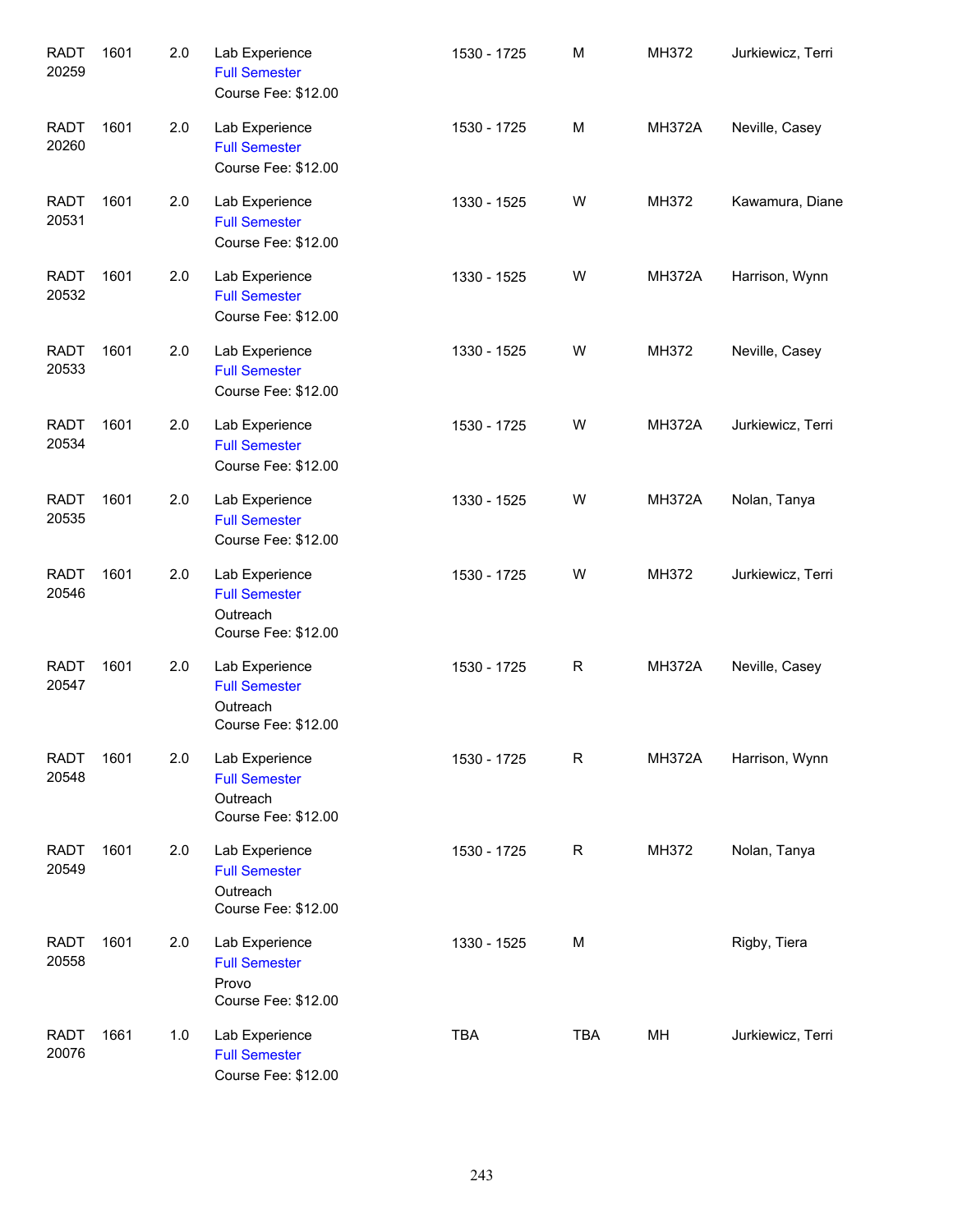| <b>RADT</b><br>20166 | 1661 | 1.0 | Lab Experience<br><b>Full Semester</b>                                    | <b>TBA</b>  | <b>TBA</b> |               | Jurkiewicz, Terri |
|----------------------|------|-----|---------------------------------------------------------------------------|-------------|------------|---------------|-------------------|
| <b>RADT</b><br>20180 | 1661 | 1.0 | Lab Experience<br><b>Full Semester</b>                                    | <b>TBA</b>  | <b>TBA</b> |               | Jurkiewicz, Terri |
| <b>RADT</b><br>20194 | 1661 | 1.0 | Lab Experience<br><b>Full Semester</b>                                    | <b>TBA</b>  | <b>TBA</b> |               | Jurkiewicz, Terri |
| <b>RADT</b><br>20588 | 1661 | 1.0 | Lab Experience<br><b>Full Semester</b><br>Course Fee: \$12.00             | 0800 - 0855 | T          | MH372         | Jurkiewicz, Terri |
| <b>RADT</b><br>20589 | 1661 | 1.0 | Lab Experience<br><b>Full Semester</b><br>Course Fee: \$12.00             | 0800 - 0855 | T          | <b>MH372A</b> | Neville, Casey    |
| <b>RADT</b><br>20694 | 1661 | 1.0 | Lab Experience<br><b>Full Semester</b><br>Course Fee: \$12.00             | 0800 - 0855 | Τ          | <b>MH372A</b> | Harrison, Wynn    |
| <b>RADT</b><br>20696 | 1661 | 1.0 | Lab Experience<br><b>Full Semester</b><br>Course Fee: \$12.00             | 0800 - 0855 | W          | MH372         | Kawamura, Diane   |
| <b>RADT</b><br>20698 | 1661 | 1.0 | Lab Experience<br><b>Full Semester</b><br>Course Fee: \$12.00             | 0800 - 0855 | W          | <b>MH372A</b> | Nolan, Tanya      |
| <b>RADT</b><br>20742 | 1661 | 1.0 | Lab Experience<br><b>Full Semester</b><br>Course Fee: \$12.00             | 0800 - 0855 | W          | <b>MH372A</b> | Harrison, Wynn    |
| <b>RADT</b><br>20743 | 1661 | 1.0 | Lab Experience<br><b>Full Semester</b><br>Course Fee: \$12.00             | 0900 - 0955 | W          | <b>MH372A</b> | Jurkiewicz, Terri |
| <b>RADT</b><br>20744 | 1661 | 1.0 | Lab Experience<br><b>Full Semester</b><br>Course Fee: \$12.00             | 1000 - 1055 | Τ          | MH372         | Kawamura, Diane   |
| <b>RADT</b><br>20745 | 1661 | 1.0 | Lab Experience<br><b>Full Semester</b><br>Course Fee: \$12.00             | 1000 - 1055 | W          | MH372         | Neville, Casey    |
| <b>RADT</b><br>20746 | 1661 | 1.0 | Lab Experience<br><b>Full Semester</b><br>Course Fee: \$12.00             | 1100 - 1155 | W          | MH372         | Nolan, Tanya      |
| <b>RADT</b><br>20756 | 1661 | 1.0 | Lab Experience<br><b>Full Semester</b><br>Outreach<br>Course Fee: \$12.00 | 1700 - 1855 | F          | MH372         | Jurkiewicz, Terri |
| <b>RADT</b><br>20757 | 1661 | 1.0 | Lab Experience<br><b>Full Semester</b><br>Outreach<br>Course Fee: \$12.00 | 1800 - 1855 | F          | <b>MH372A</b> | Nolan, Tanya      |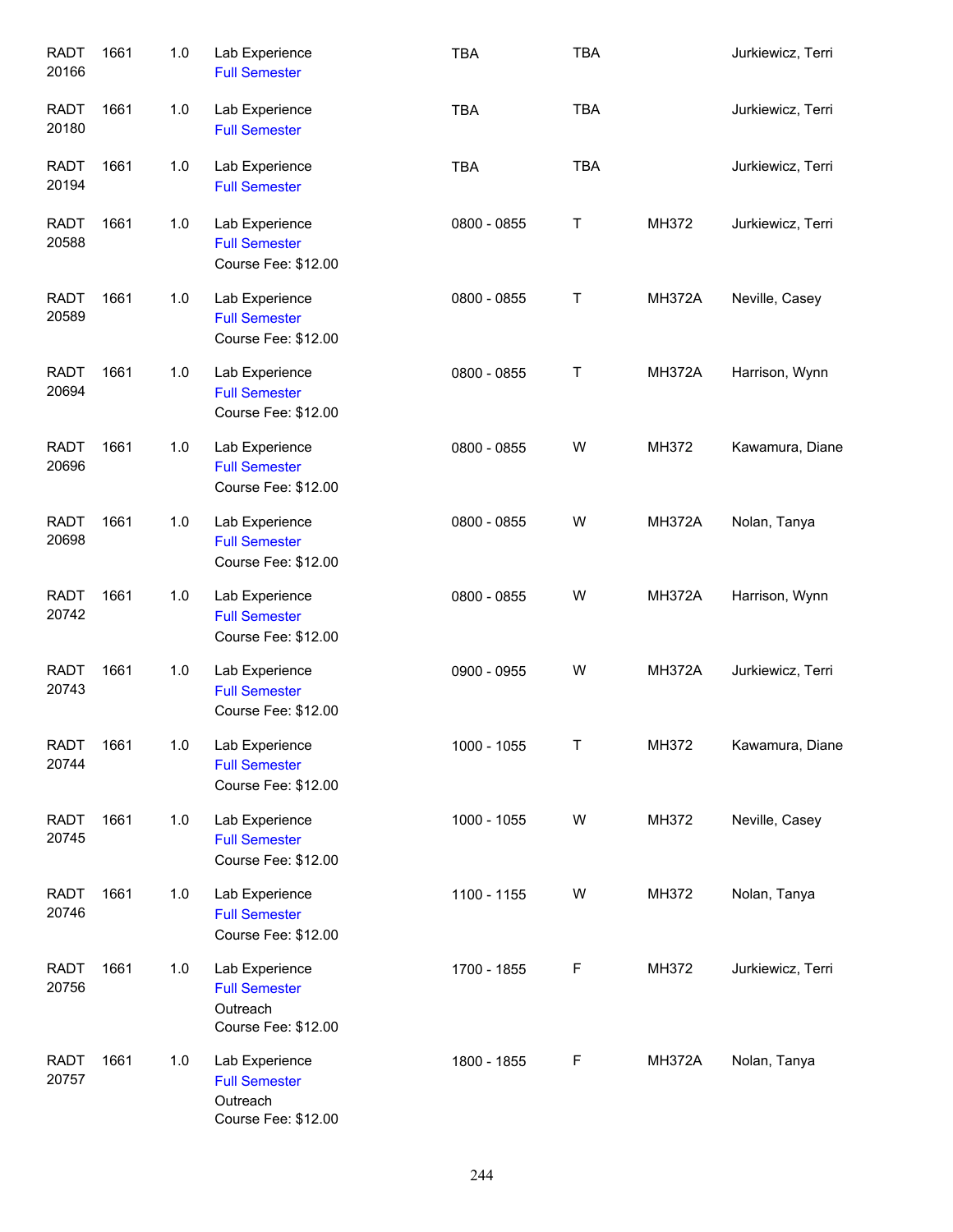| <b>RADT</b><br>20758 | 1661 | 1.0 | Lab Experience<br><b>Full Semester</b><br>Outreach<br>Course Fee: \$12.00 | 1800 - 1855 | $\mathsf F$ | MH372         | Kawamura, Diane  |
|----------------------|------|-----|---------------------------------------------------------------------------|-------------|-------------|---------------|------------------|
| <b>RADT</b><br>20759 | 1661 | 1.0 | Lab Experience<br><b>Full Semester</b><br>Outreach<br>Course Fee: \$12.00 | 1700 - 1755 | F           | <b>MH372A</b> | Harrison, Wynn   |
| <b>RADT</b><br>20768 | 1661 | 1.0 | Lab Experience<br><b>Full Semester</b><br>Provo<br>Course Fee: \$12.00    | 1100 - 1155 | M           |               | Christensen, Rex |
| <b>RADT</b><br>20072 | 2833 | 3.0 | Directed Readings & Research<br><b>Full Semester</b>                      | <b>TBA</b>  | <b>TBA</b>  | MН            | Kawamura, Diane  |
| <b>RADT</b><br>20077 | 2833 | 3.0 | Directed Readings & Research<br><b>Full Semester</b>                      | <b>TBA</b>  | <b>TBA</b>  | MН            | Kawamura, Diane  |
| <b>RADT</b><br>20167 | 2833 | 3.0 | Directed Readings & Research<br><b>Full Semester</b>                      | <b>TBA</b>  | <b>TBA</b>  |               | Walker, Robert   |
| <b>RADT</b><br>20176 | 2833 | 3.0 | Directed Readings & Research<br><b>Full Semester</b>                      | <b>TBA</b>  | <b>TBA</b>  |               | Kawamura, Diane  |
| <b>RADT</b><br>20181 | 2833 | 3.0 | Directed Readings & Research<br><b>Full Semester</b>                      | <b>TBA</b>  | <b>TBA</b>  |               | Kawamura, Diane  |
| <b>RADT</b><br>20190 | 2833 | 3.0 | Directed Readings & Research<br><b>Full Semester</b>                      | <b>TBA</b>  | <b>TBA</b>  |               | Kawamura, Diane  |
| <b>RADT</b><br>20195 | 2833 | 3.0 | Directed Readings & Research<br><b>Full Semester</b>                      | <b>TBA</b>  | <b>TBA</b>  |               | Kawamura, Diane  |
| RADT<br>20522        | 2833 | 3.0 | Directed Readings & Research<br><b>Full Semester</b>                      | 0800 - 1055 | W           | MH355         | Kawamura, Diane  |
| <b>RADT</b><br>20536 | 2833 | 3.0 | Directed Readings & Research<br><b>Full Semester</b>                      | 1100 - 1355 | W           | MH355         | Kawamura, Diane  |
| <b>RADT</b><br>20550 | 2833 | 3.0 | Directed Readings & Research<br><b>Full Semester</b><br>Outreach          | 1100 - 1355 | T           | MH355         | Kawamura, Diane  |
| <b>RADT</b><br>20559 | 2833 | 3.0 | Directed Readings & Research<br><b>Full Semester</b><br>Provo             | 1100 - 1355 | Τ           |               | Walker, Robert   |
| <b>RADT</b><br>20701 | 2833 | 3.0 | Directed Readings & Research<br><b>Full Semester</b>                      | 1100 - 1355 | R           | MH355         | Kawamura, Diane  |
| <b>RADT</b><br>20747 | 2833 | 3.0 | Directed Readings & Research<br><b>Full Semester</b>                      | 1100 - 1355 | F           | MH355         | Kawamura, Diane  |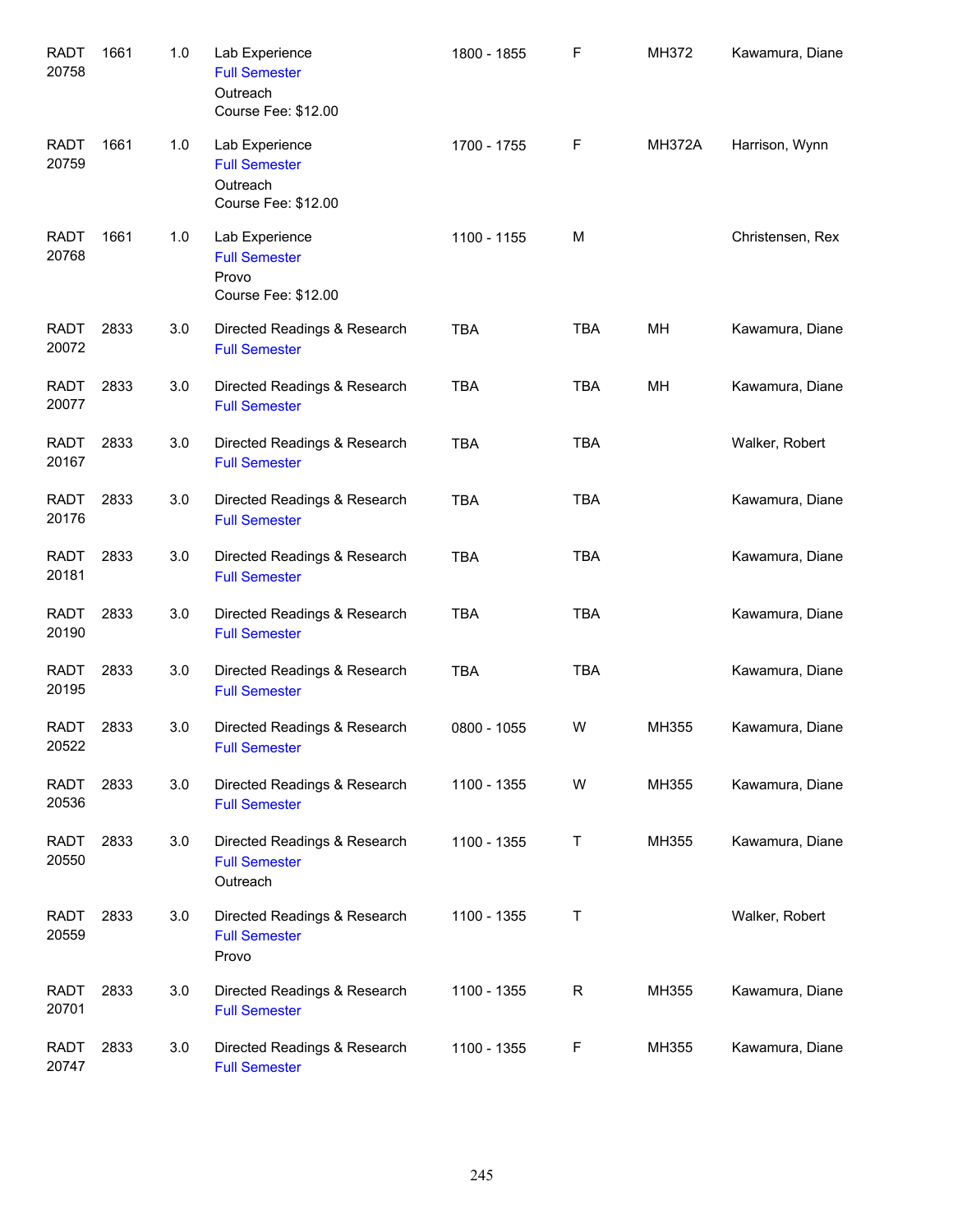| <b>RADT</b><br>20760 | 2833 | 3.0 | Directed Readings & Research<br><b>Full Semester</b><br>Outreach                            | 0800 - 1055 | W          | MH355 | Kawamura, Diane   |
|----------------------|------|-----|---------------------------------------------------------------------------------------------|-------------|------------|-------|-------------------|
| <b>RADT</b><br>20769 | 2833 | 3.0 | Directed Readings & Research<br><b>Full Semester</b><br>Provo                               | 1100 - 1355 | R          |       | Walker, Robert    |
| <b>RADT</b><br>20073 | 2861 | 3.0 | <b>Clinical Education</b><br><b>Full Semester</b>                                           | <b>TBA</b>  | <b>TBA</b> | MН    | Neville, Casey    |
| <b>RADT</b><br>20177 | 2861 | 3.0 | <b>Clinical Education</b><br><b>Full Semester</b>                                           | <b>TBA</b>  | <b>TBA</b> |       | Jurkiewicz, Terri |
| <b>RADT</b><br>20191 | 2861 | 3.0 | <b>Clinical Education</b><br><b>Full Semester</b>                                           | <b>TBA</b>  | <b>TBA</b> |       | Neville, Casey    |
| <b>RADT</b><br>20523 | 2861 | 3.0 | <b>Clinical Education</b><br><b>Full Semester</b><br>Alta View/Mountain West Med/Primary    | 1400 - 1655 | W          | MH351 | Jurkiewicz, Terri |
| <b>RADT</b><br>20524 | 2861 | 3.0 | <b>Clinical Education</b><br><b>Full Semester</b><br>Ogden Reg/Ogden Clinic, Nowcares       | 1500 - 1755 | Τ          | MH351 | Kawamura, Diane   |
| <b>RADT</b><br>20525 | 2861 | 3.0 | <b>Clinical Education</b><br><b>Full Semester</b><br>LDS/SL Reg/Park City/Riverton          | 1230 - 1525 | Τ          | MH351 | Nolan, Tanya      |
| <b>RADT</b><br>20526 | 2861 | 3.0 | <b>Clinical Education</b><br><b>Full Semester</b><br><b>IMC</b>                             | 1500 - 1755 | W          | MH351 | Harrison, Wynn    |
| <b>RADT</b><br>20537 | 2861 | 3.0 | <b>Clinical Education</b><br><b>Full Semester</b><br>Davis/Lakeview/Tanner Clinic           | 1400 - 1655 | М          | MH351 | Nolan, Tanya      |
| <b>RADT</b><br>20539 | 2861 | 3.0 | <b>Clinical Education</b><br><b>Full Semester</b><br>McKay-Dee/Weber Instacares             | 1230 - 1525 | Τ          | MH351 | Walker, Robert    |
| <b>RADT</b><br>20540 | 2861 | 3.0 | <b>Clinical Education</b><br><b>Full Semester</b><br>Brigham City/Logan/Bear River/Cache    | 1430 - 1725 | F          | MH351 | Christensen, Rex  |
| <b>RADT</b><br>20541 | 2861 | 3.0 | <b>Clinical Education</b><br><b>Full Semester</b><br>Pioneer/Jordan Valley/St Marks         | 1630 - 1925 | F          | MH351 | Harrison, Wynn    |
| <b>RADT</b><br>20551 | 2861 | 3.0 | <b>Clinical Education</b><br><b>Full Semester</b><br>Outreach<br>Castleview/Uintah Basin    | 1400 - 1655 | F          |       | Christensen, Rex  |
| <b>RADT</b><br>20552 | 2861 | 3.0 | <b>Clinical Education</b><br><b>Full Semester</b><br>Outreach<br>Cedar City/Garfield/Beaver | 1230 - 1525 | F          | MH354 | Walker, Robert    |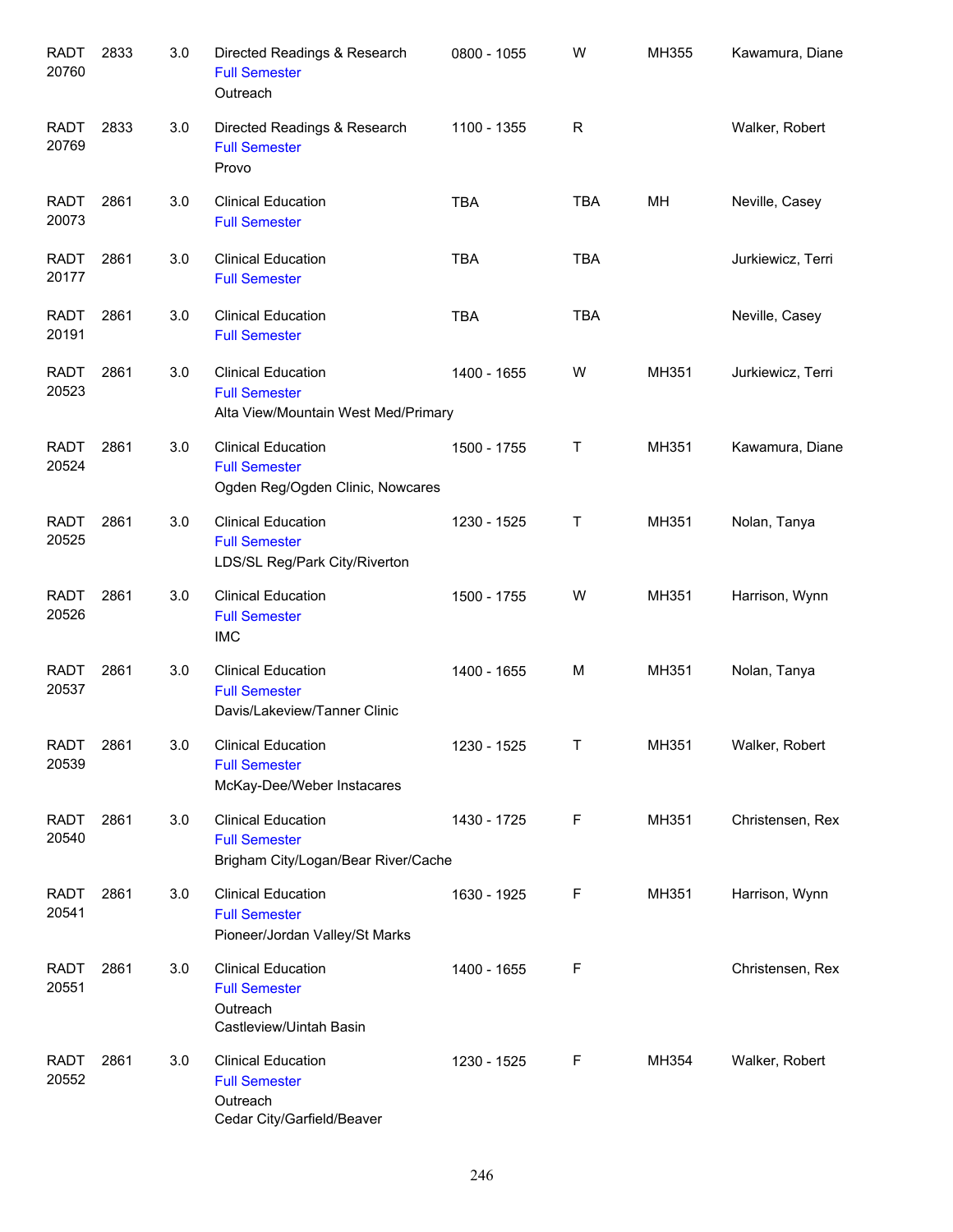| <b>RADT</b><br>20553 | 2861 | $3.0\,$ | <b>Clinical Education</b><br><b>Full Semester</b><br>Outreach<br>Sevier Valley/Central Valley | 1600 - 1855 | F          | MH354 | Jurkiewicz, Terri |
|----------------------|------|---------|-----------------------------------------------------------------------------------------------|-------------|------------|-------|-------------------|
| <b>RADT</b><br>20560 | 2861 | 3.0     | <b>Clinical Education</b><br><b>Full Semester</b><br>Provo                                    | 0800 - 1055 | F          |       | Walker, Robert    |
| <b>RADT</b><br>20078 | 2864 | 3.0     | <b>Clinical Education</b><br><b>Full Semester</b>                                             | <b>TBA</b>  | <b>TBA</b> | MH    | Nolan, Tanya      |
| <b>RADT</b><br>20168 | 2864 | 3.0     | <b>Clinical Education</b><br><b>Full Semester</b>                                             | <b>TBA</b>  | <b>TBA</b> |       | Walker, Robert    |
| RADT<br>20182        | 2864 | 3.0     | <b>Clinical Education</b><br><b>Full Semester</b>                                             | <b>TBA</b>  | <b>TBA</b> |       | Nolan, Tanya      |
| <b>RADT</b><br>20196 | 2864 | 3.0     | <b>Clinical Education</b><br><b>Full Semester</b>                                             | <b>TBA</b>  | <b>TBA</b> |       | Harrison, Wynn    |
| <b>RADT</b><br>20703 | 2864 | 3.0     | <b>Clinical Education</b><br><b>Full Semester</b><br>Alta View/Mountain West Med/Primary      | 0930 - 1225 | W          | MH351 | Harrison, Wynn    |
| <b>RADT</b><br>20706 | 2864 | 3.0     | <b>Clinical Education</b><br><b>Full Semester</b><br>Ogden Reg/Ogden Clinic/Nowcares          | 0930 - 1225 | M          | MH351 | Nolan, Tanya      |
| <b>RADT</b><br>20708 | 2864 | 3.0     | <b>Clinical Education</b><br><b>Full Semester</b><br>LDS/SL Reg/Park City/Riverton            | 0930 - 1225 | Т          | MH351 | Jurkiewicz, Terri |
| <b>RADT</b><br>20710 | 2864 | 3.0     | <b>Clinical Education</b><br><b>Full Semester</b><br><b>IMC</b>                               | 1230 - 1525 | Τ          | MH351 | Neville, Casey    |
| <b>RADT</b><br>20748 | 2864 | 3.0     | <b>Clinical Education</b><br><b>Full Semester</b><br>Davis/Lakeview/Tanner Clinic             | 1130 - 1425 | Τ          | MH351 | Nolan, Tanya      |
| <b>RADT</b><br>20749 | 2864 | 3.0     | <b>Clinical Education</b><br><b>Full Semester</b><br>McKay-Dee/Weber Instacares               | 0930 - 1225 | Т          | MH351 | Neville, Casey    |
| <b>RADT</b><br>20750 | 2864 | 3.0     | <b>Clinical Education</b><br><b>Full Semester</b><br>Brigham City/Logan/Bear River/Cache      | 0930 - 1225 | Т          | MH351 | Christensen, Rex  |
| <b>RADT</b><br>20751 | 2864 | 3.0     | <b>Clinical Education</b><br><b>Full Semester</b><br>Pioneer/Jordan Valley/St Marks/VA        | 0930 - 1225 | F          | MH351 | Harrison, Wynn    |
| <b>RADT</b><br>20761 | 2864 | 3.0     | <b>Clinical Education</b><br><b>Full Semester</b><br>Castleview/Uintah Basin<br>Outreach      | 1600 - 1855 | R          | MH351 | Nolan, Tanya      |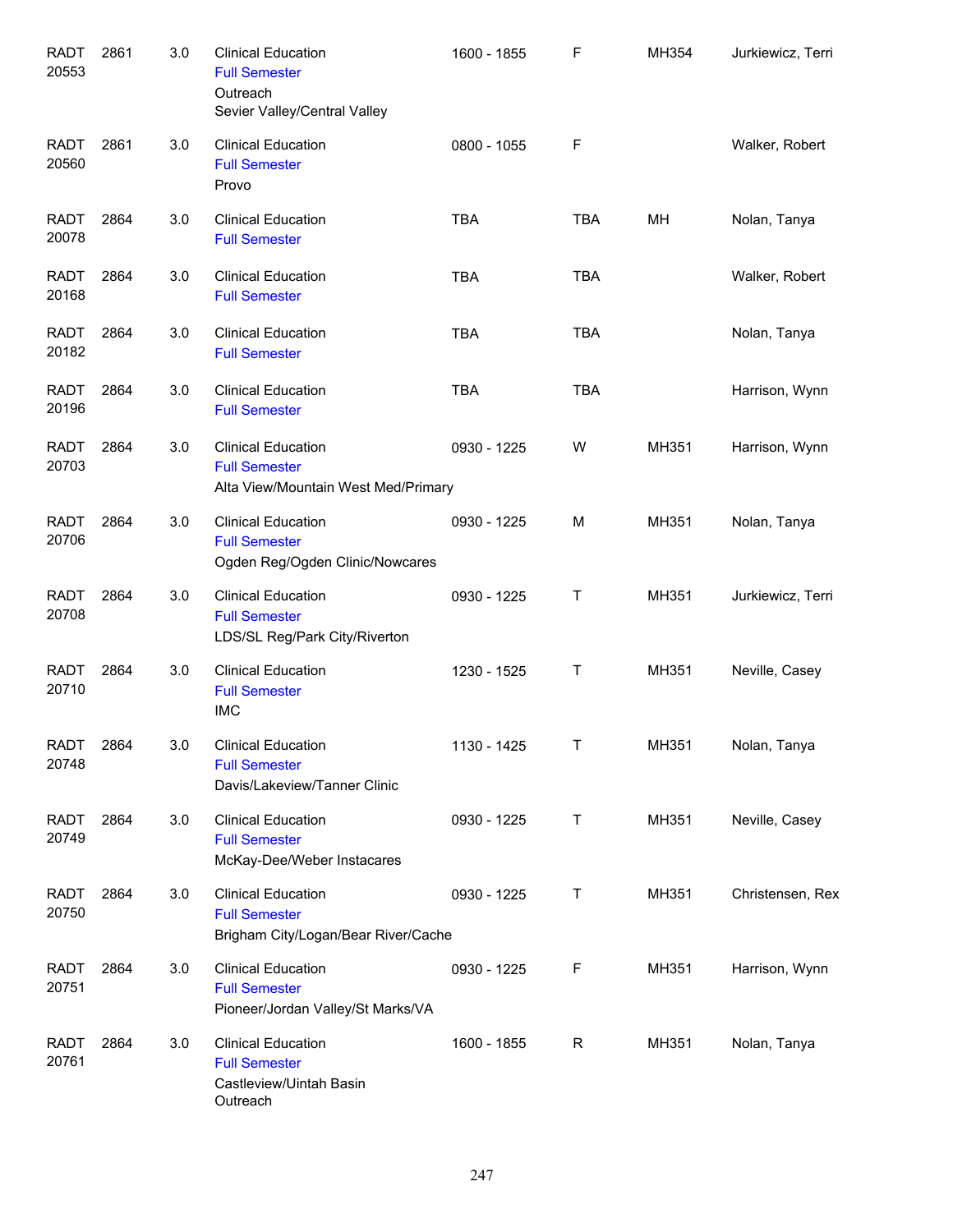| <b>RADT</b><br>20762 | 2864 | 3.0 | <b>Clinical Education</b><br><b>Full Semester</b><br>Cedar City/Garfield/Beaver<br>Outreach   | 1900 - 2155 | R           | MH351 | Kawamura, Diane   |
|----------------------|------|-----|-----------------------------------------------------------------------------------------------|-------------|-------------|-------|-------------------|
| <b>RADT</b><br>20763 | 2864 | 3.0 | <b>Clinical Education</b><br><b>Full Semester</b><br>Sevier Valley/Central Valley<br>Outreach | 1830 - 2125 | F           | MH351 | Jurkiewicz, Terri |
| <b>RADT</b><br>20770 | 2864 | 3.0 | <b>Clinical Education</b><br><b>Full Semester</b><br>Provo                                    | 1000 - 1255 | $\mathsf T$ |       |                   |
| <b>RADT</b><br>20079 | 2942 | 2.0 | Career Planning & New Tech<br><b>Full Semester</b>                                            | <b>TBA</b>  | <b>TBA</b>  | MН    | Neville, Casey    |
| <b>RADT</b><br>20169 | 2942 | 2.0 | Career Planning & New Tech<br><b>Full Semester</b>                                            | <b>TBA</b>  | <b>TBA</b>  |       | Walker, Robert    |
| <b>RADT</b><br>20183 | 2942 | 2.0 | Career Planning & New Tech<br><b>Full Semester</b>                                            | <b>TBA</b>  | <b>TBA</b>  |       | Neville, Casey    |
| <b>RADT</b><br>20197 | 2942 | 2.0 | Career Planning & New Tech<br><b>Full Semester</b>                                            | <b>TBA</b>  | <b>TBA</b>  |       | Neville, Casey    |
| <b>RADT</b><br>20738 | 2942 | 2.0 | Career Planning & New Tech<br><b>Full Semester</b>                                            | 0800 - 0955 | R           | MH354 | Newham, M         |
| RADT<br>20752        | 2942 | 2.0 | Career Planning & New Tech<br><b>Full Semester</b>                                            | 0800 - 0955 | F           | MH354 | Newham, M         |
| <b>RADT</b><br>20764 | 2942 | 2.0 | Career Planning & New Tech<br><b>Full Semester</b><br>Outreach                                | 0800 - 0955 | F           | MH355 | Newham, M         |
| <b>RADT</b><br>20771 | 2942 | 2.0 | Career Planning & New Tech<br><b>Full Semester</b><br>Provo                                   | 0800 - 0955 | $\top$      |       | Walker, Robert    |
| <b>RADT</b><br>20074 | 2992 | 1.0 | Seminar<br><b>Full Semester</b>                                                               | <b>TBA</b>  | <b>TBA</b>  | MH    | Neville, Casey    |
| <b>RADT</b><br>20178 | 2992 | 1.0 | Seminar<br><b>Full Semester</b>                                                               | <b>TBA</b>  | <b>TBA</b>  |       | Neville, Casey    |
| <b>RADT</b><br>20192 | 2992 | 1.0 | Seminar<br><b>Full Semester</b>                                                               | <b>TBA</b>  | <b>TBA</b>  |       | Neville, Casey    |
| <b>RADT</b><br>20527 | 2992 | 1.0 | Seminar<br><b>Full Semester</b>                                                               | 0830 - 0925 | М           | MH354 | Walker, Robert    |
| <b>RADT</b><br>20542 | 2992 | 1.0 | Seminar<br><b>Full Semester</b>                                                               | 0930 - 1025 | М           | MH355 | Walker, Robert    |
| <b>RADT</b><br>20554 | 2992 | 1.0 | Seminar<br><b>Full Semester</b><br>Outreach                                                   | 0830 - 0925 | F           |       | Walker, Robert    |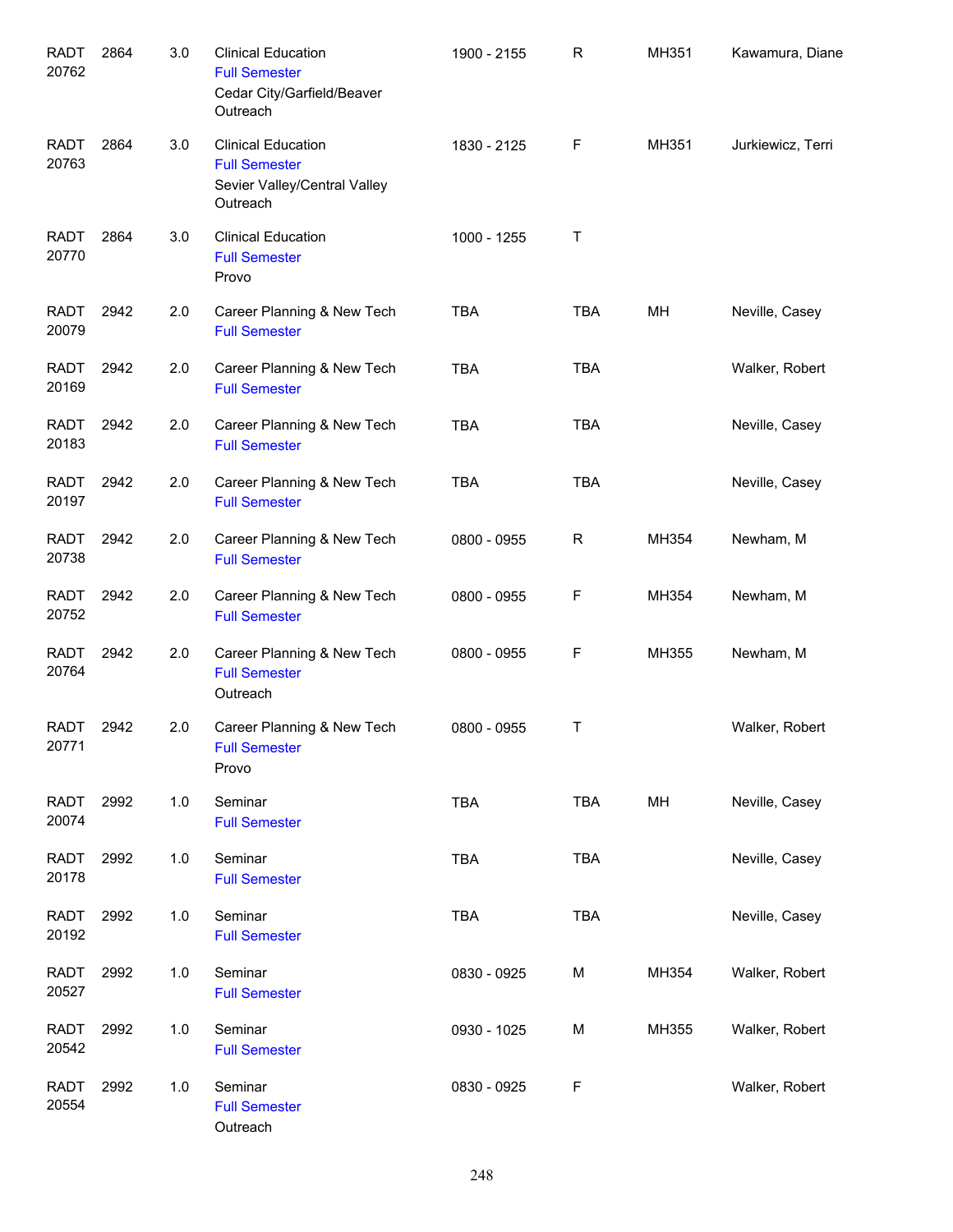| <b>RADT</b><br>20561 | 2992 | 1.0 | Seminar<br><b>Full Semester</b><br>Provo              | 0700 - 0755 | M          |    | Walker, Robert    |
|----------------------|------|-----|-------------------------------------------------------|-------------|------------|----|-------------------|
| <b>RADT</b><br>20005 | 3003 | 3.0 | DV Psycho-Social Medicine<br><b>Full Semester</b>     | <b>TBA</b>  | <b>TBA</b> | MH | Walker, Robert    |
| RADT<br>20082        | 3003 | 3.0 | DV Psycho-Social Medicine<br><b>Full Semester</b>     | <b>TBA</b>  | <b>TBA</b> |    | Walker, Robert    |
| <b>RADT</b><br>20006 | 3043 | 3.0 | Medical Ethics and Law<br><b>Full Semester</b>        | <b>TBA</b>  | <b>TBA</b> | MH | Newham, M         |
| <b>RADT</b><br>20083 | 3043 | 3.0 | Medical Ethics and Law<br><b>Full Semester</b>        | <b>TBA</b>  | <b>TBA</b> |    | Newham, M         |
| <b>RADT</b><br>20007 | 3123 | 3.0 | Sectional Anatomy<br><b>Full Semester</b>             | <b>TBA</b>  | <b>TBA</b> | MН | Newham, M         |
| <b>RADT</b><br>20084 | 3123 | 3.0 | Sectional Anatomy<br><b>Full Semester</b>             | <b>TBA</b>  | <b>TBA</b> |    | Newham, M         |
| <b>RADT</b><br>20008 | 3143 | 3.0 | Imaging Pathophysiology<br><b>Full Semester</b>       | <b>TBA</b>  | <b>TBA</b> | MH | Kawamura, Diane   |
| <b>RADT</b><br>20085 | 3143 | 3.0 | Imaging Pathophysiology<br><b>Full Semester</b>       | <b>TBA</b>  | <b>TBA</b> |    | Kawamura, Diane   |
| <b>RADT</b><br>20145 | 3143 | 3.0 | Imaging Pathophysiology<br><b>Full Semester</b>       | <b>TBA</b>  | <b>TBA</b> |    | Kawamura, Diane   |
| <b>RADT</b><br>20009 | 3243 | 3.0 | Patient Care & Assessment II<br><b>Full Semester</b>  | <b>TBA</b>  | <b>TBA</b> | MН | Walker, Robert    |
| <b>RADT</b><br>20086 | 3243 | 3.0 | Patient Care & Assessment II<br><b>Full Semester</b>  | <b>TBA</b>  | <b>TBA</b> |    | Walker, Robert    |
| <b>RADT</b><br>20146 | 3243 | 3.0 | Patient Care & Assessment II<br><b>Full Semester</b>  | <b>TBA</b>  | <b>TBA</b> |    | Walker, Robert    |
| <b>RADT</b><br>20010 | 3263 | 3.0 | Diagnostic Services Pharmacol<br><b>Full Semester</b> | <b>TBA</b>  | <b>TBA</b> | MH | Walker, Robert    |
| <b>RADT</b><br>20087 | 3263 | 3.0 | Diagnostic Services Pharmacol<br><b>Full Semester</b> | <b>TBA</b>  | <b>TBA</b> |    | Walker, Robert    |
| <b>RADT</b><br>20011 | 3403 | 3.0 | Radiobiolgy Physic<br><b>Full Semester</b>            | TBA         | <b>TBA</b> | MH | Newham, M         |
| <b>RADT</b><br>20080 | 3403 | 3.0 | Radiobiolgy Physic<br><b>Full Semester</b>            | TBA         | <b>TBA</b> | MH | Jurkiewicz, Terri |
| <b>RADT</b><br>20088 | 3403 | 3.0 | Radiobiolgy Physic<br><b>Full Semester</b>            | <b>TBA</b>  | <b>TBA</b> |    | Harrison, Wynn    |
| <b>RADT</b><br>20170 | 3403 | 3.0 | Radiobiolgy Physic<br><b>Full Semester</b>            | <b>TBA</b>  | <b>TBA</b> |    | Harrison, Wynn    |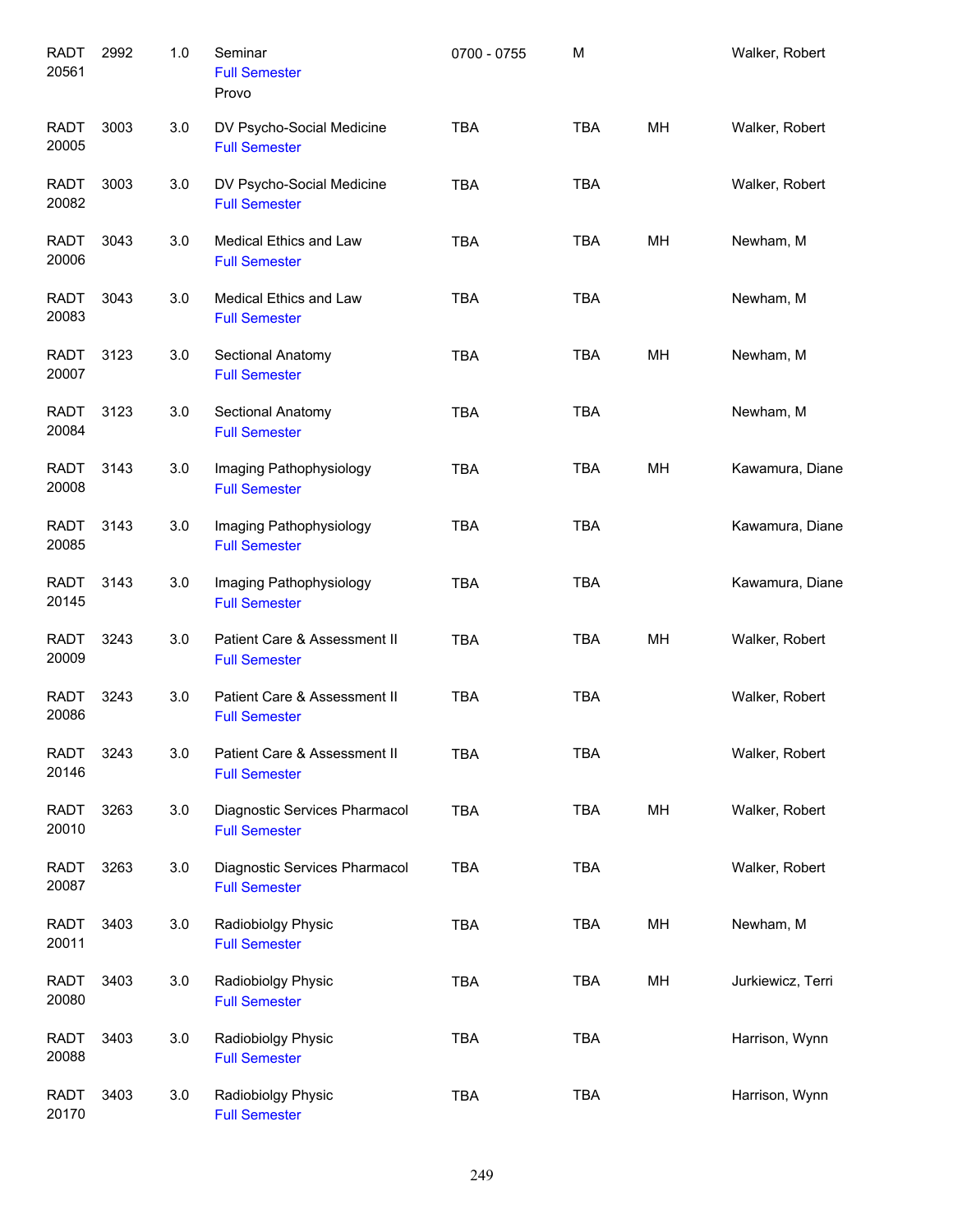| <b>RADT</b><br>20184 | 3403 | 3.0 | Radiobiolgy Physic<br><b>Full Semester</b>               | <b>TBA</b>  | <b>TBA</b> |       | Jurkiewicz, Terri |
|----------------------|------|-----|----------------------------------------------------------|-------------|------------|-------|-------------------|
| <b>RADT</b><br>20198 | 3403 | 3.0 | Radiobiolgy Physic<br><b>Full Semester</b>               | <b>TBA</b>  | <b>TBA</b> |       | Jurkiewicz, Terri |
| RADT<br>20739        | 3403 | 3.0 | Radiobiolgy Physic<br><b>Full Semester</b>               | 1330 - 1625 | Τ          | MH355 | Harrison, Wynn    |
| <b>RADT</b><br>20753 | 3403 | 3.0 | Radiobiolgy Physic<br><b>Full Semester</b>               | 1330 - 1625 | W          | MH355 | Harrison, Wynn    |
| <b>RADT</b><br>20765 | 3403 | 3.0 | Radiobiolgy Physic<br><b>Full Semester</b><br>Outreach   | 1130 - 1425 | F          | MH355 | Harrison, Wynn    |
| <b>RADT</b><br>20772 | 3403 | 3.0 | Radiobiolgy Physic<br><b>Full Semester</b><br>Provo      | 1130 - 1425 | M          |       | Harrison, Wynn    |
| <b>RADT</b><br>20012 | 3463 | 3.0 | Computerized Imaging<br><b>Full Semester</b>             | <b>TBA</b>  | <b>TBA</b> | MH    | Christensen, Rex  |
| <b>RADT</b><br>20081 | 3463 | 3.0 | Computerized Imaging<br><b>Full Semester</b>             | <b>TBA</b>  | <b>TBA</b> | MH    | Christensen, Rex  |
| <b>RADT</b><br>20089 | 3463 | 3.0 | Computerized Imaging<br><b>Full Semester</b>             | <b>TBA</b>  | <b>TBA</b> |       | Christensen, Rex  |
| <b>RADT</b><br>20171 | 3463 | 3.0 | Computerized Imaging<br><b>Full Semester</b>             | <b>TBA</b>  | <b>TBA</b> |       | Jurkiewicz, Terri |
| <b>RADT</b><br>20185 | 3463 | 3.0 | Computerized Imaging<br><b>Full Semester</b>             | <b>TBA</b>  | <b>TBA</b> |       | Christensen, Rex  |
| <b>RADT</b><br>20199 | 3463 | 3.0 | Computerized Imaging<br><b>Full Semester</b>             | <b>TBA</b>  | <b>TBA</b> |       | Christensen, Rex  |
| RADT<br>20740        | 3463 | 3.0 | Computerized Imaging<br><b>Full Semester</b>             | 1130 - 1425 | F          | MH351 | Christensen, Rex  |
| RADT<br>20754        | 3463 | 3.0 | Computerized Imaging<br><b>Full Semester</b>             | 1330 - 1625 | Τ          | MH351 | Christensen, Rex  |
| RADT<br>20766        | 3463 | 3.0 | Computerized Imaging<br><b>Full Semester</b><br>Outreach | 1330 - 1625 | W          | MH351 | Christensen, Rex  |
| RADT<br>20773        | 3463 | 3.0 | Computerized Imaging<br><b>Full Semester</b><br>Provo    | 1330 - 1625 | Τ          |       | Christensen, Rex  |
| RADT<br>20013        | 3563 | 3.0 | Managing Clinical Information<br><b>Full Semester</b>    | <b>TBA</b>  | <b>TBA</b> | MH    | Christensen, Rex  |
| <b>RADT</b><br>20090 | 3563 | 3.0 | Managing Clinical Information<br><b>Full Semester</b>    | <b>TBA</b>  | <b>TBA</b> |       | Christensen, Rex  |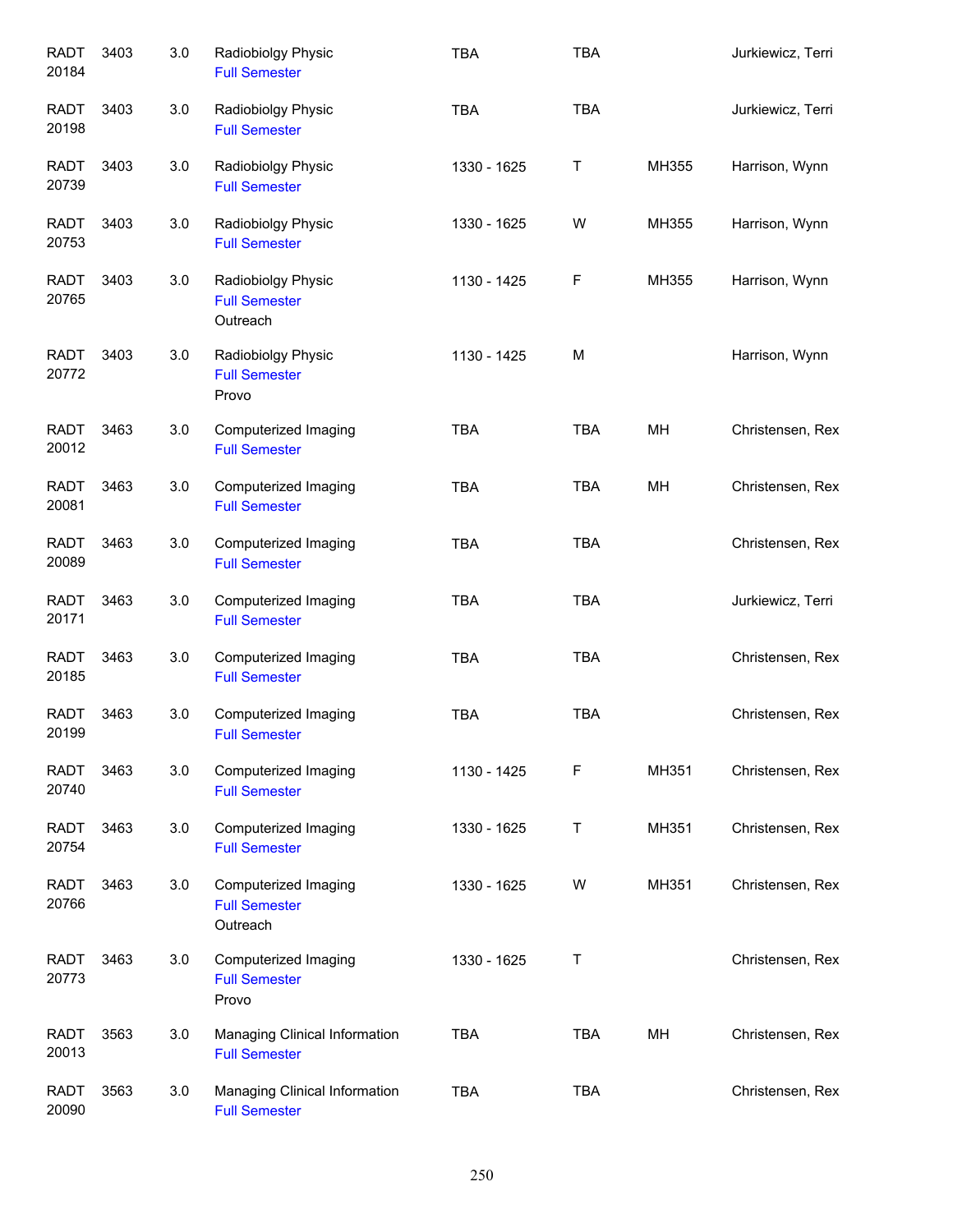| <b>RADT</b><br>20151 | 3563 | 3.0 | Managing Clinical Information<br><b>Full Semester</b>  | <b>TBA</b> | <b>TBA</b> |    | Christensen, Rex |
|----------------------|------|-----|--------------------------------------------------------|------------|------------|----|------------------|
| <b>RADT</b><br>20014 | 3863 | 2.0 | Clinical Internship<br><b>Full Semester</b>            | <b>TBA</b> | <b>TBA</b> | MH | Christensen, Rex |
| RADT<br>20015        | 3863 | 3.0 | Clinical Internship<br><b>Full Semester</b>            | <b>TBA</b> | <b>TBA</b> | MH | Christensen, Rex |
| RADT<br>20016        | 3863 | 4.0 | Clinical Internship<br><b>Full Semester</b>            | <b>TBA</b> | <b>TBA</b> | MH | Christensen, Rex |
| RADT<br>20017        | 3863 | 5.0 | Clinical Internship<br><b>Full Semester</b>            | <b>TBA</b> | TBA        | MH | Christensen, Rex |
| RADT<br>20018        | 3863 | 6.0 | Clinical Internship<br><b>Full Semester</b>            | <b>TBA</b> | <b>TBA</b> | MH | Christensen, Rex |
| <b>RADT</b><br>20091 | 3863 | 2.0 | Clinical Internship<br><b>Full Semester</b>            | <b>TBA</b> | <b>TBA</b> |    | Christensen, Rex |
| RADT<br>20092        | 3863 | 3.0 | Clinical Internship<br><b>Full Semester</b>            | <b>TBA</b> | <b>TBA</b> |    | Christensen, Rex |
| <b>RADT</b><br>20093 | 3863 | 4.0 | Clinical Internship<br><b>Full Semester</b>            | <b>TBA</b> | <b>TBA</b> |    | Christensen, Rex |
| <b>RADT</b><br>20094 | 3863 | 5.0 | Clinical Internship<br><b>Full Semester</b>            | <b>TBA</b> | <b>TBA</b> |    | Christensen, Rex |
| <b>RADT</b><br>20095 | 3863 | 6.0 | Clinical Internship<br><b>Full Semester</b>            | <b>TBA</b> | <b>TBA</b> |    | Christensen, Rex |
| <b>RADT</b><br>20019 | 4203 | 3.0 | Patient Education in Radiology<br><b>Full Semester</b> | <b>TBA</b> | <b>TBA</b> | MH | Walker, Robert   |
| RADT<br>20096        | 4203 | 3.0 | Patient Education in Radiology<br><b>Full Semester</b> | TBA        | TBA        |    | Walker, Robert   |
| <b>RADT</b><br>20152 | 4203 | 3.0 | Patient Education in Radiology<br><b>Full Semester</b> | <b>TBA</b> | TBA        |    | Walker, Robert   |
| <b>RADT</b><br>20020 | 4213 | 3.0 | Supervision/Staff Development<br><b>Full Semester</b>  | <b>TBA</b> | <b>TBA</b> | MH | Newham, M        |
| <b>RADT</b><br>20097 | 4213 | 3.0 | Supervision/Staff Development<br><b>Full Semester</b>  | <b>TBA</b> | <b>TBA</b> |    | Newham, M        |
| <b>RADT</b><br>20021 | 4253 | 3.0 | Risk Management<br><b>Full Semester</b>                | TBA        | <b>TBA</b> | MH | Newham, M        |
| <b>RADT</b><br>20098 | 4253 | 3.0 | Risk Management<br><b>Full Semester</b>                | <b>TBA</b> | <b>TBA</b> |    | Newham, M        |
| <b>RADT</b><br>20153 | 4253 | 3.0 | Risk Management<br><b>Full Semester</b>                | <b>TBA</b> | <b>TBA</b> |    | Newham, M        |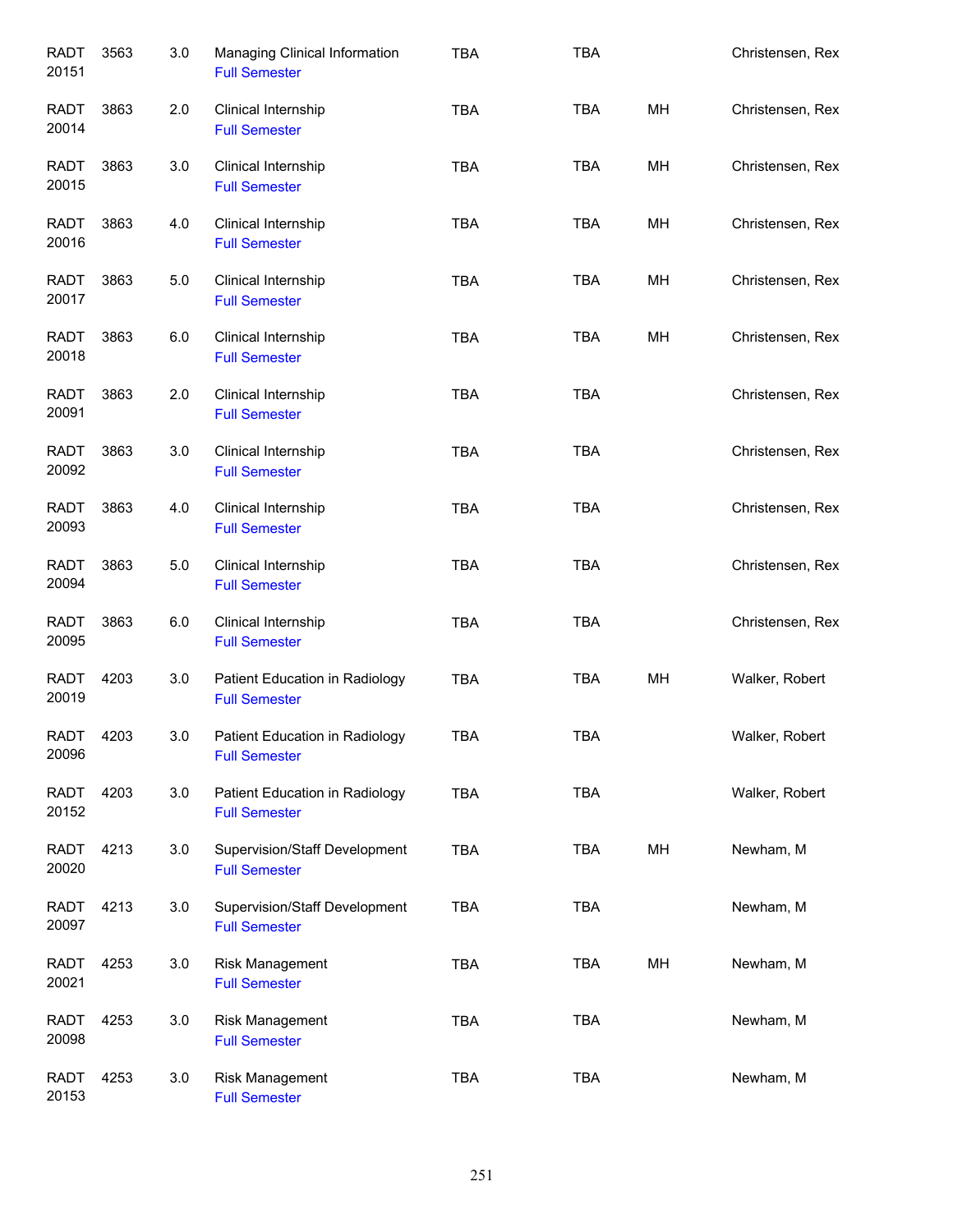| <b>RADT</b><br>20040 | 4313 | 3.0 | <b>Extremity Angiography</b><br><b>Full Semester</b>   | <b>TBA</b> | <b>TBA</b> | MH | Walker, Robert    |
|----------------------|------|-----|--------------------------------------------------------|------------|------------|----|-------------------|
| RADT<br>20117        | 4313 | 3.0 | <b>Extremity Angiography</b><br><b>Full Semester</b>   | <b>TBA</b> | <b>TBA</b> |    | Walker, Robert    |
| RADT<br>20022        | 4403 | 3.0 | Imaging Pathology<br><b>Full Semester</b>              | <b>TBA</b> | <b>TBA</b> | MН | Walker, Robert    |
| <b>RADT</b><br>20099 | 4403 | 3.0 | Imaging Pathology<br><b>Full Semester</b>              | <b>TBA</b> | <b>TBA</b> |    | Walker, Robert    |
| <b>RADT</b><br>20023 | 4413 | 3.0 | Forensic Radiology<br><b>Full Semester</b>             | <b>TBA</b> | <b>TBA</b> | MН | Newham, M         |
| <b>RADT</b><br>20100 | 4413 | 3.0 | Forensic Radiology<br><b>Full Semester</b>             | <b>TBA</b> | <b>TBA</b> |    | Newham, M         |
| RADT<br>20024        | 4433 | 3.0 | PACS Administration<br><b>Full Semester</b>            | <b>TBA</b> | <b>TBA</b> | MН | Christensen, Rex  |
| <b>RADT</b><br>20101 | 4433 | 3.0 | <b>PACS Administration</b><br><b>Full Semester</b>     | <b>TBA</b> | <b>TBA</b> |    | Christensen, Rex  |
| <b>RADT</b><br>20037 | 4553 | 3.0 | Breat Anatomy, Physio & Patho<br><b>Full Semester</b>  | <b>TBA</b> | <b>TBA</b> | MH | Jurkiewicz, Terri |
| <b>RADT</b><br>20114 | 4553 | 3.0 | Breat Anatomy, Physio & Patho<br><b>Full Semester</b>  | <b>TBA</b> | <b>TBA</b> |    | Jurkiewicz, Terri |
| <b>RADT</b><br>20038 | 4563 | 3.0 | Mammographic Positioning Techs<br><b>Full Semester</b> | <b>TBA</b> | <b>TBA</b> | MH | Jurkiewicz, Terri |
| <b>RADT</b><br>20115 | 4563 | 3.0 | Mammographic Positioning Techs<br><b>Full Semester</b> | <b>TBA</b> | <b>TBA</b> |    | Jurkiewicz, Terri |
| RADT<br>20039        | 4583 | 3.0 | Mamm Equip & Quality Assurance<br><b>Full Semester</b> | TBA        | <b>TBA</b> | MН | Jurkiewicz, Terri |
| <b>RADT</b><br>20116 | 4583 | 3.0 | Mamm Equip & Quality Assurance<br><b>Full Semester</b> | <b>TBA</b> | <b>TBA</b> |    | Jurkiewicz, Terri |
| <b>RADT</b><br>20041 | 4603 | 3.0 | MRI Physics & Instrumentation<br><b>Full Semester</b>  | <b>TBA</b> | <b>TBA</b> | MH | Christensen, Rex  |
| <b>RADT</b><br>20066 | 4603 | 3.0 | MRI Physics & Instrumentation<br><b>Full Semester</b>  | <b>TBA</b> | <b>TBA</b> | MH | Christensen, Rex  |
| RADT<br>20118        | 4603 | 3.0 | MRI Physics & Instrumentation<br><b>Full Semester</b>  | <b>TBA</b> | <b>TBA</b> |    | Christensen, Rex  |
| RADT<br>20143        | 4603 | 3.0 | MRI Physics & Instrumentation<br><b>Full Semester</b>  | <b>TBA</b> | <b>TBA</b> |    | Christensen, Rex  |
| <b>RADT</b><br>20042 | 4663 | 3.0 | Comp Tomo Physics & Intrumenta<br><b>Full Semester</b> | <b>TBA</b> | TBA        | MH | Newham, M         |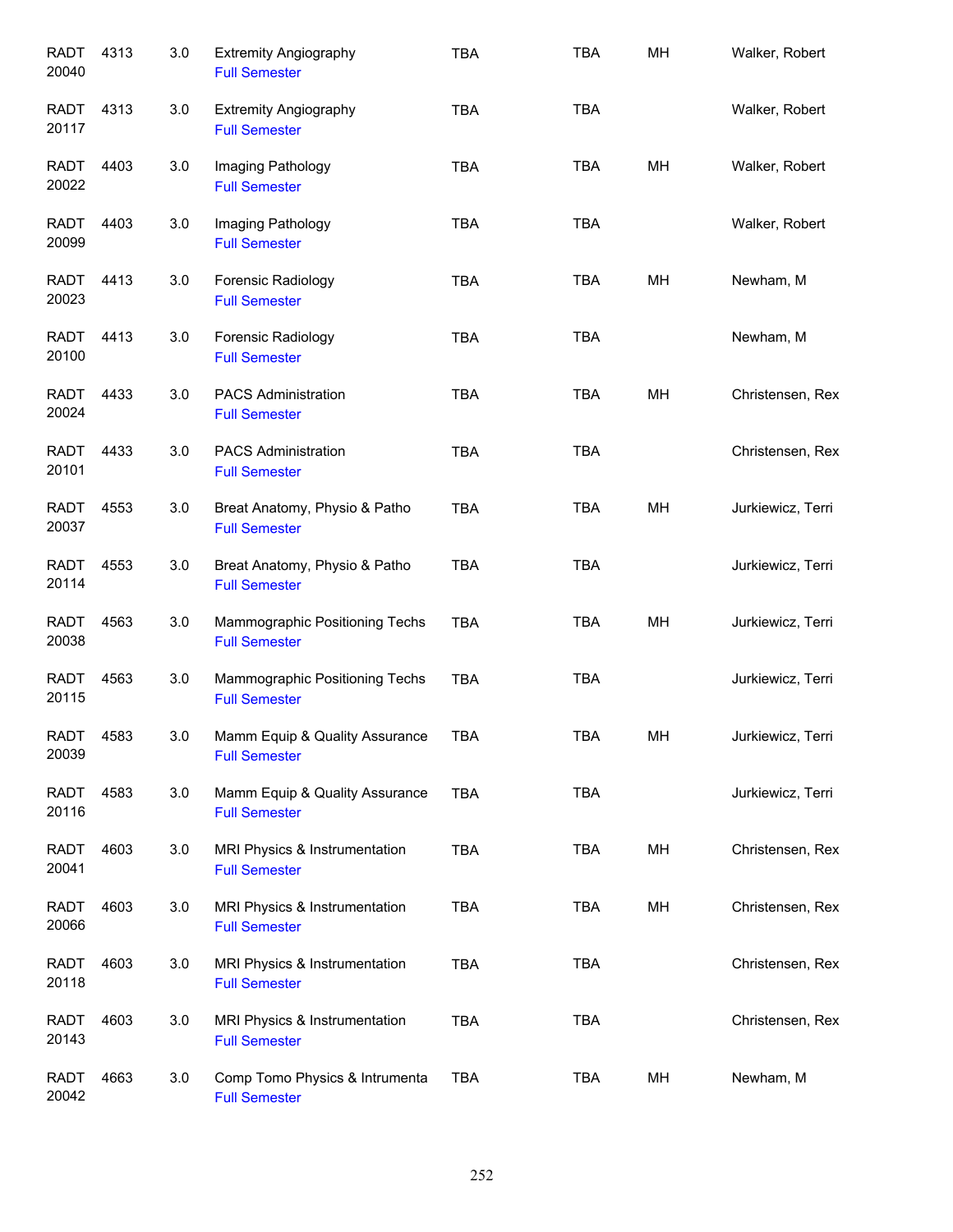| <b>RADT</b><br>20067 | 4663 | 3.0 | Comp Tomo Physics & Intrumenta<br><b>Full Semester</b> | <b>TBA</b> | <b>TBA</b> | MH | Newham, M        |
|----------------------|------|-----|--------------------------------------------------------|------------|------------|----|------------------|
| <b>RADT</b><br>20119 | 4663 | 3.0 | Comp Tomo Physics & Intrumenta<br><b>Full Semester</b> | <b>TBA</b> | <b>TBA</b> |    | Newham, M        |
| <b>RADT</b><br>20144 | 4663 | 3.0 | Comp Tomo Physics & Intrumenta<br><b>Full Semester</b> | <b>TBA</b> | <b>TBA</b> |    | Newham, M        |
| RADT<br>20025        | 4803 | 1.0 | Individual Research<br><b>Full Semester</b>            | <b>TBA</b> | <b>TBA</b> | MH | Walker, Robert   |
| RADT<br>20026        | 4803 | 2.0 | Individual Research<br><b>Full Semester</b>            | <b>TBA</b> | TBA        | MH | Walker, Robert   |
| RADT<br>20027        | 4803 | 3.0 | Individual Research<br><b>Full Semester</b>            | <b>TBA</b> | <b>TBA</b> | MH | Walker, Robert   |
| <b>RADT</b><br>20102 | 4803 | 1.0 | Individual Research<br><b>Full Semester</b>            | <b>TBA</b> | <b>TBA</b> |    | Walker, Robert   |
| <b>RADT</b><br>20103 | 4803 | 2.0 | Individual Research<br><b>Full Semester</b>            | <b>TBA</b> | <b>TBA</b> |    | Walker, Robert   |
| <b>RADT</b><br>20104 | 4803 | 3.0 | Individual Research<br><b>Full Semester</b>            | <b>TBA</b> | <b>TBA</b> |    | Walker, Robert   |
| <b>RADT</b><br>20028 | 4833 | 3.0 | Directed Readings & Research<br><b>Full Semester</b>   | <b>TBA</b> | <b>TBA</b> | MH | Walker, Robert   |
| <b>RADT</b><br>20105 | 4833 | 3.0 | Directed Readings & Research<br><b>Full Semester</b>   | <b>TBA</b> | <b>TBA</b> |    | Walker, Robert   |
| <b>RADT</b><br>20029 | 4863 | 2.0 | Clinical Internship<br><b>Full Semester</b>            | <b>TBA</b> | <b>TBA</b> | MH | Christensen, Rex |
| RADT<br>20030        | 4863 | 3.0 | Clinical Internship<br><b>Full Semester</b>            | <b>TBA</b> | <b>TBA</b> | MН | Christensen, Rex |
| <b>RADT</b><br>20031 | 4863 | 4.0 | Clinical Internship<br><b>Full Semester</b>            | <b>TBA</b> | <b>TBA</b> | MH | Walker, Robert   |
| <b>RADT</b><br>20107 | 4863 | 3.0 | Clinical Internship<br><b>Full Semester</b>            | <b>TBA</b> | <b>TBA</b> |    | Christensen, Rex |
| <b>RADT</b><br>20108 | 4863 | 4.0 | Clinical Internship<br><b>Full Semester</b>            | <b>TBA</b> | TBA        |    | Christensen, Rex |
| <b>RADT</b><br>24240 | 4863 | 3.0 | Clinical Internship<br><b>Full Semester</b>            |            |            |    |                  |
| <b>RADT</b><br>20043 | 4911 | 2.0 | Comprehensive Review/CT<br><b>Full Semester</b>        | <b>TBA</b> | <b>TBA</b> | MH | Newham, M        |
| <b>RADT</b><br>20120 | 4911 | 2.0 | Comprehensive Review/CT<br><b>Full Semester</b>        | <b>TBA</b> | <b>TBA</b> |    | Newham, M        |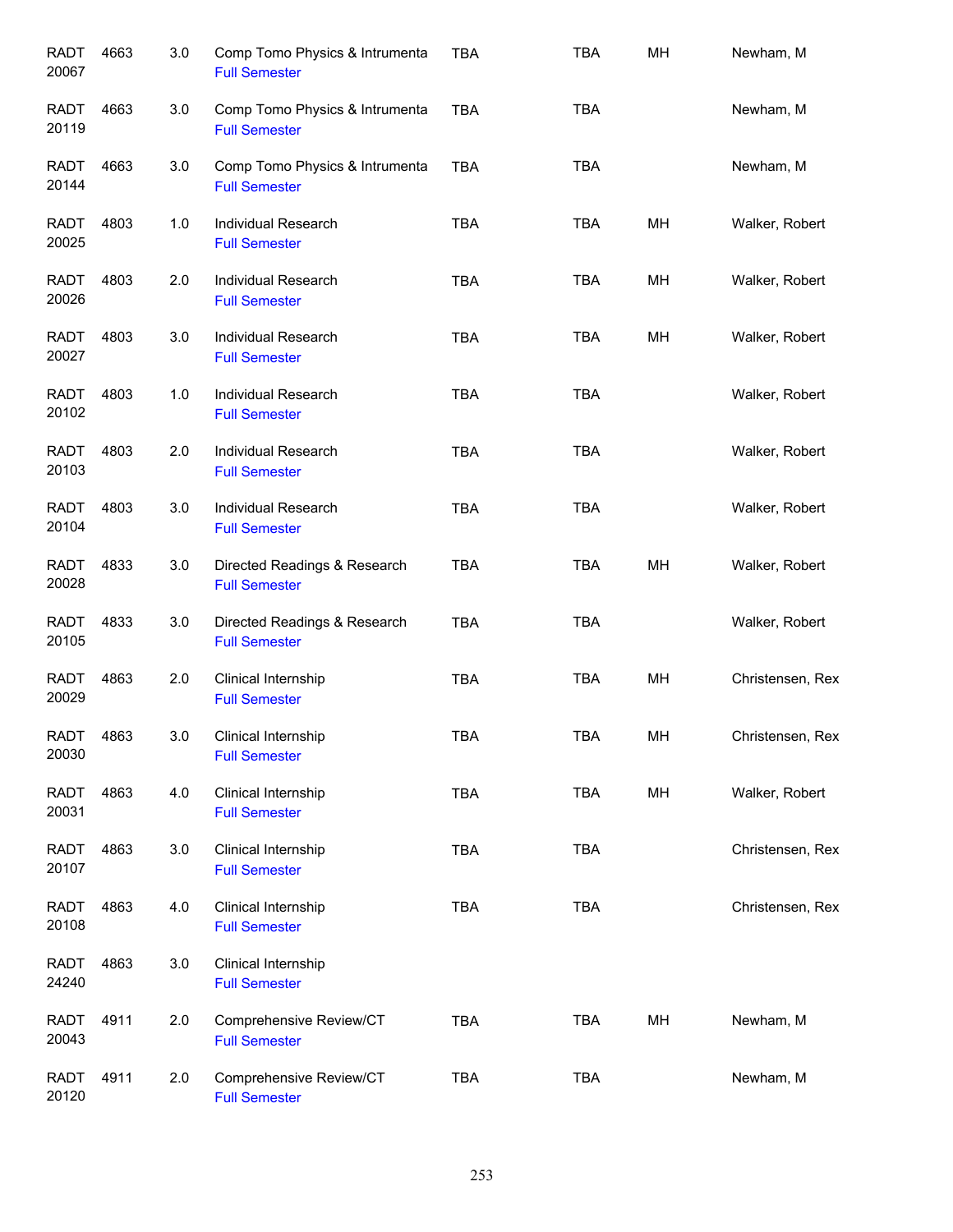| <b>RADT</b><br>20044 | 4912 | 2.0 | Comprehensive Review/MRI<br><b>Full Semester</b>       | <b>TBA</b> | <b>TBA</b> | MH | Christensen, Rex |
|----------------------|------|-----|--------------------------------------------------------|------------|------------|----|------------------|
| RADT<br>20121        | 4912 | 2.0 | Comprehensive Review/MRI<br><b>Full Semester</b>       | <b>TBA</b> | <b>TBA</b> |    | Christensen, Rex |
| RADT<br>20032        | 4922 | 2.0 | Workshop<br><b>Full Semester</b>                       | <b>TBA</b> | <b>TBA</b> | MH | Walker, Robert   |
| <b>RADT</b><br>20109 | 4922 | 2.0 | Workshop<br><b>Full Semester</b>                       | <b>TBA</b> | TBA        |    | Walker, Robert   |
| RADT<br>20033        | 4933 | 3.0 | Research Methods<br><b>Full Semester</b>               | <b>TBA</b> | TBA        | MH | Kawamura, Diane  |
| <b>RADT</b><br>20110 | 4933 | 3.0 | <b>Research Methods</b><br><b>Full Semester</b>        | <b>TBA</b> | <b>TBA</b> |    | Kawamura, Diane  |
| <b>RADT</b><br>20034 | 4943 | 3.0 | <b>Baccalaureate Thesis</b><br><b>Full Semester</b>    | <b>TBA</b> | <b>TBA</b> | MH | Kawamura, Diane  |
| <b>RADT</b><br>20111 | 4943 | 3.0 | <b>Baccalaureate Thesis</b><br><b>Full Semester</b>    | <b>TBA</b> | <b>TBA</b> |    | Kawamura, Diane  |
| <b>RADT</b><br>20154 | 4943 | 3.0 | <b>Baccalaureate Thesis</b><br><b>Full Semester</b>    | <b>TBA</b> | <b>TBA</b> |    | Newham, M        |
| <b>RADT</b><br>20035 | 4992 | 1.0 | Seminar<br><b>Full Semester</b>                        | <b>TBA</b> | <b>TBA</b> | MH | Walker, Robert   |
| <b>RADT</b><br>20036 | 4992 | 2.0 | Seminar<br><b>Full Semester</b>                        | <b>TBA</b> | <b>TBA</b> | MH | Walker, Robert   |
| <b>RADT</b><br>20112 | 4992 | 1.0 | Seminar<br><b>Full Semester</b>                        | <b>TBA</b> | <b>TBA</b> |    | Walker, Robert   |
| RADT<br>20113        | 4992 | 2.0 | Seminar<br><b>Full Semester</b>                        | TBA        | TBA        |    | Walker, Robert   |
| <b>RADT</b><br>24528 | 4992 | 1.0 | Seminar<br><b>Full Semester</b>                        | <b>TBA</b> | <b>TBA</b> |    | Newham, M        |
| <b>RADT</b><br>20148 | 5403 | 3.0 | Eval of the Osseous System<br><b>Full Semester</b>     | <b>TBA</b> | <b>TBA</b> |    | Newham, M        |
| <b>RADT</b><br>20149 | 5423 | 3.0 | Eval of the Abdomen & GI Tract<br><b>Full Semester</b> | <b>TBA</b> | <b>TBA</b> |    | Newham, M        |
| <b>RADT</b><br>20155 | 5433 | 3.0 | Eval of Genitourinary System<br><b>Full Semester</b>   | <b>TBA</b> | <b>TBA</b> |    | Newham, M        |
| <b>RADT</b><br>20150 | 5861 | 3.0 | Clinical Preceptorship<br><b>Full Semester</b>         | <b>TBA</b> | <b>TBA</b> |    | Newham, M        |
| <b>RADT</b><br>20156 | 5864 | 3.0 | <b>Clinical Preceptorship</b><br><b>Full Semester</b>  | <b>TBA</b> | <b>TBA</b> |    | Newham, M        |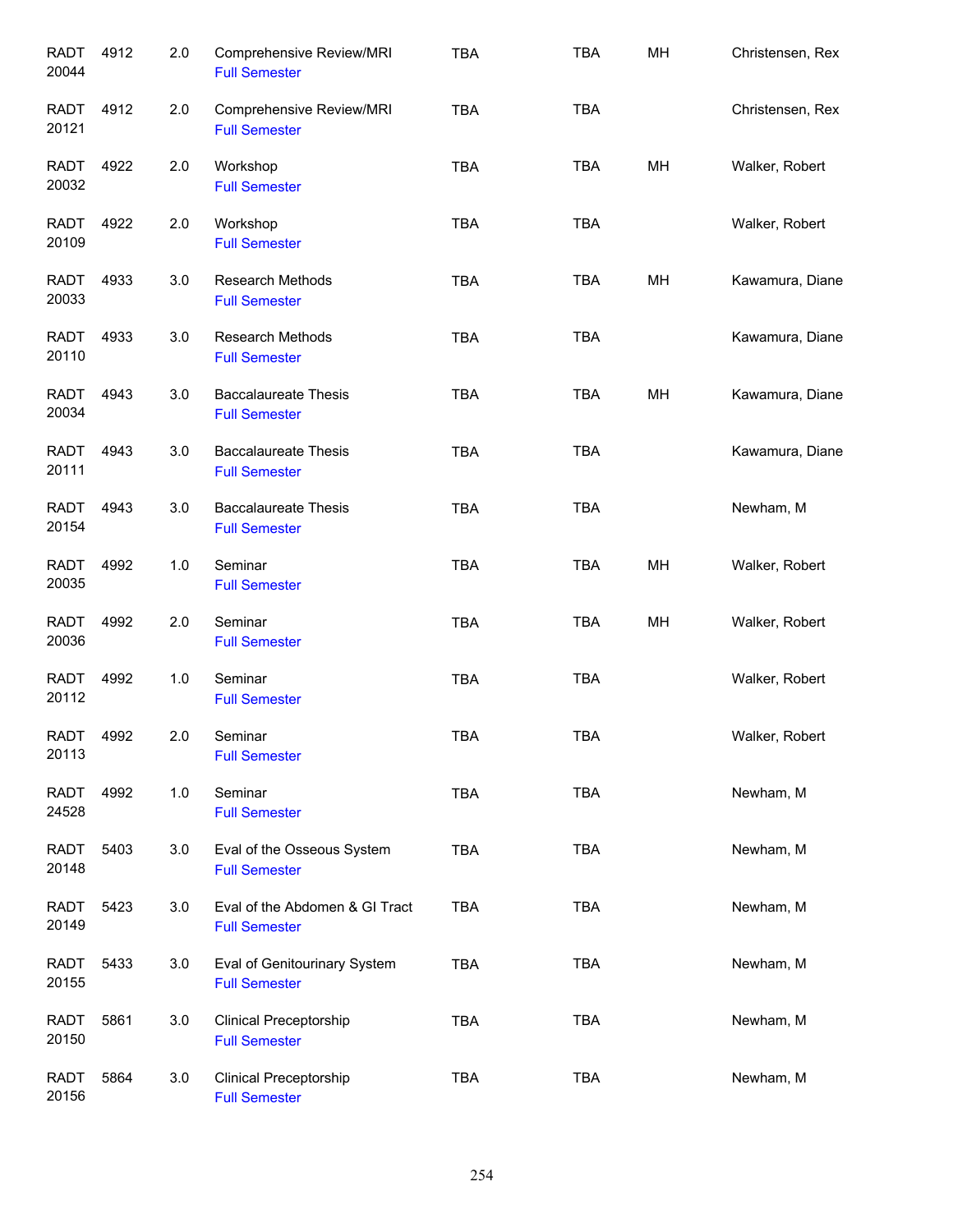| <b>RATH</b><br>20048 | 4330 | 3.0 | <b>Radiation Therapy Physics</b><br><b>Full Semester</b>                                                                      | <b>TBA</b>                 | <b>TBA</b>     | MH             | Hadlock, Morgan      |
|----------------------|------|-----|-------------------------------------------------------------------------------------------------------------------------------|----------------------------|----------------|----------------|----------------------|
| RATH<br>20125        | 4330 | 3.0 | <b>Radiation Therapy Physics</b><br><b>Full Semester</b>                                                                      | <b>TBA</b>                 | <b>TBA</b>     |                | Hadlock, Morgan      |
| RATH<br>20049        | 4410 | 3.0 | Radiation Oncology I<br><b>Full Semester</b>                                                                                  | <b>TBA</b>                 | <b>TBA</b>     | MH             | Marston, Christopher |
| RATH<br>20126        | 4410 | 3.0 | Radiation Oncology I<br><b>Full Semester</b>                                                                                  | <b>TBA</b>                 | <b>TBA</b>     |                | Marston, Christopher |
| RATH<br>20047        | 4446 | 3.0 | <b>Quality Assurance</b><br><b>Full Semester</b>                                                                              | <b>TBA</b>                 | <b>TBA</b>     | MH             | Hecox, Ryan          |
| RATH<br>20124        | 4446 | 3.0 | <b>Quality Assurance</b><br><b>Full Semester</b>                                                                              | <b>TBA</b>                 | <b>TBA</b>     |                | Hecox, Ryan          |
| <b>RATH</b><br>20050 | 4861 | 3.0 | <b>Clinical Education I</b><br><b>Full Semester</b>                                                                           | <b>TBA</b>                 | <b>TBA</b>     | MH             | Neville, Casey       |
| <b>RATH</b><br>20127 | 4861 | 3.0 | <b>Clinical Education I</b><br><b>Full Semester</b>                                                                           | <b>TBA</b>                 | <b>TBA</b>     |                | Neville, Casey       |
| <b>REC</b><br>23755  | 3050 | 3.0 | <b>Recreation And Leisure</b><br><b>Full Semester</b>                                                                         | 0830 - 0920                | <b>MWF</b>     | <b>SW68</b>    | Turner, Daniel       |
| <b>REC</b><br>23763  | 3610 | 2.0 | Outdoor Survival<br><b>Full Semester</b>                                                                                      | 1230 - 1530                | Τ              | <b>SW68</b>    | Harris, Luke         |
| <b>REC</b><br>23758  | 3840 | 3.0 | Therapeutic & Social Rec<br><b>Full Semester</b>                                                                              | 1030 - 1140                | <b>MWF</b>     | <b>SW68</b>    | Lyons, Brian         |
| <b>REST</b><br>22801 | 1540 | 1.0 | Survey Respiratory Therapy<br><b>Full Semester</b>                                                                            | 0930 - 1020                | W              | MH304          | Gardiner, Janelle    |
| <b>REST</b><br>24326 | 1540 | 1.0 | Survey Respiratory Therapy<br><b>Full Semester</b>                                                                            | TBA                        | <b>TBA</b>     | OL             | Oki, Michell         |
|                      |      |     | To access online course materials, please log in to your student portal at<br>weber.edu and select your student services tab. |                            |                |                |                      |
| REST<br>22823        | 1560 | 1.0 | Multi-Skill Health Care Worker<br><b>Full Semester</b>                                                                        | 1030 - 1120                | W              | MH327          | Trujillo, Lisa       |
| REST<br>22859        | 2140 | 3.0 | Intro Basic Therapeutic Modali<br><b>Full Semester</b>                                                                        | 0930 - 1320<br>1030 - 1320 | <b>TR</b><br>F | MH312<br>MH312 | Trujillo, Lisa       |
| REST<br>22866        | 2140 | 3.0 | Intro Basic Therapeutic Modali<br><b>Full Semester</b>                                                                        | 0930 - 1320<br>1030 - 1320 | <b>TR</b><br>F | MH312<br>MH312 | Gardiner, Janelle    |
| REST<br>24314        | 2160 | 3.0 | <b>Equipment Management Lab</b><br><b>Full Semester</b>                                                                       | <b>TBA</b>                 | <b>TBA</b>     | UM             | Guenter, Robert      |
| REST<br>22840        | 2210 | 3.0 | Elem Cardiopulm Anatomy/Physio<br><b>Full Semester</b>                                                                        | 0830 - 1020                | M              | MH341          | Eberle, Paul         |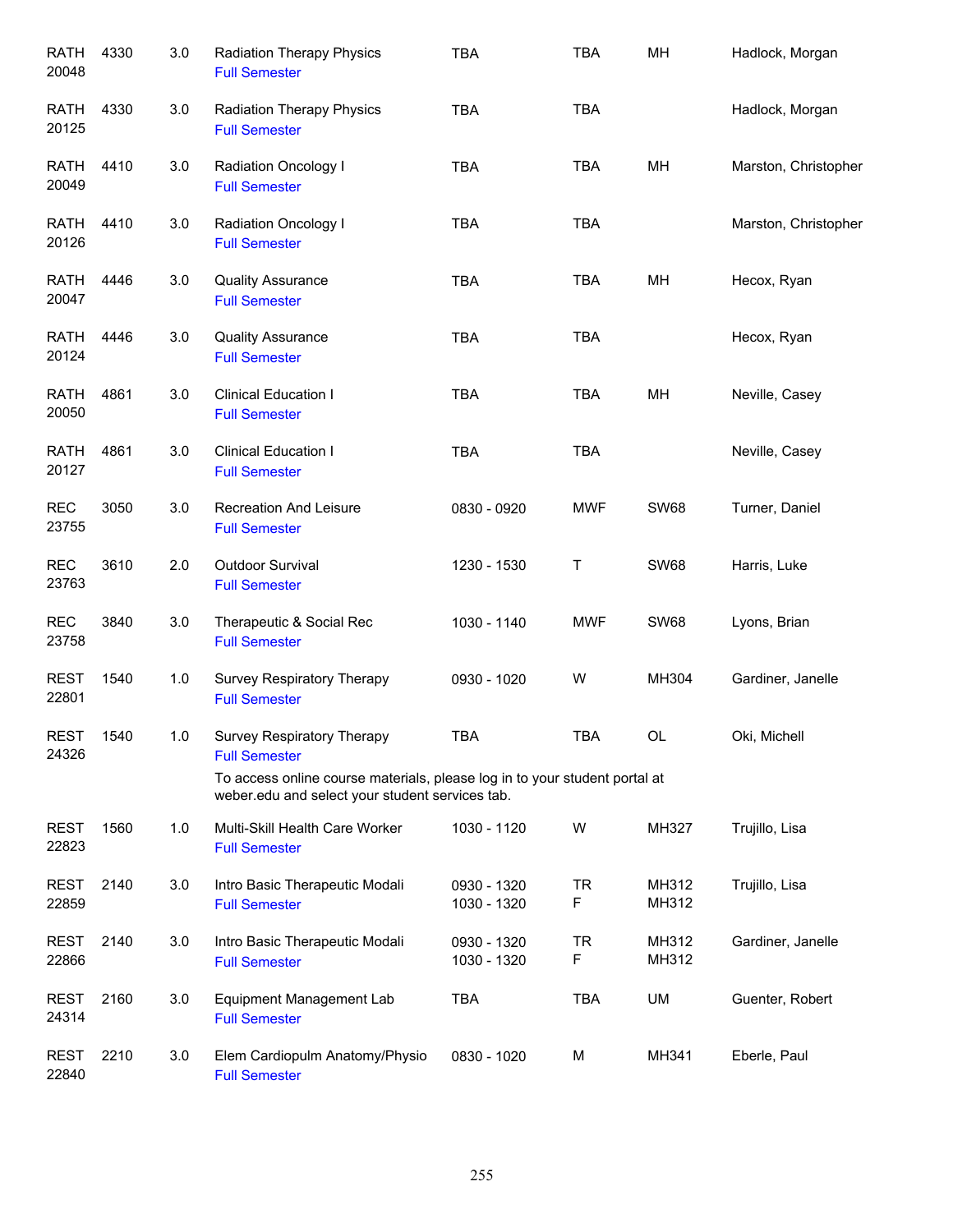| <b>REST</b><br>22869 | 2230 | 2.0 | Cardiopulmonary Pathophysiolog<br><b>Full Semester</b>        | 1230 - 1320                | W              | MH304          | Eberle, Paul      |
|----------------------|------|-----|---------------------------------------------------------------|----------------------------|----------------|----------------|-------------------|
| <b>REST</b><br>24315 | 2230 | 2.0 | Cardiopulmonary Pathophysiolog<br><b>Full Semester</b>        | <b>TBA</b>                 | <b>TBA</b>     | UM             | Clawson, Gary     |
| <b>REST</b><br>22871 | 2250 | 2.0 | <b>Basic Patient Assessment</b><br><b>Full Semester</b>       | 1030 - 1230                | M              | MH304          | Eberle, Paul      |
| <b>REST</b><br>24316 | 2270 | 4.0 | <b>Application Cardioplmnary Diag</b><br><b>Full Semester</b> | <b>TBA</b>                 | <b>TBA</b>     | UM             | Clawson, Gary     |
| REST<br>22874        | 2300 | 3.0 | Basic Modalities Resp Care I<br><b>Block 1</b>                | 0930 - 1220<br>1030 - 1220 | F<br>W         | MH312<br>MH312 | Gardiner, Janelle |
| <b>REST</b><br>22877 | 2310 | 3.0 | Basic Modalities Resp Care II<br><b>Block 2</b>               | 1030 - 1220                | W              | MH312          | Gardiner, Janelle |
| REST<br>24317        | 2320 | 2.0 | <b>Essentials Mechani Ventilation</b><br><b>Full Semester</b> | <b>TBA</b>                 | <b>TBA</b>     | <b>UM</b>      | Guenter, Robert   |
| <b>REST</b><br>24318 | 2330 | 1.0 | Entry Level Resp Therapy Revie<br><b>Full Semester</b>        | <b>TBA</b>                 | <b>TBA</b>     | UM             | Clawson, Gary     |
| <b>REST</b><br>24319 | 2520 | 2.0 | Principles Pharmacology<br><b>Full Semester</b>               | <b>TBA</b>                 | TBA            | UM             | Clawson, Gary     |
| <b>REST</b><br>22886 | 2700 | 4.0 | <b>Clinical Applications</b><br><b>Full Semester</b>          | 0930 - 1020<br>TBA         | F<br><b>TR</b> | MH312          | Trujillo, Lisa    |
| <b>REST</b><br>22889 | 2700 | 4.0 | <b>Clinical Applications</b><br><b>Full Semester</b>          | 0930 - 1020<br><b>TBA</b>  | F<br><b>TR</b> | MH321          | Oki, Michell      |
| <b>REST</b><br>24320 | 2710 | 1.0 | <b>Specialty Clinical Experiences</b><br><b>Full Semester</b> | <b>TBA</b>                 | <b>TBA</b>     | <b>UM</b>      | Guenter, Robert   |
| <b>REST</b><br>24321 | 2720 | 3.0 | <b>Clinical Applications</b><br><b>Full Semester</b>          | <b>TBA</b>                 | TBA            | UM             | Guenter, Robert   |
| <b>REST</b><br>22896 | 3210 | 2.0 | Adv Cardiopulm Anatomy/Physiol<br><b>Full Semester</b>        | 0930 - 1120                | F              | MH332          | Eberle, Paul      |
| <b>REST</b><br>22902 | 3260 | 2.0 | Neonatal/Pediatric Respir Care<br><b>Full Semester</b>        | 1230 - 1520                | MW             | MH314          | Trujillo, Lisa    |
| REST<br>22920        | 3270 | 2.0 | <b>Adult Critical Care</b><br><b>Block 1</b>                  | 1200 - 1600                | MW             | MH312          | Oki, Michell      |
| REST<br>22926        | 3280 | 3.0 | Patient Care Continuum/Quality<br><b>Full Semester</b>        | 0930 - 1220                | M              | MH332          | Gardiner, Janelle |
| <b>REST</b><br>22930 | 3502 | 2.0 | Intro to Sleep Disorders<br><b>Full Semester</b>              | 1230 - 1630                | F              | MH327          | Oki, Michell      |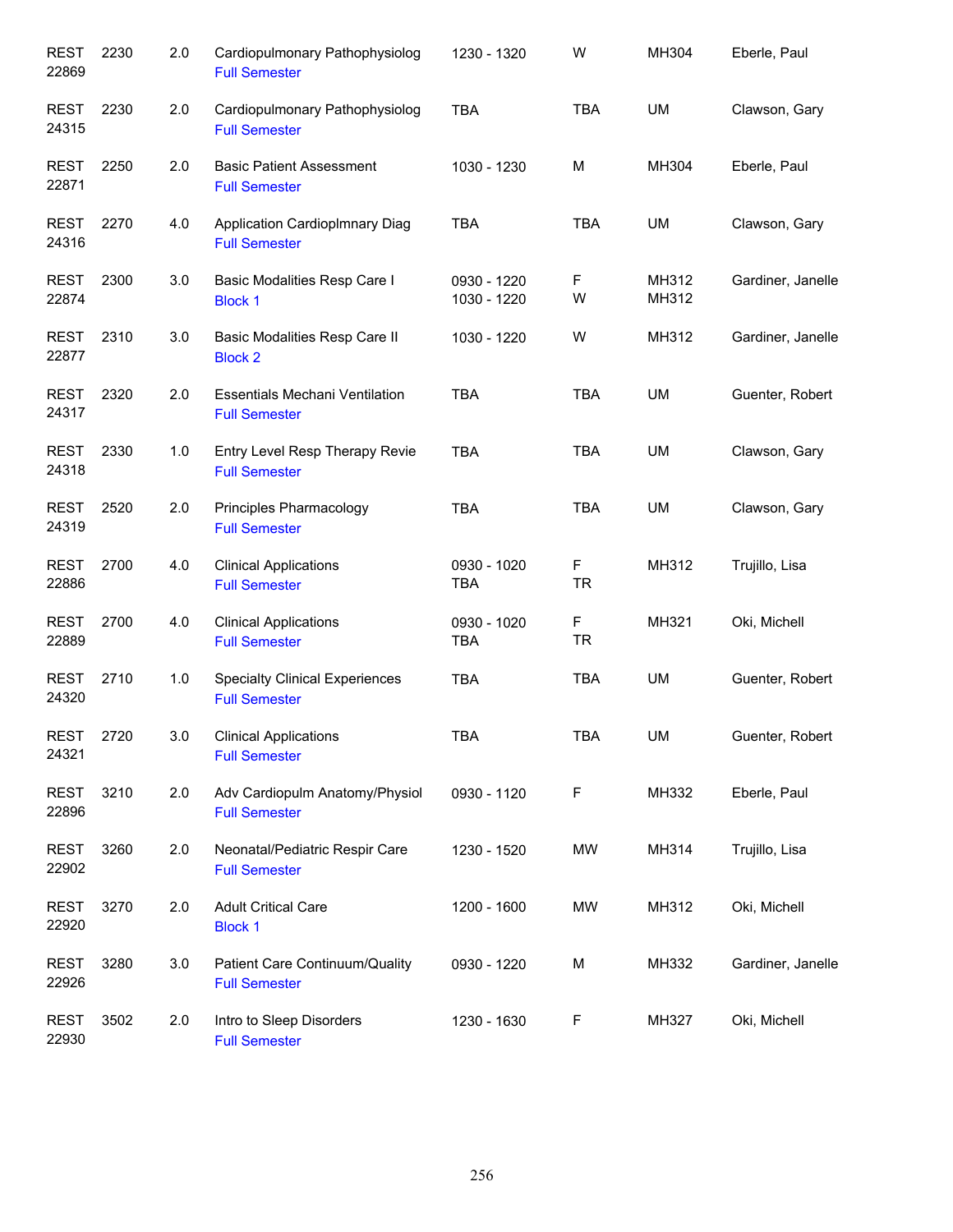| <b>REST</b><br>24327 | 3509 | 2.0 | Cases In Sleep Medicine<br><b>Full Semester</b>                                                                               | <b>TBA</b>                | <b>TBA</b>               | <b>OL</b>    | Oki, Michell        |
|----------------------|------|-----|-------------------------------------------------------------------------------------------------------------------------------|---------------------------|--------------------------|--------------|---------------------|
|                      |      |     | To access online course materials, please log in to your student portal at<br>weber.edu and select your student services tab. |                           |                          |              |                     |
| <b>REST</b><br>22942 | 3770 | 4.0 | Clinical Apps Adult Critical C<br><b>Full Semester</b>                                                                        | 1130 - 1220<br><b>TBA</b> | $\mathsf F$<br><b>TR</b> | MH327        | Oki, Michell        |
| <b>REST</b><br>22945 | 3780 | 2.0 | <b>Clinical Applications</b><br><b>Full Semester</b>                                                                          | <b>TBA</b>                | <b>TR</b>                |              | Gardiner, Janelle   |
| <b>REST</b><br>24529 | 4610 | 1.0 | <b>Advanced Patient Assessment</b><br><b>Full Semester</b>                                                                    | <b>TBA</b>                | <b>TBA</b>               |              | Eberle, Paul        |
| <b>REST</b><br>24530 | 4610 | 2.0 | <b>Advanced Patient Assessment</b><br><b>Full Semester</b>                                                                    | <b>TBA</b>                | <b>TBA</b>               |              | Eberle, Paul        |
| <b>REST</b><br>24531 | 4620 | 1.0 | <b>Health Promotion</b><br><b>Full Semester</b>                                                                               | <b>TBA</b>                | <b>TBA</b>               |              | Trujillo, Lisa      |
| <b>REST</b><br>24532 | 4620 | 2.0 | <b>Health Promotion</b><br><b>Full Semester</b>                                                                               | <b>TBA</b>                | <b>TBA</b>               |              | Trujillo, Lisa      |
| <b>REST</b><br>24512 | 4630 | 1.0 | <b>Continuous Quality Improvement</b><br><b>Full Semester</b>                                                                 | <b>TBA</b>                | <b>TBA</b>               |              | Gardiner, Janelle   |
| <b>REST</b><br>24513 | 4630 | 2.0 | <b>Continuous Quality Improvement</b><br><b>Full Semester</b>                                                                 | <b>TBA</b>                | <b>TBA</b>               |              | Gardiner, Janelle   |
| <b>REST</b><br>24608 | 4630 | 1.0 | <b>Continuous Quality Improvement</b><br><b>Full Semester</b>                                                                 | <b>TBA</b>                | <b>TBA</b>               |              | Gardiner, Janelle   |
| <b>REST</b><br>24609 | 4630 | 2.0 | <b>Continuous Quality Improvement</b><br><b>Full Semester</b>                                                                 | <b>TBA</b>                | <b>TBA</b>               |              | Gardiner, Janelle   |
| <b>REST</b><br>24328 | 4800 | 1.0 | Independent Projects<br><b>Full Semester</b>                                                                                  | <b>TBA</b>                | <b>TBA</b>               | OL           | Oki, Michell        |
|                      |      |     | To access online course materials, please log in to your student portal at<br>weber.edu and select your student services tab. |                           |                          |              |                     |
| <b>SCM</b><br>23343  | 3050 | 3.0 | Operations & Logistics Mgmt<br><b>Full Semester</b>                                                                           | 1730 - 2010               | W                        | <b>WB119</b> | Fawcett, Stanley    |
| <b>SCM</b><br>23557  | 3050 | 3.0 | Operations & Logistics Mgmt<br><b>Full Semester</b>                                                                           | 1730 - 2010               | T                        | D02301       | Grubb, Jeremy       |
| <b>SCM</b><br>24273  | 3050 | 3.0 | Operations & Logistics Mgmt<br><b>Full Semester</b>                                                                           | 0900 - 1015               | <b>TR</b>                | <b>WB116</b> | Fawcett, Stanley    |
| <b>SCM</b><br>23344  | 3720 | 3.0 | Transportation and Global SCM<br><b>Full Semester</b>                                                                         | 1030 - 1145               | <b>TR</b>                | <b>WB116</b> | Fawcett, Stanley    |
| <b>SCM</b><br>23345  | 4100 | 3.0 | <b>Quality Mgmt &amp; Productivity</b><br><b>Full Semester</b>                                                                | 0900 - 1015               | <b>TR</b>                | <b>WB113</b> | Schvaneveldt, Shane |
| <b>SCM</b><br>23346  | 4600 | 3.0 | Simulation<br><b>Full Semester</b>                                                                                            | 0930 - 1020               | <b>MWF</b>               | <b>WB120</b> | Barraza, Benjamin   |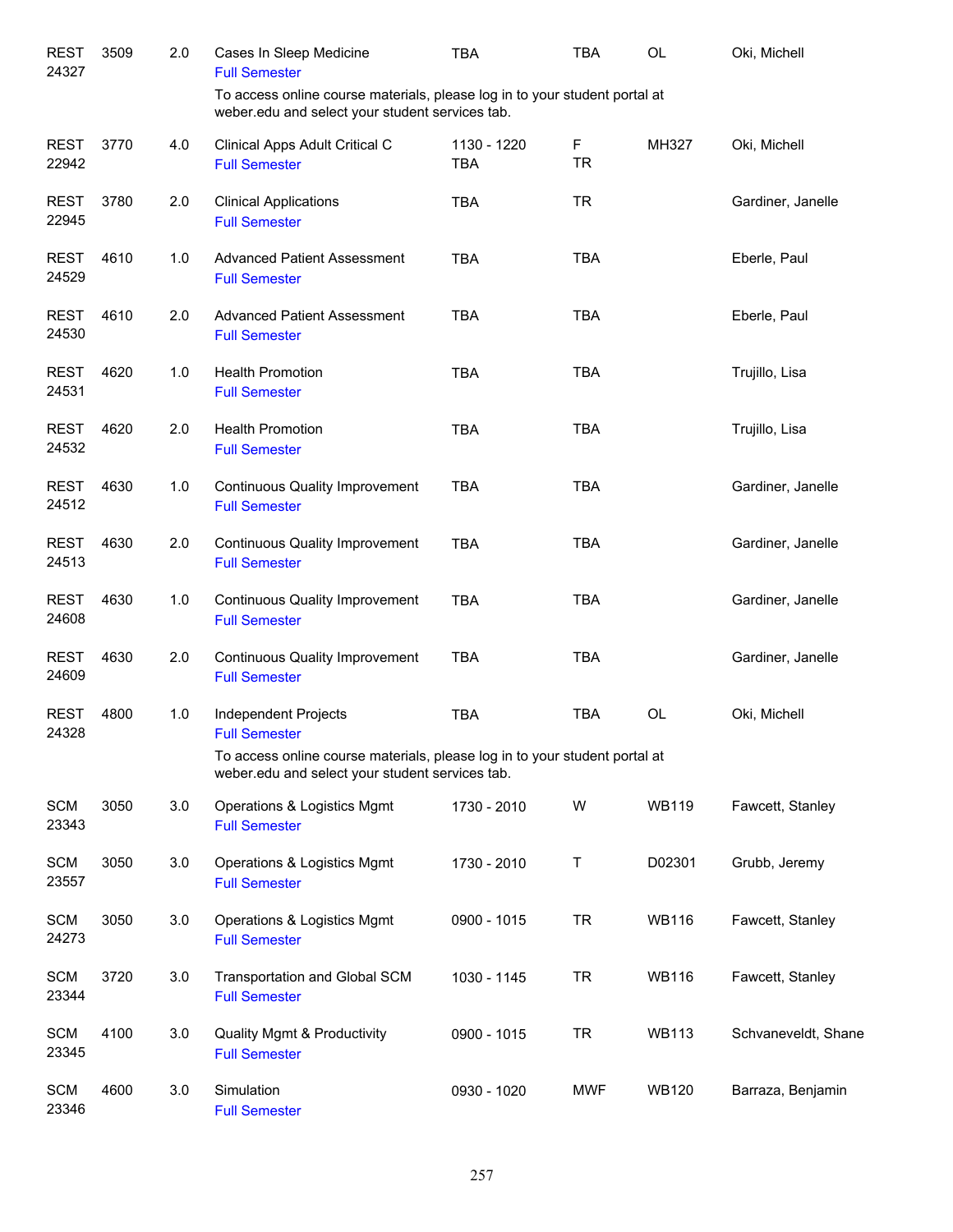| <b>SCM</b><br>23347 | 4730 | 3.0 | Purchasing & Supply Management<br><b>Full Semester</b>                                                                                                                                                                                                                                                                                | 1030 - 1120 | <b>MWF</b> | <b>WB110</b> | Russell, Stephen    |
|---------------------|------|-----|---------------------------------------------------------------------------------------------------------------------------------------------------------------------------------------------------------------------------------------------------------------------------------------------------------------------------------------|-------------|------------|--------------|---------------------|
| <b>SCM</b><br>24536 | 4800 | 3.0 | Independent Research<br><b>Full Semester</b>                                                                                                                                                                                                                                                                                          | <b>TBA</b>  | <b>TBA</b> |              | Stevens, Michael    |
| <b>SCM</b><br>23352 | 4860 | 3.0 | Supply Chain Mngmt Internship<br><b>Full Semester</b>                                                                                                                                                                                                                                                                                 | <b>TBA</b>  | <b>TBA</b> |              | Russell, Stephen    |
| <b>SOC</b><br>21001 | 1010 | 3.0 | SS/DV Intro to Sociology<br><b>Full Semester</b>                                                                                                                                                                                                                                                                                      | 0830 - 0920 | <b>MWF</b> | <b>SS109</b> | Trentelman, Carla   |
| <b>SOC</b><br>21002 | 1010 | 3.0 | SS/DV Intro to Sociology<br><b>Full Semester</b>                                                                                                                                                                                                                                                                                      | 0930 - 1020 | <b>MWF</b> | SS109        | Trentelman, Carla   |
| <b>SOC</b><br>21004 | 1010 | 3.0 | SS/DV Intro to Sociology<br><b>Full Semester</b>                                                                                                                                                                                                                                                                                      | 1230 - 1320 | <b>MWF</b> | SS109        | Glass, Henry        |
| SOC<br>21005        | 1010 | 3.0 | SS/DV Intro to Sociology<br><b>Full Semester</b>                                                                                                                                                                                                                                                                                      | 1330 - 1420 | <b>MWF</b> | SS109        | Glass, Henry        |
| SOC<br>21981        | 1010 | 3.0 | SS/DV Intro to Sociology<br><b>Full Semester</b>                                                                                                                                                                                                                                                                                      | 0900 - 1015 | <b>TR</b>  | SS109        | Wei-Arthus, Huiying |
| SOC<br>21982        | 1010 | 3.0 | SS/DV Intro to Sociology<br><b>Full Semester</b>                                                                                                                                                                                                                                                                                      | 1030 - 1145 | <b>TR</b>  | <b>SS109</b> | Wei-Arthus, Huiying |
| SOC<br>22997        | 1010 | 3.0 | SS/DV Intro to Sociology<br><b>Full Semester</b><br>To access online course materials, please log on through the<br>student portal (eWeber) at http://weber.edu and select:<br>"Current Students".                                                                                                                                    | <b>TBA</b>  | <b>TBA</b> | OL           | Wei-Arthus, Huiying |
| <b>SOC</b><br>22999 | 1010 | 3.0 | SS/DV Intro to Sociology<br><b>Full Semester</b><br>To access online course materials, please log on through the<br>student portal (eWeber) at http://weber.edu and select:<br>"Current Students".                                                                                                                                    | <b>TBA</b>  | <b>TBA</b> | OL           | Reynolds, Robert    |
| SOC<br>23008        | 1010 | 3.0 | SS/DV Intro to Sociology<br><b>Full Semester</b>                                                                                                                                                                                                                                                                                      | 1730 - 2010 | R          | D02325       | Richens, Greg       |
| SOC<br>21003        | 1020 | 3.0 | <b>SS/DV Social Problems</b><br><b>Full Semester</b>                                                                                                                                                                                                                                                                                  | 1030 - 1120 | <b>MWF</b> | SS109        | Higley, Ramona      |
| <b>SOC</b><br>21979 | 1020 | 3.0 | SS/DV CBL-Social Problems<br><b>Full Semester</b><br>CBL stands for Community-Based Learning which means that students engage<br>in meaningful community service that is connected to specific course objectives.<br>See http://www.weber.edu/CommunityInvolvement/CBL_Designation.html for a<br>full list of CBL designated courses. | 0730 - 0845 | <b>TR</b>  | SS109        | Kowalewski, Brenda  |
| <b>SOC</b><br>22165 | 1020 | 3.0 | <b>SS/DV Social Problems</b><br><b>Full Semester</b>                                                                                                                                                                                                                                                                                  | 0730 - 0820 | <b>MWF</b> | <b>SS109</b> | Simpson, Mark       |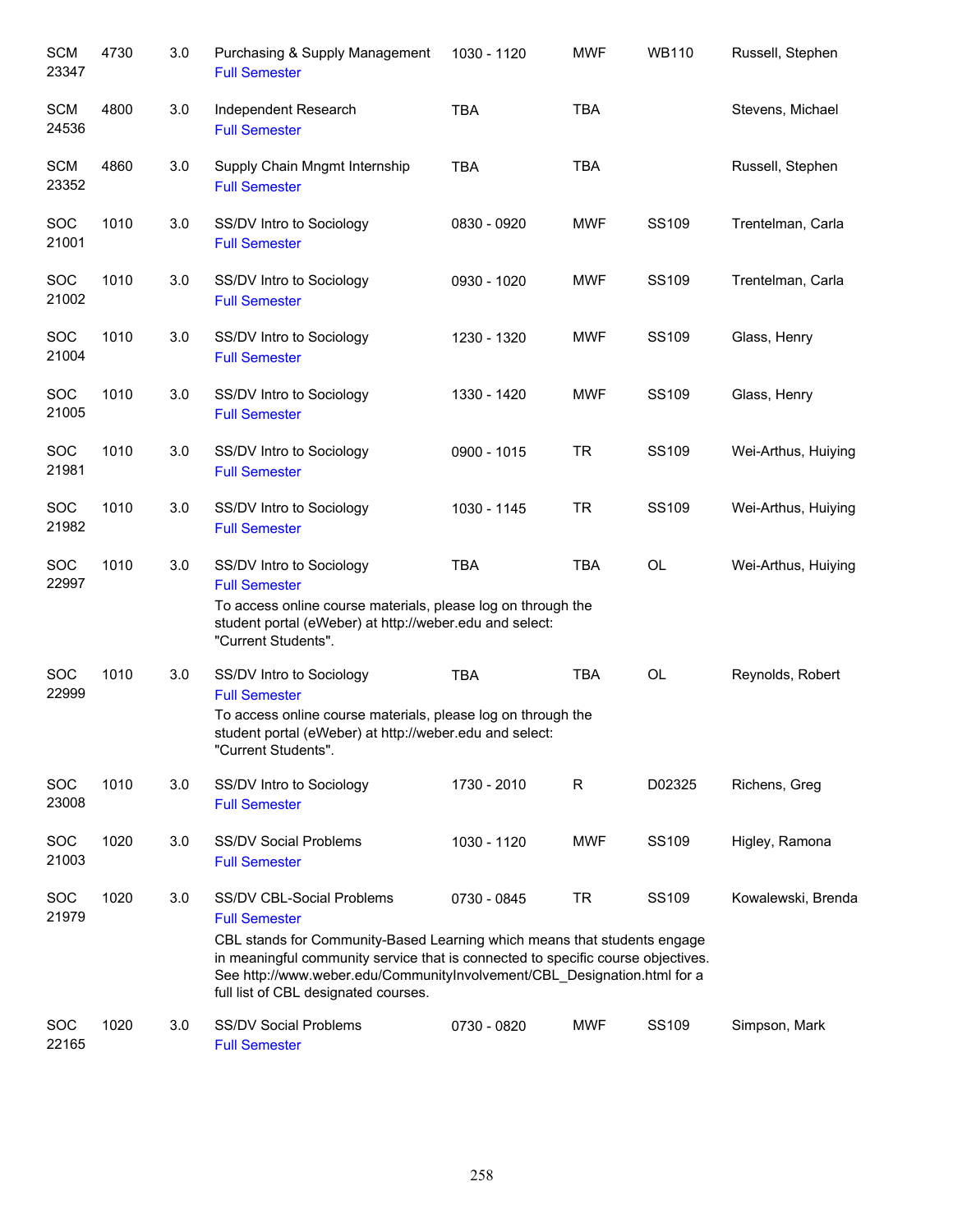| SOC<br>22166        | 1020 | 3.0 | SS/DV CBL-Social Problems<br><b>Full Semester</b>                                                                                                                                                                                                                                                                                                                                                                               | 1130 - 1220 | <b>MWF</b>   | SS109        | Higley, Ramona      |
|---------------------|------|-----|---------------------------------------------------------------------------------------------------------------------------------------------------------------------------------------------------------------------------------------------------------------------------------------------------------------------------------------------------------------------------------------------------------------------------------|-------------|--------------|--------------|---------------------|
|                     |      |     | CBL stands for Community-Based Learning which means that students engage<br>in meaningful community service that is connected to specific course objectives.<br>See http://www.weber.edu/CommunityInvolvement/CBL Designation.html for a<br>full list of CBL designated courses.                                                                                                                                                |             |              |              |                     |
| SOC<br>22169        | 1020 | 3.0 | <b>SS/DV Social Problems</b><br><b>Full Semester</b>                                                                                                                                                                                                                                                                                                                                                                            | 1200 - 1315 | <b>TR</b>    | SS109        | Reynolds, Robert    |
| SOC<br>22173        | 1020 | 3.0 | <b>SS/DV Social Problems</b><br><b>Full Semester</b>                                                                                                                                                                                                                                                                                                                                                                            | 1730 - 2010 | Τ            | SS109        | Simpson, Mark       |
| SOC<br>23002        | 1020 | 3.0 | <b>SS/DV Social Problems</b><br><b>Full Semester</b>                                                                                                                                                                                                                                                                                                                                                                            | <b>TBA</b>  | <b>TBA</b>   | <b>OL</b>    | Richens, Greg       |
|                     |      |     | To access online course materials, please log on through the<br>student portal (eWeber) at http://weber.edu and select:<br>"Current Students".                                                                                                                                                                                                                                                                                  |             |              |              |                     |
| SOC<br>23004        | 1020 | 3.0 | SS/DV CBL-Social Problems<br><b>Full Semester</b>                                                                                                                                                                                                                                                                                                                                                                               | <b>TBA</b>  | <b>TBA</b>   | OL           | Higley, Ramona      |
|                     |      |     | To access online course materials, please log on through the student portal<br>(eWeber) at http://weber.edu and select: "Current Students".<br>CBL stands for Community-Based Learning which means that students engage<br>in meaningful community service that is connected to specific course objectives.<br>See http://www.weber.edu/CommunityInvolvement/CBL_Designation.html for a<br>full list of CBL designated courses. |             |              |              |                     |
| <b>SOC</b><br>23010 | 1020 | 3.0 | <b>SS/DV Social Problems</b><br><b>Full Semester</b>                                                                                                                                                                                                                                                                                                                                                                            | 0900 - 1015 | <b>TR</b>    | D02114       | Kearin, Thomas      |
| SOC<br>23011        | 1020 | 3.0 | <b>SS/DV Social Problems</b><br><b>Full Semester</b>                                                                                                                                                                                                                                                                                                                                                                            | 1030 - 1145 | <b>TR</b>    | D02114       | Kearin, Thomas      |
| SOC<br>21985        | 3030 | 3.0 | <b>Classical Sociological Theory</b><br><b>Full Semester</b>                                                                                                                                                                                                                                                                                                                                                                    | 1030 - 1145 | <b>TR</b>    | <b>SS44</b>  | Trentelman, Carla   |
| SOC<br>22175        | 3030 | 3.0 | <b>Classical Sociological Theory</b><br><b>Full Semester</b>                                                                                                                                                                                                                                                                                                                                                                    | 1730 - 2010 | W            | <b>SS44</b>  | Wei-Arthus, Huiying |
| SOC<br>21006        | 3260 | 3.0 | Juvenile Delinquency<br><b>Full Semester</b>                                                                                                                                                                                                                                                                                                                                                                                    | 0830 - 0920 | <b>MWF</b>   | <b>SS44</b>  | Glass, Henry        |
| SOC<br>23006        | 3260 | 3.0 | Juvenile Delinquency<br><b>Full Semester</b>                                                                                                                                                                                                                                                                                                                                                                                    | 1930 - 2210 | $\mathsf{R}$ | <b>PS217</b> | Blake, Spencer      |
| <b>SOC</b><br>22167 | 3270 | 3.0 | Criminology<br><b>Full Semester</b>                                                                                                                                                                                                                                                                                                                                                                                             | 1230 - 1320 | <b>MWF</b>   | <b>SS44</b>  | Higley, Ramona      |
| SOC<br>21009        | 3420 | 3.0 | Sociology of Education<br><b>Full Semester</b>                                                                                                                                                                                                                                                                                                                                                                                  | 1130 - 1220 | <b>MWF</b>   | <b>SS44</b>  | Trentelman, Carla   |
| SOC<br>21983        | 3600 | 3.0 | <b>CBL-Social Statistics</b><br><b>Full Semester</b><br>CBL stands for Community-Based Learning which means that students engage                                                                                                                                                                                                                                                                                                | 0730 - 0845 | <b>TR</b>    | <b>SS44</b>  | Reynolds, Robert    |
|                     |      |     | in meaningful community service that is connected to specific course objectives.<br>See http://www.weber.edu/CommunityInvolvement/CBL_Designation.html for a                                                                                                                                                                                                                                                                    |             |              |              |                     |

full list of CBL designated courses.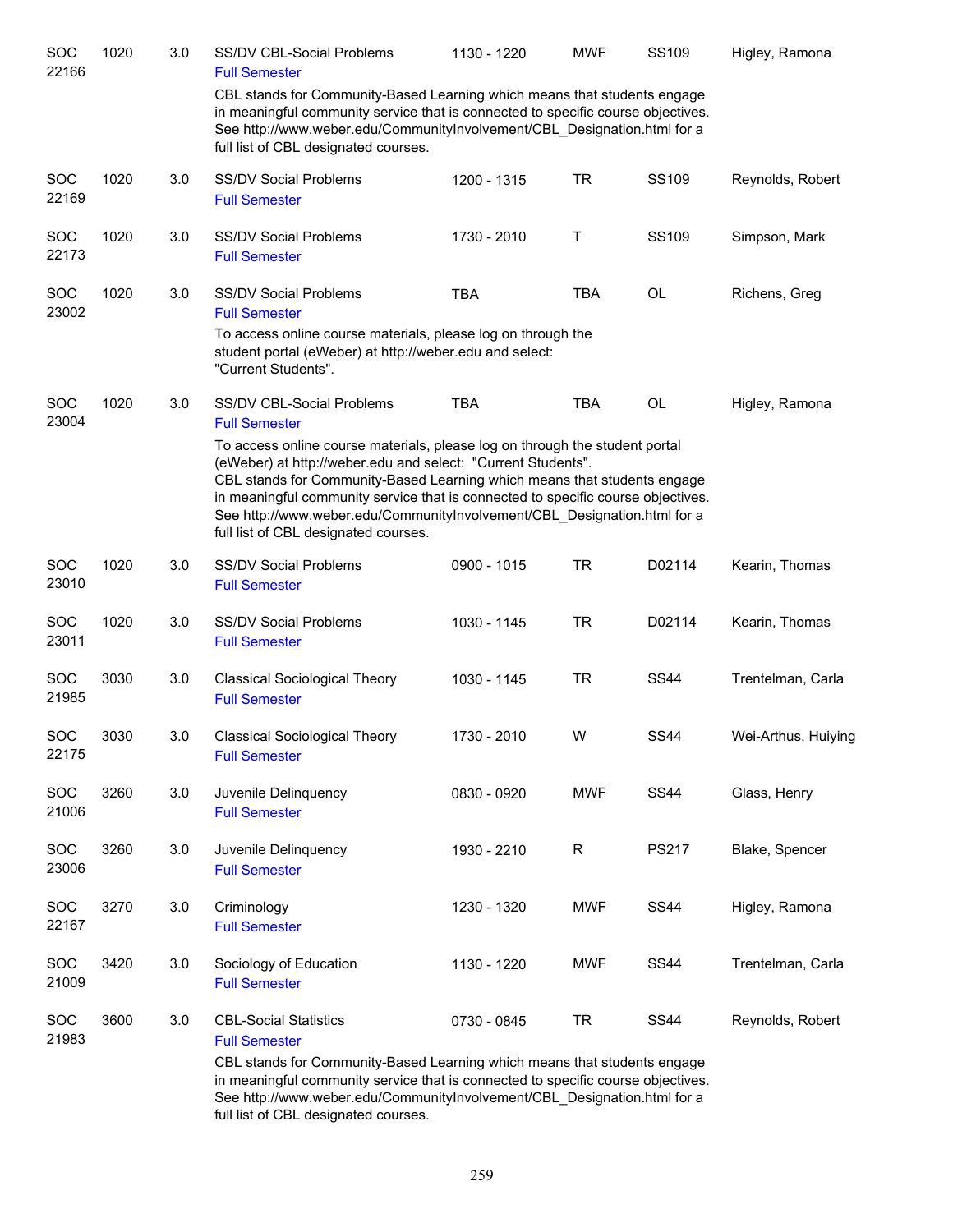| SOC<br>22170         | 3600 | 3.0   | <b>CBL-Social Statistics</b><br><b>Full Semester</b>                                                                                                                                                                                                                                                                                         | 1730 - 2010   | $\mathsf{T}$ | <b>SS44</b> | Reynolds, Robert    |
|----------------------|------|-------|----------------------------------------------------------------------------------------------------------------------------------------------------------------------------------------------------------------------------------------------------------------------------------------------------------------------------------------------|---------------|--------------|-------------|---------------------|
|                      |      |       | CBL stands for Community-Based Learning which means that students engage<br>in meaningful community service that is connected to specific course objectives.<br>See http://www.weber.edu/CommunityInvolvement/CBL_Designation.html for a<br>full list of CBL designated courses.                                                             |               |              |             |                     |
| SOC<br>23193         | 3600 | 3.0   | <b>Social Statistics</b><br><b>Full Semester</b>                                                                                                                                                                                                                                                                                             | 1630 - 1910   | $\mathsf R$  | PS217       | Allen, Terry        |
| SOC<br>21984         | 3660 | 3.0   | <b>CBL-Sociological Research</b><br><b>Full Semester</b><br>CBL stands for Community-Based Learning which means that students engage<br>in meaningful community service that is connected to specific course objectives.<br>See http://www.weber.edu/CommunityInvolvement/CBL_Designation.html for a<br>full list of CBL designated courses. | $0900 - 1015$ | <b>TR</b>    | <b>SS44</b> | Kowalewski, Brenda  |
| SOC<br>21008         | 3840 | 3.0   | Cities and Urban Life<br><b>Full Semester</b>                                                                                                                                                                                                                                                                                                | 1030 - 1120   | <b>MWF</b>   | <b>SS44</b> | Glass, Henry        |
| SOC<br>21986         | 4030 | 3.0   | Contemporary Soc Theory<br><b>Full Semester</b>                                                                                                                                                                                                                                                                                              | 1200 - 1315   | <b>TR</b>    | <b>SS44</b> | Wei-Arthus, Huiying |
| SOC<br>22186         | 4830 | 2.0   | Readings and/or Projects<br><b>Full Semester</b>                                                                                                                                                                                                                                                                                             | <b>TBA</b>    | <b>TBA</b>   |             | Reynolds, Robert    |
| SOC<br>22188         | 4830 | 3.0   | Readings and/or Projects<br><b>Full Semester</b>                                                                                                                                                                                                                                                                                             | <b>TBA</b>    | <b>TBA</b>   |             | Reynolds, Robert    |
| SOC<br>22526         | 4830 | 1.0   | Readings and/or Projects<br><b>Full Semester</b>                                                                                                                                                                                                                                                                                             | <b>TBA</b>    | <b>TBA</b>   |             | Reynolds, Robert    |
| <b>SOC</b><br>22190  | 4890 | 1.0   | Internship<br><b>Full Semester</b>                                                                                                                                                                                                                                                                                                           | <b>TBA</b>    | <b>TBA</b>   |             | Reynolds, Robert    |
| <b>SOC</b><br>22192  | 4890 | 2.0   | Internship<br><b>Full Semester</b>                                                                                                                                                                                                                                                                                                           | <b>TBA</b>    | <b>TBA</b>   |             | Reynolds, Robert    |
| SOC<br>22196         | 4890 | 3.0   | Internship<br><b>Full Semester</b>                                                                                                                                                                                                                                                                                                           | <b>TBA</b>    | <b>TBA</b>   |             | Reynolds, Robert    |
| <b>SOC</b><br>22199  | 4890 | 4.0   | Internship<br><b>Full Semester</b>                                                                                                                                                                                                                                                                                                           | <b>TBA</b>    | <b>TBA</b>   |             | Reynolds, Robert    |
| SOC<br>22414         | 4890 | $5.0$ | Internship<br><b>Full Semester</b>                                                                                                                                                                                                                                                                                                           | <b>TBA</b>    | <b>TBA</b>   |             | Reynolds, Robert    |
| <b>SOC</b><br>22415  | 4890 | 6.0   | Internship<br><b>Full Semester</b>                                                                                                                                                                                                                                                                                                           | <b>TBA</b>    | <b>TBA</b>   |             | Reynolds, Robert    |
| SOC<br>21007         | 4900 | 3.0   | Senior Capstone Course<br><b>Full Semester</b>                                                                                                                                                                                                                                                                                               | 0930 - 1020   | <b>MWF</b>   | <b>SS44</b> | Wei-Arthus, Huiying |
| <b>SPAN</b><br>21055 | 1010 | 3.0   | First Year Spanish I<br><b>Full Semester</b><br>Course Fee: \$6.00                                                                                                                                                                                                                                                                           | 0830 - 0920   | <b>MWF</b>   | EH104       | Norseth, Marianna   |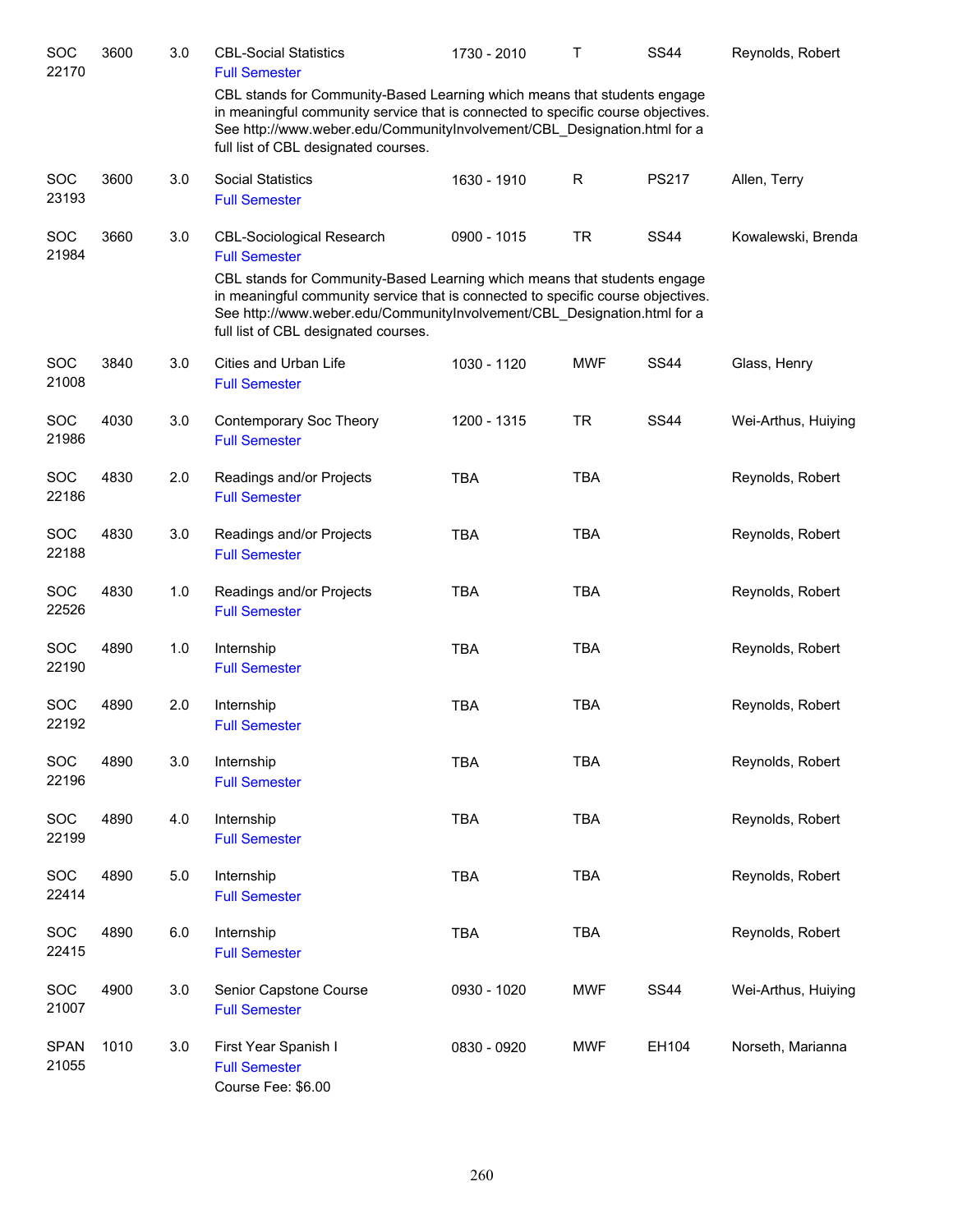| <b>SPAN</b><br>21056 | 1010 | 3.0 | First Year Spanish I<br><b>Full Semester</b><br>Course Fee: \$6.00  | 0930 - 1020 | <b>MWF</b> | EH115  | Compton, Greg     |
|----------------------|------|-----|---------------------------------------------------------------------|-------------|------------|--------|-------------------|
| <b>SPAN</b><br>21057 | 1010 | 3.0 | First Year Spanish I<br><b>Full Semester</b><br>Course Fee: \$6.00  | 1030 - 1120 | <b>MWF</b> | EH115  | Compton, Greg     |
| <b>SPAN</b><br>21058 | 1010 | 3.0 | First Year Spanish I<br><b>Full Semester</b><br>Course Fee: \$6.00  | 1130 - 1220 | <b>MWF</b> | EH106  | Norseth, Marianna |
| <b>SPAN</b><br>21059 | 1010 | 3.0 | First Year Spanish I<br><b>Full Semester</b><br>Course Fee: \$6.00  | 1230 - 1320 | <b>MWF</b> | EH118  | Maughan, Rona Lee |
| <b>SPAN</b><br>21060 | 1010 | 3.0 | First Year Spanish I<br><b>Full Semester</b><br>Course Fee: \$6.00  | 1730 - 1845 | <b>MW</b>  | EH106  | Maw, Trenton      |
| <b>SPAN</b><br>21151 | 1010 | 3.0 | First Year Spanish I<br><b>Full Semester</b><br>Course Fee: \$6.00  | 1730 - 1845 | <b>MW</b>  | D02325 | Michalek, Vanesa  |
| <b>SPAN</b><br>24497 | 1010 | 3.0 | First Year Spanish I<br><b>Full Semester</b><br>Course Fee \$6.00   | 1030 - 1120 | <b>MWF</b> | EH105  | Maughan, Rona Lee |
| <b>SPAN</b><br>24498 | 1010 | 3.0 | First Year Spanish I<br><b>Full Semester</b><br>Course Fee \$6.00   | 1230 - 1320 | <b>MWF</b> | EH115  | Jasmer, Dolores   |
| <b>SPAN</b><br>24603 | 1010 | 3.0 | First Year Spanish I<br><b>Full Semester</b><br>Course Fee \$6.00   | 0730 - 0820 | <b>MWF</b> | EH115  | Maw, Trenton      |
| <b>SPAN</b><br>21061 | 1020 | 3.0 | First Year Spanish II<br><b>Full Semester</b><br>Course Fee: \$6.00 | 0830 - 0920 | <b>MWF</b> | EH115  | Jasmer, Dolores   |
| <b>SPAN</b><br>21062 | 1020 | 3.0 | First Year Spanish II<br><b>Full Semester</b><br>Course Fee: \$6.00 | 0930 - 1020 | <b>MWF</b> | EH117  | Fielding, Maria   |
| <b>SPAN</b><br>21065 | 1020 | 3.0 | First Year Spanish II<br><b>Full Semester</b><br>Course Fee: \$6.00 | 1230 - 1320 | <b>MWF</b> | EH104  | Norseth, Marianna |
| <b>SPAN</b><br>24503 | 1020 | 3.0 | First Year Spanish II<br><b>Full Semester</b><br>Course Fee \$6.00  | 1900 - 2015 | <b>MW</b>  | EH106  | Maw, Trenton      |
| <b>SPAN</b><br>21066 | 2010 | 3.0 | Second Year Spanish I<br><b>Full Semester</b><br>Course Fee: \$6.00 | 0830 - 0920 | <b>MWF</b> | EH116  | Batista, Diego    |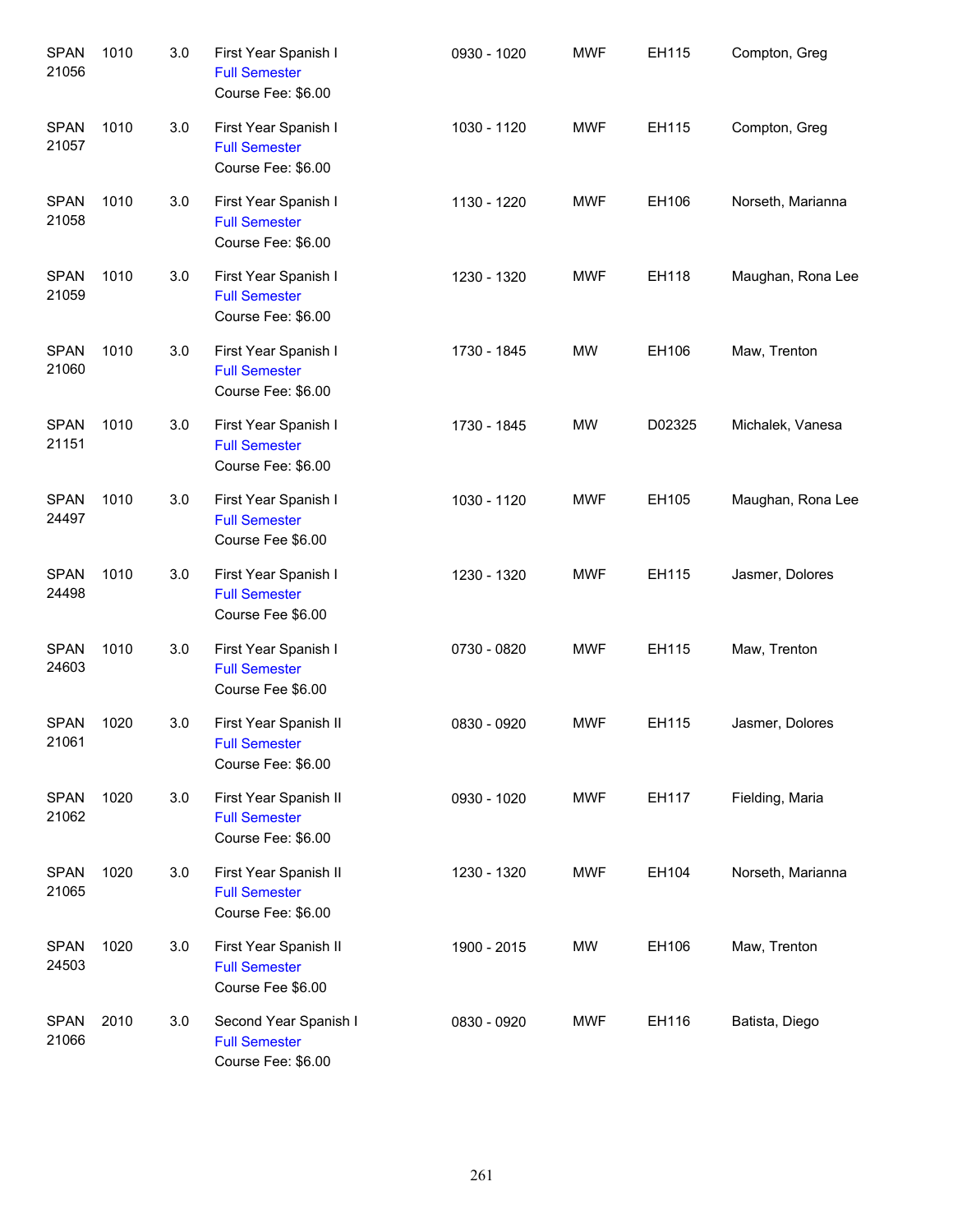| <b>SPAN</b><br>21067 | 2010 | 3.0 | Second Year Spanish I<br><b>Full Semester</b><br>Course Fee: \$6.00                                                                                                                                                   | 1030 - 1120 | <b>MWF</b> | EH118  | Batista, Diego    |
|----------------------|------|-----|-----------------------------------------------------------------------------------------------------------------------------------------------------------------------------------------------------------------------|-------------|------------|--------|-------------------|
| <b>SPAN</b><br>21152 | 2010 | 3.0 | Second Year Spanish I<br><b>Full Semester</b><br>Course Fee: \$6.00                                                                                                                                                   | 1900 - 2015 | MW         | D02325 | Michalek, Vanesa  |
| <b>SPAN</b><br>21070 | 2020 | 3.0 | HU Second Year Spanish II<br><b>Full Semester</b><br>Course Fee: \$6.00                                                                                                                                               | 1130 - 1220 | <b>MWF</b> | EH115  | Jasmer, Dolores   |
| <b>SPAN</b><br>21071 | 2030 | 3.0 | Second Year Language Review<br><b>Full Semester</b>                                                                                                                                                                   | 1030 - 1120 | <b>MWF</b> | EH117  | Bergeson, Craig   |
| <b>SPAN</b><br>21074 | 3060 | 3.0 | Grammar & Composition<br><b>Full Semester</b><br>Course Fee: \$6.00                                                                                                                                                   | 0930 - 1020 | <b>MWF</b> | EH104  | Norseth, Marianna |
| <b>SPAN</b><br>21076 | 3060 | 3.0 | <b>Grammar &amp; Composition</b><br><b>Full Semester</b><br>Course Fee: \$6.00                                                                                                                                        | 0900 - 1015 | <b>TR</b>  | EH104  | Mathews, Thomas   |
| <b>SPAN</b><br>21077 | 3060 | 3.0 | <b>Grammar &amp; Composition</b><br><b>Full Semester</b><br>Course Fee: \$6.00                                                                                                                                        | 1230 - 1320 | <b>MWF</b> | EH106  | Asensio, Isabel   |
| <b>SPAN</b><br>21078 | 3060 | 3.0 | Grammar & Composition<br><b>Full Semester</b><br>Course Fee: \$6.00                                                                                                                                                   | 1730 - 2010 | Τ          | EH105  | Myers, Christina  |
| <b>SPAN</b><br>21153 | 3060 | 3.0 | Grammar & Composition<br><b>Full Semester</b><br>To access online course materials, please log on through the<br>student portal (eWeber) at http://weber.edu and select:<br>"Current Students".<br>Course Fee: \$6.00 | <b>TBA</b>  | <b>TBA</b> | OL     | Fielding, Maria   |
| <b>SPAN</b><br>21079 | 3160 | 3.0 | Introduction to Literature<br><b>Full Semester</b><br>Course Fee: \$6.00                                                                                                                                              | 1030 - 1145 | <b>TR</b>  | EH118  | Fielding, Maria   |
| <b>SPAN</b><br>21080 | 3160 | 3.0 | Introduction to Literature<br><b>Full Semester</b><br>Course Fee: \$6.00                                                                                                                                              | 1730 - 2010 | W          | EH105  | Myers, Christina  |
| <b>SPAN</b><br>21082 | 3220 | 3.0 | Phonetics & Phonology<br><b>Full Semester</b><br>Course Fee: \$6.00                                                                                                                                                   | 0900 - 1015 | <b>TR</b>  | EH118  | Stokes, Jeffery   |
| <b>SPAN</b><br>21085 | 3320 | 3.0 | <b>Advanced Conversation</b><br><b>Full Semester</b><br>Course Fee: \$6.00                                                                                                                                            | 1030 - 1145 | <b>TR</b>  | EH104  | Mathews, Thomas   |
| <b>SPAN</b><br>21087 | 3360 | 3.0 | <b>Advanced Grammar</b><br><b>Full Semester</b><br>Course Fee: \$6.00                                                                                                                                                 | 1030 - 1120 | <b>MWF</b> | EH104  | Mathews, Thomas   |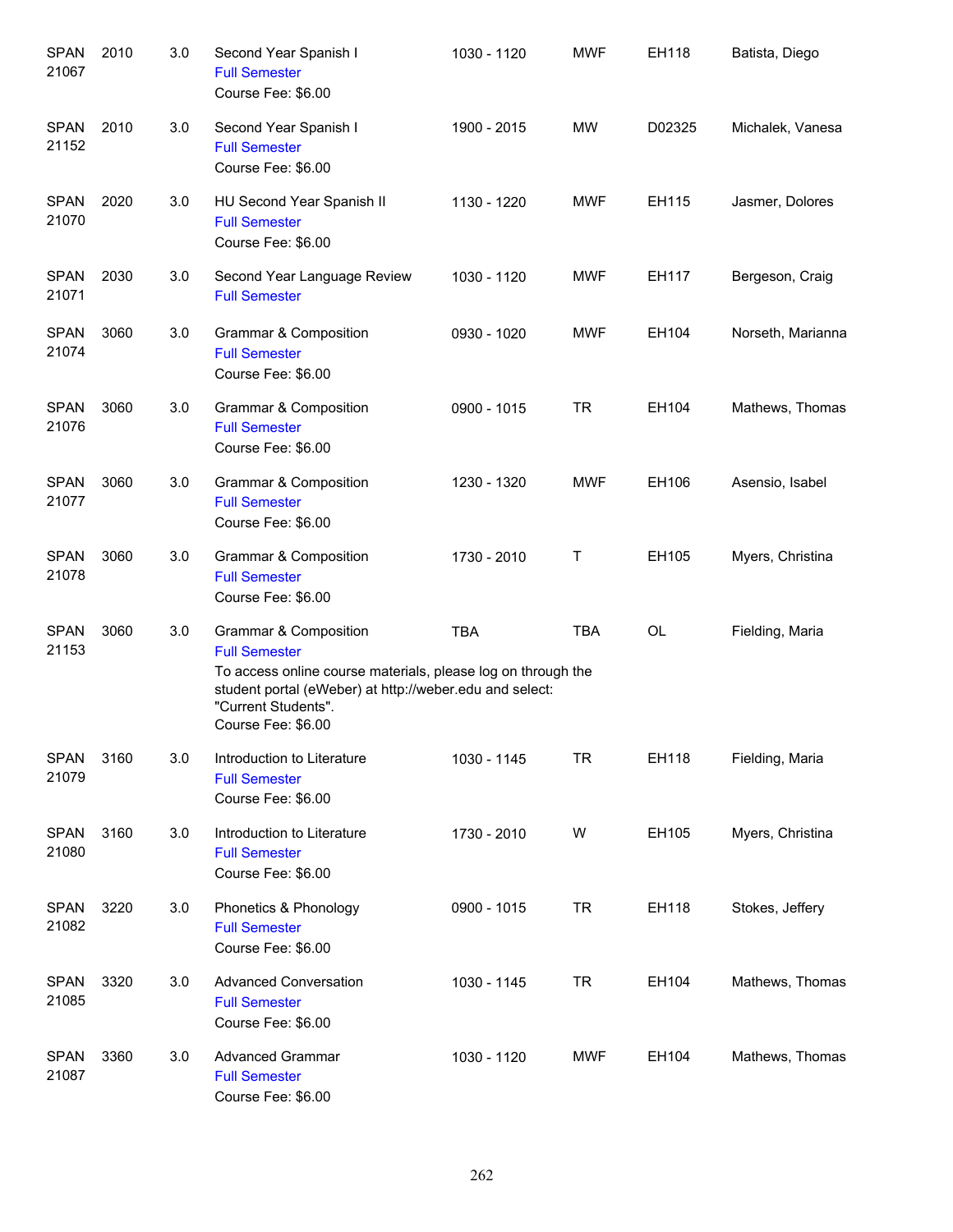| <b>SPAN</b><br>21088 | 3550 | 3.0 | Cultural Heritage of Spain<br><b>Full Semester</b><br>Course Fee: \$6.00                                                                                                                                               | 1130 - 1220 | <b>MWF</b> | EH118         | Batista, Diego     |
|----------------------|------|-----|------------------------------------------------------------------------------------------------------------------------------------------------------------------------------------------------------------------------|-------------|------------|---------------|--------------------|
| <b>SPAN</b><br>21089 | 3560 | 3.0 | Cultural Heritage Latin Amer.<br><b>Full Semester</b><br>Course Fee: \$6.00                                                                                                                                            | 1030 - 1145 | TR         | EH115         | Asensio, Isabel    |
| <b>SPAN</b><br>21090 | 3570 | 3.0 | Hispanic Identities<br><b>Full Semester</b><br>Course Fee: \$6.00                                                                                                                                                      | 1730 - 2010 | W          | EH118         | Batista, Diego     |
| <b>SPAN</b><br>21091 | 3610 | 3.0 | Early Spanish Lit.<br><b>Full Semester</b><br>Course Fee: \$6.00                                                                                                                                                       | 0830 - 0920 | <b>MWF</b> | EH117         | Fielding, Maria    |
| <b>SPAN</b><br>21092 | 3630 | 3.0 | Contemporary Drama of Spain<br><b>Full Semester</b><br>Course Fee: \$6.00                                                                                                                                              | 0900 - 1015 | TR         | EH115         | Asensio, Isabel    |
| <b>SPAN</b><br>21154 | 3670 | 3.0 | <b>Chicano Writers</b><br><b>Full Semester</b><br>To access online course materials, please log on through the<br>student portal (eWeber) at http://weber.edu and select:<br>"Current Students".<br>Course Fee: \$6.00 | <b>TBA</b>  | <b>TBA</b> | <b>OL</b>     | Maughan, Rona Lee  |
| <b>SPAN</b><br>21095 | 3710 | 3.0 | <b>Business Language I</b><br><b>Full Semester</b><br>Course Fee: \$6.00                                                                                                                                               | 0930 - 1020 | <b>MWF</b> | EH118         | Batista, Diego     |
| <b>SPAN</b><br>21096 | 3740 | 3.0 | Translation/Interpreting I<br><b>Full Semester</b><br>Course Fee: \$6.00                                                                                                                                               | 0830 - 0920 | <b>MWF</b> | EH118         | Bergeson, Craig    |
| <b>SPAN</b><br>24963 | 4710 | 3.0 | <b>Business Language II</b><br><b>Full Semester</b><br>Course Fee \$6.00                                                                                                                                               | <b>TBA</b>  | <b>TBA</b> |               | Batista, Diego     |
| <b>SPAN</b><br>24679 | 4830 | 3.0 | <b>Directed Readings</b><br><b>Full Semester</b>                                                                                                                                                                       | <b>TBA</b>  | <b>TBA</b> |               | Mathews, Thomas    |
| <b>SPAN</b><br>25137 | 4990 | 0.5 | Senior Assessment<br><b>Full Semester</b>                                                                                                                                                                              | <b>TBA</b>  | <b>TBA</b> |               | Mathews, Thomas    |
| <b>SST</b><br>20969  | 1143 | 3.0 | <b>Fundamental Selling Techniques</b><br><b>Full Semester</b>                                                                                                                                                          | 0830 - 0920 | <b>MWF</b> | <b>TE202N</b> | Grunander, Carl    |
| SST<br>20970         | 1143 | 3.0 | <b>Fundamental Selling Techniques</b><br><b>Full Semester</b>                                                                                                                                                          | 0900 - 1015 | <b>TR</b>  | ET128         | Border, Tim        |
| <b>SST</b><br>23396  | 1143 | 3.0 | <b>Fundamental Selling Techniques</b><br><b>Full Semester</b><br>To access online course materials, please log in to your student portal at<br>weber.edu and select your Student Services tab.                         | <b>TBA</b>  | <b>TBA</b> | OL            | Litchford, Charles |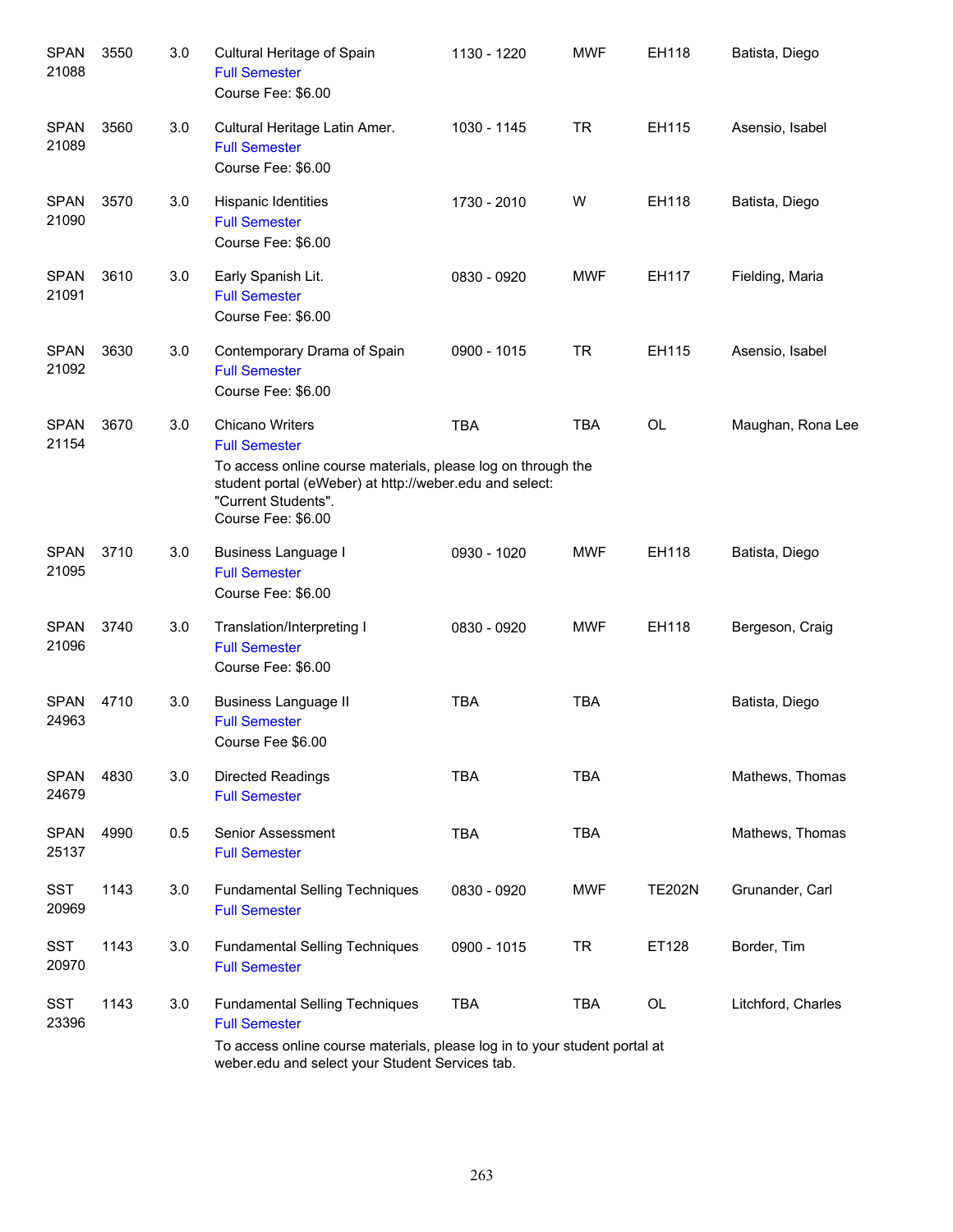| SST<br>23397        | 1143 | 3.0 | <b>Fundamental Selling Techniques</b><br><b>Full Semester</b>                                                                 | TBA         | TBA        | <b>OL</b>     | Border, Tim       |
|---------------------|------|-----|-------------------------------------------------------------------------------------------------------------------------------|-------------|------------|---------------|-------------------|
|                     |      |     | To access online course materials, please log in to your student portal at<br>weber.edu and select your Student Services tab. |             |            |               |                   |
| <b>SST</b><br>20971 | 1303 | 3.0 | Sales Channels<br><b>Full Semester</b>                                                                                        | 0930 - 1020 | <b>MWF</b> | <b>TE202N</b> | Eichmeier, Steven |
| <b>SST</b><br>23398 | 1303 | 3.0 | Sales Channels<br><b>Full Semester</b>                                                                                        | <b>TBA</b>  | <b>TBA</b> | <b>OL</b>     | Eichmeier, Steven |
|                     |      |     | To access online course materials, please log in to your student portal at<br>weber.edu and select your Student Services tab. |             |            |               |                   |
| <b>SST</b><br>24104 | 1303 | 3.0 | Sales Channels<br><b>Full Semester</b>                                                                                        | <b>TBA</b>  | <b>TBA</b> | <b>OL</b>     | Summers, Kent     |
|                     |      |     | To access online course materials, please log in to your student portal at<br>weber.edu and select your Student Services tab. |             |            |               |                   |
| <b>SST</b><br>20972 | 1401 | 1.0 | Intoduction to SST<br><b>Full Semester</b>                                                                                    | 1130 - 1220 | W          | <b>TE102C</b> | Eichmeier, Steven |
| <b>SST</b><br>23399 | 1401 | 1.0 | Intoduction to SST<br><b>Full Semester</b>                                                                                    | <b>TBA</b>  | <b>TBA</b> | <b>OL</b>     | Eichmeier, Steven |
|                     |      |     | To access online course materials, please log in to your student portal at<br>weber.edu and select your Student Services tab. |             |            |               |                   |
| <b>SST</b><br>20973 | 1503 | 3.0 | Intro to Fashion Merchandising<br><b>Full Semester</b>                                                                        | 0930 - 1020 | <b>MWF</b> | <b>TE102C</b> | Cooper, Desiree   |
| <b>SST</b><br>23400 | 1503 | 3.0 | Intro to Fashion Merchandising<br><b>Full Semester</b>                                                                        | <b>TBA</b>  | <b>TBA</b> | <b>OL</b>     | Cooper, Desiree   |
|                     |      |     | To access online course materials, please log in to your student portal at<br>weber.edu and select your Student Services tab. |             |            |               |                   |
| <b>SST</b><br>20994 | 1890 | 1.0 | <b>Work Experience</b><br><b>Full Semester</b>                                                                                | <b>TBA</b>  | <b>TBA</b> |               | Eichmeier, Steven |
| <b>SST</b><br>20995 | 1890 | 2.0 | <b>Work Experience</b><br><b>Full Semester</b>                                                                                | TBA         | <b>TBA</b> |               | Eichmeier, Steven |
| SST<br>23401        | 2182 | 2.0 | <b>Credit and Collection Methods</b><br><b>Full Semester</b>                                                                  | <b>TBA</b>  | TBA        | OL            | Hardman, David    |
|                     |      |     | To access online course materials, please log in to your student portal at<br>weber.edu and select your Student Services tab. |             |            |               |                   |
| <b>SST</b><br>20974 | 2383 | 3.0 | Retail Merchandising/Buying Me<br><b>Full Semester</b>                                                                        | 1030 - 1120 | <b>MWF</b> | ET128         | Jonsson, Jo Ellen |
| <b>SST</b><br>23403 | 2383 | 3.0 | Retail Merchandising/Buying Me<br><b>Full Semester</b>                                                                        | <b>TBA</b>  | TBA        | OL            | Jonsson, Jo Ellen |
|                     |      |     | To access online course materials, please log in to your student portal at<br>weber.edu and select your Student Services tab. |             |            |               |                   |
| <b>SST</b><br>23404 | 2443 | 3.0 | <b>Advertising Methods</b><br><b>Full Semester</b>                                                                            | <b>TBA</b>  | TBA        | OL            | Grunander, Carl   |
|                     |      |     | To access online course materials, please log in to your student portal at<br>weber.edu and select your Student Services tab. |             |            |               |                   |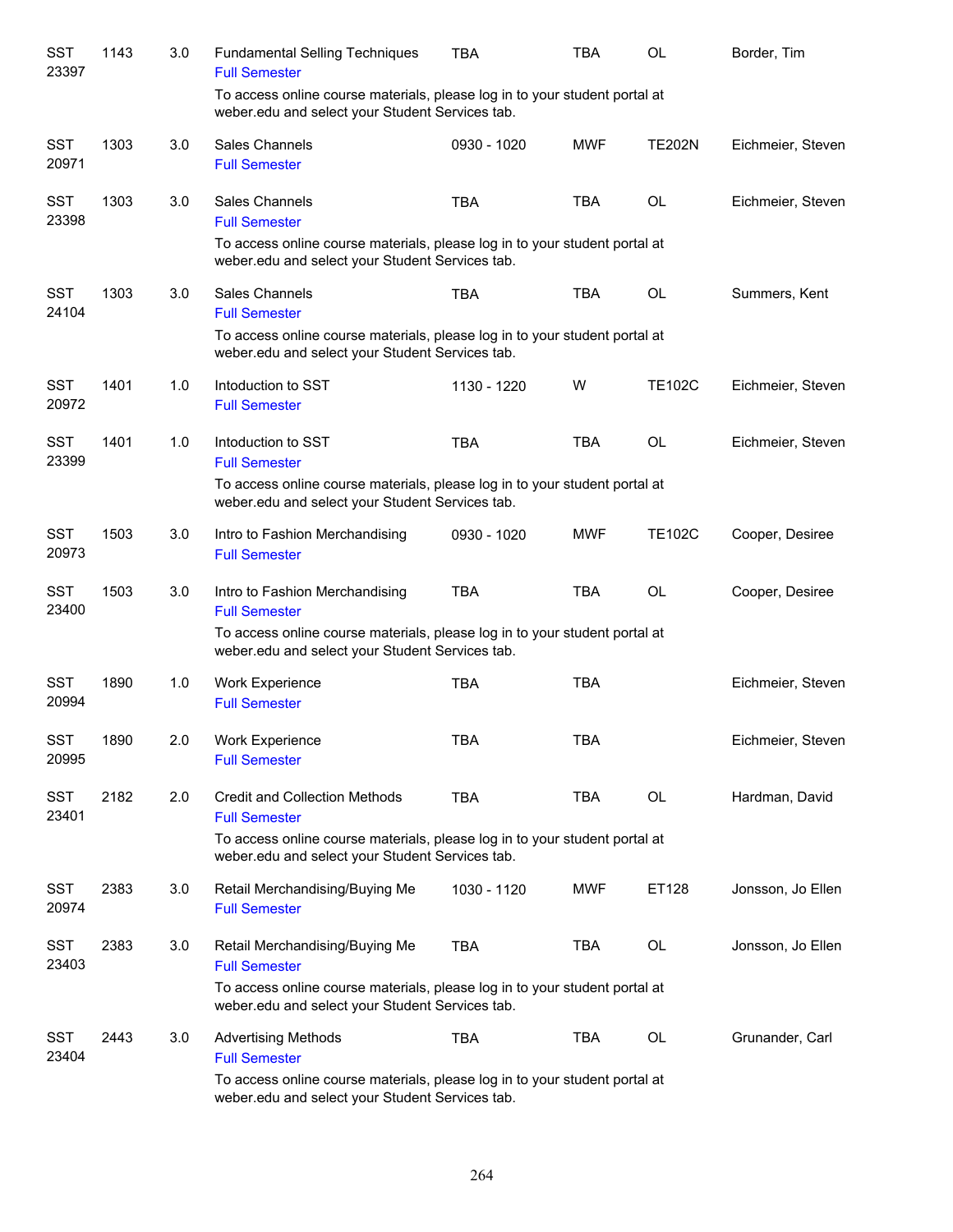| <b>SST</b><br>20975 | 2603 | 3.0 | <b>Advanced Selling Techniques</b><br><b>Full Semester</b>                                                                    | 0930 - 1020 | <b>MWF</b> | <b>TE102A</b> | Grunander, Carl    |
|---------------------|------|-----|-------------------------------------------------------------------------------------------------------------------------------|-------------|------------|---------------|--------------------|
| <b>SST</b><br>23405 | 2603 | 3.0 | <b>Advanced Selling Techniques</b><br><b>Full Semester</b>                                                                    | <b>TBA</b>  | <b>TBA</b> | <b>OL</b>     | Litchford, Charles |
|                     |      |     | To access online course materials, please log in to your student portal at<br>weber.edu and select your Student Services tab. |             |            |               |                    |
| <b>SST</b><br>23406 | 2603 | 3.0 | <b>Advanced Selling Techniques</b><br><b>Full Semester</b>                                                                    | <b>TBA</b>  | <b>TBA</b> | <b>OL</b>     | Flink, Nicole      |
|                     |      |     | To access online course materials, please log in to your student portal at<br>weber.edu and select your Student Services tab. |             |            |               |                    |
| <b>SST</b><br>23407 | 2703 | 3.0 | Internet Sales and Service<br><b>Full Semester</b>                                                                            | <b>TBA</b>  | <b>TBA</b> | <b>OL</b>     | Burgess, Cheryl    |
|                     |      |     | To access online course materials, please log in to your student portal at<br>weber.edu and select your Student Services tab. |             |            |               |                    |
| <b>SST</b><br>20996 | 2890 | 1.0 | Work Experience II<br><b>Full Semester</b>                                                                                    | <b>TBA</b>  | <b>TBA</b> |               | Eichmeier, Steven  |
| <b>SST</b><br>20997 | 2890 | 2.0 | Work Experience II<br><b>Full Semester</b>                                                                                    | <b>TBA</b>  | <b>TBA</b> |               | Eichmeier, Steven  |
| <b>SST</b><br>20976 | 3103 | 3.0 | Sales Personalities & Profiles<br><b>Full Semester</b>                                                                        | 1030 - 1145 | <b>TR</b>  | <b>TE202N</b> | Jonsson, Jo Ellen  |
| <b>SST</b><br>21105 | 3103 | 3.0 | Sales Personalities & Profiles<br><b>Full Semester</b>                                                                        | 0930 - 1020 | <b>MWF</b> | ET128         | Jonsson, Jo Ellen  |
| <b>SST</b><br>23408 | 3103 | 3.0 | Sales Personalities & Profiles<br><b>Full Semester</b>                                                                        | <b>TBA</b>  | <b>TBA</b> | <b>OL</b>     | Border, Tim        |
|                     |      |     | To access online course materials, please log in to your student portal at<br>weber.edu and select your Student Services tab. |             |            |               |                    |
| <b>SST</b><br>20977 | 3203 | 3.0 | <b>Customer Service Techniques</b><br><b>Full Semester</b>                                                                    | 1030 - 1120 | <b>MWF</b> | <b>TE202N</b> | Eichmeier, Steven  |
| <b>SST</b><br>23410 | 3203 | 3.0 | <b>Customer Service Techniques</b><br><b>Full Semester</b>                                                                    | <b>TBA</b>  | <b>TBA</b> | OL            | Eichmeier, Steven  |
|                     |      |     | To access online course materials, please log in to your student portal at<br>weber.edu and select your Student Services tab. |             |            |               |                    |
| <b>SST</b><br>23411 | 3203 | 3.0 | <b>Customer Service Techniques</b><br><b>Full Semester</b>                                                                    | <b>TBA</b>  | TBA        | OL            | Grunander, Carl    |
|                     |      |     | To access online course materials, please log in to your student portal at<br>weber.edu and select your Student Services tab. |             |            |               |                    |
| <b>SST</b><br>20978 | 3363 | 3.0 | <b>Contract &amp; Sales Negotiation</b><br><b>Full Semester</b>                                                               | 1030 - 1145 | <b>TR</b>  | ET128         | Border, Tim        |
| SST<br>23412        | 3363 | 3.0 | Contract & Sales Negotiation<br><b>Full Semester</b>                                                                          | <b>TBA</b>  | <b>TBA</b> | OL            | Border, Tim        |
|                     |      |     | To access online course materials, please log in to your student portal at<br>weber.edu and select your Student Services tab. |             |            |               |                    |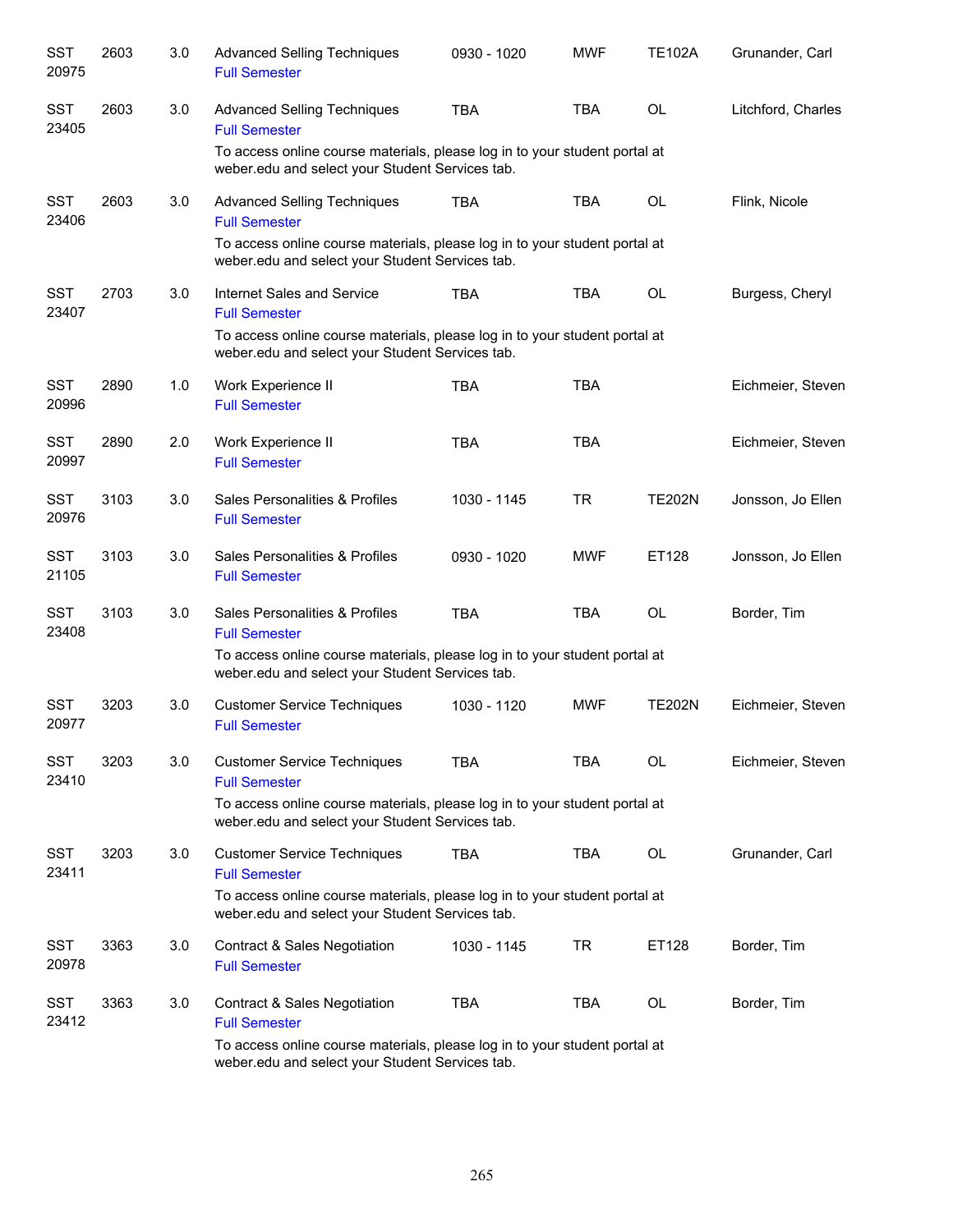| <b>SST</b><br>23413 | 3363 | 3.0 | <b>Contract &amp; Sales Negotiation</b><br><b>Full Semester</b>                                                               | <b>TBA</b>                 | <b>TBA</b>                 | <b>OL</b>                      | Casler, Velton    |
|---------------------|------|-----|-------------------------------------------------------------------------------------------------------------------------------|----------------------------|----------------------------|--------------------------------|-------------------|
|                     |      |     | To access online course materials, please log in to your student portal at<br>weber.edu and select your Student Services tab. |                            |                            |                                |                   |
| <b>SST</b><br>20979 | 3563 | 3.0 | Principles Sales Supervision<br><b>Full Semester</b>                                                                          | 0900 - 1015                | <b>TR</b>                  | <b>TE202N</b>                  | Rancano, Armando  |
| <b>SST</b><br>23414 | 3563 | 3.0 | Principles Sales Supervision<br><b>Full Semester</b>                                                                          | <b>TBA</b>                 | <b>TBA</b>                 | OL                             | Dove, Rick        |
|                     |      |     | To access online course materials, please log in to your student portal at<br>weber.edu and select your Student Services tab. |                            |                            |                                |                   |
| <b>SST</b><br>23415 | 3563 | 3.0 | Principles Sales Supervision<br><b>Full Semester</b>                                                                          | <b>TBA</b>                 | <b>TBA</b>                 | OL                             | Eichmeier, Steven |
|                     |      |     | To access online course materials, please log in to your student portal at<br>weber.edu and select your Student Services tab. |                            |                            |                                |                   |
| <b>SST</b><br>20985 | 3702 | 2.0 | Devloping Team Leadrshp Skills<br><b>Full Semester</b>                                                                        | 0900 - 1900<br>1230 - 2100 | S<br><b>RF</b>             | <b>TE202N</b><br><b>TE202N</b> | Dove, Rick        |
|                     |      |     | 3 days only, Sept 13 & 14, 12-9 and Sept 15, 9 am-7pm                                                                         |                            |                            |                                |                   |
| <b>SST</b><br>20992 | 3702 | 2.0 | Devloping Team Leadrshp Skills<br><b>Full Semester</b>                                                                        | 0900 - 1900<br>1230 - 2100 | ${\mathsf S}$<br><b>RF</b> | <b>TE202N</b><br><b>TE202N</b> | Dove, Rick        |
|                     |      |     | 3 days only Oct 11-12, 12-9 pm and Oct 13, 9am - 7 pm                                                                         |                            |                            |                                |                   |
| <b>SST</b><br>20993 | 3702 | 2.0 | Devloping Team Leadrshp Skills<br><b>Full Semester</b>                                                                        | 0900 - 1900<br>1230 - 2100 | $\mathbf S$<br><b>RF</b>   | <b>TE202N</b><br><b>TE202N</b> | Dove, Rick        |
|                     |      |     | 3 days only Nov 15 - 16, 12 - 9 pm and Nov 17 9 am - 7 pm                                                                     |                            |                            |                                |                   |
| <b>SST</b><br>23103 | 3803 | 3.0 | Sales Proposals<br><b>Full Semester</b>                                                                                       | 1100 - 1215                | <b>TR</b>                  | <b>TE102A</b>                  | Dove, Rick        |
| <b>SST</b><br>23416 | 3803 | 3.0 | Sales Proposals<br><b>Full Semester</b>                                                                                       | <b>TBA</b>                 | <b>TBA</b>                 | OL                             | Short, Angela     |
|                     |      |     | To access online course materials, please log in to your student portal at<br>weber.edu and select your Student Services tab. |                            |                            |                                |                   |
| <b>SST</b><br>20980 | 3810 | 3.0 | Using Social Media in Sales<br><b>Full Semester</b>                                                                           | 1800 - 2100                | Τ                          | <b>TE102C</b>                  | Dove, Rick        |
| <b>SST</b><br>21099 | 3903 | 3.0 | <b>Sales Presentation Strategies</b><br><b>Full Semester</b>                                                                  | 1030 - 1120                | <b>MWF</b>                 | <b>TE102C</b>                  | Grunander, Carl   |
| <b>SST</b><br>23418 | 3903 | 3.0 | <b>Sales Presentation Strategies</b><br><b>Full Semester</b>                                                                  | <b>TBA</b>                 | TBA                        | OL                             | Cooper, Desiree   |
|                     |      |     | To access online course materials, please log in to your student portal at<br>weber.edu and select your Student Services tab. |                            |                            |                                |                   |
| <b>SST</b><br>20982 | 4203 | 3.0 | <b>Ethical Sales and Service</b><br><b>Full Semester</b>                                                                      | 0830 - 0920                | <b>MWF</b>                 | ET128                          | Jonsson, Jo Ellen |
| <b>SST</b><br>23419 | 4203 | 3.0 | <b>Ethical Sales and Service</b><br><b>Full Semester</b>                                                                      | <b>TBA</b>                 | TBA                        | OL                             | Jonsson, Jo Ellen |
|                     |      |     | To access online course materials, please log in to your student portal at                                                    |                            |                            |                                |                   |

weber.edu and select your Student Services tab.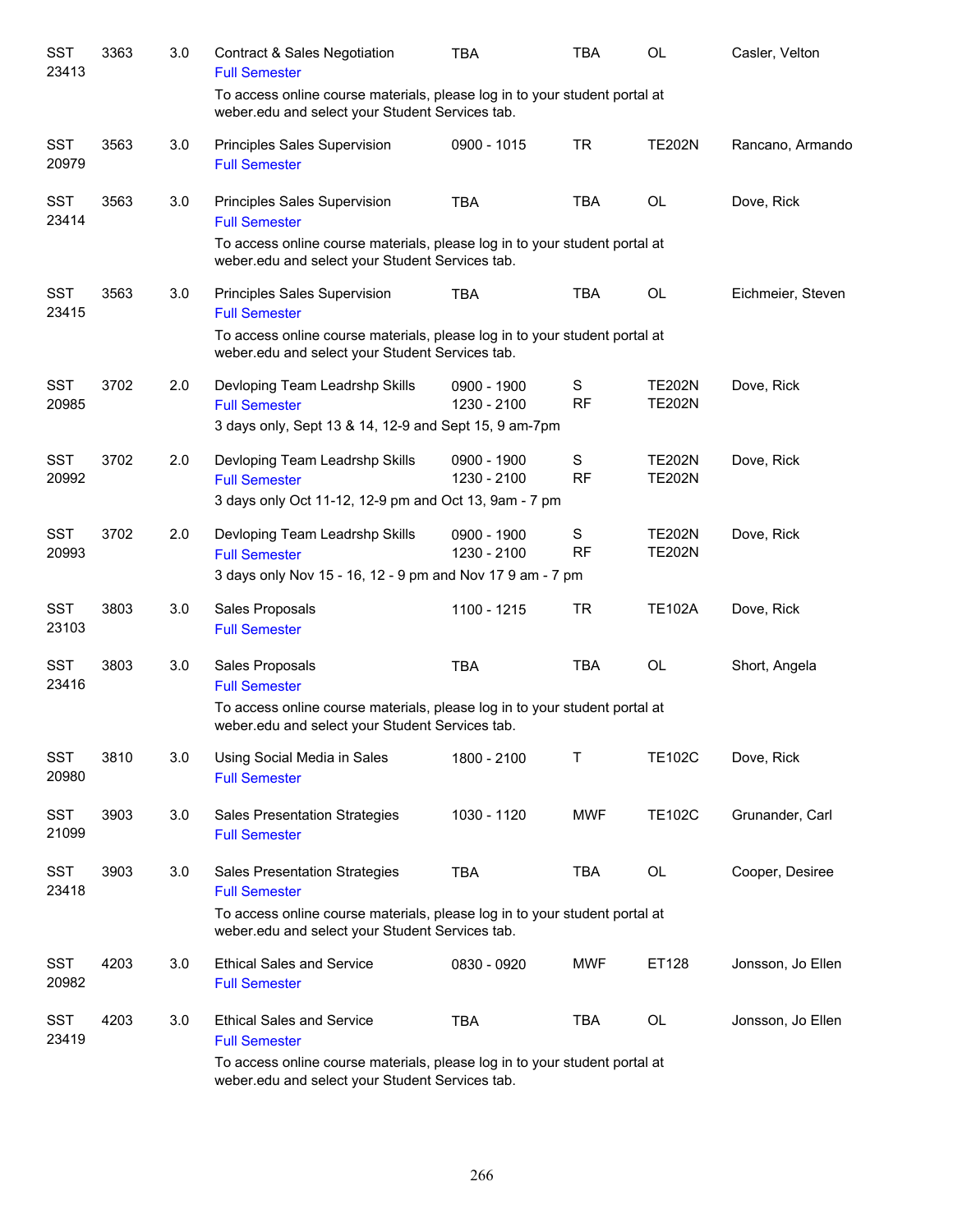| <b>SST</b><br>21100 | 4610  | 3.0 | Senior Project I<br><b>Full Semester</b><br>One time meeting-Wed Aug 29 @ 12 pm in TE 101 Conf room                                                                                                                                                                              | <b>TBA</b>  | <b>TBA</b> |                   | Casler, Velton    |
|---------------------|-------|-----|----------------------------------------------------------------------------------------------------------------------------------------------------------------------------------------------------------------------------------------------------------------------------------|-------------|------------|-------------------|-------------------|
| <b>SST</b><br>23420 | 4610  | 3.0 | Senior Project I<br><b>Full Semester</b>                                                                                                                                                                                                                                         | <b>TBA</b>  | <b>TBA</b> | <b>OL</b>         | Casler, Velton    |
|                     |       |     | To access online course materials, please log in to your student portal at<br>weber.edu and select your Student Services tab.                                                                                                                                                    |             |            |                   |                   |
| <b>SST</b><br>21101 | 4620  | 3.0 | Senior Project II<br><b>Full Semester</b><br>one time meeting Aug 29 @ 12 pm in TE conf room                                                                                                                                                                                     | <b>TBA</b>  | <b>TBA</b> |                   | Casler, Velton    |
| <b>SST</b><br>23421 | 4620  | 3.0 | Senior Project II<br><b>Full Semester</b>                                                                                                                                                                                                                                        | <b>TBA</b>  | <b>TBA</b> | <b>OL</b>         | Casler, Velton    |
|                     |       |     | To access online course materials, please log in to your student portal at<br>weber.edu and select your Student Services tab.                                                                                                                                                    |             |            |                   |                   |
| <b>SST</b><br>21102 | 4830  | 1.0 | <b>Directed Readings</b><br><b>Full Semester</b>                                                                                                                                                                                                                                 | <b>TBA</b>  | <b>TBA</b> |                   | Cooper, Desiree   |
| <b>SST</b><br>21103 | 4830  | 2.0 | <b>Directed Readings</b><br><b>Full Semester</b>                                                                                                                                                                                                                                 | <b>TBA</b>  | <b>TBA</b> |                   | Cooper, Desiree   |
| <b>SST</b><br>21029 | 4920C | 1.0 | 3 Prin Adv Selling<br><b>Full Semester</b><br>2 days only Friday Sept 28 - Sat Sept 29                                                                                                                                                                                           | 1230 - 2030 | FS         | ET128             | Border, Tim       |
| <b>SST</b><br>20983 | 4993  | 3.0 | Sales Career Seminar<br><b>Full Semester</b>                                                                                                                                                                                                                                     | 0830 - 0920 | <b>MWF</b> | <b>TE102C</b>     | Eichmeier, Steven |
| <b>SST</b><br>20984 | 4993  | 3.0 | Sales Career Seminar<br><b>Full Semester</b><br>Hybrid: meet Sept 6 & 20, Oct 16 & 25, Nov 1 & 6 12-2 pm                                                                                                                                                                         | <b>TBA</b>  | <b>TBA</b> |                   | Cooper, Desiree   |
| <b>SW</b><br>21554  | 1010  | 3.0 | <b>SS CBL-Intro General Soc Work</b><br><b>Full Semester</b>                                                                                                                                                                                                                     | 1030 - 1145 | <b>TR</b>  | SS <sub>121</sub> | Tadehara, Corina  |
|                     |       |     | CBL stands for Community-Based Learning which means that students engage<br>in meaningful community service that is connected to specific course objectives.<br>See http://www.weber.edu/CommunityInvolvement/CBL_Designation.html for a<br>full list of CBL designated courses. |             |            |                   |                   |
| SW<br>21557         | 1010  | 3.0 | SS CBL-Intro General Soc Work<br><b>Full Semester</b>                                                                                                                                                                                                                            | 1030 - 1120 | <b>MWF</b> | SS121             | Peterson, Scott   |
|                     |       |     | CBL stands for Community-Based Learning which means that students engage<br>in meaningful community service that is connected to specific course objectives.<br>See http://www.weber.edu/CommunityInvolvement/CBL Designation.html for a<br>full list of CBL designated courses. |             |            |                   |                   |
| SW<br>21559         | 1010  | 3.0 | SS CBL-Intro General Soc Work<br><b>Full Semester</b>                                                                                                                                                                                                                            | 1330 - 1420 | <b>MWF</b> | SS121             | Peterson, Scott   |
|                     |       |     | CBL stands for Community-Based Learning which means that students engage<br>in meaningful community service that is connected to specific course objectives.<br>See http://www.weber.edu/CommunityInvolvement/CBL_Designation.html for a<br>full list of CBL designated courses. |             |            |                   |                   |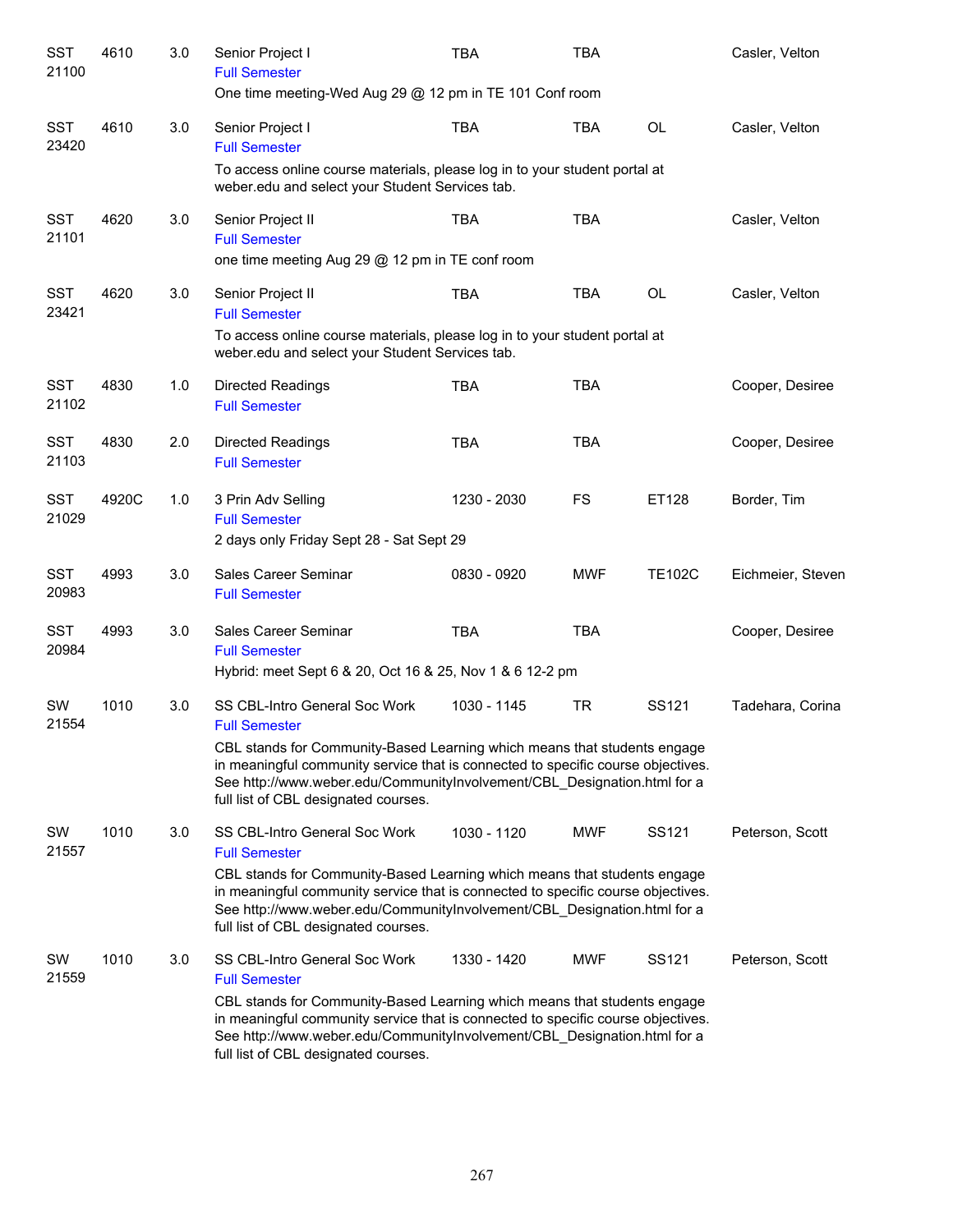| SW<br>22128 | 1010 | 3.0 | SS CBL-Intro General Soc Work<br><b>Block 1</b>                                                                                                                                                                                                                                                                                                                                                                                                                                          | 1730 - 2020 | Т          | <b>SS46</b> | Bigler, Mark     |
|-------------|------|-----|------------------------------------------------------------------------------------------------------------------------------------------------------------------------------------------------------------------------------------------------------------------------------------------------------------------------------------------------------------------------------------------------------------------------------------------------------------------------------------------|-------------|------------|-------------|------------------|
|             |      |     | SW1010 - This Hybrid class will be taught from AUG 27 thru OCT 18 - 1st - 7<br>week block. This class will meet the first day of class and professor will outline<br>the rest of the class.<br>CBL stands for Community-Based Learning which means that students engage<br>in meaningful community service that is connected to specific course objectives.<br>See http://www.weber.edu/CommunityInvolvement/CBL_Designation.html for a<br>full list of CBL designated courses.          |             |            |             |                  |
| SW<br>22606 | 1010 | 3.0 | SS CBL-Intro General Soc Work<br><b>Full Semester</b><br>CBL stands for Community-Based Learning which means that students engage<br>in meaningful community service that is connected to specific course objectives.<br>See http://www.weber.edu/CommunityInvolvement/CBL_Designation.html for a<br>full list of CBL designated courses.                                                                                                                                                | 0900 - 1015 | <b>TR</b>  | D02306      | Moleni, Kristina |
| SW<br>22609 | 1010 | 3.0 | <b>SS CBL-Intro General Soc Work</b><br><b>Full Semester</b><br>CBL stands for Community-Based Learning which means that students engage<br>in meaningful community service that is connected to specific course objectives.<br>See http://www.weber.edu/CommunityInvolvement/CBL_Designation.html for a<br>full list of CBL designated courses.                                                                                                                                         | 1730 - 2020 | W          | D02106      | Moleni, Kristina |
| SW<br>22966 | 1010 | 3.0 | SS CBL-Intro General Soc Work<br><b>Full Semester</b><br>To access online course materials, please log on through the student portal<br>(eWeber) at http://weber.edu and select: "Current Students".<br>CBL stands for Community-Based Learning which means that students engage<br>in meaningful community service that is connected to specific course objectives.<br>See http://www.weber.edu/CommunityInvolvement/CBL_Designation.html for a<br>full list of CBL designated courses. | <b>TBA</b>  | <b>TBA</b> | OL          | Bigler, Mark     |
| SW<br>21556 | 2100 | 3.0 | Human Behavior & Social Enviro<br><b>Full Semester</b>                                                                                                                                                                                                                                                                                                                                                                                                                                   | 0900 - 1015 | <b>TR</b>  | SS121       | Tadehara, Corina |
| SW<br>22129 | 2100 | 3.0 | Human Behavior & Social Enviro<br><b>Block 2</b><br>SW2100 - You must be a Social Work Major to register for this class. This<br>Hybrid class will be taught from OCT22 thru DEC 7 - 2nd 7 week block. This<br>class will meet the first day of class and professor will outline the rest of the<br>class. Contact 801-626-6157 or bstockberger@weber.edu for help in<br>registration.                                                                                                   | 1730 - 2020 | Т          | <b>SS46</b> | Tadehara, Corina |
| SW<br>22610 | 2100 | 3.0 | Human Behavior & Social Enviro<br><b>Full Semester</b>                                                                                                                                                                                                                                                                                                                                                                                                                                   | 1730 - 2020 | R          | D02303      | Moleni, Kristina |
| SW<br>22967 | 2100 | 3.0 | Human Behavior & Social Enviro<br><b>Full Semester</b><br>To access online course materials, please log on through the<br>student portal (eWeber) at http://weber.edu and select:<br>"Current Students".                                                                                                                                                                                                                                                                                 | <b>TBA</b>  | TBA        | OL          | Tadehara, Corina |
| SW<br>21560 | 2200 | 3.0 | DV Issues in Diversity<br><b>Full Semester</b>                                                                                                                                                                                                                                                                                                                                                                                                                                           | 1430 - 1710 | Τ          | SS101       | Vigil, Steven    |
| SW<br>22607 | 2200 | 3.0 | DV Issues in Diversity<br><b>Full Semester</b>                                                                                                                                                                                                                                                                                                                                                                                                                                           | 1030 - 1145 | <b>TR</b>  | D02306      | Moleni, Kristina |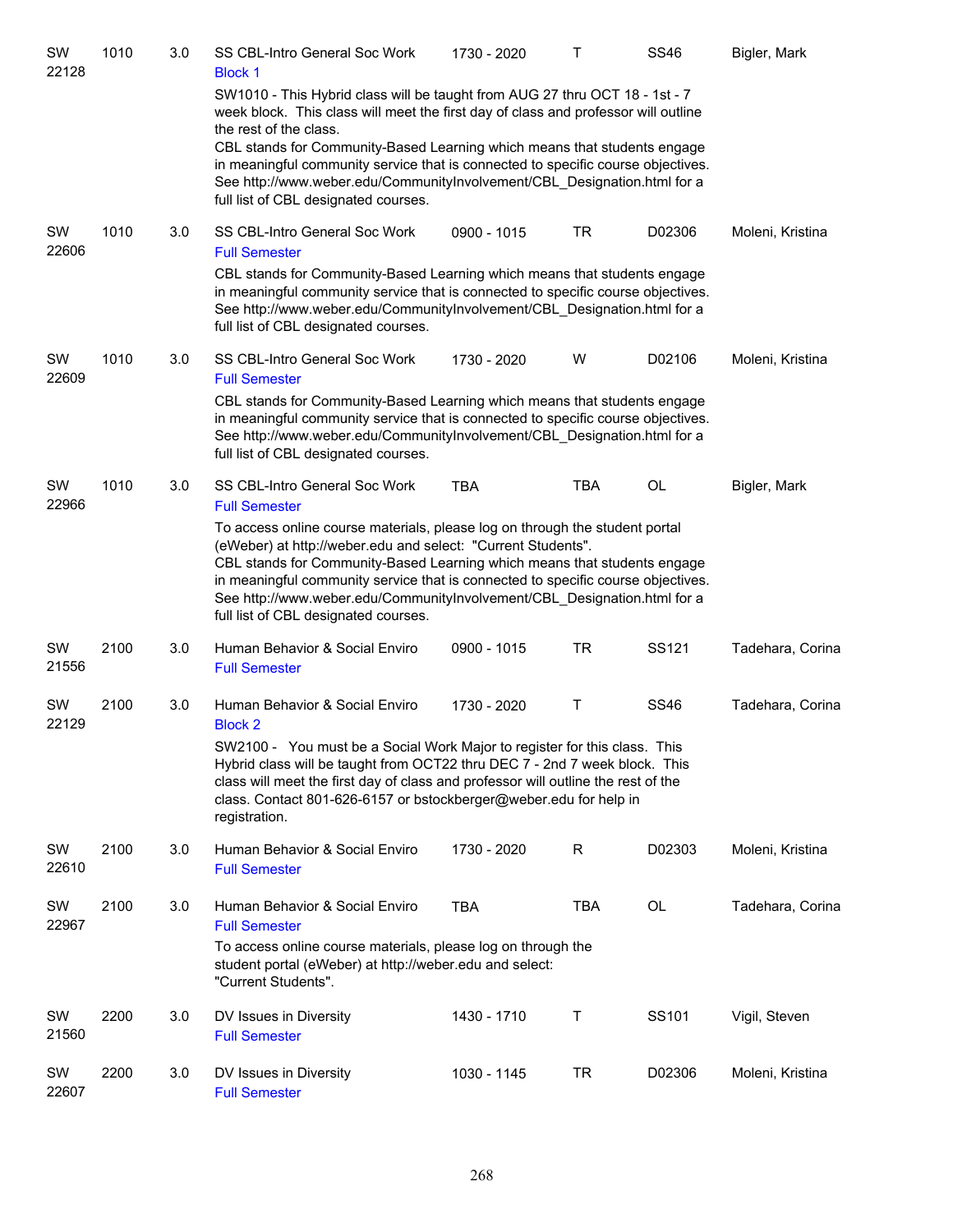| SW<br>22608 | 2200 | 3.0 | DV Issues in Diversity<br><b>Full Semester</b>                                                                                                                                                                                                                                                                                                                                                                                                                                                                                                                                                                           | 1730 - 2020            | Т            | D02306 | Moleni, Kristina       |
|-------------|------|-----|--------------------------------------------------------------------------------------------------------------------------------------------------------------------------------------------------------------------------------------------------------------------------------------------------------------------------------------------------------------------------------------------------------------------------------------------------------------------------------------------------------------------------------------------------------------------------------------------------------------------------|------------------------|--------------|--------|------------------------|
| SW<br>21562 | 3000 | 3.0 | Death and Dying<br><b>Full Semester</b>                                                                                                                                                                                                                                                                                                                                                                                                                                                                                                                                                                                  | 1200 - 1315            | <b>TR</b>    | SS121  | Tadehara, Corina       |
| SW<br>21563 | 3100 | 2.0 | Human Behavior & Social Enviro<br><b>Full Semester</b>                                                                                                                                                                                                                                                                                                                                                                                                                                                                                                                                                                   | 1030 - 1120            | <b>TR</b>    | SS101  | Bigler, Mark           |
| SW<br>22126 | 3120 | 3.0 | Aging: Adaptation and Behavior<br><b>Full Semester</b>                                                                                                                                                                                                                                                                                                                                                                                                                                                                                                                                                                   | 0930 - 1020            | <b>MWF</b>   | SS121  | Green, Millie          |
| SW<br>21564 | 3200 | 2.0 | Child and Family Welfare<br><b>Full Semester</b>                                                                                                                                                                                                                                                                                                                                                                                                                                                                                                                                                                         | 1330 - 1420            | MW           | SS101  | Vigil, Steven          |
| SW<br>22124 | 3320 | 3.0 | DV Ethnicity & Older Women<br><b>Full Semester</b>                                                                                                                                                                                                                                                                                                                                                                                                                                                                                                                                                                       | 0900 - 1015            | <b>TR</b>    | SS101  | Green, Millie          |
| SW<br>21565 | 3500 | 3.0 | Social Welfare & Policy Devel<br><b>Full Semester</b>                                                                                                                                                                                                                                                                                                                                                                                                                                                                                                                                                                    | 1730 - 2020            | $\sf T$      | SS121  | Pressey, Sean          |
| SW<br>21566 | 3600 | 3.0 | <b>Social Statistics</b><br><b>Full Semester</b>                                                                                                                                                                                                                                                                                                                                                                                                                                                                                                                                                                         | 1130 - 1220            | <b>MWF</b>   | SS121  | Kennedy-Pressey, Kerry |
| SW<br>21568 | 3600 | 3.0 | <b>Social Statistics</b><br><b>Full Semester</b>                                                                                                                                                                                                                                                                                                                                                                                                                                                                                                                                                                         | 1730 - 2020            | M            | SS121  | Kennedy-Pressey, Kerry |
| SW<br>21569 | 3700 | 3.0 | Social Work Research<br><b>Full Semester</b>                                                                                                                                                                                                                                                                                                                                                                                                                                                                                                                                                                             | 1030 - 1120            | <b>MWF</b>   | SS101  | Bigler, Mark           |
| SW<br>22522 | 3700 | 3.0 | <b>CBL-Social Work Research</b><br><b>Block 1</b><br>Must be a Social Work Major and admitted into the Social Work Program. This is<br>a Hybrid class that meets the First Block of the Semester, August 27 - October<br>18. Contact the Social Work Office 801-626-6157 or bstockberger@weber.edu<br>for registration instructions.<br>CBL stands for Community-Based Learning which means that students engage<br>in meaningful community service that is connected to specific course objectives.<br>See http://www.weber.edu/CommunityInvolvement/CBL_Designation.html for a<br>full list of CBL designated courses. | Kennedy-Pressey, Kerry |              |        |                        |
| SW<br>21570 | 3900 | 3.0 | Social Work Methods, Values<br><b>Full Semester</b><br>3900 Prerequisites: Formal admittance to the Social Work Program.<br>SW1010/SW2100/SW2200.                                                                                                                                                                                                                                                                                                                                                                                                                                                                        | 1730 - 2020            | W            | SS101  | Schilling, Brienne     |
| SW<br>21571 | 3910 | 3.0 | Social Work Practice I<br><b>Full Semester</b><br>3910 Prerequisites: Formal admittance to the Social Work Program & SW3900.                                                                                                                                                                                                                                                                                                                                                                                                                                                                                             | 1430 - 1720            | W            | SS101  | Kennedy-Pressey, Kerry |
| SW<br>21572 | 3920 | 3.0 | Social work Practice II<br><b>Full Semester</b>                                                                                                                                                                                                                                                                                                                                                                                                                                                                                                                                                                          | 1430 - 1720            | M            | SS121  | Tadehara, Corina       |
| SW<br>21573 | 3930 | 3.0 | Social Work Practice III<br><b>Full Semester</b>                                                                                                                                                                                                                                                                                                                                                                                                                                                                                                                                                                         | 1730 - 2020            | Τ            | SS101  | Fitzgerald, Nanette    |
| SW<br>21574 | 4150 | 3.0 | <b>DSM IV-TR</b><br><b>Full Semester</b>                                                                                                                                                                                                                                                                                                                                                                                                                                                                                                                                                                                 | 1730 - 2020            | $\mathsf{R}$ | SS101  | Vigil, Steven          |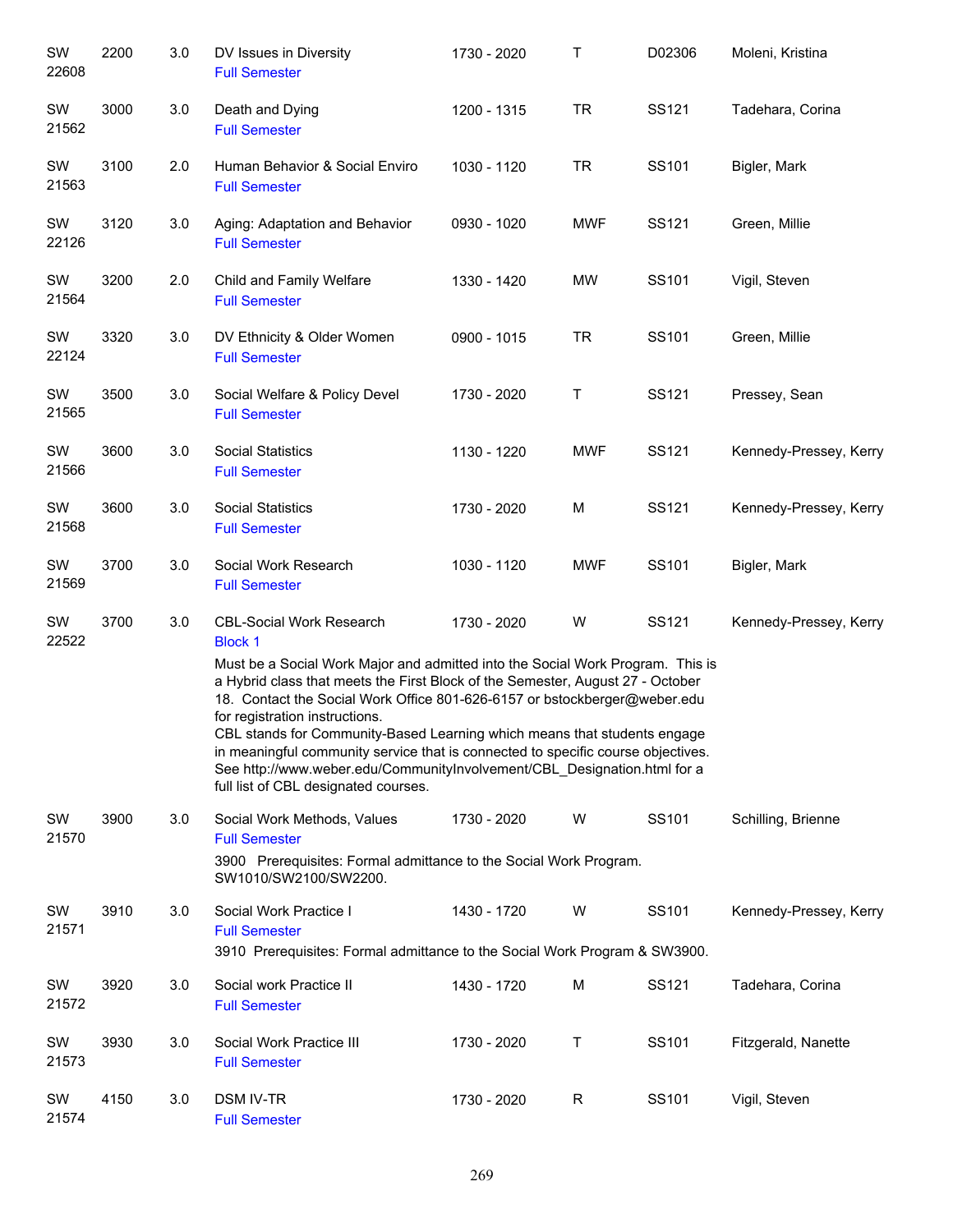| SW<br>21575 | 4500 | 3.0 | CBL-Intervent for Pop at Risk<br><b>Full Semester</b>                                                                                                                                                                                                                            | 1430 - 1720 | т          | SS121 | Tadehara, Corina |
|-------------|------|-----|----------------------------------------------------------------------------------------------------------------------------------------------------------------------------------------------------------------------------------------------------------------------------------|-------------|------------|-------|------------------|
|             |      |     | CBL stands for Community-Based Learning which means that students engage<br>in meaningful community service that is connected to specific course objectives.<br>See http://www.weber.edu/CommunityInvolvement/CBL Designation.html for a<br>full list of CBL designated courses. |             |            |       |                  |
| SW<br>22133 | 4800 | 1.0 | Projects and Research<br><b>Full Semester</b><br>SW4800<br>Instructor approval required. Contact the Social Work & Gerontology Office for<br>instructions at 801-626-6157.                                                                                                       | <b>TBA</b>  | <b>TBA</b> |       | Bigler, Mark     |
| SW<br>22134 | 4800 | 2.0 | Projects and Research<br><b>Full Semester</b><br>SW4800<br>Instructor approval required. Contact the Social Work & Gerontology Office for<br>instructions at 801-626-6157.                                                                                                       | <b>TBA</b>  | <b>TBA</b> |       | Bigler, Mark     |
| SW<br>22135 | 4800 | 3.0 | Projects and Research<br><b>Full Semester</b><br>SW4800<br>Instructor approval required. Contact the Social Work & Gerontology Office for<br>instructions at 801-626-6157.                                                                                                       | <b>TBA</b>  | <b>TBA</b> |       | Bigler, Mark     |
| SW<br>22137 | 4830 | 1.0 | Directed Readings<br><b>Full Semester</b><br>SW4830<br>Instructor approval required. Contact the Social Work & Gerontology Office for<br>instructions at 801-626-6157.                                                                                                           | <b>TBA</b>  | <b>TBA</b> |       | Bigler, Mark     |
| SW<br>22138 | 4830 | 2.0 | <b>Directed Readings</b><br><b>Full Semester</b><br>SW4830<br>Instructor approval required. Contact the Social Work & Gerontology Office for<br>instructions at 801-626-6157.                                                                                                    | <b>TBA</b>  | <b>TBA</b> |       | Bigler, Mark     |
| SW<br>22139 | 4830 | 3.0 | <b>Directed Readings</b><br><b>Full Semester</b><br>SW4830<br>Instructor approval required. Contact the Social Work & Gerontology Office for<br>instructions at 801-626-6157.                                                                                                    | <b>TBA</b>  | <b>TBA</b> |       | Bigler, Mark     |
| SW<br>21576 | 4860 | 4.0 | Social Service Field Exp I<br><b>Full Semester</b><br>SW4860--Admission to the Field is required. To be taken concurrently with<br>SW3920 & SW3930. Contact SW department for more information, 626-6157.<br>INSTRUCTOR APPROVAL IS REQUIRED.                                    | 1730 - 2020 | M          | SS101 | Vigil, Steven    |
| SW<br>21577 | 4861 | 4.0 | Social Service Field Exp II<br><b>Full Semester</b><br>SW4861 Admission to the Field is required. To be taken concurrently with<br>SW4990. Contact SW department for more information 626-6157.<br>INSTRUCTOR APPROVAL IS REQUIRED.                                              | 1730 - 2020 | M          | SS101 | Vigil, Steven    |
| SW<br>21578 | 4990 | 2.0 | Social Work Senior Seminar<br><b>Full Semester</b><br>SW4990 Instructor approval required. Contact the Social Work & Gerontology<br>Office for instructions. 801-626-6157.                                                                                                       | 1545 - 1725 | M          | SS101 | Vigil, Steven    |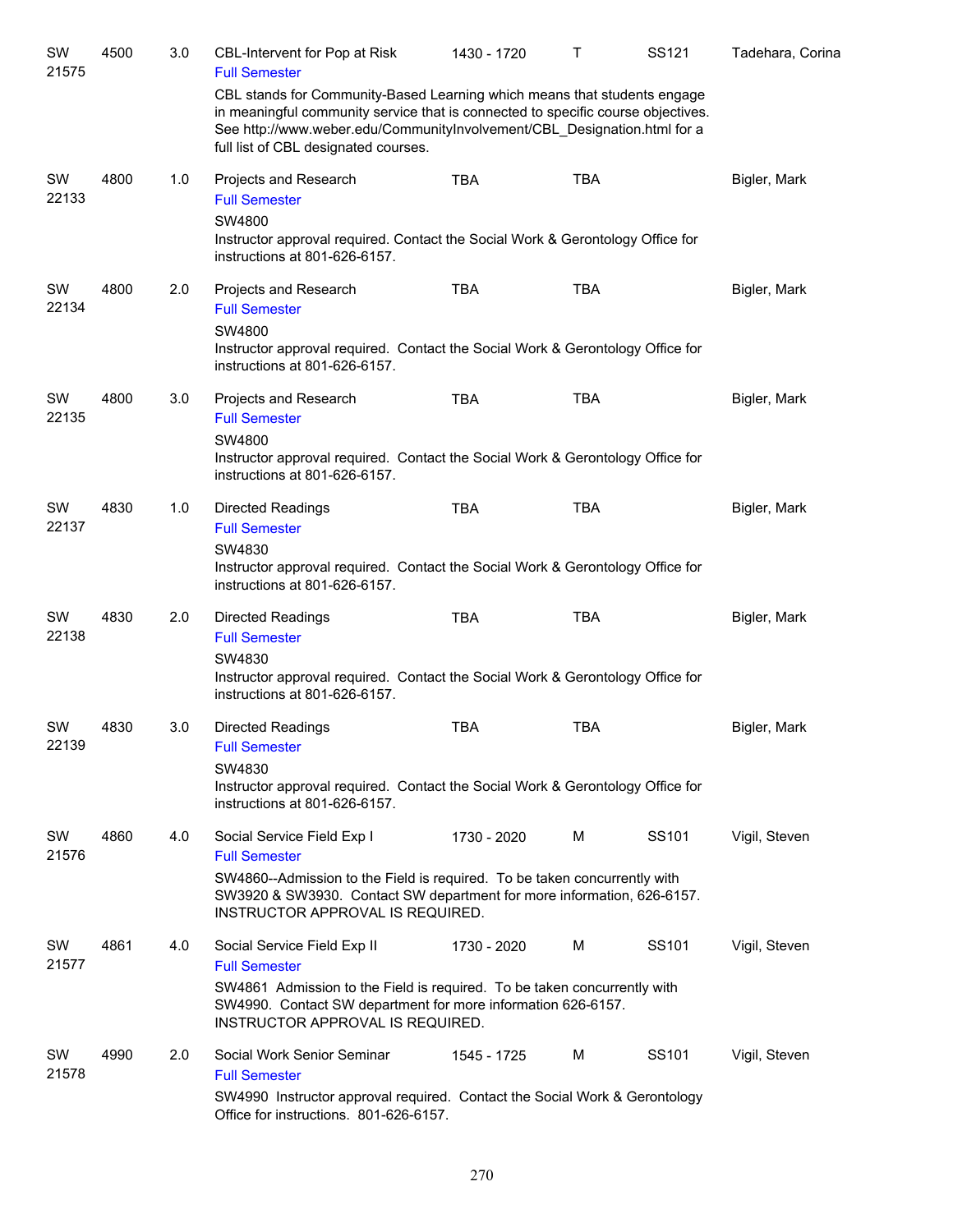| SW<br>22486          | 5020 | 3.0 | Social Welfare Policy<br><b>Block 1</b>                                                                                                                                                                                                                                                                                                                                                             | 1730 - 2020 | R             | SS <sub>121</sub> | Pressey, Sean          |
|----------------------|------|-----|-----------------------------------------------------------------------------------------------------------------------------------------------------------------------------------------------------------------------------------------------------------------------------------------------------------------------------------------------------------------------------------------------------|-------------|---------------|-------------------|------------------------|
|                      |      |     | This is a Hybrid class that meets the First Block of the Semester, August 27 -<br>October 18. A professional development course for non-Social Work Majors who<br>may have or wish to have experience in the delivery of social services. Contact<br>the Social Work Office 801-626-6157 or bstockberger@weber.edu for<br>registration instructions.                                                |             |               |                   |                        |
| SW<br>22488          | 5030 | 3.0 | SW Ethics & Practice Methods<br><b>Block 2</b><br>This is a Hybrid class that meets the Second block of the Semester, October 22 -<br>Dec 7. A professional development course for non-Social Work Majors who may<br>have or wish to have experience in the delivery of social services. Contact the<br>Social Work Office 801-626-6157 or bstockberger@weber.edu for registration<br>instructions. | 1730 - 2020 | R             | SS <sub>121</sub> | Kennedy-Pressey, Kerry |
| <b>THEA</b><br>21527 | 1013 | 3.0 | CA Introduction to Theatre<br><b>Full Semester</b><br>Theatre majors are required to take face-to-face section.<br>Contact Van Tinkham at vtinkham@weber.edu for<br>admittance.                                                                                                                                                                                                                     | 0930 - 1020 | <b>MWF</b>    | <b>BC211</b>      | Tinkham, Van           |
| <b>THEA</b><br>22427 | 1013 | 3.0 | CA Introduction to Theatre<br><b>Full Semester</b><br>To access online course materials, please log on through the<br>student portal (eWeber) at http://weber.edu and select:<br>"Current Students".                                                                                                                                                                                                | <b>TBA</b>  | <b>TBA</b>    | OL                | Lowe, Phillip          |
| <b>THEA</b><br>21621 | 1023 | 3.0 | CA Introduction to Film<br><b>Full Semester</b><br>Course Fee: \$8.00                                                                                                                                                                                                                                                                                                                               | 1630 - 1930 | т             | <b>BC113</b>      | Spangler, Edward       |
| <b>THEA</b><br>21622 | 1023 | 3.0 | CA Introduction to Film<br><b>Full Semester</b><br>Course Fee: \$8.00                                                                                                                                                                                                                                                                                                                               | 1630 - 1930 | W             | <b>BC113</b>      | Spangler, Edward       |
| THEA<br>21623        | 1023 | 3.0 | CA Introduction to Film<br><b>Full Semester</b><br>Course Fee: \$8.00                                                                                                                                                                                                                                                                                                                               | 1630 - 1910 | R             | EH229             | Woodmansee, Carla      |
| <b>THEA</b><br>22181 | 1023 | 3.0 | CA Introduction to Film<br><b>Full Semester</b><br>Course Fee: \$8.00                                                                                                                                                                                                                                                                                                                               | 1630 - 1910 | W             | WW108             | Woodmansee, Carla      |
| <b>THEA</b><br>22184 | 1023 | 3.0 | CA Introduction to Film<br><b>Full Semester</b><br>Course Fee: \$8.00                                                                                                                                                                                                                                                                                                                               | 0930 - 1230 | ${\mathsf S}$ | D02104            | Pecchia-Bekkum, Steven |
| <b>THEA</b><br>22429 | 1023 | 3.0 | CA Introduction to Film<br><b>Full Semester</b><br>To access online course materials, pelase log on through the<br>student portal (eWeber) at http://weber.edu and select:<br>"Current Students".<br>Course Fee: \$8.00                                                                                                                                                                             | <b>TBA</b>  | <b>TBA</b>    | OL                | Spangler, Edward       |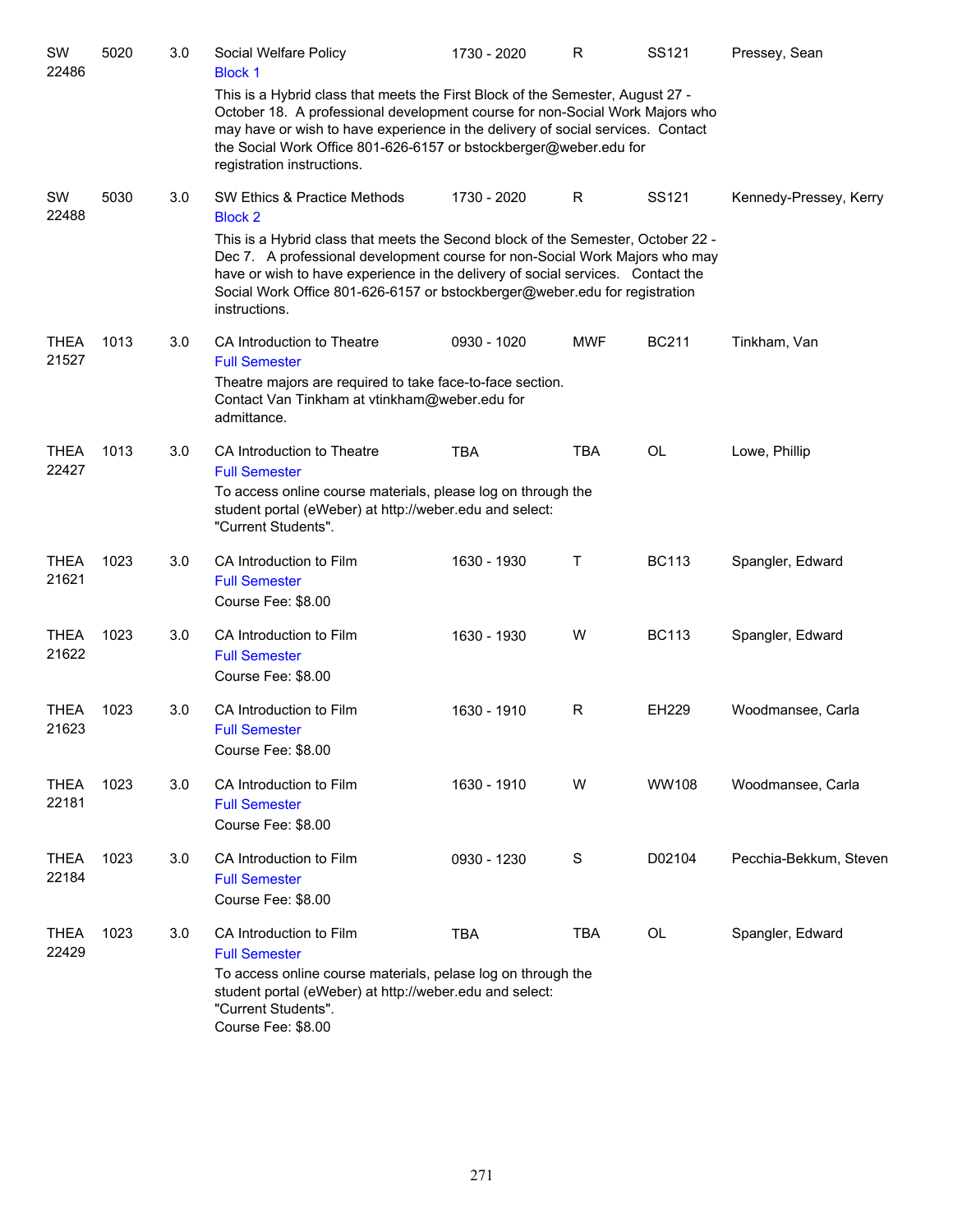| <b>THEA</b><br>22431 | 1023 | 3.0 | CA Introduction to Film<br><b>Full Semester</b>                                                                                                                      | TBA         | TBA        | <b>OL</b>    | Zublin, Catherine |
|----------------------|------|-----|----------------------------------------------------------------------------------------------------------------------------------------------------------------------|-------------|------------|--------------|-------------------|
|                      |      |     | To access online course materials, please log on through the<br>student portal (eWeber) at http://weber.edu and select:<br>"Current Students".<br>Course Fee: \$8.00 |             |            |              |                   |
| <b>THEA</b><br>21499 | 1030 | 3.0 | Voice & Movement for the Actor<br><b>Full Semester</b>                                                                                                               | 1130 - 1220 | <b>MWF</b> | <b>BC230</b> | Callahan, Tracy   |
| <b>THEA</b><br>21525 | 1033 | 3.0 | CA Acting I<br><b>Full Semester</b>                                                                                                                                  | 1200 - 1320 | <b>TR</b>  | <b>BC230</b> | Lowe, Phillip     |
| <b>THEA</b><br>22185 | 1033 | 3.0 | CA Acting I<br><b>Full Semester</b>                                                                                                                                  | 1600 - 1720 | <b>TR</b>  | D02110       | Lowe, Phillip     |
| <b>THEA</b><br>21507 | 1043 | 3.0 | <b>CA American Musical Theatre</b><br><b>Full Semester</b>                                                                                                           | 1030 - 1120 | <b>MWF</b> | <b>BC113</b> | Christian, James  |
| <b>THEA</b><br>21534 | 1051 | 1.0 | Freshman (New Student) Seminar<br><b>Full Semester</b>                                                                                                               | 1030 - 1150 | T          | <b>BC113</b> | Zublin, Catherine |
| <b>THEA</b><br>21529 | 2012 | 2.0 | <b>Stage Scenery</b><br><b>Block 1</b><br>This class will meet from August 27th to October 18th.                                                                     | 1230 - 1320 | <b>MWF</b> | <b>BC317</b> | Tinkham, Van      |
| <b>THEA</b><br>21538 | 2022 | 2.0 | Stage Costume<br><b>Block 1</b><br>This class will meet from August 27th to October 18th.                                                                            | 0900 - 1020 | <b>TR</b>  | <b>BC317</b> | Zublin, Catherine |
| <b>THEA</b><br>21501 | 2033 | 3.0 | Acting II<br><b>Full Semester</b><br>Pre-req: THEA 1033 & by<br>instructor approval only.                                                                            | 1030 - 1150 | <b>TR</b>  | <b>BC230</b> | Callahan, Tracy   |
| <b>THEA</b><br>21497 | 2403 | 3.0 | Production & Stage Management<br><b>Full Semester</b>                                                                                                                | 1200 - 1320 | <b>TR</b>  | <b>BC211</b> | Bizzell, John     |
| <b>THEA</b><br>21798 | 2443 | 3.0 | <b>Acting for Musical Theatre</b><br><b>Full Semester</b><br>Pre-req: THEA 2033 & by instructor approval only.                                                       | 1230 - 1320 | <b>MWF</b> | <b>BC230</b> | Christian, James  |
| <b>THEA</b><br>24392 | 2810 | 3.0 | Dramaturgy & Criticism<br><b>Full Semester</b>                                                                                                                       | 1200 - 1320 | <b>TR</b>  | <b>BC317</b> | Kokai, Jennifer   |
| <b>THEA</b><br>21503 | 3103 | 3.0 | Directing I<br><b>Full Semester</b><br>Pre-req: THEA 1033, 1053 or 1052, and by instructor approval<br>only.                                                         | 1330 - 1450 | TR         | <b>BC230</b> | Callahan, Tracy   |
| <b>THEA</b><br>21530 | 3232 | 2.0 | <b>Scene Painting</b><br><b>Block 2</b><br>This class will meet from October 22nd to December 14th.<br>Course Fee: \$20.00                                           | 0900 - 1020 | <b>TR</b>  | <b>BC141</b> | Tinkham, Van      |
| <b>THEA</b><br>21539 | 3243 | 3.0 | <b>Costume History</b><br><b>Full Semester</b>                                                                                                                       | 1130 - 1220 | MWF        | <b>BC317</b> | Zublin, Catherine |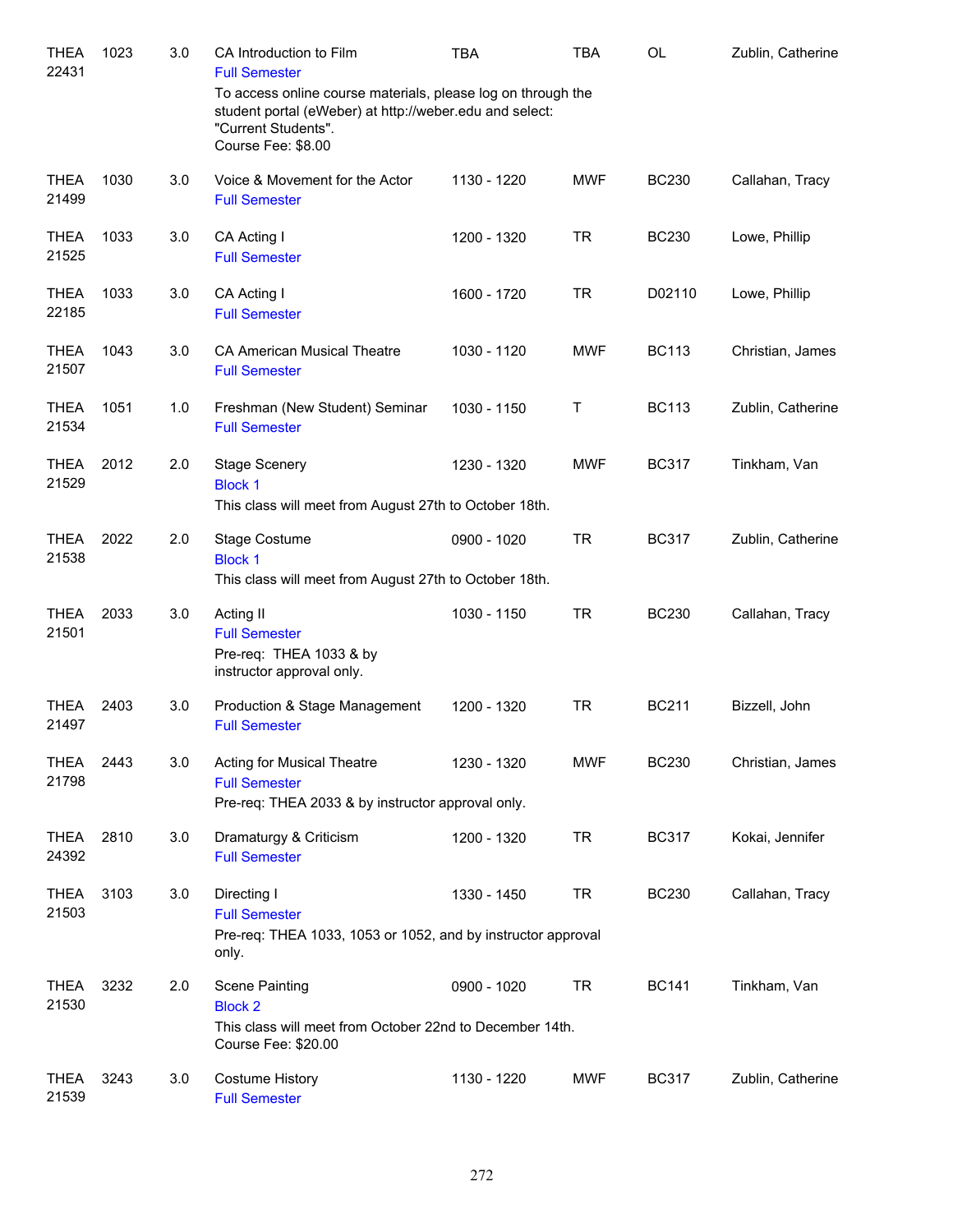| <b>THEA</b><br>21517 | 3303 | 3.0 | History & Lit of Theatre I<br><b>Full Semester</b>                                        | 0930 - 1020 | <b>MWF</b>  | <b>BC317</b> | Kokai, Jennifer   |
|----------------------|------|-----|-------------------------------------------------------------------------------------------|-------------|-------------|--------------|-------------------|
| <b>THEA</b><br>21508 | 3991 | 1.0 | Junior Seminar<br><b>Full Semester</b><br>Prereq: THEA major, at least Junior standing.   | 1030 - 1150 | $\mathsf R$ | <b>BC317</b> | Christian, James  |
| <b>THEA</b><br>21509 | 4002 | 2.0 | Auditioning<br><b>Block 2</b><br>This class will meet from October 22nd to December 14th. | 0900 - 1020 | <b>TR</b>   | <b>BC230</b> | Christian, James  |
| <b>THEA</b><br>21541 | 4220 | 1.0 | Design Seminar<br><b>Full Semester</b><br>By instructor approval only.                    | 1330 - 1420 | F           | <b>BC317</b> | Zublin, Catherine |
| <b>THEA</b><br>20462 | 4651 | 1.0 | Indiv Training in Stage Voice<br><b>Full Semester</b><br>Course Fee: \$350.00             | <b>TBA</b>  | <b>TBA</b>  |              | Christian, James  |
| <b>THEA</b><br>21518 | 4713 | 3.0 | Tchng Theatre in Second School<br><b>Full Semester</b>                                    | 0900 - 1020 | <b>TR</b>   | <b>BC117</b> | Kokai, Jennifer   |
| <b>THEA</b><br>20463 | 4830 | 1.0 | <b>Directed Readings</b><br><b>Full Semester</b><br>By instructor approval only.          | <b>TBA</b>  | <b>TBA</b>  |              | Tinkham, Van      |
| <b>THEA</b><br>20464 | 4830 | 2.0 | Directed Readings<br><b>Full Semester</b><br>By instructor approval only.                 | <b>TBA</b>  | <b>TBA</b>  |              | Tinkham, Van      |
| <b>THEA</b><br>20465 | 4830 | 3.0 | Directed Readings<br><b>Full Semester</b><br>By instructor approval only.                 | <b>TBA</b>  | <b>TBA</b>  |              | Tinkham, Van      |
| <b>THEA</b><br>20466 | 4851 | 1.0 | Design/Tech Practicum<br><b>Full Semester</b>                                             | <b>TBA</b>  | <b>TBA</b>  |              | Tinkham, Van      |
| THEA<br>20467        | 4851 | 1.0 | Design/Tech Practicum<br><b>Full Semester</b>                                             | TBA         | TBA         |              | Tinkham, Van      |
| <b>THEA</b><br>20468 | 4861 | 1.0 | Performance Practicum<br><b>Full Semester</b>                                             | <b>TBA</b>  | <b>TBA</b>  |              | Tinkham, Van      |
| <b>THEA</b><br>20469 | 4861 | 1.0 | Performance Practicum<br><b>Full Semester</b>                                             | <b>TBA</b>  | <b>TBA</b>  |              | Tinkham, Van      |
| <b>THEA</b><br>20470 | 4890 | 1.0 | Cooperative Work Experience<br><b>Full Semester</b><br>By instructor approval only.       | <b>TBA</b>  | <b>TBA</b>  |              | Zublin, Catherine |
| <b>THEA</b><br>20471 | 4900 | 1.0 | Senior Project<br><b>Full Semester</b><br>By instructor approval only.                    | <b>TBA</b>  | <b>TBA</b>  |              | Zublin, Catherine |
| <b>UNIV</b><br>23194 | 1105 | 3.0 | Foundations of College Success<br><b>Full Semester</b>                                    | 0900 - 1015 | <b>TR</b>   | D02301       | Drake, Lori       |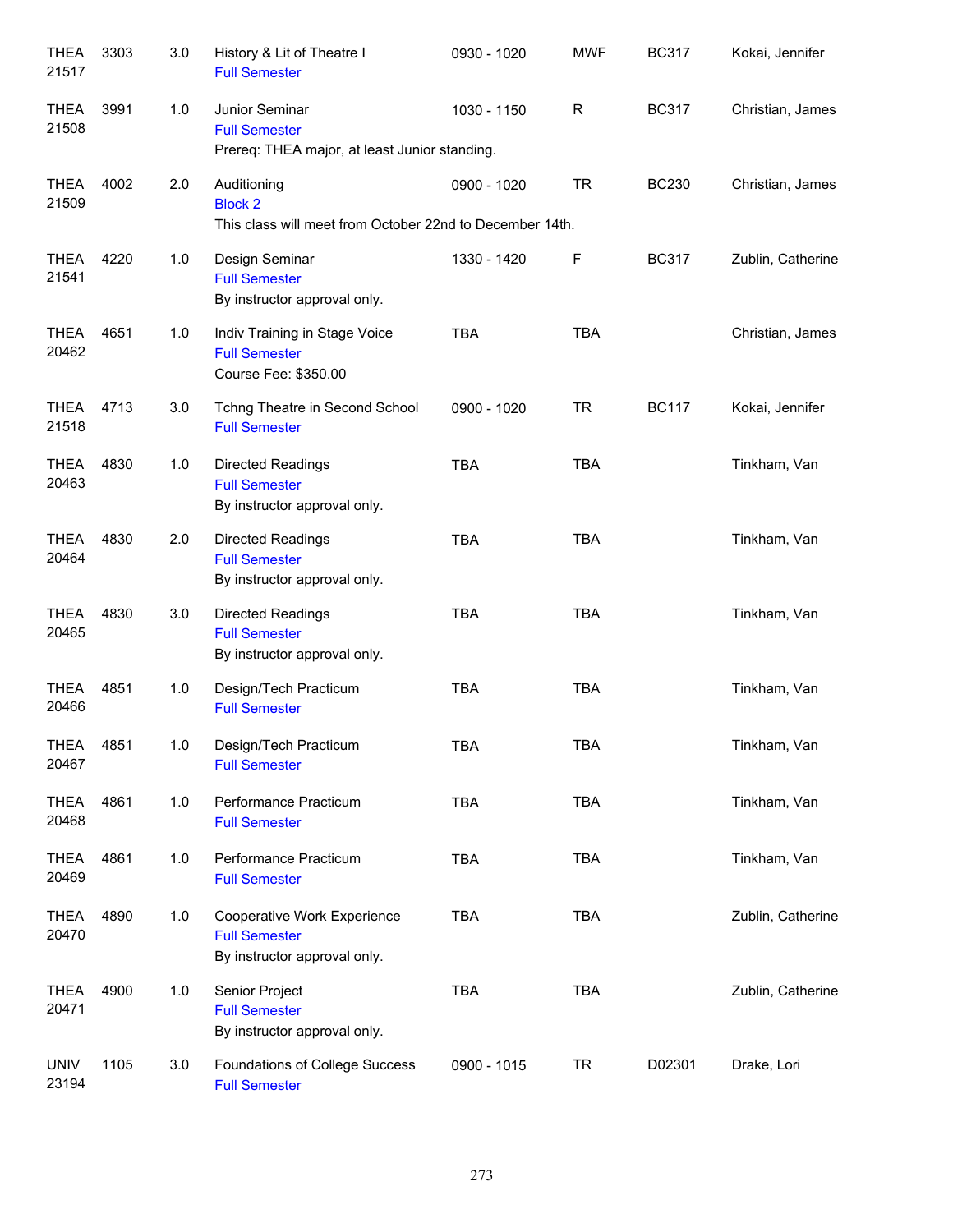| <b>UNIV</b><br>23195 | 1105 | 3.0 | Foundations of College Success<br><b>Full Semester</b>                                                                                                                                                                                                                                                                     | 1030 - 1145 | <b>TR</b>   | D02103       | Grandi, Jennifer |
|----------------------|------|-----|----------------------------------------------------------------------------------------------------------------------------------------------------------------------------------------------------------------------------------------------------------------------------------------------------------------------------|-------------|-------------|--------------|------------------|
| <b>UNIV</b><br>23196 | 1105 | 3.0 | Foundations of College Success<br><b>Full Semester</b>                                                                                                                                                                                                                                                                     | 1445 - 1700 | W           | D02324       | Drake, Lori      |
| <b>UNIV</b><br>23384 | 1105 | 3.0 | Foundations of College Success<br><b>Full Semester</b>                                                                                                                                                                                                                                                                     | 0830 - 0920 | <b>MWF</b>  | SC141        | Peris, Tara      |
| <b>UNIV</b><br>23391 | 1105 | 3.0 | Foundations of College Success<br><b>Full Semester</b>                                                                                                                                                                                                                                                                     | 0930 - 1020 | <b>MWF</b>  | SC141        | Murphy, Debra    |
| <b>UNIV</b><br>23392 | 1105 | 3.0 | Foundations of College Success<br><b>Full Semester</b>                                                                                                                                                                                                                                                                     | 1030 - 1120 | <b>MWF</b>  | SC141        | Wright, Jennifer |
| <b>UNIV</b><br>23422 | 1105 | 3.0 | Foundations of College Success<br><b>Full Semester</b>                                                                                                                                                                                                                                                                     | 1030 - 1145 | <b>TR</b>   | ED207        | Gregg, Darcy     |
| <b>UNIV</b><br>23424 | 1105 | 3.0 | Foundations of College Success<br><b>Full Semester</b>                                                                                                                                                                                                                                                                     | 1200 - 1315 | <b>TR</b>   | <b>SC141</b> | Hamblin, Bryan   |
| <b>UNIV</b><br>23425 | 1105 | 3.0 | Foundations of College Success<br><b>Full Semester</b>                                                                                                                                                                                                                                                                     | 1630 - 1910 | W           | <b>SC141</b> | Alder, Melissa   |
| <b>UNIV</b><br>23426 | 1105 | 3.0 | Foundations of College Success<br><b>Full Semester</b>                                                                                                                                                                                                                                                                     | 0900 - 1015 | <b>TR</b>   | <b>SC141</b> | Jackson, Cherlyn |
| <b>UNIV</b><br>23818 | 1105 | 3.0 | Foundations of College Success<br><b>Full Semester</b><br>This class is part of a First Year Experience Cluster Option that can only be taken<br>in conjunction with Math 0950. Students who are interested in taking both<br>classes may call the FYE office at 801-626-6752 opt. 5 to sign up or email<br>fye@weber.edu. | 0900 - 1015 | <b>TR</b>   | SC141        | Jackson, Cherlyn |
| <b>UNIV</b><br>23820 | 1105 | 3.0 | Foundations of College Success<br><b>Full Semester</b>                                                                                                                                                                                                                                                                     | 0900 - 1015 | <b>TR</b>   | SU312        | Garza, Aaron     |
| <b>UNIV</b><br>23821 | 1105 | 3.0 | Foundations of College Success<br><b>Full Semester</b>                                                                                                                                                                                                                                                                     | 1730 - 2010 | $\mathsf R$ | <b>SC141</b> | Williams, Amelia |
| <b>UNIV</b><br>23822 | 1105 | 3.0 | Foundations of College Success<br><b>Full Semester</b><br>This class is part of a First Year Experience Cluster Option that can only be taken<br>in conjunction with Math 0950. Students who are interested in taking both<br>classes may call the FYE office at 801-626-6752 opt. 5 to sign up or email<br>fye@weber.edu. | 0900 - 1015 | <b>TR</b>   | <b>SU305</b> | Busby, Candace   |
| <b>UNIV</b><br>23823 | 1105 | 3.0 | Foundations of College Success<br><b>Full Semester</b>                                                                                                                                                                                                                                                                     | 1130 - 1220 | <b>MWF</b>  | SC141        | Hadlock, Shandel |
| <b>UNIV</b><br>23824 | 1105 | 3.0 | Foundations of College Success<br><b>Full Semester</b><br>This class is part of a First Year Experience Cluster Option that can only be taken<br>in conjunction with Math 0950. Students who are interested in taking both<br>classes may call the FYE office at 801-626-6752 opt. 5 to sign up or email<br>fye@weber.edu. | 1030 - 1145 | <b>TR</b>   | <b>SC141</b> | Jackson, Cherlyn |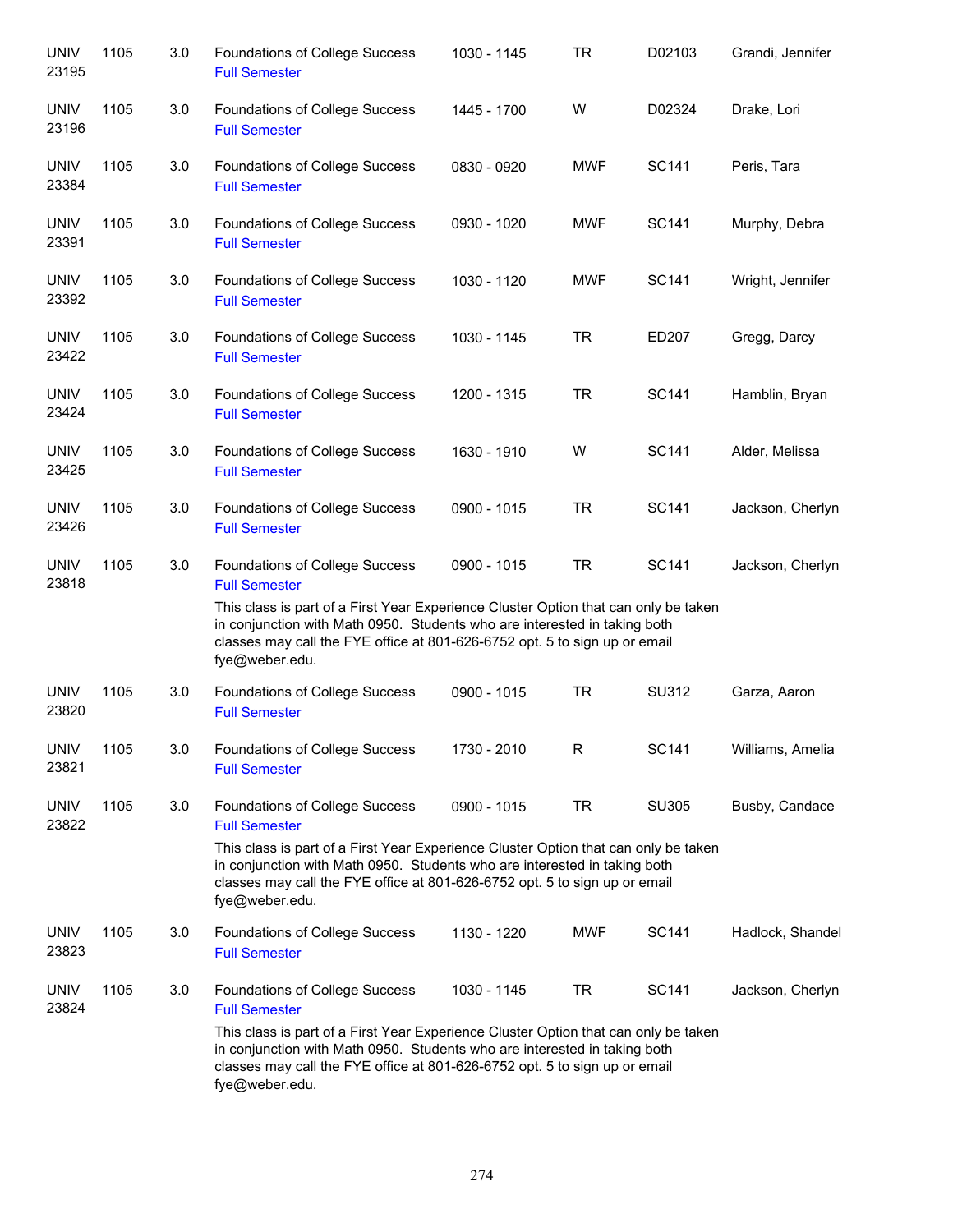| <b>UNIV</b><br>23825 | 1105 | 3.0 | Foundations of College Success<br><b>Full Semester</b>                                                                                                                                                                                                                                                                                                                                                                                                               | 1030 - 1145 | <b>TR</b>  | LI138        | Jackson, Shaun         |
|----------------------|------|-----|----------------------------------------------------------------------------------------------------------------------------------------------------------------------------------------------------------------------------------------------------------------------------------------------------------------------------------------------------------------------------------------------------------------------------------------------------------------------|-------------|------------|--------------|------------------------|
| <b>UNIV</b><br>24544 | 1105 | 3.0 | <b>Foundations of College Success</b><br><b>Full Semester</b>                                                                                                                                                                                                                                                                                                                                                                                                        | 1630 - 1910 | M          | SC141        | Jensen, Lynette        |
| <b>UNIV</b><br>24620 | 1105 | 3.0 | <b>Foundations of College Success</b><br><b>Full Semester</b>                                                                                                                                                                                                                                                                                                                                                                                                        | 1230 - 1320 | <b>MWF</b> | SC141        | Wilson, Tonia          |
| <b>UNIV</b><br>20814 | 2900 | 2.0 | Career Planning & Exploration<br><b>Full Semester</b>                                                                                                                                                                                                                                                                                                                                                                                                                | 0930 - 1020 | MW         | <b>SC230</b> | St Clair Bowen, Janice |
| <b>UNIV</b><br>20940 | 2900 | 2.0 | Career Planning & Exploration<br><b>Full Semester</b><br>To access online course materials, please log on through<br>the student portal (eWeber) at http://weber.edu and select:<br>"Current Students".                                                                                                                                                                                                                                                              | <b>TBA</b>  | <b>TBA</b> | OL           | Simons, Betty          |
| <b>UNIV</b><br>23105 | 3170 | 0.0 | FYE Mentor Leadership Seminar<br><b>Full Semester</b>                                                                                                                                                                                                                                                                                                                                                                                                                | 1330 - 1420 | F          | <b>SC220</b> | Ericson, Jill          |
| <b>UNIV</b><br>23106 | 3170 | 2.0 | FYE Mentor Leadership Seminar<br><b>Full Semester</b>                                                                                                                                                                                                                                                                                                                                                                                                                | 1330 - 1420 | F          | <b>SC220</b> | Ericson, Jill          |
| WS<br>23287          | 1500 | 3.0 | SS/DV Intro to Women's Studies<br><b>Full Semester</b>                                                                                                                                                                                                                                                                                                                                                                                                               | 1730 - 2010 | R          | D02324       | Hunter, Donna          |
| WS<br>23288          | 1500 | 3.0 | SS/DV CBL-Intro Women Studies<br><b>Full Semester</b><br>To access online course materials, please go to canvas weber edu and log in<br>using your portal username and password.<br>CBL stands for Community-Based Learning which means that students engage<br>in meaningful community service that is connected to specific course objectives.<br>See http://www.weber.edu/CommunityInvolvement/CBL_Designation.html for a<br>full list of CBL designated courses. | <b>TBA</b>  | <b>TBA</b> | OL           | Andrews, Adrienne      |
| WS<br>23309          | 1500 | 3.0 | SS/DV Intro to Women's Studies<br><b>Full Semester</b>                                                                                                                                                                                                                                                                                                                                                                                                               | 1200 - 1315 | <b>TR</b>  | EH306        | Johns, Rebecca         |
| WS<br>24396          | 4050 | 2.0 | Research Methodologies<br><b>Full Semester</b>                                                                                                                                                                                                                                                                                                                                                                                                                       | 0730 - 0820 | <b>MW</b>  | EH105        | Szalay, Eva            |
| WS<br>21861          | 4060 | 2.0 | Research Project<br><b>Full Semester</b>                                                                                                                                                                                                                                                                                                                                                                                                                             | <b>TBA</b>  | <b>TBA</b> |              | Paustenbaugh, Michelle |
| WS<br>21863          | 4830 | 1.0 | <b>Directed Readings</b><br><b>Full Semester</b>                                                                                                                                                                                                                                                                                                                                                                                                                     | <b>TBA</b>  | <b>TBA</b> |              | Paustenbaugh, Michelle |
| WS<br>21868          | 4830 | 2.0 | <b>Directed Readings</b><br><b>Full Semester</b>                                                                                                                                                                                                                                                                                                                                                                                                                     | TBA         | <b>TBA</b> |              | Paustenbaugh, Michelle |
| WS<br>21870          | 4830 | 3.0 | <b>Directed Readings</b><br><b>Full Semester</b>                                                                                                                                                                                                                                                                                                                                                                                                                     | <b>TBA</b>  | <b>TBA</b> |              | Paustenbaugh, Michelle |
| WS<br>21872          | 4860 | 2.0 | Internship in Women's Studies<br><b>Full Semester</b>                                                                                                                                                                                                                                                                                                                                                                                                                | <b>TBA</b>  | <b>TBA</b> |              | Paustenbaugh, Michelle |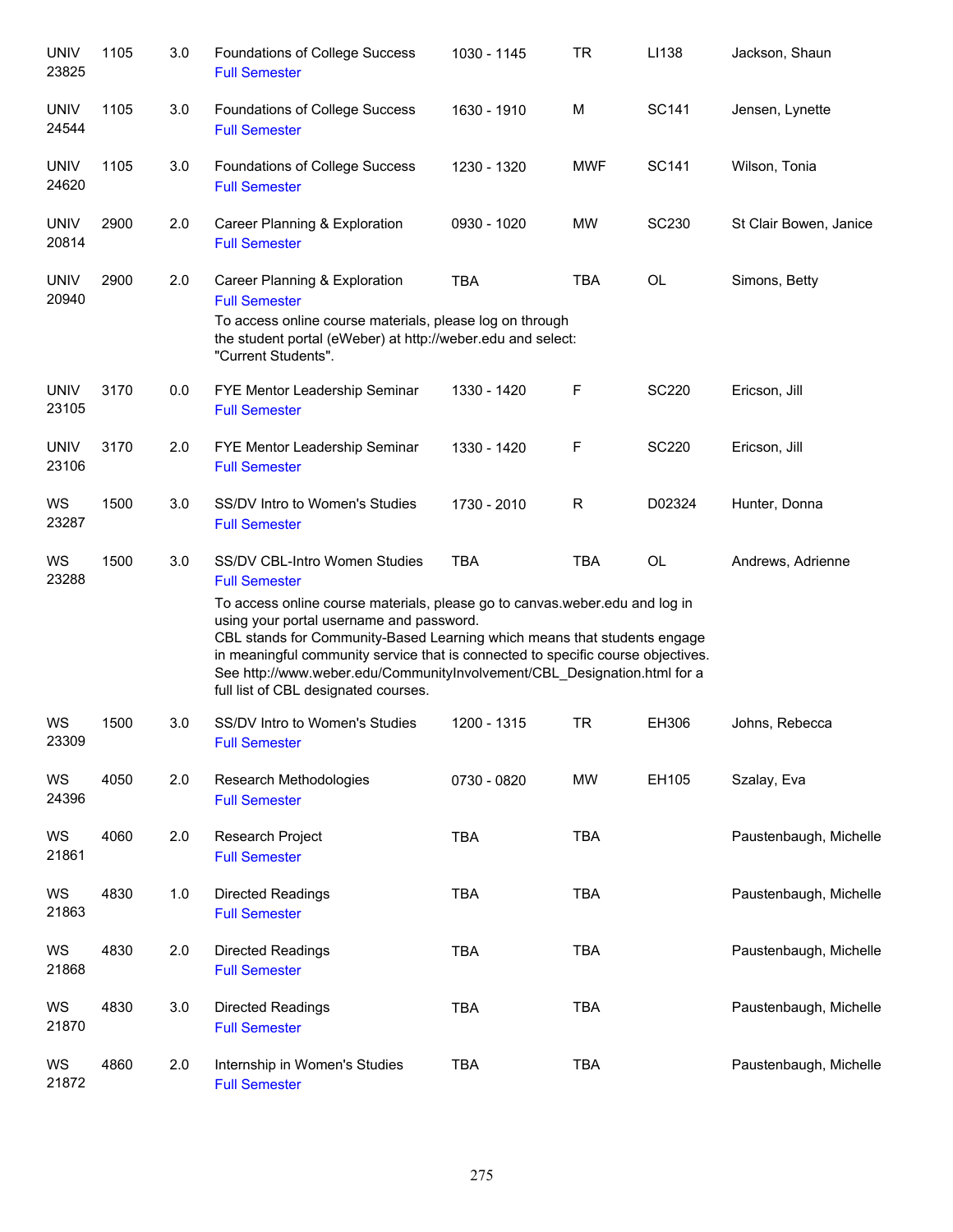| WS<br>21855          | 4900  | 2.0 | <b>Gender Roles Western Cartoons</b><br><b>Full Semester</b><br>Cross-listed with PSY 4900, 21964                                                                                                 | 1330 - 1600 | R          | <b>SS347</b> | Parrilla de Kokal, Maria |
|----------------------|-------|-----|---------------------------------------------------------------------------------------------------------------------------------------------------------------------------------------------------|-------------|------------|--------------|--------------------------|
| WS<br>24402          | 4990  | 2.0 | Senior Seminar<br><b>Full Semester</b>                                                                                                                                                            | <b>TBA</b>  | <b>TBA</b> |              | Paustenbaugh, Michelle   |
| <b>ZOOL</b><br>21603 | 1010  | 3.0 | <b>LS Animal Biology</b><br><b>Full Semester</b>                                                                                                                                                  | 0830 - 0920 | <b>MWF</b> | LL130        | Okazaki, Robert          |
| <b>ZOOL</b><br>22031 | 1010  | 3.0 | <b>LS Animal Biology</b><br><b>Full Semester</b>                                                                                                                                                  | 1530 - 1645 | <b>MW</b>  | LL129        | Prothero, Walter         |
| <b>ZOOL</b><br>22262 | 1010  | 3.0 | <b>LS Animal Biology</b><br><b>Full Semester</b>                                                                                                                                                  | 1730 - 2010 | Τ          | D02320       | Robinson, Ami            |
| <b>ZOOL</b><br>22599 | 1010  | 3.0 | LS Animal Biology<br><b>Full Semester</b><br>To access the online course materials, please log in through<br>the student portal (eWeber) at http://weber.edu and select:<br>"current students"    | <b>TBA</b>  | <b>TBA</b> | <b>OL</b>    | Okazaki, Robert          |
| <b>ZOOL</b><br>21604 | 1020  | 3.0 | LS Human Biology<br><b>Full Semester</b>                                                                                                                                                          | 0900 - 1015 | <b>TR</b>  | LL130        | Chung, Brian             |
| <b>ZOOL</b><br>21605 | 1020  | 3.0 | LS Human Biology<br><b>Full Semester</b>                                                                                                                                                          | 0930 - 1020 | <b>MWF</b> | LL130        | Clark, Jonathan          |
| <b>ZOOL</b><br>21606 | 1020  | 3.0 | LS Human Biology<br><b>Full Semester</b>                                                                                                                                                          | 1630 - 1745 | <b>MW</b>  | ET128        | Gurr, Susan              |
| <b>ZOOL</b><br>22264 | 1020  | 3.0 | LS Human Biology<br><b>Full Semester</b>                                                                                                                                                          | 1730 - 2010 | M          | D02106       | Prothero, Walter         |
| <b>ZOOL</b><br>22601 | 1020  | 3.0 | LS Human Biology<br><b>Full Semester</b><br>To access the online course materials, please log in through<br>the student portal (eWeber) at http://weber.edu and select:<br>"current students"     | <b>TBA</b>  | <b>TBA</b> | OL           | Berthelemy, Nicole       |
| <b>ZOOL</b><br>22602 | 1030  | 3.0 | LS The Nature of Sex<br><b>Full Semester</b><br>To access the online course materials, please log in through<br>the student portal (eWeber) at http://weber.edu and select:<br>"current students" | <b>TBA</b>  | <b>TBA</b> | OL           | Zeveloff, Samuel         |
| <b>ZOOL</b><br>21607 | 1110  | 4.0 | Principles of Zoology I<br><b>Full Semester</b><br>Course Fee: \$20.00                                                                                                                            | 1030 - 1120 | <b>MWF</b> | LL130        | Okazaki, Robert          |
| <b>ZOOL</b><br>21608 | 1110L | 0.0 | Lab<br><b>Full Semester</b>                                                                                                                                                                       | 1330 - 1520 | $\top$     | <b>SL429</b> | Okazaki, Robert          |
| <b>ZOOL</b><br>21609 | 1110L | 0.0 | Lab<br><b>Full Semester</b>                                                                                                                                                                       | 1530 - 1720 | $\sf T$    | <b>SL429</b> | Okazaki, Robert          |
| <b>ZOOL</b><br>21610 | 1110L | 0.0 | Lab<br><b>Full Semester</b>                                                                                                                                                                       | 1330 - 1520 | W          | <b>SL429</b> | Okazaki, Robert          |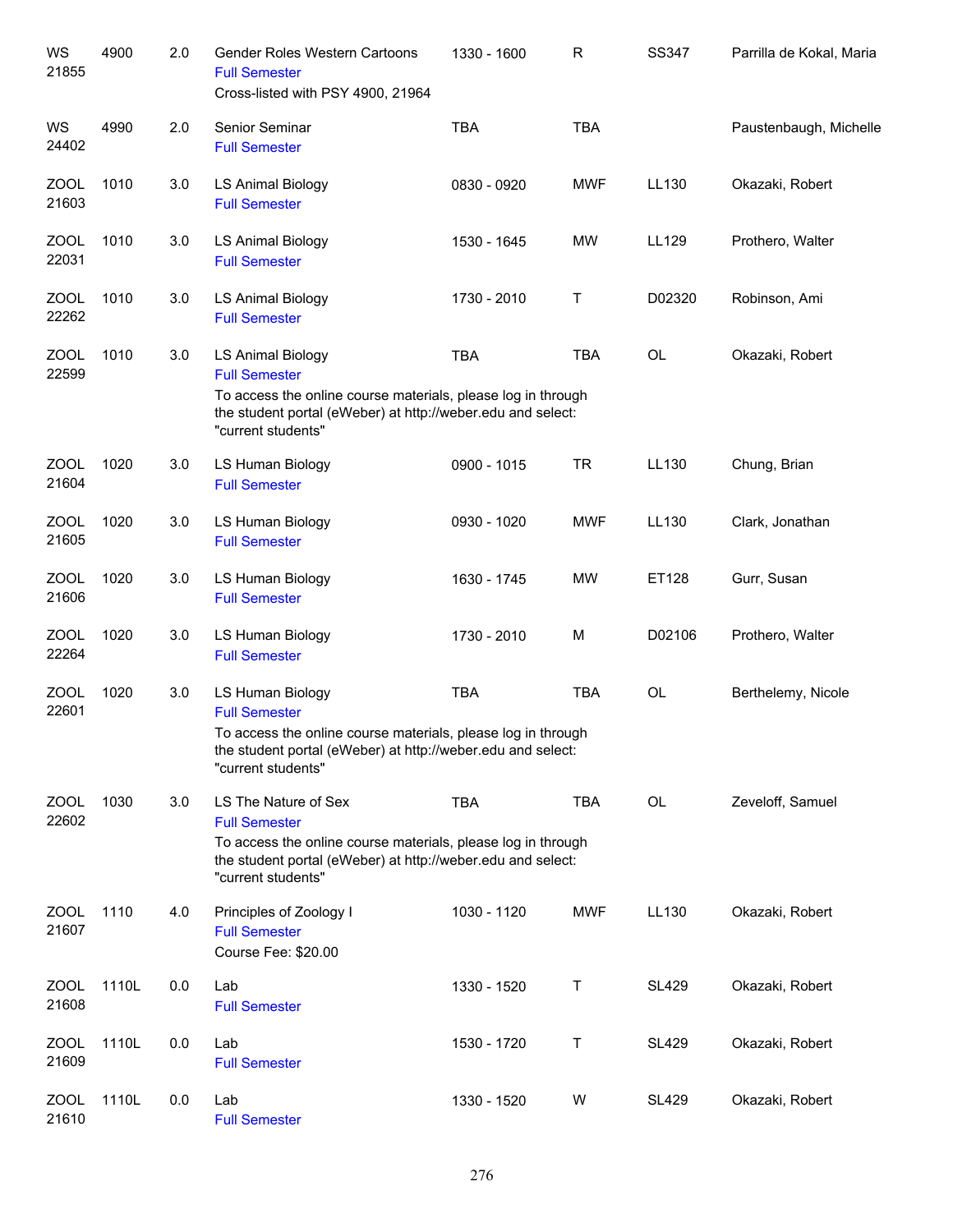| ZOOL<br>21611        | 1110L | 0.0 | Lab<br><b>Full Semester</b>                                                                                                                                                                                                                       | 1530 - 1720 | W          | <b>SL429</b>    | Okazaki, Robert        |
|----------------------|-------|-----|---------------------------------------------------------------------------------------------------------------------------------------------------------------------------------------------------------------------------------------------------|-------------|------------|-----------------|------------------------|
| <b>ZOOL</b><br>21612 | 1120  | 4.0 | Principles of Zoology II<br><b>Full Semester</b><br>Course Fee: \$20.00                                                                                                                                                                           | 1130 - 1220 | <b>MWF</b> | LL130           | Hoagstrom, Christopher |
| <b>ZOOL</b><br>21613 | 1120L | 0.0 | Lab<br><b>Full Semester</b>                                                                                                                                                                                                                       | 1330 - 1520 | F          | <b>SL429</b>    | Hoagstrom, Christopher |
| <b>ZOOL</b><br>21614 | 1120L | 0.0 | Lab<br><b>Full Semester</b>                                                                                                                                                                                                                       | 1530 - 1720 | F          | <b>SL429</b>    | Hoagstrom, Christopher |
| <b>ZOOL</b><br>21175 | 2100  | 4.0 | Human Anatomy<br><b>Full Semester</b><br>You may register for ZOOL 2100, Human Anatomy, lecture and ZOOL 2100 lab<br>section regardless of ZOOL 2100 lecture professor. However, you must not<br>register for lecture and lab times that overlap. | 0930 - 1020 | <b>MWF</b> | LL125           | Meyers, Ronald         |
| <b>ZOOL</b><br>21176 | 2100  | 4.0 | Human Anatomy<br><b>Full Semester</b><br>You may register for ZOOL 2100, Human Anatomy, lecture and ZOOL 2100 lab<br>section regardless of ZOOL 2100 lecture professor. However, you must not<br>register for lecture and lab times that overlap. | 1200 - 1315 | <b>TR</b>  | LL125           | Chung, Brian           |
| ZOOL<br>21588        | 2100L | 0.0 | Lab<br><b>Full Semester</b>                                                                                                                                                                                                                       | 0800 - 0950 | Т          | LL <sub>3</sub> | Chung, Brian           |
| <b>ZOOL</b><br>21589 | 2100L | 0.0 | Lab<br><b>Full Semester</b>                                                                                                                                                                                                                       | 1000 - 1150 | Т          | LL3             | Meyers, Ronald         |
| ZOOL<br>21590        | 2100L | 0.0 | Lab<br><b>Full Semester</b>                                                                                                                                                                                                                       | 1200 - 1350 | Τ          | LL3             | Meyers, Ronald         |
| <b>ZOOL</b><br>21591 | 2100L | 0.0 | Lab<br><b>Full Semester</b>                                                                                                                                                                                                                       | 1400 - 1550 | Τ          | LL3             | Chung, Brian           |
| <b>ZOOL</b><br>21592 | 2100L | 0.0 | Lab<br><b>Full Semester</b>                                                                                                                                                                                                                       | 1600 - 1750 | Т          | LL3             | Chung, Brian           |
| <b>ZOOL</b><br>21593 | 2100L | 0.0 | Lab<br><b>Full Semester</b>                                                                                                                                                                                                                       | 0830 - 1020 | W          | LL3             | Chung, Brian           |
| <b>ZOOL</b><br>21594 | 2100L | 0.0 | Lab<br><b>Full Semester</b>                                                                                                                                                                                                                       | 1030 - 1220 | W          | LL3             | Chung, Brian           |
| <b>ZOOL</b><br>21595 | 2100L | 0.0 | Lab<br><b>Full Semester</b>                                                                                                                                                                                                                       | 1230 - 1420 | W          | LL3             | Meyers, Ronald         |
| <b>ZOOL</b><br>21596 | 2100L | 0.0 | Lab<br><b>Full Semester</b>                                                                                                                                                                                                                       | 1430 - 1620 | W          | LL3             | Meyers, Ronald         |
| <b>ZOOL</b><br>21597 | 2100L | 0.0 | Lab<br><b>Full Semester</b>                                                                                                                                                                                                                       | 1630 - 1820 | W          | LL3             | Meyers, Ronald         |
| <b>ZOOL</b><br>21598 | 2100L | 0.0 | Lab<br><b>Full Semester</b>                                                                                                                                                                                                                       | 0800 - 0950 | ${\sf R}$  | LL3             | Chung, Brian           |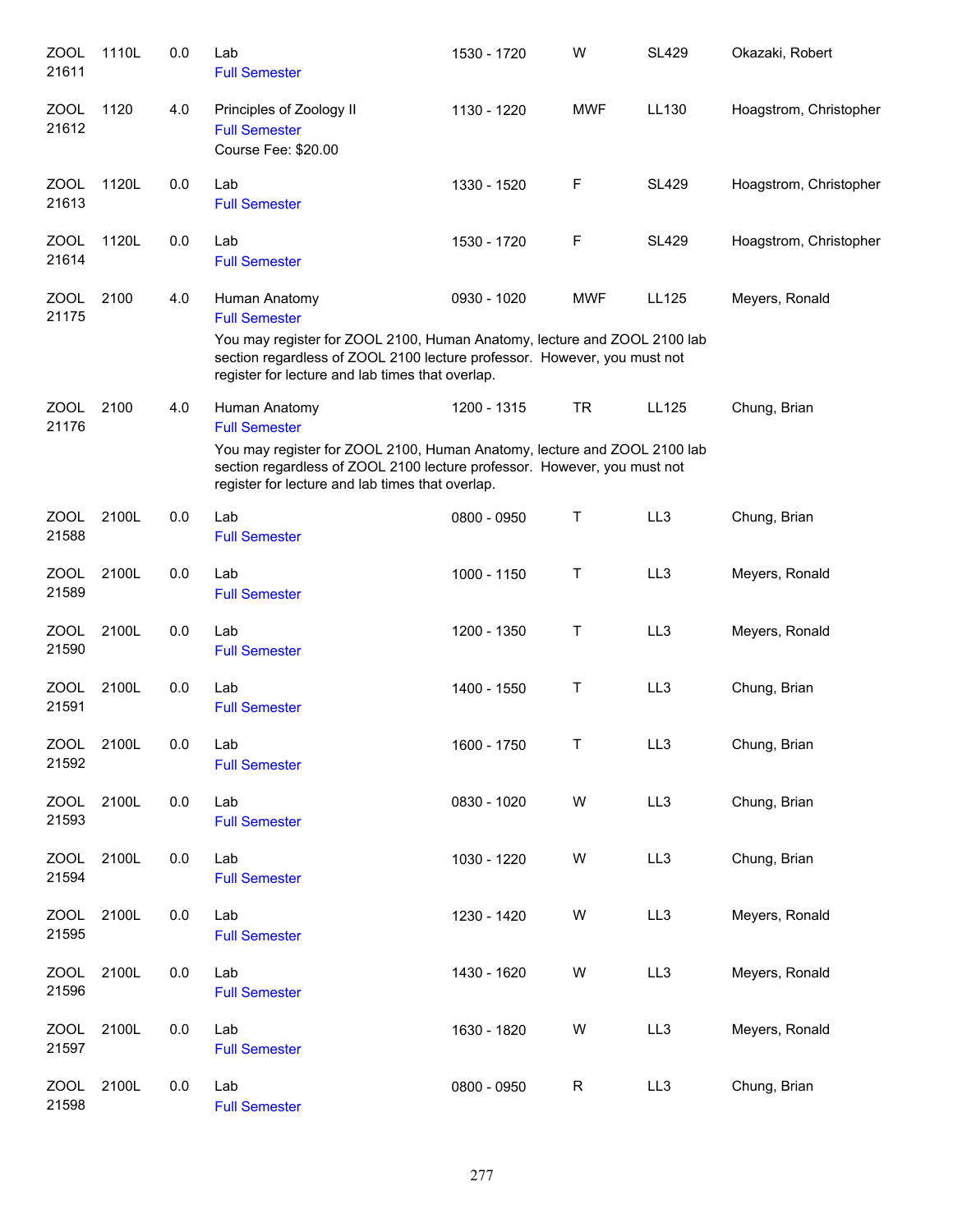| ZOOL<br>21599        | 2100L | 0.0 | Lab<br><b>Full Semester</b>                                                                                                                                                                                                                                                                                                                                                                                                                                                                                                                             | 1000 - 1150 | R          | LL3          | Meyers, Ronald     |
|----------------------|-------|-----|---------------------------------------------------------------------------------------------------------------------------------------------------------------------------------------------------------------------------------------------------------------------------------------------------------------------------------------------------------------------------------------------------------------------------------------------------------------------------------------------------------------------------------------------------------|-------------|------------|--------------|--------------------|
| ZOOL<br>21600        | 2100L | 0.0 | Lab<br><b>Full Semester</b>                                                                                                                                                                                                                                                                                                                                                                                                                                                                                                                             | 1200 - 1350 | R          | LL3          | Meyers, Ronald     |
| ZOOL<br>21601        | 2100L | 0.0 | Lab<br><b>Full Semester</b>                                                                                                                                                                                                                                                                                                                                                                                                                                                                                                                             | 1400 - 1550 | R          | LL3          | Chung, Brian       |
| ZOOL<br>21602        | 2100L | 0.0 | Lab<br><b>Full Semester</b>                                                                                                                                                                                                                                                                                                                                                                                                                                                                                                                             | 1600 - 1750 | R          | LL3          | Chung, Brian       |
| ZOOL<br>21178        | 2200  | 4.0 | Human Physiology<br><b>Full Semester</b>                                                                                                                                                                                                                                                                                                                                                                                                                                                                                                                | 1030 - 1120 | <b>MWF</b> | LL126        | Skopec, Michele    |
|                      |       |     | You must be registered for both the ZOOL 2200 lecture on the Main-campus and<br>the ZOOL 2200L lab on the Main-campus. Students who do not register for both<br>the Main-campus lecture and Main-campus lab may be dropped from the<br>corresponding course. The class is completely face-to-face on the<br>Main-campus. You cannot mix and match Online and Main-campus lectures and<br>labs. Main-campus lectures are:<br>CRN 21179 (Berthelemy), CRN 21178 (Skopec)<br>Main-campus labs are:<br>CRN: 21615, 21616, 21617<br>CRN: 21618, 21619, 21620 |             |            |              |                    |
| <b>ZOOL</b><br>21179 | 2200  | 4.0 | Human Physiology<br><b>Full Semester</b>                                                                                                                                                                                                                                                                                                                                                                                                                                                                                                                | 0900 - 1015 | <b>TR</b>  | LL126        | Berthelemy, Nicole |
|                      |       |     | You must be registered for both the ZOOL 2200 lecture on the Main-campus and<br>the ZOOL 2200L lab on the Main-campus. Students who do not register for both<br>the Main-campus lecture and Main-campus lab may be dropped from the<br>corresponding course. The class is completely face-to-face on the<br>Main-campus. You cannot mix and match Online and Main-campus lectures and<br>labs. Main-campus lectures are:<br>CRN 21179 (Berthelemy), CRN 21178 (Skopec)<br>Main-campus labs are:<br>CRN: 21615, 21616, 21617<br>CRN: 21618, 21619, 21620 |             |            |              |                    |
| ZOOL<br>22603        | 2200  | 4.0 | Human Physiology<br><b>Full Semester</b><br>You must be registered for both the ZOOL 2200,<br>crn 22603, lecture online and the ZOOL 2200L Lab, crn<br>22605, online. Students who do not register for both the<br>online lecture and the online Lab may be dropped from the<br>course. The class is completely online. You cannot<br>mix and match online and main-campus lectures and<br>Labs.<br>Course Fee: \$25.00                                                                                                                                 | TBA         | TBA        | <b>OL</b>    | Skopec, Michele    |
| ZOOL<br>21615        | 2200L | 0.0 | Human Physiology Lab<br><b>Full Semester</b><br>This is a WSU Main campus lab. You must be registered for a Main campus<br>lecture. You cannot mix and match Online and Main-campus lectures and labs.<br>Students who do not register for both the Main-campus lecture and<br>Main-campus lab may be dropped from the corresponding course. Main-campus<br>lectures are: CRN 21179 (Berthelemy), CRN 21178 (Skopec).                                                                                                                                   | 1130 - 1320 | М          | <b>SL426</b> | Berthelemy, Nicole |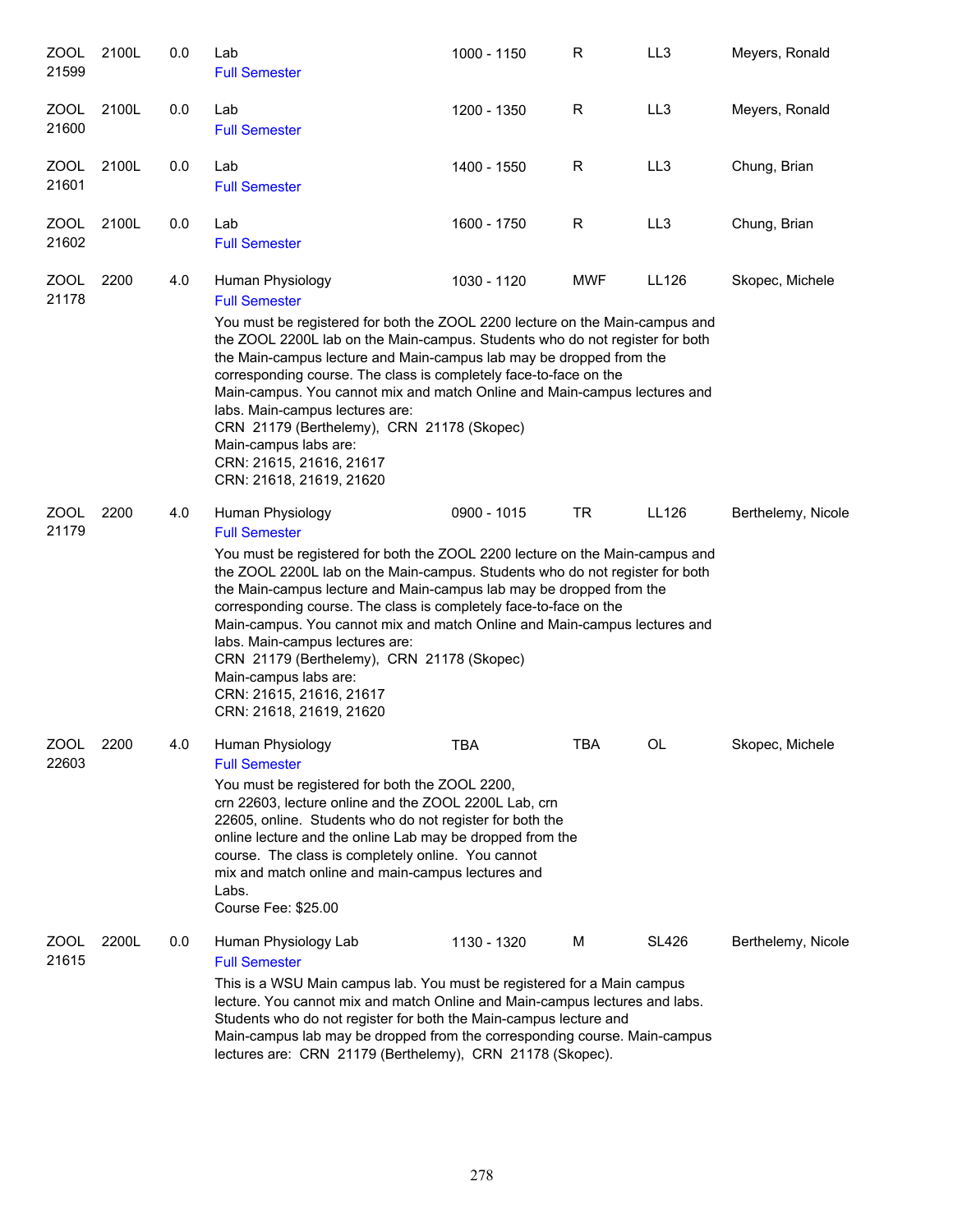| ZOOL<br>21616        | 2200L | 0.0 | Human Physiology Lab<br><b>Full Semester</b>                                                                                                                                                                                                                                                                                                                          | 1330 - 1520 | M          | <b>SL426</b> | Berthelemy, Nicole |
|----------------------|-------|-----|-----------------------------------------------------------------------------------------------------------------------------------------------------------------------------------------------------------------------------------------------------------------------------------------------------------------------------------------------------------------------|-------------|------------|--------------|--------------------|
|                      |       |     | This is a WSU Main campus lab. You must be registered for a Main campus<br>lecture. You cannot mix and match Online and Main-campus lectures and labs.<br>Students who do not register for both the Main-campus lecture and<br>Main-campus lab may be dropped from the corresponding course. Main-campus<br>lectures are: CRN 21179 (Berthelemy), CRN 21178 (Skopec). |             |            |              |                    |
| <b>ZOOL</b><br>21617 | 2200L | 0.0 | Human Physiology Lab<br><b>Full Semester</b>                                                                                                                                                                                                                                                                                                                          | 1530 - 1720 | M          | <b>SL426</b> | Berthelemy, Nicole |
|                      |       |     | This is a WSU Main campus lab. You must be registered for a Main campus<br>lecture. You cannot mix and match Online and Main-campus lectures and labs.<br>Students who do not register for both the Main-campus lecture and<br>Main-campus lab may be dropped from the corresponding course. Main-campus<br>lectures are: CRN 21179 (Berthelemy), CRN 21178 (Skopec). |             |            |              |                    |
| <b>ZOOL</b><br>21618 | 2200L | 0.0 | Human Physiology Lab<br><b>Full Semester</b>                                                                                                                                                                                                                                                                                                                          | 1130 - 1320 | Τ          | <b>SL426</b> | Skopec, Michele    |
|                      |       |     | This is a WSU Main campus lab. You must be registered for a Main campus<br>lecture. You cannot mix and match Online and Main-campus lectures and labs.<br>Students who do not register for both the Main-campus lecture and<br>Main-campus lab may be dropped from the corresponding course. Main-campus<br>lectures are: CRN 21179 (Berthelemy), CRN 21178 (Skopec). |             |            |              |                    |
| <b>ZOOL</b><br>21619 | 2200L | 0.0 | Human Physiology Lab<br><b>Full Semester</b>                                                                                                                                                                                                                                                                                                                          | 1330 - 1520 | Τ          | <b>SL426</b> | Skopec, Michele    |
|                      |       |     | This is a WSU Main campus lab. You must be registered for a Main campus<br>lecture. You cannot mix and match Online and Main-campus lectures and labs.<br>Students who do not register for both the Main-campus lecture and<br>Main-campus lab may be dropped from the corresponding course. Main-campus<br>lectures are: CRN 21179 (Berthelemy), CRN 21178 (Skopec). |             |            |              |                    |
| <b>ZOOL</b><br>21620 | 2200L | 0.0 | Human Physiology Lab<br><b>Full Semester</b>                                                                                                                                                                                                                                                                                                                          | 1530 - 1720 | Τ          | <b>SL426</b> | Skopec, Michele    |
|                      |       |     | This is a WSU Main campus lab. You must be registered for a Main campus<br>lecture. You cannot mix and match Online and Main-campus lectures and labs.<br>Students who do not register for both the Main-campus lecture and<br>Main-campus lab may be dropped from the corresponding course. Main-campus<br>lectures are: CRN 21179 (Berthelemy), CRN 21178 (Skopec). |             |            |              |                    |
| <b>ZOOL</b><br>22605 | 2200L | 0.0 | Human Physiology Lab<br><b>Full Semester</b>                                                                                                                                                                                                                                                                                                                          | <b>TBA</b>  | <b>TBA</b> | OL           | Skopec, Michele    |
|                      |       |     | You must be registered for both the ZOOL 2200, crn 22603,<br>lecture online and the ZOOL 2200L Lab, crn 22605, online.<br>Students who do not register for both the online lecture<br>and the online lab may be dropped from the course. The<br>class is completely online. You cannot mix and match<br>online and main-campus lectures and labs.                     |             |            |              |                    |
| ZOOL<br>21716        | 3200  | 4.0 | Cell Biology<br><b>Full Semester</b><br>Course Fee: \$25.00                                                                                                                                                                                                                                                                                                           | 0900 - 1015 | <b>TR</b>  | <b>SL427</b> | Clark, Jonathan    |
| ZOOL<br>21717        | 3200L | 0.0 | Cell Biology Lab<br><b>Full Semester</b>                                                                                                                                                                                                                                                                                                                              | 1330 - 1620 | Τ          | <b>SL427</b> | Clark, Jonathan    |
| ZOOL<br>21718        | 3300  | 4.0 | Genetics<br><b>Full Semester</b><br>Course Fee: \$25.00                                                                                                                                                                                                                                                                                                               | 1030 - 1120 | <b>MWF</b> | <b>SL427</b> | Marshall, Jon      |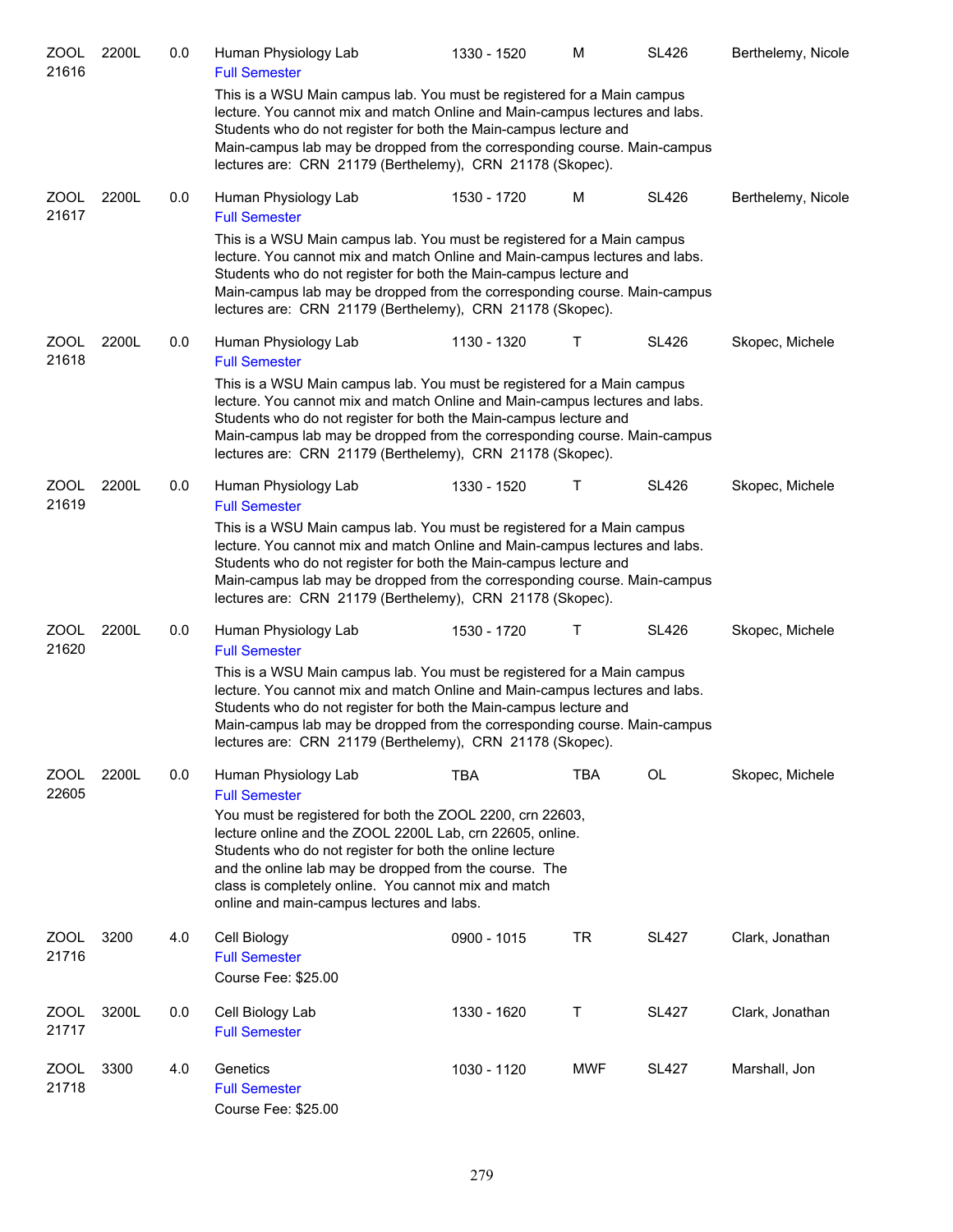| <b>ZOOL</b><br>21719 | 3300L | 0.0 | Genetics Lab<br><b>Full Semester</b>                                                                                                                                                   | 1330 - 1620 | W          | <b>SL427</b> | Marshall, Jon      |
|----------------------|-------|-----|----------------------------------------------------------------------------------------------------------------------------------------------------------------------------------------|-------------|------------|--------------|--------------------|
| ZOOL<br>21720        | 3450  | 4.0 | Ecology<br><b>Full Semester</b><br>Course Fee: \$25.00                                                                                                                                 | 0930 - 1020 | <b>MWF</b> | ET139        | Cavitt, John       |
| <b>ZOOL</b><br>21721 | 3450L | 0.0 | Ecology Lab<br><b>Full Semester</b>                                                                                                                                                    | 1330 - 1620 | R          | ET139        | Cavitt, John       |
| <b>ZOOL</b><br>21722 | 3600  | 4.0 | Comparative Physiology<br><b>Full Semester</b>                                                                                                                                         | 0830 - 0920 | <b>MWF</b> | <b>SL427</b> | Skopec, Michele    |
| ZOOL<br>21723        | 3600L | 0.0 | Lab<br><b>Full Semester</b>                                                                                                                                                            | 1330 - 1620 | F          | <b>SL427</b> | Skopec, Michele    |
| ZOOL<br>22611        | 3720  | 3.0 | Evolution<br><b>Full Semester</b><br>To access the online course materials, please log in through<br>the student portal (eWeber) at http://weber.edu and select:<br>"current students" | <b>TBA</b>  | <b>TBA</b> | OL           | Zeveloff, Samuel   |
| ZOOL<br>21724        | 4120  | 4.0 | Histology<br><b>Full Semester</b>                                                                                                                                                      | 1130 - 1220 | <b>MWF</b> | <b>SL430</b> | Meyers, Ronald     |
| <b>ZOOL</b><br>21725 | 4120L | 0.0 | Histology Lab<br><b>Full Semester</b>                                                                                                                                                  | 1330 - 1620 | Τ          | <b>SL430</b> | Meyers, Ronald     |
| ZOOL<br>21726        | 4210  | 4.0 | Advanced Human Physiology<br><b>Full Semester</b>                                                                                                                                      | 0930 - 1020 | <b>MWF</b> | <b>SL427</b> | Berthelemy, Nicole |
| ZOOL<br>21727        | 4210L | 0.0 | Lab<br><b>Full Semester</b>                                                                                                                                                            | 1330 - 1620 | R          | <b>SL427</b> | Berthelemy, Nicole |
| <b>ZOOL</b><br>23210 | 4570  | 3.0 | Secondary Schl Sci Teach Meth<br><b>Full Semester</b>                                                                                                                                  | 1630 - 1920 | W          | LL230        | Johnston, Adam     |
| <b>ZOOL</b><br>21730 | 4660  | 4.0 | Herpetology<br><b>Full Semester</b>                                                                                                                                                    | 1030 - 1145 | <b>TR</b>  | <b>SL430</b> | Marshall, Jon      |
| <b>ZOOL</b><br>21731 | 4660L | 0.0 | Lab<br><b>Full Semester</b>                                                                                                                                                            | 1330 - 1620 | R          | <b>SL430</b> | Marshall, Jon      |
| <b>ZOOL</b><br>21732 | 4680  | 4.0 | Mammalogy<br><b>Full Semester</b>                                                                                                                                                      | 1030 - 1120 | MWF        | <b>SL430</b> | Zeveloff, Samuel   |
| ZOOL<br>21733        | 4680L | 0.0 | Lab<br><b>Full Semester</b>                                                                                                                                                            | 1330 - 1620 | W          | <b>SL430</b> | Zeveloff, Samuel   |
| <b>ZOOL</b><br>21734 | 4800  | 1.0 | Problems in Zoology<br><b>Full Semester</b>                                                                                                                                            | <b>TBA</b>  | <b>TBA</b> |              | Berthelemy, Nicole |
| ZOOL<br>21735        | 4800  | 2.0 | Problems in Zoology<br><b>Full Semester</b>                                                                                                                                            | <b>TBA</b>  | <b>TBA</b> |              | Berthelemy, Nicole |
| <b>ZOOL</b><br>21736 | 4800  | 3.0 | Problems in Zoology<br><b>Full Semester</b>                                                                                                                                            | <b>TBA</b>  | <b>TBA</b> |              | Berthelemy, Nicole |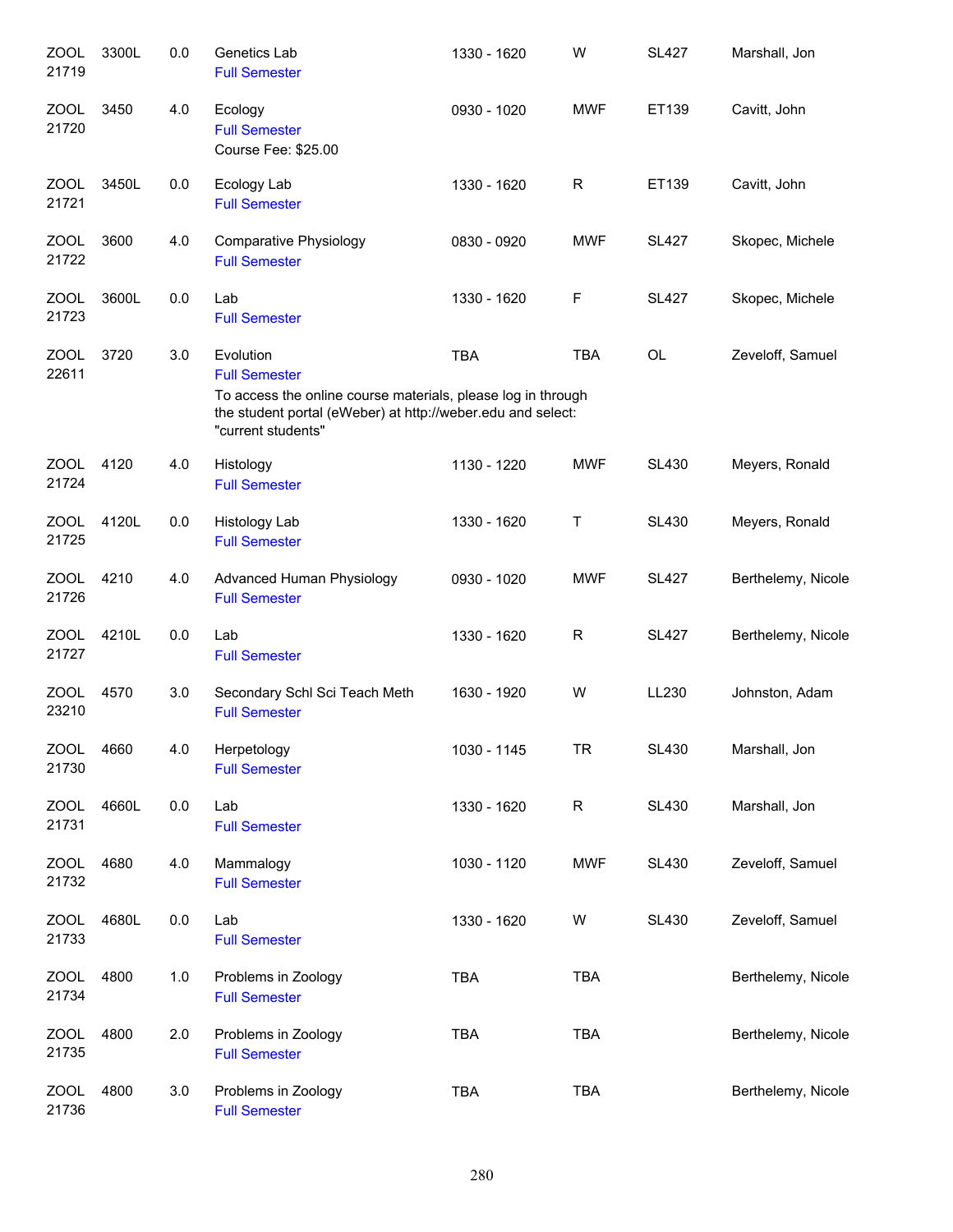| <b>ZOOL</b><br>21737 | 4800 | 4.0   | Problems in Zoology<br><b>Full Semester</b> | <b>TBA</b> | <b>TBA</b> | Berthelemy, Nicole     |
|----------------------|------|-------|---------------------------------------------|------------|------------|------------------------|
| ZOOL<br>21744        | 4800 | $1.0$ | Problems in Zoology<br><b>Full Semester</b> | <b>TBA</b> | <b>TBA</b> | Cavitt, John           |
| ZOOL<br>21745        | 4800 | 2.0   | Problems in Zoology<br><b>Full Semester</b> | <b>TBA</b> | <b>TBA</b> | Cavitt, John           |
| ZOOL<br>21746        | 4800 | 2.0   | Problems in Zoology<br><b>Full Semester</b> | <b>TBA</b> | <b>TBA</b> | Cavitt, John           |
| ZOOL<br>21747        | 4800 | 4.0   | Problems in Zoology<br><b>Full Semester</b> | <b>TBA</b> | <b>TBA</b> | Cavitt, John           |
| <b>ZOOL</b><br>21987 | 4800 | 1.0   | Problems in Zoology<br><b>Full Semester</b> | <b>TBA</b> | <b>TBA</b> | Chung, Brian           |
| <b>ZOOL</b><br>21988 | 4800 | 2.0   | Problems in Zoology<br><b>Full Semester</b> | <b>TBA</b> | <b>TBA</b> | Chung, Brian           |
| <b>ZOOL</b><br>21989 | 4800 | 3.0   | Problems in Zoology<br><b>Full Semester</b> | <b>TBA</b> | <b>TBA</b> | Chung, Brian           |
| <b>ZOOL</b><br>21990 | 4800 | 4.0   | Problems in Zoology<br><b>Full Semester</b> | <b>TBA</b> | <b>TBA</b> | Chung, Brian           |
| <b>ZOOL</b><br>21991 | 4800 | 1.0   | Problems in Zoology<br><b>Full Semester</b> | <b>TBA</b> | <b>TBA</b> | Clark, Jonathan        |
| <b>ZOOL</b><br>21992 | 4800 | 2.0   | Problems in Zoology<br><b>Full Semester</b> | <b>TBA</b> | <b>TBA</b> | Clark, Jonathan        |
| <b>ZOOL</b><br>21993 | 4800 | 3.0   | Problems in Zoology<br><b>Full Semester</b> | <b>TBA</b> | <b>TBA</b> | Clark, Jonathan        |
| <b>ZOOL</b><br>21994 | 4800 | 4.0   | Problems in Zoology<br><b>Full Semester</b> | <b>TBA</b> | <b>TBA</b> | Clark, Jonathan        |
| <b>ZOOL</b><br>21995 | 4800 | 1.0   | Problems in Zoology<br><b>Full Semester</b> | <b>TBA</b> | <b>TBA</b> | Hoagstrom, Christopher |
| <b>ZOOL</b><br>21996 | 4800 | 2.0   | Problems in Zoology<br><b>Full Semester</b> | <b>TBA</b> | <b>TBA</b> | Hoagstrom, Christopher |
| <b>ZOOL</b><br>21997 | 4800 | 3.0   | Problems in Zoology<br><b>Full Semester</b> | TBA        | <b>TBA</b> | Hoagstrom, Christopher |
| <b>ZOOL</b><br>21998 | 4800 | 4.0   | Problems in Zoology<br><b>Full Semester</b> | <b>TBA</b> | <b>TBA</b> | Hoagstrom, Christopher |
| <b>ZOOL</b><br>21999 | 4800 | 1.0   | Problems in Zoology<br><b>Full Semester</b> | <b>TBA</b> | <b>TBA</b> | Marshall, Jon          |
| <b>ZOOL</b><br>22000 | 4800 | 2.0   | Problems in Zoology<br><b>Full Semester</b> | <b>TBA</b> | <b>TBA</b> | Marshall, Jon          |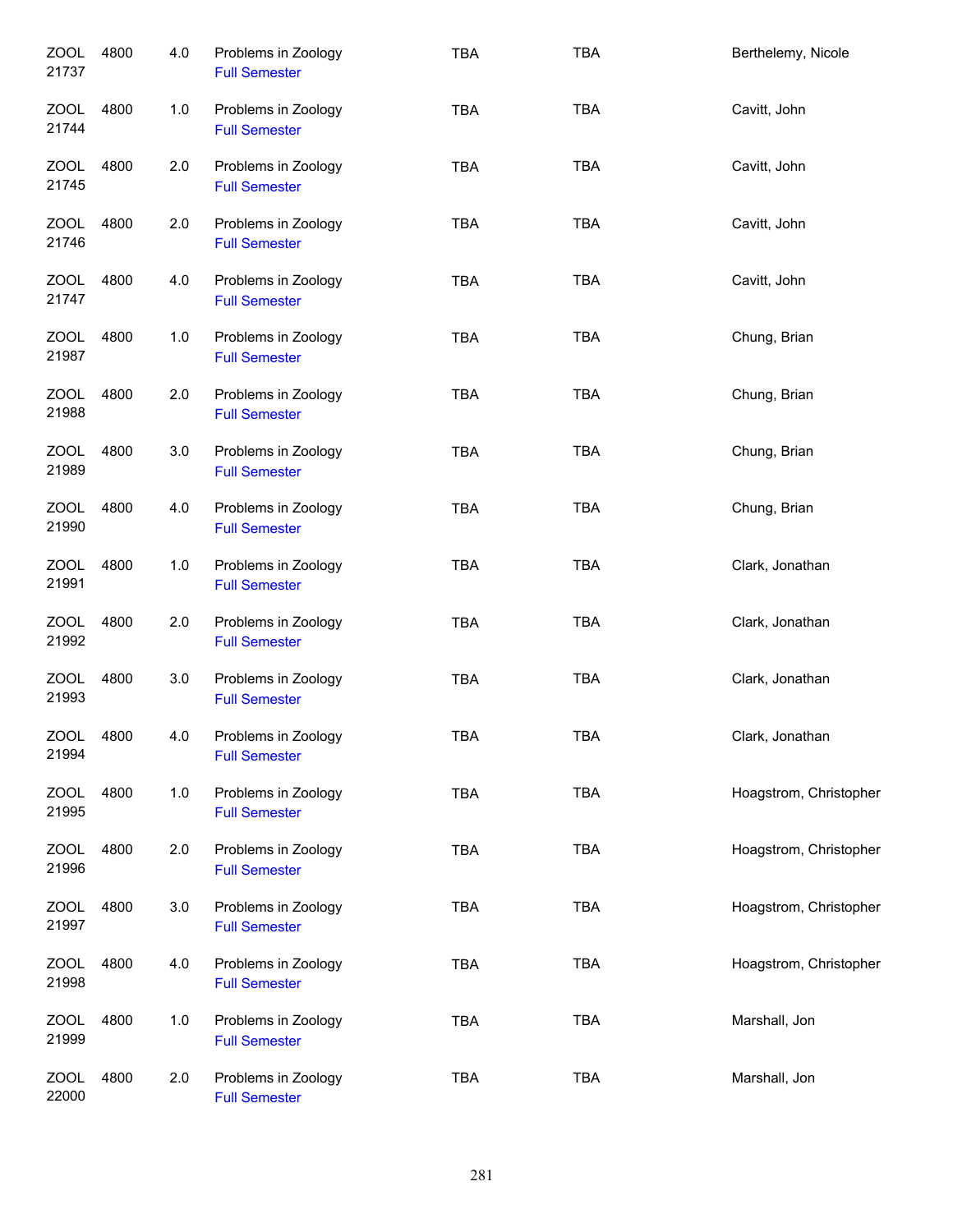| ZOOL<br>22001        | 4800 | 3.0 | Problems in Zoology<br><b>Full Semester</b> | <b>TBA</b> | <b>TBA</b> | Marshall, Jon    |
|----------------------|------|-----|---------------------------------------------|------------|------------|------------------|
| <b>ZOOL</b><br>22002 | 4800 | 4.0 | Problems in Zoology<br><b>Full Semester</b> | <b>TBA</b> | <b>TBA</b> | Marshall, Jon    |
| ZOOL<br>22003        | 4800 | 1.0 | Problems in Zoology<br><b>Full Semester</b> | <b>TBA</b> | <b>TBA</b> | Meyers, Ronald   |
| ZOOL<br>22004        | 4800 | 2.0 | Problems in Zoology<br><b>Full Semester</b> | <b>TBA</b> | <b>TBA</b> | Meyers, Ronald   |
| ZOOL<br>22005        | 4800 | 3.0 | Problems in Zoology<br><b>Full Semester</b> | <b>TBA</b> | <b>TBA</b> | Meyers, Ronald   |
| <b>ZOOL</b><br>22006 | 4800 | 4.0 | Problems in Zoology<br><b>Full Semester</b> | <b>TBA</b> | <b>TBA</b> | Meyers, Ronald   |
| ZOOL<br>22007        | 4800 | 1.0 | Problems in Zoology<br><b>Full Semester</b> | <b>TBA</b> | <b>TBA</b> | Okazaki, Robert  |
| <b>ZOOL</b><br>22008 | 4800 | 2.0 | Problems in Zoology<br><b>Full Semester</b> | <b>TBA</b> | <b>TBA</b> | Okazaki, Robert  |
| <b>ZOOL</b><br>22009 | 4800 | 3.0 | Problems in Zoology<br><b>Full Semester</b> | <b>TBA</b> | <b>TBA</b> | Okazaki, Robert  |
| <b>ZOOL</b><br>22010 | 4800 | 4.0 | Problems in Zoology<br><b>Full Semester</b> | <b>TBA</b> | <b>TBA</b> | Okazaki, Robert  |
| <b>ZOOL</b><br>22011 | 4800 | 1.0 | Problems in Zoology<br><b>Full Semester</b> | <b>TBA</b> | <b>TBA</b> | Okazaki, Robert  |
| <b>ZOOL</b><br>22012 | 4800 | 2.0 | Problems in Zoology<br><b>Full Semester</b> | <b>TBA</b> | <b>TBA</b> | Skopec, Michele  |
| <b>ZOOL</b><br>22013 | 4800 | 3.0 | Problems in Zoology<br><b>Full Semester</b> | TBA        | <b>TBA</b> | Skopec, Michele  |
| <b>ZOOL</b><br>22014 | 4800 | 4.0 | Problems in Zoology<br><b>Full Semester</b> | <b>TBA</b> | <b>TBA</b> | Skopec, Michele  |
| ZOOL<br>22015        | 4800 | 1.0 | Problems in Zoology<br><b>Full Semester</b> | <b>TBA</b> | <b>TBA</b> | Zeveloff, Samuel |
| <b>ZOOL</b><br>22016 | 4800 | 2.0 | Problems in Zoology<br><b>Full Semester</b> | <b>TBA</b> | <b>TBA</b> | Zeveloff, Samuel |
| <b>ZOOL</b><br>22017 | 4800 | 3.0 | Problems in Zoology<br><b>Full Semester</b> | <b>TBA</b> | <b>TBA</b> | Zeveloff, Samuel |
| <b>ZOOL</b><br>22018 | 4800 | 4.0 | Problems in Zoology<br><b>Full Semester</b> | <b>TBA</b> | <b>TBA</b> | Zeveloff, Samuel |
| <b>ZOOL</b><br>25095 | 4800 | 1.0 | Problems in Zoology<br><b>Full Semester</b> | <b>TBA</b> | <b>TBA</b> | Skopec, Michele  |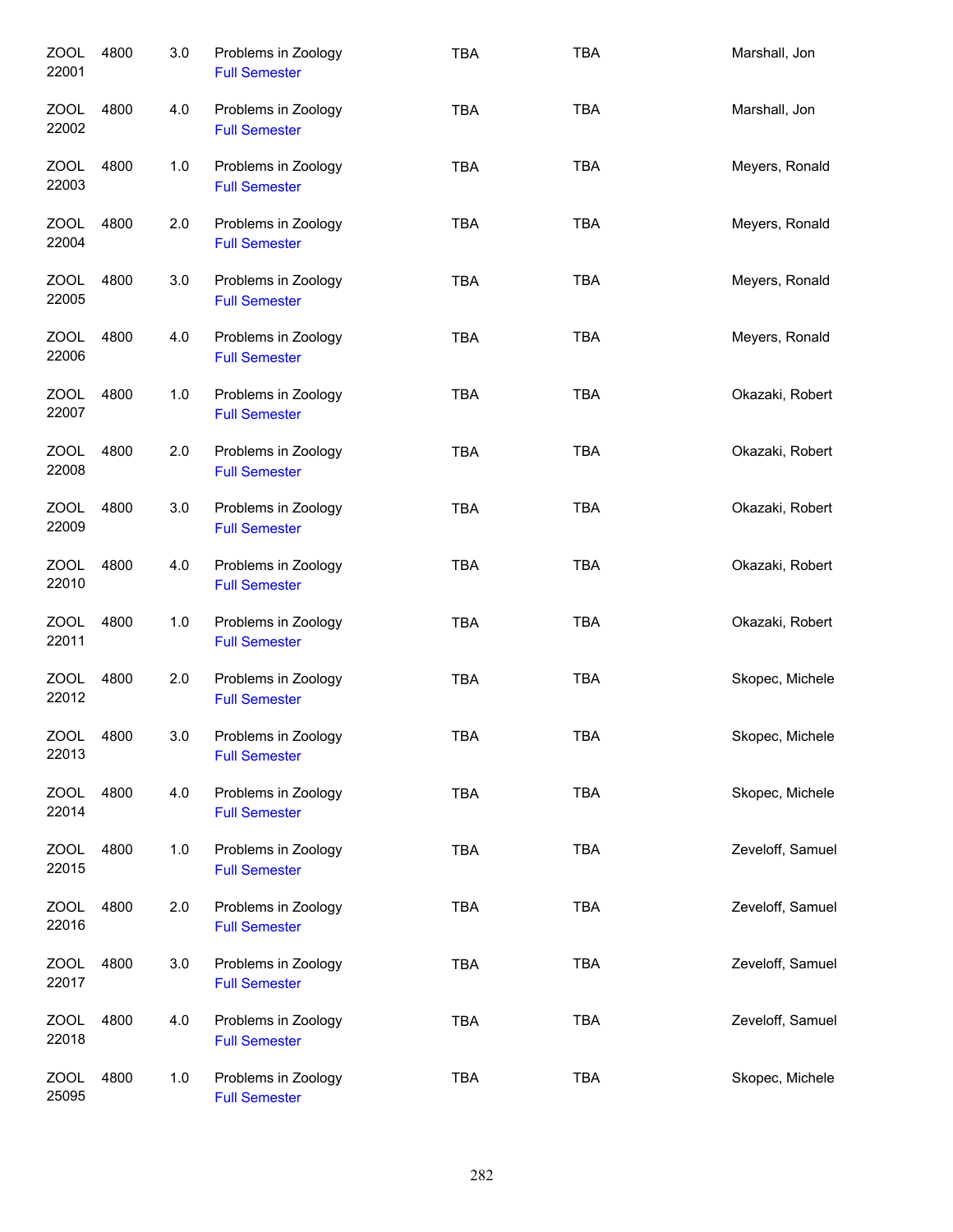| <b>ZOOL</b><br>23211 | 4830 | 1.0 | Readings in Zoology<br><b>Full Semester</b> | <b>TBA</b> | <b>TBA</b> | Berthelemy, Nicole     |
|----------------------|------|-----|---------------------------------------------|------------|------------|------------------------|
| ZOOL<br>23212        | 4830 | 2.0 | Readings in Zoology<br><b>Full Semester</b> | TBA        | <b>TBA</b> | Berthelemy, Nicole     |
| ZOOL<br>23213        | 4830 | 3.0 | Readings in Zoology<br><b>Full Semester</b> | <b>TBA</b> | <b>TBA</b> | Berthelemy, Nicole     |
| ZOOL<br>23214        | 4830 | 4.0 | Readings in Zoology<br><b>Full Semester</b> | <b>TBA</b> | <b>TBA</b> | Berthelemy, Nicole     |
| ZOOL<br>23215        | 4830 | 1.0 | Readings in Zoology<br><b>Full Semester</b> | <b>TBA</b> | <b>TBA</b> | Cavitt, John           |
| ZOOL<br>23216        | 4830 | 2.0 | Readings in Zoology<br><b>Full Semester</b> | TBA        | <b>TBA</b> | Cavitt, John           |
| ZOOL<br>23217        | 4830 | 3.0 | Readings in Zoology<br><b>Full Semester</b> | <b>TBA</b> | <b>TBA</b> | Cavitt, John           |
| ZOOL<br>23218        | 4830 | 4.0 | Readings in Zoology<br><b>Full Semester</b> | <b>TBA</b> | <b>TBA</b> | Cavitt, John           |
| <b>ZOOL</b><br>23219 | 4830 | 1.0 | Readings in Zoology<br><b>Full Semester</b> | <b>TBA</b> | <b>TBA</b> | Chung, Brian           |
| <b>ZOOL</b><br>23220 | 4830 | 2.0 | Readings in Zoology<br><b>Full Semester</b> | <b>TBA</b> | <b>TBA</b> | Chung, Brian           |
| <b>ZOOL</b><br>23221 | 4830 | 3.0 | Readings in Zoology<br><b>Full Semester</b> | <b>TBA</b> | <b>TBA</b> | Chung, Brian           |
| ZOOL<br>23222        | 4830 | 4.0 | Readings in Zoology<br><b>Full Semester</b> | <b>TBA</b> | <b>TBA</b> | Chung, Brian           |
| <b>ZOOL</b><br>23223 | 4830 | 1.0 | Readings in Zoology<br><b>Full Semester</b> | <b>TBA</b> | <b>TBA</b> | Clark, Jonathan        |
| ZOOL<br>23224        | 4830 | 2.0 | Readings in Zoology<br><b>Full Semester</b> | <b>TBA</b> | <b>TBA</b> | Clark, Jonathan        |
| ZOOL<br>23225        | 4830 | 3.0 | Readings in Zoology<br><b>Full Semester</b> | <b>TBA</b> | <b>TBA</b> | Clark, Jonathan        |
| <b>ZOOL</b><br>23226 | 4830 | 4.0 | Readings in Zoology<br><b>Full Semester</b> | TBA        | <b>TBA</b> | Clark, Jonathan        |
| ZOOL<br>23227        | 4830 | 1.0 | Readings in Zoology<br><b>Full Semester</b> | <b>TBA</b> | <b>TBA</b> | Hoagstrom, Christopher |
| <b>ZOOL</b><br>23228 | 4830 | 2.0 | Readings in Zoology<br><b>Full Semester</b> | <b>TBA</b> | <b>TBA</b> | Hoagstrom, Christopher |
| <b>ZOOL</b><br>23229 | 4830 | 3.0 | Readings in Zoology<br><b>Full Semester</b> | <b>TBA</b> | <b>TBA</b> | Hoagstrom, Christopher |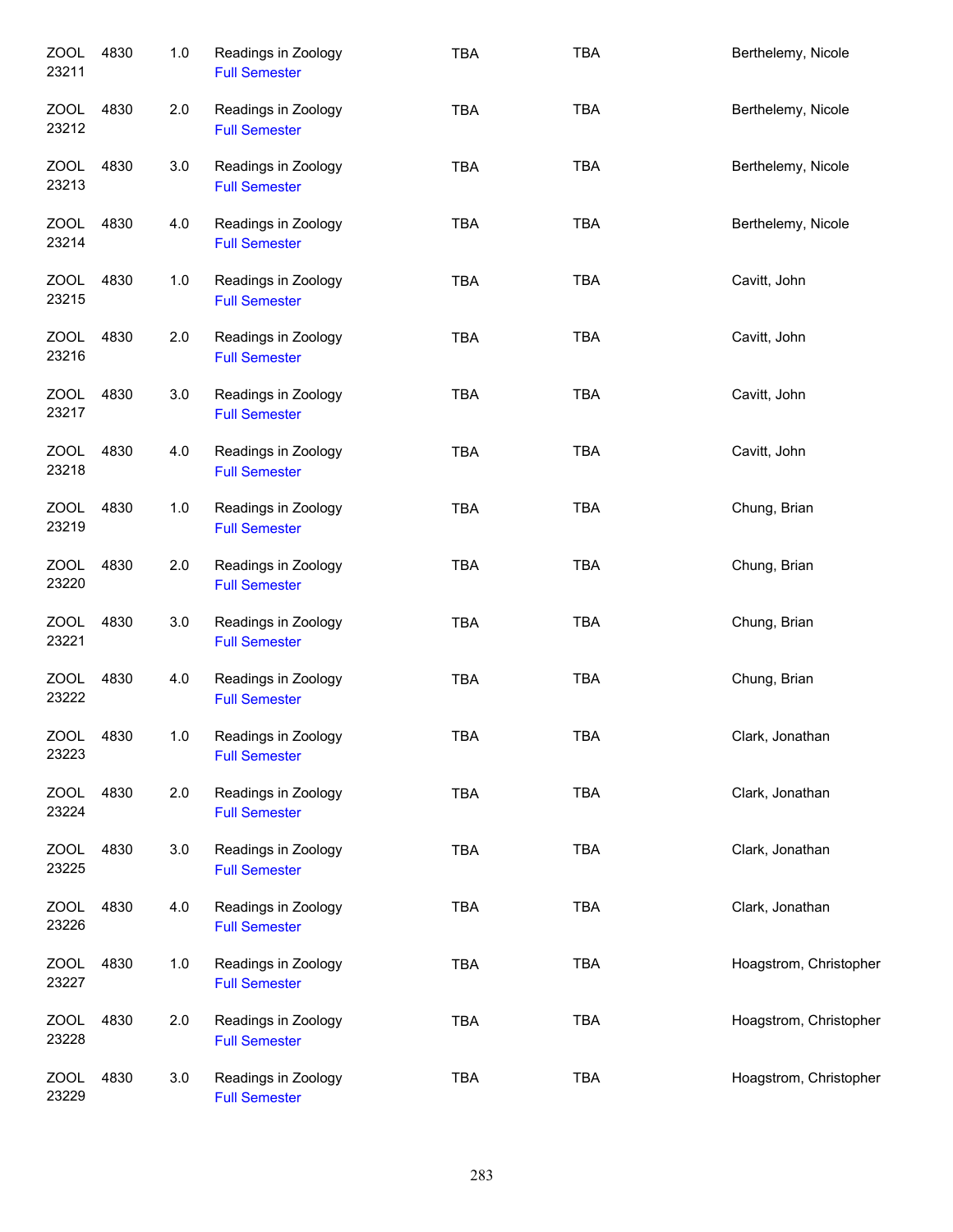| <b>ZOOL</b><br>23230 | 4830 | 4.0 | Readings in Zoology<br><b>Full Semester</b> | <b>TBA</b> | <b>TBA</b> | Hoagstrom, Christopher |
|----------------------|------|-----|---------------------------------------------|------------|------------|------------------------|
| <b>ZOOL</b><br>23231 | 4830 | 1.0 | Readings in Zoology<br><b>Full Semester</b> | <b>TBA</b> | <b>TBA</b> | Marshall, Jon          |
| ZOOL<br>23232        | 4830 | 2.0 | Readings in Zoology<br><b>Full Semester</b> | <b>TBA</b> | <b>TBA</b> | Marshall, Jon          |
| ZOOL<br>23233        | 4830 | 3.0 | Readings in Zoology<br><b>Full Semester</b> | <b>TBA</b> | <b>TBA</b> | Marshall, Jon          |
| ZOOL<br>23234        | 4830 | 4.0 | Readings in Zoology<br><b>Full Semester</b> | <b>TBA</b> | <b>TBA</b> | Marshall, Jon          |
| ZOOL<br>23235        | 4830 | 1.0 | Readings in Zoology<br><b>Full Semester</b> | <b>TBA</b> | <b>TBA</b> | Meyers, Ronald         |
| <b>ZOOL</b><br>23236 | 4830 | 2.0 | Readings in Zoology<br><b>Full Semester</b> | TBA        | <b>TBA</b> | Meyers, Ronald         |
| ZOOL<br>23237        | 4830 | 3.0 | Readings in Zoology<br><b>Full Semester</b> | TBA        | <b>TBA</b> | Meyers, Ronald         |
| <b>ZOOL</b><br>23238 | 4830 | 4.0 | Readings in Zoology<br><b>Full Semester</b> | <b>TBA</b> | <b>TBA</b> | Meyers, Ronald         |
| <b>ZOOL</b><br>23239 | 4830 | 1.0 | Readings in Zoology<br><b>Full Semester</b> | TBA        | <b>TBA</b> | Okazaki, Robert        |
| <b>ZOOL</b><br>23240 | 4830 | 2.0 | Readings in Zoology<br><b>Full Semester</b> | <b>TBA</b> | <b>TBA</b> | Okazaki, Robert        |
| <b>ZOOL</b><br>23241 | 4830 | 3.0 | Readings in Zoology<br><b>Full Semester</b> | <b>TBA</b> | <b>TBA</b> | Okazaki, Robert        |
| <b>ZOOL</b><br>23242 | 4830 | 4.0 | Readings in Zoology<br><b>Full Semester</b> | <b>TBA</b> | <b>TBA</b> | Okazaki, Robert        |
| ZOOL<br>23243        | 4830 | 1.0 | Readings in Zoology<br><b>Full Semester</b> | TBA        | <b>TBA</b> | Skopec, Michele        |
| ZOOL<br>23244        | 4830 | 2.0 | Readings in Zoology<br><b>Full Semester</b> | TBA        | <b>TBA</b> | Skopec, Michele        |
| <b>ZOOL</b><br>23245 | 4830 | 3.0 | Readings in Zoology<br><b>Full Semester</b> | <b>TBA</b> | <b>TBA</b> | Skopec, Michele        |
| <b>ZOOL</b><br>23246 | 4830 | 4.0 | Readings in Zoology<br><b>Full Semester</b> | TBA        | <b>TBA</b> | Skopec, Michele        |
| ZOOL<br>23247        | 4830 | 1.0 | Readings in Zoology<br><b>Full Semester</b> | <b>TBA</b> | <b>TBA</b> | Zeveloff, Samuel       |
| <b>ZOOL</b><br>23248 | 4830 | 2.0 | Readings in Zoology<br><b>Full Semester</b> | <b>TBA</b> | <b>TBA</b> | Zeveloff, Samuel       |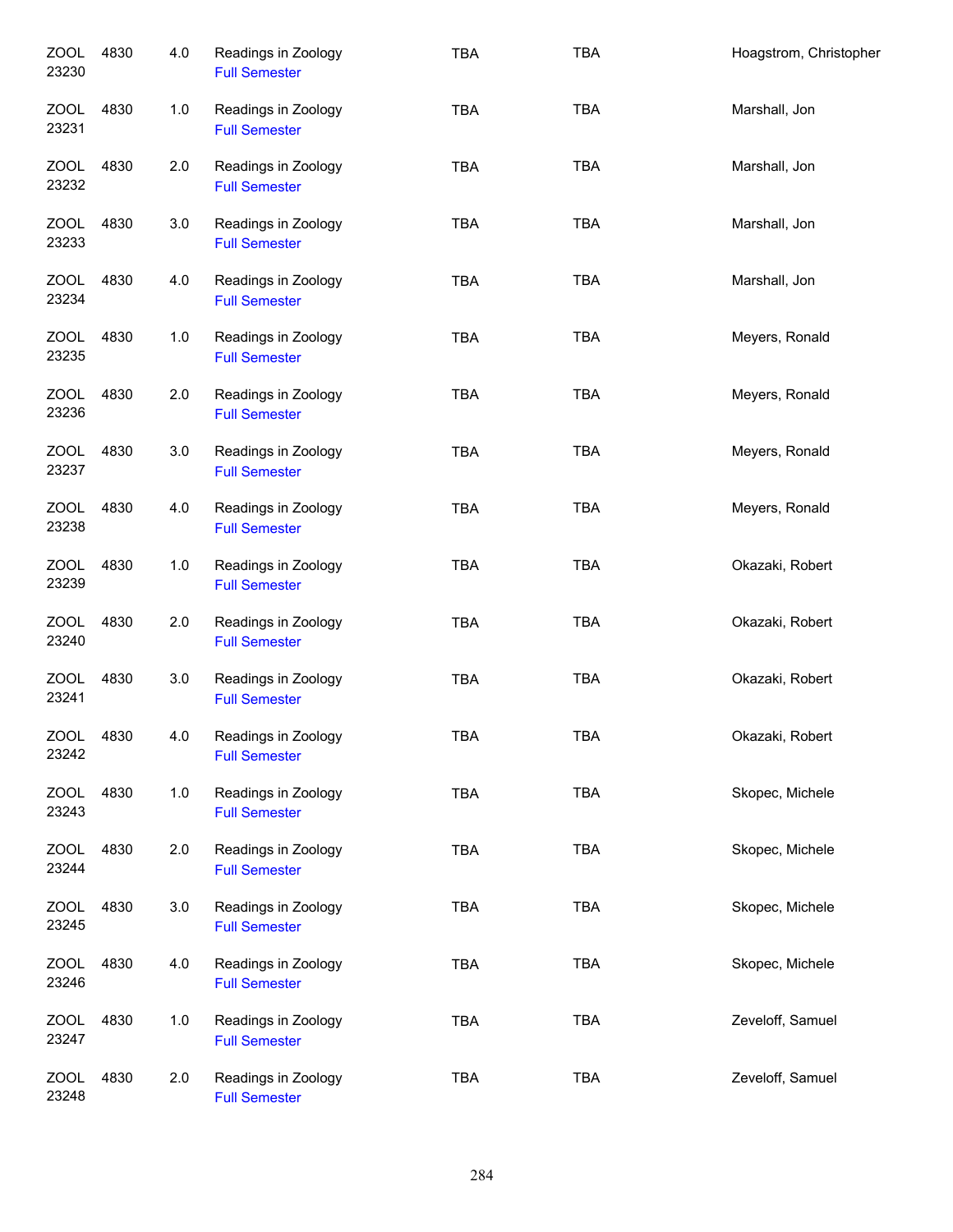| <b>ZOOL</b><br>23249 | 4830 | 3.0 | Readings in Zoology<br><b>Full Semester</b>        | <b>TBA</b>  | <b>TBA</b> |       | Zeveloff, Samuel       |
|----------------------|------|-----|----------------------------------------------------|-------------|------------|-------|------------------------|
| <b>ZOOL</b><br>23250 | 4830 | 4.0 | Readings in Zoology<br><b>Full Semester</b>        | <b>TBA</b>  | <b>TBA</b> |       | Zeveloff, Samuel       |
| ZOOL<br>21748        | 4890 | 1.0 | Co-op Work Experience<br><b>Full Semester</b>      | <b>TBA</b>  | <b>TBA</b> |       | Hoagstrom, Christopher |
| ZOOL<br>21749        | 4890 | 2.0 | Co-op Work Experience<br><b>Full Semester</b>      | <b>TBA</b>  | <b>TBA</b> |       | Hoagstrom, Christopher |
| ZOOL<br>21750        | 4890 | 3.0 | Co-op Work Experience<br><b>Full Semester</b>      | <b>TBA</b>  | <b>TBA</b> |       | Hoagstrom, Christopher |
| ZOOL<br>21751        | 4890 | 4.0 | Co-op Work Experience<br><b>Full Semester</b>      | <b>TBA</b>  | <b>TBA</b> |       | Hoagstrom, Christopher |
| <b>ZOOL</b><br>21738 | 4900 | 3.0 | Advanced Human Anatomy I<br><b>Full Semester</b>   | 1330 - 1520 | M          | LL130 | Chung, Brian           |
| <b>ZOOL</b><br>21739 | 4900 | 3.0 | Advanced Human Anatomy II<br><b>Full Semester</b>  | 1330 - 1520 | M          | LL130 | Chung, Brian           |
| <b>ZOOL</b><br>21740 | 4900 | 3.0 | Advanced Human Anatomy III<br><b>Full Semester</b> | 1330 - 1520 | M          | LL130 | Chung, Brian           |
| <b>ZOOL</b><br>21741 | 4900 | 3.0 | Advanced Human Anatomy IV<br><b>Full Semester</b>  | 1330 - 1520 | M          | LL130 | Chung, Brian           |
| <b>ZOOL</b><br>21742 | 4900 | 3.0 | Advanced Human Anatomy V<br><b>Full Semester</b>   | 1330 - 1520 | M          | LL130 | Chung, Brian           |
| <b>ZOOL</b><br>21743 | 4900 | 3.0 | Advanced Human Anatomy VI<br><b>Full Semester</b>  | 1330 - 1520 | M          | LL130 | Chung, Brian           |
| <b>ZOOL</b><br>24515 | 4900 | 1.0 | Topics In Zoology<br><b>Full Semester</b>          | <b>TBA</b>  | <b>TBA</b> |       | Skopec, Michele        |
| ZOOL<br>24568        | 4900 | 1.0 | Topics In Zoology<br><b>Full Semester</b>          | <b>TBA</b>  | <b>TBA</b> |       | Berthelemy, Nicole     |
| ZOOL<br>24569        | 4900 | 2.0 | Topics In Zoology<br><b>Full Semester</b>          | <b>TBA</b>  | <b>TBA</b> |       | Berthelemy, Nicole     |
| ZOOL<br>23251        | 4970 | 2.0 | Thesis<br><b>Full Semester</b>                     | <b>TBA</b>  | <b>TBA</b> |       | Berthelemy, Nicole     |
| <b>ZOOL</b><br>23252 | 4970 | 2.0 | Thesis<br><b>Full Semester</b>                     | <b>TBA</b>  | <b>TBA</b> |       | Cavitt, John           |
| ZOOL<br>23253        | 4970 | 2.0 | Thesis<br><b>Full Semester</b>                     | <b>TBA</b>  | <b>TBA</b> |       | Chung, Brian           |
| <b>ZOOL</b><br>23254 | 4970 | 2.0 | Thesis<br><b>Full Semester</b>                     | <b>TBA</b>  | TBA        |       | Clark, Jonathan        |